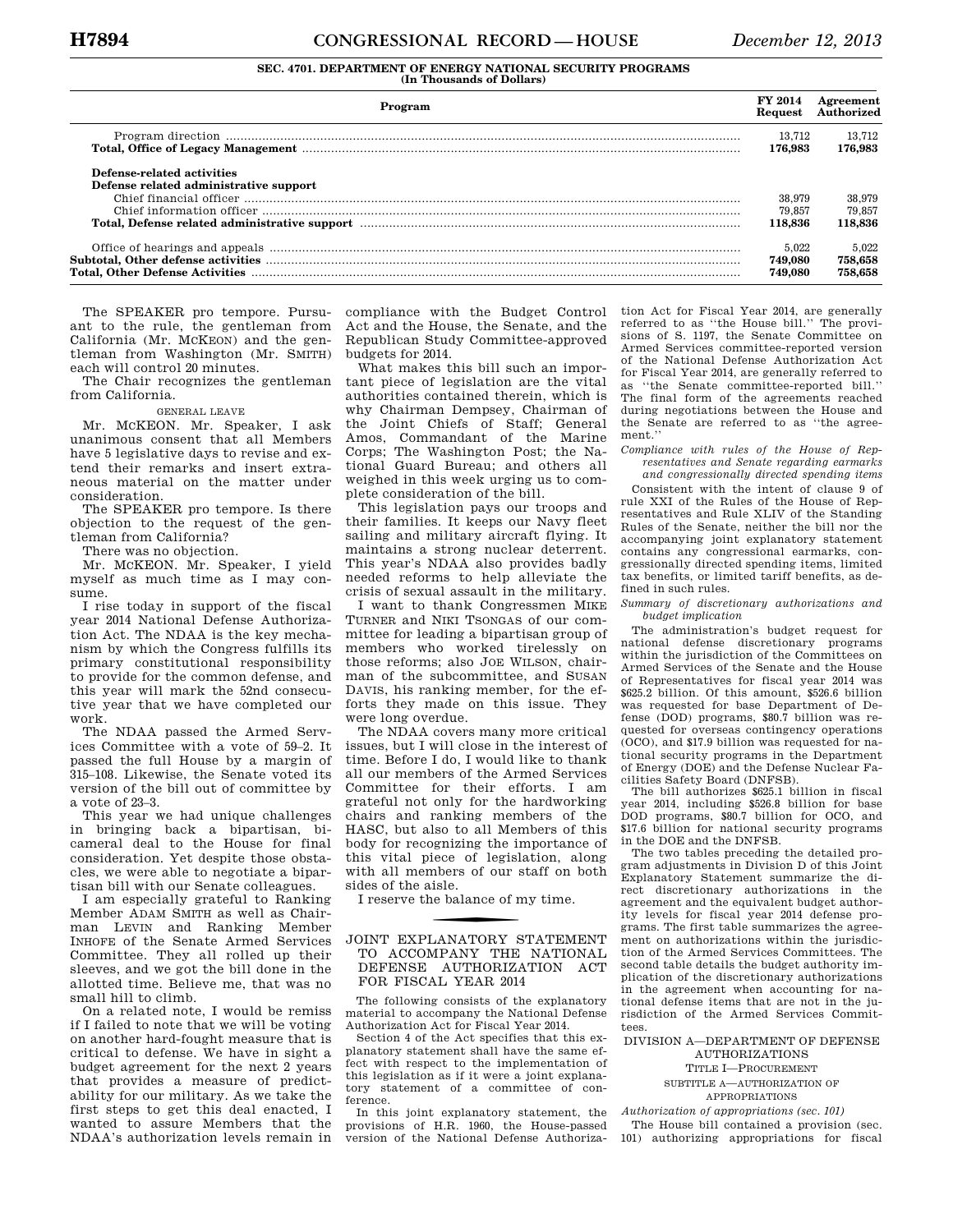year 2014 for procurement for the Army, the Navy and Marine Corps, the Air Force, and defense-wide activities, as specified in the funding table in section 4101. The Senate committee-reported bill con-

tained an identical provision (sec. 101).

### The agreement includes this provision. SUBTITLE B—ARMY PROGRAMS

*Limitation on availability of funds for Stryker vehicle program (sec. 111)* 

The House bill contained a provision (sec. 111) that would limit the availability of funds for the Stryker vehicle program to not more than 75 percent until the Secretary of the Army submits a report on Stryker spare parts inventories.

The Senate committee-reported bill contained no similar provision.

The agreement includes this provision.

*Study on multiyear, multivehicle procurement authority for tactical vehicles (sec. 112)* 

The House bill contained a provision (sec. 142) that would authorize the Secretary of Defense to enter into a 5–year pilot program for the multiyear multivehicle procurement of tactical wheeled vehicles.

The Senate committee-reported bill contained no similar provision.

The agreement includes this provision with an amendment that would express a sense of Congress and require a study and report on multiyear multivehicle procurement.

## SUBTITLE C—NAVY PROGRAMS

*CVN–78 class aircraft carrier program (sec. 121)*  The House bill contained a provision (sec. 122) that would amend section 122 of the John Warner National Defense Authorization Act for Fiscal Year 2007 (Public Law 109–364) by: (1) Adjusting the cap for CVN–78 from \$10,500.0 million to \$12,887.0 million; (2) Adjusting the cost cap for subsequent ships in the class from \$8,100.0 million to \$11,411.0 million; and (3) Adding a new factor for adjustment, allowing increases or decreases in the cost of CVN–78 that are attributable to the shipboard test program.

The Senate committee-reported bill contained a similar provision (sec. 122) that would amend section 122 by: (1) Adjusting the cost cap for CVN–78 from \$10,500.0 million to \$12,887.0 million; (2) Adding a new factor for adjustment, allowing increases or decreases in the cost of the CVN–78 class that are attributable to the shipboard test program; (3) Requiring quarterly updates on the cost of CVN–79; and (4) Preventing the Navy from paying fees under any cost-type or incentive fee contract if the program manager's estimate of the total cost of CVN–79 exceeds the cost cap for CVN–79.

The agreement includes a provision that would amend section 122 of the John Warner National Defense Authorization Act for Fiscal Year 2007 (Public Law 109–364) by: (1) Ad- $\frac{1}{2001}$  and  $\frac{1}{2001}$  (1)  $\frac{1}{2001}$  and  $\frac{1}{2001}$  million to \$12,887.0 million; (2) Adjusting the cost cap for subsequent ships in the class from \$8,100.0 million to \$11,498.0 million; (3) Adding a new factor for adjustment, allowing increases or decreases in the cost of CVN–78 that are attributable to the shipboard test program, but only when the changes result for urgent and unforeseen testing problems that would delay delivery or initial operating capability of the ship; (4) Requiring quarterly updates on the cost of CVN–79; and (5) Directing the Secretary of the Navy to ensure that each prime contract for CVN–79 includes an incentive fee structure that will, throughout the entire period of performance of the contract, provide incentives for each contractor to meet the portion of the cost of the ship for which the contractor is responsible.

*Repeal of requirements relating to procurement of future surface combatants (sec. 122)* 

The Senate committee-reported bill contained a provision (sec. 123) that would re-

peal a reporting requirement in section 125 of the National Defense Authorization Act for Fiscal Year 2010 (Public Law 111–84). The report submitted by the Secretary of the Navy to Congress of February 2010 provided the Department of the Navy's implementation plan to complete these reports.

The House bill contained no similar provision.

The agreement includes this provision.

*Multiyear procurement authority for E–2D aircraft program (sec. 123)* 

The House bill contained a provision (sec. 121) that would authorize the Secretary of the Navy to buy E–2D aircraft and E–2D mission equipment under one or more multiyear procurement contracts.

The Senate committee-reported bill contained a provision (sec. 121) that would authorize the Secretary of the Navy to buy E– 2D aircraft under one or more multiyear procurement contracts.

The agreement includes the Senate provision.

*Limitation on availability of funds for Littoral Combat Ship (sec. 124)* 

The Senate committee-reported bill contained a provision (sec. 125) that would require that the Chief of Naval Operations (CNO), in coordination with the Director of Operational Test and Evaluation, to submit a report to the congressional defense committees on the current concept of operations and expected survivability attributes of each of the Littoral Combat Ship (LCS) sea frames when they would be employed according to the concept of operations.

The House bill contained no similar provision.

The agreement includes the Senate provision with an amendment that would fence funding for LCS–25 and LCS–26 until:

(1) The Navy provides certain reports about the LCS program; and

(2) The Joint Requirements Oversight Council makes certain certifications about the LCS program.

SUBTITLE D—AIR FORCE PROGRAMS

*Repeal of requirement for maintenance of certain retired KC–135E aircraft (sec. 131)* 

The Senate committee-reported bill contained a provision (sec. 133) that would repeal section 135(b) of the John Warner National Defense Authorization Act for Fiscal Year 2007 (Public Law 109–364). Section 135(b) requires that the Secretary of the Air Force maintain at least 74 of the KC–135E aircraft retired after September 30, 2006 in a condition that would allow recall of the aircraft to future service in the Air Force Reserve, Air National Guard, or active forces aerial refueling force structure.

The House bill contained no similar provision.

The House bill, however, contained a provision (sec. 133) that would require that the Secretary of the Air Force maintain any retired KC–135R aircraft in a condition that would allow recall of the aircraft to future service in the Air Force Reserve, Air National Guard, or active forces aerial refueling force structure.

The agreement includes the Senate provision with a technical/clarifying amendment. *Multiyear procurement authority for C–130J aircraft (sec. 132)* 

The House bill contained a provision (sec. 131) that would authorize the Secretary of the Air Force to enter into one or more multiyear contracts to procure multiple variants of the C–130J aircraft.

The Senate committee-reported bill contained a similar provision (sec. 151) that would allow the Secretary of the Air Force to enter into one or more multiyear contracts to procure C–130J aircraft.

The agreement includes the Senate provision.

*Prohibition on cancellation or modification of avionics modernization program for C–130 aircraft (sec. 133)* 

The House bill contained a provision (sec. 132) that would prohibit the Secretary of the Air Force from terminating the legacy C-<br>130H Avionics Modernization Program Avionics Modernization Program (AMP). The House report accompanying H.R. 1960 (H. Rept. 113–102) of the National Defense Authorization Act for Fiscal Year 2014 recommended an increase of \$47.3 million in Aircraft Procurement, Air Force (APAF), to fund modifications of legacy C–130 with the original AMP upgrade.

The Senate committee-reported bill contained no similar provision. The Senate report accompanying S. 1197 (S. Rept. 113–44) of the National Defense Authorization Act for Fiscal Year 2014 recommended an increase of \$47.3 million in APAF to fund modifications of legacy C–130 with either: (1) the original AMP upgrade; or (2) an alternative program that would upgrade and modernize the legacy C–130 airlift fleet using a reduced scope program for avionics and mission planning systems.

The agreement includes the House provision with an amendment that would add a requirement that the Comptroller General conduct a sufficiency review of the cost-benefit analysis conducted under section 143(b) of the National Defense Authorization Act for Fiscal Year 2013 (Public Law 112–239), including any findings and recommendations relating to such review. The agreement also recommends an increase of \$47.3 million for Research, Development, Test, and Evaluation, Air Force, in PE 41115F for C–130 Airlift Squadrons, pending completion of that sufficiency review. This is in lieu of a recommendation for additional procurement funding in fiscal year 2014, since procurement funding for modernizing C–130 avionics would be premature.

*Prohibition of procurement of unnecessary C– 27J aircraft by the Air Force (sec. 134)* 

The Senate committee-reported bill contained a provision (sec. 134) that would prevent the Secretary of the Air Force from obligating or expending any funds for the procurement of C–27J aircraft not on contract as of June 1, 2013.

The House bill contained no similar provision.

The agreement includes the provision with an amendment that would narrow the prohibition to the use of funds authorized in fiscal year 2012, since all C–27J funds except the fiscal year 2012 funds have been obligated or transferred to other programs.

SUBTITLE E—DEFENSE-WIDE, JOINT, AND

MULTISERVICE MATTERS *Personal protection equipment procurement (sec. 141)* 

The House bill contained a provision (sec. 144) that would require the Secretary of Defense to ensure that within each military service procurement account, a separate procurement budget line item is designated for personal protection equipment (PPE) investment and funding transparency.

The Senate committee-reported bill contained no similar provision.

The agreement includes this provision with an amendment that would direct the Secretary of Defense to submit with the annual budget request a consolidated budget display that describes and justifies all programs and activities, in the appropriations accounts for operation and maintenance as well as research, development, test, and evaluation, associated with the development and procurement of PPE.

After 12 years of war and billions of dollars spent to develop, produce, and field the best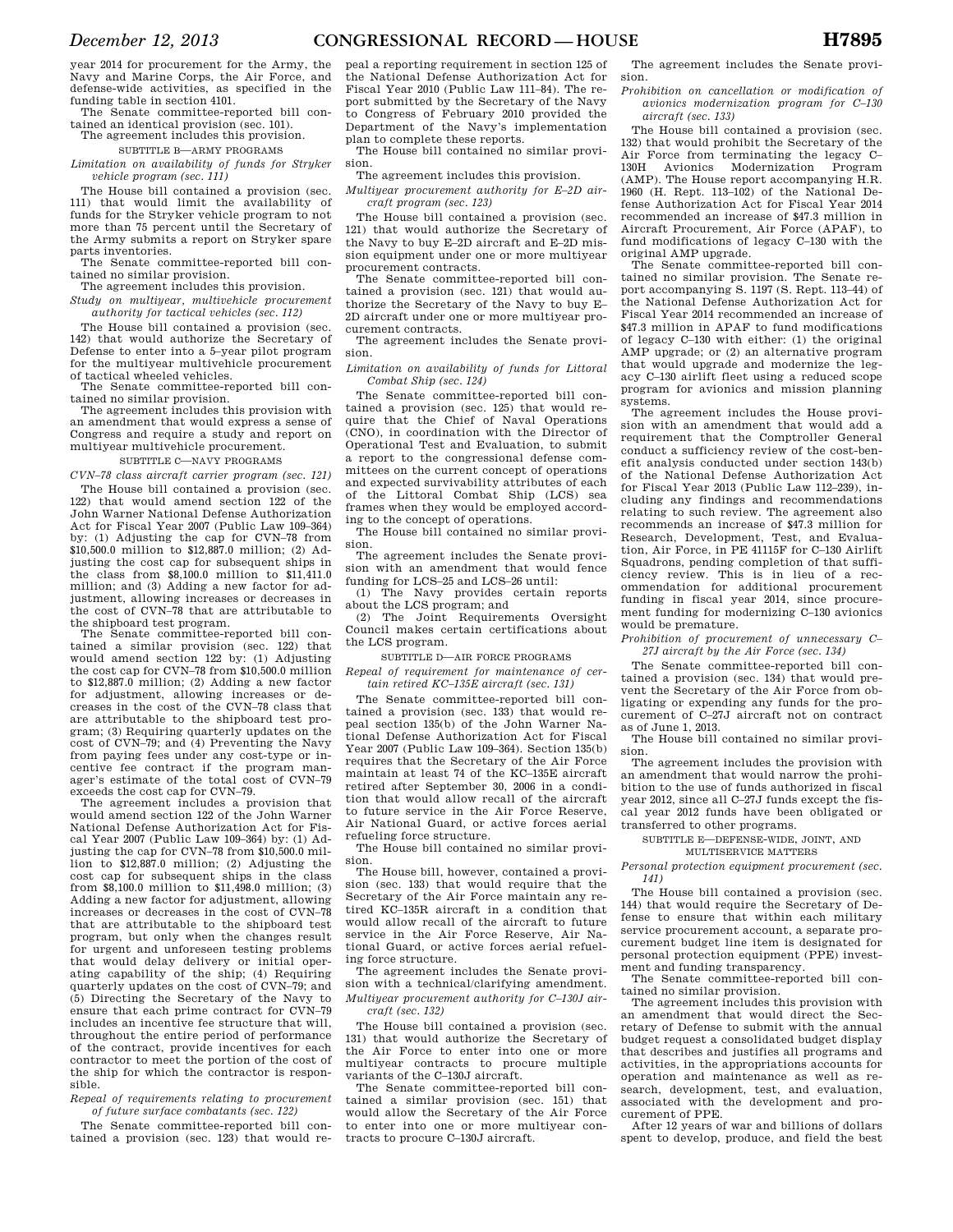available individual PPE, such as body armor and helmets, the Department of Defense should not lose momentum in its search for better protection at lower weight and cost for individual soldiers, marines, airmen, and sailors. One of the most important lessons of the wars in Iraq and Afghanistan is that research, development, and acquisition (RDA) of improved ballistic protection for our troops must anticipate, not react, to likely threats. In this regard, budget visibility must be sufficient to allow for comprehensive oversight of the Department's RDA efforts as reflected in the annual budget request accompanied by spending estimates projected over the subsequent 5 years. Subject to the completeness and usefulness of the information provided in the budget exhibits that would be required by this provision, Congress may consider other budgetary methods for ensuring the Department's investments over time sustain the importance of and momentum for achieving technological improvements in PPE into the future.

We also note that the Department categorizes PPE, including body armor, as an ''expendable'' item consistent with current acquisition and financial management policy definitions. Nonetheless, given the military's experiences during operations in Iraq and Afghanistan, the significant RDA investment for body armor, and the fact that body armor is now an essential part of individual combat equipment, one could question whether the categorization of PPE, and body armor in particular, should change from ''expendable'' to another category that could improve resource stability and provide for better management throughout the RDA process. Accordingly, the Secretary of Defense is encouraged to reassess the Department's categorization of PPE and body armor as ''expendable'' items.

*Repeal of certain F–35 reporting requirements (sec. 142)* 

The House bill contained a provision (sec. 145) that would amend section 122 of the Ike Skelton National Defense Authorization Act for Fiscal Year 2011 (Public Law 111–383) to eliminate the requirement to provide an annual update to the F–35 system maturity matrix.

The Senate committee-reported bill contained no similar provision.

The agreement includes this provision.

*Limitation on availability of funds for retirement of RQ–4 Global Hawk unmanned aircraft systems and A–10 aircraft (sec. 143)* 

The House bill contained a provision (sec. 143) that would limit the use of funds to retire Global Hawk Block 30 unmanned aircraft systems and would require the Secretary of the Air Force to take all actions necessary to maintain the operational capability of the RQ–4 Block 30 Global Hawk through December 31, 2016.

The Senate committee-reported bill contained no similar provision.

The agreement includes the House provision with an amendment that would: (1) Prohibit spending funds authorized to be appropriated or otherwise made available during fiscal year 2014 to retire Global Hawk Block 30 unmanned aircraft systems or A–10 aircraft (except for A–10s planned for retirement on or before April 9, 2013); (2) Modify the prohibited spending to include making significant changes to Global Hawk and A–10 manning levels during fiscal year 2014; (3) Prohibit the Secretary of the Air Force from retiring or planning to retire A–10 aircraft (except for A–10s planned for retirement on or before April 9, 2013) between October 1, 2014 and December 31, 2014; and (4) Add a requirement that the Secretary of Defense provide a report on all high-altitude intel-

ligence, surveillance, and reconnaissance systems that the Department of Defense is operating or plans to operate in the future.

We intend that the prohibition on making additional A–10 aircraft retirements before December 31, 2014, be to provide breathing space for Congress to conduct oversight and to consider what actions to take on any force structure changes the Air Force may propose in fiscal year 2015.

*MC–12 Liberty Intelligence, Surveillance, and Reconnaissance aircraft (sec. 144)* 

The Senate committee-reported bill contained a provision (sec. 934) that would require the Secretary of Defense to develop and carry out a plan for the transfer of Air Force MC–12 aircraft to the Army. The provision would also prohibit the Army from acquiring the Enhanced Medium Altitude Reconnaissance and Surveillance System (EMARSS) in fiscal year 2014.

The House bill contained no similar provision.

The agreement includes the Senate provision with an amendment that directs the Secretary of Defense to develop a plan for the potential transfer of MC–12 Liberty aircraft from the Air Force to the Army. In addition, the provision prohibits the Army from using fiscal year 2014 funds to procure additional aircraft under the EMARSS program, but does allow the Army to use fiscal year 2014 funds to complete conversion efforts of existing aircraft that have already been procured, and to convert transferred Liberty aircraft to the EMARSS configuration.

### *Competition for evolved expendable launch vehicle providers (sec. 145)*

The House bill contained a provision (sec. 134) that would require the Secretary of the Air Force to develop and implement a plan to ensure the fair evaluation of competing contractors in awarding a contract to a certified evolved expendable launch vehicle provider. This plan would include descriptions of how the following areas would be addressed in the evaluation: the proposed cost, schedule, and performance; mission assurance activities; the manner in which the contractor will operate under the Federal Acquisition Regulation; the effect of other contracts in which the contractor is entered into with the Federal Government, such as the Evolved Expendable Launch Vehicle (EELV) launch capability and the space station commercial resupply services contracts; and any other areas determined appropriate by the Secretary.

The Senate committee-reported bill contained no similar provision.

The agreement includes the House provision with an amendment that requires the plan at the same time that the Secretary issues a draft request for proposals for a contract on the EELV with respect to how the Secretary will conduct competition in awarding the contract in addition to the specific areas listed in the original House bill.

We note that the Government Accountability Office (GAO) is conducting ongoing work regarding the EELV competition. We request that GAO conduct a review of the Air Force EELV acquisition strategy, which should include an assessment of the methodology, potential challenges, gaps, and acquisition planning process of the Air Force for evaluating competitors, and that GAO brief the defense and intelligence committees on its review. We request that this briefing be provided before a draft request for proposal is released by the Air Force.

This legislative provision should not be construed as direction regarding ongoing procurement or any aspect of source selection criteria.

*Reports on personal protection equipment and health and safety risks associated with ejection seats (sec. 146)* 

The House bill contained a provision (sec. 146) that would require the Secretary of Defense to enter into a contract with a federally-funded research and development center (FFRDC) to conduct a study to identify and assess alternative and effective means for stimulating competition and innovation in the personal protection equipment industrial base.

The Senate committee-reported bill con-

tained no similar provision. The agreement includes this provision with an amendment that would also require the Secretary of the Air Force to conduct a study to assess the safety of ejection seats currently in operational use by the Air Force.

### LEGISLATIVE PROVISIONS NOT ADOPTED

*Modification of requirements to sustain Navy airborne intelligence, surveillance, and reconnaissance capabilities* 

The Senate committee-reported bill contained a provision (sec. 124) that would amend section 112 of the Ike Skelton National Defense Authorization Act for Fiscal Year 2011 (Public Law 111–383) to require the Secretary of the Navy to maintain sufficient numbers of EP–3 Airborne Reconnaissance Integrated Electronic System II (ARIES II) Spiral 3 aircraft and Special Projects Aircraft (SPA) version P909 to support the wartime operational plans of U.S. Pacific Command (PACOM), and to maintain the capacity to support five EP–3s for allocation to the combatant commands under the Global<br>Force Management Allocation Plan Force Management Allocation Plan (GFMAP), until the Navy's multi-intelligence (Multi-INT) Broad Area Maritime Surveillance (BAMS) System TRITON aircraft with signals intelligence (SIGINT) capabilities reaches initial operational capability (IOC). The provision also would require the Secretary to upgrade the final (12th) EP–3 ARIES II aircraft to the Spiral 3 configuration, and to correct electronic intelligence (ELINT) obsolescence problems on both the EP–3 and the SPA aircraft. Finally, the provision would require the Chairman of the Joint Requirements Oversight Council (JROC) to coordinate with the Commanders of PACOM and the U.S. Special Operations Command (SOCOM) to determine requirements for the special capabilities provided by the SPA aircraft, and would require the Secretary to sustain sufficient numbers of SPA aircraft to meet those requirements until the Navy achieves IOC of a system with capabilities greater than or equal to the SPA.

The House bill contained no similar provision.

The agreement does not include this provision.

Section 112 of Public Law 111–383 is intended to prevent a capacity decline in capabilities as the Navy developed replacements for the EP–3 and the SPA intelligence, surveillance, and reconnaissance (ISR) systems. The Navy budget request, which is counter to congressional intent, creates a plan for transitioning from the EP–3/SPA systems to the TRITON Multi-INT and P–8 Quick Reaction Capability (QRC) that would result in a capacity decline beginning in fiscal year 2015.

The Navy also informed Congress that the JROC supports the Navy's transition plan, but in fact the JROC Memorandum (JROCM) on this issue expresses concern about the Navy's plan and requires numerous follow-up actions. In addition, the JROCM instructs the Navy to develop requirements for the Multi-INT TRITON prior to the program's next acquisition milestone review. Congressional review of the TRITON Capabilities Development Document confirms that a robust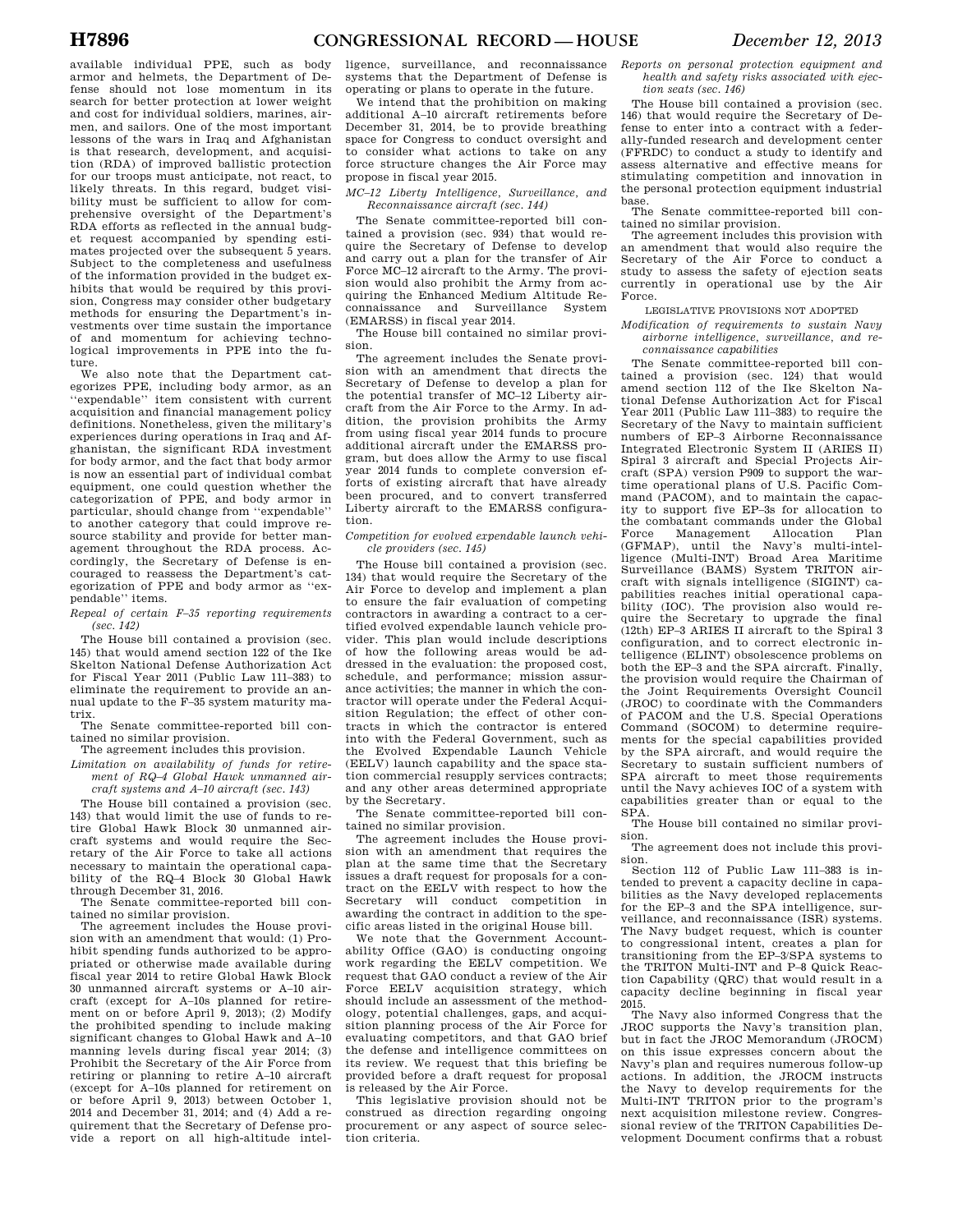SIGNIT capability is documented only as a ''potential future capability,'' and not a validated requirement as implied by Navy officials to Congress.

The Navy also proposes to prematurely remove highly-skilled personnel from the EP– 3/SPA programs, resulting in a reduction of the number of available aircraft to support GFMAP and wartime requirements. Congress is concerned that harvesting these personnel to support an early version of TRITON that provides only optical and radar sensing, but little or no SIGINT capability, does not maximize utilization of highly-skilled personnel with perishable skill sets. Furthermore, the lack of a validated requirement for a robust SIGINT capability for TRITON raises concerns that the capacity and capability decline will turn out to be a permanent ISR capability loss.

We have serious concerns about the Navy's non-compliant EP–3/SPA to P–8 QRC/TRI-TON Multi-INT transition plan. Therefore, we direct that:

(1) The JROC review and report to Congress the combatant commander requirements for the simultaneous ISR collection capability provided by EP–3/SPA assets under current Operational Plans and for the GFMAP;

(2) The Joint Staff and the Under Secretary of Defense for Intelligence (USDI) identify and report to Congress alternative EP–3/SPA to P–8 QRC/TRITON Multi-INT transition options that do not result in a capacity decline or capability gap, including such options as using Navy reserve personnel to stand up the baseline TRITON system;

(3) The JROC collaborate with the Navy to develop and document a formal requirement for TRITON Multi-INT;

(4) The USDI develop, and report to Congress, a mitigation plan to address the ELINT obsolescence issues identified in the Senate report accompanying S. 1197 (S. Rept. 113–44) of the National Defense Authorization Act for Fiscal Year 2014; and,

(5) The JROC and USDI to determine, and report to Congress, the force structure quantity and type of federated ISR systems and sensors required to wholly replace the EP–3/ SPA force structure of aircraft to meet or exceed the current capacity and diversity of ISR collection capability inherently resident on the EP–3/SPA aircraft.

*Multiyear procurement authority for Ground-Based Interceptors* 

The House bill contained a provision (sec. 141) that would provide multi-year procurement authority and advance procurement authority to the Director of the Missile Defense Agency for the procurement of 14 Ground-Based Interceptors.

The Senate committee-reported bill contained no similar provision.

The agreement does not include this provision.

*Sense of Senate on the United States helicopter industrial base* 

The Senate committee-reported bill contained a provision (sec. 152) that would express the sense of Senate on the health of the helicopter industrial base.

The House bill contained no similar provision.

The agreement does not include this provision.

TITLE II—RESEARCH, DEVELOPMENT, TEST, AND EVALUATION SUBTITLE A—AUTHORIZATION OF APPROPRIATIONS

*Authorization of appropriations (sec. 201)* 

The House bill contained a provision (sec. 201) authorizing appropriations for fiscal year 2014 for the use of the Department of Defense for research, development, test, and evaluation as specified in the funding table in section 4201.

The Senate committee-reported bill contained an identical provision (sec. 201).

The agreement includes this provision. SUBTITLE B—PROGRAM REQUIREMENTS,

RESTRICTIONS, AND LIMITATIONS

*Modification of requirements on biennial strategic plan for the Defense Advanced Research Projects Agency (sec. 211)* 

The Senate committee-reported bill contained a provision (sec. 212) that would modify the biennial strategic plan requirement for the Defense Advanced Research Projects Agency (DARPA) to make more explicit the linkages between the strategic objections of the agency with the missions of the armed forces. Additionally, the provision would reassign responsibility for submission of the plan from the Secretary of Defense to the Director of DARPA, in coordination with the Under Secretary of Defense for Acquisition, Technology, and Logistics.

The House bill contained no similar provision.

The agreement includes this provision.

We recognize the value that DARPA brings to the Department of Defense, especially in terms of high risk research that can be potentially game changing. We believe that such research has the highest probability of successful transition when it is linked early with the operational defense community.

For example, DARPA's Phoenix program has the potential to change radically how the United States approaches space systems development and servicing. As the only program looking at satellite servicing and advanced robotics for geosynchronous earth orbit systems, this program has significant national security, civil, and as well as, commercial potential. However, we note that the development of such capabilities may raise complex policy issues, as well as pose as a disruptive technology to established approaches and operations. We encourage DARPA to not only continue its technical leadership in this field, but to also work with other entities in the Department of Defense—such as the Air Force, the National Reconnaissance Office, and the Under Secretaries of Defense for Policy and Intelligence—to ensure the development of operational concepts for this capability.

*Limitation on availability of funds for ground combat vehicle engineering and manufacturing phase (sec. 212)* 

The House bill contained a provision (sec. 211) that would prohibit the Army from obligating post-Milestone B funds for the Ground Combat Vehicle (GCV) program until the Secretary of the Army submits a report to the congressional defense committees.

The Senate committee-reported bill contained no similar provision.

The agreement includes this provision with technical and clarifying amendments.

Additionally, the Comptroller General of the United States is directed to submit to the congressional defense committees a report setting forth an assessment by the Comptroller General of the study of the Army on the Bradley Fighting Vehicle industrial base submitted to Congress pursuant to the Conference Report to accompany H.R. 4310 (112th Congress), the National Defense Authorization Act for Fiscal Year 2013 (House Report 112–705). The report required shall include an assessment of the reasonableness of the study's methods including, but not limited to, the sufficiency, validity, and reliability of the data used to conduct the study, and include findings and recommendations, if any, on the combat vehicle industrial base. In conducting this review the Comptroller General should not replicate the Army study.

*Limitation and reporting requirements for unmanned carrier-launched surveillance and strike system program (sec. 213)* 

The House bill contained a provision (sec. 212) that would prohibit the Under Secretary of Defense for Acquisition, Technology, and Logistics from approving a Milestone A technology development contract award for the Unmanned Carrier-Launched Airborne Surveillance and Strike (UCLASS) program until 30 days after the Under Secretary certifies to the congressional defense committees that the software and system engineering designs for the control system and connectivity segment and the aircraft carrier segment of the UCLASS system can achieve, at a low level of integration risk, successful compatibility and operability with the air vehicle segment planned for selection at Milestone A contract award.

The Senate committee-reported bill contained no similar provision.

The agreement includes the House provision with an amendment that would modify the language to require that: (1) The Navy to limit the number of air vehicle segments acquired prior to receiving Milestone B approval for UCLASS; (2) The Navy provide periodic reports on cost, schedule and requirements changes for UCLASS; and (3) The Comptroller General conduct annual reviews of the UCLASS program.

*Limitation on availability of funds for Air Force logistics transformation (sec. 214)* 

The House bill contained a provision (sec. 213) that would restrict the obligation and expenditure of Air Force procurement and research, development, test, and evaluation funds for logistics information technology programs until 30 days after the date on which the Secretary of the Air Force submits to the congressional defense committees a report on the modernization and update of Air Force logistics information technology systems following the cancellation of the expeditionary combat support system.

The Senate committee-reported bill contained no similar provision.

The agreement includes the House provision with a technical amendment.

*Limitation on availability of funds for defensive cyberspace operations of the Air Force (sec. 215)* 

The House bill contained a provision (sec. 214) that would limit the funds the Air Force may obligate or expend for Defensive Cyberspace Operations in PE 0202088F to not more than 90 percent until a period of 30 days after the date on which the Secretary of the Air Force submits a report to the congressional defense committees detailing the Air Force's plan for sustainment of the Application Software Assurance Center of Excellence (ASACOE) across the Future Years Defense Program.

The Senate committee-reported bill contained no similar provision but included elsewhere in the committee-reported bill is \$10.0 million in PE 33140F for sustainment of the ASACOE.

The agreement includes this provision.

*Limitation on availability of funds for precision extended range munition program (sec. 216)* 

The House bill contained a provision (sec. 215) that would limit funds for the precision extended range munition program until the Under Secretary of Defense for Acquisition, Technology, and Logistics provides the congressional defense committees with certain written certifications and a sufficient business case analysis.

The Senate committee-report bill contained no similar provision.

The agreement includes the House provision with a clarifying amendment.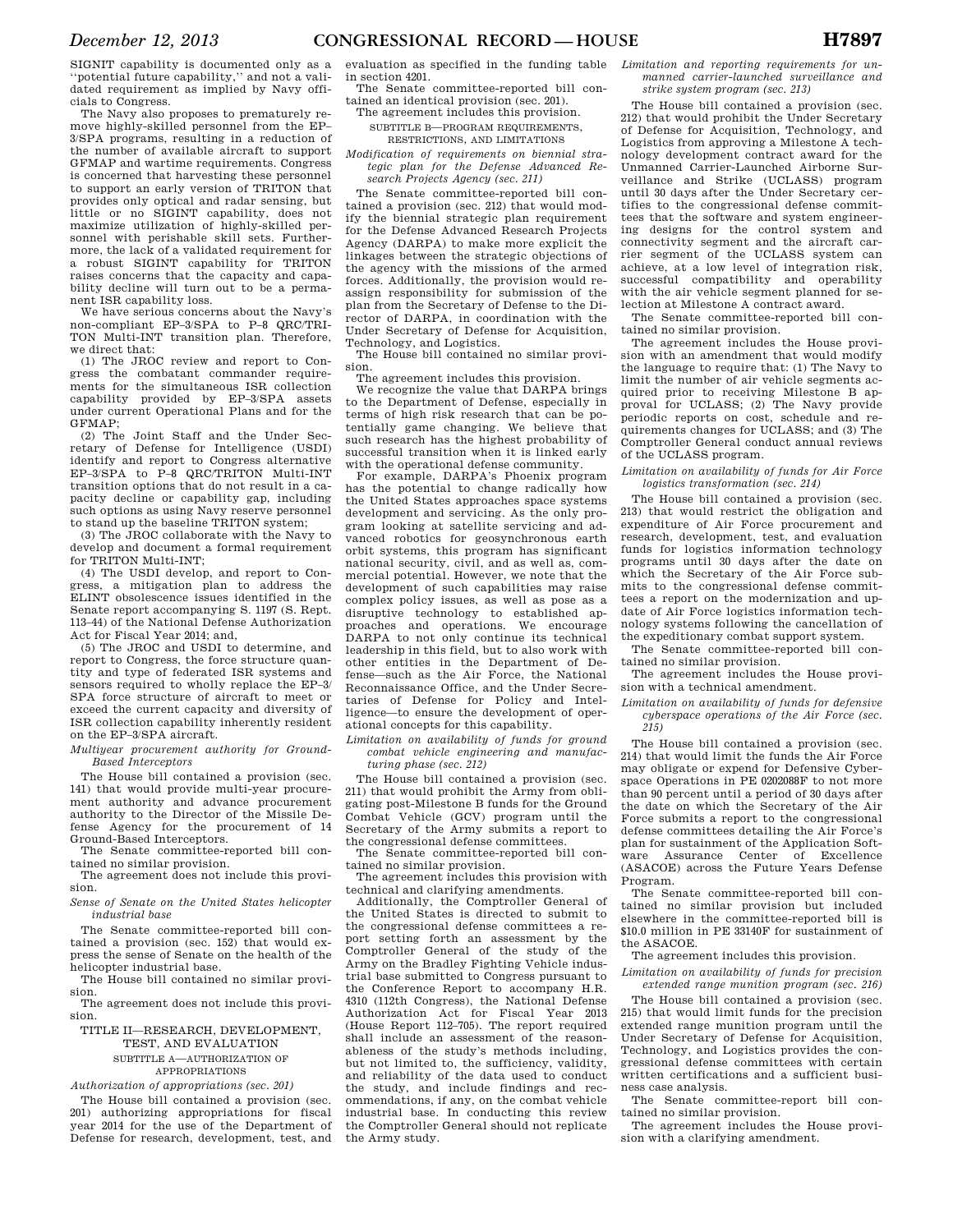*Long-range standoff weapon requirement; prohibition on availability of funds for noncompetitive procedures for offensive antisurface warfare weapon contracts of the Navy (sec. 217)* 

The House bill contained a provision (sec. 218) that would require the Secretary of the Air Force to develop a follow-on airlaunched cruise missile, Long Range Stand Off (LRSO) weapon to the AGM–86 that achieves initial operating capability for both conventional and nuclear missions by not later than 2030 and is certified for internal carriage and employment for both conventional and nuclear missions on the next-generation long-range strike bomber by not later than 2034.

The Senate committee-reported bill contained no similar provision.

The agreement includes the House provision with an amendment that requires the LRSO to achieve initial operating capability for conventional missions prior to the retirement of the AGM–86, for nuclear missions prior to the retirement of the nuclear armed AGM–86 and is capable of internal carriage and employment for both missions in the long-range strike bomber. The amendment provides that the Secretary may carry out the consecutive development of the nuclear and conventional capabilities, with the nuclear capability first, if it is determined to be cost effective.

The amendment further includes a provision that would prohibit, during fiscal year 2014, using available funds to contract for Navy offensive anti-surface warfare weapons using other than through competitive procedures. Development, testing, and fielding of aircraft-launched offensive anti-surface warfare weapons would be exempted from that prohibition. Included in the provision is a waiver of the prohibition by the Secretary of Defense if the Secretary determines that waiving this prohibition is in the national security interests of the United States.

*Review of software development for F–35 aircraft (sec. 218)* 

The House bill contained a provision (sec. 219) that would require the Under Secretary of Defense for Acquisition, Technology, and Logistics (USD(AT&L)) to establish an independent team consisting of subject matter experts to review the development of software for the F–35 aircraft program and to report on the results of that review.

The Senate committee-reported bill contained no similar provision.

The agreement includes the House provision with an amendment that would require the USD(AT&L) to provide a plan for the sustainment of the Autonomic Logistics Information System for the F–35 aircraft.

*Evaluation and assessment of the distributed common ground system (sec. 219)* 

The House bill contained a provision (sec. 220) that would require that: (1) Beginning with the budget request for fiscal year 2015, future budget submissions include separate project codes for each capability component within each program element for each service version of the Distributed Common Ground System (DCGS); (2) The Under Secretary of Defense for Acquisition, Technology, and Logistics (USD(AT&L)) conduct an analysis of commercial link analysis tools that could be used to meet the requirements of each of the service versions of the DCGS; and (3) If one or more commercial link analysis tools were found to meet the requirements of the program, the responsible service secretary would be required to initiate a request for proposals to purchase those tools.

The Senate committee-reported bill contained no similar provision.

The agreement includes the House provision with an amendment that would include the requirement that: (1) The services' budget submissions include separate project codes for each capability component within each program element for each service version of the DCGS; and (2) The USD(AT&L) conduct an analysis of capability components of DCGS that are compliant with the intelligence community data standards and could be used to meet the requirements of the DCGS program. The provision would require the USD(AT&L) to submit a report of that analysis within 180 days of enactment of this Act. We expect that the USD(AT&L) will adjust the acquisition plans for DCGS if his analysis of the competitive acquisition options for capability components within DCGS shows that expanded competition shows promise.

### *Operationally responsive space (sec. 220)*

The House bill contained a provision (sec. 225) that would prohibit expending more than 50 percent of the funds authorized or expended for the space-based infrared system modernization initiative wide field of view test bed until the Executive Agent for Space certifies to the congressional defense committees that the Secretary of Defense is carrying out the Operationally Responsive Space program office in accordance with 10 U.S.C. 2273a.

The Senate committee-reported bill contained no similar provision.

The agreement includes an amendment requiring a report no later than 60 days from the date of enactment regarding a potential mission that would seek to leverage all the policy objectives of the Operationally Responsive Space Program in a single mission.

*Sustainment or replacement of Blue Devil intelligence, surveillance, and reconnaissance capabilities (sec. 221)* 

The Senate committee-reported bill contained a provision (sec. 216) that would require the Secretary of the Air Force to procure the currently deployed Blue Devil intelligence, surveillance, and reconnaissance (ISR) system or to develop a plan to replace that system with a comparable or improved system.

The House bill contained no similar provision.

The agreement includes the Senate provision with an amendment that would require the Secretary of the Air Force to develop a plan to sustain the operational capabilities of the Blue Devil I ISR Systems, including precision signal geolocation, by procuring the existing Blue Devil I aircraft, developing a new system, or adapting and integrating capabilities from existing and development programs. The Secretary is required to submit a report that addresses the cost of procuring, operating, and sustaining Blue Devil I aircraft system; the ability of other platforms to provide similar intelligence capabilities; and a listing of related U.S. Air Force and Defense Advanced Projects Research Agency (DARPA) programs. The report should be coordinated with the Commander of U.S. Special Operations Command and the Director of DARPA.

We agree that the necessary capability to sustain is both wide-area motion imagery combined with precision signal geolocation. The integration of these two capabilities provides significant operational utility.

SUBTITLE C—MISSILE DEFENSE PROGRAMS

*Improvements to acquisition accountability reports on ballistic missile defense system (sec. 231)* 

The House bill contained a provision (sec. 234) that would require the Director of the Missile Defense Agency (MDA) to make certain improvements to the cost estimates in-

cluded in its annual acquisition accountability reports on the ballistic missile defense system (BMDS), and to provide a report on the plans and schedule for making such improvements.

The Senate committee-reported bill contained no similar provision.

The agreement includes a provision that would clarify that each cost estimate shall include all of the operation and sustainment (O&S) costs for which the Director is responsible, and also include a summary description of the O&S functions and costs for which the military departments are responsible, consistent with the Deputy Secretary of Defense Memorandum of June 10, 2011, on funding responsibilities for BMDS elements.

We note that, although the MDA is required to provide life-cycle cost estimates of its acquisition programs—including O&S costs—it does not include in those cost estimates the O&S costs for which the military departments that own and operate elements of the BMDS are responsible. As the Government Accountability Office has noted, this makes it difficult to understand the comprehensive life-cycle costs of BMDS elements. Therefore, we direct the Director of the MDA to work with the military departments that own or operate elements of the BMDS to make a recommendation for how those functions and related costs should be reported in either future annual BMDS Accountability Reports or other similar reports to Congress, including annual budget submission justification materials. We believe that the military departments should provide to the congressional defense committees the life-cycle cost estimates for the O&S functions of the BMDS elements for which they are responsible, and urge them to do so as soon as possible.

Furthermore, we expect the Director of the MDA to take steps to ensure that the cost estimate improvements required by the provision are made in a manner as consistent as practicable with the guidance issued pursuant to section 832 of Public Law 112–81, relative to O&S costs, and with the guidance issued pursuant to section 2334(d) of title 10, United States Code, relative to confidence levels of baseline cost estimates.

*Prohibition on use of funds for MEADS program (sec. 232)* 

The House bill contained a provision (sec. 231) that would prohibit the obligation or expenditure of fiscal year 2014 funds for the Medium Extended Air Defense System (MEADS), and would also place conditions on the harvesting of MEADS technology.

The Senate committee-reported bill contained a similar provision (sec. 236) that would prohibit the use of fiscal year 2014 funds for MEADS.

The agreement includes the Senate provision.

We note that the Department of Defense has invested more than \$2.5 billion in the development of MEADS technology, and has a substantial interest in making constructive use of any MEADS data and technology owned by the United States. We direct the Secretary of Defense to submit a report to the congressional defense committees, not later than 180 days after the enactment of this Act, providing: (1) An explanation of who owns the technology and data developed under the tri-national MEADS development program; (2) How the Secretary intends to ensure that the Department gets the maximum benefit from the U.S. investment in MEADS, including by making such technology and data appropriately available for ''technology harvesting'' for improvements to the Integrated Air and Missile Defense (IAMD) system program of record, taking into account the report required by House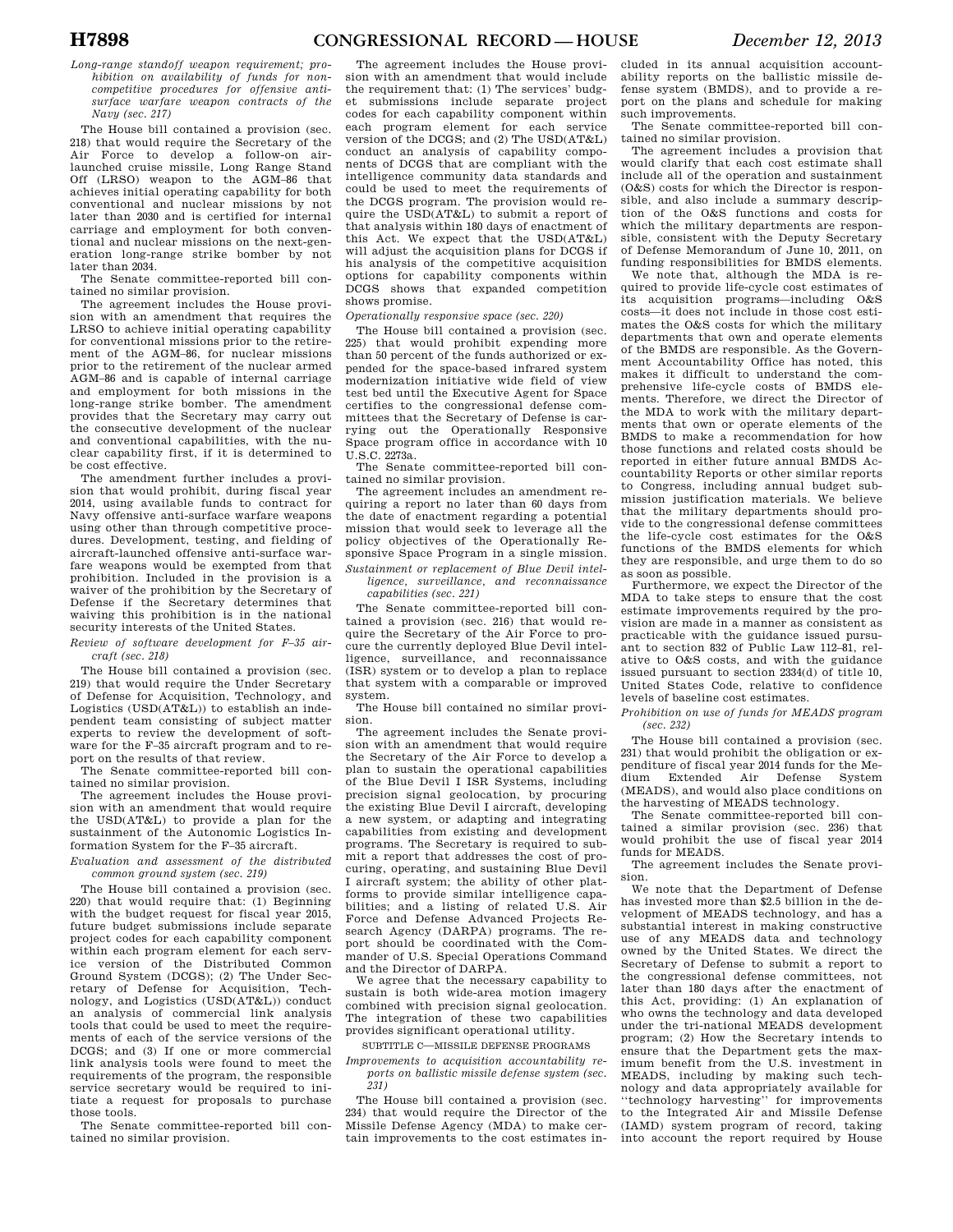Report 113–102, *''Technology harvesting of the Medium Extended Air Defense System'';* and (3) U.S. policy regarding 3rd Party Sales of such technology, which we believe could be of benefit to the United States and its allies.

*Prohibition on availability of funds for integration of certain missile defense systems; report on regional ballistic missile defense (sec. 233)* 

The Senate committee-reported bill contained a provision (sec. 232) that would express the sense of Congress regarding regional ballistic missile defenses and would require the Secretary of Defense to submit to the congressional defense committees a report on the status and progress of regional missile defense programs and efforts.

The House bill contained no similar provision.

The agreement includes the Senate provision with an amendment that would clarify the elements of the required report. It would also include a prohibition on the use of fiscal year 2014 funds to integrate missile defense systems of the People's Republic of China into U.S. missile defense systems.

We are concerned that the Government of Turkey made an initial decision to purchase a Chinese air and missile defense system for its territorial use. Such a system would not be compatible with, and should not be integrated with, missile defense systems of the North Atlantic Treaty Organization.

We direct that, not later than 60 days after submission of the report required by the provision, the Government Accountability Office shall provide a briefing to the congressional defense committees providing its views on the report.

We further direct that, not later than 90 days after the enactment of this Act, the Joint Staff and Joint Force Component Command for Integrated Missile Defense (JFCC– IMD) shall provide a briefing to the congressional defense committees with respect to any significant changes in the regional missile defense environment since the April 2011 Joint Capability Mix (JCM) III Study was completed, and whether and how the study could be updated to provide useful insights for future force structure levels and employment plans. The briefing should be based on updated intelligence information, updated missile defense systems efficacy and reliability information, and current and planned future budget levels, and any other matters the Joint Staff and JFCC–IMD consider useful.

### *Availability of funds for co-production of Iron Dome short-range rocket defense system in the United States (sec. 234)*

The House bill contained a provision (sec. 237) that would authorize \$15.0 million to enhance the capability for producing the Iron Dome short-range rocket defense system in the United States.

The Senate committee-reported bill contained no similar provision.

The agreement includes a provision that would authorize up to \$15.0 million for nonrecurring engineering costs associated with establishing the capacity for United States industry to produce parts and components of the Iron Dome system in the United States, subject to an agreement between the United States and Israel for co-production of Iron Dome parts and components. The provision would also require the Director of the Missile Defense Agency to submit a report to Congress on the plan to implement such agreement, including the estimated costs, schedule, and steps to minimize costs to the government of the United States to implement the agreement. The provision would also clarify that it is not intended to alter the planned Iron Dome procurement schedule or numbers, and would express the sense

of Congress on the importance of a second production source in the United States. The provision would also require the Secretary of Defense to submit to the congressional defense committees a report on the status of missile defense cooperation between the United States and Israel.

We believe it is important for industry to pay for a substantial share of the cost of establishing a co-production capacity in the United States. Further, we direct that the Missile Defense Agency not use funds from other programs of record to pay for establishing an Iron Dome production capacity in the United States.

*Additional missile defense radar for the protection of the United States homeland (sec. 235)* 

The Senate committee-reported bill contained a provision (sec. 234) that would require the Missile Defense Agency to deploy an additional missile defense radar for homeland missile defense, and would authorize \$30.0 million for initial costs toward such deployment.

The House bill contained no similar provision.

The agreement includes a provision that would require the Missile Defense Agency to deploy a missile defense radar at a location optimized to support defense of the homeland against long-range missile threats from North Korea, and would authorize \$30.0 million for initial costs toward such deployment. The provision would also require the Secretary of Defense to ensure that the United States is able to deploy additional tracking and discrimination sensor capabilities to support defense of the United States from future long-range ballistic missile threats that emerge from Iran. The provision would require the Secretary to submit a report on what sensor capabilities will be available for deployment on the Atlantic side of the United States by 2019, or sooner if Iran flight tests long-range missiles before then, and the manner in which such capabilities will be maintained to ensure they can be deployed in time to support the missile defense of the United States from long-range ballistic missile threats from Iran. We note that the sea-based X-band radar platform and the Cobra Judy ship-based radar platform could serve as interim or surge sensor capabilities in the Atlantic region to support homeland defense against future long-range missile threats that emerge from Iran.

The agreement also authorizes an additional \$50.0 million for the Missile Defense Agency to develop enhanced discrimination capability for the Ballistic Missile Defense System, as reflected in the tables in section 4201. The Missile Defense Agency and the missile defense operational community have identified such discrimination enhancement as a priority for improving the future effectiveness of missile defenses, particularly for homeland missile defense.

*Evaluation of options for future ballistic missile defense sensor architectures (sec. 236)* 

The Senate committee-reported bill included a provision (sec. 235) that would require the Secretary of Defense to evaluate options for future ballistic missile defense sensor architectures and to report to the congressional defense committees the results of the evaluation.

The House bill contained no similar provision.

The agreement includes the Senate provision with an amendment that would include consideration of options for maximizing the use of various sensors for missile defense and for other missions.

*Plans to improve the ground-based midcourse defense system (sec. 237)* 

The House bill contained a provision (sec. 236) that would require the Director of the Missile Defense Agency and the Commander of the U.S. Northern Command to develop options and a plan to improve the kill assessment capability and the hit assessment capability of the Ground-based Midcourse Defense (GMD) system, and to submit a report on the development of such capabilities.

The Senate committee-reported bill contained no similar provision.

The agreement includes the House provision with an amendment that would also require the Director of the Missile Defense Agency to submit a plan for the use of fiscal years 2013 and 2014 funds to develop, test, and deploy an upgraded enhanced exo-atmospheric kill vehicle for the GMD system.

If the report required by the provision is not submitted by April 1, 2014, we direct the Department of Defense to provide a briefing to the congressional defense committees on the subject matter required in the report not later than April 1, 2014.

The agreement authorizes \$100.0 million for design and development of common kill vehicle technology for an upgraded enhanced exo-atmospheric kill vehicle for the GMD system, an increase of \$30.0 million above the budget request, to accelerate design and development efforts, as reflected in the tables in section 4201.

*Report on potential future homeland ballistic missile defense options (sec. 238)* 

The Senate committee-reported bill contained a provision (sec. 231) that would express the sense of Congress concerning the importance of homeland ballistic missile defense against the threat of limited ballistic missile attack from North Korea and Iran, and would require the Secretary of Defense to submit a report on potential future options for enhancing homeland ballistic missile defense.

The House bill contained no similar provision.

The agreement includes the Senate provision requiring the report, with a clarifying amendment.

The agreement authorizes an additional \$80.0 million for the Missile Defense Agency to continue efforts to understand the cause of the problem that resulted in the Groundbased Midcourse Defense system flight test failure on July 5, 2013, using the Capability Enhancement-I (CE–I) kill vehicle, and take the necessary steps to correct the problem and demonstrate the correction in an intercept flight test.

The CE–I flight test failure occurred after the budget was submitted, and no funds were planned or budgeted to analyze and correct the problem, or to conduct another intercept flight test to demonstrate the correction of the problem. The Missile Defense Agency has stated that its highest priority is correcting the problems associated with the flight test failures of the CE–II and CE–I kill vehicles. and demonstrating the successful corrections through additional intercept flight tests.

We direct that, not later than 60 days after the submission of the report required by the provision, the Government Accountability Office provide a briefing to the congressional defense committees providing its views on the report.

*Briefings on status of implementation of certain missile defense matters (sec. 239)* 

The House bill contained a provision (sec. 232) that would require the Missile Defense Agency to construct and make operational in fiscal year 2018 an additional homeland missile defense site, designed to complement the existing sites in Alaska and California, to deal more effectively with missile threats from the Middle East.

The Senate committee-reported bill contained no similar provision.

The agreement includes a provision that would require the Secretary of Defense to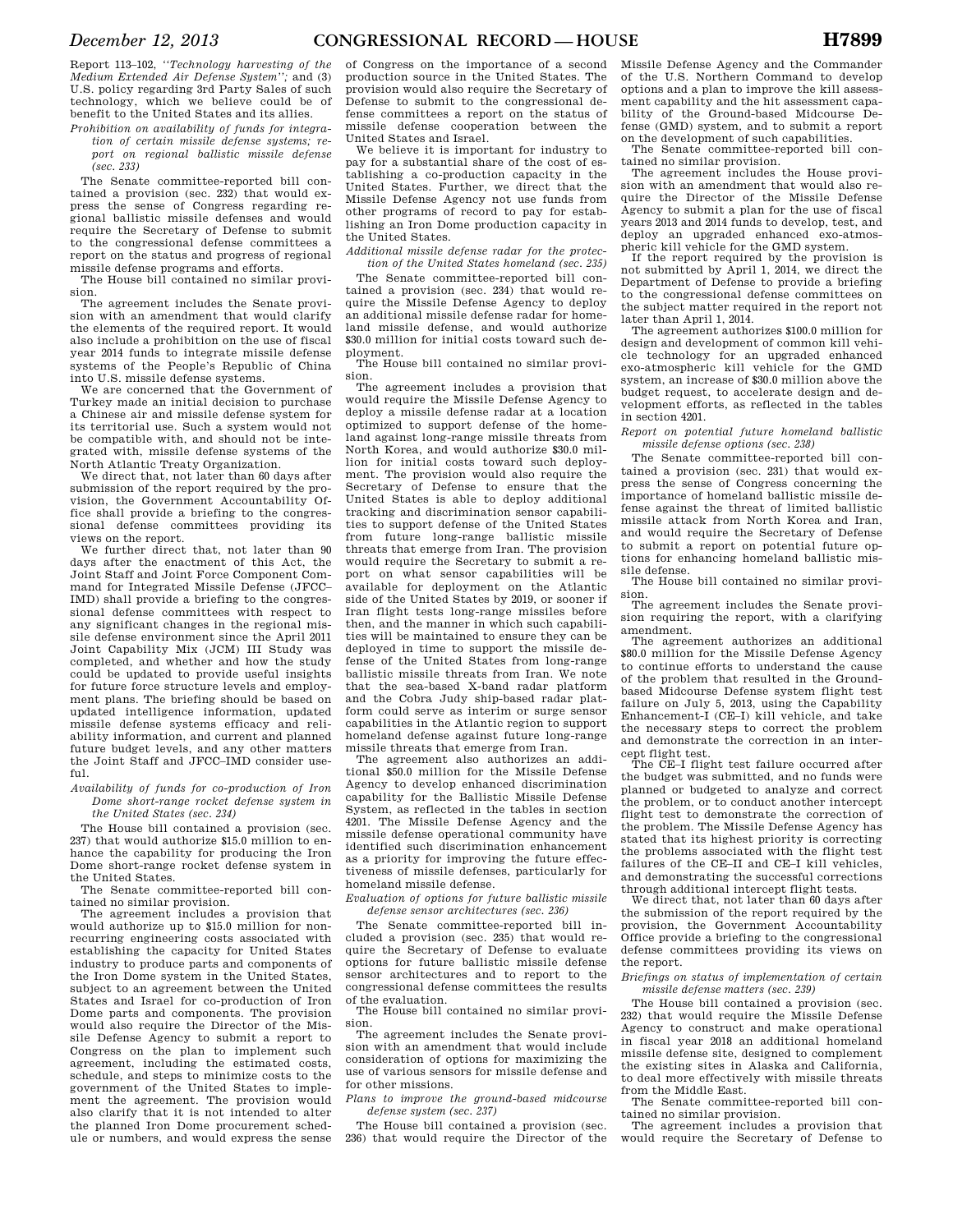provide, not later than 180 days after the completion of the site evaluation study required by section 227(a) of the National Defense Authorization Act for Fiscal Year 2013 (Public Law 112–239), and 1 year later, a briefing to the congressional defense committees on the status of current efforts and plans to implement the requirements of section 227, including progress and plans toward preparation of the Environmental Impact Statement required by section 227(b), and the development of the contingency plan for the deployment of an additional homeland missile defense interceptor site, in case the President determines to proceed with such an additional deployment, as required by section  $227(d)$ .

The agreement authorizes an additional \$20.0 million for the Missile Defense Agency to continue activities relative to the site evaluation study, the Environmental Impact Statement, and planning activities consistent with the requirements of section 227(d) of the National Defense Authorization Act for Fiscal Year 2013, including the development of the contingency plan for the deployment of an additional homeland missile defense interceptor site. Such planning activities should include efforts to update the relevant planning documents from the deployment of missile fields at Fort Greely, Alaska, and plans for the possible deployment of a ground-based-interceptor site in Europe, to prepare for the potential deployment of an additional missile defense site in the continental United States, as well as such other preliminary planning activities as can practicably be commenced prior to site selection, or updated upon site selection.

*Sense of Congress and report on NATO and missile defense burden-sharing (sec. 240)* 

The House bill contained a provision (sec. 238) that would require the President to seek specific levels of funding from the North Atlantic Treaty Organization (NATO) for various phases of the European Phased Adaptive Approach (EPAA) to missile defense.

The Senate committee-reported bill contained no similar provision.

The agreement includes a provision that would express the sense of Congress concerning the increasing importance of burdensharing among the NATO allies for missile defense, and would require the Secretary of Defense to submit a report to the congressional defense committees providing: (1) The estimated costs for the EPAA; (2) A description of the level of NATO burden-sharing for the costs of NATO missile defense, including the EPAA; and (3) An assessment of, and recommendations for, areas where the Secretary believes NATO and its members could make additional burden-sharing contributions to NATO missile defense, including the EPAA.

We note that, as declared at the 2010 Lisbon Summit, the United States and its NATO allies share a strong interest in developing and deploying an operationally-effective and cost-effective missile defense capability to defend the territory, population, and military forces of NATO—including forward deployed United States forces—in Europe. The United States and its NATO partners are making a variety of contributions, both individually and collectively, to NATO missile defense, including through national contributions, host-nation basing agreements, and collective funding arrangements. The United States is contributing to the EPAA as its national contribution to NATO missile defense, and a number of NATO allies are providing important support for the EPAA, as well as other support for NATO missile defense. The cancellation of Phase 4 of the EPAA eliminated the contribution that the EPAA would have made toward augmenting U.S. homeland missile defenses against potential Iranian intercontinental ballistic missiles.

We believe that burden-sharing is an important NATO principle, and is important to the recently adopted NATO mission of missile defense of NATO territory, population, and military forces. Therefore, while recognizing the important support provided by a number of NATO allies for key aspects of the EPAA, we believe the U.S. Government should encourage other NATO members to provide additional support for NATO missile defense, including the EPAA, to ensure an appropriate level of burden-sharing.

*Sense of Congress on deployment of regional ballistic missile defense capabilities (sec. 241)* 

The House bill contained a provision (sec. 233) that would limit the use of funds to remove United States missile defense equipment in East Asia until after certain conditions are met.

The Senate committee-reported bill contained no similar provision.

The agreement includes a provision that would express the sense of Congress concerning the deployment of regional ballistic missile defense capabilities.

*Sense of Congress on procurement of capability enhancement II exoatmospheric kill vehicle (sec. 242)* 

The House bill contained a provision (sec. 239) that would express the sense of Congress that the Secretary of Defense should not procure additional Capability Enhancement II (CE–II) exo-atmospheric kill vehicles for deployment until after the date on which a successful operational flight test of the CE– II has occurred.

The Senate committee-reported bill contained no similar provision.

The agreement includes the House provision with a technical amendment.

SUBTITLE D—REPORTS

*Annual Comptroller General report on the amphibious combat vehicle acquisition program (sec. 251)* 

The House bill contained a provision (sec. 251) that would require the Comptroller General to provide an annual report on the Marine Corps' amphibious combat vehicle acquisition program.

The Senate committee-reported bill contained no similar provision.

The agreement includes this provision. *Annual Comptroller General of the United* 

*States report on the acquisition program for the VXX Presidential Helicopter (sec. 252)* 

The Senate committee-reported bill contained a provision (sec. 251) that would require the Comptroller General to produce an annual report on the VXX presidential helicopter program until the program enters full-rate production or is cancelled, whichever comes first.

The House bill contained no similar provision.

The agreement includes the Senate provision with a technical/clarifying amendment. *Report on strategy to improve body armor (sec. 253)* 

The House bill contained a provision (sec. 252) that would require the Secretary of Defense to submit to the congressional defense committees a comprehensive research and development strategy for achieving significant weight reductions for body armor components.

The Senate committee-reported bill contained no similar provision.

The agreement includes this provision with a technical amendment.

SUBTITLE E—OTHER MATTERS

*Establishment of Communications Security Review and Advisory Board (sec. 261)* 

The House bill contained a provision (sec. 261) that would require the Secretary of De-

fense to establish a senior-level body, to be known as the Cryptographic Modernization Review and Advisory Board, to assess and advise the cryptographic modernization activities of the Department of Defense.

The Senate committee-reported bill contained no similar provision.

The agreement includes the House provision with an amendment that would require the Chief Information Officer to chair the Board, with the Board monitoring overall communications security, cryptographic modernization, and key management efforts of the Department.

*Extension and expansion of mechanisms to provide funds for defense laboratories for research and development of technologies for military missions (sec. 262)* 

The House bill contained a provision (sec. 263) that would extend section 219 of the National Defense Authorization Act of 2009 (Public Law 110–417) to September 2020. In addition, this provision would allow for funds to be accumulated for not more than 5 years for individual Department of Defense laboratory revitalization projects with costs up to \$4 million, provided prior notification of the total project cost is provided to the congressional defense committees.

The Senate committee-reported bill contained a provision (sec. 215) that extended section 219 of the National Defense Authorization Act of 2009 (Public Law 110–417) to September 2020.

The agreement includes the House provision with an amendment that requires an annual report on the use of the authority granted by this provision, as well as some other clarifying elements.

*Extension of authority to award prizes for advanced technology achievements (sec. 263)* 

The House bill contained a provision (sec. 264) that would extend the authority of the Department of Defense to award prizes for advanced technology achievements until September 2018.

The Senate committee-reported bill contained a similar provision (sec. 213) that would extend this authority until September 2017.

The agreement includes the House provision.

*Five-year extension of pilot program to include technology protection features during research and development of certain defense systems (sec. 264)* 

The House bill contained a provision (sec. 265) that would extend the Defense Exportability Features pilot program until October 1, 2020.

The Senate committee-reported bill contained an identical provision (sec. 214).

The agreement includes this provision.

*Briefing on biometrics of the Department of Defense (sec. 265)* 

The House bill contained a provision (sec. 216) that would place limitations on the Department of Defense to obligate or expend more than 75 percent of funds for future biometric architectures or systems until 30 days after the Secretary of Defense submits a report to the congressional defense committees assessing the future program structure and architectural requirements for biometrics enabling capability.

The Senate committee-reported bill contained no similar provision.

The agreement includes the House provision with an amendment that would remove the funding limitation and request a briefing, including an assessment of the governance process for requirements across the Department of Defense, as well as interagency and international partners.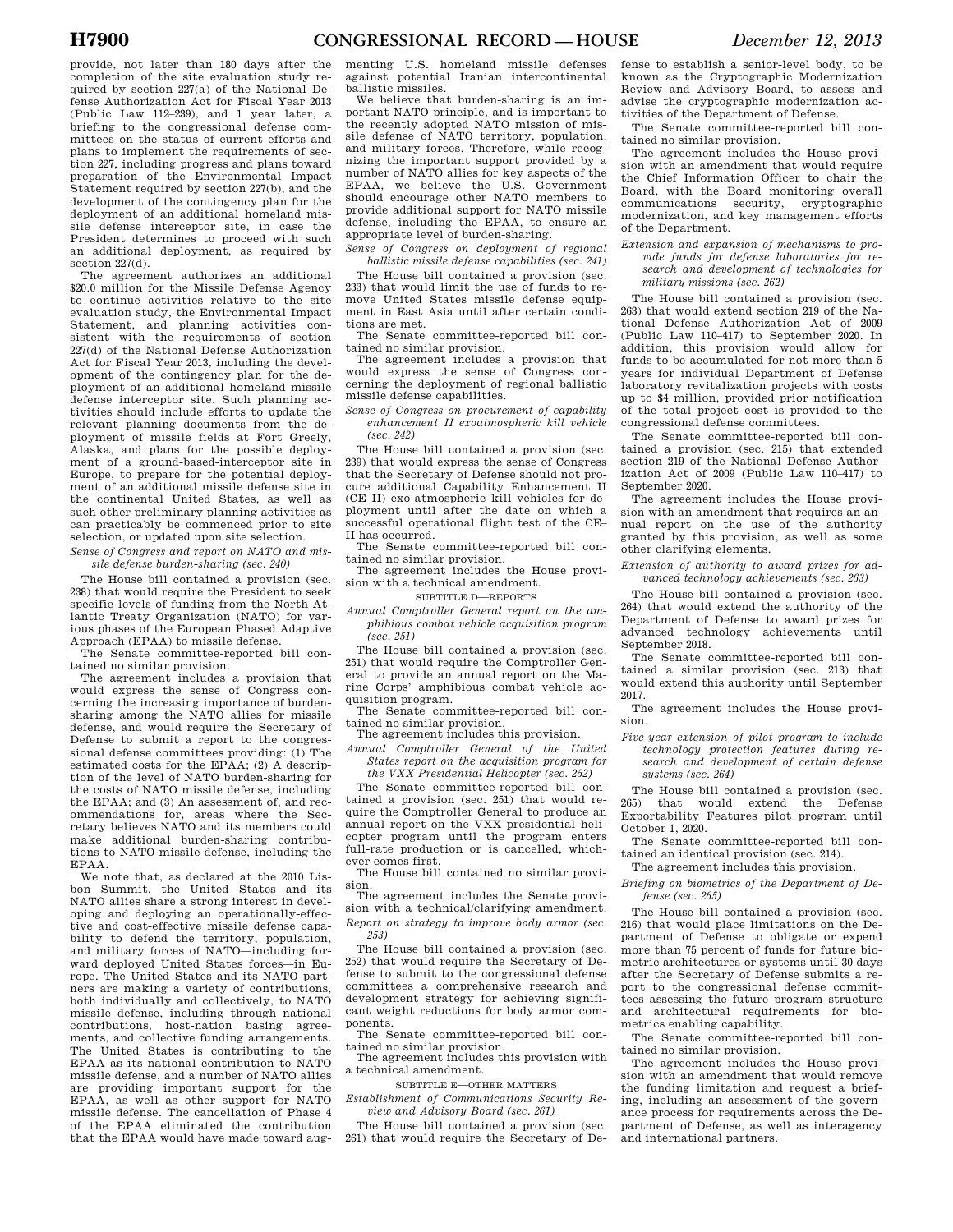*Sense of Congress on importance of aligning common missile compartment of Ohio-class replacement program with the United Kingdom's Vanguard successor program (sec. 266)* 

The House bill contained a provision (sec. 223) that would make a series of findings and express the sense of Congress regarding the importance of aligning the common missile compartment of the Ohio-class ballistic missile submarine program with the Vanguardclass successor program of the United Kingdom of Great Britain and Northern Ireland.

The Senate committee-reported bill contained no similar provision.

The agreement includes this provision with an amendment that eliminates the findings contained in the House provision.

*Sense of Congress on counter-electronics high power microwave missile project (sec. 267)* 

The House bill contained a provision (sec. 224) that expressed a sense of Congress urging the Air Force to consider the Counterelectronics High Power Microwave Advanced Missile Program (CHAMP) technology capability demonstration as a potential weapon option available to combatant commanders by 2016.

The Senate committee-reported bill contained no similar provision.

The agreement includes the House provision with an amendment clarifying the need to complete developmental planning for such weapons systems if requirements are established by the combatant commanders in the future.

LEGISLATIVE PROVISIONS NOT ADOPTED

*Conventional Prompt Global Strike program* 

The Senate committee-reported bill contained a provision (sec. 211) that would prohibit the Department of Defense from executing any funds for the Conventional Prompt Global Strike (CPGS) program until 60 days after they deliver a report to the congressional defense committees addressing the policy consideration concerning the ambiguity problems regarding the launch of CPGS missiles from submarine platforms.

The House bill contained no similar provision.

The agreement does not include this provision.

We agree that no more than 75 percent of the funds authorized to be appropriated by this Act or otherwise made available for fiscal year 2014 for the Department of Defense for research, development, test and evaluation and available for the Prompt Global Strike Capability Development program (PE#64165D8Z) for the CPGS program should be obligated or expended for any activities relating to the development of a submarinelaunched capability under that program until 60 days after the date on which the Secretary of Defense submits to the congressional defense committees a report that addresses the policy considerations concerning any potential ambiguity problems regarding the launch of a conventionally-armed missile from submarine platforms, potential verification measures, any target sets the Secretary believes a submarine-launched conventionally-armed missile could reach that a missile on board another platform could not reach, the comparative cost considerations of submarine-launched conventional missiles and such systems launched by other platforms.

We also note that in congressional testimony, the Commander, U.S. Strategic Command, stated that ''[t]oday, the only prompt global strike capability to engage potentially time-sensitive, fleeting targets continues to be ballistic missile systems armed with nuclear weapons. We continue to require a deployed conventional prompt strike

capability to provide the President a range of flexible military options to address a small number of highest-value targets, including in an anti-access and area denial environment.''

*Unmanned combat air system demonstration testing requirement* 

The House bill contained a provision (sec. 217) that would require the Secretary of the Navy to demonstrate unmanned, autonomous aerial refueling within the X–47B aircraft testing and evaluation program. The X– 47B is an unmanned aircraft being tested under the Unmanned Combat Air System (UCAS) demonstration program.

The Senate committee-reported bill contained no similar provision.

The agreement does not include this provision.

We understand that the Chief of Naval Operations has decided that, unlike the original Navy plan, the Navy will continue flying the X–47B during fiscal year 2014, and will pursue a number of risk reduction activities. We support these Navy plans for continuing risk reduction activities for UCAS, and encourage the Navy to consider performing the aerial refueling demonstration as part of these additional risk reduction activities.

*Requirement to complete individual carbine testing* 

The House bill contained a provision (sec. 221) that would require the Department of the Army to complete planned testing for an individual carbine.

The Senate committee-reported bill contained no similar provision.

The agreement does not contain this provision.

We understand that during the Army's testing of eight candidate carbines under the individual carbine program that none of the carbines met the Army's target for improved reliability requirements. We further understand that these results may be attributable to the interactions between the carbines and the recently introduced M855A1 standard 5.56mm rounds that were used during the test and evaluation. These test results suggest the Army may have used an unrealistically high reliability standard.

Accordingly, we urge the Army to reevaluate the reliability standard used for this test, as well as other standards as appropriate. We encourage the Secretary of the Army to consider a process for continuous test and evaluation of alternatives to the M4A1 carbine that is based on realistic operational requirements and with significantly improved, but reasonably achievable, performance and reliability. We note that, while the Army may have reduced needs and limited funds to procure large numbers of new rifles or carbines in the near future, maintaining research and development efforts for new small arms in this class is essential to ensure that the industrial base can respond to sudden increases in demand as it did during Operation Iraqi Freedom and Operation Enduring Freedom. In this regard, the Secretary of the Army, or designee, is directed to provide the congressional defense committees a briefing that details the Army's long range standard rifle and carbine modernization strategy. This briefing shall be provided not later than April 1, 2014, and shall include the Army's plans, including where appropriate, schedules and funding profiles, for requirements development, technology research and development, procurement, and test and evaluation of commercially available and militarily suitable alternatives.

*Establishment of funding line and fielding plan for a Navy laser weapon system* 

The House bill contained a provision (sec. 222) that would establish a funding line and fielding plan for a Navy laser weapon system for fiscal year 2018 and beyond.

The Senate committee-reported bill contained no similar provision.

The agreement does not include this provision.

We are supportive of accelerating the development and transition of directed energy weapons to programs of record, in the Navy as well as the other military departments. However, we believe that it is premature to create such a funding line. We also note that many of the current activities supporting development of directed energy weapons are already embedded in existing research and development program elements, and therefore the creation of a consolidated funding line at this stage could be disruptive to those efforts and potentially detrimental to overall efforts to develop and field a militarily-relevant system.

*Analysis of alternatives for successor to Precision Tracking Space System* 

The House bill contained a provision (sec. 235) that would require the Director of the Missile Defense Agency to perform an analysis of alternatives for a successor sensor system to the Precision Tracking Space System.

The Senate committee-reported bill contained no similar provision.

The agreement does not include this provision.

*Sense of Congress on 30th anniversary of the Strategic Defense Initiative* 

The House bill contained a provision (sec. 240) that would express the sense of Congress concerning the 30th anniversary of the Strategic Defense Initiative.

The Senate committee-reported bill contained no similar provision.

The agreement does not include this provision.

*Sense of Congress on negotiations affecting the missile defenses of the United States* 

The House bill contained a provision (sec. 242) that would express the sense of Congress concerning negotiations with the Russian Federation that would affect the missile defenses of the United States.

The Senate committee-reported bill contained no similar provision.

The agreement does not include this provision.

*Report on main battle tank fuel efficiency* 

The House bill contained a provision (sec. 253) that would require the Secretary of the Army to submit a report to the congressional defense committees on an investment strategy to accelerate fuel efficiency improvements to the engine and transmission of the M1 Abrams tank.

The Senate committee-reported bill contained no similar provision.

The agreement does not include this provision.

We note that the Army and Marine Corps currently have no plan to replace the M1A2 or M1A1 Abrams main battle tank. We are also aware that the Army intends to proceed with a series of engineering change proposals that will incrementally enhance the platform's capabilities. We believe that the Army should accelerate the next series of Abrams upgrades where warranted by capability gaps or opportunities, technological maturity, and affordability. In this regard, the Army and Marine Corps should consider replacement of the current engine with a modern, fuel efficient power train. Therefore, the Secretary of the Army, in consultation with the Secretary of the Navy, is directed to submit a report to the congressional defense committees, not later than June 1, 2014, on a business case analysis and an investment strategy that could accelerate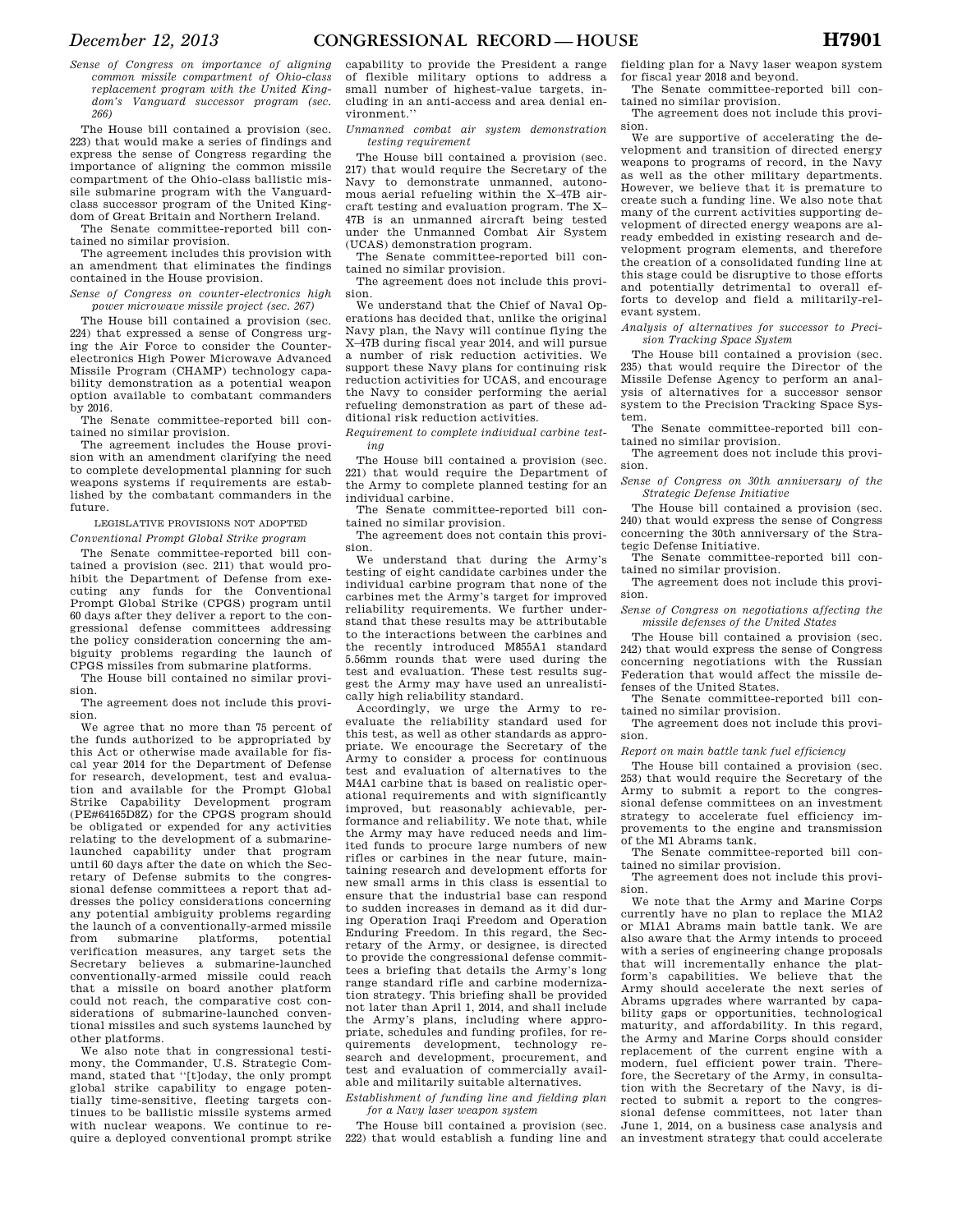the technology development and engineering change proposal processes to include a modern fuel efficient engine and transmission for the M1 Abrams series main battle tank.

*Report on powered rail system* 

The House bill contained a provision (sec. 254) that would require the Secretary of Defense to provide a report to the congressional defense committees that comprehensively reviews and compares powered rail systems for the M4 Carbine system.

The Senate committee-reported bill contained no similar provision.

The agreement does not include this provision.

The Secretary of the Army, or designee, is directed to provide a report to the congressional defense committees not later than April 1, 2014 on an assessment of the current M4/M16-mounted battery requirements associated with a 3–day dismounted mission for an Army infantry platoon compared to the same unit and mission if the members were equipped with an integrated weapon-mounted power source. The assessment should compare the battery requirements, numbers, weight, costs, as well as the likely impact on the operational functionality of the M4/M16 configured with an integrated power source, including weapons system effectiveness, efficiency, ergonomics, maintainability, reliability, and related risk. The assessment should also include a business case analysis of the potential acquisition and sustainment<br>costs and savings associated with costs and savings associated transitioning to an integrated M4/M16– mounted power technology to replace batteries for individual weapon-mounted components. Finally, the assessment should address the potential utility, if any, of incorporating a data link via such a weaponmounted power source between soldier communications systems and soldier and weapon sensors. The Director, Operational Test and Evaluation is also directed to oversee the Army's live fire or other operational testing, if any, conducted as part of gathering data for this report.

### *Report on science, technology, engineering, and mathematics scholarship program*

The House bill contained a provision (sec. 255) that would require the Secretary of Defense to assess whether the Department of Defense Science, Mathematics and Research for Transformation (SMART) scholarship program, or similar programs, could meet the undergraduate and graduate science, technology, engineering and mathematics (STEM) workforce needs of the intelligence community (IC).

The Senate committee-reported bill contained no similar provision.

The agreement does not include the provision.

We note that the national security community, in general, faces growing challenges with meeting its STEM workforce needs, in particular, attracting top-level U.S. citizens that are eligible for security clearances. The SMART program was established by the Department of Defense to attract and retain promising candidates and STEM leaders into the Department, including components of the IC. SMART provides scholarships to students pursuing technical degrees in disciplines of interest to the Department and the IC. We recognize that the SMART program has been useful in meeting its intent and believe that data provided on the program shows that the SMART program could be used by a broader community within the IC, but any further expansion would require further socialization to increase participation, as well as additional resources to fund any additional students supporting the needs of the IC.

*Clarification of eligibility of a State to participate in defense experimental program to stimulate competitive research* 

The House bill contained a provision (sec. 262) that would modify the eligibility requirements for the Defense Experimental Program to Stimulate Competitive Research (DEPSCOR) to bring it more in line with the eligibility requirements of the Experimental Program to Stimulate Competitive Research (EPSCOR) under the National Science Foundation (NSF).

The Senate committee-reported bill contained no similar provision.

The agreement does not include this provision.

We note that while the Department of Defense maintains the statutory authority for DEPSCOR, the Department has not included funds to support the program since 2009 due to changing research needs and priorities. Additionally, even should funds be made available for DEPSCOR in the future, we would be concerned about potential duplication with NSF's EPSCOR. DEPSCOR was originally established as a separate activity from EPSCOR in section 257 of the National Defense Authorization Act of Fiscal Year 1995 (Public Law 103–337) because the needs of the Department were not being met by the EPSCOR. Should the Department choose to revitalize the DEPSCOR activity, we believe it should maintain a separate and distinct eligibility requirement to ensure that it is able to meet the separate and distinct research needs of the Department of Defense.

*Briefing on power and energy research conducted at university-affiliated research centers* 

The House bill contained a provision (sec. 266) that would require the Secretary of Defense to brief the congressional defense authorizing committees on power and energy research conducted at university-affiliated research centers.

The Senate committee-reported bill contained no similar provision.

The agreement does not include this provision.

*Approval of certain new uses of research, development, test, and evaluation land* 

The House bill contained a provision (sec. 267) that would prohibit the Secretary of Defense or the head of any other department or agency of the Federal Government from finalizing any decision regarding new land use activity on ranges, test areas, or other land used by the Department of Defense (DOD) for activities related to research, development, test, and evaluation and determined to be critical to national security unless the secretary concerned approves such activity in writing.

The Senate committee-reported bill contained no similar provision.

The agreement does not include this provision.

We note that the DOD Siting Clearinghouse was created to preserve military readiness and protect DOD capabilities from incompatible energy infrastructure development by collaborating with DOD components and external stakeholders to prevent, minimize, or mitigate adverse impacts on military operations, readiness, and testing. The Clearinghouse is intended to be the single point of contact and principal advocate for DOD equities in all such deliberations.

We understand that as a result of the Clearinghouse review of the Sun Zia Southwest Transmission Project, DOD raised significant concerns and identified potential impacts on the capabilities of the White Sands Missile Range (WSMR) in New Mexico. According to an August 7, 2013, letter from the Acting Deputy Under Secretary of De-

fense for Installations and Environment to the Principal Deputy Director of the Bureau of Land Management (BLM), the route of the proposed transmission line, without mitigation, ''would result in an unacceptable risk to national security. If a bulk power transmission line is constructed along the selected route, it would preclude our capability to fully test the Joint Integrated Air and Missile Defense Architecture and other weapon systems under realistic threat environments at WSMR. This testing is absolutely necessary and it should be clearly understood that no other location exists in the United States where it is possible to conduct flight tests with the footprint requirements these weapons systems present. Critical to fully testing joint military weapons are the preservation of the restricted airspace (from the surface to unlimited) on the range area on WSMR, and the permanently-designated and specially-allocated restricted airspace in the northern extension area.''

We expect that as the Sun Zia Southwest Transmission project approval request proceeds, DOD concerns will be addressed by the executive branch to preserve this critical resource. We expect that appropriate mitigation measures will be included concurrent to the issuance of a Record of Decision by BLM.

Should DOD concerns not be addressed in this case, we direct the Secretary of Defense to review the processes and effectiveness of the DOD Siting Clearinghouse and to provide a report to the congressional defense committees not later than 90 days after a Record of Decision with proposals that will improve the ability of the Clearinghouse to assess impacts to national security in a timely manner and ultimately preserve military readiness and protect DOD capabilities from incompatible energy infrastructure development.

*Canines as stand-off detection of explosives and explosive precursors* 

The House bill contained a provision (sec. 268) that would require the Department of Defense (DOD) to provide a report on the capability and infrastructure required to support canines as stand-off detection of explosives and explosive precursors.

The Senate committee-reported bill contained no similar provision.

The agreement does not include this provision.

We direct the Secretary of Defense to provide a report to the Committees on Armed Services of the Senate and the House of Representatives no later than 180 days after the date of enactment of this Act. The report shall make a determination based on requirements if the DOD, and each military service, intends to develop and maintain the capability and infrastructure required to support canines as stand-off detection of explosives and explosive precursors. If deemed appropriate by the Secretary, the report shall also detail: (1) The acquisition process with respect to canines as stand-off detection of explosives and explosive precursors; (2) The procedures established by the DOD to ensure that canines reach or exceed the appropriate performance standards; (3) A plan to ensure that the latest data and information regarding canine capabilities are distributed throughout the DOD; (4) Any technologies capable of replacing the canine as a stand-off detection capability; and (5) A determination of the relevant office to oversee the above elements.

TITLE III—OPERATION AND MAINTENANCE SUBTITLE A—AUTHORIZATION OF

APPROPRIATIONS *Operation and maintenance funding (sec. 301)* 

The House bill contained a provision (sec. 301) authorizing appropriations for fiscal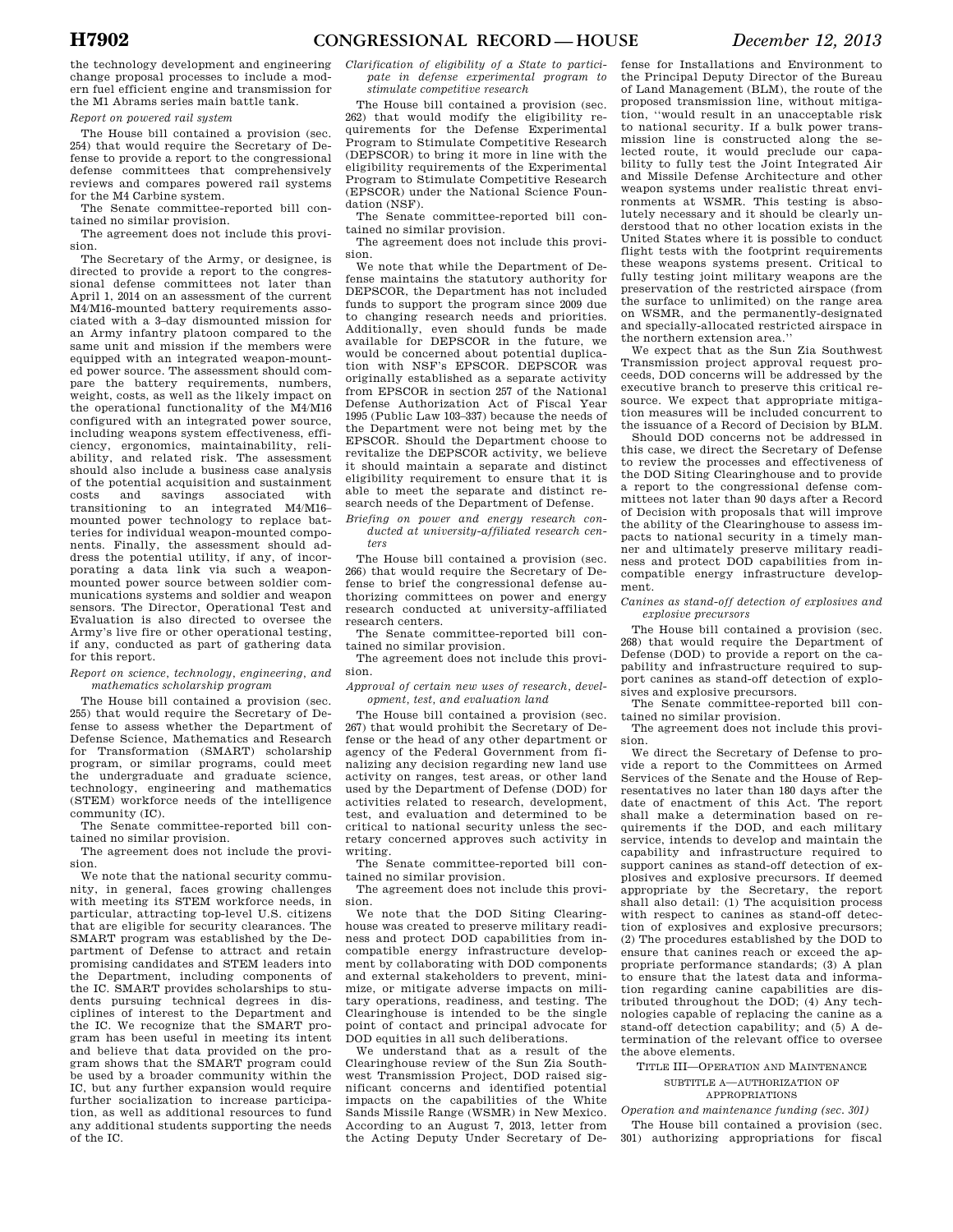year 2014 for the use of the armed forces and agencies of the Department of Defense for expenses, not otherwise provided for, for operation and maintenance, as specified in the funding table in section 4301.

The Senate committee-reported bill contained an identical provision (sec. 301).

The agreement includes this provision.

SUBTITLE B—ENERGY AND ENVIRONMENT

*Deadline for submission of reports on proposed budgets for activities relating to operational energy strategy (sec. 311)* 

The House bill contained a provision (sec. 311) that would amend section 138c(e) of title 10, United States Code, to revise the date of submission for the report on the proposed budgets that were not certified for that fiscal year.

The Senate committee-reported bill contained no similar provision.

The agreement includes this provision.

*Facilitation of interagency cooperation in conservation programs of the Departments of Defense, Agriculture, and Interior to avoid or reduce adverse impacts on military readiness activities (sec. 312)* 

The House bill contained a provision (sec. 312) that would amend section 2684a of title 10, United States Code, to permit a recipient of funds under the Sikes Act to be able to use the funds for matching funds or costsharing requirements of conservation programs. This section would also expire the authority on October 1, 2019, but permit any agreements that were entered into prior to September 30, 2019, to continue according to its terms and conditions.

The Senate committee-reported bill contained no similar provision.

The agreement includes the House provision.

*Reauthorization of Sikes Act (sec. 313)* 

The House bill contained a provision (sec. 313) that would extend the authority of the Sikes Act through 2019.

The Senate committee-reported bill amendment contained no similar provision.

The agreement includes the House provision.

*Clarification of prohibition on disposing of waste in open-air burn pits (sec. 314)* 

The House bill contained a provision (sec. 317) that would codify the definition of covered waste as it relates to the requirements established by section 317 of the National Defense Authorization Act for Fiscal Year 2010, title 10 of United States Code 2701 note (Public Law 111–84).

The Senate committee-reported bill contained no similar provision.

The agreement includes the House provision with a technical amendment.

*Limitation on availability of funds for procurement of drop-in fuels (sec. 315)* 

The House bill contained a provision (sec. 319) that would limit the Department of Defense's (DOD) ability to purchase or produce biofuels until the earlier of either the date on which the Budget Control Act of 2011 is no longer in effect, or the date on which the cost of biofuel is equal to the cost of conventional fuels. The provision would provide an exception for biofuel test and certification and research and development.

The Senate committee-reported bill contained no similar provision.

The agreement includes the House provision with a clarifying amendment that would prohibit DOD funds to be used for bulk purchases of drop-in fuel for operational purposes during fiscal year 2014, unless the cost of that drop-in fuel is cost competitive with traditional fuel, subject to a national security waiver. We note that the phrase ''cost competitive'' in this section generally refers

to prices that are equal to or lower than prices offered by competitors for similar goods or services. However, we note that terms and conditions for particular purchases may vary; in particular, long-term energy purchases are likely to have different pricing structures from short-term or spotmarket purchases. Accordingly, some flexibility in the application of this phrase is anticipated, where necessary to address such differences. We understand that average prices over the period of a long-term contract would be cost competitive.

SUBTITLE C—LOGISTICS AND SUSTAINMENT *Strategic policy for prepositioned materiel and* 

*equipment (sec. 321)* 

The Senate committee-reported bill contained a provision (sec. 312) that would direct the Secretary of Defense to develop an overarching strategy, along with an implementation plan, to integrate and synchronize at a<br>Department-wide level, the services' Department-wide prepositioning programs. The strategy and implementation plan would ensure that the Department of Defense (DOD) prepositioning programs, both ground and afloat, align with national defense strategies and new DOD priorities, and emphasize joint oversight to maximize effectiveness and efficiencies in prepositioned materiel and equipment across the DOD.

The House bill contained no similar provision.

The agreement includes the Senate provision.

*Department of Defense manufacturing arsenal study and report (sec. 322)* 

The House bill contained a provision (sec. 322) that would require the Secretary of Defense to review current and expected manufacturing requirements across the Department of Defense to identify critical manufacturing capabilities which could be executed by the government-owned arsenals, and to brief the results of the review to the congressional defense committees.

The Senate committee-reported bill contained a similar provision (sec. 311) that would require the Secretary of Defense, in consultation with the military services and defense agencies, to review current and expected manufacturing requirements for which there is no or limited domestic commercial source and which are appropriate for manufacturing within an arsenal owned by the United States in order to support critical manufacturing capabilities.

The agreement includes the Senate provision with an amendment that would require the Secretary of Defense to review arsenals owned by the United States in order to support critical manufacturing capabilities. The agreement also directs the Government Accountability Office to report and assess the Department's review with recommendations. *Consideration of Army arsenals' capabilities to* 

*fulfill manufacturing requirements (sec. 323)*  The House bill contained a provision (sec. 323) that would require program executive officers and program managers to solicit information from government-owned arsenals when undertaking a make-or-buy analysis, notify government-owned arsenals of the requirement, and allow arsenals that have the capability to fulfill a manufacturing requirement to submit a proposal for the requirement.

The Senate committee-reported bill contained no similar provision.

The agreement includes the House provision with a clarifying amendment.

*Strategic policy for the retrograde, reconstitution, and replacement of operating forces used to support overseas contingency operations (sec. 324)* 

The Senate committee-reported bill contained a provision (sec. 322) that would direct

the Secretary of Defense to establish a policy setting forth the program and priorities of the Department of Defense for the retrograde, reconstitution, and replacement of units and materiel used to support overseas contingency operations. The provision directed that the policy shall take into account national security threats, the requirements of the combatant commands, the current readiness of the operational forces of the military departments, and risk associated with strategic depth and the time necessary to reestablish required personnel, equipment, and training readiness in such operating forces.

The House bill contained no similar provision.

The agreement includes the Senate provision with a technical amendment.

*Littoral Combat Ship Strategic Sustainment Plan (sec. 325)* 

The House bill contained a provision (sec. 321) that would require the Secretary of the Navy to submit a strategic sustainment plan for the Littoral Combat Ship (LCS) program to the congressional defense committees.

The Senate committee-reported bill contained no similar provision. The agreement includes the House provi-

sion with an amendment that would clarify that the strategic sustainment plan would have to identify specifically any contractor support needed by the LCS vessels when they are forward deployed.

*Strategy for improving asset tracking and intransit visibility (sec. 326)* 

The House bill contained a provision (sec. 836) that would direct the Secretary of Defense to improve the management of defense equipment and supplies throughout their lifecycles by adopting and implementing item unique identification, radio frequency identification, biometrics, and other automated information and data capture technologies for the tracking, management, and accountability for deployed assets.

The Senate committee-reported bill contained a similar provision (sec. 331) that would direct the Secretary of Defense to complete a comprehensive strategy and implementation plan for improving asset tracking and in-transit visibility across the Department of Defense.

The agreement includes the Senate provision with a clarifying amendment that would include an operational security assessment to ensure all DOD assets are appropriately protected during the execution of the comprehensive strategy and implementation plan.

We recognize the challenges in supply chain management, including asset tracking and in-transit visibility capabilities. We see this posing an acute near-term challenge, especially in light of the experience with retrograde operations from the Republic of Iraq and the on-going operations in the Islamic Republic of Afghanistan.

urthermore, we note that supply chain management challenges have been an ongoing source of concern for the Department of Defense, from the emergence of the Government Accountability Office's high risk list in 1990, to the current need to achieve auditability and financial management goals set by the Secretary of Defense and Congress.

We believe that the strategy called for by this provision is an important step to improving the Department's supply chain management shortfalls. In developing and implementing this strategy, we urge the Department to look at how it can better leverage new technologies. For example, item unique identification, radio frequency identification, and biometrics could be more effectively used to interface with enterprise resource planning systems and improve the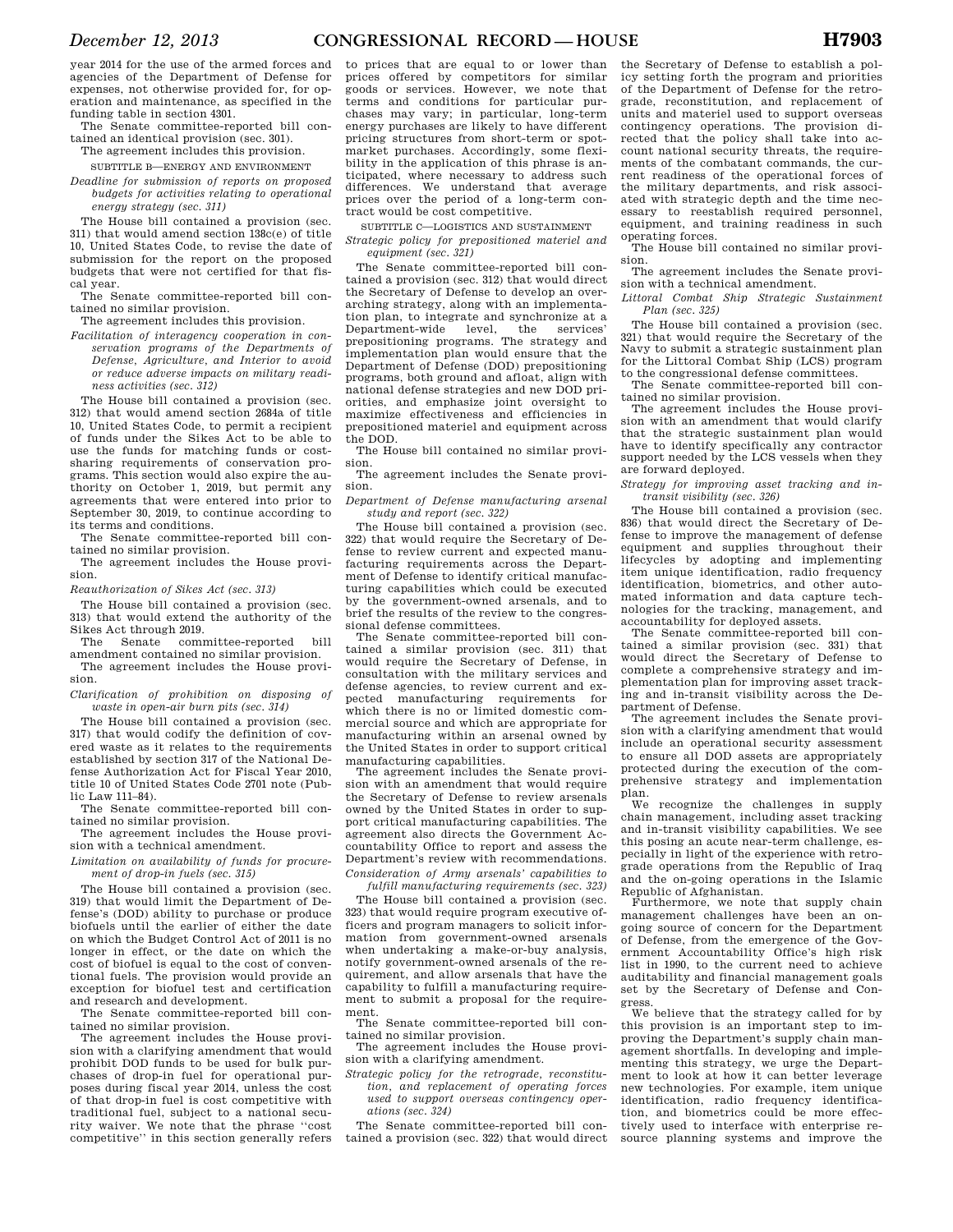#### SUBTITLE D—REPORTS

*Additional reporting requirements relating to personnel and unit readiness (sec. 331)* 

The House bill contained a provision (sec. 331) that would amend the report required under section 482 of title 10, United States Code, to require the Secretary of Defense to report to the congressional defense committees on the ability of the geographic and functional combatant commanders to successfully meet their respective contingency and operational plans and key mission essential tasks.

The Senate committee-reported bill contained a similar provision (sec. 332) that would amend section 482 of title 10, United States Code, to update and streamline the quarterly readiness report to Congress.

The agreement includes the House provision with a clarifying amendment that would combine both provisions and would amend section 482 of title 10, United States Code.

*Modification of authorities on prioritization of funds for equipment readiness and strategic capability (sec. 332)* 

The House bill contained a provision (sec. 332) that would repeal the requirement that the Comptroller General of the United States report on the Army's progress in moving to a modular force design.

The Senate committee-reported bill contained a similar provision (sec. 321) that would repeal the requirement for modularity reports by both the Army and the Government Accountability Office and would also add a requirement that the Marine Corps report budget information regarding funding for the reset of equipment and reconstitution of prepositioned stocks.

The agreement includes the Senate provision.

*Revision to requirement for annual submission of information regarding information technology capital assets (sec. 333)* 

The House bill contained a provision (sec. 333) that would amend the National Defense Authorization Act for Fiscal Year 2003 (Public Law 107–314; 10 U.S.C. 221 note) to align Department of Defense high-threshold information technology Capital Asset reporting with the Department's Major Automated Information Systems reporting and its Exhibit 300 reporting to the Office of Management and Budget.

The Senate committee-reported bill contained an identical provision (sec. 333). The agreement includes this provision.

*Modification of annual corrosion control and prevention reporting requirements (sec. 334)* 

The Senate committee-reported bill contained a provision (sec. 334) that would amend section 903(b)(5) of the Duncan Hunter National Defense Authorization Act for Fiscal Year 2009 (P.L. 110–417; 10 U.S.C. 2228 note) to update the military departments' strategic plans with performance measures and show clear linkage to the Department of Defense's overarching goals and objectives as described in the Department's strategic plan for corrosion control and prevention.

The House bill contained no similar provision.

The agreement includes the Senate provision.

SUBTITLE E—LIMITATIONS AND EXTENSIONS OF AUTHORITY

*Certification for realignment of forces at Lajes Air Force Base, Azores (sec. 341)* 

The House bill contained a provision (sec. 341) that would restrict the Secretary of the Air Force from reducing the force structure at Lajes Air Force Base, Azores, (Lajes) until 30 days after the European Infrastructure Consolidation Assessment is completed and is briefed to the congressional defense committees.

The Senate committee-reported bill contains no similar provision.

The agreement includes a provision requiring that, prior to taking any action to realign forces at Lajes, the Secretary of Defense must certify to the congressional defense committees that the realignment is supported by a European Infrastructure Consolidation Assessment.

### *Limitation on performance of Department of Defense flight demonstration teams outside the United States (sec. 342)*

The House bill contained a provision (sec. 342) that would prohibit the Secretary of Defense from using any fiscal year 2014 or 2015 funds to allow flight demonstration teams to perform at any location outside the United States.

The Senate committee-reported bill contained no similar provision. The Senate report accompanying S. 1197 (S. Rpt. 113–44) of the National Defense Authorization Act for Fiscal Year 2014 commented on Department of Defense (DOD) guidance prohibiting all aerial demonstrations, including flyovers, jump team demonstrations, and participation in civilian air shows and military open houses. The report observed that: (1) There may be certain circumstances where an exception to this general policy could provide some level of community engagement as a no-cost addition to activities that are required for training or readiness; and (2) DOD should reconsider whether this policy should be enforced on a blanket basis or whether the policy should allow for community engagement if that engagement can be completed as a no-cost adjunct to missions fulfilling other required operational or training activities.

The agreement includes the House provision with an amendment that would prohibit spending funds for performances of flight demonstration teams outside the United States if the Department has cancelled any performances of flight demonstration teams inside the United States by reason of insufficient funds due to a sequestration. We are intending that this provision cover the Air Force Thunderbirds, the Navy Blue Angels and the Army Golden Knights.

### *Limitation on funding for United States Special Operations Command National Capital Region (sec. 343)*

The Senate committee-reported bill contained a provision (sec. 341) that would prohibit the expenditure of any funds for the U.S. Special Operations Command National Capital Region (USSOCOM–NCR) until 30 days after the Secretary of Defense provides the congressional defense committees a report which describes, at a minimum: (1) The purpose of the USSOCOM–NCR; (2) The activities to be performed by the USSOCOM-NCR; (3) An explanation of the impact of the USSOCOM–NCR on existing activities at USSOCOM headquarters; (4) A detailed breakout, by fiscal year, of the staffing and other costs associated with the USSOCOM– NCR over the future years defense program; (5) A description of the relationship between the USSOCOM–NCR and the Office of the Assistant Secretary of Defense for Special Operations and Low-Intensity Conflict (ASD SOLIC); (6) The role of the ASD SOLIC in providing oversight of USSOCOM–NCR activities; and (7) Any other matters the Secretary deems appropriate.

The House bill contained no similar provision.

The agreement includes the Senate provision.

*Limitation on availability of funds for Trans Regional Web Initiative (sec. 344)* 

The Senate committee-reported bill contained a provision (sec. 343) that would prohibit the Secretary of Defense from expending any funds in Operation and Maintenance, defense-wide (OMDW), for the Trans Regional Web Initiative (TRWI).

The House bill contained no similar provision.

The agreement includes the Senate provision with an amendment that would prohibit the Secretary of Defense from expending more than \$2.0 million in OMDW for TRWI and restrict the use of such funds for the termination of the program as managed by U.S. Special Operations Command or for purposes of transitioning appropriate TRWI capabilities to other agencies.

In light of budget concerns for the U.S. Government, resource constraints for the Department of Defense, and shifts in the geopolitical environment and security strategies, we note our concern with regard to the Department's direction for strategically engaging in the information environment. We remain skeptical of the effectiveness of the websites established under the TRWI and believe that available resources may better be used to support tactical and operational military information support activities. We believe strategic information operations activities, like TRWI, may more appropriately be managed by other relevant U.S. Government agencies, with the Department of Defense focused on contributing to an interagency approach that is responsive to military-specific operational requirements.

If the Secretary of Defense deems it to be in the national security interests of the United States and appropriate under current fiscal pressures, we note the Department of Defense may use funds authorized by this Act for TRWI to conduct a pilot project using existing authorities with an appropriate U.S. Government agency, such as the Broadcasting Board of Governors. Such a pilot could be used to demonstrate the transition of appropriate TRWI capabilities to such agency and support the strategic information operations requirements of the Geographic Combatant Commanders. We believe that any such pilot should seek to demonstrate responsiveness to the time sensitive needs of the Department of Defense while integrating such activities with broader U.S. strategic communications objectives. Consistent with this provision, we expect that the Department of Defense will not request additional funding for TRWI in fiscal year 2015 and beyond.

### SUBTITLE F—OTHER MATTERS

*Gifts made for the benefit of military musical units (sec. 351)* 

The House bill contained a provision (sec. 599) that would amend section 974 of title 10, United States Code, to require that any gift made on the condition that the gift be used for the benefit of a military musical unit be credited to the appropriation or account providing the funds for such musical unit.

The Senate committee-reported bill contained no similar provision.

The agreement includes a provision that would authorize service secretaries to accept contributions of money, personal property, or services on the condition that such money, property, or services be used for the benefit of a military musical unit, and requiring that such contributions be credited to the appropriation or account for that musical unit.

*Revised policy on ground combat and camouflage utility uniforms (sec. 352)* 

The House bill contained a provision (sec. 351) that would establish as national policy a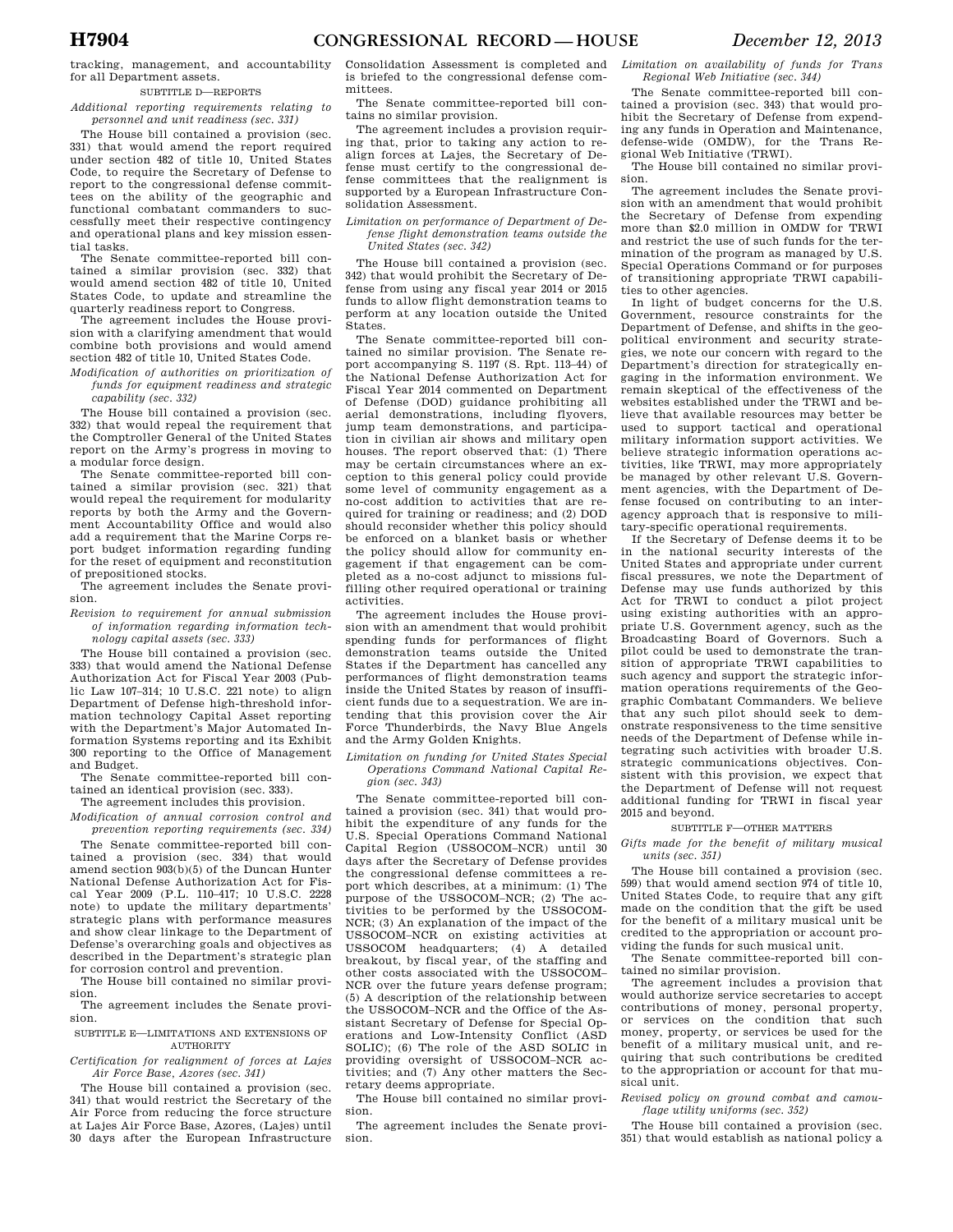requirement for all the U.S. military services to use a joint combat camouflage uniform by October 1, 2018, with certain exceptions.

The Senate committee-reported bill contained a similar provision (sec. 351) that would direct the Secretary of Defense to reduce the separate development and fielding of service-specific combat and camouflage utility uniforms in order to collectively adopt and field the same combat and camouflage utility uniforms for use by all members of the Armed Forces.

The agreement includes the Senate provision with a clarifying amendment that would combine both provisions and eliminate the 2018 deadline.

We note the provision adopted makes it the policy of the United States for the Secretary of Defense to eliminate the development and fielding of Armed Force-specific combat and camouflage utility uniforms and families of uniforms, in order to adopt and field a common combat and camouflage utility uniform, or family of uniforms, for specific combat environments, to be used by all members of the Armed Forces. Each Armed Force will be prohibited from adopting new combat and camouflage utility uniforms unless: (1) All the Armed Forces adopt the same uniform or family of uniforms; (2) An Armed Force adopts a uniform currently in use by another Armed Force; or (3) The Secretary of Defense grants an exception, based on unique circumstances or operational requirements.

We note that exceptions granted to this policy include: (1) Combat and camouflage utility uniforms and families of uniforms for use by special operations personnel; (2) Engineering modifications to existing combat and camouflage utility uniforms and families of uniforms such as power harnessing or generating textiles, fire resistant fabrics, and anti-vector, anti-microbial, and antibacterial treatments; (3) Ancillary uniform items such as headwear, footwear, body armor, and other items designated by the secretaries of the military departments; (4) Vehicle crew uniforms; (5) Service-specific cosmetic modifications; or (6) existing Service-specific uniforms that meet operational requirements.

We note that a secretary of a military department may not prevent the secretary of another military department from authorizing the use of any combat or camouflage utility uniform or family of uniforms approved for use by an Armed Force under the jurisdiction of the secretary. Furthermore, the secretary of a military department shall formally register with the Joint Clothing and Textiles Governance Board all current and future combat uniforms, camouflage utility uniforms, and families of uniforms.

We also note that 60 days after the enactment of this Act, the Secretary of Defense shall issue implementation guidance that requires the secretaries of the military departments to: (1) Establish joint performance criteria for the design, development, fielding, and characteristics of combat and camouflage utility uniforms and families of uniforms and include that criteria in all new requirements documents; (2) Continue to work together to assess and develop new technologies that could be incorporated into future combat and camouflage utility uniforms and families of uniforms to improve warfighter survivability; (3) Ensure that new combat and camouflage utility uniforms and families of uniforms meet the geographic and operational requirements of the commanders of the combatant commands; and (4) Ensure that all new combat and camouflage utility uniforms and families of uniforms achieve interoperability with all components of individual warfighter systems, including body armor, organizational clothing and

equipment, and other individual protective systems.

We fully expect the Secretary of Defense to enforce this policy and not deviate from its intent to reduce the separate development and fielding of Armed Force-specific combat and camouflage uniforms and families of uniforms.

LEGISLATIVE PROVISIONS NOT ADOPTED

*Authorization of appropriations for the Marine Corps Embassy Security Group* 

The House bill contained a provision (sec. 302) that would increase funding for the Marine Corps Embassy Security Group by \$13.4 million.

The Senate committee-reported bill contained no similar provision. The agreement does not include this provi-

sion.

We note the funding tables reflect an increase of \$35.0 million for the Marine Corps Embassy Security Group.

*Authorization of appropriations for Crisis Response Force* 

The House bill contained a provision (sec. 303) that would increase funding for Crisis Response Force by \$10.6 million.

The Senate committee-reported bill con-

tained no similar provision. The agreement does not include this provision.

We note the funding tables reflect an increase of \$40.0 million for Crisis Response Force.

*Cooperative agreements under Sikes Act for land management related to Department of Defense readiness activities* 

The House bill contained a provision (sec. 314) that would amend section 103A of the Sikes Act, section 670c–1 of title 16, United States Code, to permit lump sum payment and accrual of interest used for the purposes of the original agreement. This section would also permit the cooperative agreements to be used to acquire property or services for the direct benefit or use of the U.S. Government, and sets limitations on agreements that are not on military installations. Finally, this section would also expire the authority on October 1, 2019, but permit any agreements that were entered into prior to September 30, 2019, to continue according to its terms and conditions.

committee-reported bill amendment contained no similar provision. The agreement does not contain this provision.

*Exclusions from definition of ''chemical substance'' under Toxic Substances Control Act* 

The House bill contained a provision (sec. 315) that would modify section 2602(2)(B) of title 15, United States Code, to add to the exclusions any component of any article including shot, bullets and other projectiles, propellants when manufactured for or used in such an article, and primers.

The Senate committee-reported bill con-

tained no similar provision. The agreement does not contain the provision.

*Exemption of Department of Defense from alternative fuel procurement requirement* 

The House bill contained a provision (sec. 316) that would amend section 526 of the Energy Independence Security Act (Section 42 of United States Code 17142) to exempt the Department of Defense from the requirements related to contracts for alternative or synthetic fuel in that section.

The Senate committee-reported bill con-

tained no similar provision. The agreement does not include this provision.

*Limitation on plan, design, refurbishing, or construction of biofuels refineries* 

The House bill contained a provision (sec. 318) that would require the Department of Defense to obtain a congressional authorization before entering into a contract for the planning, design, refurbishing, or construction of a biofuels refinery.

The Senate committee-reported bill contained no similar provision.

The agreement does not include this provision.

*Military readiness and southern sea otter conservation* 

The House bill contained a provision (sec. 320) that would amend section 631 of title 10, United States Code, by adding a provision permitting the Secretary of the Defense to establish ''Southern Sea Otter Military Readiness Areas.'' This provision would exempt southern sea otters from the Endangered Species Act of 1973 (16 U.S.C. 1533, 1538) and the Marine Mammal Protection Act of 1972 (16 U.S.C. 1371, 1372).

The Senate committee-reported bill contained no similar provision.

The agreement does not contain this provision.

*Assessment of outreach for small business concerns owned and controlled by women and minorities required before conversion of certain functions to contractor performance* 

The House bill contained a provision (sec. 324) that would forbid a Department of Defense function performed by Department of Defense civilian employees and tied to a military base from being converted into a contractor function until the Secretary of Defense conducts an assessment to determine if the Department of Defense has carried out sufficient outreach programs to assist small businesses owned and controlled by women and socially and economically disadvantaged individuals.

The Senate committee-reported bill contained no similar provision.

The agreement does not contain this provision.

*Ordnance related records review and reporting requirement for Vieques and Culebra Islands, Puerto Rico* 

The House bill contained a provision (sec. 334) that would require the Secretary of Defense conduct a review of all Department of Defense records detailing the historical use of military munitions and training on Vieques and Culebra Islands, Puerto Rico.

The Senate committee-reported bill contained no similar provision.

The agreement does not contain this provision.

We note that the Department of Defense, for land and water sites on Culebra Island for which the Department is responsible, has completed historical research under the Comprehensive Environmental Compensation, and Liability Act (CERCLA) process and issued Preliminary Assessment reports concerning the Department's former use of sites on Culebra Island for live-fire training.

We also note that for these sites, the Army has completed site inspections and is currently conducting remedial investigations that will determine whether an environmental response action is required at specific sites.

Finally, we note that the Department of Defense is in the process of cleaning up portions of the former operational ranges on Vieques and also is conducting preliminary assessments, site inspections, and remedial investigations to determine whether a response action is required under CERCLA at Vieques. Therefore, we encourage the Department of Defense to work with the Commonwealth of Puerto Rico to ensure the documents and reports from the historical records reviews and investigations that the Department of Defense and the Army completed for those former military sites on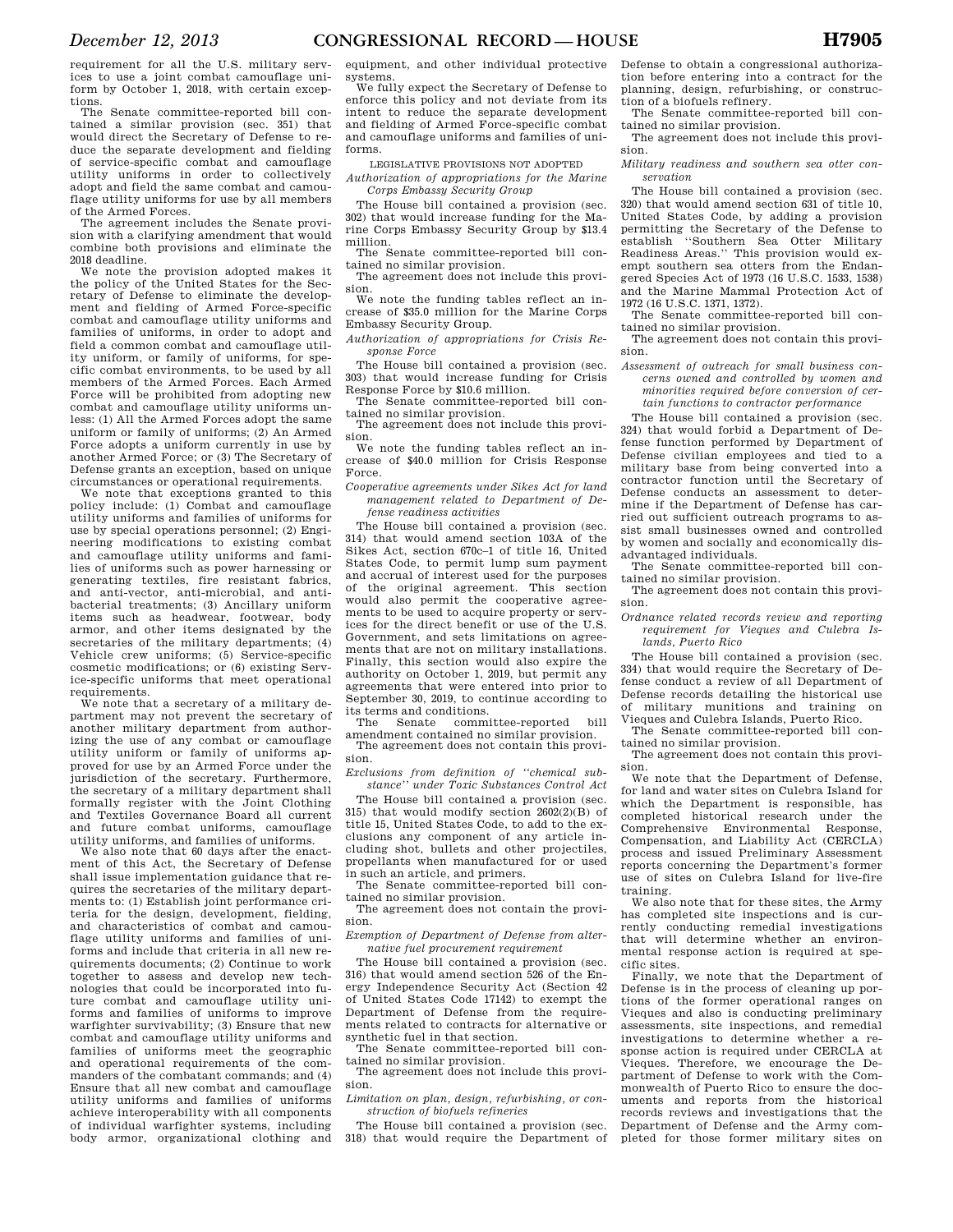Culebra and Vieques are made available to the public.

*Authorization to institute a centralized, automated mail redirection system to improve the delivery of absentee ballots to military personnel serving outside the United States* 

The Senate committee-reported bill contained a provision (sec. 352) that would authorize the Secretary of Defense to transfer up to \$4.5 million from defense-wide operation and maintenance to the Postal Service Fund for purposes of implementing the modernization of the U.S. Postal Service's mail delivery system to improve the delivery of absentee ballots to military personnel serving outside the United States.

The House bill contained no similar provision. The agreement does not include this provi-

sion.

We understand that alternate funding has been used to modernize the U.S. Postal Service's mail delivery system to improve the delivery of absentee ballots to military personnel serving outside the United States.

TITLE IV—MILITARY PERSONNEL

AUTHORIZATIONS

SUBTITLE A—ACTIVE FORCES

*End strengths for active forces (sec. 401)* 

The House bill contained a provision (sec. 401) that would authorize the following end strengths for active duty personnel of the armed forces as of September 30, 2014: Army, 520,000; Navy, 323,600; Marine Corps, 190,200; and Air Force, 327,600.

The Senate committee-reported bill contained an identical provision (sec. 401).

The agreement includes this provision.

End strength levels for the active forces for fiscal year 2014 are set forth in the following table:

|                                           | FY 2013                                  |                                          | FY 2014                                  |  | Change from                              |
|-------------------------------------------|------------------------------------------|------------------------------------------|------------------------------------------|--|------------------------------------------|
| Service                                   |                                          | Request                                  | Recommendation                           |  | FY 2013<br>Authorized                    |
| Army<br>Navy<br>Marine Corps<br>Air Force | 552,100<br>322,700<br>197,300<br>329.460 | 520.000<br>323,600<br>190.200<br>327.600 | 520,000<br>323,600<br>190,200<br>327.600 |  | $-32,100$<br>900<br>$-7,100$<br>$-1.860$ |
| DOD Total                                 | 1.401.560                                | 1.361.400                                | .361.400                                 |  | $-40.160$                                |

*Revisions in permanent active duty end strength minimum levels and in annual limitation on certain end strength reductions (sec. 402)* 

The House bill contained a provision (sec. 402) that would establish the following minimum end strengths for active-duty personnel as of September 30, 2014: Army, 520,000; Navy, 323,600; Marine Corps, 190,200; and Air Force, 327,600.

The Senate committee-reported bill contained no similar provision.

The agreement includes the House provision with an amendment that would establish minimum active-duty end strengths for the Army of 510,000 and the Marine Corps of 188,000, and would amend section 403 of the National Defense Authorization Act for Fiscal Year 2013 (Public Law 112–239) to increase

the maximum annual reduction in end strength authorized by that section for the Army to 25,000 and for the Marine Corps to 7,500.

Minimum end strength levels for activeduty personnel for fiscal year 2014 are set forth in the following table:

| Service                                   | FY 2013<br>Authorized                    | FY 2014                                 | Change from                              |
|-------------------------------------------|------------------------------------------|-----------------------------------------|------------------------------------------|
|                                           |                                          | Recommendation                          | FY 2013                                  |
| Army<br>Navy<br>Marine Corps<br>Air Force | 542,700<br>322.700<br>193.500<br>329,460 | 10.000<br>323.600<br>188.000<br>327.600 | $-32,700$<br>900<br>$-5,500$<br>$-1,860$ |
| DOD Tota                                  | .388.360                                 | 349,200.                                | $-39,160$                                |

We note that continued fiscal constraints have forced the Army and the Marine Corps to alter their end strength reduction plans to reach their pre-sequester end strength targets of 490,000 for the Army and 182,100 for the Marine Corps by the end of fiscal year 2015, 2 years before originally anticipated. In order to maintain a balance between end strength, readiness of the force, and modernization, we will support this altered reduction plan. However, we remain concerned that unfettered reductions in end strength will have a detrimental impact on force structure and, ultimately, operational mis-

sion capability and capacity among the services, and harm the morale of the force. The services should be very cautious in their efforts to further reduce the force to ensure that we do not break faith with those who continue to serve in the current conflicts, and those who have served our nation in war.

SUBTITLE B—RESERVE FORCES

*End strengths for Selected Reserve (sec. 411)* 

The House bill contained a provision (sec. 411) that would authorize the following end strengths for Selected Reserve personnel, including the end strengths for reserves on ac-

tive duty in support of the reserves, as of September 30, 2014: the Army National Guard of the United States, 354,200; the Army Reserve, 205,000; the Navy Reserve, 59,100; the Marine Corps Reserve, 39,600; the Air National Guard of the United States, 105,400; the Air Force Reserve, 70,400; and the Coast Guard Reserve, 9,000.

The Senate committee-reported bill contained an identical provision (sec. 411).

The agreement includes this provision.

End strength levels for the Selected Reserve for fiscal year 2014 are set forth in the following table:

End strength levels for reserves on active duty in support of the reserves for fiscal year 2014 are set forth in the following table:

|                                  |                                  | FY 2014          |                  | Change from           |          |
|----------------------------------|----------------------------------|------------------|------------------|-----------------------|----------|
| Service                          | FY 2013<br>Authorized<br>Request | Recommendation   | 2014<br>quest    | FY 2013<br>Authorized |          |
|                                  | 358,200                          | 354.200          | 354.200          |                       | $-4.000$ |
| Army Reserve                     | 205,000                          | 205.000          | 205,000          |                       |          |
| Naw Reserve                      | 62.500                           | 59.100           | 59.100           |                       | $-3.400$ |
|                                  | 39.600                           | 39.600           | 39.600           |                       |          |
|                                  | 05.700                           | 105.400          | 105.400          |                       | $-300$   |
| Air Force Reserve                | 70.880                           | 70.400           | 70.400           |                       | $-480$   |
| DOD Total<br>Coast Guard Reserve | 841,880<br>9.000                 | 833.700<br>9.000 | 833.700<br>9.000 |                       | $-8.180$ |

*End strengths for reserves on active duty in support of the reserves (sec. 412)* 

The House bill contained a provision (sec. 412) that would authorize the following end strengths for reserves on active duty in support of the reserve components as of September 30, 2014: the Army National Guard of the United States, 32,060; the Army Reserve,

16,261; the Navy Reserve, 10,159; the Marine Corps Reserve, 2,261; the Air National Guard of the United States, 14,734; and the Air Force Reserve, 2,911.

The Senate committee-reported bill con-

tained an identical provision (sec. 412).

The agreement includes this provision.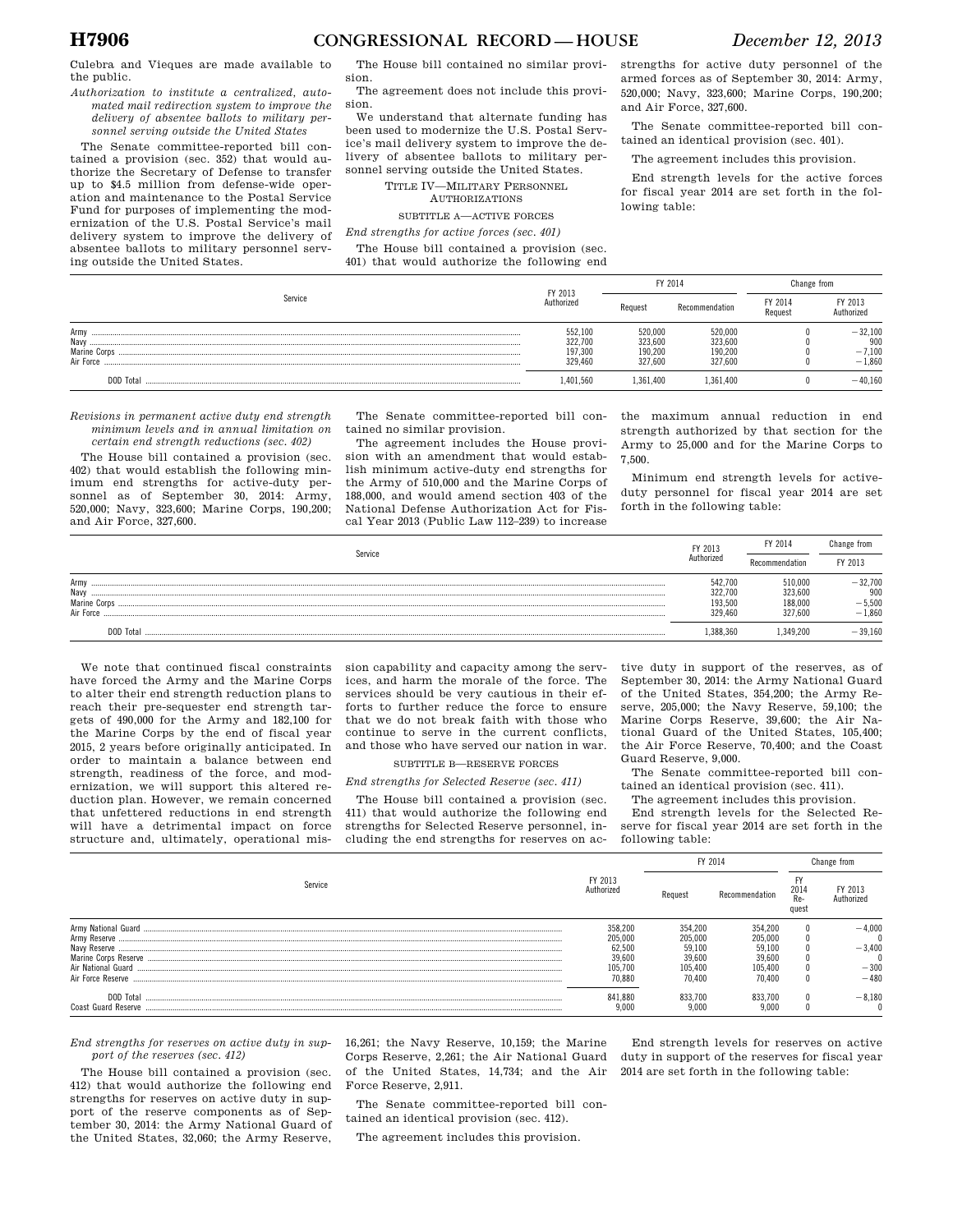### *December 12, 2013* **CONGRESSIONAL RECORD — HOUSE H7907**

|                                                                                                |                                                      | FY 2014                                                |                                                       |             |                              |
|------------------------------------------------------------------------------------------------|------------------------------------------------------|--------------------------------------------------------|-------------------------------------------------------|-------------|------------------------------|
| Service                                                                                        | FY 2013<br>Authorized                                | Request                                                | ommenda-                                              | 201<br>aues | 2013<br>Au-<br>thor-<br>ized |
| Army Reserve<br>Naw Reserve<br>Marine Corps Reserve<br>Air National Guard<br>Air Force Reserve | 32.060<br>16,277<br>10,114<br>2.26<br>4.765<br>2.888 | 32.060<br>16,261<br>10,159<br>2.261<br>14.734<br>2.911 | 32.060<br>16,261<br>10,159<br>2.261<br>14,734<br>2.91 |             | $-16$                        |
| <b>DOD</b><br>Tota                                                                             | 78.365                                               | 78.386                                                 | 78.386                                                |             |                              |

*End strengths for military technicians (dual status) (sec. 413)* 

The House bill contained a provision (sec. 413) that would authorize the following end strengths for military technicians (dual status) as of September 30, 2014: the Army National Guard of the United States, 27,210; the Army Reserve, 8,395; the Air National Guard of the United States, 21,875; and the Air Force Reserve, 10,429.

The Senate committee-reported bill contained an identical provision (sec. 413).

The agreement includes this provision.

End strength levels for military technicians (dual status) for fiscal year 2014 are set forth in the following table:

|                                       |                                                          |                 | FY 2014                 |                      | Change from                   |
|---------------------------------------|----------------------------------------------------------|-----------------|-------------------------|----------------------|-------------------------------|
|                                       | FY 2013<br>Authorized                                    | Request         | Rec<br>ommenda-<br>tion | 2014<br>Re-<br>auest | FY<br>2013<br>Author-<br>ized |
| Army National Guard                   | 27,210                                                   | 27,210          | 27.210                  |                      | $\theta$                      |
| Army Reserve<br>Air National<br>Guard | $\begin{array}{c} 8,395 \\ 22,180 \\ 10,400 \end{array}$ | 8.395<br>21.875 | 8.39<br>21,875          |                      | $\theta$<br>$-305$            |
| Air Force Reserve                     |                                                          | 10.429          | 10.429                  |                      | 29                            |
| DOD Total                             | 68.185                                                   | 67.909          | 67.909                  |                      | $-276$                        |

*Fiscal year 2014 limitation on number of nondual status technicians (sec. 414)* 

The House bill contained a provision (sec. 414) that would establish the following personnel limits for the reserve components of the Army and Air Force for non-dual status

technicians as of September 30, 2014: the Army National Guard of the United States, 1,600; the Air National Guard of the United States, 350; the Army Reserve, 595; and the Air Force Reserve, 90.

The Senate committee-reported bill contained an identical provision (sec. 414). The agreement includes this provision.

Personnel limitations for non-dual status technicians for fiscal year 2014 are set forth in the following table:

|                                                                |                       |                     | FY 2014                   | Change from                       |                              |
|----------------------------------------------------------------|-----------------------|---------------------|---------------------------|-----------------------------------|------------------------------|
| Service                                                        | FY 2013<br>Authorized | Request             | ommenda-<br>tion          | <b>FY</b><br>2014<br>Re-<br>quest | 2013<br>Au-<br>thor-<br>ized |
| Army National Guard<br>Air National Guard<br>Air Force Reserve | 1,600<br>350<br>595   | 1.600<br>350<br>595 | 1,600<br>350<br>595<br>90 |                                   |                              |
| DOD Total                                                      | 2.635                 | 2,635               | 2.635                     |                                   | n                            |

*Maximum number of reserve personnel authorized to be on active duty for operational support (sec. 415)* 

The House bill contained a provision (sec. 415) that would authorize the maximum number of reserve component personnel who may be on active duty or full-time National Guard duty under section 115(b) of title 10, United States Code, during fiscal year 2014 to provide operational support. The Senate committee-reported bill con-

tained an identical provision (sec. 415). The agreement includes this provision.

The maximum number of reserve component personnel who may be on active duty or full-time National Guard duty under section 115(b) of title 10, United States Code, during fiscal year 2014 is set forth in the following table:

|                      |                       | FY 2014 |          |                   |                                       |
|----------------------|-----------------------|---------|----------|-------------------|---------------------------------------|
|                      | FY 2013<br>Authorized | Request | ommenda- | <b>FY</b><br>2014 | - F I<br>2013<br>Au-<br>thor-<br>ized |
|                      | 7,000                 | 17.000  | 17.000   |                   |                                       |
| Army Reserve         | 13,000                | 13,000  | 13.000   |                   |                                       |
| Navy Reserve         | 6,200                 | 6.200   | 6.200    |                   |                                       |
| Marine Corps Reserve | 3.000                 | 3.000   | 1.000    |                   |                                       |
| Air National Guard   | 16,000                | 16.000  | 16.000   |                   |                                       |
| Air Force Reserve    | 14.000                | 14.000  | 14.000   |                   |                                       |
|                      |                       | 69.200  | 69 200   |                   |                                       |

### SUBTITLE C—AUTHORIZATION OF APPROPRIATIONS

*Military personnel (sec. 421)* 

The House bill contained a provision (sec. 421) that would authorize appropriations for military personnel at the levels identified in section 4401 of division D of this Act.

The Senate committee-reported bill contained an identical provision (sec. 421).

The agreement includes this provision.

### TITLE V—MILITARY PERSONNEL POLICY SUBTITLE A–OFFICER PERSONNEL POLICY GENERALLY

*Congressional notification requirements related to increases in number of general and flag officers on Active Duty or in joint duty assignments (sec. 501)* 

The House bill contained a provision (sec. 501) that would amend sections 526 of title 10, United States Code, to reduce by 14 the total of the number of general and flag officers authorized to be on active duty in the military

services, and by 10 the number of general and flag officers authorized to be assigned to joint duty assignments.

The Senate committee-reported bill contained no similar provision.

The agreement includes a provision that would amend section 526 of title 10, United States Code, to require the secretary of a military department to provide notice and rationale to the Committees on Armed Services of the Senate and the House of Representatives whenever the secretary proposes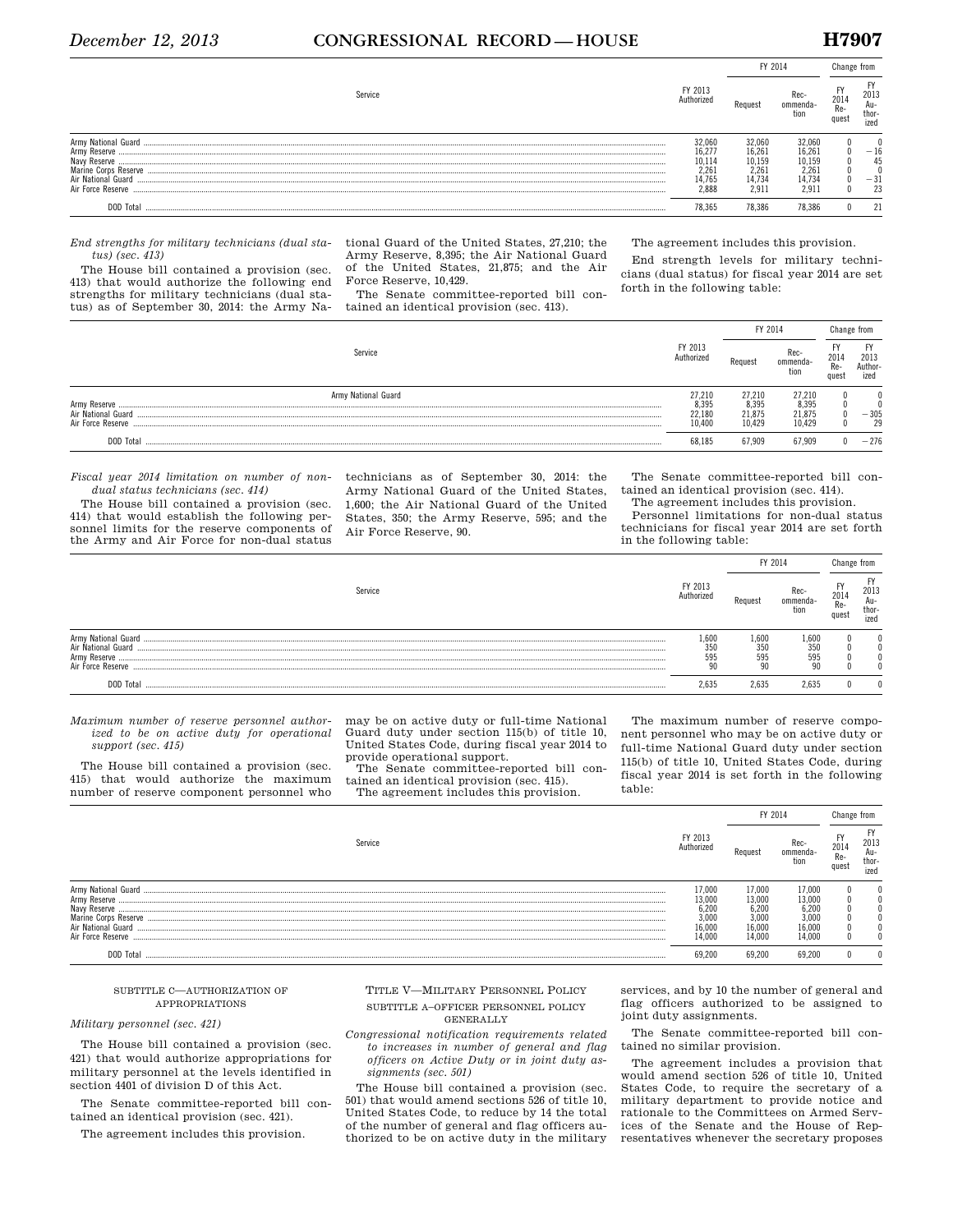to increase the number of general or flag officers above the lower of the statutory limit on the number of general or flag officers on active duty or the number of general or flag officers on active duty on January 1, 2014. The provision would also require the Secretary of Defense, the secretary of a military department, or the Chairman of the Joint Chiefs of Staff to provide notice and rationale to the Committees on Armed Services of the Senate and the House of Representatives whenever the secretary or Chairman proposes to increase the number of general or flag officers above the lower of the statutory limit of general or flag officers in joint duty assignments or the number of general or flag officers in joint duty assignments on January 1, 2014. The proposed increases will not take place until after the end of the 60–calendar day beginning on the date that notice is provided. The provision would also require the Secretary of Defense, beginning on March 1, 2015, to submit to the Committees on Armed Services of the Senate and the House of Representatives an annual report on the number of general and flag officers on Active Duty and in joint duty assignments on January 1 of the year in which the report is submitted.

### *Service credit for cyberspace experience or advanced education upon original appointment as a commissioned officer (sec. 502)*

The Senate committee-reported bill contained a provision (sec. 501) that would authorize service secretaries to award constructive service credit upon original appointment as a commissioned officer for special experience or training in certain cyberspace-related fields and for periods of advanced education in certain cyberspace-related fields beyond the baccalaureate degree level. Constructive service credited under this provision is limited to 1 year for each year of special experience, training or advanced education, and 3 years total of constructive service credit.

The House bill contained no similar provision.

The agreement includes the Senate provision.

*Selective early retirement authority for regular officers and selective early removal of officers from reserve active-status list (sec. 503)* 

The House bill contained a provision (sec. 512) that would amend section 14704 of title 10, United States Code, to require service secretaries to submit to selection boards considering officers for selective early removal from the reserve active-status list a list of reserve component officers that includes the name of each officer on the reserve active-status list in the same grade and competitive category in the zone of consideration except for officers who have been approved for voluntary retirement or who will be involuntarily retired. The provision would also require service secretaries to specify the number of officers that a selection board may recommend for removal from the reserve active-status list.

The Senate committee-reported bill contained a similar provision (sec. 506).

The agreement includes the House provision with a technical amendment and would also amend section 638a(b)(2) of title 10, United States Code, to authorize consideration for selective early retirement of: (1) officers in the regular grade of lieutenant colonel or commander who have failed to be selected for promotion at least one time, and (2) officers in the grade of colonel, or in the case of the Navy, captain, who have served on active duty in that grade for at least 2 years and whose names are not on a list of officers recommended for promotion.

SUBTITLE B–RESERVE COMPONENT MANAGEMENT *Suicide prevention efforts for members of the re-*

*serve components (sec. 511)* 

The House bill contained a provision (sec. 726) that would require the Secretary of Defense to share with any adjutant general of a state the contact information of members of the Individual Ready Reserve and individual mobilization augmentees who reside in the state of such adjutant general for the purpose of conducting suicide prevention outreach efforts.

The Senate committee-reported bill contained no similar provision.

The agreement includes the House provision with an amendment that would amend section 10219 of title 10, United States Code, to authorize the Secretary of Defense to share with the adjutant general of a state, upon request, the contact information of members of the Individual Ready Reserve and individual mobilization augmentees in order for the adjutant general to include those members in suicide prevention efforts. The amendment would also amend section 706 of the National Defense Authorization Act for Fiscal Year 2013 (Public Law 112–239) to authorize education and outreach for suicide prevention in the existing pilot program on enhancements of Department of Defense efforts on mental health in the National Guard and reserves through community partnerships.

*Removal of restrictions on the transfer of officers between the active and inactive National Guard (sec. 512)* 

The House bill contained a provision (sec. 513) that would provide temporary authority for the Secretary of the Army and Secretary of the Air Force to maintain an active status and an inactive status list of members in the inactive National Guard. The provision would also authorize the transfer of officers of the Army and Air National Guard from the Selected Reserve to the inactive National Guard and from the inactive National Guard to the Selected Reserve.

The Senate committee-reported bill contained a provision (sec. 507) that would authorize the transfer of officers of the Army and Air National Guard from the Selected Reserve to the inactive National Guard and from the inactive National Guard to the Selected Reserve during the period ending on December 31, 2016.

The agreement includes the Senate provision.

*Limitations on cancellations of deployment of certain reserve component units and involuntary mobilizations of certain Reserves (sec. 513)* 

The House bill contained a provision (sec. 511) that would require the service secretaries to provide at least 120 days advance notice to reserve component units, and individuals not part of a unit, prior to an order to active duty for deployment in connection with a contingency operation, and 120 days advance notice to such units if their deployments are canceled, postponed, or altered. In the event such notice was not provided, the provision would require the Secretary concerned to report to the Committees on Armed Services of the Senate and the House of Representatives explaining the reasons for such failure.

The Senate committee-reported bill contained a provision (sec. 508) that would require the Secretary of Defense to personally approve of any decision to cancel the deployment of a reserve component unit within 180 days of its scheduled deployment date when an active-duty unit would be sent instead to perform the same mission, and to notify the congressional defense committees and governors concerned whenever such a decision is made.

The agreement includes the Senate provision with an amendment that would add the requirement for the service secretaries to provide at least 120 days advance notice of an involuntary mobilization of a member of a reserve component who is not assigned to a unit or who is to be mobilized apart from the member's unit. This requirement would apply to individual members mobilized on or after the date that is 120 days after the date of enactment of this Act and would sunset on the date of the completion of the withdrawal of United States combat forces from Afghanistan.

*Review of requirements and authorizations for reserve component general and flag officers in an active status (sec. 514)* 

The House bill contained a provision (sec. 514) that would require the Secretary of Defense to conduct a review of the general officer and flag officer requirements for members of the reserve component in an active status, and to submit a report to the Committees on Armed Services of the Senate and the House of Representatives containing the results of the review not later than 18 months after the date of enactment of this Act.

The Senate committee-reported bill contained no similar provision.

The agreement includes the House provision.

*Feasibility of establishing a unit of the National Guard in American Samoa and in the Commonwealth of the Northern Mariana Islands (sec. 515)* 

The House bill contained a provision (sec. 515) that would require the Secretary of Defense to conduct a study to determine the feasibility of establishing a unit of the National Guard in American Samoa and in the Commonwealth of the Northern Mariana Islands.

The Senate committee-reported bill contained no similar provision.

The agreement includes a provision that would require the Secretary of Defense to report on the feasibility of establishing a unit of the National Guard in American Samoa and in the Commonwealth of the Northern Mariana Islands.

SUBTITLE C—GENERAL SERVICE AUTHORITIES

*Provision of information under Transition Assistance Program about disability-related employment and education protections (sec. 521)* 

The House bill contained a provision (sec. 524) that would expand the training required under the transition assistance program to include information about disability-related employment and education protections available to service members and information on eligibility for certain education assistance programs administered by the Secretary of Veterans Affairs. The provision would also require the Secretary of Veterans Affairs to submit a report to the Committees on Veterans' Affairs and the Committees on Armed Services of the House of Representatives and the Senate assessing the feasibility of providing certain transition assistance program instruction at overseas locations. The Senate committee-reported bill con-

tained no similar provision. The agreement includes the House provision with an amendment that would expand transition assistance program training to include information on disability-related employment and education protections, but would strike the rest of section 524 of the House bill.

*Medical examination requirements regarding post-traumatic stress disorder or traumatic brain injury before administrative separation (sec. 522)* 

The House bill contained a provision (sec. 528) that would amend section 1177 of title 10,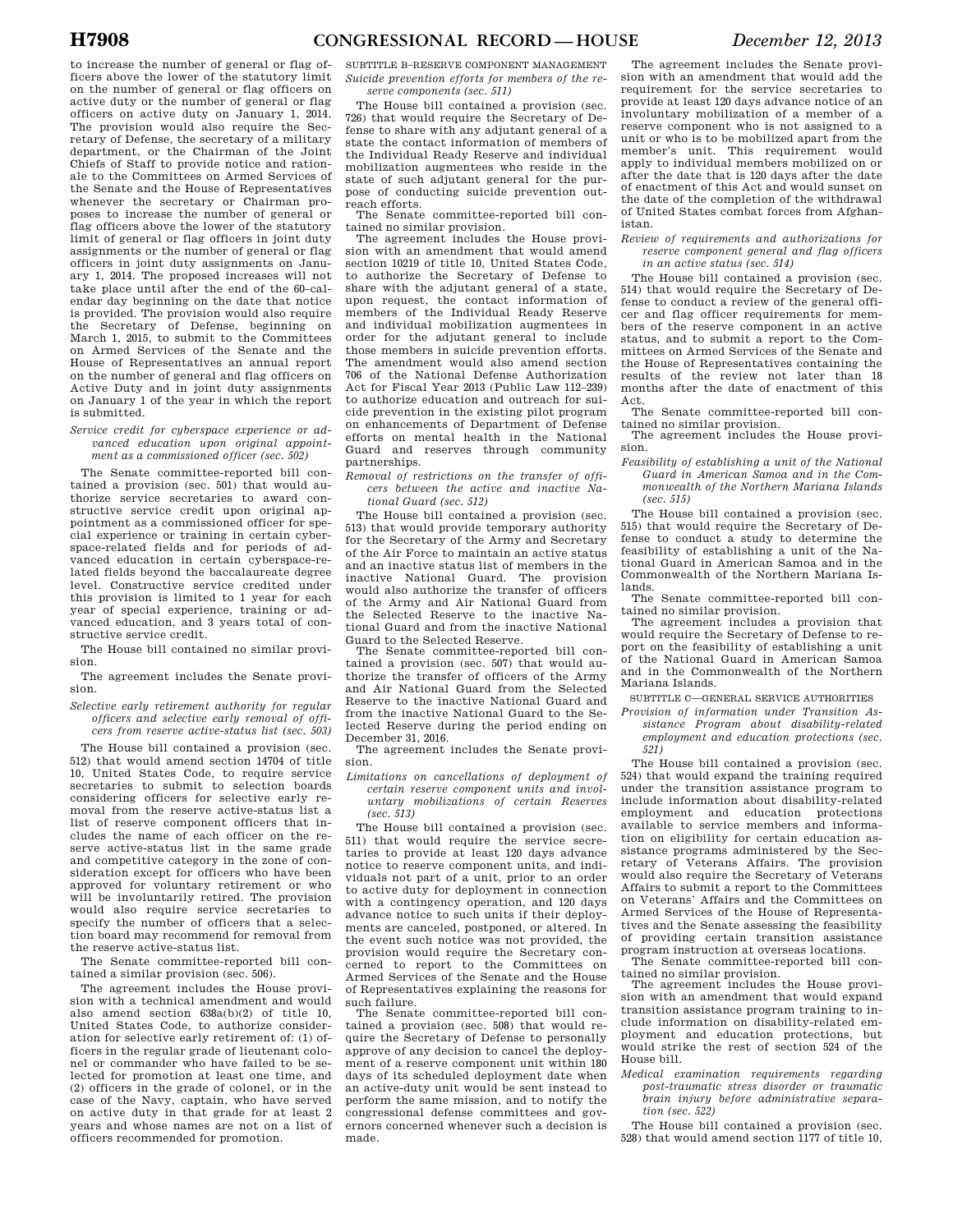United States Code, to remove the exception for proceedings under the Uniform Code of Military Justice from the requirement for a medical examination of certain members diagnosed with post-traumatic stress disorder or traumatic brain injury, or who otherwise reasonably alleges the influence of such a condition.

The Senate committee-reported bill contained no similar provision.

The agreement includes a provision that would amend section 1177 of title 10, United States Code, to clarify that an administrative separation in lieu of court-martial is an administrative separation within the meaning of this statute.

*Establishment and use of consistent definition of gender-neutral occupational standard for military career designators (sec. 523)* 

The House bill contained a provision (sec. 526) that would amend section 543 of the National Defense Authorization Act for Fiscal Year 1994 (Public Law 103–160) to establish a consistent definition of ''gender-neutral occupational standard'' for use pursuant to the requirements of that section.

The Senate committee-reported bill contained no similar provision.

The agreement includes the House provision with a technical amendment.

*Sense of Congress regarding the Women in Service Implementation Plan (sec. 524)* 

The House bill contained a provision (sec. 530D) that would express the sense of the Congress that no later than September 2015 the service secretaries should develop, review, and validate individual occupational standards to assess and assign members of the armed forces to units, including special operation forces, and that they should complete all assessments relating to the women in service implementation review by January 1, 2016.

The Senate committee-reported bill contained no similar provision.

The agreement includes the House provision with a technical amendment.

*Provision of military service records to the Secretary of Veterans Affairs in an electronic format (sec. 525)* 

The House bill contained a provision (sec. 597) that would require the Secretary of Defense, in consultation with the Secretary of Veterans Affairs, to make specified records of each member of the armed forces who was discharged or released from the armed forces on or after September 11, 2001, available to the Secretary of Veterans Affairs in an electronic format.

The Senate committee-reported bill contained no similar provision.

The agreement includes a provision that would require that the specified records of service members discharged or released from the armed forces on or after January 1, 2014, be made available to the Secretary of Veterans Affairs in an electronic format.

*Review of Integrated Disability Evaluation System (sec. 526)* 

The House bill contained a provision (sec. 521) that would require the Secretary of Defense to conduct a review of the backlog of pending reserve component cases in the Integrated Disability Evaluation System (IDES) and provide a description of the progress being made to improve the tracking and visibility of pending cases by both active duty and reserve component members during each phase or step of the IDES.

The Senate committee-reported bill contained no similar provision.

The agreement includes the House provision with an amendment that would require the Secretary of Defense, in consultation with the Secretary of Veterans Affairs, to conduct a review of the backlog of pending

reserve component cases in the IDES and provide a description of the progress being made to improve the tracking and visibility of pending cases by both active duty and reserve component members during each phase or step of the IDES, to include when a military treatment facility is assigned a packet and pending case for action regarding a service member and when a packet is at the Veterans Tracking Application and Disability Rating Activity Site of the Department of Veterans Affairs.

SUBTITLE D—MILITARY JUSTICE MATTERS, OTHER THAN SEXUAL ASSAULT PREVENTION AND RESPONSE AND RELATED REFORMS

*Modification of eligibility for appointment as* 

*judge on the United States Court of Appeals for the Armed Forces (sec. 531)* 

The Senate committee-reported bill contained a provision (sec. 561) that would amend Article 142 of the Uniform Code of Military Justice (section 942 of title 10, United States Code) to authorize appointment of former commissioned officers of a regular component of an armed force as judges on the United States Court of Appeals for the Armed Forces. However, these former officers could not be appointed as a judge of the court within 7 years after relief from active duty.

The House bill contained no similar provision.

The agreement includes a provision that would amend Article 142 of the Uniform Code of Military Justice (section 942 of title 10, United States Code) to provide that a person may not be appointed as a judge of the court within seven years after retirement from active duty as a commissioned officer of a regular component of an armed force.

*Enhancement of protection of rights of conscience of members of the Armed Forces and chaplains of such members (sec. 532)* 

The House bill contained a provision (sec. 530) that would amend section 533 of the National Defense Authorization Act for Fiscal Year 2013 (Public Law 112–239) (''section 533'') to expand the required accommodation of the moral and religious beliefs of service members to include actions and speech, and would limit disciplinary and administrative action to those beliefs, actions, and speech that cause actual harm to good order and discipline.

The Senate committee-reported bill contained a provision (sec. 512) that would amend section 533 to require the accommodation of individual expressions of belief by service members unless such expressions of belief could have an adverse impact on military readiness, unit cohesion, and good order and discipline. The Senate provision would also require that regulations implementing section 533 be prescribed within 120 days of enactment of this Act.

The agreement includes the Senate provision with an amendment that would require the regulations implementing section 533 be prescribed within 90 days of the date of enactment of this Act.

*Inspector General investigation of Armed Forces compliance with regulations for the protection of rights of conscience of members of the Armed Forces and their chaplains (sec. 533)* 

The Senate committee-reported bill contained a provision (sec. 513) that would require the Department of Defense Inspector General (DOD IG) to assess and report to the congressional defense committees on the compliance of the Department of Defense with regulations promulgated under section 533 of the National Defense Authorization Act for Fiscal Year 2013 (Public Law 112–239), within 180 days of promulgation. The provision would also require the DOD IG to investigate the Department's and the services' compliance with those regulations with respect to adverse personnel actions within 18 months of promulgating the regulations.

The House bill contained no similar provision.

The agreement includes the Senate provision with an amendment that would strike the first report required within 180 days of the regulatory promulgation.

*Survey of military chaplains views on Department of Defense policy regarding chaplain prayers outside of religious services (sec. 534)* 

The House bill contained a provision (sec. 529) that would amend sections 3547, 4337, 6031, 8547, and 9337 of title 10, United States Code, to provide that a chaplain, if called upon to lead a prayer outside of a religious service, had the prerogative to close such prayer according to the traditions, expressions, and religious exercises of that chaplain's endorsing faith group.

The Senate committee-reported bill contained no similar provision.

The agreement includes a provision that would require the Secretary of Defense to conduct a survey of military chaplains to assess whether restrictions placed on prayers offered in public or non-religious settings have prevented them from exercising the tenets of their faith as prescribed by their endorsing faith group, and whether those restrictions have had an adverse impact on their ability to fulfill their duties to minister to members of the armed forces and their families.

SUBTITLE E—MEMBER EDUCATION AND TRAINING *Additional requirements for approval of edu-*

*cational programs for purposes of certain educational assistance under laws administered by the Secretary of Defense (sec. 541)* 

The House bill contained a provision (sec. 567) that would place limitations on when educational assistance may be used to pursue civilian certifications and licenses, and would authorize the use of various educational assistance benefits under the administration of the Secretary of Defense to pursue civilian certifications and licenses.

The Senate committee-reported bill contained a provision (sec. 524) that would establish a new section 2006a of title 10, United States Code, to require that educational institutions participating in certain Department of Defense education assistance programs enter into and comply with program participation agreements under title IV of the Higher Education Act, and to meet certain other standards. The provision would authorize the Secretary of Defense to waive these requirements in certain cases.

The agreement includes the Senate provision with an amendment that would modify the conditions under which the Secretary may authorize education assistance for programs that do not meet the standards specified in the provision.

*Enhancement of mechanisms to correlate skills and training for military occupational specialties with skills and training required for civilian certifications and licenses (sec. 542)* 

The House bill contained a provision (sec. 566) that would require the service secretaries to make information on civilian credentialing opportunities available to members of the armed forces during all stages of their military occupational specialty training. The provision would also require the service secretaries to provide information on military course training curricula, syllabi, and materials, levels of military advancement attained, and professional skills developed by service members, to civilian credentialing agencies, for the purposes of the administration of education benefits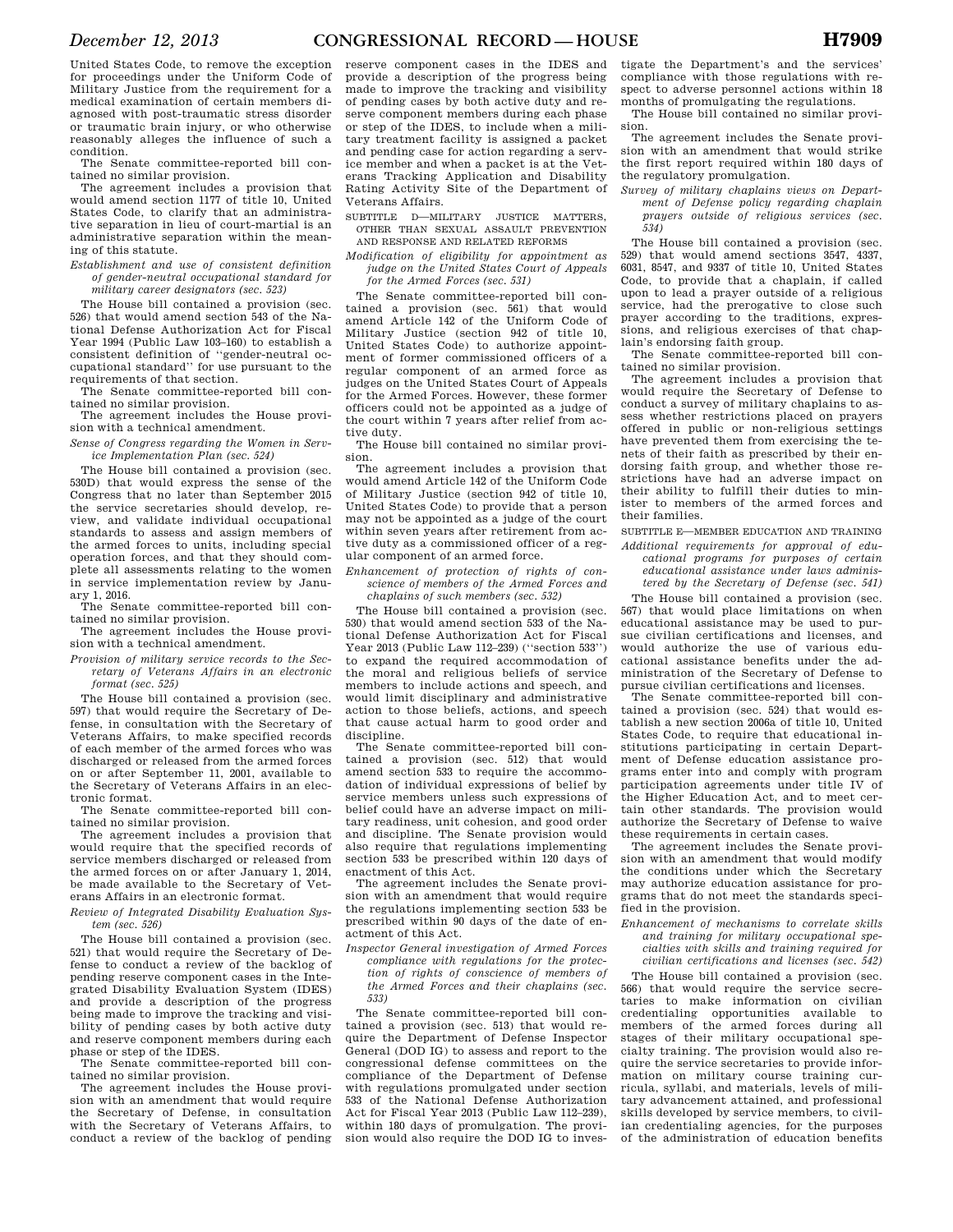The Senate committee-reported bill contained a similar provision (sec. 525) that would require the information on course materials, levels of military advancement attained, and professional skills to be provided to entities approved by the Secretary of Veterans Affairs, or by state approving agencies, in addition to civilian credentialing agencies.

The agreement includes the Senate provision.

*Report on the Troops to Teachers program (sec. 543)* 

The House bill contained a provision (sec. 570) that would require the Secretary of Defense to submit to the Committees on Armed Services of the Senate and the House of Representatives not later than March 1, 2014, a report on the Troops to Teachers program that includes an evaluation of whether: (1) there is a need to broaden eligibility to allow service members and veterans without a bachelor's degree admission into the program and whether the program can be strengthened, and (2) a pilot program should be established to demonstrate the potential benefit of an institution-based award for troops to teachers.

The Senate committee-reported bill contained a provision (sec. 527) that would express the sense of the Senate to strongly urge the Secretary of Defense to ensure that the Troops to Teachers program is a priority of the Nation's commitment to the higher education of members of the armed forces, and to provide funds to the Troops to Teachers program in order to help separating members of the armed forces and veterans who wish to transition into a teaching career.

The agreement includes the House provision with a technical amendment.

*Secretary of Defense report on feasibility of requiring automatic operation of current prohibition on accrual of interest on direct student loans of certain members of the Armed Forces (sec. 544)* 

The House bill contained a provision (sec. 570A) that would require the Secretary of Defense to submit a report to Congress within 90 days assessing the feasibility of automatically applying the prohibition on accrual of interest on student loans for certain deployed service members, and how the Department would implement such automatic application.

The Senate committee-reported bill contained no similar provision.

The agreement includes the House provision with an amendment to require the report within 180 days after the date of enactment of this Act.

SUBTITLE F—DEFENSE DEPENDENTS' EDUCATION AND MILITARY FAMILY READINESS MATTERS

*Continuation of authority to assist local educational agencies that benefit dependents of members of the Armed Forces and Department of Defense civilian employees (sec. 551)* 

The House bill contained a provision (sec. 571) that would authorize \$20.0 million for continuation of the Department of Defense (DOD) assistance program to local educational agencies (LEAs) that are impacted by the enrollment of dependent children of military members and DOD civilian employees. The provision would also authorize \$5.0 million for assistance to LEAs with significant changes in enrollment of school-aged dependents of military members and civilian employees due to base closures, force structure changes, or force relocations.

The Senate committee-reported bill contained a provision (sec. 571) that would authorize \$25.0 million for the assistance program to LEAs impacted by the enrollment of dependent children of military members and civilian employees.

The agreement includes the Senate provision.

*Impact aid for children with severe disabilities (sec. 552)* 

The Senate committee-reported bill contained a provision (sec. 572) that would authorize \$5.0 million in defense-wide operation and maintenance for impact aid payments for children with disabilities under section 8003(d) of the Elementary and Secondary Education Act of 1965 (20 U.S.C. 7703(d)), using the formula set forth in section 363 of the Floyd D. Spence National Defense Authorization Act for Fiscal Year 2001 (Public Law 106–398), for continuation of Department of Defense assistance to local educational agencies that benefit eligible dependents with severe disabilities.

The House bill contained no similar provision.

## The agreement includes this provision.

*Treatment of tuition payments received for virtual elementary and secondary education component of Department of Defense education program (sec. 553)* 

The House bill contained a provision (sec. 573) that would amend section 2164(l) of title 10, United States Code, to allow the Secretary of Defense to retain the tuition payments made by participants in the Department of Defense virtual elementary and secondary education programs. The retained tuition would be used to provide support for the virtual education programs authorized by section 2164(l).

The Senate committee-reported bill contained no similar provision.

- The agreement includes this provision.
- *Family support programs for immediate family members of members of the Armed Forces assigned to special operations forces (sec. 554)*

The House bill contained a provision (sec. 554) that would authorize the Commander, U.S. Special Operations Command, to conduct up to three pilot programs to assess the feasibility and benefits of providing family support activities for the immediate family members of the armed forces assigned to special operations forces. The provision would require that family support programs provided under the pilot not duplicate those family support programs being provided by the secretary of a military department. The provision would limit authorization for any program conducted under the pilot to fiscal years 2014 through 2016, and limit to \$5.0 million the amount that may be spent on the pilot programs in a fiscal year. The provision would also require the Commander, U.S. Special Operations Command, to provide a report to the congressional defense committees within 180 days of the completion of a program conducted under this pilot.

The Senate committee-reported bill contained no similar provision.

The agreement includes the House provision with an amendment that would authorize the Commander, U.S. Special Operations Command, to conduct up to three pilot programs to assess the feasibility and benefits of providing family support activities for the immediate family members of the armed forces assigned to special operations forces. In selecting and conducting any pilot program, the Commander would be required to coordinate with the Under Secretary of Defense for Personnel and Readiness. The amendment would require that family support programs provided under the pilot not duplicate those family support programs being provided by the secretary of a military department. The amendment would limit authorization for any program conducted under the pilot to fiscal years 2014 through 2016, and limit to \$5.0 million the amount that may be spent on the pilot programs in a fiscal year. The amendment would also require the Commander, U.S. Special Operations Command, in coordination with the Under Secretary of Defense for Personnel and Readiness, to provide a detailed report to the congressional defense committees within 180 days of the completion of a program conducted under this pilot.

#### *Sense of Congress on parental rights of members of the armed forces in child custody determinations (sec. 555)*

The House bill contained a provision (sec.<br>(2) that would amend title II of the  $552$ ) that would amend title II of Servicemembers Civil Relief Act (50 U.S.C. App. 521 et seq.) to provide that if a court renders a temporary custody order based solely on the deployment or anticipated deployment of a service member, the court shall require the reinstatement of the prior custody order upon the return of the service member from deployment, unless the court finds that reinstatement is not in the best interest of the child. The provision would also prohibit a court from considering the absence of a servicemember by reason of deployment, or the possibility of deployment, as the sole factor in determining the best interest of a child.

The Senate committee-reported bill contained a provision (sec. 1053) that would express the sense of the Senate that State courts should not consider military deployment as the sole factor in determining child custody in a State court proceeding involving a parent who is a member of the armed forces. The best interest of the child should always prevail in custody cases, but members of the armed forces should not lose custody of their children based solely upon service to our country.

The agreement includes the Senate provision with an amendment that would make it a sense of Congress.

SUBTITLE G—DECORATIONS AND AWARDS

*Repeal of limitation on number of Medals of Honor that may be awarded to the same member of the Armed Forces (sec. 561)* 

The House bill contained a provision (sec. 582) that would amend sections 3744, 6247, and 8744 of title 10, United States Code, to authorize the award of more than one Medal of Honor to a person whose subsequent acts justify an additional award.

The Senate committee-reported bill contained a similar provision (sec. 581(a)).

The agreement includes the House provision.

- *Standardization of time-limits for recommending and awarding Medal of Honor, Distin*
	- *guished-Service Cross, Navy Cross, Air Force Cross, and Distinguished-Service Medal (sec. 562)*

The House bill contained a provision (sec. 583) that would amend sections 3744 and 8744 of title 10, United States Code, to require that recommendations for the award of the Medal of Honor, Distinguished Service Cross, Air Force Cross, or Distinguished Service Medal for members of the Army and Air Force be made within 3 years and that the award be made within 5 years after the date of the act justifying the award.

The Senate committee-reported bill contained a similar provision (sec. 581(b)).

The agreement includes the Senate provision.

### *Recodification and revision of Army, Navy, Air Force, and Coast Guard Medal of Honor roll requirements (sec. 563)*

The House bill contained a provision (sec. 584) that would amend chapter 57 of title 10, United States Code, to establish a roll designated as the ''Army, Navy, Air Force, and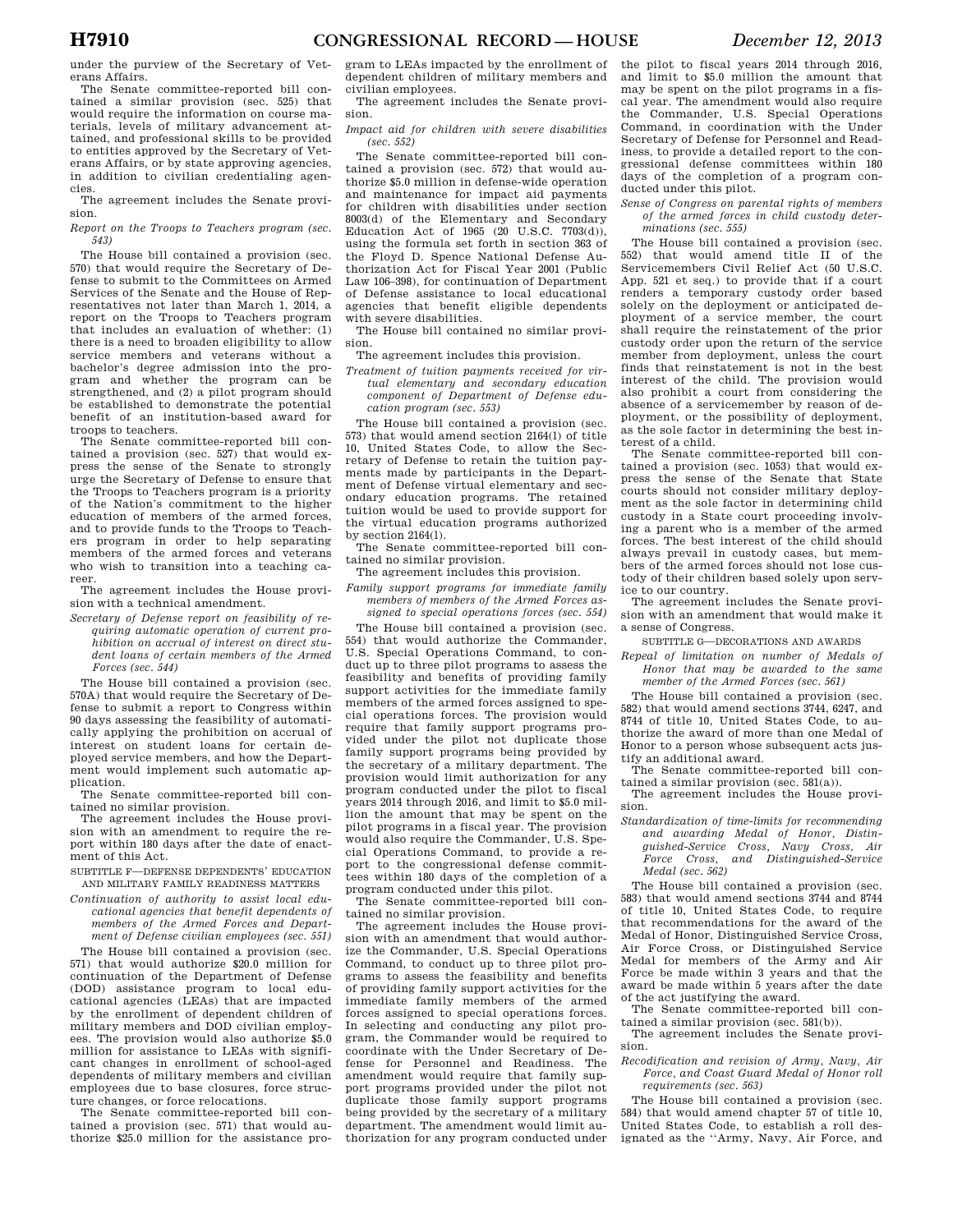Coast Guard Medal of Honor Roll'' and require the service secretaries to record on this roll the name of each person who has been awarded a Medal of Honor. The provision would also amend section 1562 of title 38, United States Code, to provide for the automatic enrollment and payment of the special pension to living Medal of Honor recipients.

The Senate committee-reported bill contained a similar provision (sec. 582).

The agreement includes the House provision.

*Prompt replacement of military decorations (sec. 564)* 

The House bill contained a provision (sec. 590B) that would amend section 1135 of title 10, United States Code, to require service secretaries, upon receipt of a request for the replacement of a military decoration, to ensure that: (1) all actions to be taken with respect to the request, including verification of the service record of the recipient of the military decoration, are completed within one year; and (2) the replacement military decoration is mailed to the person requesting the replacement military decoration within 60 days after the verification of the service record. The provision would also require an annual report on compliance with this requirement

The Senate committee-reported bill contained no similar provision.

The agreement includes the House provision with an amendment that would require mailing of the replacement military decoration within 90 days of verification of the service record and that would delete the requirement for an annual report.

*Review of eligibility for, and award of, Purple Heart to victims of the attacks at recruiting station in Little Rock, Arkansas, and at Fort Hood, Texas (sec. 565)* 

The House bill contained a provision (sec. 585) that would require the award of the Purple Heart to the victims of the attacks that occurred at the recruiting station in Little Rock, Arkansas on June 1, 2009, and at Fort Hood, Texas on November 5, 2009.

The Senate committee-reported bill contained no similar provision.

The agreement includes a provision that would require the service secretary concerned to review the circumstances of and available evidence pertaining to the attacks at the recruiting station in Little Rock, Arkansas, and at Fort Hood, Texas; to award the Purple Heart to victims of those attacks determined pursuant to that review to be eligible for the award; and to report to the Committees on Armed Services of the Senate and the House of Representatives within 180 days of the date of enactment of this Act on the results of that review. The included provision would also require the Secretary of Defense to review the eligibility criteria for the Purple Heart to establish the actions or conditions for which the Purple Heart shall be awarded to a member of an armed force who has been wounded in such action. The included provision would require the Secretary to report to the Committees on Armed Services of the Senate and the House of Representatives within 180 days of the date of enactment of this Act on the results of that review, including any recommendations for change to the Purple Heart criteria the Secretary considers appropriate.

### *Authorization for award of the Medal of Honor to former members of the Armed Forces previously recommended for award of the Medal of Honor (sec. 566)*

The agreement includes a provision that would amend section 552(e) of the National Defense Authorization Act for Fiscal Year 2002 (Public Law 107–107), to authorize the

award of the Medal of Honor to veterans of the armed forces who, although they were not Jewish-American or Hispanic-American war veterans, were recommended for award of the Medal of Honor as a result of the required review of service records of certain Jewish-American war veterans and Hispanic-American war veterans.

*Authorization for award of the Medal of Honor for acts of valor during the Vietnam War (sec. 567)* 

The agreement includes a provision that would authorize the President to award the Medal of Honor to Sergeant First Class Bennie G. Adkins, United States Army, and to Specialist Four Donald P. Sloat, United States Army, for acts of valor during the Vietnam War.

*Authorization for award of the Distinguished Service Cross for acts of valor during the Korean and Vietnam Wars (sec. 568)* 

The House bill contained a provision (sec. 588) that would authorize the Secretary of the Army to award the Distinguished Service Cross to Sergeant First Class Robert F. Keiser for acts of valor during the Korean War.

The Senate committee-reported bill contained a similar provision (sec. 583) and a provision (sec. 584) that would authorize the Secretary of the Army to award the Distinguished Service Cross to Patrick N. Watkins, Jr., for acts of valor during the Vietnam War.

The agreement includes a provision that would authorize the Secretary of the Army to award the Distinguished Service Cross to Sergeant First Class Robert F. Keiser for acts of valor during the Korean War; to Patrick N. Watkins, Jr., for acts of valor during the Vietnam War; and to Specialist Four Robert L. Towles for acts of valor during the Vietnam War.

*Authorization for award of the Medal of Honor to First Lieutenant Alonzo H. Cushing for acts of valor during the Civil War (sec. 569)* 

The House bill contained a provision (sec. 590C) that would authorize the President to award the Medal of Honor to then First Lieutenant Alonzo H. Cushing for acts of valor during the Civil War, effective upon receipt by the Committees on Armed Services of the Senate and the House of Representatives of a report providing information on the process and materials used by review boards for the consideration of Medal of Honor recommendations for acts of heroism that occurred during the Civil War.

The Senate committee-reported bill contained no similar provision.

The agreement includes the House provision with an amendment that would remove the requirement for receipt of the report as the report has already been received by the Committees on Armed Services of the Senate and the House of Representatives.

SUBTITLE H—OTHER STUDIES, REVIEWS,

POLICIES, AND REPORTS

*Report on feasibility of expanding performance evaluation reports to include 360–degree assessment approach (sec. 571)* 

The House bill contained a provision (sec. 563) that would require service secretaries to develop an assessment program modeled after the current Department of the Army Multi-Source Assessment and Feedback Program, known as the ''360–degree approach,'' and would require the Secretary of Defense to submit to Congress, not later than 90 days after the date of enactment of this Act, a report containing the results of an assessment of the feasibility of including the 360–degree approach as part of the performance evaluation reports.

The Senate committee-reported bill contained no similar provision.

The agreement includes a provision that would require the Secretary of Defense to submit to the Committees on Armed Services of the Senate and the House of Representatives, not later than 180 days after the date of enactment of this Act, a report containing the results of an assessment of the feasibility of including a 360–degree assessment approach as part of performance evaluation reports.

*Report on Department of Defense personnel policies regarding members of the Armed Forces with HIV or Hepatitis B (sec. 572)* 

The House bill contained a provision (sec. 550F) that would require the Secretary of Defense to submit to Congress a report on the use of the Uniform Code of Military Justice, the Manual for Courts-Martial, and related policies, punitive articles, and regulations with regard to service members living with or at risk of contracting HIV.

The Senate committee-reported bill contained no similar provision.

The agreement includes a provision that would require the Secretary of Defense to submit, not later than 180 days after the date of enactment of this Act, a report to the Committees on Armed Services of the Senate and the House of Representatives on Department of Defense personnel policies regarding members of the armed forces infected with human immunodeficiency virus or Hepatitis B. The report shall include an assessment of whether the policies reflect an evidencebased, medically accurate understanding of how these conditions are contracted, how they can be transmitted to others, and the risk of transmission.

*Policy on military recruitment and enlistment of graduates of secondary schools (sec. 573)* 

The House bill contained a provision (sec. 530G) that would require the Secretary of Defense to implement a means for ensuring that graduates of a secondary school, including graduates who receive diplomas from secondary schools that are legally operating or who otherwise complete a program of secondary education in compliance with state law, are required to meet the same standard of any test, assessment, or screening tool used to identify persons for recruitment and enlistment in the armed forces.

The Senate committee-passed bill contained no similar provision.

The agreement includes the House provision.

### *Comptroller General report on use of determination of personality disorder or adjustment disorder as basis to separate members from the Armed Forces (sec. 574)*

The House bill contained a provision (sec. 530H) that would require the Comptroller General of the United States, not later than 180 days after the date of enactment of this Act, to submit to the Committees on Armed Services of the Senate and the House of Representatives a report evaluating: (1) the use by the secretaries of the military departments, since January 1, 2007, of the authority to separate members due to unfitness for duty because of a mental condition not amounting to disability, including separation on the basis of a personality disorder or adjustment disorder and the number of members separated on such basis; (2) the extent to which the secretaries failed to comply with regulatory requirements in separating members of the armed forces on the basis of a personality or adjustment disorder; and (3) the impact of such a separation on the ability of veterans so separated to access service-connected disability compensation, disability severance pay, and disability retirement pay.

The Senate committee-reported bill contained no similar provision.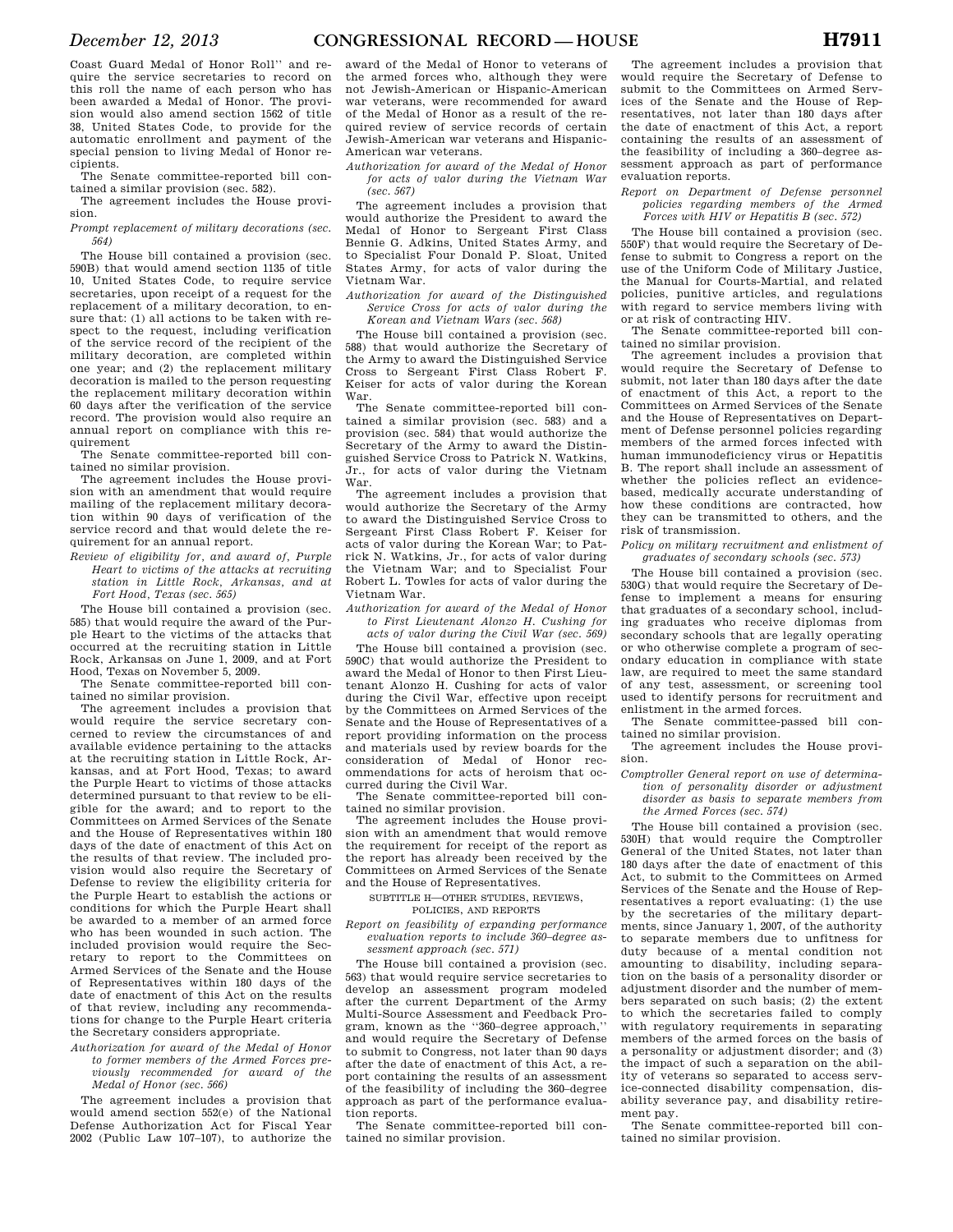The agreement includes the House provision with an amendment that would require the Comptroller General to submit the report to the Committees on Armed Services of the Senate and the House of Representatives not later than one year after the date of enactment of this Act.

### SUBTITLE I—OTHER MATTERS

*Accounting for members of the armed forces and Department of Defense civilian employees listed as missing and related reports (sec. 581)* 

The Senate committee-reported bill contained a provision (sec. 591) that would amend section 1501 of title 10, United States Code, to require the Deputy Assistant Secretary of Defense for Prisoner of War/Missing Personnel Affairs to conduct periodic briefings for families of missing persons on Department activities to account for those persons.

The House bill contained no similar provision.

The agreement includes the Senate provision with an amendment that would require the Deputy Assistant Secretary of Defense for Prisoner of War/Missing Personnel Affairs to disseminate appropriate information on the status of missing persons to authorized family members. The provision would also require the Secretary of Defense, by no later than 180 days after the date of enactment of this Act, to submit a report to the appropriate committees of the Senate and the House of Representatives detailing certain statistical data relative to the recovery of remains of missing service members from various conflicts, including those that remain missing, and a report assessing the organization of the prisoner of war/missing in action accounting community, including command and control over its constituent elements, whether certain of those elements should be reorganized, moved, or consolidated, and how the Secretary will ensure greater oversight of the community.

*Expansion of privileged information authorities to debriefing reports of certain recovered persons who were never placed in a missing status (sec. 582)* 

The Senate committee-reported bill contained a provision (sec. 592) that would amend sections 1506 and 1513 of title 10, United States Code, to include as privileged information, for the purposes of personnel files maintained under the system for accounting for missing persons, any survival, evasion, resistance, and escape debriefing reports by certain persons returned to United States control under a promise of confidentiality.

The House bill contained no similar provision.

The agreement includes the Senate provision.

*Revision of specified senior military colleges to reflect consolidation of North Georgia College and State University and Gainesville State College (sec. 583)* 

The House bill contained a provision (sec. 591) that would amend section 2111a(f) of title 10, United States Code, to reflect the name change of North Georgia College and State University to The University of North Georgia.

The Senate committee-reported bill contained a similar provision (sec. 528).

The agreement includes the House provision.

*Review of security of military installations, including barracks, temporary lodging facilities, and multi-family residences (sec. 584)* 

The House bill contained a provision (sec. 565) that would require the Secretary of Defense to conduct a review of security meas-

ures on military installations, specifically with regard to barracks and multi-family housing units on military installations, for the purpose of ensuring the safety of members of the armed forces and their dependents who reside on military installations, and to submit a report containing the results of the review to Congress not later than 90 days after the date of enactment of this Act. The Senate committee-reported bill con-

tained no similar provision.

The agreement includes a provision that would require the Secretary of Defense to conduct a review of security measures on military installations, specifically with regard to access to barracks, temporary lodging facilities, and multi-family housing units on military installations, for the purpose of ensuring the safety of members of the armed forces and their dependents who reside on military installations, and to submit a report containing the results of the review to Congress not later than 180 days after the date of enactment of this Act.

We intend for the Secretary's review to consider a wide range of access and security issues, including but not limited to issues regarding sexual assault prevention and response. We expect the Secretary to take into consideration the findings of the three reviews of security measures at U.S. military installations worldwide by the Department of the Navy, the Department of Defense, and the independent panel following the shooting at the Washington Navy Yard.

*Authority to enter into concessions contracts at Army National Military Cemeteries (sec. 585)* 

The House bill contained a provision (sec. 592) that would authorize the Secretary of the Army to enter into concession contracts for transportation, interpretative, and other services in support of visitors at Arlington National Cemetery and the United States Soldiers' and Airmen's Home National Cemetery. This section would also require that each concession contract ensure the protection, dignity, and solemnity of the cemetery at which services are provided. Furthermore, the section would prohibit the Secretary of the Army from instituting a concession contract for operation of the gift shop at Arlington National Cemetery without subsequent authorization. In providing for transportation services at Arlington National Cemetery, the provision directs the Secretary of the Army to ensure that service provides visitors with access to the Custis Lee Mansion.

The Senate committee-reported bill contained no similar provision.

The agreement contains the provision with a technical amendment.

*Military salute during recitation of pledge of allegiance by members of the Armed Forces not in uniform and by veterans (sec. 586)* 

The House bill contained a provision (sec. 596) that would amend section 4 of title 4, United States Code, to authorize members of the armed forces not in uniform and veterans to render the military salute in the manner provided for persons in uniform.

The Senate committee-reported bill contained no similar provision.

The agreement includes the House provision.

*Improved climate assessments and dissemination of results (sec. 587)* 

The House bill contained a provision (sec. 562) that would direct the Secretary of Defense to ensure that the results of command climate assessments are provided to the relevant individual commander and to the next higher level of command; require service secretaries to include in the performance evaluation of commanders a designated form where senior commanders can indicate

whether the commander has conducted the required climate assessments; require the Inspector General of the Department of Defense to develop a system to track whether commanders are conducting command climate assessments; and require unit commanders to develop a compliance report that includes a comprehensive overview of the concerns that unit members expressed in climate assessments, data showing how leadership is perceived in the unit, and a detailed strategic plan on how leadership plans to address the expressed concerns.

The Senate committee-reported bill contained no similar provision.

The agreement includes the House provision with an amendment that would require the Secretary of Defense to ensure that the results of command climate assessments are provided to the relevant individual commander and to the next higher level of command; require service secretaries to include in the performance evaluation of commanders a statement by the commander regarding whether the commander has conducted the required command climate assessments; and require that the failure of a commander to conduct the required command climate assessments be noted in the commander's performance evaluation.

#### LEGISLATIVE PROVISIONS NOT ADOPTED

*Designation of state student cadet corps as Department of Defense youth organizations* 

The House bill contained a provision (sec. 516) that would amend section 508(d) of title 32, United States Code, to add to the list of youth and charitable organizations eligible to receive certain services from the National Guard any state student cadet corps authorized under state law.

The Senate committee-reported bill contained no similar provision.

The agreement does not include this provision.

*National Guard Youth ChalleNGe Program* 

The Senate committee-reported bill contained a provision (sec. 509) that would amend section 509 of title 32, United States Code, to require the Secretary of Defense to use the National Guard to conduct the National Guard Youth ChalleNGe Program, and require the Chief of the National Guard Bureau to conduct the program in such states as the Chief considers appropriate, to prescribe the standards and procedures for selecting program participants, and to submit a report to Congress annually on the program.

The House bill contained no similar provision.

The agreement does not include the provision.

*Authority for joint professional military education phase II instruction and credit to be offered and awarded through senior-level course of School of Advanced Military Studies of the United States Army Command and General Staff College* 

The Senate committee-reported bill contained a provision (sec. 521) that would amend section 2151(b) of title 10, United States Code, to authorize the School of Advanced Military Studies senior-level course at the Army Command and General Staff College to offer joint professional military education (JPME) phase II instruction and credit.

The House bill contained no similar provision.

The agreement does not include this provision.

We note that the conference report to accompany the National Defense Authorization Act for Fiscal Year 2013 (Public Law 112–239) recommended that JPME II credit for participation in the senior-level course of the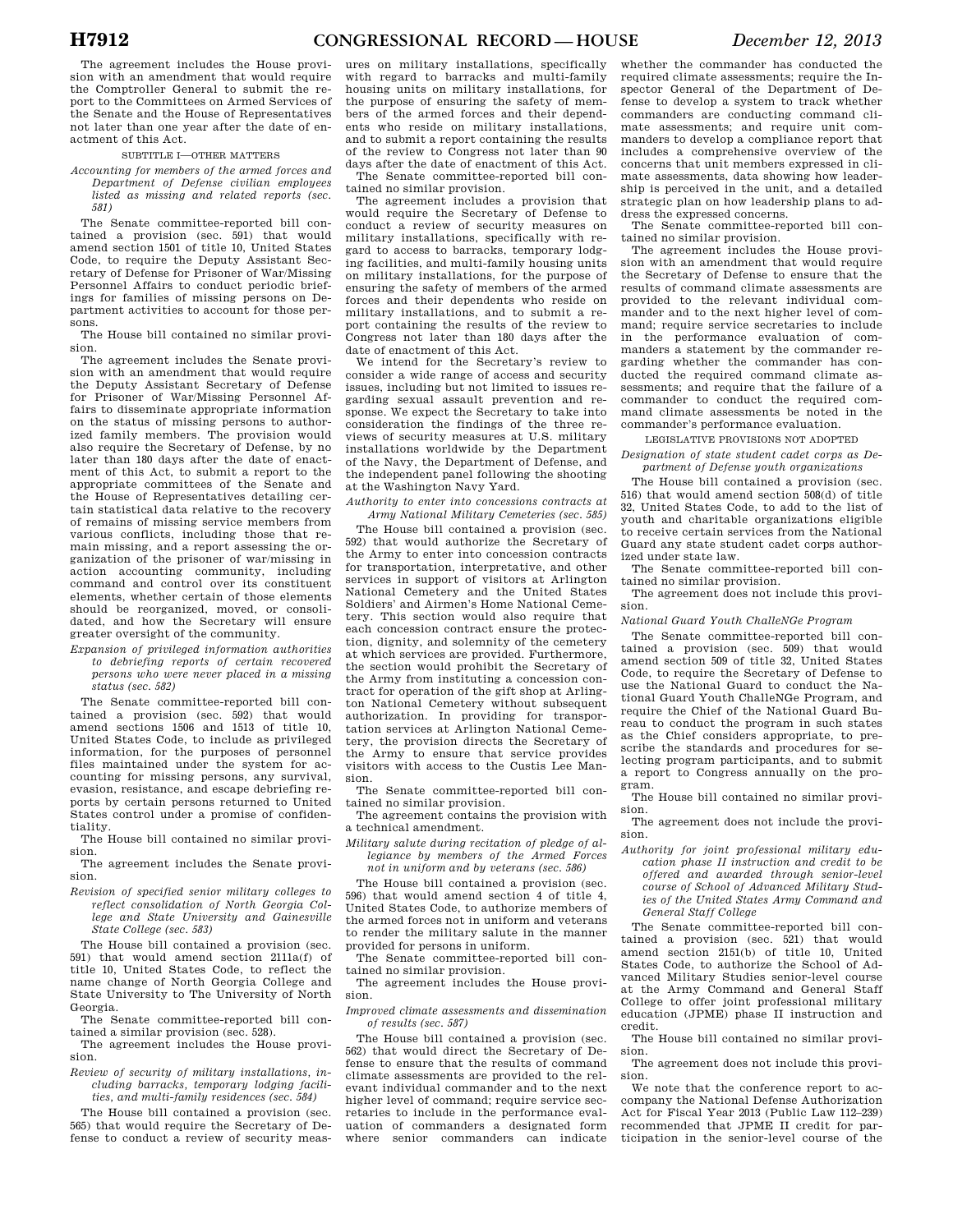School of Advanced Military Studies of the United States Army Command and General Staff College be awarded through the Army War College. This is a senior service college level course and attendance is determined through the selection process for Senior Service College. We direct the Army to work with the Middle States Commission on Higher Learning to designate the School of Advanced Military Studies to be an additional location of study for the U.S. Army War College in order to award JPME II credit to students who successfully complete this course.

*Authority for Uniformed Services University of the Health Sciences to support undergraduate and other medical education and training programs for military medical personnel* 

The Senate committee-reported bill contained a provision (sec. 522) that would amend sections 2112(a) and 2113 of title 10, United States Code, to provide greater flexibility to the Secretary of Defense, through the Uniformed Services University of the Health Sciences (USUHS), to access federal resources outside of the National Capital Region and to enable the USUHS to grant undergraduate degrees, certificates, and certifications in addition to advanced degrees.

The House bill contained no similar provision.

The agreement does not include this provision.

We believe that further analysis and review of the authorities and support that may be necessary to allow the Medical Education and Training Campus (METC), the tri-service medical training center in San Antonio, Texas, to upgrade its health education programs is required. We understand that the Assistant Secretary of Defense for Health Affairs has established a working group to address several of these issues.

We direct the Secretary of Defense to expand this working group to include the Director of Training Readiness and Strategy of the Department of Defense, and other appropriate representatives outside of the health communities that may be impacted, to develop a consensus on a way forward that meets the needs of the services and the service members in a cost-efficient manner. We will await the results of such a consensus before considering expanding authorities to various organizations to support the METC.

*Command responsibility and accountability for remains of members of the Army, Navy, Air Force, and Marine Corps who die outside the United States* 

The House bill contained a provision (sec. 523) that would require the Secretary of Defense, within 60 days of enactment of this Act, to take such steps as necessary to ensure that there is continuous, designated military command responsibility and accountability for the care, handling, and transportation of the remains of each deceased member of the armed services who dies outside the United States.

The Senate committee-reported bill contained no similar provision.

The agreement does not include this provision.

We expect the Department of Defense and the military services to ensure the effective exercise of command oversight over the process of returning the remains of service members to their families.

*Expansion of eligibility for associate degree programs under the Community College of the Air Force* 

The Senate committee-reported bill contained a provision (sec. 523) that would amend section 9315(b) of title 10, United States Code, to authorize the Community College of the Air Force to award associate

degrees to enlisted members of armed forces other than the Air Force who participate in joint-service medical training and education or instructors in such joint-service medical training and education.

The House bill contained no similar provision.

The agreement does not include this provision.

We believe that further analysis and review of the authorities and support is required before the Medical Education and Training Campus (METC), the tri-Service medical training center in San Antonio, Texas, upgrades its health education programs. We understand that the Assistant Secretary of Defense for Health Affairs has established a working group to address several of these issues.

We direct the Secretary of Defense to expand the working group to include representatives from the Department's Office of Transition Assistance and other appropriate representatives outside of the health communities that may be impacted to develop a plan that meets the needs of the Services and the service members in a cost-efficient manner. We will await the completion of the plan before authorizing additional authorities for the various organizations that support the METC.

*Procedures for judicial review of military personnel decisions relating to correction of military records* 

The House bill contained a provision (sec. 525) that would amend chapter 79 and sections 1034 and 1552 of title 10, United States Code, to revise procedures for judicial review of final military personnel decisions relating to correction of military records.

The Senate committee-reported bill contained no similar provision.

The agreement does not include this provision.

*Coverage of military occupational specialties relating to military information technology under pilot program on receipt of civilian credentials for skills required for military occupational specialties* 

The Senate committee-reported bill contained a provision (sec. 526) that would require that the military occupational specialties designated for the purposes of the pilot program on receipt of civilian credentials authorized by section 558 of the National Defense Authorization Act for Fiscal Year 2012 (Public Law 112–81) include those specialties relating to the military information technology workforce.

The House bill contained no similar provision.

The agreement does not include this provision.

*Report on data and information collected in connection with Department of Defense review of laws, policies, and regulations restricting service of female members of the Armed Forces* 

The House bill contained a provision (sec. 530C) that would require the Secretary of Defense to provide the Committees on Armed Services of the House of Representatives and the Senate a report containing the specific results and data produced during the research programs, tests, surveys, consultant reports, assessments, and similar projects conducted in support of the requirement in section 535 of the Ike Skelton National Defense Authorization Act for Fiscal Year 2011 (Public Law 111–383) to review laws, policies, and regulations restricting the service of female members of the armed forces.

The Senate committee-reported bill contained no similar provision.

The agreement does not include this provision.

We note that the Department of Defense has provided the Committees on Armed Services of the Senate and the House of Representatives RAND's 2012 technical report entitled ''A New Look at Gender and Minority Differences in Officer Career Progression in the Military'' prepared for the Office of the Secretary of Defense as part of the review required by section 535 of the Ike Skelton National Defense Authorization Act for Fiscal Year 2011.

*Meetings with respect to religious liberty* 

The House bill contained a provision (sec. 530E) that would require the Department of Defense to provide to the Committees on Armed Services of the Senate and the House of Representatives advance written notice of any meeting held between Department employees and civilians for the purpose of writing, revising, implementing, enforcing, or seeking advice, input, or counsel regarding military policy related to religious liberty.

The Senate committee-reported bill contained no similar provision.

The agreement does not include this provision.

We believe the Department and the military services should proactively reach out to and meet with religious groups of all faiths when formulating and revising policies that impact religious freedom and tolerance within the military. We are becoming increasingly concerned over reports that the Department and the services appear more responsive to some religious groups and interests than others. The Department and the services must be proactive in their efforts to overcome this perception and to ensure the fairness and equity of policies and regulations that address the religious liberty of service members and their families.

### *Proof of period of military service for purposes of interest rate limitation under the Servicemembers Civil Relief Act*

The House bill contained a provision (sec. 530F) that would amend section 207 of the Servicemembers Civil Relief Act (50 U.S.C. App. 527) to expand the ways in which a servicemember may prove a period of military service for the purposes of the interest rate limitation under that Act.

The Senate committee-reported bill contained no similar provision.

The agreement does not include this provision.

### *Military Hazing Prevention Oversight Panel*

The House bill contained a provision (sec. 550C) that would establish the Military Hazing Prevention Oversight Panel to provide recommendations to the service secretaries on the development of policies, programs, and procedures to prevent and respond to hazing in the armed forces.

The Senate committee-reported bill contained no similar provision.

The agreement does not include this provision.

We note that section 534 of the National Defense Authorization Act for Fiscal Year 2013, Public Law 112–239, required the Services, along with the Coast Guard, to review the treatment of hazing and report the results of the reviews to the appropriate congressional committees. As a result of the review, the Marine Corps revised its hazing policy on May 20, 2013, to prohibit all forms of hazing. The Army established a Hazing Policy Assessment Team to review all hazing cases from 2006 through 2013, and the Navy established the Office of Hazing Prevention.

In addition, the Services are either tracking or in the process of tracking hazing incidents, and are continuing efforts to address prevention of hazing in their force. We understand that the Joint Service Committee on Military Justice recommended changes to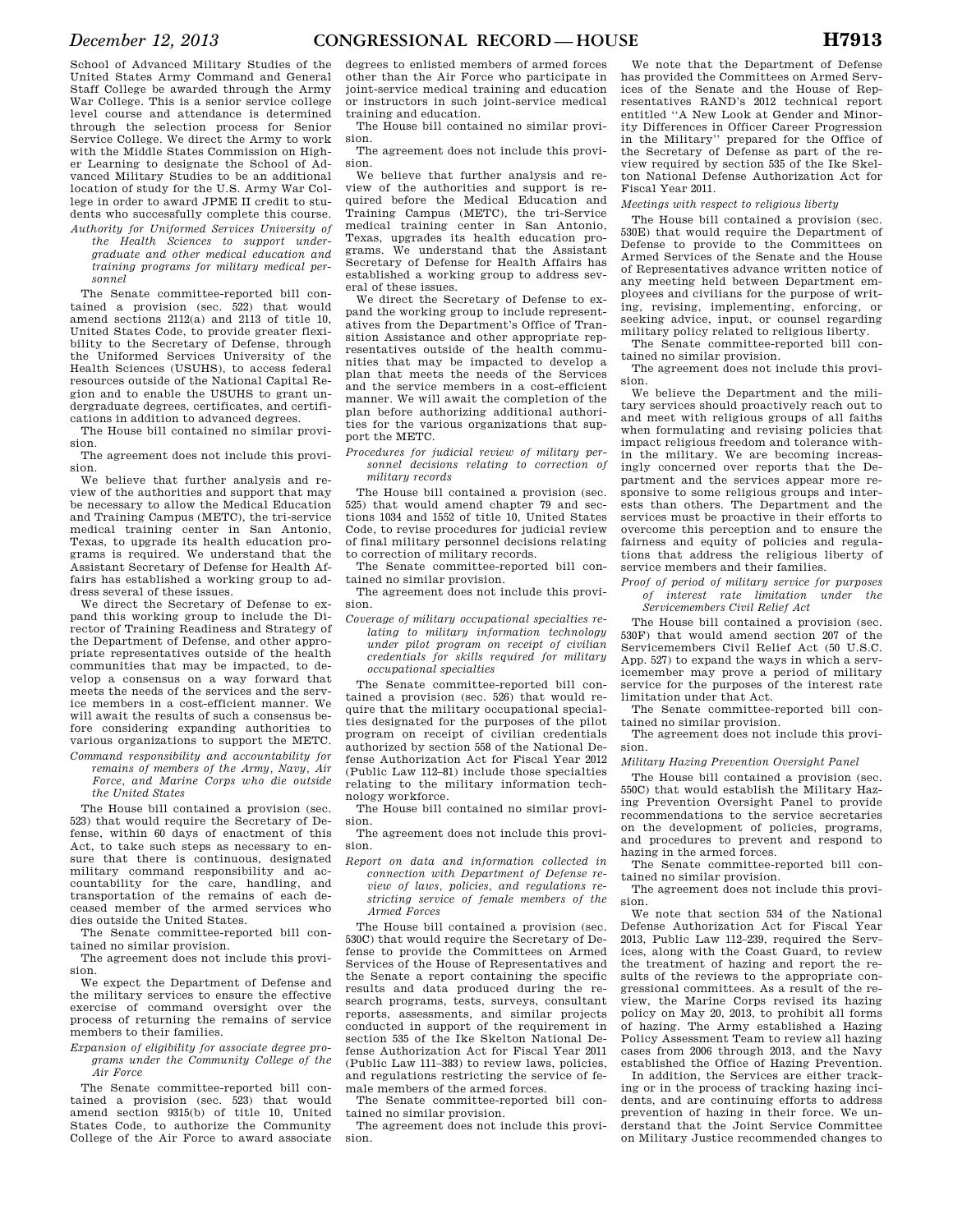specifically address hazing under the Uniform Code of Military Justice (UCMJ). We expect the Department of Defense, and the Department of Homeland Security for the Coast Guard, to continue to monitor this issue to ensure that the recommended changes to the UCMJ are implemented, and that all the Services have the ability to track hazing incidents within their Service. *Department of Defense recognition of spouses of* 

*members of the Armed Forces who serve in combat zones* 

The House bill contained a provision (sec. 551) that would amend chapter 57 of title 10, United States Code, to require the design of a spouse-of-a-combat-veteran lapel button, approved by the Secretary of Defense, to identify and recognize the spouse of a member of the armed forces who is serving or has served in a combat zone for a period of more than 30 days.

The Senate committee-reported bill contained no similar provision.

The agreement does not include this provision.

We note that section 901(b) of title 36, United States Code, authorizes the wearing of a service lapel button approved by the Secretary of Defense by the immediate family of an individual serving in the armed forces of the United States during any period of war or hostilities in which the armed forces of the United States are engaged.

*Treatment of relocation of members of the Armed Forces for active duty for purposes of mortgage refinancing* 

The House bill contained a provision (sec. 553) that would amend the Servicemembers Civil Relief Act (50 U.S.C. App. 501 et seq.) to authorize a service member to refinance a principal residence in circumstances where the service member was unable to continue residing in the residence by virtue of receiving permanent change of station orders, or when deployed or mobilized in support of a military operation for a period of at least 18 months.

The Senate committee-reported bill contained no similar provision.

The agreement does not include this provision.

*Transition of members of the Armed Forces and their families from military to civilian life* 

The House bill contained a provision (sec. 555) that would express the sense of the Congress on the role of federal and State governments in ensuring a seamless transition back to civilian life for service members and their families.

The Senate committee-reported bill contained no similar provision.

The agreement does not include this provision.

We believe that members of the armed forces and their families make great sacrifices on behalf of the country, and their transition from military to civilian life should be as seamless as possible by providing them opportunities to earn civilian occupational credentials and licenses. State and local governments and industries should streamline methods for assessing the equivalency of military training and experience, and accelerate occupational and professional licensure and certifications for members and spouses. Further, we believe that private employers should, to the extent practicable, do their utmost to educate and inform their managers, supervisors, and human resource departments on the advantages of hiring qualified veterans who have service-connected permanent total disabilities, as well as qualified surviving spouses of service members killed in action.

We note that the National Defense Authorization Act for Fiscal Year 2012 (Public Law

112–81) required the Department of Defense to carry out a pilot program to assess the feasibility and advisability of permitting enlisted members of the armed forces to obtain civilian credentialing or licensing for skills required for military occupational specialties or qualification for duty specialty codes. The Department recently successfully completed the initial phase which had selected five civilian occupations for the pilot, which included aircraft mechanics, automotive mechanics, healthcare support, logistics and supply, and truck drivers. These occupations were chosen because the labor market outlook projects medium to high wages, high employment, and significant growth for civilian jobs in these occupations. As a result of the initial results, the Department recommends continuing and expanding the pilot program, expanding credentialing opportunities to military occupational codes in law enforcement, and including greater participation by the reserve components as well as wounded, ill, or injured service members.

*Mortgage protection for members of the Armed Forces, surviving spouses, and certain veterans and other improvements to the Servicemembers Civil Relief Act* 

The House bill contained a provision (sec. 556) that would amend the Servicemembers Civil Relief Act (50 U.S.C. App. 501 et seq.) to enhance mortgage protections under that Act for service members, surviving spouses, and certain veterans.

The Senate committee-reported bill contained no similar provision.

The agreement does not include this provision.

*Department of Defense recognition of dependents of members of the Armed Forces who serve in combat zones* 

The House bill contained a provision (sec. 557) that would amend chapter 57 of title 10, United States Code, to require the design of a dependent-of-a-combat-veteran lapel button, approved by the Secretary of Defense, to identify and recognize the dependent of a member of the armed forces who is serving or has served in a combat zone for a period of more than 30 days.

The Senate committee-reported bill contained no similar provision.

The agreement does not include this provision.

We note that section 901(b) of title 36, United States Code, authorizes the wearing of a service lapel button approved by the Secretary of Defense by the immediate family of an individual serving in the armed forces of the United States during any period of war or hostilities in which the armed forces of the United States are engaged.

*Inclusion of Freely Associated States within scope of Junior Reserve Officers' Training Corps Program* 

The House bill contained a provision (sec. 561) that would amend section 2031(a) of title 10, United States Code, to authorize the Secretary of a military department to establish and maintain a unit of the Junior Reserve Officers' Training Corps at a secondary education institution in the Freely Associated States.

The Senate committee-reported bill contained no similar provision. The agreement does not include this provi-

sion.

*Requirement to continue provision of tuition assistance for members of the Armed Forces* 

The House bill contained a provision (sec. 568) that would require the service secretaries to fund tuition assistance programs at appropriated levels for fiscal year 2014.

The Senate committee-reported bill contained no similar provision. The agreement does not include the provi-

sion.

*Internet access for members of the Army, Navy, Air Force, and Marine Corps serving in combat zones* 

The House bill contained a provision (sec. 569) that would require the secretaries of the military departments to ensure that members of the armed forces deployed in an area for which imminent danger pay or hazardous duty pay is authorized have reasonable access to the Internet.

The Senate committee-reported bill contained no similar provision.

The agreement does not include this provision.

*Support for efforts to improve academic achievement and transition of military dependent students* 

The House bill contained a provision (sec. 572) that would authorize the Secretary of Defense to make grants to non-profit organizations that provide services to improve the academic achievement of military dependent students, including those organizations whose programs focus on improving the civic responsibility of military dependent students and their understanding of the Federal Government through direct exposure to government operations.

The Senate committee-reported bill contained no similar provision.

The agreement does not include the provision.

*Fraudulent representations about receipt of military decorations or medals* 

The House bill contained a provision (sec. 581) that would amend title 18, United States Code, to make fraudulently claiming to be a recipient of certain decorations or medals with the intent to obtain money, property, or other tangible benefits a crime.

The Senate committee-reported bill contained no similar provision.

The agreement does not include this provision.

We note that this provision has already been enacted in the Stolen Valor Act of 2013 (Public Law 113–12).

*Retroactive award of Army Combat Action Badge* 

The House bill contained a provision (sec. 586) that would authorize the Secretary of the Army to award the Army Combat Action Badge to a person who, while a member of the Army, participated in combat during which the person personally engaged, or was personally engaged by, the enemy at any time during the period beginning on December 7, 1941, and ending on September 18, 2001.

The Senate committee-reported bill contained no similar provision. The agreement does not include this provi-

sion.

*Report on Navy review, findings, and actions pertaining to Medal of Honor nomination of Marine Corps Sergeant Rafael Peralta* 

The House bill contained a provision (sec. 587) that would require the Secretary of the Navy to submit a report on the Navy review, findings, and actions pertaining to the Medal of Honor nomination of Sergeant Rafael Peralta to the Committees on Armed Services of the Senate and the House of Representatives.

The Senate committee-reported bill contained no similar provision.

The agreement does not include this provision.

*Required gold content for Medal of Honor* 

The House bill contained a provision (sec. 589) that would require the metal content of the Medal of Honor to be 90 percent gold and 10 percent alloy.

The Senate committee-reported bill contained no similar provision.

The agreement does not include this provision.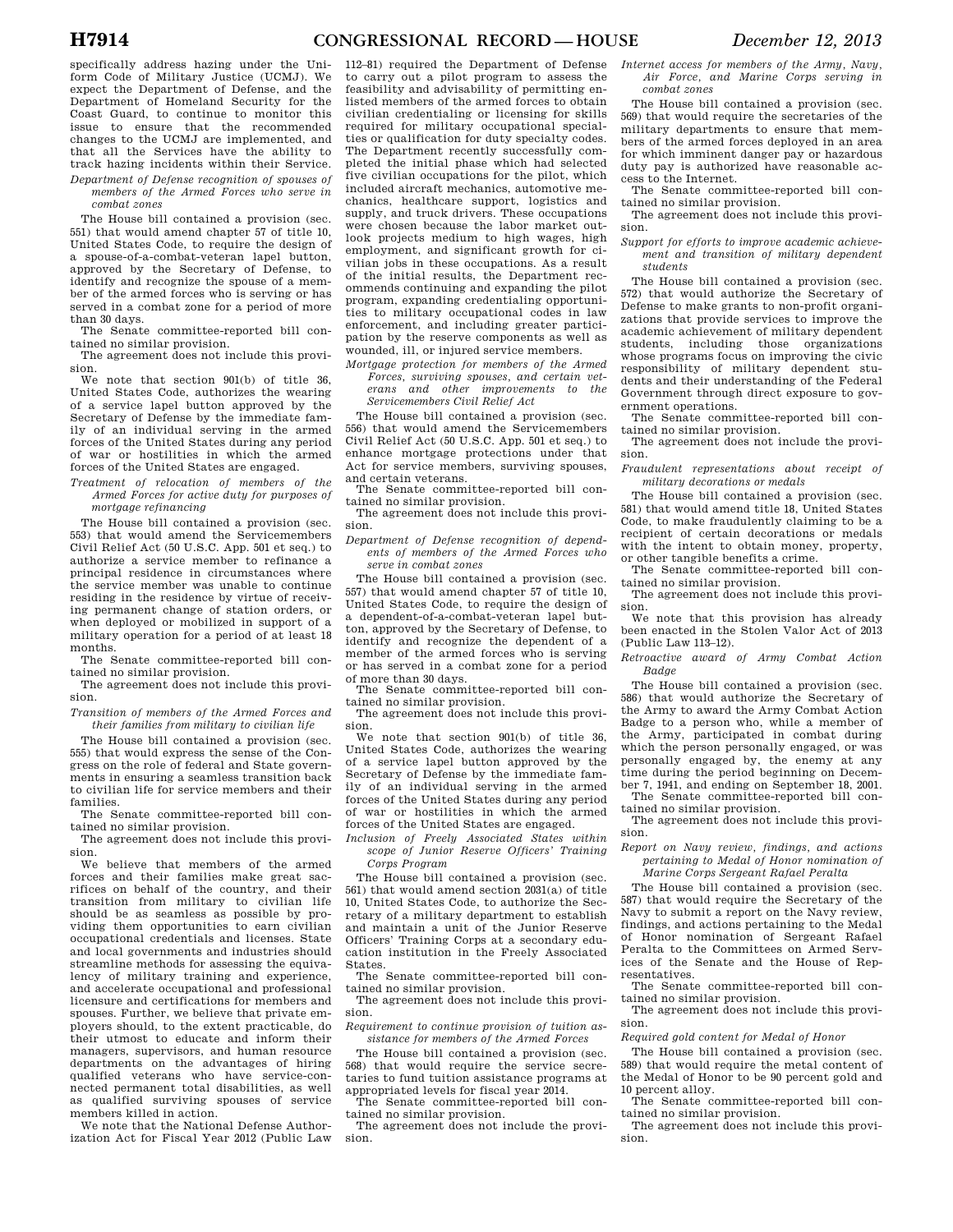*Consideration of Silver Star Award nominations*  The House bill contained a provision (sec. 590) that would require the Secretary of the Army to consider the nominations for the Silver Star Award, as previously submitted, for retired Master Sergeants Michael<br>McElhiney, Ronnie Raikes, Gilbert

McElhiney, Ronnie Raikes, Gilbert and Staff Sergeant McGirr.

The Senate committee-reported bill contained no similar provision. The agreement does not include this provi-

sion.

We are aware of the errors contained in the Valor Awards Database established by the Department of Defense in July 2012. These errors led to confusion regarding individuals whose names appear on the database as having earned a particular award for valor but have never received such award. We expect the Department of Defense and the military services to review their procedures for validating the information contained in the Valor Awards Database to eliminate the possibility of clerical errors in the future.

*Report on Army review, findings, and actions pertaining to Medal of Honor nomination of Captain William L. Albracht* 

The House bill contained a provision (sec. 590A) that would require the Secretary of the Army to submit to the Committee on Armed Services of the House of Representatives a report pertaining to the Medal of Honor nomination of Captain William L. Albracht. The Senate committee-reported bill con-

tained no similar provision. The agreement does not include this provision.

*Commission on Military Behavioral Health and Disciplinary Issues* 

The House bill contained a provision (sec. 593) that would establish a commission to study whether the Department of Defense mechanisms for disciplinary action adequately address the impact of service-connected mental disorders and traumatic brain injury on the basis for the disciplinary action.

The Senate committee-reported bill contained no similar provision.

The agreement does not include this provision.

*Commission on Service to the Nation* 

The House bill contained a provision (sec. 594) that would establish the Commission on Service to the Nation to study the effect of warfare on service members, their families, and their communities; the outgoing experience and transition between military and civilian life; and the gaps between the military and those Americans who do not participate directly in the military community.

The Senate committee-reported bill contained no similar provision.

The agreement does not include this provision.

Not later than 60 days after the date of enactment of this Act, the Comptroller General of the United States shall provide to the Committees on Armed Services of the Senate and the House of Representatives a comprehensive listing of Department of Defense and Department of Veterans Affairs programs that address (1) the effect of warfare, focusing on recent wars and conflicts, on members of the armed forces, the families of members of the armed forces, and the communities of members of the armed forces; (2) the outgoing experience and transition between military and civilian life; and (3) the gaps between the military and those Americans who do not participate directly in the military community.

*Sense of Congress regarding the recovery of the remains of certain members of the Armed* 

*Forces killed in Thurston Island, Antarctica*  The House bill contained a provision (sec. 598) that would express the sense of Congress

that the remains of service members killed at Thurston Island, Antarctica should be recovered and repatriated.

The Senate committee-reported bill contained no similar provision.

The agreement does not include the provision.

> TITLE VI—COMPENSATION AND OTHER PERSONNEL BENEFITS

SUBTITLE A—PAY AND ALLOWANCES

*Extension of authority to provide temporary increase in rates of basic allowance for housing under certain circumstances (sec. 601)* 

The House bill contained a provision (sec. 601) that would extend for 1 year the authority of the Secretary of Defense to temporarily increase the rate of basic allowance for housing in areas impacted by natural disasters or experiencing a sudden influx of personnel.

The Senate committee-reported bill contained an identical provision (sec. 603).

- The agreement includes this provision. *Recognition of additional means by which mem-*
- *bers of the National Guard called into Federal service for a period of 30 days or less may initially report for duty for entitlement to basic pay (sec. 602)*

The House bill contained a provision (sec. 602) that would amend section 204(c) of title 37, United States Code, to provide additional means by which members of the National Guard called into federal service for a period of 30 days or less may become entitled to basic pay by including the date on which a member contacts their unit through authorized telephonic or electronic means.

The Senate committee-reported bill contained a provision (sec. 602) that would repeal section 204(c) of title 37, United States Code.

The agreement includes the House provision with a technical amendment.

SUBTITLE B—BONUSES AND SPECIAL AND INCENTIVE PAYS

*One-year extension of certain bonus and special pay authorities for reserve forces (sec. 611)* 

The House bill contained a provision (sec. 611) that would extend for 1 year the authority to pay the Selected Reserve reenlistment bonus, the Selected Reserve affiliation or enlistment bonus, special pay for enlisted members assigned to certain high-priority units, the Ready Reserve enlistment bonus for persons without prior service, the Ready Reserve enlistment and reenlistment bonus for persons with prior service, the Selected Reserve enlistment and reenlistment bonus for persons with prior service, reimbursement of travel expenses for inactive-duty training outside of normal commuting distance, and income replacement for reserve component members experiencing extended and frequent mobilization for active duty service.

The Senate committee-reported bill contained a similar provision (sec. 611).

The agreement includes the House provision.

*One-year extension of certain bonus and special pay authorities for health care professionals (sec. 612)* 

The House bill contained a provision (sec. 612) that would extend for 1 year the authority to pay the nurse officer candidate accession bonus, education loan repayment for certain health professionals who serve in the Selected Reserve, accession and retention bonuses for psychologists, the accession bonus for registered nurses, incentive special pay for nurse anesthetists, special pay for Selected Reserve health professionals in critically short wartime specialties, the accession bonus for dental officers, the accession bonus for pharmacy officers, the accession bonus for medical officers in critically short wartime specialties, and the accession bonus for dental specialist officers in critically short wartime specialties.

The Senate committee-reported bill contained an identical provision (sec. 612).

The agreement includes this provision.

*One-year extension of special pay and bonus authorities for nuclear officers (sec. 613)* 

The House bill contained a provision (sec. 613) that would extend for 1 year the authority to pay the special pay for nuclear-qualified officers extending period of active service, the nuclear career accession bonus, and the nuclear career annual incentive bonus.

The Senate committee-reported bill contained an identical provision (sec. 613).

The agreement includes this provision.

*One-year extension of authorities relating to title 37 consolidated special pay, incentive pay, and bonus authorities (sec. 614)* 

The House bill contained a provision (sec. 614) that would extend for 1 year the general bonus authority for enlisted members, the general bonus authority for officers, special bonus and incentive pay authorities for nuclear officers, special aviation incentive pay and bonus authorities for officers, and special bonus and incentive pay authorities for officers in health professions. The provision would also extend for 1 year the authority to pay hazardous duty pay, assignment or special duty pay, skill incentive pay or proficiency bonus, and retention incentives for members qualified in critical military skills or assigned to high priority units.

The Senate committee-reported bill contained an identical provision (sec. 614).

The agreement includes this provision.

*One-year extension of authorities relating to payment of other title 37 bonuses and special pays (sec. 615)* 

The House bill contained a provision (sec. 615) that would extend for 1 year the authority to pay the aviation officer retention bonus, assignment incentive pay, the reenlistment bonus for active members, the enlistment bonus, the accession bonus for new officers in critical skills, the incentive bonus for conversion to military occupational specialty to ease personnel shortage, the incentive bonus for transfer between armed forces, and the accession bonus for officer candidates.

The Senate committee-reported bill contained an identical provision (sec. 615).

The agreement includes this provision.

*One-year extension of authority to provide incentive pay for members of precommissioning programs pursuing foreign language proficiency (sec. 616)* 

The House bill contained a provision (sec. 616) that would extend for 1 year the authority to provide incentive pay for members of precommissioning programs pursuing foreign language proficiency.

The Senate committee-reported bill contained no similar provision.

The agreement includes the House provision.

*Authority to provide bonus to certain cadets and midshipmen enrolled in the Senior Reserve Officers' Training Corps (sec. 617)* 

The House bill contained a provision (sec. 617) that would create a new section 336 in title 37, United States Code, to authorize a bonus to certain cadets and midshipmen enrolled in the Senior Reserve Officers' Training Corps.

The Senate committee-reported bill contained no similar provision.

The agreement includes the House provision with a technical amendment.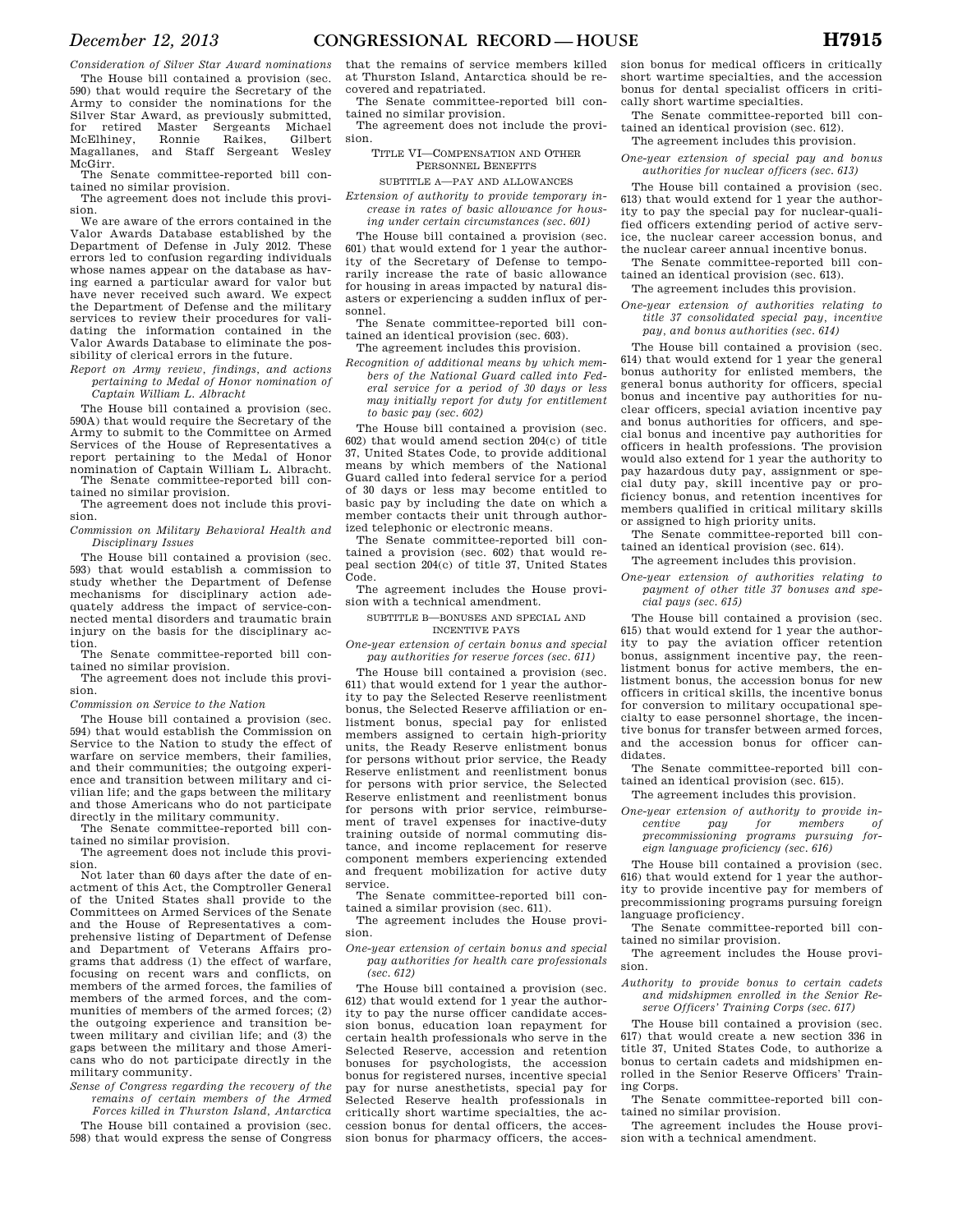*Health Professions Stipend Program to obtain commissioned officers in the reserve components (sec. 618)* 

The Senate committee-reported bill contained a provision (sec. 617) that would amend section 16201(d) of title 10, United States Code, to authorize payment of the health professions stipend to a nurse enrolled in an accredited program of nursing in a specialty designated as critical by the Secretary of Defense who is eligible for appointment as a Reserve officer in any of the reserve components.

The House bill contained no similar provision.

The agreement includes the Senate provision with an amendment that would require all individuals receiving stipends under the authority of section 16201 of title 10, United States Code, to agree to serve in the Selected Reserve for 1 year for each 6 months for which the stipend is provided.

SUBTITLE C—TRAVEL AND TRANSPORTATION ALLOWANCES

*Technical and standardizing amendments to Department of Defense travel and transportation authorities in connection with reform of such authorities (sec. 621)* 

The Senate committee-reported bill contained a provision (sec. 631) that would amend sections 1040, 1074i, 1482, and 1491 of title 10, United States Code, and sections 451 and 453 of title 37, United States Code, to make technical changes to those sections to conform with the travel consolidation reform enacted in sections 631 and 632 of the National Defense Authorization Act for Fiscal Year 2012 (Public Law 112–81). The provision would also repeal sections 1036, 1053a, and 2634 of title 10, United States Code, as superseded.

The House bill contained no similar provision.

- The agreement includes the Senate provision with a technical amendment.
- SUBTITLE D—DISABILITY, RETIRED PAY, AND SURVIVOR BENEFITS

*Clarification of prevention of retired pay inversion in the case of members whose retired pay is computed using high-three (sec. 631)* 

The House bill contained a provision (sec. 622) that would make a technical amendment to section 1401a of title 10, United States Code, to clarify that certain provisions of subsection (f) of that section do not apply to the computation of retired pay of members who first entered active duty on or after September 8, 1980.

The Senate committee-reported bill contained a similar provision (sec. 641).

The agreement includes the Senate provision with a technical amendment.

*Periodic notice to members of the Ready Reserve on early retirement credit earned for significant periods of active Federal status or active duty (sec. 632)* 

The House bill contained a provision (sec. 595) that would require the Secretary of Defense to establish an electronic means by which members of the Ready Reserve could track qualifying service performed under section  $12731(f)(2)$  of title 10, United States Code.

The Senate committee-reported bill contained a provision (sec. 644) that would require the secretary concerned to periodically notify members of the Ready Reserve having performed qualifying duty under section 12731(f)(2) of title 10, United States Code, of their current eligibility age for retired pay by such means as the secretary concerned considers appropriate accounting for the cost of providing notice and the convenience of service members.

The agreement includes the Senate provision.

*Improved assistance for Gold Star spouses and other dependents (sec. 633)* 

The Senate committee-reported bill contained a provision (sec. 643) that would amend sections 1450 and 1455 of title 10, United States Code, to authorize the payment of the Survivor Benefit Plan annuity to a special needs trust created under subparagraph  $(A)$  or  $(C)$  of section 1396 $p(d)(4)$  of title 42, United States Code, for the sole benefit of a disabled dependent child incapable of self-support because of mental or physical incapacity.

The House bill contained no similar provision.

The agreement includes a provision that would require the service secretaries to designate a military member or civilian employee to provide certain assistance to spouses and other dependents of service members who die on active duty.

We direct the Secretary of Defense, in consultation with the Secretary of the Treasury and the Secretary of Health and Human Services, to assess the needs of Survivor Benefit Plan participants who have dependent children and spouses with special needs, and the feasibility and advisability of authorizing such participants to direct their annuity to a special needs trust for the benefit of the disabled child or spouse. The assessment should include a review of the number of dependents who would be potentially affected by such a change, the laws and regulations under which special needs trusts operate, and obstacles to efficient and transparent implementation of any such change, should the Secretary determine it is feasible and advisable. We direct the Secretary to submit the results of this review to the Committees on Armed Services of the Senate and the House of Representatives by no later than 180 days after the date of enactment of this Act.

SUBTITLE E—COMMISSARY AND NON-APPROPRIATED FUND INSTRUMENTALITY BEN-EFITS AND OPERATIONS

*Expansion of protection of employees of nonappropriated fund instrumentalities from reprisals (sec. 641)* 

The House bill contained a provision (sec. 631) that would amend section 1587(b) of title 10, United States Code, to align protections from reprisals for employees of nonappropriated fund instrumentalities with protections from reprisals for other Department of Defense civilian personnel.

The Senate committee-reported bill contained a similar provision (sec. 1103).

The agreement includes the Senate provision.

*Modernization of titles of nonappropriated fund instrumentalities for purposes of certain civil service laws (sec. 642)* 

The House bill contained a provision (sec. 633) that would amend section 2105(c) of title 5, United States Code, to remove the reference to Army and Air Force Motion Picture Service and Navy Ship's Stores Ashore and replace it with the Navy Ships Stores Program in order to provide a more accurate and current definition of nonappropriated fund instrumentality employees.

The Senate committee-reported bill contained a similar provision (sec. 1108).

The agreement includes the Senate provision with a technical amendment.

SUBTITLE F—OTHER MATTERS

*Authority to provide certain expenses for care and disposition of human remains that were retained by the Department of Defense for forensic pathology investigation (sec. 651)* 

The House bill contained a provision (sec. 641) that would authorize the payment of certain expenses for the care and disposition of human remains retained by a service secretary pursuant to a forensic pathology investigation by the Armed Forces Medical Examiner under section 1471 of title 10, United States Code.

The Senate committee-reported bill contained a similar provision (sec. 671).

The agreement includes the Senate provision.

*Study of the merits and feasibility of providing transitional compensation and other transitional benefits to dependents of members separated for violation of the Uniform Code of Military Justice (sec. 652)* 

The House bill contained a provision (sec. 621) that would establish a new section 1059a of title 10, United States Code, to authorize a monthly transitional compensation benefit for dependents of service members with more than 20 years of service who are convicted by court-martial of an offense under the Uniform Code of Military Justice (UCMJ), and who, as a result of the sentence of the courtmartial, are separated from active duty and

forfeit all pay and allowances. The Senate committee-reported bill contained no similar provision.

The agreement includes a provision that would require the Secretary of Defense to conduct a study regarding the merits and feasibility of providing transitional compensation benefits to dependents or former dependents of members of the armed forces who are convicted by court-martial under the UCMJ, and who, as a result of the sentence of the court-martial, are separated from active duty and forfeit all pays and allowances, and to report to the Committees on Armed Services of the Senate and the House of Representatives on the results of that study by no later than 180 days after the date of enactment of this Act.

LEGISLATIVE PROVISIONS NOT ADOPTED

*Fiscal year 2014 increase in military basic pay*  The Senate committee-reported bill con-

tained a provision (sec. 601) that would authorize an across-the-board pay raise for members of the uniformed services of 1 percent effective January 1, 2014.

The House bill contained no similar provision.

The agreement does not include this provision.

We note that on August 30, 2013, the President transmitted to Congress an alternative pay plan establishing an across-the-board pay increase of 1 percent for members of the uniformed services for calendar year 2014 rather than the 1.8 percent that would otherwise have taken effect under current law.

*Correction of citation for extension of reimbursement authority for travel expenses for inactive-duty training outside of normal commuting distance and additional oneyear extension* 

The Senate committee-reported bill contained a provision (sec. 616) that would correct an erroneous citation in section 611(7) of the National Defense Authorization Act for Fiscal Year 2013 (Public Law 112–239) that extended authority to pay travel expenses for certain inactive-duty training outside of normal commuting distances. The provision would further extend the authority to December 31, 2014.

The House bill contained no similar provision.

The agreement does not include this provision.

We note that the technical correction contained in this section and further extension of authority appear elsewhere in this Act.

*Purchase of sustainable products, local food products, and recyclable materials for resale in commissary and exchange store systems* 

The House bill contained a provision (sec. 632) that would require the governing body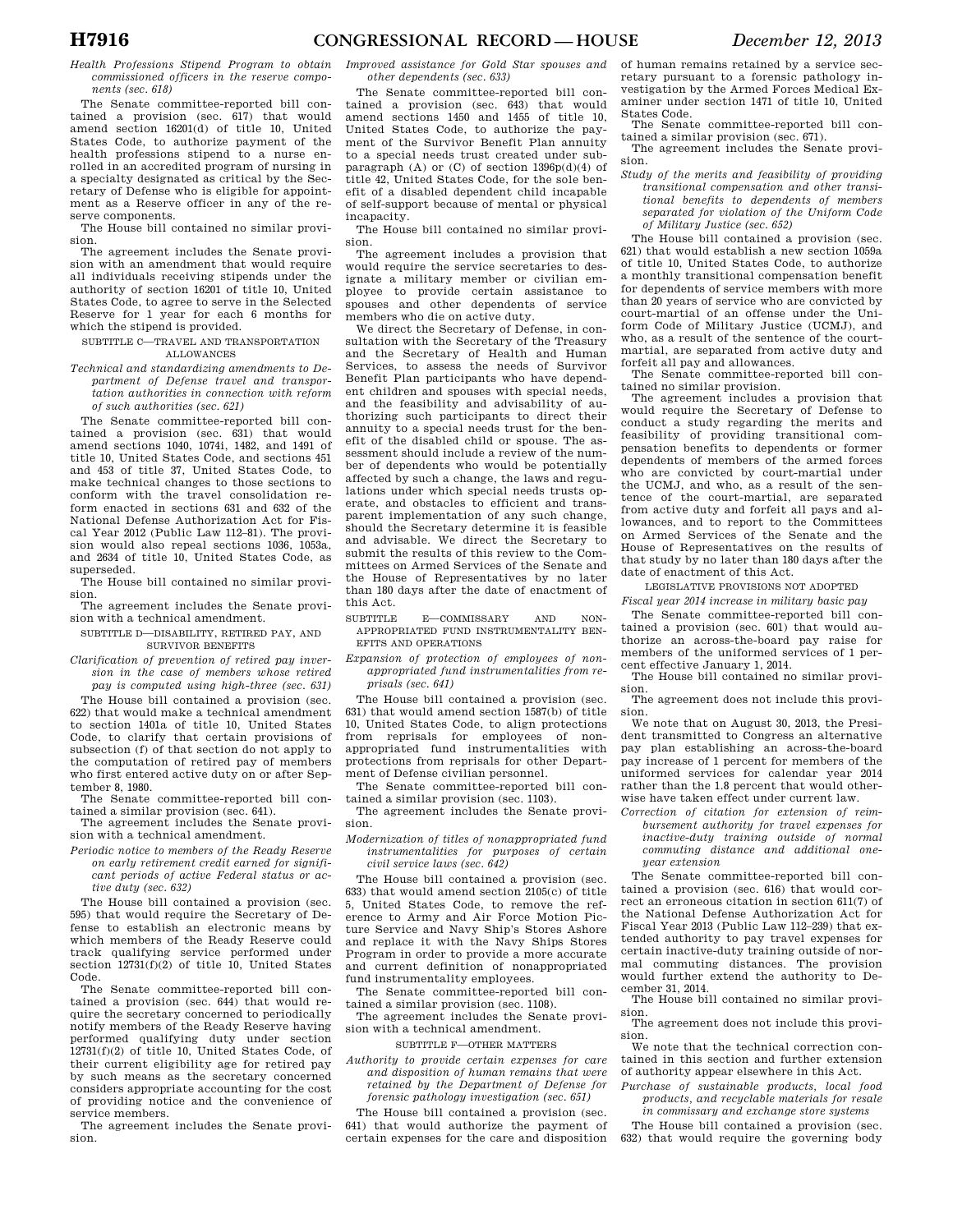providing oversight and management direction to the military exchange and commissary systems to establish guidelines for the identification of fresh meat, poultry, seafood, produce, and other products raised or produced through sustainable methods. The provision would also require the governing body to establish, not later than September 30, 2018, goals for all exchange and commissary stores to purchase sustainable products, local food products, and recyclable materials.

The Senate committee-reported bill contained no similar provision. The agreement does not include this provi-

sion.

*Exchange store system participation in the Accord on Fire and Building Safety in Bangladesh* 

The House bill contained a provision (sec. 634) that would require the defense commissary system and the exchange store system comply with the Accord on Fire and Building Safety in Bangladesh and give preference to signatories to the Accord on Fire and Building Safety in Bangladesh. The Department of Defense must notify Congress of garments sold in defense commissaries or exchanges that are manufactured in Bangladesh by manufacturers who are not signatories to the Accord on Fire and Building Safety in Bangladesh.

The Senate committee-reported bill contained no similar provision.

The agreement does not include this provision.

*Effect on division of retired pay of election to receive combat-related special compensation after previous election to receive concurrent retirement and disability compensation* 

The Senate committee-reported bill contained a provision (sec. 642) that would amend section 1414 of title 10, United States Code, to clarify the effect of an election to receive combat-related special compensation (CRSC) after a previous election to receive concurrent retirement and disability compensation (CRDP) was made relative to the division of retired pay under section 1408 of title 10, United States Code.

The House bill contained no similar provision.

The agreement does not include this provision.

We understand that a retiree's decision to receive CRSC may have significant consequences on a former spouse who has been receiving a division of retired pay, including a division of CRDP. Such a decision can leave a former spouse with a sizable debt to the Federal Government for the past divisions of CRDP already paid. The Defense Finance and Accounting Service (DFAS) has the authority to waive those debts upon application. We expect DFAS to waive those debts relative to past divisions of CRDP when requested, and to make retirees, spouses, and former spouses aware of their options in seeking debt forgiveness in this circumstance.

*Provision of status under law by honoring certain members of the reserve components as veterans* 

The House bill contained a provision (sec. 642) that would add a new section 107A to title 38, United States Code, to honor as a veteran any person entitled to retired pay for nonregular service under chapter 1223 of title 10, United States Code, or who, but for age, would be entitled to such retired pay.

The Senate committee-reported bill contained no similar provision.

The agreement does not include the provision.

*Survey of military pay and benefits preferences*  The House bill contained a provision (sec. 643) that would require the Secretary of De-

fense to carry out an anonymous survey of random service members regarding military pay and benefit preferences.

The Senate committee-reported bill contained no similar provision.

The agreement does not include the provision.

*Transportation on military aircraft on a spaceavailable basis for disabled veterans with a service-connected, permanent disability rated as total* 

The House bill contained a provision (sec. 644) that would amend section 2641b of title 10, United States Code, to require the Secretary of Defense to provide space-available travel on military aircraft to veterans with service-connected, permanent disabilities rated as total.

The Senate committee-reported bill contained no similar provision.

The agreement does not include this provision.

We note that the Under Secretary of Defense for Acquisition, Technology, and Logistics issued a letter, dated November 12, 2013, acknowledging the authority provided by section 622 of the National Defense Act for Fiscal Year 2013 (Public Law 112–239), regarding the space-available transportation program. The Department is currently conducting a detailed review of the program, to include the authorities established under section 622, and will update the appropriate regulatory issuances upon completion.

*Preservation of retiree dependent status for certain dependents upon death or permanent incapacitation of the retired member on whom dependent status is based* 

The Senate committee-reported bill contained a provision (sec. 645) that would amend section 1060b of title 10, United States Code, to clarify that no further certification of a dependent for financial support shall be required or carried out in the case of a dependent who has been granted a permanent identification card by reason of permanent disability when the member or retiree providing the basis for dependency dies or becomes permanently incapacitated.

The House bill contained no similar provision.

The agreement does not include this provision.

*Enhanced role for the Department of Justice under the Military Lending Act* 

The Senate committee-reported bill contained a provision (sec. 661) that would amend section 987 of title 10, United States Code, to provide civil enforcement authority over the Military Lending Act (MLA) to the Department of Justice.

The House bill contained no similar provision.

The agreement does not include this provision.

We remain concerned about reports that predatory lenders continue to prey on service members and their families using forms of credit designed specifically to evade coverage of the MLA under the rules promulgated by the Department of Defense. We strongly encourage agencies with either explicit or implied enforcement authority over the MLA to enforce the MLA to the maximum extent possible. In the conference report accompanying the National Defense Authorization Act for Fiscal Year 2013 (Public Law 112–239), the conferees expressed concern over the evolution of these predatory products and practices since 2006. The conferees thus directed the Secretary of Defense to review the evolution of predatory products and practices since 2006 and ''to determine if changes to rules implementing section 987 are necessary to protect covered borrowers from continuing and evolving predatory

lending practices, and to report to the Committees on Armed Services of the Senate and House of Representatives'' by January 2, 2014, on the results of this review. In furtherance of this effort, the Department issued an advanced notice of proposed rulemaking on June 17, 2013. We expect the Department to issue its report by the end of the year together with new rules implementing the MLA that will address lending products crafted to evade coverage under existing MLA regulations, and all agencies with enforcement powers over the MLA to exercise those powers under these new rules to protect service members and their families from predatory lending practices.

*Extension of ongoing pilot programs under temporary Army incentive to provide additional recruitment incentives* 

The Senate committee-reported bill contained a provision (sec. 672) that would amend section 681 of the National Defense Authorization Act for Fiscal Year 2006 (Public Law 109–163) to authorize the Secretary of the Army to continue through December 31, 2015, any pilot program carried out under that section that was ongoing as of December 31, 2012.

The House bill contained no similar provision.

The agreement does not include this provision.

TITLE VII—HEALTH CARE PROVISIONS

SUBTITLE A—TRICARE AND OTHER HEALTH CARE **BENEFITS** 

*Future availability of TRICARE Prime for certain beneficiaries enrolled in TRICARE Prime (sec. 701)* 

The House bill contained a provision (sec. 711) that would authorize a one-time opt-in to TRICARE Prime for beneficiaries who were eligible for TRICARE Prime as of September 30, 2013, provided the beneficiary remains in the same ZIP code as the ZIP code the beneficiary resided in at the time of the opt-in, notwithstanding eligibility for enrollment based on the location at which the beneficiary resides.

The Senate committee-reported bill contained no similar provision.

The agreement includes this provision with an amendment that would authorize a beneficiary who was enrolled in TRICARE Prime as of September 30, 2013, to make a one-time election to continue such enrollment in TRICARE Prime, notwithstanding eligibility for enrollment based on the location at which the beneficiary resides, provided the beneficiary remains in the same ZIP code as the ZIP code the beneficiary resided in at the time of the opt-in, and the beneficiary lives within 100 miles of a military medical treatment facility. The amendment would also clarify that the Secretary may determine whether to maintain a TRICARE network of providers in an area that is between 40 and 100 miles of a military medical treatment facility.

*Mental health care treatment through telemedicine (sec. 702)* 

The House bill contained a provision (sec. 704) that would require the Secretary of Defense to extend coverage of the Transitional Assistance Management Program (TAMP) to individuals by an additional 180 days for treatment provided through telemedicine. The provision would also require the Secretary to extend coverage under TAMP for behavioral health services provided through telemedicine for certain individuals for an indefinite period of time. This authority would terminate on December 31, 2018.

The Senate committee-reported bill contained no similar provision.

The agreement includes the House provision with an amendment that would authorize the Secretary of Defense to extend TAMP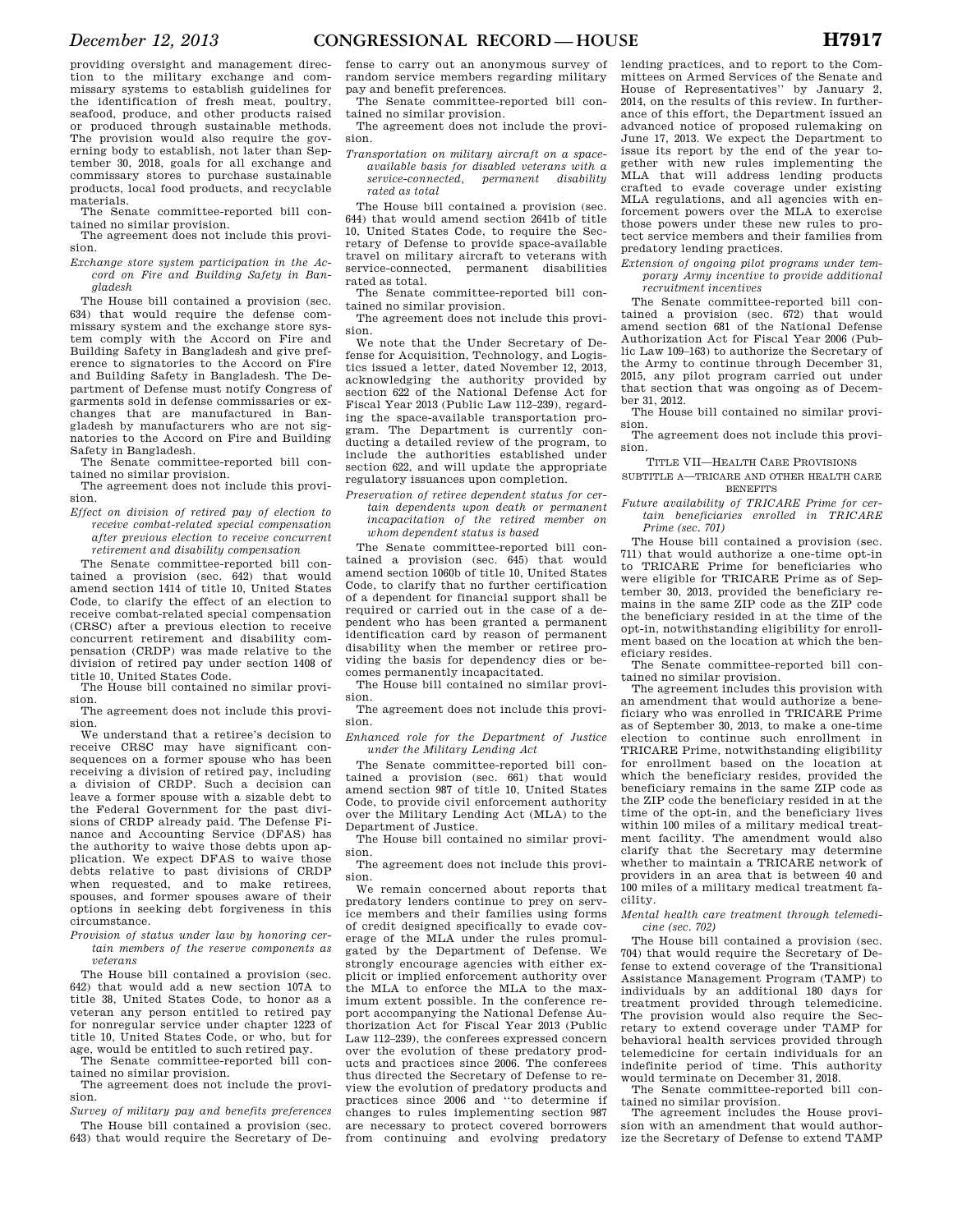coverage for certain individuals for an additional 180 days for mental health care provided through telemedicine. If the Secretary chooses to extend such coverage, the amendment would require the Secretary to report to the congressional defense committees on the rates of utilization of this coverage, the types of mental health care provided, and an analysis of how the Secretary of Defense and the Secretary of Veterans Affairs coordinate the continuation of care for veterans who are no longer eligible for TAMP. This authority would terminate on December 31, 2018. The amendment would also require the Secretary of Defense, not later than 270 days after the date of the enactment of this Act, to submit a report to the congressional defense committees on the use of telemedicine to improve the diagnosis and treatment of posttraumatic stress disorder, traumatic brain injuries, and mental health conditions.

### *Comprehensive policy on improvements to care and transition of members of the Armed Forces with urotrauma (sec. 703)*

The House bill contained a provision (sec. 705) that would require the Secretary of Defense and the Secretary of Veterans Affairs to, not later than January 1, 2014, jointly develop and implement a comprehensive policy on improvements to the care, management, and transition of recovering service members with urotrauma. The provision would also require the secretaries to develop the policy in consultation with the heads of other appropriate federal agencies, representatives of military service organizations, and nongovernmental organizations.

The Senate committee-reported bill contained no similar provision.

The agreement includes the House provision with an amendment that would require the Secretary of Defense and the Secretary of Veterans Affairs to, not later than 180 days after the enactment of this Act, jointly develop and implement a comprehensive policy on improvements to the care, management, and transition of recovering service members with urotrauma.

In developing the comprehensive policy, we encourage the Secretary of Defense and the Secretary of Veterans Affairs to consult with the heads of other appropriate departments and agencies of the Federal Government, representatives of military service organizations representing the interests of service members who are urotrauma patients, and appropriate nongovernmental organizations with expertise in matters relating to urotrauma.

*Pilot program on investigational treatment of members of the Armed Forces for traumatic brain injury and post-traumatic stress disorder (sec. 704)* 

The House bill contained a provision (sec. 733) that would require the Secretary of Defense to conduct a 5–year pilot program to establish a process to provide payment for investigational treatments of traumatic brain injury (TBI) or post-traumatic stress disorder (PTSD) for service members in health care facilities other than military treatment facilities.

The Senate committee-reported bill contained no similar provision.

The agreement includes the House provision with an amendment that would require the Secretary of Defense to carry out a pilot program under which the Secretary establishes a process for randomized placebo-controlled clinical trials of investigational treatments of TBI or PTSD for service members in health care facilities other than military treatment facilities. The authority to carry out the pilot program would terminate on December 31, 2018.

SUBTITLE B—HEALTH CARE ADMINISTRATION

*Authority of Uniformed Services University of Health Sciences to enter into contracts and agreements and make grants to other nonprofit entities (sec. 711)* 

The House bill contained a provision (sec. 722) that would clarify the authority of the Secretary of Defense, with regard to the Uniformed Services University of the Health Sciences, to enter into contracts and agreements and make grants to nonprofit entities. The Senate committee-reported bill contained no similar provision.

The agreement includes this provision.

*Pilot program on increased third-party collection reimbursements in military medical treatment facilities (sec. 712)* 

The House bill contained a provision (sec. 714) that would require the Secretary of Defense, in coordination with the service secretaries, to carry out a pilot program to assess the feasibility of using revenue-cycle management processes, including cash-flow management and accounts-receivable processes, for medical payment collection at military medical treatment facilities. The provision would also require the Secretary to submit a report on the pilot program not later than 180 days after completion of the program, as well as a report on the current methods employed by the military departments to collect charges from third-party payers incurred at military medical treatment facilities not later than 180 days after the enactment of this Act.

The Senate committee-reported bill contained a similar provision (sec. 711).

The agreement includes the House provision with an amendment that would require the Secretary of Defense, in coordination with the service secretaries, to carry out a pilot program to assess the feasibility of using commercially-available enhanced recovery practices for medical payment collection, including revenue-cycle management together with rates and percentages of collection in accordance with industry standards, for medical payment collection at military medical treatment facilities. The amendment would also require the Secretary to submit a report on the pilot program not later than 180 days after completion of the program.

*Electronic health records of the Department of Defense and the Department of Veterans Affairs (sec. 713)* 

The House bill contained a provision (sec. 734) that would require the Secretary of Defense and the Secretary of Veterans Affairs to implement an integrated electronic health record to be used by each of the secretaries, by not later than October 1, 2016. The provision would also prescribe design principles, technical objectives, activities, and milestones that must be met and require the secretaries to jointly develop and submit to the appropriate congressional committees a programs plan for the oversight and execution of the integrated electronic health record program. In addition, the provision would limit funding for the integrated electronic health record until programs plan and certification requirements are completed. The provision would also require the secretaries to jointly establish an advisory panel to support the development and validation of requirements, programmatic assessment, and other actions with respect to the integrated electronic health record.

The Senate committee-reported bill contained a provision (sec. 712) that would express the sense of the Senate that: (1) Despite years of effort and the expenditure of significant resources, full electronic interoperability between the health record systems of the Department of Defense and the

Department of Veterans Affairs has not yet been achieved; (2) The Secretary of Defense, in collaboration with the Secretary of Veterans Affairs, should fully staff the Interagency Program Office and establish challenging, but achievable, deadlines for development and implementation of measures and goals for electronic health record interoperability; and (3) The Interagency Program Office should establish a secure, remote, and network-accessible computer storage system.

The agreement includes the House provision with an amendment that would require the Secretary of Defense and the Secretary of Veterans Affairs to ensure that the departments' electronic health record systems are interoperable with integrated display of data, or a single electronic health record, and that each complies with national standards and architectural requirements. The provision would require each department to deploy modernized electronic health record software supporting clinicians by no later than December 31, 2016. The provision would also prescribe design principles, technical objectives, activities, and milestones that must be met, as well as suggest design elements for the secretaries to consider. The amendment would require the secretaries to prepare and brief the appropriate congressional committees with a programs plan for the oversight and execution of the interoperable electronic health records with integrated display of data, or single electronic health record, and would limit funding for the records or record until the programs plan is submitted. The amendment would require the secretaries to jointly establish an executive committee to support the development and validation of adopted standards, required architectural platforms and structure, and the capacity to enforce them.

In addition, the amendment would require the Secretary of Defense to request the Defense Science Board to conduct an annual review of the progress of the Secretary of Defense in achieving the mandates prescribed by the amendment. The amendment would also require the Secretary of Defense to complete the implementation of the Healthcare Artifact and Image Management Solution (HAIMS) program not later than 180 days after the enactment of this Act and, upon completion of such implementation, to provide a report to the appropriate congressional committees describing the extent of the interoperability between HAIMS and the Veterans Benefit Management System of the Department of Veterans Affairs.

SUBTITLE C—REPORTS AND OTHER MATTERS

*Display of budget information for embedded mental health providers of the reserve components (sec. 721)* 

The House bill contained a provision (sec. 721) that would require the Secretary of Defense to submit to Congress, as a part of the documentation that supports the President's annual budget for the Department of Defense, a budget justification display for embedded mental health providers within each reserve component, including the amount requested for each reserve component.

The Senate committee-reported bill contained no similar provision.

The agreement includes this provision.

*Report on role of Department of Veterans Affairs in certain Centers of Excellence (sec. 722)* 

The House bill contained a provision (sec. 729) that would require the Secretary of Veterans Affairs, not later than 60 days after the enactment of this Act, to report to the Committees on Armed Services and Veterans Affairs of the House of Representatives and the Committees on Armed Services and Veterans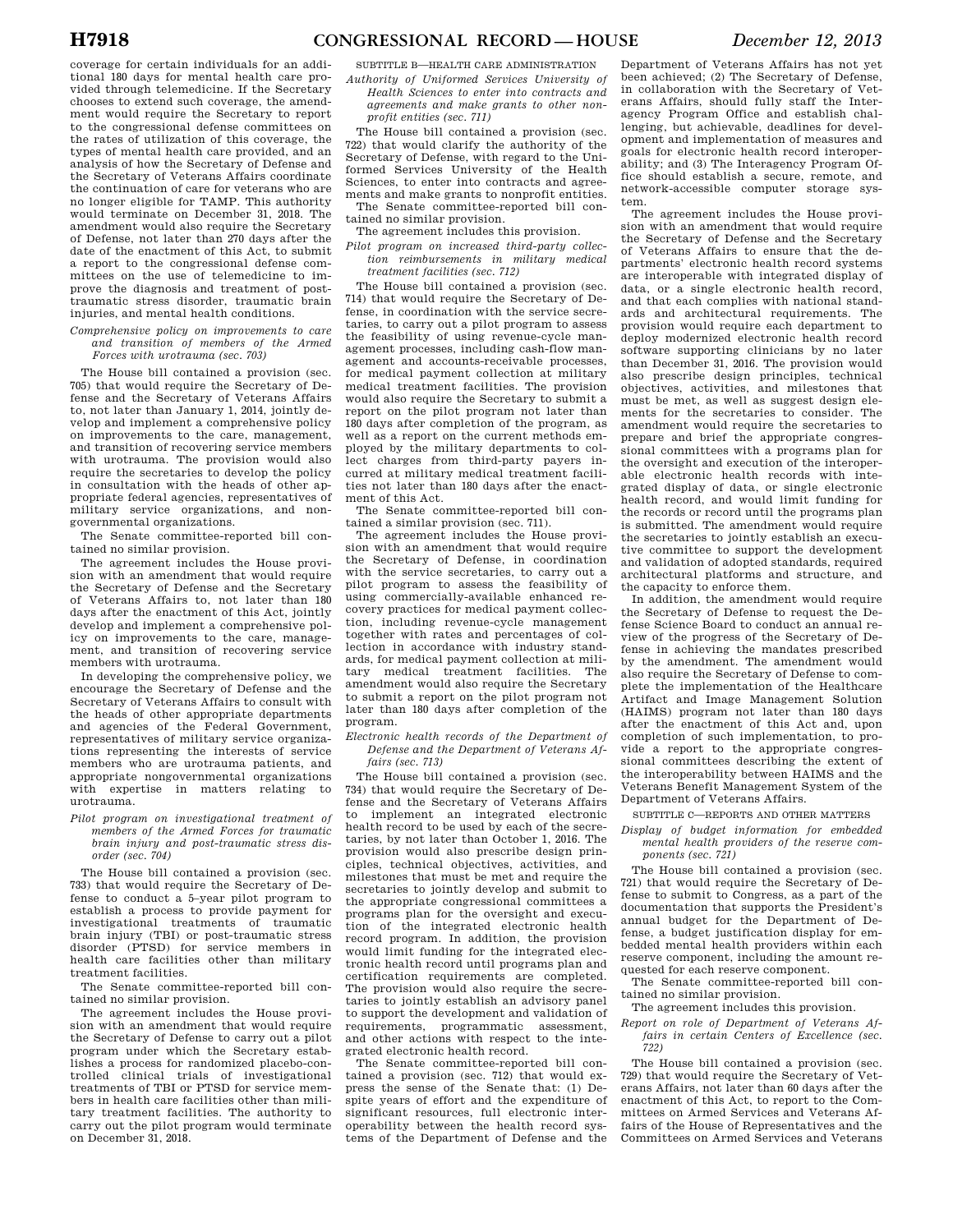Affairs of the Senate, on the centers of excellence in the prevention, diagnosis, mitigation, treatment, and rehabilitation of: traumatic brain injury; post-traumatic stress disorder and other mental health conditions; and military eye injuries established under sections 1621, 1622, and 1623, of the National Defense Authorization Act for Fiscal Year 2008 (Public Law 110–181).

The Senate committee-reported bill contained no similar provision.

The agreement includes this provision with an amendment that would require the Secretary of Veterans Affairs, not later than 180 days after the enactment of this Act, to report to the Committees on Armed Services and Veterans Affairs of the House of Representatives and the Committees on Armed Services and Veterans Affairs of the Senate on the centers of excellence in the prevention, diagnosis, mitigation, treatment, and rehabilitation of: traumatic brain injury; post-traumatic stress disorder and other mental health conditions; and military eye injuries established under sections 1621, 1622, and 1623, of the National Defense Authorization Act for Fiscal Year 2008 (Public Law 110–181). The amendment would also require the Secretary to report on the center of excellence in prevention, diagnosis, mitigation, treatment, and rehabilitation of hearing loss and auditory system injuries established under section 721 of the Duncan Hunter National Defense Authorization Act for Fiscal Year 2009 (Public Law 110–417), as well as the center of excellence in the mitigation, treatment, and rehabilitation of traumatic extremity injuries and amputations established under section 723 of Public Law 110– 417.

*Report on memorandum regarding traumatic brain injuries (sec. 723)* 

The House bill contained a provision (sec. 732) that would require the Secretary of Defense to submit to the congressional defense committees a report on how the Secretary will identify, refer, and treat traumatic brain injuries with respect to service members who served in Operation Enduring Freedom or Operation Iraqi Freedom before the effective date in June 2010 of the directive type memorandum regarding using a 50– meter distance from an explosion as a criterion to properly identify, refer, and treat members for potential traumatic brain injury.

The Senate committee-reported bill contained no similar provision.

The agreement includes this provision with an amendment that would require the Secretary of Defense to submit to the congressional defense committees a report on how the Secretary identifies, refers, and treats traumatic brain injuries with respect to service members who served in Operation Enduring Freedom or Operation Iraqi Freedom before the effective date in June 2010 of directive type memorandum 09–033 regarding using a 50–meter distance from an explosion as a criterion to properly identify, refer, and treat members for potential traumatic brain injury.

*Report on provision of advanced prosthetics and orthotics to members of the Armed Forces and veterans (sec. 724)* 

The Senate committee-reported bill contained a provision (sec. 721) that would require the Secretary of Defense and the Secretary of Veterans Affairs to report, not later than 180 days after the enactment of this Act, on the plans of the Department of Defense (DOD) and the Department of Veterans Affairs (VA) to ensure that the most<br>clinically appropriate prosthetics and clinically appropriate orthotics are made available to injured service members and veterans using technological advances as appropriate.

The House bill contained no similar provision.

The agreement includes this provision with an amendment that would require the Secretary of Defense and the Secretary of Veterans Affairs to report, not later than 180 days after the enactment of this Act, on the plans of the DOD and VA to ensure that the most clinically appropriate prosthetics and orthotics are made available to injured service members and veterans using technological advances as appropriate; and to include a description of the processes of each Secretary to coordinate and identify care in the VA for an injured service member who, prior to being discharged or released from the armed forces, has an advanced technology prosthetic.

*Comptroller General reports on TRICARE recovery audit program and availability of compounded pharmaceuticals (sec. 725)* 

The House bill contained a provision (sec. 735) that would require the Comptroller General of the United States to submit to the congressional defense committees a report, not later than 180 days after the enactment of this Act, that evaluates the similarities and differences in the approaches to identifying and recovering improper payments across Medicare and TRICARE.

The Senate committee-reported bill contained no similar provision.

The agreement includes this provision with an amendment that would require the Comptroller General of the United States to submit to the congressional defense committees a report, not later than 1 year after the date of the enactment of this Act, that evaluates the similarities and differences of Medicare and the TRICARE program with respect to identifying and recovering improper payments. The amendment would also require the Comptroller General to submit a report not later than September 30, 2014, to the congressional defense committees on the availability of compounded pharmaceuticals in the military health care system.

LEGISLATIVE PROVISIONS NOT ADOPTED

*Mental health assessments for members of the Armed Forces* 

The House bill contained a provision (sec. 701) that would amend section 1074m of title 10, United States Code, to require the Secretary of Defense to provide person-to-person mental health assessments once during each 180-day period during which a service member is deployed.

The Senate committee-reported bill contained no similar provision.

The agreement does not include this provision.

We note that each of the military departments has embedded behavioral health care providers in certain operational and deployable units whose purpose is to provide increased access to behavioral health care for service members in theater.

*Periodic mental health assessments for members of the Armed Forces* 

The House bill contained a provision (sec. 702) that would require the Secretary of Defense to provide periodic person-to-person mental health assessments to each member of the armed forces serving on active duty.

The Senate committee-reported bill contained no similar provision.

The agreement does not include the provision.

*Behavioral health treatment of developmental disabilities under TRICARE* 

The House bill contained a provision (sec. 703) that would amend section 1077 of title 10, United States Code, to authorize behavioral health treatment, including applied behavior analysis therapy, for all developmental disabilities as defined by section 15002(8) of title 42, United States Code, including autism spectrum disorders, when prescribed by a physician to be covered under the basic TRICARE program for certain beneficiaries. The Senate committee-reported bill con-

tained no similar provision. The agreement does not include this provi-

sion. *Cooperative health care agreements between the* 

*military departments and non-military health care entities* 

The House bill contained a provision (sec. 712) that would authorize the secretaries of the military departments to establish cooperative health care agreements between military installations and local or regional non-military health care entities.

The Senate committee-reported bill contained no similar provision.

The agreement does not include the provision.

We note that the Secretary of Defense was provided the authority to enter into cooperative health care agreements under section 713 of the National Defense Authorization Act for Fiscal Year 2010 (10 U.S.C. 1073 note), and that the Secretary may delegate this authority. We believe that in circumstances where the Secretary deems it appropriate, the Secretary should utilize or delegate this authority.

*Limitation on availability of funds for integrated electronic health record program* 

The House bill contained a provision (sec. 713) that would limit the amount of funds the Secretary of Defense may obligate or expend for procurement or research, development, test and evaluation for the integrated electronic health record program until 30 days after the date that the Secretary submits a report detailing an analysis of alternatives for the plan.

The Senate committee-reported bill contained no similar provision.

The agreement does not include this provision.

*Mental health support for military personnel and families* 

The House bill contained a provision (sec. 723) that would authorize the Secretary of Defense to carry out collaborative programs to: respond to suicide and combat stress-related arrest rates of service members; train active-duty members to recognize and respond to combat stress disorder, suicide risk, substance addiction, risk-taking behaviors, and family violence; and determine the effectiveness of Department of Defense (DOD) efforts to reduce military suicide rates.

The Senate committee-reported bill contained no similar provision.

The agreement does not include this provision.

We note that in December 2012, the Drug Enforcement Administration (DEA) published in the Federal Register a Notice of Proposed Rulemaking to implement the Secure and Responsible Drug Disposal Act of 2010 (Public Law 111–273). We believe that the proposed rule severely hampers DOD efforts to collect and safely dispose of unused prescription drugs. The Assistant Secretary of Defense for Health Affairs has expressed concern that DEA's proposed rule will ''limit DOD's ability to accept unused patient medications in a routine setting and reduce the potential effectiveness of efforts to eliminate opportunities for medication misuse, abuse and tragic adverse events.'' We understand that the DEA has been in discussions with the Department to develop workable, accessible, readily-available means for service members, retirees, and their dependents to dispose of unused or unwanted controlled substances efficiently, but we are discouraged that substantial progress has not yet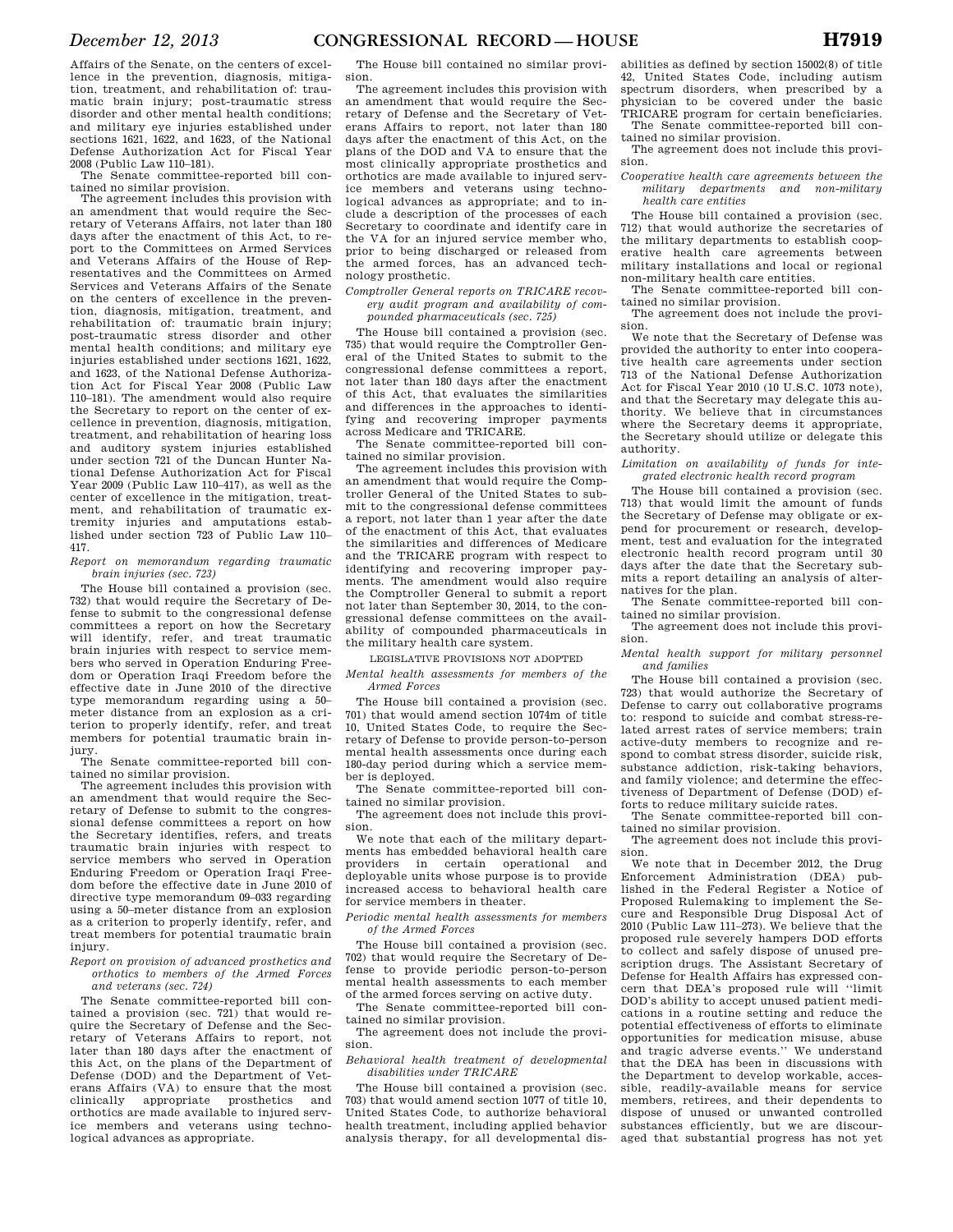been made. We expect that the DEA's final rule, once published, will provide the Department with the means to establish a meaningful drug take-back program for its beneficiaries to reduce prescription drug misuse, abuse and potential tragic adverse events. *Research regarding hydrocephalus* 

The House bill contained a provision (sec. 724) that would authorize the Secretary of Defense, in conducting the Peer Reviewed Medical Research Program, to consider selecting medical research projects relating to hydrocephalus.

The Senate committee-reported bill contained no similar provision.

The agreement does not include this provision.

We encourage the Secretary of Defense to consider including medical research on hydrocephalus in Department of Defense research efforts.

*Traumatic brain injury research* 

The House bill contained a provision (sec. 725) that would require the Secretary of Defense to carry out research, development, test, and evaluation activities with respect to traumatic brain injury and psychological health, including activities regarding drug development to halt neurodegeneration following traumatic brain injury.

The Senate committee-reported bill contained no similar provision.

The agreement does not include this provision.

*Increased collaboration with NIH to combat triple negative breast cancer* 

The House bill contained a provision (sec. 727) that would require the Department of Defense to work in collaboration with the National Institutes of Health to identify specific genetic and molecular targets and biomarkers for triple negative breast cancer and to provide information that will enable triple negative breast cancer patients to be identified earlier and aid the development of therapies for the disease.

The Senate committee-reported bill contained no similar provision.

The agreement does not include this provision.

We urge the Secretary of Defense to consider conducting research to identify specific genetic and molecular targets and biomarkers for triple negative breast cancer.

*Sense of Congress on mental health counselors for members of the Armed Forces and their families* 

The House bill contained a provision (sec. 728) that would express the sense of Congress that the Secretary of Defense should develop a plan to ensure a sustainable flow of qualified counselors to meet the long-term needs of service members and their families for counselors, to include the participation of accredited schools and universities, health care providers, professional counselors, family service or support centers, chaplains, and other appropriate Department of Defense resources.

The Senate committee-reported bill contained no similar provision.

The agreement does not include this provision.

*Preliminary mental health assessments* 

The House bill contained a provision (sec. 730) that would require the Secretary of Defense to provide a mental health assessment to any individual enlisting or being commissioned as an officer in the armed forces prior to such enlistment or commissioning, and to use the results of such an assessment as a baseline for any subsequent mental health examinations.

The Senate committee-reported bill contained no similar provision.

The agreement does not include this provision.

*Sense of Congress on the traumatic brain injury plan* 

The House bill contained a provision (sec. 731) that would express the sense of Congress that section 739(b) of the National Defense Authorization Act for Fiscal Year 2013 (Public Law 112–239) requires the Secretary of Defense, not later than 180 days after the enactment of such Act, to submit a plan to Congress to improve the coordination and integration of Department of Defense programs that address traumatic brain injury and the psychological health of service members, and that the Secretary should deliver the report within the required time frame.

The Senate committee-reported bill contained no similar provision.

The agreement does not include this provision.

We expect the Secretary of Defense to submit the plan required by section 739(b) to the Committees on Armed Services of the Senate and the House of Representatives as soon as possible.

*Title VIII—Acquisition Policy, Acquisition Management, and Related Matters* 

SUBTITLE A—ACQUISITION POLICY AND MANAGEMENT

*Enhanced transfer of technology developed at Department of Defense laboratories (sec. 801)* 

The House bill contained a provision (sec. 802) that would establish a pilot program to allow Department of Defense (DOD) laboratories to license DOD-owned intellectual property that may or may not be patented, and to retain associated royalties consistent with existing statues on patent licensing.

The Senate committee-reported bill contained no similar provision.

The agreement includes the House provision with a clarifying amendment.

*Extension of limitation on aggregate annual amount available for contract services (sec. 802)* 

The House bill contained a provision (sec. 803) that would extend limitations on contract services under section 808 of the National Defense Authorization Act for Fiscal Year 2012 (Public Law 111–84), through 2015.

The Senate committee-reported bill contained no similar provision.

The agreement contains the provision with an amendment that would extend the provision for 1 year.

*Identification and replacement of obsolete electronic parts (sec. 803)* 

The House bill contained a provision (sec. 812) that would amend section 818 of the National Defense Authorization Act for Fiscal Year 2012 (Public Law 112–81) to expand the conditions under which covered contractors can qualify for exemption from strict liability associated with rework and corrective action related to counterfeits of obsolete electronic parts.

The Senate committee-reported bill contained no similar provision.

The agreement contains the provision with an amendment that would require the Department to work with contractors or other sources of supply to identify obsolete parts and replace them through an expedited engineering change process.

SUBTITLE B–AMENDMENTS TO GENERAL CON-TRACTING AUTHORITIES, PROCEDURES, AND LIMITATIONS

*Government-wide limitations on allowable costs for contractor compensation (sec. 811)* 

The House bill contained a provision (sec. 813) that would amend section  $2324(e)(1)(P)$  of title 10, United States Code, and section 4304(a) of title 41, United States Code, to replace the current statutory benchmark compensation formula used to determine the amount of contractor compensation that is considered an allowable cost for a federal contract, with the current compensation benchmark amount for fiscal year 2013 of \$763,209. This section would also make unallowable the entire cost of compensation for the five most-highly compensated employees of a contractor that was awarded more than \$500.0 million in federal contracts in the previous fiscal year.

The Senate committee-reported bill contained a similar provision (sec. 841) that would reduce the cap on allowable costs of compensation of contractor employees to an amount consistent with the original legislative cap, adjusted for inflation, and provide for future annual adjustments by reflecting the change in the Employment Cost Index for all workers, as calculated by the Bureau of Labor and Statistics. According to this calculation, the cap for fiscal year 2014 would be at \$487,325.

The agreement contains the provision with an amendment that would revise the cap on compensation of contractor employees and provide for future annual adjustments.

*Inclusion of additional cost estimate information in certain reports (sec. 812)* 

The House bill contained a provision (sec. 814) that would amend section 2432 of title 10, United States Code, to require that the program's baseline cost estimate, along with the associated risk curve and sensitivity of that estimate be provided in the quarterly selected acquisition reports. In addition, this section would require that the reports include the current point estimate bounded by the low-end and high-end estimates and the associated sensitivity of those estimates, and identification of the primary risk parameters associated with the estimate. Furthermore, this section would require reporting of estimated termination liability remaining on the contract. Finally, this section would amend section 2334(f) of title 10, United States Code, to require the Director, Cost Assessment and Program Evaluation, to review the information required by this section and to include trend information, a summary of findings and recommendations to improve the cost estimates of the Department of Defense in the annual report to Congress on cost assessment activities.

The Senate committee-reported bill contained no similar provision.

The agreement contains the provision with a technical amendment. We encourage the Secretary of Defense to include at least three programs designated as Acquisition Category I programs in the December 2014 reporting period.

*Amendment relating to compelling reasons for waiving suspension or debarment (sec. 813)* 

The House bill contained a provision (sec. 815) that would amend section 2393(b) of title 10, United States Code, by requiring the Secretary of Defense to make available on a publicly accessible website any determination that there is a compelling reason to solicit an offer from, award a contract to, extend a contract with, or approve a subcontract with an offeror or contractor that has been debarred or suspended by a federal agency.

The Senate committee-reported bill contained no similar provision.

The agreement contains the provision with a technical amendment.

*Extension of pilot program on acquisition of military purpose nondevelopmental items (sec. 814)* 

The House bill contained a provision (sec. 831) that would amend section 866 of the National Defense Authorization Act for Fiscal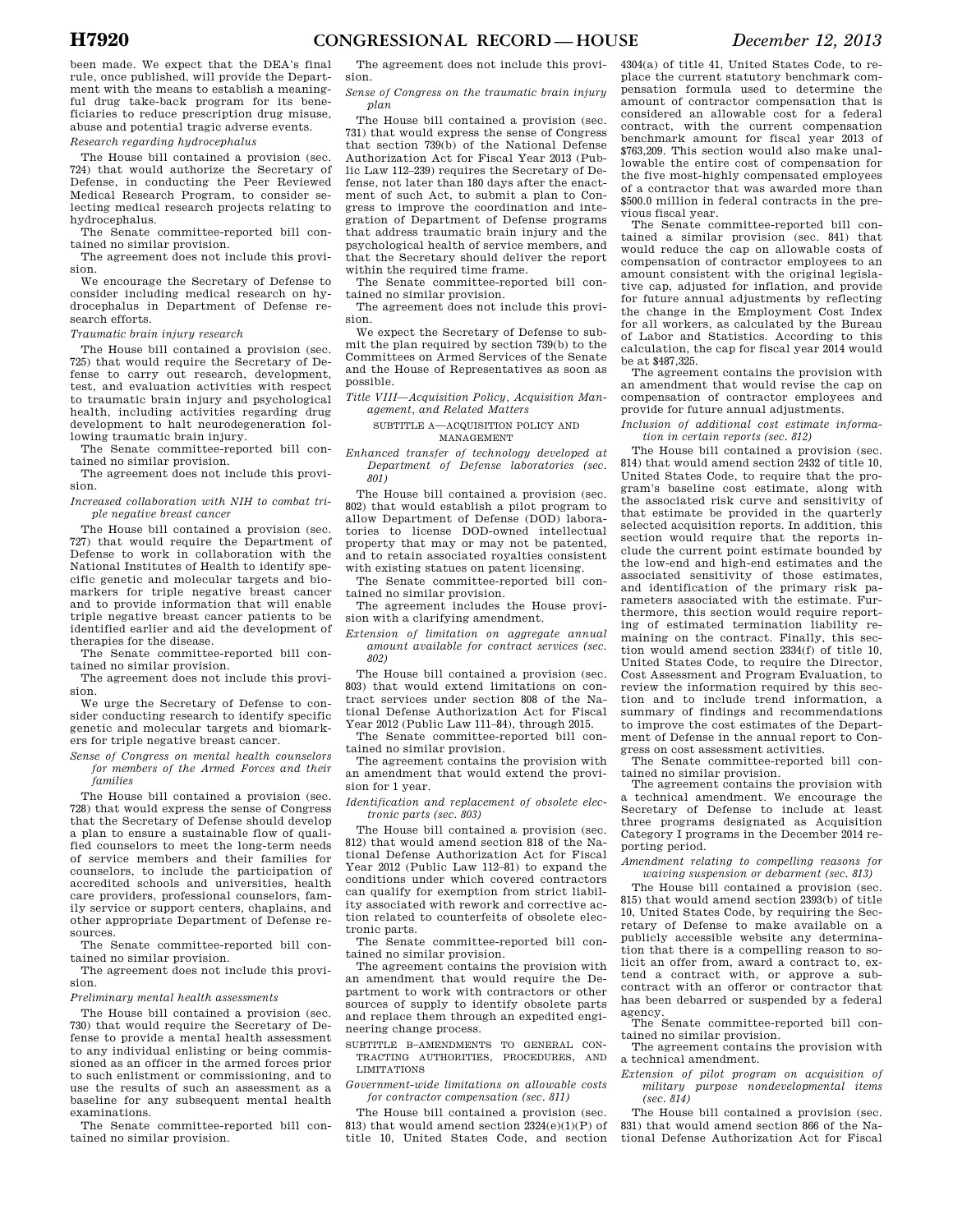Year 2011 (Public Law 111–383), by extending the program authority to December 31, 2019. Furthermore, the committee encouraged the Under Secretary of Defense for Acquisition, Technology, and Logistics to review the military purpose non-developmental items implementation guidance and to exercise the authority provided in section 866.

The Senate committee-reported bill contained no similar provision.

The agreement contains the provision.

SUBTITLE C—PROVISIONS RELATING TO MAJOR DEFENSE ACQUISITION PROGRAMS

*Synchronization of cryptographic systems for major defense acquisition programs (sec. 821)* 

The Senate committee-reported bill contained a provision (sec. 821) that as part of a milestone B decision for a major defense acquisition program, would require that there be a plan in place to mitigate and account for costs in connection with decertification of cryptographic equipment during production and procurement of the system. The provision includes a waiver based on national security needs.

The House bill contained no similar provision.

The agreement includes the Senate provision with an amendment that changes the date of applying this provision to 6 months after the date of enactment.

*Assessment of dedicated ground control system before Milestone B approval of major defense acquisition programs constituting a space program (sec. 822)* 

The Senate committee-reported bill contained a provision (sec. 822) that would implement a recommendation from the Government Accountability Office (GAO) report, Satellite Control Operations, GAO–13–315, concerning the use of dedicated satellite control systems.

The House bill contained no similar provision.

The agreement includes the Senate provision with an amendment that modified title 10, United States Code, and requires the Secretary of Defense to develop a long-term plan for satellite ground control systems. The plan must be submitted to the congressional defense committees 1 year after the date of enactment.

We expect that the cost-benefit analysis be based on life-cycle cost estimates found within the DOD 5000 directive and instructions.

The Comptroller General of the United States shall review the implementation plan and submit its views no later than 90 days after the plan is submitted to the congressional defense committees.

*Additional responsibility for product support managers for major weapon systems (sec. 823)* 

The Senate committee-reported bill contained a provision (sec. 823) that would amend section 2337 of title 10, United States Code, and section 823 of the National Defense Authorization Act for Fiscal Year 2013 (Public Law 112–239), to provide an assurance that all product support arrangements explicitly state how the arrangement will maximize use of government-owned inventory before obtaining inventory from commercial sources. This provision is a result of a Department of Defense Inspector General investigation into the Defense Logistics Agency.

The House bill contained no similar provision.

The agreement contains the provision with a technical amendment.

*Comptroller General review of Department of Defense processes for the acquisition of weapons systems (sec. 824)* 

The Senate committee-reported bill contained a provision (sec. 824) requiring the

Comptroller General to carry out a comprehensive review of the processes and procedures of the Department of Defense for the acquisition of weapon systems. The objective of the review is to identify processes and procedures for the acquisition of weapon systems that provide little or no value or for which any value added is outweighed by cost or schedule delays without adding commensurate value.

The House bill contained no similar provision.

The agreement contains this provision with a clarifying amendment.

We direct the Comptroller General to provide the congressional defense committees with the required report no later than January 31, 2015.

SUBTITLE D—PROVISIONS RELATING TO CON-TRACTS IN SUPPORT OF CONTINGENCY OPER-ATIONS IN IRAQ OR AFGHANISTAN

*Prohibition on contracting with the enemy (sec. 831)* 

The House bill contained a provision (sec. 821) that would amend section 841 of the National Defense Authorization Act for Fiscal Year 2012 (Public Law 112–81), regarding the authority of the Secretary of Defense to void a contract that is directly or indirectly funding a person or entity who actively supports an insurgency or otherwise actively opposes the United States or its coalition partners in a contingency operation in the United States Central Command theater of operations, to: (1) Lower the threshold for covered contracts from \$0.1 million to \$0.05 million; (2) Provide the authority to certain other geographic combatant commands during a contingency operation as defined by section 101(a)(13) of title 10, United States Code; and (3) Make the authority permanent.

The Senate committee-reported bill contained a similar provision (sec. 861) that would amend section 841 of the National Defense Authorization Act for Fiscal Year 2012 (Public Law 112–81) by striking ''the date that is three years after the date of the enactment of this Act'' and inserting ''December 31, 2016.''

The Senate committee-reported bill contained an additional similar provision (section 862) that would expand section 841 of the National Defense Authorization Act for Fiscal Year 2012 (Public Law 112–81) to all combatant commanders.

The agreement contains that provision with an amendment that would amend section 841 of the National Defense Authorization Act for Fiscal Year 2012 (Public Law 112–81), making the authorities provided in section 841 of the National Defense Authorization Act for Fiscal Year 2012 (Public Law 112–81) available to certain other combatant commanders.

We intend that the definition of a ''covered person or entity'' would not mean a person or entity that is engaged in speech activities but rather actions involving hostile opposition to United States or coalition forces.

*Extension of authority to acquire products and services produced in countries along a major route of supply to Afghanistan (sec. 832)* 

The House bill contained a provision (sec. 832) that would extend through December 31, 2015, the authority under section 801 of the National Defense Authorization Act for Fiscal Year 2010 (Public Law 111–84), as amended, to procure products and services produced in countries along a major route of supply to Afghanistan.

The Senate committee-reported bill contained a similar provision (sec. 802).

The agreement includes the Senate provision.

LEGISLATIVE PROVISIONS NOT ADOPTED

*Modification of reporting requirement for Department of Defense business system acquisition programs when initial operating capability is not achieved within 5 years of Milestone A approval* 

The House bill contained a provision (sec. 801) that would amend the reporting requirement imposed on defense business systems (DBS) acquisition programs by section 811 of the National Defense Authorization Act for Fiscal Year 2007 (Public Law 109–364) by clarifying the separate treatment of Major Automated Information Systems (MAIS) DBS and non-MAIS DBS. Specifically, this section would clarify that section 811 is inapplicable to MAIS DBS acquisition programs because such programs are independently subject to critical change reporting under section 2445c of title 10, United States Code. This section would also modify the requirement for non-MAIS DBS reporting a failure to achieve initial operational capacity (IOC) within 5 years of milestone A approval from a critical change report to a report to the Department of Defense pre-certification authority explaining the causes and circumstances surrounding the failure to achieve IOC within the required time.

The Senate committee-reported bill contained no similar provision.

The agreement does not contain the provision.

*Restatement and revision of requirements applicable to multiyear defense acquisitions to be specifically authorized by law* 

The Senate committee-reported bill contained a provision (sec. 801) that would clarify and reorganize the reporting and certification requirements of the Department of Defense when requesting specific authorization for multiyear contract authority.

The House bill contained no similar provi-

sion. The agreement does not contain the provision.

*Report on program manager training and experience* 

The Senate committee-reported bill contained a provision (sec. 803) that would require the Secretary of Defense to submit an updated version of the 2009 Department of Defense report titled: ''OSD [Office of the Secretary of Defense] Study of Program Manager Training and Experience'' not later than 120 days from enactment of this Act.

The report found senior military officers, including general officers, and civilians in charge of acquisition programs did not believe their acquisition training was ''sufficiently practical and comprehensive'' regarding a number of fundamental areas of acquisition management. For example, the following is a partial list of responses showing the percent of program managers polled at that time who believed their acquisition training was sufficiently practical and comprehensive:

| Overseeing Contractor Performance | 31%<br>27% |
|-----------------------------------|------------|
| Software Management Challenges    | 25%        |
|                                   | 25%        |
|                                   | 14%        |

The House bill contained no similar provision.

The agreement does not contain this provision.

We direct the Secretary of Defense to provide to the congressional defense committees a comprehensive update of the 2009 report not later than 120 days after the date of enactment of this Act.

The update should also identify, describe, and analyze trends in the training and experience of personnel acquisition program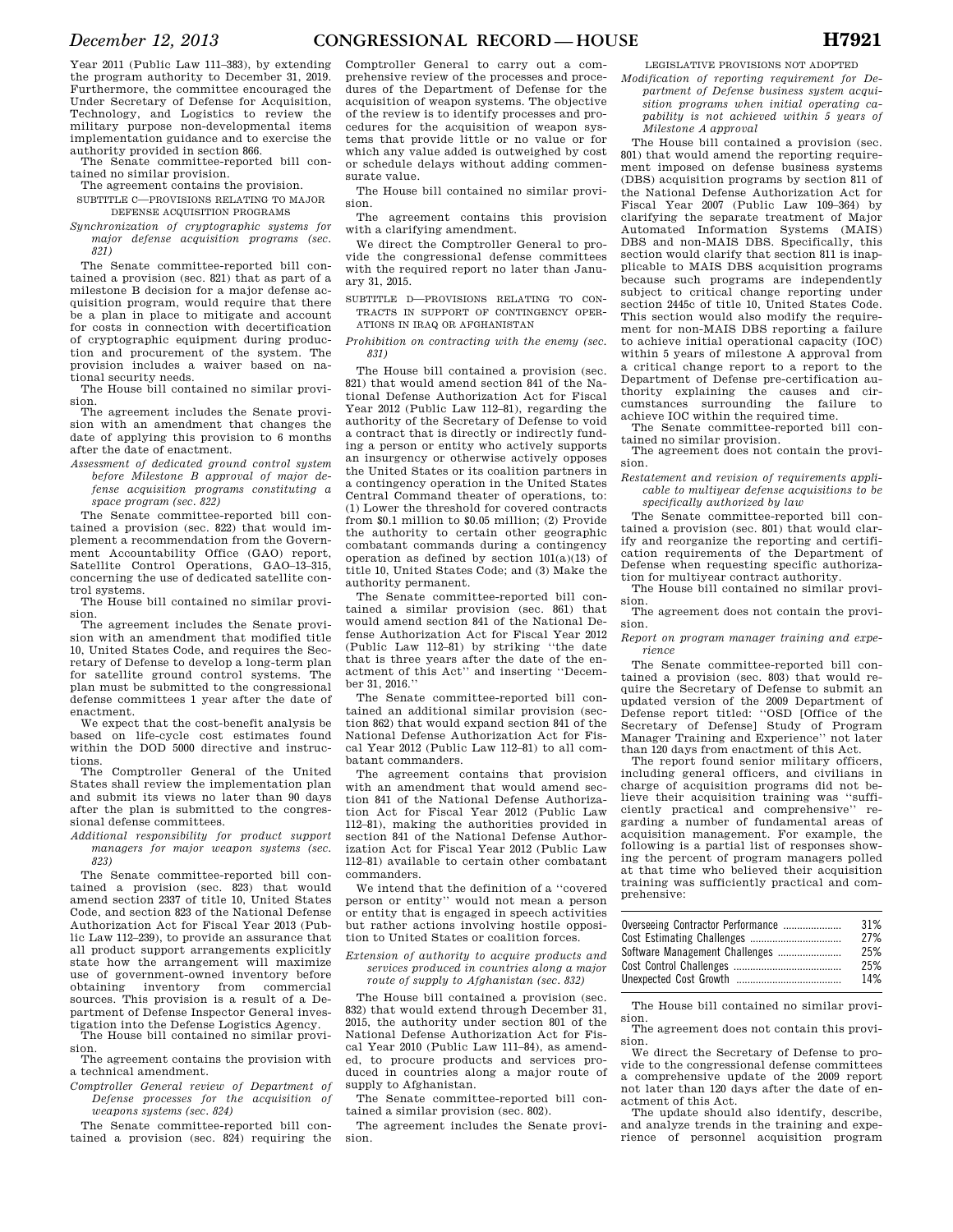management since the issuance of the 2009 report, and should provide recommendations for improving the training and experience of personnel performing acquisition program management functions.

We further direct the Secretary to specifically examine the training, qualifications, and experience of personnel performing acquisition program management functions on programs designated as Acquisition Category I, IA, and II and provide recommendations on the ways to improve the practicality and comprehensiveness of the acquisition training provided to such personnel.

*Additional contractor responsibilities in regulations relating to detection and avoidance of counterfeit electronic parts* 

The House bill contained a provision (sec. 811) that would amend section 818 of the National Defense Authorization Act for Fiscal Year 2012 (Public Law 112–81) to provide that the costs associated with the use of counterfeit electronic parts, and the subsequent cost of rework or corrective action that may be required to remedy the use of inclusion of such parts, are allowable costs under Department of Defense contracts if the counterfeit electronic parts were procured from an original manufacturer or its authorized dealer, or from a trusted supplier.

The Senate committee-reported bill contained no similar provision.

The agreement does not contain this provision.

*Requirement that cost or price to the Federal Government be given at least equal importance as technical or other criteria in evaluating competitive proposals for defense contracts* 

The House bill contained a provision (sec. 816) that would amend section 2305(a)(3) of title 10, United States Code, to require that the head of an agency of the Department of Defense, in prescribing the evaluation factors to be included in each solicitation for competitive proposals, assign importance to cost or price at least equal to all evaluation factors other than cost or price when combined. This section would allow the head of an agency to waive the requirement, and it would require the Secretary of Defense to submit to Congress, not later than 180 days after the end of each fiscal year, a report containing a list of each waiver issued during the preceding fiscal year.

The Senate committee-reported bill contained no similar provision.

The agreement does not contain the provision.

The Federal Acquisition Regulation Part 15 permits the use of several best value competitive source selection techniques. Within the best value continuum, the government should utilize the technique that is most advantageous to its interests.

The government may choose to use the lowest price technically acceptable source selection process for acquisitions in which best value can be expected to result from the selection of the technically acceptable proposal with the lowest evaluated price.

The government may also choose to use a trade-off source selection process for acquisitions in which it may be in the best interest of the government to grant an award to an offeror other than the lowest priced offeror or the highest technically rated offeror. In such cases, non-cost or price evaluation factors may be weighed against cost or price factors in competitive source selections.

We are concerned that best value competitive source selection processes are not always properly implemented. Therefore, we direct the Comptroller General of the United States to conduct a study on Department of Defense procurements that use best value competitive source selection techniques. The

study shall include, at a minimum, an assessment of:

(1) The frequency with which evaluation factors other than cost or price, when combined, are given more weight than cost or price in solicitations for competitive proposals;

(2) The types of contracts for products or services for which such evaluation factors are most frequently used;

(3) The reasons why the Department of Defense chooses to use such evaluation factors; (4) The extent to which the use of such fac-

tors is or is not in the interest of the Department of Defense;

(5) The efficacy with which the Department of Defense's acquisition workforce implements best value competitive source selection techniques:

(6) The Department of Defense's guidance and directives on the appropriate use of best value competitive source selection techniques; and

(7) The extent to which budgetary constraints affect the use of best value competitive source selection techniques.

We direct the Comptroller General to submit to the Committees on Armed Services of the Senate and the House of Representatives a report on the results of this study not later than 180 days after the date of the enactment of this Act.

*Requirement to buy American flags from domestic sources* 

The House bill contained a provision (sec. 817) that would amend section 2533a(b) of title 10, United States Code, to include ''a flag of the United States of America'' to the list of items that the Department of Defense may not procure unless the item is grown, processed, reused, or produced in the United States.

The Senate committee-reported bill contained no similar provision.

The agreement does not contain the provision.

We note that flags of the United States procured by the Department of Defense are procured in accordance with section 2533a(b)(1)(D) of title 10, United States Code. *Collection of data relating to contracts in Iraq* 

*and Afghanistan* 

The House bill contained a provision (sec. 822) that would amend section 861 of the National Defense Authorization Act for Fiscal Year 2008 (Public Law 110–181), as amended, to allow contracts in Afghanistan entered into after the enactment of this Act to include a clause requiring the imposition of a penalty on any contractor that does not comply with the policies, guidance, or regulations issued pursuant to that section. This section would also amend section 863 of Public Law 110–181 to require that the Annual Joint Report on Contracting in Iraq and Afghanistan include information on any penalties imposed on contractors for failing to comply with requirements under section  $861(e)$  of Public Law 110–181.

The Senate committee-reported bill contained no similar provision.

The agreement does not contain the provision.

We are concerned about reports of contractor noncompliance with relevant policies, guidance, and regulations in Afghanistan, including contractor noncompliance with requirements to provide information for the common databases identified by section 861(b)(4) of the National Defense Authorization Act for Fiscal Year 2008 (Public Law 110–181), as amended.

We direct the Secretary of Defense, in consultation with the Secretary of State and the Administrator for the United States Agency for International Development, to submit to the Committees on Armed Serv-

ices of the Senate and the House of Representatives, the Committee on Foreign Relations of the Senate, and the Committee on Foreign Affairs of the House of Representatives, not later than 180 days after enactment of this Act, a report on contractor compliance in Iraq and Afghanistan.

At a minimum, the report shall include a detailed discussion of any outstanding contractor compliance issues or concerns, including any issues or concerns pertaining to the provision of information to common databases or the management thereof; a discussion of any lessons learned in Iraq or Afghanistan for improving contractor compliance in a contingency environment; and best practice recommendations for ensuring contractor compliance in future contingency contracting operations.

*Report on procurement supply chain vulnerabilities* 

The House bill contained a provision (sec. 833) that would require the Secretary of Defense to submit a report regarding how sole source suppliers of components to the Department of Defense procurement supply chain creates vulnerabilities to military attack, terrorism, natural disaster, industrial shock, financial crisis, or geopolitical crisis, such as an embargo of key raw materials or industrial inputs.

The Senate committee-reported bill contained no similar provision.

The agreement does not contain the provision.

*Study on the impact of contracting with veteran-owned small businesses* 

The House bill contained a provision (sec. 834) that would require the Secretary of Defense to submit a report regarding impacts of the Department of Defense contracting with small businesses owned and controlled by veterans and service-disabled veterans on veteran entrepreneurship and unemployment; impact on veteran suicide and homelessness; and the feasibility and expected impacts of implementation of the small business goals and preferences detailed in section 8127, title 38, United States Code.

The Senate committee-reported bill contained no similar provision.

The provision does not contain the agreement.

*Revisions to requirements relating to justification and approval of sole-source defense contracts* 

The House bill contained a provision (sec. 835) that would modify the provisions of the Department of Defense Supplement to the Federal Acquisition Regulation that implement section 811 of the National Defense Authorization Act for Fiscal Year 2010 (Public Law 111–84), clarifying the delegable authority of the head of an agency to make an award.

The Senate committee-reported bill contained no similar provision.

The agreement does not contain the provision.

*Revision of Defense Supplement to the Federal Acquisition Regulation to take into account sourcing laws* 

The House bill contained a provision (sec. 837) that would revise the Department of Defense Supplement to the Federal Acquisition Regulation to implement requirements imposed by sections 129, 129a, 2330a, 2461, and 2463 of title 10, United States Code.

The Senate committee-reported bill contained no similar provision.

The agreement does not contain the provision.

*Prohibition on purchase of military coins not made in the United States* 

The House bill contained a provision (sec. 838) that would prohibit the purchase of any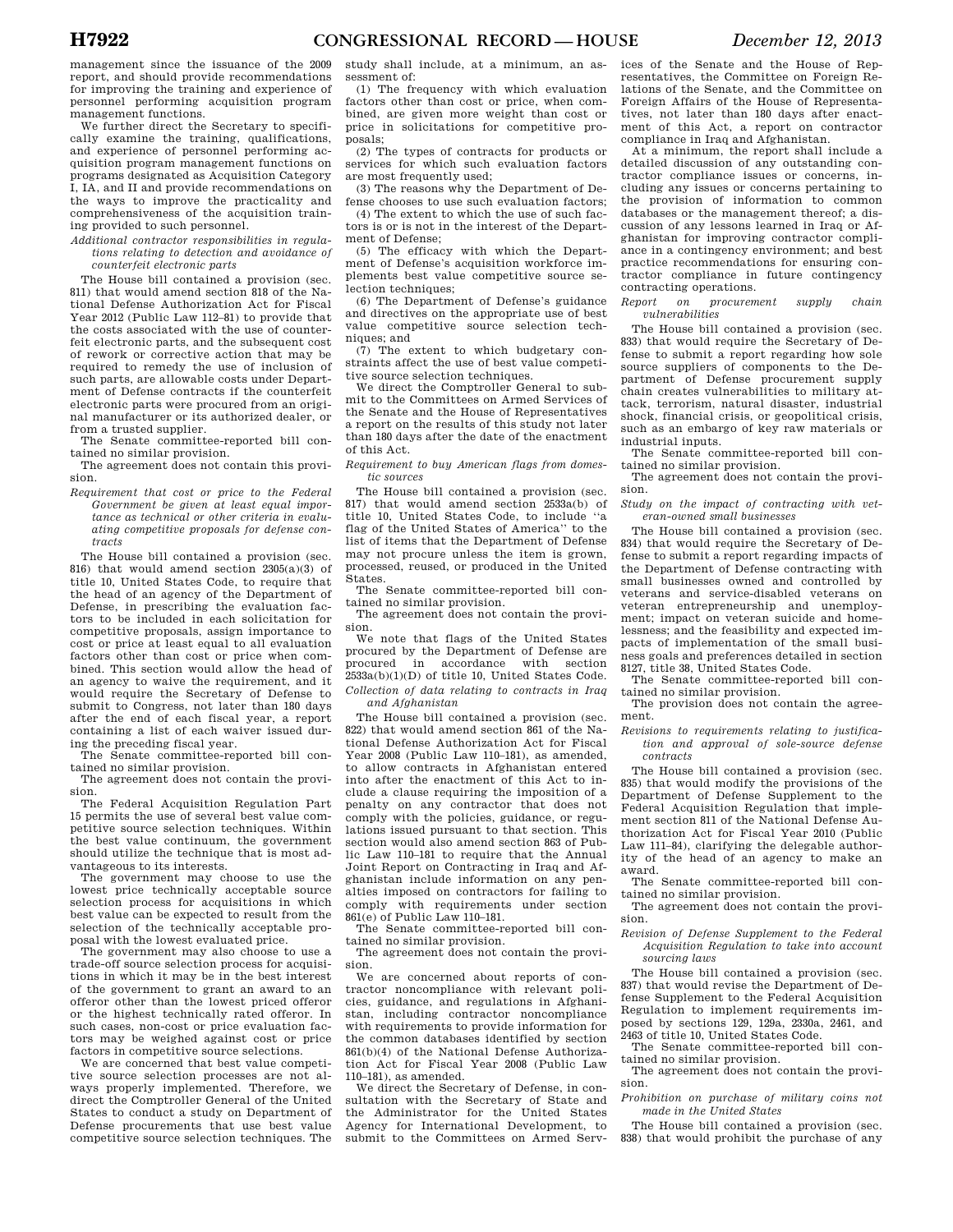military coins not produced in the United States.

The Senate committee-reported bill contained no similar provision. The agreement does not contain the provi-

sion.

We note military coins are generally purchased with unit-level morale funds or funds personally contributed by the members of the unit and not with appropriated funds.

*Compliance with domestic source requirements for footwear furnished to enlisted members of the Armed Forces upon their initial entry into the Armed Forces* 

The House bill contained a provision (sec. 839) that would amend section 418 of title 37, United States Code, by requiring the Department of Defense to issue athletic footwear compliant with the requirement detailed in section 2533a of title 10, United States Code, to members of the Armed Forces upon their initial entry in lieu of a cash allowance.

The Senate committee-reported bill contained no similar provision.

The agreement does not contain the provision.

We note that Congress passed the Berry Amendment in 1941 to ensure that American soldiers train and operate, to the greatest extent practicable, in American-made materials. The Berry Amendment specifically covers footwear listed in Federal Supply Class 8430 or 8435.

The Army, in 2001, and the Air Force, in 2008, have moved away from issuing athletic footwear to new recruits. Instead, new recruits are given an allowance to acquire athletic footwear from the service exchange.

During this period of time, no athletic footwear was available that could have met the requirements of the Berry Amendment without a waiver. It has been reported that at least one domestic contractor is now producing such footwear.

Therefore, we direct the Under Secretary of Defense for Acquisition, Technology and Logistics to issue a Sources Sought to determine whether there are any domestic manufacturers of Berry Amendment-compliant athletic footwear that meets the Department's requirements.

We further direct that any responses to the Sources Sought be evaluated by the Defense Logistics Agency and an independent entity to determine whether (1) such offered athletic footwear meets the requirements of the Berry Amendment and (2) whether Department requirements are actually met. Such review should consider the various sizes and fits of athletic shoes offered, cost, and capacity of suppliers to meet military requirements.

*Implementation by Department of Defense of certain recommendations of the Comptroller General of the United States on oversight of pensions offered by Department contractors* 

The Senate committee-reported bill contained a provision (sec. 842) that would require the Secretary of Defense to assign responsibility within the Department of Defense (DOD) for oversight of the reasonableness of the pension plans offered by Department contractors and issue certain guidance on pension benefits.

The House bill contained no similar provision.

The agreement does not contain the provision.

We note that, according to the Government Accountability Office (GAO), DOD contractors are among the largest sponsors of defined benefit pension plans in the United States and also factor pension costs into the price of DOD contracts. We also note that in its January 2013 report, GAO made the following recommendations tothe Secretary of Defense in order to improve oversight, management, and accountability of such pension plans:

(1) Assign responsibility within the DOD for oversight of the reasonableness of the pension plans offered by Department contractors, specifically the value of benefits earned by participants in such pension plans;

(2) Issue guidance on the measurement of the value of pension benefits that participants earn in a given year, in order to permit the Department to obtain a comprehensive understanding of the total compensation provided to employees by Department contractors;

(3) Issue guidance on the extent to which defined benefit pension plans will be included in assessments of the reasonableness of compensation for executives of Department contractors; and

(4) Issue guidance for the acquisition organizations of the Department, including the Defense Contract Management Activity and Defense Contract Audit Activity, in regards to the discount rate or rates that are acceptable for Department contractors to use in calculating person costs for forward pricing purposes.

We are pleased that the Director, Defense Procurement and Acquisition Policy, concurred with all such recommendations in his January 2, 2013 response letter and note that he also expressed clear intent to implement them. However, we are concerned that according to GAO, all four recommendations are yet to be closed. Therefore, we encourage the Secretary of Defense to move expeditiously to close out implementation of the recommendations, and to keep the Committees on Armed Services of the Senate and the House of Representatives informed of the progress.

### *Report on the elimination of improper payments*

The Senate committee-reported bill contained a provision (sec. 863) that would require the Secretary of Defense to report on the Department's plan to implement the recommendations of the Comptroller General regarding the elimination of improper payments.

The House bill contained no similar provision.

The agreement does not contain the provision.

*Federal Information Technology Acquisition Reform Act* 

The House bill contained a set of provisions (sec. 5001–5506) that would increase the authority of Chief Information Officers (CIO) regarding information technology (IT) investment practices for the 16 major civilian agencies, including the Department of Defense. The purpose of these provisions was to increase efficiencies government-wide by streamlining the acquisition process, increasing transparency, eliminating duplication and waste, and strengthening public-private partnerships by empowering the CIO with greater responsibility for IT systems within a government agency.

The Senate committee-reported bill contained no similar provision.

The agreement does not include this provision.

We note that the acquisition of information technology is a challenge across the Federal Government and that reform of the information technology acquisition process remains a priority in the defense committees and the Congress. We expect to continue working on improvements in this area and hope to bring a set of comprehensive reforms forward in the next fiscal year.

TITLE IX—DEPARTMENT OF DEFENSE ORGANIZATION AND MANAGEMENT SUBTITLE A—DEPARTMENT OF DEFENSE

MANAGEMENT *Revisions to composition of transition plan for* 

*defense business enterprise architecture (sec. 901)* 

The House bill contained a provision (sec. 902) that would revise the definition for legacy systems in section 2222 of title 10, United States Code, to align with the updated business systems investment review process.

The Senate committee-reported bill contained no similar provision.

The agreement does contain the provision. *Comptroller General report on potential relocation of Federal Government tenants onto military installations in the United States (sec. 902)* 

The House bill contained a provision (sec. 904) that would require the Comptroller General of the United States to submit a report to Congress regarding potential consolidation of federal agency facilities onto military installations, with specific consideration of installations that support Arctic missions.

The Senate committee-reported bill contained no similar provision.

The agreement includes the House provision with an amendment.

*Clarification of authority for the command acquisition executive of the United States Special Operations Command (sec. 903)* 

The Senate committee-reported bill contained a provision (sec. 902) that would make the U.S. Special Operations Command (USSOCOM) Acquisition Executive subject to the direction of the Under Secretary of Defense for Acquisition, Technology, and Logistics (USD(AT&L)). The provision would also require the USD(AT&L) to designate an appropriate official within the Office of the USD(AT&L) to provide such oversight and direction for those programs.

The House bill contained no similar provision.

The agreement includes the Senate provision with an amendment that would modify the provision to make clear that the USSOCOM Acquisition Executive is responsible to the Commander of USSOCOM for the acquisition of special operations-peculiar equipment and subordinate to the USD (AT&L) for all acquisition matters. The provision would not alter the relationship between the USSOCOM Acquisition Executive and the Commander of USSOCOM. Further, it is not the intent of the provision to delay, unnecessarily impede, or undermine the flexibility of USSOCOM development and acquisition efforts.

We remain supportive of USSOCOM's unique acquisition authorities to provide for the special operations-peculiar requirements of its forces, including rapid acquisition of urgently needed capabilities for deployed or deploying special operations forces. Further, we note that the flexibility inherent in these authorities is important to ensuring that special operations forces can adapt to the rapidly evolving nature of global threats. However, given the significant growth in USSOCOM's budget in recent years and current fiscal pressures, we believe it is nec-<br>essary to clarify civilian oversight of clarify civilian oversight of USSOCOM investment programs, particularly the development and acquisition of special operations-peculiar platforms.

We note that the John Warner National Defense Authorization Act for Fiscal Year 2007 (Public Law 109–364), as amended, requires the Secretary of Defense to designate<br>a senior acquisition official within USD a senior acquisition official within (AT&L) to oversee the exercise of acquisition authority by USSOCOM, among others. Additionally, section 138 of title 10, United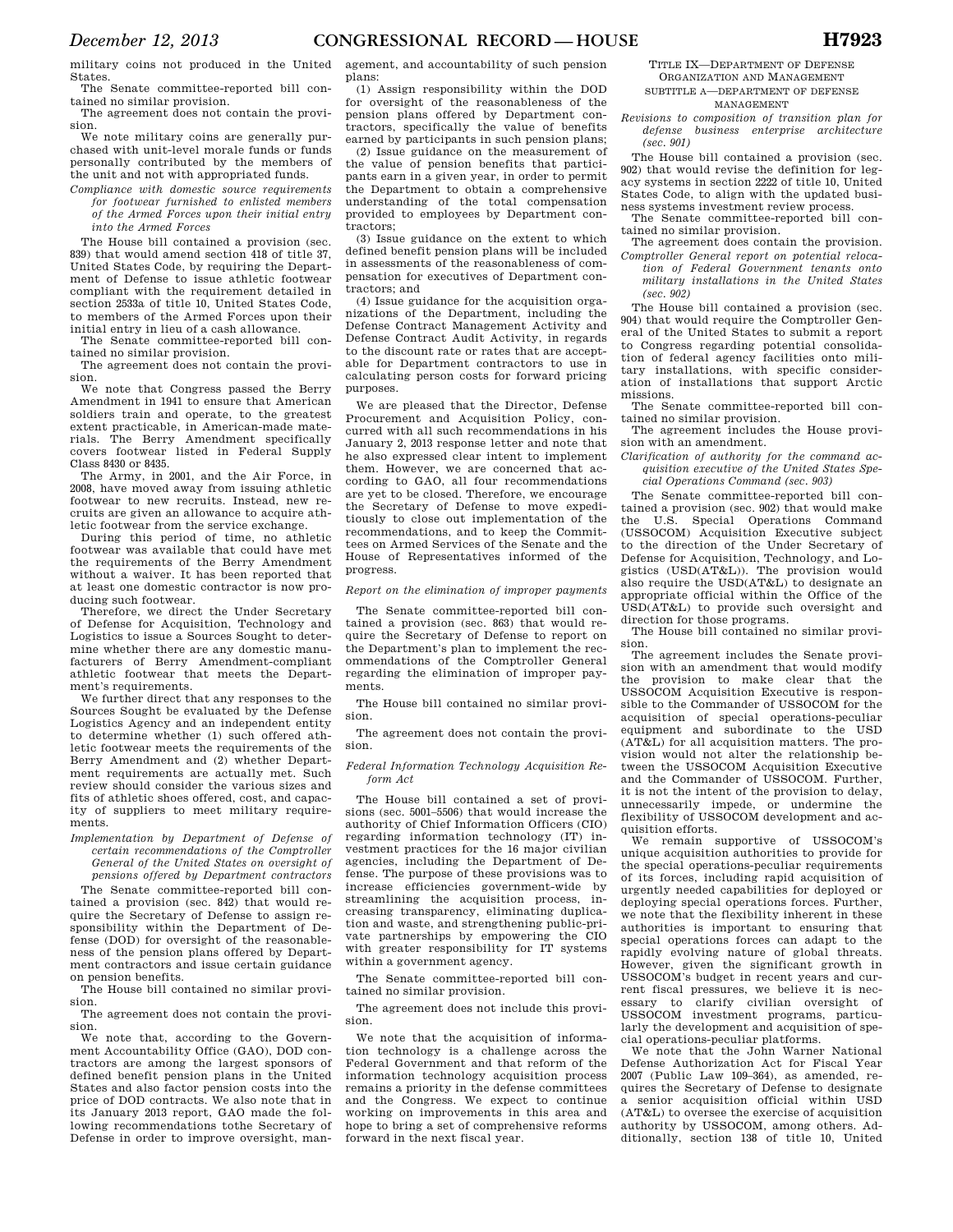States Code, states that the ''principal duty'' of the Assistant Secretary of Defense for Special Operations and Low Intensity Conflict (ASD SOLIC) is ''overall supervision (including oversight of policy and resources) of special operations activities.'' We believe appropriate civilian oversight by USD (AT&L) and ASD SOLIC of USSOCOM acquisition activities is critical to ensuring effective use of taxpayer funds, particularly with regard to the development and acquisition of special operations-peculiar platforms and advanced technology programs that are at greatest risk of incurring delays and additional costs. Therefore, we direct the Secretary of Defense to provide the congressional defense committees, not later than 90 days after enactment of this act, a directive type memorandum outlining the respective roles and responsibilities of the USD (AT&L) and ASD SOLIC with regard to the oversight of USSOCOM acquisition activities and the mechanisms through which such oversight will occur.

*Streamlining of Department of Defense management headquarters (sec. 904)* 

The Senate committee-reported bill contained a provision (sec. 905) that would require the Secretary of Defense to develop a plan for streamlining Department of Defense management headquarters by reducing the size of staffs, eliminating tiers of management, cutting functions that provide little or no added value, and consolidating overlapping and duplicative program offices. The objective is to reduce aggregate spending for management headquarters by not less than \$100.0 billion over a 10 fiscal-year period beginning with fiscal year 2015.

The House bill contained no similar provision.

The agreement contains the provision with an amendment that would remove the savings objective from bill language. We note the Secretary of Defense's recent announcement that he is seeking \$40.0 billion in savings in these areas. We expect that the Secretary's goal will be met.

We also note that section 113 of title 10, United States Code, requires the Secretary of Defense to submit to Congress each year a report that contains a comprehensive net assessment of the defense capabilities and programs of the armed forces of the United States and its allies as compared with those of their potential adversaries.

We are concerned that in the course of a review intended to identify potential efficiencies and cost savings in the Office of the Secretary of Defense (OSD) the recommendation has been made to make the net assessment function subordinate to another OSD office. Such a change would risk compromising the independence of the Office of Net Assessment without achieving significant efficiencies.

Accordingly, we direct the Secretary of Defense to provide to the congressional defense committees, not later than March 1, 2014, a report that identifies the estimated savings and efficiencies that would be achieved through the reorganization or realignment of the Office of Net Assessment and explains how the Secretary of Defense would ensure the continuing independence of net assessment and the ability to report directly to the Secretary, in the event that a decision were made to modify the organizational structure or reporting arrangements of the office.

*Update of statutory statement of functions of the Chairman of the Joint Chiefs of Staff relating to doctrine, training, and education (sec. 905)* 

The Senate committee-reported bill contained a provision (sec. 906), as requested by the Department of Defense, that would cod-

ify the responsibility of the Chairman of the Joint Chiefs of Staff (CJCS) by amending section 153 of title 10, United States Code, to reflect the current joint training, doctrine, education, and force development functions that are overseen by the CJCS.

The House bill contained no similar provision.

The agreement includes the Senate provision.

*Modification of reference to major Department of Defense headquarters activities instruction (sec. 906)* 

The Senate committee-reported bill contained a provision (sec. 907) that would amend section 194(f) of title 10, United States Code, to update the reference to Department of Defense Instruction 5100.73, titled ''Major DOD Headquarters Activities.''

The House bill contained no similar provision.

The agreement contains the provision.

*Personnel security (sec. 907)* 

The Senate committee-reported bill contained a provision (sec. 931) that would require major reform of the personnel security clearance investigation, adjudication, and transfer processes to improve security and reduce costs. Specifically, the provision would require:

(1) The Director of Cost Analysis and Program Evaluation to conduct a comprehensive, comparative analysis of the cost, schedule, and performance of personnel security investigations acquired through the Office of Personnel Management (OPM) and through components of the Department of Defense (DOD);

(2) The Secretary of Defense to develop a plan by October 1, 2014, to acquire investigations through the approach most advantageous to DOD;

(3) The Secretary and the Director of National Intelligence (DNI) to develop a joint strategy to modernize all aspects of personnel security to lower costs and improve security, and to develop and report annually on metrics that will demonstrate progress in achieving those objectives;

(4) The Secretary and the DNI to consider, and allow them to adopt, a series of innovations in security investigation methods and data sources that have been shown to be effective through analysis and/or demonstrations;

(5) The Secretary and the DNI to ensure, to the maximum extent practicable, reciprocal acceptance of clearances; and

(6) Development of benchmarks by which to measure the current level of reciprocity in clearance transfers and the costs imposed by delays.

The House bill contained no similar provision.

The agreement includes the Senate provision with an amendment that would (1) include the Director of the Office of Management and Budget along with the Secretary of Defense and the DNI in the requirement to develop and implement a strategy to modernize the personnel security process; (2) require the Secretary and the Directors to consider the results of ongoing reviews occasioned by unauthorized disclosures of classified information and by the events at the Washington Navy Yard; (3) require the strategy to include a risk-based monitoring approach based on the responsibilities and accesses of cleared personnel; require the Comptroller General to conduct a review of the personnel security process; and require the Suitability and Security Performance Accountability Council to convene a task force to examine access to State and local public records of Federal Fovernment and contractor investigators.

### SUBTITLE B-SPACE ACTIVITIES

*National security space satellite reporting policy (sec. 911)* 

The House bill contained a provision (sec. 911) that would amend chapter 135 of title 10, United States Code, to add a notification, required of the Secretary of Defense, of each attempt by a foreign actor to disrupt, degrade, or destroy a U.S. national security space capability. The notification shall be submitted to the appropriate congressional committees not later than 48 hours after the Secretary determines that there is reason to believe such an attempt occurred. Not later than 10 days after the date on which the Secretary determines that there is reason to believe such an attempt occurred, further information should be provided including the name and a brief description of the national security space capability that was impacted by such an attempt; a description of the attempt, including the foreign actor, the date and time of the attempt, and any related capability outage and the mission impact of such outage; and any other information considered relevant by the Secretary.

The Senate committee-reported bill contained no similar provision.

The agreement includes the House provision with an amendment that strikes the sense of Congress, provides that the Commander of U.S. Strategic Command (STRATCOM) provide the notice instead of the Secretary, and adds other information the Commander considers relevant to the notice.

We note that the notice is not intended to be a duplicative process and should leverage existing STRATCOM anomaly processes. We further note that this notice is not intended to be notification of every anomaly instance; this is only notification when there is reason to believe that there was an intentional attempt to disrupt, degrade, or destroy a national security space capability.

*National security space defense and protection (sec. 912)* 

The House bill contained a provision (sec. 912) that would require the Secretary of the Air Force to enter into an arrangement with the National Research Council to conduct a review in response to the near-term and long-term threats to the national security space systems of the United States.

The Senate committee-reported bill contained no similar provision.

The agreement includes the House provision with an amendment that would require the Secretary of Defense and the Director of National Intelligence to enter into an arrangement with the National Research Council while requiring, in addition to other elements of the study, the Council take into account the affordability and technical risk of recommended courses of action.

*Space acquisition strategy (sec. 913)* 

The House bill contained a provision (sec. 913) that would require the Under Secretary of Defense for Acquisition, Technology, and Logistics, in consultation with the Chief Information Officer of the Department of Defense, to establish a strategy for the multiyear procurement of commercial satellite services.

The Senate committee-reported bill contained no similar provision.

The agreement includes the House provision with an amendment that changes the report to a briefing within 90 days after the date of enactment with an interim briefing at the time of the fiscal year 2015 budget submission.

Consistent with the Defense Business Board report, ''Taking Advantage of Opportunities for Commercial Satellite Services,'' Report FY13–02, February 2013, we direct the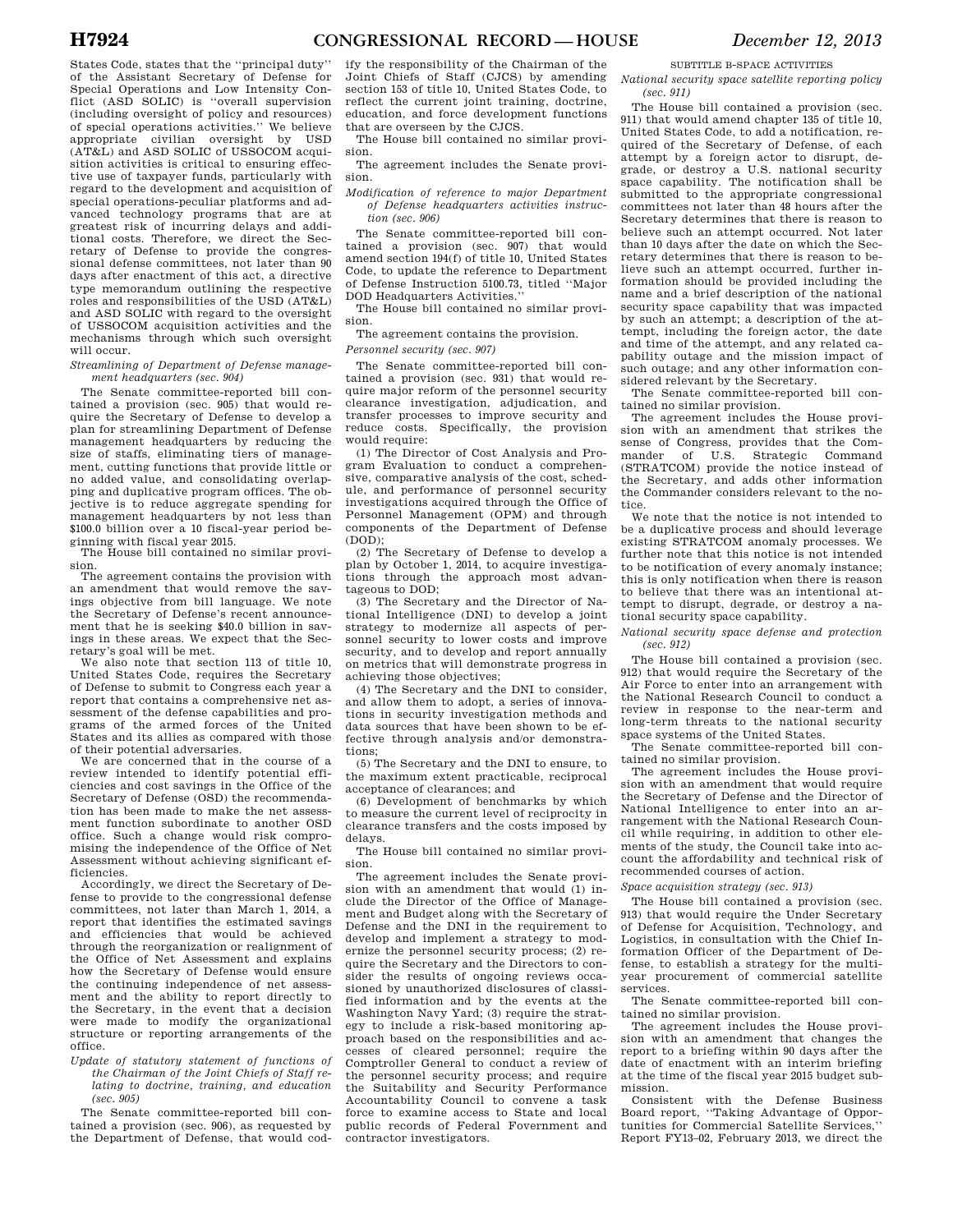Executive Agent for Space to report back to the congressional defense committees before March 1, 2014, on how this office will take a more active role in implementing recommendation 10 of the report titled, ''Facilitate future governance by designating a single DoD organization for procuring all SATCOM assets and services.''

We understand the U.S. Strategic Command, through the Defense Information Systems Agency, is involved with developing a long-term strategy for satellite communications titled, ''Mix of Media Study.'' We direct the Director of the Defense Information Systems Agency to brief the congressional defense committees on this study.

We are concerned about the Department's reliance on 1-year high-cost commercial satellite communications leases, and encourage the Department to continue to pursue innovative acquisition approaches, including multi-year leases and the procurement of government-owned transponders and payloads on commercial communication satellites.

*Space control mission report (sec. 914)* 

The House bill contained a provision (sec. 914) that would require the Secretary of Defense to submit a report to the congressional defense committees on the space control mission of the Department of Defense.

The Senate committee-reported bill contained no similar provision.

The agreement includes the House provision with an amendment that requires an additional element of the report regarding force levels and structure of the future space control missions.

We believe the nature of the Department's space control mission is fundamentally changing from purely collision avoidance and cataloging space objects, to additionally ensuring that the United States has, according to section 4(b) of the October 18, 2012, Department of Defense Directive on Space Policy, ''the capabilities to respond at the time and place of our choosing'' to ''purposeful interference with U.S. space systems, including their supporting infrastructure'' in ensuring the right of "free access and use of space.'' Consistent with the space policy directive, it is incumbent upon the Department to ensure there is a clear and concise concept of operations which supports the directive and that the congressional defense committees are updated on any significant developments as this additional mission evolves.

### *Responsive launch (sec. 915)*

The House amendment contained a provision (sec. 915) that would require a study by the Department of Defense Executive Agent for Space on responsive, low-cost launch efforts to include a review of existing and past operationally responsive, low-cost launch capabilities; a technology assessment of various methods to develop an operationally responsive, low-cost launch capability; and an assessment of the viability of any other innovative methods, such as secondary payload adapters on existing launch vehicles. In addition, this section would require a report from the Executive Agent for Space regarding the results of the above mentioned study, as well as a consolidated plan for development within the Department of an operationally responsive, low-cost launch capability.

The Senate committee-reported bill contained no similar provision.

The agreement includes the House provision with an amendment that would add as one of the factors the Executive Agent for Space to consider as part of the study to be the identification of the conditions or requirements for responsive launch, which would provide the necessary military value,

such as the requisite payload capacity, timelines for responsiveness, and the target launch costs. The amendment would also require a Government Accountability Office (GAO) review of the report by the Executive Agent for Space. The GAO may present the results of their review in the form of a briefing to the congressional defense committees. *Limitation on use of funds for Space Protection* 

### *Program (sec. 916)*

The Senate committee-reported bill contained a provision (sec. 921) that would limit the amount of money able to be obligated or expended for the Space Protection Program by \$10 million until the Secretary of Defense submitted to the congressional defense committees a copy of all materials presented to inform the decision of the Deputy Secretary of Defense on the counter space strategy of the Department of Defense during the 3-year period ending on the date of the enactment of this Act that resulted in significant revisions to said strategy.

The House bill contained no similar provision.

The agreement includes this provision.

We agree that the Secretary of Defense should provide the briefing, report, or other materials that were presented to the Deputy Secretary of Defense, which includes the Deputy Secretary Management Action Group briefing materials. We do not expect new work product to be produced. We expect the Department of Defense to submit only the materials that were presented to the Secretary to inform his decision on the way forward for the counterspace strategy, which would not include preliminary or background materials.

### *Eagle Vision system (sec. 917)*

The Senate committee-reported bill contained a provision (sec. 1065) that would require the Chief of Staff of the Air Force, within 180 days of the enactment of this Act, to submit to the congressional defense committees a report on the Eagle Vision imagery ground station. The report elements would include a description and assessment of the Department of Defense organizations to which the Eagle Vision system could be transferred, as well as the actions that would need to be taken prior to a transfer; the potential schedule for a transfer; and the possible effects of a transfer on the capabilities or use of the system. The provision would prohibit the Air Force from making changes to the organization and management of the program until 90 days after the submission of the report to Congress.

The House bill contained no similar provision.

The agreement includes the Senate committee-reported provision.

SUBTITLE C—DEFENSE INTELLIGENCE AND

INTELLIGENCE-RELATED ACTIVITIES

*Revision of Secretary of Defense authority to engage in commercial activities as security for intelligence collection activities (sec. 921)* 

The House bill contained a provision (sec. 921) that would modify current statutory authority for the Secretary of Defense to conduct commercial activities that are necessary to provide security for authorized intelligence collection activities abroad undertaken by the Department of Defense. The provision would remove the requirement that the Secretary of Defense designate a single office within the Defense Intelligence Agency to be responsible for the management and supervision of all commercial activities authorized by the intelligence commercial activity statute; change the annual audit requirement to a biennial audit requirement; and add the congressional defense committees to the reporting requirement.

The Senate committee-reported bill contained no similar provision.

The agreement includes the House provision with an amendment that would maintain the annual audit requirement.

*Department of Defense intelligence priorities (sec. 922)* 

The House bill contained a provision (sec. 922) that would require the Secretary of Defense to establish a written policy governing the internal coordination and prioritization of intelligence priorities of the Office of the Secretary of Defense, the Joint Staff, the combatant commands, and the military departments to improve identification of the intelligence needs of the Department of Defense. This section would also require the Secretary of Defense to identify any significant intelligence gaps of the Office of the Secretary of Defense, the Joint Staff, the combatant commands, and the military departments.

The Senate committee-reported bill contained no similar provision.

The agreement includes this provision.

*Defense Clandestine Service (sec. 923)* 

The House bill contained a provision (sec. 923) that would prohibit the use of 50 percent of the funds authorized to be appropriated by this Act or otherwise available to the Department of Defense (DOD) for fiscal year 2014 for the Defense Clandestine Service (DCS) to be obligated or expended for the DCS until such time as the Secretary of Defense certifies to the congressional defense committees, the Permanent Select Committee on Intelligence of the House of Representatives, and the Select Committee on Intelligence of the Senate, that the DCS is designed primarily to fulfill priorities of the DOD that are unique to the DOD or otherwise unmet; and provide unique capabilities to the intelligence community (as defined in section 3(4) of the National Security Act of 1947 (50 U.S.C. 401a(4))).

This section would also require the Secretary of Defense to design metrics that will be used to ensure that the DCS is employed in the manner certified; provide annual assessments for 5 years based on the metrics established; submit prompt notifications of any significant changes; and provide quarterly briefings on deployments and collection activities.

The Senate committee-reported bill contained a provision (sec. 932) that would require the Secretary of Defense, acting through the Director of Cost Analysis and Program Evaluation, and in consultation with the Director of National Intelligence, acting through the Cost Analysis Improvement Group, and the Director of the Central Intelligence Agency (CIA), to assess the potential cost savings and effectiveness improvements from consolidating clandestine human intelligence collection in the National Clandestine Service managed by the CIA.

The agreement includes the House provision.

*Prohibition on National Intelligence Program consolidation (sec. 924)* 

The House bill contained a provision (sec. 924) that would prohibit the Secretary of Defense from using any of the funds authorized to be appropriated or otherwise available to the Department of Defense during the period beginning on the date of the enactment of this Act and ending on December 31, 2014, to execute: the separation of the portion of the Department of Defense budget designated as part of the National Intelligence Program from the rest of the Department of Defense budget; the consolidation of the portion of the Department of Defense budget designated as part of the National Intelligence Program within the Department of Defense budget; or the establishment of a new appropriations account or appropriations account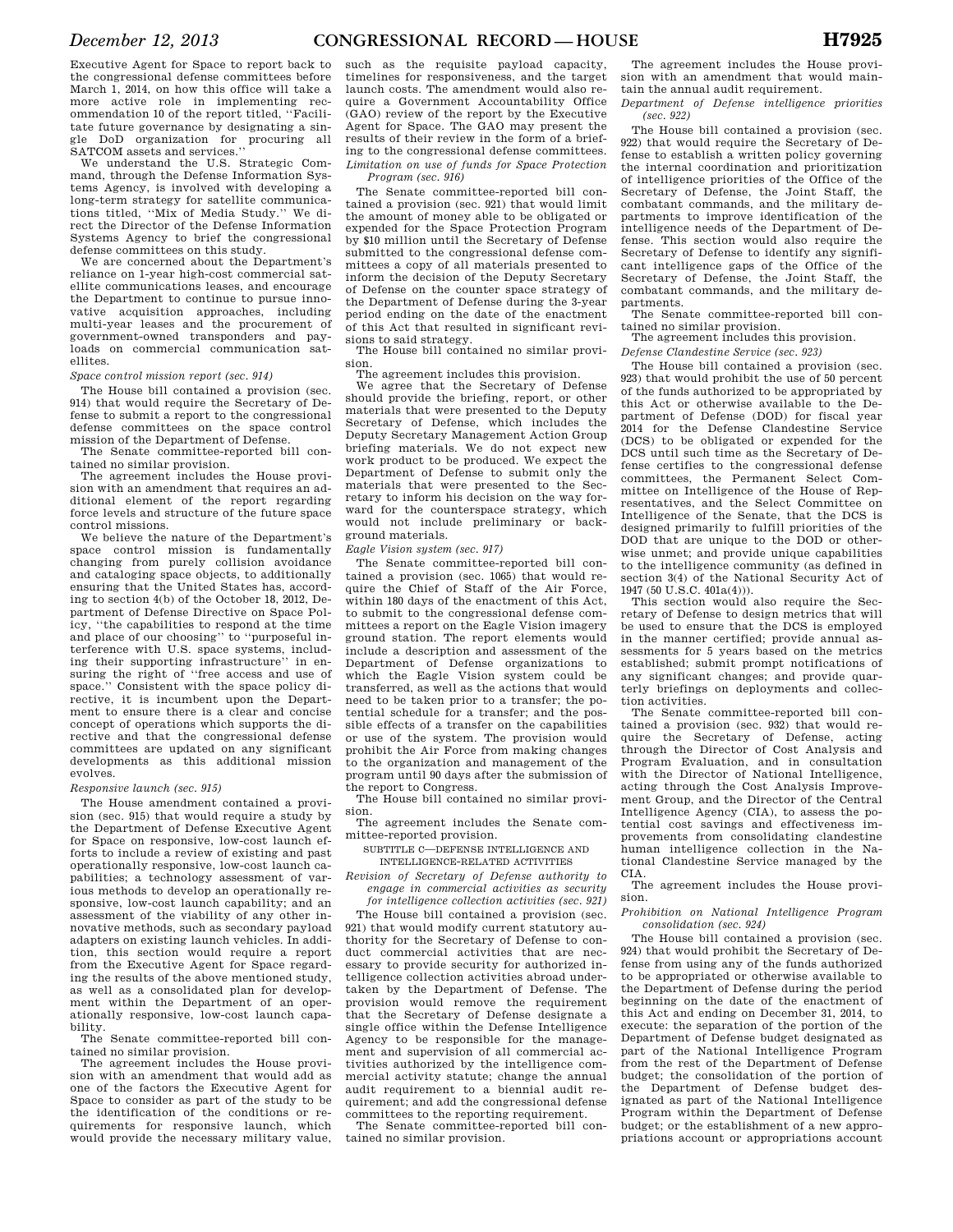structure for such funds. The provision would also require the Secretary of Defense and the Director of National Intelligence to jointly brief the congressional defense and intelligence committees not later than 30 days after enactment of this Act on any planning relating to future execution that has occurred during the past 2 years and any anticipated future planning and related efforts.

The Senate committee-reported bill contained no similar provision.

The agreement includes this provision.

SUBTITLE D—CYBERSPACE-RELATED MATTERS *Modification of requirement for inventory of De-*

*partment of Defense tactical data link systems (sec. 931)* 

The House bill contained a provision (sec. 931) that would amend section 934 of the National Defense Authorization Act for Fiscal Year 2013 (Public Law 112–239) to include a requirement that the vulnerabilities of data link systems be assessed in anti-access or area-denial environments.

The Senate committee-reported bill contained no similar provision.

The agreement includes this provision.

*Authorities, capabilities, and oversight of the United States Cyber Command (sec. 932)* 

The House bill contained a provision (sec. 932) that would require the Defense Science Board to conduct an independent assessment of the organization, missions, and authorities of U.S. Cyber Command (CYBERCOM).

The Senate committee-reported bill contained a similar provision (sec. 941) that would require the Secretary of Defense to delegate signals intelligence (SIGINT) collection authorities to CYBERCOM; provide CYBERCOM with the infrastructure and equipment to operate independently of the National Security Agency (NSA) to conduct operations in cyberspace; provide range capabilities to meet CYBERCOM's unique requirements for wartime offensive operations; designate an official within the Office of the Under Secretary of Defense for Policy to serve as the Secretary's principal advisor on offensive military cyber operations and to supervise the organization, manning, and equipping of such forces; and to establish appropriate training facilities for cyber personnel. In addition, the provision would express the sense of Congress that CYBERCOM personnel assigned to support offensive cyber missions should be funded and managed outside of the Military Intelligence Program (MIP) and Information Systems Security Program (ISSP).

The agreement includes the Senate committee-reported provision with an amendment. The amendment would assign to the principal advisor responsibility for the overall supervision of cyber activities in the Department, including oversight of policy and operational matters, resources, personnel, acquisition, and technology. In carrying out these responsibilities, the principal advisor shall create a full-time cross-functional team of subject-matter experts from the Office of the Secretary of Defense, the Joint Staff, the military departments, defense agencies, and combatant commands.

We stress that this construct of an interdepartmental team under the direction of the principal advisor for cyber is not intended to be merely a coordinating committee, but will provide strong leadership through a joint mechanism to achieve a common purpose and unity of effort in policy, planning, programming, and oversight to support a complex mission that spans the entire Department of Defense. We believe there are good models for effective cross-functional teams, such as the Joint Inter Agency Task Force-South, which successfully brings

stakeholders together, including their specific authorities and capabilities, under a single organization. This team concept requires that members operate and think holistically, without regard to home institution loyalties, and receive training in team dynamics and conflict resolution.

With regard to cyber acquisitions, we note that there is an existing congressionallymandated joint entity, the Cyber Investment Management Board, which is chaired by the Under Secretary of Defense for Acquisition, Technology, and Logistics, the Under Secretary of Defense for Policy, and the Vice Chairman of the Joint Chiefs of Staff. We believe such organizations should be leveraged to the extent possible in organizing this cross functional team.

The amendment does not include the requirement for the Secretary of Defense to delegate SIGINT authority to CYBERCOM, because the NSA Director has already made such a delegation. If a decision is made in the future to separate the positions of NSA Director and Commander of CYBERCOM, it would be appropriate for this delegation to come directly from the Secretary of Defense.

The amendment also does not include the sense of the Congress that CYBERCOM personnel assigned to support offensive missions should be funded and managed outside of the MIP and ISSP. We expect the Secretary of Defense to devise means to ensure that CYBERCOM personnel include non-career intelligence and cybersecurity officers and enlisted personnel with experience in combat arms.

We are aware that there are renewed deliberations about the potential of elevating U.S. Cyber Command from a sub-unified command to a full unified command. As noted by section 940 of the National Defense Authorization Act for Fiscal Year 2013 (Public Law 112–239), we expect to be briefed and consulted on any such proposal at the time when the Secretary of Defense makes such a decision. As these policy discussions decision. As these progress, we expect the Department to keep the Committees on Armed Services of the Senate and the House of Representatives informed, upon request, during the quarterly cyber operations briefings, particularly as they relate to the estimated costs and policy implications associated with making the U.S. Cyber Command a unified command.

*Mission analysis for cyber operations of Department of Defense (sec. 933)* 

The House bill contained a provision (sec. 933) that would require the Secretary of Defense to conduct a mission analysis of Department of Defense cyber operations and to provide a report on the results of the mission analysis to the congressional defense committees. It would also require the Chief of the National Guard Bureau to provide an assessment of the role of the National Guard in supporting Department of Defense cyber missions.

The Senate committee-reported bill contained a similar provision (sec. 945) that would require the Secretary of Defense to develop a strategy for using the reserve components of the armed forces to support the cyber missions of U.S. Cyber Command, including in support of civil authorities, and to report to the congressional defense committees on this strategy within 180 days of the enactment of this Act.

The agreement merges these provisions with minor modifications to each.

*Modification of requirement for Report on Department of Defense Progress in Defending the Department and the Defense Industrial Base from Cyber Events (sec. 934)* 

The House bill contained a provision (sec. 934) that would require that the Secretary of Defense provide written notification to the

congressional defense committees within 30 days of the initiation of any investigations carried out related to the potential compromise of Department of Defense critical program information related to weapon systems and other developmental activities, and within 30 days of the completion of any such investigations. Additionally, the provision would require a report to be submitted to the congressional defense committees within 60 days after the date of the enactment of this Act, on all of the known network cyber intrusions from January 1, 2000, until August 1, 2013, resulting in compromise of critical program information.

The Senate committee-reported bill contained no similar provision.

The agreement includes the House provision with an amendment that would modify section 935(b)(3) of the Ike Skelton National Defense Authorization Act for Fiscal Year 2011 (Public Law 111–383) to include an element in the existing reporting requirement to address the economic impacts of reported network intrusions.

*Additional requirements relating to the software licenses of the Department of Defense (sec. 935)* 

The House bill contained a provision (sec. 935) that would require the Chief Information Officer of the Department of Defense to revise the reporting requirements of section 937 of the National Defense Authorization Act for 2013 (Public Law 112–239) to include new elements that would verify that the format of the process was verified by an independent third party, implement processes for validating and reporting registration and deregistration of new software, and update the timeline for implementation based on these new requirements.

The Senate committee-reported bill contained no similar provision.

The agreement contains the provision with a technical amendment.

*Cyber outreach and threat awareness for small businesses (sec. 936)* 

The House bill contained a provision (sec. 938) that would require the Secretary of Defense to establish an outreach and education program to assist small businesses to help them understand the cyber threat, and develop plans to protect their intellectual property and networks.

The Senate committee-reported bill contained no similar provision.

The agreement includes the House provision with an amendment that would require a briefing to the congressional defense committees within 60 days of the enactment of this Act on options for strengthening outreach and threat awareness activities for small businesses.

We recognize the challenges faced by industry, especially small businesses, when it comes to understanding and defending against advanced cyber threats. There are a number of initiatives and mechanisms within the Department that address aspects of this challenge, such as the Defense Industrial Base Information Assurance/Cyber Security program. Because these other efforts exist, we believe that new programs are not needed. We believe, though, that inadequate attention has been paid to effectively coordinate those initiatives, focus them on supporting the needs of small businesses, or attempt to measure the strategic effectiveness of those programs.

*Joint Federated Centers for Trusted Defense Systems for the Department of Defense (sec. 937)* 

The Senate committee-reported bill contained a provision (sec. 942) that would require the Secretary of Defense to establish a joint software assurance center to serve as a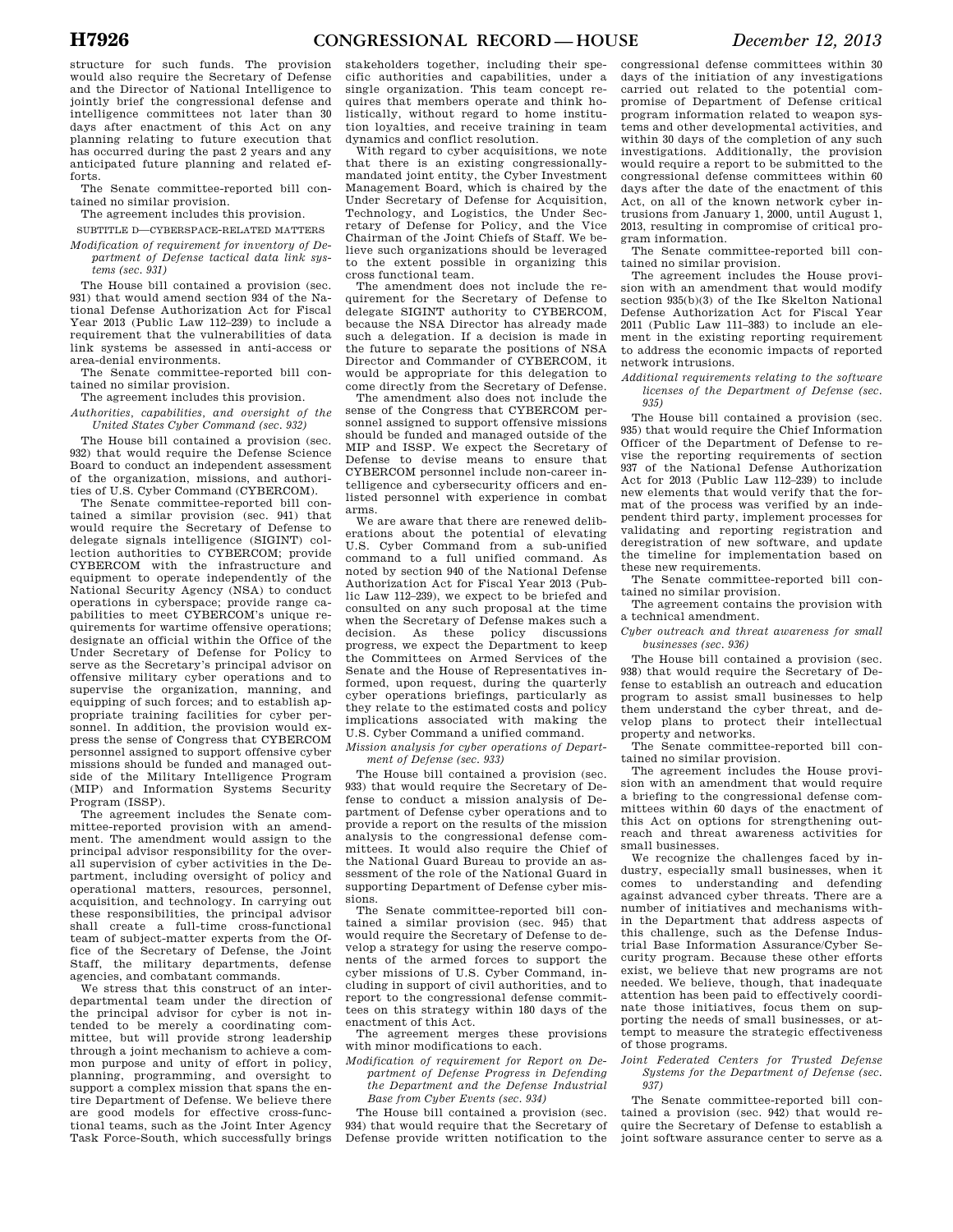resource for securing the software acquired, developed, maintained, and used in the Department of Defense (DOD). The provision would require the Secretary to consider whether an existing center could fulfill the purposes of the required center.

The provision would require the Secretary, within 180 days after the date of enactment of this Act, to issue a charter for the center that lays out: (1) The center's role in supporting program offices in implementing DOD's supply chain risk management strategy and policies; (2) The center's expertise and capabilities; (3) The center's management, in coordination with the Center for Assured Software (CAS) of the National Security Agency, of a research and development program to improve the capability of automated software analysis tools; and (4) The center's management of the procurement and distribution of enterprise licenses for such analysis tools.

The House bill contained no similar provision.

The agreement includes the Senate provision with an amendment that would create a federation of capabilities, rather than a single center, as well as link existing resources and centers of excellence, for hardware as well as software assurance. Additionally, the amendment would emphasize supporting the trusted defense systems strategy, which includes both software assurance activities, as well as assurance of hardware components. In assessing the capabilities that exist throughout the Department that could be used to support the trusted defense strategy. the Department shall only create new centers or new resources when it has conducted a gap analysis that indicates the need for new resources or capabilities.

We believe that the trusted defense systems strategy provides a good foundation for guiding the work of these centers in supporting the acquisition and testing community. As it relates specifically to software assurance, we further note that the DOD is in the process of developing a baseline software assurance policy for the entire life cycle of covered systems in response to section 933 of the National Defense Authorization Act for Fiscal Year 2013 (Public Law 112–239). We believe that any such guidance and direction for Department program managers should, where possible, and where consistent with adequate security for covered systems and the national security, be consistent with recognized standards, and should explore options for accepting self-certification or third-party certification for compliance purposes.

Furthermore, we believe that this software assurance policy should, where possible, and where consistent with adequate security for covered systems and the national security, be developed in compliance with the Office of Management and Budget Memorandum for Chief Information Officers and Senior Procurement Executive's titled ''Technology Neutrality,'' dated January 7, 2011. We also believes that any future software assurance policy that includes requirements concerning Federal participation in the development and use of voluntary consensus standards should be conducted in accordance with the National Technology Transfer and Advancement Act of 1995, section 272 of title 15, United States Code, and the Office of Management and Budget Circular A–119.

*Supervision of the acquisition of cloud computing capabilities (sec. 938)* 

The Senate committee-reported bill contained a provision (sec. 943) that would require the Secretary of Defense, through the Under Secretary of Defense for Acquisition, Technology, and Logistics, the Under Secretary of the Defense for Intelligence, the

Chief Information Officer of the Department of Defense, and the Chairman of the Joint Requirements Oversight Council, to supervise the development and implementation of plans for the acquisition of cloud computing capabilities for intelligence, surveillance, and reconnaissance data analysis in the military services and defense agencies.

The House bill contained no similar provision.

The agreement contains the provision with an amendment that would make the supervisory requirements apply to all cloud computing acquisition decisions in excess of \$1.0 million.

*Cyber vulnerabilities of Department of Defense weapon systems and tactical communications systems (sec. 939)* 

The Senate committee-reported bill contained a provision (sec. 944) that would require the Secretary of Defense to provide an assessment of the cyber threats to major weapons systems and tactical communications systems that could emerge within the next years; an assessment of the cyber vulnerabilities of major weapons systems and tactical communications systems; a description of the current strategy to defend against battlefield cyber attacks; and an estimate of the costs to correct the vulnerabilities in the future. That report would be required within 180 days.

The House bill contained no similar provision.

The agreement includes the Senate provision with an amendment that would require the report within 1 year.

*Control of the proliferation of cyber weapons (sec. 940)* 

The Senate committee-reported bill contained a provision (sec. 946) that would require the President to establish an interagency process to develop policy to control the proliferation of cyber weapons through unilateral and cooperative export controls, law enforcement activities, financial means, diplomatic engagement, and other means that the President considers appropriate. The provision would also require the President to develop a statement of principles regarding U.S. positions on controlling the proliferation of cyber weapons to create new opportunities for bilateral and multilateral cooperation to address this shared threat. The provision would require the interagency process to produce recommendations within 270 days of the enactment of this Act.

The House bill contained no similar provision.

The agreement includes the Senate provision with an amendment that would require the President, to the extent practicable, to provide for industry participation in the interagency process.

*Integrated policy to deter adversaries in cyberspace (sec. 941)* 

The Senate committee-reported bill contained a provision (sec. 947) that would require the President to establish an interagency process to develop an integrated policy to deter adversaries in cyberspace. The provision would require the President to provide a report to the congressional defense committees on this policy within 270 days after the enactment of this Act.

The House bill contained no similar provision.

The agreement includes this provision.

*National Centers of Academic Excellence in Information Assurance Education matters (sec. 942)* 

The Senate committee-reported bill contained a provision (sec. 948) that would ensure that Centers of Academic Excellence (CAEs) in Information Assurance do not lose their certification as CAEs in fiscal year 2014

as a result of recent changes in the certification criteria developed by the National Security Agency (NSA). The provision also would require the President, in consultation with the Secretary of Education and with the advice of the National Advisory Committee on Institutional Quality and Integrity, to: (1) Determine whether information assurance has matured to the point where the Federal Government should no longer serve as the accrediting authority for information assurance programs at institutions of higher education; and (2) Based on that determination, reform the current practice of NSA developing the criteria to guide the curricula and certifying the status of the CAEs. The House bill contained no similar provi-

sion. The agreement includes the Senate provision with an amendment that would: (1) Extend the period through which the current CAEs would preserve their designation to June 30, 2015; (2) Task the Secretary of Defense to thoroughly assess the CAEs program, the maturity of cybersecurity as an academic discipline, the role that the Federal Government should continue to play in developing curricula and accrediting programs, and the alignment of current processes with the National Initiative for Cybersecurity Education; (3) Require the Secretary to make recommendations for improving the curricula and designation process and for transitioning that process from the sole administration of NSA; (4) Require the Secretary to assess the Department's scholarship for service program with the CAEs; and (5) Require the Secretary to submit to Congress a plan for implementing his recommendations and the results of his assessments. The provision requires the Secretary to consult with the Secretary of Homeland Security, a wide variety of others, including the Director of NSA, and other government organizations, academia, and the private sector.

SUBTITLE E-TOTAL FORCE MANAGEMENT

*Reviews of appropriate manpower performance (sec. 951)* 

The House bill contained a provision (sec. 942) that would require the Secretary of Defense to certify that all contractor positions performing inherently governmental functions have been eliminated.

The Senate committee-reported bill contained no similar provision.

The agreement contains the provision with an amendment that would extend the requirement contained in section 803(c) of the National Defense Authorization Act for fiscal year 2010 (P.L. 111–84) for 3 years and require the Department of Defense (DOD) Inspector General to report to the congressional defense committees the Inspector General's assessment of DOD's efforts to compile the inventory, including the actions taken to resolve the findings of the reviews, pursuant to section 2463 of this title.

Six years beyond the original requirement to implement an inventory of contracted services, DOD has taken its first steps to implement a November 2011 plan to collect contractor manpower data from contractors. These steps included directing components to start collecting direct labor hours and associated costs from contractors and initiating efforts to develop and implement a department-wide data collection system based on the Army's Contractor Manpower Reporting Application (CMRA) to collect and store inventory data, including contractor manpower data. Reportedly, DOD officials estimate that the new system will be available in fiscal year 2014, with DOD components reporting on most of their contracted services by fiscal year 2016.

We expect DOD to continue to make progress towards implementing these goals,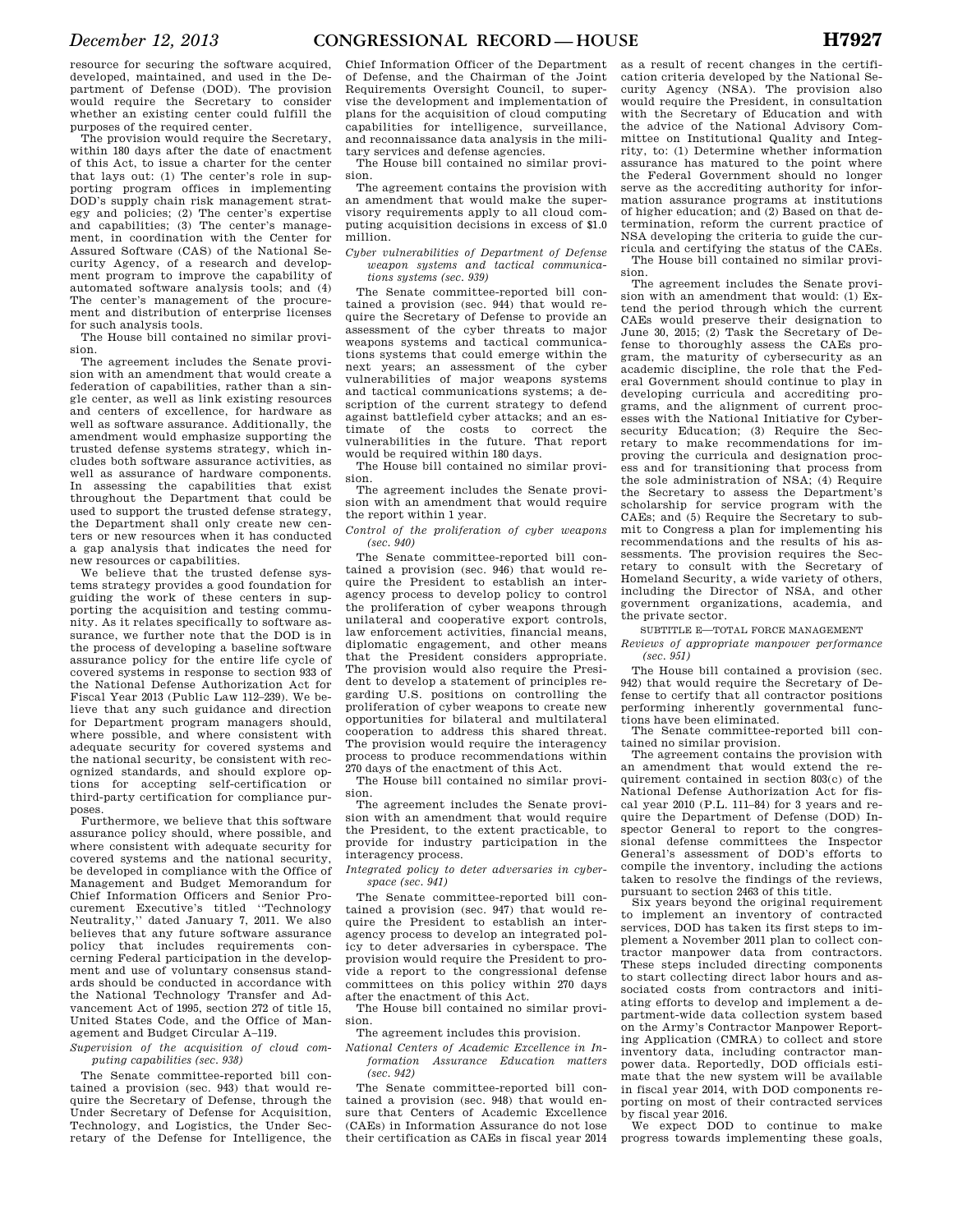and therefore, have continued the reporting requirements in section 803(c) of the National Defense Authorization Act for fiscal year 2010 (P.L. 111–84) for 3 years. We expect the Comptroller General to submit a report consistent with that section including a review of progress made to develop and implement a department-wide data collection system based on CMRA.

LEGISLATIVE PROVISIONS NOT ADOPTED

*Redesignation of the Department of the Navy as the Department of the Navy and Marine Corps* 

The House bill contained a provision (sec. 901) that would redesignate the Department of the Navy as the Department of the Navy and Marine Corps, and redesignate the position of the Secretary of the Navy as the Secretary of the Navy and the Marine Corps.

The Senate committee-reported bill contained no similar provision.

The agreement does not include this provision.

*Under Secretary of Defense for Management* 

The Senate committee-reported bill contained a provision (sec. 901) that would convert the position of Deputy Chief Management Officer (DCMO) to Under Secretary of Defense for Management (USD(M)) and to designate that position as the Chief Information Officer (CIO) of the Department of Defense. This provision would mandate the USD(M) exercise authority, direction, and control over the Information Assurance Directorate of the National Security Agency. Additionally, this provision would unify roles and functions traditionally formed by the CIO and strengthen the office by making it a Senate-confirmed position again, but without creating a new position.

The House bill contained no similar provision.

The agreement does not contain the provision.

We note that the Department has recently made the congressional defense committees aware of a proposal that addresses the concerns raised by the Senate committee-reported bill. We will evaluate this proposal before making a decision on elevating the DCMO and designating that new position as responsible for the CIO roles.

*Report on strategic importance of United States military installation of the U.S. Pacific Command* 

The House bill contained a provision (sec. 903) that would require the Secretary of Defense to submit a report on the strategic value of each major installation that supports operations in the U.S. Pacific Command area of responsibility.

The Senate committee-reported bill contained no similar provision.

The agreement does not include the provision.

*Transfer of administration of Ocean Research Advisory Panel from Department of the Navy to National Oceanic and Atmospheric Administration* 

The Senate committee-reported bill contained a provision (sec. 904) that would transfer responsibility for administration of the Ocean Research Advisory Panel from the Department of the Navy to the National Oceanic and Atmospheric Administration.

The House bill contained no similar provision.

The agreement does not include this provision.

*Navy broad-area maritime surveillance aircraft* 

The Senate committee-reported bill contained a provision (sec. 933) that would require the Secretary of Defense to take appropriate actions to modify the Navy's Broad Area Maritime Surveillance (BAMS) aircraft

fleet to provide a ground moving target indicator (GMTI) collection, processing, and dissemination capability that is comparable to the performance of the Air Force's Global Hawk Block 40 Multi-Platform Radar Insertion Program. The provision would also require the Secretary to designate the BAMS aircraft fleet as a joint asset available to support the operational requirements of the unified combatant commands.

The House bill contained no similar provision.

The agreement does not include this provision.

We agree, however, that the Department of Defense should determine whether a GMTI capability should be integrated into the Navy's BAMS aircraft fleet, and whether this system should be a joint asset for the combatant commands. Therefore, we direct the Vice Chairman of the Joint Chiefs of Staff, in his capacity as the Chairman of the Joint Requirements Oversight Council (JROC), to conduct a study and provide a report to the appropriate congressional committees on the JROC's assessment of whether adding a GMTI capability to the Navy's BAMS aircraft fleet is feasible, affordable, and advisable by June 2, 2014. For this report, the appropriate congressional defense committees are the Committee on Armed Services, the Committee on Appropriations, and the Select Committee on Intelligence of the Senate; and the Committee on Armed Services, the Committee on Appropriations, and the Permanent Select Committee on Intelligence of the House of Representatives.

*Limitation on availability of funds for collabo-*

*rative cybersecurity activities with China*  The House bill contained a provision (sec. 936) that would prevent appropriated funds to be used for collaborative cybersecurity activities with the People's Republic of China. The Senate committee-reported bill con-

tained no similar provision. The agreement does not contain the provi-

sion.

*Small business cybersecurity solutions office* 

The House bill contained a provision (sec. 937) that would require the Secretary of Defense to submit a report to Congress on the feasibility of establishing a small business cyber technology office to assist small businesses in providing cybersecurity solutions to the Federal Government.

The Senate committee-reported bill contained no similar provision.

The agreement does not include this provision.

We recognize the challenges faced by the government in gaining access to truly innovative solutions for cybersecurity threats. Many of the most innovative technologies available to the government come from small businesses. However, it is also clear that the defense acquisition system, which can be difficult to navigate even for large businesses, can pose acute difficulties for small businesses to be able to find opportunities, respond effectively to lengthy contracting paperwork, and maintain compliance with arcane acquisition regulations. Within the Department of Defense, there exist offices for small and disadvantaged businesses which have been established to help support small businesses specifically to navigate these problems. We recognize the value these organizations already provide in supporting small businesses, and believe it would be redundant to create new offices to focus solely on cybersecurity solutions.

*Requirement to ensure sufficient levels of government oversight of functions closely associated with inherently governmental functions* 

The House bill contained a provision (sec. 941) that would amend sections 129a and 2330a

of title 10, United States Code, to ensure that sufficient levels of government oversight are in place for contracted services and aligns current Department of Defense policies related to Total Force Management.

The Senate committee-reported bill contained no similar provision.

The agreement does not contain the provision.

TITLE X—GENERAL PROVISIONS

BUDGET ITEM

*Funding for New START Treaty preparatory activities* 

The funding authorized by this Act would include funds for activities to prepare to implement nuclear force reductions to meet the levels prescribed by the New START Treaty. Elsewhere in this Act, a limitation is included that would ensure only preparatory activities for such reductions may be carried out in fiscal year 2014.

SUBTITLE A—FINANCIAL MATTERS

*General transfer authority (sec. 1001)* 

The House bill contained a provision (sec. 1001) that would provide the Department of Defense with \$3.5 billion of general transfer authority in fiscal year 2014.

The Senate committee-reported bill contained a similar provision (sec. 1001) that would provide the Department of Defense with \$4.0 billion of general transfer authority in fiscal year 2014.

The agreement includes the Senate provision with an amendment that would provide the Department of Defense with \$5.0 billion of general transfer authority in fiscal year 2014.

*Budgetary effects of this Act (sec. 1002)* 

The House bill contained a provision (sec. 1002) that would determine the budgetary effects of this Act.

The Senate committee-reported bill contained a similar provision (sec. 4).

The agreement includes the Senate provision.

*Audit of Department of Defense fiscal year 2018 financial statements (sec. 1003)* 

The House bill contained a provision (sec. 1003) that would express the sense of Congress regarding the Department of Defense's ongoing Financial Improvement and Audit Readiness process and support the goal of audit readiness across the Department by 2017. This section would also require that a full and complete audit takes place for fiscal year 2018.

The Senate committee-reported bill contained no similar provision.

The agreement contains the provision with a technical amendment.

*Authority to transfer funds to the National Nuclear Security Administration to sustain nu-*

*clear weapons modernization (sec. 1004)* 

The House bill contained a provision (sec. 1004) that would provide the Secretary of Defense the authority to transfer up to \$150.0 million to the nuclear weapons program of the National Nuclear Security Administration if the amount authorized to be appropriated or otherwise made available for that program is less than \$8.4 billion (the amount specified for fiscal year 2014 in the report required by section 1251 of the National Defense Authorization Act for Fiscal Year 2010 (Public Law 111–84)).

The Senate committee-reported bill contained no similar provision.

The agreement includes this provision.

SUBTITLE B—COUNTER-DRUG ACTIVITIES

*Extension of authority to support unified counter-drug and counterterrorism campaign in Colombia (sec. 1011)* 

The House bill contained a provision (sec. 1011) that would extend, by 1 year, the unified counter-drug and counterterrorism campaign in the Republic of Colombia originally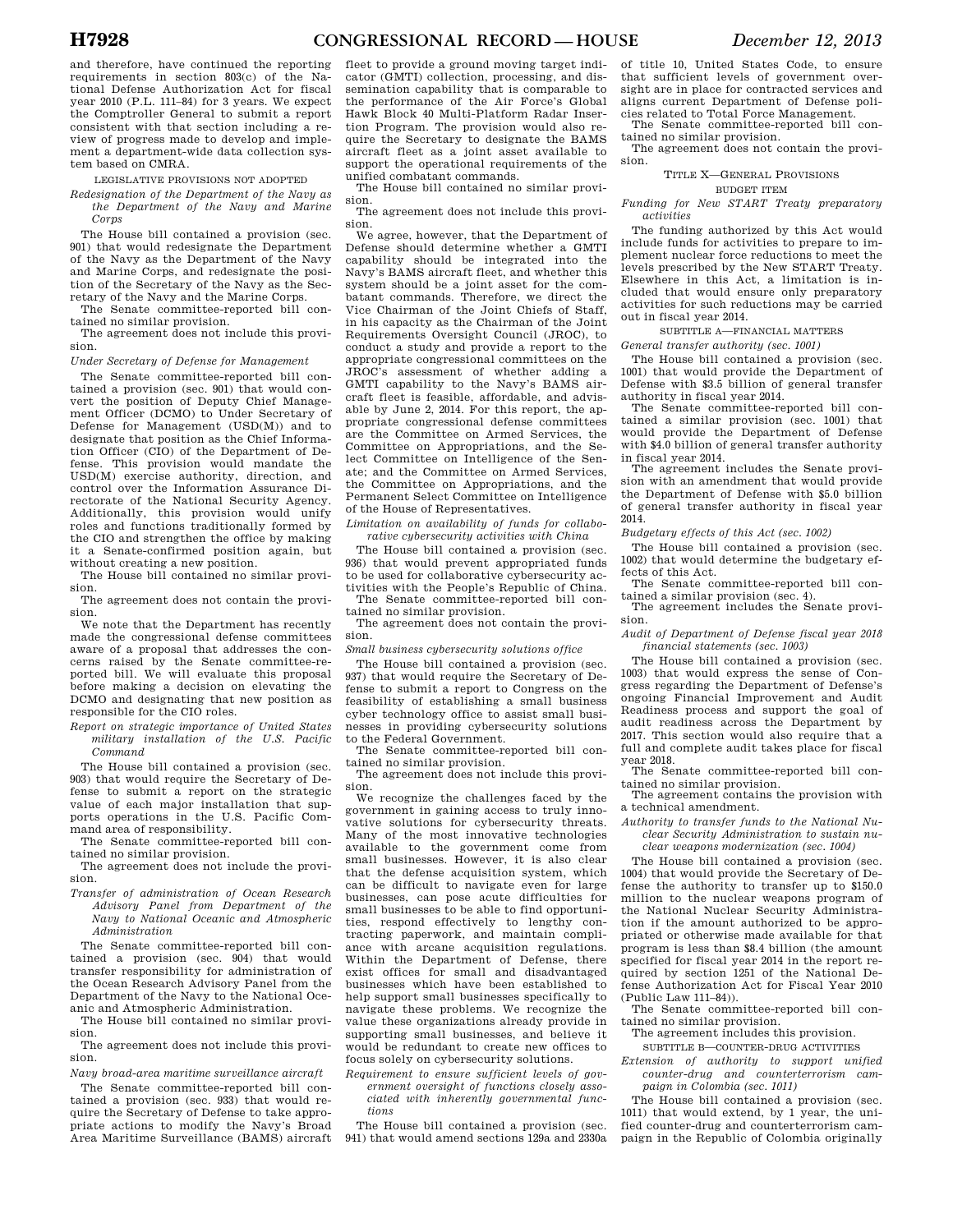authorized by section 1021 of the Ronald W. Reagan National Defense Authorization Act for Fiscal Year 2005 (Public Law 108–375), and most recently amended by section 1013 of the National Defense Authorization Act for Fiscal Year 2013 (Public Law 112–239).

The Senate committee-reported bill contained a similar provision (sec. 1011) that would extend, for 2 fiscal years, the authority of the Secretary of Defense to provide assistance to support the unified counter-drug and counterterrorism campaign of the Government of Colombia. The provision would also incorporate a notification to Congress to improve transparency of the Department of Defense's use of this authority.

The agreement includes the Senate provision with an amendment that would modify the extension of the underlying authority by 1 fiscal year and modify elements of the notification requirement.

We note that the Government of Colombia has made and continues to make progress combating narcotics trafficking and designated foreign terrorist organizations. This type of flexible authority remains required to assist the Government of Colombia consolidate its hard-fought gains.

*Extension of authority for joint task forces to provide support to law enforcement agencies conducting counter-terrorism activities (sec. 1012)* 

The House bill contained a provision (sec. 1012) that would extend, by 1 fiscal year, the support by joint task forces under section 1022(b) of the National Defense Authorization Act for Fiscal Year 2004 (Public Law 108–136), as most recently amended by section 1011 of the National Defense Authorization Act for Fiscal Year 2013 (Public Law 112–239).

The Senate committee-reported bill contained a similar provision (sec. 1012) to extend by 2 fiscal years the support under section 1022(b).

The agreement includes the Senate provision.

*Extension and expansion of authority to provide additional support for counter-drug activities of certain foreign governments (sec. 1013)* 

The House bill contained a provision (sec. 1013) that would extend, by 2 years, the authority to provide support for counter-drug activities of certain foreign governments, originally authorized by subsection (a)(2) of section 1033 of the National Defense Authorization Act for Fiscal Year 1998 (Public Law 105–85), and most recently amended by section 1006 of the National Defense Authorization Act for Fiscal Year 2012 (Public Law 112–81).

The Senate committee-reported bill contained a provision (sec. 1013) that would extend, by 5 years, the authority to provide support for counter-drug activities of certain foreign governments under subsection (a)(2) of section 1033 of the National Defense Authorization Act for Fiscal Year 1998 (Public Law 105–85), as most recently amended by section 1006 of the National Defense Authorization Act for Fiscal Year 2012 (Public Law 112–81). The provision would also expand the list of countries eligible to receive support to include the Governments of Chad, Libya, Mali, and Niger.

The agreement includes the Senate provision with an amendment that would extend the underlying authority for 3 years and expand the list of countries eligible to receive support.

We direct the Deputy Assistant Secretary of Defense for Counternarcotics and Global Threats (DASD CN/GT) to provide a briefing to the Committees on Armed Services of the Senate and the House of Representatives in fiscal year 2014 on the country plans associated with the four additional countries under

this authority, including a description of the status of any assistance to be provided or planned to be provided, how the effectiveness of this assistance is to be measured, and how this assistance will reinforce other related Department of Defense activities in the region. The committee further directs the DASD CN/GT to submit a report updating the aforementioned committees on the status of these matters in fiscal year 2015.

SUBTITLE C—NAVAL VESSELS AND SHIPYARDS

*Modification of requirements for annual longrange plan for the construction of naval vessels (sec. 1021)* 

The Senate committee-reported bill contained a provision (sec. 1026) that would modify section 231 of title 10, United States Code, to include a requirement to report on the total cost of construction for each vessel used to determine estimated levels of annual funding in the report, and an assessment of the extent of the strategic and operational risk to national security whenever the number or capabilities of the naval vessels in the plan do not meet requirements.

The House bill contained no similar provision.

The agreement includes the Senate provision with a technical/clarifying amendment. *Clarification of sole ownership resulting from* 

*ship donations at no cost to the Navy (sec. 1022)* 

The House bill contained a provision (sec. 1021) would amend subsection (a) of section 7306 of title 10, United States Code, to clarify that ship donations would be only to operate the vessel as a museum or memorial for public display in the United States. This language would provide the Navy with the flexibility to oversee a vessel donee's actions, without any implication that the Navy retains ownership of the vessel. The provision would also prevent the Federal Government from providing funding for any improvement, upgrade, modification, maintenance, preservation, or repair to a vessel donated under this section.

The Senate committee-reported bill contained an identical provision (sec. 1024).

The agreement includes this provision, but with modifications that would prevent the Department of Defense from providing additional funding for any donated vessel, not the Federal Government as a whole. These modifications would allow other federal departments to contribute to ship museums or ship memorials to the extent that the departments have authorization to do so.

*Availability of funds for retirement or inactivation of Ticonderoga class cruisers or dock landing ships (sec. 1023)* 

The House bill contained a provision (sec. 1022) that would limit the obligation and expenditure of funds authorized to be appropriated or otherwise made available for fiscal year 2014 for the retirement, inactivation, or storage of a cruiser or dock landing ship. This section would provide an exception for the retirement of the U.S.S. Denver (LPD–9). The provision would also provide additional transfer authority for the purpose of providing sufficient appropriations to support the modernization of seven cruisers.

The Senate committee-reported bill contained no similar provision.

The agreement includes the House provision with an amendment that would delete the additional transfer authority.

*Extension and remediation of Navy contracting actions (sec. 1024)* 

The House bill contained a provision (sec. 1025) that would allow the Secretary of the Navy to extend or renew the lease of not more than four blocking vessels supporting the Transit Protection System Escort Pro-

gram. The provision would also require the Secretary, prior to extending or renewing such a lease, to submit to the congressional defense committees a notification of the proposed extension or renewal, along with a detailed description of the term of the proposed contract and a justification for extending or renewing the lease, as opposed to obtaining the capability through purchase of such vessels.

The Senate committee-reported bill contained no similar provision.

The agreement includes the House provision with an amendment that would allow the Secretary of the Navy to accept and retain payment-in-kind in lieu of monetary payment for purposes of settling the litigation arising from the default termination on contract number N00019–88–C–0050 for development and production of the A–12 aircraft. Also, it is understood that the Secretary of the Navy is authorized to enter into agreements to modify contracts in order to effect a settlement to the litigation.

*Report comparing costs of DDG 1000 and DDG 51 Flight III ships (sec. 1025)* 

The House bill contained a provision (sec. 1026) that would require the Secretary of the Navy to submit to the congressional defense committees a report providing an updated comparison of the costs and risks of acquiring DDG–1000 and DDG–51 Flight III vessels equipped for enhanced ballistic missile defense capability.

The Senate committee-reported bill contained no similar provision.

The agreement includes the House provision with a technical/clarifying amendment. *Report on naval vessels and the Force Structure Assessment (sec. 1026)* 

The Senate committee-reported bill contained a provision (sec. 1022) that would direct the Chief of Naval Operations (CNO) to provide a report to the congressional defense committees no later than February 1, 2014, that would assess the current fleet capabilities compared to the threat and the likely situation over the next 30 years. The CNO should produce an unclassified report, as well as a classified annex to that report.

The House bill contained a similar provision (sec. 1024) that would express the sense of Congress that additional funding should be prioritized toward shipbuilding efforts and that Department of the Navy budget projections should realistically anticipate the true investment to meet force structure goals.

The agreement includes the Senate provision with an amendment that would add several items to the list of issues to be addressed in the report, including an assessment by the Commandant of the Marine Corps of: (1) The operational risk associated with the current and the planned number of ships of the amphibious assault force; and (2) The capabilities required to meet the needs of the Marine Corps for future ships of the amphibious assault force. The amendment would also delay the required date for the report until 30 days after the Secretary of Defense submits the annual naval vessel construction plan required by section 231 of title 10, United States Code.

*Modification of policy relating to major combatant vessels of the strike forces of the Navy (sec. 1027)* 

The Senate committee-reported bill contained a provision (sec. 1023) that would repeal section 1012 of the National Defense Authorization Act for Fiscal Year 2008 (Public Law 110–181). That section requires that the Navy build any new class of major surface combatant and amphibious assault ship with an integrated nuclear power system, unless the Secretary of the Navy notifies the congressional defense committees that, as a result of a cost-benefit analysis, it would not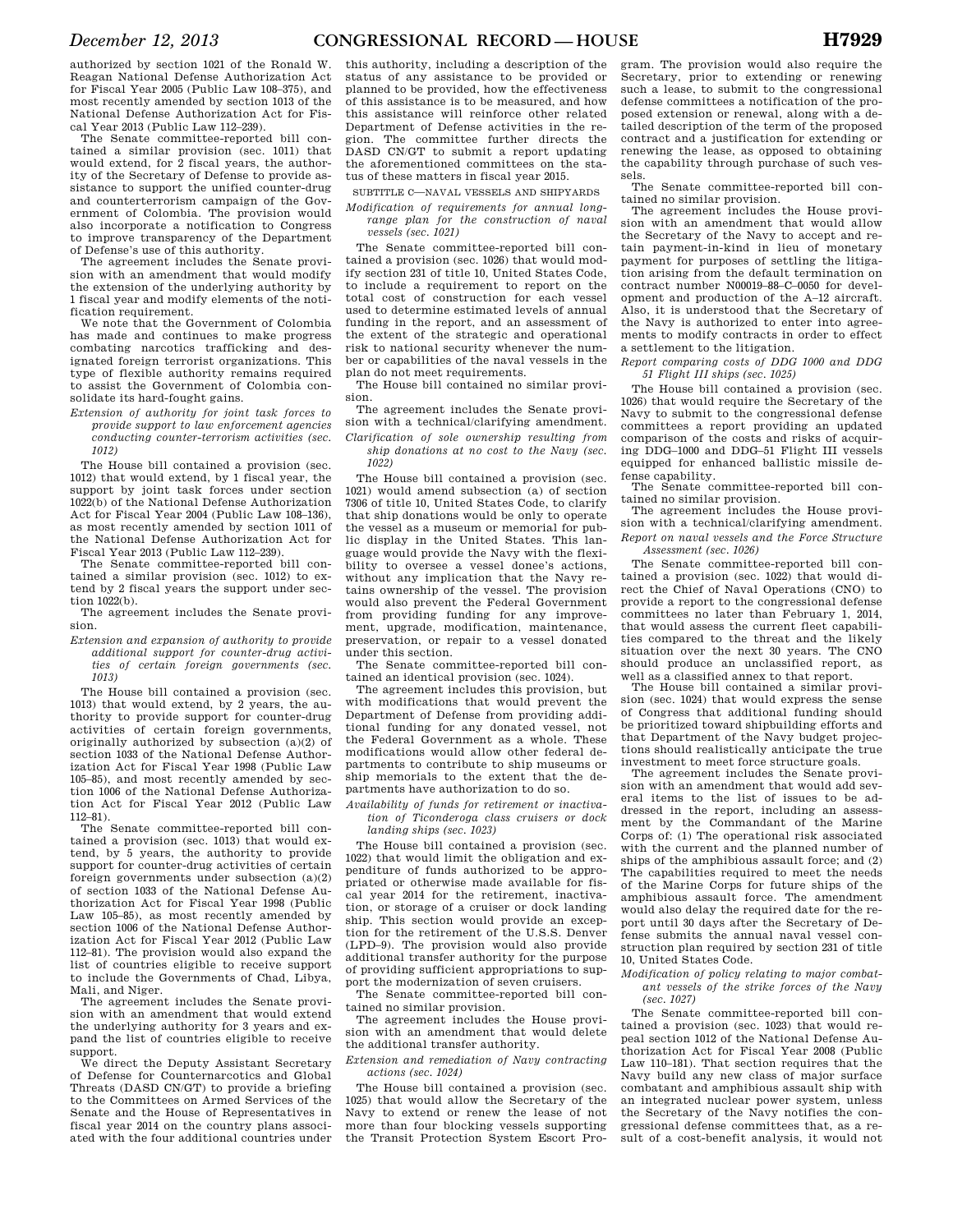be practical for the Navy to design the class of ships with an integrated nuclear power system.

The House bill contained no similar provision.

The agreement includes the Senate provision with an amendment that would amend section 1021 to: (1) delete the requirement to include integrated nuclear power systems in any new ship class, and (2) add the requirement that the Navy analyze integrated nuclear power alternative in its analysis of alternatives for new ship classes, and report the results of that analysis in the budget request.

SUBTITLE D—COUNTERTERRORISM

*Clarification of procedures for use of alternate members on military commissions (sec. 1031)* 

The House bill contained a provision (sec. 1030) that would amend chapter 47A of title 10, United States Code, to clarify the procedures for the convening authority to detail alternate members to a military commission.

The Senate committee-reported bill contained a similar provision (sec. 1034).

The agreement contains the House provision.

*Modification of Regional Defense Combating Terrorism Fellowship Program reporting requirement (sec. 1032)* 

The House bill contained a provision (sec. 1031) that would modify the Regional Defense Combating Terrorism Fellowship Program to require additional annual reporting requirements.

The Senate committee-reported bill contained no similar provision.

The agreement includes the House provision.

*Prohibition on use of funds to construct or modify facilities in the United States to house detainees transferred from United States Naval Station, Guantanamo Bay, Cuba (sec. 1033)* 

The House bill contained a provision (sec. 1032) that would prohibit the use of Department of Defense (DOD) funds through December 31, 2014, to construct or modify facilities in the United States, its territories, or possessions, to house any detainee transferred from U.S. Naval Station, Guantanamo Bay, Cuba, for the purposes of detention or imprisonment in DOD custody or control unless authorized by Congress.

The Senate committee-reported bill contained no similar provision.

The agreement includes this provision.

*Prohibition on the use of funds for the transfer or release of individuals detained at United States Naval Station, Guantanamo Bay, Cuba (sec. 1034)* 

The House bill contained a provision (sec. 1034) that would prohibit the use of Department of Defense funds to transfer or release any detainee at U.S. Naval Station, Guantanamo Bay, Cuba, to or within the United States, its territories, or possessions through December 31, 2014.

The Senate committee-reported bill contained a provision (sec. 1033) that would prohibit the transfer or release of Guantanamo detainees to the United States during fiscal year 2014, except that the Secretary of Defense could authorize such a transfer for detention and trial if the Secretary determines that doing so would be in the U.S. national security interest and that appropriate actions have been or will be taken to address any public safety risks that could arise in connection with the transfer.

The agreement includes the House provision.

*Transfers to foreign countries of individuals detained at United States Naval Station, Guantanamo Bay, Cuba (sec. 1035)* 

The House bill contained a provision (sec. 1033) that would restrict the Secretary of Defense from transferring or releasing individuals detained at U.S. Naval Station, Guantanamo Bay, Cuba, (GTMO) to a foreign country or foreign entity unless the Secretary makes certain specified certifications to Congress not later than 30 days prior to any such transfer or release. The restrictions of this provision would apply through December 31, 2014.

The Senate committee-reported bill contained a provision (sec. 1031) that would authorize two procedures for the transfer or release of Guantanamo detainees to their country of origin or another country other than the United States. The first part of the provision would authorize such transfers or releases under certain specified circumstances, specifically: (1) If following a review by a Periodic Review Board, the detainee is determined to no longer be a threat to U.S. national security; (2) In order to effectuate a court order; or (3) If a detainee has been tried and acquitted or tried, convicted, and has served his sentence. The second part of the provision would allow the Secretary of Defense to authorize the transfer of Guantanamo detainees overseas only if he determines, following a rigorous assessment of a number of specified factors, that doing so would be in the U.S. national security interest and steps have been or will be taken to mitigate the risk of recidivism by the individual to be transferred. The provision would require the Secretary of Defense to notify Congress of a determination to transfer or release a Guantanamo detainee not later than 30 days prior to the transfer or release, and specifies the information that must be provided as part of such notifications.

The agreement includes the Senate provision with an amendment that would:

(a) narrow the specified circumstances under which transfers or releases are authorized under the first part of the provision to only (1) and (2) above;

(b) expand the factors that the Secretary of Defense must specifically evaluate and consider in making his determination whether to transfer a Guantanamo detainee overseas, including the security situation in the country to which the detainee would be transferred, the presence of foreign terrorist groups in the recipient country, whether the recipient country is a state sponsor of terrorism, and whether the detainee has been tried and acquitted or tried, convicted, and completed his sentence; and

(c) expand the information that must be included in the congressional notification provided not later than 30 days prior to the transfer, including information on any actions taken to address the risk of reengagement by the detainee in terrorist activities, a copy of any Periodic Review Board findings, an assessment of the capacity of the receiving country, and a description of the Secretary of Defense's evaluation of the factors to be considered in making the Secretary's determination in support of the transfer.

*Report on information relating to individuals detained at Parwan, Afghanistan (sec. 1036)* 

The House bill contained a provision (sec. 1035) that would require the public disclosure of an unclassified summary of certain information relating to individuals held at the Detention Facility in Parwan, Afghanistan, that have been designated as enduring security threats to the United States.

The Senate committee-reported bill contained no similar provision.

The agreement includes a provision that would require the Secretary of Defense to submit to the congressional defense committees a classified report containing certain specified information relating to detainees

at Parwan that have been designated as enduring security threats. The Secretary would also be required to review the classified report to determine what summary information, if any, can be declassified and made publicly available, to the maximum extent practicable consistent with national security.

*Grade of chief prosecutor and chief defense counsel in military commissions established to try individuals detained at Guantanamo (sec. 1037)* 

The House bill contained a provision (sec. 1038) that would require that, for purposes of any military commission trial of an individual detained at the U.S. Naval Station, Guantanamo Bay, Cuba, the chief defense counsel and the chief prosecutor must have the same rank.

The Senate committee-reported bill contained no similar provision.

The agreement includes the House provision with an amendment that would require that for purposes of any such military commission trial, the chief defense counsel and the chief prosecutor must have the same grade. The amendment would also provide that the Secretary of Defense may temporarily waive this requirement if the Secretary determines that compliance with the requirement either would be infeasible due to the non-availability of qualified officers of the same grade to fill the billets or would cause significant disruption to the trial proceedings. The amendment would also require the Secretary of Defense to issue guidance to ensure that the offices of the chief defense counsel and the chief prosecutor receive equitable resources, personnel support, and logistical support for conducting their duties in connection with any such military commission trial. We note that the intent of this requirement is to ensure fairness and impartiality in the resources and support provided to each of these offices.

*Report on capability of Yemeni government to detain, rehabilitate, and prosecute individuals detained at Guantanamo who are transferred to Yemen (sec. 1038)* 

The House bill contained a provision (sec. 1039) that would require the Secretary of Defense and the Secretary of State to jointly submit to the congressional defense committees, the Committee on Foreign Affairs of the House of Representatives, and the Committee on Foreign Relations of the Senate, a report on the capability of the Republic of Yemen to detain, rehabilitate, and prosecute individuals transferred there from Naval Station, Guantanamo Bay, Cuba.

The Senate committee-reported bill contained no similar provision.

### The agreement includes this provision.

*Report on attachment of rights to individuals detained at Guantanamo if transferred to the United States (sec. 1039)* 

The House bill contained a provision (sec. 1040) that would require the Secretary of Defense and the Attorney General to jointly submit to the congressional defense committees and the Committees on the Judiciary of the Senate and the House of Representatives, a report on whether detainees, if transferred to the United States from the Guantanamo Bay Detention Facility, would become eligible for certain legal rights by reason of their transfer.

The Senate committee-reported bill contained no similar provision.

The agreement includes a provision that would require the Attorney General, in consultation with the Secretary of Defense, to submit to the congressional defense committees and the Committees on the Judiciary of the Senate and the House of Representatives, a report on the legal rights, if any, for which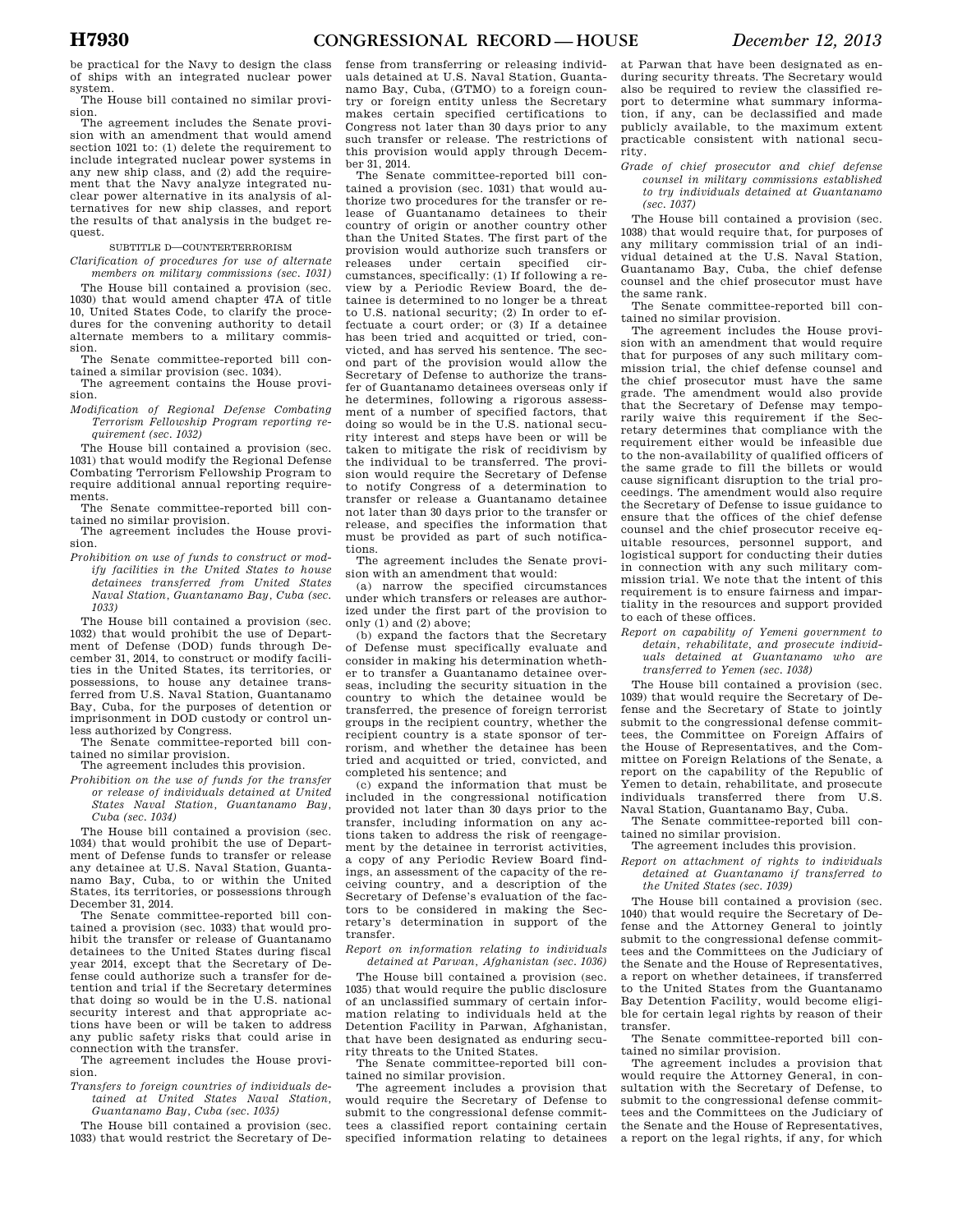a Guantanamo detainee, if transferred to the United States, may become eligible, by reason of such transfer. The report would also include an analysis of the extent to which legislation or other steps could address any such legal rights.

SUBTITLE E—SENSITIVE MILITARY OPERATIONS *Congressional notification of sensitive military operations (sec. 1041)* 

The House bill contained a provision (sec. 1041) that would require the Secretary of Defense to submit to the congressional defense committees notice in writing of any sensitive military operation following such operation. This section would also require the Secretary of Defense to establish procedures not later than 60 days after the date of the enactment of this Act for providing such notice in a manner consistent with the national security of the United States and the protection of operational integrity.

The Senate committee-passed bill contained no similar provision.

The agreement includes the House provision with a technical amendment.

*Counterterrorism operational briefings (sec. 1042)* 

The House bill contained a provision (sec. 1043) that would require the Secretary of Defense to provide quarterly briefings to the congressional defense committees outlining Department of Defense counterterrorism operations and related activities. Each briefing would include: a global update on activity within each geographic combatant command; an overview of authorities and legal issues including limitations; an outline of interagency activities and initiatives; and any other matters the Secretary considers appropriate.

The Senate committee-reported bill contained no similar provision.

The agreement includes the House provision with an amendment that would: (1) modify the elements required as part of the briefings and (2) repeal section 1031 of the National Defense Authorization Act for Fiscal Year 2012 (Public Law 112–81)—a nearly identical requirement.

*Report on process for determining targets of lethal or capture operations (sec. 1043)* 

The House bill contained a provision (sec. 1042) that would require the Secretary of Defense to submit a report within 60 days after the date of the enactment of this Act containing an explanation of the legal and policy considerations and approval processes used in determining whether an individual or group of individuals could be the target of a lethal operation or capture operation conducted by the Armed Forces of the United States outside the United States.

The Senate committee-reported bill contained no similar provision.

The agreement includes the House provision with an amendment that would provide 90 days for the Secretary of Defense to provide the required report and make a number of technical modifications.

#### SUBTITLE F—NUCLEAR FORCES

*Notification required for reduction or consolidation of dual-capable aircraft based in Europe (sec. 1051)* 

The House bill contained a provision (sec. 1053) that would provide that funds authorized to be appropriated by this Act or otherwise made available may not be used to reduce or consolidate U.S. dual-capable aircraft in Europe until 90 days after the Secretary of Defense certifies to the congressional defense committees that the Russian Federation has carried out similar actions; the Secretary has consulted with the member states of the North Atlantic Treaty Organization (NATO) about the proposed action

with respect to U.S. dual capable aircraft; and, there is a consensus among NATO member states in support of such action.

The Senate committee-reported bill con-

tained no similar provision. The agreement includes the House provision with an amendment replacing the provisions with a sense of Congress regarding reductions or consolidations of dual-capable aircraft. The amendment also requires a notification 90 days before the date on which the Secretary reduces or consolidates dual capable aircraft that includes the reason for the reduction or consolidation, any effects from such action on the extended deterrence mission of the United States, the manner in which the military requirements of the NATO will be met following such actions, a statement by the Secretary on the response of NATO to such actions, and whether there is any change in the force posture of Russia from such actions including nonstrategic nuclear weapons.

*Council on Oversight of the National Leadership Command, Control, and Communications System (sec. 1052)* 

The Senate committee-reported bill contained a provision (sec. 903) that would establish a council to coordinate activities related to national leadership command, control, and communications systems, including the nuclear command, control, and communications system.

The House bill contained no similar provision.

The agreement includes the Senate provision with an amendment that would change the co-chairs of the Council to the Under Secretary of Defense for Acquisition, Technology, and Logistics, the Vice-Chairman of the Joint Chiefs of Staff, and would add the Director of the National Security Agency to the Council. The amendment requires an annual report by the Commander, U.S. Strategic Command, through the Chairman of the Joint Chiefs of Staff on the adequacy of the President's budget to meet required capabilities of the nuclear command and control communications system for national leadership of the United States and the impact, if any, if annual appropriations do not meet the President's budget request. The amendment would also seek to add more transparency to the budget for Nuclear Command and Control activities. A clerical amendment is made transferring a provision from 10 U.S.C. 491 regarding anomalies in the Nuclear Command and Control system to this new provision.

*Modification of responsibilities and reporting requirements of Nuclear Weapons Council (sec. 1053)* 

The Senate committee-reported bill contained a provision (sec.  $1041$ ) that would amend section 179 of title 10, United States Code, by striking the responsibilities for nuclear command, control, and communications since another section of this Act establishes a Council on Oversight of the National Leadership Command, Control, and Communications System. The Senate committee-reported bill also contained a provision adding a new requirement to report on joint activities between the Department of Defense and the Department of Energy on nuclear security.

The House bill contained no similar provision.

The agreement includes the Senate provision with an amendment that clarifies the nature of the joint report by the Department of Defense and the Department of Energy. We believe the information required to be provided in this joint report should be substantially similar as that provided in the Joint Surety Report pursuant to National Security Presidential Directive 28.

*Modification of deadline for report on plan for nuclear weapons stockpile, nuclear weapons complex, nuclear weapons delivery systems, and nuclear weapons command and control system (sec. 1054)* 

The Senate committee-reported bill contained a provision (sec. 1042) that would amend section 1043 of the National Defense Authorization Act for Fiscal year 2012 (Public Law 112–81), which provides for a report to the congressional defense committees with a 10–year funding profile for the Department of Energy's (DOE) and the Department of Defense's (DOD) strategic deterrent modernization program. Specifically, the provision would give both departments 60 days after budget submission to deliver the section 1043 report. If a delay is anticipated that is greater than 60 days, DOE and DOD must notify the congressional defense committees before the President's budget submission and provide a briefing no later than 30 days after budget submission.

The House bill contained no similar provision.

The agreement includes the Senate provision with an amendment that would move the report deadline to 30 days after the President's budget submission. The amendment would also provide that, if it is determined that the report submission will require longer than 30 days, a briefing will be provided to the congressional defense committees within 30 days after submission of the budget request. Regardless of any such determination or briefing, the report would be required to be submitted no later than 60 days after submission of the budget request. *Prohibition on elimination of nuclear triad (sec.* 

*1055)* 

The House bill contained a provision (sec. 1051) that would prohibit any of the funds authorized to be appropriated by this Act or otherwise made available for fiscal year 2014 for the Department of Defense from being obligated or expended to reduce, convert, or decommission any strategic delivery system of the United States if such reduction, conversion, or decommissioning would eliminate a leg of the nuclear triad. This section defines ''nuclear triad'' as: (1) land-based intercontinental ballistic missiles; (2) submarinelaunched ballistic missiles and their associated ballistic missile submarines; and (3) nuclear-certified strategic bombers.

The Senate committee-reported bill contained no similar provision.

The agreement includes the House provision with an amendment containing technical corrections.

*Implementation of New START Treaty (sec. 1056)* 

The Senate committee-reported bill contained a provision (sec. 132) that would amend section 131(a)(1) of the John Warner National Defense Authorization Act for Fiscal Year 2007 (P.L. 109–364) by striking the term in a common capability configuration.

The House bill (section 241) contained a provision that requires the Secretary of Defense to keep each Minuteman III silo as of the date of enactment of this Act in a warm status and that it remains a functioning element of the missile field and can be made functional with a deployed missile.

The Senate committee-reported bill contained a similar provision (sec. 1045) that states the Secretary of Defense may, in a manner consistent with international obligations, retain missile launch facilities currently supporting up to 800 deployed and non-deployed strategic launchers, maintain intercontinental ballistic missiles (ICBM) on alert or operationally deployed status, and preserve ICBM silos in operational or warm status.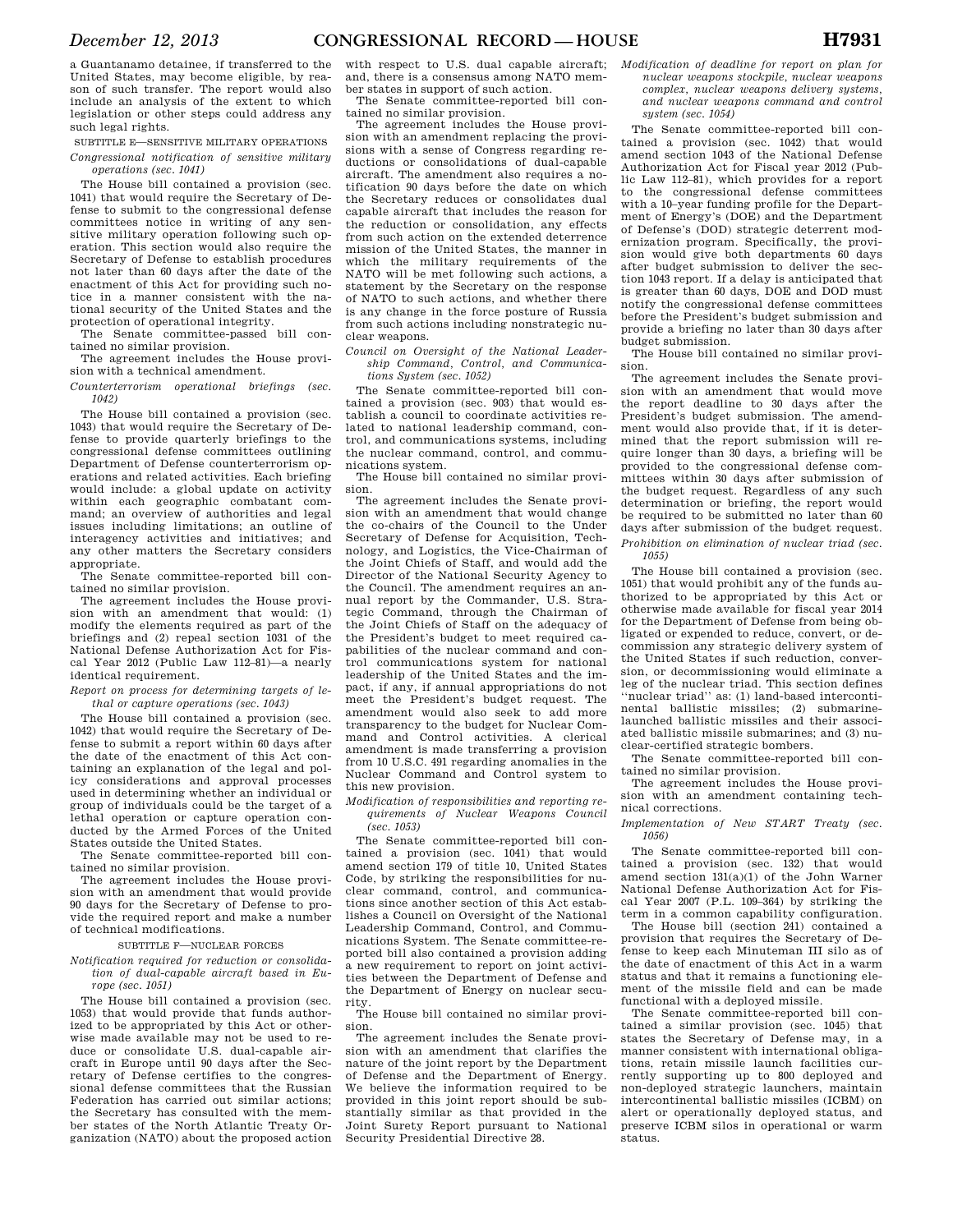The House bill contained a provision (sec. 1052) that would provide that none of the funds authorized to be appropriated by this Act or otherwise made available for fiscal year 2014 for the Department of Defense or the National Nuclear Security Administration may be obligated or expended to carry out reductions to the nuclear forces of the United States required by the New START Treaty until the Secretary of Defense provides the plan required by section 1042(a) of the National Defense Authorization Act of Fiscal Year 2012 (Public Law 112–81) and the President certifies that any reductions to U.S. nuclear forces below the level required by the New START Treaty will be carried out only pursuant to a treaty or international agreement approved according to the Treaty Clause of the Constitution of the United States or an affirmative act of Congress.

The agreement includes a provision that would authorize the use of fiscal year 2014 funds for the purpose of preparing to implement reductions in nuclear forces necessary to meet the levels required by the New START Treaty subject to additional limitations as found in subsection (b) of the agreement. The agreement requires the Secretary of Defense to include with the defense budget materials a consolidated budget justification display that covers each activity associated with implementation of the New START Treaty. Subsection (b) of the provision would limit amounts spent for an environmental assessment for any proposed reduction in ICBM silos to 50 percent subject to receiving the nuclear force structure plan required by section 1042(a) of the Fiscal Year 2012 National Defense Authorization Act, which is unacceptably almost 2 full years late. That plan would be required to include the various options under consideration for treaty implementation, along with a preferred final force structure option, which may be modified upon the conclusion of the environmental assessment. That plan would be accompanied by a report from the Commander of U.S. Strategic Command on his assessment of the force structure options provided by the Secretary of Defense, including the preferred final force structure option. Lastly, the Chairman of the Joint Chiefs of Staff would be required to certify to the congressional defense committees that conducting the environmental assessment will not imperil the ability of the military to comply with the deployed or non-deployed force levels of the

New START Treaty by February 2018. The agreement would prohibit the conversion of nuclear capable B–52 aircraft to conventional aircraft until the information required under subsection (b) is submitted, and requires that all B–52s in the inventory remain in a common conventional weapons employment capability configuration once nuclear decertification and modification commences for currently an undetermined quantity of B–52 aircraft.

The agreement would further require a report on collaboration between the Army, Navy, and Air Force on activities related to strategic systems to improve efficiencies, technology sharing, and other benefits.

The agreement would also express a sense of the Congress that the force structure required by the New START Treaty should preserve Minuteman III ballistic missile silos in a warm status and any non-deployed missiles and silos should be spread amongst the three missile wings in the Air Force ICBM force.

Finally, the agreement would also include, in another section of this report accompanying section 4201, an explanatory statement on the budget for activities to prepare for the implementation of the New START Treaty.

*Retention of capability to redeploy multiple independently targetable reentry vehicles (sec. 1057)* 

The House bill contained a provision (sec. 1056) that would require the Secretary of the Air Force to ensure that the Air Force is capable of deploying multiple independently targetable reentry vehicles to Minuteman III intercontinental ballistic missiles (ICBM) and any ground-based strategic deterrent follow-on to such missiles. This section would require the Secretary to ensure that the Air Force is capable of commencing such deployment not later than 270 days after the date on which the President determines such deployment is necessary.

The Senate committee-reported bill contained no similar provision.

The agreement includes the House provision with an amendment that changes the 270 days to 180 days and narrows the requirement to apply only to the Minuteman III ICBM system.

# *Report on New START Treaty (sec. 1058)*

The House bill contained a provision (sec. 1059) that would require the Secretary of Defense and the Chairman, Joint Chiefs of Staff to jointly submit to the congressional defense committees, the Committee on Foreign Affairs of the House of Representatives, and the Committee on Foreign Relations of the Senate, a report on whether the New START Treaty is in the national security interests of the United States.

The Senate committee-reported bill contained no similar provision.

The agreement includes this provision.

*Report on implementation of the recommendations of the Palomares Nuclear Weapons Accident Revised Dose Evaluation Report (sec. 1059)* 

The House bill contained a provision (sec. 1080A) that would require the Secretary of the Air Force to report on the implementation of the recommendations of the Palomares Nuclear Weapons Accident Dose Evaluation Report released by the Air Force in April 2001.

The Senate committee-reported bill contained no similar provision.

The agreement includes the House provision with an amendment that would modify the deadline for the report from 180 days to 1 year.

*Sense of Congress on further strategic nuclear arms reductions with the Russian Federation (sec. 1060)* 

The House bill contained a provision (sec. 1054) that would provide a statement of policy concerning implementation of further nuclear arms reductions below the levels of the New START Treaty, and would limit funds to make such reductions unless certain conditions are met.

The Senate committee-reported bill contained no similar provision.

The agreement includes a provision that would express the sense of Congress that, if the United States seeks further strategic nuclear arms reductions with the Russian Federation that are below the levels of the New START Treaty, such reductions should: (1) Be pursued through a mutually negotiated agreement; (2) Be verifiable; (3) Be pursued through the treaty-making power of the President; and (4) Take into account the full range of nuclear weapon capabilities that threaten the United States and its allies, including non-strategic nuclear weapon capabilities.

*Sense of Congress on compliance with nuclear arms control treaty obligations (sec. 1061)* 

The House bill contained a provision (sec. 1055) that would express the sense of Congress that the President should consider not seeking further nuclear arms reductions with a foreign country that is in noncompliance with its nuclear arms control treaty obligations.

The Senate committee-reported bill contained no similar provision.

The agreement includes a provision that would express the sense of Congress that, if the President determines that a foreign nation is in substantial noncompliance with its nuclear arms control treaty obligations in a manner that adversely affects the national security of the United States or its allies or alliances, the President should take certain specified steps. These steps include informing Congress of the President's assessment of the effect of such noncompliance and the President's plans to resolve such noncompliance. They also include considering whether, in light of the noncompliance, the United States should engage in future nuclear arms control negotiations with the noncompliant government, and considering the potential effect of the noncompliance on the consideration by the Senate of a future nuclear arms reduction treaty with the noncompliant government.

#### *Senses of Congress on ensuring the modernization of the nuclear forces of the United States (sec. 1062)*

The Senate committee-reported bill contained a provision (sec. 1044) that states it is the policy of the United States to modernize the nuclear triad and sustain the nuclear stockpile, its production facilities, and science base, and a sense of Congress expressing that Congress is committed to providing the resources needed for this modernization and that Congress supports the modernization or replacement of the triad of strategic nuclear delivery systems.

The House bill contained no similar provision.

The agreement includes an amendment that includes an additional sense of Congress supporting continued upgrades of the existing B–1B, B–2, and B–52 bomber aircraft, and that the Air Force should continue to prioritize the continued development and acquisition of the long-range strike bomber program.

SUBTITLE G—MISCELLANEOUS AUTHORITIES AND LIMITATIONS

*Enhancement of capacity of the United States Government to analyze captured records (sec. 1071)* 

The House bill contained a provision (sec. 1061) that would provide the statutory authority to the Secretary of Defense to establish a Conflict Records Research Center to facilitate research and analysis of records captured from countries, organizations, and individuals, now or once hostile, to the United States.

The Senate committee-reported bill contained no similar provision, but recommended funding of the current center, which already exists at the National Defense University, for \$1 million in the budget request for fiscal year 2014.

The agreement includes the House provision.

We note that while such a center currently exists, additional statutory authorization would allow the center to be funded collectively by the Department of Defense, the Office of the Director of National Intelligence, and other departments and agencies, rather than rely on discrete partner funding for each activity. This authorization would also allow the center to receive funding from other agencies, states, or other foreign and domestic entities, including academic and philanthropic organizations, to support important research in international relations, counterterrorism, conventional warfare and unconventional warfare.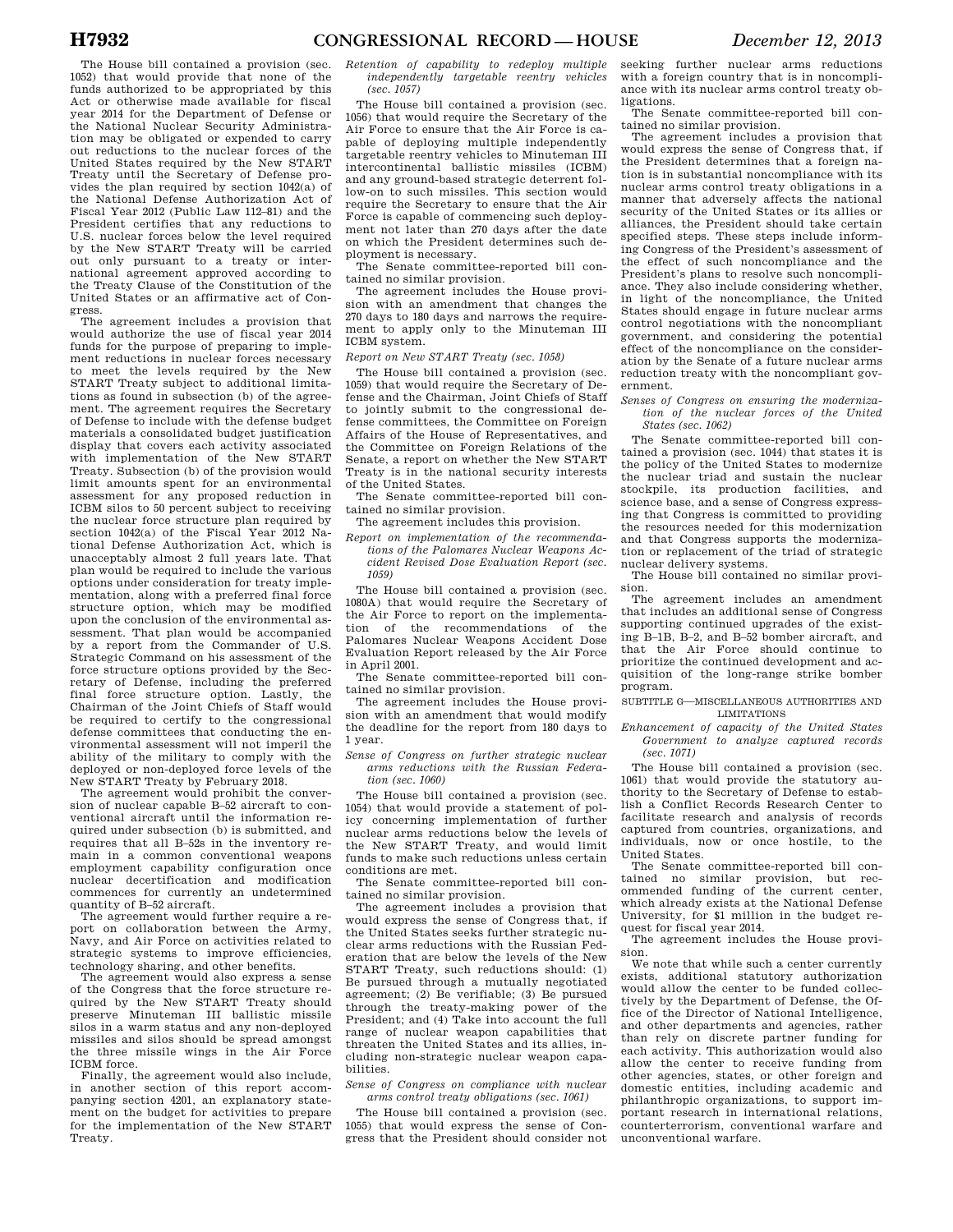*Strategic plan for the management of the electromagnetic spectrum (sec. 1072)* 

The Senate committee-reported bill contained a provision (sec. 1051) that would require a national security spectrum strategy to be performed at least once every 5 years. The strategy is to provide near-term (5 years), mid-term (10 years), and long-term (30 years) assessments of the need for national security spectrum.

The House bill contained no similar provision.

The agreement includes the Senate provision with an amendment to title 10 of the United States Code, section 488, ''Management of Electromagnetic spectrum: biennial strategic plan,'' that requires the plan be submitted in consultation with the Director of National Intelligence and the Secretary of Commerce. The plan shall include an inventory of the electromagnetic spectrum uses for national security and other purposes, an estimate of the need for electromagnetic spectrum over the time periods of the Senate committee-reported provision, and any additional matters the Secretary of Defense, in consultation with the Director of National Intelligence and the Secretary of Commerce, considers appropriate.

*Extension of authority to provide military transportation services to certain other agencies at the Department of Defense reimbursement rate (sec. 1073)* 

The House bill contained a provision (sec. 1062) that would amend section 2642(a) of title 10, United States Code, to extend the authority to provide to other federal agencies airlift transportation at the same rate the Department of Defense (DOD) charges its own units for similar transportation and to expand the authority to include all means of transportation, not just airlift. The DOD currently uses this authority to: (1) provide transportation support to other departments and agencies to increase peacetime business, and (2) promote the improved use of airlift by filling excess capacity with paying cargo.

The Senate committee-reported bill contained a similar provision (sec. 313).

The agreement includes the House provision.

*Notification of modifications to Army force structure (sec. 1074)* 

The House bill contained a provision (sec. 1063) that would prevent the Department of the Army from spending any fiscal year 2014 funds to modify the force structure or basing strategy of the Army until the Secretary of the Army submits the report required by section 1066 of the National Defense Authorization Act for Fiscal Year 2013 (Public Law 112–239; 126 Stat. 1943).

The Senate committee-reported bill contained no similar provision.

The agreement would require the Secretary of the Army to certify that Army force structure changes authorized as of the date of the enactment of this Act comply with the provisions of the National Environmental Policy Act of 1969 (42 U.S.C. 4321 et seq.). The provision would also require that as part of any congressional notifications of future force structure changes, in accordance with section 993 of title 10, United States Code, the Secretary should include an assessment whether or not such changes require an Environmental Assessment or Environmental Impact Statement.

*Aircraft joint training (sec. 1075)* 

The House bill contained a provision (sec. 1065) that would require the Secretary of Defense, the Secretary of Homeland Security, and the Administrator of the Federal Aviation Administration to develop and implement plans and procedures to review the potential of joint testing and evaluation of un-

manned aircraft equipment and systems with other appropriate departments and agencies of the Federal Government that may serve the dual purpose of providing capabilities to the Department of Defense (DOD) to meet the future requirements of combatant commanders and, domestically, to strengthen international border security. The two secretaries and the Administrator would also be required to submit a report on the status of the plans within 270 days of the date of enactment of this Act.

The Senate committee-reported bill contained no similar provision.

The agreement includes the House provision with an amendment that would express the sense of Congress that simulators offer cost savings to DOD, can contribute to training members of the armed services for combat, and highlights the need for synergy between the DOD and private sector.

SUBTITLE H—STUDIES AND REPORTS

*Online availability of reports submitted to Congress (sec. 1081)* 

The House bill contained a provision (sec. 1078) that would amend section 122a of title 10, United States Code, to require certain unclassified reports be made available on a publicly accessible website of the Department of Defense.

The Senate committee-reported bill contained no similar provision.

The agreement contains the provision with a technical amendment.

*Oversight of combat support agencies (sec. 1082)*  The House bill contained a provision (sec. 1071) that would require that assessments of combat support agencies undertaken pursuant to section 193(a) of title 10, United States Code, be submitted to the congressional defense committees.

The Senate committee-reported bill contained no similar provision.

The agreement includes this provision.

*Inclusion in annual report of description of interagency coordination relating to humanitarian demining technology (sec. 1083)* 

The House bill contained a provision (sec. 1072) that would modify current reporting requirements for humanitarian demining as defined within section 407(d) of title 10, United States Code, to include interagency, research, and development activities.

The Senate committee-reported bill contained no similar provision.

The agreement includes the House provision.

*Repeal and modification of reporting requirements (sec. 1084)* 

The Senate committee-reported bill contained a provision (sec. 1061) that would repeal or modify a number of reporting requirements that have been included in law in past years. The requirements recommended for repeal or modification in this provision are requirements identified by the committee as being no longer relevant or necessary and that can be repealed or modified without adversely affecting the committee's oversight responsibilities.

The House bill contained no similar provision.

The agreement contains the provision with a clarifying amendment.

*Repeal of requirement for Comptroller General assessment of Department of Defense efficiencies (sec. 1085)* 

The House bill contained a provision (sec. 1074) that would repeal section 1054 of the National Defense Authorization Act for Fiscal Year 2012 (Public Law 112–81), relating to the implementation of the efficiencies undertaken in 2010 by the Department of Defense.

The Senate committee-reported bill contained no similar provision.

The agreement contains the provision.

*Review and assessment of United States Special Operations Forces and United States Special Operations Command (sec. 1086)* 

The House bill contained a provision (sec. 1076) that would require the Secretary of Defense to review and assess the organization, missions, and authorities related to U.S. Special Operations Forces and U.S. Special Operations Command and to provide a report to the congressional defense committees.

The Senate committee-reported bill contained no similar provision.

The agreement includes the House provision with a clarifying amendment.

*Reports on unmanned aircraft systems (sec. 1087)* 

The House bill contained a provision (sec. 1077) that would require the Secretary of Defense, the Secretary of Transportation, the Administrator of the Federal Aviation Administration, and the Administrator of the National Aeronautics and Space Administration, on behalf of the Unmanned Aircraft Systems (UAS) Executive Committee, to jointly submit a report on unmanned aircraft system collaboration, demonstration, use cases and data sharing to the appropriate committees of Congress within 90 days after the date of the enactment of this Act.

The Senate committee-reported bill contained no similar provision.

The agreement includes the House provision with an amendment that would extend the reporting deadline to 180 days after the date of the enactment of this Act.

*Report on foreign language support contracts for the Department of Defense (sec. 1088)* 

The Senate committee-reported bill contained a provision (sec. 1063) that would direct the Secretary of Defense to assess the Department's current approach for managing foreign language support contracts.

The House bill contained no similar provision.

The agreement includes the Senate provision.

We note that at a minimum, the assessment shall include an analysis of spending for all the types of foreign language support services and products that have been acquired by the Department of Defense (DOD) components. Additionally, the assessment shall include a reevaluation, based on the results of the analysis of spending, of the scope of the DOD executive agent's management of foreign language support contracts to determine whether any adjustments are needed.

*Civil Air Patrol (sec. 1089)* 

The Senate committee-reported bill contained a provision (sec. 1064) that would require the Secretary of the Air Force to produce a report on the Civil Air Patrol (CAP) that would, among other things, identify the requirement for the total fleet of CAP aircraft.

The House bill contained no similar provision.

The agreement includes this provision.

SUBTITLE I—OTHER MATTERS

*Technical and clerical amendments (sec. 1091)* 

The House bill contained a provision (sec. 1081) that would make a number of technical and clerical amendments of a non-substantive nature to existing law.

The Senate committee-reported bill contained no similar provision.

The agreement includes the House provision with a technical amendment.

*Reduction in costs to report critical changes to major automated information system programs (sec. 1092)* 

The House bill contained a provision (sec. 1083) that would give Department of Defense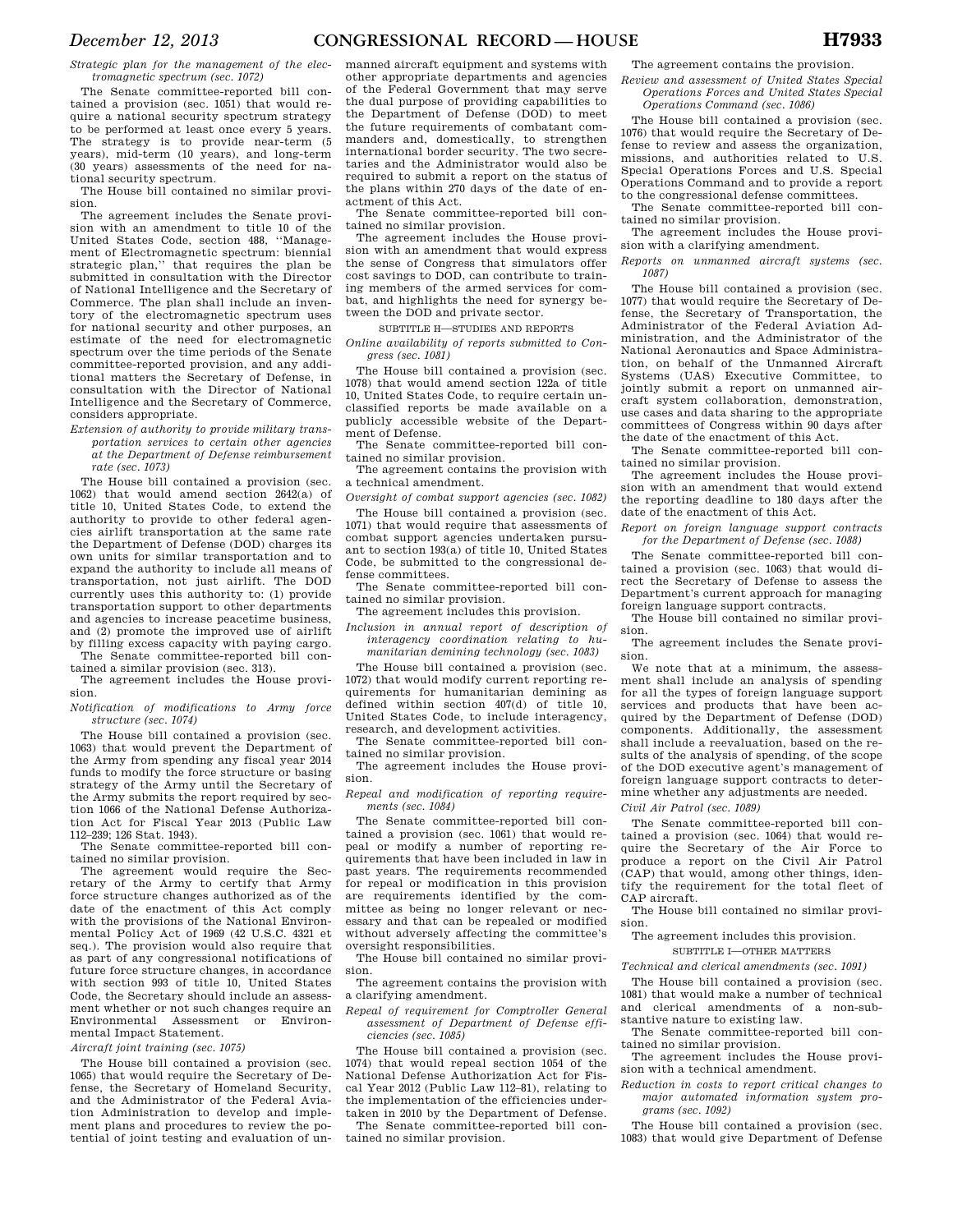senior officials responsible for major automated information system programs the option of submitting to the congressional defense committees either a critical change report when required, or a streamlined notification when the official further concludes that the critical change occurred primarily due to congressional action, such as a reduction in program funding.

The Senate committee-reported bill contained no similar provision.

The agreement contains the provision with a clarifying amendment.

*Extension of authority of Secretary of Transportation to issue non-premium aviation insurance (sec. 1093)* 

The House bill contained a provision (sec. 1084) that would amend section 44310 of title 49, United States Code, relating to the expiration of non-premium insurance under chapter 443 of that title, to extend the authority of the Secretary of Transportation to provide insurance and reinsurance.

The Senate committee-reported bill contained no similar provision.

The agreement includes this provision.

*Extension of Ministry of Defense Advisor Program and authority to waive reimbursement of costs of activities for certain nongovernmental personnel (sec. 1094)* 

The House bill contained a provision (sec. 1073) that would modify section 1081 of the National Defense Authorization Act for Fiscal Year 2012 (Public Law 112–81), to extend the deadline for the required report of the Comptroller General of the United States from December 30, 2013, to December 30, 2014.

The Senate committee-reported bill contained a provision that would modify section 1081 of the National Defense Authorization Act for Fiscal Year 2012 (Public Law 112–81) to extend the authority of the Secretary of Defense to advise foreign defense ministries for an additional 5 fiscal years. The provision would also extend the requirement of the Secretary of Defense to provide an annual report to the Committees on Armed Services of the Senate and the House of Representatives, and would provide the Comptroller General of the United States an additional year to conduct the evaluation of the effectiveness of the program under the original authority.

The agreement includes the Senate provision with an amendment that would extend the program through the end of fiscal year 2017. The agreement also extends, for 1 fiscal year, the authority of the Secretary of Defense to waive the reimbursement of costs requirement for certain nongovernmental personnel at the Department of Defense regional centers for security studies (as most recently amended section 941(b) of the Duncan Hunter National Defense Authorization Act for Fiscal Year 2009).

*Amendments to certain national commissions (sec. 1095)* 

The House bill contained a provision (sec. 1085) that would enable parity for compensation and ethics workday computations by decreasing and making optional the annual compensation rate for commissioners appointed to the National Commission on the Structure of the Air Force that was established in subtitle G of title III of the National Defense Authorization Act for Fiscal Year 2013 (Public Law 112–239).

The Senate committee-reported bill contained no similar provision.

The agreement includes the House provision with an amendment that would make various technical changes to the Military Compensation and Retirement Modernization Commission, enacted in sections 671 through 680 of the National Defense Authorization Act for Fiscal Year 2013 (Public Law 112–239), including additional authorities for

the Commission, extended timelines and milestones, and increased funding.

*Strategy for future military information operations capabilities (sec. 1096)* 

The House bill contained a provision (sec. 1087) that would require the Secretary of Defense to develop and implement a strategy for developing and sustaining military information operations capabilities for future contingencies.

The Senate committee-reported bill contained no similar provision.

The agreement includes the House provision with a clarifying amendment.

*Sense of Congress on collaboration on border security (sec. 1097)* 

The House bill contained a provision (sec. 1090) that would authorize the Secretary of Defense to coordinate with the Secretary of Homeland Security on the transfer or longterm loan to the Department of Homeland Security (DHS) of excess Department of Defense (DOD) equipment that may be appropriate for use in efforts related to improving U.S. border security.

The Senate committee-reported bill contained no similar provision.

The agreement includes a provision that would express the sense of Congress that DOD and DHS should, consistent with existing laws and authorities, seek to collaborate on enhanced U.S. border security, including by identifying excess property of DOD, if any, that may be suitable for use by the DHS to support border security efforts. We believe such collaboration could be useful to increase situational awareness and to help achieve operational control of the international borders of the United States.

*Transfer of aircraft to other departments for wildfire suppression and other purposes; tactical airlift fleet of the Air Force (sec. 1098)* 

The Senate committee-reported bill contained a provision (sec. 131) that would require the Secretary of the Air Force to consider, as part of the recapitalization of the tactical airlift fleet of the Air Force: (1) Upgrades to legacy C–130H aircraft designed to help such aircraft meet the fuel economy goals of the Air Force; and (2) Retention of such upgraded aircraft in the tactical airlift fleet. It would also require that the Secretary ensure that upgrades to the C–130H fleet are made in a manner that is proportional to the number of C–130H aircraft in the force structure of the active Air Force, the Air Force Reserve, and the Air National Guard.

The House bill contained no similar provision.

The agreement includes the Senate provision with an amendment that would add direction that: (1) The Secretary of the Army offer to transfer eight specific C–23Bs to the Governor of Alaska; (2) The Secretary of Defense transfer up to 15 C–23Bs to the Forest Service; (3) The Coast Guard transfer seven C–130s to the Air Force; (4) The Air Force modify the Coast Guard C–130s to serve as firefighting tanker aircraft for the Forest Service; and (5) The Secretary of Defense transfer 14 C–27J aircraft to the Coast Guard upon completion of these actions.

We also direct the Secretary of the Air Force and the Secretary of the Army to provide the Committees on Armed Services of the Senate and the House of Representatives, not later than January 30, 2014, a quarterly report or briefing on the cost, schedule, and execution of notable events related to the aircraft transfers and modifications required within the provision.

LEGISLATIVE PROVISIONS NOT ADOPTED *Department of Defense Readiness Restoration Fund* 

The Senate committee-reported bill contained a provision (sec. 1002) that would establish a Department of Defense (DOD) Readiness Restoration Fund in order to provide the DOD with increased flexibility to transfer funds that may be available to high priority readiness accounts, where necessary to address significant shortfalls in funding otherwise available for the training activities of the armed forces (including flying hours and steaming days) and the maintenance of military equipment.

The House bill contained no similar provision.

The agreement does not include this provision.

We note that the reductions in discretionary appropriations and direct spending accounts under section 251A of the Balanced Budget and Emergency Deficit Control Act of 1985 (2 U.S.C. 901a) were never intended to take effect, the readiness of the Nation's military is weakened by sequestration, sequestration has budgetary and cost impacts beyond the programmatic level, and there is limited information about these indirect costs to the Federal Government. It is the sense of Congress that the Government Accountability Office should report on the long-term budgetary costs and effects of sequestration, including on procurement activities and contracts with the Federal Government.

*Sense of Congress regarding the National Guard Counter-Narcotic Program* 

The House bill contained a provision (sec. 1014) that would express the sense of Congress regarding the importance of the National Guard Counterdrug Program (CDP) as a tool in combating drug trafficking into the United States and the need for continued support and funding of such programs, especially along the Southwest border.

The Senate committee-reported bill contained no similar provision.

The agreement does not include this provision.

We note that the Department of Defense requests funding annually to support the National Guard CDP. We believe that the CDP plays an important role in providing military-specific capabilities and expertise resident within the National Guard to support the counterdrug activities of federal, state, and local authorities. We believe this support has proven effective in helping to meet national counterdrug objectives.

*Repair of vessels in foreign shipyards* 

The House bill contained a provision (sec. 1023) that would amend section 7310 of title 10, United States Code, to require that naval vessels that do not have a designated homeport to be treated as homeported in the United States or Guam, and to change the definition of voyage repair.

The Senate committee-reported bill contained no similar provision.

The agreement does not include this provision.

We direct the Secretary of the Navy, not later than June 30, 2014, to submit to the congressional defense committees a report on ship repair capabilities in Guam-including skilled personnel, equipment, and facilities-in support of Department of the Navy capabilities needed to sustain United States naval forces readinessin the Guam region.

*Authority to temporarily transfer individuals detained at United States Naval Station, Guantanamo Bay, Cuba, to the United States for emergency or critical medical treatment* 

The Senate committee-reported bill contained a provision (sec. 1032) that would provide the Secretary of Defense the authority to temporarily transfer individuals detained at the Guantanamo detention facility (GTMO) to a Department of Defense medical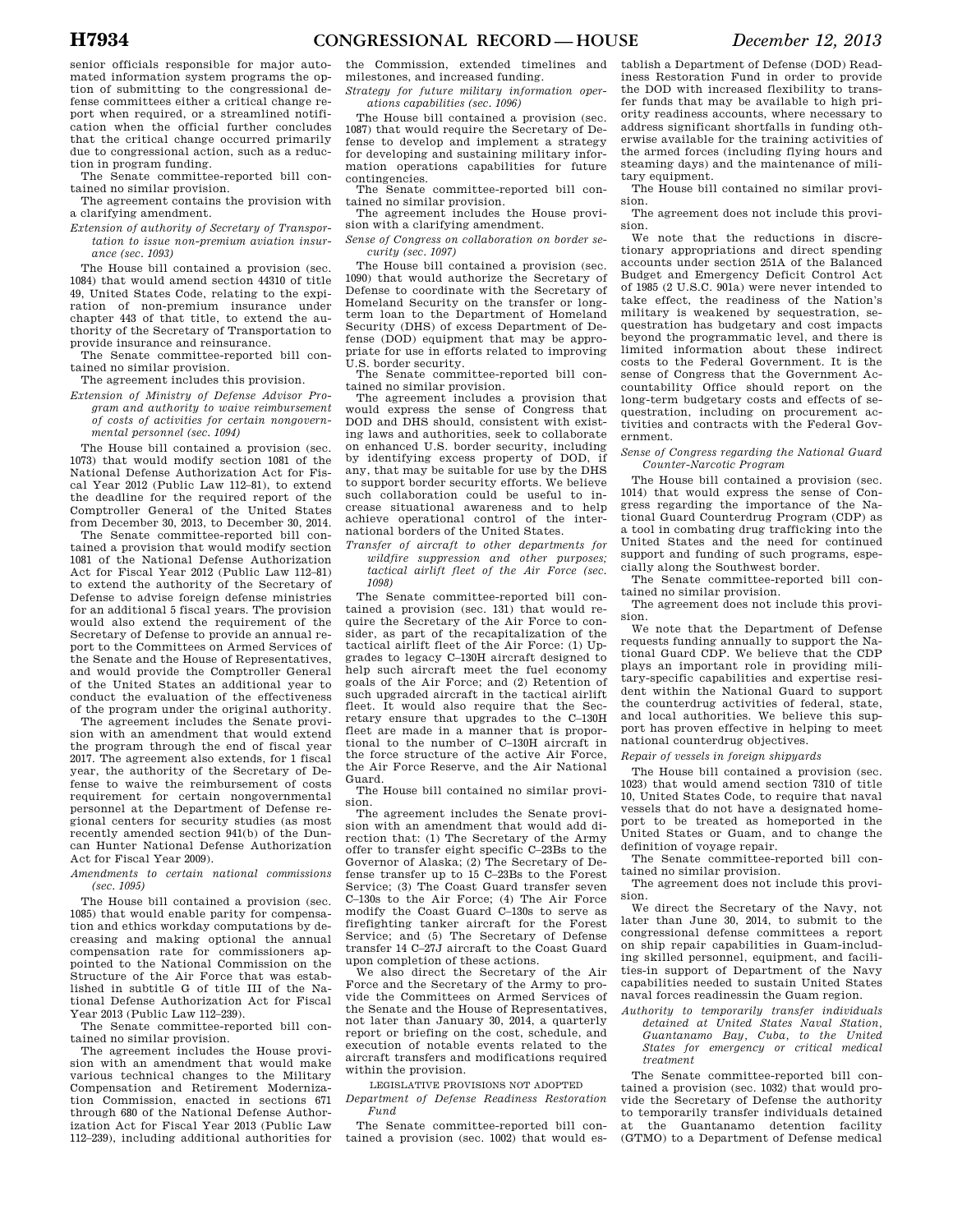facility for the sole purpose of providing emergency or critical medical treatment if such treatment is not available at GTMO and is necessary to prevent death or imminent significant injury or harm to the individual's health.

The House bill contained no similar provision.

The agreement does not include this provision.

#### *Assessment of affiliates and adherents of Al-Qaeda outside the United States*

The House bill contained a provision (sec. 1036) that would require an assessment of any group operating outside the United States that is an affiliate or adherent of, or otherwise related to, Al Qaeda; a summary of relevant information relating to each such group; an assessment of whether each group is part of or substantially supporting Al Qaeda or the Taliban, or constitutes an associated force that is engaged in hostilities against the United States or its coalition partners; and the criteria used to determine the nature and extent of each group's relationship to Al Qaeda.

The Senate committee-reported bill contained no similar provision.

The agreement does not include this provision.

We direct the Secretary of Defense, not later than 120 days after the enactment of this Act, to provide a briefing to the Committees on Armed Services of the Senate and the House of Representatives that provides definitions and the processes to determine if an entity is an affiliate, associated force and/ or an adherent of al Qaeda or the Taliban; and an assessment of the groups or entities that the Department considers to be affiliates or adherents of al Qaeda.

In consultation with the committees of jurisdiction over the Authorization for Use of Military Force (Public Law 110–40), we direct the Secretary of State to provide the same briefing to the Committee on Foreign Relations of the Senate and the Committee on Foreign Affairs of the House of Representatives on the aforementioned matters.

*Designation of Department of Defense senior official for facilitating the transfer of individuals detained at United States Naval Station, Guantanamo Bay, Cuba* 

The House bill contained a provision (sec. 1037) that would require the Secretary of Defense to designate a senior official within the Department of Defense (DOD) with principal responsibility for the coordination and management of the transfer of individuals detained at U.S. Naval Station, Guantanamo Bay, Cuba.

The Senate committee-reported bill contained no similar provision.

The agreement does not include this provision. We note that the Secretary of Defense appointed the senior DOD official responsible for coordinating and managing transfers of Guantanamo detainees in October 2013.

#### *Summary of information relating to individuals detained at Guantanamo who became leaders of foreign terrorist groups*

The House bill contained a provision (sec. 1040A) that would require the public release of summary information on individuals formerly detained at United States Naval Station, Guantanamo Bay, Cuba, who have, since being transferred or released from such detention, become leaders or involved in the leadership structure of a foreign terrorist group.

The Senate committee-reported bill contained no similar provision.

The agreement does not include this provision.

*Procedures governing United States citizens apprehended inside the United States pursuant to the Authorization for Use of Military Force* 

The House bill contained a provision (sec. 1040B) that would affirm the availability of the writ of habeas corpus for any U.S. citizen apprehended inside the United States pursuant to the Authorization for Use of Military Force (Public Law 107–40; 50 U.S.C. 1541 note), and set out certain procedural requirements for any habeas proceeding brought by such a U.S. citizen.

The Senate committee-reported bill contained no similar provision.

The agreement does not include this provision.

*Prohibition on the use of funds for recreational facilities for individuals detained at Guantanamo* 

The House bill contained a provision (sec. 1040C) that would prohibit the use of Department of Defense funds to provide additional or upgraded recreational facilities for individuals detained at United States Naval Station, Guantanamo Bay, Cuba.

The Senate committee-reported bill contained no similar provision.

The agreement does not include this provision.

*Prohibition on transfer or release of individuals detained at Guantanamo to Yemen* 

The House bill contained a provision (sec. 1040D) that would prohibit the use of Department of Defense funds to transfer, release, or assist in the transfer or release, of any individual detained at Guantanamo to the Republic of Yemen or any entity within Yemen during the period beginning on the date of enactment of this Act and ending on December 31, 2014.

The Senate committee-reported bill contained no similar provision.

The agreement does not include this provision.

*Department of Defense representation in dispute resolution regarding surrender of Department of Defense bands of electromagnetic frequencies* 

The Senate committee-reported bill contained a provision (sec. 1052) that would amend section 1062(b)(1) of the National Defense Authorization Act for Fiscal Year 2000 (Public Law 106–65) to require that the Department of Defense be adequately represented to convey its views with the interagency process for spectrum allocation.

The House bill contained no similar amendment.

The agreement does not include this provision.

*Assessment of nuclear weapons program of the People's Republic of China* 

The House bill contained a provision (sec. 1057) that would amend section 1045(b) of the National Defense Authorization Act for Fiscal Year 2013 (Public Law 112–239) to extend the date of the required assessment until August 15, 2014. The section would also provide not more than 75 percent of the funds made available to the Office of the Secretary of Defense for travel may be obligated or expended until 30 days after the Secretary notifies the appropriate congressional committees that the assessment has begun.

The agreement does not include this provision.

Subsequent to passage by the House of H.R. 1960, the Department of Defense entered into a contract with the Institute for Defense Analyses (IDA) to carry out the requirement of section 1045(b). We have been informed that IDA was given notice to proceed on this work on September 18, 2013, and will be required to submit to the Department its draft report on July 1, 2014, with a formal final report to be submitted by August 29, 2014. We look forward to the report assembled by IDA and its panel of independent experts.

*Cost estimates for nuclear weapons* 

The House bill contained a provision (sec. 1058) that would amend section 1043(a) of the National Defense Authorization Act for Fiscal Year 2012 (Public Law 112–81) to include in the annual report required by such section a detailed estimate of the personnel costs associated with sustaining and modernizing the nuclear deterrent and nuclear weapons stockpile of the United States. The annual report would also be required to describe how and which locations were included in the cost estimate.

The Senate committee-reported bill contained no similar provision.

The agreement does not include this provision.

*Report on plans for the disposition of the Mine Resistant Ambush Protected vehicle fleet* 

The Senate committee-reported bill contained a provision (sec. 1062) that would require the Secretary of Defense to provide a report on the Department's analysis and plans for the disposition and sustainment of its fleet of Mine Resistant Ambush Protected (MRAP) vehicles.

The House bill contained no similar provision.

The agreement does not include this provision.

*Limitation on use of funds for public-private cooperation activities* 

The House bill contained a provision (sec. 1064) that would prohibit the obligation or expenditure of funds for any public-private cooperation activity by a combatant command until the Committees on Armed Services of the Senate and the House of Representatives receive the Defense Business Board report that the Secretary of Defense was directed to provide under the committee report accompanying H.R. 4310 of the 112th Congress (H. Rept. 112–479).

The Senate committee-reported bill contained no similar provision.

The agreement does not include this provision. We note that the specified report was received by the committees in October 2013. We encourage the Secretary of Defense to ensure that the proper guidance and procedures are in place for such public-private cooperation activities by the combatant commands and to consult regularly with the committees regarding the proper scope and implementation of such activities.

*Matters for inclusion in the assessment of the 2013 Quadrennial Defense Review* 

The House bill contained a provision (sec. 1075) that would require the National Defense Panel (NDP) established pursuant to subsection 118(f) of title 10, United States Code, to assess the recommendation of the 2009 Quadrennial Defense Review Independent Panel (QDRIP), to establish a stand-

ing, independent strategic review panel. The Senate committee-reported bill contained no similar provision.

The agreement does not include this provision.

Under the provisions of section  $118(f)(9)(A)$ of title 10, United States Code, the heads of departments and agencies of the Department of Defense are required, upon request, to cooperate with the NDP to ensure that information it considers necessary to carry out its duties is promptly provided to the maximum extent practical. It is particularly important for the NDP to have access, upon request, to information, including appropriate access to previous studies, data, assumptions, scenarios, analysis, and recommendations related to the Department's series of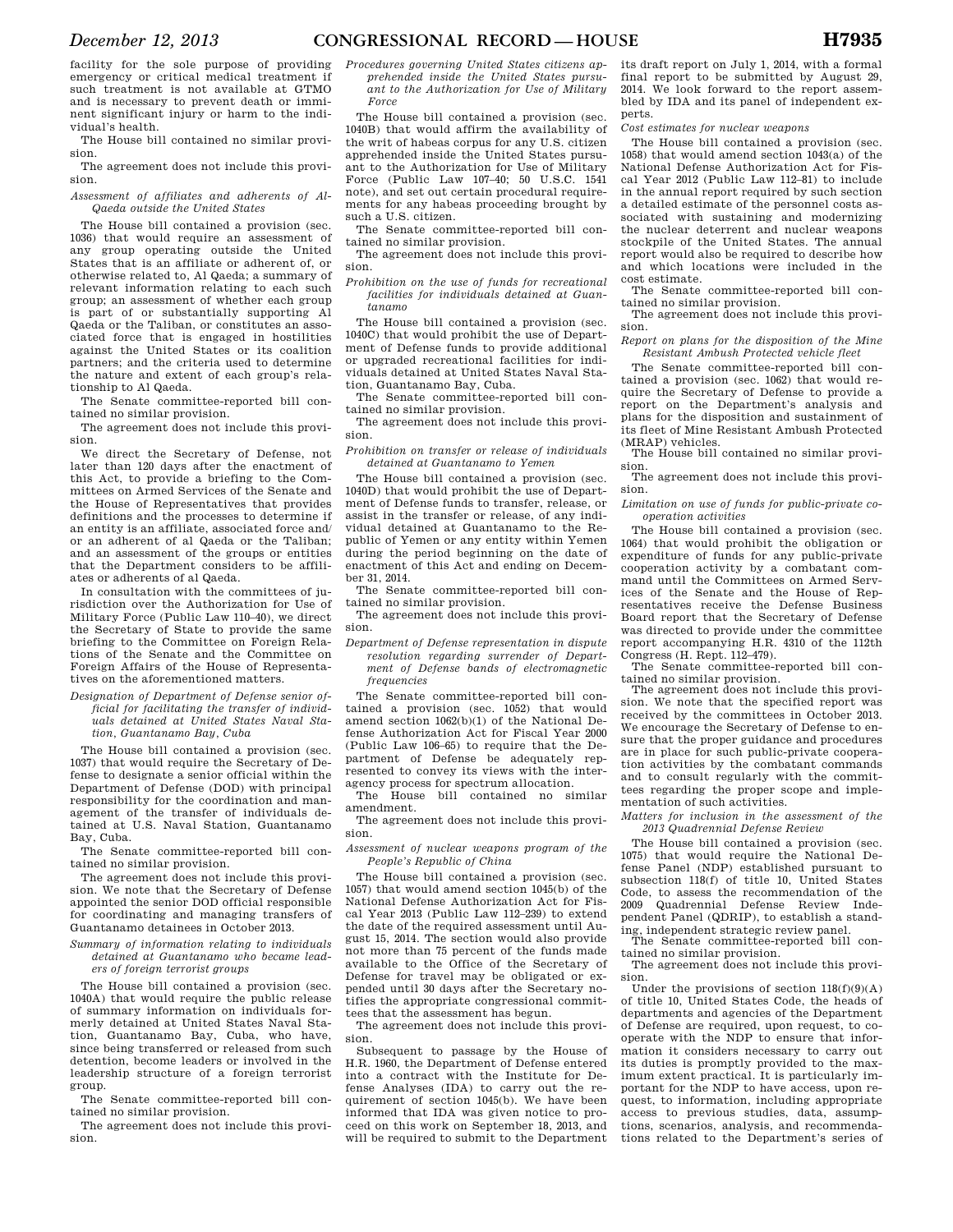recent strategy and program reviews such as the Defense Strategic Guidance, Strategic Choices and Management Review, and Chairman of the Joint Chiefs of Staff Risk Assessment.

*Provision of defense planning guidance and contingency operation plan information to Congress* 

The House bill contained a provision (sec. 1079) that would require the Secretary of Defense to provide to the congressional defense committees an annual report containing summaries of the Secretary's defense planning guidance and guidance to the Chairman, Joint Chiefs of Staff for contingency operation plans. This provision would also prohibit the obligation or expenditure of 75 percent of the funds, authorized to be appropriated for operation and maintenance, defense-wide, for the Office of the Secretary of Defense, until the Secretary of Defense submits the first report.

The Senate committee-reported bill contained no similar provision.

The agreement does not include this provision.

Last year's statement of managers to accompany the National Defense Authorization Act for Fiscal Year 2013 (Public Law 112–239) directs the Secretary of Defense, upon request, to provide the congressional defense committees with a briefing that describes the defense planning guidance, as required by section 113 of title 10, United States Code, and from which the budget request submitted was developed. Such a briefing is particularly important now given the significant changes in the strategic and fiscal plans currently under consideration by the Department. For this reason we expect the Department to provide the required briefing, upon request, with regard to existing defense policy guidance used for the Department's fiscal year 2014 budget request. This briefing will serve as a baseline to help the committees understand any changes to the guidance that may be adopted in the course of the current review and to assist with the oversight and assessment of any subsequent strategic or budgetary changes.

*Report on U.S. citizens subject to military detention* 

The House bill contained a provision (sec. 1080) that would require the Secretary of Defense to provide an annual report on U.S. citizens subject to military detention.

The Senate committee-reported bill contained no similar provision.

The agreement does not include this provision.

*Report on long-term costs of Operation Iraqi Freedom and Operation Enduring Freedom* 

The House bill contained a provision (sec. 1080B) that would require the President to submit to Congress a report containing an estimate of the previous costs of Operation New Dawn and the long-term costs of Operation Enduring Freedom.

The Senate committee-reported bill contained no similar provision.

The agreement does not include this provision.

*Report on air transportation of supplies for the United States* 

The House bill contained a provision (sec. 1082) that would: (1) Modify section 2631a of title 10, United States Code, to provide a preference for Civil Reserve Air Fleet (CRAF) aircraft for the transportation of Department of Defense (DOD) supplies; (2) Require the DOD to submit an annual report regarding use of outsize and oversize cargo flights; and (3) Amend chapter 401 of title 49, United States Code, to direct at least 50 percent of the gross tonnage of the equipment, materials, or commodities that are procured,

contracted, or subcontracted for by the U.S. Government to be transported by CRAF aircraft.

The Senate committee-reported bill contained no similar provision.

The agreement does not include this provision.

We agree that the Secretary of Defense should provide a report to the congressional defense committees within 180 days of enactment of this Act that includes assessments of the following:

(1) The effects on CRAF carriers of section 41106 of title 49, United States Code, and that section's ability to help the Secretary of Defense support the goals of the National Airlift Policy and maintain an adequate industrial base for CRAF carriers;

(2) The percentages of the gross tonnage of the equipment, materials, or commodities transported on fixed wing aircraft broken out by organic airlift and specific commercial carriers;

(4) The volume of outsize and oversize cargo flights, to include requirements and procedures;

(5) The ability of CRAF carriers to meet requirements to transport any equipment, materials, or commodities for the use of U.S. military operations and respond to a humanitarian disaster; and

(6) Current waiver authorities and whether there is any need to change those authorities to help the Secretary of Defense support the goals of the National Airlift Policy and maintain an adequate industrial base for CRAF carriers.

*Transportation of supplies to members of the Armed Forces from nonprofit organizations* 

The House bill contained a provision (sec. 1082A) that would insert a new section after section 402 in title 10, United States Code, to allow the Secretary of Defense to transport, on a space available basis and without charge, supplies that have been furnished by a nonprofit organization and that are intended for distribution to members of the armed forces.

The Senate committee-reported bill contained no similar provision.

The agreement does not include this provision.

The Secretary of Defense informed us that he already has the authority to accept donations and gifts for the benefit of our armed forces, but that the Department of Defense has very limited resources to receive, screen, and transport donations and gifts.

*Protection of tier one task critical assets from electromagnetic pulse and high-powered microwave systems* 

The House bill contained a provision (sec. 1086) that would require the Secretary of Defense to certify to the congressional defense committees that certain defense critical assets are protected from the adverse effects of electromagnetic pulses (EMP) and high-powered microwave (HPM) systems, and to prepare a plan to ensure protected electrical power for any such assets that are not certified.

The Senate committee-reported bill contained no similar provision.

The agreement does not include the provision.

We note that the Department of Defense (DOD) has in place well-documented policies and practices for the protection of defense critical infrastructure against a wide variety of potential threats and hazards. This allhazards risk mitigation and protection approach covers both natural phenomena and man-made hazards and attacks, including EMP and potential electrical power disruption, and considers both the probability and severity of potential hazards.

The Department's Defense Critical Infrastructure Protection (DCIP) program is fo-

cused on mission assurance to meet DOD needs. It performs recurring analyses of infrastructure vulnerability and risk mitigation options to reduce vulnerability and enhance mission assurance in a cost-effective manner. These assessments result in prioritized plans to mitigate risks to defense critical infrastructure, which changes as mission requirements change and as additional redundancy is established. The Department then takes appropriate risk mitigation steps according to these prioritized plans.

In reviewing the methodology supporting this prioritization, we believe DCIP has institutionalized a process that can address the type of certification process called for in the House provision, without injecting unwarranted redundant assessment or planning processes. We expect the DOD to continue using the DCIP program to review its assets against EMP and other emerging threats to ensure ongoing protection efforts supporting mission assurance. We expect the Department to keep the congressional defense committees apprised of any significant updates or changes to the DCIP program, as well as to the status of any specific infrastructure assets assessed to have a critical vulnerability to EMP, as they conduct future assessments.

While we believe the Department has a good process for evaluating the risks and mitigation measures for EMP through the DCIP program, we believe that a better understanding of the intelligence community's views on the threats posed by EMP or HPM systems would be helpful in understanding what more might be done by DOD to enhance its protective posture. Therefore, we direct the Director of the Defense Intelligence Agency to provide a briefing to the Committees on Armed Services of the Senate and the House of Representatives, within 60 days of the enactment of this Act, on the threats posed to DOD infrastructure by the natural occurrence or intentional use of EMP or HPM effects.

*Compliance of military departments with minimum safe staffing standards* 

The House bill contained a provision (sec. 1088) that would require the Secretary of Defense to ensure that all military departments comply with Department of Defense Fire and Emergency Services Program policy requirements on safe staffing.<br>The Senate committee was

Senate committee-reported bill contained no similar provision.

The agreement does not contain the provision.

*Determination and disclosure of transportation costs incurred by Secretary of Defense for congressional trips outside the United States* 

The House bill contained a provision (sec. 1089) that would require the Secretary of Defense to determine the cost of the transportation provided in the case of a trip taken by a member, officer, or employee of the House of Representatives or Senate in carrying out official duties outside the United States for which the Department of Defense provides transportation and to provide a written statement of the cost not later than 10 days after completion of the trip to the member, officer, or employee involved and to the Committee on Armed Services of the Senate or the House of Representatives.

The Senate committee-reported bill contained no similar provision.

The agreement does not include this provision.

We support public disclosure of official foreign travel by members, officers, and employees of the House of Representatives and Senate. To this end, we note that section 1754 (b) of title 22, United States Code, contains reporting and disclosure requirements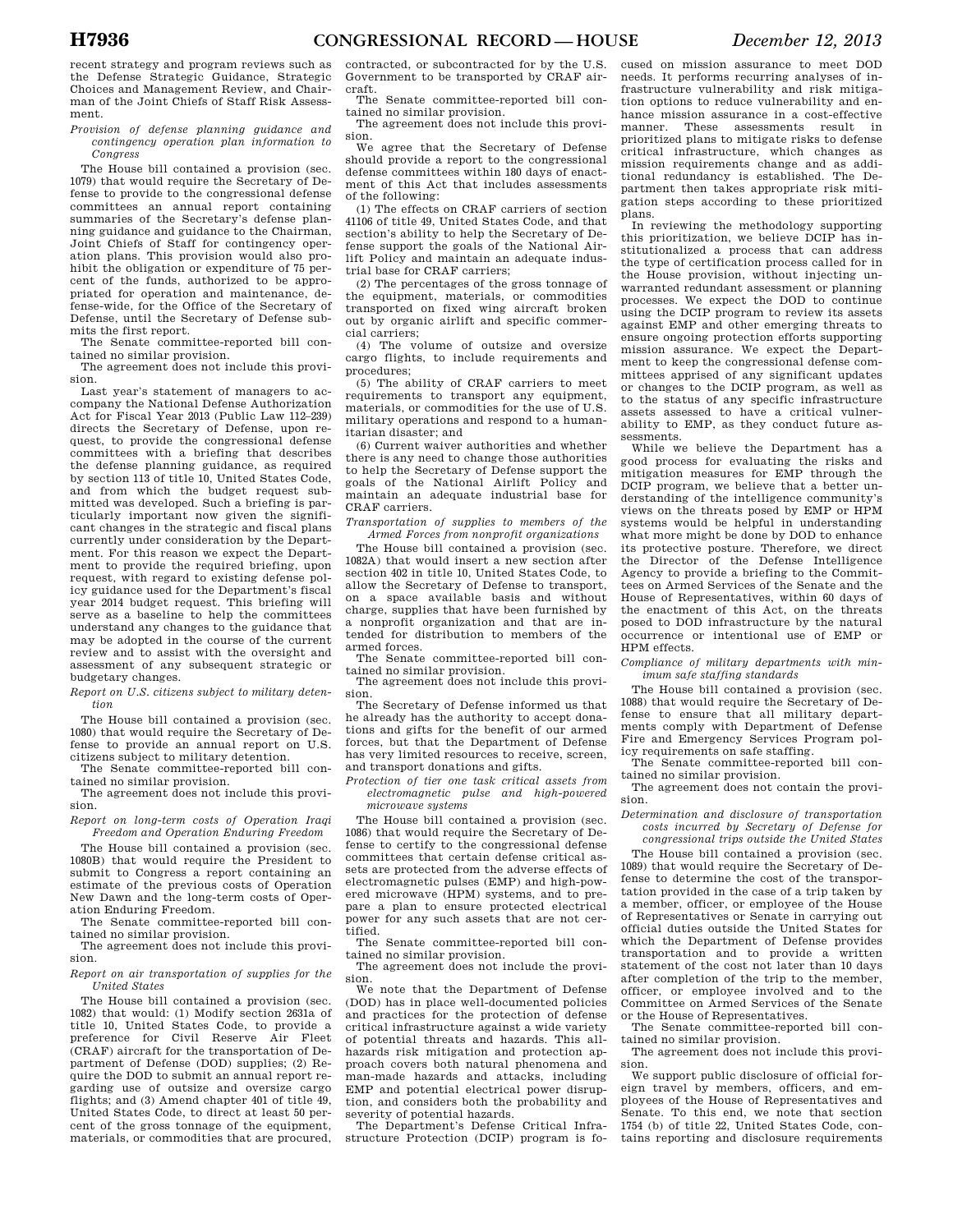for congressional travel outside the United States, including a requirement for reports to be open to public inspection and published in the Congressional Record. We recognize there are circumstances under which transportation provided by the Department of Defense best meets the needs of congressional delegations, ranging from protecting the safety and security of the delegation to expediency and accessing destinations that have little to no commercial air service. We further note that the Committees on Armed Services of the Senate and the House of Representatives each maintain policies and processes to provide further oversight of travel requests by members and employees of the committees.

*Transfer to the Department of Homeland Security of the Tethered Aerostat Radar System* 

The House bill contained a provision (sec. 1091) that would authorize the Secretary of Defense to transfer to the Department of Homeland Security the Tethered Aerostat Radar System (TARS).

The Senate committee-reported bill contained no similar provision.

The agreement does not include this provision.

We note that the transfer of the TARS program took place after the House bill was written.

*Sale or donation of excess personal property for border security activities* 

The House bill contained a provision (sec. 1092) that would amend section 2576a of title 10, United States Code, to permit the Secretary of Defense to transfer personal property to border security activities in consultation with the Secretary of Homeland Security.

The Senate committee-reported bill contained no similar provision.

The agreement does not contain the provision.

We note that that the Department of Homeland Security can participate in the sale or donation of excess personal property for border security activities under the current law.

We direct the Comptroller General of the United States to conduct a study of the Department of Defense's process for disposing of surplus personal property, focusing on: (1) an overview of how the disposal process works in practice; (2) the means used to dispose of surplus property; and (3) recommendations to improve the efficiency and effectiveness of the current disposal process. *Unmanned aircraft systems and National Airspace* 

The House bill contained a provision (sec. 1093) that would authorize the Secretary of Defense to enter into a memorandum of understanding with a non-Department of Defense entity that is engaged in the test range program authorized under section 332(c) of the FAA Modernization and Reform Act of 2012 (Public Law 112–95) to allow such entity access to non-regulatory special use airspace if such access: (1) is used by the entity as part of such test range program; and (2) does not interfere with the activities of the Secretary or otherwise interrupt or delay missions or training of the Department of Defense (DOD). The underlying Act authorized the Federal Aviation Administration (FAA) to identify up to six test ranges at which interested parties could develop and test procedures under which the FAA might allow access to the National Airspace System on a routine basis.

The Senate committee-reported bill contained no similar provision. The agreement does not include this provi-

sion.

However, we agree that: (1) developing established procedures to integrate unmanned

aircraft systems into the National Airspace System will be very important in allowing both DOD and non-DOD entities to train with and operate these systems on a routine basis; and (2) developing these procedures could include the use of FAA-designated DOD non-regulatory special use airspace.

*Days on which the POW/MIA flag is displayed on certain federal property* 

The House bill contained a provision (sec. 1094) that would require that, on federal installations, the National League of Families POW/MIA Flag be displayed on all days on which the flag of the United States is displayed.

The Senate committee-reported bill contained no similar provision.

The agreement does not include this provision.

*Sense of Congress on improvised explosive devices* 

The House bill contained a provision (sec. 1095) that would express the sense of Congress on the use of improvised explosive devices against members of the United States Armed Forces or people of the United States.

The Senate committee-reported bill contained no similar provision.

The agreement does not include this provision.

*Sense of Congress to maintain a strong National Guard and Military Reserve force* 

The House bill contained a provision (sec. 1096) that would express the sense of Congress that (1) the Secretary of Defense should make every effort to ensure the Military Reserve and National Guard forces are sustained by a fully-manned and fully-funded force and that the United States fulfill its longstanding commitment to unyielding readiness in terms of defense; (2) the Secretary of Defense should act with the knowledge that the National Guard and Reserves are critical components of the armed forces, particularly as a means of preserving combat power during a time of budget austerity; and (3) Congress repudiates proposals to diminish the National Guard or Reserves and affirms the growth of these components as circumstances warrant.

The Senate committee-reported bill contained no similar provision.

The agreement does not include this provision.

*Access of employees of congressional support offices to Department of Defense facilities* 

The House bill contained a provision (sec. 1097) that would require the Secretary of Defense to provide employees of any congressional support office who work on issues related to national security with access to facilities of the Department of Defense in the same manner, and subject to the same terms and conditions, as employees of the Committees on Armed Services of the Senate and the House of Representatives.

The Senate committee-reported bill contained no similar provision.

The agreement does not include this provision.

We encourage the Secretary of Defense to implement procedures for providing Pentagon access to employees of congressional support offices similar to the procedures currently used to provide access to Government Accountability Office employees and to keep the Committees on Armed Services of the Senate and the House of Representatives informed of the progress of implementing such procedures.

#### *Cost of wars*

The House bill contained a provision (sec. 1098) that would require the Department of Defense to post on its public web site the costs of the wars in Afghanistan and Iraq.

The Senate committee-reported bill contained no similar provision.

The agreement does not include this provision.

We note that reports on the costs of the wars in Afghanistan and Iraq have been published by the Congressional Budget Office (CBO) and the Congressional Research Service (CRS). We further note that CBO reports are publicly available and published on the Internet, and CRS reports are available to Members of Congress.

*Sense of Congress regarding consideration of foreign languages and cultures in the building of partner capacity* 

The House bill contained a provision (sec. 1099) that would express the sense of Congress that the Department of Defense (DOD) should take into consideration foreign languages and cultures in DOD's training, tools and methodologies for military-to-military activities and building partner capacity.

The Senate committee-reported bill contained no similar provision.

The agreement does not include this provision. We encourage the DOD to incorporate the consideration of foreign languages and cultures into its training and procedures for engaging in and benefiting from military-tomilitary cooperation and building partner capacity activities.

*Sense of Congress regarding preservation of second amendment rights of active duty military personnel stationed or residing in the District of Columbia* 

The House bill contained a provision (sec. 1099A) that would express the sense of Congress that active duty military personnel who are stationed or residing in the District of Columbia should be permitted to exercise fully their rights under the Second Amendment to the Constitution of the United States and therefore should be exempt from the District of Columbia's restrictions on the possession of firearms.

The Senate committee-reported bill contained no similar provision.

The agreement does not include this provision.

TITLE XI—CIVILIAN PERSONNEL MATTERS

*One-year extension of authority to waive annual limitation on premium pay and aggregate limitation on pay for Federal civilian employees working overseas (sec. 1101)* 

The House bill contained a provision (sec. 1101) that would authorize the head of an executive agency to waive limitations on the aggregate of basic and premium pay payable through calendar year 2014 to an employee who performs work in an overseas location that is in the area of responsibility of the<br>Commander, U.S. Central Command Commander, U.S. Central Command (CENTCOM), or a location that was formerly in CENTCOM but has been moved to an area of responsibility of the Commander, U.S. Africa Command, in support of a contingency operation or an operation in response to a declared emergency. The amount payable may not exceed the total annual compensation payable to the Vice President under section 104 of title 3, United States Code.

The Senate committee-reported bill contained no similar provision.

The agreement includes this provision.

*One-year extension of discretionary authority to grant allowances, benefits, and gratuities to* 

*personnel on official duty in a combat zone (sec. 1102)* 

The House bill contained a provision (sec. 1102) that would authorize temporary discretionary authority to federal agencies to grant allowances, benefits, and gratuities comparable to those provided to members of the foreign service to an agency's civilian employees on official duty in a combat zone.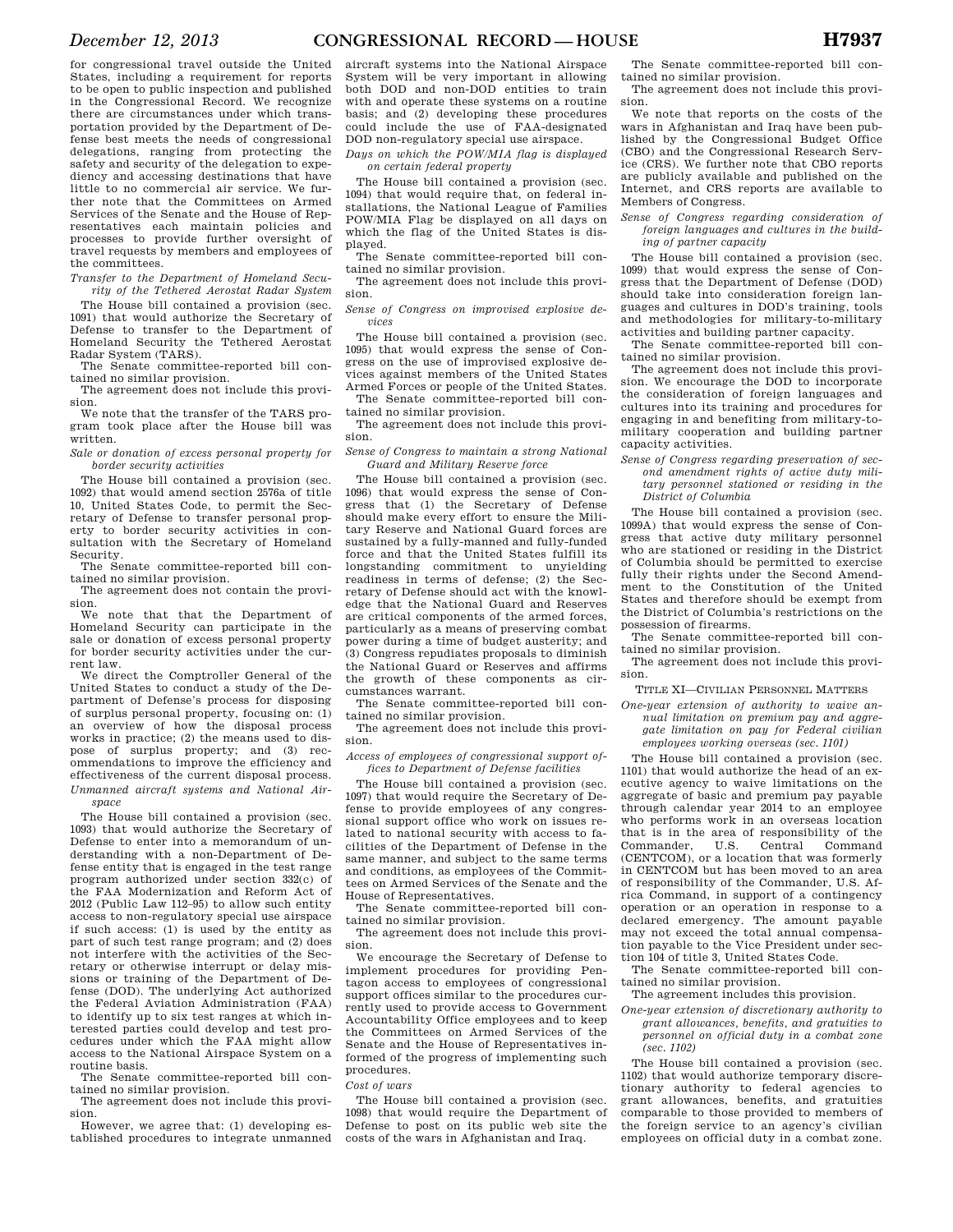This authority would expire at the end of fiscal year 2015.

The Senate committee-reported bill contained no similar provision.

The agreement includes this provision. *Extension of voluntary reduction-in-force au-*

*thority for civilian employees of the Department of Defense (sec. 1103)* 

The House bill contained a provision (sec. 1103) that would amend section 3502(f)(5) of title 5, United States Code, to extend through September 30, 2015, the authority of the Secretary of Defense or the secretary of a military department to allow certain civilian employees to volunteer for reduction-inforce separations.

The Senate committee-reported bill contained a provision (sec. 1101) that would amend section 3502(f)(5) of title 5, United States Code, to extend through September 30, 2018, the authority of the Secretary of Defense or the secretary of a military department to allow certain civilian employees to volunteer for reduction-in-force separations. The agreement includes the Senate provi-

sion.

*Extension of authority to make lump-sum severance payments to Department of Defense employees (sec. 1104)* 

The House bill contained a provision (sec. 1104) that would amend section 5595(i)(4) of title 5, United States Code, to extend until October 1, 2018, the authority for the Secretary of Defense or the secretary of a military department to pay the total amount of severance pay to an eligible civilian employee in one lump sum.

The Senate committee-reported bill contained a similar provision (sec. 1102).

The agreement includes the House provision.

*Revision to amount of financial assistance under Department of Defense Science, Mathematics, and Research for Transformation (SMART) Defense Education Program and assessment of STEM and other programs (sec. 1105)* 

The House bill contained a provision (sec. 1105) that would increase the flexibility of the Secretary of Defense to determine the amount of the financial assistance delivered by the Science, Mathematics, and Research for Transformation (SMART) program.

The Senate committee-reported bill contained a similar provision (sec. 1105).

The agreement includes the House provision with an amendment requiring an assessment of the SMART program, as well as for the National Security Science and Engineering Faculty Fellowship (NSSEFF) program, and a number of Department of Defense Pre-Kindergarten through 12th grade Science, Technology, Engineering and Mathematics (STEM) programs.

*Extension of program for exchange of information-technology personnel (sec. 1106)* 

The House bill contained a provision (sec. 1106) that would authorize for an additional 10 years the Information Technology Exchange Program for the Department of Defense.

The Senate committee-reported bill contained no similar provision.

The agreement includes this provision with an amendment that would authorize for an additional 5 years the Information Technology Exchange Program for the Department of Defense.

*Temporary authorities for certain positions at Department of Defense research and engineering facilities (sec. 1107)* 

The House bill contained a provision (sec. 1107) that would establish new authorities for the direct hiring and management of personnel at Department of Defense (DOD)

Science and Technology Reinvention Laboratories. Specific elements addressed qualified candidates possessing a bachelor's degree, qualified veterans, students, members of the Senior Executive Service (SES), Senior Scientific Technical Managers (SSTM), and specially qualified scientific and professional personnel (known as ST).

The Senate committee-reported bill contained a provision (sec. 1107) that contained a number of similar elements of the House provision, namely the direct hiring authority for qualified candidates possessing a bachelor's degree as well as qualified veteran candidates.

The agreement includes the House provision with an amendment that removes elements relating to students, SESs, and STs.

We note that there have been concerns raised about the management of the senior scientific and technical workforce within DOD laboratories. Therefore, we direct the Under Secretary of Defense for Personnel and Readiness to submit a briefing to the Committees on Armed Services of the Senate and the House of Representatives within 90 days of the enactment of this Act on challenges to the management of the scientific and technical workforce of the Department, and recommendations for possible actions to improve such management. In preparing this briefing, the Under Secretary shall work with the relevant science and technology executives and personnel leadership in the Services to identify challenges to this workforce and examine opportunities to change policies and practices to improve the effectiveness and efficiencies of management procedures and practices. We note that DOD laboratories need to have streamlined, effective, and efficient personnel system practices in order to be competitive employers of worldclass scientific and technical talent.

Furthermore, as a subset of this review, we believe that the Department should also examine the mechanisms for bringing in interns and other undergraduate students from cooperative education programs into the Department's laboratories to determine if existing means are effective, and to propose any changes that might be necessary to improve those programs.

*Compliance with law regarding availability of funding for civilian personnel (sec. 1108)* 

The House bill contained a provision (sec. 1108) that would require the Secretary of Defense to prescribe regulations, no later than 45 days after the enactment of this Act, implementing the authority provided in subsection (a) of section 1111 of the National Defense Authorization Act for Fiscal Year 2010 (Public Law 111–84).

The Senate committee-reported bill contained no similar provision.

The agreement includes this provision with an amendment that would require the Secretary of Defense to prescribe regulations, no later than 90 days after the enactment of this Act, implementing the authority provided in subsection (a) of section 1111 of the National Defense Authorization Act for Fiscal Year 2010.

*Extension of enhanced appointment and compensation authority for civilian personnel for care and treatment of wounded and injured members of the Armed Forces (sec. 1109)* 

The House bill contained a provision (sec. 1109) that would amend section 1599c of title 10, United States Code, to extend through December 31, 2020, the existing authority of the Secretary of Defense to exercise any authority for the appointment and pay of health care personnel under chapter 74 of title 38, United States Code, for purposes of recruitment, employment, and retention of civilian health care professionals for the De-

partment of Defense. The provision would repeal the now-obsolete section 1599c requirement for the service secretaries to develop and implement a strategy to disseminate the authorities and best practices for the recruitment of medical and health professionals.

The Senate committee-reported bill contained a similar provision (sec. 1104).

The agreement includes the House provision.

LEGISLATIVE PROVISION NOT ADOPTED

*Flexibility in employment and compensation of civilian faculty at certain additional Department of Defense schools* 

The Senate committee-reported bill contained a provision (sec. 1106) that would amend section 1595(c) of title 10, United States Code, to add the Defense Institute for Security Assistance Management and the Joint Special Operations University to the list of Department of Defense schools at which the Secretary of Defense may employ and compensate civilian faculty as the Secretary considers necessary.

The House bill contained no similar provision.

The agreement does not include this provision.

We note that the Department of Defense and the military departments have proposed changes over the past several years to extend the use of civilian faculty employed under title 10, United States Code, at Department of Defense schools and Professional Military Education (PME) programs that provide less than 10 months of academic instruction. We believe the Department and the Services have not applied adequate rigorous analysis of and justification for these requests. Section 1124 of the National Defense Authorization Act for Fiscal Years 1990 and 1991 (Public Law 101–189) expanded the authority to employ civilian faculty at PME schools beyond the Naval War College to the National Defense University, the Army War College and United States Army Command and General Staff College, the Marine Corps Command and Staff College and Air University for principal courses of instruction of at least 10 months. As stated in the Report of the Panel on Military Education of the One Hundredth Congress of the Committee on Armed Services, House of Representatives, the intent of the expansion was that intermediate and senior PME schools were graduate level programs of instruction and civilian instructors were key to maintaining a high quality of instruction. The panel believed competitive civilian faculty could help attract other quality faculty from civilian education institutions and add depth to the curriculum, thus improving the quality of instruction. We believe this principle still applies in today's environment and that the employment of civilian faculty under title 10, United States Code, at PME institutions and schools should be reserved for courses of instruction that are graduate level in nature.

Therefore, we direct the Secretary of Defense to review the civilian faculty requirements for all Department of Defense and PME schools, universities, and institutes to determine if there are graduate level courses of instruction that are less than 10 months in duration that may be authorized the employment of civilian faculty under title 10, United States Code. The review should include by-program justification for the utilization of civilian instructors rather than military instructors or contract instructors, and an accompanying cost-benefit analysis. The Secretary of Defense shall submit the findings of the review and any recommendations for changes to the employment of civilian faculty to the Committees on Armed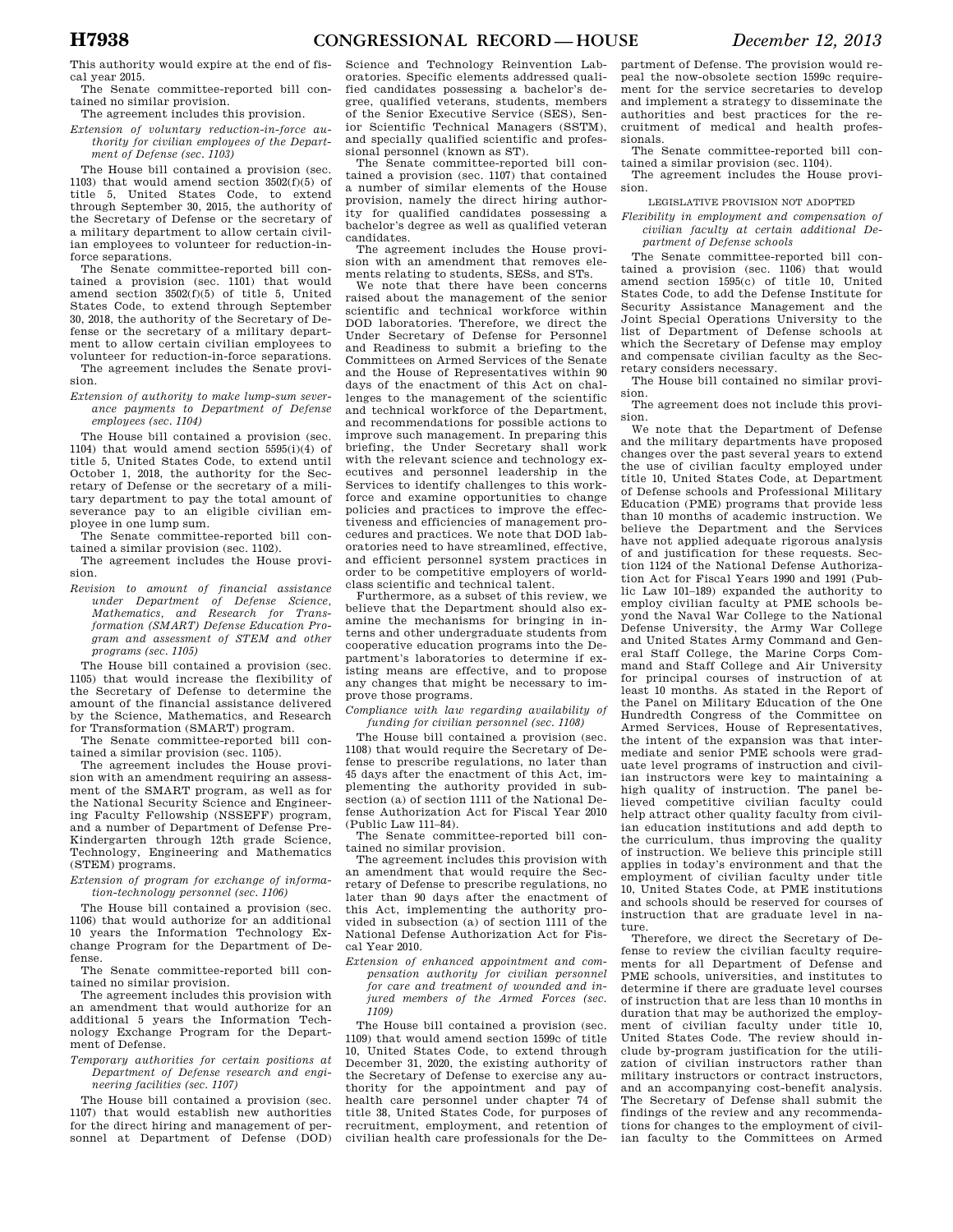Services of the Senate and the House of Representatives no later than March 1, 2015. TITLE XII—MATTERS RELATING TO FOREIGN

**NATIONS** 

## SUBTITLE A—ASSISTANCE AND TRAINING *Modification and extension of authorities relat-*

*ing to program to build the capacity of foreign military forces (sec. 1201)* 

The House bill contained a provision (sec. 1201) that would extend and modify the authority under section 1206 of the National Defense Authorization Act for Fiscal Year 2006 (Public Law 109–163), as amended, to conduct a program to build the capacity of foreign military forces to conduct counterterrorism operations or stability operations (the ''global train and equip program''). The provision would expand the purposes for which train and equip assistance may be provided under this program, and expand the types of security forces that may receive such assistance. The provision would also require that information be submitted, as part of the annual budget justification materials, on the planning and execution of the global train and equip program for the coming fiscal year. The limitation on funds available for the program would be increased from \$350.0 million to \$425.0 million per fiscal year, and the termination of the program would be extended until September 30, 2016. Finally, the House provision would repeal existing authorities for training and equipping counterterrorism forces in Yemen and East Africa.

The Senate committee-reported bill contained a provision (sec. 1201) that would extend the authority for the global train and equip program through fiscal year 2018 and require a report on counterterrorism-related assistance under the program.

The agreement includes the House provision with an amendment that would maintain the current purposes for which train and equip assistance may be provided under the program, specifically building capability relating to the conduct of counterterrorism operations, and military and stability operations in conjunction with U.S. forces. The amendment would expand the types of forces that may receive assistance under the program to include a foreign country's security forces with a counterterrorism mission. We recognize that in certain countries the lead counterterrorism unit is not located in the Ministry of Defense (MOD).

The provision included in the agreement would also limit the level of funding available annually for the global train and equip program to \$350.0 million and extend the authority for the program through fiscal year 2017. In addition, funds available for fiscal year 2015 would be restricted to no more than \$262.5 million until the Secretary of Defense, with the concurrence of the Secretary of State, submits a non-binding report on the proposed planning and execution of fiscal year 2015 programs intended to be conducted or supported under the authority to build the capacity of a foreign country's security forces, other than MOD forces, to conduct counterterrorism operations.

The provision in the agreement would include the reporting requirement from the Senate provision regarding counterterrorism-related assistance, but would not include the House provision's repeal of existing authorities for training and equipping security forces in Yemen and East Africa.

# *Global Security Contingency Fund (sec. 1202)*

The House bill contained a provision (sec. 1203) that would make certain technical amendments to the authority for the Global Security Contingency Fund (GSCF) under section 1207 of the National Defense Authorization Act for Fiscal Year 2012 (Public Law 112–81), including changes to the notification requirements. The provision would also require a report to the specified congressional committees on the guidance and processes for the GSCF.

The Senate committee-reported bill contained a similar provision (sec. 1202) making technical changes to GSCF.

The agreement includes the House provision with a technical and clarifying amendment.

We are concerned about the procedures and processes for implementation of the GSCF program and the coordination of GSCF activities with other programs for building partner capacity. Therefore, the Comptroller General is directed to conduct a review of the procedures and processes established by the Department of Defense (DOD) and Department of State (DOS) to administer and implement activities funded by GSCF. Specifically, the Comptroller General is directed to review:

(1) The process for the DOS and DOD, including the defense agencies and the combatant commands, to identify proposed GSCF activities;

(2) The extent to which DOD, in conjunction with DOS, has procedures in place to review, prioritize, and approve activities to be funded through GSCF and coordinate those activities with other programs to build partner capacity; and

(3) The extent to which DOD, in conjunction with DOS, has developed a monitoring and evaluation framework to measure the effectiveness of the activities implemented and funded by the GSCF.

The Comptroller General is directed to submit the report containing the findings of this review to the relevant congressional committees by October 1, 2014. For purposes of this requirement, the relevant congressional committees are the Committees on Armed Services, Foreign Relations, and Appropriations of the Senate and the Committees on Armed Services, Foreign Affairs, and Appropriations of the House of Representatives.

*Training of general purpose forces of the United States Armed Forces with military and other security forces of friendly foreign countries (sec. 1203)* 

The Senate committee-reported bill contained a provision (sec. 1203) that would permit the Secretary of Defense to authorize training with the military forces or other security forces of a friendly foreign country in order to prepare the U.S. armed forces to train the military forces or other security forces of a friendly foreign country and enhance interoperability. Training with foreign military forces under this authority must be in the U.S. national interest and consistent with U.S. national security strategy as well as the recent presidential guidance on security sector assistance.

The House bill contained no similar provision.

The agreement includes the Senate provision with an amendment that would: (1) Modify elements of the annual reporting requirement; (2) Add a section relating to the types of training authorized; (3) Provide for coordination and concurrence of the Secretary of State; (4) Establish a notification requirement; and (5) Define for purposes of the delivery of the annual report the appropriate congressional committees.

We are concerned about the deteriorating readiness of U.S. general purpose forces, particularly ground forces, to conduct their mission-essential tasks. We intend to monitor the execution of this authority closely and expect activities authorized by this provision to be used in a way that most effectively supports the readiness requirements of U.S. forces.

*Authority to conduct activities to enhance the capability of foreign countries to respond to incidents involving weapons of mass destruction (sec. 1204)* 

The House bill contained a provision (sec. 1205) that would authorize the Secretary of Defense, in concurrence with the Secretary of State, to provide assistance to the military and civilian response organizations of certain foreign countries in the region around Syria in order for such countries to respond effectively to incidents involving weapons of mass destruction.

The Senate committee-reported bill contained a similar provision (sec. 1206) that would authorize the Secretary of Defense to provide such assistance to foreign nations, without limiting the assistance to countries in the region around Syria.

The agreement includes a provision that would incorporate elements of each bill provision. It would provide the authority for the Secretary of Defense to provide assistance to the military and civilian first responder organizations of the nations that border Syria, and to provide such assistance to other nations if the Secretary notifies the congressional defense committees of the Secretary's intention to do so. The provision would also require reports for each year in which the authority is used, including details on the assistance provided and the costs incurred. The provision would also require the Secretary to provide notification if the Secretary plans to use more than \$4.0 million for the program in a fiscal year. Finally, the authority provided in the provision would expire after September 30, 2017.

*Authorization of National Guard State Partnership Program (sec. 1205)* 

The House bill contained a provision (sec. 1204) that would codify the National Guard State Partnership Program in chapter 1 of title 32, United States Code.

The Senate committee-reported bill contained no similar provision.

The agreement includes the House provision with an amendment that would authorize the Secretary of Defense, in consultation with the Secretary of State, to establish a program for bilateral or multilateral military-to-military exchanges with the National Guard of a State or territory and the national military forces of a foreign nation (''State Partnership Program''). The provision would also require the publication of new regulations to modify existing regulation to conform to this new authority; provide certain authorization for the payment of expenses; require a series of notifications and reports; repeal Section 1210 of the National Defense Authorization Act for Fiscal Year 2010 (Public Law 111–84; 123 Stat. 2517; 32 U.S.C. 107 note); and establish a sunset of the underlying authority at the end of fiscal year 2016.

We intend for engagement with other than the military forces to be focused—to the maximum extent—on disaster response or emergency response. For military-to-military engagement, we anticipate that annual reporting may be done in tabular format, but that the Department of Defense should provide a sufficient level of information so that extensive follow-up is not required. This authority is in no way intended to preclude National Guard personnel from engaging with partnered forces under other Department of Defense and State Department authorities, for example, Joint Combined Exchange Training (10 U.S.C. 2011) and implementation of Foreign Military Financing programs (22 U.S.C. 2752).

*United States security and assistance strategies in Africa (sec. 1206)* 

The Senate committee-reported bill contained a provision (sec. 1204) that would direct the Secretary of Defense to develop a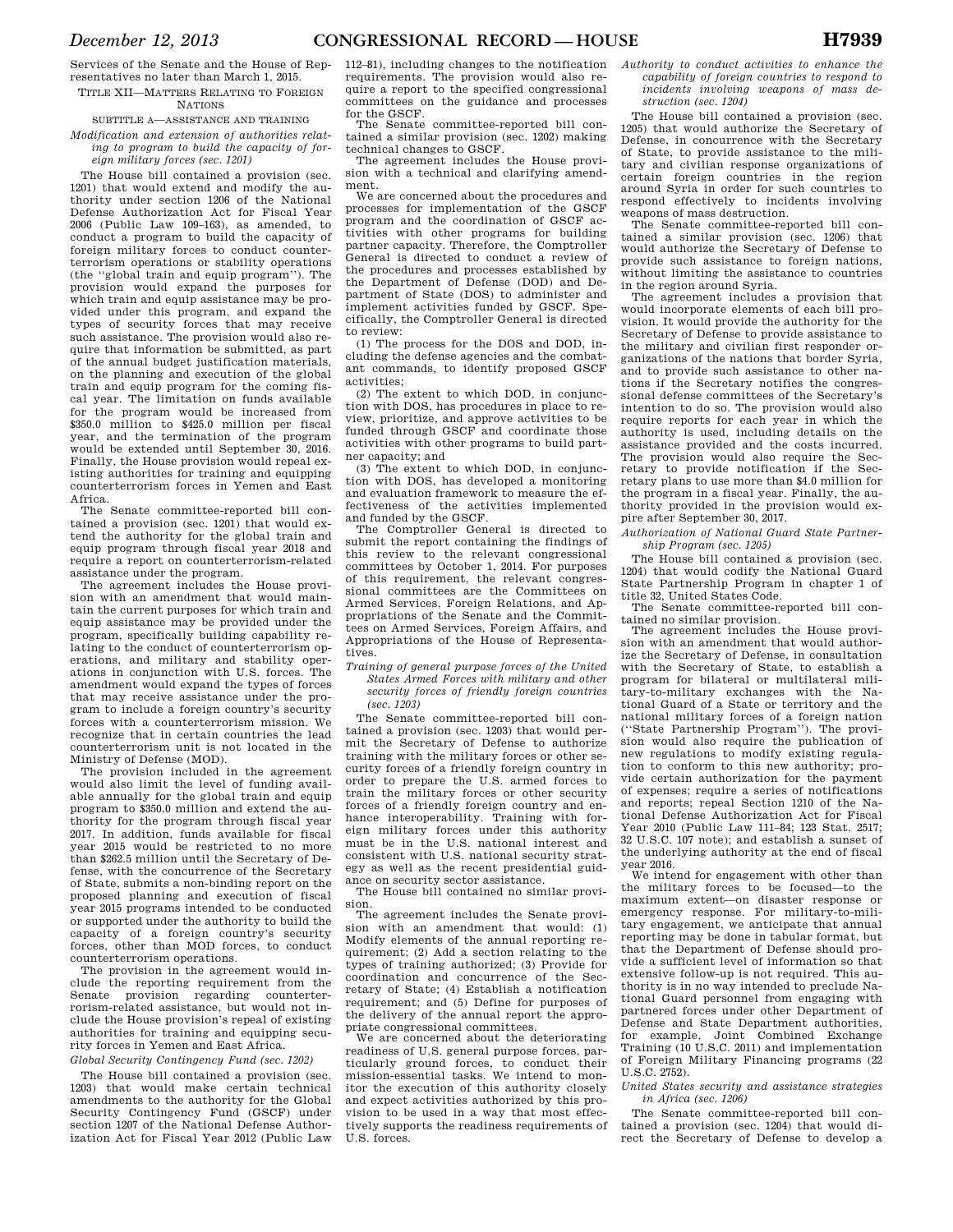strategic framework for U.S. counterterrorism assistance and cooperation in North Africa, including but not limited to programs conducted under the Trans-Sahara Counter Terrorism Partnership, Operation Enduring Freedom-Trans Sahara, and other related security assistance activities. The provision would also require the Secretary of Defense to submit a report to Congress on the details of this framework, as well as on lessons-learned from recent developments in Mali and the region.

The House bill contained no similar provision.

The agreement includes the Senate provision with a technical and clarifying amendment. The agreement also includes provisions that would: (1) Require an interagency strategy that supports the recent security and political gains in Somalia; (2) Require a classified intelligence assessment on al Shabaab; and (3) Designate an existing senior U.S. Government official with existing interagency authority for export policy for Africa to coordinate among various U.S. Government agencies existing export strategies with the goal of significantly increasing U.S. exports to Africa.

We also acknowledge that the number of armed robbery at sea and piracy attacks in the Gulf of Guinea are increasing, with an ongoing pattern of cargo thefts and robbery, often occurring in the territorial waters of West and Central African states. Ongoing piracy and armed robbery at sea in the Gulf of Guinea pose a threat to international navigation, security, and the economic development of states in the region. It has been the U.S. strategy to improve the region's trade competitiveness and encourage the diversification of exports beyond natural resources. No later than 90 days after enactment of this Act, we direct the Secretary of Defense to provide a briefing to the Committees on Armed Services of the Senate and the House of Representatives on the Department of Defense strategy to use its existing authorities to build capacity to combat armed robbery at sea, piracy, and other maritime threats.

We further note the importance of bringing to justice those individuals who committed, conspired to commit, attempted to commit, or aided or abetted in the commission of the September 11–12, 2012, terrorist attack on the Special Mission Compound and Annex in Benghazi, Libya. We note that, in January 2013, the Secretary of State has authorized a reward of up to \$10 million for information leading to the arrest of those individuals.

*Assistance to the Government of Jordan for border security operations (sec. 1207)* 

The Senate committee-reported bill contained a provision (sec. 1205) that would authorize the Secretary of Defense, upon a determination from the President that it is in the national security interests of the United States, to use up to \$75.0 million of amounts authorized for the Coalition Support Fund account in fiscal years 2013 and 2014 to support the border security operations of the Jordanian Armed Forces.

The House bill contained no similar provision.

The agreement includes the Senate provision with an amendment that would authorize the Secretary of Defense, with the concurrence of the Secretary of State, to provide assistance—on a reimbursable basis—to the Government of Jordan for purposes of supporting their armed forces efforts to increase security along the border between Jordan and Syria. Prior to any reimbursement, the provision would require the Secretary of Defense that the Government of Jordan is continuing to support and maintain efforts of the armed forces of Jordan to increase security or sustain increased security along the border between Jordan and Syria. Upon such certification, the Secretary of Defense may provide up to \$150.0 million from fiscal year 2014 funds, to be expended in fiscal years 2014 and 2015.

*Support of foreign forces participating in operations to disarm the Lord's Resistance Army (sec. 1208)* 

The Senate committee-reported bill contained a provision (sec. 1207) that would authorize the Department of Defense to obligate not more than \$50.0 million in each fiscal year in operation and maintenance funding to provide logistical support, services and supplies, and intelligence support to: (1) The national military forces of Uganda participating in operations to mitigate or eliminate the threat posed by the Lord's Resistance Army (LRA); and (2) The national military forces of any other countries determined by the Secretary of Defense, with the concurrence of the Secretary of State, to be participating in operations to mitigate or eliminate the threat posed by the LRA. The Secretary's authority would expire upon the termination of Operation Observant Compass.

The House bill contained a similar provision (sec. 1206).

The agreement includes the Senate provision with an amendment that would: (1) Extend the underlying authority through the end of fiscal year 2017; (2) Require the Secretary of Defense to submit a report relating to various matters associated with the ongoing operation to support foreign forces; and (3) Prohibit utilizing 25 percent of the underlying provision until the Secretary submits the required report to Congress.

We note that the support provided by U.S. military advisors was unnecessarily restricted due to interpretation of a combat exclusion clause and therefore removed it from the existing authority. We believe that U.S. military advisers should assist their partners with the full-range of activities short of direct combat. We note this provision expands the previous authority and increases the authorized funding level to \$50.0 million to provide in-the-field advice, assistance and support to foreign forces searching for Joseph Kony and his senior lieutenants, thereby strengthening the training and capabilities of the foreign forces to counter the LRA's capabilities in the region. With this expanded authority, we expect the Department of Defense to continue their progress towards the mission objectives of Operation Observant Compass. We remain fully supportive of this advise and assist operation.

SUBTITLE B—MATTERS RELATING TO

AFGHANISTAN, PAKISTAN, AND IRAQ

*Commanders' Emergency Response Program in Afghanistan (sec. 1211)* 

The House bill contained a provision (sec. 1213) that would extend through fiscal year 2014 the authority under section 1201 of the National Defense Authorization Act for Fiscal Year 2012 (Public Law 112–81; 125 Stat. 1619), as amended, for the Commanders' Emergency Response Program (CERP). The provision would limit the amount of funds available for the program to \$60.0 million.

The Senate committee-reported bill contained a similar provision (sec. 1211) that would extend the CERP authority for one year and would require a report on lessons learned and best practices from the execution of CERP in Iraq and Afghanistan.

The agreement includes the Senate provision with a clarifying amendment.

*One-year extension of authority to use funds for reintegration activities in Afghanistan (sec. 1212)* 

The House bill contained a provision (sec. 1212) that would amend section 1216 of the Ike Skelton National Defense Authorization Act for Fiscal Year 2011 (Public Law 111–383), as amended, to extend the authority to use Department of Defense funds to support reintegration activities in Afghanistan and authorize the use of up to \$25.0 million for these purposes.

The Senate committee-reported bill contained an identical provision (sec. 1213).

The agreement includes this provision.

- *Extension of authority for reimbursement of certain coalition nations for support provided* 
	- *to United States military operations (sec. 1213)*

The House bill contained a provision (sec. 1211) that would extend for fiscal year 2014 and modify the authority under section 1233 of the National Defense Authorization Act for Fiscal Year 2008 (Public Law 110–181), as amended, to provide reimbursements to certain nations for support provided to U.S. military operations in Operation Enduring Freedom. The provision would limit funds available under this authority (''Coalition Support Funds'') for fiscal year 2014 to \$1.5 billion. The provision would also require that, prior to making reimbursements to Pakistan, the Secretary of Defense must make certain certifications to the congressional defense committees, or invoke a national security waiver.

The Senate committee-reported bill contained a similar provision (sec. 1215) that would extend the authority under section 1233 of Public Law 110–181, as amended, for fiscal year 2014. The provision would also extend through fiscal year 2014 the notification requirements, under section 1232(b)(6) of the National Defense Authorization Act for Fiscal Year 2008 (122 Stat. 393) as amended, relating to Coalition Support Funds reimbursements for Pakistan for support provided by Pakistan. The provision would further extend the limitations, under section 1227(d) of the National Defense Authorization Act for Fiscal Year 2013 (Public Law 112–239; 126 Stat. 2000), on reimbursements of Pakistan pending certain certifications regarding Pakistan.

The agreement includes the Senate provision with a technical amendment.

*Extension and modification of authority to support operations and activities of the Office* 

*of Security Cooperation in Iraq (sec. 1214)* 

The House bill contained a provision (sec. 1214) that would extend for fiscal year 2014 the authority under section 1215 of the National Defense Authorization Act for Fiscal Year 2012 (Public Law 112–81), as amended by section 1211 of the National Defense Authorization Act for Fiscal Year 2013 (Public Law 112–329), for the Secretary of Defense to use up to \$209.0 million in funds to support the operations and activities of the Office of Security Cooperation in Iraq (OSC–I). The provision would also authorize the OSC–I during fiscal year 2014 to conduct non-operational training of Iraqi Ministry of Defense (MOD) personnel in an institutional environment to build certain capabilities of the Iraqi security forces.

The Senate committee-reported bill contained a similar provision (sec. 1212) that would extend for fiscal year 2014 the authority to fund the OSC–I under section 1215 of Public Law 112–81, as amended. The provision would also authorize the OSC–I during fiscal year 2014 to conduct non-operational, institution-based training of Iraqi MOD and Counter Terrorism Service personnel. Such training would be required to include elements that promote the observance of and respect for human rights and fundamental freedoms, military professionalism, and respect for legitimate civilian authority within Iraq.

The agreement includes the provision in the Senate committee-reported bill.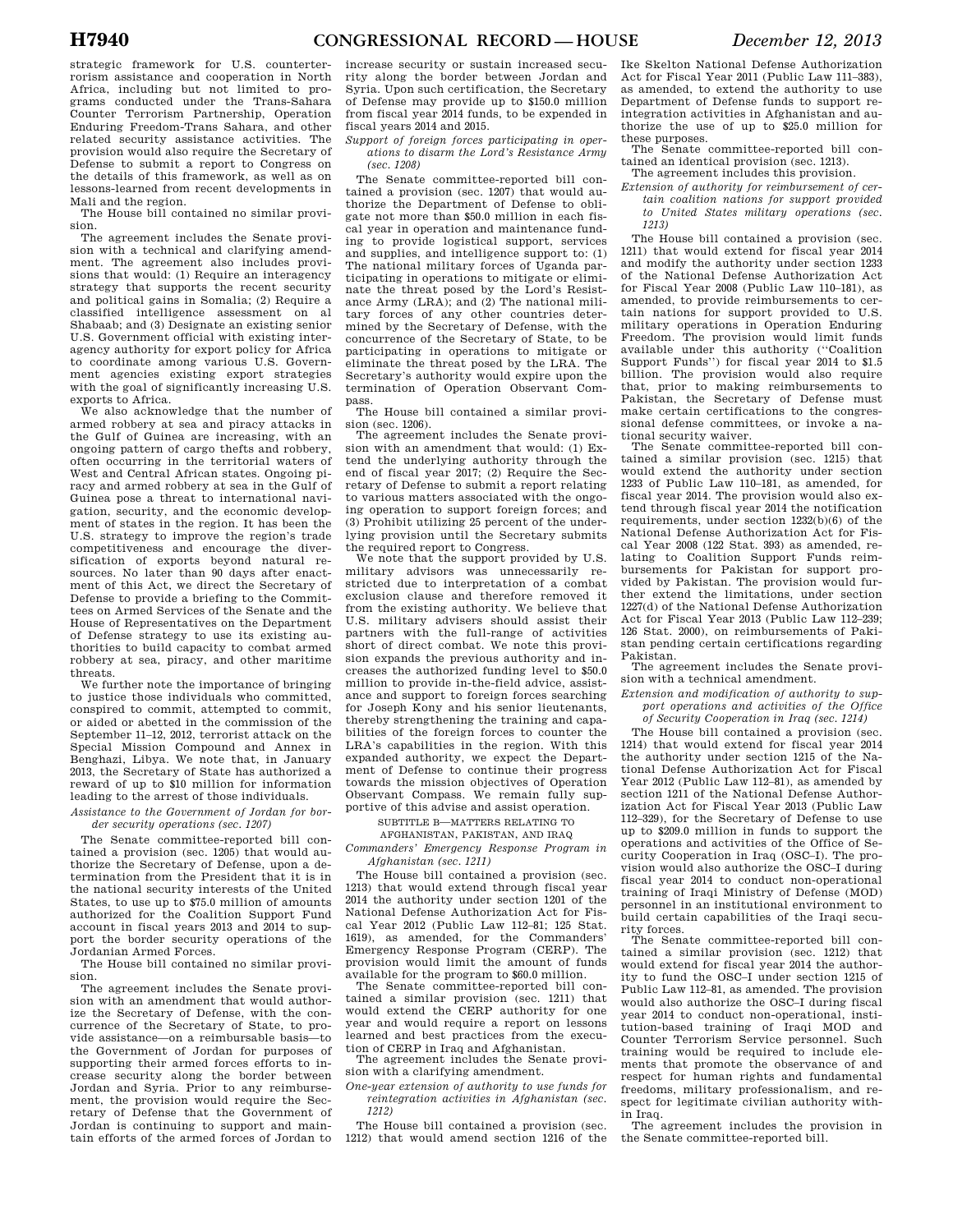An issue of concern is the safety and security of the residents of Camp Liberty (Hurriya), Iraq, and impediments to their resettlement in other countries. We direct the Secretary of State, in coordination with the Secretary of Defense, the Secretary of Homeland Security, and the Attorney General, to submit a report on the current security situation at Camp Liberty and efforts to relocate the camp residents to other countries. The report should include:

(1) A description of the current security situation at Camp Liberty, the disposition of security resources such as T-walls and sandbags, and decisions by camp residents on how to use those resources;

(2) A description of the status review and resettlement process conducted by the United Nations High Commissioner on Refugees (UNHCR), a discussion of the degree of cooperation by camp residents with that process, and an estimate of when that process is expected to be completed;

(3) An estimate as of the date of the report on the number of residents still at Camp Liberty, the number of residents that have received refugee status, the number of residents that have been relocated (including to which countries), and the countries that have indicated a willingness to receive resettled residents; and

(4) A discussion of the steps that would need to be taken by recipient countries, the UNHCR, and the camp residents to relocate the residents to other countries.

The report should be provided not later than 120 days after the date of enactment of this Act to the Committees on Foreign Relations, Armed Services, Homeland Security and Governmental Affairs and Judiciary of the Senate and the Committees on Foreign Affairs, Armed Services, Homeland Security, and Judiciary of the House of Representatives.

#### *One-year extension and modification of authority for program to develop and carry out infrastructure projects in Afghanistan (sec. 1215)*

The House bill contained a provision (sec. 1215) that would extend the authority under section 1217 of the Ike Skelton National Defense Authorization Act for Fiscal Year 2011 (Public Law 111–383), as amended, for the program to build large-scale infrastructure projects funded by the Afghanistan Infrastructure Fund (AIF). The provision would limit the amount available for the AIF in fiscal year 2014 to \$279.0 million. The provision would also amend the reporting elements of the plan that must be submitted to the appropriate congressional committees prior to the use of AIF funds in any given fiscal year.

The Senate committee-reported bill contained a provision (sec. 1214) that would extend the authority under section 1217 of Public Law 111–383 and limit AIF funding during fiscal year 2014 to \$250.0 million. It would also require a report on the plan for transitioning to the Government of Afghanistan, or a utility owned by the Government of Afghanistan, the project management of any projects funded with fiscal year 2014 AIF funds.

The agreement includes the Senate provision with technical and clarifying amendments. We believe that with the drawdown of U.S. troops in Afghanistan and the approaching conclusion of the International Security Assistance Force mission at the end of December 2014, the justification for the Department of Defense funding large-scale infrastructure projects in Afghanistan is increasingly attenuated. We expect that the Department of Defense will cease AIF funding for any new large-scale infrastructure projects after fiscal year 2014.

*Requirement to withhold Department of Defense assistance to Afghanistan in amount equivalent to 100 percent of all taxes assessed by Afghanistan to extent such taxes are not reimbursed by Afghanistan (sec. 1216)* 

The House bill contained a provision (sec. 1217) that would require the withholding of Department of Defense (DOD) assistance for Afghanistan during fiscal year 2014 in an amount equal to the total of all taxes assessed during fiscal year 2013 by the Government of Afghanistan on assistance provided by DOD. The Secretary of Defense would be able to waive this requirement if the Secretary determines that doing so is necessary to achieve U.S. goals in Afghanistan.

The Senate committee-reported bill contained no similar provision.

The agreement includes the House provision with an amendment that would provide that the requirements of this section terminate on the date when the Secretary of Defense notifies the Committees on Armed Services of the Senate and House of Representatives that a bilateral security agreement between the United States and Afghanistan has entered into force.

*Extension of certain authorities for support of foreign forces supporting or participating with the United States Armed Forces (sec. 1217)* 

The Senate committee-reported bill contained a provision (sec. 1216) that would extend through fiscal year 2014 the authority under section 1234 of the National Defense Authorization Act for Fiscal Year 2008 (Public Law 110–181), as amended, to provide logistical support to coalition partners in Afghanistan.

The House bill contained no similar provision.

The agreement includes a provision that would extend through December 31, 2014, two authorities for supporting foreign forces participating in coalition operations with U.S. armed forces. First, the provision would extend the authority under section 1234 of Public Law 110–181 to provide logistical support to coalition partners in Afghanistan. Second, the provision would extend the authority under section 1202 of the John Warner National Defense Authorization Act for Fiscal Year 2007 (Public Law 109–364), as amended, to use acquisition and cross-servicing agreements to loan personnel protection equipment to partner nations in coalition operations and in connection with training for deployment to such operations. The Department has requested the extension of both of these authorities in connection with coalition operations in Afghanistan.

*Extension and improvement of the Iraqi special immigrant visa program (sec. 1218)* 

The House bill contained a provision (sec. 1218) that would make certain improvements to the Iraq Special Immigrant Visa program. The Senate committee-reported bill con-

tained a similar provision (sec. 1217).

The agreement includes the Senate committee-reported bill provision with a technical/clarifying amendment.

*Improvement of the Afghan special immigrant visa program (sec. 1219)* 

The House bill contained a provision (sec. 1219) that would make improvements to Afghan Special Immigrant Visa program.

The Senate committee-reported bill contained a similar provision (sec. 1218). The agreement includes the Senate com-

mittee-reported bill provision with a technical/clarifying amendment.

SUBTITLE C—MATTERS RELATING TO AFGHANISTAN POST 2014

*Report on plans to disrupt and degrade Haqqani Network activities and finances (sec. 1221)* 

The House bill contained a provision (sec. 1221) that would modify the report required

under section 1230 of the National Defense Authorization Act for Fiscal Year 2008 (Public Law 110–181), as amended, to require additional reporting semi-annually on: The redeployment of U.S. armed forces from Afghanistan; the transfer of Department of Defense tasks and functions to other entities as part of the transition; and the long-term capability of the Afghan National Security Forces (ANSF) to sustain infrastructure projects constructed for the ANSF.

The Senate committee-reported bill contained no similar provision.

The agreement includes a provision that would require the President to submit to the appropriate committees of Congress a report on U.S. Government activities and plans to disrupt and degrade Haqqani Network activities and finances. The provision sets out specific elements of the report, which would be required to be submitted not later than 9 months after the date of enactment of this Act.

*Completion of accelerated transition of security responsibility from United States Armed Forces to the Afghan National Security Forces (sec. 1222)* 

The House bill contained a provision (sec. 1222) that would set out the policy of the United States and a sense of Congress relating to the security transition and the post-2014 U.S. military presence in Afghanistan.

The Senate committee-reported bill contained no similar provision.

The agreement includes the House provision with a clarifying amendment.

We expect the Department of Defense to note the cost of any post-2014 presence in its budget request so that Congress can appropriately consider the presence and maintain oversight of U.S. efforts in Afghanistan.

*Defense Intelligence Plan (sec. 1223)* 

The House bill contained a provision (sec. 1223) that would require the Secretary of Defense to submit to the congressional defense and intelligence committees a plan regarding defense intelligence assets in relation to the drawdown of U.S. forces in the Islamic Republic of Afghanistan. The provision would require the plan to include a description of the defense intelligence assets; a description of any such assets that are slated to remain in Afghanistan after December 31, 2014; a description of any such assets that will be, or have been, reallocated to other locations outside of the United States; the defense intelligence priorities that will be, or have been, addressed with the reallocation of such assets; the necessary logistics, and operation and maintenance plans, to operate in the locations where such assets will be, or have been, reallocated, including personnel, basing, and any host country agreements; and a description of any such assets that will be, or have been, returned to the United States.

The Senate committee-reported bill contained no similar provision.

The agreement includes the House provision.

*Limitation on availability of funds for certain authorities for Afghanistan (sec. 1224)* 

The House bill contained a provision (sec. 1224) that would restrict the availability of funds for certain authorities in Afghanistan until 15 days after the Secretary of Defense certifies that the United States and the Islamic Republic of Afghanistan have concluded a Bilateral Security Agreement (BSA) that meets certain specified criteria.

The Senate committee-reported bill contains no similar provision.

The agreement includes the House provision with an amendment that would limit the availability of funds for certain authorities in Afghanistan to no more than 50 percent of the amount authorized to be appropriated until 15 days after the Secretary of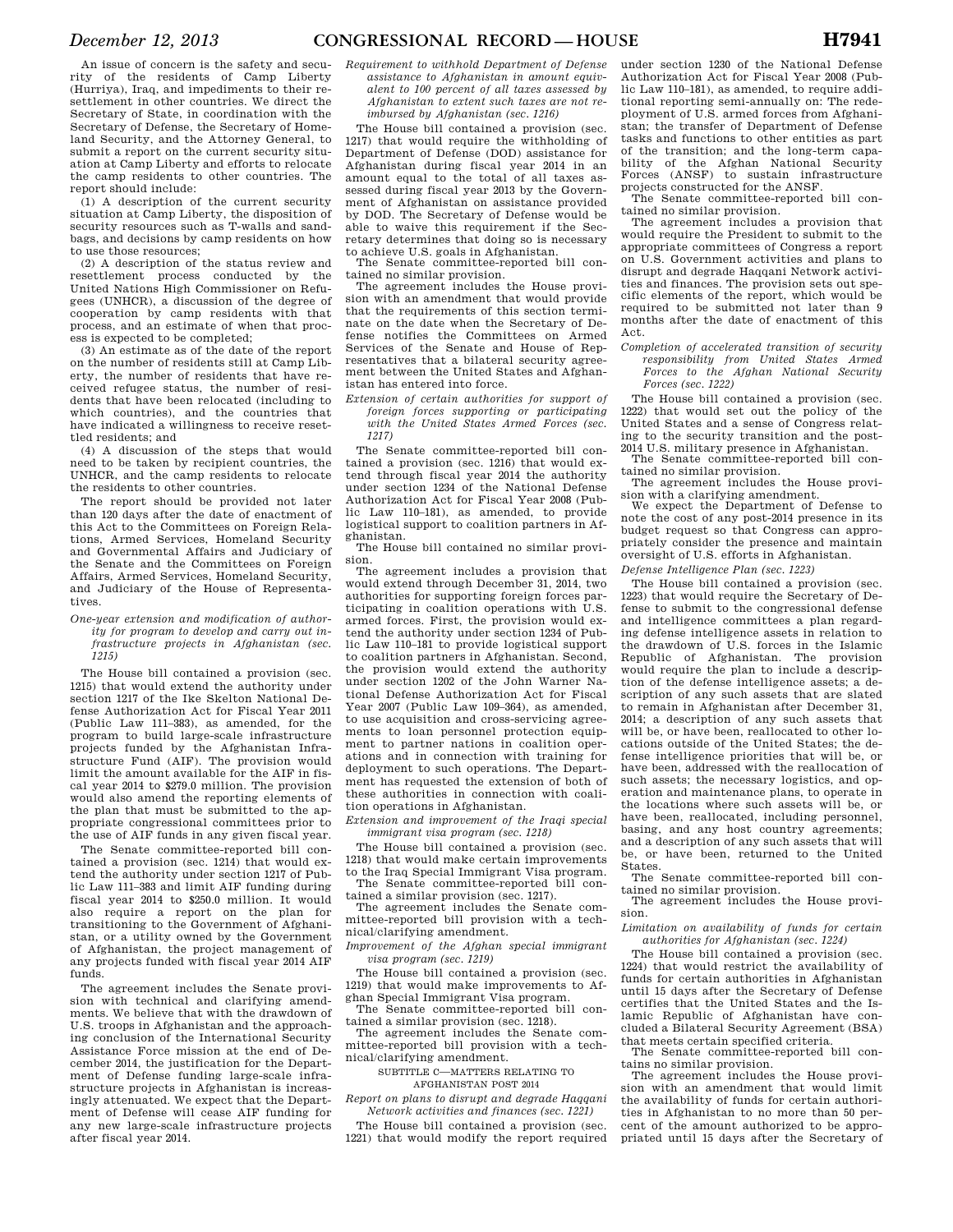Defense certifies that a BSA has been signed that is in the national security interest of the United States. The Secretary of Defense would be authorized to waive the requirements of this provision if the Secretary determines that doing so is in the U.S. national security interest. If the waiver is invoked, the Secretary of Defense is directed to brief the Committees on Armed Services of the Senate and the House of Representatives on the basis for the determination.

We believe that such a BSA should ensure that:

(1) the Department of Defense, its military and civilian personnel, and its contractors are protected from liability to pay taxes or other similar charges associated with efforts to carry out missions in Afghanistan that have been mutually agreed to between the U.S. Government and the Afghan Government;

(2) the United States has exclusive legal jurisdiction over U.S. Armed Forces deployed in Afghanistan;

(3) the right of self-defense of the U.S. military mission and of U.S. military personnel is not infringed;

(4) the U.S. military in Afghanistan is able to take the necessary measures to protect other U.S. Government offices and personnel in Afghanistan; and

(5) the U.S. military has sufficient access to bases and freedom of movement to carry out such missions and activities as the President assigns the military in Afghanistan, including the continuing effort to counter al Qaeda and its associated forces.

SUBTITLE D—MATTERS RELATING TO IRAN

*Report on United States military partnership with Gulf Cooperation Council countries (sec. 1231)* 

The House bill contained a provision (sec. 1231) that would require the Secretary of Defense to provide a report to the congressional defense committees, within 90 days after the date of the enactment of this Act, on the United States military partnership with the Gulf Cooperation Council countries.

The Senate committee-reported bill con-

tained no similar provision. The agreement includes the House provision with a technical/clarifying amendment. *Additional elements in annual report on military power of Iran (sec. 1232)* 

The House bill contained a provision (sec. 1232) that would amend section 1245 of the National Defense Authorization Act for Fiscal Year 2010 (Public Law 111–84) by requiring the Secretary of Defense to provide information on the global Iranian threat network and how the Iranian threat network reinforces the grand strategy of the Islamic Republic of Iran. Additionally, this section would require the Secretary of Defense to

provide a list of gaps in intelligence and to prioritize those gaps by operational need. The Senate committee-reported bill contained no similar provision.

The agreement includes the House provision with an amendment that would require the report to include a section on Iran's global network of terrorist and criminal groups and the associated capabilities of those entities.

We urge the Chairman of the Joint Chiefs of Staff to describe the Department of Defense's gaps in intelligence associated with Iran's global network of terrorist and criminal groups when the Chairman prepares the report required under section 1231 of the National Defense Authorization Act for Fiscal Year 2013 (Public Law 112–239).

*Integrated air and missile defense programs at training locations in Southwest Asia (sec. 1233)* 

The House bill contained a provision (sec. 1234) that would amend Section 544(c)(1) of

the Foreign Assistance Act of 1961 (22 U.S.C.  $2347c(c)(1)$ ) to allow for multilateral missile defense exercises.

The Senate committee-reported bill included no similar provision.

The agreement includes the House provision.

SUBTITLE E—REPORTS AND OTHER MATTERS

*Two-year extension of authorization for nonconventional assisted recovery capabilities (sec. 1241)* 

The House bill contained a provision (sec. 1202) that would extend the authority of the Department of Defense to establish, develop, and maintain non-conventional assisted recovery (NAR) capabilities for 3 additional years.

The Senate committee-reported bill contained a similar provision (sec. 1231) that would extend the authority of the Department of Defense to establish, develop, and maintain non-conventional assisted recovery capabilities for 2 additional years.

The agreement includes the Senate provision.

We remain concerned about the lack of clarity in the reporting of NAR activities to include planning, prioritization, and execution and have included a statement on their concerns in the classified annex accompanying this report.

*Element on 5th generation fighter program in annual report on military and security developments involving the People's Republic of China (sec. 1242)* 

The Senate committee-reported bill contained a provision (sec. 1232) that would add a requirement for the Department of Defense to include information on China's 5th generation fighter programs in the congressionally-mandated Annual Report on Military and Security Developments Involving the People's Republic of China.

The House bill contained no similar provision.

The agreement includes this provision.

To improve insight into the dynamics of the relationship and interactions between the United States and the People's Republic of China and their impact on security, we direct the Chairman of the United States-China Economic and Security Review Commission, not later than March 15, 2014, to submit a report on the mandate and purpose of the Commission to the appropriate congressional committees.

The report shall include: (1) A summary and description of the changes that have occurred in the relationship between the United States and China since December 31, 2000, with respect to those national security and economic issues that would impact the mandate of the Commission; and (2) Recommendations of the Commission for statutory changes to update the mandate and purpose of the Commission, taking into the account changes in the relationship between the United States and China.

The appropriate congressional committees include (1) the Committee on Armed Services, the Committee on Foreign Relations, the Committee on Appropriations, and the Committee on Finance of the Senate; and (2) the Committee on Armed Services, the Committee on Foreign Affairs, the Committee on Appropriations, and the Committee on Ways and Means of the House of Representatives.

*Report on posture and readiness of the Armed Forces to respond to an attack or other contingency against United States diplomatic facilities overseas (sec. 1243)* 

The House bill contained a provision (sec. 1241) that would require the Secretary of Defense, in consultation with the Chairman, Joint Chiefs of Staff, to submit a report, not later than 180 days after the date of the enactment of this Act, to the Senate Committee on Armed Services, the House Committee on Armed Services, the Senate Committee on Foreign Relations, and the House Committee on Foreign Affairs, that assesses the terrorist groups that threaten the United States in Africa and a description of the readiness, posture, and alert status of relevant U.S. Armed Forces in Europe, the Middle East, Africa, and the United States; and any changes implemented since the terrorist attack in Benghazi, Libya.

The Senate committee-reported bill contained no similar provision.

The agreement includes the House provision with an amendment that would make modifications to the required contents of the report.

*Limitation on establishment of Regional Special Operations Forces Coordination Centers (sec. 1244)* 

The House bill contained a provision (sec. 1245) that would prohibit the expenditure of funds for the establishment of Regional Special Operations Forces Coordination Centers (RSCC) or similar regional entities and require a joint report by the Secretary of Defense and the Secretary of State to be submitted to the congressional defense committees and the Committee on Foreign Relations of the Senate and the Committee on Foreign Affairs of the House of Representatives.

The Senate committee-reported bill contained a similar provision (sec. 342) that would prohibit the expenditure of any funds for the RSCCs in fiscal year 2014 and direct the Assistant Secretary of Defense for Special Operations and Low-Intensity Conflict, in coordination with the Commander of U.S. Special Operations Command, not later than September 30, 2013, to submit a report to the congressional defense committees outlining, at a minimum: (1) the requirement and justification for the establishment of RSCCs; (2) the number and locations of planned RSCCs; (3) the projected cost to establish and maintain the proposed RSCCs in future years; (4) the relevance to and coordination with other multilateral engagement activities and academic institutes supported by the geographic combatant commanders and State Department; and (5) any legislative authorities that may be needed to establish RSCCs.

The agreement includes the House provision with a clarifying amendment.

*Additional reports on military and security developments involving the Democratic People's Republic of Korea (sec. 1245)* 

The House bill contained a provision (sec. 1246) that would amend the report on Military and Security Developments Involving the Democratic People's Republic of Korea (DPRK), as originally required by section 1236 of the National Defense Authorization Act for Fiscal Year 2012 (Public Law 112–81), to require the Secretary of Defense to submit the report every 2 years beginning on November 1, 2013, through November 1, 2017. The section would also require the Secretary of Defense to submit an update to the report if, in the Secretary of Defense's estimation, interim events or developments occurring during the 2-year period between reports requires an update.

The Senate committee-reported bill contained no similar provision.

The agreement includes the House provision.

We note that the only change to section 1236 of the National Defense Authorization Act for Fiscal Year 2012 is that the report will be submitted every 2 years instead of every year, and interim reports may be submitted, as needed.

We direct the Secretary of Defense, in coordination with the Secretary of State, to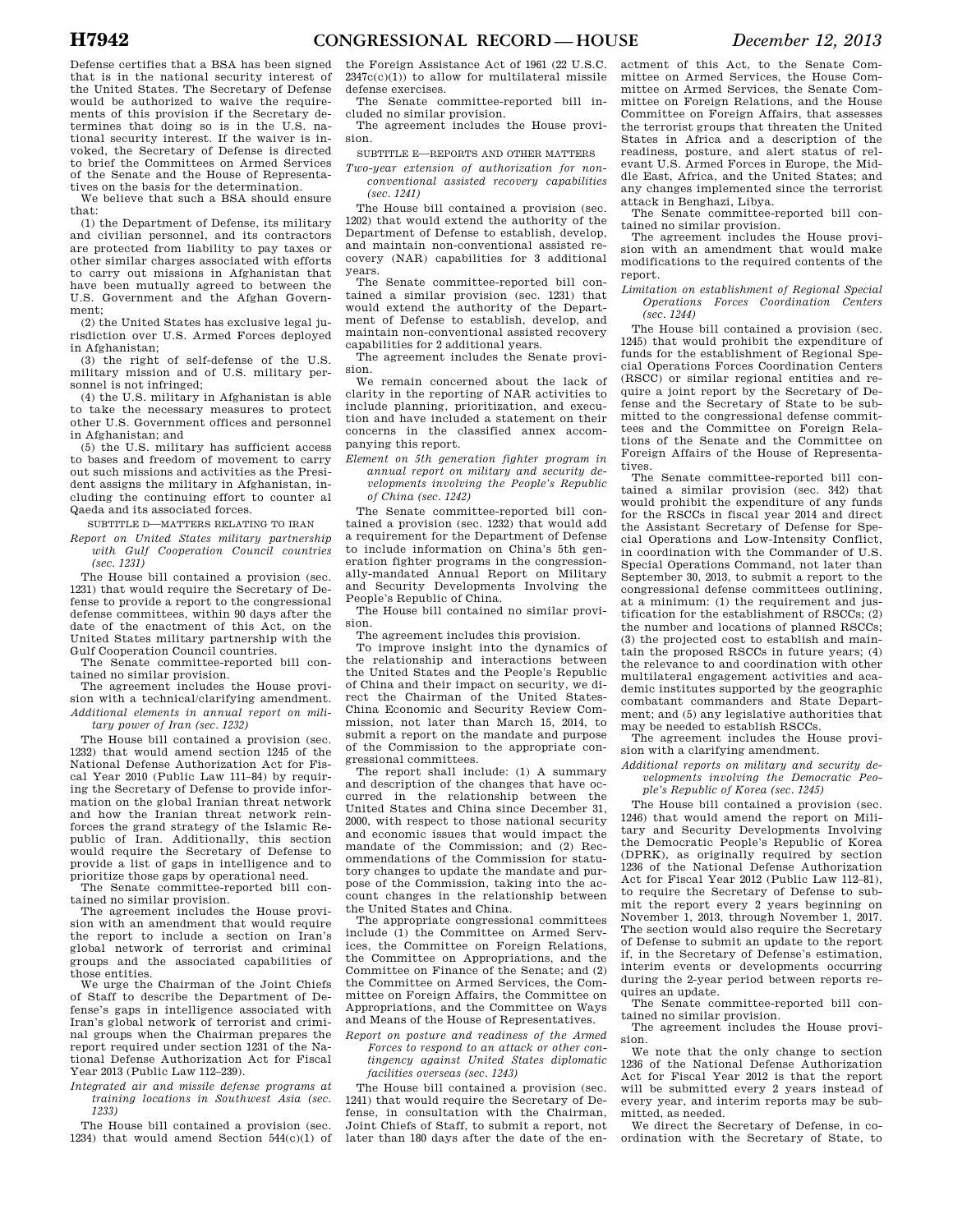provide a classified briefing to the appropriate congressional committees, not later than 270 days after the date of enactment of this Act, on the following issues related to the DPRK:

(1) A description of the governmental and economic activities, including bilateral trade, economic development, and financial investment, between the People's Republic of China and the DPRK.

(2) A description of the entities and individuals of the People's Republic of China engaged in the activities described under subparagraph (1).

(3) An assessment of the impact of the activities described under subparagraph (1) on the weapons of mass destruction program and ballistic missile program of the DPRK.

The appropriate congressional committees are (1) the Committee on Armed Services, the Committee on Finance, and the Committee on Foreign Relations of the Senate; and (2) the Committee on Armed Services, the Committee on Foreign Affairs, and the Committee on Ways and Means of the House of Representatives.

*Sense of Congress on missile defense cooperation with the Russian Federation and limitations on providing certain missile defense information to the Russian Federation (sec. 1246)* 

The House bill contained a provision (sec. 1248) that would limit funds to provide the Russian Federation with access to certain missile defense information.

The Senate committee-reported bill contained a similar provision (sec. 233) that would express the sense of Congress concerning missile defense cooperation with Russia and would also limit funds to provide the Russian Federation access to certain missile defense information.

The agreement includes the Senate provision with an amendment that would express the sense of Congress concerning missile defense cooperation with the Russian Federation and would establish several limitations on providing the Russian Federation with access to certain missile defense information.

*Amendments to annual report under Arms Control and Disarmament Act (sec. 1247)* 

The House bill contained a provision (sec. 1247) that would modify section 403 of the Arms Control and Disarmament Act (Title 22, United States Code, section 2593a) to define the appropriate congressional committees to which the annual report required under section 2593a would be provided. Those committees are: the Committee on Foreign Relations, the Committee on Armed Services, and the Select Committee on Intelligence of the Senate, and the Committee on Foreign Affairs, the Committee on Armed Services, and the Permanent Select Committee on Intelligence of the House of Representatives. The provision would also require a briefing to the appropriate congressional committees each spring on the most recent version of the report.

The Senate committee-reported bill contained no similar provision.

The agreement includes the House provision with a technical amendment.

*Report on actions to reduce support for ballistic missile proliferation (sec. 1248)* 

The House bill contained a provision (sec. 1249) that would require reports on efforts to gain the cooperation of Russia and China to reduce the spread of technology and expertise that supports the ballistic missile programs of Iran, North Korea, Syria, and other nations.

The Senate committee-reported bill contained no similar provision.

The agreement includes a provision that would require the Secretary of Defense to submit a report on steps that have been

taken, and that are planned to be taken, to reduce the spread of technology and expertise that could support the ballistic missile development programs of Iran, North Korea, Syria, and other nations.

We expect the appropriate elements of the Intelligence Community to brief the appropriate committees of Congress on the ballistic missile development programs of Iran, North Korea, and Syria, as well as other nations of proliferation concern, and the spread of technology and expertise that supports those programs.

*Reports on international agreements relating to the Department of Defense (sec. 1249)* 

The House bill contained a provision (sec. 1250) that would require the Secretary of Defense, in consultation with the Secretary of State, to notify the congressional defense committees, and the House Committee on Foreign Affairs and the Senate Committee on Foreign Relations, not later than 15 days after the date on which a Status of Forces Agreement between the United States and a foreign nation is signed, renewed, amended, otherwise revised, or terminated. This section would apply to such agreements that are signed on or after the date of the enactment of this Act.

The Senate committee-reported bill contained no similar provision.

The agreement includes the House provision with an amendment that would require the Secretary of Defense to submit semi-annually a report on certain agreements pertaining to matters primarily or significantly related to or involving the Department of Defense. The amendment would also terminate the requirement established in this provision on December 31, 2019.

We note that nothing in this section shall be construed to supersede section 112b of title 1 United States Code (commonly known as the ''Case-Zablocki Act'').

*Revision of statutory references to former NATO support organizations and related NATO agreements (sec. 1250)* 

The House bill contained a provision (sec. 1252) that would revise certain references in titles 10 and 22, United States Code, to reflect recent changes to the North Atlantic Treaty Organization organizational structure.

The Senate committee-reported bill contained a similar provision (sec. 1234).

The agreement includes this provision.

*Executive agreements with the Russian Federation relating to ballistic missile defense (sec. 1251)* 

The House bill contained a provision (sec. 1253) that would limit funds to implement executive agreements relating to the ballistic missile defense capabilities of the United States, unless certain conditions are met.

The Senate committee-reported bill contained no similar provision.

The agreement includes a provision that would express the sense of Congress that any executive agreement between the United States and the Russian Federation relating to ballistic missile defense should not limit the development or deployment of missile defense systems or capabilities of the United States or the North Atlantic Treaty Organization. It would also require the President, or the President's designee, to brief the appropriate committees of Congress prior to signing an executive agreement with Russia relating to ballistic missile defense.

*Rule of construction (sec. 1252)* 

The House bill contained a provision (sec. 1258) that would set forth that nothing in this Act shall be construed as authorizing the use of force against the Syrian Arab Republic or the Islamic Republic of Iran.

The Senate committee-reported bill contained no similar provision.

The agreement includes the House provision.

We note that this provision shall not be construed to infringe on the President's constitutional authorities to preserve, protect, and defend the Nation.

*Limitation on availability of funds to implement the Arms Trade Treaty (sec. 1253)* 

The House bill contained a provision (sec.1262) that would limit the availability of funds available to the Department of Defense for the implementation of the Arms Trade Treaty.

The Senate committee-reported bill contained no similar provision.

The agreement includes the House provision with an amendment that would add a clause stating that nothing in this provision would preclude the Department of Defense from assisting foreign countries in bringing their laws and regulations up to U.S. standards. Should the Secretary of Defense determine such activities are required and appropriate, we encourage the Secretary to coordinate, to the maximum extent practicable, on such activities with the Secretary of State.

*Report on military and security developments involving the Russian Federation (sec. 1254)* 

The House bill contained a provision (sec. 1268) that would require the Secretary of Defense, not later than June 1, 2014, and annually thereafter through 2017, to submit to the specified congressional committees a report on the current and future military power of the Russian Federation. The report would address the current and probable future course of military-technological development of the Russian military, the tenets and probable development of Russian security and military strategy, and military organizations and operational concepts, for the 20– year period following the report.

The Senate committee-reported bill contained no similar provision. The agreement includes the House provi-

sion with an amendment that would require a one-time report by the Secretary of Defense to the specified congressional committees on the security and military strategy of the Russian Federation. The amendment would require that the report include certain specified matters.

*Prohibition on use of funds to enter into contracts or agreements with Rosoboronexport (sec. 1255)* 

The House bill contained a provision (sec. 1274) that would prohibit the use of funds authorized to be appropriated for the Department of Defense after fiscal year 2013 for the purchase of any equipment from the Russian state corporation, Rosoboronexport, until the Secretary of Defense makes certain specified certifications to the congressional defense committees. The Secretary of Defense would be authorized to waive this restriction if the Secretary certifies that doing so is in the national security interests of the United States. If the waiver is invoked, the Secretary is required to submit a report to Congress not later than 30 days before purchasing equipment from Rosoboronexport.

The Senate committee-reported bill contained a similar provision (sec. 1233).

The agreement includes the Senate provision with an amendment that would clarify that nothing in the Act would prohibit the supply of spare parts for the sustained maintenance of helicopters operated by the Afghan National Security Forces.

LEGISLATIVE PROVISIONS NOT ADOPTED

*Monitoring and evaluation of overseas humanitarian, disaster, and civic aid programs of the Department of Defense* 

The House bill contained a provision (sec. 1207) that would permit that up to 5 percent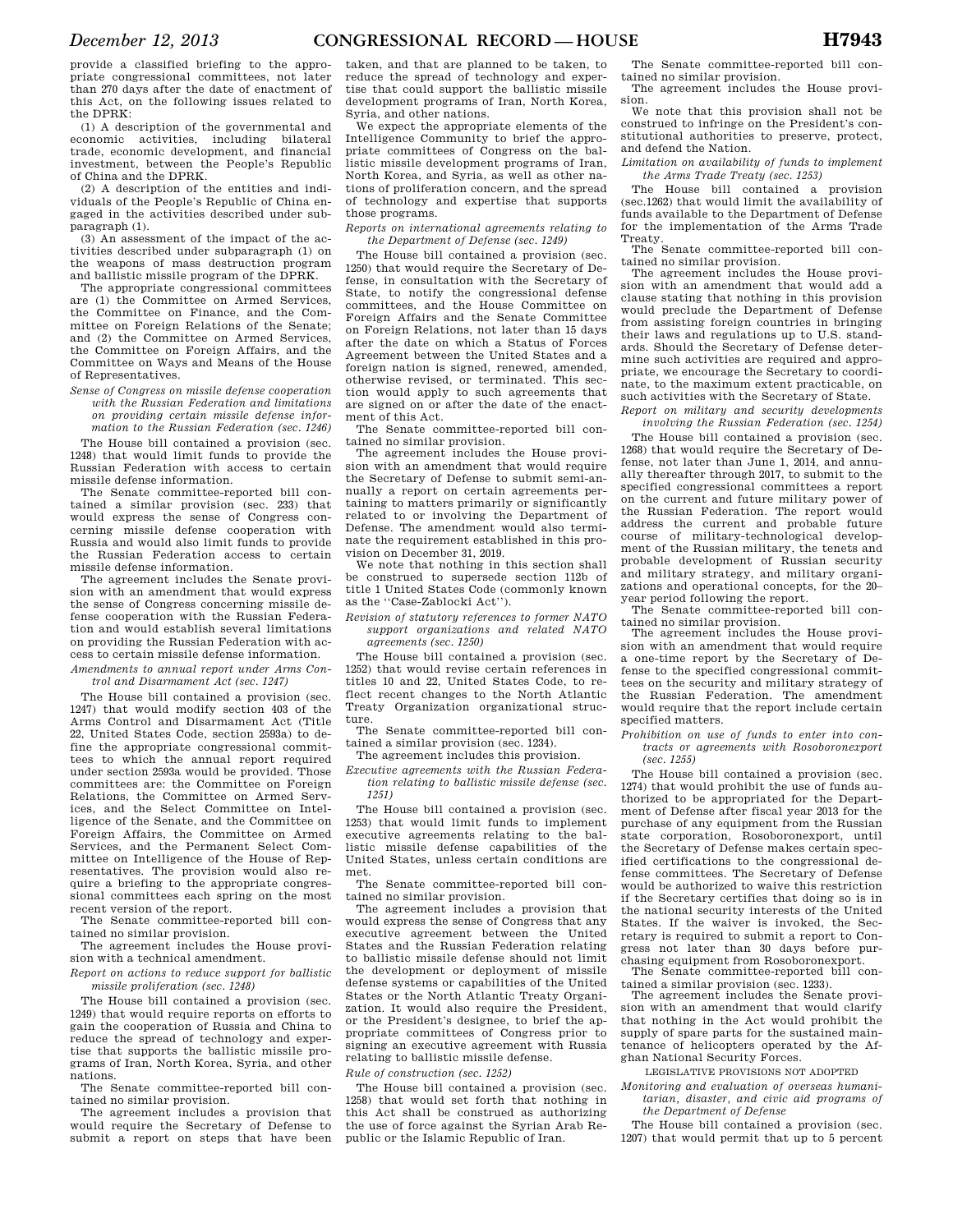The Senate committee-reported bill contained no similar provision.

The agreement does not include this provision.

We understand the Department of Defense is in the process of developing metrics and incorporating them into existing program management tools to better monitor and evaluate overseas humanitarian, disaster, and civic aid programs of the Department. However, according to the Department, such efforts are not expected to be fully implemented for at least 1 to 2 years.

We, therefore, direct the Under Secretary of Defense for Policy to provide a briefing to the Committees on Armed Services of the Senate and the House Representatives on the status of the Department's implementation efforts no later than 180 days after enactment of this Act. The briefing shall include, but not be limited to, a status update on metrics development and implementation, a description of how the Department plans to evaluate program and project outcomes and impact, including cost effectiveness and the extent to which programs meet designated goals, and an analysis of steps taken to implement the recommendations from the following reports: (1) The Government Accountability Office's Report titled ''Project Evaluations and Better Information Sharing Needed to Manage the Military's Efforts''; (2) The Department of Defense Inspector General Report numbered ''DODIG–2012–119''; and (3) The RAND Corporation's Report prepared for the Office of the Secretary of Defense titled ''Developing a Prototype Handbook for Monitoring and Evaluating Department of Defense Humanitarian Assistance Projects.'' *Special Immigrant Visas for certain Iraqi and Afghan allies* 

The House bill contained a provision (sec. 1216) that would make certain amendments to section 602(b) of Afghan Allies Protection Act of 2009 (Public Law 111–8) and section 1244 of the Refugee Crisis in Iraq Act of 2007 (Public Law 110–181).

The Senate committee-reported bill contained no similar provision.

The agreement does not include this provision.

*Sense of Congress on commencement of new long-term nation building or large-scale infrastructure development projects in Afghanistan* 

The Senate committee-reported bill contained a provision (sec. 1219) that would express the sense of Congress that the Department of Defense should seek not to commence any new long-term nation building or<br>large-scale infrastructure development infrastructure project in Afghanistan after 2014.

The House bill contained no similar provision.

The agreement does not include this provision. We expect that, with the conclusion of the International Security Assistance Force mission at the end of 2014, the Department of Defense should no longer seek to begin new large-scale infrastructure development projects in Afghanistan.

*Sense of Congress* 

The House bill contained a provision (sec. 1220) expressing the Sense of the House of Representatives that the Special Immigration Visa programs for Iraqis and Afghans are critical to the U.S. national security, and that these programs must be reformed and extended in order to meet the congressional intent with which they were created.

The Senate committee-reported bill contained no similar provision.

The agreement does not include this provision.

*Limitation on funds to establish permanent military installations or bases in Afghanistan* 

The House bill contained a provision (sec. 1225) that would prohibit the use of funds to establish any military installation or base for the permanent stationing of U.S. armed forces in Afghanistan.

The Senate committee-reported bill contained no similar provision.

The agreement does not include this provision.

*Sense of Congress on the defense of the Arabian Gulf* 

The House bill contained a provision (sec. 1233) that would express the sense of Congress with respect to the importance of the defense of the Arabian Gulf.

The Senate committee-reported bill contained no similar provision.

The agreement does not include this provision.

We believe that the United States should continue to maintain the appropriate posture to defend the Arabian Gulf.

*Statement of policy on condemning the Government of Iran for its state-sponsored persecution of its Baha'i minority* 

The House bill contained a provision (sec. 1235) that would condemn the Government of the Islamic Republic of Iran for its persecution of its Baha'i minority in Iran.

The Senate committee-reported bill contained no similar provision.

The agreement does not include this provision.

We note that both the U.S. House of Representatives and the U.S. Senate have passed similar resolutions condemning the actions of the Government of the Islamic Republic of Iran as it relates to the Baha'i minority.

*Technical correction relating to funding for NATO Special Operations Headquarters* 

The Senate committee-reported bill contained a provision (sec. 1235) that would make technical modifications to section 1244 of the National Defense Authorization Act for Fiscal Year 2010 (Public Law 111–84), as amended, that would authorize the Secretary of Defense to use up to \$50.0 million from Operation and Maintenance in any fiscal year to support the North Atlantic Treaty Organization Special Operations Headquarters.

The House bill contained no similar provision.

The agreement does not include this provision.

*Role of the Government of Egypt to United States national security* 

The House bill contained a provision (sec. 1242) that would require the Secretary of Defense, in consultation with the Secretary of State, to submit a report that contains a plan for United States military assistance and cooperation with Egypt.

The Senate committee-reported bill contained no similar provision.

The agreement does not include this provision.

We note the continuing national security interests of the United States in ensuring that the Government of Egypt enhances its ability to detect, disrupt, dismantle, and defeat terrorist organizations and that Egypt remains a stable, strategic partner in the region. We urge the Secretary of Defense to ensure that any plan to modernize and improve U.S. security cooperation with and assistance to Egypt addresses these matters.

*Sense of Congress on the military developments on the Korean peninsula* 

The House bill contained a provision (sec. 1243) that would express certain findings and the sense of Congress regarding the military developments on the Korean peninsula.

The Senate committee-reported bill contained no similar provision.

The agreement does not include the provision.

*Statement of Congress on defense cooperation with Georgia* 

The House bill contained a provision (sec. 1244) that would express findings and a statement of Congress with respect to the Republic of Georgia.

The Senate committee-reported bill contained no similar provision.

The agreement does not include this provision.

*Sense of Congress on the conflict in Syria* 

The House bill contained a provision (sec. 1251) that would express the sense of Congress with respect to the situation in Syria. The Senate committee-reported bill contained no similar provision.

The agreement does not include this provision.

*Limitation on availability of funds for Threat Reduction Engagement activities and United States contributions to the Comprehensive Nuclear-Test-Ban Treaty* 

The House bill contained a provision (sec. 1254) that would provide that none of the funds made available for fiscal year 2014 for Threat Reduction Engagement activities may be obligated or expended until the President certifies to Congress that no state party to the Comprehensive Nuclear-Test-Ban Treaty (CTBT) has undertaken nuclear weapons test activities in fiscal year 2013 that are inconsistent with U.S. interpretations regarding obligations under such Treaty.

This section would also provide that none of the funds made available for fiscal year 2014 for contributions to the Comprehensive Test Ban Treaty Organization may be used for lobbying or advocacy in the United States relating to the CTBT.

The Senate committee-reported bill contained no similar provision.

The agreement does not include this provision.

We note that regarding lobbying and advocacy activities in the United States by the Comprehensive Ban Treaty Organization (18 U.S.C. 1913) prohibits such activities.

*Sense of Congress on military-to-military cooperation between the United States and Burma* 

The House bill contained a provision (sec. 1255) that would express the sense of Congress regarding military-to-military cooperation between the United States and the Union of Burma.

The Senate committee-reported bill contained no similar provision.

The agreement does not include the provision.

We have a pronounced interest in the status of military-to-military relations between the United States and the Union of Burma and support efforts to enhance military professionalism, accountability, and civilian controls. We recognize that high standards of military professionalism, strict accountability, and effective civilian controls reduce the risks of abuse committed by military forces and encourage the Secretary of Defense to keep the congressional defense committees informed of military-to-military engagements between the United States and the Union of Burma.

*Sense of Congress on the stationing of United States forces in Europe* 

The House bill contained a provision (sec. 1256) that would express certain findings and the sense of Congress with respect to the stationing of U.S. armed forces in Europe.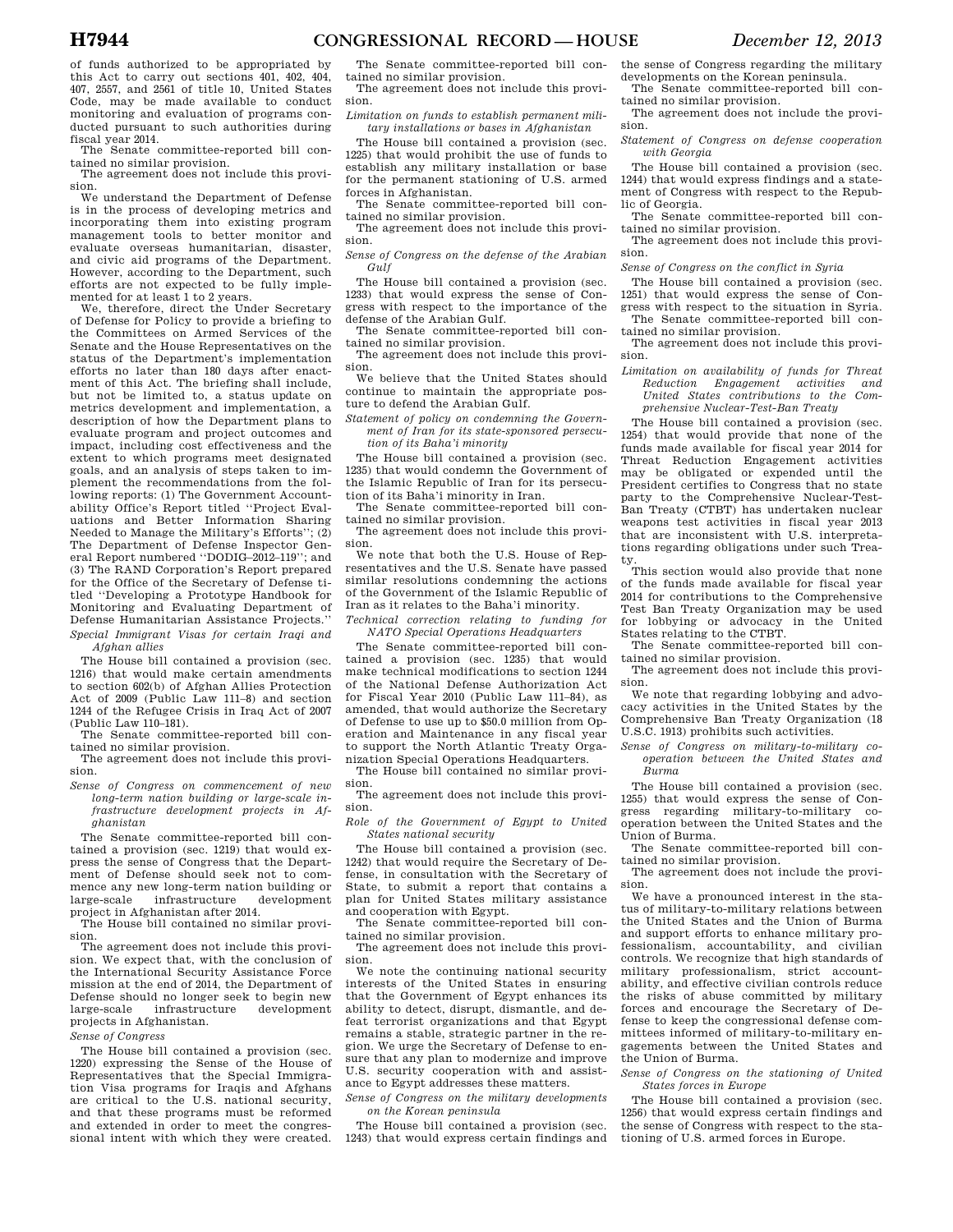The Senate committee-reported bill contained no similar provision.

The agreement does not include this provision. We note that an enduring U.S. presence

and engagement with allies and other partners across Europe and Eurasia provides critical access and infrastructure necessary to accomplish U.S. strategic priorities and to facilitate a rapid U.S. response for complex contingencies in Europe, Eurasia, the Middle East, Africa as well as the Mediterranean and Atlantic Ocean. We further note that the United States continues to have an interest in supporting the stability and security of Europe.

Accordingly, we direct the Secretary of Defense, not later than 90 days after the date of enactment of this Act, to provide the Committees on Armed Services of the Senate and the House of Representatives a report on:

(1) The plans, if any, of the Department of Defense to maintain and enhance the capabilities of the forward-stationed active duty service members, forward-deployed rotational units, and reserve forces assigned to U.S. European Command to fulfill U.S. commitments under Article V of the North Atlantic Charter and other missions vital to protecting U.S. national security interests;

(2) The plans, if any, of the Department of Defense to maintain and enhance the capabilities of such forces to provide logistical and operational support to U.S. Central Command, U.S. Africa Command, and U.S. Strategic Command; and

(3) The steps, if any, that the Department of Defense has taken to implement the recommendations of the Government Accountability Office with regard to improved cost estimation to support informed force posture decisions with regard to the stationing of U.S. armed forces in Europe.

*Sense of Congress on military capabilities of the People's Republic of China* 

The House bill contained a provision (sec. 1257) that would express certain findings and the sense of Congress regarding the military developments of the People's Republic of China.

The Senate committee-reported bill contained no similar provision.

The agreement does not include the provision.

We reaffirm our interest in the Asia-Pacific region and the implementation of the rebalance to that region, as described in the Defense Strategic Guidance, dated January 2012. We encourage the Secretary of Defense to continue engaging with the congressional defense committees to facilitate the successful implementation of the strategic rebalance and to continue to support the national security interests of the United States and its allies and partners in the Asia-Pacific region.

*Sense of Congress regarding relations with Taiwan* 

The House bill contained a provision (sec. 1259) that would express the sense of Congress regarding the diplomatic allowances granted to high-level Taiwanese officials and commercial interests.

The Senate committee-reported bill contained no similar provision.

The agreement does not include the provision.

*Sense of Congress on the threat posed by Hezbollah* 

The House bill contained a provision (sec. 1260) that would express the sense of Congress with respect to the threat posed by Hezbollah.

The Senate committee-reported bill contained no similar provision.

The agreement does not include this provision.

*Combating crime through intelligence capabilities* 

The House bill contained a provision (sec. 1261) that would authorize the supply of intelligence resources to the Joint Interagency Task Force South (JIATF–S) in coordination with U.S. Southern Command (SOUTHCOM) to combat crime.

The Senate committee-reported bill contained no similar provision.

The agreement does not include this provision.

We note sequestration and budget restrictions are having a negative impact not only on readiness and modernization accounts, but also on the ability of the Department of Defense (DOD) to carry out ongoing missions.

Budgetary restrictions have drastically reduced the ability of DOD and partner agencies to allocate assets—particularly as it pertains to intelligence capabilities to the JIATF–S mission of countering illicit drug trafficking and disruption of transnational criminal organizations in the SOUTHCOM area of responsibility.

We believe that the across-the-board sequestration cuts to the DOD budget are arbitrary and undermine the national security of the United States. We encourage the Secretary of Defense to do as much as practicable to continue key operations of the geographic combatant commands, such as the counternarcotics missions of SOUTHCOM and JIATF–S.

*War Powers of Congress* 

The House bill contained a provision (sec. 1263) that would set forth that nothing in this Act shall be construed to authorize any use of military force.

The Senate committee-reported bill contained no similar provision.

The agreement does not include this provision.

*Prohibition on use of drones to kill United States citizens* 

The House bill contained a provision (sec. 1264) that would prohibit the Department of Defense from using drones to kill U.S. citizens.

The Senate committee-reported bill contained no similar provision.

The agreement does not include this provision.

*Sale of F–16 fighter aircraft to Taiwan* 

The House bill contained a provision (sec. 1265) that would require the sale of no fewer than 66 F–16C/D multirole fighter aircraft to Taiwan.

The Senate committee-reported bill contained no similar provision.

The agreement does not include the provision.

We recognize that the Taiwan Relations Act (Public Law 96–8) states that ''the United States will make available to Taiwan such defense articles and defense services in such quantity as may be necessary to enable Taiwan to maintain a sufficient self-defense capability'' and that ''the President and the Congress shall determine the nature and quantity of such defense articles based solely upon their judgment on the needs of Taiwan, in accordance with procedures established by law.'' We believe the President should continue to take steps, consistent with the Taiwan Relations Act, to enable the Taiwan air forces to contribute to a sufficient self-defense capability.

*Statement of policy and report on the inherent right of Israel to self-defense* 

The House bill contained a provision (sec. 1266) that would make a statement of policy and require a report on the inherent right of Israel to self-defense.

The Senate committee-reported bill contained no similar provision.

The agreement does not include this provision.

We reaffirm the U.S. commitment to the security of the State of Israel to help the Government of Israel preserve its qualitative military edge.

*Report on collective and national security implications of Central Asian and South Caucasus energy development* 

The House bill contained a provision (sec. 1267) that would require the Secretary of Defense, in consultation with the Secretary of State and the Secretary of Energy, to submit to the appropriate congressional committees a detailed report on the implications of new energy resource development and distribution networks, in the areas surrounding the Caspian Sea, for energy security strategies of the United States and the North Atlantic Treaty Organization (NATO).

The Senate committee-reported bill contained no similar provision.

The agreement does not include this provision.

We direct the Secretary of Defense to provide a briefing to the Committees on Armed Services of the Senate and the House of Representatives, not later than 90 days after enactment of the Act, on regional security in the Caucasus region and its implications for the security interests of the United States and NATO.

*Limitation on assistance to provide tear gas or other riot control items* 

The House bill contained a provision (sec. 1269) that would prohibit funds authorized or appropriated by the House bill from being used to provide tear gas or other riot control items to the government of a country undergoing a transition to democracy in the Middle East or North Africa without certification from the Secretary of Defense.

The Senate committee-reported bill contained no similar provision.

The agreement does not include this provision.

*Report on certain financial assistance to Afghan military* 

The House bill contained a provision (sec. 1270) that would require the Secretary of Defense to report to Congress on measures to monitor and ensure that U.S. financial assistance to the Afghan National Security Forces (ANSF) is not being used to purchase fuel from Iran in violation of U.S. sanctions. The Senate committee-reported bill con-

tained no similar provision. The agreement does not include this provi-

sion. We direct the Secretary of Defense to provide the Committees on Armed Services of the Senate and the House of Representatives a briefing, within 90 days of the enactment of this Act, on the Department's measures to monitor and ensure that U.S. financial assistance to the ANSF is not being used to purchase Iranian fuel in violation of U.S. sanctions.

*Israel's right to self-defense* 

The House bill contained a provision (sec. 1271) that would express the support of Congress for Israel's lawful exercise of self-defense including actions to halt regional aggression.

The Senate committee-reported bill contained no similar provision.

The agreement does not include this provision.

*Sense of Congress strongly supporting the full implementation of United States and international sanctions on Iran and urging the President to continue to strengthen enforcement of sanctions legislation* 

The House bill contained a provision (sec. 1272) that would express Congress' support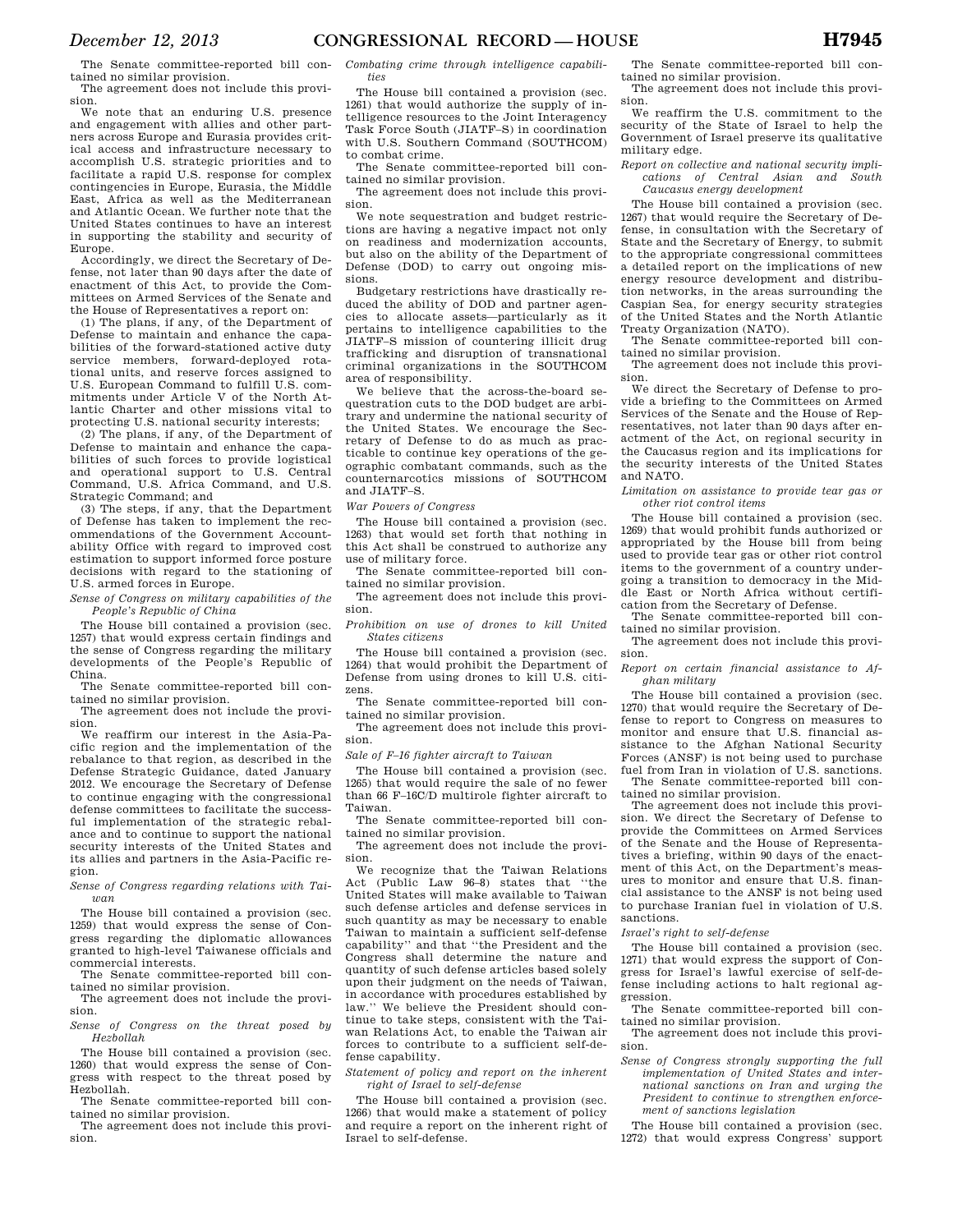for full implementation of U.S. and international sanctions against Iran and would urge the President to continue to strengthen enforcement of sanctions legislation.

The Senate committee-reported bill contained no similar provision.

The agreement does not include this provision.

*Sense of Congress on the illegal nuclear weapons programs of Iran and North Korea* 

The House bill contained a provision (sec. 1273) that would express the sense of Congress regarding the threat posed by nuclear proliferation in North Korea and Iran.

The Senate committee-reported bill contained no similar provision.

The agreement does not include the provision.

TITLE XIII—COOPERATIVE THREAT REDUCTION *Specification of cooperative threat reduction programs and funds (sec. 1301)* 

The House bill contained a provision (sec. 1301) that would define the programs and funds that are Cooperative Threat Reduction (CTR) programs and funds as those authorized to be appropriated in section 301 of this Act and specify that CTR funds shall remain available for obligation for 3 fiscal years.

The Senate committee-reported bill contained an identical provision (sec. 1301).

The agreement includes this provision.

*Funding allocations (sec. 1302)* 

The House bill contained a provision (sec. 1302) that would allocate specific amounts for each program element under the Department of Defense Cooperative Threat Reduction (CTR) Program from within the overall \$528.5 million that the committee would authorize for the CTR program. This section would also require notification to Congress 15 days before the Secretary of Defense obligates and expends fiscal year 2014 funds for purposes other than those specifically authorized. In addition, this section would provide limited authority to obligate amounts for a program element under the CTR program in excess of the amount specifically authorized for that purpose.

The Senate committee-reported bill contained a similar provision (sec. 1302).

The agreement includes the Senate provision with an amendment that provides that for fiscal years 2014 and 2015 the Department may exceed the 10-percent limitation of section 5965 of title 22, United States Code for activities with respect to Syria. This enhanced authority is an extraordinary measure that is without precedent in the CTR program, and we will exercise congressional oversight to ensure the enhanced authority is properly and effectively used. We expect the Department to balance the need for destroying the Syrian chemical weapons stockpile, an urgent national security threat, with the expediency of using the CTR funds to assist in this effort. Given the fluid and urgent nature of this endeavor, the amendment contains enhanced briefing requirements rather than detailed reports. We expect these briefings to provide the appropriate congressional committees with the necessary detailed information to ensure an accounting of the funding provided under the program while achieving the ultimate goal of destroying Syria's chemical stockpile. We expect the Department to provide, without delay, thorough answers to questions that might arise during these briefings to ensure adequate oversight in the use of this enhanced authority.

*Extension of authority for utilization of contributions to the cooperative threat reduction program (sec. 1303)* 

The House bill contained a provision (sec. 1303) that would extend the authority of the

Cooperative Threat Reduction (CTR) program to accept monetary contributions from partner nations, as set forth in the National Defense Authorization Act for Fiscal Year 2010 (Public Law 111–84), from December 31, 2015, to December 31, 2018.

The Senate committee-reported bill contained a similar provision (sec. 1303).

The agreement includes the Senate provision.

*Strategy to modernize Cooperative Threat Reduction and prevent the proliferation of weapons of mass destruction and related materials in the Middle East and North Africa region (sec. 1304)* 

The House bill contained a provision (sec. 1304) that would direct the Secretary of Defense, in coordination with the Secretary of State and the Secretary of Energy, to prepare a strategy and implementation plan for preventing the proliferation of weapons of mass destruction and related materials in the Middle East and North Africa not later than March 31, 2014.

The Senate committee-reported bill contained a similar provision (sec. 1236) requiring the President to prepare such report and strategy.

The agreement includes the House provision with an amendment that would make technical changes.

TITLE XIV—OTHER AUTHORIZATIONS

SUBTITLE A—MILITARY PROGRAMS

*Working capital funds (sec. 1401)* 

The House bill contained a provision (sec. 1401) authorizing appropriations for fiscal year 2014 for the use of the armed forces and agencies of the Department of Defense for working capital and revolving funds, as specified in the funding table in section 4501.

The Senate committee-reported bill contained an identical provision (sec. 1401).

The agreement includes this provision.

*National Defense Sealift Fund (sec. 1402)* 

The House bill contained a provision (sec. 1402) authorizing appropriations for fiscal year 2014 for the National Defense Sealift Fund, as specified in the funding table in section 4501.

The Senate committee-reported bill contained a similar provision (sec. 1402).

The agreement includes the Senate provision.

*Chemical Agents and Munitions Destruction, Defense (sec. 1403)* 

The House bill contained a provision (sec. 1403) authorizing appropriations for fiscal year 2014 for the Department of Defense for chemical agents and munitions destruction, as specified in the funding table in section 4501.

The Senate committee-reported bill contained an identical provision (sec. 1403). The agreement includes this provision.

*Drug Interdiction and Counter-Drug activities, Defense-wide (sec. 1404)* 

The House bill contained a provision (sec. 1404) authorizing appropriations for fiscal year 2014 for the Department of Defense for drug interdiction and counterdrug activities, defense-wide, as specified in the funding table in section 4501.

The Senate committee-reported bill contained an identical provision (sec. 1404).

The agreement includes this provision.

*Defense Inspector General (sec. 1405)* 

The House bill contained a provision (sec. 1405) authorizing appropriations for fiscal year 2014 for the Department of Defense for the Office of the Inspector General, as specified in the funding table in section 4501.

The Senate committee-reported bill contained an identical provision (sec. 1405).

The agreement includes this provision.

*Defense Health Program (sec. 1406)* 

The House bill contained a provision (sec. 1406) authorizing appropriations for fiscal year 2014 for the Defense Health Program, as specified in the funding table in section 4501.

The Senate committee-reported bill contained an identical provision (sec. 1406). The agreement includes this provision.

SUBTITLE B—NATIONAL DEFENSE STOCKPILE

*Use of National Defense Stockpile for the conservation of a strategic and critical materials supply (sec. 1411)* 

The House bill contained a provision (sec. 1411) that would modify certain provisions of the President's authority to maintain and manage a national defense stockpile to allow the Defense Logistics Agency to more proactively engage in the market.

The Senate committee-reported bill contained no similar provision.

The agreement includes the House provision with a clarifying amendment.

*Authority to acquire additional materials for the National Defense Stockpile (sec. 1412)* 

The House bill contained a provision (sec. 1412) that would provide authority to acquire certain additional strategic and critical materials for the National Defense Stockpile.

The Senate committee-reported bill contained no similar provision.

The agreement includes the House provision.

SUBTITLE C—OTHER MATTERS

*Authority for transfer of funds to Joint Department of Defense-Department of Veterans Affairs Medical Facility Demonstration Fund for Captain James A. Lovell Health Care Center, Illinois (sec. 1421)* 

The House bill contained a provision (sec. 1421) that would authorize the Secretary of Defense to transfer \$143.1 million from the Defense Health Program to the Joint Department of Defense-Department of Veterans Affairs Medical Facility Demonstration Fund created by section 1704 of the National Defense Authorization Act for Fiscal Year 2010 (Public Law 111–84) for the operations of the Captain James A. Lovell Federal Health Care Center.

The Senate committee-reported bill contained a similar provision (sec. 1422).

The agreement includes the Senate provision with a technical amendment.

*Authorization of appropriations for Armed Forces Retirement Home (sec. 1422)* 

The House bill contained a provision (sec. 1422) that would authorize \$67.8 million to be appropriated for fiscal year 2014 from the Armed Forces Retirement Home Trust Fund for the operation of the Armed Forces Retirement Home.

The Senate committee-reported bill contained an identical provision (sec. 1421).

The agreement includes this provision.

*Cemeterial expenses (sec. 1423)* 

The House bill contained a provision (sec. 1423) that would authorize \$45.8 million to be appropriated for the Department of the Army for fiscal year 2014 for cemeterial expenses.

The Senate committee-reported bill contained no similar provision.

The agreement includes the House provision.

TITLE XV—AUTHORIZATION OF ADDITIONAL APPROPRIATIONS FOR OVERSEAS CONTIN-GENCY OPERATIONS

SUBTITLE A—AUTHORIZATION OF ADDITIONAL APPROPRIATIONS

*Purpose (sec. 1501)* 

The House bill contained a provision (sec. 1501) stating the purpose of the title.

The Senate committee-reported bill contained an identical provision (sec. 1501).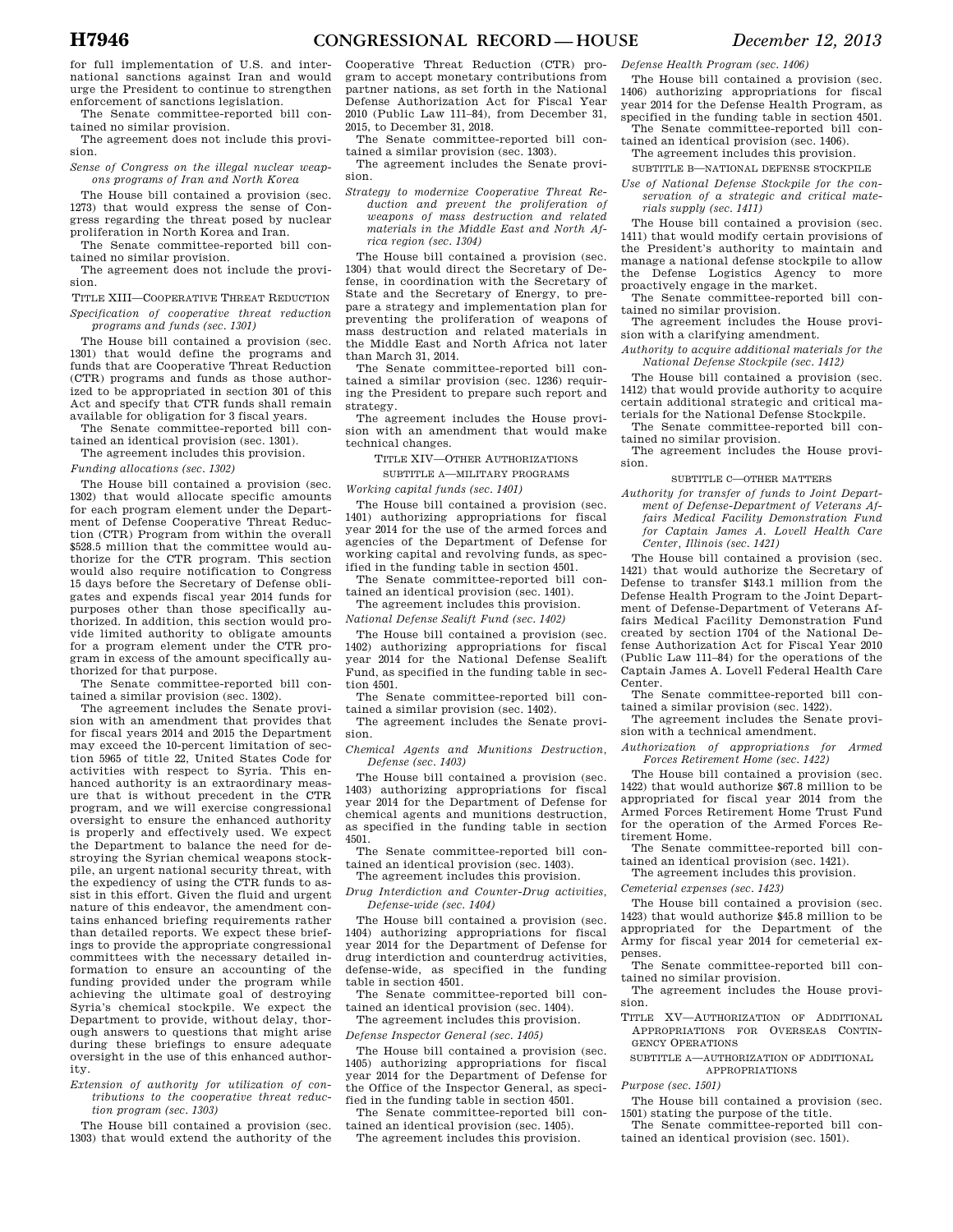The agreement includes this provision. *Procurement (sec. 1502)* 

The House bill contained a provision (sec. 1502) authorizing additional appropriations for fiscal year 2014 for procurement accounts for the Army, the Navy and the Marine Corps, the Air Force, and defense-wide activities, as specified in the funding table in section 4102.

The Senate committee-reported bill contained an identical provision (sec. 1502).

The agreement includes this provision. *Research, development, test, and evaluation (sec. 1503)* 

The House bill contained a provision (sec. 1503) authorizing additional appropriations for fiscal year 2014 for the Department of Defense for research, development, test, and evaluation, as specified in the funding table in section 4202.

The Senate committee-reported bill contained an identical provision (sec. 1503).

The agreement includes this provision. OPERATION AND MAINTENANCE (SEC. 1504)

The House bill contained a provision (sec. 1504) authorizing additional appropriations for fiscal year 2014 for the use of the Armed Forces and other agencies of the Department of Defense for operation and maintenance, as specified in the funding table in section 4302.

The Senate committee-reported bill contained an identical provision (sec. 1504).

The agreement includes this provision.

MILITARY PERSONNEL (SEC. 1505) The House bill contained a provision (sec. 1505) authorizing additional appropriations for fiscal year 2014 for the use of the armed forces and other agencies of the Department of Defense for military personnel, as specified in the funding table in section 4402.

The Senate committee-reported bill contained an identical provision (sec. 1505).

The agreement includes this provision.

WORKING CAPITAL FUNDS (SEC. 1506) The House bill contained a provision (sec. 1506) authorizing additional appropriations for fiscal year 2014 for the use of the armed forces and other agencies of the Department of Defense for working capital and revolving

funds, as specified in the funding table in section 4502. The Senate committee-reported bill con-

tained an identical provision (sec. 1506). The agreement includes this provision.

DRUG INTERDICTION AND COUNTER-DRUG

ACTIVITIES, DEFENSE-WIDE (SEC. 1507)

The House bill contained a provision (sec. 1507) authorizing additional appropriations for fiscal year 2014 for the Department of Defense for drug interdiction and counterdrug activities, defense-wide, as specified in the funding table in section 4502.

The Senate committee-reported bill contained an identical provision (sec. 1509). The agreement includes this provision.

*Defense Inspector General (sec. 1508)* 

The House bill contained a provision (sec.

1508) authorizing additional appropriations for fiscal year 2014 for the Department of Defense for the Office of the Inspector General of the Department of Defense, as specified in the funding table in section 4502.

The Senate committee-reported bill contained an identical provision (sec. 1510).

The agreement includes this provision. *Defense Health Program (sec. 1509)* 

The House bill contained a provision (sec. 1509) authorizing additional appropriations for fiscal year 2014 for the use of the armed forces and other agencies of the Department of Defense for the Defense Health Program, as specified in the funding table in section 4502.

The Senate committee-reported bill contained an identical provision (sec. 1511).

The agreement includes this provision. SUBTITLE B—FINANCIAL MATTERS

*Treatment as additional authorizations (sec. 1521)* 

The House bill contained a provision (sec. 1521) stating that the amounts authorized to be appropriated by this title are in addition to amounts otherwise authorized to be appropriated by this Act.

The Senate committee-reported bill contained an identical provision (sec. 1521). The agreement includes this provision.

*Special transfer authority (sec. 1522)* 

The House bill contained a provision (sec. 1522) that would provide the Department of Defense with \$3.0 billion of special transfer authority in fiscal year 2014.

The Senate committee-reported bill contained a similar provision (sec. 1522) that would provide the Department of Defense with \$4.0 billion of special transfer authority in fiscal year 2014.

The agreement includes the Senate provision.

#### SUBTITLE C—LIMITATIONS, REPORTS, AND OTHER MATTERS

*Afghanistan Security Forces Fund (sec. 1531)*  The House bill contained a provision (sec.

1531) that would require that funds available to the Department of Defense for the Afghanistan Security Forces Fund (ASFF) for fiscal year 2014 be subject to the specified conditions contained in section 1513 of the National Defense Authorization Act for Fiscal Year 2008 (Public Law 110–181), as amended. The provision would also require that an office or official be identified as responsible for each program or activity supported with ASFF. In addition, the provision would require that not less than \$47.3 million of ASFF for fiscal year 2014 be used for the recruitment and retention of women in the Afghanistan National Security Forces (ANSF).

The Senate committee-reported bill contained a provision (sec. 1532) that would require that ASFF for fiscal year 2014 be subject to the specified conditions contained in section 1513 of Public Law 110–181. The provision would also provide the Secretary of Defense certain authorities for the disposal of equipment in Afghanistan.

The agreement includes the House provision with an amendment that would require that not less than \$25.0 million of ASFF for fiscal year 2014 be available to be used for programs and activities to support the recruitment, integration, retention, training, and treatment of women in the ANSF. The amendment would also include certain authorities for the Secretary of Defense relating to the disposal of equipment in Afghanistan. In this regard, we direct the Secretary of Defense to submit to the congressional defense committees a report on the Department's plans for the final disposition of the C–27A aircraft acquired to build the capabilities of the ANSF. The report should be submitted not later than 180 days after the enactment of this Act.

A key objective of the ASFF is to build the capacity of the ANSF, specifically the Afghan Air Force and the Special Mission Wing, to operate, maintain, and sustain rotary wing aircraft. We direct the Secretary of Defense, not later than 180 days after the date of enactment of this Act, to submit to the congressional defense committees a report assessing the potential to incorporate U.S.-manufactured rotary wing aircraft into the ANSF after the current program of record is completed. The report should include an estimate of the anticipated costs (including costs associated with procurement and sustainment), schedule, and a description of the training required for potentially incorporating U.S.-manufactured ro-

tary wing aircraft into the ANSF. The report should also include a description of any other actions required to be undertaken to facilitate incorporating such aircraft into the ANSF.

*Joint Improvised Explosive Device Defeat Fund (sec. 1532)* 

The Senate committee-reported bill contained a provision (sec. 1531) that would authorize annual transfer authorities, current reporting requirements, and other associated activities for the Joint Improvised Explosive Device Defeat Fund.

The House bill contained no similar provision.

The agreement includes the Senate provision with a technical/clarifying amendment. *Future role of Joint Improvised Explosive Device Defeat Organization (sec. 1533)* 

The House bill contained a provision (sec. 1532) that would require the Secretary of Defense to provide a report to Congress on the future role of the Joint Improvised Explosive Device Defeat Organization.

The Senate committee-reported bill contained no similar provision.

The agreement includes the House provision with a technical/clarifying amendment.

*Extension of authority for Task Force for Business and Stability Operations in Afghanistan (sec. 1534)* 

The Senate committee-reported bill contained a provision (sec. 1533) that would extend the authority under section 1535 of the Ike Skelton National Defense Authorization Act for Fiscal Year 2011 (Public Law 111–383) for the Task Force for Business and Stability Operations in Afghanistan. The provision would limit funding available for the programs of the Task Force to \$63.8 million during fiscal year 2014.

The House bill contained no similar provision.

The agreement includes the Senate provision with a clarifying amendment.

LEGISLATIVE PROVISIONS NOT ADOPTED

*National Defense Sealift Fund* 

The Senate committee-reported bill contained a provision (sec. 1507) authorizing additional appropriations for fiscal year 2014 for the National Defense Sealift Fund as specified in the funding table in section 4502. The House bill contained no similar provision.

The agreement does not include this provision.

*Chemical Agents and Munitions Destruction, Defense* 

The Senate committee-reported bill contained a provision (sec. 1508) authorizing additional appropriations for fiscal year 2014 for chemical agents and munitions destruction as specified in the funding table in section 4502.

The House bill contained no similar provision.

The agreement does not include this provision.

*Limitation on intelligence, surveillance, and reconnaissance support for Operation Observant Compass* 

The House bill contained a provision (sec. 1533) that would require that none of the amounts authorized to be appropriated for operation and maintenance by section 1504, as specified in the funding table in section 4302 of this Act, may be obligated or expended for intelligence, surveillance, and reconnaissance support for Operation Observant Compass until the Secretary of Defense submits to the congressional defense committees a report, required elsewhere in this Act, on Operation Observant Compass.

The Senate committee-reported bill contained no similar provision.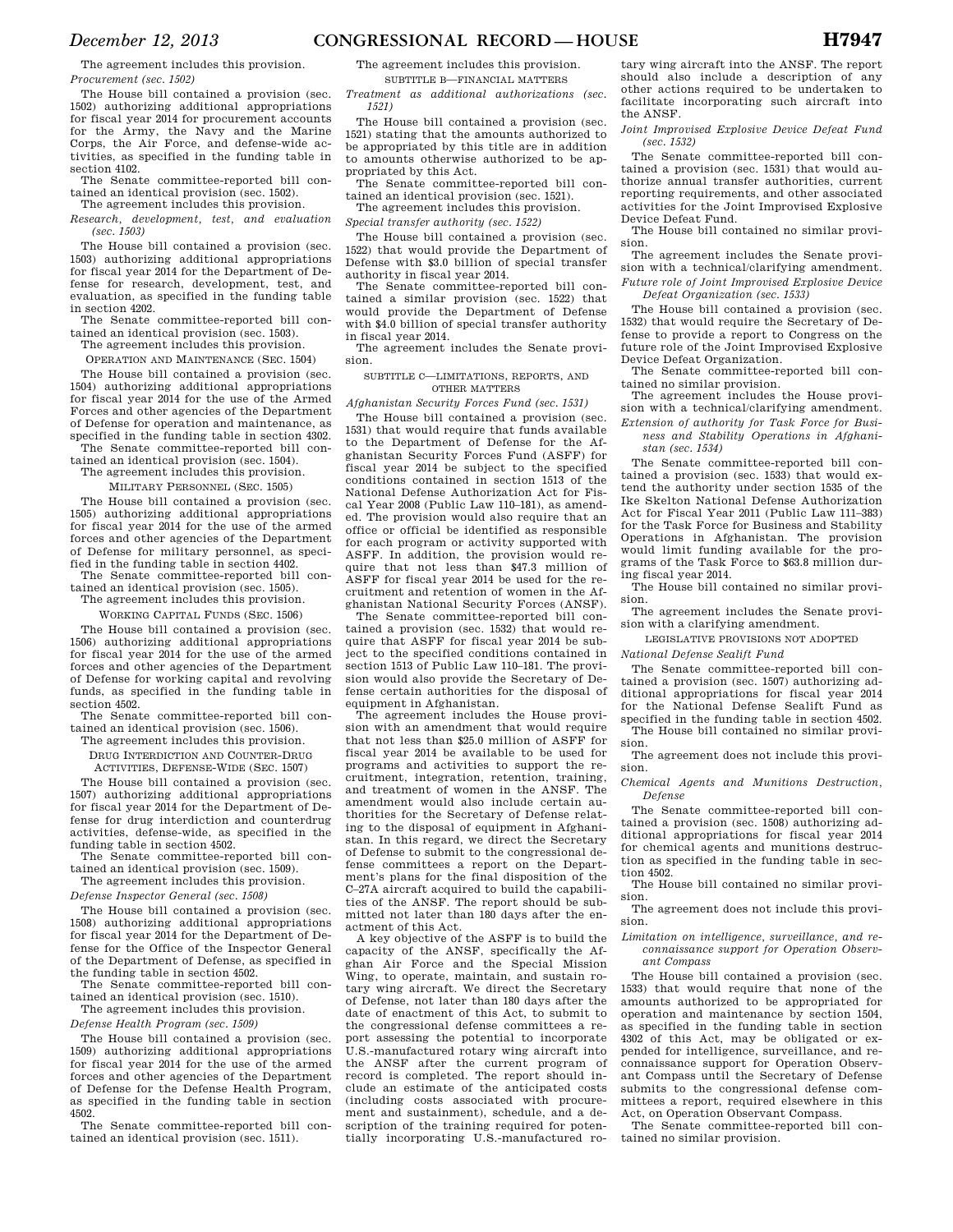The agreement does not include this provision.

*Report on U.S. force levels and costs of military operations in Afghanistan* 

The House bill contained a provision (sec. 1534) that would require the Secretary of Defense to report to the Committees on Armed Services of the Senate and the House of Representatives on U.S. forces levels in Afghanistan and the estimated costs of U.S. military operations in Afghanistan for each of fiscal years 2015 through 2020.

The Senate committee-reported bill contained no similar provision.

The agreement does not include this provision.

*Limitation on funds for the Afghanistan Security Forces Fund to acquire certain aircraft, vehicles, and equipment* 

The House bill contained a provision (sec. 1535) that would limit the availability of \$2.6 billion of the funds authorized to be appropriated for the Afghanistan Security Forces Fund (ASFF) until the Secretary of Defense submits a report to the Committees on Armed Services of the Senate and the House of Representatives on the aircraft, vehicles, and equipment to be purchased with ASFF authorized to be appropriated by this Act.

The Senate committee-reported bill contained no similar provision.

The agreement does not include this provision. We note that the Department of Defense has revised its requested funding for the ASFF, resulting in a reduction of \$1.45 billion from the budget request.

TITLE XVI—INDUSTRIAL BASE MATTERS SUBTITLE A—DEFENSE INDUSTRIAL BASE MATTERS

*Periodic audits of contracting compliance by Inspector General of Department of Defense (sec. 1601)* 

The House bill contained a provision (sec. 1601) that would require the Inspector General of the Department of Defense to conduct an audit of the Department's compliance with contracting practices and policies related to procurement under section 2533a of title 10, United States Code, which pertains to the requirement to buy certain articles from American sources and is frequently referred to as the ''Berry Amendment.'' This section would also require the Inspector General to include the findings of such periodic audits as part of the semiannual report transmitted to congressional committees as required by the Inspector General Act of 1978 (Public Law 95–452).

The Senate committee-reported bill contained no similar provision.

The agreement contains the provision with a clarifying amendment.

*Foreign space activities (sec. 1602)* 

The House bill contained a provision (sec. 1605) that would prevent the Secretary of Defense from entering into contracts for commercial satellite services with a covered foreign entity in a covered foreign country.

The Senate committee-reported bill contained no similar provision.

The agreement includes the House provision with an amendment that would add a determination standard (of reasonable belief) that the covered foreign entity has an ownership interest that enables that government to affect satellite operations. The notice and exception provision has also been adjusted to require a 7-day notice-and-wait to the congressional defense committee.

The amendment further contains a provision that prohibits the President from authorizing or permitting the construction of a global navigation satellite system ground monitoring station owned or operated on behalf of a foreign government on U.S. terri-

tory unless the Secretary of Defense and Director of National Intelligence certify that the ground station will not be capable of being used to gather intelligence in the United States or to improve a foreign weapons system. The amendment contains a national security waiver if certain conditions are met, and a report to accompany the waiver with a notice to the appropriate congressional committees 30 days before such waiver is used. The provision has a sunset period of 5 years following the date of enactment.

We do not intend this provision to affect general private or scientific cooperation with other parties.

*Proof of Concept Commercialization Pilot Program (sec. 1603)* 

The House bill contained a provision (sec. 1606) that would allow the Assistant Secretary of Defense for Research and Engineering to establish a 5-year pilot program to accelerate the commercialization of basic research innovations from qualifying institutions.

The Senate committee-reported bill contained no similar provision.

The agreement contains the provision with a clarifying amendment.

SUBTITLE B—MATTERS RELATING TO SMALL

BUSINESS CONCERNS

*Advancing small business growth (sec. 1611)* 

The House bill contained a provision (sec. 1602) that would require the Under Secretary of Defense for Acquisition, Technology, and Logistics to publish, and update annually, a list of capabilities and characteristics that would enable a qualified small business concern to become competitive as an otherthan-small business for future contracts awarded by the Department of Defense.

This section would also require any contract awarded to a qualified small business concern that would exceed the applicable receipt-based small business size standard (or if the contract would exceed \$70.0 million in an industry with an employee based size standard) to include a contract clause that would encourage the small business to develop the capabilities and characteristics identified by the Under Secretary if they desire to remain competitive as other-thansmall business in that industry.

In addition, this section would amend chapter 142 of title 10, United States Code, to enable Procurement Technical Assistance Centers (PTAC) to provide additional support to these businesses without the funding and cost-share limitations that are otherwise applicable to PTAC support.

Finally, this section would require the Secretary of Defense to submit three annual reports to the congressional defense committees beginning on March 1, 2015, on the implementation of the amendments made by this section, along with any recommendations for improving the Procurement Tech-<br>nical Assistance Cooperative Agreement Assistance Cooperative Agreement Program.

The Senate committee-reported bill contained no similar provision.

The agreement contains the provision with a clarifying amendment.

*Amendments relating to Procurement Technical Assistance Cooperative Agreement Program (sec. 1612)* 

The House bill contained a provision (sec. 1603) that would amend section 2413 of title 10, United States Code, to allow the Secretary of Defense to defray up to 65 percent of the eligible entity's cost of furnishing assistance under the program and would also amend section 2414 of title 10, United States Code, to increase limitations on the value of assistance that may be provided under the program.

The Senate committee-reported bill contained no similar provision.

The agreement contains the provision.

*Reporting on goals for procurement contracts awarded to small business concerns (sec. 1613)* 

The House bill contained a provision (sec. 1607) that would amend section 644 of title 15, United States Code, to require each federal agency to submit a report detailing small business concerns. This report would include information regarding, among other concerns, veteran and service-disabled veteranowned small businesses.

The Senate committee-reported bill contained no similar provision.

The agreement contains the provision with a clarifying amendment.

*Credit for certain small business subcontractors (sec. 1614)* 

The House bill contained a provision (sec. 1609) that would amend section 637d of title 15, United States Code, redefining pertaining to subcontracting.

The Senate committee-reported bill contained no similar provision.

The agreement contains the provision with a clarifying amendment.

*Inapplicability of requirement to review and justify certain contracts (sec. 1615)* 

The House bill contained a provision (sec. 1611) that would dismiss the requirements stated in section 802 of the National Defense Authorization Act for Fiscal Year 2013 pertaining to the provisions of section 46 of the Small Business Act (15 U.S.C. 657s). The purpose of this provision is to reduce the number of unnecessarily duplicative reports.

The Senate committee-reported bill contained no similar provision.

The agreement contains the provision.

LEGISLATIVE PROVISIONS NOT ADOPTED

*Strategic plan for requirements for war reserve stocks of meals ready-to-eat* 

The House bill contained a provision (sec. 1604) that would require the Administrator of the Defense Logistics Agency (DLA) not to make any reductions in requirements for war reserve stocks of meals ready-to-eat (MRE) until a comprehensive strategy is developed and briefed to the congressional defense committees.

The Senate committee-reported bill contained no similar provision.

The agreement does not include the provision.

We note that the DLA has developed a comprehensive strategic plan that: ensures an adequate MRE inventory for each of the Services; maintains the appropriate levels of MRE war reserves; and provides for a surge capability to support unforeseen contingencies. We also acknowledge that the DLA has decided to hold current MRE stock levels steady through the end of combat operations in the Islamic Republic of Afghanistan until the enduring requirement can be fully established.

*Program to provide federal contracts to early stage small businesses* 

The House bill contained a provision (sec. 1608) that would amend section 631 of title 15, United States Code, which would provide improved access to federal contract opportunities for early stage small business concerns.

The Senate committee-reported bill contained no similar provision.

The agreement does not contain the provision.

*GAO study on subcontracting reporting systems*  The House bill contained a provision (sec. 1610) that would require the Comptroller General to submit a report to the Committee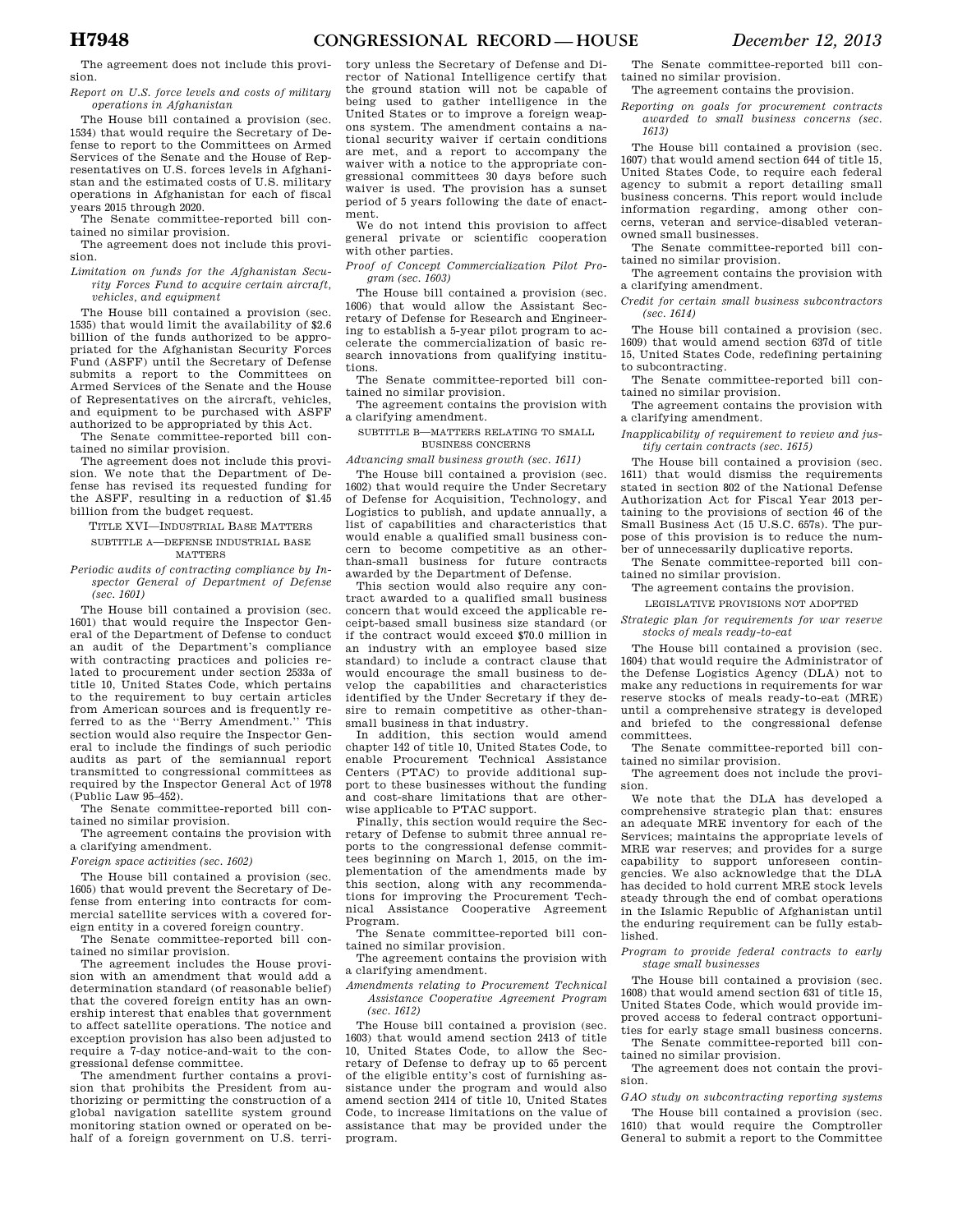on Small Business of the House of Representatives and to the Committee on Small Business and Entrepreneurship of the Senate regarding the feasibility of using federal subcontracting reporting systems.

The Senate committee-reported bill contained no similar provision.

The agreement does not contain the provision.

We direct the Comptroller General of the United States to submit not later than 365 days after enactment of this Act a report studying the feasibility of using federal subcontracting reporting systems, including the federal subcontracting reporting system required by section 2 of the Federal Funding Accountability and Transparency Act of 2006 and any electronic subcontracting reporting award system used by the Small Business Administration, to attribute subcontractors to any particular contracts in the case of contractors that have subcontracting plans under section 8(d) of the Small Business Act that pertain to multiple contracts with executive agencies.

TITLE XVII—SEXUAL ASSAULT PREVENTION AND RESPONSE AND RELATED REFORMS SUBTITLE A—REFORM OF UNIFORM CODE OF

# MILITARY JUSTICE

*Extension of crime victims' rights to victims of offenses under the Uniform Code of Military Justice (sec. 1701)* 

The House bill contained a provision (sec. 542) that would amend chapter 47 of title 10, United States Code, to include in the Uniform Code of Military Justice (UCMJ) specified rights for victims of offenses under the UCMJ.

The Senate committee-reported bill contained a similar provision (sec. 564) that would require the Secretary of Defense to recommend modifications to the Manual for Courts-Martial (MCM) to include in the MCM specified rights for victims of offenses under the UCMJ.

The agreement includes the House provision with a clarifying amendment.

*Revision of Article 32 and Article 60, Uniform Code of Military Justice (sec. 1702)* 

The House bill contained a provision (sec. 531) that would amend Article 60 of the Uniform Code of Military Justice (UCMJ) (10 U.S.C. 860) to limit the authority of a courtmartial convening authority to modify the findings and sentence imposed by a courtmartial.

The Senate committee-reported bill contained a similar provision (sec. 555).

The agreement includes the House provision with a clarifying amendment and a provision that would amend Article 32, UCMJ, (10 U.S.C. 832) to require the completion of a preliminary hearing, normally conducted by a judge advocate, prior to referral to general court-martial for trial of any charge or specification.

The changes to Article 60, UCMJ, included in the agreement significantly restrict the ability of a convening authority to modify the adjudged findings and sentence of a court-martial, except in limited circumstances.

The provision included in the agreement changes Article 32, UCMJ, proceedings from an investigation to a preliminary hearing. Under current law and Rule 405 of the Rules for Court-Martial, an Article 32, UCMJ, investigation includes inquiry into the truth of the matters set forth in the charges, provides a means to ascertain and impartially weigh all available facts in arriving at conclusions and recommendations, and serves as a tool of discovery. The agreement establishes that an Article 32, UCMJ, preliminary hearing has a narrower objective: (1) To determine whether there is probable cause to

believe an offense has been committed and the accused committed the offense; (2) Determine whether the convening authority has court-martial jurisdiction over the offense and the accused; (3) Consider the form of the charges; and (4) Recommend the disposition that should be made of the case.

The Secretary of Defense is directed to recommend changes to Rule 405 of the Rules for Court-Martial and other rules, if appropriate, in the Manual for Courts-Martial to facilitate the purposes of the Article 32, UCMJ, preliminary investigation, as revised by the agreement. Changes to the Manual for Courts-Martial shall be completed in time to coincide with the effective date of changes to Article 32, UCMJ, effectuated by this Act.

*Elimination of five-year statute of limitations on trial by court-martial for additional offenses involving sex-related crimes (sec. 1703)* 

The House bill contained a provision (sec. 532) that would amend Article 43 of the Uniform Code of Military Justice (section 843 of title 10, United States Code) to eliminate the 5-year statute of limitations on trial by court-martial for sexual assault and sexual assault of a child.

The Senate committee-reported bill contained a similar provision (sec. 551).

The agreement includes the House provision.

*Defense counsel interview of victim of an alleged sex-related offense in presence of trial counsel, counsel for the victim, or a Sexual Assault Victim Advocate (sec. 1704)* 

The House bill contained a provision (sec. 543) that would amend Article 46 of the Uniform Code of Military Justice (10 U.S.C. 846) to require that, upon notice by trial counsel to defense counsel that trial counsel intends to call a complaining witness to testify at an investigation under Article 32, Uniform Code of Military Justice (10 U.S.C. 842) or courtmartial, the defense counsel shall make all requests to interview the complaining witness through the trial counsel, and, if requested by the complaining witness, the defense counsel interview shall take place only in the presence of the counsel for the complaining witness or a Sexual Assault Victim Advocate.

The Senate committee-reported bill contained a similar provision (sec. 553).

The agreement includes the House provision with a clarifying amendment that would require that, if requested by an alleged victim of an alleged sex-related offense who is subject to a request for interview by defense counsel, such interview shall take place only in the presence of trial counsel, a counsel for the victim, or a Sexual Assault Victim Advocate.

*Discharge or dismissal for certain sex-related offenses and trial of such offenses by general courts-martial (sec. 1705)* 

The House bill contained a provision (sec. 533) that would amend article 56 of the Uniform Code of Military Justice (10 U.S.C. 856) to require that the sentence for a person found guilty of specified sex-related offenses include, at a minimum, a dismissal or dishonorable discharge.

The House bill also contained a provision (sec. 550A) that would amend article 56 of the Uniform Code of Military Justice (10 U.S.C. 856) to require that the sentence for a person found guilty of specified sex-related offenses include, at a minimum, a dismissal or dishonorable discharge and confinement for 2 years.

The Senate committee-reported bill contained a provision (sec. 554) that would amend article 56 of the Uniform Code of Military Justice (10 U.S.C. 856) to require that the sentence for a person found guilty of specified sex-related offenses include, at a minimum, a dismissal or dishonorable discharge, and would limit jurisdiction over these specified sex-related offenses to a general court-martial.

The agreement includes the Senate provision with a technical amendment.

*Participation by victim in clemency phase of courts-martial process (sec. 1706)* 

The House bill contained a provision (sec. 544) that would amend Article 60(b) of the Uniform Code of Military Justice (10 U.S.C.  $860(b)$  to require that complaining witnesses be provided an opportunity to submit matters for consideration by the convening authority before the convening authority acts on the findings and sentence of a court-martial.

The Senate committee-reported bill contained a provision (sec. 556) that would amend Article 60(b) of the Uniform Code of Military Justice (10 U.S.C. 860(b)) to: (1) Afford a complaining witness an opportunity to respond to any clemency matters submitted by an accused to the convening authority that refer to the complaining witness; (2) Afford a complaining witness an opportunity to submit matters to the convening authority in any case in which findings and sentence have been adjudged for an offense involving the complaining witness; and (3) Prohibit the convening authority from considering matters that go to the character of a complaining witness unless the matters were presented at the court-martial.

The agreement includes a provision that would amend Article 60(b) of the Uniform Code of Military Justice (10 U.S.C. 860(b)) to require that a victim be provided an opportunity to submit matters for consideration by the convening authority before the convening authority takes action on the findings or sentence of a court-martial that involved the victim, and to provide that the convening authority shall not consider any submitted matters that relate to the character of a victim unless such matters were presented as evidence at trial and not excluded at trial.

*Repeal of the offense of consensual sodomy under the Uniform Code of Military Justice (sec. 1707)* 

The Senate committee-reported bill contained a provision (sec. 562) that would amend Article 125 of the Uniform Code of Military Justice (section 925 of title 10, United States Code) to prohibit forcible sodomy and bestiality.

The House bill contained no similar provision.

The agreement includes the Senate provision.

*Modification of Manual for Courts-Martial to eliminate factor relating to character and military service of the accused in rule on initial disposition of offenses (sec. 1708)* 

The House bill contained a provision (sec. 546) that would require the Secretary of Defense to recommend to the President a change to the Manual for Courts-Martial that would strike the character and the military service of the accused from the factors a commander should consider when deciding how to dispose of sex-related offenses under the Uniform Code of Military Justice.

The Senate committee-reported bill contained a similar provision (sec. 565) that would require that the discussion pertaining to Rule 306 of the Manual for Courts-Martial be amended, not later than 180 days after the date of enactment of this Act, to strike the character and military service of the accused from the factors a commander should consider in deciding how to dispose of any offense.

The agreement includes the Senate provision.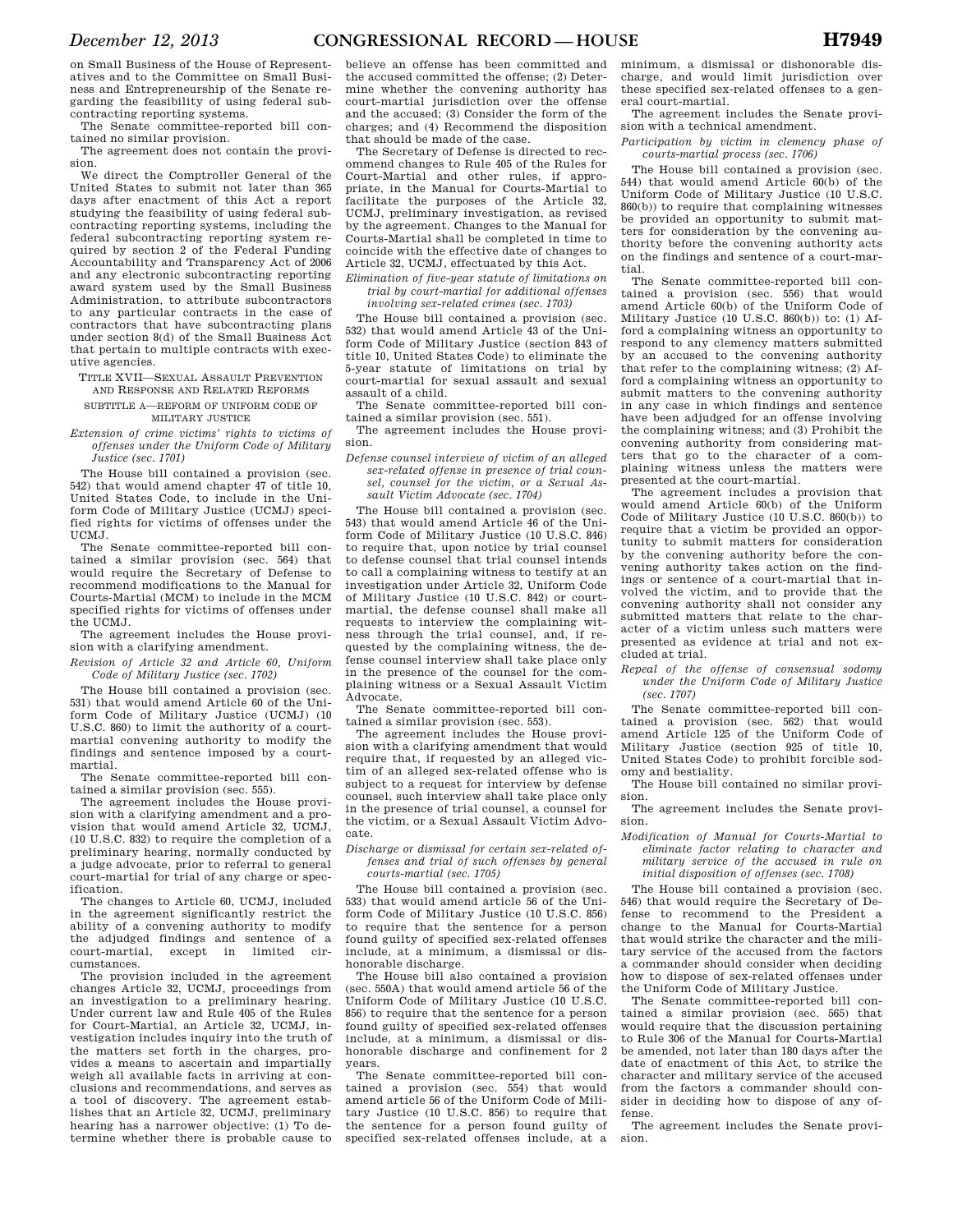*Prohibition of retaliation against members of the armed forces for reporting a criminal offense (sec. 1709)* 

The Senate committee-reported bill contained a provision (sec. 563) that would require the Secretary of Defense to prescribe regulations, not later than 120 days after the enactment of this Act, that prohibit retaliation against an alleged victim or other member of the armed forces who reports a criminal offense. This provision would also require the Secretary of Defense to submit a report to Congress, not later than 180 days after the enactment of this Act, setting forth recommendations as to whether the Uniform Code of Military Justice should be amended to prohibit retaliation against an alleged victim or other member of the armed forces who reports a criminal offense.

The House bill contained no similar provision.

The agreement includes the Senate provision with a clarifying amendment.

- SUBTITLE B—OTHER AMENDMENTS TO TITLE 10, UNITED STATES CODE
- *Prohibition on service in the Armed Forces by individuals who have been convicted of certain sexual offenses (sec. 1711)*

The Senate committee-reported bill contained a provision (sec. 531) that would amend chapter 37 of title 10, United States Code, to prohibit the commissioning or enlistment in the armed forces of individuals who have been convicted of felony offenses of rape or sexual assault, forcible sodomy, incest, or of an attempt to commit these offenses.

The House bill contained no similar provision.

The agreement includes the Senate provision.

*Issuance of regulations applicable to the Coast Guard regarding consideration of request for permanent change of station or unit transfer by victim of sexual assault (sec. 1712)* 

The House bill contained a provision (sec. 534) that would amend section 673(b) of title 10, United States Code, to clarify that the requirement for timely determination and action on an application by a victim of certain sexual offenses for a change of station or unit transfer applies to the Coast Guard.

The Senate committee-reported bill contained a similar provision (sec. 533).

The agreement includes the Senate provision.

*Temporary administrative reassignment or removal of a member of the armed forces on active duty who is accused of committing a sexual assault or related offense (sec. 1713)* 

The House bill contained a provision (sec. 535) that would authorize service secretaries to provide guidance for commanders regarding their authority to make a timely determination and to take action regarding whether a service member serving on active duty who is alleged to have committed specified sexual offenses under the Uniform Code of Military Justice should be temporarily reassigned or removed from a position of authority or from an assignment, not as a punitive measure, but solely for the purpose of maintaining good order and discipline within the unit.

The Senate committee-reported bill contained a similar provision (sec. 532).

The agreement includes the Senate provision.

*Expansion and enhancement of authorities relating to protected communications of members of the Armed Forces and prohibited retaliatory actions (sec. 1714)* 

The House bill contained a provision (sec. 527) that would amend section 1034 of title 10,

United States Code, to enhance protections for military whistleblowers. The House provision would: expand the categories of prohibited personnel actions; expand the class of communications protected under the statute; increase the time period during which an allegation of reprisal must be investigated from 60 days to 1 year; require Department of Defense Inspectors General to make explicit determinations as to whether a prohibited personnel action had occurred, a determination that is now made by the Secretary concerned; require the Secretary concerned, in cases where a violation occurred, to take corrective action on behalf of the whistleblower and appropriate disciplinary action against the individual who committed the prohibited personnel action; require military legal assistance before a board for correction of military records on behalf of whistleblowers; and apply the burdens of proof applicable in civilian whistleblower cases under title 5, United States Code, to military whistleblower cases.

The Senate committee-reported bill contained a similar provision (sec. 511) that would amend section 1034 of title 10, United States Code, to: expand the categories of prohibited personnel actions and class of protected communications under the statute; increase the time period during which an allegation of reprisal must be investigated from 60 days to 180 days; retain the authority of the Secretary concerned to make the determination as to whether reprisal occurred, but require such Secretary to make such a determination within 30 days of receiving a report from an Inspector General, and if so determined, to take corrective action on behalf of the whistleblower and appropriate disciplinary action against the individual who committed the prohibited personnel action; and retain the current burdens of proof applicable to military whistleblower cases.

The agreement includes the Senate provision with an amendment that would: increase the time period during which an allegation of reprisal must be investigated from 60 days to 1 year; authorize military legal assistance before a board for correction of military records on behalf of a whistleblower in cases where the Judge Advocate General concerned determines that the whistleblower would benefit from such assistance; and require that the Inspector General investigation be conducted outside the immediate chain of command, or at least one organization higher in the chain of command, relative to the whistleblower and the person alleged to have taken the retaliatory action.

*Inspector General investigation of allegations of retaliatory personnel actions taken in response to making protected communications regarding sexual assault (sec. 1715)* 

The House bill contained a provision (sec. 537) that would amend section 1034(c)(2)(A) of title 10, United States Code, to require the Inspector General to review and investigate allegations of retaliatory personnel actions for making a protected communication regarding violations of law or regulation that prohibit rape, sexual assault, or other sexual misconduct.

The Senate committee-reported bill contained a similar provision (sec. 542).

The agreement includes the House provision.

*Designation and availability of Special Victims' Counsel for victims of sex-related offenses (sec. 1716)* 

The House bill contained a provision (sec. 536) that would amend chapter 53 of title 10, United States Code, to require service secretaries to designate legal counsel (to be known as ''Victims'' Counsel'') for the purpose of providing legal assistance to an individual eligible for legal assistance who is the

victim of an alleged sex-related offense, regardless of whether the report of that offense is restricted or unrestricted.

The Senate committee-reported bill contained a similar provision (sec. 539) that would require the service secretaries to implement a program to provide a Special Victims' Counsel to service members who are victims of a sexual assault committed by a member of the armed forces.

The agreement includes the House provision with an amendment clarifying the types of legal assistance that may be provided under this provision.

SUBTITLE C—AMENDMENTS TO OTHER LAWS

*Tracking of compliance of commanding officers in conducting organizational climate assessments for purposes of preventing and responding to sexual assaults (sec. 1721)* 

The House bill contained a provision (sec. 522) that would require the Secretary of Defense to direct service secretaries to verify and track the compliance of commanding officers in conducting organizational climate assessments required as part of the comprehensive policy for the Department of Defense sexual assault prevention and response program.

The Senate committee-reported bill contained no similar provision.

The agreement includes the House provision with an amendment that would amend section 572 of the National Defense Authorization Act for Fiscal Year 2013 (Public Law 112–239) to require the Secretary of Defense to direct the service secretaries to verify and track the compliance of commanding officers in conducting organizational climate assessments.

*Advancement of submittal deadline for report of independent panel on assessment of military response systems to sexual assault (sec. 1722)* 

The House bill contained a provision (sec. 549(b)) that would amend section  $576(c)(1)(B)$ of the National Defense Authorization Act for Fiscal Year 2013 (Public Law 112–239) to provide that the panel established to conduct an independent review and assessment of the systems used to investigate, prosecute, and adjudicate crimes involving sexual assault and related offenses under the Uniform Code of Military Justice would terminate no later than one year after the first meeting of the panel.

The Senate committee-reported bill contained a similar provision (sec. 543).

The agreement includes the Senate provision.

*Retention of certain forms in connection with Restricted Reports and Unrestricted Reports on sexual assault involving members of the Armed Forces (sec. 1723)* 

The Senate committee-reported bill contained a provision (sec. 538) that would require the Secretary of Defense to ensure that copies of Department of Defense Forms 2910 and 2911 filed in connection with Restricted Reports and Unrestricted Reports of sexual assault are retained for the longer of 50 years or the period that such forms are required to be retained pursuant to Department of Defense directives.

The House bill contained no similar provision.

The agreement includes the Senate provision.

*Timely access to Sexual Assault Response Coordinators by members of the National Guard and Reserves (sec. 1724)* 

The Senate committee-reported bill contained a provision (sec. 537) that would require service secretaries to ensure that each member of the National Guard or Reserves who is the victim of a sexual assault either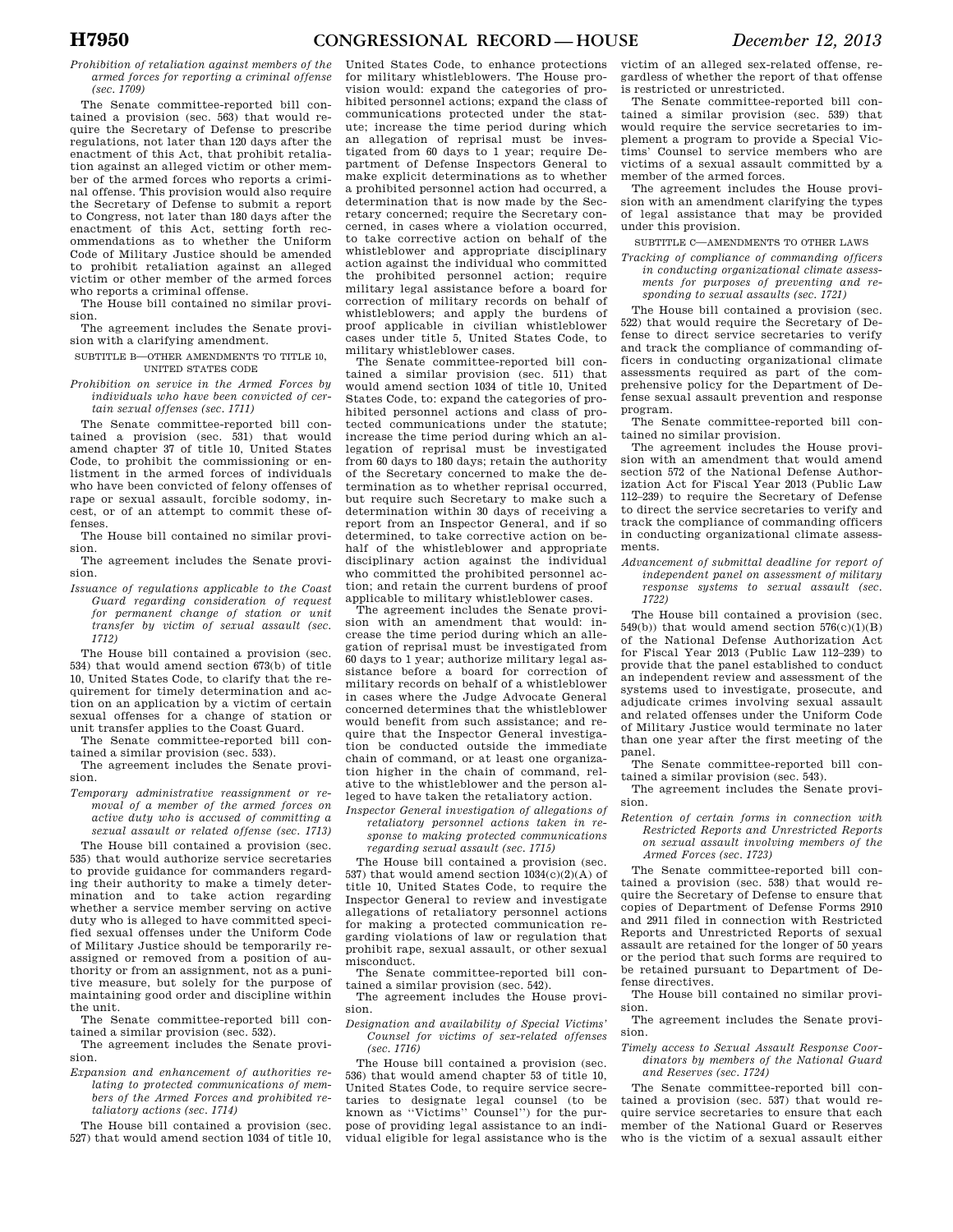during the performance of duties as a member of the National Guard or Reserves, or is a victim of a sexual assault by another member of the National Guard or Reserves, has access to a Sexual Assault Response Coordinator not later than 2 business days following a request for such assistance.

The House bill contained no similar provision.

The agreement includes the Senate provision with an amendment that would require that each member of the National Guard or Reserves who is the victim of a sexual assault either during the performance of duties as a member of the National Guard or Reserves, or is a victim of a sexual assault by another member of the National Guard or Reserves, has timely access to a Sexual Assault Response Coordinator.

*Qualifications and selection of Department of Defense sexual assault prevention and response personnel and required availability of Sexual Assault Nurse Examiners (sec. 1725)* 

The House bill contained a provision (sec. 541) that would amend section 1602(e)(2) of the Ike Skelton National Defense Authorization Act for Fiscal Year 2011 (Public Law 111–383) to require the Secretary of Defense to establish selection qualifications for members of the armed forces or civilian employees for assignment to duty as Sexual Assault Response and Prevention Program Managers, Sexual Assault Response Coordinators, and Sexual Assault Victim Advocates. In addition, this provision would require the Secretary of each military department to assign at least one Sexual Assault Nurse Examiner-Adult/Adolescent to each brigade or equivalent unit level unless the Secretary determines that compliance would impose an undue burden.

The Senate committee-reported bill contained a provision (sec.  $536(b)$ ) that would require the Secretary of Defense to review the adequacy of the training, qualifications, and experience of service members and civilian employees assigned to a position that includes responsibility for sexual assault prevention and response.

The agreement includes the House provision with an amendment that would: (1) Require the assignment of at least one fulltime sexual assault nurse examiner to each military medical treatment facility in which an emergency department operates 24 hours per day; (2) Require that a sexual assault nurse examiner be made available at other military medical treatment facilities, consistent with the Department of Justice National Protocol for Sexual Assault Medical Forensic Examinations, Adult/Adolescent; and (3) Require that the Secretary of Defense submit a report to the Committees on Armed Services of the Senate and the House of Representatives, not later than 120 days after the date of enactment of this Act, on the review of the adequacy of the training, qualifications, and experience of service members and civilian employees assigned to positions that include responsibility for sexual assault prevention and response in the armed forces.

We encourage the Department of Defense to include board certification to the extent possible as part of the training and certification requirement for sexual assault nurse examiners.

*Additional responsibilities of Sexual Assault Prevention and Response Office for Department of Defense sexual assault prevention and response program (sec. 1726)* 

The Senate committee-reported bill contained a provision (sec. 535) that would amend section 1611(b) of the Ike Skelton National Defense Authorization Act for Fiscal Year 2011 (Public Law 111–383) to require the Director of the Sexual Assault Prevention

and Response Office (the Director) to: (1) oversee development and implementation of the comprehensive policy for the Department of Defense (DOD) sexual assault prevention and response program; (2) serve as the single point of authority, accountability, and oversight for the sexual assault prevention and response program; (3) undertake responsibility for the oversight of the implementation of the sexual assault prevention and response program by the armed forces; (4) collect and maintain data of the military departments on sexual assault; (5) provide oversight to ensure that the military departments maintain documents relating to allegations and complaints of sexual assault involving service members and courts-martial or trials of service members for sexual assault offenses; (6) act as a liaison between DOD and other federal and state agencies on programs and efforts relating to sexual assault prevention and response; (7) oversee development of strategic program guidance and joint planning objectives for resources in support of the sexual assault prevention and response program, and make recommendations on modifications to policy, law, and regulations needed to ensure the continuing availability of such resources; and (8) provide the Secretary of the Department of Veterans Affairs (VA) any records or documents on sexual assault in the armed forces, including restricted reports with the approval of the individuals who filed such reports, that are required for the purposes of the administration of the laws administered by the Secretary of the VA.

The provision would amend subtitle A of title XVI of the Ike Skelton National Defense Authorization Act for Fiscal Year 2011 (Public Law 111–383) to require the Director to collect and maintain data from the services on sexual assaults involving service members and to develop metrics to measure the effectiveness of, and compliance with, the training and awareness objectives on sexual assault and prevention.

The provision would also amend section 1631(f) of the Ike Skelton National Defense Authorization Act for Fiscal Year 2011 (Public Law 111–383) to require the service secretaries to include in the case synopsis portion of the annual report regarding sexual assaults involving members of the armed forces the unit of each service member accused of committing a sexual assault and the unit of each service member who is a victim of a sexual assault.

The House bill contained no similar provision.

The agreement includes a provision that would amend section 1611(b) of the Ike Skelton National Defense Authorization Act for Fiscal Year 2011 (Public Law 111–383) to require the Director to collect and maintain data of the military departments on sexual assault; act as a liaison between DOD and other federal and state agencies on programs and efforts relating to sexual assault prevention and response; oversee development of strategic program guidance and joint planning objectives for resources in support of the sexual assault prevention and response program, and make recommendations on modifications to policy, law, and regulations needed to ensure the continuing availability of such resources; and develop metrics to measure the effectiveness of, and compliance with, training and awareness objectives of the military departments on sexual assault prevention and response.

SUBTITLE D—STUDIES, REVIEWS, POLICIES, AND REPORTS

*Independent reviews and assessments of Uniform Code of Military Justice and judicial proceedings of sexual assault cases (sec. 1731)* 

The House bill contained a provision (sec. 533(c)) that would require the Response Sys-

tems Panel established under subsection (a)(1) of section 576 of the National Defense Authorization Act for Fiscal Year 2013 (Public Law 112–239) (FY13 NDAA) to assess the appropriateness of statutorily mandated minimum sentencing provisions for additional offenses under the Uniform Code of Military Justice (UCMJ), and would require the Judicial Proceedings Panel established under subsection (a)(2) of the FY13 NDAA to assess the implementation and effect of the mandatory minimum sentences established elsewhere in this bill.

The House bill contained a provision (sec. 536(c)) that would require the Response Systems Panel to conduct an assessment regarding whether the roles, responsibilities, and authorities of Victims' Counsel to provide legal assistance to victims of alleged sex-related offenses should be expanded to include legal standing to represent the victim during investigative and military justice proceedings in connection with the prosecution of the offense; and would require the Judicial Proceedings Panel to conduct an assessment of the implementation and effect of authorizing Victims' Counsel to provide legal assistance to victims of alleged sex-related offenses.

The House bill contained a provision (sec. 542(c)) that would require the Response Systems Panel to assess the feasibility and appropriateness of extending to victims of military crimes the additional right afforded a crime victim in civilian criminal legal proceedings under subsection (a)(4) of section 3771 of title 18, United States Code, and the legal standing to seek enforcement of crime victim rights provided by subsection (d) of such section.

The House bill contained a provision (sec. 549 (a),(c), and (d)) that would require the Response Systems Panel to conduct an assessment of the impact, if any, that removing from the chain of command any disposition authority regarding charges preferred under the UCMJ would have on overall reporting and prosecution of sexual assault cases, and to review and provide comment on the report of the Secretary of Defense on the role of military commanders in the military justice process required elsewhere in this Act; and would require the Judicial Proceedings Panel to assess the likely consequences of amending of the definition of rape and sexual assault under Article 120 of the UCMJ to expressly cover a situation in which a person subject to the UCMJ commits a sexual act upon another person by abusing one's position in the chain of command of the other person to gain access to or coerce the other person.

The Senate committee-reported bill contained a provision (sec. 544) that would require the Response Systems Panel to include in the comparison of military and civilian systems for the investigation, prosecution, and adjudication of adult sexual assault crimes, required by section 576(d)(1)(B), an assessment of the opportunities for clemency provided in the military and civilian systems, the appropriateness of clemency proceedings in the military system, the manner in which clemency is used in the military system, and whether clemency in the military justice system could be reserved until the end of the military appeals process. The provision would also require the Response Systems Panel to assess the means by which the name, if known, and other necessary identifying information of an alleged offender that is collected as part of a restricted report of a sexual assault could be compiled into a protected, searchable database.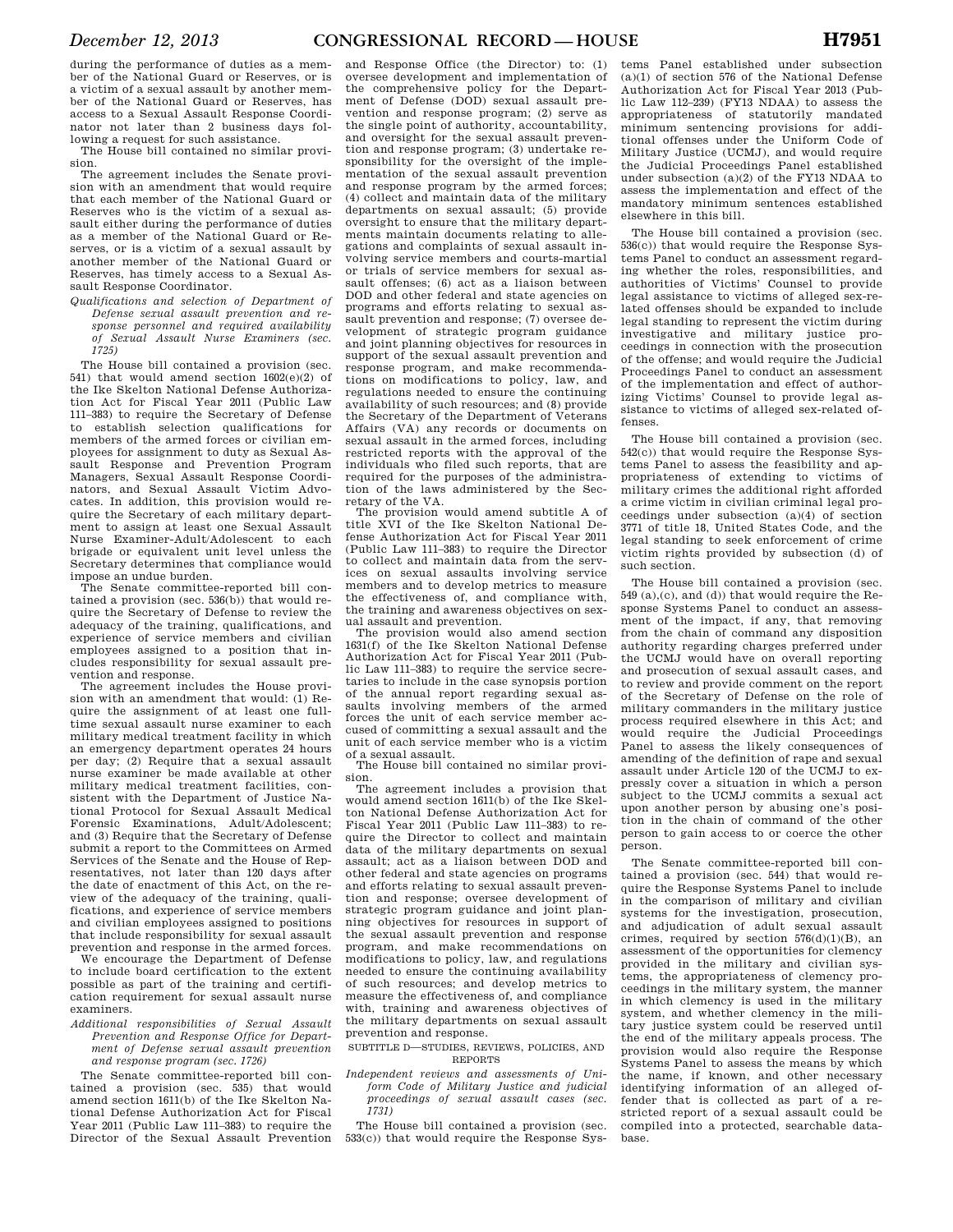The Senate committee-reported bill contained a provision (sec. 546) that would require the Judicial Proceedings Panel to assess the adequacy of the provision of compensation and restitution for victims of offenses under the UCMJ, and develop recommendations on expanding such compensation and restitution.

The Senate committee-reported bill contained a provision (sec. 545) that would require the Response Systems Panel and the Judicial Proceedings Panel to assess the effectiveness of provisions of law on sexual assault prevention and response adopted and provisions offered but not adopted during the markup by the Senate Committee on Armed Services of the bill to enact the National Defense Authorization Act for Fiscal Year 2014.

The agreement includes a provision that would consolidate the provisions, delete redundant provisions, and align the additional responsibilities as appropriate under the Response Systems Panel and the Judicial Proceedings Panel.

*Review and policy regarding Department of Defense investigative practices in response to allegations of Uniform Code of Military Justice violations (sec. 1732)* 

The House bill contained a provision (sec. 539) that would require the Secretary of Defense to review the practices of military criminal investigative organizations (MCIO) regarding the investigation of alleged sex-related offenses involving members of the armed forces, including the extent to which the MCIOs make a recommendation regarding whether an allegation of a sex-related offense appears founded or unfounded, and to develop a uniform policy regarding the use of case determinations to record the results of investigations of violations of the Uniform Code of Military Justice.

The Senate committee-reported bill contained no similar provision.

The agreement includes the House provision with an amendment that would expand the scope of the review to MCIO investigations of allegations of any offense under the Uniform Code of Military Justice.

*Review of training and education provided members of the Armed Forces on sexual assault prevention and response (sec. 1733)* 

The House bill contained a provision (sec. 540) that would require the Secretary of Defense to develop a uniform curriculum, to include lesson plans, to ensure that sexual assault prevention and response training and education for members of the armed forces are uniform across the Department of Defense.

The Senate committee-reported bill contained a provision (sec.  $536(a)$ ) that would require the Secretary to review the adequacy of the training provided to service members on sexual assault prevention and response, and to prescribe any modifications necessary to the training provided members of the armed forces on sexual assault prevention and response.

The agreement includes the Senate provision with an amendment that would require the Secretary of Defense to identify common core elements that must be included in any training or education provided to service members on sexual assault prevention and response and to submit a report containing the results of the review, including the common core elements identified in the review, to the Committees on Armed Services of the Senate and the House of Representatives not later than 120 days after the date of enactment of this Act.

*Report on implementation of Department of Defense policy on the retention of and access to evidence and records relating to sexual assaults involving members of the Armed Forces (sec. 1734)* 

The House bill contained a provision (sec. 550G) that would amend section 1631(b) of the Ike Skelton National Defense Authorization Act for Fiscal Year 2011 (Public Law 111–383) to require service secretaries to include in their annual reports to the Secretary of Defense on sexual assaults: (1) A description of the implementation of the comprehensive policy on the retention of and access to evidence and records relating to sexual assaults involving service members; and (2) The policies, procedures, and the processes implemented by the secretary concerned to ensure detailed evidence and records are transmitted to the Department of Veterans Affairs for sexual trauma that occurred during active duty service.

The Senate committee-reported bill contained no similar provision.

The agreement includes a provision that would require the Secretary of Defense to conduct a review of the progress made in developing and implementing the comprehensive policy on the retention and access to evidence and records relating to sexual assaults involving service members and to submit a report containing the results of the review to the Committees on Armed Services of the Senate and the House of Representatives not later than 180 days after the date of enactment of this Act.

*Review of the Office of Diversity Management and Equal Opportunity role in sexual harassment cases (sec. 1735)* 

The House bill contained a provision (sec. 550) that would require the Secretary of Defense to conduct a review of the Office of Diversity Management and Equal Opportunity for the purposes of identifying resource and personnel gaps in the office, the role of the office in sexual harassment cases, and evaluating how the office works with the Sexual Assault Prevention and Response Office to address sexual assault in the armed forces.

The Senate committee-reported bill contained no similar provision.

The agreement includes the House provision with an amendment that would require the Secretary of Defense to determine whether sexual harassment cases should be evaluated or addressed within the Office of Diversity Management and Equal Opportunity and to identify and assess the capability of the Office of Diversity Management and Equal Opportunity to track sexual harassment cases.

SUBTITLE E—OTHER MATTERS

*Enhanced protections for prospective members and new members of the Armed Forces during entry-level processing and training (sec. 1741)* 

The House bill contained a provision (sec. 548) that would require the Secretary of Defense and the secretary of the department in which the Coast Guard is operating to maintain a policy that defines and prescribes what constitutes an inappropriate relationship, communication, conduct, or contact, including when such an action is consensual, between a service member who exercises authority or control over, or supervises a prospective member of the armed forces undergoing entry-level processing or training. The provision would also require that a service member who violates this policy be processed for administrative separation when the member is not otherwise punitively discharged or dismissed from the armed forces for that violation, and would require the Secretary of Defense to submit to the Committees on Armed Services of the Senate and the House of Representatives a proposed amendment to chapter 47 of title 10, United States Code (the Uniform Code of Military Justice), to create an additional article regarding violations of the policy described above.

The Senate committee-reported bill contained a provision (sec. 557) that would require the Secretary of Defense to submit to the Committees on Armed Services of the Senate and the House of Representatives, not later than 120 days after the enactment of this act, a report on whether legislative action is required to modify the Uniform Code of Military Justice (chapter 47 of title 10, United States Code), to prohibit sexual acts and contacts between military instructors and their trainees.

The agreement includes a provision that would combine the House and Senate provisions.

*Commanding officer action on reports on sexual offenses involving members of the Armed Forces (sec. 1742)* 

The Senate committee-reported bill contained a provision (sec. 541) that would require commanding officers to immediately refer to the appropriate military criminal investigation organization reports of sex-related offenses involving members of the commander's chain of command.

The House bill contained no similar provision.

The agreement includes the Senate provision.

*Eight-day incident reporting requirement in response to unrestricted report of sexual assault in which the victim is a member of the Armed Forces (sec. 1743)* 

The House bill contained a provision (sec. 545) that would require the Secretary of Defense and the Secretary of the Department in which the Coast Guard is operating to establish and maintain a policy for a written incident report to detail actions taken or in progress to provide the victim of a sexual assault with necessary care and support, to refer the allegation of sexual assault to the appropriate investigative agency, and to provide initial notification to the chain of command above the unit in which the victim served when such notification had not already taken place. This provision would require the incident report to be provided within 8 days of the unrestricted report of a sexual assault, and would require the Secretary of Defense to prescribe regulations to carry out the policy within 180 days of the date of enactment of this Act.

The Senate committee-reported bill contained no similar provision.

The agreement includes the House provision with a clarifying amendment.

*Review of decisions not to refer charges of certain sex-related offenses for trial by courtmartial (sec. 1744)* 

The Senate committee-reported bill contained a provision (sec. 552) that would require review of decisions not to refer charges of rape or sexual assault, forcible sodomy, or attempts to commit these offenses to trial by court-martial. In any case in which the staff judge advocate recommends that the charges be referred to trial by court-martial and the convening authority decides not to refer the charges to trial by court-martial, the convening authority would be required to forward the case file to the service secretary for review. In cases where the staff judge advocate recommends that the charges not be referred to trial by court-martial and the convening authority agrees, the convening authority would be required to forward the case file to a superior commander authorized to exercise general court-martial convening authority for review.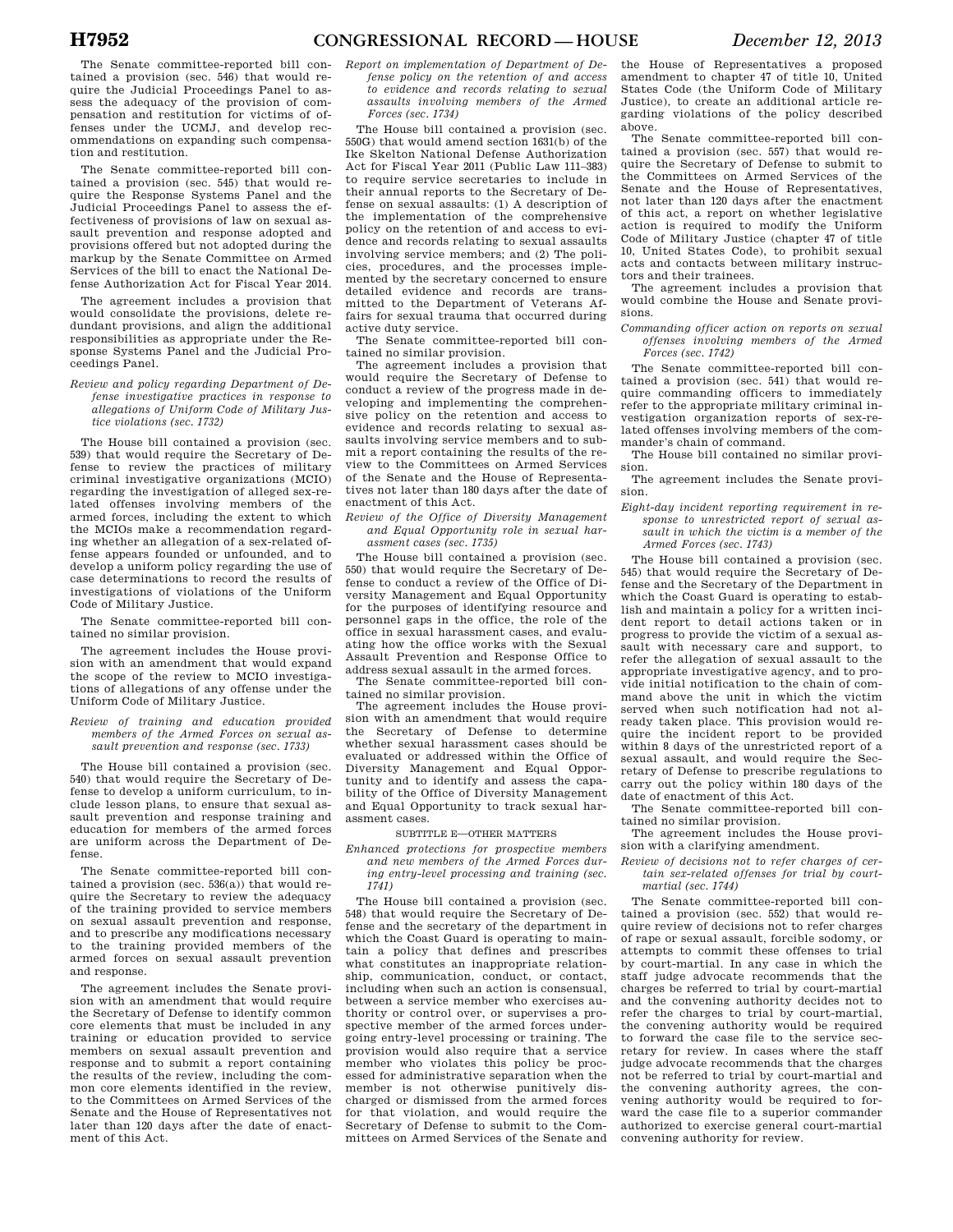The House bill contained no similar provision.

The agreement includes the Senate provision with a clarifying amendment.

*Inclusion and command review of information on sex-related offenses in personnel service records of members of the Armed Forces (sec. 1745)* 

The House bill contained a provision (sec. 547) that would require the Secretary of Defense to require commanders to include letters of reprimand, nonpunitive letters of actions and counseling statements involving substantiated cases of sexual harassment or sexual assault in the performance evaluation reports of service members.

The Senate committee-reported bill contained a provision (sec. 534) that would require that complaints of a sex-related offense resulting in a court-martial conviction, non-judicial punishment, or administrative action be noted in the personnel service record of the service member, regardless of the member's grade. The provision would also require the Secretary of Defense to prescribe regulations requiring commanders to review the history of substantiated sexual offenses of service members permanently assigned to the commander's facility, installation, or unit.

The agreement includes the Senate provision with a clarifying amendment.

*Prevention of sexual assault at military service academies (sec. 1746)* 

The House bill contained a provision (sec. 550D) that would require the Secretary of Defense to ensure that each of the military service academies adds a section in the ethics curricula of such academies that outlines honor, respect, and character development as such pertain to the issue of preventing sexual assault in the armed forces.

The Senate committee-reported bill contained no similar provision.

The agreement includes a provision that would require the curricula of each of the military service academies to include a section that outlines honor, respect, and character development as such pertain to the issue of preventing sexual assault in the armed forces and that the training included in the curricula be provided within 14 days after the initial arrival of a new cadet or midshipman at the military service academy and repeated annually thereafter.

*Required notification whenever members of the Armed Forces are completing Standard Form 86 of the Questionnaire for National Security Positions (sec. 1747)* 

The House bill contained a provision (sec. 550E) that would require the Secretary of Defense to inform service members at the earliest time possible, such as upon enlistment and commissioning, and during sexual assault awareness training and service member interactions with sexual assault response coordinators, of the policy of instructing an individual to answer ''no'' to question 21 of Standard Form 86 of the Questionnaire for National Security Positions with respect to consultation with a health care professional if the individual is a victim of sexual assault and the consultation occurred with respect to an emotional or mental health condition strictly in relation to the sexual assault.

The Senate committee-reported bill contained no similar provision.

The agreement includes the House provision with an amendment that would require that a service member be notified of the policy of instructing an individual to answer ''no'' to question 21 of Standard Form 86 of the Questionnaire for National Security Positions with respect to consultation with a health care professional if the individual is a victim of sexual assault and the consultation

occurred with respect to an emotional or mental health condition strictly in relation to the sexual assault whenever the member is required to complete Standard Form 86 of the Questionnaire for National Security Positions.

SUBTITLE F—SENSE OF CONGRESS PROVISIONS

*Sense of Congress on commanding officer responsibility for command climate free of retaliation (sec. 1751)* 

The Senate committee-reported bill contained a provision (sec. 540) that would express the sense of Congress that: (1) commanding officers are responsible for establishing a command climate in which sexual assault allegations are properly managed and fairly evaluated and a victim can report criminal activity, including sexual assault, without fear of retaliation, including ostracism and group pressure from other members of the command; (2) the failure of commanding officers to maintain such a command climate is an appropriate basis for relief from their command positions; and (3) senior officers should evaluate subordinate commanding officers on their performance in establishing a command climate free of retaliation.

The House bill contained no similar provision.

The agreement includes the Senate provision with a technical amendment.

*Sense of Congress on disposition of charges involving certain sexual misconduct offenses under the Uniform Code of Military Justice through courts-martial (sec. 1752)* 

The Senate committee-reported bill contained a provision (sec. 558) that would express the sense of the Senate that charges of rape, sexual assault, forcible sodomy, or attempts to commit these offenses should be disposed of by court-martial rather than by non-judicial punishment or administrative action, and that the disposition authority should include in the case file a justification in any case where these charges are disposed of by non-judicial punishment or administrative action.

The House bill contained no similar provision.

The agreement includes the Senate provision with an amendment that would express the sense of Congress.

*Sense of Congress on the discharge in lieu of court-martial of members of the Armed Forces who commit sex-related offenses (sec. 1753)* 

The Senate committee-reported bill contained a provision (sec. 559) that would express the sense of the Senate that: (1) the armed forces should be sparing in discharging in lieu of court-martial service members who have committed rape, sexual assault, forcible sodomy, or attempts to commit such offenses, and should do so only when the facts of the case clearly warrant such discharge; (2) whenever possible, victims of these offenses should be consulted about the discharge of the service member; (3) commanding officers should consider the views of these victims when determining whether to discharge service members in lieu of court-martial; and (4) discharges of service members in lieu of court-martial for the specified offenses should be characterized as Other Than Honorable.

The House bill contained no similar provision.

The agreement includes the Senate provision with a clarifying amendment that would express a sense of Congress.

LEGISLATIVE PROVISIONS NOT ADOPTED

*Servicemembers' accountability, rights, and responsibilities training* 

The House bill contained a provision (sec. 530A) that would require the Secretary of Defense to ensure that all service members understand and comply with specified rights and responsibilities.

The Senate committee-reported bill contained no similar provision. The agreement does not include this provi-

sion.

*Inspector General of the Department of Defense review of separation of members of the Armed Forces who made unrestricted reports of sexual assault* 

The House bill contained a provision (sec. 530B) that would require the Inspector General of the Department of Defense to conduct a review to identify all members of the armed forces who, since January 1, 2002, were separated from the armed forces after making an unrestricted report of sexual assault. The Senate committee-reported bill con-

tained no similar provision. The agreement does not include this provi-

sion.

*Secretary of Defense report on role of commanders in military justice process* 

The House bill contained a provision (sec. 538) that would require the Secretary of Defense to assess the current role and authorities of commanders in the administration of military justice and the investigation, prosecution, and adjudication of offenses under the Uniform Code of Military Justice.

The Senate committee-reported bill con-

tained no similar provision. The agreement does not include this provision.

*Enhancement to requirements for availability of information on sexual assault prevention and response resources* 

The House bill contained a provision (sec. 550B) that would require the Secretary of Defense to ensure that information relating to sexual assault prevention and response and resource information is prominently posted in specified locations.

The Senate committee-reported bill contained no similar provision.

The agreement does not include this provision.

We note that section  $572(a)(4)$  of the National Defense Authorization Act for Fiscal Year 2013 (Public Law 112–239) requires the Department of Defense to ''post and widely disseminate information about the resources available to report and respond to sexual assaults, including the establishment of a hotline phone number and Internet websites available to all members of the armed forces.'' We further understand that the Sexual Assault Prevention and Response Office is currently updating existing policy to include this requirement, and look forward to the final policy being published as soon as possible.

*Health welfare inspections* 

The House bill contained a provision (sec. 564) that would require the secretary of each military department to conduct health and welfare inspections on a monthly basis to ensure and maintain security, military readiness, and good order and discipline.

The Senate committee-reported bill contained no similar provision.

The agreement does not include this provision.

#### DIVISION B—MILITARY CONSTRUCTION AUTHORIZATIONS

*Summary and explanation of funding tables* 

Division B of this Act authorizes funding for military construction projects of the Department of Defense. It includes funding authorizations for the construction and operation of military family housing as well as military construction for the reserve components, the defense agencies, and the North Atlantic Treaty Organization Security Investment Program. It also provides authorization for the base closure accounts that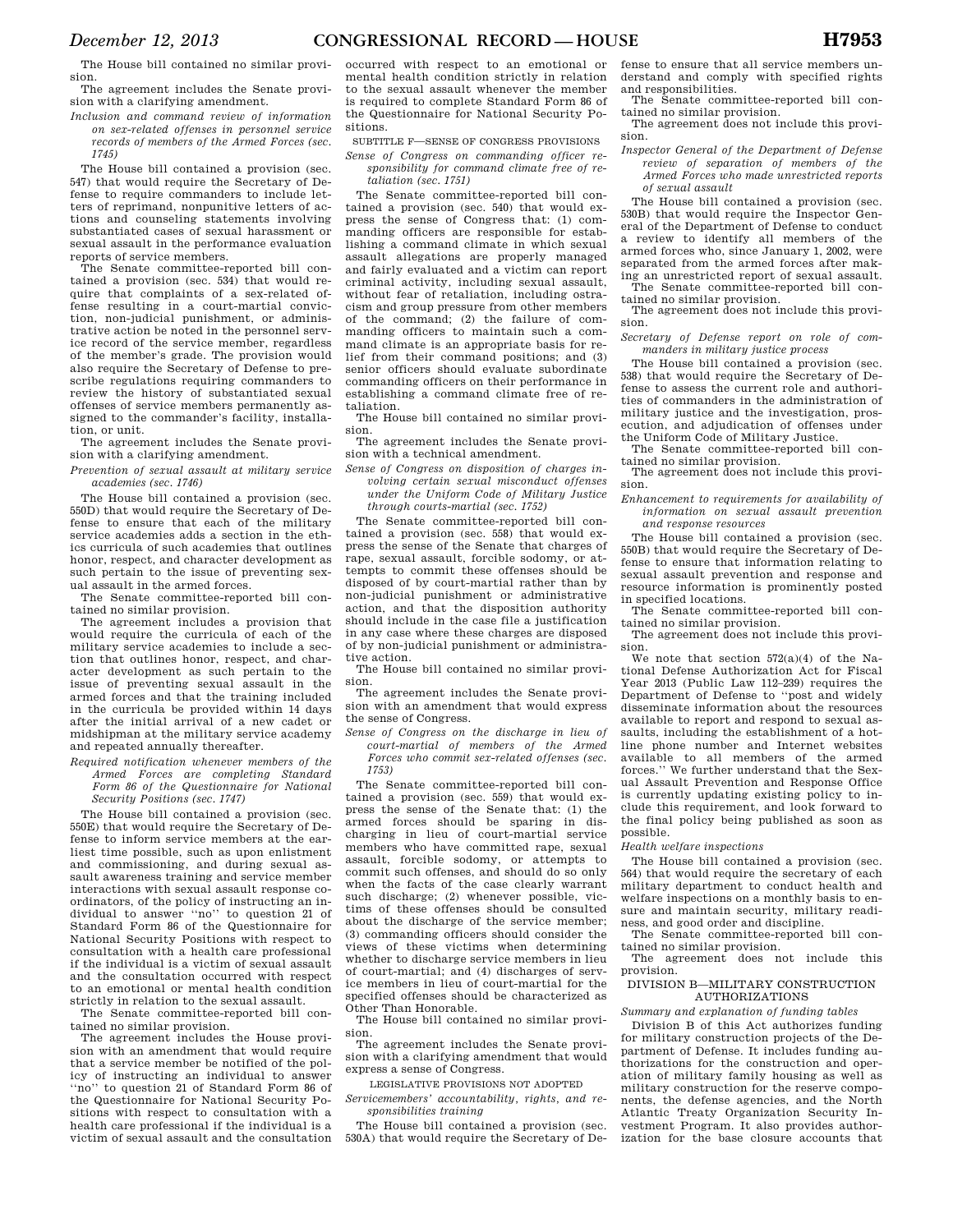fund military construction, environmental cleanup, and other activities required to implement the decisions in base closure rounds.

The following tables provide the projectlevel authorizations for the military construction funding authorized in Division B of this Act and summarize that funding by account. Funding for base closure projects is summarized in the table that follows, and is explained in additional detail in the table included in title XXVII of this report.

LEGISLATIVE PROVISIONS ADOPTED

*Short title (sec. 2001)* 

The House bill contained a provision (sec. 2001) that would designate division B of this Act as the Military Construction Authorization Act for Fiscal Year 2014.

The Senate committee-reported bill contained an identical provision (sec. 2001). The agreement includes this provision.

*Expiration of authorizations and amounts required to be specified by law (sec. 2002)* 

The House bill contained a provision (sec. 2002) that would ensure that the authorizations provided in titles XXI through XXVII and XXIX shall expire on October 1, 2016, or the date of enactment of an act authorizing funds for military construction for fiscal year 2017, whichever is later.

The Senate committee-reported bill contained a similar provision (sec. 2002).

The agreement includes the House provision with a clarifying amendment.

LEGISLATIVE PROVISION NOT ADOPTED *Effective date* 

The House bill contained a provision (sec. 2003) that would provide that titles XXI, XXII, XXIII, XXIV, XXV, XXVI, XXVII, and XXIX of this Act take effect on October 1, 2013, or the date of enactment of this Act, whichever is later.

The Senate committee-reported bill contained no similar provision.

The agreement does not include this provision.

TITLE XXI—ARMY MILITARY CONSTRUCTION *Summary* 

The Department of Defense requested authorization of appropriations of \$1.1 billion for military construction and \$556.9 million for family housing for the Army for fiscal year 2014. The agreement includes authorization of appropriations of \$1.1 billion for military construction and \$556.9 million for family housing for the Army for fiscal year 2014.

The budget request included \$75.0 million for a Command and Control facility for U.S. Army Pacific. While we support the requirement for this facility, we are concerned that the unit cost for this facility is high compared to a standard design even when accounting for Area Cost Factors. Additionally, we believe the full amount requested by the Department is not necessary in light of efforts to reduce the size of headquarters staffs across the Department. Therefore, the agreement includes \$70.0 million, a reduction

of \$5.0 million, for this facility. The budget request included \$33.0 million for Host Nation Support Planning and Design. In light of unobligated balances in the Planning and Design accounts from previous years, the agreement reflects a \$5.0 million reduction.

LEGISLATIVE PROVISIONS ADOPTED

*Authorized Army construction and land acquisition projects (sec. 2101)* 

The House bill contained a provision (sec. 2101) that would authorize military construction projects for the active component of the Army for fiscal year 2014.

The Senate committee-reported bill contained a similar provision (sec. 2101).

The agreement includes the House provision with a clarifying amendment.

We note the authorized amounts are listed in this provision on an installation-by-installation basis. A State list of projects contained in the table in section 4601 of this Act provides the binding list of specific construction projects authorized at each location. *Family housing (sec. 2102)* 

The House bill contained a provision (sec. 2102) that would authorize new construction and planning and design of family housing units for the Army for fiscal year 2014. It would also authorize funds for facilities that support family housing, including housing management offices and housing maintenance and storage facilities.

The Senate committee-reported bill contained a similar provision (sec. 2102).

The agreement includes the House provision.

*Authorization of appropriations, Army (sec. 2103)* 

The House bill contained a provision (sec. 2103) that would authorize appropriations for the active component military construction and family housing projects of the Army for fiscal year 2014. This provision would also provide an overall limitation on the cost of the fiscal year 2014 military construction and family housing projects authorized for the active duty component of the Army.

The Senate committee-reported bill contained a similar provision (sec. 2103).

The agreement includes the House provision with a clarifying amendment.

*Limitation on construction of cadet barracks at United States Military Academy, New York (sec. 2104)* 

The Senate committee-reported bill contained a provision (sec. 2109) that would prohibit the obligation or expenditure of funds for the second increment of barracks construction at the U.S. Military Academy (USMA), New York, as requested, until the Secretary of the Army certifies to the congressional defense committees that the Secretary has entered into a contract for the renovation of MacArthur Short Barracks at the USMA, consistent with the plan provided to the congressional defense committees in March 2013.

The House bill contained no similar provision.

The agreement includes the Senate provision with an amendment that would require the Secretary of the Army to certify to the congressional defense committees that the Secretary intends to award a contract for the renovation of MacArthur Short Barracks concurrent with assuming beneficial occupancy of the renovated Scott Barracks.

*Additional authority to carry out certain fiscal year 2004 project (sec. 2105)* 

The House bill contained a provision (sec. 2104) that would provide additional authority for a project initially provided in section 2101 of the Military Construction Authorization Act for Fiscal Year 2004 (division B of Public Law 108–136) at Picatinny Arsenal, New Jersey, for construction of a Research and Development Loading Facility.

The Senate committee-reported bill contained a similar provision (sec. 2106).

The agreement includes the House provision with a clarifying amendment.

*Modification of authority to carry out certain fiscal year 2010 project (sec. 2106)* 

The House bill contained a provision (sec. 2105) that would modify the authorization contained in section 2101(b) of the Military Construction Authorization Act for Fiscal Year 2010 (division B of Public Law 111–84; 123 Stat. 2629) for construction of an APS Warehouses at Camp Arifjan, Kuwait.

The Senate committee-reported bill contained a similar provision (sec. 2105).

The agreement includes the House provision.

*Modification of authority to carry out certain fiscal year 2011 project (sec. 2107)* 

The House bill contained a provision (sec. 2106) that would modify the authorization contained in section 2101(a) of the Military Construction Authorization Act for Fiscal Year 2011 (division B of Public Law 111–383; 124 Stat. 4437) for construction of a Regional Logistic Support Complex at Fort Lewis, Washington.

The Senate committee-reported bill contained a similar provision (sec. 2104).

The agreement includes the House provision with a clarifying amendment.

*Extension of authorizations of certain fiscal year 2010 projects (sec. 2108)* 

The House bill contained a provision (sec. 2107) that would extend the authorizations for three projects originally authorized by section 2002 of the Military Construction Authorization Act for Fiscal Year 2010 (division B of Public Law 11–84) until October 1, 2014, or the date of the enactment of an act authorizing funds for military construction for fiscal year 2015, whichever is later.

The Senate committee-reported bill contained a similar provision (sec. 2108).

The agreement includes the House provision.

*Extension of authorizations of certain fiscal year 2011 projects (sec. 2109)* 

The House bill contained a provision (sec. 2108) that would extend the authorizations listed until October 1, 2014, or the date of the enactment of an act authorizing funds for military construction for fiscal year 2015, whichever is later.

The Senate committee-reported bill contained an identical provision (sec. 2107).

The agreement includes this provision.

LEGISLATIVE PROVISIONS NOT ADOPTED

*Transfer of Administrative Jurisdiction, Camp Frank D. Merrill, Dahlonega, Georgia* 

The House bill contained a provision (sec. 2109) that would require the Secretary of Agriculture to transfer certain Federal land administered as part of the Chattahoochee National Forest to the administrative jurisdiction of the Secretary of the Army.

The Senate committee-reported bill contained no similar provision.

The agreement does not include this provision.

We believe that the current agreement between the Department of Agriculture and the Department of the Army related to an Army Ranger training area at Camp Frank D. Merrill in Dahlonega, Georgia, is inadequate to support the existing missions of the Department of the Army. We note that Secretary of the Army and the Secretary of Agriculture have entered into discussions to address procedures for management and administration of the property that we expect will ameliorate these concerns. We urge the Secretary of the Army and the Secretary of Agriculture to expeditiously conclude these discussions to preserve and enhance the training and military readiness capacity at Camp Frank D. Merrill. Lastly, we direct the Secretary of the Army to submit a report to the congressional defense committees on the status of negotiations not later than 90 days after enactment of this Act and summarizing the results of the negotiations not later than 90 days after an agreement is reached.

*Authorized Army construction and land acquisition project* 

The House bill contained a provision (sec. 2901) that would authorize Army construction projects for fiscal year 2014 at Guantanamo Bay, Cuba. The provision would also require the Secretary of Defense to provide a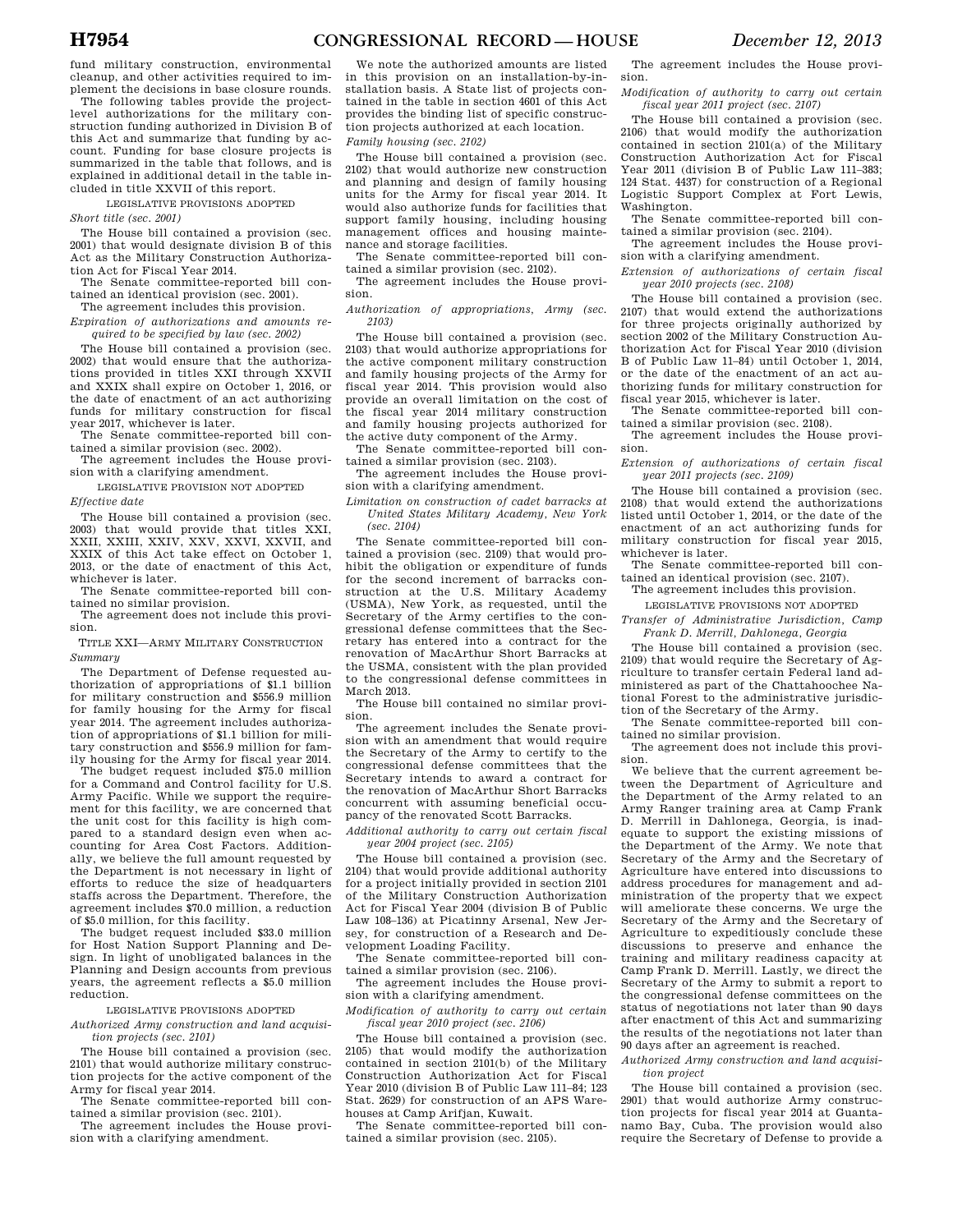brief to the congressional defense committees on infrastructure costs associated with continued detention operations at Guantanamo Bay, Cuba, and would require the President to provide a plan relating to detainees at Guantanamo Bay, future terrorist captures, and detainees held at the detention Facility at Parwan, Afghanistan.

The Senate committee-reported bill did not contain a similar provision.

The agreement does not include this provision.

TITLE XXII—NAVY MILITARY CONSTRUCTION *Summary* 

The Department of Defense requested authorization of appropriations of \$1.7 billion for military construction and \$463.2 million for family housing for the Department of the Navy for fiscal year 2014. The agreement includes the requested amounts.

LEGISLATIVE PROVISIONS ADOPTED

*Authorized Navy construction and land acquisition projects (sec. 2201)* 

The House bill contained a provision (sec. 2201) that would authorize military construction projects for the active component of the Navy for fiscal year 2014.

The Senate committee-reported bill contained a similar provision (sec. 2201).

The agreement includes the House provision.

We note the authorized amounts are listed in this provision on an installation-by-installation basis. A State list of projects contained in the table in section 4601 of this Act provides the binding list of specific construction projects authorized at each location.

*Family housing (sec. 2202)* 

The House bill contained a provision (sec. 2202) that would authorize new construction and planning and design of family housing units for the Navy for fiscal year 2014. It would also authorize funds for facilities that support family housing, including housing management offices and housing maintenance and storage facilities.

The Senate committee-reported bill contained a similar provision (sec. 2202).

The agreement includes the House provision.

*Improvements to military family housing units (sec. 2203)* 

The House bill contained a provision (sec. 2203) that would authorize funding for fiscal year 2014 to improve existing Navy family housing.

The Senate committee-reported bill contained a similar provision (sec. 2203).

The agreement includes the House provision.

*Authorization of appropriations, Navy (sec. 2204)* 

The House bill contained a provision (sec. 2204) that would authorize appropriations for the active component military construction and family housing projects of the Navy for fiscal year 2014. This provision would also provide an overall limitation on the cost of the fiscal year 2014 military construction and family housing projects authorized for the active duty component of the Navy.

The Senate committee-reported bill contained a similar provision (sec. 2204).

The agreement includes the House provision with a clarifying amendment.

*Modification of authority to carry out certain fiscal year 2011 project (sec. 2205)* 

The House bill contained a provision (sec. 2206) that would modify the authorization contained in section 2201(b) of the Military Construction Authorization Act for Fiscal Year 2011 (division B of Public Law 111–383; 124 Stat. 4441), for construction of Navy Central Command ammunition magazines in Bahrain.

The Senate committee-reported bill contained a similar provision (sec. 2206).

The agreement includes the House provision.

*Modification of authority to carry out certain fiscal year 2012 project (sec. 2206)* 

The House bill contained a provision (sec. 2207) that would modify the authorization contained in section 2201(a) of the Military Construction Authorization Act for Fiscal Year 2012 (division B of Public Law 112–81; 125 Stat. 1666) for construction of Explosives Handling Wharf No. 2 at Kitsap, Washington.

The Senate committee-reported bill contained a similar provision (sec. 2205). The agreement includes the House provi-

sion.

*Extension of authorizations of certain fiscal year 2011 projects (sec. 2207)* 

The House bill contained a provision (sec. 2208) that would extend the fiscal year 2011 authorization for two projects until October 1, 2014, or the date of the enactment of an Act authorizing funds for military construction for fiscal year 2015, whichever is later.

The Senate committee-reported bill contained a similar provision (sec. 2207) that would extend the fiscal year 2011 authorization for one project until October 1, 2014, or the date of the enactment of an Act authorizing funds for military construction for fiscal year 2015, whichever is later and another similar provision (sec. 2208) that would extend the fiscal year 2011 authorization for one project until October 1, 2015, or the date of the enactment of an Act authorizing funds for military construction for fiscal year 2016, whichever is later.

The agreement includes the House provision.

LEGISLATIVE PROVISION NOT ADOPTED

*Limitation on project authorization to carry out certain fiscal year 2014 project* 

The House bill contained a provision (sec. 2205) that would prohibit the Secretary of the Navy from obligating or expending any funds authorized for land acquisition related to the Townsend Bombing Range near Savannah, Georgia, until the Secretary certifies in writing to the congressional defense committees that the Secretary has entered into mutually-acceptable agreements with the governments of Long and McIntosh Counties, Georgia.

The Senate committee-reported bill contained no similar provision.

The agreement does not include this provision.

The agreement includes an authorization of \$61.7 million to acquire real estate interests as the first phase of an expansion of the Townsend Bombing Range in Georgia in order to support the training of Navy and Marine Corps aviators in air-to-ground employment of precision guided munitions. Considering the fact that the first phase of the expansion will require the purchase of approximately 20,000 acres from private entities, we expect that the Department of the Navy will continue efforts to engage community representatives from Long County, Georgia and McIntosh County, Georgia with the goal of achieving a mutually acceptable agreement regarding terms for the real property to be acquired for the expansion of the Townsend Bombing Range that protects and supports the mission of the range.

TITLE XXIII—AIR FORCE MILITARY **CONSTRUCTION** 

*Summary* 

The Department of Defense requested authorization of appropriations of \$1.1 billion for military construction and \$464.9 million for family housing for the Air Force in fiscal year 2014. The agreement includes authoriza-

tion of appropriations of \$1.1 billion for military construction and \$464.9 million for family housing for fiscal year 2014.

The budget request included \$192.7 million for KC–46A Main Operating Base (MOB) #1 facilities and \$63.0 million for KC–46A Formal Training Unit (FTU) facilities at unspecified locations. On May 22, 2013, the Air Force announced McConnell Air Force Base, Kansas, as its preferred alternative for the KC–46A MOB #1 and Altus Air Force Base, Oklahoma, as its preferred alternative for the KC–46A FTU. Concurrent with this announcement, the Air Force also requested an amendment to its budget request specifying location-specific requirements for KC–46A bed down, including \$219.1 million for eight military construction projects at McConnell Air Force Base and \$30.9 million for five military construction projects at Altus Air Force Base. The agreement reflects these amounts.

The budget request included \$12.0 million for a Main Gate Complex at Royal Air Force Station Croughton, United Kingdom. The House bill included no funding for this project and the report accompanying the House bill (H.Rept. 113–102) directed the Secretary of Defense to submit a report to the congressional defense committees by September 30, 2013, regarding the costs and benefits of locating various intelligence functions at the installation. The required report has not been provided to the congressional defense committees and, therefore, the agreement includes no funding for this project.

LEGISLATIVE PROVISIONS ADOPTED

*Authorized Air Force construction and land acquisition projects (sec. 2301)* 

The House bill contained a provision (sec. 2301) that would authorize military construction projects for the active component of the Air Force for fiscal year 2014.

The Senate committee-reported bill contained a similar provision (sec. 2301).

The agreement includes the House provision with a clarifying amendment.

We note the authorized amounts are listed in this provision on an installation-by-installation basis. A State list of projects contained in the table in section 4601 of this Act provides the binding list of specific construction projects authorized at each location.

*Family housing (sec. 2302)* 

The House bill contained a provision (sec. 2302) that would authorize new construction and planning and design of family housing units for the Air Force for fiscal year 2014. It would also authorize funds for facilities that support family housing, including housing management offices and housing maintenance and storage facilities.

The Senate committee-reported bill contained a similar provision (sec. 2302).

The agreement includes the House provision.

*Improvements to military family housing units (sec. 2303)* 

The House bill contained a provision (sec. 2303) that would authorize funding for fiscal year 2014 to improve existing Air Force family housing.

The Senate committee-reported bill contained a similar provision (sec. 2303).

The agreement includes the House provision.

*Authorization of appropriations, Air Force (sec. 2304)* 

The House bill contained a provision (sec. 2304) that would authorize appropriations for the active component military construction and family housing projects of the Air Force for fiscal year 2014. This provision would also provide an overall limitation on the cost of the fiscal year 2014 military construction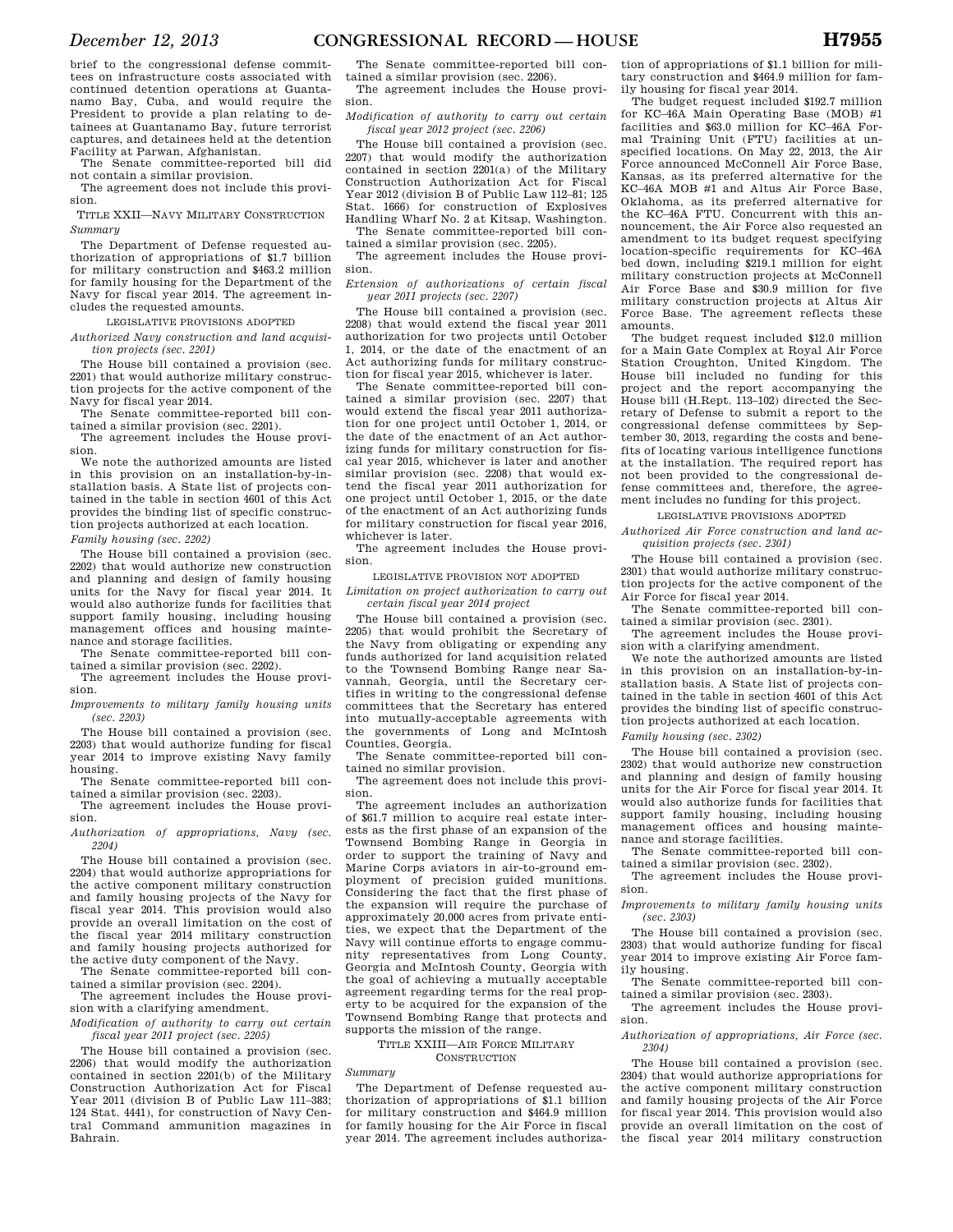and family housing projects authorized for the active duty component of the Air Force. The Senate committee-reported bill con-

tained a similar provision (sec. 2304). The agreement includes the House provi-

sion with a clarifying amendment. *Limitation on project authorization to carry out* 

*certain fiscal year 2014 project (sec. 2305)* 

The House bill contained a provision (sec. 2306) that would limit the Secretary of the Air Force from expending any funds authorized by this title that are associated with the construction of a maintenance facility, a hazardous cargo pad, or an airport storage facility at Saipan, Commonwealth of the Northern Mariana Islands, until the Secretary certifies that the Department of the Air Force will purchase the requisite real estate necessary to support these projects.

The Senate committee-reported bill contained no similar provision.

The agreement includes the House provision with an amendment that would limit funds for the construction of projects in fiscal year 2014 to support divert field operations in the Commonwealth of the Northern Mariana Islands until the Secretary of the Air Force provides a summary of alternatives considered, a description of the overall construction requirements, and a comparison of the costs and benefits of leasing compared to purchasing real estate to support the divert field requirements.

In addition, we note that the Governor of the Commonwealth of the Northern Mariana Islands has expressed concerns regarding the proposed location of the divert field and whether it should be sited on Saipan or Tinian. As such, we expect the Secretary of the Air Force to consult with the Governor of the Commonwealth of the Northern Mariana Islands regarding the location of projects to support divert field operations with the goal of achieving a mutually agreeable solution.

#### *Modification of authority to carry out certain fiscal year 2013 project (sec. 2306)*

The House bill contained a provision (sec. 2305) that would increase the construction scope associated with a Fuel Systems Maintenance Hangar authorization at Andersen Air Force Base, Guam, provided in the Military Construction Authorization Act for Fis-<br>cal Year 2013 (division B of Public Law 112– Year 2013 (division B of Public Law 112– 239), to \$128.0 million.

The Senate committee-reported bill contained no similar provision.

The agreement includes the House provision.

*Extension of authorization of certain fiscal year 2011 project (sec. 2307)* 

The House bill contained a provision (sec. 2307) that would extend the authorization listed until October 1, 2014, or the date of the enactment of an act authorizing funds for military construction for fiscal year 2015, whichever is later.

The Senate committee-reported bill contained a similar provision (sec. 2305).

The agreement includes the House provision.

TITLE XXIV—DEFENSE AGENCIES MILITARY CONSTRUCTION

#### BUDGET ITEMS

## *Summary*

The Department of Defense (DOD) requested authorization of appropriations of \$4.0 billion for military construction for the defense agencies, \$150.0 million for energy conservation projects, \$122.5 million for chemical demilitarization construction, and \$57.6 million for family housing for the defense agencies for fiscal year 2014. The agreement includes authorization of appropriations of \$3.4 billion for military construc-

tion, \$150.0 million for energy conservation projects, \$122.5 million for chemical demilitarization construction, and \$57.6 million for family housing for the defense agencies for fiscal year 2014.

The budget request included \$431.0 million for the third increment of the High Performance Computing Center at Fort Meade, Maryland. We understand DOD would be unable to expend the full amount of the budget request in fiscal year 2014 and, therefore, the agreement reflects a \$35.0 million reduction.

The budget request included \$265.0 million for an Ambulatory Health Center at Fort Knox, Kentucky. We understand DOD would be unable to expend the full amount of the budget request in fiscal year 2014 and, therefore, the agreement reflects a \$120.0 million reduction.

The budget request included \$210.0 million for replacement of the Public Health Command Laboratory at Aberdeen Proving Ground, Maryland. We understand DOD would be unable to expend the full amount of the budget request in fiscal year 2014 and, therefore, the agreement reflects a \$135.0 million reduction.

The budget request included \$76.2 million for the second increment of the Ambulatory Care Center at Joint Base Andrews, Maryland. We understand DOD would be unable to expend the full amount of the budget request in fiscal year 2014 and, therefore, the agreement reflects a \$38.1 million reduction.

The budget request included \$251.2 million for the fifth increment of the Hospital Replacement at Fort Bliss, Texas. We understand DOD would be unable to expend the full amount of the budget request in fiscal year 2014 and, therefore, the agreement reflects a \$152.1 million reduction.

The budget request included \$151.5 million for the third increment of the Medical Center Replacement at Rhine Ordnance Barracks, Germany. We understand DOD would be unable to expend the full amount of the budget request in fiscal year 2014 and, therefore, the agreement reflects a \$75.0 million reduction.

The budget request included \$1.8 million for a Tour Bus Drop Off at the Pentagon Reservation, Virginia. We believe this project is unjustified given the current fiscal pressures facing DOD and does little to improve the safety of visitors to the Pentagon and, therefore, the agreement includes no funding for this project.

The budget request included \$85.0 million for the second increment of the Aegis Ashore<br>Missile Defense Systems Complex in Defense Systems Complex in Deveselu, Romania. We understand that this project was awarded significantly below the authorized level and, therefore, the agreement reflects a \$5.0 million reduction.

The budget request included \$10.0 million for Contingency Construction. In light of unobligated balances in the Contingency Construction account from previous years, the agreement reflects a \$10.0 million reduction. *U.S. Special Operations Command Military Con-*

*struction Requirements* 

The budget request included a total of \$32.9 million for three military construction projects that support Special Operations Forces (SOF) Resiliency and Human Performance Centers.

The House bill did not authorize the three military construction projects because of concerns about duplication of existing physical fitness facilities provided by the military services and potential conflicts with medical care provided by the TRICARE Management Activity.

The Senate committee-reported bill included the requested funds.

The agreement includes the requested funds.

We fully support the intent of the U.S. Special Operations Command (USSOCOM) Preservation of the Force and Families (POTFF) initiative. However, we are concerned about the affordability of cerned about the affordability of USSOCOM's current plan for the POTFF and, specifically, its projected cost of almost \$500.0 million, including \$200.0 million for military construction, across the future year's defense plan (FYDP) in light of current budgetary pressures. We are also concerned about the adverse impact of prioritizing military construction investments to support the POTFF at the expense of other longstanding USSOCOM military construction requirements to recapitalize old and failing facilities. Lastly, we believe that USSOCOM Major Force Program 11 (MFP–11) military construction funds should only be used to fulfill ''special operations-peculiar'' facility requirements and should not be used to duplicate facilities provided by the military services.

In order to better assess USSOCOM's future military construction requirements, we direct the Secretary of Defense, concurrent with the budget request for fiscal year 2015, to provide the congressional defense committees with an assessment of military construction requirements for USSOCOM and those necessary to support the USSOCOM POTFF across the FYDP. This assessment shall include, at a minimum, the following:

(1) The definition of ''SOF-peculiar'' as it applies to the use of USSOCOM MFP–11 funding to meet military construction requirements;

(2) A description of the decision making process for determining whether a military construction project should be funded through MFP–11 or by the military services;

(3) An assessment of the feasibility of military construction investments to support<br>the POTEF initiative as outlined in the POTFF initiative, as outlined in the FYDP, in light of current budgetary pressures;

(4) The rationale for funding military construction projects in support of the POTFF initiative, as outlined in the FYDP, through MFP–11 as opposed to the budgets of the military services, including a description of any POTFF military construction requirements that can be satisfied by the military services;

(5) A prioritized list, by component, of military construction projects included in the FYDP that support the POTFF initiative, including cost and location; and

(6) A detailed listing of all military construction facilities within USSOCOM that are failing or have exceeded their lifetime of use by component, by function, and by military base, and a detailed listing of all unfunded USSOCOM military construction requirements by component, function and military base.

#### SUBTITLE A—DEFENSE AGENCY AUTHORIZATIONS

#### *Authorized Defense Agencies construction and land acquisition projects (sec. 2401)*

The House bill contained a provision (sec. 2401) that would authorize military construction projects for the defense agencies for fiscal year 2014.

The Senate committee-reported bill contained a similar provision (sec. 2401).

The agreement includes the House provision with a clarifying amendment.

We note the authorized amounts are listed in this provision on an installation-by-installation basis. A State list of projects contained in the table in section 4601 of this Act provides the binding list of specific construction projects authorized at each location.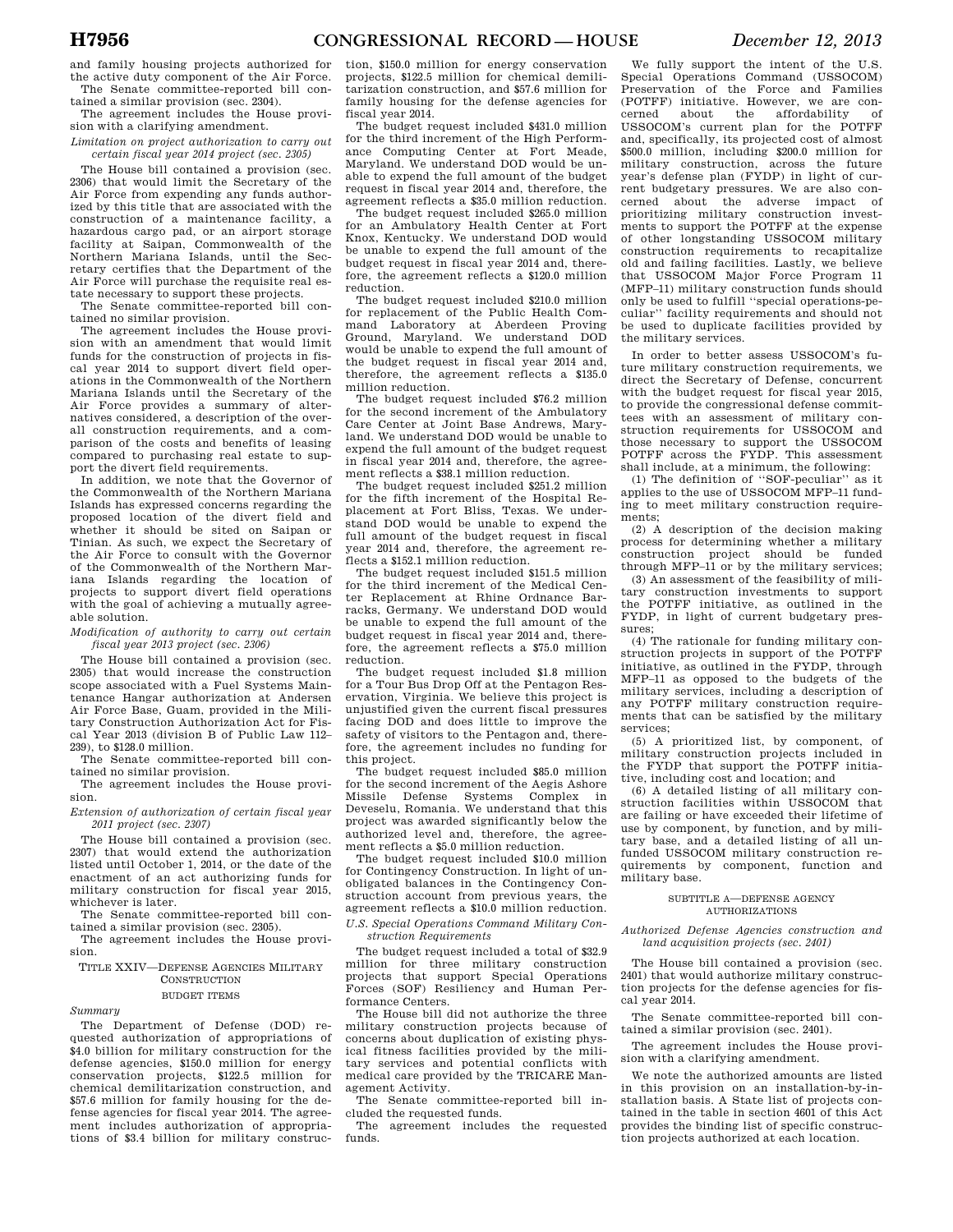*Authorized energy conservation projects (sec. 2402)* 

The House bill contained a provision (sec. 2402) that would authorize energy conservation projects for fiscal year 2014.

The Senate committee-reported bill contained a similar provision (sec. 2402).

The agreement includes the House provision with a clarifying amendment.

*Authorization of appropriations, Defense Agencies (sec. 2403)* 

The House bill contained a provision (sec. 2403) that would authorize appropriations for the construction and family housing projects of the defense agencies for fiscal year 2014. This provision would also provide an overall limitation on the cost of the fiscal year 2014 military construction and family housing projects authorized for the defense agencies. The Senate committee-reported bill con-

tained a similar provision (sec. 2403). The agreement includes the House provi-

sion with a clarifying amendment. SUBTITLE B-CHEMICAL DEMILITARIZATION

# AUTHORIZATIONS

*Authorization of appropriations, chemical demilitarization construction, defense-wide (sec. 2411)* 

The House bill contained a provision (sec. 2411) that would authorize appropriations for military construction projects for the chemical demilitarization program for fiscal year 2014.

The Senate committee-reported bill contained a similar provision (sec. 2411).

The agreement includes the House provision with a technical amendment.

TITLE XXV—NORTH ATLANTIC TREATY ORGA-NIZATION SECURITY INVESTMENT PROGRAM

*Summary* 

The Department of Defense requested authorization of appropriations of \$239.7 million for military construction in fiscal year 2014 for the North Atlantic Treaty Organization Security Investment Program. The agreement includes authorization of appropriations of \$200.0 million for military construction in fiscal year 2014 for the North Atlantic Treaty Organization Security Investment Program.

We understand that the North Atlantic Treaty Organization Security Investment Program has expended prior year funds more slowly than anticipated and does not require the full requested amount for fiscal year 2014. Therefore, the agreement reflects a \$40.0 million reduction.

LEGISLATIVE PROVISIONS ADOPTED

*Authorized NATO construction and land acquisition projects (sec. 2501)* 

The House bill contained a provision (sec. 2501) that would authorize the Secretary of Defense to make contributions to the North Atlantic Treaty Organization Security Investment Program in an amount equal to the sum of the amount specifically authorized in section 2502 of this title and the amount of recoupment due to the United States for construction previously financed by the United States.

The Senate committee-reported bill contained an identical provision (sec. 2501). The agreement includes this provision.

*Authorization of appropriations, NATO (sec. 2502)* 

The House bill contained a provision (sec. 2502) that would authorize the U.S. contribution to the North Atlantic Treaty Organization Security Investment Program.

The Senate committee-reported bill contained a similar provision (sec. 2502).

The agreement includes the House provision.

TITLE XXVI—GUARD AND RESERVE FORCES FACILITIES

*Summary* 

The Department of Defense requested authorization of appropriations of \$693.3 million for military construction in fiscal year 2014 for facilities for the guard and reserve components. The agreement includes authorization of appropriations of \$688.3 million for military construction in fiscal year 2014 for facilities for the guard and reserve components.

The budget request included \$29.0 million for Planning and Design for Army National Guard facilities. In light of unobligated balances in the Planning and Design accounts from previous years, the agreement reflects a \$5.0 million reduction.

SUBTITLE A—PROJECT AUTHORIZATIONS AND AUTHORIZATION OF APPROPRIATIONS

*Authorized Army National Guard construction and land acquisition projects (sec. 2601)* 

The House bill contained a provision (sec. 2601) that would authorize military construction projects for the Army National Guard for fiscal year 2014.

The Senate committee-reported bill contained a similar provision (sec. 2601).

The agreement includes the House provision.

We note the authorized amounts are listed in this provision on an installation-by-installation basis. A State list of projects contained in the table in section 4601 of this Act provides the binding list of specific construction projects authorized at each location.

*Authorized Army Reserve construction and land acquisition projects (sec. 2602)* 

The House bill contained a provision (sec. 2602) that would authorize military construction projects for the Army Reserve for fiscal year 2014.

The Senate committee-reported bill contained a similar provision (sec. 2602).

The agreement includes the House provision.

We note the authorized amounts are listed in this provision on an installation-by-installation basis. A State list of projects contained in the table in section 4601 of this Act provides the binding list of specific construction projects authorized at each location.

*Authorized Navy Reserve and Marine Corps Reserve construction and land acquisition projects (sec. 2603)* 

The House bill contained a provision (sec. 2603) that would authorize military construction projects for the Navy Reserve and the Marine Corps Reserve for fiscal year 2014.

The Senate committee-reported bill contained a similar provision (sec. 2603).

The agreement includes the House provision.

We note the authorized amounts are listed in this provision on an installation-by-installation basis. A State list of projects contained in the table in section 4601 of this Act provides the binding list of specific construction projects authorized at each location.

*Authorized Air National Guard construction and land acquisition projects (sec. 2604)* 

The House bill contained a provision (sec. 2604) that would authorize military construction projects for the Air National Guard for fiscal year 2014.

The Senate committee-reported bill contained a similar provision (sec. 2604).

The agreement includes the Senate provision.

We note the authorized amounts are listed in this provision on an installation-by-installation basis. A State list of projects contained in the table in section 4601 of this Act provides the binding list of specific construction projects authorized at each location.

*Authorized Air Force Reserve construction and land acquisition projects (sec. 2605)* 

The House bill contained a provision (sec. 2605) that would authorize military construction projects for the Air Force Reserve for fiscal year 2014.

The Senate committee-reported bill contained a similar provision (sec. 2605).

The agreement includes the House provision.

We note the authorized amounts are listed in this provision on an installation-by-installation basis. A State list of projects contained in the table in section 4601 of this Act provides the binding list of specific construction projects authorized at each location.

*Authorization of appropriations, National Guard and Reserve (sec. 2606)* 

The House bill contained a provision (sec. 2606) that would authorize appropriations for the reserve component military construction projects for fiscal year 2014. This provision would also provide an overall limitation on the cost of the fiscal year 2014 military construction projects authorized for the reserve components.

The Senate committee-reported bill contained a similar provision (sec. 2606).

The agreement includes the Senate provision with an amendment that would prohibit obligation or expenditure of authorized funds for military construction projects associated with the 175th Network Warfare Squadron Facility at Fort Meade, Maryland, or the Cyber/ISR Facility at Martin State Airport, Maryland, until the Secretary of Defense makes several certifications to the congressional defense committees.

#### SUBTITLE B—OTHER MATTERS

*Modification of authority to carry out certain fiscal year 2013 project (sec. 2611)* 

The House bill contained a provision (sec. 2611) that would modify the authority provided by section 2603 of the Military Construction Authorization Act for Fiscal Year 2013 (division B of Public Law 112–239) and authorize the Secretary of the Navy to make certain modifications to the scope of a previously authorized construction project.

The Senate committee-reported bill contained a similar provision (sec. 2611).

The agreement includes the House provision.

*Extension of authorizations of certain fiscal year 2011 projects (sec. 2612)* 

The House bill contained a provision (sec. 2612) that would extend the authorizations for three fiscal year 2011 projects until October 1, 2014, or the date of the enactment of an act authorizing funds for military construction for fiscal year 2015, whichever is later.

The Senate committee-reported bill contained two similar provisions (sec. 2612 and sec. 2613) that would extend the fiscal year 2011 authorization for two projects until October 1, 2014, or the date of the enactment of an act authorizing funds for military construction for fiscal year 2015, whichever is later.

The agreement includes the House provision.

TITLE XXVII—BASE REALIGNMENT AND CLOSURE ACTIVITIES

*Summary* 

The Department of Defense requested \$451.4 million for the ongoing cost of environmental remediation and other activities necessary to continue implementation of the 1988, 1991, 1993, 1995, and 2005 Base Realignment and Closure rounds. The agreement includes the requested amount.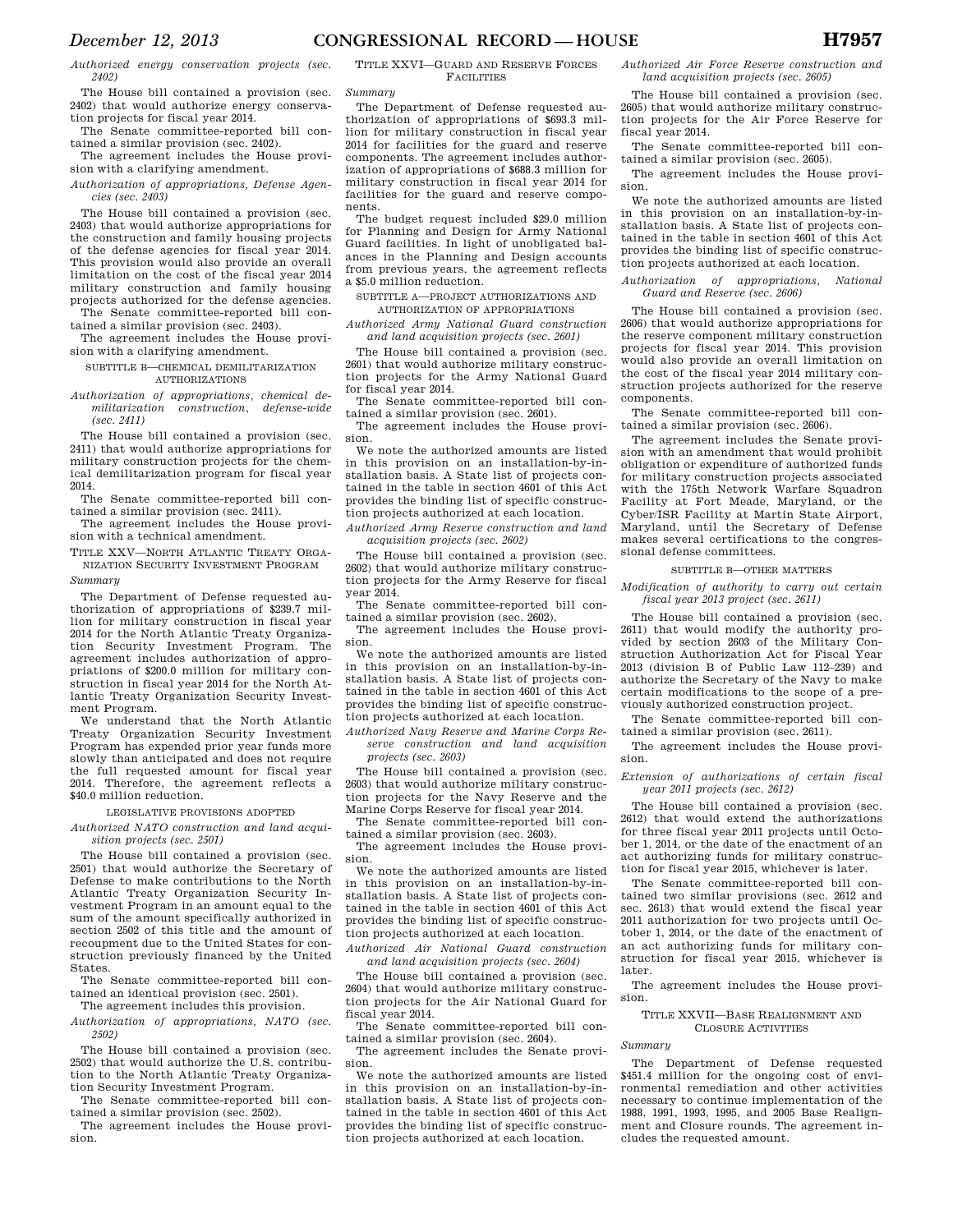#### SUBTITLE A—AUTHORIZATION OF APPROPRIATIONS

*Authorization of appropriations for Base Realignment and Closure activities funded through Department of Defense Base Closure Account (sec. 2701)* 

The House bill contained a provision (sec. 2701) that would authorize appropriations for ongoing activities that are required to implement the decision of base realignment and closure activities.

The Senate committee-reported bill contained a similar provision (sec. 2701).

The agreement includes the House provision.

#### SUBTITLE B—OTHER MATTERS

*Prohibition on conducting additional Base Realignment and Closure (BRAC) round (sec. 2711)* 

The House bill contained a provision (sec. 2711) that would prohibit funds, appropriated pursuant to an authorization of appropriations contained in this Act, to be used to propose, plan for, or execute an additional Base Realignment and Closure (BRAC) round.

The Senate committee-reported bill contained a provision (sec. 2702) that would establish, as a precondition for the authorization of a future BRAC round, a requirement for the Department of Defense to submit to Congress a formal review of overseas military facility structure.

The agreement includes a provision that would make clear that nothing in this Act shall be construed to authorize a future BRAC round.

We note that the agreement also reduces the budget request by \$8.0 million in Operation and Maintenance, defense-wide requested by the Department to ''develop recommendations and manage a new BRAC round.''

*Elimination of quarterly certification requirement regarding availability of military health care in National Capital Region (sec. 2712)* 

The House bill contained a provision (sec. 2712) that would repeal a quarterly reporting requirement regarding the capacity of the military health care system in the National Capital Region.

The Senate committee-reported bill contained no similar provision.

The agreement includes the House provision.

*Report on 2005 base closure and realignment joint basing initiative (sec. 2713)* 

The Senate committee-reported bill contained a provision (sec. 2703) that would require the Deputy Under Secretary of Defense for Installations and Environment to submit a report to the congressional defense committees on the 2005 BRAC joint basing initiative.

The House bill contained no similar provision.

The agreement includes the Senate provision with an amendment.

LEGISLATIVE PROVISION NOT ADOPTED

*Consideration of the value of services provided by a local community to the Armed Forces as part of the economic analysis in making base realignment or closure decisions* 

The House bill contained a provision (sec. 2713) that would require the Secretary of Defense to include an accounting of the value of services that are provided by the local community to the military as part of the economic analysis conducted in making any base realignment or closure decision.

The Senate committee-reported bill contained no similar provision.

The agreement does not include this provision.

We believe that to the extent services provided by a local community directly reduce the cost of Department of Defense operations at a particular installation, such savings should be included in the evaluation of the fiscal consequences of proposed base closures and realignments under sections 993 and 2687 of title 10, United States Code. We note that sections 993 and 2687 of title 10, United States Code, apply to the Department's authorities to carry out base closures and realignments below certain thresholds, not a formal base realignment and closure process which would have to be specifically authorized by Congress.

TITLE XXVIII—MILITARY CONSTRUCTION GENERAL PROVISIONS

SUBTITLE A—MILITARY CONSTRUCTION PRO-GRAM AND MILITARY FAMILY HOUSING CHANGES

*Modification and extension of authority to utilize unspecified minor military construction authority for laboratory revitalization projects (sec. 2801)* 

The House bill contained a provision (sec. 2801) that would modify section 2805 of title 10, United States Code, and allow the threshold of the unspecified minor construction (UMMC) project to be adjusted based on area cost factors and modify several unspecified minor military construction thresholds.

The Senate committee-reported bill contained no similar provision.

The agreement includes the House provision with an amendment that would modify the UMMC threshold for the use of Operation and Maintenance funds for laboratory revitalization projects from \$2.0 million to \$4.0 million and extend the underlying authority from 2016 to 2018. The agreement does not include any other changes to UMMC thresholds or area cost factor adjustments.

We note that, historically, the Department of Defense laboratory enterprise has not received adequate attention with regard to the revitalization of its infrastructure. Given that the laboratory enterprise is crucial to the development of future technologies that provide our warfighters a decisive technological edge on the battlefield, we strongly encourage the Department to place a higher priority on the revitalization and modernization of infrastructure across the laboratory enterprise.

*Repeal of separate authority to enter into limited partnerships with private developers of housing (sec. 2802)* 

The House bill contained a provision (sec. 2803) that would repeal the limited authority of the Department of Defense to enter into partnerships with private developers for the purpose of providing family housing construction.

The Senate committee-reported bill con-

tained no similar provision. The agreement includes the House provision.

*Military construction standards to improve force protection (sec. 2803)* 

The House bill contained a provision (sec. 2804) that would provide additional latitude to the Department of Defense (DOD) to apply local threat criteria in the design and construction of DOD facilities.

The Senate committee-reported bill contained no similar provision. The agreement includes the House provi-

sion with an amendment that would require the Secretary of Defense to submit a report to the congressional defense committees on current expeditionary physical barrier systems and new technologies that can be used for force protection and to provide blast protection.

*Application of cash payments received for utilities and services (sec. 2804)* 

The House bill contained a provision (sec. 2805) that would authorize the secretaries of

the military departments, beginning fiscal year 2014, to credit cash payments received as compensation for utilities or services provided to eligible entities that operate family or military unaccompanied housing projects to the appropriation or working capital account currently available for the purpose of furnishing such utilities or services.

The Senate committee-reported bill contained a similar provision (sec. 2812). The agreement includes the Senate provi-

sion with a clarifying amendment.

*Repeal of advance notification requirement for use of military housing investment authority (sec. 2805)* 

The House bill contained a provision (sec. 2806) that would repeal a notification required by section 2875 of title 10, United States Code.

The Senate committee-reported bill contained no similar provision.

The agreement includes the House provision.

*Additional element for annual report on military housing privatization projects (sec. 2806)* 

The House bill contained a provision (sec. 2807) that would provide additional oversight and accountability in the pursuit of military family housing privatization projects to include an assessment of litigation costs that are being pursued by the privatization partners.

The Senate committee-reported bill contained no similar provision. The agreement includes the House provi-

sion with a clarifying amendment.

*Policies and requirements regarding overseas military construction and closure and realignment of United States military installations in foreign countries (sec. 2807)* 

The Senate committee-reported bill contained a provision (sec. 2801) that would require all future military construction projects funded using in-kind payments pursuant to bilateral agreements with partner nations be submitted for congressional authorization in the Military Construction Authorization Act. The provision would also require that DOD include operational expenses funded through residual value payments inkind in the budget justification documents submitted to Congress in connection with the annual budget request.

The House bill contained a similar provision (sec. 2811) that would repeal section 2921 of the National Defense Authorization Act for Fiscal Year 1991 (Public Law 101–510) and consolidate the requirements of overseas basing notification process in section 2687a of title 10, United States Code. This section would also remove a redundant reporting requirement associated with the proposed residual value of foreign military closure determinations.

The agreement includes a provision that would combine the two provisions and make other clarifying and technical modifications to sections 2802 and 2867a of title 10, United States Code, relating to overseas basing.

*Extension and modification of temporary, limited authority to use operation and maintenance funds for construction projects in certain areas outside the United States (sec.* 

*2808)* 

The House bill contained a provision (sec. 2808) that would amend section 2808 of the Military Construction Authorization Act for Fiscal Year 2004 (division B of Public Law 108–136) and extend the Department of Defense's ability to use operation and maintenance appropriations for military construction purposes in the United States Central Command (CENTCOM) area of responsibility (AOR) and certain countries in the United States United States Africa Command (AFRICOM) AOR until September 30, 2014.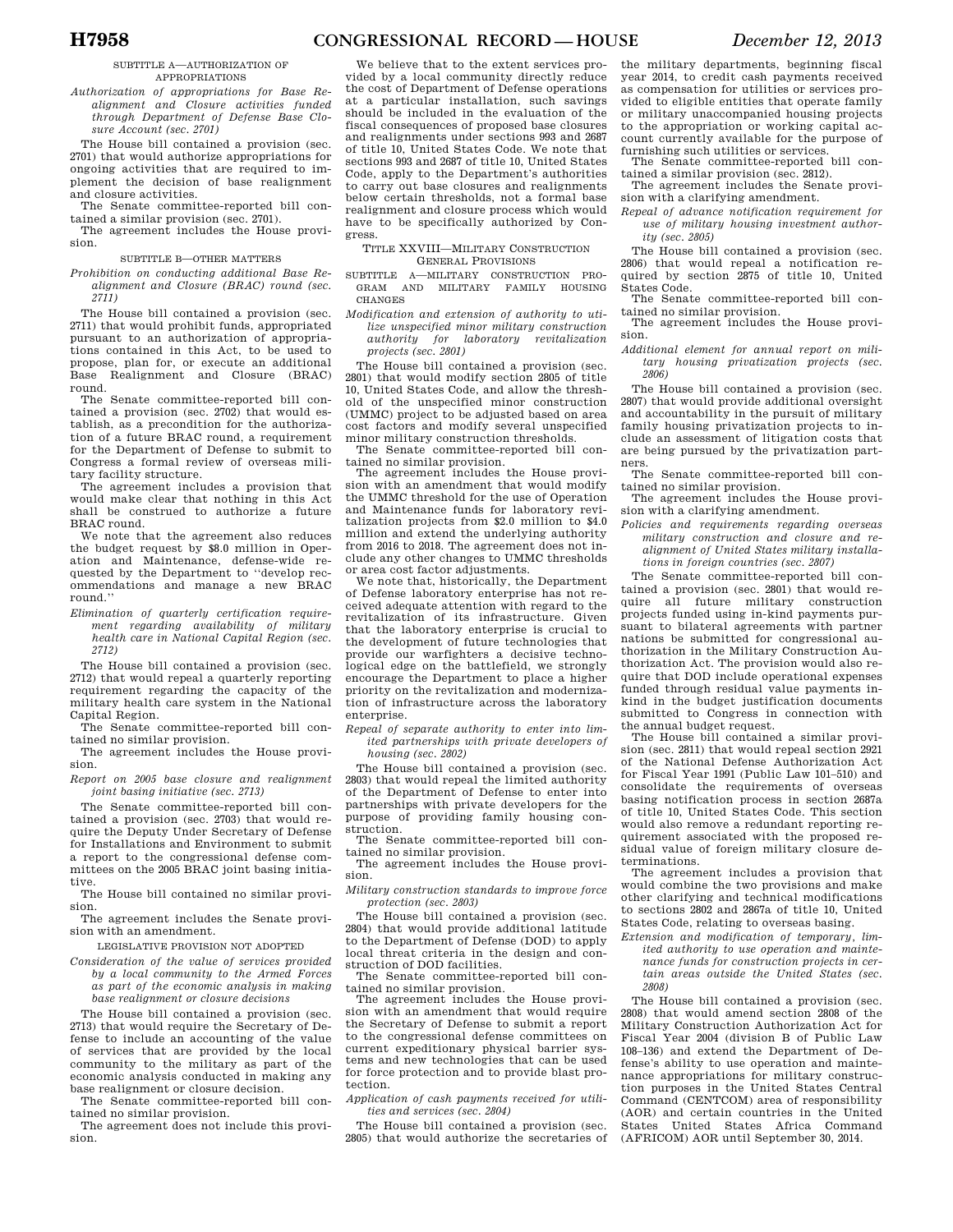The Senate committee-reported bill contained a similar provision (sec. 2802) that would extend the authority and revise the list of countries in the AFRICOM AOR in which the authority may be used.

The agreement includes the Senate provision with a clarifying amendment.

Additionally, we note that the process by which the Department of Defense receives an authorization from Congress for military construction projects required to support overseas contingency operations can be cumbersome and extend over a long period of time. We also note that the fast pace of contingency operations, changes in the number of military forces in theater, and the contributions of partner countries may result in a change to or elimination of a military construction requirement in the time between the request to Congress for an authorization and the actual award of a construction contract. In order to ensure that funds are not expended on projects that no longer satisfy a valid military requirement, we believe the Secretary of Defense should review the process by which contracts for military construction projects overseas in connection with a contingency operation, as defined in section 101(a)(13) of title 10, United States Code, are awarded and how such projects are carried out. This review should be conducted with the objective of developing a methodology to ensure that any changes in military requirements are taken into account when making decisions to construct, or continue constructing, a project.

*Limitation on construction projects in European Command area of responsibility (sec. 2809)* 

The Senate committee-reported bill decreased authorization of appropriations from the budget request for military construction by \$463.3 million for certain new military construction and family housing projects in the U.S. European Command (EUCOM) area of responsibility.

The House bill contained no similar funding cuts.

The agreement contains authorization of appropriations of \$463.3 million for the projects in EUCOM and includes a new provision that would prohibit the Secretary of Defense or a Secretary of a military department from awarding a contract for any new military construction and family housing<br>project, with certain exceptions, in the project, with certain exceptions, EUCOM area of responsibility until the Secretary of Defense certifies to the congressional defense committees that the installations and specific military construction requirements authorized in this Act have been examined as part of the ongoing European Infrastructure Consolidation Assessment, have been determined to be of an enduring nature, and most effectively meet military requirements at the authorized location.

SUBTITLE B—REAL PROPERTY AND FACILITIES ADMINISTRATION

*Development of master plans for major military installations (sec. 2811)* 

The House bill contained a provision (sec. 2809) that would require the consideration of additional elements as part of master plans for major military installations.

The Senate committee-reported bill contained no similar provision.

The agreement includes the House provision with a clarifying amendment.

*Authority for acceptance of funds to cover administrative expenses associated with real property leases and easements (sec. 2812)* 

The Senate committee-reported bill contained a provision (sec. 2811) that would amend section 2667 of title 10, United States Code, to allow for the use of proceeds from leases and easements to be used to offset administrative costs incurred by the military

departments in entering into and managing such leases and easements.

The House bill contained no similar provision.

The agreement includes the Senate provision with a clarifying amendment.

*Modification of authority to enter into longterm contracts for receipt of utility services as consideration for utility systems conveyances (sec. 2813)* 

The Senate committee-reported bill contained a provision (sec. 2813) that would amend section 2688(d)(2) of title 10, United States Code, by requiring the Secretary of a military department, prior to conveying a utility system under this section, to obtain an independent estimate of the level of investment that should be required to maintain adequate operation of the utility system over the term of the conveyance.

The House bill contained no similar provision.

The agreement includes the Senate provi-

sion with a clarifying amendment. *Report on efficient utilization of Department of Defense real property (sec. 2814)* 

The House bill contained a provision (sec. 2809) that would require a report on the utilization of real property across the Department of Defense.

The Senate committee-reported bill contained no similar provision.

The agreement includes the House provision with a clarifying amendment.

*Conditions on Department of Defense expansion of Pion Canyon Maneuver Site, Fort Carson, Colorado (sec. 2815)* 

The House bill contained a provision (sec. 2813) that would place conditions on the expansion of the Piñon Canyon Maneuver Site in Fort Carson, Colorado.

The Senate committee-reported bill contained no similar provision.

The agreement includes the House provision with a clarifying amendment.

SUBTITLE C—PROVISIONS RELATED TO ASIA-PACIFIC MILITARY REALIGNMENT

*Change from previous calendar year to previous fiscal year for period covered by annual report of Interagency Coordination Group of Inspectors General for Guam Realignment (sec. 2821)* 

The House bill contained a provision (sec. 2831) that would modify the reporting period for the annual Guam realignment report from calendar year to fiscal year.

The Senate committee-reported bill contained a similar provision (sec. 2822).

The agreement includes the House provision.

*Realignment of Marine Corps forces in Asia-Pacific Region (sec. 2822)* 

The House bill contained a provision (sec. 2832) that would repeal section 2832 of the Military Construction Authorization Act for Fiscal Year 2013 (division B of Public Law 112–239).

The Senate committee-reported bill contained a provision (sec. 2821) that would extend the prohibition on funds for construction activities to implement the realignment of Marine Corps forces from Okinawa, Japan, with certain exceptions.

The agreement includes the Senate provision with an amendment that would modify the conditions that must be met before funds may be obligated to implement the realignment of Marine Corps forces, provide specific exceptions for the use of U.S. and Japanese funds, and direct the Secretary of Defense, as chairperson of the Economic Adjustment Committee (EAC), to convene the EAC to consider assistance necessary to support the preferred alternative for the relocation of Marine Corps forces to Guam.

We note that the agreement includes \$85.7 million for an Aircraft Maintenance Hangar for the Marine Corps at Andersen Air Force Base and provides a specific exception for the use of Japanese funds to carry out the construction of a utility and site improvement project based on assurances from the Navy that both projects have military value independent of the movement of Marines from Okinawa to Guam. Specifically, the construction description of the Aircraft Maintenance Hangar indicates the project ''supports an enduring support requirement for 1st MAW [Marine Aircraft Wing] squadrons that frequently deploy to Guam for training as part of the bilateral ''Aviation Training Relocation'' (ATR) agreement.'' With regard to the Japanese-funded utility and site improvement project on the North ramp of Andersen Air Force Base, the Principal Deputy Assistant Secretary of the Navy for Energy, Installations, and Environment indicated in an October 28, 2013, letter that the ''project supports current and future training requirements that will increase the operational readiness of units in the Pacific Command Area of Responsibility consistent with the Combatant Commander's theater objectives and requirements while depressurizing training airspace in Japan.''

We note that the draft Supplemental Environmental Impact Statement for the siting of a cantonment area and training range to support the 4,700 Marines to be stationed or deployed to Guam on a rotational basis should be released in early 2014. As such, we strongly encourage the Department to complete, as quickly as possible, the master plan for Guam, including detailed descriptions of scope, cost estimates, and timing for each military construction project needed to support the relocation of Marines to Guam so that Congress will be able to assess the affordability, feasibility, and strategic value of the plan. Until then, we believe it is important to ensure that any funds provided by the Governments of Japan or the United States are spent on new facilities that will satisfy valid military requirements. We believe this approach mitigates the risk of approving the construction of facilities that have not yet been justified within the context of a master plan or for which an Environmental Impact Statement and Record of Decision have not been rendered.

SUBTITLE D—LAND CONVEYANCES

*Real property acquisition, Naval Base Ventura County, California (sec. 2831)* 

The House bill contained a provision (sec. 2841) that would authorize the Secretary of the Navy to acquire 300 units of military family housing constructed under section 801 of the Military Construction Act of 1984 (Public Law 98–115) at Naval Base Ventura County, California.

The Senate committee-reported bill contained a similar provision (sec. 2814).

The agreement includes the House provision.

*Land conveyance, former Oxnard Air Force Base, Ventura County, California (sec. 2832)* 

The House bill contained a provision (sec. 2842) that would authorize the Secretary of the Navy to convey, without consideration, the Oxnard Air Force Base at Ventura, California, the Ventura County for public purposes.

The Senate committee-reported bill contained no similar provision.

The agreement includes the House provision with an amendment that would ensure that any revenue resulting from the conveyance be used only for public airport purposes and provide for the reversion of such property to the Navy if it is determined it is not being used in accordance with the conveyance.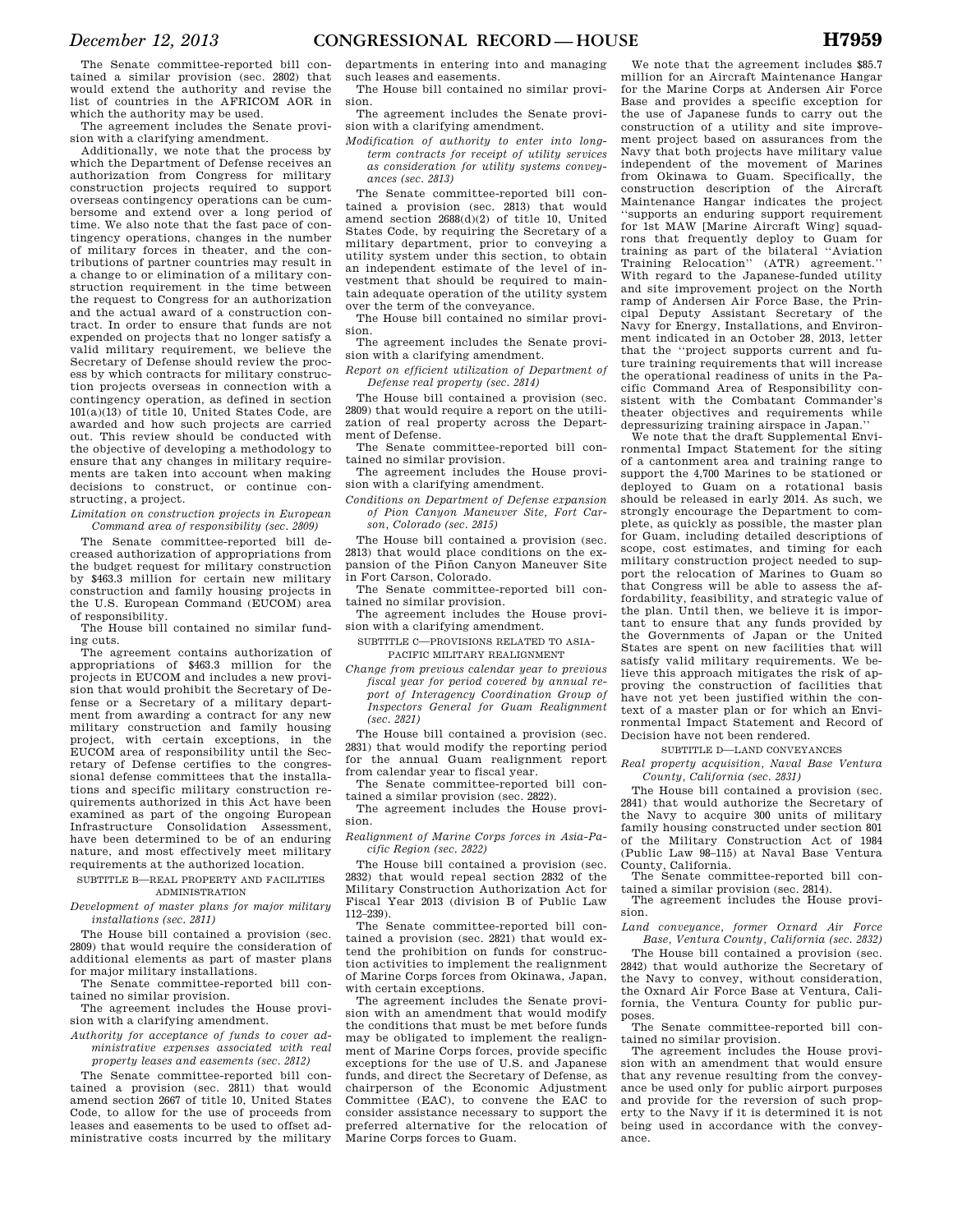*Land conveyance, Joint Base Pearl Harbor-Hickam, Hawaii (sec. 2833)* 

The Senate committee-reported bill contained a provision (sec. 2831) that would authorize the Secretary of the Navy to convey approximately 11 acres of Joint Base Pearl Harbor-Hickam, Hawaii, to the Hale Keiki School in return for a cash payment, in-kind consideration, or a combination thereof, in an amount that is not less than the fair market value of the conveyed property.

The House bill contained no similar provision.

The agreement includes the Senate provision.

*Land conveyance, Philadelphia Naval Shipyard, Philadelphia, Pennsylvania (sec. 2834)* 

The House bill contained a provision (sec. 2843) that would authorize the Secretary of the Navy to convey certain properties and improvements at the Philadelphia Naval Shipyard, Pennsylvania, to the Philadelphia Regional Port Authority for fair market value.

The Senate committee-reported bill contained no similar provision.

The agreement includes the House provision with a clarifying amendment.

*Land conveyance, Camp Williams, Utah (sec. 2835)* 

The House bill contained a provision (sec. 2844) that would require the Secretary of the Interior to transfer 420 acres to the State of Utah for the purpose of permitting the Utah National Guard to use the conveyed land for military use.

The Senate committee-reported bill contained no similar provision.

The agreement includes the House provision with an amendment that would make the conveyance permissive and make other clarifying changes.

*Conveyance, Air National Guard radar site, Francis Peak, Wasatch Mountains, Utah (sec. 2836)* 

The House bill contained a provision (sec. 2845) that would authorize the Secretary of the Air Force to convey, without consideration, certain Air National Guard facilities at Francis Peak, Utah, for purposes of permitting the State of Utah to use the structures to support emergency public safety communications.

The Senate committee-reported bill contained no similar provision.

The agreement includes the House provision with a clarifying amendment.

*Land conveyances, former United States Army Reserve Centers, Connecticut, New Hampshire, and Pennsylvania (sec. 2837)* 

The House bill contained a provision (sec. 2847) that would authorize the Secretary of the Army to convey, without consideration, to Derry Township, Pennsylvania, certain properties for the purpose of permitting the Township to use these properties for public purposes.

The Senate committee-reported bill contained no similar provision.

The agreement includes the House provision with an amendment that would authorize the Secretary of the Army to convey other properties supporting former Army Reserve Centers.

#### SUBTITLE E—OTHER MATTERS

*Repeal of annual Economic Adjustment Committee reporting requirement (sec. 2841)* 

The House bill contained a provision (sec. 2861) that would repeal an annual Economic Adjustment Committee report required by section 4004 of the Defense Economic Adjustment, Diversification, and Stabilization Act of 1990 (division D of Public Law 101–510).

The Senate committee-reported bill contained no similar provision.

The agreement includes the House provision.

*Establishment of military divers memorial (sec. 2842)* 

The House bill contained a provision (sec. 2866) that would authorize the Secretary of the Navy to permit a third party to establish and maintain at the former Navy Dive School at the Washington Navy Yard a memorial to honor divers in the United States Armed Forces. Federal funds may not be used to design, procure, prepare, install, or maintain the memorial.

The Senate committee-reported bill contained no similar provision. The agreement includes the House provi-

sion with a clarifying amendment.

LEGISLATIVE PROVISIONS NOT ADOPTED

*Repeal of requirements for local comparability of room patterns and floor areas for military family housing and submission of net floor area information* 

The House bill contained a provision (sec. 2802) that would repeal section 2826 of title 10, United States Code, that required the Secretary concerned to acquire military family housing that is comparable in structure to family housing available in the local community.

The Senate committee-reported bill contained no similar provision.

The agreement does not include this provision.

*Department of Defense report on Military Housing Privatization Initiative* 

The House bill contained a provision (sec. 2807A) that would require the Secretary of Defense to issue a report to Congress on the Military Housing Privatization Initiative, including the details of any project where the project owner has outstanding local, county, city, town, or state tax obligations dating back over 12 months.

The Senate committee-reported bill contained no similar provision.

The agreement does not include this provision.

*Continuation of limitation on use of funds for Leadership in Energy and Environmental Design (LEED) gold or platinum certification* 

The House bill contained a provision (sec. 2821) that would continue the prohibition on the use of funds for Leadership in Energy and Environmental Design gold or platinum certifications for fiscal year 2014.

The Senate committee-reported bill contained no similar provision.

The agreement does not include this provision.

We commend the Department for formalizing its new sustainable design criteria and policy governing investments in energy and water efficiency initiatives. As a result of the new policy, we expect all such investments going forward will be underpinned by a cost-benefit analysis and reflective of local conditions. We believe that such an approach is critical to ensuring the cost-effective use of taxpayer dollars, especially in light of current budgetary pressures.

*Land conveyance, former Fort Monroe, Hampton, Virginia* 

The House bill contained a provision (sec. 2846) that would require the Secretary of the Army to convey certain properties at Fort Monroe, Virginia, to the Commonwealth of Virginia.

The Senate committee-reported bill contained no similar provision.

The agreement does not include this provision.

We note that the Fort Monroe Authority has completed a reuse plan and is preparing an Economic Development Conveyance for consideration by the Secretary of the Army. We expect that continued active dialogue between both parties will result in a compromise for the timely conveyance of the remaining parcels at Fort Monroe to the Fort Monroe Authority.

### *Naming Provisions*

The House bill contained a provision (sec. 2862) that would name the Asia-Pacific Center for Security Studies at Honolulu, Hawaii, as the ''Daniel K. Inouye Asia-Pacific Center for Security Studies'' and make other conforming changes. The House bill also contained a provision (sec. 2863) that would rename the Graduate School of Nursing at the Uniformed Services University of the Health Sciences, as the ''Daniel K. Inouye Graduate School of Nursing'' and make other conforming changes.

The Senate committee-reported bill contained a similar provision that would name the Asia-Pacific Center for Security Studies at Honolulu, Hawaii, as the ''Daniel K. Inouye Asia-Pacific Center for Security Studies'' and make other conforming changes (sec. 2841).

The agreement does not include these provisions.

We believe the naming of facilities, infrastructure, and/or programs is appropriately accomplished under existing Department of Defense (DOD) policies and procedures, including the request for legislative action, when necessary. We believe the naming of appropriate facilities, infrastructure, and/or programs would be a fitting tribute to the late Senator Daniel K. Inouye and would look favorably upon a request from DOD for legislative action to that effect, if required.

*Renaming site of the Dayton Aviation Heritage National Historical Park, Ohio* 

The House bill contained a provision (sec. 2864) that would modify the name of the John W. Berry, Sr. Wright Brothers Aviation Center to the John W. Berry, Sr. Wright Brothers National Museum, Dayton, Ohio.

The Senate committee-reported bill contained no similar provision.

The agreement does not include this provision.

*Designation of Distinguished Flying Cross National Memorial in Riverside, California* 

The House bill contained a provision (sec. 2865) that would authorize a memorial to members of the Armed Forces who have been awarded the Distinguished Flying Cross. The memorial is located at March Field Air Museum in Riverside, California, and would hereby be designated as the Distinguished Flying Cross National Memorial.

The Senate committee-reported bill contained no similar provision.

The agreement does not include this provision.

#### *Inclusion of emblems of belief as part of military memorials*

The House bill contained a provision (sec. 2867) that would amend chapter 21 of title 36, United States Code, allowing emblems of belief to be included in military memorials. Emblems of belief include all emblems authorized by the National Cemetery Administration.

The Senate committee-reported bill contained a provision (sec. 2832) that would authorize the Secretary of Defense to sell or exchange the Mt. Soledad Veterans Memorial in San Diego, California, to an eligible entity on the condition that it continues to be maintained as a veterans' memorial.

The agreement does not include these provisions.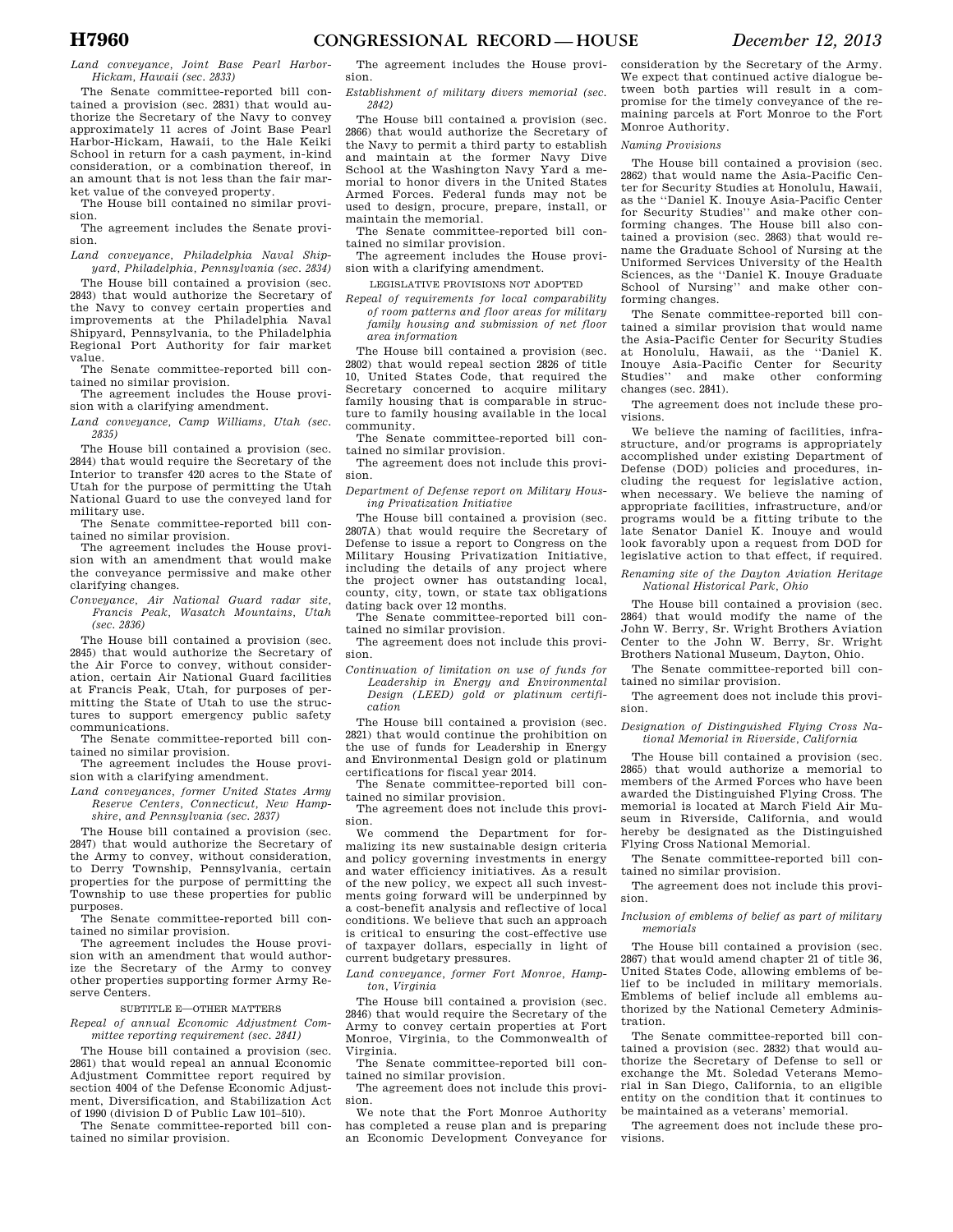TITLE XXIX—WITHDRAWAL, RESERVATION, AND TRANSFER OF PUBLIC LANDS TO SUP-PORT MILITARY READINESS AND SECURITY *Short title (sec. 2901)* 

The agreement includes a provision that would designate title XXIX of this Act as the ''Military Land Withdrawals Act of 2013.''

*Definitions (sec. 2902)* 

The agreement includes a provision that would provide definitions for title XXIX of this Act.

# SUBTITLE A—GENERAL PROVISIONS

*General applicability; definitions (sec. 2911)*  The agreement includes a provision that would provide for the applicability and rules of construction of title XXIX of this Act. *Maps and legal descriptions (sec. 2912)* 

The agreement includes a provision that would provide for the preparation of maps, legal descriptions, and other processes related to lands covered by this title. *Access restrictions (sec. 2913)* 

The agreement includes a provision that would provide authority for the Secretary concerned to impose certain restrictions on access to lands withdrawn and reserved by this title if required for military operations, public safety, or national security.

*Changes in use (sec. 2914)* 

The agreement includes a provision that would provide authority for the Secretary concerned to authorize additional defense-related purposes for land withdrawn and reserved by this title.

*Brush and range fire prevention and suppression (sec. 2915)* 

The House bill contained a provision (sec. 3009) that would require the Secretary of the Army to take necessary precautions to prevent, and actions to suppress, brush and range fires occurring as a result of military activities on the lands withdrawn by section 3001.

The Senate committee-reported bill contained no similar provision.

The agreement includes a provision that would require the Secretary concerned to take necessary precautions to prevent, and actions to suppress, brush and range fires occurring as a result of military activities on land withdrawn and reserved by this title. *Ongoing decontamination (sec. 2916)* 

The House bill contained a provision (sec. 3010) that would require the Secretary of the Army to maintain a program of decontamination on the withdrawn land provided by section 3001.

The Senate committee-reported bill contained no similar provision.

The agreement includes a provision that would require the Secretary concerned to maintain, to the extent funds are available for such purposes, a program of decontamination of contamination caused by defense-related uses of land withdrawn and reserved by this title.

*Water rights (sec. 2917)* 

The House bill contained a provision (sec. 3008) that would retain water rights in existence prior to the withdrawal authorized in section 3001.

The Senate committee-reported bill contained no similar provision.

The agreement includes a provision that would make clear nothing in this title establishes a new reservation of the United States with respect to any water or water right on land withdrawn and reserved by this title or affects any water rights acquired or reserved by the United States before the date of enactment of this Act.

*Hunting, fishing, and trapping (sec. 2918)* 

The House bill contained a provision (sec. 3007) that would require hunting, fishing and

trapping on the lands withdrawn in section 3001 to be conducted in accordance with section 2671 of title 10, United States Code.

The Senate committee-reported bill contained no similar provision.

The agreement includes a provision that would apply section 2671 of title 10, United States Code, to land withdrawn and reserved by this title.

*Limitation on extensions and renewals (sec. 2919)* 

The agreement includes a provision that would require withdrawals and reservations established under this title to be extended or renewed only through a law enacted after the date of enactment of this Act.

*Application for renewal of a withdrawal and reservation (sec. 2920)* 

The House bill contained a provision (sec. 3011) that would require the Secretary of the Army, not later than 5 years before the termination of the withdrawal and reservation, to notify the Secretary of the Interior of a continuing defense-related need after the termination date for any land withdrawn and reserved by section 3011.

The Senate committee-reported bill contained no similar provision.

The agreement includes a provision that would require the Secretary concerned, not later than 5 years before the termination of the withdrawal and reservation, to notify the Secretary of the Interior of a continuing defense-related need after the termination date for any land withdrawn and reserved by this title.

*Limitation on subsequent availability of land for appropriation (sec. 2921)* 

The House bill contained a provision (sec. 3012) that would withdraw the lands transferred in section 3001 from all forms of appropriation under public land laws.

The Senate committee-reported bill contained no similar provision.

The agreement includes a provision that prohibits previously withdrawn and reserved land from being open to any form of appropriation under the public land laws unless the Secretary of the Interior publishes an appropriate order in the Federal Register.

### *Relinquishment (sec. 2922)*

The House bill contained a provision (sec. 3013) that would provide authority and procedures for the Secretary of the Army to relinquish any or all of the lands withdrawn or reserved authorized in section 3001.

The Senate committee-reported bill contained no similar provision.

The agreement includes a provision that provides a process for the Secretary concerned to relinquish land withdrawn and reserved by this title.

*Immunity of the United States (sec. 2923)* 

The agreement includes a provision that would provide that the United States and its officers or employees shall be held harmless and shall not be liable for any injuries or damages to persons or property as a result of nondefense-related activities conducted on land withdrawn and reserved by this title.

SUBTITLE B—LIMESTONE HILLS TRAINING AREA, MONTANA

#### *Withdrawal and reservation of public land (sec. 2931)*

The House bill contained a provision (sec. 3001) that would withdraw the lands described at Limestone Hills Training Area, Montana, for use by the Department of the Army.

The Senate committee-reported bill contained no similar provision.

The agreement includes a provision that would provide for the withdrawal and reservation of public lands for Limestone Hills Training Area, Montana.

*Management of withdrawn and reserved land (sec. 2932)* 

The House bill contained a provision (sec. 3002) that would require the Secretary of the Army to manage the lands withdrawn in section 3001 in accordance with the limitations and restrictions of section 3003.

The Senate committee-reported bill contained no similar provision.

The agreement includes the House provision with a clarifying amendment.

*Special rules governing minerals management (sec. 2933)* 

The House bill contained a provision (sec. 3003) that would establish additional rules governing mineral management at Limestone Hills Training Area, Montana.

The Senate committee-reported bill contained no similar provision.

The agreement includes the House provision with a clarifying amendment.

*Grazing (sec. 2934)* 

The House bill contained a provision (sec. 3004) that would require the Secretary of the Interior to continue and manage grazing permits and leases. The Secretary of the Interior, with the agreement of the Secretary of the Army, may delegate such authority to the Secretary of the Army.

The Senate committee-reported bill contained no similar provision.

The agreement includes the House provision with a clarifying amendment.

*Payments in lieu of taxes (sec. 2935)* 

The House bill contained a provision (sec. 3006) that would authorize the lands withdrawn in section 3001 to remain entitlement land under section 6901 of title 31, United States Code.

The Senate committee-reported bill contained no similar provision.

The agreement includes a provision that would deem land withdrawn by section 2931 to be entitlement land for purposes of section 6901 of title 31, United States Code.

*Duration of withdrawal and reservation (sec. 2936)* 

The House bill contained a provision (sec. 3005) that would terminate the land withdrawal authorized in this subtitle on March 31, 2039.

The Senate committee-reported bill contained no similar provision.

The agreement includes the House provision with a clarifying amendment.

SUBTITLE C—MARINE CORPS AIR GROUND COM-

BAT CENTER TWENTYNINE PALMS, CALIFORNIA *Withdrawal and reservation of public land (sec.* 

*2941)* 

The House bill contained a provision (sec. 3052) that would authorize the Secretary of the Interior to provide for the Secretary of the Navy's use of the Johnson Valley National Off-Highway Vehicle Recreation Area twice in each calendar year for up to a total of 60 days per year for certain purposes. Any agreement for the military use of the Johnson Valley National Off-Highway Vehicle Recreation Area shall terminate not later than March 31, 2039.

The Senate committee-reported bill contained no similar provision.

The agreement contains a provision that would provide for the withdrawal and reservation of public land for the Marine Corps Air Ground Combat Center, Twentynine Palms, California.

*Management of withdrawn and reserved land (sec. 2942)* 

The agreement includes a provision that would require the Secretary of the Navy to manage the land withdrawn by section 2941. *Public access (sec. 2943)* 

The agreement includes a provision that would prohibit public access to the Exclusive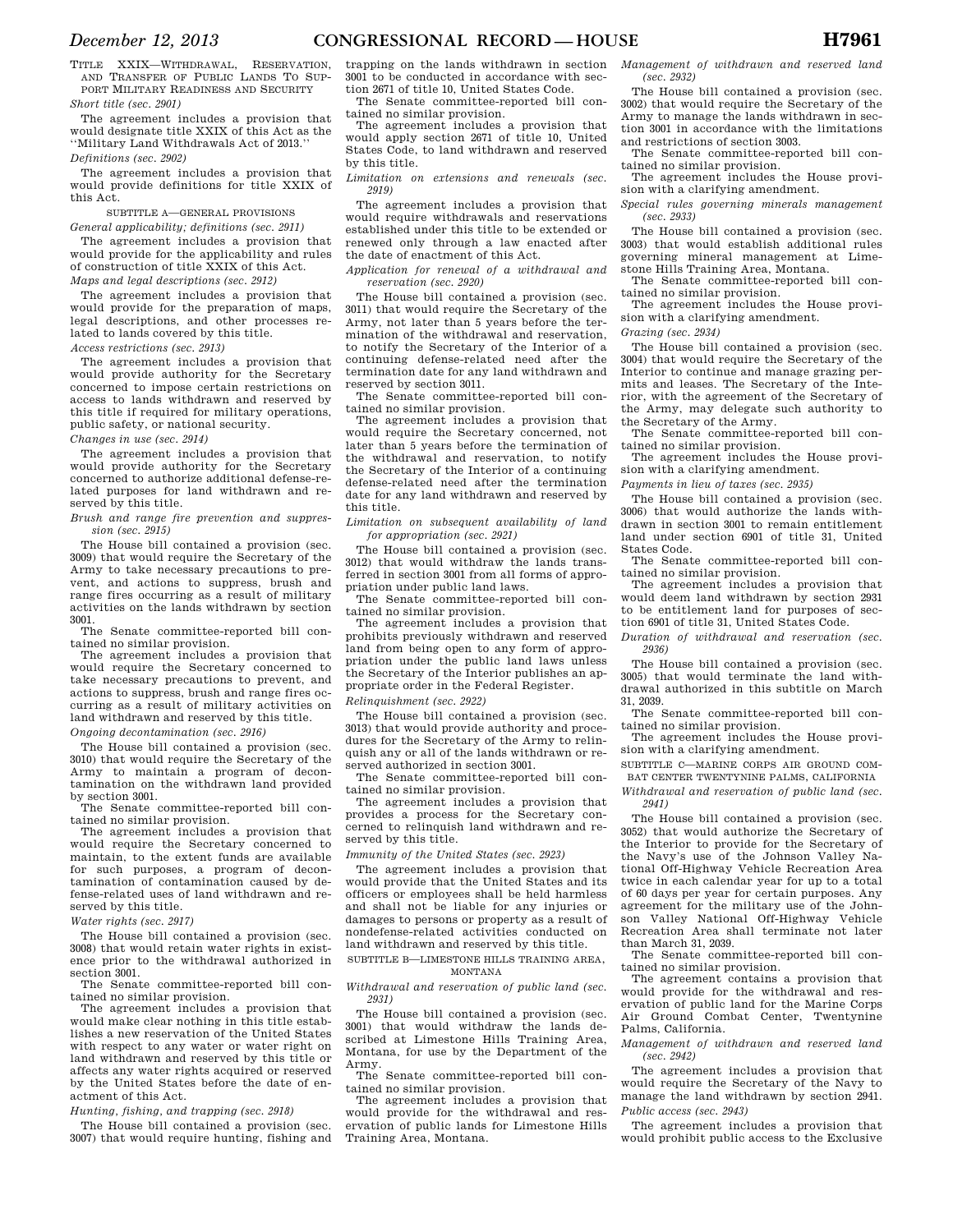Military Use Area unless otherwise authorized by the Secretary of the Navy.

*Resource management group (sec. 2944)*  The agreement includes a provision that

would require the Secretaries of the Interior and the Navy to establish a Resource Management Group for the land withdrawn and reserved by section 2941.

*Johnson Valley Off-Highway Vehicle Recreation Area (sec. 2945)* 

The House bill contained a provision (sec. 3051) that would designate certain lands administered by the Secretary of the Interior in San Bernardino County, California, as the ''Johnson Valley National Off-Highway Vehicle Recreation Area.'' This section would further withdraw the lands designated in this section from all forms of appropriation under public land laws.

The Senate committee-reported bill contained no similar provision.

The agreement contains the House provision with a clarifying amendment.

*Duration of withdrawal and reservation (sec. 2946)* 

The agreement includes a provision that would terminate the withdrawal and reservation of public land made by section 2941 on March 31, 2039.

SUBTITLE D—WHITE SANDS MISSILE RANGE, NEW MEXICO, AND FORT BLISS, TEXAS

*Withdrawal and reservation of public land (sec. 2951)* 

The House bill contained a provision (sec. 3021) that would transfer the administrative jurisdiction of certain lands located in Dona Ana County, New Mexico, from the Secretary of the Interior to the Secretary of the Army.

The Senate committee-reported bill contained no similar provision.

The agreement includes a provision that would provide for the withdrawal of public land for White Sands Missile Range, New Mexico.

*Grazing (sec. 2952)* 

The agreement includes a provision that would require the Secretary of the Interior to continue and manage grazing permits and leases. The Secretary of the Interior, with the agreement of the Secretary of the Army, may delegate such authority to the Secretary of the Army.

SUBTITLE E—CHOCOLATE MOUNTAIN AERIAL

GUNNERY RANGE, CALIFORNIA

*Transfer of administrative jurisdiction of public land (sec. 2961)* 

The House bill contained a provision (sec. 3041) that would transfer the administrative jurisdiction of certain lands located in Imperial and Riverside Counties, California, from the Secretary of the Interior to the Secretary of the Navy.

The Senate committee-reported bill contained no similar provision.

The agreement includes the House provision with a clarifying amendment.

*Management and use of transferred land (sec. 2962)* 

The House bill contained a provision (sec. 3042) that would authorize the Secretary of the Navy to use the lands transferred in section 3041 for military purposes. This section would also limit any diminution of these lands as critical habitat for the desert tortoise. Finally, this section would withdraw the lands transferred in section 3041 from all forms of appropriation under public land laws so long as the lands remain under the administrative jurisdiction of the Secretary of the Navy.

The Senate committee-reported bill contained no similar provision.

The agreement includes the House provision with a clarifying amendment.

*Effect of termination of military use (sec. 2963)*  The House bill contained a provision (sec.

3044) that would require that if the Secretary of the Navy determines that there is no longer a military need for the lands transferred by section 3041, the Secretary of the Navy shall assess the level of contamination and determine, in consultation with the Secretary of the Interior, whether decontamination is practical and economically feasible. If the Secretary of the Navy determines that decontamination is practical, the Secretary of the Navy shall provide funds for such decontamination.

The Senate committee-reported bill contained no similar provision.

The agreement includes the House provision with a clarifying amendment.

*Temporary extension of existing withdrawal period (sec. 2964)* 

The House bill contained a provision (sec. 3045) that would find that notwithstanding subsection (a) of section 806 of the California Military Lands Withdrawal and Overflight Act of 1994 (title VIII of Public Law 103–433), the withdrawal and reservation of land transferred under section 3041 shall not terminate until the date on which the land transfer required by section 3041 is executed. The Senate committee-reported bill con-

tained no similar provision. The agreement includes the House provi-

sion with a clarifying amendment.

*Water rights (sec. 2965)* 

The House bill contained a provision (sec. 3046) that would retain water rights in existence prior to the transfer of administrative jurisdiction authorized in section 3041.

The Senate committee-reported bill con-

tained no similar provision. The agreement includes the House provision with a clarifying amendment.

*Realignment of range boundary and related transfer of title (sec. 2966)* 

The House bill contained a provision (sec. 3043) that would authorize the realignment of the range boundary to ensure that the northwestern boundary of the Chocolate Mountain Aerial Gunnery Range shall be realigned to the edge of the Bradshaw trail so that the trail remains entirely under the jurisdiction of the Department of the Interior. The National Environmental Policy Act of 1969 (42 U.S.C. 4321 et seq.) shall not apply to any transfer provided by this section.

The Senate committee-reported bill contained no similar provision.

The agreement contains the House provision with a clarifying amendment. We note that the redrawn range boundary would include approximately 200 acres formerly ac-quired through the Land and Water Conservation Fund (LWCF) or donation. It is our intent that the Secretary of the Navy transfer to the Secretary of the Interior acreage at least equal to the lands formerly acquired through the LWCF or donation.

SUBTITLE F—NAVAL AIR WEAPONS STATION

CHINA LAKE, CALIFORNIA

*Withdrawal and reservation of public land (sec. 2971)* 

The House bill contained a provision (sec. 3031) that would transfer the administrative jurisdiction of certain lands located in Inyo, Kern, and San Bernardino Counties, California, from the Secretary of the Interior to the Secretary of the Navy.

The Senate committee-reported bill contained no similar provision.

The agreement includes provisions that would provide for the withdrawal and reservation of public land for Naval Air Weapons Station China Lake, California.

*Management of withdrawn and reserved land (sec. 2972)* 

The agreement includes a provision that would provide for the management of withdrawn and reserved land for Naval Air Weapons Station China Lake, California.

*Assignment of management responsibility to Secretary of the Navy (sec. 2973)* 

The agreement includes a provision that would allow the Secretary of the Interior to assign management responsibility for withdrawn and reserved land for Naval Air Weapons Station China Lake, California, to the Secretary of the Navy.

*Geothermal resources (sec. 2974)* 

The agreement includes a provision that would make clear that nothing in this subtitle affects geothermal leases issued by the Secretary of the Interior before the date of enactment of this Act or the responsibility of the Secretary of the Interior to manage and administer such leases. The provision would also clarify other authorities and responsibilities of the Secretary of the Navy with regard to geothermal exploration and development.

*Wild horses and burros (sec. 2975)* 

The agreement includes a provision that would make the Secretary of the Navy responsible for the management of wild horses and burros on land withdrawn and reserved by section 2971.

*Continuation of existing agreement (sec. 2976)* 

The agreement includes a provision that would require the agreement between the Secretaries of the Interior and the Navy under section 805 of the California Military Lands Withdrawal and Overflights Act of 1994 (Public Law 103–433) to continue until the earlier of a new agreement being reached or 1 year after the date of enactment of this Act.

*Management plans (sec. 2977)* 

The agreement includes a provision that would require the Secretaries of the Interior and the Navy to update and maintain cooperative arrangements concerning land resources and land uses on the land withdrawn and reserved by section 2971.

*Termination of prior withdrawals (sec. 2978)* 

The agreement includes a provision that would terminate the prior withdrawal and reservation of land under section 803(a) of the California Military Lands Withdrawal and Overflights Act of 1994 (Public Law 103– 433).

*Duration of withdrawal and reservation (sec. 2979)* 

The agreement includes a provision that would terminate the withdrawal and reservation of public land made by section 2971 on March 31, 2039.

LEGISLATIVE PROVISIONS NOT ADOPTED

*Water rights* 

The House bill contained a provision (sec. 3022) that would retain water rights in existence prior to the transfer of administrative jurisdiction authorized in section 3021.

The Senate committee-reported bill contained no similar provision.

The agreement does not include this provision.

*Withdrawal* 

The House bill contained a provision (sec. 3023) that would withdraw the lands transferred in section 3021 from all forms of appropriation under public land laws so long as the lands remain under the administrative jurisdiction of the Secretary of the Army.

The Senate committee-reported bill contained no similar provision.

The agreement does not include this provision.

*Water rights* 

The House bill contained a provision (sec. 3032) that would retain water rights in existence prior to the transfer of administrative jurisdiction authorized in section 3031.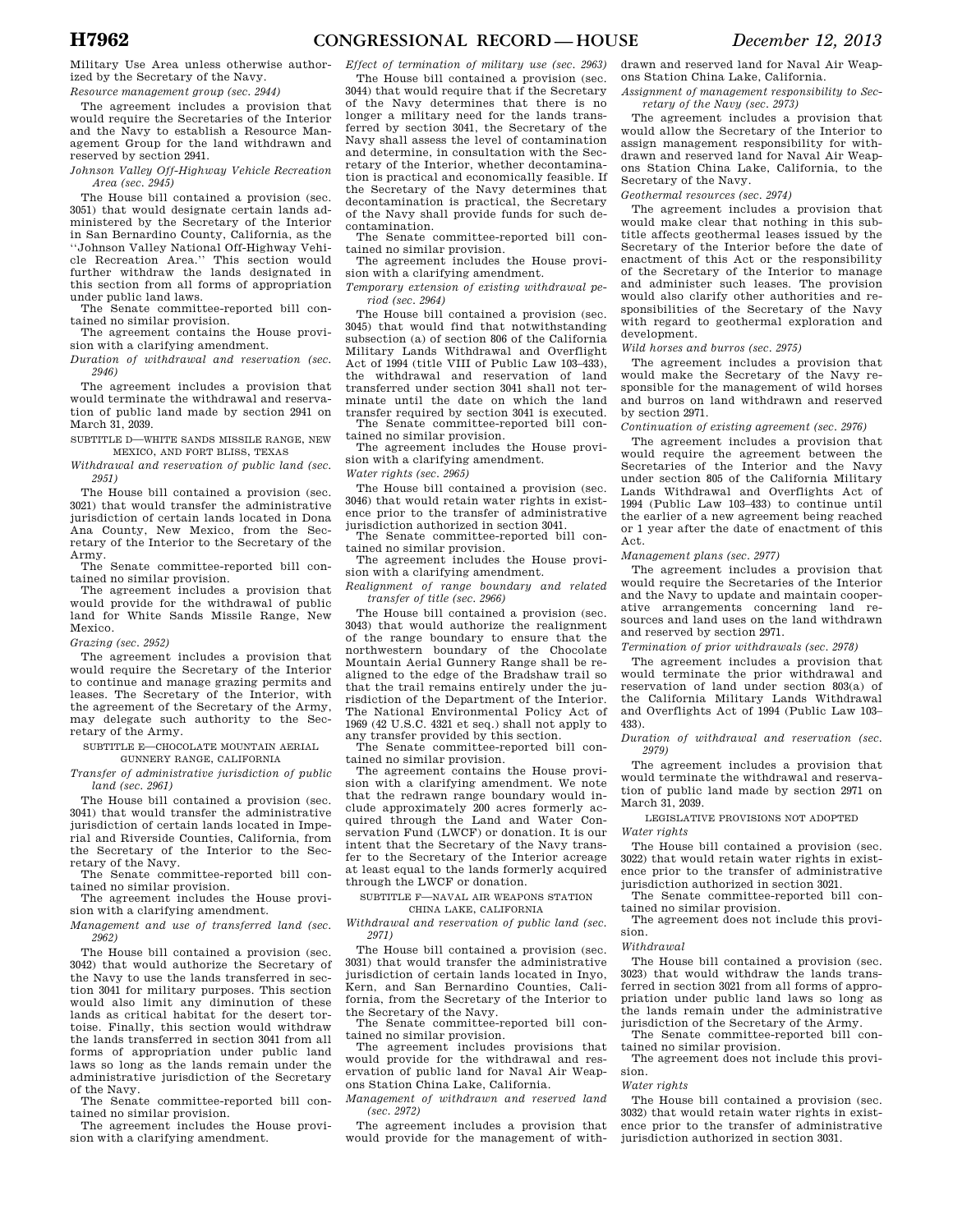The Senate committee-reported bill contained no similar provision.

The agreement does not include this provision.

*Withdrawal* 

The House bill contained a provision (sec. 3033) that would withdraw the lands transferred in section 3031 from all forms of appropriation under public land laws so long as the lands remain under the administrative jurisdiction of the Secretary of the Navy.

The Senate committee-reported bill contained no similar provision.

The agreement does not include this provision.

*Transfer of administrative jurisdiction, Southern Study Area, Marine Corps Air Ground Combat Center, Twentynine Palms, California* 

The House bill contained a provision (sec. 3053) that would transfer certain lands in San Bernardino County, California, as generally depicted as the ''Southern Study Area,'' to be transferred from the Secretary of the Interior to the Secretary of the Navy for military purposes.

The Senate committee-reported bill contained no similar provision.

The agreement does not include this provision.

*Water rights* 

The House bill contained a provision (sec. 3054) that would retain water rights in existence prior to the transfer of administrative jurisdiction authorized in section 3051.

The Senate committee-reported bill contained no similar provision.

The agreement does not include this provision.

DIVISION C—DEPARTMENT OF ENERGY NATIONAL SECURITY TIONS AND OTHER AUTHORIZATIONS

TITLE XXXI—DEPARTMENT OF ENERGY

NATIONAL SECURITY PROGRAMS

*Overview* 

Title XXXI authorizes appropriations for atomic energy defense activities of the Department of Energy for fiscal year 2014, including: the purchase, construction, and acquisition of plant and capital equipment; research and development; nuclear weapons activities; nuclear nonproliferation activities; naval nuclear propulsion; environmental cleanup; operating expenses; and other expenses necessary to carry out the purposes of the Department of Energy Organization Act (Public Law 95–91). This title authorizes appropriations in five categories: (1) National Nuclear Security Administration (NNSA); (2) Defense environmental cleanup; (3) Other defense activities; (4) Defense nuclear waste disposal; and (5) Energy security and assurance.

*National Nuclear Security Administration (sec. 3101)* 

The House bill contained a provision (sec. 3101) that would authorize \$11.8 billion for the National Nuclear Security Administration (NNSA), an increase of \$212.0 million above the budget request. The Senate committee-reported bill contained a similar provision (sec. 3101) that would authorize \$11.5 billion for the NNSA, an increase of \$80.0 million above the budget request.

We agree to include a provision that would authorize \$11.7 billion, an increase of \$72.8 million above the budget request.

Within NNSA, the provision would authorize \$7.9 billion for weapons activities, an increase of \$40.8 million above the budget request; \$2.2 billion for defense nuclear nonproliferation, an increase of \$40.0 million above the budget request; \$1.2 billion for naval reactors, the amount of the budget request; and \$387.7 million for the Office of the Administrator, a decrease of \$8.0 million below the budget request.

Within weapons activities, for directed stockpile work the provision would authorize \$2.5 billion, an increase of \$39.2 million above the budget request. For campaigns, the provision would authorize \$1.7 billion, the amount of the budget request. For nuclear programs, the provision would authorize \$744.5 million, the amount of the budget request.

Within defense nuclear nonproliferation, for nonproliferation and verification research and development the provision would authorize \$388.8 million, the amount of the budget request. For nonproliferation and international security, the provision would authorize \$141.7 million, the amount of the budget request. For international nuclear materials protection and cooperation, the provision would authorize \$369.6 million, the amount of the budget request. For fissile materials disposition, the provision would authorize \$542.6 million, \$40.0 million above the amount of the budget request. For the Global Threat Reduction Initiative, the provision would authorize \$424.5 million, the amount of the budget request.

*Defense environmental cleanup (sec. 3102)* 

The House bill contained a provision (sec. 3102) that would authorize appropriations for fiscal year 2014 defense environmental cleanup activities at \$4.9 billion.

The Senate committee-reported bill contained a similar provision (sec. 3102) that authorized appropriations at \$5.0 billion.

We agree to include a provision that would authorize appropriations at \$5.0 billion. *Other defense activities (sec. 3103)* 

The House bill contained a provision (sec. 3103) that would authorize appropriations for fiscal year 2014 other defense activities at \$749.1 million.

The Senate committee-reported bill contained a similar provision (sec. 3103) that authorized appropriations at \$749.1 million.

We agree to include a provision that would authorize appropriations at \$758.7 million, \$9.6 million above the budget request.

## BUDGET ITEM

*Project 99–D–143, mixed oxide fuel fabrication facility* 

The House bill proposed funding the mixed oxide (MOX) fuel fabrication facility at the fiscal year 2014 request of \$320 million.

The Senate committee-reported bill proposed funding the project at \$80.0 million above the fiscal year budget 2014 request as a way to stabilize the program at the fiscal year 2013 levels while a strategic review is being conducted.

We agree to fund the construction project at \$360.0 million, \$40.0 million above the fiscal year 2014 budget request. We note that this project has been fraught with cost overruns and program delays. In fiscal year 2012, a decision was made to cancel the feedstock facility, which was to reduce old pits from nuclear weapons into feedstock for the MOX fuel plant, at a cost of some \$730.0 million being spent in designing the facility. The MOX fuel plant and related support facilities has risen from an initial cost estimate of \$1.0 billion to \$7.7 billion, and it is projected to be at least 3 years late in its initial operation in 2020. The Government Accountability Office estimates, through fiscal year 2036, that the total life cycle cost will exceed \$24.2 billion, including actual costs of \$5.2 billion for prior years (fiscal year 1999 to fiscal year 2012). Despite years of outreach to the nuclear industry, there is currently no agreement with any utility to use the MOX fuel and it is not yet clear whether commercial nuclear power plants will even accept the MOX fuel at market rates or whether the Department of Energy will have to subsidize, at taxpayers' expense, the sale of the fuel to make it competitive with commercially produced low-enriched uranium.

We believe the rising costs associated with the program, canceled facilities, missed deadlines, and questionable ability to produce fuel at market prices are unacceptable. We caution that further cost increases would undermine the feasibility and affordability of the program. We understand the Department is now undertaking a strategic review of the program and other alternatives. We expect to be fully briefed on this strategic review, including the new cost estimates and projected construction timeline, and what actions the Department is taking or will take to reign in the program costs and, if necessary, consider less costly alternatives for disposing of the plutonium from retire nuclear weapons. If the Department of Energy considers any future increases to the MOX facility, we expect those proposed increases to come from outside of budget function 050, which funds the Nation's critical national security priorities. We believe the Department must make its national security activities its top priority in budgeting, and expect that critical National Nuclear Security Administration programs should not become the source of funds for future increases to the MOX program.

SUBTITLE A—NATIONAL SECURITY PROGRAMS

# AUTHORIZATIONS

*National Nuclear Security Administration (sec. 3101)* 

The House bill contained a provision (sec. 3101) that would authorize appropriations for the National Nuclear Security Administration for fiscal year 2014, including funds for weapons activities, defense nuclear nonproliferation programs, naval reactor programs, and the Office of the Administrator, at the levels identified in section 4701 of division D of this Act. This section would also authorize several new plant projects for the National Nuclear Security Administration.

The Senate committee-reported bill contained a similar provision. The agreement includes the House provi-

sion.

*Defense environmental cleanup (sec. 3102)* 

The House bill contained a provision (sec. 3102) authorizing appropriations for the Department of Energy for fiscal year 2014 for defense environmental cleanup activities as specified in the funding table in section 4701.

The Senate committee-reported bill contained an identical provision (sec. 3102).

The agreement includes this provision.

*Other defense activities (sec. 3103)* 

The House bill contained a provision (sec. 3103) authorizing appropriations for the Department of Energy for fiscal year 2014 for other defense activities as specified in the funding table in section 4701.

The Senate committee-reported bill contained an identical provision (sec. 3103).

The agreement includes this provision.

SUBTITLE B—PROGRAM AUTHORIZATIONS,

RESTRICTIONS, AND LIMITATIONS

*Clarification of principles of National Nuclear Security Administration (sec. 3111)* 

The House bill contained a provision (sec. 3111) that would amend section 3211 of the National Nuclear Security Administration Act (50 U.S.C. 2401) to clarify the set of principles with which the National Nuclear Security Administration must carry out its operations and activities. Specifically, this section would add the requirement that all operations and activities of the Administration be conducted consistent with the principle of ''ensuring the security of the nuclear weapons, nuclear material, and classified information in the custody of the Administration.''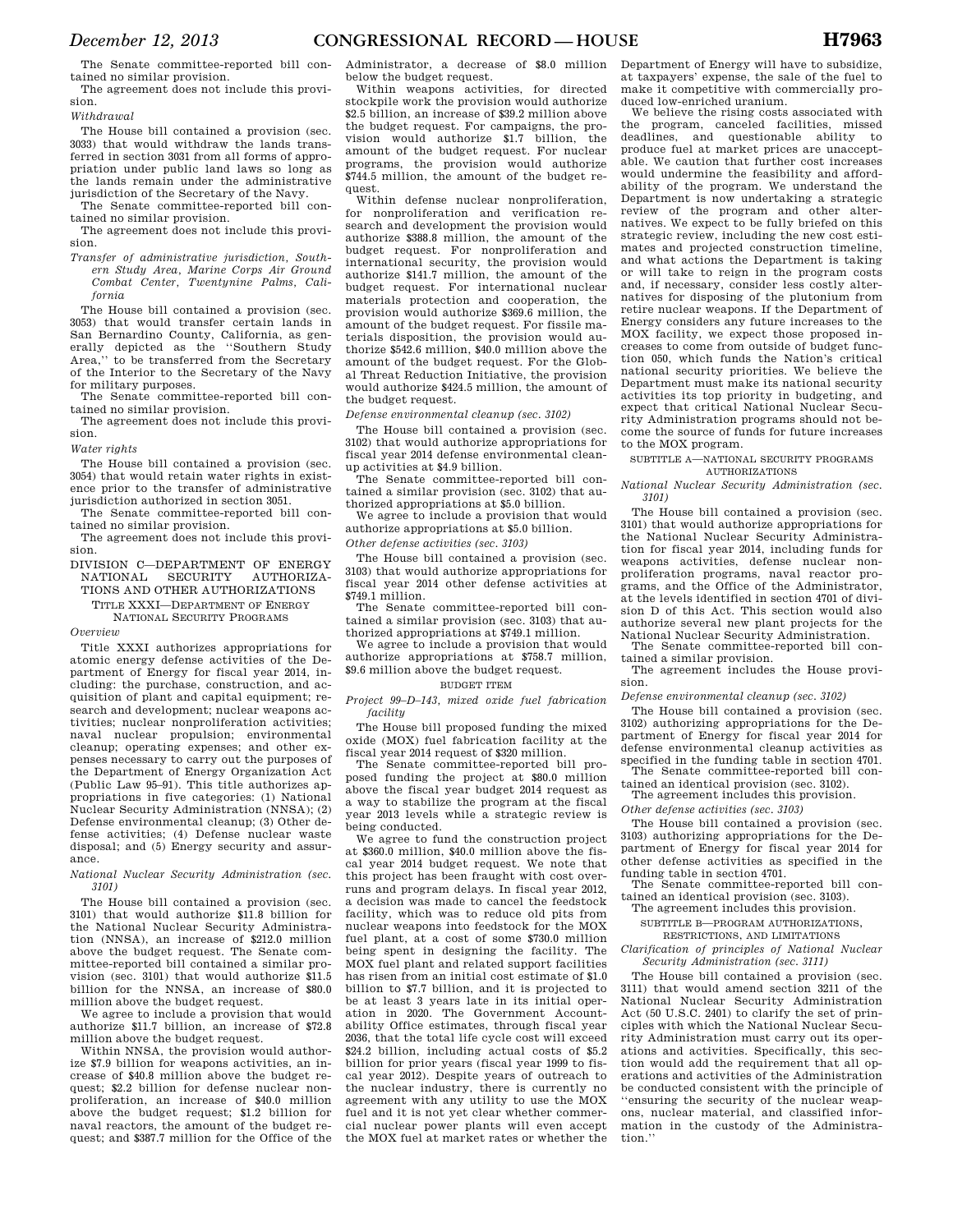The Senate committee-reported bill contained no similar provision.

The agreement includes this provision. *Cost estimation and program evaluation by National Nuclear Security Administration (sec.* 

*3112)* 

The House bill contained a provision (sec. 3113) that would amend section 4217 of the Atomic Energy Defense Act (50 U.S.C. 2537) to require that any independent cost estimate carried out pursuant to section 4217 be conducted by the Secretary of Defense, acting through the Director of Cost Assessment and Program Evaluation (CAPE). The Director would be authorized to delegate carrying out such cost estimates to other elements of the Department of Defense. This section would also provide the Secretary of Defense, in consultation with the Administrator for Nuclear Security and acting through the Director of CAPE, the authority to conduct an independent cost assessment of any initiative or program of the National Nuclear Security Administration (NNSA) that is estimated to cost more than \$500.0 million.

The Senate committee-reported bill contained a provision (sec. 3111) that would amend the National Nuclear Security Administration Act (50 U.S.C. 2401 et. Seq.) to establish an Office of Cost Estimating and Program Evaluation within NNSA whose director would be Senate-confirmed. The Senate committee-reported bill also contained a provision (sec. 3118) that would require any cost estimates submitted pursuant to section 4217 of the Atomic Energy Defense Act be submitted in unclassified form, with a classified annex if necessary.

The agreement includes the Senate provision with an amendment that changes the Director of the new office from a Senate-confirmed position to a Senior Executive Service position. The amendment eliminates the requirement for two deputy directors, and modifies several of the responsibilities and authorities of the Director, and would require a joint implementation plan for the new office to be submitted by the NNSA Administrator and the Director of DOD's CAPE.

Given the size of the NNSA's Office of the Administrator of approximately 1,800 personnel, we believe that requiring the Director to be a Senior Executive Service officer is adequate to ensure seniority and credibility within the NNSA. Further, we believe that the joint NNSA–DOD implementation plan will be important to standing up this new office. We expect the DOD CAPE to play an active role in not only training personnel of the new NNSA office, but helping shape and ensure quality cost estimates and program evaluations during the early years of the new NNSA office. We understand that the work for cost estimation at the NNSA will have periods between major projects where the personnel from this office can assist the DOD CAPE on subject matter unique to the NNSA that is not present in the DOD CAPE office. We encourage as a matter of good government such collaboration.

The credibility of the NNSA with Congress and other agencies of the Executive Branch has been hurt by high-profile failures in cost estimation and program evaluation. We expect the NNSA to embrace this new Cost Estimation and Program Evaluation office as a means to help regain its credibility.

*Enhanced procurement authority to manage supply chain risk (sec. 3113)* 

The House bill contained a provision (sec. 3115) that would provide the Secretary of Energy, given the critical national security function of the National Nuclear Security Administration and the Department's Office of Intelligence functions, with the authority to take certain actions with regard to the

protection of the supply chain of the Department of Energy (DOE). This authority would replicate the authority provided to the Department of Defense in section 806 of the Ike Skelton National Defense Authorization Act for Fiscal Year 2011 (Public Law 111–383) and to the intelligence community in section 309 of the Intelligence Authorization Act for Fiscal Year 2012 (Public Law 112–87).

The Senate committee-reported bill contained no similar provision.

The agreement includes the House provision with an amendment containing technical changes. The amendment includes a sunset of the authority 4 years after the date of enactment, a notice to the appropriate committees within 7 days after a supply chain source exclusion determination is made, and a review on an annual basis (for 4 years) by the Comptroller General on the implementation of this section by the Department of Energy, including on the adequacy of resources available to perform supply chain source exclusion determinations.

We note this authority is intended to be used when existing supply chain management authorities are not sufficient to protect the national security of the United States. Use of this authority by DOE is expected to be limited in frequency. We encourage DOE to partner with supply chain sources, to the extent practicable, to implement this authority.

*Limitation on availability of funds for National Nuclear Security Administration (sec. 3114)* 

The House bill contained a provision (sec. 3116) that would limit the funds authorized to be appropriated by this Act or otherwise made available for fiscal year 2014 for the National Nuclear Security Administration (NNSA) such that \$139.5 million may not be obligated or expended until the Administrator for Nuclear Security submits to the congressional defense committees a detailed plan to achieve certain planned efficiencies and written certification that the planned efficiencies will be achieved. If the Administrator does not submit the plan or is unable to certify within 60 days of the date of the enactment of this Act that the efficiencies will be achieved, the Administrator would be required to submit a report to the congressional defense committees on the amount of planned efficiencies that will not be realized and any effects caused by planned but unrealized efficiencies in the Directed Stockpile Work and Nuclear Programs accounts. The limitation of funds for NNSA would not apply to funds authorized to be appropriated for Directed Stockpile Work, Nuclear Programs, or Naval Reactors, and should not result in reductions in Laboratory Directed Research and Development funding. Finally, the limitation on obligation of funds would not affect the authority of the Secretary of Energy to reprogram or transfer funding under sections 4702, 4705, and 4711 of the Atomic Energy Defense Act (50 U.S.C. 2742, 2745, and 2751).

The Senate committee-reported bill contained no similar provision.

The agreement includes the House provision with an amendment that provides a rule of construction that the funds limitation shall not be considered a specific denial of funds relative to the authorities associated with subsection (d)(2). The amendment also provides that the amount of funds limited by this section would be reduced by the amount the Administrator is able to certify has been saved through the planned efficiencies.

*Limitation on availability of funds for Office of the Administrator for Nuclear Security (sec. 3115)* 

The House bill contained a provision (sec. 3117) that would limit the availability of funds authorized to be appropriated by this Act or otherwise made available for fiscal year 2014 for the National Nuclear Security Administration's Office of the Administrator to not more than 75 percent until several statutorily required reports are submitted to Congress in 2013 and 2014.

The Senate committee-reported bill con-

tained no similar provision. The agreement includes the House provision with an amendment containing technical and clarifying changes.

*Establishment of Center for Security Technology, Analysis, Response, and Testing (sec. 3116)* 

The House bill contained a provision (sec. 3119) that would require the Administrator for Nuclear Security to establish a Center for Security Technology, Analysis, Testing, and Response within the nuclear security enterprise. The Center would be responsible for a range of activities, but would primarily serve to provide the Administrator, the Chief of Defense Nuclear Security, and the management and operating contractors of the nuclear security enterprise, a wide range of objective expertise on security technologies, systems, analysis, testing, and response forces. The Senate committee-reported bill con-

tained no similar provision.

The agreement includes the House provision with an amendment that would modify the name of the organization to the Center for Security Technology, Analysis, Response, and Testing (CSTART) and authorize the Administrator to provide additional duties to the center.

*Authorization of modular building strategy as an alternative to the replacement project for the Chemistry and Metallurgy Research Building, Los Alamos National Laboratory, New Mexico (sec. 3117)* 

The Senate committee-reported bill contained a provision (sec. 3116) that would extend section 3144(c) of the National Defense Authorization Act for Fiscal Year 2013 (Public Law 112–239) to permit consideration of a modular building strategy for engineering and design if it meets long term stockpile requirements.

The House bill contained no similar provision.

The agreement includes the Senate provision with an amendment that would change the notice and wait requirement from 30 to 60 days. The amendment would also add to the notification required by the Nuclear Weapons Council to the congressional defense committees such that it includes notification that the modular strategy: (1) meets requirements for implementation of a responsive infrastructure, including meeting plutonium pit production requirements; and (2) will achieve full operating capability for not less than two modular structures by not later than 2027.

We are aware that further detail on requirements and plans for the modular approach are being developed and refined. We expect the Nuclear Weapons Council to keep Congress informed as the modular approach is developed and implemented to meet requirements for pit production and a responsive infrastructure. Furthermore, we encourage the Administrator for Nuclear Security and the Nuclear Weapons Council to expeditiously carry out such efforts to both ensure construction of a responsive nuclear infrastructure and to enable a timely transition of nuclear operations out of decaying and increasingly unsafe facilities such as the Chemistry and Metallurgy Research Building. Finally, we note the reprogramming action concerning unobligated funds for the Chemistry and Metallurgy Research Replacement Nuclear Facility is still pending, and look forward to working with the Nuclear Weapons Council to resolve the deferred reprogramming proposal.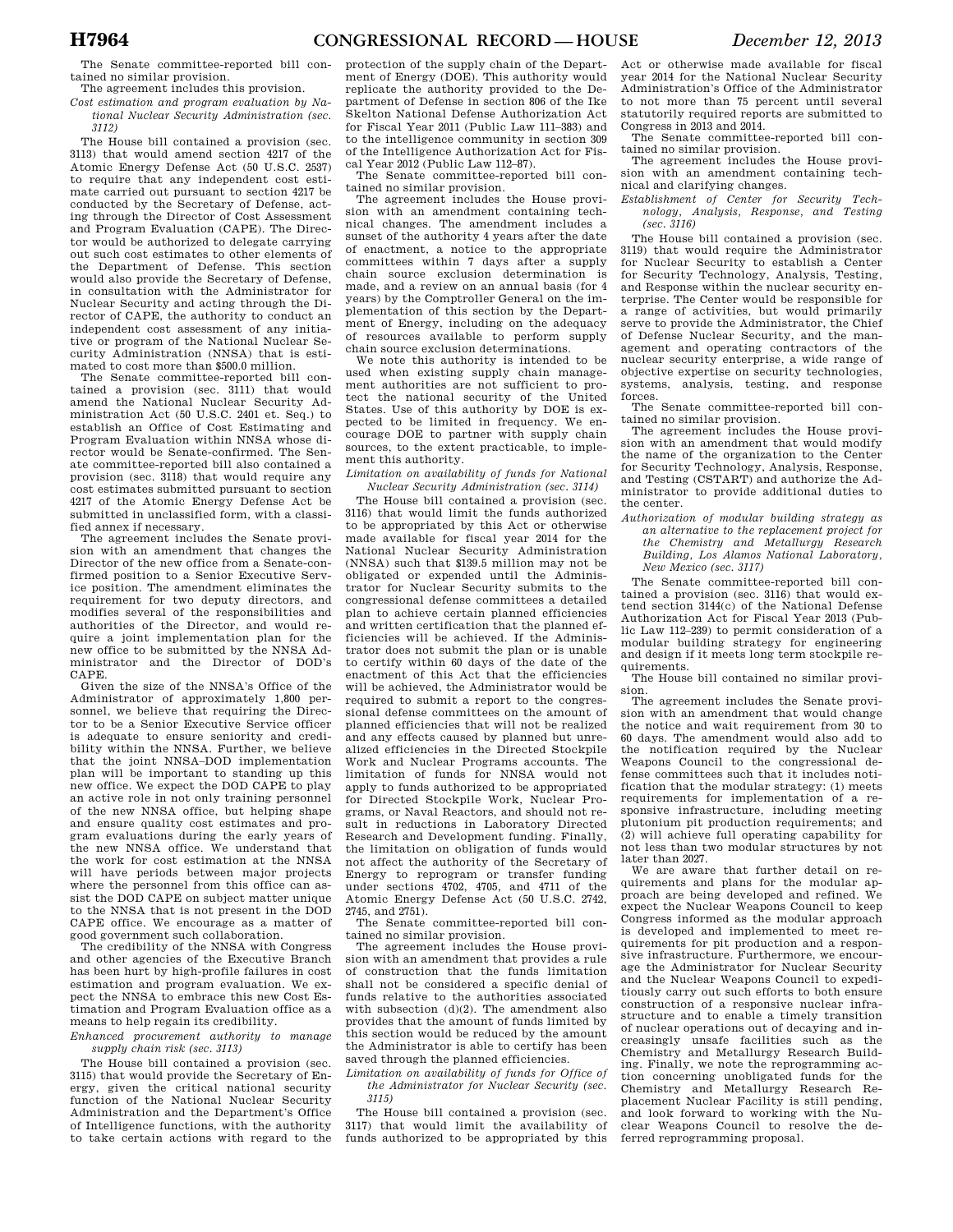*Comparative analysis of warhead life extension options (sec. 3118)* 

The House bill contained a provision (sec. 3121) that would require the Secretary of Defense and the Secretary of Energy, acting through the Nuclear Weapons Council, to include several warhead life extension options through all of Phase 6.2 and all of Phase 6.2A of the Joint W78/88–1 Warhead Life Extension Program. The options are the W78–1 life extension and the W88–1 life extension.

The Senate committee-reported bill contained a similar provision (sec. 1043) that would require the Director of Cost Analysis and Program Evaluation to conduct a similar analysis of alternatives for the Joint W78/ 88–1 Warhead Life Extension Program.

The agreement includes the House provision with an amendment that none of the funds may be obligated or expended for phase 6.3 of the combined W78/88–1 warhead until the 90 days after the Chairman of the Nuclear Weapons Council submits a comparative analysis of the alternative options of life extending the W78–1 and the W88–1 systems individually, so as to compare to the cost to the combined W78/88–1 warhead system.

We encourage the Administrator to leverage, for the purposes of this section, the NNSA Director for Cost Estimating and Program Evaluation created elsewhere in this Act, and, during the transition period when the capabilities of such Director are being stood up, to work jointly with the Department of Defense Office of Cost Assessment and Program Evaluation.

*Extension of authority of Secretary of Energy to enter into transactions to carry out certain research projects (sec. 3119)* 

The House bill contained a provision (sec.  $3123$ ) that would extend section  $646(g)(10)$  of the Department of Energy Organization Act  $(PL, 95-91, as amended, 42, U.S.C. 7256(g)(10)).$ from September 30, 2015 to September 30, 2020.

The Senate committee-reported bill contained no similar provision.

The agreement includes this provision. *Increase in construction design threshold (sec.* 

*3120)*  The Senate committee-reported bill contained a provision (sec. 3117) that would increase the major capital construction design threshold for the National Nuclear Security Administration from \$600,000 to \$1.2 million to account for increased construction costs. The House bill contained no similar provi-

sion. The agreement includes the Senate provi-

sion with an amendment that would increase the capital construction design threshold to \$1.0 million.

SUBTITLE C—PLANS AND REPORTS

*Annual report and certification on status of security of atomic energy defense facilities (sec. 3121)* 

The House bill contained a provision (sec. 3131) that would amend section 4506 of the Atomic Energy Defense Act to require that, not later than September 30 of each year, the Administrator of the National Nuclear Security Administration (NNSA) submit to the Secretary of Energy and to the congressional defense committees, a report detailing and certifying the status of the security of the nuclear security enterprise, including the status of the security of special nuclear material, nuclear weapons, and classified information at each nuclear weapons production facility and national security laboratory.

The Senate committee-reported bill contained a similar provision (sec. 3113) that would require the Secretary of Energy to certify that the atomic energy defense facilities of the Department of Energy containing

quantities of category I and II special nuclear material meet Department security requirements.

The agreement includes the House provision with an amendment that would require the Administrator to certify to the Secretary of Energy that the NNSA facilities containing quantities of Category I and II special nuclear material meet NNSA and Department of Energy security standards and requirements and for those that do not, actions and timelines to correct any deficiency. The Secretary would be required to transmit this certification to the congressional defense committees with any comments of the Secretary by December 1 of each year. The amendment also requires the Secretary to certify to the congressional defense committees by December 1 each year that atomic energy defense facilities other than those of the NNSA containing quantities of category I and II special nuclear materials shall meet Department security standards and requirements and for those facilities that do not to develop a correction action plan with timelines to correct any deficiency.

*Modifications to annual reports regarding the condition of the nuclear weapons stockpile (sec. 3122)* 

The House bill contained a provision (sec. 3132) that would amend section 4205 of the Atomic Energy Defense Act (50 U.S.C. 2525) to clarify requirements related to the statutorily required annual assessments regarding the condition of the nuclear weapons stockpile.

The Senate committee-reported bill contained no similar provision.

The agreement includes the House provision with an amendment that would modify the date that such assessments are due from the Secretary of Defense and the Secretary of Energy to the President to February 1 of each year. The amendment would also require that, if the report containing such assessments is not received by the Congress by March 15, the covered officials under section 4205(b) of the Atomic Energy Defense Act (50 U.S.C. 2525(b)) shall provide a briefing to the congressional defense committees to ensure information regarding the status of the stockpile is available to inform congressional oversight and provide timely input to the annual legislative cycle.

*Inclusion of integrated plutonium strategy in nuclear weapons stockpile stewardship, management, and infrastructure plan (sec. 3123)* 

The Senate committee-reported bill contained a provision (sec. 3115) that would amend the Atomic Energy Defense Act (50 U.S.C. 2521 et seq.) to provide for a long-term plutonium strategy for the National Nuclear Security Administration (NNSA) as part of its Stockpile Stewardship and Management Plan. Plutonium sustainment is at the core of the NNSA stockpile mission. This integrated plan would ensure the NNSA remains focused on its plutonium mission.

The House bill contained no similar provision.

The agreement includes the Senate provision with an amendment that would eliminate the external review and incorporate the requirement for an integrated plutonium strategy into section 4203 of the Atomic Energy Defense Act (50 U.S.C. 2523).

*Modifications to cost-benefit analyses for competition of management and operating contracts (sec. 3124)* 

The House bill contained a provision (sec. 3120) that would amend section 3121 of the National Defense Authorization Act for Fiscal Year 2013 (Public Law 112–239) to clarify that, if a management and operating con-

tract awarded by the Administrator for Nuclear Security is protested, the report required by such section to be submitted to Congress shall be submitted not later than 30 days after such protest is resolved. This section would also require any report under section 3121 to include a description of the assumptions used and analysis conducted to determine cost savings expected from the competition of the contract and exempt contracts for managing and operating facilities of the Naval Reactors Program from the requirements of section 3121.

The Senate committee-reported bill contained a provision (sec. 3122) that would amend section 3121(e) of the National Defense Authorization Act for Fiscal Year 2013 (Public Law 112–239) to reduce the number of reports by the Government Accountability Office (GAO).

The agreement includes the House provision with an amendment that combines the two provisions, changes the existing 90-day reporting requirement for the GAO to 180 days, and provides flexibility to ensure the reporting requirements for both the National Nuclear Security Administration and the GAO do not interfere with any award protests.

#### *Modification of deadlines for certain reports relating to program on scientific engagement for nonproliferation (sec. 3125)*

The Senate committee-reported bill contained a provision (sec. 3123) that would amend section 3122(e) of the National Defense Authorization Act for Fiscal Year 2013 (Public Law 112–239) to require a 30–day notice for extending the program on scientific engagement for non-proliferation to a new country. The provision gives the Administrator of the National Nuclear Security Administration a national security waiver of the requirement as long as there is a report filed within 30 days.

The House bill contained no similar provision.

The agreement includes the Senate provision with an amendment that would add the Comptroller General to the program commencement report with its analysis by the Comptroller General due no later than 18 months after receipt of the report.

*Modification of certain reports on cost containment for uranium capabilities replacement project (sec. 3126)* 

The Senate committee-reported bill contained a provision (sec. 3124) that would amend section 3123(f) of the National Defense Authorization Act for Fiscal Year 2013 (P.L. 112–239) to change the Government Accountability Office reporting requirement from the end of project life to 1 year after the date of enactment in consultation with the congressional defense committees.

The House bill contained no similar provision.

The agreement includes this provision.

*Plan for tank farm waste at Hanford Nuclear Reservation (sec. 3127)* 

The House bill contained a provision (sec. 3114) that would require the Secretary of Energy to submit a comprehensive plan through 2025 to the congressional defense committees by March 1, 2014, for the safe and effective retrieval, treatment, and disposition of nuclear waste contained in the tank farms of the Hanford Nuclear Reservation in Richland, Washington.

The Senate committee-reported bill contained no similar provision.

The agreement includes the House provision with an amendment that would require the Secretary of Energy to submit a plan for tank farm waste at Hanford, including the activities necessary to start operations at the Waste Treatment and Immobilization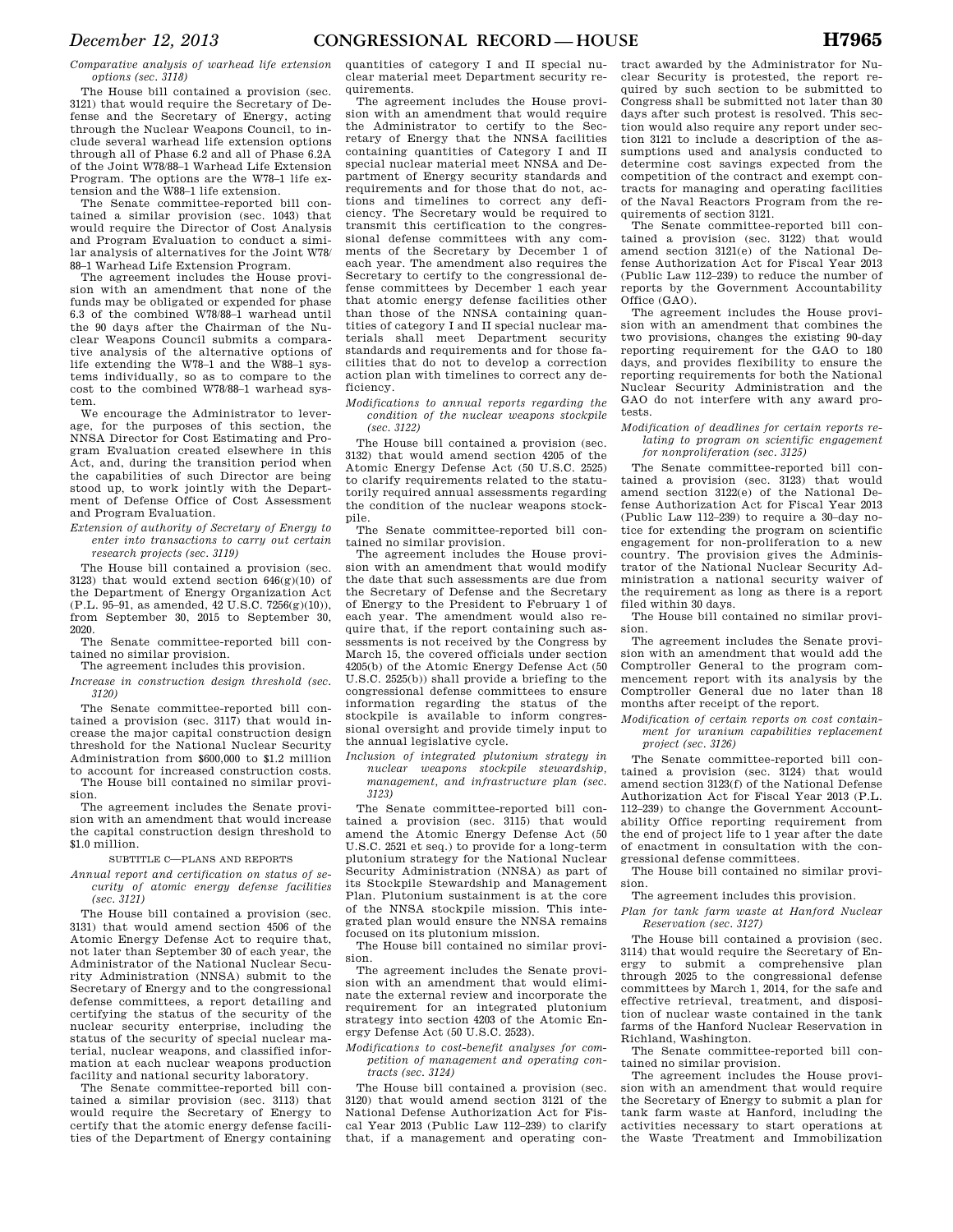Plant (WTP) and activities necessary to design, construct, and operate the WTP and any related infrastructure facilities. The amendment would require the Secretary to identify any significant requirements needed to inform such activities and require the Secretary to determine whether such requirements are finalized. The Secretary would be authorized to change any such significant requirements that are determined to be finalized, but would require prompt congressional notification of such changes if they have significant material effect on the schedule or cost of the project. The plan would be required to be submitted to the congressional defense committees by June 1, 2014.

#### *Plan for improvement and integration of financial management of nuclear security enterprise (sec. 3128)*

The Senate committee-reported bill contained a provision (sec. 3112) that would require the Administrator of the National Nuclear Security Administration (NNSA) to develop a plan for a common cost structure between activities at different sites with the purpose of comparing how efficiently different sites within the NNSA complex are carrying out similar activities.

The House bill contained no similar provision.

The agreement includes the Senate provision with an amendment that would require the Administrator to submit a plan for improving and integrating financial management of the nuclear security enterprise to the congressional defense committees not later than 1 year after the date of enactment of this Act.

We direct the Comptroller General of the United States to review the plan submitted by the Administrator and brief the congressional defense committees within 60 days of submission of such plan by the Administrator on the adequacy of this plan in meeting the objectives set forth in this section and offer recommendations for improvement. *Plan for developing exascale computing and in-*

*corporating such computing into the stockpile stewardship program (sec. 3129)* 

The Senate committee-reported bill contained a provision (sec. 3114) that would add a new section to the Atomic Energy Defense Act (50 U.S.C. 2521 et seq.) requiring the Administrator for Nuclear Security to develop and carry out a plan to incorporate exascale computing in the stockpile stewardship program. Such plan would be required to cover the 20–year period after the date of enactment of this Act, and would be submitted to the congressional defense committees annually.

The House bill contained no similar provision.

The agreement includes the Senate provision with an amendment that would require the plan to include information on developing exascale computing, alter the timeframe for the plan to 10 years after enactment of this Act, and require inclusion of milestones to be achieved to mitigate disruptions resulting from the transition to exascale computing. The amendment would also require that the Future-Years Nuclear Security Program, report submitted pursuant to section 3253 of the National Nuclear Security Administration (NNSA) Act (50 U.S.C. 2453), include a description of the costs borne by the NNSA, the Department of Energy's Office of Science, other federal agencies, and industry to develop exascale computing. Finally, the amendment would eliminate the requirement for annual reporting on advances outside the United States in exascale computing and require that the plan required by this section be submitted with each summary of the Stockpile Stew-

ardship and Management Plan submitted to the congressional defense committees in each even-numbered year pursuant to section 4203 of the Atomic Energy Defense Act (50 U.S.C. 2523).

We understand the value of maintaining U.S. leadership in high performance computing and believe achieving exascale computing within the next decade must be a national goal. However, we note that NNSA's top priority must remain sustainment and modernization of the nuclear weapons stockpile. High performance computing is an important capability that underpins these efforts via the stockpile stewardship program, but the costs of achieving exascale computing must not be borne by NNSA alone. Due to the broad benefits exascale would bring to the Federal Government and the U.S. economy in general, we encourage the Administrator to partner with and leverage other stakeholders in government and industry.

#### *Study and plan for extension of certain pilot program principles (sec. 3130)*

The House bill contained a provision (sec. 3122) that would make a series of findings related to a pilot program conducted by the National Nuclear Security Administration (NNSA) at the Kansas City Plant (KCP) starting in April 2006, and would require the Administrator for Nuclear Security to extend the principles of such pilot program. The Administrator would be required to implement the principles of the pilot program permanently at the Kansas City Plant and extend the principles of the pilot program, with modifications as the Administrator determines appropriate, to not less than two additional facilities of the nuclear security enterprise within 1 year after the date of the enactment of this Act.

The Senate committee-reported bill contained no similar provision.

The agreement includes the House provision with an amendment requiring a study of the feasibility of extending the Kansas City Plant pilot program to other National Nuclear Security Administration (NNSA) sites with a report to Congress within 180 days after enactment on the results of the study and a determination of whether the principles will be extended. We do not mandate extending the principles. We also note the on-going work by Comptroller General of the United States to assess the risks, benefits and applicability of extending the pilot program to other facilities.

Given the success of the pilot program at the Kansas City Plant, we direct the Administrator for Nuclear Security and the Secretary of Energy to ensure, to the greatest extent possible, that these principles are permanently implemented at the Kansas City Plant.

*Study of potential reuse of nuclear weapon secondaries (sec. 3131)* 

The House bill contained a provision (sec. 3142) that would require the Administrator for Nuclear Security, not later than 60 days after the date of the enactment of this Act, to conduct a study of the potential reuse of nuclear weapon secondaries.

The Senate committee-reported bill contained no similar provision.

The agreement includes this provision.

*Repeal of certain reporting requirements (sec. 3132)* 

The House bill contained a provision (sec. 3133) that would repeal two statutes requiring submission of annual, recurring reports: (1) a report on Counterintelligence and Security Practices at National Laboratories required by section 4507 of the Atomic Energy Defense Act (50 U.S.C. 2658); and (2) a report on Advanced Supercomputer Sales to Certain

Foreign Nations contained in section 3157 of the National Defense Authorization Act for Fiscal Year 1998 (Public Law 105–85).

The Senate committee-reported bill contained no similar provision.

The agreement includes the House provision with an amendment containing technical corrections.

#### SUBTITLE D–OTHER MATTERS

*Clarification of role of Secretary of Energy (sec. 3141)* 

The House bill contained a provision (sec. 3143) that would clarify that the amendment made by section 3113 of the National Defense Authorization Act for Fiscal Year 2013 (Public Law 112–239) to section 4102 of the Atomic Energy Defense Act (50 U.S.C. 2512) may not be construed to affect the authority of the Secretary of Energy, in carrying out national security programs, with respect to the management, planning, and oversight of the National Nuclear Security Administration, or as affecting the delegation by the Secretary of Energy of authority to carry out such activities, as set forth under subsection (a) of section 4102, as it existed before the amendment made by section 3113.

The Senate committee-reported bill contained no similar provision. The agreement includes the House provi-

sion with a technical amendment.

*Modification of deadlines for Congressional Advisory Panel on the Governance of the Nuclear Security Enterprise (sec. 3142)* 

The House bill contained a provision (sec. 3141) that would amend section 3166 of the National Defense Authorization Act for Fiscal Year 2013 (Public Law 112–239) to modify statutory deadlines regarding the Congressional Advisory Panel on the Governance of the Nuclear Security Enterprise. The advisory panel's interim report would be due by October 1, 2013, instead of 180 days after enactment of Public Law 112–239. Also, the advisory panel's full report would be due March 1, 2014, instead of February 1, 2014. Finally, the advisory panel would terminate not later than September 30, 2014, instead of June 1, 2014. This section would also enable the advisory panel to submit a final report on its activities and recommendations prior to termination.

The Senate committee-reported bill contained a provision (sec. 3125) that would amend section 3166(d)(1) of the National Defense Authorization Act for Fiscal Year 2013 (Public Law 112–239) to extend the date of the interim report from 180 days after the date of enactment to 180 days after the first meeting of the advisory panel.

The agreement includes the House provision with an amendment that would change the interim report due date to March 1, 2014 with the full report due by July 1, 2014.

*Department of Energy land conveyance (sec. 3143)* 

The House bill contained a provision (sec. 3146) that would convey in fee simple, excess land from the Hanford Reservation to the Hanford Community Re-Use Organization.

The Senate committee-passed bill had no similar provision.

The agreement includes a provision authorizing the transfer of the Bannister Federal Complex, Kansas City Missouri, from the General Services Administration to the National Nuclear Security Administration (NNSA), which may convey for consideration the real property using existing Department of Energy regulations.

We request monthly reports on the status of the conveyance of Hanford land to the Hanford Community Re-Use Organization.

In addition, we request a monthly report on the status of conveying the land at the Hanford reservation to the Hanford Community Re-Use Organization.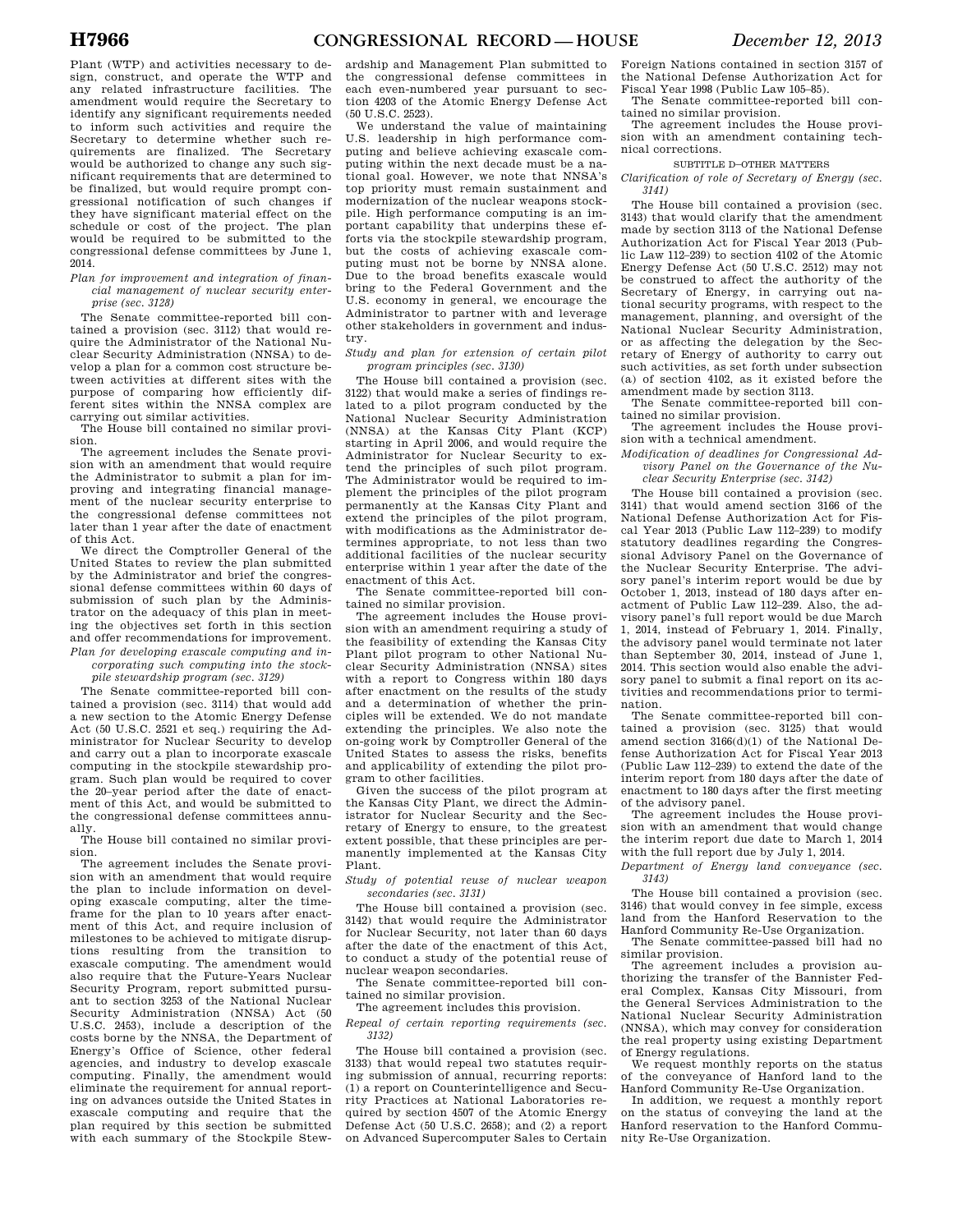*Technical amendment to Atomic Energy Act of 1954 (sec. 3144)* 

The House bill contained a provision (sec. 3144) that would make a technical amendment to chapter 10 of the Atomic Energy Act of 1954 (42 U.S.C. 2131 et seq.).

The Senate committee-reported bill contained no similar provision.

The agreement includes this provision. *Technical corrections to the National Nuclear* 

*Security Administration Act (sec. 3145)* 

The Senate committee-reported bill contained a provision (sec. 3131) that would amend the National Nuclear Security Administration Act (50 U.S.C. 2401 et seq.) with technical and clarifying corrections.

The House bill contained no similar provision.

The agreement includes this provision.

*Technical corrections to the Atomic Energy Defense Act (sec. 3146)* 

The Senate committee-reported bill contained a provision (sec. 3132) that would amend the Atomic Energy Defense Act (42 U.S.C. 2501 et seq.) with technical and clarifying corrections.

The House bill contained no similar provision.

The agreement includes the Senate provision with an amendment containing technical and conforming changes.

*Sense of Congress on B61–12 life extension program (sec. 3147)* 

The House bill contained a provision (sec. 3118) that would express the sense of Congress that, particularly in a constrained budget environment, the National Nuclear Security Administration (NNSA) should prioritize its primary mission of sustaining and modernizing the nuclear weapons stockpile and, if required, shift funding from secondary missions to ensure critical nuclear weapons modernization programs stay on schedule and deliver nuclear warheads needed to support military requirements. This section would also require that, of the funds authorized to be appropriated by this Act or otherwise made available for fiscal year 2014 for the Global Threat Reduction Initiative of the NNSA, not more than 80 percent may be obligated or expended unless, by not later than 60 days after the date of enactment, the NNSA Administrator certifies to the congressional defense committees that the B61 Life Extension Program will deliver a first production unit in fiscal year 2019.

The Senate committee-reported bill contained no similar provision.

The agreement includes the House provision with an amendment that would express a sense of Congress that the B61–12 Life Extension Program is a high priority of the NNSA; that, if necessary to avoid delays, funds should be shifted from other programs to ensure the B61–12 Life Extension Program stays on schedule; and that further delays to the program would undermine the credibility and reliability of the nation's nuclear deterrent and the extended deterrent provided by the United States to allies.

*Sense of Congress on establishment of an advisory board on toxic substances and worker health (sec. 3148)* 

The House bill contained a provision (sec. 1027) that would express the sense of Congress that the President should establish an Advisory Board on Toxic Substances and Worker Health as part of the Energy Employees Occupational Illness Program.

The Senate committee-reported bill contained no similar provision. The agreement includes this provision.

LEGISLATIVE PROVISIONS NOT ADOPTED

*Energy security and assurance* 

The House bill contained a provision (sec. 3104) that would authorize appropriations for energy security and assurance programs for fiscal year 2014, at the levels identified in section 4701 of division D of this Act.

The Senate committee-reported bill contained no similar provision.

The agreement does not include this provision as both budget tables in section 4701 authorized no funding for the program.

*Termination of Department of Energy Employees to Protect National Security* 

The House bill contained a provision (sec. 3112) that would authorize the Secretary of Energy to terminate an employee of the National Nuclear Security Administration (NNSA) or any element of the Department of Energy (DOE) that involves nuclear security if the Secretary determines the employee acted in a manner that endangers the security of special nuclear material or classified information. To exercise such authority, the Secretary would have to consider the termination to be in the interests of the United States and determine that the termination procedures prescribed by other provisions of law cannot be invoked in a manner that the Secretary considers consistent with national security.

The Senate committee-reported bill contained no similar provision.

The agreement does not include the provision.

We understand that, following the July 2012 security breach at the Y–12 National Security Complex by several anti-nuclear activists, including an octogenarian nun, several federal employees were reassigned or allowed to retire. However, no federal employees have been terminated from federal service. We find this lack of robust accountability to be unacceptable and dangerous. Multiple reviews since the incident have found failures at every level contributed to this incident, and that there has been a distinct failure to take corrective actions identified by previous security incidents.

For example, senior leaders in the Department of Energy's Office of Health, Safety, and Security have held top security policy and oversight positions for well over a decade despite repeated security failures during this tenure. These same senior leaders are now inexplicably being counted on to implement reforms. This is despite the fact that this same office conducted a review of Y–12's physical security systems just 2 months prior to the July 2012 break-in and gave Y– 12's security a clean bill of health. This lack of accountability, whether at senior levels or throughout the DOE, is outrageous and must not be tolerated.

It is also contrary to the strong leadership and accountability example set by Secretary of Defense Robert Gates in 2008 when he fired several top Air Force officials for significant and repeated nuclear weapon security failures. Unlike DOE, Secretary Gates sent a strong message to the Air Force that continuation of the failures would not be tolerated and officials at all levels were accountable for failure. Senior officials from the Department of Energy have indicated that federal employment laws and regulations prevented or severely impeded termination of any federal employees in response to the Y– 12 incident. If true, we believe the inability of the Secretary of Energy to fire federal employees for major security failures would represent a critical problem and national security risk. Therefore, we direct the Secretary of Energy to submit a report to the congressional defense committees by March 15, 2014, on the authorities available to the Secretary to terminate federal employees. Such report should include a description of the authorities available and describe in detail why such authorities were insufficient to terminate employees in the aftermath of

the Y–12 incident. The report should also include a list of the officials in the DOE and NNSA structure that had responsibility for security at Y–12 in July 2012, a description of any disciplinary actions taken with respect to such officials, and such officials' current positions. Finally, the report should also provide a description of the Secretary's views on accountability for security failures, whether actions taken in response to the Y– 12 incident conform to these views, and how these views will be applied in the future.

*Assessment of nuclear nonproliferation programs of the National Nuclear Security Administration* 

The Senate committee-reported bill contained a provision (sec. 3121) that would require the National Nuclear Security Administration to undergo a review of their nuclear nonproliferation programs by the National Academies of Science.

The House bill contained no similar provision.

The agreement does not include this provision.

The Comptroller General of the United States is directed to provide a report to the congressional defense committees assessing the existing and future nuclear nonproliferation programs of the National Nuclear Security Administration. The report shall include the following elements:

(1) An assessment of the threat of nuclear proliferation, including fissile materials, technology and expertise related to nuclear weapons, plutonium reprocessing and uranium enrichment.

(2) The status of nuclear nonproliferation programs of the National Nuclear Security Administration as of the date of the enactment of this Act.

(3) An assessment of whether those programs are meeting the goals of those programs and reducing the assessed threat of nuclear proliferation including: Preventing nuclear terrorism by securing and removing highly-enriched uranium and plutonium worldwide; converting research reactors from highly-enriched uranium to low-enriched uranium in Russia and other countries; providing radiation detection capability at ports and borders; securing and removing radiological materials worldwide; developing and improving technology to detect nuclear proliferation and nuclear weapons detonation, to verify foreign commitments to treaties and agreements with respect to nuclear weapons, and detect the diversion of materials, including safeguards technology; and preventing and countering the proliferation and use of nuclear weapons (including materials, technology and expertise).

(4) The extent of the work remaining for those programs to meet those goals, including an estimated timeline and costs and what gaps remain in those goals.

(5) The nuclear nonproliferation programs of the National Nuclear Security Administration and nuclear cooperation agreements with countries that have obtained nuclear weapons and are not parties to the Treaty on the Non-Proliferation of Nuclear Weapons, done at Washington, London, and Moscow July 1, 1968, and entered into force March 5, 1970 (21 UST 483) (commonly known as the ''Nuclear Non-Proliferation Treaty'').

(6) The nuclear nonproliferation programs of the National Nuclear Security Administration and nuclear cooperation agreements with countries that are non-nuclear weapon state parties to the Nuclear Non-Proliferation Treaty and are acquiring nuclear materials in violation of commitments under the Treaty.

(7) The status, level of, and gaps related to, coordination of the programs of the NNSA and the Department of Energy with other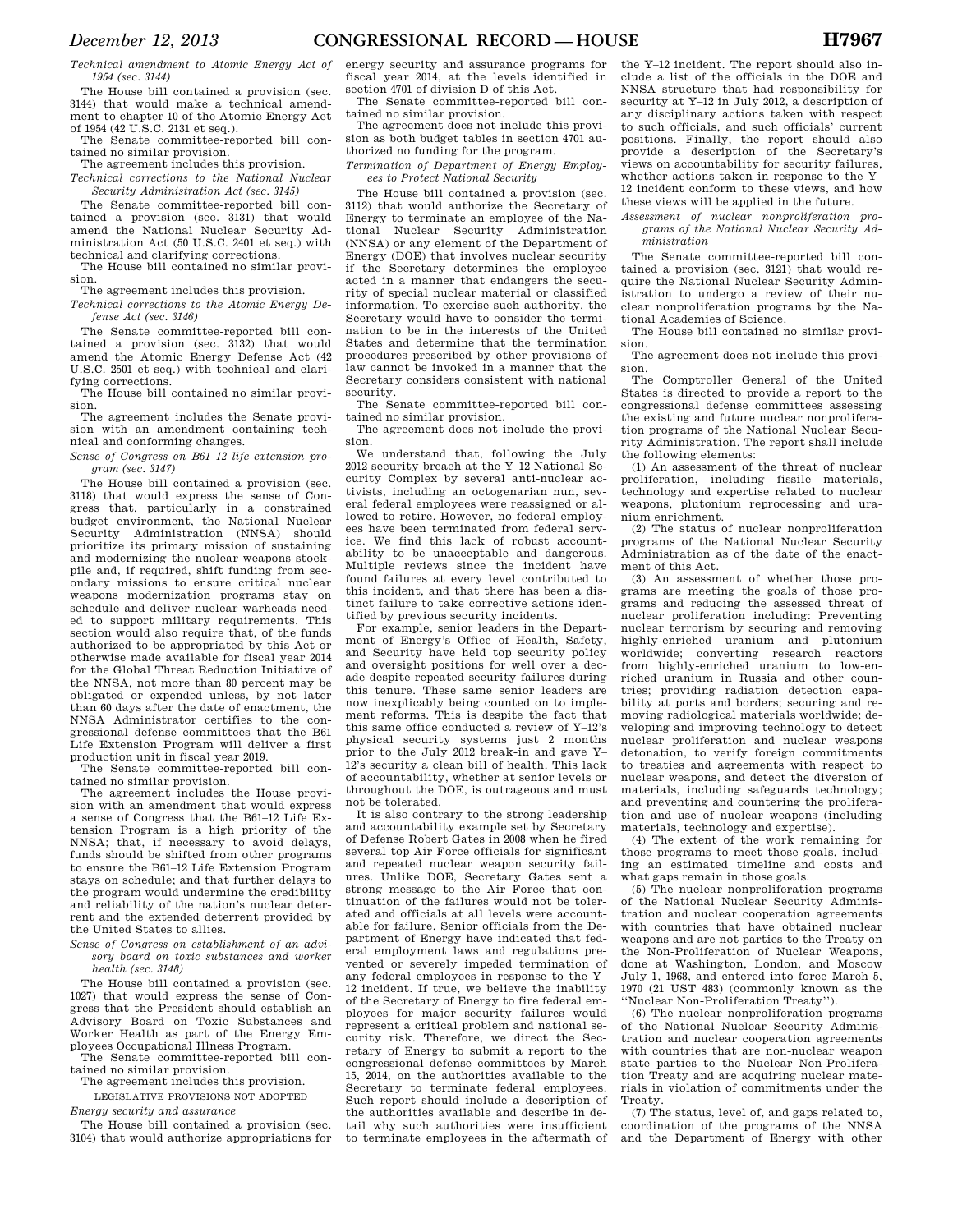agencies and departments of the Federal Government that have nuclear nonproliferation responsibilities.

(8) In addition, the report shall include an assessment of the budget requirements of the NNSA, including the costs associated with the implementation of nuclear nonproliferation programs, to reduce the threat of nuclear proliferation.

We are cognizant that this report may require a significant effort by the Government Accountability Office. The Comptroller General of the United States shall provide quarterly updates on the status of the report with a final report due no later than August 31, 2015.

*Government Waste Isolation Pilot Plant Extension* 

The House bill contained a provision (sec. 3145) that would permit government owned non-defense transuranic waste to be disposed of in the Waste Isolation Pilot Plant subject to meeting the waste acceptance criteria outlined in ''Transuranic Waste Acceptance Criteria for the Waste Isolation Pilot Plant,'' dated April 21, 2011, published by the Department of Energy.

The Senate committee-reported bill contained no similar provision.

The agreement does not include this provision.

*Manhattan Project National Historic Park* 

The House bill contained a provision (sec. 3147) that would establish as a unit of the National Park System a series of historical sites associated with the Manhattan Project at facilities administered by the Department of Energy.

The Senate committee-reported bill contained no similar provision.

The agreement does not include this provision.

TITLE XXXII—DEFENSE NUCLEAR FACILITIES SAFETY BOARD

*Authorization (sec. 3201)* 

The House bill contained a provision (sec. 3201) that would authorize the Defense Nuclear Facilities Safety Board at \$29.915 million.

The Senate committee-reported bill contained an identical provision.

The agreement includes this provision.

LEGISLATIVE PROVISION NOT ADOPTED

*Improvements to the Defense Nuclear Facilities Safety Board* 

The House bill contained a provision (sec. 3202) that would amend section 315 of the Atomic Energy Act of 1954 (42 U.S.C. 2286d) to enable the Secretary of Energy to request an analysis regarding the costs and benefits of any draft or final recommendation of the Defense Nuclear Facilities Safety Board (DNFSB). If the Secretary requests such an analysis, the Board would be required to transmit such an analysis to the Department of Energy (DOE) within 30 days and make such analysis public when the associated recommendation is made available to the public. Additionally, if the Secretary requests such an analysis from the Board, the Secretary would be required to conduct a similar analysis of the costs and benefits of the recommendation and make such analysis available to the public. The provision would also amend section 312 of the Atomic Energy Act of 1954 (U.S.C. 2286a) to clarify that, in making recommendations to the Secretary of Energy, the Board must use rigorous, quantitative analysis and specifically assess the use of various administrative, passive, and engineered controls for implementing the recommended measures.

The Senate committee-reported bill contained no similar provision.

The agreement does not include this provision.

We note that a variety of independent assessments in recent years have indicated that DNFSB oversight, coupled with DOE's history of not challenging DNFSB recommendations, have contributed to increasing costs within the nuclear security enterprise that may achieve comparatively small safety benefits. For instance, a 2011 study of two major DOE defense nuclear facility construction projects by the Under Secretary of Defense for Acquisition, Technology, and Logistics (USD AT&L) found that ''the current process involving oversight by the DNFSB is not working well. Differing interpretations of DOE regulations between the DNFSB, and the DOE and its contractors have diverted attention and resources for arguably increased safety.'' The study found that, ''in certain cases, the DOE has failed to 'push back' on DNFSB recommendations that don't cost-effectively buy down risk, creating conditions in which the DFNSB be-<br>comes a de facto program manager." The comes a de facto program manager." USD AT&L report and the 2009 report of the bipartisan Commission on the Strategic Posture of the United States ultimately recommended eliminating DNFSB oversight in favor of regulation of DOE facilities by the Nuclear Regulatory Commission.

In 2005, a report by the Secretary of Energy's Advisory Board (SEAB) concluded that, although the DNFSB only issues recommendations and not requirements, ''their recommendations have the implicit status of requirements because of the current lack of a specific mechanism for implementation assessment.'' The SEAB emphasized that an analysis of the costs of implementation, safety benefits, and risks of an idea should drive every decision and recommendation made to and within the enterprise, and suggested the DNFSB use this mechanism every time they make recommendations. In its Phase I report on Managing for High Quality Science and Engineering at the National Nuclear Security Administration (NNSA) laboratories, the National Academies of Science (NAS) concluded that ''the role that non-regulatory agencies (particularly the DNFSB) have had on the laboratories is excessive. Although the Board lacks independent regulatory enforcement authority, it has issued more than 30 formal recommendations to the Secretary of Energy since 1990.'' In its Phase II report in 2013, the NAS pointed out that ''the DNFSB is an advisory body that does not directly impose regulations, although DOE and NNSA usually accept DNFSB recommendations.'' The 2013 report also stated that safety assessments by overlapping oversight bodies, including the DNFSB, ''adds to the cost of conducting experiments and can slow or deter experimental work . . . Moreover, these assessments generally focus on the safety risks associated with particular experiments rather than weighing those risks against the benefits to be derived from the experiments and the risks to the nuclear weapons program from not conducting the experiments.'' Most recently, in September 2013 an assessment of the safety culture at NNSA found a perception among NNSA employees that ''NNSA leadership is very reactive to the DNFSB and will make sudden changes rather than question or say no to the Board.'' While we do not comment on individual cases or circumstances, we believe it is imperative that the Secretary of Energy assess the costs and benefits of any recommendation made by the DNFSB. We believe it is incumbent upon the Secretary to reject or request modifications to DNFSB recommendations if the costs of implementing the recommendations are not commensurate with the safety benefits gained. We note that existing statute provides the Secretary with this authority, and encourage the Secretary to use it, when appro-

priate. Risk acceptance, if considered carefully and transparently, is an important risk management practice.

TITLE XXXIV—NAVAL PETROLEUM RESERVES *Authorization of appropriations (sec. 3401)* 

The House bill contained a provision (sec. 3401) that would authorize \$20.0 million for fiscal year 2014 for the purpose of carrying out activities under chapter 641 of title 10, United States Code, relating to the Naval Petroleum and Oil Reserves.

The Senate committee-reported bill contained no similar provision.

The agreement includes the House provision.

TITLE XXXV—MARITIME ADMINISTRATION

Authorization of appropriations for national security aspects of the Merchant Marine for fiscal year 2014 (sec. 3501)

The House bill contained a provision (sec. 3501) that would authorize appropriations for the Maritime Administration of the Department of Transportation for those activities of the Maritime Administration associated with maintaining national defense sealift.

The Senate committee-reported bill contained no similar provision.

The agreement includes this provision.

*5-year reauthorization of vessel war risk insurance program (sec. 3502)* 

The House bill contained a provision (sec. 3502) that would extend the sunset date on the authorization to issue war risk insurance from December 31, 2015, to December 31, 2020.

The Senate committee-reported bill contained no similar provision.

The agreement includes this provision.

*Sense of Congress (sec. 3503)* 

The House bill contained a provision (sec. 3503) that would express the sense of Congress on the importance of the United States shipbuilding industry and specifically the Ready Reserve Force of the Maritime Administration to the national security needs of the United States.

The Senate committee-reported bill contained no similar provision.

The agreement includes this provision.

*Treatment of funds for intermodal transportation maritime facility, Port of Anchorage, Alaska (sec. 3504)* 

The House bill contained a provision (sec. 3504) that would modify the current language requiring that any funds provided for the federal share, and any funds provided for the non-federal share, for an intermodal transportation maritime facility at the Port of Anchorage, Alaska, must be transferred to the Administrator of the Maritime Administration. The provision would change current laws to a permission to transfer the funds, rather than a requirement to transfer the funds.

The Senate committee-reported bill contained no similar provision.

The agreement includes this provision.

*Strategic seaports (sec. 3505)* 

The House bill contained a provision (sec. 3505) that would allow the Maritime Administrator, in consultation with the Secretary of Defense, to give priority to providing funding to strategic seaports in support of national security requirements.

The Senate committee-reported bill contained no similar provision.

The agreement includes this provision.

LEGISLATIVE PROVISION NOT ADOPTED

#### *Maritime Administration*

The Senate committee-reported bill contained a provision (sec. 3501) that would reauthorize certain aspects of the Maritime Administration.

The House bill contained no similar provision.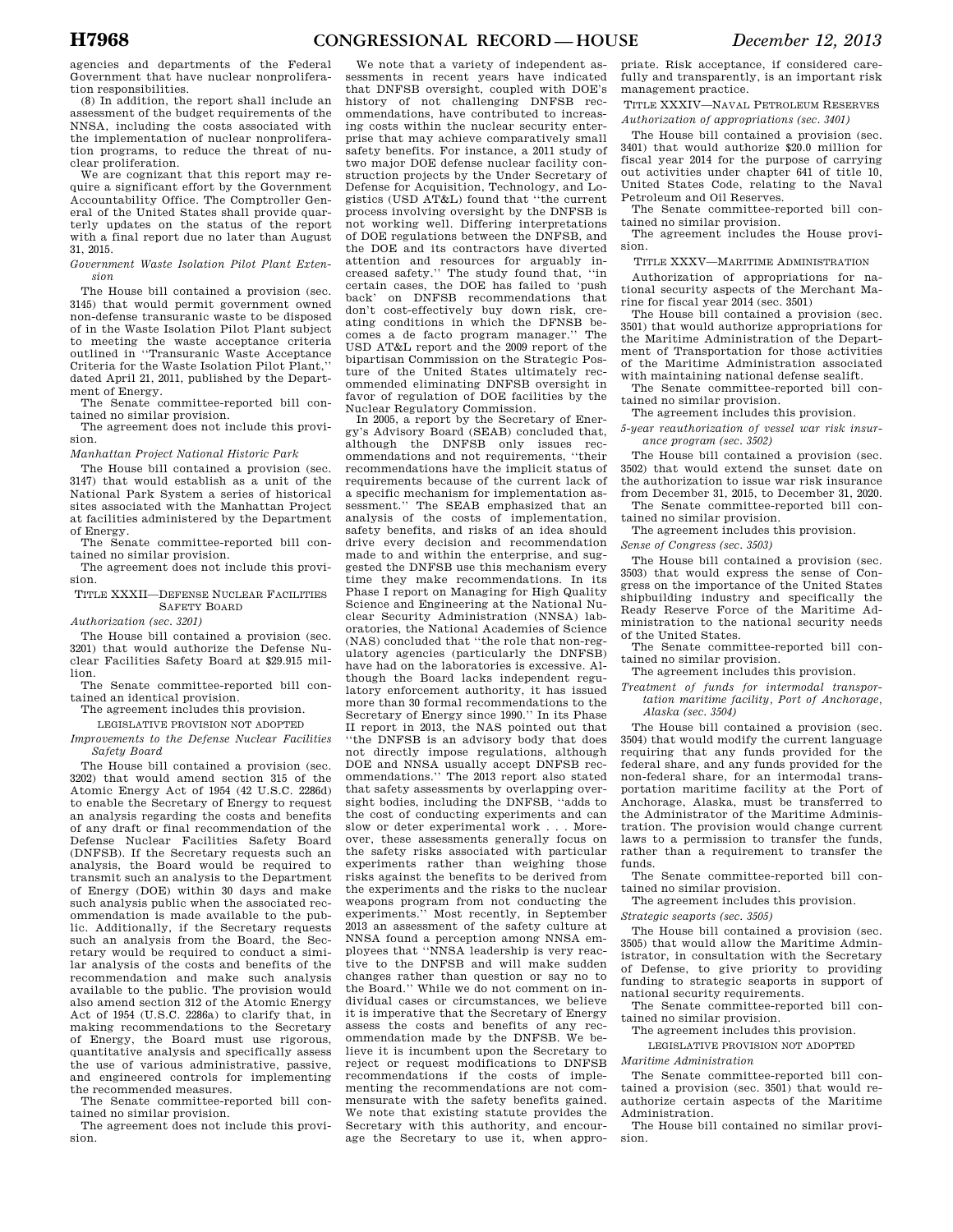The agreement does not include this provision.

### *December 12, 2013* **CONGRESSIONAL RECORD**—HOUSE **H7969**

DIVISION D—FUNDING TABLES

*Authorization of appropriations (sec. 4001)* 

The House bill contained a provision (sec. 4001) that would provide for the authoriza-

accordance with the tables in division D. The Senate committee-reported bill contained an identical provision (sec. 4001). The agreement includes this provision.

tion of projects, programs, and activities in

#### **SUMMARY OF NATIONAL DEFENSE AUTHORIZATIONS FOR FISCAL YEAR 2014**

**(In Thousands of Dollars)** 

| FY 2014<br>Request | ^oreement<br>Change | ement -<br><b>\uthorized</b> |
|--------------------|---------------------|------------------------------|
|                    |                     |                              |

#### **DISCRETIONARY AUTHORIZATIONS WITHIN THE JURISDICTION OF THE ARMED SERVICES COMMITTEE**

#### **Function 051, Department of Defense-Military**

#### **Division A: Department of Defense Authorizations**

|                                                     | 5,024,387   | 3,939      | 5.028.326   |
|-----------------------------------------------------|-------------|------------|-------------|
|                                                     | 1,334,083   |            | 1,334,083   |
|                                                     | 1,597,267   | 5,561      | 1,602,828   |
|                                                     | 1.540.437   | $-84,800$  | 1,455,637   |
|                                                     | 6,465,218   | $-54,300$  | 6,410,918   |
|                                                     | 17.927.651  | $-52,248$  | 17,875,403  |
|                                                     | 3,122,193   | $-12,050$  | 3,110,143   |
|                                                     | 589,267     |            | 589,267     |
|                                                     | 14,077,804  | 656,229    | 14,734,033  |
|                                                     | 6,310,257   | $-43,005$  | 6,267,252   |
|                                                     | 1,343,511   | $-18,008$  | 1,325,503   |
|                                                     | 11,398,901  | $-74,920$  | 11,323,981  |
|                                                     | 5,343,286   |            | 5,343,286   |
|                                                     | 759,442     |            | 759,442     |
|                                                     | 16,760,581  | $-13,738$  | 16.746.843  |
|                                                     | 4,534,083   | 1,221      | 4,535,304   |
|                                                     | 98,800      | $-98,800$  | $\theta$    |
|                                                     | 98,227,168  | 215,081    | 98,442,249  |
|                                                     |             |            |             |
| Title II-Research, Development, Test and Evaluation |             |            |             |
|                                                     | 7,989,102   | $-34,970$  | 7,954,132   |
|                                                     | 15,974,780  | $-312,959$ | 15.661.821  |
|                                                     | 25,702,946  | 16,000     | 25,718,946  |
|                                                     | 17,667,108  | 551,156    | 18,218,264  |
|                                                     | 186,300     |            | 186,300     |
|                                                     | 67,520,236  | 219,227    | 67,739,463  |
|                                                     |             |            |             |
| Title III-Operation and Maintenance                 |             |            |             |
|                                                     | 35,073,077  | 624,700    | 35.697.777  |
|                                                     | 3,095,036   | 112,200    | 3,207,236   |
|                                                     | 7,054,196   | 45,903     | 7,100,099   |
|                                                     | 39,945,237  | 457,368    | 40,402,605  |
|                                                     | 6,254,650   | 131,000    | 6,385,650   |
|                                                     | 1,197,752   | 15,800     | 1,213,552   |
|                                                     | 263,317     | 300        | 263,617     |
|                                                     | 37,270,842  | 269,425    | 37,540,267  |
|                                                     | 3,164,607   | 4,570      | 3,169,177   |
|                                                     | 6,566,004   | 28,200     | 6,594,204   |
|                                                     | 32,997,693  | $-237,281$ | 32,760,412  |
|                                                     | 13,606      |            | 13,606      |
|                                                     | 109,500     |            | 109,500     |
|                                                     | 528,455     |            | 528,455     |
|                                                     | 256,031     | $-124,700$ | 131,331     |
|                                                     | 298,815     |            | 298,815     |
|                                                     | 316,103     |            | 316,103     |
|                                                     | 439,820     |            | 439,820     |
|                                                     | 10,757      |            | 10,757      |
|                                                     | 237,443     |            | 237,443     |
|                                                     | 5,000       | $-5,000$   |             |
|                                                     | 175,097,941 | 1,322,485  | 176,420,426 |
|                                                     |             |            |             |
| <b>Title IV-Military Personnel</b>                  |             |            |             |
|                                                     | 130,399,881 | $-682,900$ | 129,716,981 |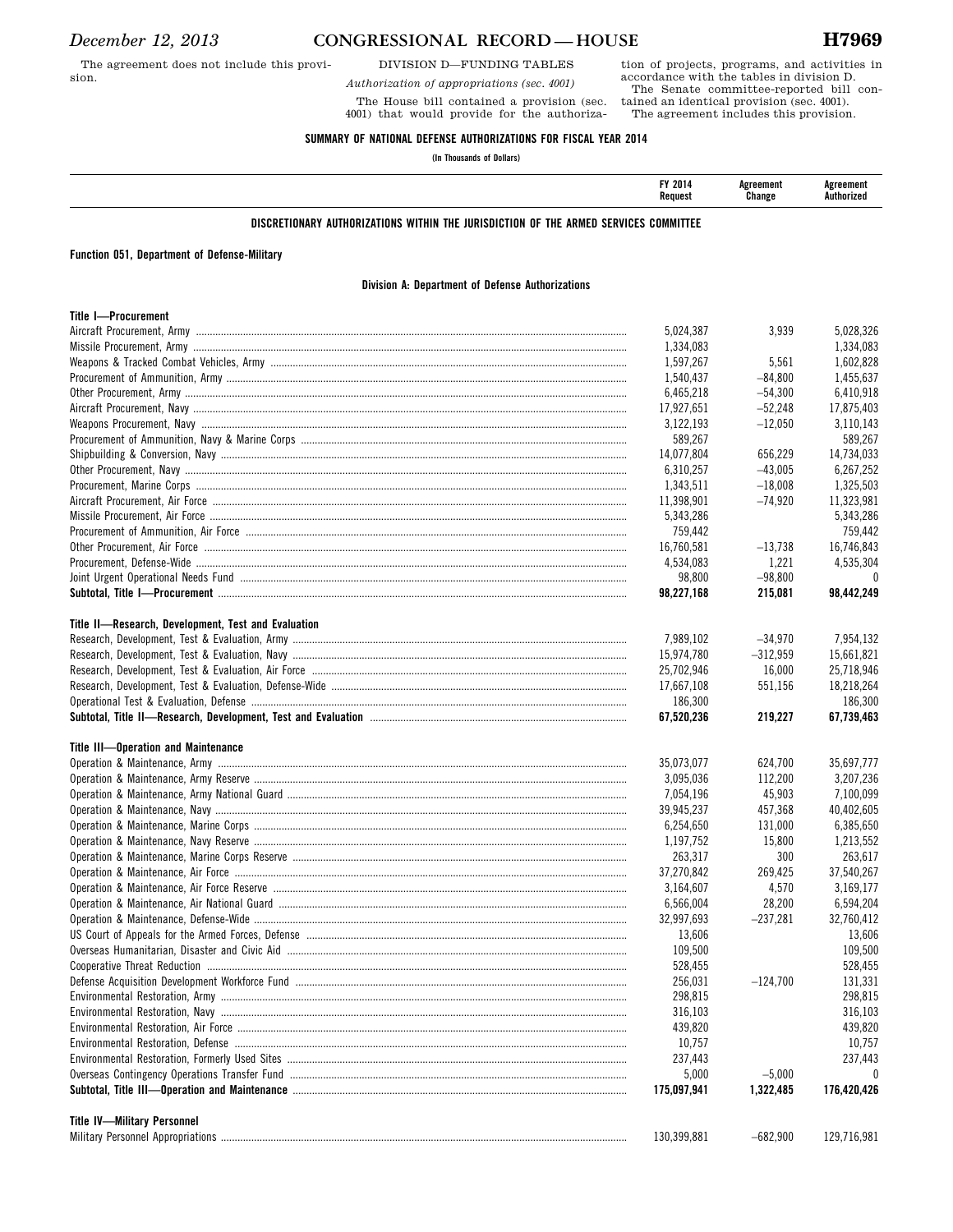### CONGRESSIONAL RECORD-HOUSE

#### SUMMARY OF NATIONAL DEFENSE AUTHORIZATIONS FOR FISCAL YEAR 2014-Continued

(In Thousands of Dollars)

|                                                         | FY 2014<br>Request | Agreement<br>Change | Agreement<br>Authorized |
|---------------------------------------------------------|--------------------|---------------------|-------------------------|
|                                                         | 6,676,750          |                     | 6,676,750               |
|                                                         | 137,076,631        | $-682,900$          | 136,393,731             |
| <b>Title XIV-Other Authorizations</b>                   |                    |                     |                         |
|                                                         | 25,158             |                     | 25,158                  |
|                                                         | 61,731             |                     | 61,731                  |
|                                                         | 46,428             |                     | 46,428                  |
|                                                         | 1,412,510          |                     | 1,412,510               |
|                                                         | 730.700            | $-112.200$          | 618,500                 |
|                                                         | 33,054,528         | $-124.000$          | 32.930.528              |
|                                                         | 1,057,123          |                     | 1,057,123               |
|                                                         | 938,545            |                     | 938,545                 |
|                                                         | 312,131            | 34.869              | 347,000                 |
|                                                         | 37.638.854         | $-201.331$          | 37,437,523              |
|                                                         | 515,560,830        | 872,562             | 516,433,392             |
| <b>Division B: Military Construction Authorizations</b> |                    |                     |                         |
| <b>Military Construction</b>                            |                    |                     |                         |
|                                                         | 1,119,875          | $-10.000$           | 1,109,875               |
|                                                         | 1,700,269          |                     | 1,700,269               |
|                                                         | 1,156,573          | $-17.730$           | 1,138,843               |
|                                                         | 3,985,300          | $-572.050$          | 3,413,250               |
|                                                         | 122,536            |                     | 122,536                 |
|                                                         | 239.700            | $-40.000$           | 199.700                 |
|                                                         | 320.815            | $-5,000$            | 315,815                 |
|                                                         | 174.060            |                     | 174.060                 |

| <b>Family Housing</b> |           |          |          |
|-----------------------|-----------|----------|----------|
|                       | 9.017.563 | -644.780 | .372.783 |
| Air Force Reserve     | 45.659    |          | 45.659   |
| Air National Guard    | 119.800   |          | 19.800   |
|                       | 32.976    |          | 32.976   |
|                       |           |          |          |

|                                     | 44.008     | 44.008     |
|-------------------------------------|------------|------------|
|                                     | 512.871    | 512.871    |
|                                     | 73.407     | 73.407     |
|                                     | 389.844    | 389.844    |
|                                     | 76.360     | 76.360     |
|                                     | 388,598    | 388.598    |
|                                     | 55.845     | 55.845     |
|                                     | 1.780      | 1.780      |
|                                     | .542.713   | 1.542.713  |
| <b>Base Realignment and Closure</b> |            |            |
|                                     | 180.401    | 180.401    |
|                                     | 144.580    | 144.580    |
|                                     | 126.376    | 126.376    |
|                                     | 451.357    | 451.357    |
|                                     | 11.011.633 | 10.366.853 |

#### Function 053, Atomic Energy Defense Activities

#### Division C: Department of Energy National Security Authorization and Other Authorizations

526,572,463

. . . . .

227,782

526,800,245

#### **Department of Energy Authorizations**

| <b>Energy Programs</b>                      |         |        |        |
|---------------------------------------------|---------|--------|--------|
| Electricity delivery and energy reliability | 16.000  | 16.000 |        |
| Nuclear Energy                              | 94.000  |        | 94.000 |
| Subtotal, Energy Programs                   | 110.000 | 16.000 | 94.000 |

#### **National Nuclear Security Administration**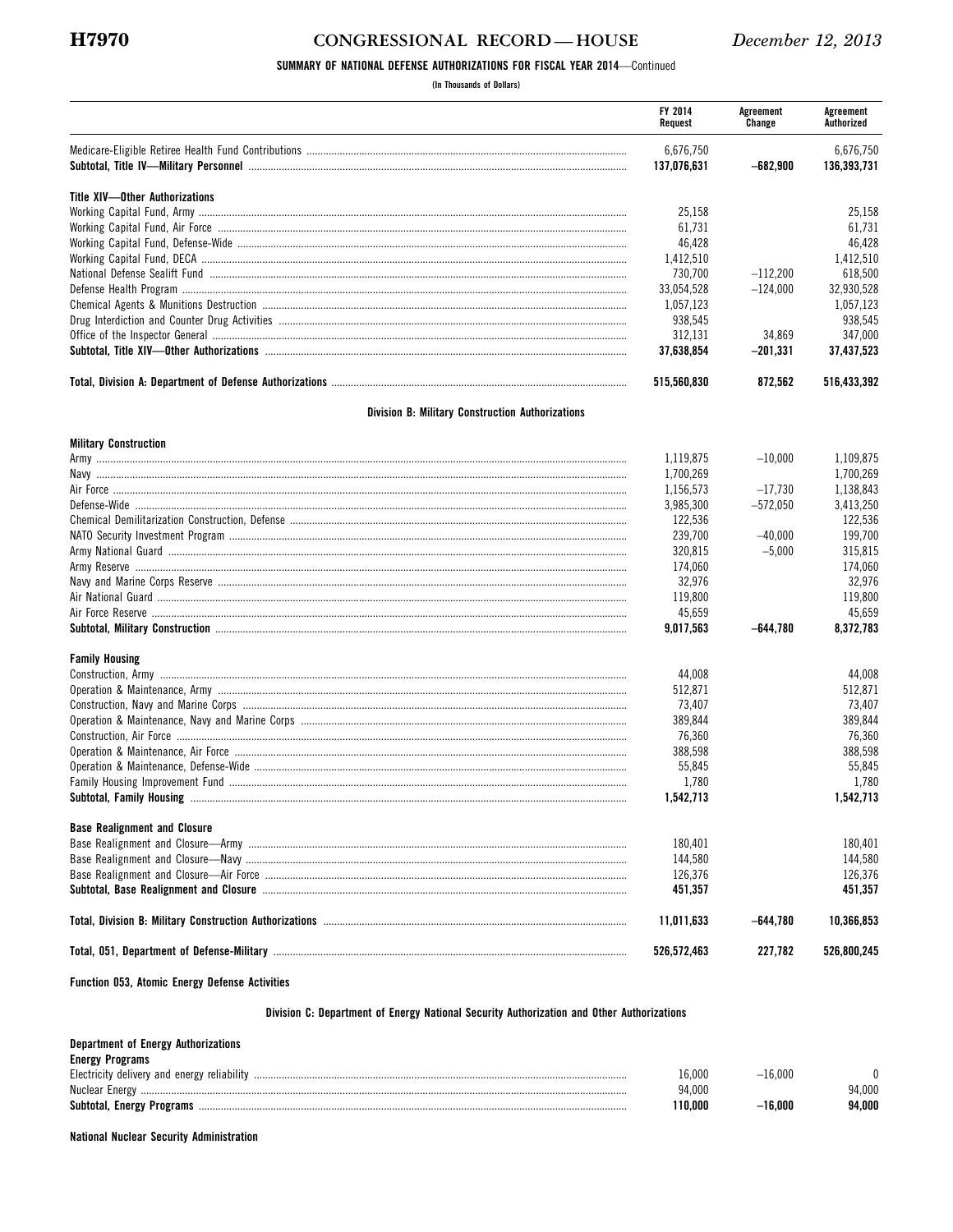#### CONGRESSIONAL RECORD-HOUSE

#### SUMMARY OF NATIONAL DEFENSE AUTHORIZATIONS FOR FISCAL YEAR 2014-Continued

(In Thousands of Dollars)

|                                                     | FY 2014<br>Request | Agreement<br>Change | Agreement<br>Authorized |
|-----------------------------------------------------|--------------------|---------------------|-------------------------|
|                                                     | 7.868.409          | 40,843              | 7,909,252               |
|                                                     | 2,140,142          | 40,000              | 2,180,142               |
|                                                     | 1,246,134          |                     | 1,246,134               |
|                                                     | 397,784            | $-8,000$            | 389,784                 |
|                                                     | 11,652,469         | 72,843              | 11,725,312              |
| <b>Environmental and Other Defense Activities:</b>  |                    |                     |                         |
|                                                     | 5,316,909          | $-301,500$          | 5,015,409               |
|                                                     | 749,080            | 9,578               | 758,658                 |
|                                                     | 6,065,989          | -291,922            | 5,774,067               |
|                                                     | 17,828,458         | $-235,079$          | 17,593,379              |
|                                                     |                    |                     |                         |
| Independent Federal Agency Authorization            |                    |                     |                         |
|                                                     | 29,915<br>29,915   |                     | 29,915<br>29,915        |
|                                                     | 17,858,373         | $-235.079$          | 17,623,294              |
|                                                     |                    |                     |                         |
|                                                     | 17,858,373         | $-235.079$          | 17,623,294              |
|                                                     | 544,430,836        | $-7,297$            | 544,423,539             |
| National Defense Funding, OCO Budget Request        |                    |                     |                         |
| <b>Function 051, Department of Defense-Military</b> |                    |                     |                         |
| Procurement                                         |                    |                     |                         |
|                                                     | 771,788            |                     | 771,788                 |
|                                                     | 128,645            |                     | 128,645                 |
|                                                     | 180,900            |                     | 180,900                 |
|                                                     | 603,123            |                     | 603,123                 |
|                                                     | 1,000,000          | $-45,000$           | 955,000                 |
|                                                     | 240,696            |                     | 240,696                 |
|                                                     | 86,500             |                     | 86,500                  |
|                                                     | 206,821            |                     | 206,821                 |
|                                                     | 17,968             |                     | 17,968                  |
|                                                     | 129,584            | $-2,898$            | 126,686                 |
|                                                     | 115,668            |                     | 115,668                 |
|                                                     | 24,200             |                     | 24,200                  |
|                                                     | 159,965            |                     | 159,965                 |
|                                                     | 2,574,846          |                     | 2,574,846               |
|                                                     | 111,275            |                     | 111,275                 |
|                                                     | 15,000             | $-15,000$           | $\bf{0}$                |
|                                                     | 0                  | 400,000             | 400,000                 |
|                                                     | 6,366,979          | 337,102             | 6,704,081               |
| Research, Development, Test and Evaluation          |                    |                     |                         |
|                                                     | 7,000              |                     | 7,000                   |
|                                                     | 34,426             |                     | 34,426                  |
|                                                     | 9,000              |                     | 9,000                   |
|                                                     | 66,208             |                     | 66,208                  |
|                                                     | 116,634            |                     | 116,634                 |
| <b>Operation and Maintenance</b>                    |                    |                     |                         |
|                                                     | 29,279,633         | 1,100,000           | 30,379,633              |
|                                                     | 42,935             |                     | 42,935                  |
|                                                     | 199,371            |                     | 199,371                 |
|                                                     | 7,726,720          | $-1,500,000$        | 6,226,720               |
|                                                     | 279,000            | $-29,000$           | 250,000                 |
|                                                     | 6,067,993          |                     | 6,067,993               |

2,669,815

10,005,224

55,700

12,534

32,849

130,000

2,669,815

10,135,224

55,700

12,534

32,849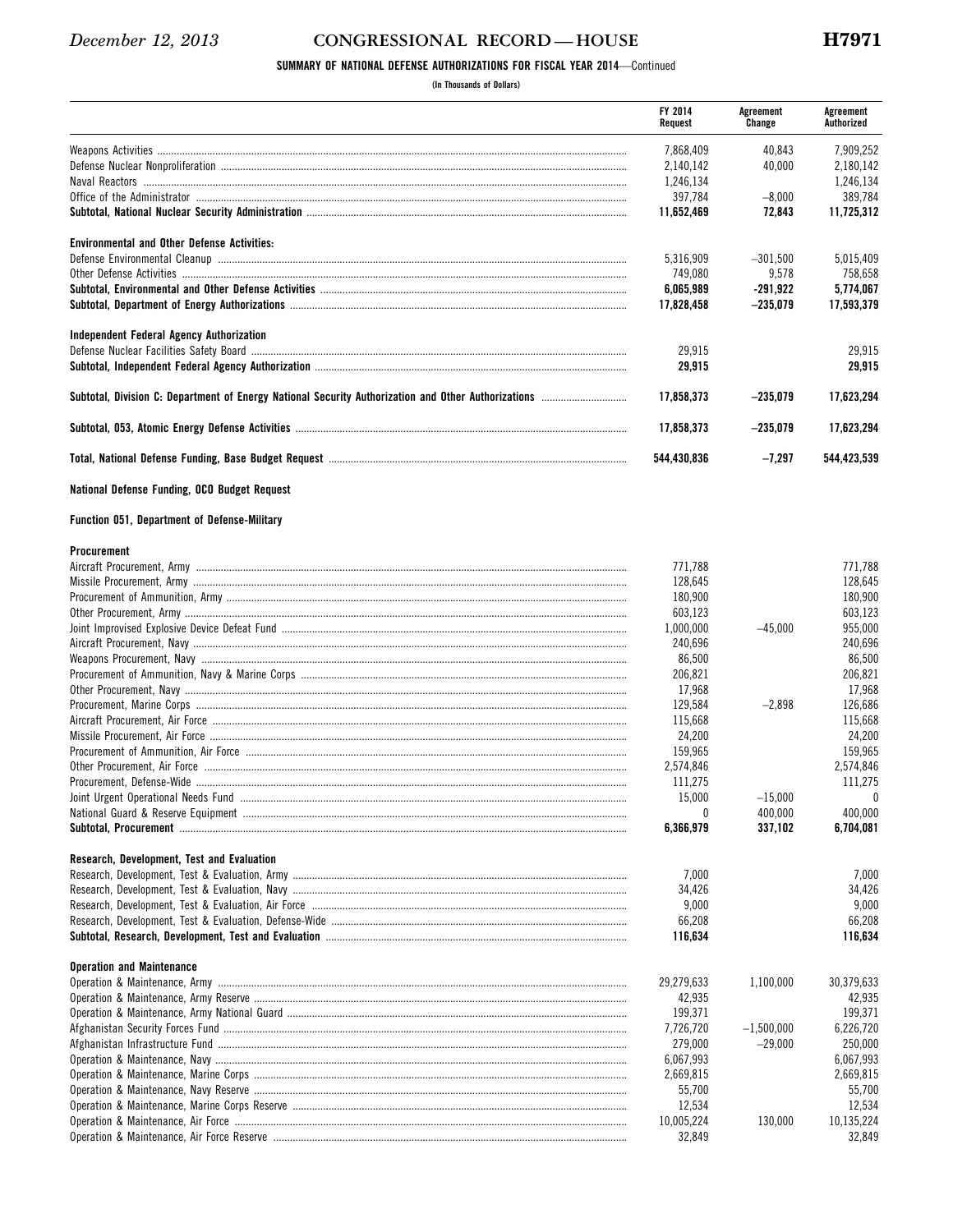### **H7972 CONGRESSIONAL RECORD — HOUSE** *December 12, 2013*

#### **SUMMARY OF NATIONAL DEFENSE AUTHORIZATIONS FOR FISCAL YEAR 2014**—Continued

**(In Thousands of Dollars)** 

|                                                                                                                                                                                                                                | FY 2014<br>Request | Agreement<br>Change | Agreement<br>Authorized |
|--------------------------------------------------------------------------------------------------------------------------------------------------------------------------------------------------------------------------------|--------------------|---------------------|-------------------------|
|                                                                                                                                                                                                                                | 22.200             |                     | 22.200                  |
|                                                                                                                                                                                                                                | 6,435,078          |                     | 6.435.078               |
|                                                                                                                                                                                                                                | 62,829,052         | $-299,000$          | 62,530,052              |
| <b>Military Personnel</b>                                                                                                                                                                                                      |                    |                     |                         |
|                                                                                                                                                                                                                                | 9,689,307          | $-40,500$           | 9,648,807               |
|                                                                                                                                                                                                                                | 164,033            |                     | 164,033                 |
| Subtotal, Military Personnel manufactured and the control of the control of the control of the control of the control of the control of the control of the control of the control of the control of the control of the control | 9,853,340          | $-40,500$           | 9,812,840               |
| <b>Other Authorizations</b>                                                                                                                                                                                                    |                    |                     |                         |
|                                                                                                                                                                                                                                | 44,732             |                     | 44,732                  |
|                                                                                                                                                                                                                                | 88,500             |                     | 88,500                  |
|                                                                                                                                                                                                                                | 131.678            |                     | 131.678                 |
|                                                                                                                                                                                                                                | 904,201            |                     | 904,201                 |
|                                                                                                                                                                                                                                | 376,305            |                     | 376,305                 |
|                                                                                                                                                                                                                                | 10,766             |                     | 10.766                  |
|                                                                                                                                                                                                                                | 1,556,182          |                     | 1,556,182               |
|                                                                                                                                                                                                                                | 80.722.187         | $-2,398$            | 80,719,789              |
|                                                                                                                                                                                                                                | 625,153,023        | $-9.695$            | 625.143.328             |
| <b>MEMORANDUM: NON-DEFENSE AUTHORIZATIONS</b>                                                                                                                                                                                  |                    |                     |                         |
| Title XIV—Armed Forces Retirement Home (Function 600) ………………………………………………………………………………………                                                                                                                                        | 67,800             |                     | 67,800                  |
|                                                                                                                                                                                                                                | 45.800             | 25.000              | 70.800                  |
|                                                                                                                                                                                                                                | 20,000             |                     | 20.000                  |
|                                                                                                                                                                                                                                | 152,168            | 45,000              | 197,168                 |
| <b>MEMORANDUM: TRANSFER AUTHORITIES (NON-ADD)</b>                                                                                                                                                                              |                    |                     |                         |
|                                                                                                                                                                                                                                | [4,000,000]        | [1,000,000]         | [5,000,000]             |
|                                                                                                                                                                                                                                | [4,000,000]        |                     | [4.000.000]             |
|                                                                                                                                                                                                                                |                    |                     |                         |
| MEMORANDUM: DEFENSE AUTHORIZATIONS NOT UNDER THE JURISDICTION OF THE ARMED SERVICES COMMITTEE (NON-ADD)                                                                                                                        |                    |                     |                         |
|                                                                                                                                                                                                                                | [25.135]           |                     | [25.135]                |
| NATIONAL DEFENSE BUDGET AUTHORITY IMPLICATION                                                                                                                                                                                  |                    |                     |                         |
| (In Thousands of Dollars)                                                                                                                                                                                                      |                    |                     |                         |
|                                                                                                                                                                                                                                | FY 2014<br>Request | Agreement<br>Change | Agreement<br>Authorized |
| Summary, Discretionary Authorizations Within the Jurisdiction of the Armed Services Committee                                                                                                                                  |                    |                     |                         |
|                                                                                                                                                                                                                                | 526,572,463        | 227,782             | 526,800,245             |
|                                                                                                                                                                                                                                | 17,858,373         | $-235,079$          | 17,623,294              |
|                                                                                                                                                                                                                                | 544,430,836        | $-7,297$            | 544,423,539             |
|                                                                                                                                                                                                                                | 80,722,187         | $-2,398$            | 80.719.789              |
|                                                                                                                                                                                                                                | 625.153.023        | $-9.695$            | 625.143.328             |
| Base National Defense Discretionary Programs that are                                                                                                                                                                          |                    |                     |                         |

|                                                                                                    |  | Base National Defense Discretionary Programs that ar |  |  |
|----------------------------------------------------------------------------------------------------|--|------------------------------------------------------|--|--|
| Not In the Jurisdiction of the Armed Services Committee or Do Not Require Additional Authorization |  |                                                      |  |  |

| 25.135    | 25.135    |
|-----------|-----------|
| 10.000    | 10.000    |
| 30.000    | 30.000    |
| 65.135    | 65.135    |
| 104.000   | 04.000.   |
| 104.000   | 104.000   |
| 7.407.000 | 7.407.000 |
| 7.407.000 | 7.407.000 |
| 7.576.135 | 7.576.135 |
|           |           |

| Budget Authority Implication. National Defense Discretionary |       |         |             |  |
|--------------------------------------------------------------|-------|---------|-------------|--|
| Department of Defense--Military (051)                        | 607   | 225.384 | 607.585.169 |  |
| Atomic Energy Defense Activities (053)                       | 7 962 |         | 7.294       |  |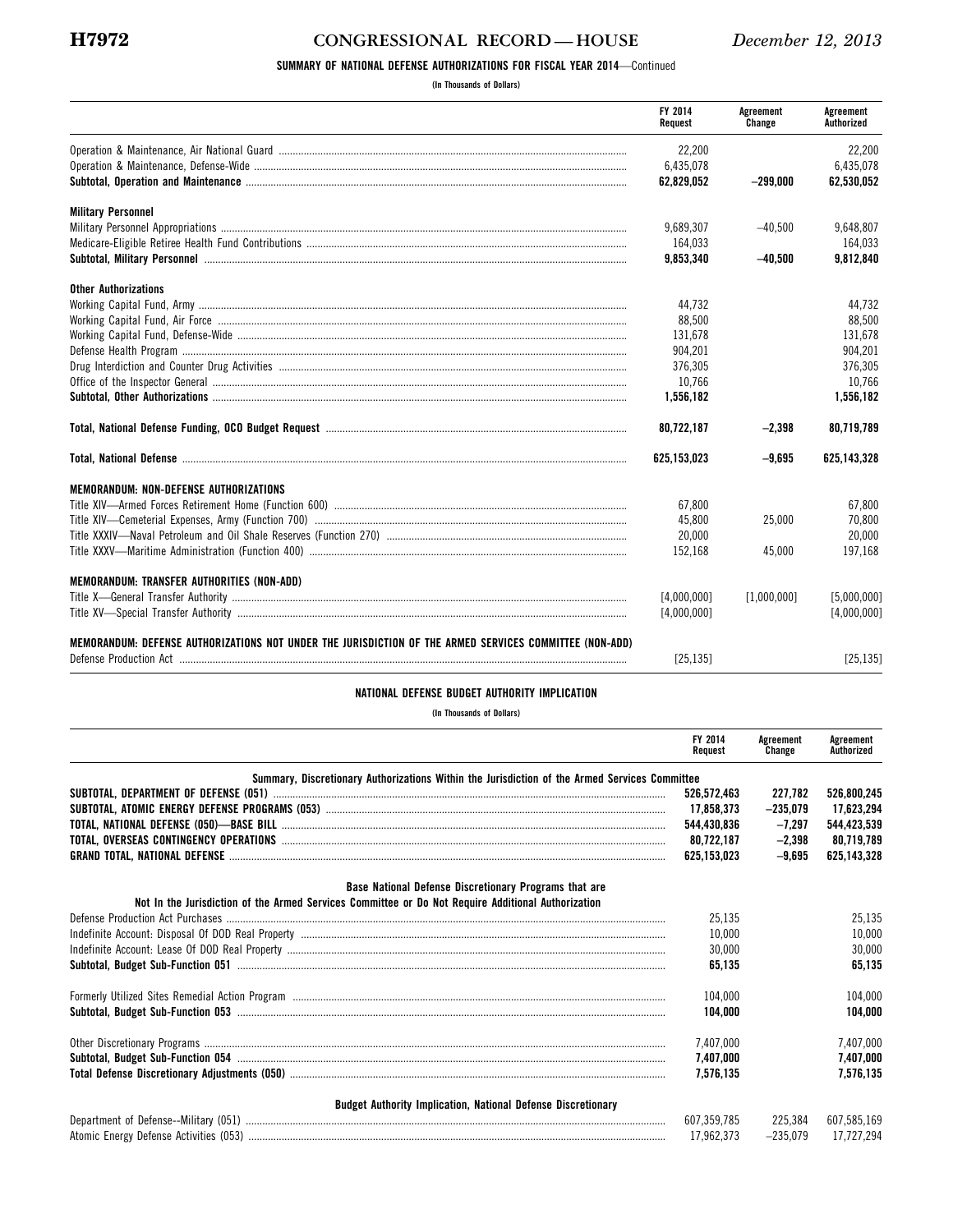#### **NATIONAL DEFENSE BUDGET AUTHORITY IMPLICATION**—Continued

**(In Thousands of Dollars)** 

|                                                                            | FY 2014<br>Request | Agreement<br>Change | Agreement<br>Authorized |
|----------------------------------------------------------------------------|--------------------|---------------------|-------------------------|
|                                                                            | 7,407,000          |                     | 7,407,000               |
|                                                                            | 632.729.158        | $-9.695$            | 632.719.463             |
| National Defense Mandatory Programs, Current Law                           |                    |                     |                         |
|                                                                            | 6,970,000          |                     | 6,970,000               |
|                                                                            | 1,156,000          |                     | 1,156,000               |
|                                                                            | $-1,752,000$       |                     | $-1,752,000$            |
|                                                                            | 6,374,000          |                     | 6,374,000               |
|                                                                            | 1,281,000          |                     | 1,281,000               |
|                                                                            | 1.281.000          |                     | 1,281,000               |
|                                                                            | 76.000             |                     | 76,000                  |
|                                                                            | 514,000            |                     | 514.000                 |
|                                                                            | 590,000            |                     | 590,000                 |
|                                                                            | 8,245,000          |                     | 8,245,000               |
| Budget Authority Implication, National Defense Discretionary and Mandatory |                    |                     |                         |
|                                                                            | 613.733.785        | 225.384             | 613,959,169             |
|                                                                            | 19.243.373         | $-235.079$          | 19,008,294              |
|                                                                            | 7.997.000          |                     | 7,997,000               |
|                                                                            | 640.974.158        | $-9.695$            | 640.964.463             |

#### **SEC. 4101. PROCUREMENT.**

### **TITLE XLI—PROCUREMENT**

|            | SEC. 4101. PROCUREMENT<br>(In Thousands of Dollars)<br>FY 2014<br>House<br>Senate<br>Agreement<br>Agreement<br>Authorized<br>Authorized |                 |           |                |            |                |               |        |             |                |           |  |  |  |
|------------|-----------------------------------------------------------------------------------------------------------------------------------------|-----------------|-----------|----------------|------------|----------------|---------------|--------|-------------|----------------|-----------|--|--|--|
| Line       | Item                                                                                                                                    | Request         |           |                |            |                |               | Change |             | Authorized     |           |  |  |  |
|            |                                                                                                                                         | Qty             | Cost      | Qty            | Cost       | Qty            | Cost          | Qty    | Cost        | Qty            | Cost      |  |  |  |
|            | AIRCRAFT PROCUREMENT, ARMY                                                                                                              |                 |           |                |            |                |               |        |             |                |           |  |  |  |
|            | <b>FIXED WING</b>                                                                                                                       |                 |           |                |            |                |               |        |             |                |           |  |  |  |
| 001        |                                                                                                                                         | $\mathbf{1}$    | 19,730    | $\mathbf{1}$   | 19,730     | $\mathbf{1}$   | 19,730        |        |             | $\mathbf{1}$   | 19,730    |  |  |  |
| 003        |                                                                                                                                         | $\overline{4}$  | 142,050   | $\overline{4}$ | 142,050    | $\overline{4}$ | 142,050       |        | $-57,000$   | $\overline{4}$ | 85,050    |  |  |  |
|            | Modification of 12 transferred Liberty A/C                                                                                              |                 |           |                |            |                | [114, 700]    |        |             |                |           |  |  |  |
|            |                                                                                                                                         |                 |           |                |            |                | $[-114, 700]$ |        | $[-57,000]$ |                |           |  |  |  |
| 004        |                                                                                                                                         | 15              | 518,460   | 19             | 518,460    | 15             | 518,460       |        |             | 15             | 518,460   |  |  |  |
| 005        |                                                                                                                                         |                 | 10.772    |                | 10.772     |                | 10.772        |        |             |                | 10,772    |  |  |  |
|            | ROTARY                                                                                                                                  |                 |           |                |            |                |               |        |             |                |           |  |  |  |
| 006        |                                                                                                                                         | 10 <sup>°</sup> | 96.227    | 31             | 231.327    | 10             | 96.227        | 10     | 75,000      | 20             | 171,227   |  |  |  |
|            | Program increase for additional aircraft                                                                                                |                 |           | $[21]$         | [115, 100] |                |               | [10]   | [75,000]    |                |           |  |  |  |
|            |                                                                                                                                         |                 |           |                | [20,000]   |                |               |        |             |                |           |  |  |  |
| 007        |                                                                                                                                         | 42              | 608,469   | 42             | 608,469    | 42             | 608,469       |        |             | 42             | 608,469   |  |  |  |
| 008        |                                                                                                                                         |                 | 150,931   |                | 150,931    |                | 150,931       |        |             |                | 150,931   |  |  |  |
| 012        |                                                                                                                                         | 65              | 1,046,976 | 65             | 1,046,976  | 65             | 1,026,992     |        | $-14,061$   | 65             | 1,032,915 |  |  |  |
|            | Transfer to PE 0203774A at Army request                                                                                                 |                 |           |                |            |                | $[-19, 984]$  |        | $[-14,061]$ |                |           |  |  |  |
| 013        |                                                                                                                                         |                 | 116,001   |                | 116,001    |                | 116,001       |        |             |                | 116,001   |  |  |  |
| 014        |                                                                                                                                         | 28              | 801.650   | 28             | 801.650    | 28             | 801.650       |        |             | 28             | 801,650   |  |  |  |
| 015        |                                                                                                                                         |                 | 98.376    |                | 98.376     |                | 98.376        |        |             |                | 98.376    |  |  |  |
|            | <b>MODIFICATION OF AIRCRAFT</b>                                                                                                         |                 |           |                |            |                |               |        |             |                |           |  |  |  |
| 016        |                                                                                                                                         |                 | 97,781    |                | 97,781     |                | 97,781        |        |             |                | 97,781    |  |  |  |
| 017        |                                                                                                                                         |                 | 10,262    |                | 10,262     |                | 10,262        |        |             |                | 10,262    |  |  |  |
| 018        |                                                                                                                                         |                 | 12,467    |                | 12,467     |                | 12,467        |        |             |                | 12,467    |  |  |  |
| 019        |                                                                                                                                         |                 | 53,559    |                | 53,559     |                | 53,559        |        |             |                | 53,559    |  |  |  |
| 020        |                                                                                                                                         |                 | 149,764   |                | 149,764    |                | 149,764       |        |             |                | 149,764   |  |  |  |
| 021        |                                                                                                                                         |                 | 17,500    |                | 17,500     |                | 17,500        |        |             |                | 17,500    |  |  |  |
|            |                                                                                                                                         |                 |           |                |            |                |               |        |             |                |           |  |  |  |
| 022<br>023 |                                                                                                                                         | 167<br>3        | 74.095    | 167            | 74.095     | 167            | 74.095        |        |             | 167<br>3       | 74.095    |  |  |  |
|            |                                                                                                                                         |                 | 184.044   | 3              | 184.044    | 3              | 184.044       |        |             |                | 184.044   |  |  |  |
| 024        |                                                                                                                                         |                 | 152.569   |                | 152.569    |                | 152.569       |        |             |                | 152.569   |  |  |  |
| 025        |                                                                                                                                         |                 | 92,779    |                | 92,779     |                | 92,779        |        |             |                | 92,779    |  |  |  |
| 026        |                                                                                                                                         |                 | 65,613    |                | 65,613     |                | 65,613        |        |             |                | 65,613    |  |  |  |
| 027        |                                                                                                                                         |                 | 121,902   |                | 121,902    |                | 121,902       |        |             |                | 121,902   |  |  |  |
|            | <b>GROUND SUPPORT AVIONICS</b>                                                                                                          |                 |           |                |            |                |               |        |             |                |           |  |  |  |
| 028        |                                                                                                                                         |                 | 47,610    |                | 47,610     |                | 47,610        |        |             |                | 47,610    |  |  |  |
| 029        |                                                                                                                                         |                 | 5,700     |                | 5,700      |                | 5,700         |        |             |                | 5,700     |  |  |  |
| 030        |                                                                                                                                         |                 | 126,869   |                | 126,869    |                | 126,869       |        |             |                | 126,869   |  |  |  |
|            | <b>OTHER SUPPORT</b>                                                                                                                    |                 |           |                |            |                |               |        |             |                |           |  |  |  |
| 031        |                                                                                                                                         | 705             | 6.809     | 705            | 6.809      | 705            | 6.809         |        |             | 705            | 6.809     |  |  |  |
| 032        |                                                                                                                                         |                 | 65,397    |                | 65.397     |                | 65.397        |        |             |                | 65.397    |  |  |  |
| 033        |                                                                                                                                         |                 | 45,841    |                | 45,841     |                | 45,841        |        |             |                | 45,841    |  |  |  |
| 034        |                                                                                                                                         |                 | 79,692    |                | 79,692     |                | 79,692        |        |             |                | 79,692    |  |  |  |
| 035        |                                                                                                                                         |                 | 1,615     |                | 1,615      |                | 1,615         |        |             |                | 1,615     |  |  |  |
| 036        |                                                                                                                                         |                 | 2,877     |                | 2,877      |                | 2,877         |        |             |                | 2,877     |  |  |  |
|            | TOTAL AIRCRAFT PROCUREMENT, ARMY                                                                                                        | 1.040           | 5,024,387 | 1,065          | 5,159,487  | 1,040          | 5,004,403     | 10     | 3,939       | 1.050          | 5,028,326 |  |  |  |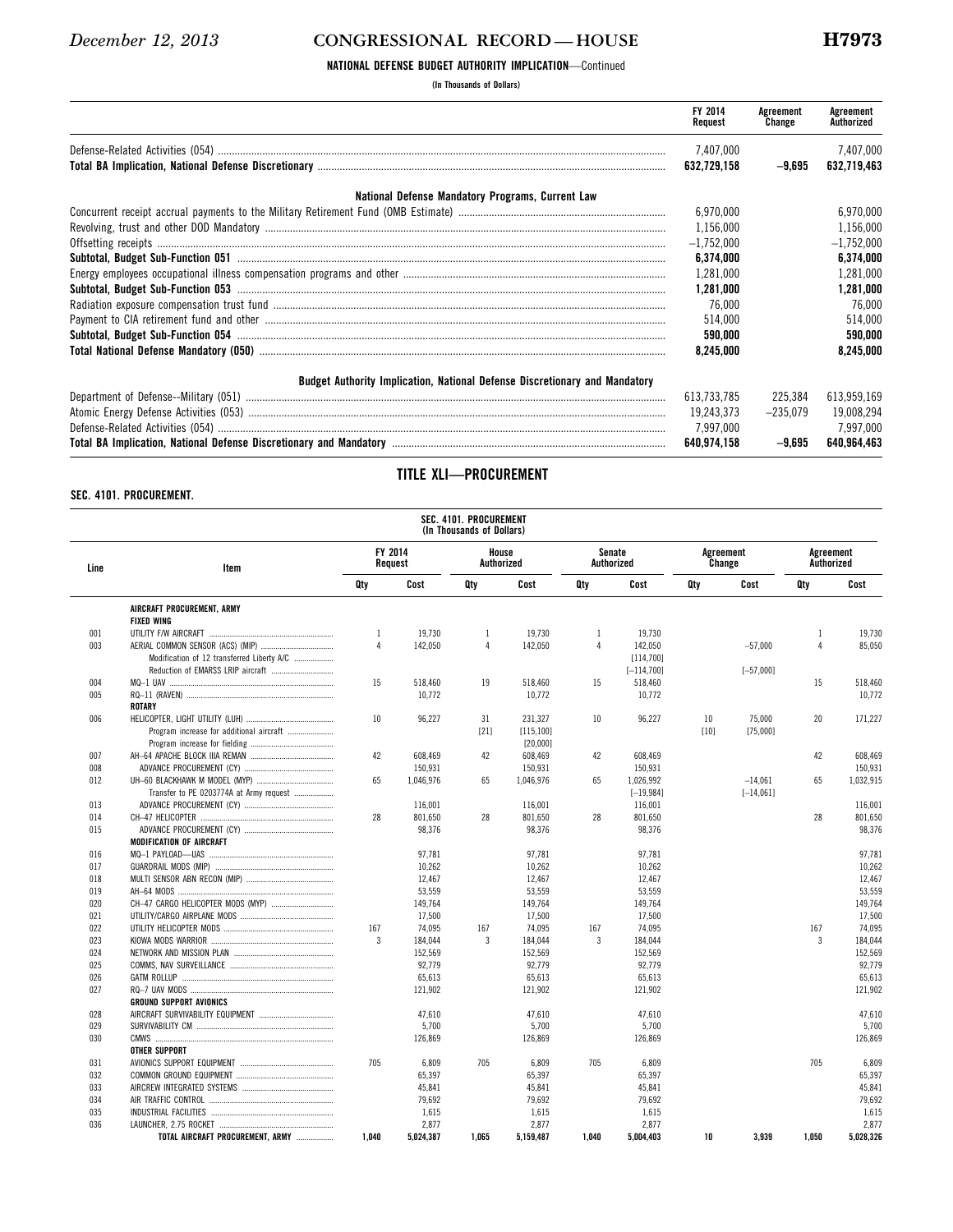# **H7974 CONGRESSIONAL RECORD — HOUSE** *December 12, 2013*

|            |                                                                                         |                    |                   | SEC. 4101. PROCUREMENT<br>(In Thousands of Dollars) |                       |                     |                        |                     |                          |                         |                   |
|------------|-----------------------------------------------------------------------------------------|--------------------|-------------------|-----------------------------------------------------|-----------------------|---------------------|------------------------|---------------------|--------------------------|-------------------------|-------------------|
| Line       | Item                                                                                    | FY 2014<br>Request |                   | House<br>Authorized                                 |                       |                     | Senate<br>Authorized   | Agreement<br>Change |                          | Agreement<br>Authorized |                   |
|            |                                                                                         | Qty                | Cost              | Qty                                                 | Cost                  | Qty                 | Cost                   | Qty                 | Cost                     | Qty                     | Cost              |
|            | <b>MISSILE PROCUREMENT, ARMY</b>                                                        |                    |                   |                                                     |                       |                     |                        |                     |                          |                         |                   |
|            | SURFACE-TO-AIR MISSILE SYSTEM                                                           |                    |                   |                                                     |                       |                     |                        |                     |                          | 56                      |                   |
| 002        | AIR-TO-SURFACE MISSILE SYSTEM                                                           | 56                 | 540,401           | 56                                                  | 540,401               | 56                  | 540,401                |                     |                          |                         | 540,401           |
| 003        |                                                                                         |                    | 4,464             |                                                     | 4,464                 |                     | 4,464                  |                     |                          |                         | 4,464             |
| 004        | ANTI-TANK/ASSAULT MISSILE SYS                                                           | 449                | 110,510           | 449                                                 | 110,510               | 449                 | 110,510                |                     |                          | 449                     |                   |
| 005        |                                                                                         | 988                | 49,354            | 988                                                 | 49,354                | 988                 | 49,354                 |                     |                          | 988                     | 110,510<br>49,354 |
| 006        |                                                                                         |                    | 19,965            |                                                     | 19,965                |                     | 19,965                 |                     |                          |                         | 19,965            |
| 007<br>008 | MLRS REDUCED RANGE PRACTICE ROCKETS (RRPR)                                              | 1,788<br>2,412     | 237,216<br>19,022 | 1,788<br>2,412                                      | 237,216<br>19,022     | 1,788<br>2,412      | 237,216<br>19,022      |                     |                          | 1,788<br>2,412          | 237,216<br>19,022 |
|            | MODIFICATIONS                                                                           |                    |                   |                                                     |                       |                     |                        |                     |                          |                         |                   |
| 011        |                                                                                         |                    | 256,438           |                                                     | 256,438               |                     | 256,438                |                     |                          |                         | 256,438           |
| 012<br>013 |                                                                                         |                    | 37,252<br>20,000  |                                                     | 37,252<br>20,000      |                     | 37,252<br>20,000       |                     |                          |                         | 37,252<br>20,000  |
| 014        |                                                                                         |                    | 11,571            |                                                     | 11,571                |                     | 11,571                 |                     |                          |                         | 11,571            |
| 015        |                                                                                         |                    | 6,105             |                                                     | 6,105                 |                     | 6,105                  |                     |                          |                         | 6,105             |
| 016        | <b>SPARES AND REPAIR PARTS</b>                                                          |                    | 11,222            |                                                     | 11,222                |                     | 11,222                 |                     |                          |                         | 11,222            |
|            | SUPPORT EQUIPMENT & FACILITIES                                                          |                    |                   |                                                     |                       |                     |                        |                     |                          |                         |                   |
| 017<br>018 |                                                                                         |                    | 3,530<br>1,748    |                                                     | 3,530<br>1,748        |                     | 3,530<br>1,748         |                     |                          |                         | 3,530             |
| 019        |                                                                                         |                    | 5,285             |                                                     | 5,285                 |                     | 5,285                  |                     |                          |                         | 1,748<br>5,285    |
|            | <b>TOTAL MISSILE PROCUREMENT, ARMY </b>                                                 | 5,693              | 1,334,083         | 5,693                                               | 1,334,083             | 5,693               | 1,334,083              |                     |                          | 5,693                   | 1,334,083         |
|            | PROCUREMENT OF W&TCV, ARMY                                                              |                    |                   |                                                     |                       |                     |                        |                     |                          |                         |                   |
|            | <b>TRACKED COMBAT VEHICLES</b>                                                          |                    |                   |                                                     |                       |                     |                        |                     |                          |                         |                   |
| 001        | MODIFICATION OF TRACKED COMBAT VEHICLES                                                 |                    | 374,100           |                                                     | 374,100               |                     | 374,100                |                     |                          |                         | 374,100           |
| 002        |                                                                                         |                    | 20,522            |                                                     | 20,522                |                     | 20,522                 |                     |                          |                         | 20,522            |
| 003        |                                                                                         |                    | 29,965            |                                                     | 29,965                |                     | 29,965                 |                     |                          |                         | 29,965            |
| 004        |                                                                                         |                    | 158,000           |                                                     | 158,000               |                     | 158,000                |                     |                          |                         | 158,000           |
| 005<br>006 | HOWITZER, MED SP FT 155MM M109A6 (MOD)<br>PALADIN INTEGRATED MANAGEMENT (PIM)           | 18                 | 4,769<br>260,177  | 18                                                  | 4,769<br>260,177      | 18                  | 4,769<br>219,477       |                     | $-40,700$                | 18                      | 4,769<br>219,477  |
|            | Transfer to PE 0604854A at Army Request                                                 |                    |                   |                                                     |                       |                     | $[-40, 700]$           |                     | $[-40, 700]$             |                         |                   |
| 007        | IMPROVED RECOVERY VEHICLE (M88A2 HERCULES)                                              |                    | 111,031           |                                                     | 186,031<br>[75,000]   |                     | 111,031                |                     | 75,000<br>[75,000]       |                         | 186,031           |
| 008        |                                                                                         |                    | 2,500             |                                                     | 2,500                 |                     | 2,500                  |                     |                          |                         | 2,500             |
| 009        |                                                                                         | 14                 | 62,951            | 21                                                  | 93,951                | 14                  | 62,951                 |                     |                          | 14                      | 62,951            |
| 010        |                                                                                         |                    | 28,469            | $[7]$                                               | [31,000]<br>28,469    |                     | 28,469                 |                     |                          |                         | 28,469            |
| 011        |                                                                                         |                    | 2,002             |                                                     | 2,002                 |                     | 2,002                  |                     |                          |                         | 2,002             |
| 012        |                                                                                         |                    | 178,100           |                                                     | 178,100               |                     | 178,100                |                     |                          |                         | 178,100           |
| 013        |                                                                                         |                    |                   |                                                     | 168,000<br>[168,000]  |                     |                        |                     | 90,000<br>[90,000]       |                         | 90,000            |
|            | SUPPORT EQUIPMENT & FACILITIES                                                          |                    |                   |                                                     |                       |                     |                        |                     |                          |                         |                   |
| 014        | PRODUCTION BASE SUPPORT (TCV-WTCV)                                                      |                    | 1,544             |                                                     | 1,544                 |                     | 1,544                  |                     |                          |                         | 1,544             |
| 015        | <b>WEAPONS &amp; OTHER COMBAT VEHICLES</b><br>INTEGRATED AIR BURST WEAPON SYSTEM FAMILY | 1,424              | 69,147            |                                                     | 8,147                 |                     |                        | $-1424$             | $-69,147$                |                         | 0                 |
|            | Transfer to PE 0604601A per Army's request                                              |                    |                   |                                                     | $[-11,000]$           |                     |                        |                     | $[-11,000]$              |                         |                   |
| 018        | XM25 Counter Defilade Target Engagement                                                 |                    | 5,310             | $[-1, 424]$                                         | $[-50,000]$<br>5,310  | $[-1, 424]$         | $[-69, 147]$<br>5,310  | $[-1, 424]$         | $[-58, 147]$             |                         |                   |
| 019        | XM320 GRENADE LAUNCHER MODULE (GLM)                                                     | 5,061              | 24,049            | 5,061                                               | 24,049                | 5,061               | 24,049                 |                     |                          | 5,061                   | 5,310<br>24,049   |
| 021        |                                                                                         | 41,897             | 70,846            | 41,897                                              | 48,846                | 12,000              | 21,254                 | $-29897$            | $-49,592$                | 12,000                  | 21,254            |
| 023        | Individual Carbine program cancelation<br>COMMON REMOTELY OPERATED WEAPONS STATION      | 242                | 56,580            | 242                                                 | $[-22,000]$<br>56,580 | $[-29, 897]$<br>242 | $[-49, 592]$<br>56,580 | $[-29, 897]$        | $[-49, 592]$             | 242                     | 56,580            |
| 024        |                                                                                         |                    | 300               |                                                     | 300                   |                     | 300                    |                     |                          |                         | 300               |
|            | MOD OF WEAPONS AND OTHER COMBAT VEH                                                     |                    |                   |                                                     |                       |                     |                        |                     |                          |                         |                   |
| 026<br>027 |                                                                                         |                    | 39,300<br>10,300  |                                                     | 39,300<br>10,300      |                     | 39,300<br>10,300       |                     |                          |                         | 39,300<br>10,300  |
| 028        |                                                                                         |                    | 33,691            |                                                     | 33,691                |                     | 33,691                 |                     |                          |                         | 33,691            |
| 029        |                                                                                         |                    | 7,608             |                                                     | 7,608                 |                     | 7,608                  |                     |                          |                         | 7,608             |
| 030<br>031 |                                                                                         |                    | 2,719<br>7,017    |                                                     | 2,719<br>7,017        |                     | 2,719<br>7,017         |                     |                          |                         | 2,719<br>7,017    |
| 032        |                                                                                         |                    | 18,707            |                                                     | 18,707                |                     | 18,707                 |                     |                          |                         | 18,707            |
| 033<br>034 | MODIFICATIONS LESS THAN \$5.0M (WOCV-WTCV)                                              |                    | 2,136<br>1,569    |                                                     | 2,136<br>1,569        |                     | 2,136<br>1,569         |                     |                          |                         | 2,136<br>1,569    |
|            | SUPPORT EQUIPMENT & FACILITIES                                                          |                    |                   |                                                     |                       |                     |                        |                     |                          |                         |                   |
| 035        |                                                                                         |                    | 2,024             |                                                     | 2,024                 |                     | 2,024                  |                     |                          |                         | 2,024             |
| 036<br>037 | PRODUCTION BASE SUPPORT (WOCV-WTCV)                                                     |                    | 10,108<br>459     |                                                     | 10,108<br>459         |                     | 10,108<br>459          |                     |                          |                         | 10,108<br>459     |
| 038        | SMALL ARMS EQUIPMENT (SOLDIER ENH PROG)                                                 |                    | 1,267             |                                                     | 1,267                 |                     | 1,267                  |                     |                          |                         | 1,267             |
|            | TOTAL PROCUREMENT OF W&TCV, ARMY                                                        | 48,656             | 1,597,267         | 47,239                                              | 1,788,267             | 17,335              | 1,437,828              | $-31,321$           | 5,561                    | 17,335                  | 1,602,828         |
|            | PROCUREMENT OF AMMUNITION, ARMY                                                         |                    |                   |                                                     |                       |                     |                        |                     |                          |                         |                   |
|            | SMALL/MEDIUM CAL AMMUNITION                                                             |                    |                   |                                                     |                       |                     |                        |                     |                          |                         |                   |
| 002        | Unit cost efficiencies-Army requested reduction                                         |                    | 112,167           |                                                     | 87,167<br>$[-25,000]$ |                     | 87,167<br>$[-25,000]$  |                     | $-25,000$<br>$[-25,000]$ |                         | 87,167            |
| 003        |                                                                                         |                    | 58,571            |                                                     | 53,571                |                     | 53,571                 |                     | $-5,000$                 |                         | 53,571            |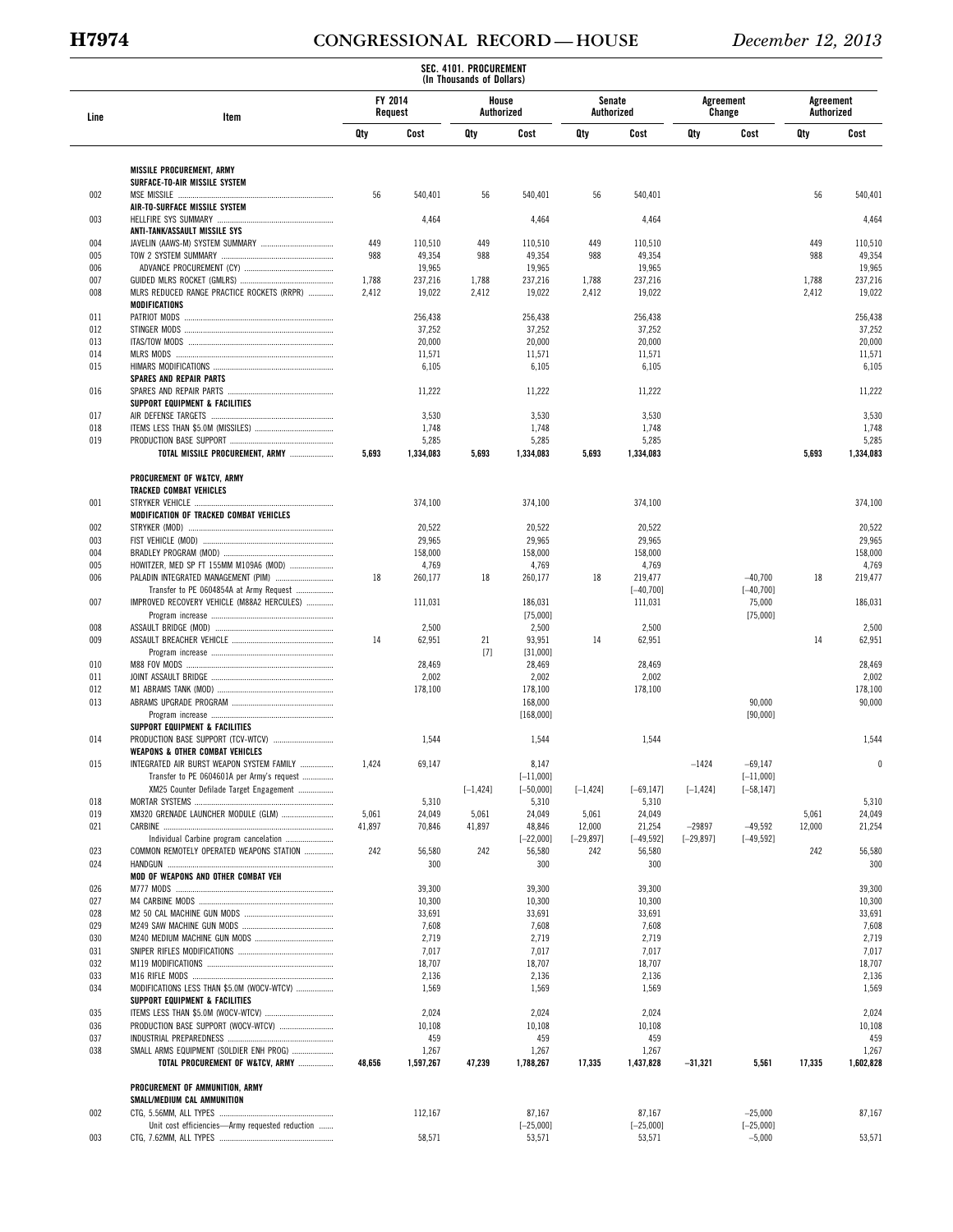|            |                                                                                                    |                    |                    | SEC. 4101. PROCUREMENT<br>(In Thousands of Dollars) |                                              |            |                                              |     |                                        |                         |                    |
|------------|----------------------------------------------------------------------------------------------------|--------------------|--------------------|-----------------------------------------------------|----------------------------------------------|------------|----------------------------------------------|-----|----------------------------------------|-------------------------|--------------------|
| Line       | Item                                                                                               | FY 2014<br>Request |                    | House                                               | Authorized                                   | Authorized | Senate                                       |     | Agreement<br>Change                    | Agreement<br>Authorized |                    |
|            |                                                                                                    | Qty                | Cost               | Qty                                                 | Cost                                         | Qty        | Cost                                         | Qty | Cost                                   | Qty                     | Cost               |
| 004<br>005 | Unit cost efficiencies-Army requested reduction<br>Unit cost efficiencies-Army requested reduction |                    | 9,858<br>80,037    |                                                     | $[-5,000]$<br>9,858<br>55,037<br>$[-25,000]$ |            | $[-5,000]$<br>9,858<br>55,037<br>$[-25,000]$ |     | $[-5,000]$<br>$-25,000$<br>$[-25,000]$ |                         | 9,858<br>55,037    |
| 007        |                                                                                                    |                    | 16,496             |                                                     | 16,496                                       |            | 6,196                                        |     | $-10,300$                              |                         | 6,196              |
| 008        |                                                                                                    |                    | 69,533             |                                                     | 50,033                                       |            | $[-10, 300]$<br>50,033                       |     | $[-10, 300]$<br>$-19,500$              |                         | 50,033             |
| 009        | Unit cost efficiencies-Army requested reduction                                                    |                    | 55,781             |                                                     | $[-19, 500]$<br>55,781                       |            | $[-19, 500]$<br>55,781                       |     | $[-19, 500]$                           |                         | 55,781             |
| 010        | <b>MORTAR AMMUNITION</b>                                                                           |                    | 38,029             |                                                     | 38,029                                       |            | 38,029                                       |     |                                        |                         | 38,029             |
| 011        |                                                                                                    |                    | 24,656             |                                                     | 24,656                                       |            | 24,656                                       |     |                                        |                         | 24,656             |
| 012<br>013 | <b>TANK AMMUNITION</b><br>CARTRIDGES, TANK, 105MM AND 120MM, ALL TYPES                             |                    | 60,781<br>121,551  |                                                     | 60,781<br>121,551                            |            | 60,781<br>121,551                            |     |                                        |                         | 60,781<br>121,551  |
|            | <b>ARTILLERY AMMUNITION</b>                                                                        |                    |                    |                                                     |                                              |            |                                              |     |                                        |                         |                    |
| 014<br>015 | ARTILLERY CARTRIDGES, 75MM & 105MM, ALL TYPES<br>ARTILLERY PROJECTILE, 155MM, ALL TYPES            |                    | 39,825<br>37,902   |                                                     | 39,825<br>37,902                             |            | 39,825<br>37,902                             |     |                                        |                         | 39,825<br>37,902   |
| 016        |                                                                                                    | 802                | 67,896             | 802                                                 | 67,896                                       | 802        | 67,896                                       |     |                                        | 802                     | 67,896             |
| 017        | ARTILLERY PROPELLANTS, FUZES AND PRIMERS, ALL<br><b>ROCKETS</b>                                    |                    | 71,205             |                                                     | 71,205                                       |            | 71,205                                       |     |                                        |                         | 71,205             |
| 020<br>021 | SHOULDER LAUNCHED MUNITIONS, ALL TYPES<br>OTHER AMMUNITION                                         |                    | 1,012<br>108,476   |                                                     | 1,012<br>108,476                             |            | 1,012<br>108,476                             |     |                                        |                         | 1,012<br>108,476   |
| 022        |                                                                                                    |                    | 24,074             |                                                     | 24,074                                       |            | 24,074                                       |     |                                        |                         | 24,074             |
| 023        |                                                                                                    |                    | 33,242             |                                                     | 33,242                                       |            | 33,242                                       |     |                                        |                         | 33,242             |
| 024<br>025 | MISCELLANEOUS                                                                                      |                    | 7,609<br>5,228     |                                                     | 7,609<br>5,228                               |            | 7,609<br>5,228                               |     |                                        |                         | 7,609<br>5,228     |
| 026        |                                                                                                    |                    | 16,700             |                                                     | 16,700                                       |            | 16,700                                       |     |                                        |                         | 16,700             |
| 027        |                                                                                                    |                    | 7,366              |                                                     | 7,366                                        |            | 7,366                                        |     |                                        |                         | 7,366              |
| 028<br>029 |                                                                                                    |                    | 3,614<br>12,423    |                                                     | 3,614<br>12,423                              |            | 3,614<br>12,423                              |     |                                        |                         | 3,614<br>12,423    |
| 030        |                                                                                                    |                    | 16,604             |                                                     | 16,604                                       |            | 16,604                                       |     |                                        |                         | 16,604             |
| 031<br>032 | FIRST DESTINATION TRANSPORTATION (AMMO)                                                            |                    | 14,328<br>108      |                                                     | 14,328<br>108                                |            | 14,328<br>108                                |     |                                        |                         | 14,328<br>108      |
| 033        | PRODUCTION BASE SUPPORT                                                                            |                    | 242,324            |                                                     | 242,324                                      |            | 242,324                                      |     |                                        |                         | 242,324            |
| 034        | CONVENTIONAL MUNITIONS DEMILITARIZATION                                                            |                    | 179,605            |                                                     | 179,605                                      |            | 179,605                                      |     |                                        |                         | 179,605            |
| 035        | TOTAL PROCUREMENT OF AMMUNITION, ARMY                                                              | 802                | 3,436<br>1,540,437 | 802                                                 | 3,436<br>1,465,937                           | 802        | 3,436<br>1,455,637                           |     | $-84,800$                              | 802                     | 3,436<br>1,455,637 |
|            | OTHER PROCUREMENT, ARMY                                                                            |                    |                    |                                                     |                                              |            |                                              |     |                                        |                         |                    |
| 001        | TACTICAL VEHICLES                                                                                  | 25                 | 4,000              | 25                                                  | 4,000                                        | 25         | 4,000                                        |     |                                        | 25                      | 4,000              |
| 002        |                                                                                                    | 40                 | 6,841              | 40                                                  | 6,841                                        | 40         | 6,841                                        |     |                                        | 40                      | 6,841              |
| 003        |                                                                                                    | 837                | 223,910            | 837                                                 | 223,910                                      | 837        | 223,910                                      |     |                                        | 837                     | 223,910            |
| 004<br>005 | FIRETRUCKS & ASSOCIATED FIREFIGHTING EQUIP                                                         | 220                | 11,880<br>14,731   | 220                                                 | 11,880<br>14,731                             | 220        | 11,880<br>14,731                             |     |                                        | 220                     | 11,880<br>14,731   |
| 006        |                                                                                                    | 74                 | 44,252             | 74                                                  | 44,252                                       | 74         | 44,252                                       |     |                                        | 74                      | 44,252             |
| 009<br>011 | HVY EXPANDED MOBILE TACTICAL TRUCK EXT SERV<br>TACTICAL WHEELED VEHICLE PROTECTION KITS            | 77<br>746          | 39,525<br>51,258   | 77<br>746                                           | 39,525<br>25,958                             | 77<br>746  | 39,525<br>51,258                             |     | $-25,300$                              | 77<br>746               | 39,525<br>25,958   |
|            |                                                                                                    |                    |                    |                                                     | $[-25, 300]$                                 |            |                                              |     | $[-25, 300]$                           |                         |                    |
| 012<br>013 | MINE-RESISTANT AMBUSH-PROTECTED (MRAP) MODS<br><b>NON-TACTICAL VEHICLES</b>                        | 34                 | 49,904<br>2,200    | 34                                                  | 49,904<br>2,200                              | 34         | 49,904<br>2,200                              |     |                                        | 34                      | 49,904<br>2,200    |
| 014        |                                                                                                    |                    | 400                |                                                     | 400                                          |            | 400                                          |     |                                        |                         | 400                |
| 015        |                                                                                                    |                    | 716                |                                                     | 716                                          |            | 716                                          |     |                                        |                         | 716                |
| 016        | <b>COMM-JOINT COMMUNICATIONS</b>                                                                   |                    | 5,619              |                                                     | 5,619                                        |            | 5,619                                        |     |                                        |                         | 5,619              |
| 018        | WIN-T-GROUND FORCES TACTICAL NETWORK                                                               | 2,139              | 973,477            | 2,139                                               | 973,477                                      | 2,139      | 973,477                                      |     |                                        | 2,139                   | 973,477            |
| 019        |                                                                                                    |                    | 14,120             |                                                     | 14,120                                       |            | 14,120                                       |     |                                        |                         | 14,120             |
| 020<br>021 | JOINT INCIDENT SITE COMMUNICATIONS CAPABILITY                                                      |                    | 7,869<br>5,296     |                                                     | 7,869<br>5,296                               |            | 7,869<br>5,296                               |     |                                        |                         | 7,869<br>5,296     |
|            | <b>COMM-SATELLITE COMMUNICATIONS</b>                                                               |                    |                    |                                                     |                                              |            |                                              |     |                                        |                         |                    |
| 022<br>023 | DEFENSE ENTERPRISE WIDEBAND SATCOM SYSTEMS<br>TRANSPORTABLE TACTICAL COMMAND COMMUNICATIONS        | 31                 | 147,212<br>7,998   | 31                                                  | 147,212<br>7,998                             | 31         | 147,212<br>7,998                             |     |                                        | 31                      | 147,212<br>7,998   |
| 024        |                                                                                                    |                    | 7,232              |                                                     | 7,232                                        |            | 7,232                                        |     |                                        |                         | 7,232              |
| 025        | NAVSTAR GLOBAL POSITIONING SYSTEM (SPACE)                                                          |                    | 3,308              |                                                     | 3,308                                        |            | 3,308                                        |     |                                        |                         | 3,308              |
| 026<br>028 |                                                                                                    | 94                 | 13,992<br>28,206   | 94                                                  | 13,992<br>28,206                             | 94         | 13,992<br>28,206                             |     |                                        | 94                      | 13,992<br>28,206   |
| 029        |                                                                                                    | 15                 | 2,778              | 15                                                  | 2,778                                        | 15         | 2,778                                        |     |                                        | 15                      | 2,778              |
| 031        | COMM-C3 SYSTEM<br>ARMY GLOBAL CMD & CONTROL SYS (AGCCS)                                            |                    | 17,590             |                                                     | 17,590                                       |            | 17,590                                       |     |                                        |                         | 17,590             |
| 032        | <b>COMM-COMBAT COMMUNICATIONS</b><br>ARMY DATA DISTRIBUTION SYSTEM (DATA RADIO)                    |                    | 786                |                                                     | 786                                          |            | 786                                          |     |                                        |                         | 786                |
| 033        |                                                                                                    | 10,523             | 382,930            | 10,523                                              | 382,930                                      | 10,523     | 382,930                                      |     |                                        | 10,523                  | 382,930            |
| 034<br>035 | MID-TIER NETWORKING VEHICULAR RADIO (MNVR)                                                         | 130                | 19,200<br>1,438    | 130                                                 | 19,200<br>1,438                              | 130        | 19,200<br>1,438                              |     |                                        | 130                     | 19,200<br>1,438    |
| 036        |                                                                                                    |                    | 9,856              |                                                     | 9,856                                        |            | 9,856                                        |     |                                        |                         | 9,856              |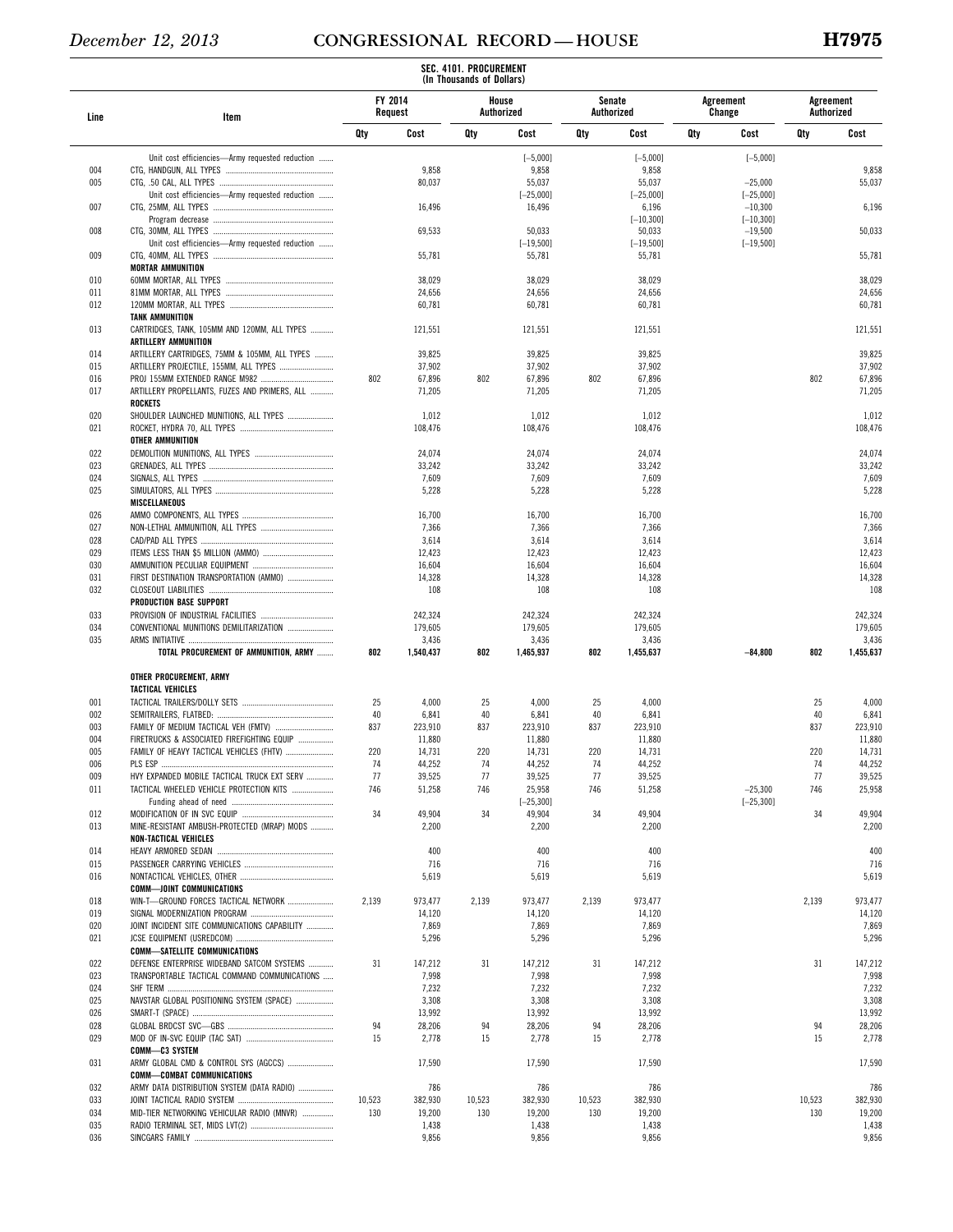# **H7976 CONGRESSIONAL RECORD — HOUSE** *December 12, 2013*

|            |                                                                               |         |                  | SEC. 4101. PROCUREMENT<br>(In Thousands of Dollars) |                  |        |                      |     |                     |                         |                  |
|------------|-------------------------------------------------------------------------------|---------|------------------|-----------------------------------------------------|------------------|--------|----------------------|-----|---------------------|-------------------------|------------------|
| Line       | Item                                                                          | FY 2014 | Request          | Authorized                                          | House            |        | Senate<br>Authorized |     | Agreement<br>Change | Agreement<br>Authorized |                  |
|            |                                                                               | Qty     | Cost             | Qty                                                 | Cost             | Qty    | Cost                 | Qty | Cost                | Qty                     | Cost             |
| 037        |                                                                               | 2,066   | 14,184           | 2,066                                               | 14,184           | 2,066  | 14,184               |     |                     | 2,066                   | 14,184           |
| 038        |                                                                               |         | 6,271            |                                                     | 6,271            |        | 6,271                |     |                     |                         | 6,271            |
| 040        | SOLDIER ENHANCEMENT PROGRAM COMM/ELECTRONICS                                  |         | 1,030            |                                                     | 1,030            |        | 1,030                |     |                     |                         | 1,030            |
| 041        | TACTICAL COMMUNICATIONS AND PROTECTIVE SYSTEM                                 | 15,967  | 31,868           | 15,967                                              | 31,868           | 15,967 | 31,868               |     |                     | 15,967                  | 31,868           |
| 042<br>044 |                                                                               |         | 18,000<br>1,166  |                                                     | 18,000<br>1,166  |        | 18,000<br>1,166      |     |                     |                         | 18,000<br>1,166  |
| 045        | FAMILY OF MED COMM FOR COMBAT CASUALTY CARE                                   |         | 22,867           |                                                     | 22,867           |        | 22,867               |     |                     |                         | 22,867           |
|            | <b>COMM-INTELLIGENCE COMM</b>                                                 |         |                  |                                                     |                  |        |                      |     |                     |                         |                  |
| 048        |                                                                               |         | 1,512            |                                                     | 1,512            |        | 1,512                |     |                     |                         | 1,512            |
| 049        |                                                                               | 323     | 61,096           | 323                                                 | 61,096           | 323    | 61,096               |     |                     | 323                     | 61,096           |
|            | <b>INFORMATION SECURITY</b>                                                   |         |                  |                                                     |                  |        |                      |     |                     |                         |                  |
| 050<br>051 | INFORMATION SYSTEM SECURITY PROGRAM-ISSP                                      | 1,133   | 13,890<br>23,245 | 1,133                                               | 13,890<br>23,245 | 1,133  | 13,890<br>23,245     |     |                     | 1,133                   | 13,890<br>23,245 |
| 052        |                                                                               |         | 3,800            |                                                     | 3,800            |        | 3,800                |     |                     |                         | 3,800            |
| 053        |                                                                               | 877     | 24,711           | 877                                                 | 24,711           | 877    | 24,711               |     |                     | 877                     | 24,711           |
|            | <b>COMM-LONG HAUL COMMUNICATIONS</b>                                          |         |                  |                                                     |                  |        |                      |     |                     |                         |                  |
| 055        |                                                                               |         | 43,395           |                                                     | 43,395           |        | 43,395               |     |                     |                         | 43,395           |
|            | <b>COMM-BASE COMMUNICATIONS</b>                                               |         |                  |                                                     |                  |        |                      |     |                     |                         |                  |
| 057<br>058 |                                                                               |         | 104,577<br>612   |                                                     | 104,577<br>612   |        | 104,577<br>612       |     |                     |                         | 104,577<br>612   |
| 059        | EMERGENCY MANAGEMENT MODERNIZATION PROGRAM                                    |         | 39,000           |                                                     | 39,000           |        | 39,000               |     |                     |                         | 39,000           |
| 060        | INSTALLATION INFO INFRASTRUCTURE MOD PROGRAM                                  |         | 248,477          |                                                     | 248,477          |        | 248,477              |     |                     |                         | 248,477          |
|            | ELECT EQUIP-TACT INT REL ACT (TIARA)                                          |         |                  |                                                     |                  |        |                      |     |                     |                         |                  |
| 064        |                                                                               |         | 824              |                                                     | 824              |        | 824                  |     |                     |                         | 824              |
| 065        |                                                                               | 10      | 59,198           | 10                                                  | 59,198           | 10     | 59,198               |     |                     | 10                      | 59,198           |
| 067        |                                                                               | 2,717   | 267,214          | 2,717                                               | 267,214          | 2,717  | 267,214              |     |                     | 2,717                   | 267,214          |
| 068<br>069 |                                                                               | 5       | 9,899<br>24,598  | 5                                                   | 9,899<br>24,598  | 5      | 9,899<br>24,598      |     |                     | 5                       | 9,899<br>24,598  |
| 070        |                                                                               |         | 1,927            |                                                     | 1,927            |        | 1,927                |     |                     |                         | 1,927            |
| 071        | CI HUMINT AUTO REPRTING AND COLL(CHARCS)                                      |         | 6,169            |                                                     | 6,169            |        | 6,169                |     |                     |                         | 6,169            |
| 072        | MACHINE FOREIGN LANGUAGE TRANSLATION SYSTEM-M                                 |         | 2,924            |                                                     | 2,924            |        | 2,924                |     |                     |                         | 2,924            |
|            | ELECT EQUIP-ELECTRONIC WARFARE (EW)                                           |         |                  |                                                     |                  |        |                      |     |                     |                         |                  |
| 074        |                                                                               | 18      | 40,735           | 18                                                  | 40,735           | 18     | 40,735               |     |                     | 18                      | 40,735           |
| 075<br>076 | EW PLANNING & MANAGEMENT TOOLS (EWPMT)                                        |         | -13<br>2,800     |                                                     | 13<br>2,800      |        | 13<br>2,800          |     |                     |                         | 13<br>2,800      |
| 079        | COUNTERINTELLIGENCE/SECURITY COUNTERMEASURES                                  |         | 1,237            |                                                     | 1,237            |        | 1,237                |     |                     |                         | 1,237            |
| 080        |                                                                               |         | 1,399            |                                                     | 1,399            |        | 1,399                |     |                     |                         | 1,399            |
|            | ELECT EQUIP-TACTICAL SURV. (TAC SURV)                                         |         |                  |                                                     |                  |        |                      |     |                     |                         |                  |
| 082        |                                                                               | 86      | 47,983           | 86                                                  | 47,983           | 86     | 47,983               |     |                     | 86                      | 47,983           |
| 083        |                                                                               |         | 142              |                                                     | 142              |        | 142                  |     |                     |                         | 142              |
| 084<br>085 | LONG RANGE ADVANCED SCOUT SURVEILLANCE SYSTEM                                 | 6,879   | 202,428<br>5,183 | 6,879                                               | 202,428<br>5,183 | 6,879  | 202,428<br>5,183     |     |                     | 6,879                   | 202,428<br>5,183 |
| 086        |                                                                               |         | 14,074           |                                                     | 14,074           |        | 14,074               |     |                     |                         | 14,074           |
| 087        | SMALL TACTICAL OPTICAL RIFLE MOUNTED MLRF                                     | 1,491   | 22,300           | 1,491                                               | 22,300           | 1,491  | 22,300               |     |                     | 1,491                   | 22,300           |
| 089        |                                                                               |         | 1,016            |                                                     | 1,016            |        | 1,016                |     |                     |                         | 1,016            |
| 090        | INDIRECT FIRE PROTECTION FAMILY OF SYSTEMS                                    | 5       | 55,354           | 5                                                   | 55,354           | 5      | 55,354               |     |                     | 5                       | 55,354           |
| 091        |                                                                               |         | 800              |                                                     | 800              |        | 800                  |     |                     |                         | 800              |
| 092<br>093 | MOD OF IN-SVC EQUIP (FIREFINDER RADARS)                                       |         | 3,027<br>1.185   |                                                     | 3,027<br>1,185   |        | 3,027<br>1,185       |     |                     |                         | 3,027<br>1,185   |
| 094        | JOINT BATTLE COMMAND-PLATFORM (JBC-P)                                         | 3,866   | 103,214          | 3,866                                               | 103,214          | 3,866  | 103,214              |     |                     | 3,866                   | 103,214          |
| 096        |                                                                               | 167     | 26,037           | 167                                                 | 26,037           | 167    | 26,037               |     |                     | 167                     | 26,037           |
| 097        |                                                                               | 120     | 23,100           | 120                                                 | 23,100           | 120    | 23,100               |     |                     | 120                     | 23,100           |
| 098        |                                                                               | 19      | 312,727          | 19                                                  | 312,727          | 19     | 312,727              |     |                     | 19                      | 312,727          |
|            | ELECT EQUIP-TACTICAL C2 SYSTEMS                                               |         |                  |                                                     |                  |        |                      |     |                     |                         |                  |
| 101        | BATTLE COMMAND SUSTAINMENT SUPPORT SYSTEM                                     | 574     | 43,228           | 574                                                 | 43,228           | 574    | 43,228               |     |                     | 574<br>167              | 43,228           |
| 102<br>103 |                                                                               | 167     | 14,446<br>4,607  | 167                                                 | 14,446<br>4,607  | 167    | 14,446<br>4,607      |     |                     |                         | 14,446<br>4,607  |
| 104        | AIR & MSL DEFENSE PLANNING & CONTROL SYS                                      | 8       | 33,090           | 8                                                   | 33,090           | 8      | 33,090               |     |                     | 8                       | 33,090           |
| 105        |                                                                               |         | 21,200           |                                                     | 21,200           |        | 21,200               |     |                     |                         | 21,200           |
| 107        |                                                                               |         | 1,795            |                                                     | 1,795            |        | 1,795                |     |                     |                         | 1,795            |
| 109        | NETWORK MANAGEMENT INITIALIZATION AND SERVICE                                 |         | 54,327           |                                                     | 54,327           |        | 54,327               |     |                     |                         | 54,327           |
| 110        |                                                                               | 2,959   | 59,171           | 2,959                                               | 59,171           | 2,959  | 59,171               |     |                     | 2,959                   | 59,171           |
| 111<br>113 | GLOBAL COMBAT SUPPORT SYSTEM-ARMY (GCSS-A)                                    |         | 83,936           |                                                     | 83,936           |        | 83,936               |     |                     |                         | 83,936           |
| 114        | RECONNAISSANCE AND SURVEYING INSTRUMENT SET                                   | 212     | 25,476<br>19,341 | 212                                                 | 25,476<br>19,341 | 212    | 25,476<br>19,341     |     |                     | 212                     | 25,476<br>19,341 |
|            | ELECT EQUIP-AUTOMATION                                                        |         |                  |                                                     |                  |        |                      |     |                     |                         |                  |
| 115        |                                                                               |         | 11,865           |                                                     | 11,865           |        | 11,865               |     |                     |                         | 11,865           |
| 116        |                                                                               |         | 219,431          |                                                     | 219,431          |        | 219,431              |     |                     |                         | 219,431          |
| 117        | GENERAL FUND ENTERPRISE BUSINESS SYSTEMS FAM                                  |         | 6,414            |                                                     | 6,414            |        | 6,414                |     |                     |                         | 6,414            |
| 118        | HIGH PERF COMPUTING MOD PGM (HPCMP)                                           |         | 62,683           |                                                     | 62,683           |        | 62,683               |     |                     |                         | 62,683           |
| 120        | RESERVE COMPONENT AUTOMATION SYS (RCAS)<br>ELECT EQUIP-AUDIO VISUAL SYS (A/V) |         | 34,951           |                                                     | 34,951           |        | 34,951               |     |                     |                         | 34,951           |
| 121        |                                                                               |         | 7,440            |                                                     | 7,440            |        | 7,440                |     |                     |                         | 7,440            |
| 122        | ITEMS LESS THAN \$5M (SURVEYING EQUIPMENT)                                    | 16      | 1,615            | 16                                                  | 1,615            | 16     | 1,615                |     |                     | 16                      | 1,615            |
|            | <b>ELECT EQUIP-SUPPORT</b>                                                    |         |                  |                                                     |                  |        |                      |     |                     |                         |                  |
| 123        |                                                                               |         | 554              |                                                     | 554              |        | 554                  |     |                     |                         | 554              |
| 124        |                                                                               |         | 20,000           |                                                     | 20,000           |        | 20,000               |     |                     |                         | 20,000           |
|            | <b>CLASSIFIED PROGRAMS</b>                                                    |         |                  |                                                     |                  |        |                      |     |                     |                         |                  |
| 124A       | CHEMICAL DEFENSIVE EQUIPMENT                                                  |         | 3,558            |                                                     | 3,558            |        | 3,558                |     |                     |                         | 3,558            |
|            |                                                                               |         |                  |                                                     |                  |        |                      |     |                     |                         |                  |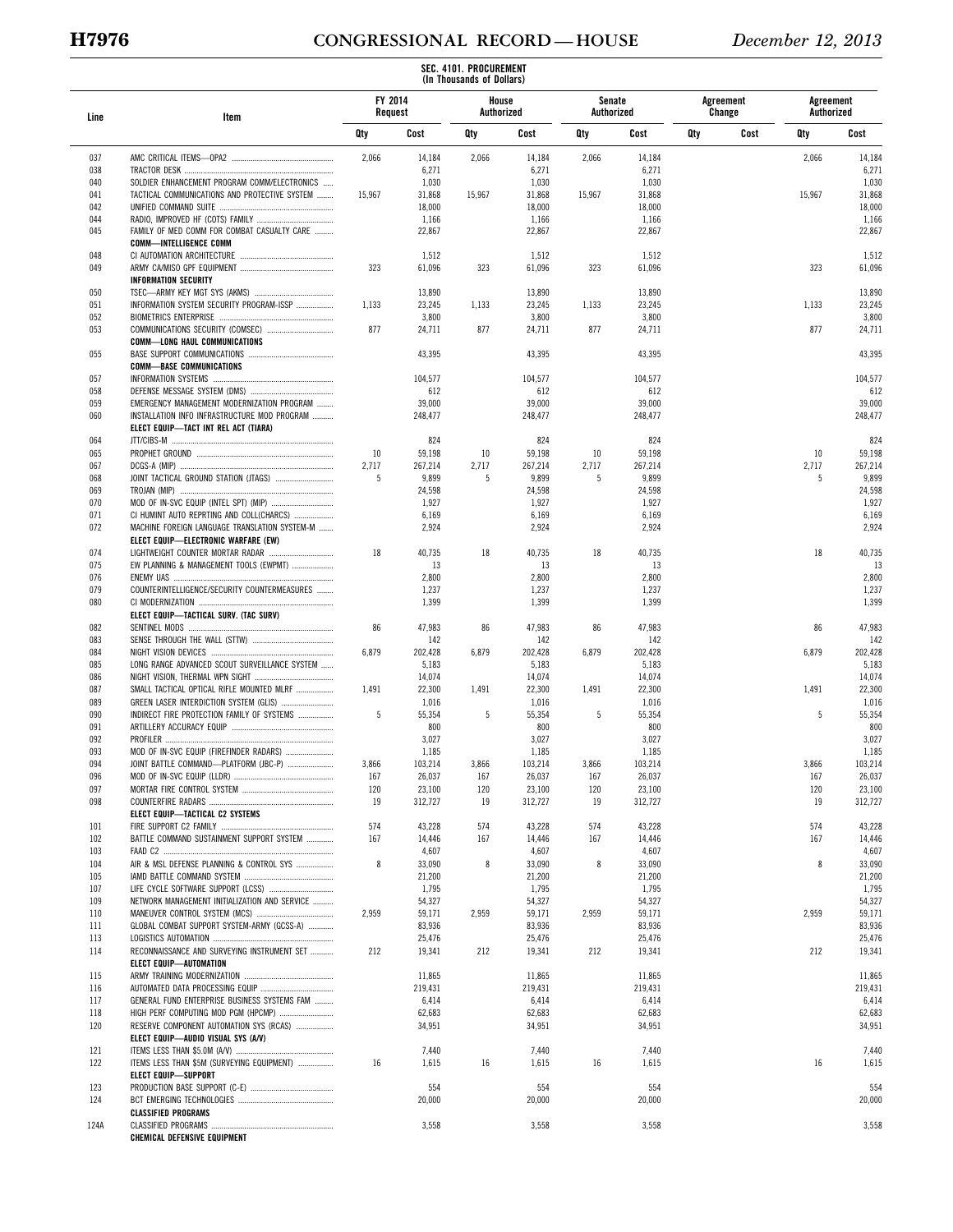|            |                                                                 |                    |                  | (In Thousands of Dollars) |                  |                |                  |     |                     |                         |                     |
|------------|-----------------------------------------------------------------|--------------------|------------------|---------------------------|------------------|----------------|------------------|-----|---------------------|-------------------------|---------------------|
| Line       | Item                                                            | FY 2014<br>Request |                  | Authorized                | House            | Senate         | Authorized       |     | Agreement<br>Change | Agreement<br>Authorized |                     |
|            |                                                                 | Qty                | Cost             | Qty                       | Cost             | Qty            | Cost             | Qty | Cost                | Qty                     | Cost                |
| 126        | FAMILY OF NON-LETHAL EQUIPMENT (FNLE)                           |                    | 762              |                           | 762              |                | 762              |     |                     |                         | 762                 |
| 127        |                                                                 | 3,759              | 20,630           | 3,759                     | 20,630           | 3,759          | 20,630           |     |                     | 3,759                   | 20,630              |
| 128        |                                                                 | 24,530             | 22,151           | 24,530                    | 22,151           | 24,530         | 22,151           |     |                     | 24,530                  | 22,151              |
|            | <b>BRIDGING EQUIPMENT</b>                                       |                    |                  |                           |                  |                |                  |     |                     |                         |                     |
| 130        |                                                                 | $\overline{2}$     | 14,188           | $\overline{2}$            | 14,188           | $\overline{2}$ | 14,188           |     |                     | $\overline{2}$          | 14,188              |
| 131<br>132 | COMMON BRIDGE TRANSPORTER (CBT) RECAP                           | 34                 | 23,101<br>15,416 | 34                        | 23,101<br>15,416 | 34             | 23,101<br>15,416 |     |                     | 34                      | 23,101<br>15,416    |
|            | ENGINEER (NON-CONSTRUCTION) EQUIPMENT                           |                    |                  |                           |                  |                |                  |     |                     |                         |                     |
| 134        | GRND STANDOFF MINE DETECTN SYSM (GSTAMIDS)                      | 311                | 50,465           | 311                       | 50,465           | 311            | 50,465           |     |                     | 311                     | 50,465              |
| 135        |                                                                 |                    | 6,490            |                           | 6,490            |                | 6,490            |     |                     |                         | 6,490               |
| 136        | EOD ROBOTICS SYSTEMS RECAPITALIZATION                           |                    | 1,563            |                           | 1,563            |                | 1,563            |     |                     |                         | 1,563               |
| 137        | EXPLOSIVE ORDNANCE DISPOSAL EQPMT (EOD EQPMT)                   | 6,774              | 20,921           | 6,774                     | 20,921           | 6,774          | 20,921           |     |                     | 6,774                   | 20,921              |
| 138        |                                                                 |                    | 100              |                           | 100              |                | 100              |     |                     |                         | 100                 |
| 139        |                                                                 | 70                 | 2,271            | 70                        | 2,271            | 70             | 2,271            |     |                     | 70                      | 2,271               |
| 140        | <b>COMBAT SERVICE SUPPORT EQUIPMENT</b>                         | 464                | 7,269            | 464                       | 7,269            | 464            | 7,269            |     |                     | 464                     | 7,269               |
| 141        |                                                                 |                    | 200              |                           | 200              |                | 200              |     |                     |                         | 200                 |
| 142        |                                                                 |                    | 1,468            |                           | 1,468            |                | 1,468            |     |                     |                         | 1,468               |
| 143        | PERSONNEL RECOVERY SUPPORT SYSTEM (PRSS)                        | 31,530             | 26,526           | 31,530                    | 26,526           | 31,530         | 26,526           |     |                     | 31,530                  | 26,526              |
| 144        |                                                                 | 5,547              | 81,680           | 5,547                     | 71,680           | 5,547          | 81,680           |     | $-10,000$           | 5,547                   | 71,680              |
|            |                                                                 |                    |                  |                           | $[-10,000]$      |                |                  |     | $[-10,000]$         |                         |                     |
| 147        |                                                                 | 217                | 28,096           | 217                       | 28,096           | 217            | 28,096           |     |                     | 217                     | 28,096              |
| 148        | CARGO AERIAL DEL & PERSONNEL PARACHUTE SYSTEM                   | 6,904              | 56,150           | 6,904                     | 56,150           | 6,904          | 56,150           |     |                     | 6,904                   | 56,150              |
| 149        |                                                                 | 248                | 3,242            | 248                       | 3,242            | 248            | 3,242            |     |                     | 248                     | 3,242               |
| 150        | FAMILY OF ENGR COMBAT AND CONSTRUCTION SETS                     | 289                | 38,141           | 289                       | 38,141           | 289            | 38,141           |     |                     | 289                     | 38,141              |
| 151        |                                                                 | 210                | 5,859            | 210                       | 5,859            | 210            | 5,859            |     |                     | 210                     | 5,859               |
| 152        | PETROLEUM EQUIPMENT<br>DISTRIBUTION SYSTEMS, PETROLEUM & WATER  | 508                | 60,612           | 508                       | 60,612           | 508            | 60,612           |     |                     | 508                     | 60,612              |
|            | <b>MEDICAL EQUIPMENT</b>                                        |                    |                  |                           |                  |                |                  |     |                     |                         |                     |
| 153        |                                                                 | 3,258              | 22,042           | 3,258                     | 22,042           | 3,258          | 22,042           |     |                     | 3,258                   | 22,042              |
| 154        | MEDEVAC MISSON EQUIPMENT PACKAGE (MEP)                          | 88                 | 35,318           | 88                        | 35,318           | 88             | 35,318           |     |                     | 88                      | 35,318              |
|            | <b>MAINTENANCE EQUIPMENT</b>                                    |                    |                  |                           |                  |                |                  |     |                     |                         |                     |
| 155        | MOBILE MAINTENANCE EQUIPMENT SYSTEMS                            | 25                 | 19,427           | 25                        | 19,427           | 25             | 19,427           |     |                     | 25                      | 19,427              |
| 156        |                                                                 | 347                | 3.860            | 347                       | 3,860            | 347            | 3,860            |     |                     | 347                     | 3,860               |
|            | <b>CONSTRUCTION EQUIPMENT</b>                                   |                    |                  |                           |                  |                |                  |     |                     |                         |                     |
| 157        |                                                                 |                    | 2,000            |                           | 2,000            |                | 2,000            |     |                     |                         | 2,000               |
| 159        |                                                                 | 52                 | 36,078           | 52                        | 36,078           | 52             | 36,078           |     |                     | 52                      | 36,078              |
| 160        |                                                                 | 13                 | 9,721            | 13                        | 9,721            | 13             | 9,721            |     |                     | 13                      | 9,721               |
| 162<br>163 |                                                                 | 109<br>84          | 50,122<br>28,828 | 109<br>84                 | 50,122<br>28,828 | 109<br>84      | 50,122<br>28,828 |     |                     | 109<br>84               | 50,122<br>28,828    |
| 164        |                                                                 | 19                 | 19,863           | 19                        | 19,863           | 19             | 19,863           |     |                     | 19                      | 19,863              |
| 166        | HIGH MOBILITY ENGINEER EXCAVATOR (HMEE)                         | 34                 | 23,465           | 34                        | 23,465           | 34             | 23,465           |     |                     | 34                      | 23,465              |
| 168        | ENHANCED RAPID AIRFIELD CONSTRUCTION CAPAP                      | 109                | 13,590           | 109                       | 13,590           | 109            | 13,590           |     |                     | 109                     | 13,590              |
| 169        |                                                                 | 80                 | 16,088           | 80                        | 16,088           | 80             | 16,088           |     |                     | 80                      | 16,088              |
| 170        |                                                                 | 66                 | 6,850            | 66                        | 6,850            | 66             | 6,850            |     |                     | 66                      | 6,850               |
|            | RAIL FLOAT CONTAINERIZATION EQUIPMENT                           |                    |                  |                           |                  |                |                  |     |                     |                         |                     |
| 171        |                                                                 |                    | 38,007           |                           | 19,007           |                | 38,007           |     | $-19,000$           |                         | 19,007              |
|            |                                                                 |                    |                  |                           | $[-19,000]$      |                |                  |     | $[-19,000]$         |                         |                     |
| 172        |                                                                 |                    | 10,605           |                           | 10,605           |                | 10,605           |     |                     |                         | 10,605              |
|            |                                                                 |                    |                  |                           |                  |                |                  |     |                     |                         |                     |
| 173        | <b>MATERIAL HANDLING EQUIPMENT</b>                              | 5,239              | 129,437          | 5,239                     | 129,437          | 5,239          | 129,437          |     |                     | 5,239                   | 129,437             |
| 174        | ROUGH TERRAIN CONTAINER HANDLER (RTCH)                          |                    | 1,250            |                           | 1,250            |                | 1,250            |     |                     |                         | 1,250               |
| 175        |                                                                 | 60                 | 8,260            | 60                        | 8,260            | 60             | 8,260            |     |                     | 60                      | 8,260               |
|            | <b>TRAINING EQUIPMENT</b>                                       |                    |                  |                           |                  |                |                  |     |                     |                         |                     |
| 176        |                                                                 | 309                | 121,710          | 309                       | 121,710          | 309            | 121,710          |     |                     | 309                     | 121,710             |
| 177        |                                                                 | 8,181              | 225,200          | 8,181                     | 225,200          | 8,181          | 225,200          |     |                     | 8,181                   | 225,200             |
| 178        |                                                                 | 15                 | 30,063           | 15                        | 30,063           | 15             | 30,063           |     |                     | 15                      | 30,063              |
| 179        | AVIATION COMBINED ARMS TACTICAL TRAINER                         | $\overline{2}$     | 34,913           | 2                         | 34,913           | 2              | 34,913           |     |                     | $\overline{2}$          | 34,913              |
| 180        | GAMING TECHNOLOGY IN SUPPORT OF ARMY TRAINING                   |                    | 9,955            |                           | 9,955            |                | 9,955            |     |                     |                         | 9,955               |
|            | TEST MEASURE AND DIG EQUIPMENT (TMD)                            |                    |                  |                           |                  |                |                  |     |                     |                         |                     |
| 181        |                                                                 | 3                  | 8,241            | 3                         | 8,241            | 3              | 8,241            |     |                     | 3                       | 8,241               |
| 182        | INTEGRATED FAMILY OF TEST EQUIPMENT (IFTE)                      | 1,810              | 67,506           | 1,810                     | 67,506           | 1,810          | 67,506           |     |                     | 1,810                   | 67,506              |
| 183        | TEST EQUIPMENT MODERNIZATION (TEMOD)<br>OTHER SUPPORT EQUIPMENT | 2,105              | 18,755           | 2,105                     | 18,755           | 2,105          | 18,755           |     |                     | 2,105                   | 18,755              |
| 184        |                                                                 | 647                | 5,110            | 647                       | 5,110            | 647            | 5,110            |     |                     | 647                     | 5,110               |
| 185        | RAPID EQUIPPING SOLDIER SUPPORT EQUIPMENT                       |                    | 5,110            |                           | 5,110            |                | 5,110            |     |                     |                         | 5,110               |
| 186        |                                                                 |                    | 62,904           |                           | 62,904           |                | 62,904           |     |                     |                         | 62,904              |
| 187        |                                                                 |                    | 1,427            |                           | 1,427            |                | 1,427            |     |                     |                         | 1,427               |
| 188        | MODIFICATION OF IN-SVC EQUIPMENT (OPA-3)                        | 1,936              | 96,661           | 1,936                     | 96,661           | 1,936          | 96,661           |     |                     | 1,936                   | 96,661              |
| 189        |                                                                 |                    | 2,450            |                           | 2,450            |                | 2,450            |     |                     |                         | 2,450               |
| 190        |                                                                 | 69                 | 11,593           | 69                        | 11,593           | 69             | 11,593           |     |                     | 69                      | 11,593              |
| 191        |                                                                 | 1,597              | 8,948            | 1,597                     | 8,948            | 1,597          | 8,948            |     |                     | 1,597                   | 8,948               |
| 192        |                                                                 |                    | 8,000            |                           | 8,000            |                | 8,000            |     |                     |                         | 8,000               |
| 195        | OPA2                                                            | 15                 | 59,700           |                           | 59,700           |                | 59,700           |     |                     | 15                      |                     |
|            | TOTAL OTHER PROCUREMENT, ARMY                                   | 162,339            | 6,465,218        | 15<br>162,339             | 6,410,918        | 15<br>162,339  | 6,465,218        |     | $-54,300$           | 162,339                 | 59,700<br>6,410,918 |
|            |                                                                 |                    |                  |                           |                  |                |                  |     |                     |                         |                     |

**COMBAT AIRCRAFT**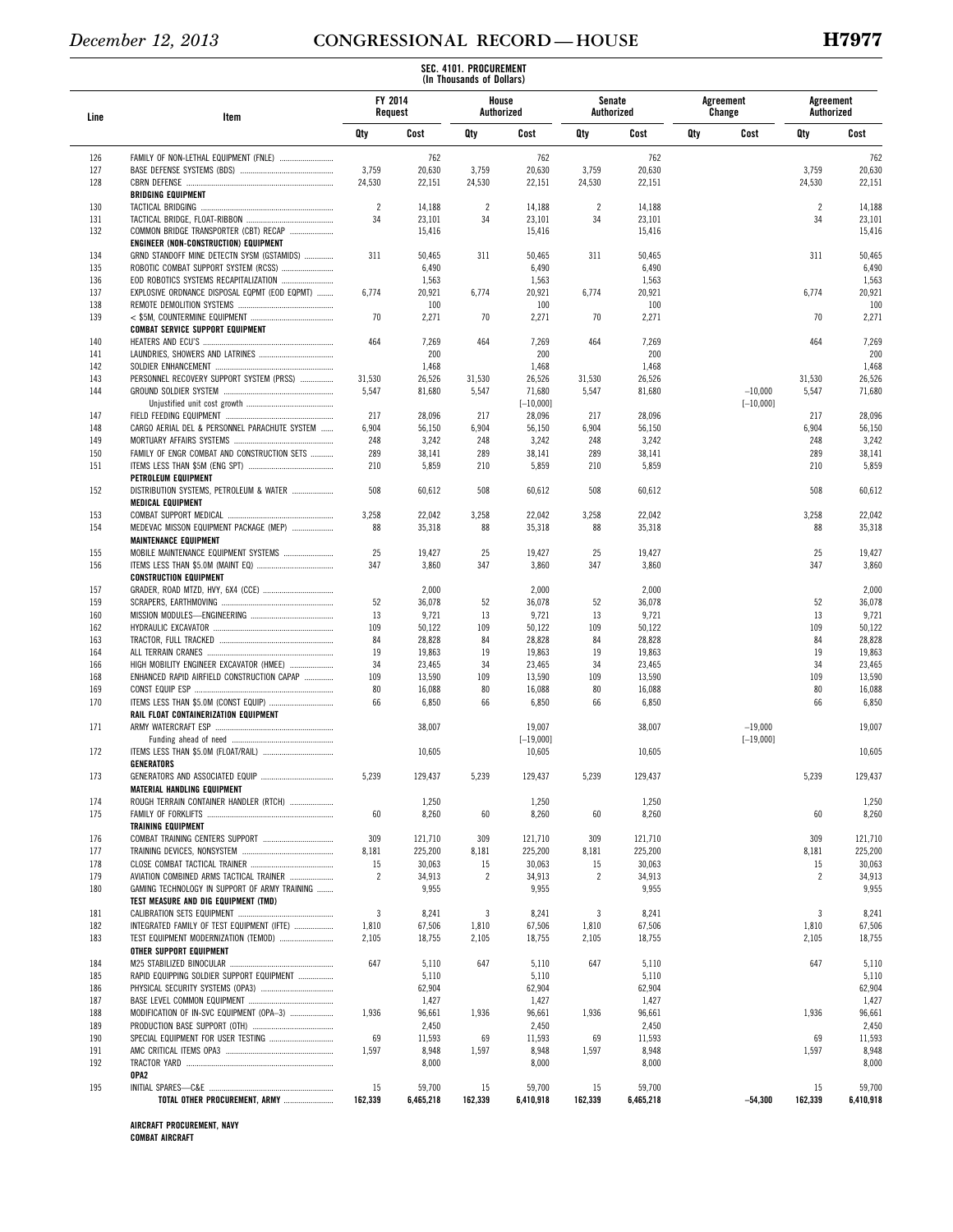# **H7978 CONGRESSIONAL RECORD — HOUSE** *December 12, 2013*

|            |                                                                                                                                                                                                               |                |                    | (In Thousands of Dollars) |                        |                |                      |     |                                                                       |                         |                    |
|------------|---------------------------------------------------------------------------------------------------------------------------------------------------------------------------------------------------------------|----------------|--------------------|---------------------------|------------------------|----------------|----------------------|-----|-----------------------------------------------------------------------|-------------------------|--------------------|
| Line       | Item                                                                                                                                                                                                          |                | FY 2014<br>Request | House<br>Authorized       |                        |                | Senate<br>Authorized |     | Agreement<br>Change                                                   | Agreement<br>Authorized |                    |
|            |                                                                                                                                                                                                               | Qty            | Cost               | Qty                       | Cost                   | Qty            | Cost                 | Qty | Cost                                                                  | Qty                     | Cost               |
| 001        | Excess engineering change order funding                                                                                                                                                                       | 21             | 2,001,787          | 21                        | 1,956,787              | 21             | 2,001,787            |     | $-60,913$<br>$[-8, 790]$<br>$[-5, 943]$<br>$[-1, 180]$                | 21                      | 1,940,874          |
|            |                                                                                                                                                                                                               |                |                    |                           | $[-45,000]$            |                |                      |     | $[-45,000]$                                                           |                         |                    |
| 003        |                                                                                                                                                                                                               |                | 206,551            |                           | 206,551                |                | 206,551              |     |                                                                       |                         | 206,551            |
| 004        |                                                                                                                                                                                                               |                |                    |                           | 75,000                 |                |                      |     | 75,000                                                                |                         | 75,000             |
| 005        |                                                                                                                                                                                                               | 4              | 1,135,444          | 4                         | [75,000]<br>1,135,444  | 4              | 1,135,444            |     | [75,000]                                                              | $\overline{4}$          | 1,135,444          |
| 006        |                                                                                                                                                                                                               |                | 94,766             |                           | 94,766                 |                | 94,766               |     |                                                                       |                         | 94,766             |
| 007        |                                                                                                                                                                                                               | 6              | 1,267,260          | 6                         | 1,267,260              | 6              | 1,267,260            |     |                                                                       | 6                       | 1,267,260          |
| 008        |                                                                                                                                                                                                               |                | 103,195            |                           | 103,195                |                | 103,195              |     |                                                                       |                         | 103,195            |
| 009        |                                                                                                                                                                                                               | 18             | 1,432,573          | 18                        | 1,432,573              | 18             | 1,432,573            |     |                                                                       | 18                      | 1,432,573          |
| 010        |                                                                                                                                                                                                               |                | 55,196             |                           | 55,196                 |                | 55,196               |     |                                                                       |                         | 55,196             |
| 011<br>012 |                                                                                                                                                                                                               | 25             | 749,962<br>71,000  | 25                        | 749,962<br>71,000      | 25             | 749,962<br>71,000    |     |                                                                       | 25                      | 749,962<br>71,000  |
| 013        |                                                                                                                                                                                                               | 18             | 383,831            | 18                        | 383,831                | 18             | 383,831              |     |                                                                       | 18                      | 383,831            |
| 014        |                                                                                                                                                                                                               |                | 37,278             |                           | 37,278                 |                | 37,278               |     |                                                                       |                         | 37,278             |
| 015        |                                                                                                                                                                                                               | 19             | 599,237            | 20                        | 599,237                | 19             | 599,237              |     |                                                                       | 19                      | 599,237            |
| 016        |                                                                                                                                                                                                               |                | 231,834            |                           | 231,834                |                | 231,834              |     |                                                                       |                         | 231,834            |
| 017        |                                                                                                                                                                                                               | 16             | 3,189,989          | 16                        | 3,189,989              | 16             | 3,189,989            |     |                                                                       | 16                      | 3,189,989          |
| 018        |                                                                                                                                                                                                               |                | 313,160            |                           | 313,160                |                | 313,160              |     |                                                                       |                         | 313,160            |
| 019        |                                                                                                                                                                                                               | 5              | 997,107            | 5                         | 962,107                | 5              | 997,107              |     |                                                                       | 5                       | 997,107            |
| 020        |                                                                                                                                                                                                               |                | 266,542            |                           | $[-35,000]$<br>266,542 |                | 266,542              |     |                                                                       |                         | 266,542            |
|            | <b>TRAINER AIRCRAFT</b>                                                                                                                                                                                       |                |                    |                           |                        |                |                      |     |                                                                       |                         |                    |
| 021        |                                                                                                                                                                                                               | 29             | 249,080            | 29                        | 249,080                | 29             | 249,080              |     |                                                                       | 29                      | 249,080            |
|            | OTHER AIRCRAFT                                                                                                                                                                                                |                |                    |                           |                        |                |                      |     |                                                                       |                         |                    |
| 022        |                                                                                                                                                                                                               | $\overline{2}$ | 134,358            | $\overline{c}$            | 134,358                | $\overline{2}$ | 134,358              |     |                                                                       | $\overline{2}$          | 134,358            |
| 023        |                                                                                                                                                                                                               |                | 32,288             |                           | 32,288                 |                | 32,288               |     |                                                                       |                         | 32,288             |
| 025        |                                                                                                                                                                                                               |                | 52,002             |                           | 52,002                 |                | 52,002               |     | $-47,200$                                                             |                         | 4,802              |
|            | Advance procurement appropriated in fiscal year 2013                                                                                                                                                          |                |                    |                           |                        |                |                      |     | $[-47, 200]$                                                          |                         |                    |
| 026        |                                                                                                                                                                                                               | $\mathbf{1}$   | 60,980             | $\mathbf{1}$              | 60,980                 | $\mathbf{1}$   | 60,980               |     |                                                                       | $\mathbf{1}$            | 60,980             |
| 028        | MODIFICATION OF AIRCRAFT                                                                                                                                                                                      | 1              | 14,958             | $\mathbf{1}$              | 14,958                 | $\mathbf{1}$   | 14,958               |     |                                                                       | $\mathbf{1}$            | 14,958             |
| 029        |                                                                                                                                                                                                               |                | 18,577             |                           | 18,577                 |                | 18,577               |     |                                                                       |                         | 18,577             |
| 030        |                                                                                                                                                                                                               |                | 48,502             |                           | 48,502                 |                | 48,502               |     |                                                                       |                         | 48,502             |
| 031        |                                                                                                                                                                                                               |                | 41,575             |                           | 41,575                 |                | 41,575               |     |                                                                       |                         | 41,575             |
| 032        |                                                                                                                                                                                                               |                | 2,992              |                           | 2,992                  |                | 2,992                |     |                                                                       |                         | 2,992              |
| 033        | ECP 6038 radome kits cost growth (OSIP 002-07)<br>Integrated logistics support growth (OSIP 14-03)<br>Other support and ILS ahead of need (OSIP 04-14)<br>Retrofit radars (APG-79B) cost growth (OSIP 002-07) |                | 875,371            |                           | 875,371                |                | 875,371              |     | $-41,841$<br>$[-2, 952]$<br>$[-8,000]$<br>$[-20, 989]$<br>$[-9, 900]$ |                         | 833,530            |
| 034        |                                                                                                                                                                                                               |                | 2,127              |                           | 2,127                  |                | 2,127                |     |                                                                       |                         | 2,127              |
| 036        |                                                                                                                                                                                                               |                | 67,675             |                           | 67,675                 |                | 67,675               |     |                                                                       |                         | 67,675             |
| 037        |                                                                                                                                                                                                               |                | 135,054            |                           | 135,054                |                | 135,054              |     |                                                                       |                         | 135,054            |
| 038        |                                                                                                                                                                                                               |                | 41,706             |                           | 41,706                 |                | 41,706               |     |                                                                       |                         | 41,706             |
| 039        |                                                                                                                                                                                                               |                | 55,903             | 12                        | 77,903<br>[8,000]      |                | 77,903<br>[8,000]    |     | 22,000                                                                |                         | 77,903             |
|            |                                                                                                                                                                                                               |                |                    | $[12]$                    | [14,000]               |                | [14,000]             |     | [8,000]<br>[14,000]                                                   |                         |                    |
| 040        |                                                                                                                                                                                                               |                | 37,436             |                           | 37,436                 |                | 37,436               |     |                                                                       |                         | 37,436             |
| 041        |                                                                                                                                                                                                               |                | 31,044             |                           | 31,044                 |                | 31,044               |     |                                                                       |                         | 31,044             |
| 042        |                                                                                                                                                                                                               |                | 43,720             |                           | 43,720                 |                | 43,720               |     | $-3,200$                                                              |                         | 40,520             |
|            | Avionics Obsolescence installation cost growth                                                                                                                                                                |                |                    |                           |                        |                |                      |     | $[-3, 200]$                                                           |                         |                    |
| 043        |                                                                                                                                                                                                               |                | 902                |                           | 902                    |                | 902                  |     |                                                                       |                         | 902                |
| 044        |                                                                                                                                                                                                               |                | 47,587             |                           | 47,587                 |                | 47,587               |     |                                                                       |                         | 47,587             |
| 045        |                                                                                                                                                                                                               |                | 665                |                           | 665                    |                | 665                  |     |                                                                       |                         | 665                |
| 046<br>047 |                                                                                                                                                                                                               |                | 14,587<br>189,312  |                           | 14,587<br>189,312      |                | 14,587<br>189,312    |     | $-6,094$                                                              |                         | 14,587<br>183,218  |
|            | FAB-T funding previously appropriated (OSIP 014-14)                                                                                                                                                           |                |                    |                           |                        |                |                      |     | $[-6, 094]$                                                           |                         |                    |
| 048        |                                                                                                                                                                                                               |                | 85,537             |                           | 85,537                 |                | 85,537               |     |                                                                       |                         | 85,537             |
| 049        |                                                                                                                                                                                                               |                | 3,684              | 4                         | 16,684                 |                | 13,684               |     | 10,000                                                                |                         | 13,684             |
|            |                                                                                                                                                                                                               |                |                    |                           | [8,000]                |                | [5,000]              |     | [5,000]                                                               |                         |                    |
|            |                                                                                                                                                                                                               |                |                    | $[4]$                     | [5,000]                |                | [5,000]              |     | [5,000]                                                               |                         |                    |
| 050        |                                                                                                                                                                                                               |                | 98,128             |                           | 98,128                 |                | 98,128               |     |                                                                       |                         | 98,128             |
| 051        |                                                                                                                                                                                                               |                | 22,999             |                           | 22,999                 |                | 22,999               |     |                                                                       |                         | 22,999             |
| 052<br>053 |                                                                                                                                                                                                               |                | 1,576<br>6,267     |                           | 1,576<br>6,267         |                | 1,576<br>6,267       |     |                                                                       |                         | 1,576<br>6,267     |
| 054        |                                                                                                                                                                                                               |                | 141,685            |                           | 141,685                |                | 141,685              |     |                                                                       |                         | 141,685            |
| 055        |                                                                                                                                                                                                               |                | 120,660            |                           | 120,660                |                | 120,660              |     |                                                                       |                         | 120,660            |
| 056        |                                                                                                                                                                                                               |                | 3,554              |                           | 3,554                  |                | 3,554                |     |                                                                       |                         | 3,554              |
| 057        |                                                                                                                                                                                                               |                | 41,800             |                           | 41,800                 |                | 41,800               |     |                                                                       |                         | 41,800             |
| 058        |                                                                                                                                                                                                               |                | 9,485              |                           | 9,485                  |                | 9,485                |     |                                                                       |                         | 9,485              |
| 059        |                                                                                                                                                                                                               |                | 14,431             |                           | 14,431                 |                | 14,431               |     |                                                                       |                         | 14,431             |
| 060        |                                                                                                                                                                                                               |                | 1,001              |                           | 1,001                  |                | 1,001                |     |                                                                       |                         | 1,001              |
| 061        |                                                                                                                                                                                                               |                | 26,433             |                           | 26,433                 |                | 26,433               |     |                                                                       |                         | 26,433             |
| 062<br>063 |                                                                                                                                                                                                               |                | 160,834            |                           | 160,834                |                | 160,834              |     |                                                                       |                         | 160,834<br>147,130 |
| 064        |                                                                                                                                                                                                               |                | 147,130<br>31,100  |                           | 147,130<br>31,100      |                | 147,130<br>31,100    |     |                                                                       |                         | 31,100             |
|            |                                                                                                                                                                                                               |                |                    |                           |                        |                |                      |     |                                                                       |                         |                    |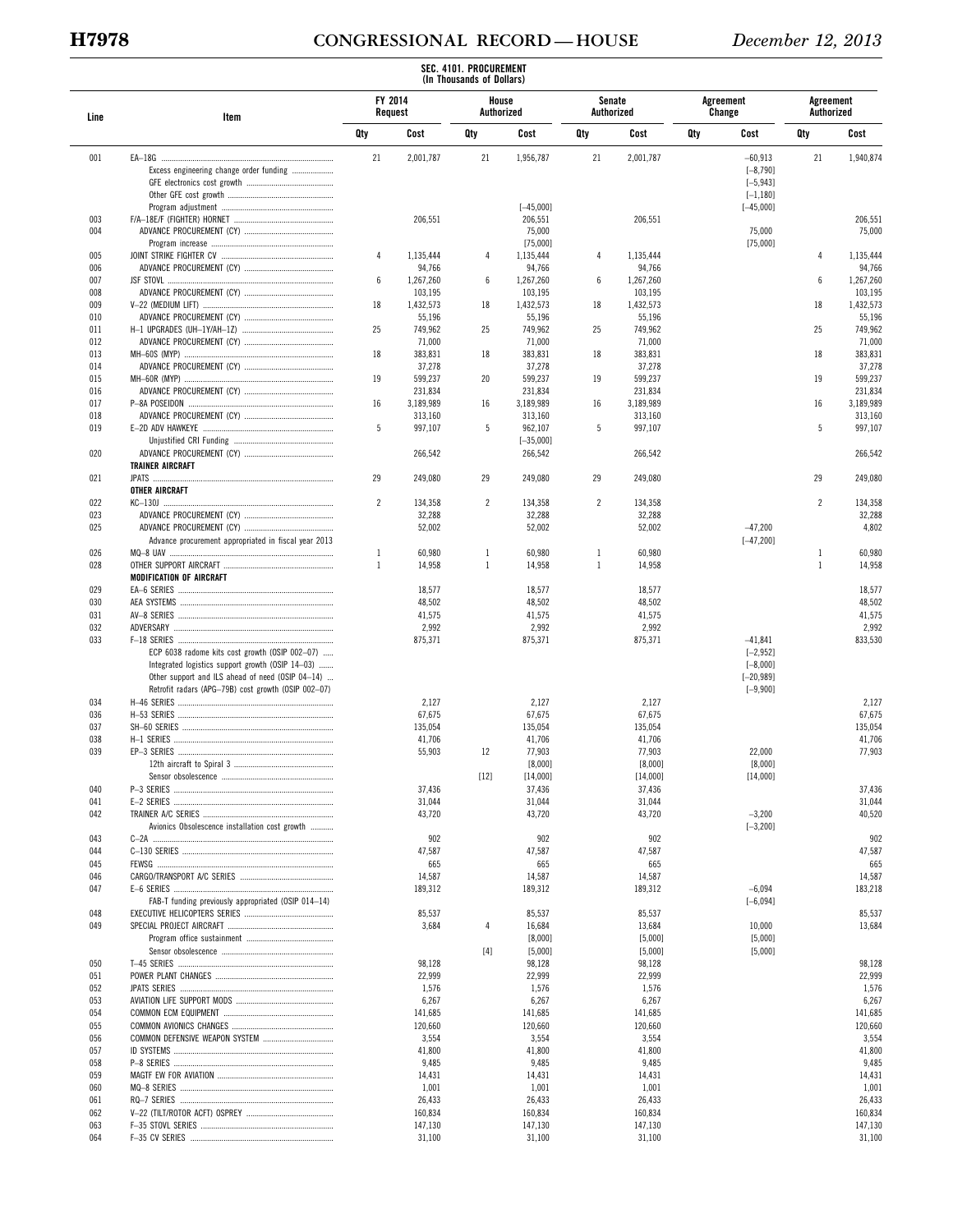|            |                                                   |           |                   | SEC. 4101. PROCUREMENT<br>(In Thousands of Dollars) |                           |           |                             |     |                          |                         |                   |
|------------|---------------------------------------------------|-----------|-------------------|-----------------------------------------------------|---------------------------|-----------|-----------------------------|-----|--------------------------|-------------------------|-------------------|
| Line       | Item                                              | FY 2014   | Request           |                                                     | House<br>Authorized       |           | <b>Senate</b><br>Authorized |     | Agreement<br>Change      | Agreement<br>Authorized |                   |
|            |                                                   | Qty       | Cost              | Qty                                                 | Cost                      | Qty       | Cost                        | Qty | Cost                     | Qty                     | Cost              |
|            | AIRCRAFT SPARES AND REPAIR PARTS                  |           |                   |                                                     |                           |           |                             |     |                          |                         |                   |
| 065        | AIRCRAFT SUPPORT EQUIP & FACILITIES               |           | 1,142,461         |                                                     | 1,142,461                 |           | 1,142,461                   |     |                          |                         | 1,142,461         |
| 066        |                                                   |           | 410,044           |                                                     | 410,044                   |           | 410,044                     |     |                          |                         | 410,044           |
| 067        |                                                   |           | 27,450            |                                                     | 27,450                    |           | 27,450                      |     |                          |                         | 27,450            |
| 068        |                                                   |           | 28,930            |                                                     | 28,930                    |           | 28,930                      |     |                          |                         | 28,930            |
| 069        |                                                   |           | 5,268             |                                                     | 5,268                     |           | 5,268                       |     |                          |                         | 5,268             |
| 070<br>071 |                                                   |           | 60,306<br>1,775   |                                                     | 60,306<br>1,775           |           | 60,306<br>1,775             |     |                          |                         | 60,306<br>1,775   |
|            | TOTAL AIRCRAFT PROCUREMENT, NAVY                  | 165       | 17,927,651        | 182                                                 | 17,957,651                | 165       | 17,959,651                  |     | $-52,248$                | 165                     | 17,875,403        |
|            | <b>WEAPONS PROCUREMENT, NAVY</b>                  |           |                   |                                                     |                           |           |                             |     |                          |                         |                   |
| 001        | <b>MODIFICATION OF MISSILES</b>                   |           |                   |                                                     |                           |           |                             |     |                          |                         |                   |
|            | Equipment related to New START treaty implementa- |           | 1,140,865         |                                                     | 1,126,765<br>$[-14, 100]$ |           | 1,140,865                   |     |                          |                         | 1,140,865         |
|            | tion.                                             |           |                   |                                                     |                           |           |                             |     |                          |                         |                   |
|            | SUPPORT EQUIPMENT & FACILITIES                    |           |                   |                                                     |                           |           |                             |     |                          |                         |                   |
| 002        |                                                   |           | 7,617             |                                                     | 7,617                     |           | 7,617                       |     |                          |                         | 7,617             |
| 003        | <b>STRATEGIC MISSILES</b>                         | 196       | 312,456           | 196                                                 | 312,456                   | 196       | 312,456                     |     |                          | 196                     | 312,456           |
|            | <b>TACTICAL MISSILES</b>                          |           |                   |                                                     |                           |           |                             |     |                          |                         |                   |
| 004        |                                                   | 54        | 95,413            | 54                                                  | 95,413                    | 54        | 95,413                      |     |                          | 54                      | 95,413            |
| 005        |                                                   | 225       | 117,208           | 225                                                 | 117,208                   | 225       | 117,208                     |     |                          | 225                     | 117,208           |
| 006        |                                                   | 328       | 136,794           | 328                                                 | 136,794                   | 328       | 136,794                     |     |                          | 328                     | 136,794           |
| 007        |                                                   | 81        | 367,985           | 81                                                  | 367,985                   | 81        | 367,985                     |     |                          | 81                      | 367,985           |
| 008        | Guidance and control assembly contract savings    | 66        | 67,596            | 66                                                  | 67,596                    | 66        | 67,596                      |     | $-1,612$<br>$[-1,612]$   | 66                      | 65,984            |
| 009        |                                                   | 363       | 33,916            | 363                                                 | 33,916                    | 363       | 33,916                      |     |                          | 363                     | 33,916            |
| 011        | STAND OFF PRECISION GUIDED MUNITIONS (SOPGM)      | 50        | 6,278             | 50                                                  | 6,278                     | 50        | 6,278                       |     |                          | 50                      | 6,278             |
| 012        |                                                   |           | 41,799            |                                                     | 41,799                    |           | 41,799                      |     |                          |                         | 41,799            |
| 013        |                                                   |           | 3,538             |                                                     | 3,538                     |           | 3,538                       |     |                          |                         | 3,538             |
|            | <b>MODIFICATION OF MISSILES</b>                   |           |                   |                                                     |                           |           |                             |     |                          |                         |                   |
| 014<br>015 |                                                   | 53<br>143 | 76,749<br>111,902 | 53<br>143                                           | 76,749<br>111,902         | 53<br>143 | 76,749<br>111,902           |     |                          | 53<br>143               | 76,749<br>111,902 |
|            | SUPPORT EQUIPMENT & FACILITIES                    |           |                   |                                                     |                           |           |                             |     |                          |                         |                   |
| 016        |                                                   |           | 1,138             |                                                     | 1,138                     |           | 1,138                       |     |                          |                         | 1,138             |
| 017        |                                                   |           | 23,014            |                                                     | 23,014                    |           | 23,014                      |     |                          |                         | 23,014            |
|            | ORDNANCE SUPPORT EQUIPMENT                        |           |                   |                                                     |                           |           |                             |     |                          |                         |                   |
| 018        |                                                   |           | 84,318            |                                                     | 84,318                    |           | 84,318                      |     |                          |                         | 84,318            |
| 019        | TORPEDOES AND RELATED EQUIP                       |           | 3,978             |                                                     | 3,978                     |           | 3,978                       |     |                          |                         | 3,978             |
| 020        |                                                   |           | 8,031             |                                                     | 8,031                     |           | 8,031                       |     |                          |                         | 8,031             |
|            | MOD OF TORPEDOES AND RELATED EQUIP                |           |                   |                                                     |                           |           |                             |     |                          |                         |                   |
| 021        |                                                   | 150       | 125,898           | 150                                                 | 125,898                   | 150       | 125,898                     |     |                          | 150                     | 125,898           |
| 022        |                                                   | 108       | 53,203            | 108                                                 | 53,203                    | 108       | 53,203                      |     |                          | 108                     | 53,203            |
| 023        | <b>SUPPORT EQUIPMENT</b>                          |           | 7,800             |                                                     | 7,800                     |           | 7,800                       |     |                          |                         | 7,800             |
| 024        |                                                   |           | 59,730            |                                                     | 59,730                    |           | 59,730                      |     |                          |                         | 59,730            |
| 025        |                                                   |           | 4,222             |                                                     | 4,222                     |           | 4,222                       |     |                          |                         | 4,222             |
|            | <b>DESTINATION TRANSPORTATION</b>                 |           |                   |                                                     |                           |           |                             |     |                          |                         |                   |
| 026        |                                                   |           | 3,963             |                                                     | 3,963                     |           | 3,963                       |     |                          |                         | 3,963             |
| 027        | <b>GUNS AND GUN MOUNTS</b>                        |           |                   |                                                     |                           |           |                             |     |                          |                         |                   |
|            | MODIFICATION OF GUNS AND GUN MOUNTS               |           | 12,513            |                                                     | 12,513                    |           | 12,513                      |     |                          |                         | 12,513            |
| 028        |                                                   |           | 56,308            |                                                     | 56,308                    |           | 62,708                      |     | 6,400                    |                         | 62,708            |
|            |                                                   |           |                   |                                                     |                           |           | [6, 400]                    |     | [6, 400]                 |                         |                   |
| 029        |                                                   |           | 10,727            |                                                     | 10,727                    |           | 10,727                      |     | $-3,458$                 |                         | 7,269             |
| 030        |                                                   |           | 72,901            |                                                     | 72,901                    |           | 72,901                      |     | $[-3, 458]$<br>$-13,380$ |                         | 59,521            |
|            |                                                   |           |                   |                                                     |                           |           |                             |     | $[-13, 380]$             |                         |                   |
| 031        |                                                   |           | 1,943             | $\mathbf{1}$                                        | 1,943                     |           | 1,943                       |     |                          |                         | 1,943             |
| 032        | <b>SPARES AND REPAIR PARTS</b>                    |           | 19,758            |                                                     | 19,758                    |           | 19,758                      |     |                          |                         | 19,758            |
| 034        |                                                   |           | 52,632            |                                                     | 52,632                    |           | 52,632                      |     |                          |                         | 52,632            |
|            | TOTAL WEAPONS PROCUREMENT, NAVY                   | 1,817     | 3,122,193         | 1,818                                               | 3,108,093                 | 1,817     | 3,128,593                   |     | $-12,050$                | 1,817                   | 3,110,143         |
|            | PROCUREMENT OF AMMO, NAVY & MC                    |           |                   |                                                     |                           |           |                             |     |                          |                         |                   |
|            | NAVY AMMUNITION                                   |           |                   |                                                     |                           |           |                             |     |                          |                         |                   |
| 001        |                                                   |           | 37,703            |                                                     | 37,703                    |           | 37,703                      |     |                          |                         | 37,703            |
| 002<br>003 |                                                   |           | 65,411<br>20,284  |                                                     | 65,411<br>20,284          |           | 65,411<br>20,284            |     |                          |                         | 65,411<br>20,284  |
| 004        |                                                   |           | 37,870            |                                                     | 37,870                    |           | 37,870                      |     |                          |                         | 37,870            |
| 005        |                                                   |           | 53,764            |                                                     | 53,764                    |           | 53,764                      |     |                          |                         | 53,764            |
| 006        |                                                   |           | 67,194            |                                                     | 67,194                    |           | 67,194                      |     |                          |                         | 67,194            |
| 007        |                                                   |           | 2,749             |                                                     | 2,749                     |           | 2,749                       |     |                          |                         | 2,749             |
| 008        | LRLAP 6" LONG RANGE ATTACK PROJECTILE             |           | 3,906             |                                                     | 3,906                     |           | 3,906                       |     |                          |                         | 3,906             |
| 009<br>010 | INTERMEDIATE CALIBER GUN AMMUNITION               |           | 24,151<br>33,080  |                                                     | 24,151<br>33,080          |           | 24,151<br>33,080            |     |                          |                         | 24,151<br>33,080  |
| 011        |                                                   |           | 40,398            |                                                     | 40,398                    |           | 40,398                      |     |                          |                         | 40,398            |
| 012        |                                                   |           | 61,219            |                                                     | 61,219                    |           | 61,219                      |     |                          |                         | 61,219            |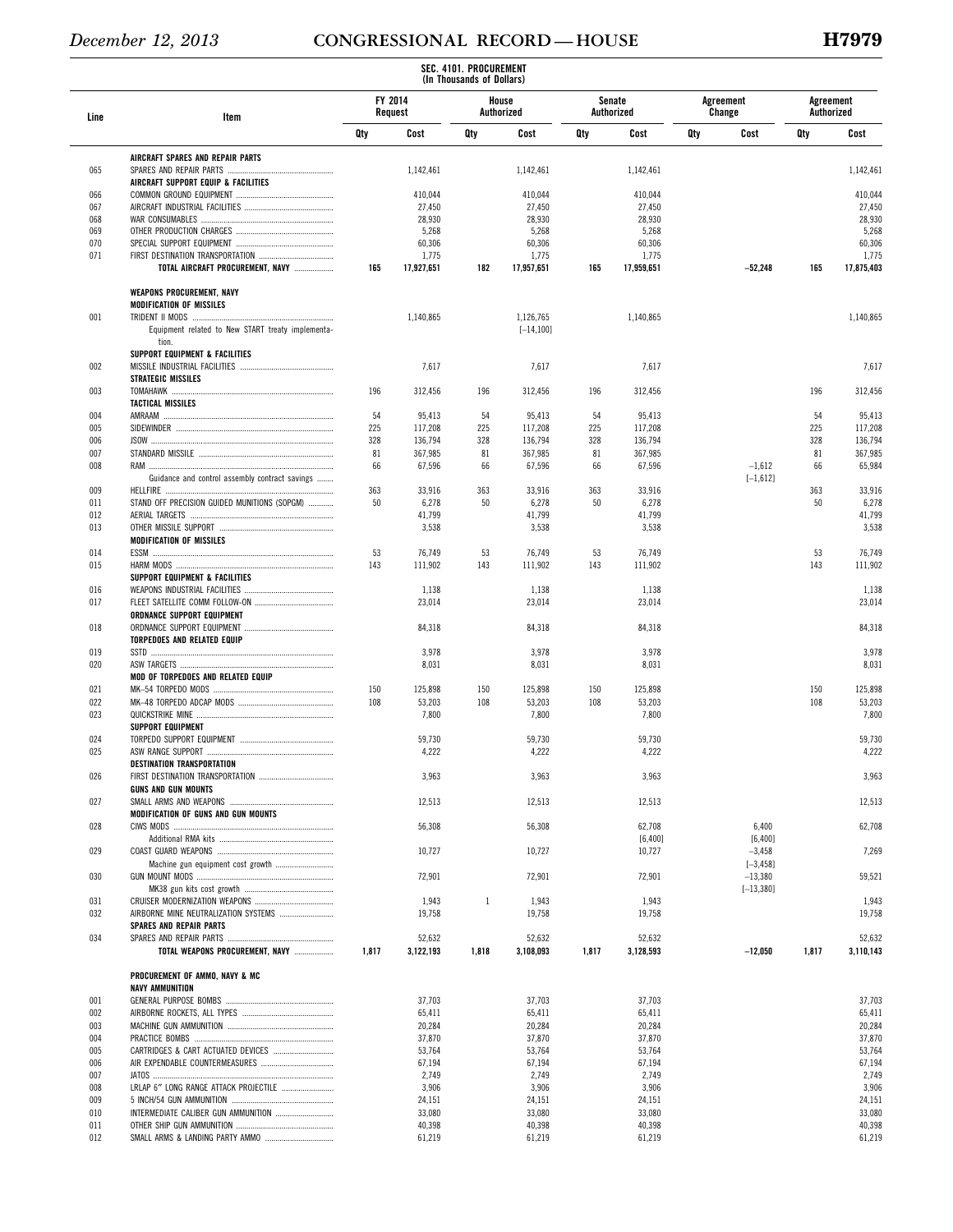# **H7980 CONGRESSIONAL RECORD — HOUSE** *December 12, 2013*

|            |                                                      |                |                    | SEC. 4101. PROCUREMENT<br>(In Thousands of Dollars) |                     |                |                      |     |                     |                |                         |
|------------|------------------------------------------------------|----------------|--------------------|-----------------------------------------------------|---------------------|----------------|----------------------|-----|---------------------|----------------|-------------------------|
| Line       | Item                                                 |                | FY 2014<br>Request |                                                     | House<br>Authorized |                | Senate<br>Authorized |     | Agreement<br>Change |                | Agreement<br>Authorized |
|            |                                                      | Qty            | Cost               | Qty                                                 | Cost                | Qty            | Cost                 | Qty | Cost                | Qty            | Cost                    |
| 013<br>014 |                                                      |                | 10,637<br>4,578    |                                                     | 10,637<br>4,578     |                | 10,637<br>4,578      |     |                     |                | 10,637<br>4,578         |
|            | <b>MARINE CORPS AMMUNITION</b>                       |                |                    |                                                     |                     |                |                      |     |                     |                |                         |
| 015        |                                                      |                | 26,297             |                                                     | 26,297              |                | 26,297               |     |                     |                | 26,297                  |
| 016        |                                                      |                | 6,088              |                                                     | 6,088               |                | 6,088                |     |                     |                | 6,088                   |
| 017        |                                                      |                | 7,644              |                                                     | 7,644               |                | 7,644                |     |                     |                | 7,644                   |
| 018<br>020 |                                                      |                | 3,349              |                                                     | 3,349<br>13,361     |                | 3,349                |     |                     |                | 3,349                   |
| 022        |                                                      |                | 13,361<br>2,149    |                                                     | 2,149               |                | 13,361<br>2,149      |     |                     |                | 13,361<br>2,149         |
| 023        |                                                      |                | 27,465             |                                                     | 27,465              |                | 27,465               |     |                     |                | 27,465                  |
| 026        |                                                      |                | 26,366             |                                                     | 26,366              |                | 26,366               |     |                     |                | 26,366                  |
| 028        |                                                      |                | 8,403              |                                                     | 8,403               |                | 8,403                |     |                     |                | 8,403                   |
| 029        |                                                      |                | 5,201              |                                                     | 5,201               |                | 5,201                |     |                     |                | 5,201                   |
|            | TOTAL PROCUREMENT OF AMMO, NAVY & MC                 |                | 589,267            |                                                     | 589,267             |                | 589,267              |     |                     |                | 589,267                 |
|            | SHIPBUILDING & CONVERSION, NAVY<br>OTHER WARSHIPS    |                |                    |                                                     |                     |                |                      |     |                     |                |                         |
| 001        |                                                      |                | 944,866            |                                                     | 944,866             |                | 944,866              |     |                     |                | 944,866                 |
| 003        |                                                      | $\overline{2}$ | 2,930,704          | $\overline{2}$                                      | 3,422,704           | $\overline{c}$ | 2,930,704            |     | 492,000             | $\overline{c}$ | 3,422,704               |
|            |                                                      |                |                    |                                                     | [492,000]           |                |                      |     | [492,000]           |                |                         |
| 004        |                                                      |                | 2.354.612          |                                                     | 2,354,612           |                | 2,354,612            |     |                     |                | 2,354,612               |
| 005        |                                                      |                | 1,705,424          |                                                     | 1,705,424           |                | 1,705,424            |     | $-22,071$           |                | 1,683,353               |
|            | CVN 72 requirement previously funded in Fiscal Year  |                |                    |                                                     |                     |                |                      |     | $[-22,071]$         |                |                         |
|            | 2012 reprogramming.                                  |                |                    |                                                     |                     |                |                      |     |                     |                |                         |
| 006        |                                                      |                | 245,793            |                                                     | 245,793             |                | 245,793              |     |                     |                | 245,793                 |
| 007        |                                                      |                | 231,694            |                                                     | 310,994             |                | 231,694              |     |                     |                | 231,694                 |
|            |                                                      |                |                    |                                                     | [79, 300]           |                |                      |     |                     |                |                         |
| 008        |                                                      | $\mathbf{1}$   | 1,615,564          | $\mathbf{1}$                                        | 1,615,564           | $\mathbf{1}$   | 1,615,564            |     |                     | $\mathbf{1}$   | 1,615,564               |
| 009        |                                                      |                | 388,551            |                                                     | 388,551             |                | 388,551              |     |                     |                | 388,551                 |
| 010        |                                                      | 4              | 1,793,014          | 4                                                   | 1,793,014           | 4              | 1,793,014            |     |                     | 4              | 1,793,014               |
|            | <b>AMPHIBIOUS SHIPS</b>                              |                |                    |                                                     |                     |                |                      |     |                     |                |                         |
| 012        |                                                      | $\mathbf{1}$   | 524,000            | $\mathbf{1}$                                        | 524,000             | $\mathbf{1}$   | 579,300              |     | 55,300              | $\mathbf{1}$   | 579,300                 |
|            |                                                      |                |                    |                                                     |                     |                | [55, 300]            |     | [55, 300]           |                |                         |
| 014        |                                                      |                | 2,732              |                                                     | 2,732               |                | 2,732                |     |                     |                | 2,732                   |
| 016        | AUXILIARIES, CRAFT AND PRIOR YR PROGRAM COST         |                | 183,900            |                                                     | 183,900             |                | 183,900              |     | 23,400              |                | 207,300                 |
|            |                                                      |                |                    |                                                     |                     |                |                      |     | [23, 400]           |                |                         |
| 017        |                                                      |                | 450,163            |                                                     | 450,163             |                | 450,163              |     |                     |                | 450,163                 |
| 019        |                                                      | $\overline{4}$ | 80,987             | 4                                                   | 80,987              | 4              | 80,987               |     |                     | $\overline{4}$ | 80,987                  |
| 020        | COMPLETION OF PY SHIPBUILDING PROGRAMS               |                | 625,800            |                                                     | 988,800             |                | 725,800              |     | 107,600             |                | 733,400                 |
|            |                                                      |                |                    |                                                     | [332,000]           |                |                      |     | [100,000]           |                |                         |
|            |                                                      |                |                    |                                                     |                     |                | [100,000]            |     |                     |                |                         |
|            |                                                      |                |                    |                                                     | [7,600]             |                |                      |     | [7,600]             |                |                         |
|            |                                                      |                |                    |                                                     | [23, 400]           |                |                      |     |                     |                |                         |
|            | TOTAL SHIPBUILDING & CONVERSION, NAVY                | 12             | 14,077,804         | 12                                                  | 15,012,104          | 12             | 14,233,104           |     | 656,229             | 12             | 14.734.033              |
|            | OTHER PROCUREMENT, NAVY<br>SHIP PROPULSION EQUIPMENT |                |                    |                                                     |                     |                |                      |     |                     |                |                         |
| 001        |                                                      |                | 10,180             |                                                     | 10,180              |                | 10,180               |     |                     |                | 10,180                  |
| 002        |                                                      |                | 5,536              |                                                     | 5,536               |                | 5,536                |     |                     |                | 5,536                   |
| 003        |                                                      |                | 16,956             |                                                     | 16,956              |                | 16,956               |     | $-13,000$           |                | 3,956                   |
|            |                                                      |                |                    |                                                     |                     |                |                      |     | $[-13,000]$         |                |                         |
|            | GENERATORS                                           |                |                    |                                                     |                     |                |                      |     |                     |                |                         |
| 004        |                                                      |                | 19,782             |                                                     | 19,782              |                | 19,782               |     |                     |                | 19,782                  |
|            | <b>NAVIGATION EQUIPMENT</b>                          |                |                    |                                                     |                     |                |                      |     |                     |                |                         |
| 005        |                                                      |                | 39,509             |                                                     | 39,509              |                | 39,509               |     |                     |                | 39,509                  |
|            | PERISCOPES                                           |                |                    |                                                     |                     |                |                      |     |                     |                |                         |
| 006        |                                                      |                | 52,515             |                                                     | 52,515              |                | 52,515               |     |                     |                | 52,515                  |
|            | OTHER SHIPBOARD EQUIPMENT                            |                |                    |                                                     |                     |                |                      |     |                     |                |                         |
| 007        |                                                      |                | 285,994            |                                                     | 285,994             |                | 285,994              |     |                     |                | 285,994                 |
| 008<br>009 |                                                      |                | 14,389<br>2,436    |                                                     | 14,389<br>2,436     |                | 14,389<br>2,436      |     |                     |                | 14,389<br>2,436         |
| 010        |                                                      |                | 12,700             |                                                     | 12,700              |                | 12,700               |     |                     |                | 12,700                  |
| 011        | LCC 19/20 EXTENDED SERVICE LIFE PROGRAM              |                | 40,329             |                                                     | 40,329              |                | 40,329               |     |                     |                | 40,329                  |
| 012        |                                                      |                | 19,603             |                                                     | 19,603              |                | 19,603               |     |                     |                | 19,603                  |
| 013        |                                                      |                | 8,678              |                                                     | 8,678               |                | 8,678                |     |                     |                | 8,678                   |
| 014        |                                                      |                | 74,209             |                                                     | 74,209              |                | 74,209               |     |                     |                | 74,209                  |
| 015        |                                                      |                | 47,078             |                                                     | 47,078              |                | 47,078               |     |                     |                | 47,078                  |
| 016        |                                                      |                | 37,000             |                                                     | 37,000              |                | 37,000               |     |                     |                | 37,000                  |
| 017        |                                                      |                | 25,053             |                                                     | 25,053              |                | 25,053               |     |                     |                | 25,053                  |
| 018        |                                                      |                | 12,986             |                                                     | 12,986              |                | 12,986               |     |                     |                | 12,986                  |
| 019        |                                                      |                | 2,455              |                                                     | 2,455               |                | 2,455                |     |                     |                | 2,455                   |
| 020        |                                                      |                | 10,539             | 1                                                   | 10,539              |                | 10,539               |     |                     |                | 10,539                  |
| 021        |                                                      |                | 14,431             |                                                     | 14,431              |                | 14,431               |     |                     |                | 14,431                  |
| 022        |                                                      |                | 36,700             |                                                     | 36,700              |                | 36,700               |     |                     |                | 36,700                  |
| 023        |                                                      |                | 119,902            |                                                     | 119,902             |                | 119,902              |     |                     |                | 119,902                 |
| 024        |                                                      |                | 3,678              |                                                     | 3,678               |                | 3,678                |     |                     |                | 3,678                   |
| 025        | <b>REACTOR PLANT EQUIPMENT</b>                       |                | 8,292              |                                                     | 8,292               |                | 8,292                |     |                     |                | 8,292                   |
| 027        |                                                      |                | 286,744            |                                                     | 286,744             |                | 286,744              |     |                     |                | 286,744                 |
|            |                                                      |                |                    |                                                     |                     |                |                      |     |                     |                |                         |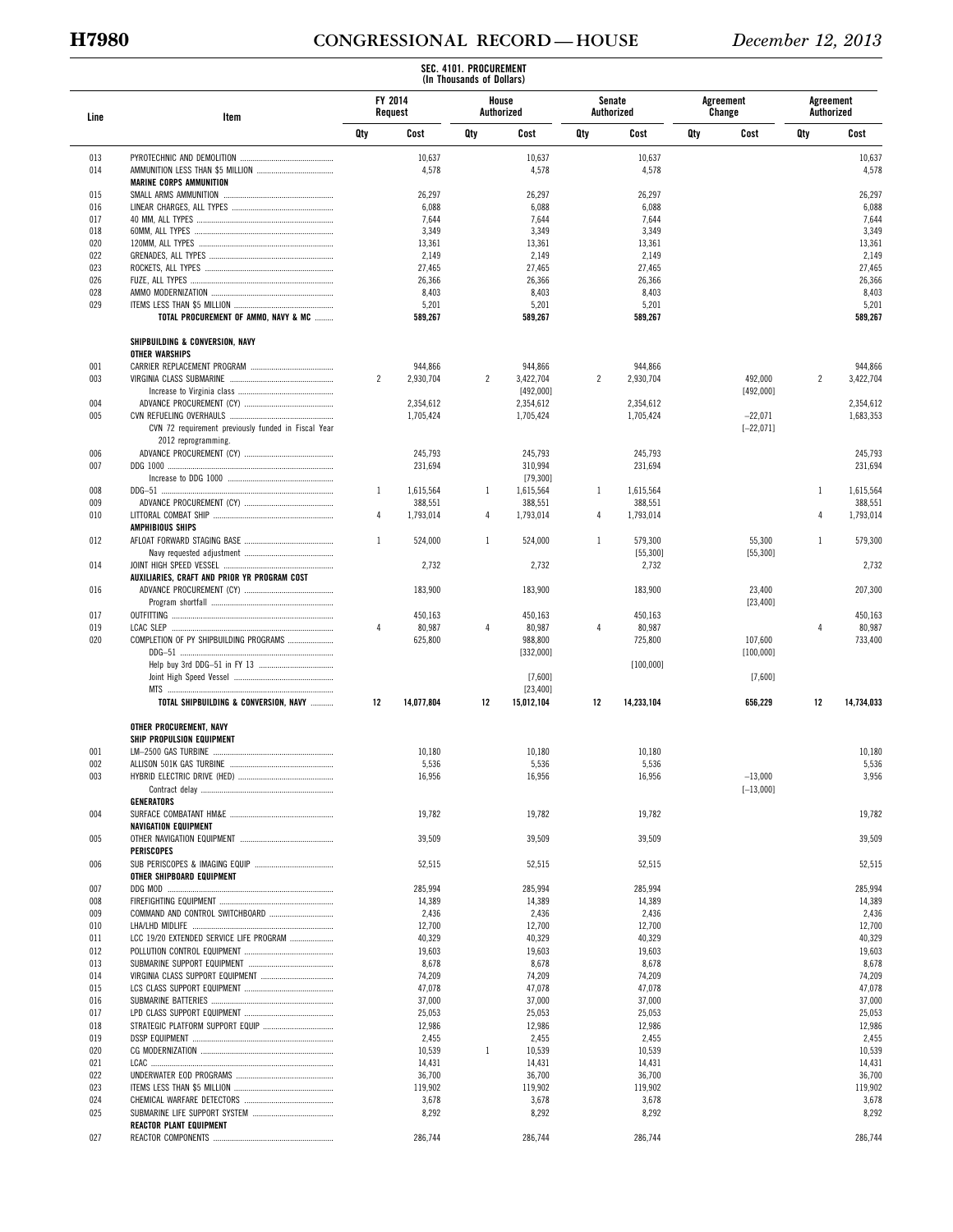|            |                                                   |     |                    | SEC. 4101. PROCUREMENT<br>(In Thousands of Dollars) |                     |     |                      |     |                     |     |                         |
|------------|---------------------------------------------------|-----|--------------------|-----------------------------------------------------|---------------------|-----|----------------------|-----|---------------------|-----|-------------------------|
| Line       | Item                                              |     | FY 2014<br>Request |                                                     | House<br>Authorized |     | Senate<br>Authorized |     | Agreement<br>Change |     | Agreement<br>Authorized |
|            |                                                   | Qty | Cost               | Qty                                                 | Cost                | Qty | Cost                 | Qty | Cost                | Qty | Cost                    |
| 028        | OCEAN ENGINEERING                                 |     | 8,780              |                                                     | 8,780               |     | 8,780                |     |                     |     | 8,780                   |
|            | <b>SMALL BOATS</b>                                |     |                    |                                                     |                     |     |                      |     |                     |     |                         |
| 029        |                                                   |     | 36,452             |                                                     | 36,452              |     | 36,452               |     | $-3,396$            |     | 33,056                  |
|            | CNIC force protection medium contract delay       |     |                    |                                                     |                     |     |                      |     | $[-3, 396]$         |     |                         |
|            | <b>TRAINING EQUIPMENT</b>                         |     |                    |                                                     |                     |     |                      |     |                     |     |                         |
| 030        |                                                   |     | 36,145             |                                                     | 36,145              |     | 36,145               |     |                     |     | 36,145                  |
| 031        | PRODUCTION FACILITIES EQUIPMENT                   |     | 69,368             |                                                     | 69,368              |     | 69,368               |     | $-19,500$           |     | 49,868                  |
|            | Emergent repair facility outfitting ahead of need |     |                    |                                                     |                     |     |                      |     | $[-19, 500]$        |     |                         |
|            | OTHER SHIP SUPPORT                                |     |                    |                                                     |                     |     |                      |     |                     |     |                         |
| 032        |                                                   |     | 106,328            |                                                     | 106,328             |     | 106,328              |     |                     |     | 106,328                 |
| 033        | LCS COMMON MISSION MODULES EQUIPMENT              |     | 45,966             |                                                     | 45,966              |     | 45,966               |     |                     |     | 45,966                  |
| 034        |                                                   |     | 59,885             |                                                     | 59,885              |     | 59,885               |     |                     |     | 59,885                  |
| 035        | <b>LOGISTIC SUPPORT</b>                           |     | 37,168             |                                                     | 37,168              |     | 37,168               |     |                     |     | 37,168                  |
| 036        |                                                   |     | 77,974             | $\mathbf{1}$                                        | 77,974              |     | 77,974               |     |                     |     | 77,974                  |
|            | <b>SHIP SONARS</b>                                |     |                    |                                                     |                     |     |                      |     |                     |     |                         |
| 038        |                                                   |     | 27,934             |                                                     | 27,934              |     | 27,934               |     |                     |     | 27,934                  |
| 039        |                                                   |     | 83,231             |                                                     | 83,231              |     | 83,231               |     |                     |     | 83,231                  |
| 040        |                                                   |     | 199,438            |                                                     | 199,438             |     | 199,438              |     |                     |     | 199,438                 |
| 041        | UNDERSEA WARFARE SUPPORT EQUIPMENT                |     | 9,394              |                                                     | 9,394               |     | 9,394                |     |                     |     | 9,394                   |
| 042        |                                                   |     | 12,953             |                                                     | 12,953              |     | 12,953               |     |                     |     | 12,953                  |
| 043        |                                                   |     | 8,958              |                                                     | 8,958               |     | 8,958                |     |                     |     | 8,958                   |
|            | ASW ELECTRONIC EQUIPMENT                          |     |                    |                                                     |                     |     |                      |     |                     |     |                         |
| 044        | SUBMARINE ACOUSTIC WARFARE SYSTEM                 |     | 24,077             |                                                     | 24,077              |     | 24,077               |     |                     |     | 24,077                  |
| 045        |                                                   |     | 11,925             |                                                     | 11,925              |     | 11,925               |     | $-3,425$            |     | 8,500                   |
| 046        |                                                   |     | 94,338             |                                                     | 94,338              |     | 94,338               |     | $[-3, 425]$         |     | 94,338                  |
| 047        |                                                   |     | 9,680              |                                                     | 9,680               |     | 9,680                |     |                     |     | 9,680                   |
| 048        | MARITIME PATROL AND RECONNSAISANCE FORCE          |     | 18,130             |                                                     | 18,130              |     | 18,130               |     |                     |     | 18,130                  |
|            | ELECTRONIC WARFARE EQUIPMENT                      |     |                    |                                                     |                     |     |                      |     |                     |     |                         |
| 049        |                                                   |     | 203,375            | $\mathbf{1}$                                        | 203,375             |     | 203,375              |     | $-3,684$            |     | 199,691                 |
|            |                                                   |     |                    |                                                     |                     |     |                      |     | $[-3, 684]$         |     |                         |
|            | RECONNAISSANCE EQUIPMENT                          |     |                    |                                                     |                     |     |                      |     |                     |     |                         |
| 050        |                                                   |     | 123,656            | 1                                                   | 123,656             |     | 123,656              |     |                     |     | 123,656                 |
| 051        |                                                   |     | 896                |                                                     | 896                 |     | 896                  |     |                     |     | 896                     |
|            | SUBMARINE SURVEILLANCE EQUIPMENT                  |     |                    |                                                     |                     |     |                      |     |                     |     |                         |
| 052        | OTHER SHIP ELECTRONIC EQUIPMENT                   |     | 49,475             |                                                     | 49,475              |     | 49,475               |     |                     |     | 49,475                  |
| 053        | COOPERATIVE ENGAGEMENT CAPABILITY                 |     | 34,692             |                                                     | 34,692              |     | 34,692               |     |                     |     | 34,692                  |
| 054        |                                                   |     | 396                |                                                     | 396                 |     | 396                  |     |                     |     | 396                     |
| 055        | NAVAL TACTICAL COMMAND SUPPORT SYSTEM (NTCSS)     |     | 15,703             |                                                     | 15,703              |     | 15,703               |     |                     |     | 15,703                  |
| 056        |                                                   |     | 3,836              |                                                     | 3,836               |     | 3,836                |     |                     |     | 3,836                   |
| 057        | NAVY COMMAND AND CONTROL SYSTEM (NCCS)            |     | 7,201              |                                                     | 7,201               |     | 7,201                |     |                     |     | 7,201                   |
| 058        |                                                   |     | 54,400             |                                                     | 54,400              |     | 54,400               |     |                     |     | 54,400                  |
| 059        |                                                   |     | 8,548              |                                                     | 8,548               |     | 8,548                |     |                     |     | 8,548                   |
| 060        |                                                   |     | 11,765             |                                                     | 11,765              |     | 11,765               |     |                     |     | 11,765                  |
| 061        |                                                   |     | 6,483              |                                                     | 6,483               |     | 6,483                |     |                     |     | 6,483                   |
| 062        |                                                   |     | 7,631              |                                                     | 7,631               |     | 7,631                |     |                     |     | 7,631                   |
| 063        | <b>TRAINING EQUIPMENT</b>                         |     | 53,644             |                                                     | 53,644              |     | 53,644               |     |                     |     | 53,644                  |
|            | AVIATION ELECTRONIC EQUIPMENT                     |     |                    |                                                     |                     |     |                      |     |                     |     |                         |
| 064        |                                                   |     | 7,461              |                                                     | 7,461               |     | 7,461                |     |                     |     | 7,461                   |
| 065        |                                                   |     | 9,140              |                                                     | 9,140               |     | 9,140                |     |                     |     | 9,140                   |
| 066        |                                                   |     | 20,798             |                                                     | 20,798              |     | 20,798               |     |                     |     | 20,798                  |
| 067        |                                                   |     | 19,754             |                                                     | 19,754              |     | 19,754               |     |                     |     | 19,754                  |
| 068        |                                                   |     | 8,909              |                                                     | 8,909               |     | 8,909                |     |                     |     | 8,909                   |
| 069        |                                                   |     | 13,554             |                                                     | 13,554              |     | 13,554               |     |                     |     | 13,554                  |
| 070        |                                                   |     | 38,934             |                                                     | 38,934              |     | 38,934               |     |                     |     | 38,934                  |
| 071        |                                                   |     | 14,131             |                                                     | 14,131              |     | 14,131               |     |                     |     | 14,131                  |
|            | OTHER SHORE ELECTRONIC EQUIPMENT                  |     |                    |                                                     |                     |     |                      |     |                     |     |                         |
| 072        | DEPLOYABLE JOINT COMMAND & CONTROL                |     | 3,249              |                                                     | 3,249               |     | 3,249                |     |                     |     | 3,249                   |
| 073<br>074 | MARITIME INTEGRATED BROADCAST SYSTEM              |     | 11,646             |                                                     | 11,646              |     | 11,646               |     |                     |     | 11,646                  |
| 075        |                                                   |     | 18,189<br>17,350   |                                                     | 18,189<br>17,350    |     | 18,189<br>17,350     |     |                     |     | 18,189<br>17,350        |
| 076        |                                                   |     | 340,567            | $\mathbf{1}$                                        | 340,567             |     | 340,567              |     |                     |     | 340,567                 |
| 077        |                                                   |     | 9,835              |                                                     | 9,835               |     | 9,835                |     |                     |     | 9,835                   |
| 078        |                                                   |     | 59,652             |                                                     | 59,652              |     | 59,652               |     |                     |     | 59,652                  |
| 079        |                                                   |     | 6,253              |                                                     | 6,253               |     | 6,253                |     |                     |     | 6,253                   |
| 080        |                                                   |     | 4,963              |                                                     | 4,963               |     | 4,963                |     |                     |     | 4,963                   |
| 081        |                                                   |     | 4,664              |                                                     | 4,664               |     | 4,664                |     |                     |     | 4,664                   |
| 082        |                                                   |     | 66,889             |                                                     | 66,889              |     | 66,889               |     |                     |     | 66,889                  |
|            | SHIPBOARD COMMUNICATIONS                          |     |                    |                                                     |                     |     |                      |     |                     |     |                         |
| 084        |                                                   |     | 23,877             | $\mathbf{1}$                                        | 23,877              |     | 23,877               |     |                     |     | 23,877                  |
| 086        |                                                   |     | 28,001             |                                                     | 28,001              |     | 28,001               |     |                     |     | 28,001                  |
|            | SUBMARINE COMMUNICATIONS                          |     |                    |                                                     |                     |     |                      |     |                     |     |                         |
| 087<br>088 | SUBMARINE COMMUNICATION EQUIPMENT                 |     | 7,856<br>74,376    |                                                     | 7,856<br>74,376     |     | 7,856<br>74,376      |     |                     |     | 7,856<br>74,376         |
|            | SATELLITE COMMUNICATIONS                          |     |                    |                                                     |                     |     |                      |     |                     |     |                         |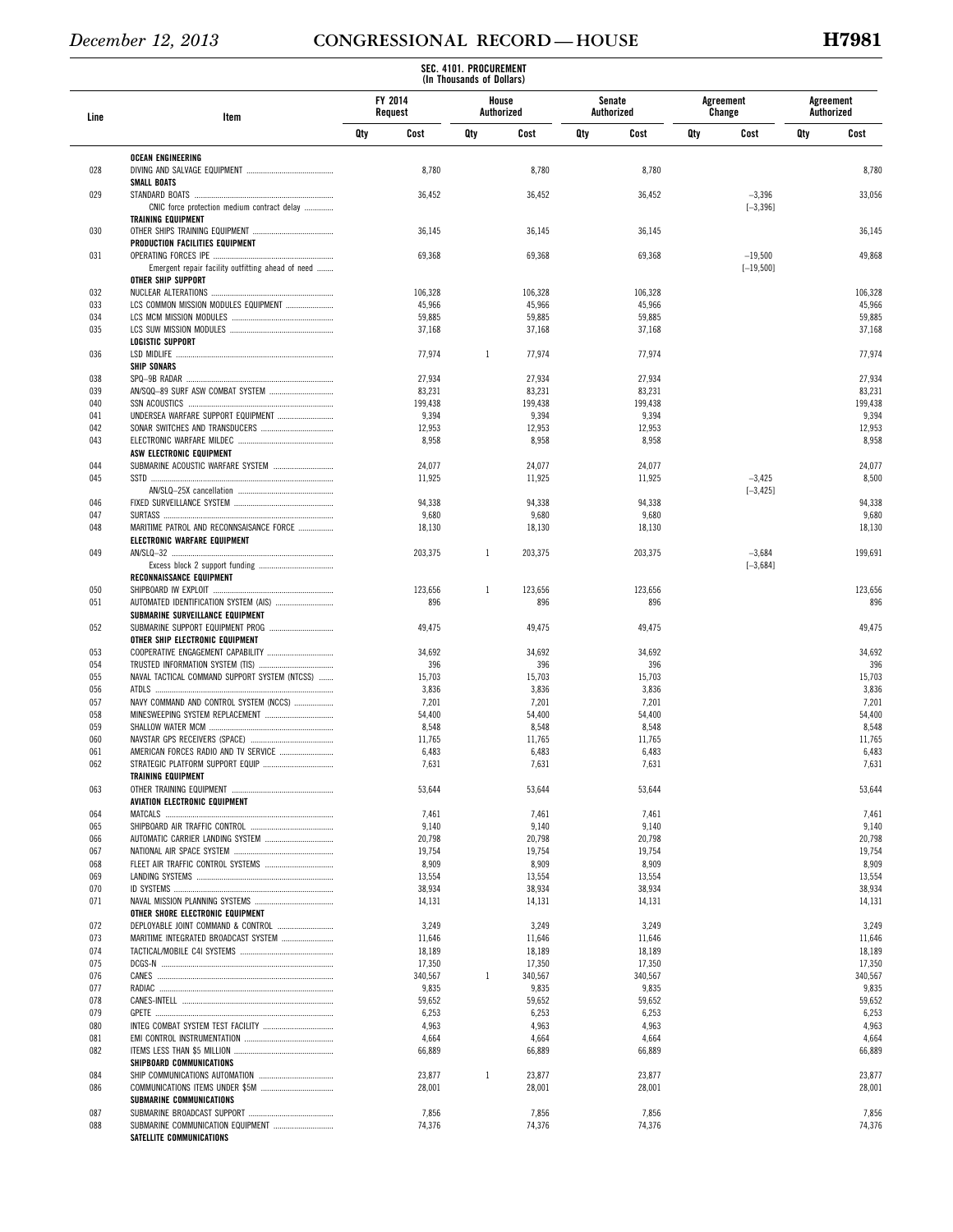# **H7982 CONGRESSIONAL RECORD — HOUSE** *December 12, 2013*

|            |                                               |     |                    | SEC. 4101. PROCUREMENT<br>(In Thousands of Dollars) |                     |     |                      |     |                     |     |                         |
|------------|-----------------------------------------------|-----|--------------------|-----------------------------------------------------|---------------------|-----|----------------------|-----|---------------------|-----|-------------------------|
| Line       | Item                                          |     | FY 2014<br>Request |                                                     | House<br>Authorized |     | Senate<br>Authorized |     | Agreement<br>Change |     | Agreement<br>Authorized |
|            |                                               | Qty | Cost               | Qty                                                 | Cost                | Qty | Cost                 | Qty | Cost                | Qty | Cost                    |
| 089        |                                               |     | 27,381             |                                                     | 27,381              |     | 27,381               |     |                     |     | 27,381                  |
| 090        |                                               |     | 215,952            | $\mathbf{1}$                                        | 215,952             |     | 215,952              |     |                     |     | 215,952                 |
| 091        | <b>SHORE COMMUNICATIONS</b>                   |     | 4,463              |                                                     | 4,463               |     | 4,463                |     |                     |     | 4,463                   |
| 092        |                                               |     | 778                |                                                     | 778                 |     | 778                  |     |                     |     | 778                     |
|            | <b>CRYPTOGRAPHIC EQUIPMENT</b>                |     |                    |                                                     |                     |     |                      |     |                     |     |                         |
| 094        |                                               |     | 133,530            |                                                     | 133,530             |     | 133,530              |     |                     |     | 133,530                 |
| 095        | <b>CRYPTOLOGIC EQUIPMENT</b>                  |     | 1,000              |                                                     | 1,000               |     | 1,000                |     |                     |     | 1,000                   |
| 096        | CRYPTOLOGIC COMMUNICATIONS EQUIP              |     | 12,251             |                                                     | 12,251              |     | 12,251               |     |                     |     | 12,251                  |
|            | OTHER ELECTRONIC SUPPORT                      |     |                    |                                                     |                     |     |                      |     |                     |     |                         |
| 097        |                                               |     | 2,893              |                                                     | 2,893               |     | 2,893                |     |                     |     | 2,893                   |
| 099        | SONOBUOYS                                     |     | 179,927            |                                                     | 179,927             |     | 179,927              |     |                     |     | 179,927                 |
|            | AIRCRAFT SUPPORT EQUIPMENT                    |     |                    |                                                     |                     |     |                      |     |                     |     |                         |
| 100        |                                               |     | 55,279             |                                                     | 55,279              |     | 55,279               |     |                     |     | 55,279                  |
| 101        |                                               |     | 8,792              |                                                     | 8,792               |     | 8,792                |     |                     |     | 8,792                   |
| 102<br>103 | AIRCRAFT LAUNCH & RECOVERY EQUIPMENT          |     | 11,364<br>59,502   |                                                     | 11,364<br>59,502    |     | 11,364<br>59,502     |     |                     |     | 11,364<br>59,502        |
| 104        |                                               |     | 19,118             |                                                     | 19,118              |     | 19,118               |     |                     |     | 19,118                  |
| 105        |                                               |     | 1,425              |                                                     | 1,425               |     | 1,425                |     |                     |     | 1,425                   |
| 106        |                                               |     | 29,670             |                                                     | 29,670              |     | 29,670               |     |                     |     | 29,670                  |
| 107<br>108 |                                               |     | 101,554            |                                                     | 101,554             |     | 101,554<br>18,293    |     |                     |     | 101,554<br>18,293       |
| 109        | PORTABLE ELECTRONIC MAINTENANCE AIDS          |     | 18,293<br>7,969    |                                                     | 18,293<br>7,969     |     | 7,969                |     |                     |     | 7,969                   |
| 110        |                                               |     | 5,215              |                                                     | 5,215               |     | 5,215                |     |                     |     | 5,215                   |
| 111        | AUTONOMIC LOGISTICS INFORMATION SYSTEM (ALIS) |     | 4,827              |                                                     | 4,827               |     | 4,827                |     |                     |     | 4,827                   |
| 112        | SHIP GUN SYSTEM EQUIPMENT                     |     | 1,188              |                                                     | 1,188               |     |                      |     |                     |     |                         |
| 113        |                                               |     | 4,447              |                                                     | 4,447               |     | 1,188<br>4,447       |     |                     |     | 1,188<br>4,447          |
|            | SHIP MISSILE SYSTEMS EQUIPMENT                |     |                    |                                                     |                     |     |                      |     |                     |     |                         |
| 114        |                                               |     | 58,368             |                                                     | 58,368              |     | 58,368               |     |                     |     | 58,368                  |
| 115        |                                               |     | 491                |                                                     | 491                 |     | 491                  |     |                     |     | 491                     |
| 116<br>117 |                                               |     | 51,858<br>59,757   |                                                     | 51,858<br>59,757    |     | 51,858<br>59,757     |     |                     |     | 51,858<br>59,757        |
| 118        |                                               |     | 71,559             |                                                     | 71,559              |     | 71,559               |     |                     |     | 71,559                  |
| 119        |                                               |     | 626                |                                                     | 626                 |     | 626                  |     |                     |     | 626                     |
| 120        | MARITIME INTEGRATED PLANNING SYSTEM-MIPS      |     | 2,779              |                                                     | 2,779               |     | 2,779                |     |                     |     | 2,779                   |
| 121        | <b>FBM SUPPORT EQUIPMENT</b>                  |     | 224,484            |                                                     | 198,565             |     | 224,484              |     |                     |     | 224,484                 |
|            | New START treaty implementation               |     |                    |                                                     | $[-25, 919]$        |     |                      |     |                     |     |                         |
|            | ASW SUPPORT EQUIPMENT                         |     |                    |                                                     |                     |     |                      |     |                     |     |                         |
| 122<br>123 |                                               |     | 85,678<br>3,913    |                                                     | 85,678<br>3,913     |     | 85,678<br>3,913      |     |                     |     | 85,678<br>3,913         |
| 124        |                                               |     | 3,909              |                                                     | 3,909               |     | 3,909                |     |                     |     | 3,909                   |
| 125        |                                               |     | 28,694             |                                                     | 28,694              |     | 28,694               |     |                     |     | 28,694                  |
|            | OTHER ORDNANCE SUPPORT EQUIPMENT              |     |                    |                                                     |                     |     |                      |     |                     |     |                         |
| 126<br>127 |                                               |     | 46,586<br>11,933   |                                                     | 46,586<br>11,933    |     | 46,586<br>11,933     |     |                     |     | 46,586<br>11,933        |
|            | OTHER EXPENDABLE ORDNANCE                     |     |                    |                                                     |                     |     |                      |     |                     |     |                         |
| 128        |                                               |     | 62,361             | $\mathbf{1}$                                        | 62,361              |     | 62,361               |     |                     |     | 62,361                  |
| 129        |                                               |     | 41,813             |                                                     | 41,813              |     | 41,813               |     |                     |     | 41,813                  |
| 130        | CIVIL ENGINEERING SUPPORT EQUIPMENT           |     | 26,672             |                                                     | 26,672              |     | 26,672               |     |                     |     | 26,672                  |
| 131        |                                               |     | 5,600              |                                                     | 5,600               |     | 5,600                |     |                     |     | 5,600                   |
| 132        |                                               |     | 3,717              |                                                     | 3,717               |     | 3,717                |     |                     |     | 3,717                   |
| 133        |                                               |     | 10,881             |                                                     | 10,881              |     | 10,881               |     |                     |     | 10,881                  |
| 134<br>135 |                                               |     | 14,748             |                                                     | 14,748              |     | 14,748<br>5,540      |     |                     |     | 14,748<br>5,540         |
| 136        |                                               |     | 5,540<br>5,741     |                                                     | 5,540<br>5,741      |     | 5,741                |     |                     |     | 5,741                   |
| 137        |                                               |     | 3,852              |                                                     | 3,852               |     | 3,852                |     |                     |     | 3,852                   |
| 138        |                                               |     | 25,757             |                                                     | 25,757              |     | 25,757               |     |                     |     | 25,757                  |
| 139        |                                               |     | 1,182              |                                                     | 1,182               |     | 1,182                |     |                     |     | 1,182                   |
| 140        | SUPPLY SUPPORT EQUIPMENT                      |     | 14,250             |                                                     | 14,250              |     | 14,250               |     |                     |     | 14,250                  |
| 141        |                                               |     | 6,401              |                                                     | 6,401               |     | 6,401                |     |                     |     | 6,401                   |
| 142        |                                               |     | 5,718              |                                                     | 5,718               |     | 5,718                |     |                     |     | 5,718                   |
| 143        |                                               |     | 22,597             |                                                     | 22,597              |     | 22,597               |     |                     |     | 22,597                  |
| 144        | <b>TRAINING DEVICES</b>                       |     | 22,527             |                                                     | 22,527              |     | 22,527               |     |                     |     | 22,527                  |
|            | <b>COMMAND SUPPORT EQUIPMENT</b>              |     |                    |                                                     |                     |     |                      |     |                     |     |                         |
| 145        |                                               |     | 50,428             |                                                     | 50,428              |     | 50,428               |     |                     |     | 50,428                  |
| 146<br>147 |                                               |     | 2,292<br>4,925     |                                                     | 2,292<br>4,925      |     | 2,292<br>4,925       |     |                     |     | 2,292<br>4,925          |
| 149        |                                               |     | 3,202              |                                                     | 3,202               |     | 3,202                |     |                     |     | 3,202                   |
| 151        | OPERATING FORCES SUPPORT EQUIPMENT            |     | 24,294             |                                                     | 24,294              |     | 24,294               |     |                     |     | 24,294                  |
| 152        |                                               |     | 4,287              |                                                     | 4,287               |     | 4,287                |     |                     |     | 4,287                   |
| 153<br>154 |                                               |     | 18,276<br>134,495  |                                                     | 18,276<br>134,495   |     | 18,276<br>134,495    |     |                     |     | 18,276<br>134,495       |
| 155        | ENTERPRISE INFORMATION TECHNOLOGY             |     | 324,327            |                                                     | 324,327             |     | 324,327              |     |                     |     | 324,327                 |
|            |                                               |     |                    |                                                     |                     |     |                      |     |                     |     |                         |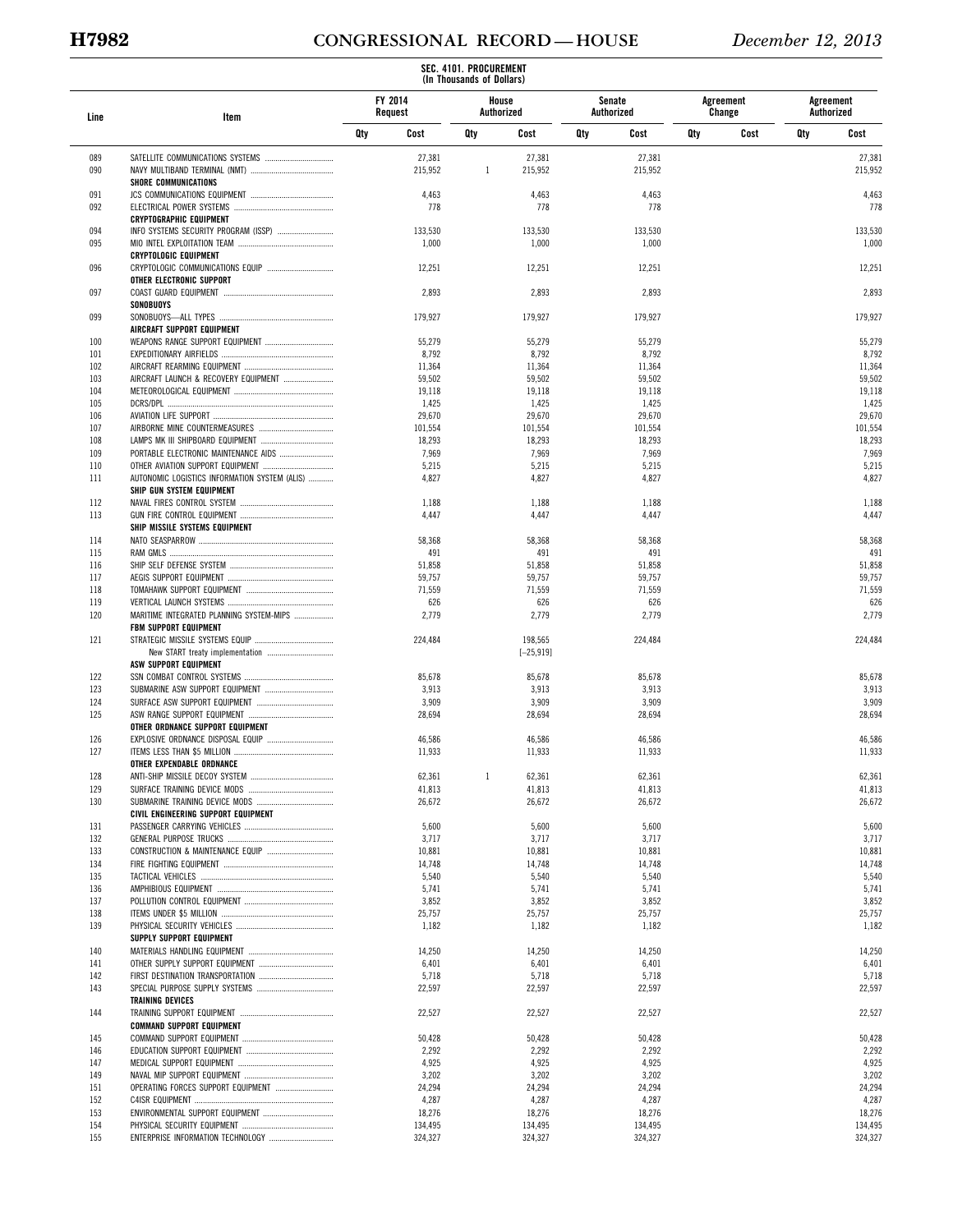|            |                                                                       |                    |                  | SEC. 4101. PROCUREMENT<br>(In Thousands of Dollars) |                  |                             |                  |     |                     |                         |                  |
|------------|-----------------------------------------------------------------------|--------------------|------------------|-----------------------------------------------------|------------------|-----------------------------|------------------|-----|---------------------|-------------------------|------------------|
| Line       | Item                                                                  | FY 2014<br>Request |                  | House                                               | Authorized       | <b>Senate</b><br>Authorized |                  |     | Agreement<br>Change | Agreement<br>Authorized |                  |
|            |                                                                       | Qty                | Cost             | Qty                                                 | Cost             | Qty                         | Cost             | Qty | Cost                | Qty                     | Cost             |
|            | <b>CLASSIFIED PROGRAMS</b>                                            |                    |                  |                                                     |                  |                             |                  |     |                     |                         |                  |
| 156A       | <b>SPARES AND REPAIR PARTS</b>                                        |                    | 12,140           |                                                     | 12,140           |                             | 12,140           |     |                     |                         | 12,140           |
| 157        |                                                                       |                    | 317,234          |                                                     | 316,959          |                             | 317,234          |     |                     |                         | 317,234          |
|            |                                                                       |                    |                  |                                                     | $[-275]$         |                             |                  |     |                     |                         |                  |
|            | TOTAL OTHER PROCUREMENT, NAVY                                         |                    | 6,310,257        | 8                                                   | 6,284,063        |                             | 6,310,257        |     | $-43,005$           |                         | 6,267,252        |
|            | PROCUREMENT, MARINE CORPS                                             |                    |                  |                                                     |                  |                             |                  |     |                     |                         |                  |
| 001        | <b>TRACKED COMBAT VEHICLES</b>                                        |                    | 32,360           |                                                     | 32,360           |                             | 32,360           |     |                     |                         | 32,360           |
| 002        |                                                                       |                    | 6,003            |                                                     | 6,003            |                             | 6,003            |     |                     |                         | 6,003            |
| 003        | ARTILLERY AND OTHER WEAPONS<br>EXPEDITIONARY FIRE SUPPORT SYSTEM      |                    | 589              |                                                     | 589              |                             | 589              |     |                     |                         | 589              |
| 004        | 155MM LIGHTWEIGHT TOWED HOWITZER                                      |                    | 3,655            |                                                     | 3,655            |                             | 3,655            |     |                     |                         | 3,655            |
| 005        | HIGH MOBILITY ARTILLERY ROCKET SYSTEM                                 |                    | 5,467            |                                                     | 5,467            |                             | 5,467            |     |                     |                         | 5,467            |
| 006        | WEAPONS AND COMBAT VEHICLES UNDER \$5 MILLION<br><b>OTHER SUPPORT</b> |                    | 20,354           |                                                     | 20,354           |                             | 20,354           |     |                     |                         | 20,354           |
| 007        |                                                                       |                    | 38,446           |                                                     | 38,446           |                             | 38,446           |     |                     |                         | 38,446           |
| 008        | <b>GUIDED MISSILES</b>                                                |                    | 4,734            |                                                     | 4,734            |                             | 4,734            |     |                     |                         | 4,734            |
| 009        |                                                                       |                    | 15,713           |                                                     | 15,713           |                             | 15,713           |     |                     |                         | 15,713           |
| 010        |                                                                       | 219                | 36,175           | 219                                                 | 36,175           | 219                         | 36,175           |     |                     | 219                     | 36,175           |
| 012        | ANTI-ARMOR WEAPONS SYSTEM-HEAVY (AAWS-H)<br><b>OTHER SUPPORT</b>      |                    | 1,136            |                                                     | 1,136            |                             | 1,136            |     |                     |                         | 1,136            |
| 013        |                                                                       |                    | 33,976           |                                                     | 33,976           |                             | 33,976           |     | $-3,898$            |                         | 30,078           |
|            |                                                                       |                    |                  |                                                     |                  |                             |                  |     | $[-3,898]$          |                         |                  |
| 014        | <b>COMMAND AND CONTROL SYSTEMS</b>                                    |                    | 16,273           |                                                     | 16,273           |                             | 16,273           |     |                     |                         | 16,273           |
|            | <b>REPAIR AND TEST EQUIPMENT</b>                                      |                    |                  |                                                     |                  |                             |                  |     |                     |                         |                  |
| 015        |                                                                       |                    | 41,063           |                                                     | 41,063           |                             | 41,063           |     |                     |                         | 41,063           |
| 016        | OTHER SUPPORT (TEL)                                                   |                    | 2,930            |                                                     | 2,930            |                             | 2,930            |     |                     |                         | 2,930            |
|            | COMMAND AND CONTROL SYSTEM (NON-TEL)                                  |                    |                  |                                                     |                  |                             |                  |     |                     |                         |                  |
| 018<br>019 | ITEMS UNDER \$5 MILLION (COMM & ELEC)                                 |                    | 1,637<br>18,394  |                                                     | 1,637<br>18,394  |                             | 1,637<br>18,394  |     |                     |                         | 1,637<br>18,394  |
|            | RADAR + EQUIPMENT (NON-TEL)                                           |                    |                  |                                                     |                  |                             |                  |     |                     |                         |                  |
| 020        |                                                                       |                    | 114,051          |                                                     | 114,051          |                             | 114,051          |     | $-12,110$           |                         | 101,941          |
| 021        |                                                                       | 25                 | 66,612           | 25                                                  | 66,612           | 25                          | 66,612           |     | $[-12, 110]$        | 25                      | 66,612           |
|            | INTELL/COMM EQUIPMENT (NON-TEL)                                       |                    |                  |                                                     |                  |                             |                  |     |                     |                         |                  |
| 022<br>023 |                                                                       |                    | 3,749<br>75,979  |                                                     | 3,749<br>75,979  |                             | 3,749<br>75,979  |     |                     |                         | 3,749<br>75,979  |
| 026        |                                                                       |                    | 1,653            |                                                     | 1,653            |                             | 1,653            |     |                     |                         | 1,653            |
| 027        |                                                                       |                    | 9,494            |                                                     | 9,494            |                             | 9,494            |     |                     |                         | 9,494            |
| 028        | OTHER COMM/ELEC EQUIPMENT (NON-TEL)                                   |                    | 6,171            |                                                     | 6,171            |                             | 6,171            |     |                     |                         | 6,171            |
|            | OTHER SUPPORT (NON-TEL)                                               |                    |                  |                                                     |                  |                             |                  |     |                     |                         |                  |
| 029        |                                                                       |                    | 121,955          |                                                     | 121,955          |                             | 121,955          |     | $-2,000$            |                         | 119,955          |
| 030        |                                                                       |                    | 83,294           |                                                     | 83,294           |                             | 83,294           |     | $[-2,000]$          |                         | 83,294           |
| 031        |                                                                       |                    | 74,718           |                                                     | 74,718           |                             | 74,718           |     |                     |                         | 74,718           |
| 032<br>033 | COMM & ELEC INFRASTRUCTURE SUPPORT                                    |                    | 47,613<br>19,573 |                                                     | 47,613<br>19,573 |                             | 47,613<br>19,573 |     |                     |                         | 47,613<br>19,573 |
|            | <b>CLASSIFIED PROGRAMS</b>                                            |                    |                  |                                                     |                  |                             |                  |     |                     |                         |                  |
| 033A       |                                                                       |                    | 5,659            |                                                     | 5,659            |                             | 5,659            |     |                     |                         | 5,659            |
| 034        | <b>ADMINISTRATIVE VEHICLES</b>                                        |                    | 1,039            |                                                     | 1,039            |                             | 1,039            |     |                     |                         | 1,039            |
| 035        |                                                                       |                    | 31,050           |                                                     | 31,050           |                             | 31,050           |     |                     |                         | 31,050           |
|            | <b>TACTICAL VEHICLES</b>                                              |                    |                  |                                                     |                  |                             |                  |     |                     |                         |                  |
| 036<br>037 |                                                                       |                    | 36,333<br>3,137  |                                                     | 36,333<br>3,137  |                             | 36,333<br>3,137  |     |                     |                         | 36,333<br>3,137  |
| 040        |                                                                       |                    | 27,385           |                                                     | 27,385           |                             | 27,385           |     |                     |                         | 27,385           |
| 041        | <b>OTHER SUPPORT</b>                                                  |                    | 7,016            |                                                     | 7,016            |                             | 7,016            |     |                     |                         | 7,016            |
|            | ENGINEER AND OTHER EQUIPMENT                                          |                    |                  |                                                     |                  |                             |                  |     |                     |                         |                  |
| 042        | ENVIRONMENTAL CONTROL EQUIP ASSORT                                    |                    | 14,377           |                                                     | 14,377           |                             | 14,377           |     |                     |                         | 14,377           |
| 043<br>044 |                                                                       |                    | 24,864<br>21,592 |                                                     | 24,864<br>21,592 |                             | 24,864<br>21,592 |     |                     |                         | 24,864<br>21,592 |
| 045        |                                                                       |                    | 61,353           |                                                     | 61,353           |                             | 61,353           |     |                     |                         | 61,353           |
| 046        |                                                                       |                    | 4,827            |                                                     | 4,827            |                             | 4,827            |     |                     |                         | 4,827            |
| 047        | MATERIALS HANDLING EQUIPMENT                                          |                    | 40,011           |                                                     | 40,011           |                             | 40,011           |     |                     |                         | 40,011           |
| 048        |                                                                       |                    | 16,809           |                                                     | 16,809           |                             | 16,809           |     |                     |                         | 16,809           |
| 049<br>050 | GARRISON MOBILE ENGINEER EQUIPMENT (GMEE)                             |                    | 3,408<br>48,549  |                                                     | 3,408<br>48,549  |                             | 3,408<br>48,549  |     |                     |                         | 3,408<br>48,549  |
| 051        |                                                                       |                    | 190              |                                                     | 190              |                             | 190              |     |                     |                         | 190              |
|            | <b>GENERAL PROPERTY</b>                                               |                    |                  |                                                     |                  |                             |                  |     |                     |                         |                  |
| 052<br>053 |                                                                       |                    | 23,129<br>8,346  |                                                     | 23,129<br>8,346  |                             | 23,129<br>8,346  |     |                     |                         | 23,129<br>8,346  |
| 054        |                                                                       |                    | 1,857            |                                                     | 1,857            |                             | 1,857            |     |                     |                         | 1,857            |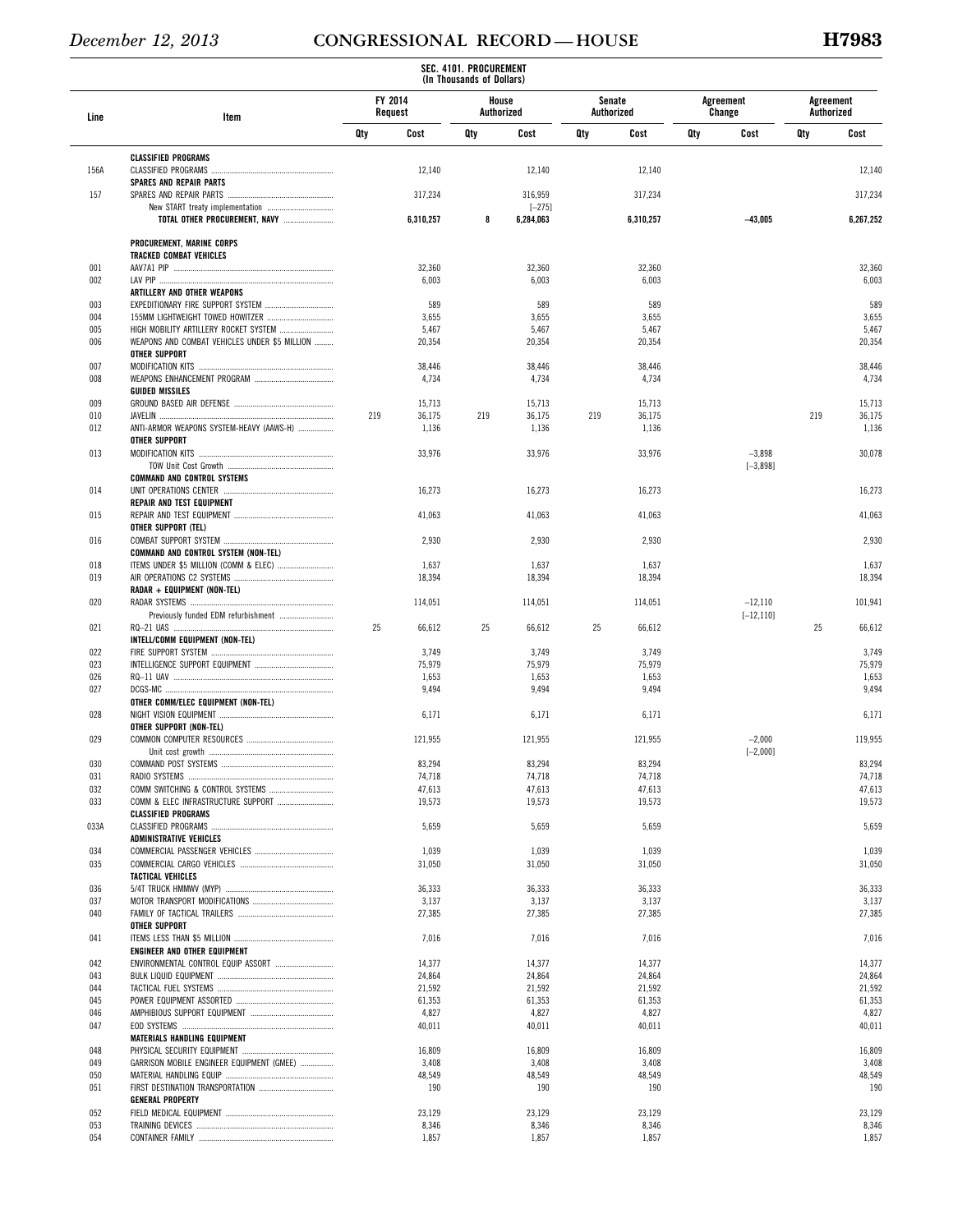# **H7984 CONGRESSIONAL RECORD — HOUSE** *December 12, 2013*

|            |                                                        |                    |                    | SEC. 4101. PROCUREMENT<br>(In Thousands of Dollars) |                     |                      |                    |     |                          |                         |                    |
|------------|--------------------------------------------------------|--------------------|--------------------|-----------------------------------------------------|---------------------|----------------------|--------------------|-----|--------------------------|-------------------------|--------------------|
| Line       | Item                                                   | FY 2014<br>Request |                    |                                                     | House<br>Authorized | Senate<br>Authorized |                    |     | Agreement<br>Change      | Agreement<br>Authorized |                    |
|            |                                                        | Qty                | Cost               | Qty                                                 | Cost                | Qty                  | Cost               | Qty | Cost                     | Qty                     | Cost               |
| 055        |                                                        |                    | 36,198             |                                                     | 36,198              |                      | 36,198             |     |                          |                         | 36,198             |
| 056        |                                                        |                    | 2,390              |                                                     | 2,390               |                      | 2,390              |     |                          |                         | 2,390              |
|            | <b>OTHER SUPPORT</b>                                   |                    |                    |                                                     |                     |                      |                    |     |                          |                         |                    |
| 057        | <b>SPARES AND REPAIR PARTS</b>                         |                    | 6,525              |                                                     | 6,525               |                      | 6,525              |     |                          |                         | 6,525              |
| 058        |                                                        |                    | 13,700             |                                                     | 13,700              |                      | 13,700             |     |                          |                         | 13,700             |
|            | TOTAL PROCUREMENT, MARINE CORPS                        | 244                | 1,343,511          | 244                                                 | 1,343,511           | 244                  | 1,343,511          |     | $-18,008$                | 244                     | 1,325,503          |
|            | AIRCRAFT PROCUREMENT, AIR FORCE                        |                    |                    |                                                     |                     |                      |                    |     |                          |                         |                    |
| 001        | <b>TACTICAL FORCES</b>                                 | 19                 | 3,060,770          | 19                                                  | 3,060,770           | 19                   | 3.060.770          |     | $-71,500$                | 19                      | 2,989,270          |
|            | Decrease non-recurring engineering initiatives         |                    |                    |                                                     |                     |                      |                    |     | $[-71, 500]$             |                         |                    |
| 002        |                                                        |                    | 363,783            |                                                     | 363,783             |                      | 363,783            |     |                          |                         | 363,783            |
| 005        | <b>OTHER AIRLIFT</b>                                   | 6                  | 537,517            | 6                                                   | 537,517             | 6                    | 537,517            |     |                          | 6                       | 537,517            |
| 006        |                                                        |                    | 162,000            |                                                     | 162,000             |                      | 162,000            |     |                          |                         | 162,000            |
| 007        |                                                        | $\mathbf{1}$       | 132,121            | 1                                                   | 132,121             | 1                    | 132,121            |     |                          | -1                      | 132,121            |
| 008        |                                                        |                    | 88,000             |                                                     | 88,000              |                      | 88,000             |     |                          |                         | 88,000             |
| 009<br>010 |                                                        | 4                  | 389,434            | 4                                                   | 389,434             | 4                    | 389,434            |     |                          | $\overline{4}$          | 389,434            |
|            | <b>HELICOPTERS</b>                                     |                    | 104,000            |                                                     | 104,000             |                      | 104,000            |     |                          |                         | 104,000            |
| 015        |                                                        | 3                  | 230,798            | 3                                                   | 230,798             | 3                    | 230,798            |     |                          | 3                       | 230,798            |
|            | <b>MISSION SUPPORT AIRCRAFT</b>                        |                    |                    |                                                     |                     |                      |                    |     |                          |                         |                    |
| 017        |                                                        | 6                  | 2,541              | 6                                                   | 2,541               | 6                    | 2,541              |     |                          | 6                       | 2,541              |
| 020        | <b>OTHER AIRCRAFT</b>                                  | 41                 | 138,669            | 41                                                  | 138,669             | 41                   | 138,669            |     |                          | 41                      | 138,669            |
| 022        |                                                        | 5                  | 470,019            | 5                                                   | 470,019             | 5                    | 470,019            |     |                          | 5                       | 470,019            |
| 024        |                                                        |                    | 27,000             |                                                     | 27,000              |                      | 27,000             |     | $-16,000$                |                         | 11,000             |
|            |                                                        |                    |                    |                                                     |                     |                      |                    |     | $[-16,000]$              |                         |                    |
| 027        |                                                        | 12                 | 272,217            | 18                                                  | 352,217             | 12                   | 242,217            | 6   | 80,000                   | 18                      | 352,217            |
|            |                                                        |                    |                    | [6]                                                 | [80,000]            |                      | $[-30,000]$        | [6] | [80,000]                 |                         |                    |
| 028        |                                                        |                    | 1,747              |                                                     | 1,747               |                      | 1,747              |     |                          |                         | 1,747              |
|            | <b>STRATEGIC AIRCRAFT</b>                              |                    |                    |                                                     |                     |                      |                    |     |                          |                         |                    |
| 029        |                                                        |                    | 20,019             |                                                     | 20,019              |                      | 20,019             |     |                          |                         | 20,019             |
| 030<br>031 |                                                        |                    | 132,222<br>111,002 |                                                     | 132,222<br>110,502  |                      | 132,222<br>111,002 |     | $-5,120$                 |                         | 132,222<br>105,882 |
|            | B-52 conversions related to New START treaty imple-    |                    |                    |                                                     | $[-500]$            |                      |                    |     |                          |                         |                    |
|            | mentation.                                             |                    |                    |                                                     |                     |                      |                    |     |                          |                         |                    |
|            | Internal Weapons Bay Upgrade defer low rate initial    |                    |                    |                                                     |                     |                      |                    |     | $[-5, 120]$              |                         |                    |
| 032        | production.<br>LARGE AIRCRAFT INFRARED COUNTERMEASURES |                    | 27,197             |                                                     | 27,197              |                      | 27,197             |     |                          |                         | 27,197             |
|            | <b>TACTICAL AIRCRAFT</b>                               |                    |                    |                                                     |                     |                      |                    |     |                          |                         |                    |
| 033        |                                                        |                    | 47,598             |                                                     | 47,598              |                      | 47,598             |     |                          |                         | 47,598             |
| 034        |                                                        |                    | 354,624            |                                                     | 354,624             |                      | 354,624            |     |                          |                         | 354,624            |
| 035        |                                                        |                    | 11,794             |                                                     | 11,794              |                      | 11,794             |     |                          |                         | 11,794             |
| 036<br>037 |                                                        |                    | 285,830<br>157,777 |                                                     | 285,830<br>157,777  |                      | 285,830<br>157,777 |     |                          |                         | 285,830<br>157,777 |
|            | AIRLIFT AIRCRAFT                                       |                    |                    |                                                     |                     |                      |                    |     |                          |                         |                    |
| 038        | $C-5$                                                  |                    | 2,456              |                                                     | 2,456               |                      | 2,456              |     |                          |                         | 2,456              |
| 039        |                                                        |                    | 1,021,967          |                                                     | 1,021,967           |                      | 1,021,967          |     | $-38,000$                |                         | 983,967            |
| 042        |                                                        |                    | 143,197            |                                                     | 143,197             |                      | 143,197            |     | $[-38,000]$              |                         | 143,197            |
| 043        |                                                        |                    | 103                |                                                     | 103                 |                      | 103                |     |                          |                         | 103                |
| 044        |                                                        |                    | 9,780              |                                                     | 9,780               |                      | 9,780              |     |                          |                         | 9,780              |
| 045        |                                                        |                    | 452                |                                                     | 452                 |                      | 452                |     |                          |                         | 452                |
| 046        |                                                        |                    |                    | 8                                                   | 47,300              |                      |                    |     |                          |                         | 0                  |
|            |                                                        |                    |                    | [8]                                                 | [47,300]            |                      |                    |     | [47,300]<br>$[-47, 300]$ |                         |                    |
|            | <b>TRAINER AIRCRAFT</b>                                |                    |                    |                                                     |                     |                      |                    |     |                          |                         |                    |
| 047        |                                                        |                    | 128                |                                                     | 128                 |                      | 128                |     |                          |                         | 128                |
| 048        |                                                        |                    | 6,427              |                                                     | 6,427               |                      | 6,427              |     |                          |                         | 6,427              |
| 049        |                                                        |                    | 277                |                                                     | 277                 |                      | 277                |     |                          |                         | 277                |
| 050        | OTHER AIRCRAFT                                         |                    | 28,686             |                                                     | 28,686              |                      | 28,686             |     |                          |                         | 28,686             |
| 052        |                                                        |                    | 45,591             |                                                     | 45,591              |                      | 45,591             |     |                          |                         | 45,591             |
| 053        |                                                        |                    | 70,918             |                                                     | 70,918              |                      | 70,918             |     |                          |                         | 70,918             |
| 054        |                                                        |                    | 1,876              |                                                     | 1,876               |                      | 1,876              |     |                          |                         | 1,876              |
| 055<br>056 |                                                        |                    | 5,000<br>192       |                                                     | 5,000<br>192        |                      | 5,000<br>192       |     |                          |                         | 5,000<br>192       |
| 057        |                                                        |                    | 263                |                                                     | 263                 |                      | 263                |     |                          |                         | 263                |
| 058        |                                                        |                    | 6,119              |                                                     | 6,119               |                      | 6,119              |     |                          |                         | 6,119              |
| 059        |                                                        |                    | 58,577             |                                                     | 74,277              |                      | 105,877            |     | 15,700                   |                         | 74,277             |
|            |                                                        |                    |                    |                                                     |                     |                      | [47,300]           |     |                          |                         |                    |
| 061        | C-130H Propulsion System Engine Upgrades               |                    |                    |                                                     | [15,700]            |                      |                    |     | [15,700]                 |                         |                    |
| 062        |                                                        |                    | 10,475<br>46,556   |                                                     | 10,475<br>46,556    |                      | 10,475<br>46,556   |     |                          |                         | 10,475<br>46,556   |
| 063        |                                                        |                    | 34,494             |                                                     | 34,494              |                      | 34,494             |     |                          |                         | 34,494             |
| 064        |                                                        |                    | 171,813            |                                                     | 171,813             |                      | 171,813            |     |                          |                         | 171,813            |
| 065        |                                                        |                    | 197,087            |                                                     | 197,087             |                      | 197,087            |     |                          |                         | 197,087            |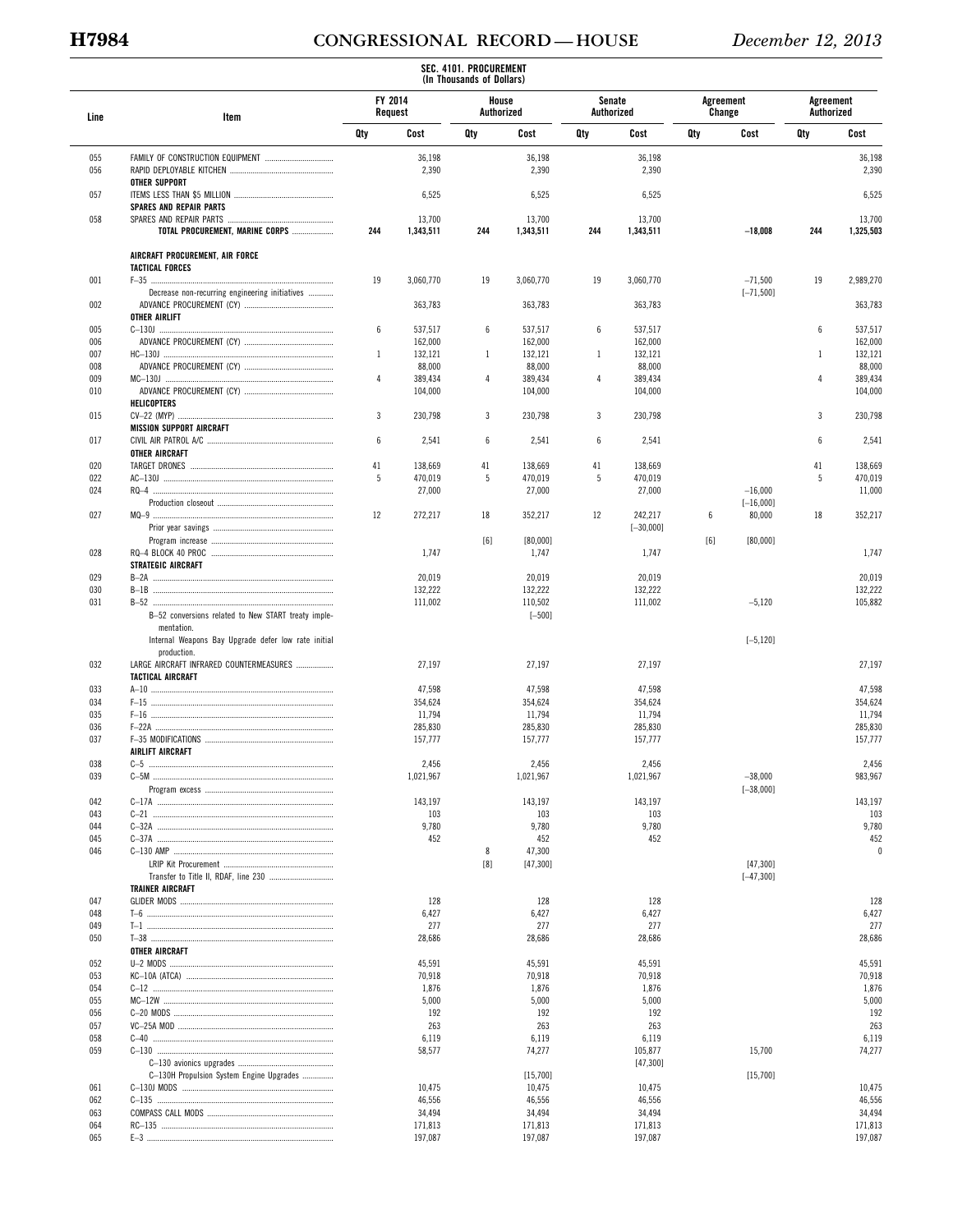|      |                                                     |                |                    | SEC. 4101. PROCUREMENT<br>(In Thousands of Dollars) |                           |       |                      |     |                          |                |                         |
|------|-----------------------------------------------------|----------------|--------------------|-----------------------------------------------------|---------------------------|-------|----------------------|-----|--------------------------|----------------|-------------------------|
| Line | Item                                                |                | FY 2014<br>Request |                                                     | House<br>Authorized       |       | Senate<br>Authorized |     | Agreement<br>Change      |                | Agreement<br>Authorized |
|      |                                                     | Qty            | Cost               | Qty                                                 | Cost                      | Qty   | Cost                 | Qty | Cost                     | Qty            | Cost                    |
| 066  |                                                     |                | 14,304             |                                                     | 14,304                    |       | 14,304               |     |                          |                | 14,304                  |
| 067  |                                                     |                | 57,472             |                                                     | 57,472                    |       | 57,472               |     |                          |                | 57,472                  |
| 068  |                                                     |                | 6,627              |                                                     | 6,627                     |       | 6,627                |     |                          |                | 6,627                   |
| 069  |                                                     |                | 27,654             |                                                     | 27,654                    |       | 27,654               |     |                          |                | 27,654                  |
| 070  |                                                     |                | 9,313              |                                                     | 9,313                     |       | 9,313                |     |                          |                | 9,313                   |
| 071  |                                                     |                | 16,300             |                                                     | 16,300                    |       | 16,300               |     |                          |                | 16,300                  |
| 072  |                                                     |                | 6,948              |                                                     | 6,948                     |       | 6,948                |     |                          |                | 6,948                   |
| 073  |                                                     |                | 9,734              |                                                     | 9,734                     |       | 9,734                |     |                          |                | 9,734                   |
| 074  |                                                     |                | 102,970            |                                                     | 102,970                   |       | 68,470               |     | $-40,000$<br>$[-5, 520]$ |                | 62,970                  |
|      |                                                     |                |                    |                                                     |                           |       | $[-34, 500]$         |     | $[-34, 480]$             |                |                         |
| 076  |                                                     |                | 30,000             |                                                     | 30,000                    |       | 30,000               |     |                          |                | 30,000                  |
| 077  |                                                     |                | 23,310             |                                                     | 23,310                    |       | 23,310               |     |                          |                | 23,310                  |
|      | AIRCRAFT SPARES AND REPAIR PARTS                    |                |                    |                                                     |                           |       |                      |     |                          |                |                         |
| 078  |                                                     |                | 463,285            | 25                                                  | 639,285                   |       | 463,285              |     |                          |                | 463,285                 |
|      |                                                     |                |                    | $[25]$                                              | [165,000]                 |       |                      |     |                          |                |                         |
|      |                                                     |                |                    |                                                     | [11,000]                  |       |                      |     |                          |                |                         |
|      | <b>COMMON SUPPORT EQUIPMENT</b>                     |                |                    |                                                     |                           |       |                      |     |                          |                |                         |
| 079  | AIRCRAFT REPLACEMENT SUPPORT EQUIP                  |                | 49,140             |                                                     | 49,140                    |       | 49,140               |     |                          |                | 49,140                  |
|      | <b>POST PRODUCTION SUPPORT</b>                      |                |                    |                                                     |                           |       |                      |     |                          |                |                         |
| 081  |                                                     |                | 3,683              |                                                     | 3,683                     |       | 3,683                |     |                          |                | 3,683                   |
| 083  |                                                     |                | 43,786             |                                                     | 43,786                    |       | 43,786               |     |                          |                | 43,786                  |
| 084  |                                                     |                | 7,000              |                                                     | 7,000                     |       | 7,000                |     |                          |                | 7,000                   |
| 087  |                                                     |                | 81,952             |                                                     | 81,952                    |       | 81,952               |     |                          |                | 81,952                  |
| 089  |                                                     |                | 8,597              |                                                     | 8,597                     |       | 8,597                |     |                          |                | 8,597                   |
| 090  |                                                     |                | 2,403              |                                                     | 2,403                     |       | 2,403                |     |                          |                | 2,403                   |
| 091  |                                                     |                | 3,455              |                                                     | 3,455                     |       | 3,455                |     |                          |                | 3,455                   |
| 092  |                                                     |                | 5,911              |                                                     | 5,911                     |       | 5,911                |     |                          |                | 5,911                   |
|      | <b>INDUSTRIAL PREPAREDNESS</b>                      |                |                    |                                                     |                           |       |                      |     |                          |                |                         |
| 094  |                                                     |                | 21,148             |                                                     | 21,148                    |       | 21,148               |     |                          |                | 21,148                  |
|      | <b>WAR CONSUMABLES</b>                              |                |                    |                                                     |                           |       |                      |     |                          |                |                         |
| 095  |                                                     |                | 94,947             |                                                     | 94,947                    |       | 94,947               |     |                          |                | 94,947                  |
|      | OTHER PRODUCTION CHARGES                            |                |                    |                                                     |                           |       |                      |     |                          |                |                         |
| 096  |                                                     |                | 1,242,004          |                                                     | 1,242,004                 |       | 1,242,004            |     |                          |                | 1,242,004               |
|      | <b>CLASSIFIED PROGRAMS</b>                          |                |                    |                                                     |                           |       |                      |     |                          |                |                         |
| 101A |                                                     |                | 75,845             |                                                     | 67,545                    |       | 75,845               |     |                          |                | 75,845                  |
|      | TOTAL AIRCRAFT PROCUREMENT, AIR FORCE               | 97             | 11,398,901         | 136                                                 | $[-8, 300]$<br>11,709,101 | 97    | 11,381,701           | 6   | $-74,920$                | 103            | 11,323,981              |
|      |                                                     |                |                    |                                                     |                           |       |                      |     |                          |                |                         |
|      | <b>MISSILE PROCUREMENT, AIR FORCE</b>               |                |                    |                                                     |                           |       |                      |     |                          |                |                         |
|      | MISSILE REPLACEMENT EQUIPMENT-BALLISTIC             |                |                    |                                                     |                           |       |                      |     |                          |                |                         |
| 001  |                                                     |                | 39,104             |                                                     | 39,104                    |       | 39,104               |     |                          |                | 39,104                  |
|      | <b>TACTICAL</b>                                     |                |                    |                                                     |                           |       |                      |     |                          |                |                         |
| 002  |                                                     | 183            | 291,151            | 183                                                 | 291,151                   | 183   | 291,151              |     |                          | 183            | 291,151                 |
| 003  |                                                     | 225            | 119,904            | 225                                                 | 119,904                   | 225   | 119,904              |     |                          | 225            | 119,904                 |
| 004  |                                                     | 199            | 340,015            | 199                                                 | 340,015                   | 199   | 340,015              |     |                          | 199            | 340,015                 |
| 005  |                                                     | 413            | 48,548             | 413                                                 | 48,548                    | 413   | 48,548               |     |                          | 413            | 48,548                  |
| 006  |                                                     | 144            | 42,347             | 144                                                 | 42,347                    | 144   | 42,347               |     |                          | 144            | 42,347                  |
|      | <b>INDUSTRIAL FACILITIES</b>                        |                |                    |                                                     |                           |       |                      |     |                          |                |                         |
| 007  | INDUSTR'L PREPAREDNS/POL PREVENTION                 |                | 752                |                                                     | 752                       |       | 752                  |     |                          |                | 752                     |
|      | <b>CLASS IV</b>                                     |                |                    |                                                     |                           |       |                      |     |                          |                |                         |
| 009  |                                                     |                | 21,635             |                                                     | 21,635                    |       | 21,635               |     |                          |                | 21,635                  |
| 010  |                                                     |                | 276                |                                                     | 276                       |       | 276                  |     |                          |                | 276                     |
| 011  |                                                     |                | 580                |                                                     | 580                       |       | 580                  |     |                          |                | 580                     |
| 012  |                                                     |                | 6,888              |                                                     | 6,888                     |       | 6,888                |     |                          |                | 6,888                   |
| 013  |                                                     |                | 5,000              |                                                     | 5,000                     |       | 5,000                |     |                          |                | 5,000                   |
|      | <b>MISSILE SPARES AND REPAIR PARTS</b>              |                |                    |                                                     |                           |       |                      |     |                          |                |                         |
| 014  | Spares and repair parts related to New START treaty |                | 72,080             |                                                     | 71,377                    |       | 72,080               |     |                          |                | 72,080                  |
|      | implementation.                                     |                |                    |                                                     | $[-703]$                  |       |                      |     |                          |                |                         |
|      | <b>SPACE PROGRAMS</b>                               |                |                    |                                                     |                           |       |                      |     |                          |                |                         |
| 015  |                                                     |                | 379,586            |                                                     | 379,586                   |       | 379,586              |     |                          |                | 379,586                 |
| 016  | WIDEBAND GAPFILLER SATELLITES(SPACE)                |                | 38,398             |                                                     | 38,398                    |       | 38,398               |     |                          |                | 38,398                  |
| 017  |                                                     | $\overline{2}$ | 403,431            | $\overline{c}$                                      | 403,431                   | 2     | 403,431              |     |                          | $\overline{c}$ | 403,431                 |
| 018  |                                                     |                | 74,167             |                                                     | 74,167                    |       | 74,167               |     |                          |                | 74,167                  |
| 019  |                                                     |                | 5,244              |                                                     | 5,244                     |       | 5,244                |     |                          |                | 5,244                   |
| 020  |                                                     |                | 55,997             |                                                     | 55,997                    |       | 55,997               |     |                          |                | 55,997                  |
| 021  | DEF METEOROLOGICAL SAT PROG(SPACE)                  |                | 95,673             |                                                     | 95,673                    |       | 95,673               |     |                          |                | 95,673                  |
| 022  | EVOLVED EXPENDABLE LAUNCH VEH(SPACE)                | 5              | 1,852,900          | 5                                                   | 1,852,900                 | 5     | 1,852,900            |     |                          | 5              | 1,852,900               |
| 023  |                                                     |                | 583,192            |                                                     | 583,192                   |       | 583,192              |     |                          |                | 583,192                 |
|      | <b>SPECIAL PROGRAMS</b>                             |                |                    |                                                     |                           |       |                      |     |                          |                |                         |
| 029  |                                                     |                | 36,716             |                                                     | 36,716                    |       | 36,716               |     |                          |                | 36,716                  |
|      | <b>CLASSIFIED PROGRAMS</b>                          |                |                    |                                                     |                           |       |                      |     |                          |                |                         |
| 029A |                                                     |                | 829,702            |                                                     | 829,702                   |       | 829,702              |     |                          |                | 829,702                 |
|      | TOTAL MISSILE PROCUREMENT, AIR FORCE                | 1,171          | 5,343,286          | 1,171                                               | 5,342,583                 | 1,171 | 5,343,286            |     |                          | 1,171          | 5,343,286               |
|      |                                                     |                |                    |                                                     |                           |       |                      |     |                          |                |                         |
|      | PROCUREMENT OF AMMUNITION, AIR FORCE                |                |                    |                                                     |                           |       |                      |     |                          |                |                         |
|      | ROCKETS                                             |                |                    |                                                     |                           |       |                      |     |                          |                |                         |
| 001  |                                                     |                | 15,735             |                                                     | 15,735                    |       | 15,735               |     |                          |                | 15,735                  |
|      | CARTRIDGES                                          |                |                    |                                                     |                           |       |                      |     |                          |                |                         |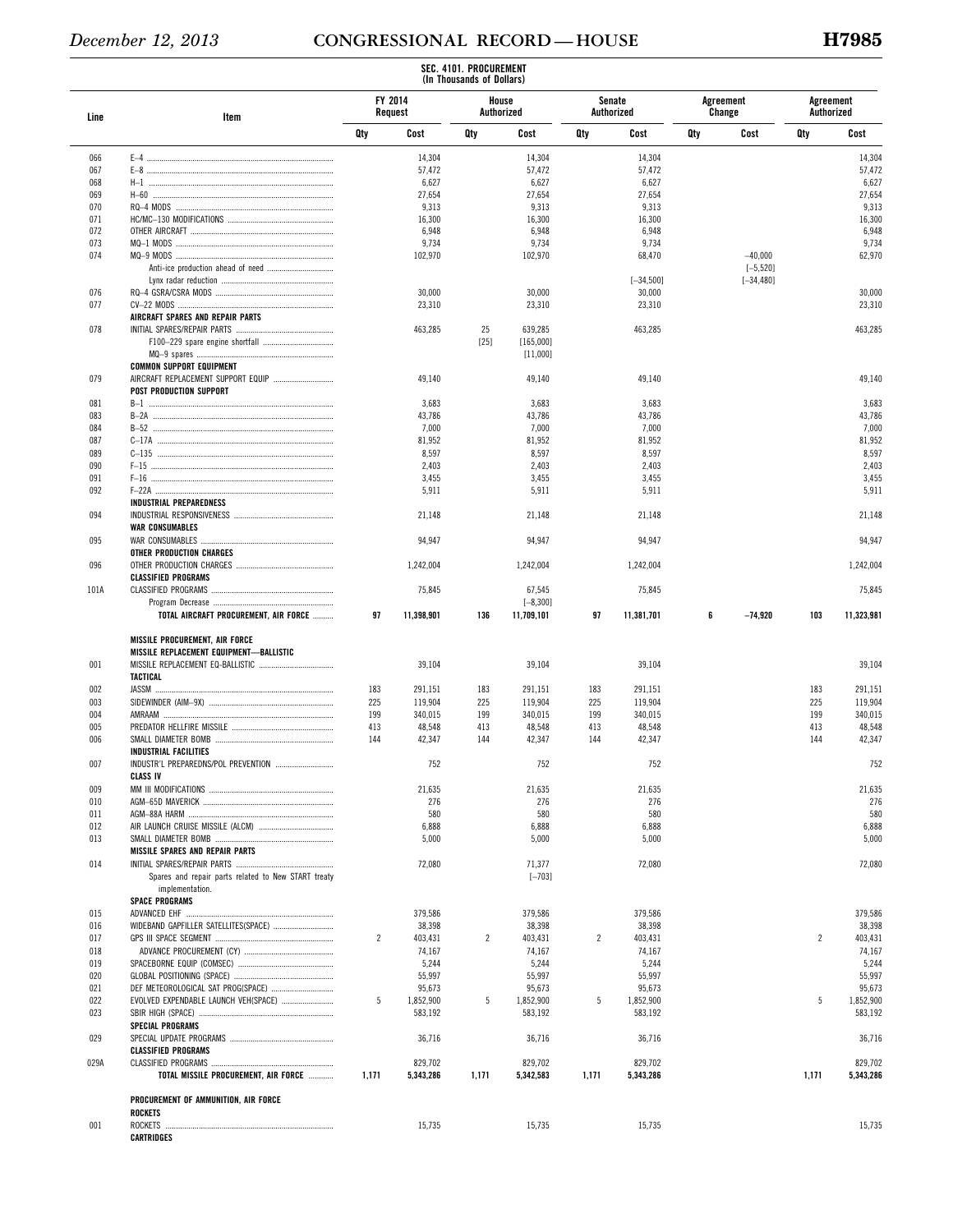# **H7986 CONGRESSIONAL RECORD — HOUSE** *December 12, 2013*

|            |                                            |         |                  | SEC. 4101. PROCUREMENT<br>(In Thousands of Dollars) |                     |        |                  |     |                     |                         |                  |
|------------|--------------------------------------------|---------|------------------|-----------------------------------------------------|---------------------|--------|------------------|-----|---------------------|-------------------------|------------------|
| Line       | Item                                       | FY 2014 | Request          |                                                     | House<br>Authorized | Senate | Authorized       |     | Agreement<br>Change | Agreement<br>Authorized |                  |
|            |                                            | Qty     | Cost             | Qty                                                 | Cost                | Qty    | Cost             | Qty | Cost                | Qty                     | Cost             |
| 002        |                                            |         | 129,921          |                                                     | 129,921             |        | 129,921          |     |                     |                         | 129,921          |
|            | <b>BOMBS</b>                               |         |                  |                                                     |                     |        |                  |     |                     |                         |                  |
| 003        |                                            |         | 30,840           |                                                     | 30,840              |        | 30,840           |     |                     |                         | 30,840           |
| 004        |                                            |         | 187,397          |                                                     | 187,397             |        | 187,397          |     |                     |                         | 187,397          |
| 005        | <b>OTHER ITEMS</b>                         | 6,965   | 188,510          | 6,965                                               | 188,510             | 6,965  | 188,510          |     |                     | 6,965                   | 188,510          |
| 006        |                                            |         | 35,837           |                                                     | 35,837              |        | 35,837           |     |                     |                         | 35,837           |
| 007        |                                            |         | 7,531            |                                                     | 7,531               |        | 7,531            |     |                     |                         | 7,531            |
| 008        |                                            |         | 499              |                                                     | 499                 |        | 499              |     |                     |                         | 499              |
| 009        |                                            |         | 480              |                                                     | 480                 |        | 480              |     |                     |                         | 480              |
| 010        |                                            |         | 9,765            |                                                     | 9,765               |        | 9,765            |     |                     |                         | 9,765            |
| 011        | <b>FLARES</b>                              |         |                  |                                                     |                     |        |                  |     |                     |                         | 55,864           |
|            | FLARES<br><b>FUZES</b>                     |         | 55,864           |                                                     | 55,864              |        | 55,864           |     |                     |                         |                  |
| 013        |                                            |         | 76,037           |                                                     | 76,037              |        | 76,037           |     |                     |                         | 76,037           |
|            | <b>SMALL ARMS</b>                          |         |                  |                                                     |                     |        |                  |     |                     |                         |                  |
| 014        |                                            |         | 21,026           |                                                     | 21,026              |        | 21,026           |     |                     |                         | 21,026           |
|            | TOTAL PROCUREMENT OF AMMUNITION, AIR FORCE | 6,965   | 759,442          | 6,965                                               | 759,442             | 6,965  | 759,442          |     |                     | 6,965                   | 759,442          |
|            | OTHER PROCUREMENT, AIR FORCE               |         |                  |                                                     |                     |        |                  |     |                     |                         |                  |
|            | PASSENGER CARRYING VEHICLES                |         |                  |                                                     |                     |        |                  |     |                     |                         |                  |
| 001        | <b>CARGO AND UTILITY VEHICLES</b>          |         | 2,048            |                                                     | 2,048               |        | 2,048            |     |                     |                         | 2.048            |
| 002        |                                            |         | 8,019            |                                                     | 8,019               |        | 8,019            |     |                     |                         | 8,019            |
| 003        |                                            |         | 946              |                                                     | 946                 |        | 946              |     |                     |                         | 946              |
| 004        |                                            |         | 7,138            |                                                     | 7,138               |        | 7,138            |     |                     |                         | 7,138            |
|            | <b>SPECIAL PURPOSE VEHICLES</b>            |         |                  |                                                     |                     |        |                  |     |                     |                         |                  |
| 005        |                                            |         | 13,093           |                                                     | 13,093              |        | 13,093           |     |                     |                         | 13,093           |
| 006        |                                            |         | 13,983           |                                                     | 13,983              |        | 13,983           |     |                     |                         | 13,983           |
|            | FIRE FIGHTING EQUIPMENT                    |         |                  |                                                     |                     |        |                  |     |                     |                         |                  |
| 007        | MATERIALS HANDLING EQUIPMENT               |         | 23,794           |                                                     | 23,794              |        | 23,794           |     |                     |                         | 23,794           |
| 008        |                                            |         | 8,669            |                                                     | 8,669               |        | 8,669            |     |                     |                         | 8,669            |
|            | <b>BASE MAINTENANCE SUPPORT</b>            |         |                  |                                                     |                     |        |                  |     |                     |                         |                  |
| 009        | RUNWAY SNOW REMOV & CLEANING EQUIP         |         | 6,144            |                                                     | 6,144               |        | 6,144            |     |                     |                         | 6,144            |
| 010        |                                            |         | 1,580            |                                                     | 1,580               |        | 1,580            |     |                     |                         | 1,580            |
|            | COMM SECURITY EQUIPMENT(COMSEC)            |         |                  |                                                     |                     |        |                  |     |                     |                         |                  |
| 012        |                                            |         | 149,661          |                                                     | 149,661             |        | 149,661          |     |                     |                         | 149,661          |
| 013        |                                            |         | 726              |                                                     | 726                 |        | 726              |     |                     |                         | 726              |
| 014        | <b>INTELLIGENCE PROGRAMS</b>               |         | 2,789            |                                                     | 2,789               |        | 2,789            |     |                     |                         | 2,789            |
| 015        |                                            |         | 31,875           |                                                     | 31,875              |        | 31,875           |     |                     |                         | 31,875           |
| 016        |                                            |         | 452              |                                                     | 452                 |        | 452              |     |                     |                         | 452              |
| 017        |                                            |         | 14,203           |                                                     | 14,203              |        | 14,203           |     |                     |                         | 14,203           |
|            | <b>ELECTRONICS PROGRAMS</b>                |         |                  |                                                     |                     |        |                  |     |                     |                         |                  |
| 018        |                                            |         | 46,232           |                                                     | 46,232              |        | 46,232           |     |                     |                         | 46,232           |
| 019        |                                            |         | 11,685           |                                                     | 11,685              |        | 11,685           |     |                     |                         | 11,685           |
| 020        |                                            |         | 19,248           |                                                     | 19,248              |        | 19,248           |     |                     |                         | 19,248           |
| 021<br>022 |                                            |         | 19,292<br>17,166 |                                                     | 19,292<br>17,166    |        | 19,292<br>17,166 |     |                     |                         | 19,292<br>17,166 |
| 023        |                                            |         | 22,723           |                                                     | 22,723              |        | 22,723           |     |                     |                         | 22,723           |
| 024        |                                            |         | 27,930           |                                                     | 27,930              |        | 27,930           |     |                     |                         | 27,930           |
| 025        |                                            |         | 217              |                                                     | 217                 |        | 217              |     |                     |                         | 217              |
|            | SPCL COMM-ELECTRONICS PROJECTS             |         |                  |                                                     |                     |        |                  |     |                     |                         |                  |
| 027        |                                            |         | 49,627           |                                                     | 49,627              |        | 49,627           |     |                     |                         | 49,627           |
| 028        |                                            |         | 13,559           |                                                     | 13,559              |        | 13,559           |     |                     |                         | 13,559           |
| 029<br>030 | AIR FORCE PHYSICAL SECURITY SYSTEM         |         | 11,186           |                                                     | 11,186              |        | 11,186           |     |                     |                         | 11,186           |
| 031        |                                            |         | 43,238<br>10,431 |                                                     | 43,238<br>10,431    |        | 43,238<br>10,431 |     |                     |                         | 43,238<br>10,431 |
| 032        |                                            |         | 13,769           |                                                     | 13,769              |        | 13,769           |     |                     |                         | 13,769           |
| 033        |                                            |         | 19,138           |                                                     | 19,138              |        | 19,138           |     |                     |                         | 19,138           |
| 034        |                                            |         | 8,809            |                                                     | 8,809               |        | 8,809            |     |                     |                         | 8,809            |
| 035        |                                            |         | 26,935           |                                                     | 26,935              |        | 26,935           |     |                     |                         | 26,935           |
|            | AIR FORCE COMMUNICATIONS                   |         |                  |                                                     |                     |        |                  |     |                     |                         |                  |
| 036        |                                            |         | 80,558           |                                                     | 80,558              |        | 80,558           |     |                     |                         | 80,558           |
| 038<br>039 |                                            |         | 97,588<br>8,419  |                                                     | 97,588              |        | 97,588<br>8,419  |     |                     |                         | 97,588<br>8,419  |
| 040        |                                            |         | 34,276           |                                                     | 8,419<br>34,276     |        | 34,276           |     |                     |                         | 34,276           |
|            | <b>SPACE PROGRAMS</b>                      |         |                  |                                                     |                     |        |                  |     |                     |                         |                  |
| 041        |                                            |         | 28,235           |                                                     | 28,235              |        | 28,235           |     |                     |                         | 28,235           |
| 042        |                                            |         | 2,061            |                                                     | 2,061               |        | 2,061            |     |                     |                         | 2,061            |
| 043        |                                            |         | 4,415            |                                                     | 4,415               |        | 4,415            |     |                     |                         | 4,415            |
| 044        | AF SATELLITE CONTROL NETWORK SPACE         |         | 30,237           |                                                     | 30,237              |        | 30,237           |     |                     |                         | 30,237           |
| 045        |                                            |         | 98,062           |                                                     | 98,062              |        | 98,062           |     |                     |                         | 98,062           |
| 046<br>047 |                                            |         | 105,935          |                                                     | 105,935             |        | 105,935          |     |                     |                         | 105,935          |
| 048        |                                            |         | 37,861<br>7,171  |                                                     | 37,861<br>7,171     |        | 37,861<br>7,171  |     |                     |                         | 37,861<br>7,171  |
|            | ORGANIZATION AND BASE                      |         |                  |                                                     |                     |        |                  |     |                     |                         |                  |
| 049        |                                            |         | 83,537           |                                                     | 83,537              |        | 83,537           |     |                     |                         | 83,537           |
| 050        |                                            |         | 11,884           |                                                     | 11,884              |        | 11,884           |     | $-3,250$            |                         | 8,634            |
|            |                                            |         |                  |                                                     |                     |        |                  |     |                     |                         |                  |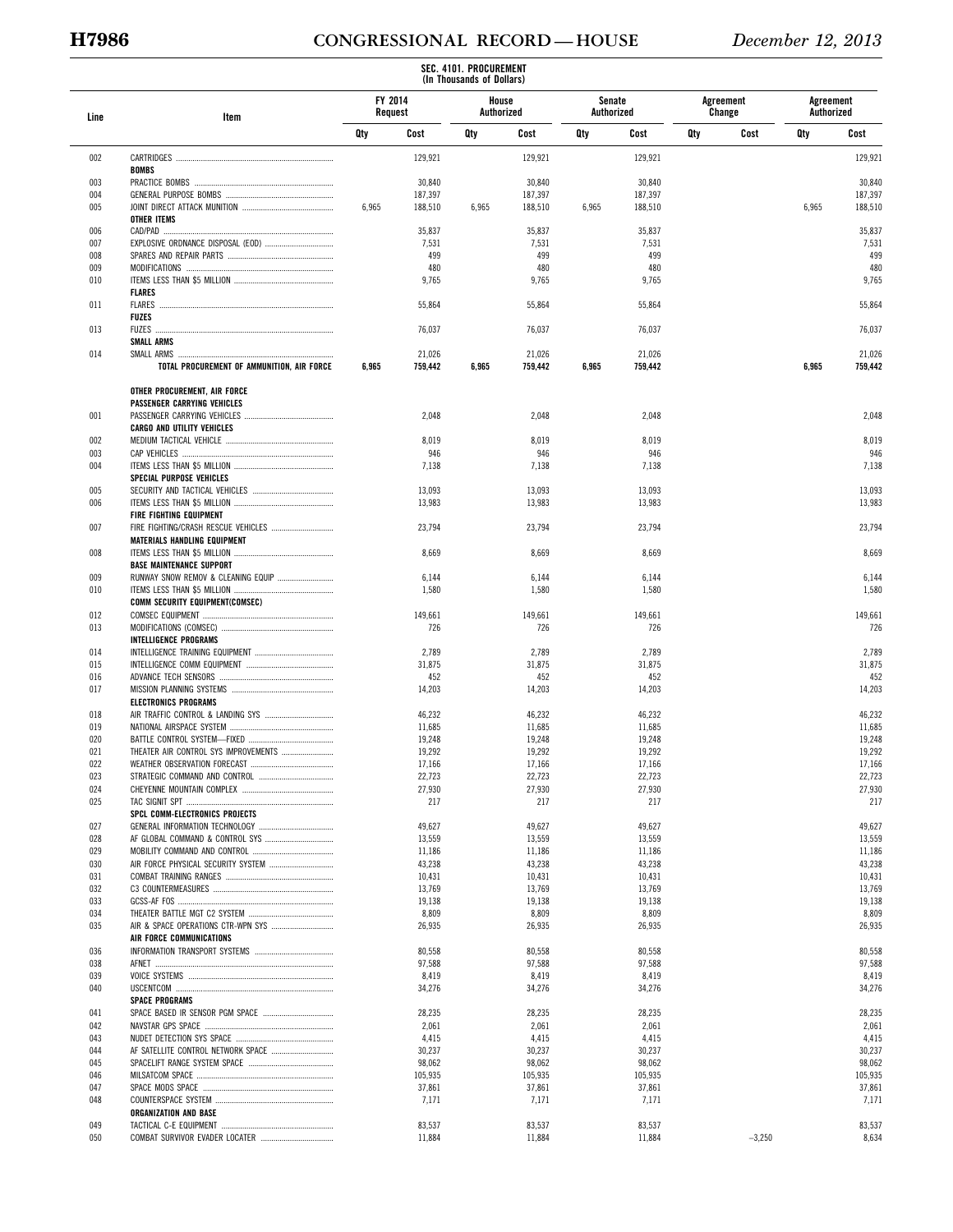|            |                                                                       |                |                    | SEC. 4101. PROCUREMENT<br>(In Thousands of Dollars) |                     |                |                      |     |                     |                |                         |
|------------|-----------------------------------------------------------------------|----------------|--------------------|-----------------------------------------------------|---------------------|----------------|----------------------|-----|---------------------|----------------|-------------------------|
| Line       | Item                                                                  |                | FY 2014<br>Request |                                                     | House<br>Authorized |                | Senate<br>Authorized |     | Agreement<br>Change |                | Agreement<br>Authorized |
|            |                                                                       | Qty            | Cost               | Qty                                                 | Cost                | Qty            | Cost                 | Qty | Cost                | Qty            | Cost                    |
|            | Unjustified unit cost growth for batteries                            |                |                    |                                                     |                     |                |                      |     | $[-3, 250]$         |                |                         |
| 051        |                                                                       |                | 14,711             |                                                     | 14,711              |                | 14,711               |     |                     |                | 14,711                  |
| 052        |                                                                       |                | 10,275             |                                                     | 10,275              |                | 10,275               |     |                     |                | 10,275                  |
| 053        |                                                                       |                | 50,907             |                                                     | 50,907              |                | 50,907               |     |                     |                | 50,907                  |
|            | MODIFICATIONS                                                         |                |                    |                                                     |                     |                |                      |     |                     |                |                         |
| 054        | PERSONAL SAFETY & RESCUE EQUIP                                        |                | 55,701             |                                                     | 55,701              |                | 55,701               |     |                     |                | 55,701                  |
| 055        |                                                                       |                | 14,524             |                                                     | 14,524              |                | 14,524               |     | $-10,488$           |                | 4,036                   |
|            | Night Vision Cueing and Display termination                           |                |                    |                                                     |                     |                |                      |     | $[-10, 488]$        |                |                         |
| 056        |                                                                       |                | 28,655             |                                                     | 28,655              |                | 28,655               |     |                     |                | 28,655                  |
|            | DEPOT PLANT+MTRLS HANDLING EQ                                         |                |                    |                                                     |                     |                |                      |     |                     |                |                         |
| 057        | MECHANIZED MATERIAL HANDLING EQUIP                                    |                | 9,332              |                                                     | 9,332               |                | 9,332                |     |                     |                | 9,332                   |
|            | <b>BASE SUPPORT EQUIPMENT</b>                                         |                |                    |                                                     |                     |                |                      |     |                     |                |                         |
| 058        |                                                                       |                | 16,762             |                                                     | 16,762              |                | 16,762               |     |                     |                | 16,762                  |
| 059        |                                                                       |                | 33,768             |                                                     | 33,768              |                | 33,768               |     |                     |                | 33,768                  |
| 060        |                                                                       |                | 2,495              |                                                     | 2,495               |                | 2,495                |     |                     |                | 2,495                   |
| 061<br>062 |                                                                       |                | 12,859<br>1,954    |                                                     | 12,859<br>1,954     |                | 12,859<br>1,954      |     |                     |                | 12,859<br>1,954         |
|            | SPECIAL SUPPORT PROJECTS                                              |                |                    |                                                     |                     |                |                      |     |                     |                |                         |
| 064        |                                                                       |                | 24,528             |                                                     | 24,528              |                | 24,528               |     |                     |                | 24,528                  |
| 065        |                                                                       |                | 137,819            |                                                     | 137,819             |                | 137,819              |     |                     |                | 137,819                 |
| 067        |                                                                       |                | 479,586            |                                                     | 479,586             |                | 479,586              |     |                     |                | 479,586                 |
| 068        |                                                                       |                | 45,159             |                                                     | 45,159              |                | 45,159               |     |                     |                | 45,159                  |
|            | <b>CLASSIFIED PROGRAMS</b>                                            |                |                    |                                                     |                     |                |                      |     |                     |                |                         |
| 068A       |                                                                       |                | 14,519,256         |                                                     | 14,519,256          |                | 14,519,256           |     |                     |                | 14,519,256              |
|            | <b>SPARES AND REPAIR PARTS</b>                                        |                |                    |                                                     |                     |                |                      |     |                     |                |                         |
| 069        |                                                                       |                | 25,746             |                                                     | 25,746              |                | 25,746               |     |                     |                | 25,746                  |
|            | TOTAL OTHER PROCUREMENT, AIR FORCE                                    |                | 16,760,581         |                                                     | 16,760,581          |                | 16,760,581           |     | $-13,738$           |                | 16,746,843              |
|            | PROCUREMENT, DEFENSE-WIDE                                             |                |                    |                                                     |                     |                |                      |     |                     |                |                         |
|            | <b>MAJOR EQUIPMENT, DCAA</b>                                          |                |                    |                                                     |                     |                |                      |     |                     |                |                         |
| 001        |                                                                       |                | 1,291              |                                                     | 1,291               |                | 1,291                |     |                     |                | 1,291                   |
|            | MAJOR EQUIPMENT, DCMA                                                 |                |                    |                                                     |                     |                |                      |     |                     |                |                         |
| 002        |                                                                       |                | 5,711              |                                                     | 5,711               |                | 5,711                |     |                     |                | 5,711                   |
|            | MAJOR EQUIPMENT, DHRA                                                 |                |                    |                                                     |                     |                |                      |     |                     |                |                         |
| 003        |                                                                       |                | 47,201             |                                                     | 47,201              |                | 47,201               |     |                     |                | 47,201                  |
|            | <b>MAJOR EQUIPMENT, DISA</b>                                          |                |                    |                                                     |                     |                |                      |     |                     |                |                         |
| 009        |                                                                       |                | 16,189             |                                                     | 16,189              |                | 16,189               |     |                     |                | 16,189                  |
| 012        |                                                                       |                | 66,075             |                                                     | 66,075              |                | 66,075               |     |                     |                | 66,075                  |
| 013<br>014 | NET CENTRIC ENTERPRISE SERVICES (NCES)                                |                | 83,881<br>2,572    |                                                     | 83,881<br>2,572     |                | 83,881<br>2,572      |     |                     |                | 83,881<br>2,572         |
| 015        |                                                                       |                | 125,557            |                                                     | 125,557             |                | 125,557              |     |                     |                | 125,557                 |
| 017        |                                                                       |                | 16,941             |                                                     | 16,941              |                | 16,941               |     |                     |                | 16,941                  |
|            | <b>MAJOR EQUIPMENT, DLA</b>                                           |                |                    |                                                     |                     |                |                      |     |                     |                |                         |
| 018        |                                                                       |                | 13,137             |                                                     | 13,137              |                | 13,137               |     |                     |                | 13,137                  |
|            | MAJOR EQUIPMENT, DMACT                                                |                |                    |                                                     |                     |                |                      |     |                     |                |                         |
| 019        |                                                                       | 5              | 15,414             | 5                                                   | 15,414              | 5              | 15,414               |     |                     | 5              | 15,414                  |
|            | <b>MAJOR EQUIPMENT, DODEA</b>                                         |                |                    |                                                     |                     |                |                      |     |                     |                |                         |
| 020        | AUTOMATION/EDUCATIONAL SUPPORT & LOGISTICS                            |                | 1,454              |                                                     | 1,454               |                | 1,454                |     |                     |                | 1,454                   |
|            | MAJOR EQUIPMENT, DEFENSE SECURITY COOPERATION                         |                |                    |                                                     |                     |                |                      |     |                     |                |                         |
|            | AGENCY                                                                |                |                    |                                                     |                     |                |                      |     |                     |                |                         |
| 021        |                                                                       |                | 978                |                                                     | 978                 |                | 978                  |     |                     |                | 978                     |
| 022        | <b>MAJOR EQUIPMENT, DSS</b>                                           |                | 5,020              |                                                     |                     |                | 5,020                |     |                     |                |                         |
|            | MAJOR EQUIPMENT, DEFENSE THREAT REDUCTION AGENCY                      |                |                    |                                                     | 5,020               |                |                      |     |                     |                | 5,020                   |
| 023        |                                                                       | $\overline{2}$ | 100                | $\overline{2}$                                      | 100                 | $\overline{c}$ | 100                  |     |                     | $\overline{2}$ | 100                     |
| 024        |                                                                       | 3              | 13,395             | 3                                                   | 13,395              | 3              | 13,395               |     |                     | 3              | 13,395                  |
|            | MAJOR EQUIPMENT, MISSILE DEFENSE AGENCY                               |                |                    |                                                     |                     |                |                      |     |                     |                |                         |
| 026        |                                                                       | 36             | 581,005            | 36                                                  | 581,005             | 36             | 581,005              |     |                     | 36             | 581,005                 |
| 027        |                                                                       | 52             | 580,814            | 52                                                  | 580,814             | 52             | 580,814              |     |                     | 52             | 580,814                 |
| 028        |                                                                       |                | 62,000             |                                                     | 62,000              |                | 62,000               |     |                     |                | 62,000                  |
| 029        |                                                                       | $\mathbf{1}$   | 131,400            | $\mathbf{1}$                                        | 131,400             | $\mathbf{1}$   | 131,400              |     |                     | -1             | 131,400                 |
| 031        |                                                                       | $\mathbf{1}$   | 220,309            | $\mathbf{1}$                                        | 220,309             | $\mathbf{1}$   | 220,309              |     |                     | $\mathbf{1}$   | 220,309                 |
| 033        |                                                                       |                |                    |                                                     | 107,000             |                |                      |     |                     |                | $\theta$                |
|            | Advance Procurement of 14 GBIs, beginning with<br>booster motor sets. |                |                    |                                                     | [107,000]           |                |                      |     |                     |                |                         |
|            | <b>MAJOR EQUIPMENT, NSA</b>                                           |                |                    |                                                     |                     |                |                      |     |                     |                |                         |
| 039        | INFORMATION SYSTEMS SECURITY PROGRAM (ISSP)                           |                | 14,363             |                                                     | 14,363              |                | 14,363               |     |                     |                | 14,363                  |
|            | <b>MAJOR EQUIPMENT, OSD</b>                                           |                |                    |                                                     |                     |                |                      |     |                     |                |                         |
| 040        |                                                                       |                | 37,345             |                                                     | 37,345              |                | 37,345               |     |                     |                | 37,345                  |
| 041        |                                                                       |                | 16,678             |                                                     | 16,678              |                | 16,678               |     |                     |                | 16,678                  |
|            | <b>MAJOR EQUIPMENT, TJS</b>                                           |                |                    |                                                     |                     |                |                      |     |                     |                |                         |
| 042        | MAJOR EQUIPMENT, TJS                                                  |                | 14,792             |                                                     | 14,792              |                | 14,792               |     |                     |                | 14,792                  |
|            | <b>MAJOR EQUIPMENT, WHS</b>                                           |                |                    |                                                     |                     |                |                      |     |                     |                |                         |
| 043        |                                                                       |                | 35,259             |                                                     | 35,259              |                | 35,259               |     |                     |                | 35,259                  |
|            | <b>CLASSIFIED PROGRAMS</b>                                            |                |                    |                                                     |                     |                |                      |     |                     |                |                         |
| 043A       | <b>AVIATION PROGRAMS</b>                                              |                | 544,272            |                                                     | 544,272             |                | 544,272              |     |                     |                | 544,272                 |
| 045        | ROTARY WING UPGRADES AND SUSTAINMENT                                  |                | 112,456            |                                                     | 112,456             |                | 112,456              |     |                     |                | 112,456                 |
| 046        |                                                                       |                | 81,457             |                                                     | 81,457              |                | 81,457               |     |                     |                | 81,457                  |
|            |                                                                       |                |                    |                                                     |                     |                |                      |     |                     |                |                         |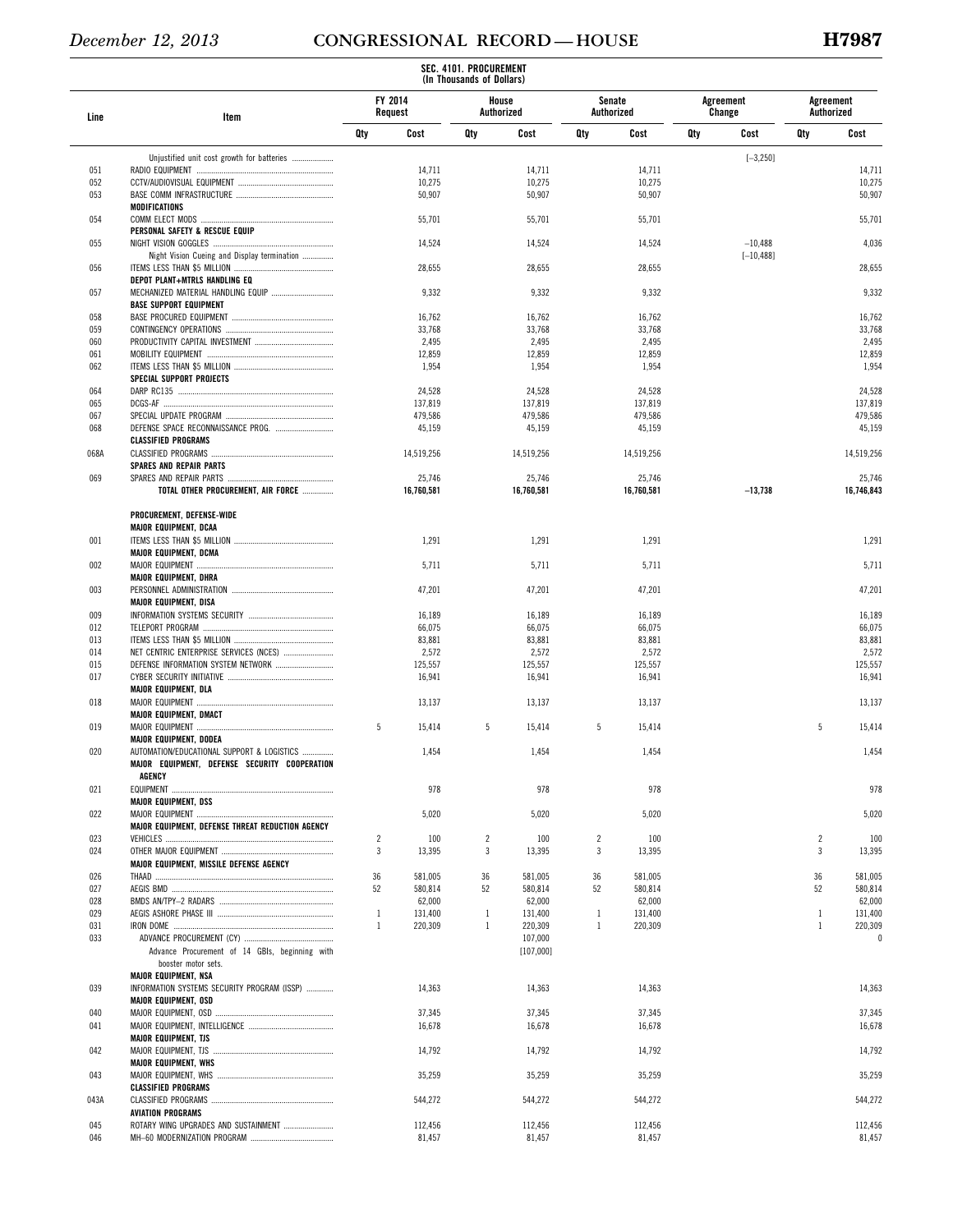### **H7988 CONGRESSIONAL RECORD — HOUSE** *December 12, 2013*

|      |                                                                            |                |                    | SEC. 4101. PROCUREMENT<br>(In Thousands of Dollars) |                     |         |                             |           |                           |                         |            |        |         |  |  |  |         |
|------|----------------------------------------------------------------------------|----------------|--------------------|-----------------------------------------------------|---------------------|---------|-----------------------------|-----------|---------------------------|-------------------------|------------|--------|---------|--|--|--|---------|
| Line | Item                                                                       |                | FY 2014<br>Request |                                                     | House<br>Authorized |         | <b>Senate</b><br>Authorized |           | Agreement<br>Change       | Agreement<br>Authorized |            |        |         |  |  |  |         |
|      |                                                                            | Qty            | Cost               | Qty                                                 | Cost                | Qty     | Cost                        | Qty       | Cost                      | Qty                     | Cost       |        |         |  |  |  |         |
| 047  |                                                                            |                | 2,650              |                                                     | 2.650               |         | 2,650                       |           |                           |                         | 2,650      |        |         |  |  |  |         |
| 048  |                                                                            |                | 56,208             |                                                     | 56,208              |         | 56,208                      |           |                           |                         | 56,208     |        |         |  |  |  |         |
| 049  |                                                                            |                | 19,766             |                                                     | 19,766              |         | 19,766                      |           |                           |                         | 19,766     |        |         |  |  |  |         |
| 050  |                                                                            |                | 850                |                                                     | 850                 |         | 850                         |           |                           |                         | 850        |        |         |  |  |  |         |
| 051  |                                                                            | $\overline{3}$ | 98,927             | 3                                                   | 98.927              | 3       | 98,927                      |           |                           | 3                       | 98.927     |        |         |  |  |  |         |
| 052  |                                                                            |                | 20,576             |                                                     | 20,576              |         | 20,576                      |           |                           |                         | 20,576     |        |         |  |  |  |         |
| 053  |                                                                            |                | 1.893              |                                                     | 1,893               |         | 14,893                      |           | 13,000                    |                         | 14,893     |        |         |  |  |  |         |
|      |                                                                            |                |                    |                                                     |                     |         | [13,000]                    |           | [13,000]                  |                         |            |        |         |  |  |  |         |
| 055  |                                                                            |                | 13,166             |                                                     | 13,166              |         | 13,166                      |           |                           |                         | 13,166     |        |         |  |  |  |         |
| 056  |                                                                            |                | 107,687            |                                                     | 107,687             |         | 107,687                     |           |                           |                         | 107,687    |        |         |  |  |  |         |
| 057  |                                                                            |                | 51,870             |                                                     | 51,870              |         | 51,870                      |           |                           |                         | 51,870     |        |         |  |  |  |         |
| 059  |                                                                            |                | 71,940             |                                                     | 71,940              |         | 71,940                      |           | $-10,623$                 |                         | 61,317     |        |         |  |  |  |         |
|      |                                                                            |                |                    |                                                     |                     |         |                             |           | $[-10, 623]$              |                         |            |        |         |  |  |  |         |
|      | SHIPBUILDING                                                               |                |                    |                                                     |                     |         |                             |           |                           |                         |            |        |         |  |  |  |         |
| 061  |                                                                            |                | 37.439             |                                                     | 37.439              |         | 37.439                      |           |                           |                         | 37.439     |        |         |  |  |  |         |
|      | AMMUNITION PROGRAMS                                                        |                |                    |                                                     |                     |         |                             |           |                           |                         |            |        |         |  |  |  |         |
| 063  |                                                                            |                | 159,029            |                                                     | 159,029             |         | 159,029                     |           |                           |                         | 159,029    |        |         |  |  |  |         |
|      | OTHER PROCUREMENT PROGRAMS                                                 |                |                    |                                                     |                     |         |                             |           |                           |                         |            |        |         |  |  |  |         |
| 066  |                                                                            |                | 79,819             |                                                     | 79,819              |         | 79,819                      |           |                           |                         | 79,819     |        |         |  |  |  |         |
| 068  | DISTRIBUTED COMMON GROUND/SURFACE SYSTEMS                                  |                | 14,906             |                                                     | 14,906              |         | 14,906                      |           |                           |                         | 14,906     |        |         |  |  |  |         |
| 070  |                                                                            |                | 81,711             |                                                     | 81,711              |         | 81,711                      |           |                           |                         | 81.711     |        |         |  |  |  |         |
| 071  |                                                                            |                | 35,053             |                                                     | 35,053              |         | 33,897                      |           | $-1.156$                  |                         | 33,897     |        |         |  |  |  |         |
|      | CCFLIR-Transfer at USSOCOM Request                                         |                |                    |                                                     |                     |         | $[-1, 156]$                 |           | $[-1, 156]$               |                         |            |        |         |  |  |  |         |
| 074  |                                                                            |                | 41,526             |                                                     | 41,526              |         | 41,526                      |           |                           |                         | 41,526     |        |         |  |  |  |         |
| 075  |                                                                            |                | 43,353             |                                                     | 43,353              |         | 43,353                      |           |                           |                         | 43,353     |        |         |  |  |  |         |
| 076  |                                                                            |                |                    |                                                     |                     |         |                             |           | 210,540                   |                         | 210,540    |        | 210,540 |  |  |  | 210,540 |
| 078  |                                                                            |                |                    | 20,000                                              |                     | 20,000  |                             | 20,000    |                           |                         |            | 20,000 |         |  |  |  |         |
| 082  |                                                                            |                | 6,645              |                                                     | 6,645               |         | 6,645                       |           |                           |                         | 6,645      |        |         |  |  |  |         |
| 083  | OPERATIONAL ENHANCEMENTS INTELLIGENCE                                      |                | 25,581             |                                                     | 25,581              |         | 25,581                      |           |                           |                         | 25,581     |        |         |  |  |  |         |
| 089  |                                                                            |                | 191,061            |                                                     | 191,061             |         | 191,061                     |           |                           |                         | 191,061    |        |         |  |  |  |         |
|      | <b>CBDP</b>                                                                |                |                    |                                                     |                     |         |                             |           |                           |                         |            |        |         |  |  |  |         |
| 091  |                                                                            |                | 14,271             |                                                     | 14,271              |         | 14,271                      |           |                           |                         | 14,271     |        |         |  |  |  |         |
| 0.92 |                                                                            |                | 101,667            |                                                     | 101.667             |         | 101,667                     |           |                           |                         | 101.667    |        |         |  |  |  |         |
| 094  |                                                                            |                | 13.447             |                                                     | 13.447              |         | 13.447                      |           |                           |                         | 13.447     |        |         |  |  |  |         |
| 095  |                                                                            |                | 20,896             |                                                     | 20,896              |         | 20,896                      |           |                           |                         | 20,896     |        |         |  |  |  |         |
| 096  |                                                                            |                | 144,540            |                                                     | 144,540             |         | 144,540                     |           |                           |                         | 144,540    |        |         |  |  |  |         |
|      | TOTAL PROCUREMENT, DEFENSE-WIDE                                            | 103            | 4,534,083          | 103                                                 | 4,641,083           | 103     | 4,545,927                   |           | 1,221                     | 103                     | 4,535,304  |        |         |  |  |  |         |
|      |                                                                            |                |                    |                                                     |                     |         |                             |           |                           |                         |            |        |         |  |  |  |         |
|      | JOINT URGENT OPERATIONAL NEEDS FUND<br>JOINT URGENT OPERATIONAL NEEDS FUND |                |                    |                                                     |                     |         |                             |           |                           |                         |            |        |         |  |  |  |         |
|      |                                                                            |                |                    |                                                     |                     |         |                             |           |                           |                         |            |        |         |  |  |  |         |
| 001  |                                                                            |                | 98.800             |                                                     | $[-98, 800]$        |         | 98,800                      |           | $-98.800$<br>$[-98, 800]$ |                         |            |        |         |  |  |  |         |
|      | TOTAL JOINT URGENT OPERATIONAL NEEDS FUND                                  |                | 98,800             |                                                     |                     |         | 98,800                      |           | $-98,800$                 |                         | n          |        |         |  |  |  |         |
|      |                                                                            | 229.104        | 98,227,168         | 227.777                                             | 99,666,171          | 197.783 | 98,151,289                  | $-31.305$ | 215,081                   | 197.799                 | 98.442.249 |        |         |  |  |  |         |

#### **SEC. 4102. PROCUREMENT FOR OVERSEAS CONTINGENCY OPERATIONS.**

# **SEC. 4102. PROCUREMENT FOR OVERSEAS CONTINGENCY OPERATIONS (In Thousands of Dollars)**

| Line | Item                                              | FY 2014  | Request | House<br>Authorized |           | Senate<br>Authorized |         |     | Agreement<br>Change | Agreement<br>Authorized |          |
|------|---------------------------------------------------|----------|---------|---------------------|-----------|----------------------|---------|-----|---------------------|-------------------------|----------|
|      |                                                   | Qty      | Cost    | Qty                 | Cost      | Qty                  | Cost    | Qty | Cost                | Qty                     | Cost     |
|      | AIRCRAFT PROCUREMENT, ARMY                        |          |         |                     |           |                      |         |     |                     |                         |          |
|      | <b>FIXED WING</b>                                 |          |         |                     |           |                      |         |     |                     |                         |          |
| 002  |                                                   |          | 48,000  |                     | 48,000    |                      | 48,000  |     |                     |                         | 48,000   |
| 004  | ROTARY                                            | $\Delta$ | 31,988  | $\overline{4}$      | 31,988    | $\overline{4}$       | 31,988  |     |                     |                         | 31,988   |
| 009  |                                                   | 4        | 142,000 | 4                   | 142.000   | 4                    | 142,000 |     |                     |                         | 142,000  |
| 011  |                                                   | 14       | 163.800 | 14                  | 163,800   | 14                   | 163.800 |     |                     | 14                      | 163.800  |
| 014  |                                                   | 10       | 386,000 | 10                  | 386,000   | 10                   | 386,000 |     |                     | 10                      | 386,000  |
|      | TOTAL AIRCRAFT PROCUREMENT. ARMY                  | 36       | 771.788 | 36                  | 771.788   | 36                   | 771.788 |     |                     | 36                      | 771.788  |
|      | <b>MISSILE PROCUREMENT, ARMY</b>                  |          |         |                     |           |                      |         |     |                     |                         |          |
|      | AIR-TO-SURFACE MISSILE SYSTEM                     |          |         |                     |           |                      |         |     |                     |                         |          |
| 003  |                                                   | 550      | 54.000  | 550                 | 79.887    | 550                  | 54.000  |     |                     | 550                     | 54,000   |
|      | Restoral of funds based on offsets used for April |          |         |                     | [25, 887] |                      |         |     |                     |                         |          |
|      | 2013 reprogramming.                               |          |         |                     |           |                      |         |     |                     |                         |          |
|      | ANTI-TANK/ASSAULT MISSILE SYS                     |          |         |                     |           |                      |         |     |                     |                         |          |
| 007  |                                                   | 383      | 39.045  | 383                 | 39.045    | 383                  | 39,045  |     |                     | 383                     | 39,045   |
| 010  | ARMY TACTICAL MSL SYS (ATACMS)-SYS SUM            | 38       | 35,600  | 38                  | 35,600    | 38                   | 35,600  |     |                     | 38                      | 35,600   |
|      | TOTAL MISSILE PROCUREMENT. ARMY                   | 971      | 128.645 | 971                 | 154.532   | 971                  | 128.645 |     |                     | 971                     | 128.645  |
|      | PROCUREMENT OF W&TCV, ARMY                        |          |         |                     |           |                      |         |     |                     |                         |          |
|      | MOD OF WEAPONS AND OTHER COMBAT VEH               |          |         |                     |           |                      |         |     |                     |                         |          |
| 033  |                                                   |          |         |                     | 15.422    |                      |         |     |                     |                         | $\theta$ |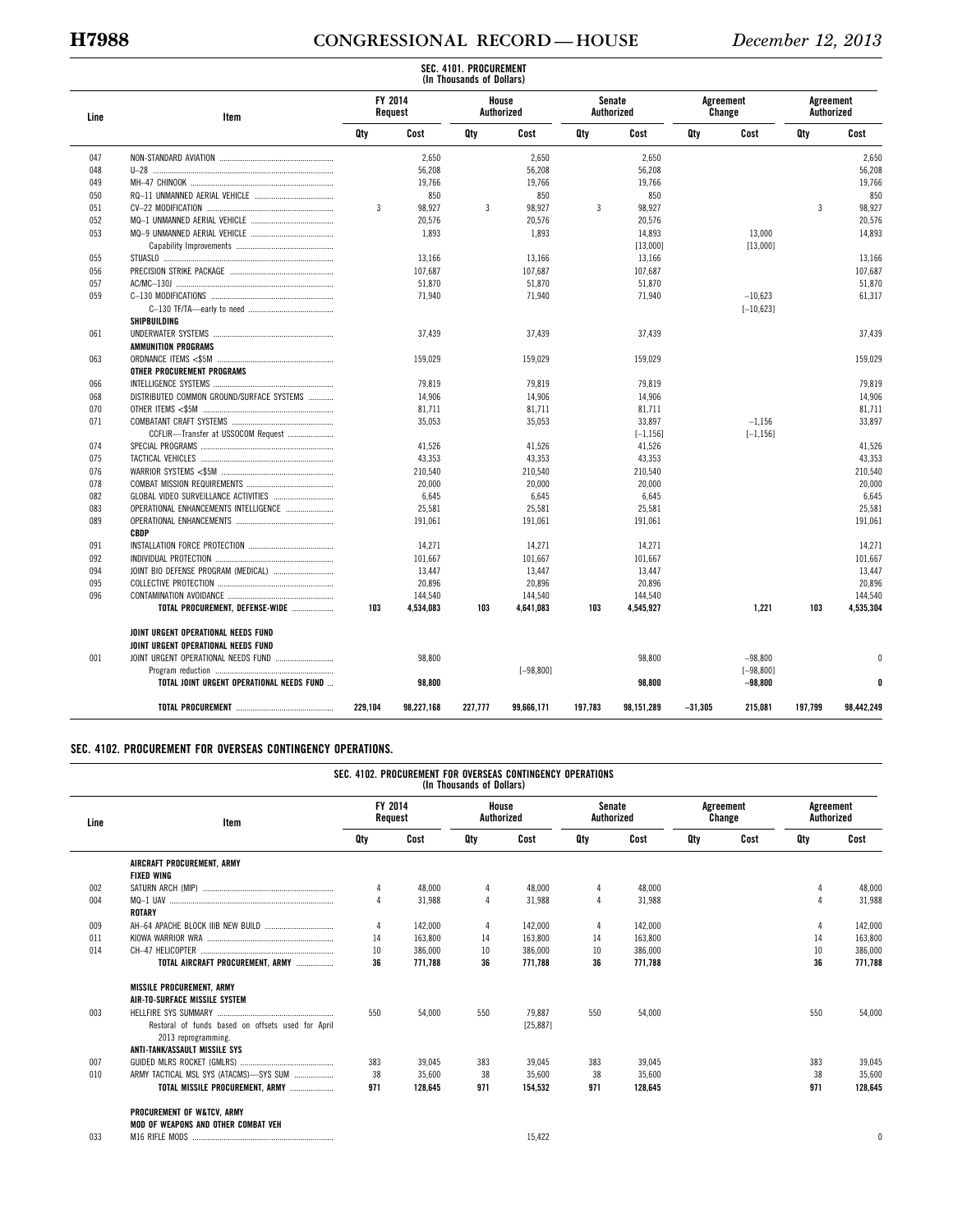### **SEC. 4102. PROCUREMENT FOR OVERSEAS CONTINGENCY OPERATIONS (In Thousands of Dollars)**

| Line | Item                                                                                             | FY 2014<br>Request |         | House<br>Authorized |                       | Senate<br>Authorized |         |     | Agreement<br>Change | Agreement<br>Authorized |          |
|------|--------------------------------------------------------------------------------------------------|--------------------|---------|---------------------|-----------------------|----------------------|---------|-----|---------------------|-------------------------|----------|
|      |                                                                                                  | Qty                | Cost    | Qty                 | Cost                  | Qty                  | Cost    | Qty | Cost                | Qty                     | Cost     |
|      | Restoral of funds based on offsets used for April                                                |                    |         |                     | [15, 422]             |                      |         |     |                     |                         |          |
|      | 2013 reprogramming.<br>TOTAL PROCUREMENT OF W&TCV, ARMY                                          |                    |         |                     | 15,422                |                      |         |     |                     |                         | 0        |
|      |                                                                                                  |                    |         |                     |                       |                      |         |     |                     |                         |          |
|      | PROCUREMENT OF AMMUNITION, ARMY<br>SMALL/MEDIUM CAL AMMUNITION                                   |                    |         |                     |                       |                      |         |     |                     |                         |          |
| 002  |                                                                                                  |                    | 4,400   |                     | 4,400                 |                      | 4,400   |     |                     |                         | 4,400    |
| 004  |                                                                                                  |                    | 1,500   |                     | 1,500                 |                      | 1,500   |     |                     |                         | 1,500    |
| 005  | Restoral of funds based on offsets used for April                                                |                    | 5,000   |                     | 10,000<br>[5,000]     |                      | 5,000   |     |                     |                         | 5,000    |
|      | 2013 reprogramming.                                                                              |                    |         |                     |                       |                      |         |     |                     |                         |          |
| 008  |                                                                                                  |                    | 60,000  |                     | 60,000                |                      | 60,000  |     |                     |                         | 60,000   |
|      | <b>MORTAR AMMUNITION</b>                                                                         |                    |         |                     |                       |                      |         |     |                     |                         |          |
| 010  | ARTILLERY AMMUNITION                                                                             |                    | 5,000   |                     | 5,000                 |                      | 5,000   |     |                     |                         | 5,000    |
| 014  | ARTILLERY CARTRIDGES, 75MM & 105MM, ALL TYPES                                                    |                    | 10,000  |                     | 30,000                |                      | 10,000  |     |                     |                         | 10,000   |
|      | Restoral of funds based on offsets used for April                                                |                    |         |                     | [20,000]              |                      |         |     |                     |                         |          |
|      | 2013 reprogramming.                                                                              |                    |         |                     |                       |                      |         |     |                     |                         |          |
| 015  |                                                                                                  |                    | 10,000  |                     | 10,000                |                      | 10,000  |     |                     |                         | 10,000   |
| 016  | MINES                                                                                            | 120                | 11,000  | 120                 | 11,000                | 120                  | 11,000  |     |                     | 120                     | 11,000   |
| 018  |                                                                                                  |                    |         |                     | 9,482                 |                      |         |     |                     |                         | 0        |
|      | Restoral of funds based on offsets used for April                                                |                    |         |                     | [9,482]               |                      |         |     |                     |                         |          |
|      | 2013 reprogramming.                                                                              |                    |         |                     |                       |                      |         |     |                     |                         |          |
|      | <b>ROCKETS</b>                                                                                   |                    |         |                     |                       |                      |         |     |                     |                         |          |
| 021  | OTHER AMMUNITION                                                                                 |                    | 57,000  |                     | 57,000                |                      | 57,000  |     |                     |                         | 57,000   |
| 022  |                                                                                                  |                    | 4,000   |                     | 4,000                 |                      | 4,000   |     |                     |                         | 4,000    |
| 023  |                                                                                                  |                    | 3,000   |                     | 3,000                 |                      | 3,000   |     |                     |                         | 3,000    |
| 024  |                                                                                                  |                    | 8,000   |                     | 8,000                 |                      | 8,000   |     |                     |                         | 8,000    |
| 028  | MISCELLANEOUS                                                                                    |                    | 2,000   |                     | 2,000                 |                      | 2,000   |     |                     |                         | 2,000    |
|      | TOTAL PROCUREMENT OF AMMUNITION, ARMY                                                            | 120                | 180,900 | 120                 | 215,382               | 120                  | 180,900 |     |                     | 120                     | 180,900  |
|      |                                                                                                  |                    |         |                     |                       |                      |         |     |                     |                         |          |
|      | OTHER PROCUREMENT, ARMY                                                                          |                    |         |                     |                       |                      |         |     |                     |                         |          |
|      | TACTICAL VEHICLES                                                                                |                    |         |                     |                       |                      |         |     |                     |                         | $\theta$ |
| 003  | FAMILY OF MEDIUM TACTICAL VEH (FMTV)<br>Restoral of funds based on offsets used for April        |                    |         |                     | 2,500<br>[2,500]      |                      |         |     |                     |                         |          |
|      | 2013 reprogramming.                                                                              |                    |         |                     |                       |                      |         |     |                     |                         |          |
| 005  | FAMILY OF HEAVY TACTICAL VEHICLES (FHTV)                                                         |                    |         |                     | 2,050                 |                      |         |     |                     |                         | $\theta$ |
|      | Restoral of funds based on offsets used for April                                                |                    |         |                     | [2,050]               |                      |         |     |                     |                         |          |
|      | 2013 reprogramming.                                                                              |                    |         |                     |                       |                      |         |     |                     |                         |          |
| 013  | MINE-RESISTANT AMBUSH-PROTECTED (MRAP) MODS<br>Restoral of funds based on offsets used for April |                    | 321,040 |                     | 562,596<br>[241, 556] |                      | 321,040 |     |                     |                         | 321,040  |
|      | 2013 reprogramming.                                                                              |                    |         |                     |                       |                      |         |     |                     |                         |          |
|      | <b>COMM-BASE COMMUNICATIONS</b>                                                                  |                    |         |                     |                       |                      |         |     |                     |                         |          |
| 060  | INSTALLATION INFO INFRASTRUCTURE MOD PROGRAM                                                     |                    | 25,000  |                     | 25,000                |                      | 25,000  |     |                     |                         | 25,000   |
| 067  | ELECT EQUIP-TACT INT REL ACT (TIARA)                                                             |                    | 7,200   |                     | 7,200                 |                      | 7,200   |     |                     |                         | 7,200    |
| 071  | CI HUMINT AUTO REPRTING AND COLL(CHARCS)                                                         |                    | 5,980   |                     | 5,980                 |                      | 5,980   |     |                     |                         | 5,980    |
|      | ELECT EQUIP-ELECTRONIC WARFARE (EW)                                                              |                    |         |                     |                       |                      |         |     |                     |                         |          |
| 074  | LIGHTWEIGHT COUNTER MORTAR RADAR                                                                 |                    | 57,800  | 67                  | 83,255                | 67                   | 57,800  |     |                     | 67                      | 57,800   |
|      | Restoral of funds based on offsets used for April                                                |                    |         |                     | [25, 455]             |                      |         |     |                     |                         |          |
| 078  | 2013 reprogramming.<br>FAMILY OF PERSISTENT SURVEILLANCE CAPABILITIE                             |                    | 15,300  |                     | 15,300                |                      | 15,300  |     |                     |                         | 15,300   |
| 079  | COUNTERINTELLIGENCE/SECURITY COUNTERMEASURES                                                     |                    | 4,221   |                     | 4,221                 |                      | 4,221   |     |                     |                         | 4,221    |
|      | ELECT EQUIP-TACTICAL SURV. (TAC SURV)                                                            |                    |         |                     |                       |                      |         |     |                     |                         |          |
| 091  |                                                                                                  | 34                 | 1,834   | 34                  | 1,834                 | 34                   | 1,834   |     |                     | 34                      | 1,834    |
| 093  | MOD OF IN-SVC EQUIP (FIREFINDER RADARS)<br>Restoral of funds based on offsets used for April     |                    |         |                     | 8,400                 |                      |         |     |                     |                         |          |
|      | 2013 reprogramming.                                                                              |                    |         |                     | [8,400]               |                      |         |     |                     |                         |          |
| 096  |                                                                                                  | 137                | 21,000  | 137                 | 21,000                | 137                  | 21,000  |     |                     | 137                     | 21,000   |
| 098  |                                                                                                  | 4                  | 85,830  | 4                   | 85,830                | 4                    | 85,830  |     |                     | 4                       | 85,830   |
|      | ELECT EQUIP-TACTICAL C2 SYSTEMS                                                                  |                    |         |                     |                       |                      |         |     |                     |                         |          |
| 110  |                                                                                                  |                    |         |                     | 3,200                 |                      |         |     |                     |                         | 0        |
|      | Restoral of funds based on offsets used for April<br>2013 reprogramming.                         |                    |         |                     | [3, 200]              |                      |         |     |                     |                         |          |
| 112  | SINGLE ARMY LOGISTICS ENTERPRISE (SALE)                                                          |                    |         |                     | 5,160                 |                      |         |     |                     |                         |          |
|      | Restoral of funds based on offsets used for April                                                |                    |         |                     | [5, 160]              |                      |         |     |                     |                         |          |
|      | 2013 reprogramming.                                                                              |                    |         |                     |                       |                      |         |     |                     |                         |          |
|      | CHEMICAL DEFENSIVE EQUIPMENT                                                                     |                    |         |                     |                       |                      |         |     |                     |                         |          |
| 126  | FAMILY OF NON-LETHAL EQUIPMENT (FNLE)<br>Restoral of funds based on offsets used for April       |                    |         |                     | 15,000<br>[15,000]    |                      |         |     |                     |                         |          |
|      | 2013 reprogramming.                                                                              |                    |         |                     |                       |                      |         |     |                     |                         |          |
| 127  |                                                                                                  |                    |         |                     | 24,932                |                      |         |     |                     |                         |          |
|      | Restoral of funds based on offsets used for April                                                |                    |         |                     | [24, 932]             |                      |         |     |                     |                         |          |
|      | 2013 reprogramming.                                                                              |                    |         |                     |                       |                      |         |     |                     |                         |          |
| 137  | ENGINEER (NON-CONSTRUCTION) EQUIPMENT<br>EXPLOSIVE ORDNANCE DISPOSAL EQPMT (EOD EQPMT)           |                    |         |                     | 3,565                 |                      |         |     |                     |                         |          |
|      | Restoral of funds based on offsets used for April                                                |                    |         |                     | [3, 565]              |                      |         |     |                     |                         |          |
|      | 2013 reprogramming.                                                                              |                    |         |                     |                       |                      |         |     |                     |                         |          |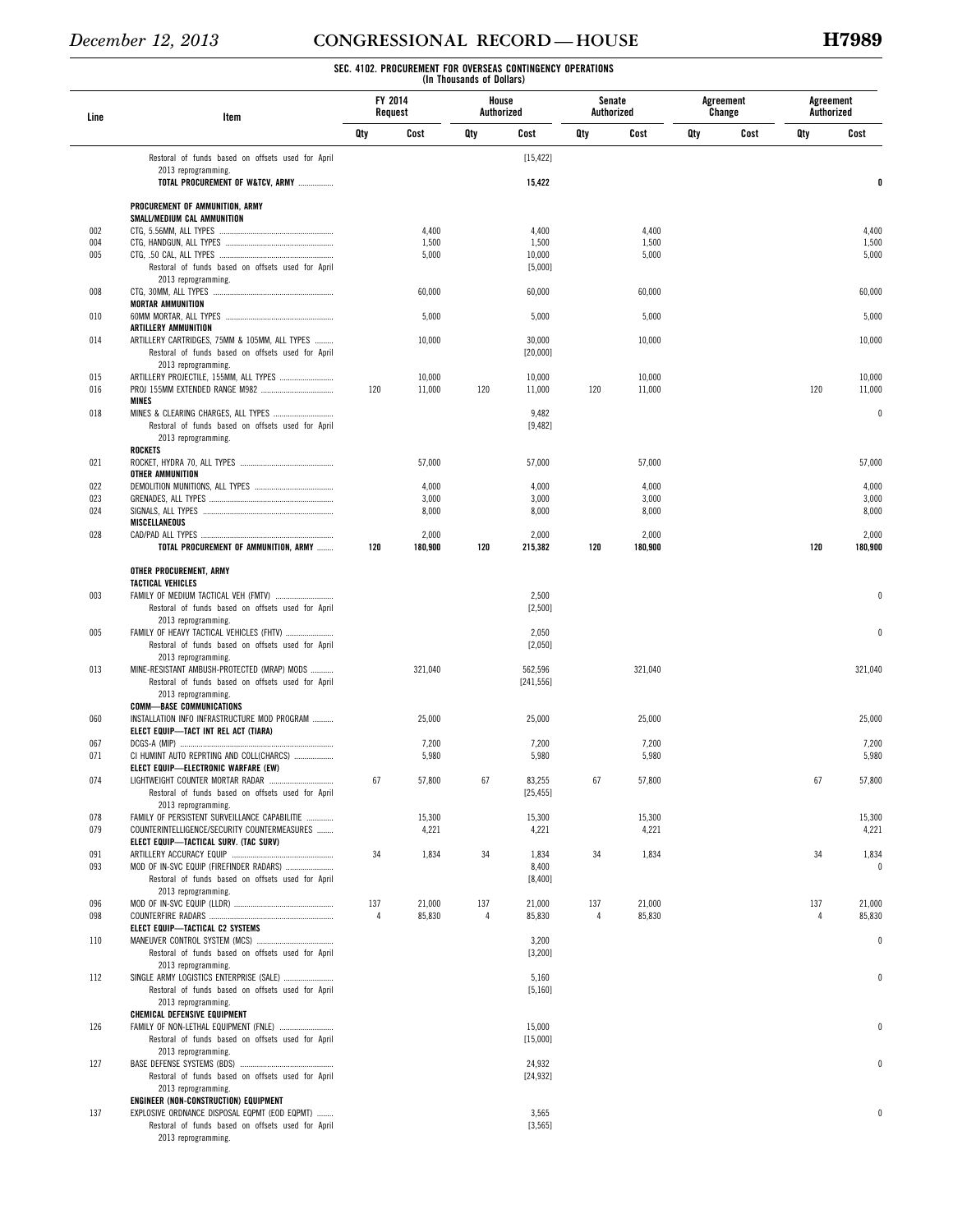# **H7990 CONGRESSIONAL RECORD — HOUSE** *December 12, 2013*

| Line       | Item                                                           |                         | FY 2014<br>Request | House<br>Authorized |                  | Senate<br>Authorized    |                  |     | Agreement<br>Change | Agreement<br>Authorized |                  |
|------------|----------------------------------------------------------------|-------------------------|--------------------|---------------------|------------------|-------------------------|------------------|-----|---------------------|-------------------------|------------------|
|            |                                                                | Qty                     | Cost               | Qty                 | Cost             | Qty                     | Cost             | Qty | Cost                | Qty                     | Cost             |
|            | <b>COMBAT SERVICE SUPPORT EQUIPMENT</b>                        |                         |                    |                     |                  |                         |                  |     |                     |                         |                  |
| 146        |                                                                | 3                       | 51,654             | 3                   | 51,654           | 3                       | 51,654           |     |                     | 3                       | 51,654           |
| 147        |                                                                | 18                      | 6,264              | 18                  | 6,264            | 18                      | 6,264            |     |                     | 18                      | 6,264            |
| 152        | PETROLEUM EQUIPMENT<br>DISTRIBUTION SYSTEMS, PETROLEUM & WATER |                         |                    |                     | 2,119            |                         |                  |     |                     |                         | $\mathbf{0}$     |
|            | Restoral of funds based on offsets used for April              |                         |                    |                     | [2, 119]         |                         |                  |     |                     |                         |                  |
|            | 2013 reprogramming.                                            |                         |                    |                     |                  |                         |                  |     |                     |                         |                  |
|            | <b>TRAINING EQUIPMENT</b>                                      |                         |                    |                     |                  |                         |                  |     |                     |                         |                  |
| 176        | Restoral of funds based on offsets used for April              |                         |                    |                     | 7,000<br>[7,000] |                         |                  |     |                     |                         | $\theta$         |
|            | 2013 reprogramming.                                            |                         |                    |                     |                  |                         |                  |     |                     |                         |                  |
|            | TOTAL OTHER PROCUREMENT, ARMY                                  | 263                     | 603,123            | 263                 | 944,060          | 263                     | 603,123          |     |                     | 263                     | 603,123          |
|            | JOINT IMPR EXPLOSIVE DEV DEFEAT FUND                           |                         |                    |                     |                  |                         |                  |     |                     |                         |                  |
|            | <b>NETWORK ATTACK</b>                                          |                         |                    |                     |                  |                         |                  |     |                     |                         |                  |
| 001        | <b>JIEDDO DEVICE DEFEAT</b>                                    |                         | 417,700            |                     | 417,700          |                         | 417,700          |     |                     |                         | 417,700          |
| 002        |                                                                |                         | 248,886            |                     | 248,886          |                         | 248,886          |     |                     |                         | 248,886          |
|            | <b>FORCE TRAINING</b>                                          |                         |                    |                     |                  |                         |                  |     |                     |                         |                  |
| 003        |                                                                |                         | 106,000            |                     | 106,000          |                         |                  |     |                     |                         | 106,000          |
|            | <b>STAFF AND INFRASTRUCTURE</b>                                |                         |                    |                     |                  |                         | $[-106,000]$     |     |                     |                         |                  |
| 004        |                                                                |                         | 227,414            |                     | 227,414          |                         | 182,414          |     | $-45,000$           |                         | 182,414          |
|            |                                                                |                         |                    |                     |                  |                         | $[-45,000]$      |     | $[-45,000]$         |                         |                  |
|            | TOTAL JOINT IMPR EXPLOSIVE DEV DEFEAT FUND                     |                         | 1,000,000          |                     | 1,000,000        |                         | 849,000          |     | $-45,000$           |                         | 955,000          |
|            | AIRCRAFT PROCUREMENT, NAVY                                     |                         |                    |                     |                  |                         |                  |     |                     |                         |                  |
| 011        | <b>COMBAT AIRCRAFT</b>                                         | $\mathbf{1}$            | 29,520             | $\mathbf{1}$        | 29,520           | $\mathbf{1}$            | 29,520           |     |                     | $\mathbf{1}$            | 29,520           |
|            | OTHER AIRCRAFT                                                 |                         |                    |                     |                  |                         |                  |     |                     |                         |                  |
| 026        |                                                                | 1                       | 13,100             | 1                   | 13,100           | 1                       | 13,100           |     |                     | $\mathbf{1}$            | 13,100           |
|            | MODIFICATION OF AIRCRAFT                                       |                         |                    |                     |                  |                         |                  |     |                     |                         |                  |
| 031<br>033 |                                                                |                         | 57,652             |                     | 57,652           |                         | 57,652           |     |                     |                         | 57,652           |
| 039        |                                                                |                         | 35,500<br>2,700    |                     | 35,500<br>2,700  |                         | 35,500<br>2,700  |     |                     |                         | 35,500<br>2,700  |
| 049        |                                                                |                         | 3,375              |                     | 3,375            |                         | 3,375            |     |                     |                         | 3,375            |
| 054        |                                                                |                         | 49,183             |                     | 49,183           |                         | 49,183           |     |                     |                         | 49,183           |
| 055        |                                                                |                         | 4,190              |                     | 4,190            |                         | 4,190            |     |                     |                         | 4,190            |
| 059        | AIRCRAFT SPARES AND REPAIR PARTS                               |                         | 20,700             |                     | 20,700           |                         | 20,700           |     |                     |                         | 20,700           |
| 065        |                                                                |                         | 24,776             |                     | 24,776           |                         | 24,776           |     |                     |                         | 24,776           |
|            | TOTAL AIRCRAFT PROCUREMENT, NAVY                               | $\overline{\mathbf{2}}$ | 240,696            | $\overline{2}$      | 240,696          | $\overline{\mathbf{2}}$ | 240,696          |     |                     | $\overline{2}$          | 240,696          |
|            | WEAPONS PROCUREMENT, NAVY                                      |                         |                    |                     |                  |                         |                  |     |                     |                         |                  |
|            | <b>TACTICAL MISSILES</b>                                       |                         |                    |                     |                  |                         |                  |     |                     |                         |                  |
| 009<br>010 |                                                                | 270<br>500              | 27,000<br>58,000   | 270<br>500          | 27,000<br>58,000 | 270<br>500              | 27,000<br>58,000 |     |                     | 270<br>500              | 27,000<br>58,000 |
| 011        | STAND OFF PRECISION GUIDED MUNITIONS (SOPGM)                   | 9                       | 1,500              | 9                   | 1,500            | 9                       | 1,500            |     |                     | 9                       | 1,500            |
|            | TOTAL WEAPONS PROCUREMENT, NAVY                                | 779                     | 86,500             | 779                 | 86,500           | 779                     | 86,500           |     |                     | 779                     | 86,500           |
|            | PROCUREMENT OF AMMO, NAVY & MC                                 |                         |                    |                     |                  |                         |                  |     |                     |                         |                  |
|            | NAVY AMMUNITION                                                |                         |                    |                     |                  |                         |                  |     |                     |                         |                  |
| 001<br>002 |                                                                |                         | 11,424<br>30,332   |                     | 11,424<br>30,332 |                         | 11,424<br>30,332 |     |                     |                         | 11,424<br>30,332 |
| 003        |                                                                |                         | 8,282              |                     | 8,282            |                         | 8,282            |     |                     |                         | 8,282            |
| 006        |                                                                |                         | 31,884             |                     | 31,884           |                         | 31,884           |     |                     |                         | 31,884           |
| 011        |                                                                |                         | 409                |                     | 409              |                         | 409              |     |                     |                         | 409              |
| 012<br>013 |                                                                |                         | 11,976<br>2,447    |                     | 11,976<br>2,447  |                         | 11,976<br>2,447  |     |                     |                         | 11,976<br>2,447  |
| 014        |                                                                |                         | 7,692              |                     | 7,692            |                         | 7,692            |     |                     |                         | 7,692            |
|            | <b>MARINE CORPS AMMUNITION</b>                                 |                         |                    |                     |                  |                         |                  |     |                     |                         |                  |
| 015        |                                                                |                         | 13,461             |                     | 13,461           |                         | 13,461           |     |                     |                         | 13,461           |
| 016        |                                                                |                         | 3,310              |                     | 3,310            |                         | 3,310            |     |                     |                         | 3,310            |
| 017<br>018 |                                                                |                         | 6,244<br>3,368     |                     | 6,244<br>3,368   |                         | 6,244<br>3,368   |     |                     |                         | 6,244<br>3,368   |
| 019        |                                                                |                         | 9,162              |                     | 9,162            |                         | 9,162            |     |                     |                         | 9,162            |
| 020        |                                                                |                         | 10,266             |                     | 10,266           |                         | 10,266           |     |                     |                         | 10,266           |
| 021        |                                                                |                         | 1,887              |                     | 1,887            |                         | 1,887            |     |                     |                         | 1,887            |
| 022        |                                                                |                         | 1,611              |                     | 1,611            |                         | 1,611            |     |                     |                         | 1,611            |
| 023<br>024 |                                                                |                         | 37,459<br>970      |                     | 37,459<br>970    |                         | 37,459<br>970    |     |                     |                         | 37,459<br>970    |
| 025        |                                                                |                         | 418                |                     | 418              |                         | 418              |     |                     |                         | 418              |
| 026        |                                                                |                         | 14,219             |                     | 14,219           |                         | 14,219           |     |                     |                         | 14,219           |
|            | TOTAL PROCUREMENT OF AMMO, NAVY & MC                           |                         | 206,821            |                     | 206,821          |                         | 206,821          |     |                     |                         | 206,821          |
|            | OTHER PROCUREMENT, NAVY                                        |                         |                    |                     |                  |                         |                  |     |                     |                         |                  |
| 135        | CIVIL ENGINEERING SUPPORT EQUIPMENT                            |                         | 17,968             |                     | 17,968           |                         | 17,968           |     |                     |                         | 17,968           |
|            | TOTAL OTHER PROCUREMENT, NAVY                                  |                         | 17,968             |                     | 17,968           |                         | 17,968           |     |                     |                         | 17,968           |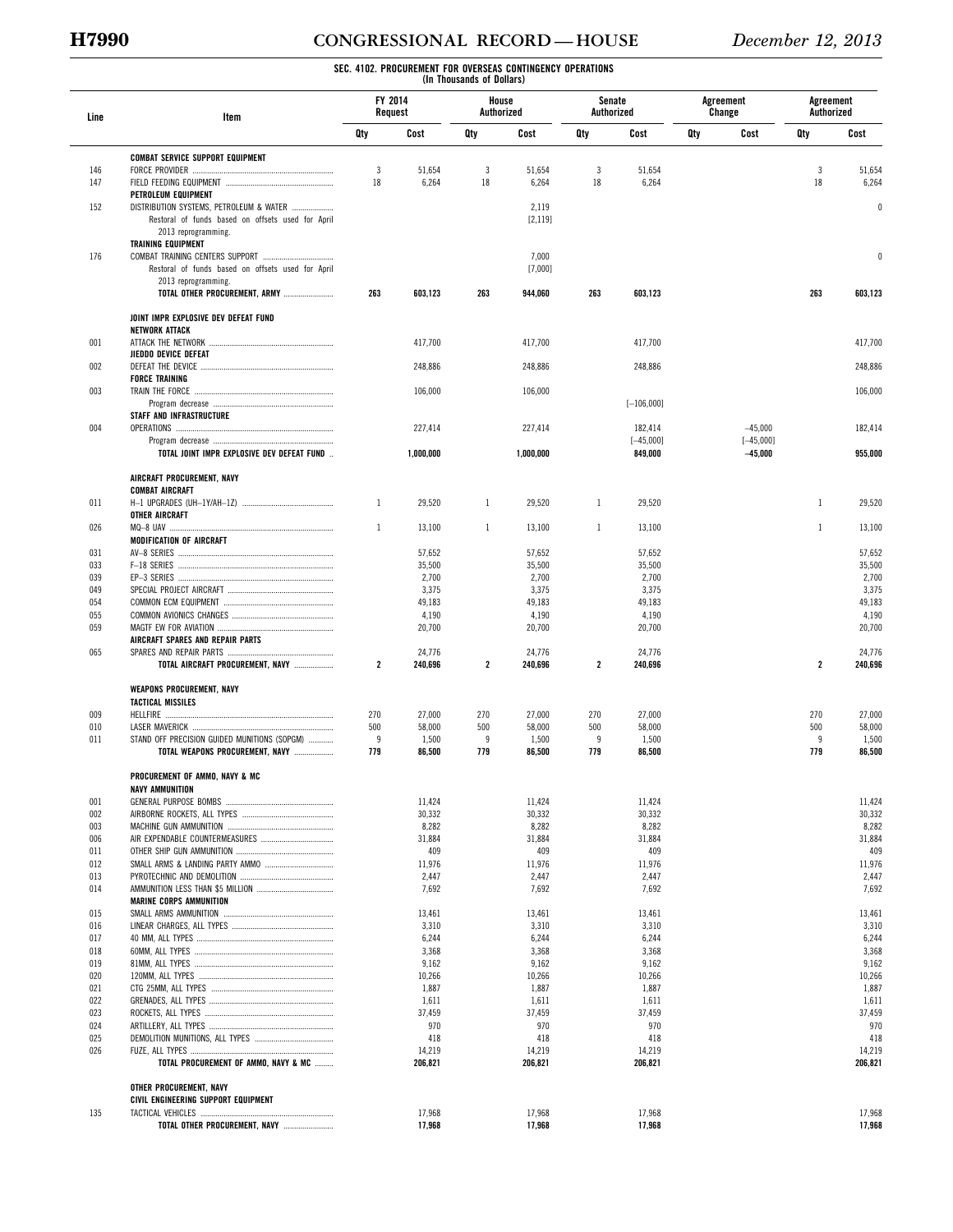| Line       | Item                                                                          | FY 2014<br>Request |                        | House<br>Authorized |                        | Senate<br>Authorized |                        |     | Agreement<br>Change | Agreement<br>Authorized |                        |
|------------|-------------------------------------------------------------------------------|--------------------|------------------------|---------------------|------------------------|----------------------|------------------------|-----|---------------------|-------------------------|------------------------|
|            |                                                                               | Qty                | Cost                   | Qty                 | Cost                   | Qty                  | Cost                   | Qty | Cost                | Qty                     | Cost                   |
|            | PROCUREMENT, MARINE CORPS                                                     |                    |                        |                     |                        |                      |                        |     |                     |                         |                        |
| 010        | <b>GUIDED MISSILES</b>                                                        | 180                | 29,334                 | 180                 | 29,334                 | 180                  | 29,334                 |     |                     | 180                     | 29,334                 |
| 011        |                                                                               |                    | 105                    |                     | 105                    |                      | 105                    |     |                     |                         | 105                    |
|            | <b>OTHER SUPPORT</b>                                                          |                    |                        |                     |                        |                      |                        |     |                     |                         |                        |
| 013        |                                                                               |                    | 16,081                 |                     | 16,081                 |                      | 16,081                 |     | $-2,898$            |                         | 13,183                 |
|            | REPAIR AND TEST EQUIPMENT                                                     |                    |                        |                     |                        |                      |                        |     | $[-2, 898]$         |                         |                        |
| 015        |                                                                               |                    | 16,081                 |                     | 16,081                 |                      | 16,081                 |     |                     |                         | 16,081                 |
|            | OTHER SUPPORT (TEL)                                                           |                    |                        |                     |                        |                      |                        |     |                     |                         |                        |
| 017        |                                                                               |                    | 2,831                  |                     | 2,831                  |                      | 2,831                  |     |                     |                         | 2,831                  |
| 018        | COMMAND AND CONTROL SYSTEM (NON-TEL)<br>ITEMS UNDER \$5 MILLION (COMM & ELEC) |                    | 8,170                  |                     | 8,170                  |                      | 8,170                  |     |                     |                         | 8,170                  |
|            | INTELL/COMM EQUIPMENT (NON-TEL)                                               |                    |                        |                     |                        |                      |                        |     |                     |                         |                        |
| 023        |                                                                               |                    | 2,700                  |                     | 2,700                  |                      | 2,700                  |     |                     |                         | 2,700                  |
| 026        |                                                                               |                    | 2,830                  |                     | 2,830                  |                      | 2,830                  |     |                     |                         | 2,830                  |
| 029        | OTHER SUPPORT (NON-TEL)                                                       |                    | 4,866                  |                     | 4,866                  |                      | 4,866                  |     |                     |                         | 4,866                  |
| 030        |                                                                               |                    | 265                    |                     | 265                    |                      | 265                    |     |                     |                         | 265                    |
|            | ENGINEER AND OTHER EQUIPMENT                                                  |                    |                        |                     |                        |                      |                        |     |                     |                         |                        |
| 042        |                                                                               |                    | 114                    |                     | 114                    |                      | 114                    |     |                     |                         | 114                    |
| 043<br>044 |                                                                               |                    | 523<br>365             |                     | 523<br>365             |                      | 523<br>365             |     |                     |                         | 523<br>365             |
| 045        |                                                                               |                    | 2,004                  |                     | 2,004                  |                      | 2,004                  |     |                     |                         | 2,004                  |
| 047        |                                                                               |                    | 42,930                 |                     | 42,930                 |                      | 42,930                 |     |                     |                         | 42,930                 |
|            | <b>GENERAL PROPERTY</b>                                                       |                    |                        |                     |                        |                      |                        |     |                     |                         |                        |
| 055        |                                                                               |                    | 385                    |                     | 385                    |                      | 385                    |     |                     |                         | 385                    |
|            | TOTAL PROCUREMENT, MARINE CORPS                                               | 180                | 129,584                | 180                 | 129,584                | 180                  | 129,584                |     | $-2,898$            | 180                     | 126,686                |
|            | AIRCRAFT PROCUREMENT, AIR FORCE                                               |                    |                        |                     |                        |                      |                        |     |                     |                         |                        |
|            | <b>STRATEGIC AIRCRAFT</b>                                                     |                    |                        |                     |                        |                      |                        |     |                     |                         |                        |
| 032        | LARGE AIRCRAFT INFRARED COUNTERMEASURES                                       |                    | 94,050                 |                     | 94,050                 |                      | 94,050                 |     |                     |                         | 94,050                 |
| 052        | OTHER AIRCRAFT                                                                |                    | 11,300                 |                     | 11,300                 |                      | 11,300                 |     |                     |                         | 11,300                 |
| 059        |                                                                               |                    | 1,618                  |                     | 1,618                  |                      | 1,618                  |     |                     |                         | 1,618                  |
| 064        |                                                                               |                    | 2,700                  |                     | 2,700                  |                      | 2,700                  |     |                     |                         | 2,700                  |
|            | <b>COMMON SUPPORT EQUIPMENT</b>                                               |                    |                        |                     |                        |                      |                        |     |                     |                         |                        |
| 079        | AIRCRAFT REPLACEMENT SUPPORT EQUIP<br>TOTAL AIRCRAFT PROCUREMENT, AIR FORCE   |                    | 6,000<br>115,668       |                     | 6,000<br>115,668       |                      | 6,000<br>115,668       |     |                     |                         | 6,000<br>115,668       |
|            |                                                                               |                    |                        |                     |                        |                      |                        |     |                     |                         |                        |
|            | MISSILE PROCUREMENT, AIR FORCE                                                |                    |                        |                     |                        |                      |                        |     |                     |                         |                        |
|            | TACTICAL                                                                      |                    |                        |                     |                        |                      |                        |     |                     |                         |                        |
| 005        | TOTAL MISSILE PROCUREMENT, AIR FORCE                                          | 211<br>211         | 24,200<br>24,200       | 211<br>211          | 24,200<br>24,200       | 211<br>211           | 24,200<br>24,200       |     |                     | 211<br>211              | 24,200<br>24,200       |
|            |                                                                               |                    |                        |                     |                        |                      |                        |     |                     |                         |                        |
|            | PROCUREMENT OF AMMUNITION, AIR FORCE                                          |                    |                        |                     |                        |                      |                        |     |                     |                         |                        |
| 001        | <b>ROCKETS</b>                                                                |                    | 326                    |                     | 326                    |                      | 326                    |     |                     |                         | 326                    |
|            | <b>CARTRIDGES</b>                                                             |                    |                        |                     |                        |                      |                        |     |                     |                         |                        |
| 002        | CARTRIDGES                                                                    |                    | 17,634                 |                     | 17,634                 |                      | 17,634                 |     |                     |                         | 17,634                 |
|            | <b>BOMBS</b>                                                                  |                    |                        |                     |                        |                      |                        |     |                     |                         |                        |
| 004        |                                                                               |                    | 37,514                 |                     | 37,514                 |                      | 37,514                 |     |                     |                         | 37,514                 |
| 005        | <b>FLARES</b>                                                                 | 2,879              | 84,459                 | 2,879               | 84,459                 | 2,879                | 84,459                 |     |                     | 2,879                   | 84,459                 |
| 011        |                                                                               |                    | 14,973                 |                     | 14,973                 |                      | 14,973                 |     |                     |                         | 14,973                 |
| 012        |                                                                               |                    | 3,859                  |                     | 3,859                  |                      | 3,859                  |     |                     |                         | 3,859                  |
|            | <b>SMALL ARMS</b>                                                             |                    |                        |                     |                        |                      |                        |     |                     |                         |                        |
| 014        | TOTAL PROCUREMENT OF AMMUNITION, AIR FORCE                                    | 2,879              | 1,200<br>159,965       | 2,879               | 1,200<br>159,965       | 2,879                | 1,200<br>159,965       |     |                     | 2,879                   | 1,200<br>159,965       |
|            |                                                                               |                    |                        |                     |                        |                      |                        |     |                     |                         |                        |
|            | OTHER PROCUREMENT, AIR FORCE                                                  |                    |                        |                     |                        |                      |                        |     |                     |                         |                        |
| 022        | <b>ELECTRONICS PROGRAMS</b>                                                   |                    | 1,800                  |                     | 1,800                  |                      | 1,800                  |     |                     |                         | 1,800                  |
|            | <b>SPACE PROGRAMS</b>                                                         |                    |                        |                     |                        |                      |                        |     |                     |                         |                        |
| 046        |                                                                               |                    | 5,695                  |                     | 5,695                  |                      | 5,695                  |     |                     |                         | 5,695                  |
|            | <b>BASE SUPPORT EQUIPMENT</b>                                                 |                    |                        |                     |                        |                      |                        |     |                     |                         |                        |
| 059<br>061 |                                                                               |                    | 60,600<br>68,000       |                     | 60,600<br>68,000       |                      | 60,600<br>68,000       |     |                     |                         | 60,600<br>68,000       |
|            | SPECIAL SUPPORT PROJECTS                                                      |                    |                        |                     |                        |                      |                        |     |                     |                         |                        |
| 068        |                                                                               |                    | 58,250                 |                     | 58,250                 |                      | 58,250                 |     |                     |                         | 58,250                 |
|            | <b>CLASSIFIED PROGRAMS</b>                                                    |                    |                        |                     |                        |                      |                        |     |                     |                         |                        |
| 068A       | TOTAL OTHER PROCUREMENT, AIR FORCE                                            |                    | 2,380,501<br>2,574,846 |                     | 2,380,501<br>2,574,846 |                      | 2,380,501<br>2,574,846 |     |                     |                         | 2,380,501<br>2,574,846 |
|            |                                                                               |                    |                        |                     |                        |                      |                        |     |                     |                         |                        |
|            | PROCUREMENT, DEFENSE-WIDE                                                     |                    |                        |                     |                        |                      |                        |     |                     |                         |                        |
| 012        | <b>MAJOR EQUIPMENT, DISA</b>                                                  |                    | 4,760                  |                     | 4,760                  |                      | 4,760                  |     |                     |                         | 4,760                  |
|            | <b>CLASSIFIED PROGRAMS</b>                                                    |                    |                        |                     |                        |                      |                        |     |                     |                         |                        |
| 043A       |                                                                               |                    | 78,986                 |                     | 78,986                 |                      | 78,986                 |     |                     |                         | 78,986                 |
|            | AMMUNITION PROGRAMS                                                           |                    |                        |                     |                        |                      |                        |     |                     |                         |                        |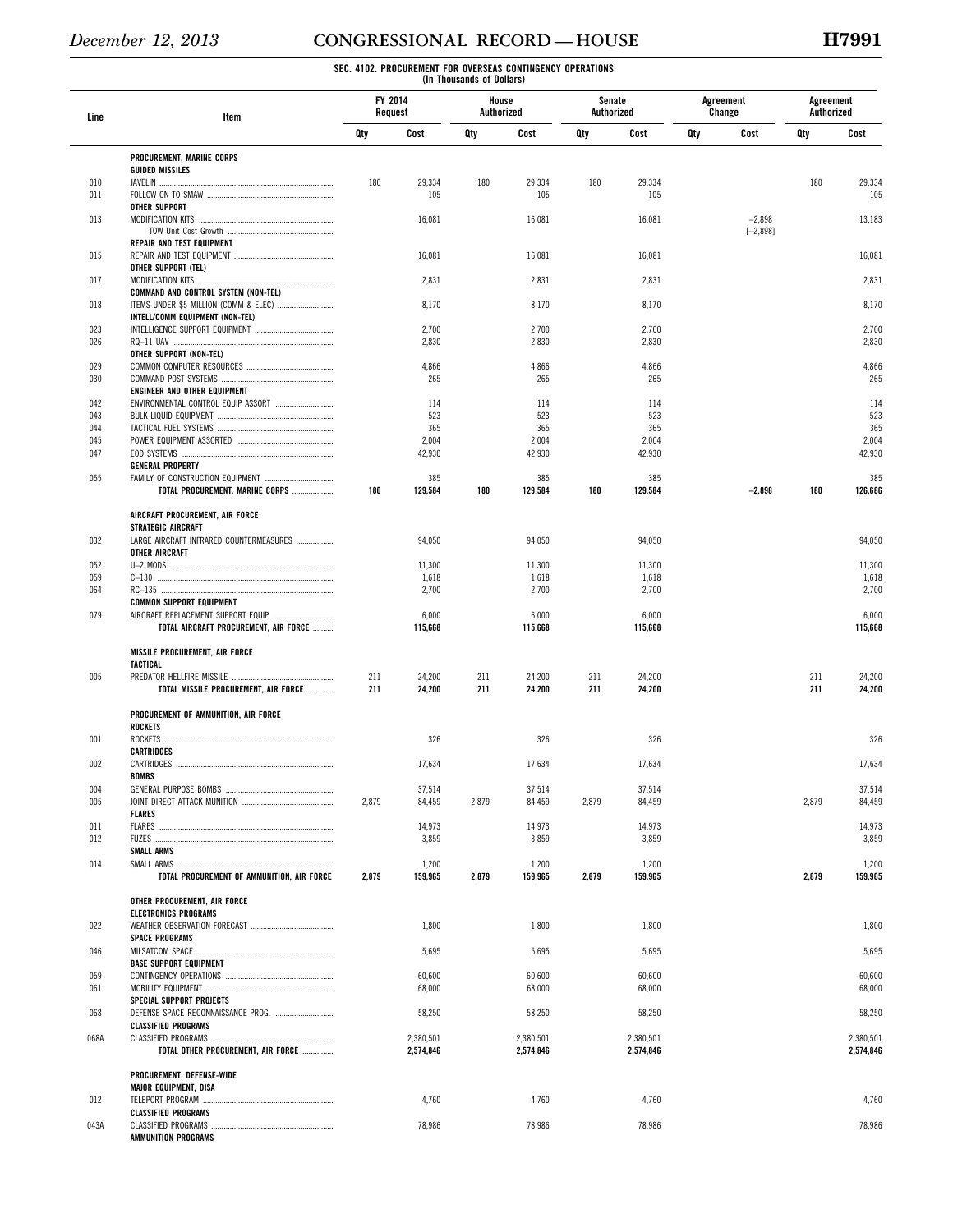#### **H7992 CONGRESSIONAL RECORD — HOUSE** *December 12, 2013*

#### **SEC. 4102. PROCUREMENT FOR OVERSEAS CONTINGENCY OPERATIONS (In Thousands of Dollars)**  Line **Internal Contract Contract Contract Contract Contract Contract Contract Contract Contract Contract Contract FY 2014 Request House Authorized Senate Authorized Agreement Change Agreement Authorized Qty Cost Qty Cost Qty Cost Qty Cost Qty Cost**  062 ORDNANCE REPLENISHMENT ................................................... 25 2,841 25 2,841 25 2,841 25 2,841 **OTHER PROCUREMENT PROGRAMS**<br>INTELLIGENCE SYSTEMS .................. 066 INTELLIGENCE SYSTEMS .......................................................... 1 13,300 1 13,300 1 13,300 1 13,300 084 SOLDIER PROTECTION AND SURVIVAL SYSTEMS .................... 53 8,034 53 8,034 53 8,034 53 8,034 089 OPERATIONAL ENHANCEMENTS ............................................... 126 3,354 126 3,354 126 3,354 126 3,354 **TOTAL PROCUREMENT, DEFENSE-WIDE** .................... **205 111,275 205 111,275 205 111,275 205 111,275 JOINT URGENT OPERATIONAL NEEDS FUND JOINT URGENT OPERATIONAL NEEDS FUND** 001 JOINT URGENT OPERATIONAL NEEDS FUND ............................ 15,000 15,000 –15,000 0 Program reduction ......................................................... [–15,000 ] [–15,000 ] **TOTAL JOINT URGENT OPERATIONAL NEEDS FUND** ... **15,000 15,000 –15,000 0 NATIONAL GUARD & RESERVE EQUIPMENT UNDISTRIBUTED**  999 MISCELLANEOUS EQUIPMENT .................................................. 400,000 400,000 400,000 Program increase ........................................................... [400,000 ] [400,000 ] **TOTAL NATIONAL GUARD & RESERVE EQUIPMENT** ... **400,000 400,000 400,000 TOTAL PROCUREMENT** ............................................... **5,646 6,366,979 5,646 7,168,707 5,646 6,215,979 337,102 5,646 6,704,081**

#### **TITLE XLII—RESEARCH, DEVELOPMENT, TEST, AND EVALUATION**

#### **SEC. 4201. RESEARCH, DEVELOPMENT, TEST, AND EVALUATION.**

**SEC. 4201. RESEARCH, DEVELOPMENT, TEST, AND EVALUATION (In Thousands of Dollars) Line Program Element Item FY 2014 Request House Authorized Senate Authorized Agreement Change Agreement Authorized RESEARCH, DEVELOPMENT, TEST & EVAL, ARMY BASIC RESEARCH**  001 0601101A IN-HOUSE LABORATORY INDEPENDENT RESEARCH ............................... 21,803 21,803 21,803 21,803 002 0601102A DEFENSE RESEARCH SCIENCES ............................................................. 221,901 221,901 221,901 221,901 003 0601103A UNIVERSITY RESEARCH INITIATIVES ....................................................... 79,359 79,359 79,359 79,359 004 0601104A UNIVERSITY AND INDUSTRY RESEARCH CENTERS ................................. 113,662 113,662 113,662 113,662 **SUBTOTAL BASIC RESEARCH** ............................................................. **436,725 436,725 436,725 436,725 APPLIED RESEARCH**  005 0602105A MATERIALS TECHNOLOGY ....................................................................... 26,585 26,585 26,585 26,585 006 0602120A SENSORS AND ELECTRONIC SURVIVABILITY .......................................... 43,170 43,170 43,170 43,170 007 0602122A TRACTOR HIP .......................................................................................... 36,293 36,293 36,293 36,293 008 0602211A AVIATION TECHNOLOGY .......................................................................... 55,615 55,615 55,615 55,615 009 0602270A ELECTRONIC WARFARE TECHNOLOGY .................................................... 17,585 17,585 17,585 17,585 010 0602303A MISSILE TECHNOLOGY ............................................................................ 51,528 51,528 51,528 51,528 011 0602307A ADVANCED WEAPONS TECHNOLOGY ....................................................... 26,162 26,162 26,162 26,162 012 0602308A ADVANCED CONCEPTS AND SIMULATION ............................................... 24,063 24,063 24,063 24,063 013 0602601A COMBAT VEHICLE AND AUTOMOTIVE TECHNOLOGY ............................... 64,589 64,589 64,589 64,589 014 0602618A BALLISTICS TECHNOLOGY ....................................................................... 68,300 68,300 78,300 8,000 76,300 WIAMan schedule adjustment ...................................................... [10,000 ] [8,000 ] 015 0602622A CHEMICAL, SMOKE AND EQUIPMENT DEFEATING TECHNOLOGY ............. 4.490 4.490 4.490 4.490 4.490 4,490 016 0602623A JOINT SERVICE SMALL ARMS PROGRAM ................................................ 7,818 7,818 7,818 7,818 017 0602624A WEAPONS AND MUNITIONS TECHNOLOGY .............................................. 37,798 37,798 37,798 37,798 018 0602705A ELECTRONICS AND ELECTRONIC DEVICES ............................................. 59,021 59,021 59,021 59,021 019 0602709A NIGHT VISION TECHNOLOGY ................................................................... 43,426 43,426 43,426 43,426 020 0602712A COUNTERMINE SYSTEMS ........................................................................ 20,574 20,574 20,574 20,574 021 0602716A HUMAN FACTORS ENGINEERING TECHNOLOGY ...................................... 21,339 21,339 21,339 21,339 022 0602720A ENVIRONMENTAL QUALITY TECHNOLOGY ............................................... 20,316 20,316 20,316 20,316 023 0602782A COMMAND, CONTROL, COMMUNICATIONS TECHNOLOGY ....................... 34,209 34,209 34,209 34,209 024 0602783A COMPUTER AND SOFTWARE TECHNOLOGY ............................................. 10,439 10,439 10,439 10,439 025 0602784A MILITARY ENGINEERING TECHNOLOGY ................................................... 70,064 70,064 70,064 70,064 026 0602785A MANPOWER/PERSONNEL/TRAINING TECHNOLOGY .................................. 17,654 17,654 17,654 17,654 027 0602786A WARFIGHTER TECHNOLOGY .................................................................... 31,546 31,546 31,546 31,546 028 0602787A MEDICAL TECHNOLOGY .......................................................................... 93,340 93,340 93,340 93,340 **SUBTOTAL APPLIED RESEARCH** ......................................................... **885,924 885,924 895,924 8,000 893,924** 

**ADVANCED TECHNOLOGY DEVELOPMENT**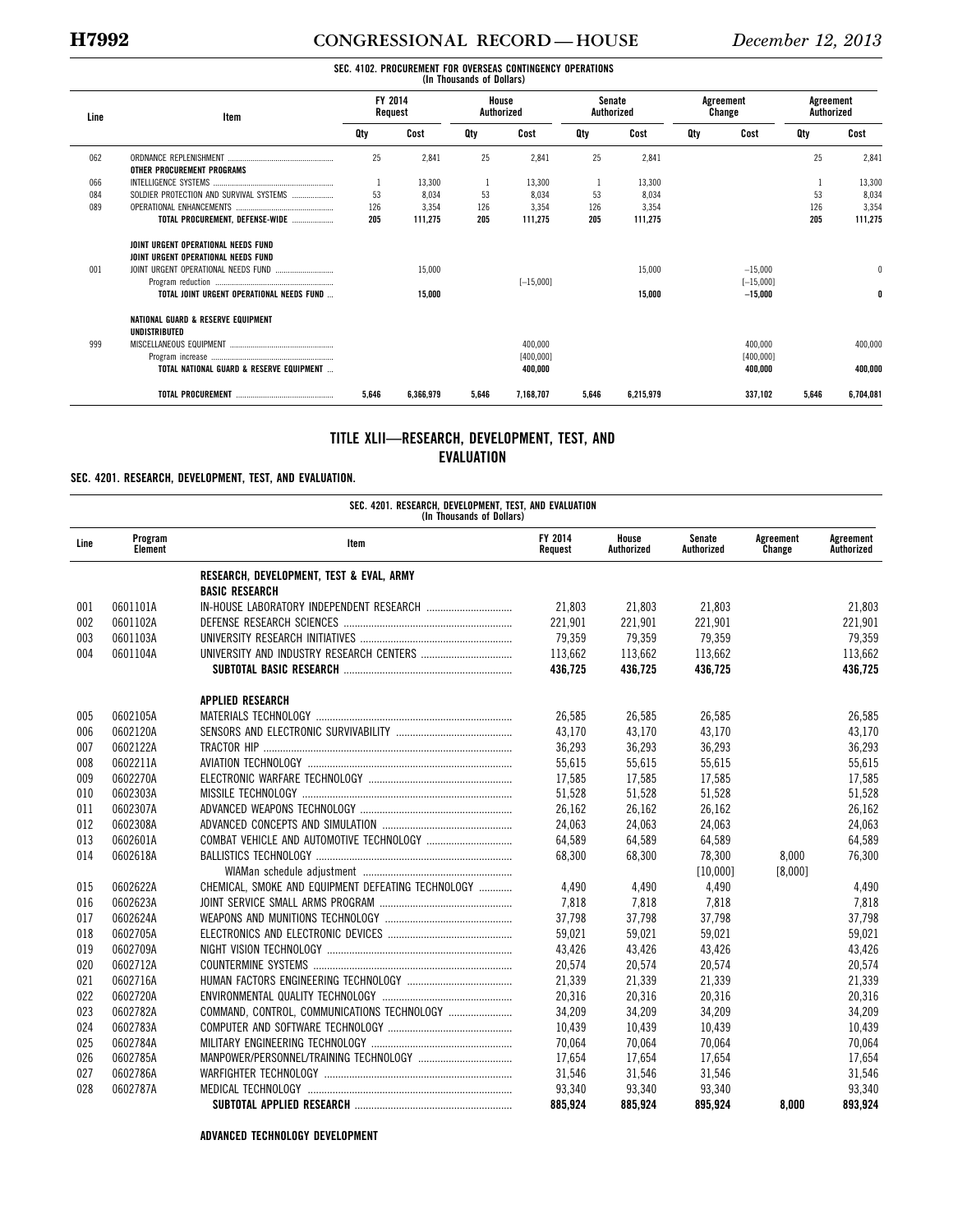| Line       | Program<br>Element   | Item                                                                  | FY 2014<br>Request | House<br>Authorized    | Senate<br>Authorized    | Agreement<br>Change       | Agreement<br>Authorized |
|------------|----------------------|-----------------------------------------------------------------------|--------------------|------------------------|-------------------------|---------------------------|-------------------------|
| 029        | 0603001A             |                                                                       | 56,056             | 56,056                 | 56,056                  |                           | 56,056                  |
| 030        | 0603002A             |                                                                       | 62,032             | 62,032                 | 62,032                  |                           | 62,032                  |
| 031        | 0603003A             |                                                                       | 81,080             | 81,080                 | 81,080                  |                           | 81,080                  |
| 032        | 0603004A             |                                                                       | 63,919             | 63,919                 | 63,919                  |                           | 63,919                  |
| 033        | 0603005A             | COMBAT VEHICLE AND AUTOMOTIVE ADVANCED TECHNOLOGY                     | 97.043             | 97,043                 | 97,043                  |                           | 97,043                  |
| 034        | 0603006A             |                                                                       | 5,866              | 5,866                  | 5,866                   |                           | 5,866                   |
| 035<br>036 | 0603007A<br>0603008A | MANPOWER, PERSONNEL AND TRAINING ADVANCED TECHNOLOGY                  | 7,800<br>40,416    | 7,800<br>40,416        | 7,800<br>40,416         |                           | 7,800<br>40,416         |
| 037        | 0603009A             |                                                                       | 9,166              | 9,166                  | 9,166                   |                           | 9,166                   |
| 038        | 0603015A             | NEXT GENERATION TRAINING & SIMULATION SYSTEMS                         | 13,627             | 13,627                 | 13,627                  |                           | 13,627                  |
| 039        | 0603020A             |                                                                       | 10,667             | 10,667                 | 10,667                  |                           | 10,667                  |
| 041        | 0603125A             | COMBATING TERRORISM-TECHNOLOGY DEVELOPMENT                            | 15,054             | 15,054                 | 15,054                  |                           | 15,054                  |
| 042        | 0603130A             |                                                                       | 3,194              | 3,194                  | 3,194                   |                           | 3,194                   |
| 043        | 0603131A             |                                                                       | 2,367              | 2,367                  | 2,367                   |                           | 2,367                   |
| 044        | 0603270A             |                                                                       | 25,348             | 25,348                 | 25,348                  |                           | 25,348                  |
| 045        | 0603313A             |                                                                       | 64,009             | 64,009                 | 64,009                  |                           | 64,009                  |
| 046        | 0603322A             |                                                                       | 11,083             | 11,083                 | 11,083                  |                           | 11,083                  |
| 047        | 0603461A             | HIGH PERFORMANCE COMPUTING MODERNIZATION PROGRAM                      | 180,662            | 180,662                | 180,662                 |                           | 180,662                 |
| 048        | 0603606A             | LANDMINE WARFARE AND BARRIER ADVANCED TECHNOLOGY                      | 22,806             | 22,806                 | 22,806                  |                           | 22,806                  |
| 049        | 0603607A             |                                                                       | 5,030              | 5,030                  | 5,030                   |                           | 5,030                   |
| 050        | 0603710A<br>0603728A |                                                                       | 36,407             | 36,407                 | 36,407                  |                           | 36,407                  |
| 051<br>052 | 0603734A             | ENVIRONMENTAL QUALITY TECHNOLOGY DEMONSTRATIONS                       | 11,745<br>23,717   | 11,745<br>23,717       | 11,745<br>23,717        |                           | 11,745<br>23,717        |
| 053        | 0603772A             | ADVANCED TACTICAL COMPUTER SCIENCE AND SENSOR TECHNOLOGY              | 33,012             | 33,012                 | 33,012                  |                           | 33,012                  |
|            |                      |                                                                       | 882,106            | 882,106                | 882,106                 |                           | 882,106                 |
|            |                      | ADVANCED COMPONENT DEVELOPMENT & PROTOTYPES                           |                    |                        |                         |                           |                         |
| 054        | 0603305A             |                                                                       | 15,301             | 15,301                 | 15,301                  |                           | 15,301                  |
| 055        | 0603308A             |                                                                       | 13,592             | 13,592                 | 13,592                  |                           | 13,592                  |
| 056        | 0603619A             |                                                                       | 10,625             | 10,625                 | 10,625                  | $-10,625$                 | 0                       |
|            |                      |                                                                       |                    |                        |                         | $[-10, 625]$              |                         |
| 058        | 0603639A             |                                                                       | 30,612             | 30,612                 | 30,612                  |                           | 30,612                  |
| 059        | 0603653A             |                                                                       | 49,989             | 49,989                 | 49,989                  |                           | 49,989                  |
| 060        | 0603747A             |                                                                       | 6,703              | 6,703                  | 6,703                   |                           | 6,703                   |
| 061<br>062 | 0603766A<br>0603774A | TACTICAL ELECTRONIC SURVEILLANCE SYSTEM-ADV DEV                       | 6,894<br>9,066     | 6,894<br>9,066         | 6,894<br>9,066          |                           | 6,894<br>9,066          |
| 063        | 0603779A             |                                                                       | 2,633              | 2,633                  | 2,633                   |                           | 2,633                   |
| 064        | 0603782A             | WARFIGHTER INFORMATION NETWORK-TACTICAL-DEM/VAL                       | 272,384            | 272,384                | 272,384                 | $-37,000$                 | 235,384                 |
|            |                      |                                                                       |                    |                        |                         | $[-37,000]$               |                         |
| 065        | 0603790A             |                                                                       | 3,874              | 3,874                  | 3,874                   |                           | 3,874                   |
| 066        | 0603801A             |                                                                       | 5,018              | 5,018                  | 5,018                   |                           | 5,018                   |
| 067        | 0603804A             |                                                                       | 11,556             | 11,556                 | 11,556                  |                           | 11,556                  |
| 069        | 0603807A             | MEDICAL SYSTEMS-ADV DEV                                               | 15,603             | 15,603                 | 15,603                  |                           | 15,603                  |
| 070        | 0603827A             |                                                                       | 14,159             | 14,159                 | 14,159                  |                           | 14,159                  |
| 071        | 0603850A             |                                                                       | 79                 | 79                     | 79                      |                           | 79                      |
| 072        | 0604115A             |                                                                       | 55,605             | 55,605                 | 55,605                  |                           | 55,605                  |
| 074        | 0604319A             | INDIRECT FIRE PROTECTION CAPABILITY INCREMENT 2-INTERCEPT<br>(IFPC2). | 79,232             | 79,232                 | 79,232                  |                           | 79,232                  |
| 075        | 0604785A             |                                                                       | 4,476              | 4,476                  | 4,476                   |                           | 4,476                   |
| 076        | 0305205A             |                                                                       | 28,991             | 991                    |                         | $-28,991$                 | $\bf{0}$                |
|            |                      | SUBTOTAL ADVANCED COMPONENT DEVELOPMENT & PROTOTYPES                  | 636.392            | $[-28,000]$<br>608,392 | $[-28, 991]$<br>607,401 | $[-28, 991]$<br>$-76,616$ | 559,776                 |
|            |                      | SYSTEM DEVELOPMENT & DEMONSTRATION                                    |                    |                        |                         |                           |                         |
| 077        | 0604201A             |                                                                       | 76,588             | 76,588                 | 76,588                  |                           | 76,588                  |
| 078        | 0604220A             |                                                                       | 73,309             | 73,309                 | 73,309                  |                           | 73,309                  |
| 079        | 0604270A             |                                                                       | 154,621            | 154,621                | 154,621                 |                           | 154,621                 |
| 080        | 0604280A             |                                                                       | 31,826             | 31,826                 | 31,826                  |                           | 31,826                  |
| 081        | 0604290A             |                                                                       | 23,341             | 23,341                 | 23,341                  |                           | 23,341                  |
| 082        | 0604321A             |                                                                       | 4,839              | 4,839                  | 4,839                   |                           | 4,839                   |
| 083        | 0604328A             |                                                                       | 23,841             | 23,841                 | 23,841                  |                           | 23,841                  |
| 084        | 0604601A             |                                                                       | 79,855             | 90,855                 | 79,855                  | 11,000                    | 90,855                  |
|            |                      |                                                                       |                    | [11,000]               |                         | [11,000]                  |                         |
| 085        | 0604604A<br>0604611A |                                                                       | 2,140              | 2,140                  | 2,140<br>5,002          |                           | 2,140<br>5,002          |
| 086<br>087 | 0604622A             |                                                                       | 5,002<br>21,321    | 5,002<br>21,321        | 21,321                  |                           | 21,321                  |
|            |                      |                                                                       |                    |                        |                         |                           |                         |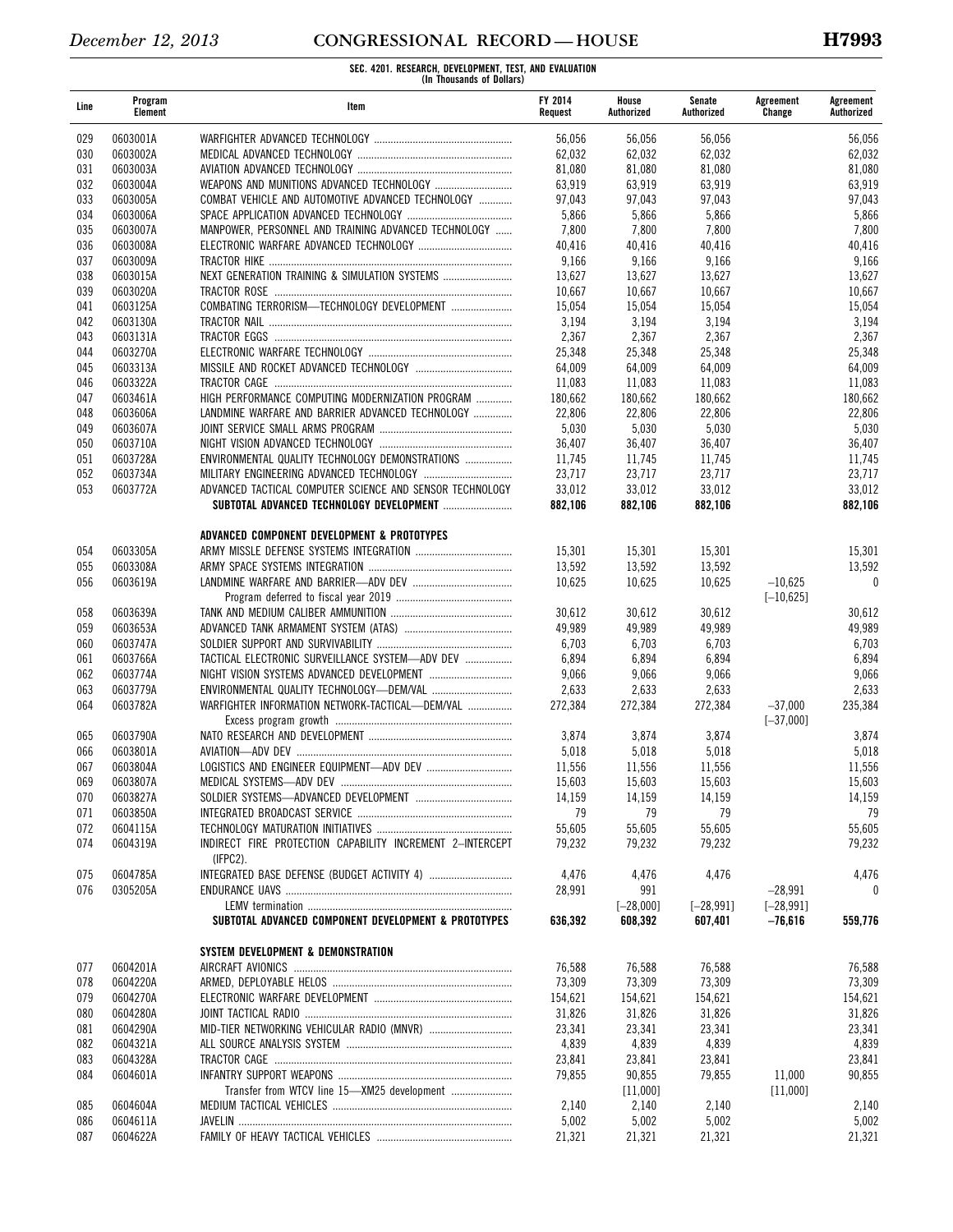# **H7994 CONGRESSIONAL RECORD — HOUSE** *December 12, 2013*

| Line       | Program<br>Element   | Item                                                                                   | FY 2014<br>Request | House<br>Authorized | Senate<br>Authorized | Agreement<br>Change | Agreement<br>Authorized |
|------------|----------------------|----------------------------------------------------------------------------------------|--------------------|---------------------|----------------------|---------------------|-------------------------|
| 088        | 0604633A             |                                                                                        | 514                | 514                 | 514                  |                     | 514                     |
| 093        | 0604710A             |                                                                                        | 43,405             | 43,405              | 43,405               |                     | 43,405                  |
| 094        | 0604713A             |                                                                                        | 1,939              | 1,939               | 1,939                |                     | 1,939                   |
| 095        | 0604715A             |                                                                                        | 18,980             | 18,980              | 18,980               |                     | 18,980                  |
| 097        | 0604741A             | AIR DEFENSE COMMAND, CONTROL AND INTELLIGENCE-ENG DEV                                  | 18,294             | 18,294              | 18,294               |                     | 18,294                  |
| 098        | 0604742A             |                                                                                        | 17,013             | 17,013              | 17,013               |                     | 17,013                  |
| 099        | 0604746A             |                                                                                        | 6,701              | 6,701               | 6,701                |                     | 6,701                   |
| 100        | 0604760A             | DISTRIBUTIVE INTERACTIVE SIMULATIONS (DIS)-ENG DEV                                     | 14,575             | 14,575              | 14,575               |                     | 14,575                  |
| 101        | 0604780A             |                                                                                        | 27,634             | 27,634              | 27,634               |                     | 27,634                  |
| 102        | 0604798A             | BRIGADE ANALYSIS, INTEGRATION AND EVALUATION                                           | 193,748            | 193,748             | 193,748              |                     | 193,748                 |
| 103<br>104 | 0604802A<br>0604804A |                                                                                        | 15,721<br>41,703   | 15,721<br>41,703    | 15,721<br>41,703     |                     | 15,721<br>41,703        |
| 105        | 0604805A             | COMMAND, CONTROL, COMMUNICATIONS SYSTEMS-ENG DEV                                       | 7,379              | 7,379               | 7,379                |                     | 7,379                   |
| 106        | 0604807A             | MEDICAL MATERIEL/MEDICAL BIOLOGICAL DEFENSE EQUIPMENT-<br>ENG DEV.                     | 39,468             | 39,468              | 39,468               |                     | 39,468                  |
| 107        | 0604808A             |                                                                                        | 92,285             | 92,285              | 92,285               |                     | 92,285                  |
| 108        | 0604814A             |                                                                                        | 8,209              | 8,209               | 8,209                |                     | 8,209                   |
| 109        | 0604818A             | ARMY TACTICAL COMMAND & CONTROL HARDWARE & SOFTWARE                                    | 22,958             | 22,958              | 22,958               |                     | 22,958                  |
| 110        | 0604820A             |                                                                                        | 1,549              | 1,549               | 1,549                |                     | 1,549                   |
| 111        | 0604822A             | GENERAL FUND ENTERPRISE BUSINESS SYSTEM (GFEBS)                                        | 17.342             | 17,342              | 227                  | $-17,115$           | 227                     |
|            |                      |                                                                                        |                    |                     | $[-17, 115]$         | $[-17, 115]$        |                         |
| 112        | 0604823A             |                                                                                        | 47,221             | 47,221              | 47,221               |                     | 47,221                  |
| 113        | 0604827A             |                                                                                        | 48,477             | 48,477              | 48,477               |                     | 48,477                  |
| 114        | 0604854A             |                                                                                        | 80,613             | 80,613              | 121,313              | 40,700              | 121,313                 |
|            |                      |                                                                                        |                    |                     | [40,700]             | [40,700]            |                         |
| 117        | 0605013A             |                                                                                        | 68,814             | 68,814              | 68,814               |                     | 68,814                  |
| 118        | 0605018A             | INTEGRATED PERSONNEL AND PAY SYSTEM-ARMY (IPPS-A)                                      | 137,290            | 137,290             | 137,290              |                     | 137,290                 |
| 119        | 0605028A             |                                                                                        | 116,298            | 116,298             | 116,298              |                     | 116,298                 |
| 120        | 0605030A             |                                                                                        | 68,148             | 68,148              | 68,148               |                     | 68,148                  |
| 121<br>122 | 0605380A<br>0605450A |                                                                                        | 33,219             | 33,219              | 33,219               |                     | 33,219                  |
| 124        | 0605456A             |                                                                                        | 15,127<br>68,843   | 15,127<br>68,843    | 15,127<br>68,843     |                     | 15,127<br>68,843        |
| 125        | 0605457A             | ARMY INTEGRATED AIR AND MISSILE DEFENSE (AIAMD)                                        | 364,649            | 364,649             | 364,649              |                     | 364,649                 |
| 126        | 0605625A             |                                                                                        | 592,201            | 592,201             | 592,201              |                     | 592,201                 |
| 127        | 0605626A             |                                                                                        | 10,382             | 10,382              | 10,382               |                     | 10,382                  |
| 128        | 0605766A             |                                                                                        | 21,143             | 21,143              | 21,143               |                     | 21,143                  |
| 129        | 0605812A             | JOINT LIGHT TACTICAL VEHICLE (JLTV) ENGINEERING AND MANUFAC-<br>TURING DEVELOPMENT PH. | 84,230             | 84,230              | 84,230               |                     | 84,230                  |
| 130        | 0303032A             |                                                                                        | 3,465              | 3,465               | 3,465                |                     | 3,465                   |
| 131        | 0304270A             |                                                                                        | 10,806             | 10,806              | 10,806               |                     | 10,806                  |
|            |                      | SUBTOTAL SYSTEM DEVELOPMENT & DEMONSTRATION                                            | 2,857,026          | 2,868,026           | 2,880,611            | 34,585              | 2,891,611               |
|            |                      | <b>RDT&amp;E MANAGEMENT SUPPORT</b>                                                    |                    |                     |                      |                     |                         |
| 132        | 0604256A             |                                                                                        | 16,934             | 16,934              | 16,934               |                     | 16,934                  |
| 133        | 0604258A             |                                                                                        | 13,488             | 13,488              | 13,488               |                     | 13,488                  |
| 134        | 0604759A             |                                                                                        | 46,672             | 46,672              | 46,672               |                     | 46,672                  |
| 135        | 0605103A             |                                                                                        | 11,919             | 11,919              | 11,919               |                     | 11,919                  |
| 136        | 0605301A             |                                                                                        | 193,658            | 193,658             | 193,658              |                     | 193,658                 |
| 137        | 0605326A             |                                                                                        | 37,158             | 37,158              | 37,158               |                     | 37,158                  |
| 139<br>140 | 0605601A<br>0605602A | ARMY TECHNICAL TEST INSTRUMENTATION AND TARGETS                                        | 340,659<br>66,061  | 340,659<br>66,061   | 340,659<br>66,061    |                     | 340,659<br>66,061       |
| 141        | 0605604A             |                                                                                        | 43,280             | 43,280              | 43,280               |                     | 43,280                  |
| 143        | 0605606A             |                                                                                        | 6,025              | 6,025               | 6,025                |                     | 6,025                   |
| 144        | 0605702A             |                                                                                        | 7,349              | 7,349               | 7,349                |                     | 7,349                   |
| 145        | 0605706A             |                                                                                        | 19,809             | 19,809              | 19,809               |                     | 19,809                  |
| 146        | 0605709A             |                                                                                        | 5,941              | 5,941               | 5,941                |                     | 5,941                   |
| 147        | 0605712A             |                                                                                        | 55,504             | 55,504              | 55,504               |                     | 55,504                  |
| 148        | 0605716A             |                                                                                        | 65,274             | 65,274              | 65,274               |                     | 65,274                  |
| 149        | 0605718A             | ARMY MODELING & SIM X-CMD COLLABORATION & INTEG                                        | 1,283              | 1,283               | 1,283                |                     | 1,283                   |
| 150        | 0605801A             |                                                                                        | 82,035             | 82,035              | 82,035               |                     | 82,035                  |
| 151        | 0605803A             |                                                                                        | 33,853             | 33,853              | 38,853               |                     | 33,853                  |
|            |                      |                                                                                        |                    |                     | [5,000]              |                     |                         |
| 152        | 0605805A             | MUNITIONS STANDARDIZATION, EFFECTIVENESS AND SAFETY                                    | 53,340             | 53,340              | 53,340               |                     | 53,340                  |
| 153        | 0605857A             | ENVIRONMENTAL QUALITY TECHNOLOGY MGMT SUPPORT                                          | 5,193              | 5,193               | 5,193                |                     | 5,193                   |
| 154        | 0605898A             |                                                                                        | 54,175             | 54,175              | 54,175               |                     | 54,175                  |
|            |                      |                                                                                        | 1,159,610          | 1,159,610           | 1,164,610            |                     | 1,159,610               |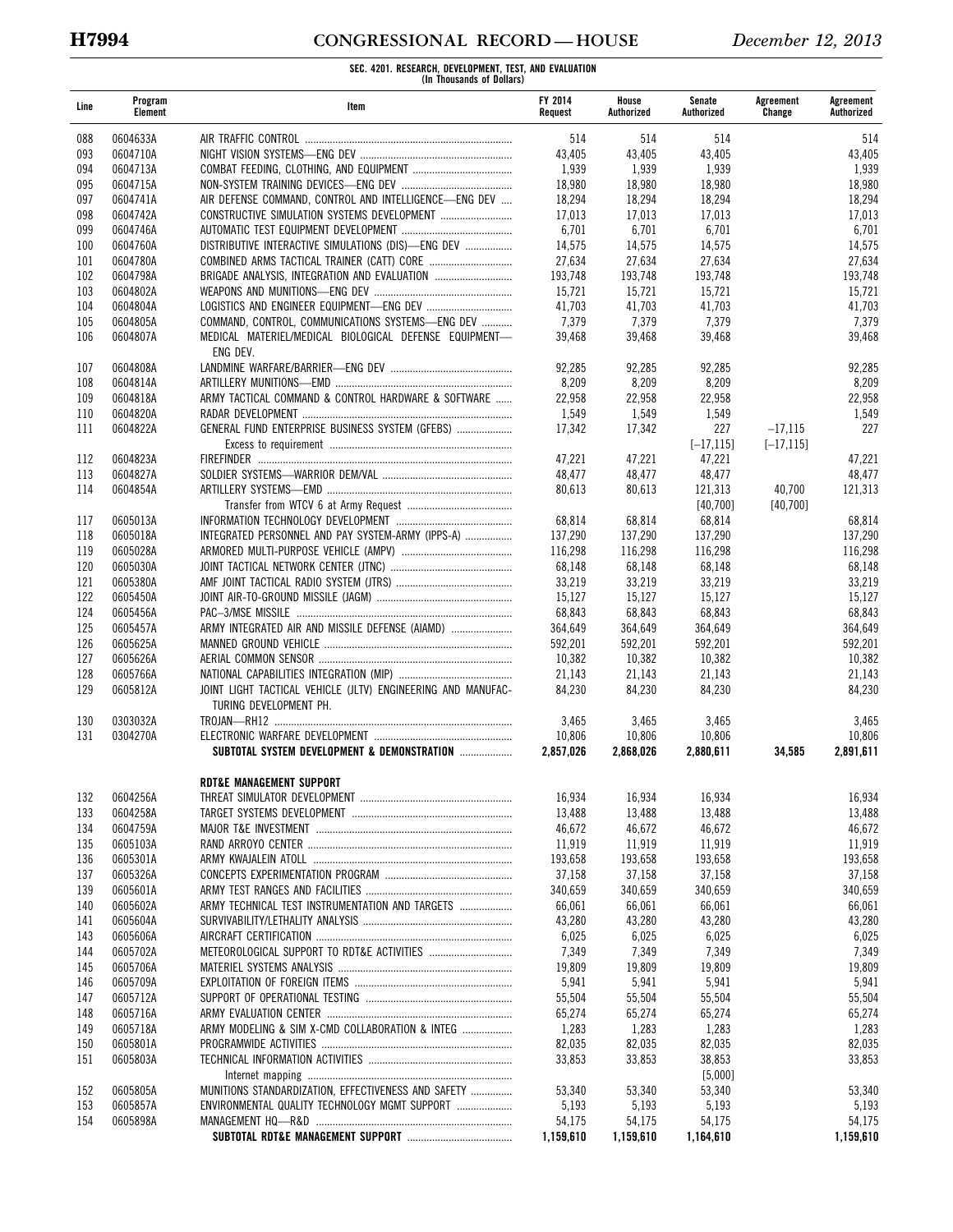| Line       | Program<br>Element   | Item                                                      | FY 2014<br>Request | House<br>Authorized | Senate<br>Authorized | Agreement<br>Change | Agreement<br>Authorized |
|------------|----------------------|-----------------------------------------------------------|--------------------|---------------------|----------------------|---------------------|-------------------------|
|            |                      |                                                           |                    |                     |                      |                     |                         |
|            |                      | OPERATIONAL SYSTEMS DEVELOPMENT                           |                    |                     |                      |                     |                         |
| 156        | 0603778A             |                                                           | 110.576            | 110,576             | 110,576              |                     | 110,576                 |
| 157        | 0607141A             |                                                           | 3,717              | 3,717               | 3,717                |                     | 3,717                   |
| 159        | 0607865A             |                                                           | 70,053             | 70,053              | 70,053               |                     | 70,053                  |
| 160        | 0102419A             |                                                           | 98,450             | 68,450              | 98,450               | $-15,000$           | 83,450                  |
|            |                      |                                                           |                    | $[-30,000]$         |                      | $[-15,000]$         |                         |
| 161<br>162 | 0203726A<br>0203735A |                                                           | 30,940<br>177,532  | 30,940<br>177,532   | 30.940<br>177,532    |                     | 30,940<br>177,532       |
| 163        | 0203740A             |                                                           | 36,495             | 36,495              | 36,495               |                     | 36,495                  |
| 164        | 0203744A             | AIRCRAFT MODIFICATIONS/PRODUCT IMPROVEMENT PROGRAMS       | 257,187            | 257,187             | 277,171              | 14,061              | 271,248                 |
|            |                      |                                                           |                    |                     | [19, 984]            | [14,061]            |                         |
| 165        | 0203752A             | AIRCRAFT ENGINE COMPONENT IMPROVEMENT PROGRAM             | 315                | 315                 | 315                  |                     | 315                     |
| 166        | 0203758A             |                                                           | 6,186              | 6,186               | 6,186                |                     | 6,186                   |
| 167        | 0203801A             | MISSILE/AIR DEFENSE PRODUCT IMPROVEMENT PROGRAM           | 1,578              | 1,578               | 1,578                |                     | 1,578                   |
| 168        | 0203802A             |                                                           | 62,100             | 62,100              | 62,100               |                     | 62,100                  |
| 169<br>170 | 0203808A<br>0208053A |                                                           | 18,778<br>7,108    | 18,778<br>7,108     | 18,778<br>7,108      |                     | 18,778<br>7,108         |
| 173        | 0303028A             |                                                           | 7,600              | 7,600               | 7,600                |                     | 7,600                   |
| 174        | 0303140A             |                                                           | 9,357              | 9,357               | 9,357                |                     | 9,357                   |
| 175        | 0303141A             |                                                           | 41,225             | 41,225              | 41,225               |                     | 41,225                  |
| 176        | 0303142A             |                                                           | 18,197             | 18,197              | 18,197               |                     | 18,197                  |
| 177        | 0303150A             |                                                           | 14,215             | 14,215              | 14,215               |                     | 14,215                  |
| 179        | 0305204A             |                                                           | 33,533             | 33,533              | 33,533               |                     | 33,533                  |
| 180        | 0305208A             |                                                           | 27,622             | 27,622              | 27,622               |                     | 27,622                  |
| 181        | 0305219A             |                                                           | 10,901             | 10,901              | 10,901               |                     | 10,901                  |
| 182        | 0305232A             |                                                           | 2,321              | 2,321               | 2,321                |                     | 2,321                   |
| 183<br>185 | 0305233A<br>0307665A | RQ—7 UAV …………………………………………………………………………………………               | 12,031<br>12,449   | 12,031<br>12,449    | 12,031<br>12,449     |                     | 12,031<br>12,449        |
| 186        | 0708045A             |                                                           | 56,136             | 56,136              | 56,136               |                     | 56,136                  |
| 186A       | 9999999999           |                                                           | 4,717              | 4,717               | 4,717                |                     | 4,717                   |
|            |                      |                                                           | 1,131,319          | 1,101,319           | 1,151,303            | $-939$              | 1,130,380               |
|            |                      | TOTAL RESEARCH, DEVELOPMENT, TEST & EVAL, ARMY            | 7,989,102          | 7,942,102           | 8,018,680            | $-34,970$           | 7,954,132               |
|            |                      |                                                           |                    |                     |                      |                     |                         |
|            |                      | RESEARCH, DEVELOPMENT, TEST & EVAL, NAVY                  |                    |                     |                      |                     |                         |
| 001        | 0601103N             | <b>BASIC RESEARCH</b>                                     | 112,617            | 122,617             | 112,617              |                     | 112,617                 |
|            |                      |                                                           |                    | [10,000]            |                      |                     |                         |
| 002        | 0601152N             |                                                           | 18,230             | 18,230              | 18,230               |                     | 18,230                  |
| 003        | 0601153N             |                                                           | 484,459            | 484,459             | 484,459              |                     | 484,459                 |
|            |                      |                                                           | 615,306            | 625,306             | 615,306              |                     | 615,306                 |
|            |                      | <b>APPLIED RESEARCH</b>                                   |                    |                     |                      |                     |                         |
| 004        | 0602114N             |                                                           | 104,513            | 104,513             | 104,513              |                     | 104,513                 |
| 005        | 0602123N             |                                                           | 145,307            | 145,307             | 145,307              |                     | 145,307                 |
| 006        | 0602131M             |                                                           | 47,334             | 47,334              | 47,334               |                     | 47,334                  |
| 007        | 0602235N             |                                                           | 34,163             | 34,163              | 34,163               |                     | 34,163                  |
| 008        | 0602236N             |                                                           | 49,689             | 49,689              | 49,689               |                     | 49,689                  |
| 009        | 0602271N             |                                                           | 97,701             | 97,701              | 97,701               |                     | 97,701                  |
| 010        | 0602435N             | OCEAN WARFIGHTING ENVIRONMENT APPLIED RESEARCH            | 45,685             | 63,685              | 45,685               | 15,000              | 60,685                  |
|            |                      |                                                           |                    | [18,000]            |                      | [15,000]            |                         |
| 011        | 0602651M             | JOINT NON-LETHAL WEAPONS APPLIED RESEARCH                 | 6,060              | 6,060               | 6,060                |                     | 6,060                   |
| 012        | 0602747N<br>0602750N |                                                           | 103,050<br>169,710 | 103,050<br>169,710  | 103,050<br>169,710   |                     | 103,050<br>169,710      |
| 013<br>014 | 0602782N             | MINE AND EXPEDITIONARY WARFARE APPLIED RESEARCH           | 31,326             | 31,326              | 31,326               |                     | 31,326                  |
|            |                      |                                                           | 834,538            | 852,538             | 834,538              | 15,000              | 849,538                 |
|            |                      |                                                           |                    |                     |                      |                     |                         |
|            |                      | ADVANCED TECHNOLOGY DEVELOPMENT                           |                    |                     |                      |                     |                         |
| 015        | 0603114N             |                                                           | 48,201             | 48,201              | 48,201               |                     | 48,201                  |
| 016<br>019 | 0603123N<br>0603271N | ELECTROMAGNETIC SYSTEMS ADVANCED TECHNOLOGY               | 28,328<br>56,179   | 28,328<br>56,179    | 28,328<br>56,179     |                     | 28,328<br>56,179        |
| 020        | 0603640M             | USMC ADVANCED TECHNOLOGY DEMONSTRATION (ATD)              | 132,400            | 132,400             | 132,400              |                     | 132,400                 |
| 021        | 0603651M             | JOINT NON-LETHAL WEAPONS TECHNOLOGY DEVELOPMENT           | 11,854             | 11,854              | 11,854               |                     | 11,854                  |
| 022        | 0603673N             | FUTURE NAVAL CAPABILITIES ADVANCED TECHNOLOGY DEVELOPMENT | 247,931            | 247,931             | 247,931              |                     | 247,931                 |
| 023        | 0603729N             |                                                           | 4,760              | 4,760               | 4,760                |                     | 4,760                   |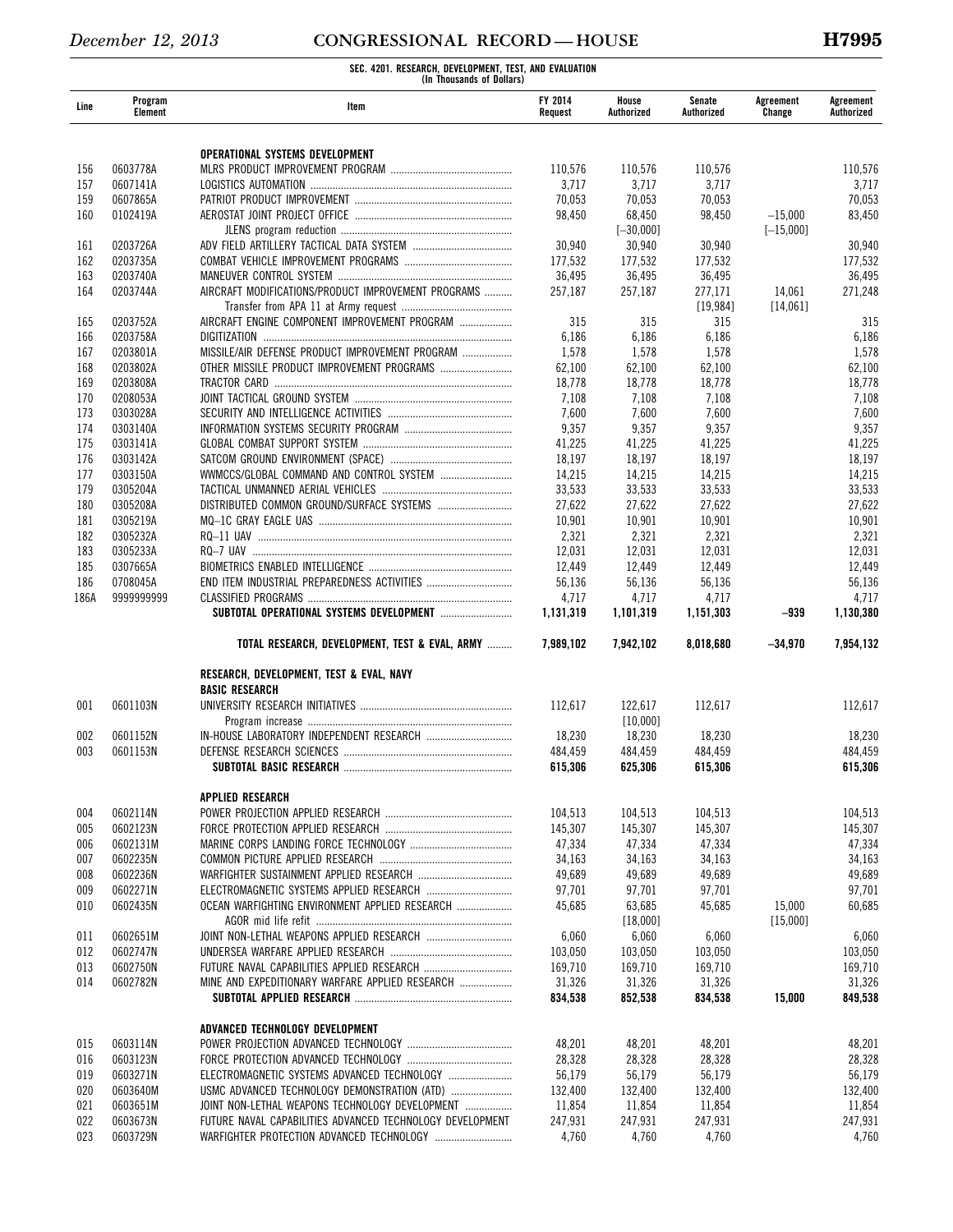# **H7996 CONGRESSIONAL RECORD — HOUSE** *December 12, 2013*

| Line       | Program<br>Element   | Item                                                          | <b>FY 2014</b><br>Request | House<br>Authorized | Senate<br>Authorized | Agreement<br>Change    | Agreement<br>Authorized |
|------------|----------------------|---------------------------------------------------------------|---------------------------|---------------------|----------------------|------------------------|-------------------------|
| 025        | 0603758N             | NAVY WARFIGHTING EXPERIMENTS AND DEMONSTRATIONS               | 51,463                    | 51,463              | 51,463               |                        | 51,463                  |
| 026        | 0603782N             | MINE AND EXPEDITIONARY WARFARE ADVANCED TECHNOLOGY            | 2,000                     | 2,000               | 2,000                |                        | 2,000                   |
|            |                      |                                                               | 583,116                   | 583,116             | 583,116              |                        | 583,116                 |
|            |                      | ADVANCED COMPONENT DEVELOPMENT & PROTOTYPES                   |                           |                     |                      |                        |                         |
| 027        | 0603207N             |                                                               | 42,246                    | 42,246              | 42,246               |                        | 42,246                  |
| 028        | 0603216N             |                                                               | 5,591                     | 5,591               | 5,591                |                        | 5,591                   |
| 029        | 0603237N             |                                                               | 3,262                     | 3,262               | 3,262                |                        | 3,262                   |
| 030        | 0603251N             |                                                               | 74                        | 74                  | 74                   |                        | 74                      |
| 031        | 0603254N             |                                                               | 7,964                     | 7,964               | 7,964                |                        | 7,964                   |
| 032        | 0603261N             |                                                               | 5,257                     | 5,257               | 5,257                |                        | 5,257                   |
| 033        | 0603382N             |                                                               | 1,570                     | 1,570               | 1,570                |                        | 1,570                   |
| 034        | 0603502N             | SURFACE AND SHALLOW WATER MINE COUNTERMEASURES                | 168,040                   | 168,040             | 168,040              |                        | 168,040                 |
| 035        | 0603506N             |                                                               | 88,649                    | 88,649              | 88,649               |                        | 88,649                  |
| 036        | 0603512N             |                                                               | 83,902                    | 83,902              | 83,902               |                        | 83,902                  |
| 037        | 0603525N             |                                                               | 108,713                   | 108,713             | 108,713              |                        | 108,713                 |
| 038        | 0603527N             |                                                               | 9,316                     | 9,316               | 9,316                |                        | 9,316                   |
| 039<br>040 | 0603536N<br>0603542N |                                                               | 77,108<br>762             | 77,108<br>762       | 77,108<br>762        |                        | 77,108<br>762           |
| 041        | 0603553N             |                                                               | 2,349                     | 2,349               | 2,349                |                        | 2,349                   |
| 042        | 0603561N             |                                                               | 852,977                   | 874,977             | 852,977              |                        | 852,977                 |
|            |                      |                                                               |                           | [22,000]            |                      |                        |                         |
| 043        | 0603562N             |                                                               | 8,764                     | 8,764               | 8,764                |                        | 8,764                   |
| 044        | 0603563N             |                                                               | 20,501                    | 20,501              | 20,501               |                        | 20,501                  |
| 045        | 0603564N             | SHIP PRELIMINARY DESIGN & FEASIBILITY STUDIES                 | 27,052                    | 27.052              | 27,052               |                        | 27,052                  |
| 046        | 0603570N             |                                                               | 428,933                   | 428,933             | 428,933              |                        | 428,933                 |
| 047        | 0603573N             |                                                               | 27,154                    | 27,154              | 27,154               | $-4,252$               | 22,902                  |
|            |                      |                                                               |                           |                     |                      | $[-4, 252]$            |                         |
| 048        | 0603576N             |                                                               | 519,140                   | 519,140             | 519,140              |                        | 519,140                 |
| 049        | 0603581N             |                                                               | 406,389                   | 406,389             | 406,389              |                        | 406,389                 |
| 050        | 0603582N             |                                                               | 36,570                    | 36,570              | 36,570               | $-18,040$              | 18,530                  |
|            |                      |                                                               |                           |                     |                      | $[-18,040]$            |                         |
| 051        | 0603609N             |                                                               | 8,404                     | 8,404               | 8,404                |                        | 8,404                   |
| 052        | 0603611M             |                                                               | 136,967                   | 136,967             | 136,967              | $-14,000$              | 122,967                 |
|            |                      |                                                               |                           |                     |                      | $[-14,000]$            |                         |
| 053        | 0603635M             |                                                               | 1,489                     | 1,489               | 1,489                |                        | 1,489                   |
| 054        | 0603654N             | JOINT SERVICE EXPLOSIVE ORDNANCE DEVELOPMENT                  | 38,422                    | 38,422              | 38,422               |                        | 38,422                  |
| 055        | 0603658N             |                                                               | 69,312                    | 69,312              | 69,312               | $-5,300$               | 64,012                  |
|            |                      | Common array block antenna contract delay                     |                           |                     |                      | $[-5, 300]$            |                         |
| 056        | 0603713N             |                                                               | 9,196                     | 9,196               | 9,196                |                        | 9,196                   |
| 057        | 0603721N             |                                                               | 18,850                    | 18,850              | 18,850               |                        | 18,850                  |
| 058        | 0603724N             |                                                               | 45,618                    | 45,618              | 45,618               |                        | 45,618                  |
| 059        | 0603725N             | <b>FACILITIES IMPROVEMENT</b>                                 | 3,019                     | 3,019               | 3,019                |                        | 3,019                   |
| 060        | 0603734N             |                                                               | 144,951                   | 144,951             | 144,951              |                        | 144,951                 |
| 061        | 0603739N             |                                                               | 5,797                     | 5,797               | 5,797                |                        | 5,797                   |
| 062        | 0603746N             |                                                               | 308,131                   | 308,131             | 308,131              |                        | 308,131                 |
| 063        | 0603748N             |                                                               | 195,189                   | 195,189             | 195,189              |                        | 195,189                 |
| 064        | 0603751N             |                                                               | 56,358                    | 56,358              | 56,358               |                        | 56,358                  |
| 065        | 0603764N             |                                                               | 55,378                    | 55,378              | 55,378               |                        | 55,378                  |
| 066        | 0603787N             |                                                               | 48,842                    | 48,842              | 48,842               |                        | 48,842                  |
| 067        | 0603790N             |                                                               | 7,509                     | 7,509               | 7,509                |                        | 7,509                   |
| 068        | 0603795N             |                                                               | 5,075                     | 5,075               | 5,075                | $-5,075$<br>$[-5,075]$ | 0                       |
|            | 0603851M             |                                                               | 51,178                    | 51,178              | 51,178               |                        | 51,178                  |
| 069<br>070 | 0603860N             | JOINT PRECISION APPROACH AND LANDING SYSTEMS-DEM/VAL          | 205.615                   | 205,615             | 205,615              | $-10,896$              | 194,719                 |
|            |                      | JPALS 1B follow-on platform integration delay                 |                           |                     |                      | $[-7, 437]$            |                         |
|            |                      |                                                               |                           |                     |                      | $[-3, 459]$            |                         |
| 072        | 0604272N             | COUNTERMEASURES<br>TACTICAL<br>AIR<br>DIRECTIONAL<br>INFRARED | 37,227                    | 37,227              | 37,227               |                        | 37,227                  |
|            |                      | (TADIRCM).                                                    |                           |                     |                      |                        |                         |
| 073        | 0604279N             |                                                               | 169                       | 169                 | 169                  |                        | 169                     |
| 074        | 0604653N             | JOINT COUNTER RADIO CONTROLLED IED ELECTRONIC WARFARE         | 20,874                    | 10,874              | 20,874               | $-3,000$               | 17,874                  |
|            |                      | (JCREW).                                                      |                           |                     |                      |                        |                         |
|            |                      |                                                               |                           | $[-10,000]$         |                      | $[-3,000]$             |                         |
| 075        | 0604659N             |                                                               | 2,257                     | 2,257               | 2,257                |                        | 2,257                   |
| 076        | 0604707N             | SPACE AND ELECTRONIC WARFARE (SEW) ARCHITECTURE/ENGINEER-     | 38,327                    | 38,327              | 38,327               |                        | 38,327                  |
|            |                      | ING SUPPORT.                                                  |                           |                     |                      |                        |                         |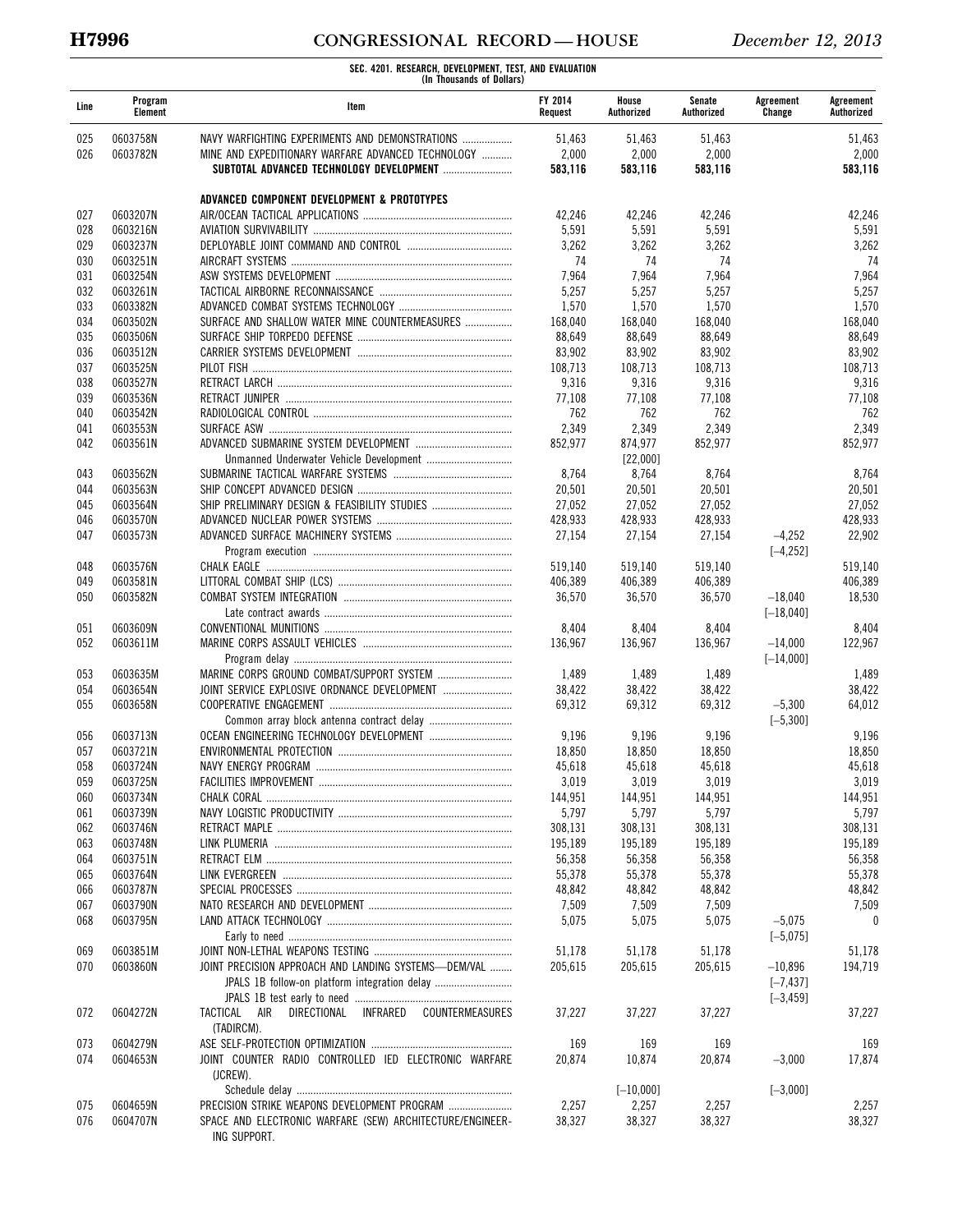| Line       | Program<br>Element   | Item                                                                                   | <b>FY 2014</b><br>Request | House<br>Authorized | Senate<br>Authorized   | Agreement<br>Change      | Agreement<br>Authorized |
|------------|----------------------|----------------------------------------------------------------------------------------|---------------------------|---------------------|------------------------|--------------------------|-------------------------|
| 077        | 0604786N             | OFFENSIVE ANTI-SURFACE WARFARE WEAPON DEVELOPMENT                                      | 135,985                   | 135,985             | 35,985<br>$[-100,000]$ | $-30,000$<br>$[-30,000]$ | 105,985                 |
| 078        | 0605812M             | JOINT LIGHT TACTICAL VEHICLE (JLTV) ENGINEERING AND MANUFAC-<br>TURING DEVELOPMENT PH. | 50,362                    | 50,362              | 50,362                 |                          | 50,362                  |
| 079        | 0303354N             |                                                                                        | 8,448                     | 8,448               | 8,448                  | $-3,540$<br>$[-3, 540]$  | 4,908                   |
| 080        | 0304270N             | SUBTOTAL ADVANCED COMPONENT DEVELOPMENT & PROTOTYPES                                   | 153<br>4,641,385          | 153<br>4,653,385    | 153<br>4,541,385       | $-94.103$                | 153<br>4,547,282        |
|            |                      |                                                                                        |                           |                     |                        |                          |                         |
| 081        | 0604212N             | SYSTEM DEVELOPMENT & DEMONSTRATION                                                     | 40.558                    | 40,558              | 40,558                 |                          | 40,558                  |
| 082        | 0604214N             |                                                                                        | 35,825                    | 35,825              | 35,825                 | $-2,500$<br>$[-2, 500]$  | 33,325                  |
| 083        | 0604215N             |                                                                                        | 99,891                    | 99,891              | 99,891                 |                          | 99,891                  |
| 084        | 0604216N             | MULTI-MISSION HELICOPTER UPGRADE DEVELOPMENT                                           | 17,565                    | 17,565              | 17,565                 |                          | 17,565                  |
| 085        | 0604218N             |                                                                                        | 4,026                     | 4,026               | 4,026                  |                          | 4,026                   |
| 086        | 0604221N             |                                                                                        | 1,791                     | 1,791               | 1,791                  |                          | 1,791                   |
| 087        | 0604230N             |                                                                                        | 11,725                    | 11,725              | 11,725                 |                          | 11,725                  |
| 088        | 0604231N             |                                                                                        | 68,463                    | 68,463              | 68,463                 |                          | 68,463                  |
| 089        | 0604234N             |                                                                                        | 152,041                   | 152,041             | 152,041                |                          | 152,041                 |
| 090        | 0604245N             |                                                                                        | 47,123                    | 47,123              | 47,123                 |                          | 47,123                  |
| 091        | 0604261N             |                                                                                        | 30,208                    | 30,208              | 30,208                 |                          | 30,208                  |
| 092        | 0604262N             |                                                                                        | 43,084                    | 43,084              | 43,084                 |                          | 43.084                  |
| 093        | 0604264N             |                                                                                        | 11,401                    | 11,401              | 11,401                 |                          | 11,401                  |
| 094        | 0604269N             |                                                                                        | 11,138                    | 11.138              | 11,138                 |                          | 11,138                  |
| 095        | 0604270N             |                                                                                        | 34,964                    | 34,964              | 34,964                 |                          | 34,964                  |
| 096        | 0604273N             |                                                                                        | 94,238                    | 94,238              | 94,238                 |                          | 94,238                  |
| 097        | 0604274N             |                                                                                        | 257,796                   | 257,796             | 257,796                |                          | 257,796                 |
| 098        | 0604280N             | JOINT TACTICAL RADIO SYSTEM-NAVY (JTRS-NAVY)                                           | 3,302                     | 3,302               | 3,302                  |                          | 3,302                   |
| 099        | 0604307N             | SURFACE COMBATANT COMBAT SYSTEM ENGINEERING                                            | 240,298                   | 240,298             | 240,298                |                          | 240,298                 |
| 100        | 0604311N             |                                                                                        | 1,214                     | 1,214               | 1,214                  |                          | 1,214                   |
| 101        | 0604329N             |                                                                                        | 46,007                    | 46,007              | 46,007                 |                          | 46,007                  |
| 102        | 0604366N             |                                                                                        | 75,592                    | 75,592              | 75,592                 |                          | 75,592                  |
| 103        | 0604373N             |                                                                                        | 117,854                   | 117,854             | 117,854                |                          | 117,854                 |
| 104        | 0604376M             | MARINE AIR GROUND TASK FORCE (MAGTF) ELECTRONIC WARFARE<br>(EW) FOR AVIATION.          | 10,080                    | 10,080              | 10,080                 |                          | 10,080                  |
| 105        | 0604378N             | NAVAL INTEGRATED FIRE CONTROL-COUNTER AIR SYSTEMS ENGI-<br>NEERING.                    | 21,413                    | 21,413              | 21,413                 |                          | 21,413                  |
| 106        | 0604404N             | UNMANNED CARRIER LAUNCHED AIRBORNE SURVEILLANCE AND<br>STRIKE (UCLASS) SYSTEM.         | 146,683                   | 146,683             | 146,683                | $-13,000$<br>$[-13,000]$ | 133,683                 |
| 107        | 0604501N             |                                                                                        | 275,871                   | 275,871             | 275,871                | $-79,800$                | 196,071                 |
|            |                      |                                                                                        |                           |                     |                        | $[-79, 800]$             |                         |
| 108        | 0604503N             |                                                                                        | 89,672                    | 89,672              | 89,672                 |                          | 89,672                  |
| 109        | 0604504N             |                                                                                        | 13,754                    | 13,754              | 13,754                 |                          | 13,754                  |
| 110        | 0604512N             |                                                                                        | 69,615                    | 69,615              | 69,615                 |                          | 69,615                  |
| 112        | 0604558N             |                                                                                        | 121.566                   | 121,566             | 121,566                |                          | 121,566                 |
| 113<br>114 | 0604562N<br>0604567N |                                                                                        | 49,143<br>155,254         | 49,143<br>155,254   | 49,143<br>175,254      | 20,000                   | 49,143<br>175,254       |
|            |                      |                                                                                        |                           |                     | [20,000]               | [20,000]                 |                         |
| 115        | 0604574N             |                                                                                        | 3,689                     | 3,689               | 3,689                  |                          | 3,689                   |
| 116        | 0604601N             |                                                                                        | 5,041                     | 5,041               | 5,041                  |                          | 5,041                   |
| 117        | 0604610N             |                                                                                        | 26,444                    | 26,444              | 26,444                 |                          | 26,444                  |
| 118        | 0604654N             |                                                                                        | 8,897                     | 8,897               | 8,897                  |                          | 8,897                   |
| 119        | 0604703N             | PERSONNEL, TRAINING, SIMULATION, AND HUMAN FACTORS                                     | 6,233                     | 6,233               | 6,233                  |                          | 6,233                   |
| 120        | 0604727N             |                                                                                        | 442                       | 442                 | 442                    |                          | 442                     |
| 121        | 0604755N             |                                                                                        | 130,360                   | 130,360             | 130,360                |                          | 130,360                 |
| 122        | 0604756N             |                                                                                        | 50,209                    | 50,209              | 50,209                 |                          | 50,209                  |
| 123        | 0604757N             |                                                                                        | 164,799                   | 164,799             | 164,799                | $-50,000$                | 114,799                 |
| 124        | 0604761N             |                                                                                        | 1,984                     | 1,984               | 1,984                  | $[-50,000]$              | 1,984                   |
| 125        | 0604771N             |                                                                                        | 9,458                     | 9,458               | 9,458                  |                          | 9,458                   |
| 126        | 0604777N             |                                                                                        | 51,430                    | 51,430              | 51,430                 |                          | 51,430                  |
| 127        | 0604800M             |                                                                                        | 512,631                   | 512,631             | 512,631                | $-10,000$                | 502,631                 |
|            |                      |                                                                                        |                           |                     |                        | $[-10,000]$              |                         |
| 128        | 0604800N             |                                                                                        | 534,187                   | 534,187             | 534,187                | $-10,000$                | 524,187                 |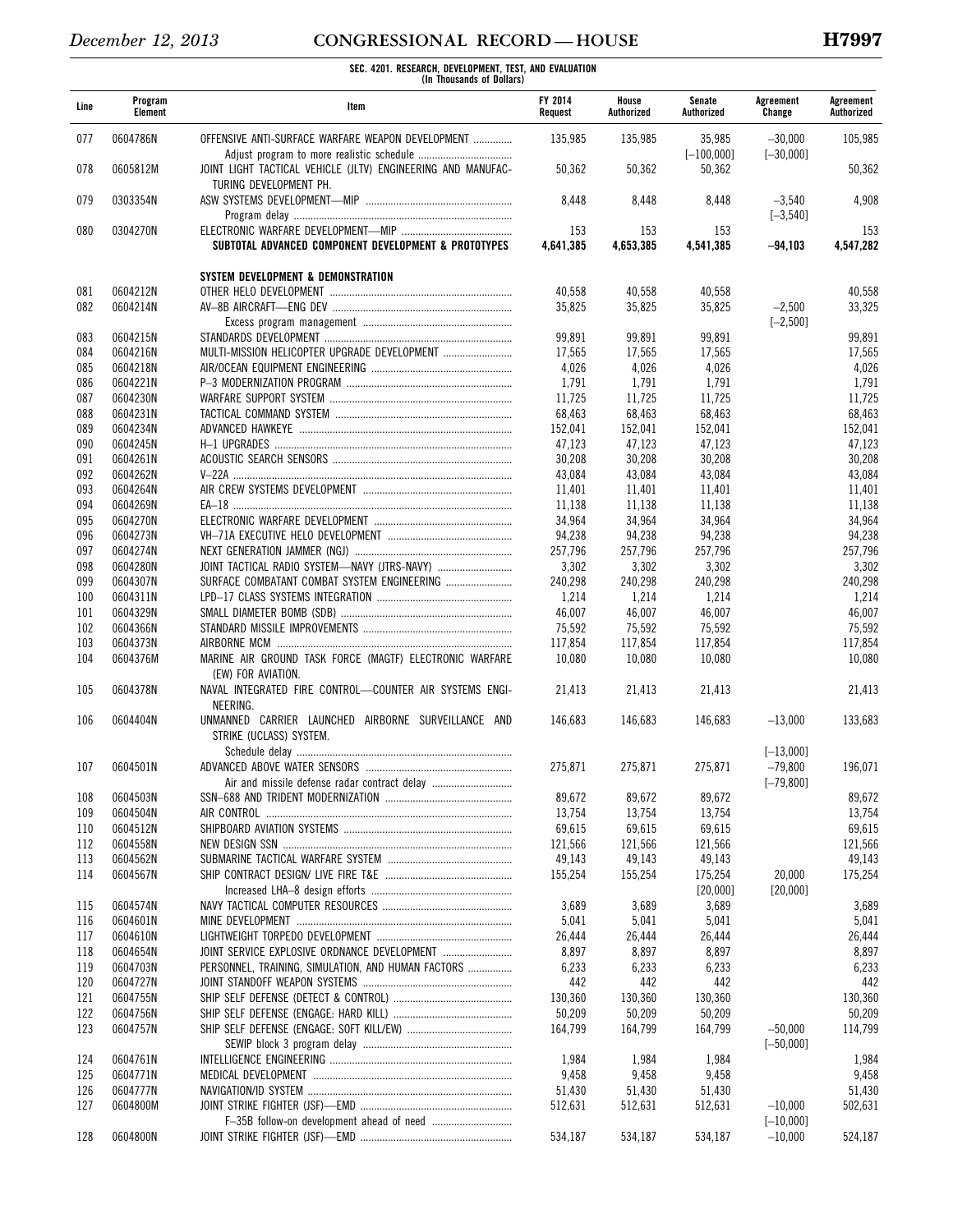# **H7998 CONGRESSIONAL RECORD — HOUSE** *December 12, 2013*

| Line       | Program<br>Element   | Item                                                        | <b>FY 2014</b><br>Request | House<br>Authorized | Senate<br>Authorized | Agreement<br>Change     | Agreement<br>Authorized |
|------------|----------------------|-------------------------------------------------------------|---------------------------|---------------------|----------------------|-------------------------|-------------------------|
|            |                      |                                                             |                           |                     |                      | $[-10.000]$             |                         |
| 129        | 0605013M             |                                                             | 5,564                     | 5,564               | 5,564                |                         | 5,564                   |
| 130        | 0605013N             |                                                             | 69,659                    | 69,659              | 69,659               | $-6,836$                | 62,823                  |
|            |                      |                                                             |                           |                     |                      | $[-6, 836]$             |                         |
| 132        | 0605212N             |                                                             | 503,180                   | 503,180             | 503,180              |                         | 503,180                 |
| 133        | 0605450N             |                                                             | 5,500                     | 5,500               | 5,500                | $-5,500$<br>$[-5, 500]$ | 0                       |
| 134        | 0605500N             |                                                             | 317,358                   | 317,358             | 317,358              | $-30,000$               | 287,358                 |
|            |                      |                                                             |                           |                     |                      | $[-30,000]$             |                         |
| 135        | 0204202N             |                                                             | 187,910                   | 187,910             | 187,910              |                         | 187,910                 |
| 136        | 0304231N             |                                                             | 2,140                     | 2,140               | 2,140                |                         | 2,140                   |
| 137        | 0304785N             |                                                             | 9,406                     | 9,406               | 9,406                |                         | 9,406                   |
| 138        | 0305124N             |                                                             | 22,800                    | 22,800              | 22,800               |                         | 22,800                  |
|            |                      | SUBTOTAL SYSTEM DEVELOPMENT & DEMONSTRATION                 | 5,028,476                 | 5,028,476           | 5,048,476            | -187,636                | 4,840,840               |
|            |                      | <b>MANAGEMENT SUPPORT</b>                                   |                           |                     |                      |                         |                         |
| 139        | 0604256N             |                                                             | 43,261                    | 43,261              | 43,261               |                         | 43,261                  |
| 140        | 0604258N             |                                                             | 71,872                    | 71,872              | 71,872               |                         | 71,872                  |
| 141        | 0604759N             |                                                             | 38,033                    | 38,033              | 38,033               |                         | 38,033                  |
| 142        | 0605126N             | JOINT THEATER AIR AND MISSILE DEFENSE ORGANIZATION          | 1,352                     | 1,352               | 1,352                |                         | 1,352                   |
| 143        | 0605152N             |                                                             | 5,566                     | 5,566               | 5,566                |                         | 5,566                   |
| 144<br>146 | 0605154N<br>0605804N |                                                             | 48,345<br>637             | 48,345<br>637       | 48,345<br>637        |                         | 48,345<br>637           |
| 147        | 0605853N             | MANAGEMENT, TECHNICAL & INTERNATIONAL SUPPORT               | 76,585                    | 76,585              | 76,585               |                         | 76,585                  |
| 148        | 0605856N             |                                                             | 3,221                     | 3,221               | 3,221                |                         | 3,221                   |
| 149        | 0605861N             |                                                             | 72,725                    | 72,725              | 72,725               |                         | 72,725                  |
| 150        | 0605863N             |                                                             | 141,778                   | 141,778             | 141,778              |                         | 141,778                 |
| 151        | 0605864N             |                                                             | 331,219                   | 331,219             | 331,219              |                         | 331,219                 |
| 152        | 0605865N             |                                                             | 16,565                    | 16,565              | 16,565               |                         | 16,565                  |
| 153        | 0605866N             | NAVY SPACE AND ELECTRONIC WARFARE (SEW) SUPPORT             | 3,265                     | 3,265               | 3,265                |                         | 3,265                   |
| 154        | 0605867N             |                                                             | 7,134                     | 7,134               | 7,134                |                         | 7,134                   |
| 155        | 0605873M             |                                                             | 24,082                    | 24,082              | 24,082               |                         | 24,082                  |
| 156        | 0305885N             |                                                             | 497<br>886,137            | 497<br>886,137      | 497<br>886,137       |                         | 497<br>886,137          |
|            |                      |                                                             |                           |                     |                      |                         |                         |
|            |                      | OPERATIONAL SYSTEMS DEVELOPMENT                             |                           |                     |                      |                         |                         |
| 159        | 0604227N             |                                                             | 699                       | 699                 | 699                  |                         | 699                     |
| 160        | 0604402N             | UNMANNED COMBAT AIR VEHICLE (UCAV) ADVANCED COMPONENT       | 20,961                    | 40,961              | 20,961               |                         | 20,961                  |
|            |                      | AND PROTOTYPE DEVELOPMENT.                                  |                           |                     |                      |                         |                         |
| 162        | 0604766M             |                                                             | 35                        | [20,000]<br>35      | 35                   |                         | 35                      |
| 163        | 0605525N             |                                                             | 2,460                     | 2,460               | 2,460                |                         | 2,460                   |
| 164        | 0605555N             | STRIKE WEAPONS DEVELOPMENT                                  | 9,757                     | 9,757               | 9,757                |                         | 9,757                   |
| 165        | 0101221N             |                                                             | 98,057                    | 121,957             | 98,057               |                         | 98,057                  |
|            |                      | Reentry System Applications and Strategic Guidance Applica- |                           | [23,900]            |                      |                         |                         |
|            | 0101224N             | tions.                                                      | 31,768                    | 31,768              | 31,768               |                         |                         |
| 166<br>167 | 0101226N             |                                                             | 1,464                     | 1,464               | 1,464                |                         | 31,768<br>1,464         |
| 168        | 0101402N             |                                                             | 21,729                    | 21,729              | 21,729               |                         | 21,729                  |
| 169        | 0203761N             |                                                             | 13,561                    | 13,561              | 13,561               |                         | 13,561                  |
| 170        | 0204136N             |                                                             | 131,118                   | 131,118             | 131,118              |                         | 131,118                 |
| 171        | 0204152N             |                                                             | 1,971                     | 1,971               | 1,971                |                         | 1,971                   |
| 172        | 0204163N             |                                                             | 46,155                    | 46,155              | 46,155               | $-11,732$               | 34,423                  |
|            |                      |                                                             |                           |                     |                      | $[-11, 732]$            |                         |
| 173        | 0204228N             |                                                             | 2,374                     | 2,374               | 2,374                |                         | 2,374                   |
| 174        | 0204229N             | TOMAHAWK AND TOMAHAWK MISSION PLANNING CENTER (TMPC)        | 12,407                    | 12,407              | 12,407               |                         | 12,407                  |
| 175        | 0204311N             |                                                             | 41,609                    | 41,609              | 41,609               |                         | 41,609                  |
| 176<br>177 | 0204413N<br>0204460M | AMPHIBIOUS TACTICAL SUPPORT UNITS (DISPLACEMENT CRAFT)      | 7,240<br>78,208           | 7,240<br>78,208     | 7,240<br>78,208      |                         | 7,240<br>78,208         |
| 178        | 0204571N             |                                                             | 45,124                    | 45,124              | 45,124               |                         | 45,124                  |
| 179        | 0204574N             |                                                             | 2,703                     | 2,703               | 2,703                |                         | 2,703                   |
| 180        | 0204575N             |                                                             | 19,563                    | 19,563              | 19,563               |                         | 19,563                  |
| 181        | 0205601N             |                                                             | 13,586                    | 13,586              | 13,586               |                         | 13,586                  |
| 182        | 0205604N             |                                                             | 197,538                   | 197,538             | 197,538              |                         | 197,538                 |
| 183        | 0205620N             |                                                             | 31,863                    | 31,863              | 31,863               |                         | 31,863                  |
| 184        | 0205632N             |                                                             | 12,806                    | 12,806              | 12,806               |                         | 12,806                  |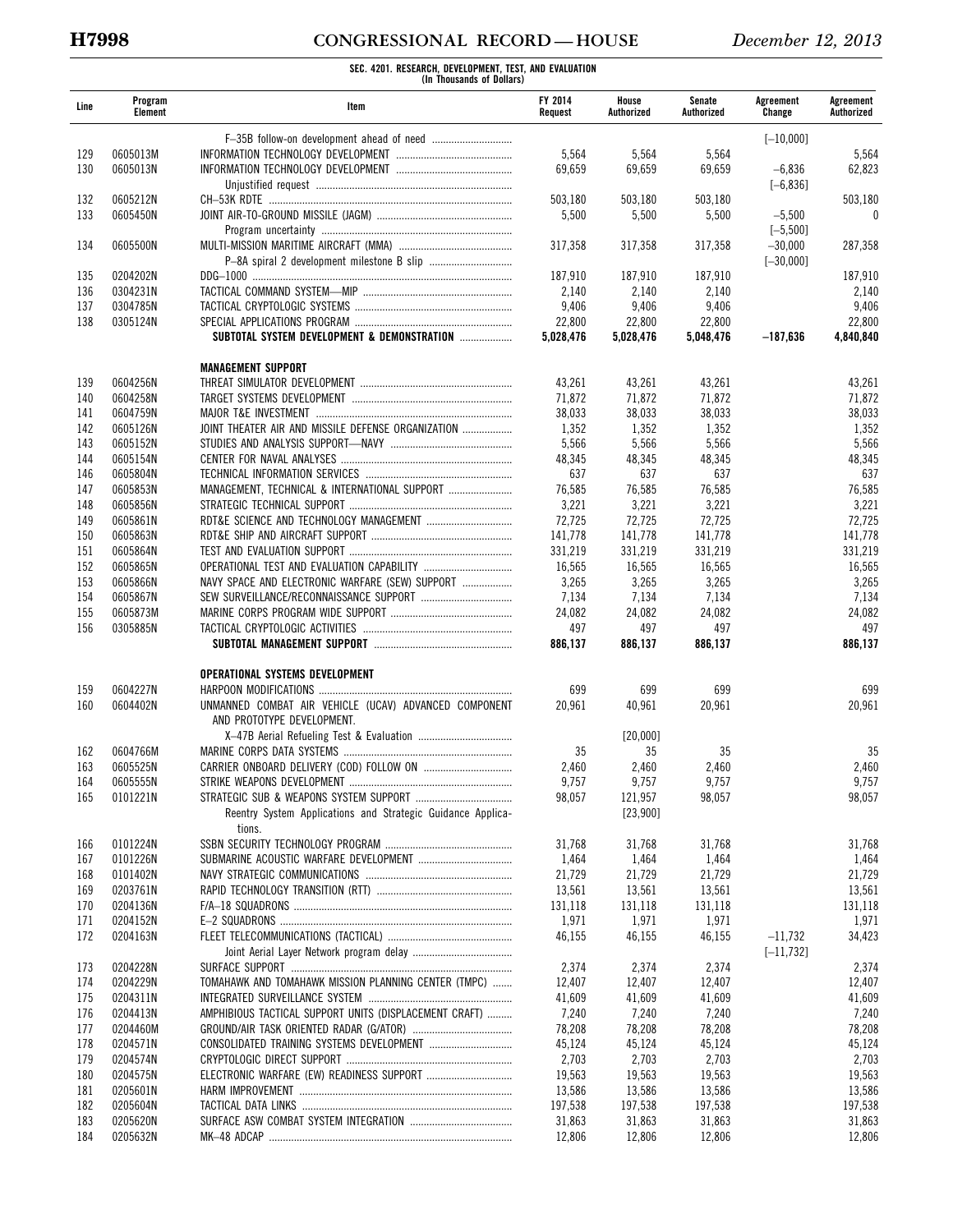| Line | Program<br>Element | Item                                                            | <b>FY 2014</b><br>Request | House<br>Authorized | Senate<br>Authorized | Agreement<br>Change | Agreement<br>Authorized |
|------|--------------------|-----------------------------------------------------------------|---------------------------|---------------------|----------------------|---------------------|-------------------------|
| 185  | 0205633N           |                                                                 | 88,607                    | 88,607              | 88,607               |                     | 88,607                  |
| 187  | 0205675N           |                                                                 | 116,928                   | 116,928             | 116,928              |                     | 116,928                 |
| 188  | 0206313M           |                                                                 | 178,753                   | 178,753             | 178,753              |                     | 178,753                 |
| 189  | 0206623M           | MARINE CORPS GROUND COMBAT/SUPPORTING ARMS SYSTEMS              | 139,594                   | 113,794             | 118,719              | $-20.875$           | 118,719                 |
|      |                    |                                                                 |                           | $[-20, 800]$        | $[-20, 875]$         | $[-20, 875]$        |                         |
|      |                    | Precision extended range munition program reduction             |                           | $[-5,000]$          |                      |                     |                         |
| 190  | 0206624M           |                                                                 | 42,647                    | 42,647              | 42,647               | $-5,613$            | 37,034                  |
|      |                    |                                                                 |                           |                     |                      | $[-5, 613]$         |                         |
| 191  | 0206625M           | USMC INTELLIGENCE/ELECTRONIC WARFARE SYSTEMS (MIP)              | 34,394                    | 34,394              | 34,394               |                     | 34,394                  |
| 192  | 0207161N           |                                                                 | 39,159                    | 39,159              | 39,159               | $-8,000$            | 31,159                  |
|      |                    |                                                                 |                           |                     |                      | $[-8,000]$          |                         |
| 193  | 0207163N           | ADVANCED MEDIUM RANGE AIR-TO-AIR MISSILE (AMRAAM)               | 2,613                     | 2,613               | 2,613                |                     | 2,613                   |
| 194  | 0208058N           |                                                                 | 986                       | 986                 | 986                  |                     | 986                     |
| 199  | 0303109N           |                                                                 | 66,231                    | 66,231              | 66,231               |                     | 66,231                  |
| 200  | 0303138N           | CONSOLIDATED AFLOAT NETWORK ENTERPRISE SERVICES (CANES)         | 24,476                    | 24,476              | 24,476               |                     | 24,476                  |
| 201  | 0303140N           |                                                                 | 23,531                    | 23,531              | 23,531               |                     | 23,531                  |
| 206  | 0305160N           | NAVY METEOROLOGICAL AND OCEAN SENSORS-SPACE (METOC)             | 742                       | 742                 | 742                  |                     | 742                     |
| 207  | 0305192N           | MILITARY INTELLIGENCE PROGRAM (MIP) ACTIVITIES                  | 4,804                     | 4,804               | 4,804                |                     | 4,804                   |
| 208  | 0305204N           |                                                                 | 8,381                     | 8,381               | 8,381                |                     | 8,381                   |
| 211  | 0305208M           |                                                                 | 5,535                     | 5,535               | 5,535                |                     | 5,535                   |
| 212  | 0305208N           |                                                                 | 19,718                    | 19,718              | 19,718               |                     | 19,718                  |
| 213  | 0305220N           |                                                                 | 375,235                   | 375,235             | 375,235              |                     | 375,235                 |
| 214  | 0305231N           |                                                                 | 48,713                    | 48,713              | 48,713               |                     | 48,713                  |
| 215  | 0305232M           |                                                                 | 102                       | 102                 | 102                  |                     | 102                     |
| 216  | 0305233N           |                                                                 | 710                       | 710                 | 710                  |                     | 710                     |
| 217  | 0305234N           |                                                                 | 5,013                     | 5,013               | 5,013                |                     | 5,013                   |
| 219  | 0305239M           |                                                                 | 11,122                    | 11,122              | 11,122               |                     | 11,122                  |
| 220  | 0305241N           |                                                                 | 28,851                    | 28,851              | 28,851               |                     | 28,851                  |
| 221  | 0308601N           |                                                                 | 5,116                     | 5,116               | 5,116                |                     | 5,116                   |
| 222  | 0702207N           |                                                                 | 28,042                    | 28,042              | 28,042               |                     | 28,042                  |
| 223  | 0708011N           |                                                                 | 50,933                    | 50,933              | 50,933               |                     | 50,933                  |
| 224  | 0708730N           |                                                                 | 4,998                     | 4,998               | 4,998                |                     | 4,998                   |
| 224A | 9999999999         |                                                                 | 1,185,132                 | 1,185,132           | 1,185,132            |                     | 1,185,132               |
|      |                    |                                                                 | 3,385,822                 | 3,403,922           | 3,364,947            | $-46,220$           | 3,339,602               |
|      |                    | TOTAL RESEARCH, DEVELOPMENT, TEST & EVAL, NAVY                  | 15,974,780                | 16,032,880          | 15,873,905           | $-312,959$          | 15,661,821              |
|      |                    | RESEARCH, DEVELOPMENT, TEST & EVAL, AF<br><b>BASIC RESEARCH</b> |                           |                     |                      |                     |                         |
| 001  | 0601102F           |                                                                 | 373,151                   | 373,151             | 373,151              |                     | 373,151                 |
| 002  | 0601103F           |                                                                 | 138,333                   | 138,333             | 138,333              |                     | 138,333                 |
| 003  | 0601108F           |                                                                 | 13,286                    | 13,286              | 13,286               |                     | 13,286                  |
|      |                    |                                                                 | 524,770                   | 524,770             | 524,770              |                     | 524,770                 |
|      |                    | APPLIED RESEARCH                                                |                           |                     |                      |                     |                         |
| 004  | 0602102F           | MATERIALS                                                       | 116,846                   | 116,846             | 116,846              |                     | 116,846                 |
| 005  | 0602201F           |                                                                 | 119,672                   | 119,672             | 119,672              |                     | 119,672                 |
| 006  | 0602202F           |                                                                 | 89,483                    | 89,483              | 89,483               |                     | 89,483                  |
| 007  | 0602203F           |                                                                 | 197,546                   | 197,546             | 197,546              |                     | 197,546                 |
| 008  | 0602204F           |                                                                 | 127,539                   | 127,539             | 127,539              |                     | 127,539                 |
| 009  | 0602601F           |                                                                 | 104,063                   | 104,063             | 104,063              |                     | 104,063                 |
| 010  | 0602602F           |                                                                 | 81,521                    | 81,521              | 81,521               |                     | 81,521                  |
| 011  | 0602605F           |                                                                 | 112,845                   | 112,845             | 112,845              |                     | 112,845                 |
| 012  | 0602788F           |                                                                 | 138,161                   | 138,161             | 138,161              |                     | 138,161                 |
| 013  | 0602890F           |                                                                 | 40,217                    | 40,217              | 40,217               |                     | 40,217                  |
|      |                    |                                                                 | 1,127,893                 | 1,127,893           | 1,127,893            |                     | 1,127,893               |
|      |                    | ADVANCED TECHNOLOGY DEVELOPMENT                                 |                           |                     |                      |                     |                         |
| 014  | 0603112F           |                                                                 | 39,572                    | 49,572              | 39,572               | 10,000              | 49,572                  |
|      |                    |                                                                 |                           | [10,000]            |                      | [10,000]            |                         |
| 015  | 0603199F           |                                                                 | 12,800                    | 12,800              | 12,800               |                     | 12,800                  |
| 016  | 0603203F           |                                                                 | 30,579                    | 30,579              | 30,579               |                     | 30,579                  |
| 017  | 0603211F           |                                                                 | 77,347                    | 77,347              | 77,347               |                     | 77,347                  |
| 018  | 0603216F           |                                                                 | 149,321                   | 149,321             | 149,321              |                     | 149,321                 |
| 019  | 0603270F           |                                                                 | 49,128                    | 49,128              | 49,128               |                     | 49,128                  |
| 020  | 0603401F           |                                                                 | 68,071                    | 68,071              | 68,071               |                     | 68,071                  |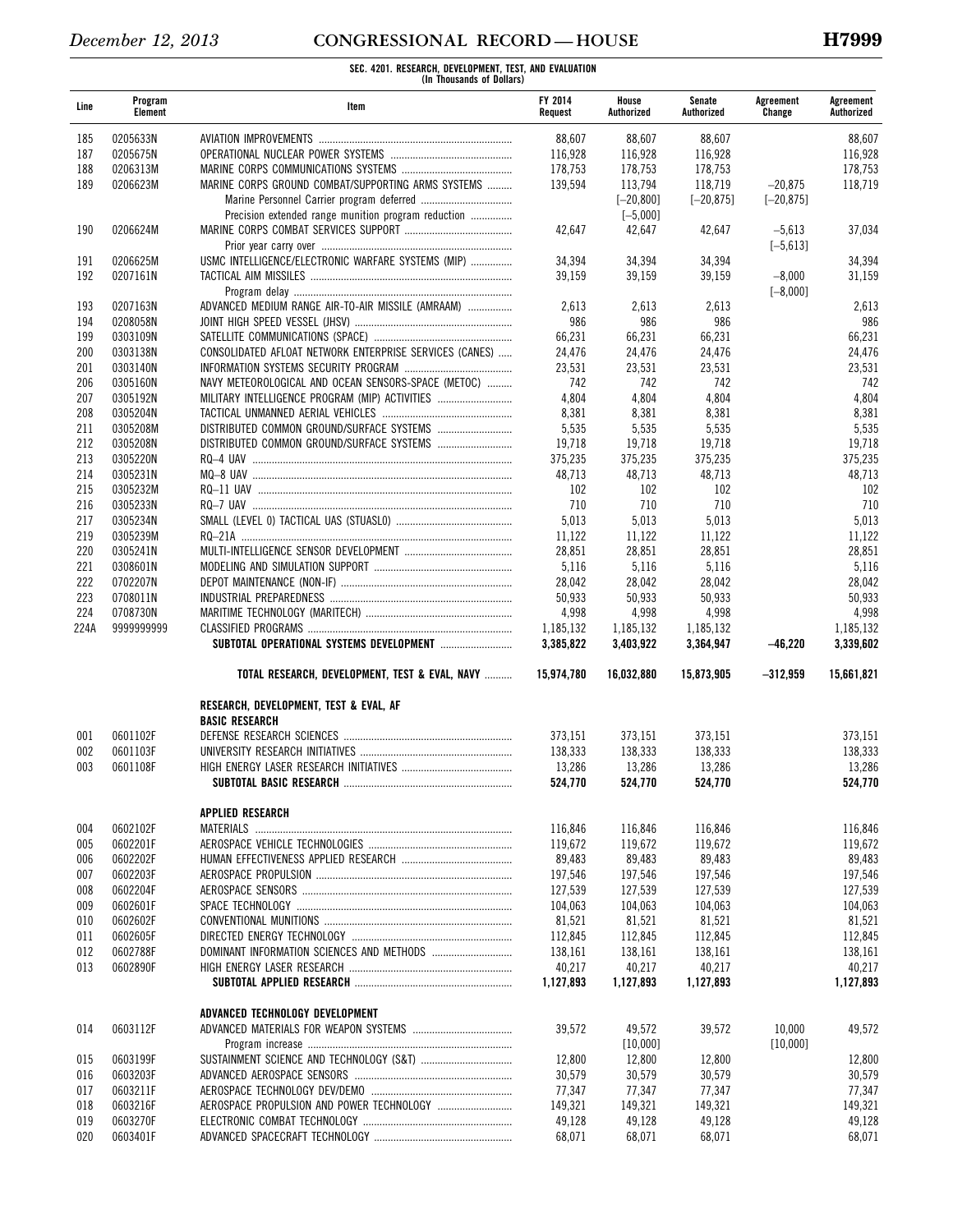# **H8000 CONGRESSIONAL RECORD — HOUSE** *December 12, 2013*

| Line       | Program<br>Element   | Item                                                                       | <b>FY 2014</b><br>Request | House<br>Authorized | Senate<br>Authorized | Agreement<br>Change | Agreement<br>Authorized |
|------------|----------------------|----------------------------------------------------------------------------|---------------------------|---------------------|----------------------|---------------------|-------------------------|
| 021        | 0603444F             |                                                                            | 26,299                    | 26,299              | 26,299               |                     | 26,299                  |
| 022        | 0603456F             | HUMAN EFFECTIVENESS ADVANCED TECHNOLOGY DEVELOPMENT                        | 20,967                    | 20,967              | 20,967               |                     | 20,967                  |
| 023        | 0603601F             |                                                                            | 33,996                    | 33,996              | 33,996               |                     | 33,996                  |
| 024        | 0603605F             |                                                                            | 19,000                    | 19,000              | 19,000               |                     | 19,000                  |
| 025        | 0603680F             |                                                                            | 41,353                    | 41,353              | 41,353               |                     | 41,353                  |
| 026        | 0603788F             | BATTLESPACE KNOWLEDGE DEVELOPMENT AND DEMONSTRATION                        | 49,093                    | 49,093              | 49,093               |                     | 49,093                  |
|            |                      |                                                                            | 617,526                   | 627,526             | 617,526              | 10,000              | 627,526                 |
|            |                      | ADVANCED COMPONENT DEVELOPMENT & PROTOTYPES                                |                           |                     |                      |                     |                         |
| 028        | 0603260F             |                                                                            | 3,983                     | 3,983               | 3,983                |                     | 3,983                   |
| 029        | 0603287F             |                                                                            | 3,874                     | 3,874               | 3,874                |                     | 3,874                   |
| 032        | 0603438F             |                                                                            | 27,024                    | 27,024              | 27,024               |                     | 27,024                  |
| 033        | 0603742F             |                                                                            | 15,899                    | 15,899              | 15,899               |                     | 15,899                  |
| 034        | 0603790F             |                                                                            | 4,568                     | 4,568               | 4,568                |                     | 4,568                   |
| 035        | 0603791F             |                                                                            | 379                       | 379                 | 379                  |                     | 379                     |
| 036<br>038 | 0603830F<br>0603851F |                                                                            | 28,764<br>86,737          | 28,764<br>86,737    | 28,764<br>86,737     |                     | 28,764<br>86,737        |
| 040        | 0603859F             |                                                                            | 953                       | 953                 | 953                  |                     | 953                     |
| 042        | 0604015F             |                                                                            | 379,437                   | 379,437             | 379,437              |                     | 379,437                 |
| 044        | 0604317F             |                                                                            | 2,606                     | 2,606               | 2,606                |                     | 2,606                   |
| 045        | 0604327F             | HARD AND DEEPLY BURIED TARGET DEFEAT SYSTEM (HDBTDS) PRO-                  | 103                       | 103                 | 103                  |                     | 103                     |
|            |                      | GRAM.                                                                      |                           |                     |                      |                     |                         |
| 047        | 0604337F             |                                                                            | 16,018                    | 16,018              | 16,018               |                     | 16,018                  |
| 049        | 0604458F             |                                                                            | 58,861                    | 58,861              | 58,861               |                     | 58,861                  |
| 050        | 0604618F             |                                                                            | 2,500                     | 2,500               | 2,500                |                     | 2,500                   |
| 051        | 0604635F             |                                                                            | 21,175                    | 21,175              | 21,175               |                     | 21,175                  |
| 052        | 0604857F             |                                                                            |                           |                     | 10,000               | 10,000              | 10,000                  |
| 053        | 0604858F             |                                                                            | 13,636                    | 13,636              | [10,000]<br>13,636   | $[10,000]$          | 13,636                  |
| 054        | 0105921F             |                                                                            | 2,799                     | 2,799               | 2,799                |                     | 2,799                   |
| 055        | 0207455F             | THREE DIMENSIONAL LONG-RANGE RADAR (3DELRR)                                | 70,160                    | 70,160              | 70,160               |                     | 70,160                  |
| 056        | 0305164F             | NAVSTAR GLOBAL POSITIONING SYSTEM (USER EQUIPMENT) (SPACE)                 | 137,233                   | 137,233             | 137,233              |                     | 137,233                 |
|            |                      | SUBTOTAL ADVANCED COMPONENT DEVELOPMENT & PROTOTYPES                       | 876,709                   | 876,709             | 886,709              | 10,000              | 886,709                 |
|            |                      | SYSTEM DEVELOPMENT & DEMONSTRATION                                         |                           |                     |                      |                     |                         |
| 058        | 0603260F             |                                                                            | 977                       | 977                 | 977                  |                     | 977                     |
| 061        | 0604233F             |                                                                            | 3,601                     | 3,601               | 3,601                |                     | 3,601                   |
| 062        | 0604270F             |                                                                            | 1,971                     | 1,971               | 1,971                |                     | 1,971                   |
| 064        | 0604281F             |                                                                            | 51,456                    | 51,456              | 36,256               |                     | 51,456                  |
|            |                      |                                                                            |                           |                     | $[-15, 200]$         |                     |                         |
| 065        | 0604287F             |                                                                            | 50                        | 50                  | 50                   |                     | 50                      |
| 066        | 0604329F             |                                                                            | 115,000                   | 115,000             | 115,000              |                     | 115,000                 |
| 067        | 0604421F             |                                                                            | 23,930                    | 23,930              | 23,930               |                     | 23,930                  |
| 068        | 0604425F             |                                                                            | 400,258                   | 400,258             | 400,258              |                     | 400,258                 |
| 069        | 0604429F             |                                                                            | 4,575                     | 4,575               | 4,575                |                     | 4,575                   |
| 070        | 0604441F             |                                                                            | 352,532                   | 372,532             | 352,532              | $-29,700$           | 322,832                 |
|            |                      | Modernization projects execution delays excluding exploitation<br>efforts. |                           |                     |                      | $[-29, 700]$        |                         |
|            |                      | Space Based Infrared Systems (SBIRS) Data Exploitation                     |                           | [20,000]            |                      |                     |                         |
| 071        | 0604602F             |                                                                            | 16,284                    | 16,284              | 16,284               |                     | 16,284                  |
| 072        | 0604604F             |                                                                            | 2,564                     | 2,564               | 2,564                |                     | 2,564                   |
| 073        | 0604617F             |                                                                            | 17,036                    | 17,036              | 17,036               |                     | 17,036                  |
| 074        | 0604706F             |                                                                            | 7,273                     | 7,273               | 7,273                |                     | 7,273                   |
| 075        | 0604735F             |                                                                            | 33,200                    | 33,200              | 33,200               |                     | 33,200                  |
| 078        | 0604800F             |                                                                            | 816,335                   | 816,335             | 816,335              |                     | 816,335                 |
| 079        | 0604851F             |                                                                            | 145,442                   | 145,442             | 145,442              |                     | 145,442                 |
| 080        | 0604853F             | EVOLVED EXPENDABLE LAUNCH VEHICLE PROGRAM (SPACE)-EMD                      | 27,963                    | 27,963              | 27,963               |                     | 27,963                  |
| 081        | 0604932F             |                                                                            | 5,000                     | 5,000               | 5,000                |                     | 5,000                   |
| 082        | 0604933F             |                                                                            | 129,411                   | 129,411             | 129,411              |                     | 129,411                 |
| 083        | 0605213F             |                                                                            | 131,100                   | 131,100             | 131,100              |                     | 131,100                 |
| 084        | 0605221F             |                                                                            | 1,558,590                 | 1,558,590           | 1,558,590            |                     | 1,558,590               |
| 085        | 0605229F             |                                                                            | 393,558                   | 393,558             | 393,558              | $-60,000$           | 333,558                 |
|            |                      | Program delays / projected savings pending updated program<br>estimate.    |                           |                     |                      | $[-60,000]$         |                         |
| 086        | 0605278F             |                                                                            | 6,242                     | 6,242               | 6,242                |                     | 6,242                   |
| 087        | 0605431F             |                                                                            | 272,872                   | 272,872             | 272,872              |                     | 272,872                 |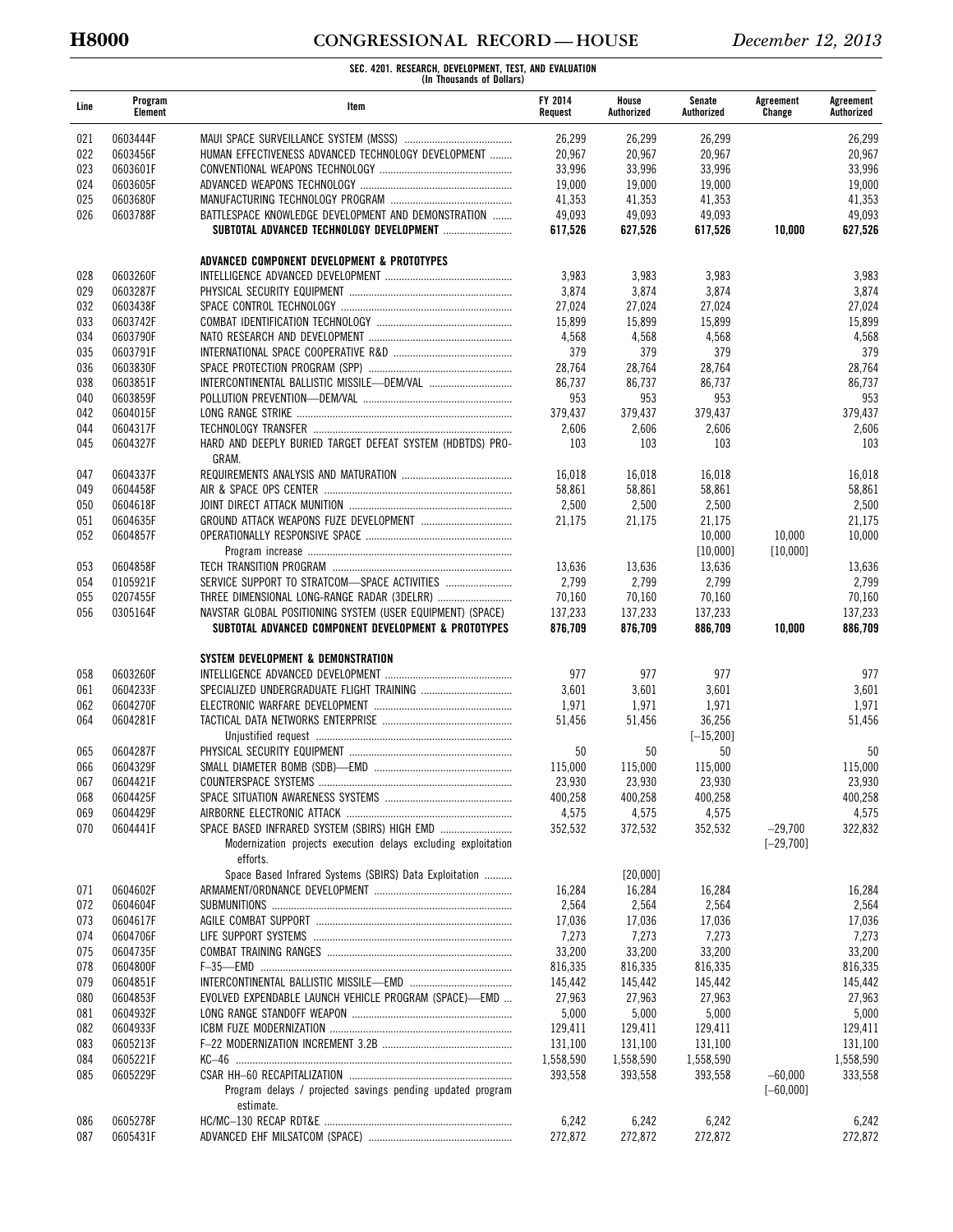| Line | Program<br>Element | Item                                                                       | <b>FY 2014</b><br>Request | House<br>Authorized | Senate<br>Authorized | Agreement<br>Change | Agreement<br>Authorized |
|------|--------------------|----------------------------------------------------------------------------|---------------------------|---------------------|----------------------|---------------------|-------------------------|
| 088  | 0605432F           |                                                                            | 124,805                   | 124,805             | 124,805              |                     | 124.805                 |
| 089  | 0605433F           |                                                                            | 13,948                    | 13,948              | 13,948               |                     | 13,948                  |
| 090  | 0605931F           |                                                                            | 303,500                   | 303,500             | 303,500              |                     | 303,500                 |
| 091  | 0101125F           |                                                                            | 67,874                    | 67,874              | 67,874               |                     | 67,874                  |
| 094  | 0207701F           |                                                                            | 4,663                     | 4,663               | 4,663                |                     | 4,663                   |
| 097  | 0401318F           |                                                                            | 46,705                    | 46,705              | 46,705               |                     | 46,705                  |
|      |                    | SUBTOTAL SYSTEM DEVELOPMENT & DEMONSTRATION                                | 5,078,715                 | 5,098,715           | 5,063,515            | $-89,700$           | 4,989,015               |
|      |                    | <b>MANAGEMENT SUPPORT</b>                                                  |                           |                     |                      |                     |                         |
| 099  | 0604256F           |                                                                            | 17,690                    | 17,690              | 17,690               |                     | 17,690                  |
| 100  | 0604759F           |                                                                            | 34,841                    | 34,841              | 34,841               |                     | 34,841                  |
| 101  | 0605101F           |                                                                            | 32,956                    | 32,956              | 32,956               |                     | 32,956                  |
| 103  | 0605712F           |                                                                            | 13,610                    | 13,610              | 13,610               |                     | 13,610                  |
| 104  | 0605807F           |                                                                            | 742,658                   | 742,658             | 742,658              |                     | 742,658                 |
| 105  | 0605860F           |                                                                            | 14,203                    | 14,203              | 14,203               |                     | 14,203                  |
| 106  | 0605864F           |                                                                            | 13,000                    | 13,000              | 13,000               |                     | 13,000                  |
| 107  | 0605976F           | FACILITIES RESTORATION AND MODERNIZATION-TEST AND EVALUA-<br>TION SUPPORT. | 44.160                    | 44,160              | 44,160               |                     | 44,160                  |
| 108  | 0605978F           | FACILITIES SUSTAINMENT-TEST AND EVALUATION SUPPORT                         | 27,643                    | 27,643              | 27,643               |                     | 27,643                  |
| 109  | 0606323F           | MULTI-SERVICE SYSTEMS ENGINEERING INITIATIVE                               | 13,935                    | 13,935              | 13,935               |                     | 13,935                  |
| 110  | 0606392F           | SPACE AND MISSILE CENTER (SMC) CIVILIAN WORKFORCE                          | 192,348                   | 192,348             | 192,348              |                     | 192,348                 |
| 111  | 0702806F           |                                                                            | 28,647                    | 28,647              | 28,647               |                     | 28,647                  |
| 112  | 0804731F           |                                                                            | 315                       | 315                 | 315                  |                     | 315                     |
| 114  | 1001004F           |                                                                            | 3,785                     | 3,785               | 3,785                |                     | 3,785                   |
|      |                    |                                                                            | 1,179,791                 | 1.179.791           | 1,179,791            |                     | 1,179,791               |
|      |                    |                                                                            |                           |                     |                      |                     |                         |
|      |                    | OPERATIONAL SYSTEMS DEVELOPMENT                                            |                           |                     |                      |                     |                         |
| 115  | 0603423F           | GLOBAL POSITIONING SYSTEM III-OPERATIONAL CONTROL SEGMENT                  | 383,500                   | 383,500             | 383,500              |                     | 383,500                 |
| 117  | 0604445F           |                                                                            | 5,000                     | 5,000               | 5,000                |                     | 5,000                   |
| 118  | 0605018F           | AF INTEGRATED PERSONNEL AND PAY SYSTEM (AF-IPPS)                           | 90,097                    | 90,097              | 90,097               |                     | 90,097                  |
| 119  | 0605024F           |                                                                            | 32,086                    | 32,086              | 32,086               |                     | 32,086                  |
| 121  | 0101113F           |                                                                            | 24,007                    | 24,007              | 24,007               |                     | 24,007                  |
| 122  | 0101122F           |                                                                            | 450                       | 450                 | 450                  |                     | 450                     |
| 123  | 0101126F           |                                                                            | 19,589                    | 19,589              | 19,589               |                     | 19,589                  |
| 124  | 0101127F           |                                                                            | 100,194                   | 100,194             | 100,194              |                     | 100,194                 |
| 125  | 0101313F           |                                                                            | 37,448                    | 37,448              | 37,448               |                     | 37,448                  |
| 128  | 0102326F           | REGION/SECTOR OPERATION CONTROL CENTER MODERNIZATION PRO-<br>GRAM.         | 1,700                     | 1,700               | 1,700                |                     | 1,700                   |
| 130  | 0203761F           | WARFIGHTER RAPID ACQUISITION PROCESS (WRAP) RAPID TRANSI-<br>TION FUND.    | 3,844                     | 3,844               | 3,844                |                     | 3,844                   |
| 131  | 0205219F           |                                                                            | 128,328                   | 128,328             | 128,328              |                     | 128,328                 |
| 133  | 0207131F           |                                                                            | 9,614                     | 9,614               | 9,614                |                     | 9,614                   |
| 134  | 0207133F           |                                                                            | 177,298                   | 177,298             | 177,298              |                     | 177,298                 |
| 135  | 0207134F           |                                                                            | 244,289                   | 244.289             | 244.289              |                     | 244,289                 |
| 136  | 0207136F           |                                                                            | 13,138                    | 13,138              | 13,138               |                     | 13,138                  |
| 137  | 0207138F           |                                                                            | 328,542                   | 328,542             | 328,542              |                     | 328,542                 |
| 138  | 0207142F           |                                                                            | 33,000                    | 33,000              | 33,000               |                     | 33.000                  |
| 139  | 0207161F           |                                                                            | 15,460                    | 15,460              | 15,460               |                     | 15,460                  |
| 140  | 0207163F           | ADVANCED MEDIUM RANGE AIR-TO-AIR MISSILE (AMRAAM)                          | 84,172                    | 84,172              | 84,172               |                     | 84,172                  |
| 142  | 0207224F           |                                                                            | 2,582                     | 2,582               | 2,582                |                     | 2,582                   |
| 143  | 0207227F           |                                                                            | 542                       | 542                 | 542                  |                     | 542                     |
| 144  | 0207247F           |                                                                            | 89,816                    | 89,816              | 13,016               |                     | 89,816                  |
|      |                    |                                                                            |                           |                     | $[-76, 800]$         |                     |                         |
| 145  | 0207249F           |                                                                            | 1,075                     | 1,075               | 1,075                |                     | 1,075                   |
| 146  | 0207253F           |                                                                            | 10,782                    | 10,782              | 10,782               |                     | 10,782                  |
| 147  | 0207268F           | AIRCRAFT ENGINE COMPONENT IMPROVEMENT PROGRAM                              | 139,369                   | 139,369             | 139,369              |                     | 139,369                 |
| 149  | 0207325F           | JOINT AIR-TO-SURFACE STANDOFF MISSILE (JASSM)                              | 6,373                     | 6,373               | 6,373                |                     | 6,373                   |
| 150  | 0207410F           |                                                                            | 22,820                    | 22,820              | 22,820               |                     | 22,820                  |
| 151  | 0207412F           |                                                                            | 7,029                     | 7,029               | 7,029                |                     | 7,029                   |
| 152  | 0207417F           |                                                                            | 186,256                   | 186,256             | 186,256              |                     | 186,256                 |
| 153  | 0207418F           |                                                                            | 743                       | 743                 | 743                  |                     | 743                     |
| 156  | 0207431F           |                                                                            | 4,471                     | 4,471               | 4,471                |                     | 4,471                   |
| 158  | 0207444F           |                                                                            | 10,250                    | 10,250              | 10,250               |                     | 10,250                  |
| 159  | 0207448F           |                                                                            | 1,431                     | 1,431               | 1,431                |                     | 1,431                   |
| 160  | 0207449F           |                                                                            | 7,329                     | 7,329               | 7,329                |                     | 7,329                   |
| 161  | 0207452F           |                                                                            | 15,081                    | 15,081              | 15,081               |                     | 15,081                  |
|      |                    |                                                                            |                           |                     |                      |                     |                         |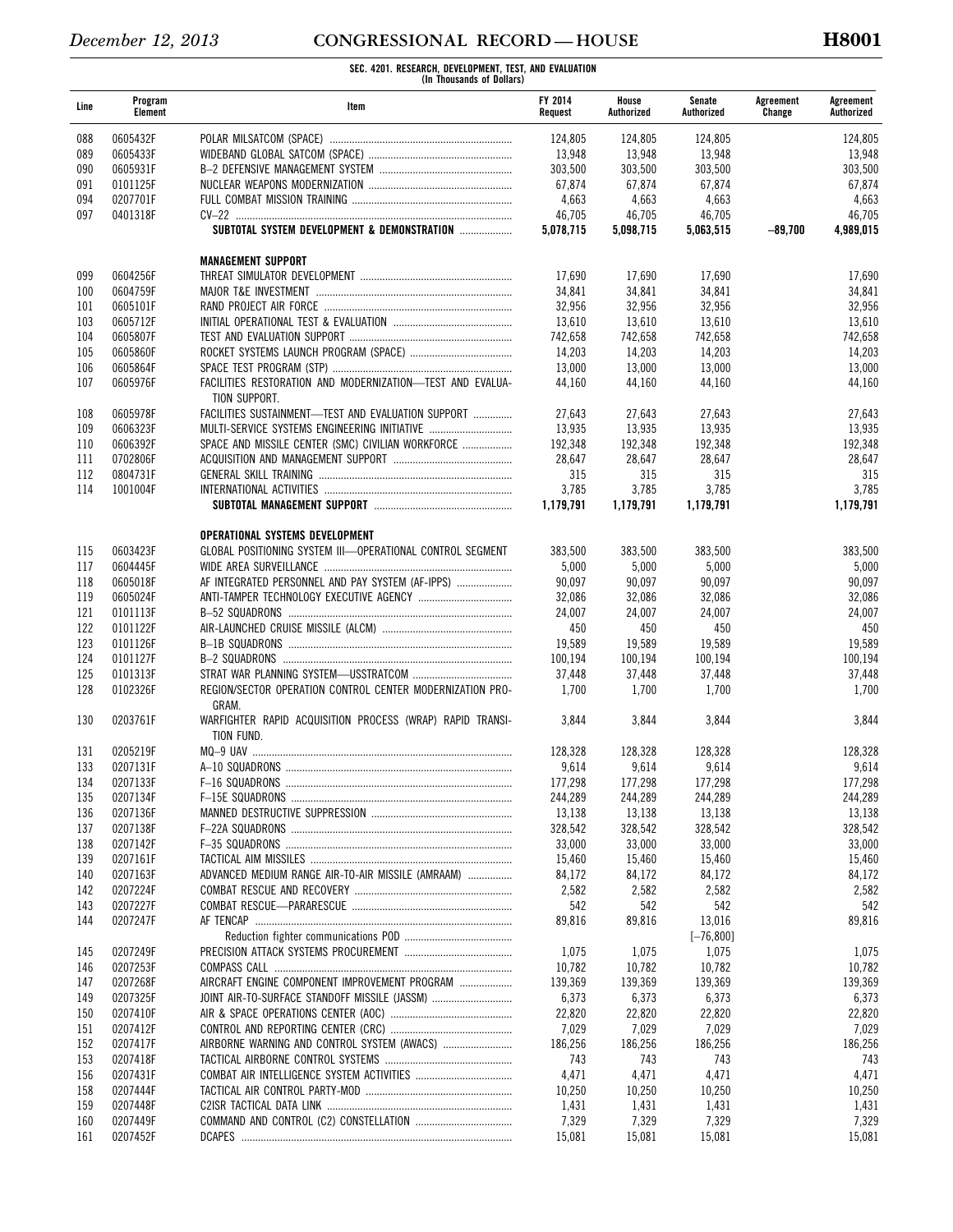# **H8002 CONGRESSIONAL RECORD — HOUSE** *December 12, 2013*

| Line | Program<br>Element | Item                                                                 | FY 2014<br>Request | House<br>Authorized | Senate<br>Authorized    | Agreement<br>Change | Agreement<br>Authorized |
|------|--------------------|----------------------------------------------------------------------|--------------------|---------------------|-------------------------|---------------------|-------------------------|
| 162  | 0207581F           | JOINT SURVEILLANCE/TARGET ATTACK RADAR SYSTEM (JSTARS)               | 13,248             | 13,248              | 23,148<br>[9,900]       | 9,900<br>[9,900]    | 23,148                  |
| 163  | 0207590F           |                                                                      | 24,342             | 24,342              | 24,342                  |                     | 24,342                  |
| 164  | 0207601F           |                                                                      | 10,448             | 10,448              | 10,448                  |                     | 10,448                  |
| 165  | 0207605F           |                                                                      | 5,512              | 5,512               | 5,512                   |                     | 5,512                   |
| 166  | 0207697F           |                                                                      | 3,301              | 3,301               | 3,301                   |                     | 3,301                   |
| 167  | 0208006F           |                                                                      | 62,605             | 62,605              | 62,605                  |                     | 62,605                  |
| 169  | 0208059F           |                                                                      | 68,099             | 68,099              | 68,099                  |                     | 68,099                  |
| 170  | 0208087F           |                                                                      | 14,047             | 14,047              | 14,047                  |                     | 14,047                  |
| 171  | 0208088F           |                                                                      | 5,853              | 5,853               | 5,853                   |                     | 5,853                   |
| 179  | 0301400F           |                                                                      | 12,197             | 12,197              | 12,197                  |                     | 12,197                  |
| 180  | 0302015F           | E-4B NATIONAL AIRBORNE OPERATIONS CENTER (NAOC)                      | 18,267             | 18,267              | 18,267                  |                     | 18,267                  |
| 181  | 0303131F           | MINIMUM ESSENTIAL EMERGENCY COMMUNICATIONS NETWORK<br>(MEECN).       | 36,288             | 36,288              | 36,288                  |                     | 36,288                  |
| 182  | 0303140F           |                                                                      | 90,231             | 90,231              | 100,231<br>[10,000]     | 10,000<br>[10,000]  | 100,231                 |
| 183  | 0303141F           |                                                                      | 725                | 725                 | 725                     |                     | 725                     |
| 185  | 0303601F           |                                                                      | 140,170            | 140,170             | 140,170                 |                     | 140,170                 |
| 187  | 0304260F           |                                                                      | 117,110            | 117,110             | 117,110                 |                     | 117,110                 |
| 190  | 0305099F           |                                                                      | 4,430              | 4,430               | 4,430                   |                     | 4,430                   |
| 191  | 0305103F           |                                                                      | 2,048              | 2,048               | 2,048                   |                     | 2,048                   |
| 192  | 0305105F           |                                                                      | 288                | 288                 | 288                     |                     | 288                     |
| 193  | 0305110F           |                                                                      | 35,698             | 35,698              | 35,698                  |                     | 35,698                  |
| 194  | 0305111F           |                                                                      | 24,667             | 24,667              | 24,667                  |                     | 24,667                  |
| 195  | 0305114F           | AIR TRAFFIC CONTROL, APPROACH, AND LANDING SYSTEM (ATCALS)           | 35,674             | 35,674              | 35,674                  |                     | 35,674                  |
| 196  | 0305116F           |                                                                      | 21,186             | 21,186              | 21,186                  |                     | 21,186                  |
| 199  | 0305128F           |                                                                      | 195                | 195                 | 195                     |                     | 195                     |
| 200  | 0305145F           |                                                                      | 1,430              | 1,430               | 1,430                   |                     | 1,430                   |
| 201  | 0305146F           | DEFENSE JOINT COUNTERINTELLIGENCE ACTIVITIES                         | 330                | 330                 | 330                     |                     | 330                     |
| 206  | 0305173F           |                                                                      | 3,696              | 3,696               | 3,696                   |                     | 3,696                   |
| 207  | 0305174F           | SPACE INNOVATION, INTEGRATION AND RAPID TECHNOLOGY DEVELOP-<br>MENT. | 2,469              | 2,469               | 2,469                   |                     | 2,469                   |
| 208  | 0305179F           |                                                                      | 8,289              | 8,289               | 8,289                   |                     | 8,289                   |
| 209  | 0305182F           |                                                                      | 13,345             | 13,345              | 13,345                  |                     | 13,345                  |
| 211  | 0305202F           |                                                                      | 18,700             | 18,700              | 18,700                  |                     | 18,700                  |
| 212  | 0305205F           |                                                                      | 3,000              | 3,000               | 3,000                   |                     | 3,000                   |
| 213  | 0305206F           |                                                                      | 37,828             | 37,828              | 50,328                  | 12,500              | 50,328                  |
|      |                    |                                                                      |                    |                     | [15,000]<br>$[-2, 500]$ | [12,500]            |                         |
| 214  | 0305207F           |                                                                      | 13,491             | 13,491              | 13,491                  |                     | 13,491                  |
| 215  | 0305208F           |                                                                      | 7,498              | 7,498               | 7,498                   |                     | 7,498                   |
| 216  | 0305219F           |                                                                      | 3,326              | 3,326               | 3,326                   |                     | 3,326                   |
| 217  | 0305220F           | RQ-4 UAV                                                             | 134,406            | 134,406             | 134,406                 | -20,000             | 114,406                 |
|      |                    |                                                                      |                    |                     |                         | $[-20,000]$         |                         |
| 218  | 0305221F           |                                                                      | 7,413              | 7,413               | 7,413                   |                     | 7,413                   |
| 219  | 0305236F           |                                                                      | 40,503             | 40,503              | 40,503                  |                     | 40,503                  |
| 220  | 0305238F           |                                                                      | 264,134            | 264,134             | 264,134                 |                     | 264,134                 |
| 221  | 0305240F           |                                                                      | 23,016             | 23,016              | 23,016                  |                     | 23,016                  |
| 222  | 0305265F           |                                                                      | 221,276            | 221,276             | 221,276                 |                     | 221,276                 |
| 223  | 0305614F           |                                                                      | 58,523             | 58,523              | 58,523                  |                     | 58,523                  |
| 224  | 0305881F           |                                                                      | 2,218              | 2,218               | 2,218                   |                     | 2,218                   |
| 226  | 0305913F           |                                                                      | 50,547             | 50,547              | 50,547                  |                     | 50,547                  |
| 227  | 0305940F           |                                                                      | 18,807             | 18,807              | 18,807                  |                     | 18,807                  |
| 229  | 0308699F           |                                                                      | 1,079              | 1,079               | 1,079                   |                     | 1,079                   |
| 230  | 0401115F           |                                                                      | 400                | 26,400              | 400                     | 73,300              | 73.700                  |
|      |                    |                                                                      |                    |                     |                         | [47,300]            |                         |
|      |                    |                                                                      |                    | [26,000]            |                         | [26,000]            |                         |
| 231  | 0401119F           |                                                                      | 61,492             | 61,492              | 61,492                  |                     | 61,492                  |
| 232  | 0401130F           |                                                                      | 109,134            | 109,134             | 109,134                 |                     | 109,134                 |
| 233  | 0401132F           |                                                                      | 22,443             | 22,443              | 22,443                  |                     | 22,443                  |
| 234  | 0401134F           | LARGE AIRCRAFT IR COUNTERMEASURES (LAIRCM)                           | 4,116              | 4,116               | 4,116                   |                     | 4,116                   |
| 238  | 0401314F           |                                                                      | 44,553             | 44,553              | 44,553                  |                     | 44,553                  |
| 239  | 0408011F           |                                                                      | 6,213              | 6,213               | 6,213                   |                     | 6,213                   |
| 240  | 0702207F           |                                                                      | 1,605              | 1,605               | 1,605                   |                     | 1,605                   |
| 242  | 0708610F           |                                                                      | 95,238             | 95,238              | 95,238                  |                     | 95,238                  |
| 243  | 0708611F           |                                                                      | 10,925             | 10,925              | 10,925                  |                     | 10,925                  |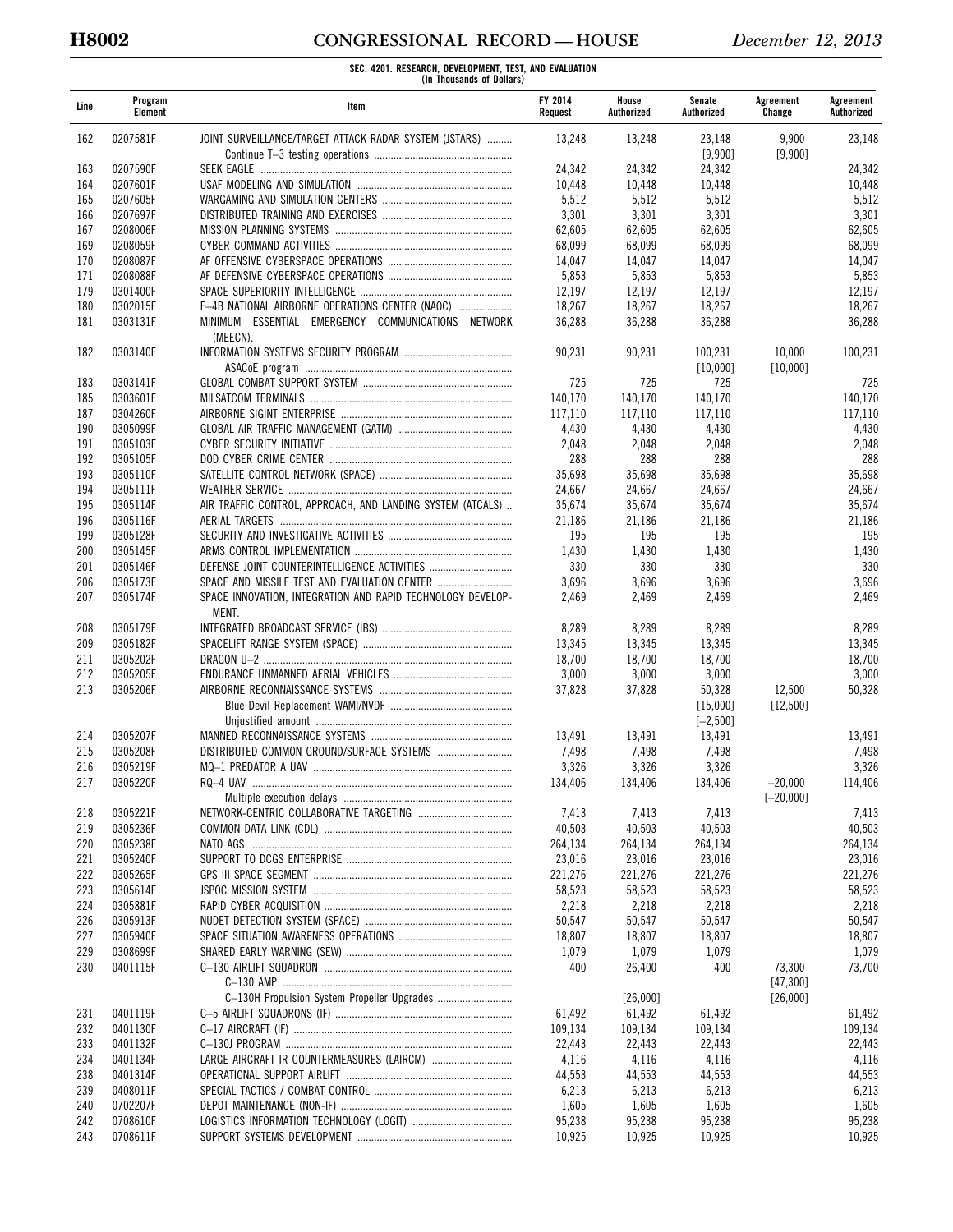| Line | Program<br><b>Element</b> | Item                                                                       | <b>FY 2014</b><br>Request | House<br>Authorized | Senate<br>Authorized | Agreement<br>Change | Agreement<br>Authorized |
|------|---------------------------|----------------------------------------------------------------------------|---------------------------|---------------------|----------------------|---------------------|-------------------------|
| 244  | 0804743F                  |                                                                            | 1,347                     | 1,347               | 1,347                |                     | 1,347                   |
| 245  | 0808716F                  |                                                                            | 65                        | 65                  | 65                   |                     | 65                      |
| 246  | 0901202F                  |                                                                            | 1,083                     | 1,083               | 1,083                |                     | 1,083                   |
| 247  | 0901218F                  |                                                                            | 1,577                     | 1,577               | 1,577                |                     | 1,577                   |
| 248  | 0901220F                  |                                                                            | 5,990                     | 5,990               | 5,990                |                     | 5,990                   |
| 249  | 0901226F                  |                                                                            | 786                       | 786                 | 786                  |                     | 786                     |
| 250  | 0901279F                  |                                                                            | 654                       | 654                 | 654                  |                     | 654                     |
| 251  | 0901538F                  | FINANCIAL MANAGEMENT INFORMATION SYSTEMS DEVELOPMENT                       | 135.735                   | 135,735             | 135.735              |                     | 135.735                 |
|      |                           |                                                                            | 11.874.528                |                     |                      |                     |                         |
| 252A | 9999999999                |                                                                            |                           | 11,894,528          | 11,874,528           |                     | 11,874,528              |
|      |                           |                                                                            |                           |                     | [70,000]             |                     |                         |
|      |                           |                                                                            |                           | [20,000]            |                      |                     |                         |
|      |                           |                                                                            |                           |                     | $[-70,000]$          |                     |                         |
|      |                           |                                                                            | 16,297,542                | 16,343,542          | 16,253,142           | 85,700              | 16,383,242              |
|      |                           | TOTAL RESEARCH, DEVELOPMENT, TEST & EVAL, AF                               | 25,702,946                | 25,778,946          | 25,653,346           | 16,000              | 25,718,946              |
|      |                           | <b>RESEARCH, DEVELOPMENT, TEST &amp; EVAL, DW</b><br><b>BASIC RESEARCH</b> |                           |                     |                      |                     |                         |
| 001  | 0601000BR                 |                                                                            | 45,837                    | 45,837              | 45,837               |                     | 45,837                  |
| 002  | 0601101E                  |                                                                            | 315,033                   | 315.033             | 315.033              |                     | 315,033                 |
| 003  | 0601110D8Z                |                                                                            | 11,171                    | 11,171              | 11,171               |                     | 11,171                  |
| 004  | 0601117E                  |                                                                            | 49,500                    | 49,500              | 49,500               |                     | 49,500                  |
| 005  | 0601120D8Z                |                                                                            | 84,271                    | 89,271              | 84,271               |                     | 84,271                  |
|      |                           |                                                                            |                           | [5,000]             |                      |                     |                         |
| 006  | 0601228D8Z                | HISTORICALLY BLACK COLLEGES AND UNIVERSITIES/MINORITY INSTI-               | 30.895                    | 35,895              | 30,895               | 5,000               | 35,895                  |
|      |                           | TUTIONS.                                                                   |                           |                     |                      |                     |                         |
|      |                           |                                                                            |                           | [5,000]             |                      | [5,000]             |                         |
| 007  | 0601384BP                 |                                                                            | 51,426                    | 51,426              | 51,426               |                     | 51,426                  |
|      |                           |                                                                            | 588,133                   | 598,133             | 588,133              | 5,000               | 593,133                 |
|      |                           | <b>APPLIED RESEARCH</b>                                                    |                           |                     |                      |                     |                         |
| 008  | 0602000D8Z                |                                                                            | 20,065                    | 13,565              | 20,065               |                     | 20,065                  |
|      |                           |                                                                            |                           | $[-6, 500]$         |                      |                     |                         |
|      | 0602115E                  |                                                                            |                           |                     |                      |                     |                         |
| 009  | 0602234D8Z                |                                                                            | 114,790                   | 114,790             | 114,790              |                     | 114,790                 |
| 011  |                           |                                                                            | 46,875                    | 46,875              | 41,875               | $-5,000$            | 41,875                  |
|      |                           |                                                                            |                           |                     | $[-5,000]$           | $[-5,000]$          |                         |
| 013  | 0602251D8Z                | APPLIED RESEARCH FOR THE ADVANCEMENT OF S&T PRIORITIES                     | 45,000                    | 45,000              | 30,000               | $-5,000$            | 40,000                  |
|      |                           |                                                                            |                           |                     | $[-15,000]$          | $[-5,000]$          |                         |
| 014  | 0602303E                  |                                                                            | 413,260                   | 413,260             | 418,260              | 2,500               | 415,760                 |
|      |                           |                                                                            |                           |                     | [5,000]              | [2,500]             |                         |
| 015  | 0602304E                  |                                                                            | 16,330                    | 16,330              | 16,330               |                     | 16,330                  |
| 017  | 0602383E                  | <b>RIOLOGICAL WARFARE DEFENSE</b>                                          | 24,537                    | 24,537              | 24,537               |                     | 24,537                  |
| 018  | 0602384BP                 |                                                                            | 227,065                   | 217,065             | 227,065              | $-10.000$           | 217,065                 |
|      |                           |                                                                            |                           | $[-10,000]$         |                      | $[-10,000]$         |                         |
| 020  | 0602668D8Z                |                                                                            | 18,908                    | 18,908              | 18,908               |                     | 18,908                  |
|      |                           |                                                                            |                           |                     | $[-2,000]$           |                     |                         |
|      |                           |                                                                            |                           |                     | $[2,000]$            |                     |                         |
| 021  | 0602670D8Z                | HUMAN, SOCIAL AND CULTURE BEHAVIOR MODELING (HSCB) APPLIED<br>RESEARCH.    |                           |                     | 5,000                | 2,500               | 2,500                   |
|      |                           |                                                                            |                           |                     | [5,000]              | [2,500]             |                         |
| 022  | 0602702E                  |                                                                            | 225,977                   | 225,977             | 225,977              |                     | 225,977                 |
|      | 0602715E                  |                                                                            | 166,654                   | 166,654             | 166,654              |                     |                         |
| 023  |                           |                                                                            |                           |                     |                      |                     | 166,654                 |
| 024  | 0602716E                  |                                                                            | 243,469                   | 243,469             | 243,469              |                     | 243,469                 |
| 025  | 0602718BR                 | WEAPONS OF MASS DESTRUCTION DEFEAT TECHNOLOGIES                            | 175,282                   | 175,282             | 175,282              |                     | 175,282                 |
| 026  | 0602751D8Z                | SOFTWARE ENGINEERING INSTITUTE (SEI) APPLIED RESEARCH                      | 11,107                    | 11,107              | 11,107               |                     | 11,107                  |
| 027  | 1160401BB                 | SPECIAL OPERATIONS TECHNOLOGY DEVELOPMENT                                  | 29,246                    | 29,246              | 29,246               |                     | 29,246                  |
|      |                           |                                                                            | 1,778,565                 | 1,762,065           | 1,768,565            | $-15,000$           | 1,763,565               |
|      |                           | ADVANCED TECHNOLOGY DEVELOPMENT                                            |                           |                     |                      |                     |                         |
| 028  | 0603000D8Z                |                                                                            | 26,646                    | 26,646              | 26,646               | $-5,000$            | 21,646                  |
|      |                           |                                                                            |                           |                     |                      | $[-5,000]$          |                         |
| 029  | 0603121D8Z                |                                                                            | 19,420                    | 19,920              | 19,420               |                     | 19,420                  |
|      |                           | Program increase for future information operations strategy                |                           | $[500]$             |                      |                     |                         |
| 030  | 0603122D8Z                |                                                                            | 77,792                    | 77,792              | 60,792               |                     | 77,792                  |
|      |                           |                                                                            |                           |                     | $[-17,000]$          |                     |                         |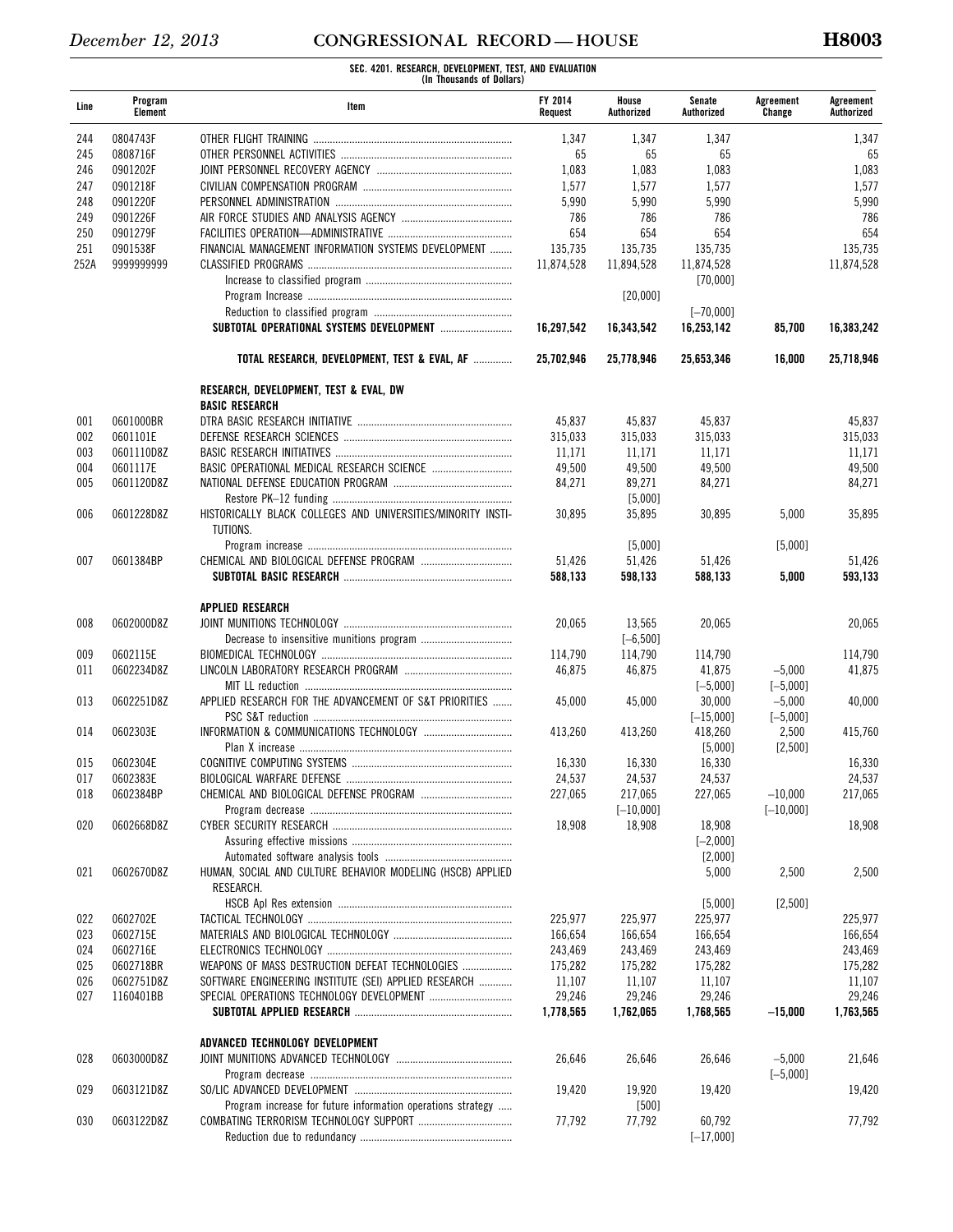# **H8004 CONGRESSIONAL RECORD — HOUSE** *December 12, 2013*

| Line       | Program<br>Element     | Item                                                                                                                      | FY 2014<br>Request | House<br>Authorized | Senate<br>Authorized   | Agreement<br>Change             | Agreement<br>Authorized |
|------------|------------------------|---------------------------------------------------------------------------------------------------------------------------|--------------------|---------------------|------------------------|---------------------------------|-------------------------|
| 031        | 0603160BR              | COUNTERPROLIFERATION INITIATIVES-PROLIFERATION PREVENTION<br>AND DEFEAT.                                                  | 274,033            | 274,033             | 274,033                |                                 | 274,033                 |
| 032        | 0603175C               |                                                                                                                           | 309,203            | 239,203             | 279.203<br>$[-25,000]$ | $-95.000$<br>$[-20,000]$        | 214,203                 |
|            |                        | Common Kill VehicleTechnology—transfer to line 032X                                                                       |                    | $[-70,000]$         | $[-5,000]$             | $[-70,000]$<br>$[-5,000]$       |                         |
| 032X       | 0603XXXC               | Common Kill Vehicle Technology-transfer from line 032                                                                     |                    | 70,000<br>[70,000]  |                        | 100,000<br>[70,000]<br>[30,000] | 100,000                 |
| 034<br>035 | 0603225D8Z<br>0603264S | JOINT DOD-DOE MUNITIONS TECHNOLOGY DEVELOPMENT<br>AGILE TRANSPORTATION FOR THE 21ST CENTURY (AT21)-THEATER<br>CAPABILITY. | 19,305<br>7,565    | 19,305<br>7,565     | 19,305<br>7,565        |                                 | 19,305<br>7,565         |
| 036        | 0603274C               |                                                                                                                           | 40,426             | 40,426              | 40,426                 |                                 | 40,426                  |
| 037        | 0603286E               |                                                                                                                           | 149,804            | 149,804             | 149,804                |                                 | 149,804                 |
| 038        | 0603287E               |                                                                                                                           | 172,546            | 172,546             | 172,546                |                                 | 172,546                 |
| 039        | 0603384BP              | CHEMICAL AND BIOLOGICAL DEFENSE PROGRAM-ADVANCED DEVEL-<br>OPMENT.                                                        | 170,847            | 170,847             | 170,847                |                                 | 170,847                 |
| 040        | 0603618D8Z             |                                                                                                                           | 9,009              | 9,009               | 9,009                  |                                 | 9,009                   |
| 041        | 0603648D8Z             |                                                                                                                           | 174,428            | 167,428             | 164,428                | $-7,000$                        | 167,428                 |
|            |                        | Decrease to Strategic Capabilities Office efforts                                                                         |                    | $[-7,000]$          | $[-10,000]$            | $[-7,000]$                      |                         |
| 042        | 0603662D8Z             |                                                                                                                           | 20,000             | 20,000              | 5,000                  | $-15,000$                       | 5,000                   |
|            |                        |                                                                                                                           |                    |                     | $[-15,000]$            | $[-15,000]$                     |                         |
| 045        | 0603668D8Z             |                                                                                                                           | 19,668             | 19,668              | 19,668                 |                                 | 19,668                  |
|            |                        |                                                                                                                           |                    |                     | $[-3,000]$             |                                 |                         |
|            |                        |                                                                                                                           |                    |                     | [3,000]                |                                 |                         |
| 046        | 0603670D8Z             | HUMAN, SOCIAL AND CULTURE BEHAVIOR MODELING (HSCB) AD-<br>VANCED DEVELOPMENT.                                             |                    |                     | 5,000                  | 2,500                           | 2,500                   |
| 047        | 0603680D8Z             | DEFENSE-WIDE MANUFACTURING SCIENCE AND TECHNOLOGY PRO-<br>GRAM.                                                           | 34,041             | 34,041              | [5,000]<br>59,041      | [2,500]<br>25,000               | 59,041                  |
|            |                        |                                                                                                                           |                    |                     | [25,000]               | [25,000]                        |                         |
| 048        | 0603699D8Z             | EMERGING CAPABILITIES TECHNOLOGY DEVELOPMENT                                                                              | 61,971             | 53,971              | 61,971                 | $-8,000$                        | 53,971                  |
|            |                        |                                                                                                                           |                    | $[-8,000]$          |                        | $[-8,000]$                      |                         |
| 050        | 0603712S               | GENERIC LOGISTICS R&D TECHNOLOGY DEMONSTRATIONS                                                                           | 20,000             | 20,000              | 20,000                 |                                 | 20,000                  |
| 051        | 0603713S               | DEPLOYMENT AND DISTRIBUTION ENTERPRISE TECHNOLOGY                                                                         | 30,256             | 30,256              | 30,256                 |                                 | 30,256                  |
| 052        | 0603716D8Z             | STRATEGIC ENVIRONMENTAL RESEARCH PROGRAM                                                                                  | 72,324             | 72,324              | 72,324                 |                                 | 72,324                  |
| 053        | 0603720S               | MICROELECTRONICS TECHNOLOGY DEVELOPMENT AND SUPPORT                                                                       | 82,700             | 82,700              | 82,700                 |                                 | 82,700                  |
| 054        | 0603727D8Z             |                                                                                                                           | 8,431              | 8,431               | 8,431                  |                                 | 8,431                   |
| 055        | 0603739E               |                                                                                                                           | 117,080            | 117,080             | 117,080                |                                 | 117,080                 |
| 057        | 0603760E               | COMMAND, CONTROL AND COMMUNICATIONS SYSTEMS                                                                               | 239,078            | 239,078             | 239,078                |                                 | 239,078                 |
| 059        | 0603766E               |                                                                                                                           | 259,006            | 259,006             | 259,006                |                                 | 259,006                 |
| 060        | 0603767E               |                                                                                                                           | 286,364            | 286,364             | 286,364                |                                 | 286,364                 |
| 061        | 0603769SE              | DISTRIBUTED LEARNING ADVANCED TECHNOLOGY DEVELOPMENT                                                                      | 12,116             | 12,116              | 12,116                 |                                 | 12,116                  |
| 062        | 0603781D8Z             |                                                                                                                           | 19,008             | 19,008              | 19,008                 |                                 | 19,008                  |
| 063        | 0603826D8Z             |                                                                                                                           | 78,532             | 78,532              | 58,532                 | $-10,000$                       | 68,532                  |
|            |                        |                                                                                                                           |                    |                     | $[-20,000]$            | $[-10,000]$                     |                         |
| 065        | 0603828J               |                                                                                                                           | 12,667             | 12,667              | 12,667                 |                                 | 12,667                  |
| 066        | 0603832D8Z             | DOD MODELING AND SIMULATION MANAGEMENT OFFICE                                                                             | 41,370             | 41,370              | 41,370                 |                                 | 41,370                  |
| 069        | 0603941D8Z             |                                                                                                                           | 92,508             | 92,508              | 92,508                 |                                 | 92,508                  |
| 070        | 0604055D8Z             | OPERATIONAL ENERGY CAPABILITY IMPROVEMENT<br>Operational Energy Capability Improvement Fund                               | 52,001             | 60,001              | 52,001                 |                                 | 52,001                  |
| 071        | 0303310D8Z             |                                                                                                                           | 52,053             | [8,000]<br>52,053   | 55,053                 | 3,000                           | 55,053                  |
|            |                        |                                                                                                                           |                    |                     | [3,000]                | [3,000]                         |                         |
| 072        | 1160402BB              | SPECIAL OPERATIONS ADVANCED TECHNOLOGY DEVELOPMENT                                                                        | 46,809             | 46,809              | 46,809                 |                                 | 46,809                  |
|            |                        | SUBTOTAL ADVANCED TECHNOLOGY DEVELOPMENT                                                                                  | 3,109,007          | 3,102,507           | 3,050,007              | $-9,500$                        | 3,099,507               |
|            |                        | ADVANCED COMPONENT DEVELOPMENT AND PROTOTYPES                                                                             |                    |                     |                        |                                 |                         |
| 075        | 0603161D8Z             | NUCLEAR AND CONVENTIONAL PHYSICAL SECURITY EQUIPMENT<br>RDT&E ADC&P.                                                      | 63,641             | 63,641              | 63,641                 |                                 | 63,641                  |
| 076        | 0603527D8Z             |                                                                                                                           | 19,152             | 19,152              | 19,152                 |                                 | 19,152                  |
| 077        | 0603600D8Z             |                                                                                                                           | 70,763             | 70,763              | 70,763                 |                                 | 70,763                  |
| 079        | 0603714D8Z             |                                                                                                                           | 17,230             | 17,230              | 19,230<br>$[2,000]$    | 2,000<br>[2,000]                | 19,230                  |
| 080        | 0603851D8Z             | ENVIRONMENTAL SECURITY TECHNICAL CERTIFICATION PROGRAM                                                                    | 71,453             | 71,453              | 71,453                 |                                 | 71,453                  |
| 081        | 0603881C               | BALLISTIC MISSILE DEFENSE TERMINAL DEFENSE SEGMENT                                                                        | 268,990            | 268,990             | 268,990                |                                 | 268,990                 |
| 082        | 0603882C               | BALLISTIC MISSILE DEFENSE MIDCOURSE DEFENSE SEGMENT                                                                       | 1,033,903          | 1,174,303           | 1,033,903              | 100,000                         | 1,133,903               |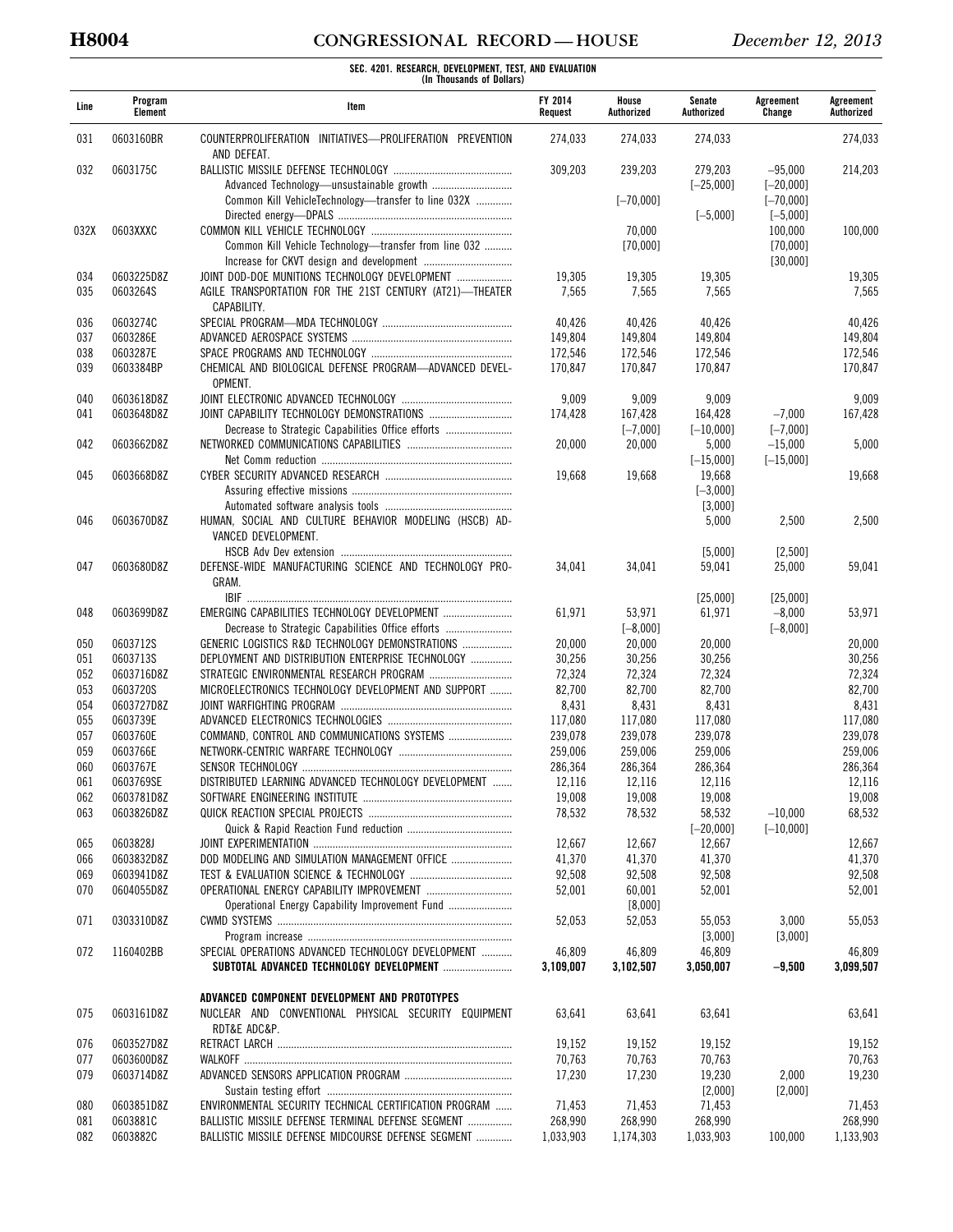| Line | Program<br>Element | Item                                                                                   | <b>FY 2014</b><br>Request | House<br>Authorized   | Senate<br>Authorized | Agreement<br>Change  | Agreement<br>Authorized |
|------|--------------------|----------------------------------------------------------------------------------------|---------------------------|-----------------------|----------------------|----------------------|-------------------------|
|      |                    | Continue activities relative to site evaluation, EIS, and plan-                        |                           | [20, 400]             |                      | [20,000]             |                         |
|      |                    | ning.<br>FTG-07 failure review board and return to flight                              |                           |                       |                      | [80,000]             |                         |
|      |                    |                                                                                        |                           | [50,000]              |                      |                      |                         |
|      |                    |                                                                                        |                           | [70,000]              |                      |                      |                         |
| 083  | 0603884BP          | CHEMICAL AND BIOLOGICAL DEFENSE PROGRAM-DEM/VAL                                        | 196,237                   | 196,237               | 196,237              |                      | 196,237                 |
| 084  | 0603884C           |                                                                                        | 315,183                   | 315,183               | 345,183              | 80,000               | 395,183                 |
|      |                    |                                                                                        |                           |                       | [30,000]             | [30,000]<br>[50,000] |                         |
| 086  | 0603890C           |                                                                                        | 377,605                   | 377,605               | 377,605              |                      | 377,605                 |
| 087  | 0603891C           |                                                                                        | 286,613                   | 286,613               | 286,613              |                      | 286,613                 |
| 088  | 0603892C           |                                                                                        | 937,056                   | 937,056               | 937,056              |                      | 937,056                 |
| 089  | 0603893C           |                                                                                        | 44,947                    | 44,947                | 44,947               |                      | 44,947                  |
| 090  | 0603895C           | BALLISTIC MISSILE DEFENSE SYSTEM SPACE PROGRAMS                                        | 6,515                     | 6,515                 | 6,515                |                      | 6,515                   |
| 091  | 0603896C           | BALLISTIC MISSILE DEFENSE COMMAND AND CONTROL, BATTLE MAN-<br>AGEMENT AND COMMUNICATI. | 418,355                   | 418,355               | 418,355              |                      | 418,355                 |
| 092  | 0603898C           | BALLISTIC MISSILE DEFENSE JOINT WARFIGHTER SUPPORT                                     | 47,419                    | 47,419                | 47,419               |                      | 47,419                  |
| 093  | 0603904C           | MISSILE DEFENSE INTEGRATION & OPERATIONS CENTER (MDIOC)                                | 52,131                    | 52,131                | 52,131               |                      | 52,131                  |
| 094  | 0603906C           |                                                                                        | 13,864                    | 13,864                | 13,864               |                      | 13,864                  |
| 095  | 0603907C           |                                                                                        | 44,478                    | 44,478                | 44,478               |                      | 44,478                  |
| 096  | 0603913C           |                                                                                        | 95,782                    | 283,782               | 245,782              | 188,000              | 283,782                 |
|      |                    |                                                                                        |                           |                       | [30,000]             | [33,700]             |                         |
|      |                    |                                                                                        |                           |                       | [20,000]             | [22, 100]            |                         |
|      |                    |                                                                                        |                           |                       | [100,000]            | [117, 200]           |                         |
|      |                    |                                                                                        |                           | [173,000]             |                      |                      |                         |
|      |                    | US co-production capability for Iron Dome parts and compo-<br>nents.                   |                           | [15,000]              |                      | [15,000]             |                         |
| 097  | 0603914C           |                                                                                        | 375,866                   | 375,866               | 375,866              |                      | 375,866                 |
| 098  | 0603915C           |                                                                                        | 495,257                   | 495,257               | 495,257              |                      | 495,257                 |
| 099  | 0603920D8Z         |                                                                                        | 11,704                    | 11,704                | 11,704               |                      | 11,704                  |
| 100  | 0603923D8Z         |                                                                                        | 9,842                     | 9,842                 | 9,842                |                      | 9,842                   |
| 101  | 0604016D8Z         | DEPARTMENT OF DEFENSE CORROSION PROGRAM                                                | 3,312                     | 13,312                | 3,312                | 10,000               | 13,312                  |
|      |                    | Corrosion Prevention, Control, and Mitigation                                          |                           | [10,000]              |                      | [10,000]             |                         |
| 102  | 0604250D8Z         |                                                                                        | 130,000                   | 25,000                | 100,000              | $-30,000$            | 100,000                 |
| 103  | 0604400D8Z         | DEPARTMENT OF DEFENSE (DOD) UNMANNED AIRCRAFT SYSTEM                                   | 8,300                     | $[-105,000]$<br>8,300 | $[-30,000]$<br>8,300 | $[-30,000]$          | 8,300                   |
|      |                    | (UAS) COMMON DEVELOPMENT.                                                              |                           |                       |                      |                      |                         |
| 104  | 0604445J           |                                                                                        | 30,000                    | 30,000                | 30,000               |                      | 30,000                  |
| 105  | 0604670D8Z         | HUMAN, SOCIAL AND CULTURE BEHAVIOR MODELING (HSCB) RE-<br>SEARCH AND ENGINEERING.      |                           |                       | 5,000                | 2,500                | 2,500                   |
| 106  | 0604775D8Z         |                                                                                        |                           | 250.000               | [5,000]<br>150.000   | [2,500]<br>200,000   | 200,000                 |
|      |                    |                                                                                        |                           | [250,000]             | [150,000]            | [200, 000]           |                         |
| 108  | 0604787J           |                                                                                        | 7,402                     | 7,402                 | 7,402                |                      | 7,402                   |
| 110  | 0604828J           | JOINT FIRES INTEGRATION AND INTEROPERABILITY TEAM                                      | 7,506                     | 7,506                 | 7,506                |                      | 7,506                   |
| 111  | 0604880C           |                                                                                        | 129,374                   | 129,374               | 129,374              |                      | 129,374                 |
| 112  | 0604881C           |                                                                                        | 308,522                   | 308,522               | 308,522              |                      | 308,522                 |
| 115  | 0303191D8Z         | JOINT ELECTROMAGNETIC TECHNOLOGY (JET) PROGRAM                                         | 3,169                     | 3,169                 | 3,169                |                      | 3,169                   |
| 116  | 0305103C           |                                                                                        | 946                       | 946                   | 946                  |                      | 946                     |
|      |                    | SUBTOTAL ADVANCED COMPONENT DEVELOPMENT AND PROTO-                                     | 5,902,517                 | 6,385,917             | 6,209,517            | 552,500              | 6,455,017               |
|      |                    | TYPES.                                                                                 |                           |                       |                      |                      |                         |
|      |                    | SYSTEM DEVELOPMENT AND DEMONSTRATION                                                   |                           |                       |                      |                      |                         |
| 118  | 0604161D8Z         | NUCLEAR AND CONVENTIONAL PHYSICAL SECURITY EQUIPMENT<br>RDT&E SDD.                     | 8,155                     | 8,155                 | 8,155                |                      | 8,155                   |
| 119  | 0604165D8Z         | PROMPT GLOBAL STRIKE CAPABILITY DEVELOPMENT                                            | 65,440                    | 65,440                | 65,440               |                      | 65,440                  |
| 120  | 0604384BP          | CHEMICAL AND BIOLOGICAL DEFENSE PROGRAM-EMD                                            | 451,306                   | 451,306               | 451,306              |                      | 451,306                 |
| 122  | 0604764K           | ADVANCED IT SERVICES JOINT PROGRAM OFFICE (AITS-JPO)                                   | 29,138                    | 29,138                | 29,138               |                      | 29,138                  |
| 123  | 0604771D8Z         | JOINT TACTICAL INFORMATION DISTRIBUTION SYSTEM (JTIDS)                                 | 19,475                    | 19,475                | 19,475               |                      | 19,475                  |
| 124  | 0605000BR          | WEAPONS OF MASS DESTRUCTION DEFEAT CAPABILITIES                                        | 12,901                    | 12,901                | 12,901               |                      | 12,901                  |
| 125  | 0605013BL          |                                                                                        | 13,812                    | 13,812                | 13,812               |                      | 13,812                  |
| 126  | 0605021SE          |                                                                                        | 386                       | 386                   | 386                  |                      | 386                     |
| 127  | 0605022D8Z         |                                                                                        | 3,763                     | 3,763                 | 3,763                |                      | 3,763                   |
| 128  | 0605027D8Z         |                                                                                        | 6,788                     | 6,788                 | 6,788                |                      | 6,788                   |
| 129  | 0605070S           | DOD ENTERPRISE SYSTEMS DEVELOPMENT AND DEMONSTRATION                                   | 27,917                    | 27,917                | 27,917               |                      | 27,917                  |
| 130  | 0605075D8Z         |                                                                                        | 22,297                    | 22,297                | 22,297               |                      | 22,297                  |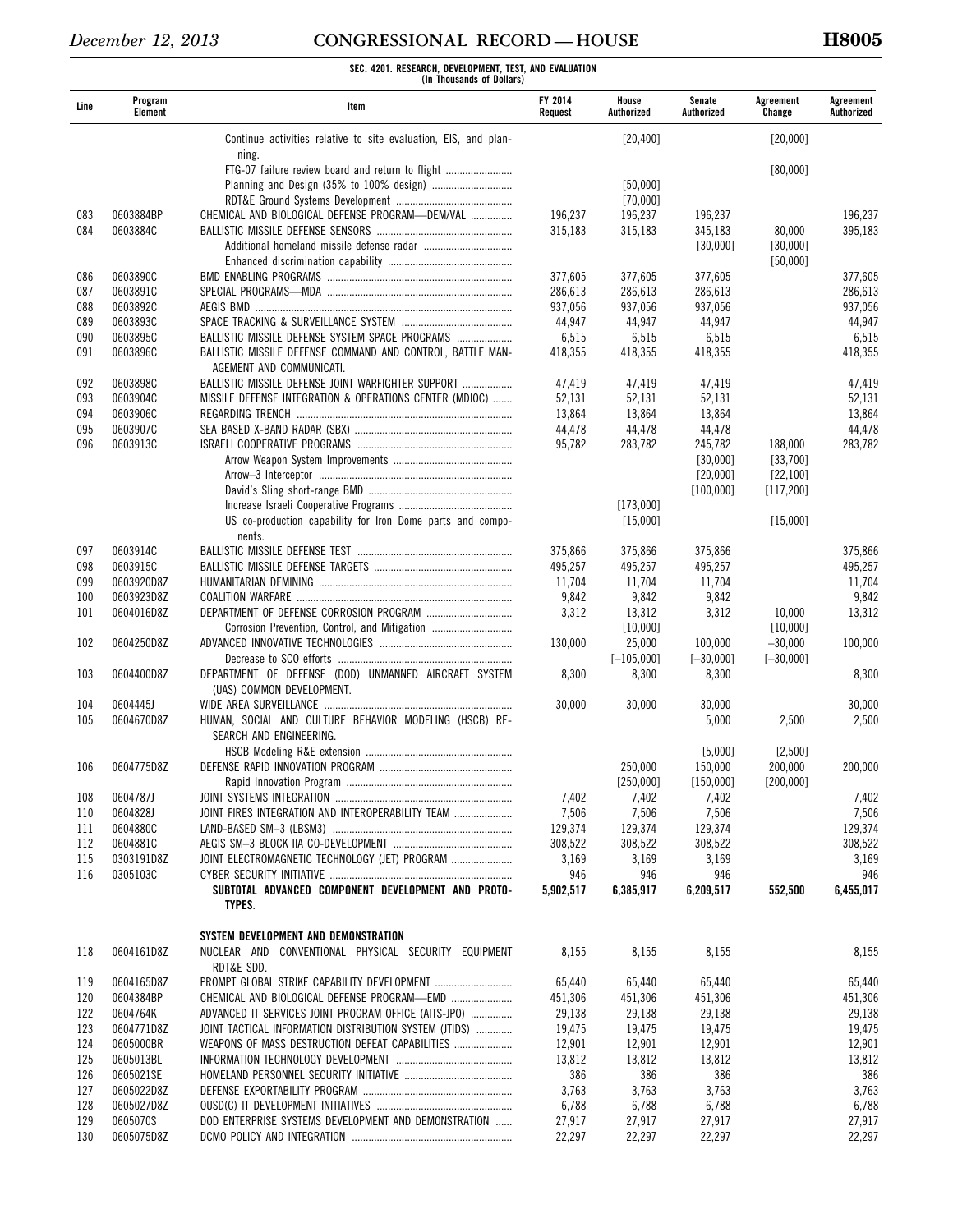# **H8006 CONGRESSIONAL RECORD — HOUSE** *December 12, 2013*

| Line       | Program<br>Element       | Item                                                                                 | FY 2014<br>Request | House<br>Authorized | Senate<br>Authorized | Agreement<br>Change | Agreement<br>Authorized |
|------------|--------------------------|--------------------------------------------------------------------------------------|--------------------|---------------------|----------------------|---------------------|-------------------------|
| 131        | 0605080S                 | DEFENSE AGENCY INTIATIVES (DAI)-FINANCIAL SYSTEM                                     | 51.689             | 51,689              | 51,689               |                     | 51,689                  |
| 132        | 0605210D8Z               | DEFENSE-WIDE ELECTRONIC PROCUREMENT CAPABILITIES                                     | 6,184              | 6,184               | 6,184                |                     | 6,184                   |
| 133        | 0303141K                 |                                                                                      | 12,083             | 12,083              | 12,083               |                     | 12,083                  |
| 134        | 0305304D8Z               | DOD ENTERPRISE ENERGY INFORMATION MANAGEMENT (EEIM)                                  | 3,302              | 3,302               | 3,302                |                     | 3,302                   |
|            |                          | SUBTOTAL SYSTEM DEVELOPMENT AND DEMONSTRATION                                        | 734.636            | 734,636             | 734,636              |                     | 734,636                 |
|            |                          | <b>MANAGEMENT SUPPORT</b>                                                            |                    |                     |                      |                     |                         |
| 135        | 0604774D8Z               |                                                                                      | 6,393              | 6,393               | 6,393                |                     | 6,393                   |
| 136        | 0604875D8Z               |                                                                                      | 2,479              | 2,479               | 2,479                |                     | 2,479                   |
| 137        | 0604940D8Z               | CENTRAL TEST AND EVALUATION INVESTMENT DEVELOPMENT (CTEIP)                           | 240,213            | 240,213             | 240.213              |                     | 240,213                 |
| 138        | 0604942D8Z               |                                                                                      | 2,127              | 2,127               | 2,127                |                     | 2,127                   |
| 139<br>140 | 0604943D8Z<br>0605100D8Z | JOINT MISSION ENVIRONMENT TEST CAPABILITY (JMETC)                                    | 8,287<br>31,000    | 8,287<br>31,000     | 8,287<br>31,000      |                     | 8,287<br>31,000         |
| 141        | 0605104D8Z               |                                                                                      | 24,379             | 24,379              | 24,379               |                     | 24,379                  |
| 143        | 0605117D8Z               | FOREIGN MATERIEL ACQUISITION AND EXPLOITATION                                        | 54,311             | 54,311              | 54,311               |                     | 54,311                  |
| 144        | 0605126J                 | JOINT INTEGRATED AIR AND MISSILE DEFENSE ORGANIZATION                                | 47,462             | 47,462              | 47,462               |                     | 47,462                  |
|            |                          | (JIAMDO).                                                                            |                    |                     |                      |                     |                         |
| 146        | 0605130D8Z               |                                                                                      | 12,134             | 12,134              | 12,134               |                     | 12,134                  |
| 147        | 0605142D8Z               |                                                                                      | 44,237             | 44,237              | 39,237               |                     | 44,237                  |
|            |                          |                                                                                      |                    |                     | $[-5,000]$           |                     |                         |
| 148        | 0605151D8Z               |                                                                                      | 5,871              | 5,871               | 5,871                |                     | 5,871                   |
| 149<br>150 | 0605161D8Z<br>0605170D8Z | SUPPORT TO NETWORKS AND INFORMATION INTEGRATION                                      | 5,028<br>6,301     | 5,028               | 5,028                |                     | 5,028<br>6,301          |
| 151        | 0605200D8Z               |                                                                                      | 6,504              | 6,301<br>6,504      | 6,301<br>6,504       |                     | 6,504                   |
| 152        | 0605384BP                |                                                                                      | 92,046             | 92,046              | 92,046               |                     | 92,046                  |
| 158        | 0605790D8Z               | SMALL BUSINESS INNOVATION RESEARCH (SBIR)/ SMALL BUSINESS                            | 1,868              | 1,868               | 1,868                |                     | 1,868                   |
|            |                          | TECHNOLOGY TRANSFER (S.                                                              |                    |                     |                      |                     |                         |
| 159        | 0605798D8Z               |                                                                                      | 8,362              | 8,362               | 8,362                |                     | 8,362                   |
| 160        | 0605801KA                |                                                                                      | 56,024             | 56,024              | 46,024               |                     | 56,024                  |
|            |                          |                                                                                      |                    |                     | $[-10,000]$          |                     |                         |
| 161        | 0605803SE                | R&D IN SUPPORT OF DOD ENLISTMENT, TESTING AND EVALUATION                             | 6,908              | 6,908               | 6,908                |                     | 6,908                   |
| 162        | 0605804D8Z               |                                                                                      | 15,451             | 19,451              | 20,451<br>[5,000]    | 4,000               | 19,451                  |
|            |                          |                                                                                      |                    | [4,000]             |                      | [4,000]             |                         |
| 164        | 0605898E                 |                                                                                      | 71,659             | 71,659              | 71,659               |                     | 71,659                  |
| 165        | 0606100D8Z               |                                                                                      | 4,083              | 4,083               | 4,083                |                     | 4,083                   |
| 167        | 0203345D8Z               | DEFENSE OPERATIONS SECURITY INITIATIVE (DOSI)                                        | 5,306              | 5,306               | 5,306                |                     | 5,306                   |
| 168        | 0204571J                 |                                                                                      | 2,097              | 2,097               | 2,097                |                     | 2,097                   |
| 172        | 0303166J                 | SUPPORT TO INFORMATION OPERATIONS (IO) CAPABILITIES                                  | 8,394              | 8,394               | 8,394                |                     | 8,394                   |
| 175        | 0305193D8Z               |                                                                                      | 7,624              | 7,624               | 7,624                |                     | 7,624                   |
| 178        | 0804767D8Z               | COCOM EXERCISE ENGAGEMENT AND TRAINING TRANSFORMATION                                | 43,247             | 43,247              | 43,247               |                     | 43,247                  |
| 179        | 0901598C                 | (CE2T2).<br>MANAGEMENT HQ-MDA                                                        | 37.712             | 37,712              | 37.712               |                     | 37.712                  |
| 180        | 0901598D8W               |                                                                                      | 607                | 607                 | 607                  |                     | 607                     |
| 181A       | 9999999999               |                                                                                      | 54,914             | 54,914              | 54,914               |                     | 54,914                  |
|            |                          |                                                                                      | 913,028            | 917,028             | 903,028              | 4,000               | 917,028                 |
|            |                          | OPERATIONAL SYSTEM DEVELOPMENT                                                       |                    |                     |                      |                     |                         |
| 182        | 0604130V                 |                                                                                      | 7,552              | 7,552               | 7,552                |                     | 7,552                   |
| 183        | 0605127T                 | REGIONAL INTERNATIONAL OUTREACH (RIO) AND PARTNERSHIP FOR                            | 3,270              | 3,270               | 3,270                |                     | 3,270                   |
|            |                          | PEACE INFORMATION MANA.                                                              |                    |                     |                      |                     |                         |
| 184        | 0605147T                 | OVERSEAS HUMANITARIAN ASSISTANCE SHARED INFORMATION SYS-<br>TEM (OHASIS).            | 287                | 287                 | 287                  |                     | 287                     |
| 185        | 0607210D8Z               | INDUSTRIAL BASE ANALYSIS AND SUSTAINMENT SUPPORT                                     | 14,000             | 14,000              | 14,000               |                     | 14,000                  |
| 186        | 0607310D8Z               |                                                                                      | 1,955              | 1,955               | 1,955                |                     | 1,955                   |
| 187        | 0607327T                 | GLOBAL THEATER SECURITY COOPERATION MANAGEMENT INFORMA-                              | 13,250             | 13,250              | 13,250               |                     | 13,250                  |
| 188        | 0607384BP                | TION SYSTEMS (G-TSCMIS).<br>CHEMICAL AND BIOLOGICAL DEFENSE (OPERATIONAL SYSTEMS DE- | 13,026             | 13,026              | 13,026               |                     | 13,026                  |
| 190        | 0607828J                 | VELOPMENT).                                                                          | 12,652             | 12,652              | 12,652               |                     | 12,652                  |
| 191        | 0208043J                 |                                                                                      | 3,061              | 3,061               | 3,061                |                     | 3,061                   |
| 192        | 0208045K                 |                                                                                      | 72,726             | 72,726              | 72,726               |                     | 72,726                  |
| 194        | 0301144K                 |                                                                                      | 6,524              | 6,524               | 6,524                |                     | 6,524                   |
| 201        | 0302016K                 | NATIONAL MILITARY COMMAND SYSTEM-WIDE SUPPORT                                        | 512                | 512                 | 512                  |                     | 512                     |
| 202        | 0302019K                 | DEFENSE INFO INFRASTRUCTURE ENGINEERING AND INTEGRATION                              | 12,867             | 12,867              | 12,867               |                     | 12,867                  |
| 203        | 0303126K                 |                                                                                      | 36,565             | 36,565              | 36,565               |                     | 36,565                  |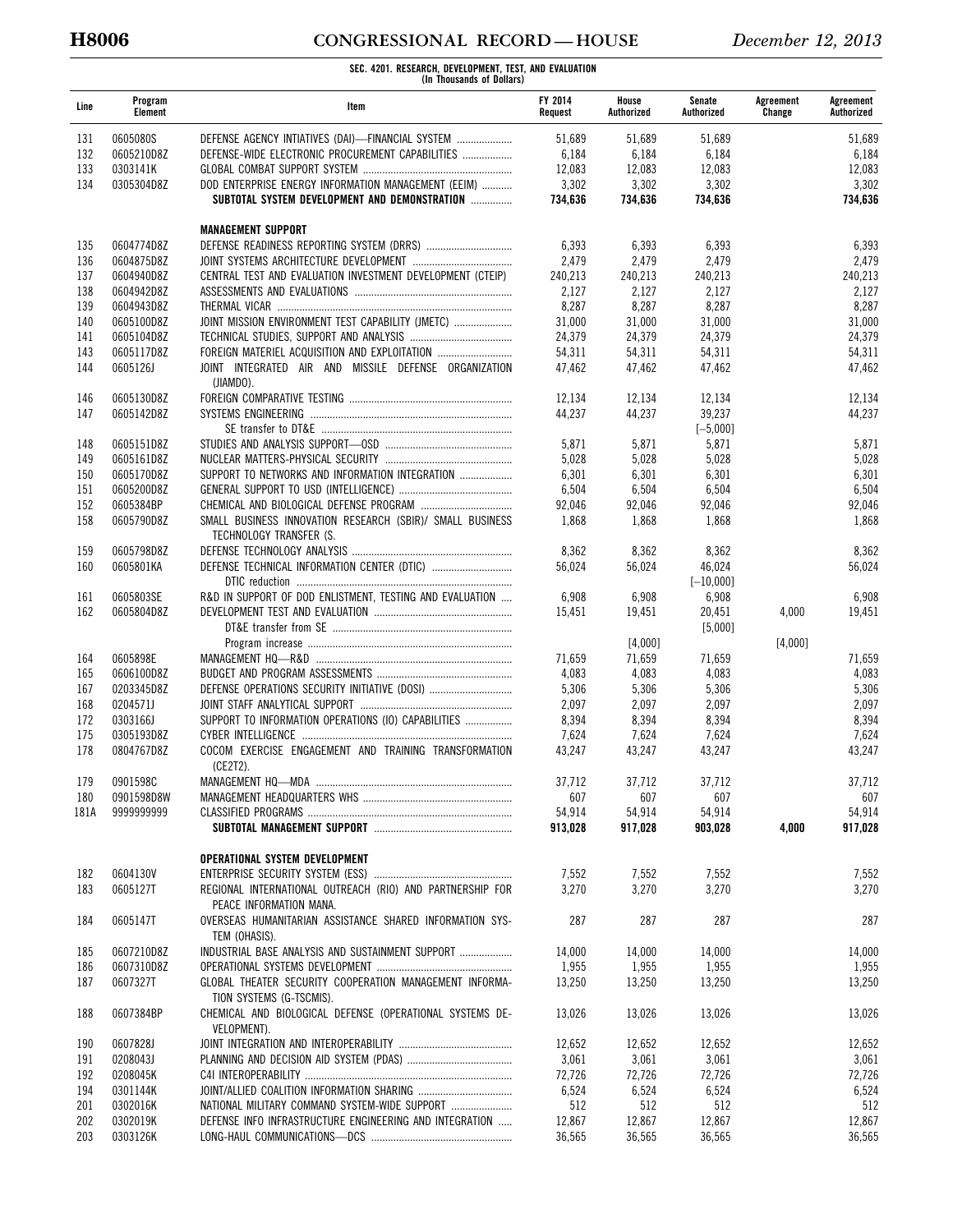**SEC. 4201. RESEARCH, DEVELOPMENT, TEST, AND EVALUATION (In Thousands of Dollars)** 

| Line | Program<br>Element | Item                                                           | FY 2014<br>Request | House<br>Authorized | Senate<br>Authorized | Agreement<br>Change | Agreement<br>Authorized |
|------|--------------------|----------------------------------------------------------------|--------------------|---------------------|----------------------|---------------------|-------------------------|
| 204  | 0303131K           | MINIMUM ESSENTIAL EMERGENCY COMMUNICATIONS NETWORK<br>(MEECN). | 13,144             | 13,144              | 13,144               |                     | 13,144                  |
| 205  | 0303135G           |                                                                | 1,060              | 1,060               | 1,060                |                     | 1,060                   |
| 206  | 0303136G           |                                                                | 33,279             | 33,279              | 33,279               |                     | 33,279                  |
| 207  | 0303140D8Z         |                                                                | 10,673             | 10,673              | 10,673               |                     | 10,673                  |
| 208  | 0303140G           |                                                                | 181,567            | 179,291             | 181,567              |                     | 181,567                 |
|      |                    |                                                                |                    | $[-2, 276]$         |                      |                     |                         |
| 210  | 0303150K           |                                                                | 34,288             | 34,288              | 34,288               |                     | 34,288                  |
| 211  | 0303153K           |                                                                | 7,741              | 7,741               | 7,741                |                     | 7,741                   |
| 212  | 0303170K           |                                                                | 3,325              | 3,325               | 3,325                |                     | 3,325                   |
| 213  | 0303260D8Z         | DEFENSE MILITARY DECEPTION PROGRAM OFFICE (DMDPO)              | 1,246              | 1,246               | 1,246                |                     | 1,246                   |
|      | 0303610K           |                                                                | 5,147              |                     |                      |                     |                         |
| 214  |                    |                                                                |                    | 5,147               | 5,147                |                     | 5,147                   |
| 216  | 0304210BB          |                                                                | 17,352             | 17,352              | 17,352               |                     | 17,352                  |
| 220  | 0305103K           |                                                                | 3,658              | 3,658               | 3,658                |                     | 3,658                   |
| 221  | 0305125D8Z         |                                                                | 9,752              | 9,752               | 9,752                |                     | 9,752                   |
| 225  | 0305186D8Z         |                                                                | 3,210              | 3,210               | 4,210                | 1,000               | 4,210                   |
|      |                    |                                                                |                    |                     | [1,000]              | [1,000]             |                         |
| 227  | 0305199D8Z         |                                                                | 21,602             | 21,602              | 21,602               |                     | 21,602                  |
| 230  | 0305208BB          |                                                                | 5,195              | 5,195               | 5,195                |                     | 5,195                   |
| 233  | 0305208K           |                                                                | 3,348              | 3,348               | 3,348                |                     | 3,348                   |
| 235  | 0305219BB          |                                                                | 641                | 641                 | 641                  |                     | 641                     |
| 238  | 0305387D8Z         | HOMELAND DEFENSE TECHNOLOGY TRANSFER PROGRAM                   | 2,338              | 2,338               | 2,338                |                     | 2,338                   |
| 239  | 0305600D8Z         | INTERNATIONAL INTELLIGENCE TECHNOLOGY AND ARCHITECTURES        | 4,372              | 4,372               | 4,372                |                     | 4,372                   |
| 247  | 0708011S           |                                                                | 24,691             | 24,691              | 24,691               |                     | 24,691                  |
| 248  | 0708012S           |                                                                | 4,659              | 4,659               | 4,659                |                     | 4,659                   |
| 249  | 0902298J           |                                                                | 3,533              | 3,533               | 3,533                |                     | 3,533                   |
| 250  | 1105219BB          |                                                                | 1,314              | 1,314               | 13,314               | 12,000              | 13,314                  |
|      |                    |                                                                |                    |                     | [12,000]             | [12,000]            |                         |
| 254  | 1160403BB          |                                                                | 156,561            | 156,561             | 156,561              |                     | 156,561                 |
| 256  | 1160405BB          | SPECIAL OPERATIONS INTELLIGENCE SYSTEMS DEVELOPMENT            | 7,705              | 7,705               | 7,705                |                     | 7,705                   |
| 257  | 1160408BB          |                                                                | 42,620             | 42,620              | 42,620               |                     | 42,620                  |
| 261  | 1160431BB          |                                                                | 17,970             | 17,970              | 17,970               |                     | 17,970                  |
| 262  | 1160432BB          |                                                                | 7,424              | 7,424               | 7,424                |                     | 7,424                   |
| 268  | 1160480BB          |                                                                | 2,206              | 2,206               | 2,206                |                     | 2,206                   |
| 271  | 1160483BB          |                                                                | 18,325             | 18,325              | 19,481               | 1,156               | 19,481                  |
|      |                    |                                                                |                    |                     | [1, 156]             | [1, 156]            |                         |
| 274  | 1160489BB          |                                                                | 3,304              | 3,304               | 3,304                |                     | 3,304                   |
| 275  | 1160490BB          | SOF OPERATIONAL ENHANCEMENTS INTELLIGENCE                      | 16,021             | 16,021              | 16,021               |                     | 16,021                  |
| 275A | 9999999999         |                                                                | 3.773.704          | 3,773,704           | 3,773,704            |                     | 3,773,704               |
|      |                    |                                                                | 4,641,222          | 4,638,946           | 4,655,378            | 14,156              | 4,655,378               |
|      |                    | UNDISTRIBUTED                                                  |                    |                     |                      |                     |                         |
| 276  | 999999999          |                                                                |                    |                     | $-100,000$           |                     | 0                       |
|      |                    |                                                                |                    |                     | $[-100,000]$         |                     |                         |
|      |                    |                                                                |                    |                     | $-100,000$           |                     | 0                       |
|      |                    | TOTAL RESEARCH, DEVELOPMENT, TEST & EVAL, DW                   | 17,667,108         | 18,139,232          | 17,809,264           | 551,156             | 18,218,264              |
|      |                    | <b>OPERATIONAL TEST &amp; EVAL, DEFENSE</b>                    |                    |                     |                      |                     |                         |
|      |                    | <b>MANAGEMENT SUPPORT</b>                                      |                    |                     |                      |                     |                         |
| 001  | 06051180TE         |                                                                | 75,720             | 75,720              | 75,720               |                     | 75,720                  |
| 002  | 06051310TE         |                                                                | 48,423             | 48,423              | 48,423               |                     | 48,423                  |
| 003  | 06058140TE         |                                                                | 62,157             | 62,157              | 62,157               |                     | 62,157                  |
|      |                    |                                                                | 186,300            | 186,300             | 186,300              |                     | 186,300                 |
|      |                    | TOTAL OPERATIONAL TEST & EVAL, DEFENSE                         | 186,300            | 186,300             | 186,300              |                     | 186,300                 |
|      |                    |                                                                | 67,520,236         | 68,079,460          | 67,541,495           | 219,227             | 67,739,463              |

**SEC. 4202. RESEARCH, DEVELOPMENT, TEST, AND EVALUATION FOR OVERSEAS CONTINGENCY OPERATIONS.**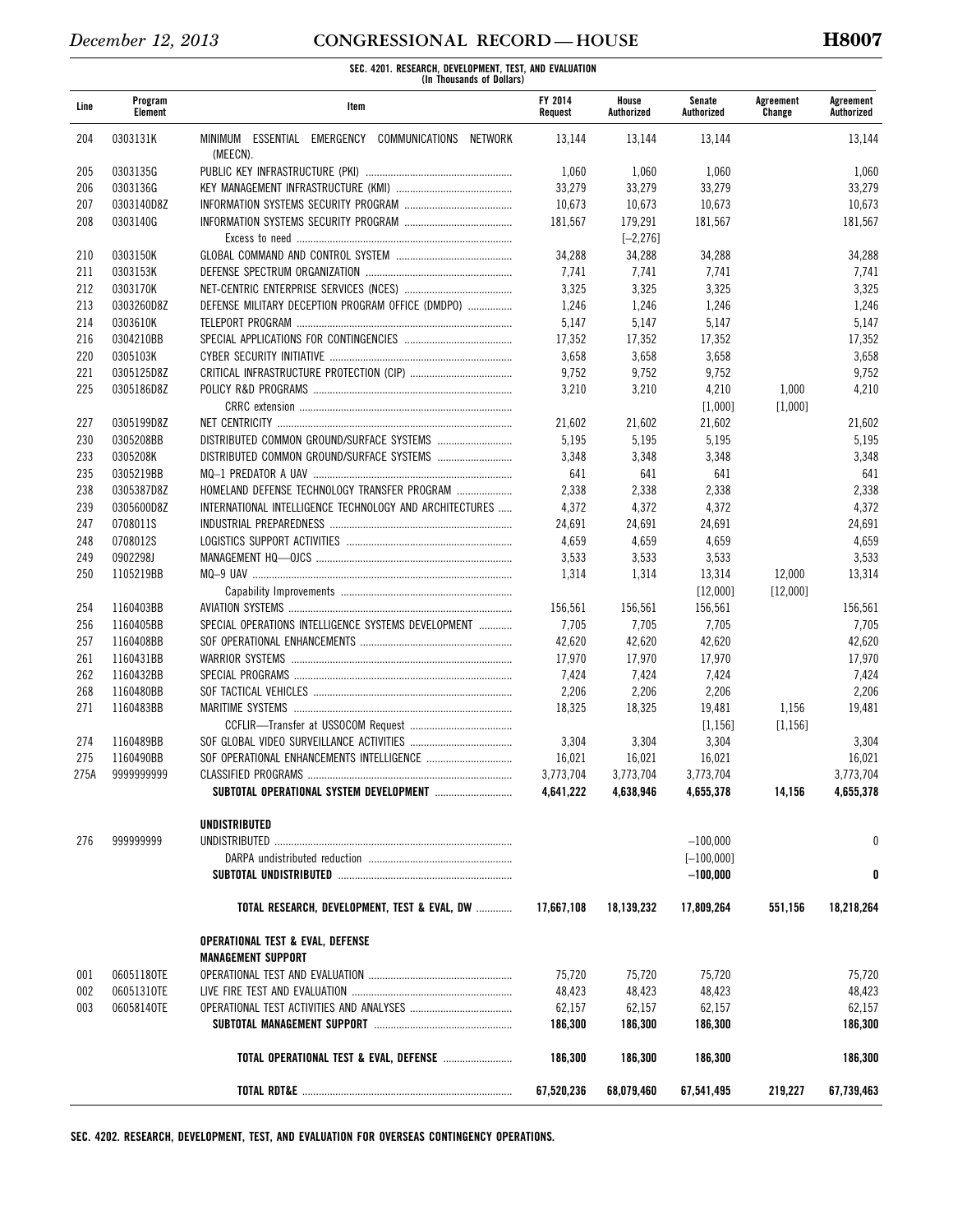# **H8008 CONGRESSIONAL RECORD — HOUSE** *December 12, 2013*

# **SEC. 4202. RESEARCH, DEVELOPMENT, TEST, AND EVALUATION FOR OVERSEAS CONTINGENCY OPERATIONS (In Thousands of Dollars)**

| Line | Program<br><b>Element</b> | Item                                           | FY 2014<br>Request | House<br>Authorized | Senate<br>Authorized | Agreement<br>Change | Agreement<br>Authorized |
|------|---------------------------|------------------------------------------------|--------------------|---------------------|----------------------|---------------------|-------------------------|
|      |                           | SYSTEM DEVELOPMENT & DEMONSTRATION             |                    |                     |                      |                     |                         |
| 087  | 0604622A                  |                                                | 7.000              | 7,000               | 7,000                |                     | 7,000                   |
|      |                           | SUBTOTAL SYSTEM DEVELOPMENT & DEMONSTRATION    | 7.000              | 7.000               | 7.000                |                     | 7.000                   |
|      |                           | TOTAL RESEARCH, DEVELOPMENT, TEST & EVAL, ARMY | 7.000              | 7.000               | 7.000                |                     | 7.000                   |
|      |                           | OPERATIONAL SYSTEMS DEVELOPMENT                |                    |                     |                      |                     |                         |
| 224A | 9999999999                |                                                | 34.426             | 34,426              | 34,426               |                     | 34,426                  |
|      |                           | SUBTOTAL OPERATIONAL SYSTEMS DEVELOPMENT       | 34,426             | 34,426              | 34,426               |                     | 34,426                  |
|      |                           | TOTAL RESEARCH, DEVELOPMENT, TEST & EVAL, NAVY | 34,426             | 34,426              | 34,426               |                     | 34,426                  |
|      |                           | OPERATIONAL SYSTEMS DEVELOPMENT                |                    |                     |                      |                     |                         |
| 252A | 9999999999                |                                                | 9,000              | 9,000               | 9.000                |                     | 9,000                   |
|      |                           |                                                | 9,000              | 9,000               | 9.000                |                     | 9.000                   |
|      |                           | TOTAL RESEARCH, DEVELOPMENT, TEST & EVAL, AF   | 9.000              | 9.000               | 9.000                |                     | 9.000                   |
|      |                           | OPERATIONAL SYSTEM DEVELOPMENT                 |                    |                     |                      |                     |                         |
| 275A | 9999999999                |                                                | 66,208             | 66,208              | 66,208               |                     | 66,208                  |
|      |                           |                                                | 66.208             | 66.208              | 66.208               |                     | 66.208                  |
|      |                           | TOTAL RESEARCH, DEVELOPMENT, TEST & EVAL, DW   | 66,208             | 66,208              | 66,208               |                     | 66,208                  |
|      |                           |                                                | 116.634            | 116,634             | 116,634              |                     | 116,634                 |

## **TITLE XLIII—OPERATION AND MAINTENANCE**

### **SEC. 4301. OPERATION AND MAINTENANCE.**

|      | SEC. 4301. OPERATION AND MAINTENANCE<br>(In Thousands of Dollars)   |                    |                     |                      |                     |                         |  |  |  |
|------|---------------------------------------------------------------------|--------------------|---------------------|----------------------|---------------------|-------------------------|--|--|--|
| Line | Item                                                                | FY 2014<br>Request | House<br>Authorized | Senate<br>Authorized | Agreement<br>Change | Agreement<br>Authorized |  |  |  |
|      | <b>OPERATION &amp; MAINTENANCE, ARMY</b><br><b>OPERATING FORCES</b> |                    |                     |                      |                     |                         |  |  |  |
| 010  | <b>MANEUVER UNITS</b>                                               | 888.114            | 1,072,714           | 1,084,014            | 171.000             | 1,059,114               |  |  |  |
|      |                                                                     |                    | [13, 100]           |                      |                     |                         |  |  |  |
|      |                                                                     |                    | $[-24,000]$         |                      |                     |                         |  |  |  |
|      |                                                                     |                    | [195, 500]          | [195, 900]           | [171,000]           |                         |  |  |  |
| 020  |                                                                     | 72.624             | 72.624              | 72.624               |                     | 72.624                  |  |  |  |
| 030  |                                                                     | 617.402            | 617.402             | 617.402              |                     | 617.402                 |  |  |  |
| 040  |                                                                     | 602,262            | 602,262             | 602,262              |                     | 602,262                 |  |  |  |
| 050  |                                                                     | 1,032,484          | 1,032,484           | 1,032,484            |                     | 1,032,484               |  |  |  |
| 060  |                                                                     | 1.287.462          | 1,303,262           | 1.303.262            | 15.800              | 1,303,262               |  |  |  |
|      |                                                                     |                    | [15, 800]           | [15,800]             | [15, 800]           |                         |  |  |  |
| 070  |                                                                     | 3,559,656          | 3,559,656           | 3,769,556            | 209,000             | 3,768,656               |  |  |  |
|      |                                                                     |                    |                     | [209, 900]           | [209,000]           |                         |  |  |  |
| 080  |                                                                     | 454.477            | 454.477             | 454.477              |                     | 454.477                 |  |  |  |
| 090  |                                                                     | 1,481,156          | 1,481,156           | 1,681,156            | 225,000             | 1,706,156               |  |  |  |
|      |                                                                     |                    |                     | [200,000]            | [225,000]           |                         |  |  |  |
| 100  |                                                                     | 7,278,154          | 7,278,154           | 7,278,154            |                     | 7,278,154               |  |  |  |
| 110  |                                                                     | 2.754.712          | 3.011.712           | 2.754.712            | 257.000             | 3.011.712               |  |  |  |
|      |                                                                     |                    | $[-25,000]$         |                      | $[-25,000]$         |                         |  |  |  |
|      |                                                                     |                    | [282,000]           |                      | [282,000]           |                         |  |  |  |
| 120  |                                                                     | 425.271            | 425,271             | 425.271              |                     | 425.271                 |  |  |  |
| 130  |                                                                     | 185.064            | 185.064             | 180.064              |                     | 185.064                 |  |  |  |
|      |                                                                     |                    |                     | $[-5,000]$           |                     |                         |  |  |  |
| 170  |                                                                     | 463.270            | 456.594             | 463.270              |                     | 463,270                 |  |  |  |
|      |                                                                     |                    | [3, 100]            |                      |                     |                         |  |  |  |
|      |                                                                     |                    | $[-9, 776]$         |                      |                     |                         |  |  |  |
|      |                                                                     | 21,102,108         | 21,552,832          | 21,718,708           | 877,800             | 21,979,908              |  |  |  |
|      | MOBILIZATION                                                        |                    |                     |                      |                     |                         |  |  |  |
| 180  |                                                                     | 360,240            | 360,240             | 360,240              |                     | 360,240                 |  |  |  |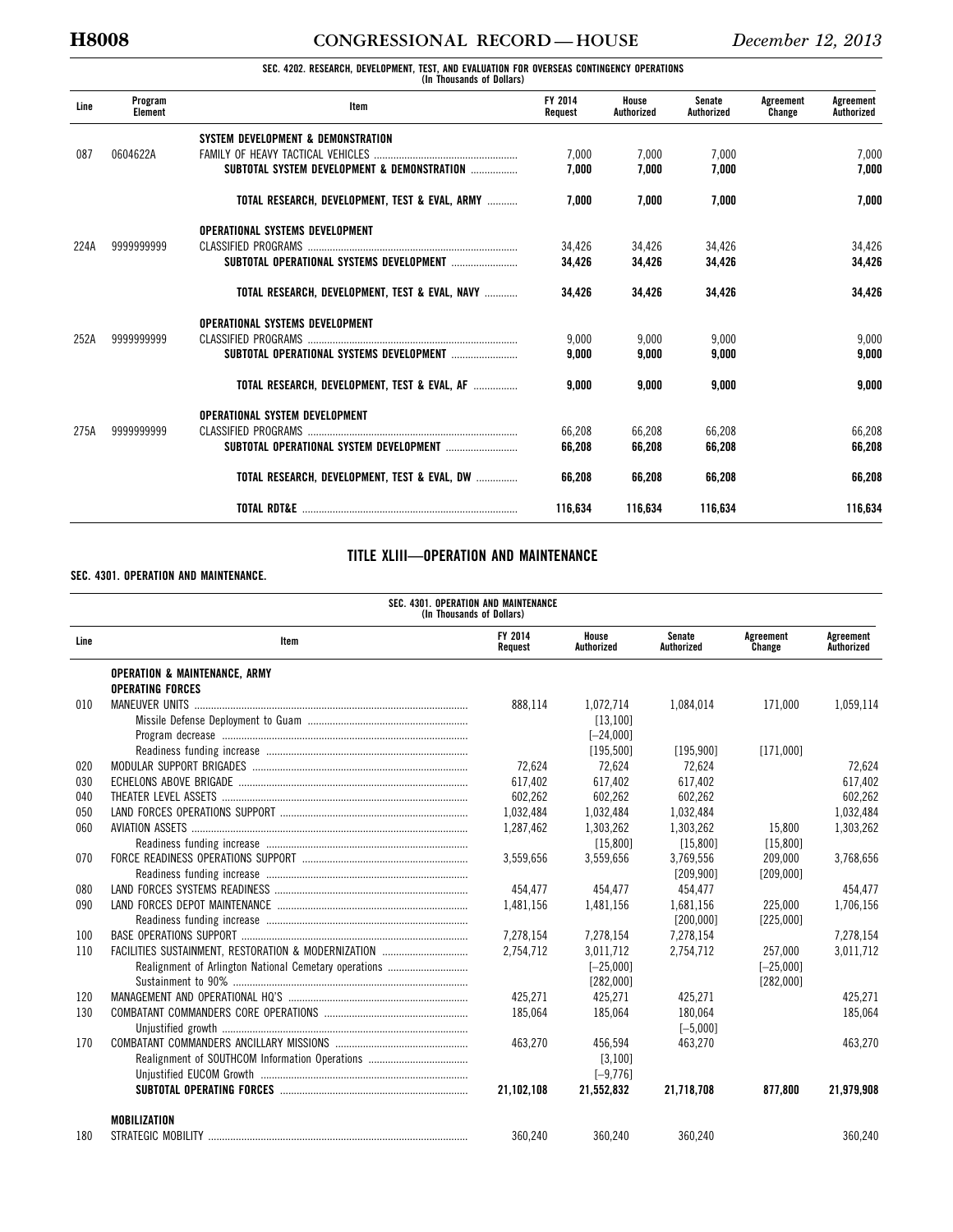|      | SEC. 4301. OPERATION AND MAINTENANCE<br>(In Thousands of Dollars)          |                    |                     |                      |                     |                         |  |
|------|----------------------------------------------------------------------------|--------------------|---------------------|----------------------|---------------------|-------------------------|--|
| Line | Item                                                                       | FY 2014<br>Request | House<br>Authorized | Senate<br>Authorized | Agreement<br>Change | Agreement<br>Authorized |  |
| 190  |                                                                            | 192,105            | 192,105             | 192,105              |                     | 192,105                 |  |
| 200  |                                                                            | 7,101              | 7,101               | 7,101                |                     | 7,101                   |  |
|      |                                                                            | 559,446            | 559,446             | 559,446              |                     | 559,446                 |  |
|      | TRAINING AND RECRUITING                                                    |                    |                     |                      |                     |                         |  |
| 210  |                                                                            | 115,992            | 115,992             | 115,992              |                     | 115,992                 |  |
| 220  | RECRUIT TRAINING                                                           | 52,323             | 52,323              | 52,323               |                     | 52,323                  |  |
| 230  |                                                                            | 43,589             | 43,589              | 43,589               |                     | 43,589                  |  |
| 240  |                                                                            | 453,745            | 453,745             | 453,745              |                     | 453,745                 |  |
| 250  |                                                                            | 1,034,495          | 1,034,495           | 1,034,495            |                     | 1,034,495               |  |
| 260  |                                                                            | 1,016,876          | 1,016,876           | 1,016,876            |                     | 1,016,876               |  |
| 270  |                                                                            | 186,565            | 186,565             | 186,565              |                     | 186,565                 |  |
| 280  |                                                                            | 652,514            | 652,514             | 652,514              |                     | 652,514                 |  |
| 290  |                                                                            | 485,500            | 485,500             | 485,500              |                     | 485,500                 |  |
| 300  |                                                                            | 170,912            | 170,912             | 170,912              |                     | 170,912                 |  |
| 310  |                                                                            | 251,523            | 251,523             | 251,523              |                     | 251,523                 |  |
| 320  |                                                                            | 184,422            | 184,422             | 184,422              |                     | 184,422                 |  |
| 330  |                                                                            | 181,105            | 181,105             | 181,105              |                     | 181.105                 |  |
|      |                                                                            | 4,829,561          | 4,829,561           | 4,829,561            |                     | 4,829,561               |  |
|      | <b>ADMIN &amp; SRVWIDE ACTIVITIES</b>                                      |                    |                     |                      |                     |                         |  |
| 350  |                                                                            | 690,089            | 690,089             | 690,089              |                     | 690,089                 |  |
| 360  |                                                                            | 774,120            | 779,120             | 774,120              |                     | 774,120                 |  |
|      |                                                                            |                    | [5,000]             |                      |                     |                         |  |
| 370  |                                                                            | 651,765            | 651,765             |                      |                     |                         |  |
| 380  |                                                                            | 453,051            | 453,051             | 651,765<br>453,051   |                     | 651,765<br>453,051      |  |
| 390  |                                                                            | 487,737            | 487,737             | 487,737              |                     | 487,737                 |  |
| 400  |                                                                            | 1,563,115          | 1,563,115           | 1,563,115            |                     | 1,563,115               |  |
| 410  |                                                                            | 326,853            | 326,853             | 326,853              |                     | 326,853                 |  |
| 420  |                                                                            | 234,364            | 234,364             | 234,364              |                     | 234,364                 |  |
| 430  |                                                                            | 1,212,091          | 1,212,091           | 1,212,091            |                     | 1,212,091               |  |
| 440  |                                                                            | 243,540            | 243,540             | 243,540              |                     | 243,540                 |  |
| 450  |                                                                            | 241,101            | 241,101             | 241,101              |                     | 241,101                 |  |
| 460  |                                                                            | 226,291            | 226,291             | 226,291              |                     | 226,291                 |  |
| 470  |                                                                            | 426,651            | 457,851             | 426,651              | 31,200              | 457,851                 |  |
|      | Realignment of NATO Special Operations Headquarters from O&M De-           |                    |                     |                      |                     |                         |  |
|      |                                                                            |                    | [31, 200]           |                      | [31, 200]           |                         |  |
| 480  |                                                                            | 27,248             | 24,148              | 27,248               |                     | 27,248                  |  |
|      | Realignment of SOUTHCOM Information Operations                             |                    | $[-3, 100]$         |                      |                     |                         |  |
| 525  |                                                                            | 1,023,946          | 1,023,946           | 1,023,946            |                     | 1,023,946               |  |
|      |                                                                            | 8,581,962          | 8,615,062           | 8,581,962            | 31,200              | 8,613,162               |  |
|      | UNDISTRIBUTED                                                              |                    |                     |                      |                     |                         |  |
| 530  | UNDISTRIBUTED                                                              |                    | $-740,300$          |                      | $-284,300$          | $-284,300$              |  |
|      |                                                                            |                    | $[-284, 300]$       |                      | $[-284, 300]$       |                         |  |
|      |                                                                            |                    | $[-456,000]$        |                      |                     |                         |  |
|      |                                                                            |                    | $-740,300$          |                      | $-284,300$          | $-284,300$              |  |
|      |                                                                            | 35.073.077         | 34,816,601          | 35,689,677           | 624,700             | 35,697,777              |  |
|      |                                                                            |                    |                     |                      |                     |                         |  |
|      | <b>OPERATION &amp; MAINTENANCE, ARMY RES</b><br><b>OPERATING FORCES</b>    |                    |                     |                      |                     |                         |  |
| 010  |                                                                            | 1,621              | 1,621               | 1,621                |                     | 1,621                   |  |
| 020  |                                                                            | 24,429             | 24,429              | 24,429               |                     | 24,429                  |  |
| 030  |                                                                            | 657,099            | 657,099             | 657,099              |                     | 657,099                 |  |
| 040  |                                                                            | 122,485            | 122,485             | 122,485              |                     | 122,485                 |  |
| 050  |                                                                            | 584,058            | 584,058             | 584,058              |                     | 584,058                 |  |
| 060  |                                                                            | 79,380             | 79,380              | 79,380               |                     | 79,380                  |  |
| 070  |                                                                            | 471,616            | 471,616             | 471,616              |                     | 471,616                 |  |
| 080  |                                                                            | 74,243             | 74,243              | 74,243               |                     | 74,243                  |  |
| 090  |                                                                            | 70,894             | 70,894              | 70,894               | 75,800              | 146,694                 |  |
|      | Army Reserve identified shortfall-restore unjustified efficiency reduction |                    |                     |                      | [75, 800]           |                         |  |
| 100  |                                                                            | 569,801            | 569,801             | 569,801              |                     | 569,801                 |  |
| 110  | FACILITIES SUSTAINMENT, RESTORATION & MODERNIZATION                        | 294,145            | 323,245             | 330,545              | 36,400              | 330,545                 |  |
|      |                                                                            |                    | [29, 100]           | [36, 400]            | [36, 400]           |                         |  |
| 120  |                                                                            | 51,853             | 51,853              | 51,853               |                     | 51,853                  |  |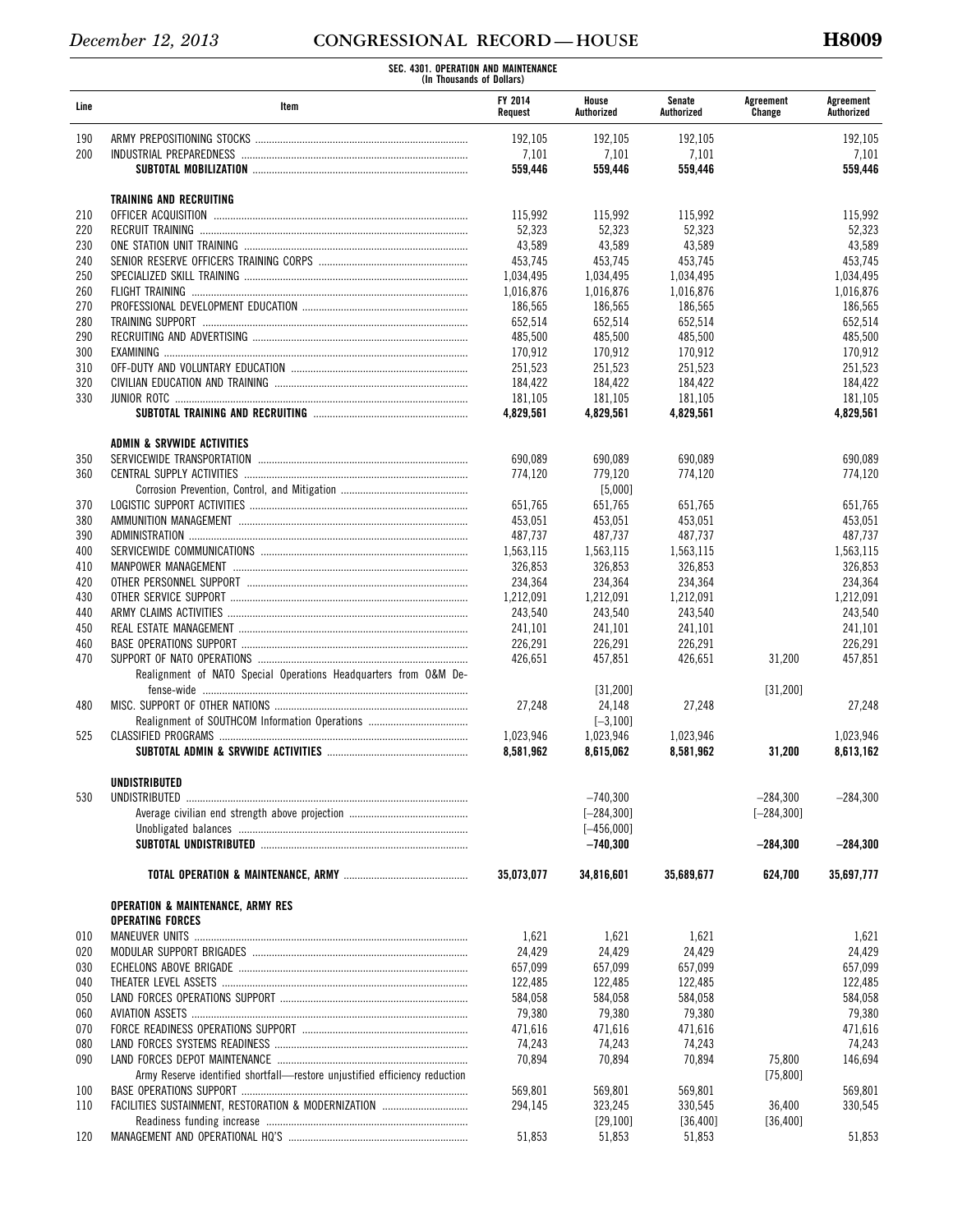# **H8010 CONGRESSIONAL RECORD — HOUSE** *December 12, 2013*

|            | SEC. 4301. OPERATION AND MAINTENANCE<br>(In Thousands of Dollars)   |                    |                     |                      |                     |                         |
|------------|---------------------------------------------------------------------|--------------------|---------------------|----------------------|---------------------|-------------------------|
| Line       | Item                                                                | FY 2014<br>Request | House<br>Authorized | Senate<br>Authorized | Agreement<br>Change | Agreement<br>Authorized |
|            |                                                                     | 3,001,624          | 3,030,724           | 3,038,024            | 112,200             | 3,113,824               |
|            | ADMIN & SRVWD ACTIVITIES                                            |                    |                     |                      |                     |                         |
| 130        |                                                                     | 10,735             | 10,735              | 10,735               |                     | 10,735                  |
| 140        |                                                                     | 24,197             | 24,197              | 24,197               |                     | 24,197                  |
| 150        |                                                                     | 10,304             | 10,304              | 10,304               |                     | 10,304                  |
| 160        |                                                                     | 10,319             | 10,319              | 10,319               |                     | 10,319                  |
| 170        |                                                                     | 37,857<br>93,412   | 37,857<br>93,412    | 37,857<br>93,412     |                     | 37,857<br>93,412        |
|            |                                                                     |                    |                     |                      |                     |                         |
|            |                                                                     | 3,095,036          | 3,124,136           | 3,131,436            | 112,200             | 3,207,236               |
|            | <b>OPERATION &amp; MAINTENANCE, ARNG</b><br><b>OPERATING FORCES</b> |                    |                     |                      |                     |                         |
| 010        |                                                                     | 800,880            | 800,880             | 800,880              |                     | 800,880                 |
| 020        |                                                                     | 178,650            | 178,650             | 178,650              |                     | 178,650                 |
| 030        |                                                                     | 771,503            | 771,503             | 771,503              |                     | 771,503                 |
| 040        |                                                                     | 98,699             | 98,699              | 98,699               |                     | 98,699                  |
| 050        |                                                                     | 38,779             | 38,779              | 38,779               |                     | 38,779                  |
| 060        |                                                                     | 922,503            | 922,503             | 922,503              |                     | 922,503                 |
| 070        |                                                                     | 761,056            | 761,056             | 761,056              |                     | 761,056                 |
| 080        |                                                                     | 62,971             | 62,971              | 62,971               |                     | 62,971                  |
| 090        |                                                                     | 233.105            | 233,105             | 233,105              |                     | 233,105                 |
| 100        |                                                                     | 1,019,059          | 1,019,059           | 1.019.059            |                     | 1,019,059               |
| 110        | FACILITIES SUSTAINMENT, RESTORATION & MODERNIZATION                 | 712,139            | 786,339             | 786,339              | 74,200              | 786,339                 |
|            |                                                                     |                    | [74, 200]           | [74, 200]            | [74, 200]           |                         |
| 120        |                                                                     | 1,013,715          | 1,013,715           | 1,013,715            | $-13,297$           | 1,000,418               |
|            | Army National Guard identified severance pay excess to requirement  |                    |                     |                      | $[-13, 297]$        |                         |
|            |                                                                     | 6,613,059          | 6,687,259           | 6,687,259            | 60,903              | 6,673,962               |
|            | ADMIN & SRVWD ACTIVITIES                                            |                    |                     |                      |                     |                         |
| 130        |                                                                     | 10,812             | 10,812              | 10,812               |                     | 10,812                  |
| 140        |                                                                     | 1,551              | 1,551               | 1,551                |                     | 1,551                   |
| 150        |                                                                     | 78,284             | 78,284              | 78,284               |                     | 78,284                  |
| 160        |                                                                     | 46,995             | 46,995              | 46,995               |                     | 46,995                  |
| 170        |                                                                     | 6,390              | 6,390               | 6,390                |                     | 6,390                   |
| 180        |                                                                     | 297,105<br>441,137 | 297,105<br>441,137  | 297,105<br>441,137   |                     | 297,105<br>441,137      |
|            |                                                                     |                    |                     |                      |                     |                         |
| 190        | UNDISTRIBUTED                                                       |                    |                     |                      | $-15,000$           | $-15,000$               |
|            | Unjustified Growth For Civilian Personnel Compensation              |                    |                     |                      | $[-15,000]$         |                         |
|            |                                                                     |                    |                     |                      | $-15,000$           | $-15,000$               |
|            |                                                                     | 7,054,196          | 7,128,396           | 7,128,396            | 45,903              | 7,100,099               |
|            | <b>OPERATION &amp; MAINTENANCE, NAVY</b>                            |                    |                     |                      |                     |                         |
|            | <b>OPERATING FORCES</b>                                             |                    |                     |                      |                     |                         |
| 010        |                                                                     | 4,952,522          | 4,952,522           | 4,985,022            | 32,500              | 4,985,022               |
|            |                                                                     |                    |                     | [32,500]             | [32,500]            |                         |
| 020        |                                                                     | 1,826,404          | 1,826,404           | 1,837,604            |                     | 1,826,404               |
|            |                                                                     |                    |                     | [11, 200]            |                     |                         |
| 030        |                                                                     | 38,639             | 38,639              | 38,639               |                     | 38,639                  |
| 040        |                                                                     | 90,030             | 90,030              | 90,030               |                     | 90,030                  |
| 050<br>060 |                                                                     | 362,700<br>915,881 | 362,700<br>915,881  | 362,700<br>915,881   | 40,000              | 362,700<br>955,881      |
|            | Navy Unfunded Requirement for Air Depot Maintenance                 |                    |                     |                      | [40,000]            |                         |
| 070        |                                                                     | 35,838             | 35,838              | 36,446               |                     | 35,838                  |
|            |                                                                     |                    |                     | $[608]$              |                     |                         |
| 080        |                                                                     | 379,914            | 448,414             | 379,914              |                     | 379,914                 |
|            |                                                                     |                    | [68, 500]           |                      |                     |                         |
| 090        |                                                                     | 3,884,836          | 3,884,836           | 3,984,336            | 110,900             | 3,995,736               |
|            |                                                                     |                    |                     | [99, 500]            | [99, 500]           |                         |
|            |                                                                     |                    |                     |                      | [11, 400]           |                         |
| 100        |                                                                     | 734,852            | 734,852             | 796,252              |                     | 734,852                 |
|            |                                                                     |                    |                     | [61, 400]            |                     |                         |
|            |                                                                     |                    |                     |                      |                     |                         |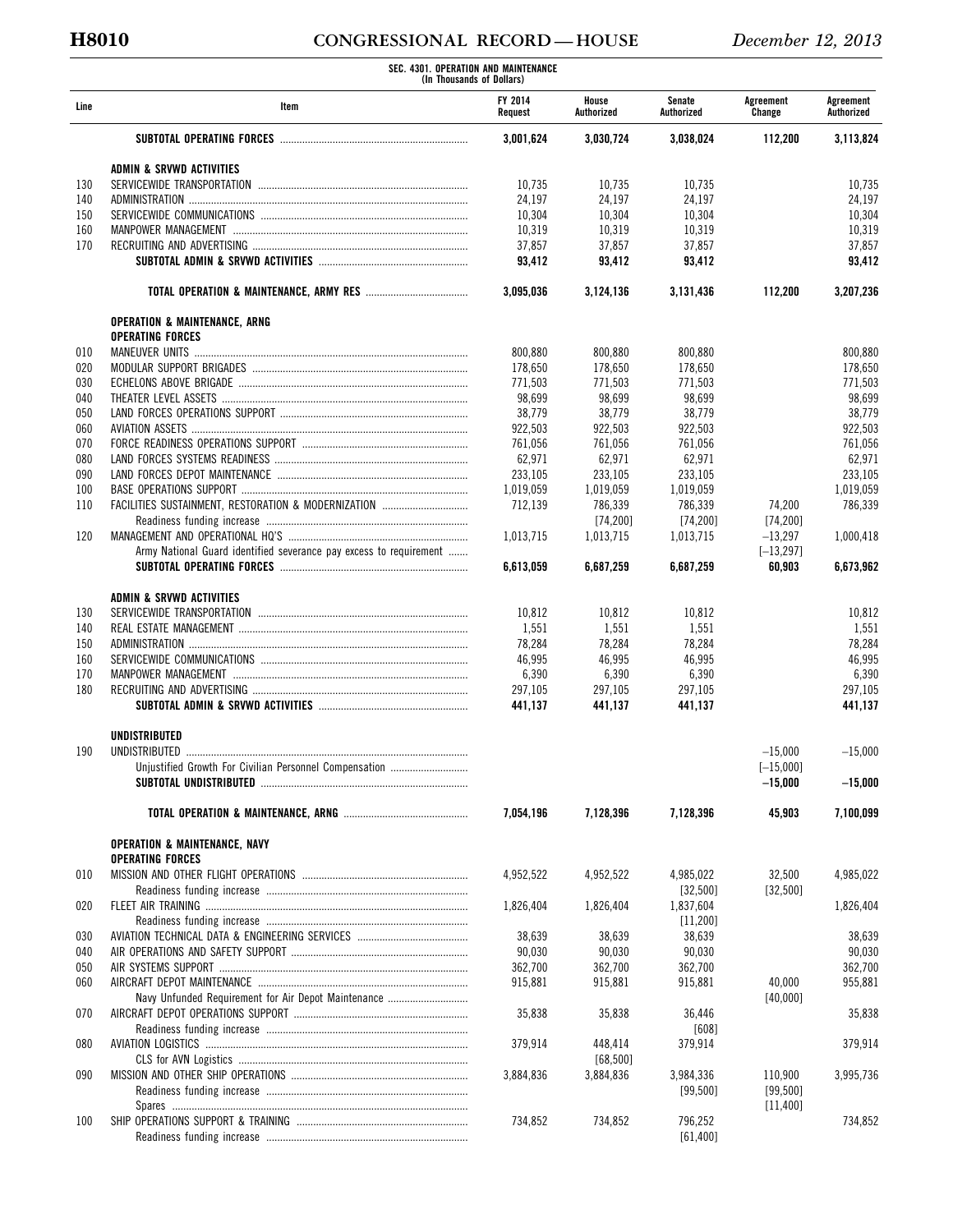| FY 2014<br>House<br>Senate<br>Agreement<br>Line<br>Item<br>Authorized<br>Authorized<br>Change<br>Request<br>110<br>5,197,211<br>5,191,511<br>5,191,511<br>[5,700]<br>120<br>1,351,274<br>1,351,274<br>1,477,474<br>[126, 200]<br>130<br>701,316<br>691,722<br>701,316<br>New START treaty implementation, excluding verification and inspection<br>$[-9, 594]$<br>97,710<br>97,710<br>97,710<br>140<br>150<br>172,330<br>172,330<br>172,330<br>454,682<br>454,682<br>454,682<br>160<br>170<br>328,406<br>328,406<br>328,406<br>180<br>946,429<br>946,429<br>946,429<br>136,868<br>Navy Unfunded Requirement for Navy Expeditionary Combat Enterprise<br>190<br>142,249<br>148,249<br>142,249<br>[6,000]<br>200<br>2,603<br>2,603<br>3,263<br>[660]<br>210<br>102,970<br>102,970<br>102,970<br>220<br>199,128<br>199,128<br>196,128<br>$[-3,000]$<br>92,671<br>92,671<br>230<br>92,671<br>240<br>1,193,188<br>1,193,188<br>1,193,188<br>250<br>105,985<br>105,985<br>105,985<br>260<br>532,627<br>532,627<br>532,627<br>270<br>304,160<br>304,160<br>304,160<br>280<br>1,011,528<br>1,011,528<br>1,011,528<br>290<br>1,996,821<br>136,000<br>2,182,021<br>2,096,821<br>[185, 200]<br>[136,000]<br>[100,000]<br>300<br>4,460,918<br>4,460,918<br>4,460,918<br>32,610,122<br>32,860,228<br>33,044,890<br>MOBILIZATION<br>331,576<br>310<br>331,576<br>331,576<br>320<br>6,638<br>6,638<br>6,638<br>330<br>222,752<br>222,752<br>222,752<br>340<br>73,310<br>73,310<br>73,310<br>350<br>2,675<br>2,675<br>2,675<br>360<br>23,794<br>23,794<br>23,794<br>660,745<br>660,745<br>660,745<br>TRAINING AND RECRUITING<br>148,516<br>370<br>148,516<br>148,516<br>9,384<br>9,384<br>9,384<br>380<br>139,876<br>139,876<br>139,876<br>390<br>630,069<br>630,069<br>400<br>630,069<br>9,294<br>9,294<br>9,294<br>410<br>169,082<br>420<br>169,082<br>169,082<br>164,368<br>164.368<br>430<br>164,368<br>241,733<br>241,733<br>440<br>242,833<br>[1,100]<br>139,815<br>139,815<br>450<br>139,815<br>460<br>94,632<br>94,632<br>94,632<br>51,373<br>51,373<br>51,373<br>470<br>1,798,142<br>1,799,242<br>1,798,142<br><b>ADMIN &amp; SRVWD ACTIVITIES</b> |              |                         |
|---------------------------------------------------------------------------------------------------------------------------------------------------------------------------------------------------------------------------------------------------------------------------------------------------------------------------------------------------------------------------------------------------------------------------------------------------------------------------------------------------------------------------------------------------------------------------------------------------------------------------------------------------------------------------------------------------------------------------------------------------------------------------------------------------------------------------------------------------------------------------------------------------------------------------------------------------------------------------------------------------------------------------------------------------------------------------------------------------------------------------------------------------------------------------------------------------------------------------------------------------------------------------------------------------------------------------------------------------------------------------------------------------------------------------------------------------------------------------------------------------------------------------------------------------------------------------------------------------------------------------------------------------------------------------------------------------------------------------------------------------------------------------------------------------------------------------------------------------------------------------------------------------------------------------------------------------------------------------------------------------------------------------------------------------------------------------------------------------------------------------------------------|--------------|-------------------------|
|                                                                                                                                                                                                                                                                                                                                                                                                                                                                                                                                                                                                                                                                                                                                                                                                                                                                                                                                                                                                                                                                                                                                                                                                                                                                                                                                                                                                                                                                                                                                                                                                                                                                                                                                                                                                                                                                                                                                                                                                                                                                                                                                             |              | Agreement<br>Authorized |
|                                                                                                                                                                                                                                                                                                                                                                                                                                                                                                                                                                                                                                                                                                                                                                                                                                                                                                                                                                                                                                                                                                                                                                                                                                                                                                                                                                                                                                                                                                                                                                                                                                                                                                                                                                                                                                                                                                                                                                                                                                                                                                                                             |              | 5,191,511               |
|                                                                                                                                                                                                                                                                                                                                                                                                                                                                                                                                                                                                                                                                                                                                                                                                                                                                                                                                                                                                                                                                                                                                                                                                                                                                                                                                                                                                                                                                                                                                                                                                                                                                                                                                                                                                                                                                                                                                                                                                                                                                                                                                             |              |                         |
|                                                                                                                                                                                                                                                                                                                                                                                                                                                                                                                                                                                                                                                                                                                                                                                                                                                                                                                                                                                                                                                                                                                                                                                                                                                                                                                                                                                                                                                                                                                                                                                                                                                                                                                                                                                                                                                                                                                                                                                                                                                                                                                                             | 30,000       | 1,381,274               |
|                                                                                                                                                                                                                                                                                                                                                                                                                                                                                                                                                                                                                                                                                                                                                                                                                                                                                                                                                                                                                                                                                                                                                                                                                                                                                                                                                                                                                                                                                                                                                                                                                                                                                                                                                                                                                                                                                                                                                                                                                                                                                                                                             | [30,000]     |                         |
|                                                                                                                                                                                                                                                                                                                                                                                                                                                                                                                                                                                                                                                                                                                                                                                                                                                                                                                                                                                                                                                                                                                                                                                                                                                                                                                                                                                                                                                                                                                                                                                                                                                                                                                                                                                                                                                                                                                                                                                                                                                                                                                                             |              | 701,316                 |
|                                                                                                                                                                                                                                                                                                                                                                                                                                                                                                                                                                                                                                                                                                                                                                                                                                                                                                                                                                                                                                                                                                                                                                                                                                                                                                                                                                                                                                                                                                                                                                                                                                                                                                                                                                                                                                                                                                                                                                                                                                                                                                                                             |              |                         |
|                                                                                                                                                                                                                                                                                                                                                                                                                                                                                                                                                                                                                                                                                                                                                                                                                                                                                                                                                                                                                                                                                                                                                                                                                                                                                                                                                                                                                                                                                                                                                                                                                                                                                                                                                                                                                                                                                                                                                                                                                                                                                                                                             |              |                         |
|                                                                                                                                                                                                                                                                                                                                                                                                                                                                                                                                                                                                                                                                                                                                                                                                                                                                                                                                                                                                                                                                                                                                                                                                                                                                                                                                                                                                                                                                                                                                                                                                                                                                                                                                                                                                                                                                                                                                                                                                                                                                                                                                             |              | 97,710                  |
|                                                                                                                                                                                                                                                                                                                                                                                                                                                                                                                                                                                                                                                                                                                                                                                                                                                                                                                                                                                                                                                                                                                                                                                                                                                                                                                                                                                                                                                                                                                                                                                                                                                                                                                                                                                                                                                                                                                                                                                                                                                                                                                                             |              | 172,330                 |
|                                                                                                                                                                                                                                                                                                                                                                                                                                                                                                                                                                                                                                                                                                                                                                                                                                                                                                                                                                                                                                                                                                                                                                                                                                                                                                                                                                                                                                                                                                                                                                                                                                                                                                                                                                                                                                                                                                                                                                                                                                                                                                                                             |              | 454,682                 |
|                                                                                                                                                                                                                                                                                                                                                                                                                                                                                                                                                                                                                                                                                                                                                                                                                                                                                                                                                                                                                                                                                                                                                                                                                                                                                                                                                                                                                                                                                                                                                                                                                                                                                                                                                                                                                                                                                                                                                                                                                                                                                                                                             |              | 328,406<br>1,083,297    |
|                                                                                                                                                                                                                                                                                                                                                                                                                                                                                                                                                                                                                                                                                                                                                                                                                                                                                                                                                                                                                                                                                                                                                                                                                                                                                                                                                                                                                                                                                                                                                                                                                                                                                                                                                                                                                                                                                                                                                                                                                                                                                                                                             |              |                         |
|                                                                                                                                                                                                                                                                                                                                                                                                                                                                                                                                                                                                                                                                                                                                                                                                                                                                                                                                                                                                                                                                                                                                                                                                                                                                                                                                                                                                                                                                                                                                                                                                                                                                                                                                                                                                                                                                                                                                                                                                                                                                                                                                             | [148,000]    |                         |
|                                                                                                                                                                                                                                                                                                                                                                                                                                                                                                                                                                                                                                                                                                                                                                                                                                                                                                                                                                                                                                                                                                                                                                                                                                                                                                                                                                                                                                                                                                                                                                                                                                                                                                                                                                                                                                                                                                                                                                                                                                                                                                                                             | $[-11, 132]$ |                         |
|                                                                                                                                                                                                                                                                                                                                                                                                                                                                                                                                                                                                                                                                                                                                                                                                                                                                                                                                                                                                                                                                                                                                                                                                                                                                                                                                                                                                                                                                                                                                                                                                                                                                                                                                                                                                                                                                                                                                                                                                                                                                                                                                             |              | 142,249                 |
|                                                                                                                                                                                                                                                                                                                                                                                                                                                                                                                                                                                                                                                                                                                                                                                                                                                                                                                                                                                                                                                                                                                                                                                                                                                                                                                                                                                                                                                                                                                                                                                                                                                                                                                                                                                                                                                                                                                                                                                                                                                                                                                                             |              |                         |
|                                                                                                                                                                                                                                                                                                                                                                                                                                                                                                                                                                                                                                                                                                                                                                                                                                                                                                                                                                                                                                                                                                                                                                                                                                                                                                                                                                                                                                                                                                                                                                                                                                                                                                                                                                                                                                                                                                                                                                                                                                                                                                                                             |              | 2,603                   |
|                                                                                                                                                                                                                                                                                                                                                                                                                                                                                                                                                                                                                                                                                                                                                                                                                                                                                                                                                                                                                                                                                                                                                                                                                                                                                                                                                                                                                                                                                                                                                                                                                                                                                                                                                                                                                                                                                                                                                                                                                                                                                                                                             |              |                         |
|                                                                                                                                                                                                                                                                                                                                                                                                                                                                                                                                                                                                                                                                                                                                                                                                                                                                                                                                                                                                                                                                                                                                                                                                                                                                                                                                                                                                                                                                                                                                                                                                                                                                                                                                                                                                                                                                                                                                                                                                                                                                                                                                             |              | 102,970                 |
|                                                                                                                                                                                                                                                                                                                                                                                                                                                                                                                                                                                                                                                                                                                                                                                                                                                                                                                                                                                                                                                                                                                                                                                                                                                                                                                                                                                                                                                                                                                                                                                                                                                                                                                                                                                                                                                                                                                                                                                                                                                                                                                                             |              | 199,128                 |
|                                                                                                                                                                                                                                                                                                                                                                                                                                                                                                                                                                                                                                                                                                                                                                                                                                                                                                                                                                                                                                                                                                                                                                                                                                                                                                                                                                                                                                                                                                                                                                                                                                                                                                                                                                                                                                                                                                                                                                                                                                                                                                                                             |              |                         |
|                                                                                                                                                                                                                                                                                                                                                                                                                                                                                                                                                                                                                                                                                                                                                                                                                                                                                                                                                                                                                                                                                                                                                                                                                                                                                                                                                                                                                                                                                                                                                                                                                                                                                                                                                                                                                                                                                                                                                                                                                                                                                                                                             |              | 92,671                  |
|                                                                                                                                                                                                                                                                                                                                                                                                                                                                                                                                                                                                                                                                                                                                                                                                                                                                                                                                                                                                                                                                                                                                                                                                                                                                                                                                                                                                                                                                                                                                                                                                                                                                                                                                                                                                                                                                                                                                                                                                                                                                                                                                             |              | 1,193,188               |
|                                                                                                                                                                                                                                                                                                                                                                                                                                                                                                                                                                                                                                                                                                                                                                                                                                                                                                                                                                                                                                                                                                                                                                                                                                                                                                                                                                                                                                                                                                                                                                                                                                                                                                                                                                                                                                                                                                                                                                                                                                                                                                                                             |              | 105,985<br>532,627      |
|                                                                                                                                                                                                                                                                                                                                                                                                                                                                                                                                                                                                                                                                                                                                                                                                                                                                                                                                                                                                                                                                                                                                                                                                                                                                                                                                                                                                                                                                                                                                                                                                                                                                                                                                                                                                                                                                                                                                                                                                                                                                                                                                             |              | 304,160                 |
|                                                                                                                                                                                                                                                                                                                                                                                                                                                                                                                                                                                                                                                                                                                                                                                                                                                                                                                                                                                                                                                                                                                                                                                                                                                                                                                                                                                                                                                                                                                                                                                                                                                                                                                                                                                                                                                                                                                                                                                                                                                                                                                                             |              | 1,011,528               |
|                                                                                                                                                                                                                                                                                                                                                                                                                                                                                                                                                                                                                                                                                                                                                                                                                                                                                                                                                                                                                                                                                                                                                                                                                                                                                                                                                                                                                                                                                                                                                                                                                                                                                                                                                                                                                                                                                                                                                                                                                                                                                                                                             |              | 2,132,821               |
|                                                                                                                                                                                                                                                                                                                                                                                                                                                                                                                                                                                                                                                                                                                                                                                                                                                                                                                                                                                                                                                                                                                                                                                                                                                                                                                                                                                                                                                                                                                                                                                                                                                                                                                                                                                                                                                                                                                                                                                                                                                                                                                                             |              |                         |
|                                                                                                                                                                                                                                                                                                                                                                                                                                                                                                                                                                                                                                                                                                                                                                                                                                                                                                                                                                                                                                                                                                                                                                                                                                                                                                                                                                                                                                                                                                                                                                                                                                                                                                                                                                                                                                                                                                                                                                                                                                                                                                                                             |              | 4,460,918               |
|                                                                                                                                                                                                                                                                                                                                                                                                                                                                                                                                                                                                                                                                                                                                                                                                                                                                                                                                                                                                                                                                                                                                                                                                                                                                                                                                                                                                                                                                                                                                                                                                                                                                                                                                                                                                                                                                                                                                                                                                                                                                                                                                             | 486,268      | 33,096,390              |
|                                                                                                                                                                                                                                                                                                                                                                                                                                                                                                                                                                                                                                                                                                                                                                                                                                                                                                                                                                                                                                                                                                                                                                                                                                                                                                                                                                                                                                                                                                                                                                                                                                                                                                                                                                                                                                                                                                                                                                                                                                                                                                                                             |              |                         |
|                                                                                                                                                                                                                                                                                                                                                                                                                                                                                                                                                                                                                                                                                                                                                                                                                                                                                                                                                                                                                                                                                                                                                                                                                                                                                                                                                                                                                                                                                                                                                                                                                                                                                                                                                                                                                                                                                                                                                                                                                                                                                                                                             |              | 331,576                 |
|                                                                                                                                                                                                                                                                                                                                                                                                                                                                                                                                                                                                                                                                                                                                                                                                                                                                                                                                                                                                                                                                                                                                                                                                                                                                                                                                                                                                                                                                                                                                                                                                                                                                                                                                                                                                                                                                                                                                                                                                                                                                                                                                             |              | 6,638                   |
|                                                                                                                                                                                                                                                                                                                                                                                                                                                                                                                                                                                                                                                                                                                                                                                                                                                                                                                                                                                                                                                                                                                                                                                                                                                                                                                                                                                                                                                                                                                                                                                                                                                                                                                                                                                                                                                                                                                                                                                                                                                                                                                                             |              | 222,752                 |
|                                                                                                                                                                                                                                                                                                                                                                                                                                                                                                                                                                                                                                                                                                                                                                                                                                                                                                                                                                                                                                                                                                                                                                                                                                                                                                                                                                                                                                                                                                                                                                                                                                                                                                                                                                                                                                                                                                                                                                                                                                                                                                                                             |              | 73,310                  |
|                                                                                                                                                                                                                                                                                                                                                                                                                                                                                                                                                                                                                                                                                                                                                                                                                                                                                                                                                                                                                                                                                                                                                                                                                                                                                                                                                                                                                                                                                                                                                                                                                                                                                                                                                                                                                                                                                                                                                                                                                                                                                                                                             |              | 2,675                   |
|                                                                                                                                                                                                                                                                                                                                                                                                                                                                                                                                                                                                                                                                                                                                                                                                                                                                                                                                                                                                                                                                                                                                                                                                                                                                                                                                                                                                                                                                                                                                                                                                                                                                                                                                                                                                                                                                                                                                                                                                                                                                                                                                             |              | 23,794                  |
|                                                                                                                                                                                                                                                                                                                                                                                                                                                                                                                                                                                                                                                                                                                                                                                                                                                                                                                                                                                                                                                                                                                                                                                                                                                                                                                                                                                                                                                                                                                                                                                                                                                                                                                                                                                                                                                                                                                                                                                                                                                                                                                                             |              | 660,745                 |
|                                                                                                                                                                                                                                                                                                                                                                                                                                                                                                                                                                                                                                                                                                                                                                                                                                                                                                                                                                                                                                                                                                                                                                                                                                                                                                                                                                                                                                                                                                                                                                                                                                                                                                                                                                                                                                                                                                                                                                                                                                                                                                                                             |              |                         |
|                                                                                                                                                                                                                                                                                                                                                                                                                                                                                                                                                                                                                                                                                                                                                                                                                                                                                                                                                                                                                                                                                                                                                                                                                                                                                                                                                                                                                                                                                                                                                                                                                                                                                                                                                                                                                                                                                                                                                                                                                                                                                                                                             |              | 148,516                 |
|                                                                                                                                                                                                                                                                                                                                                                                                                                                                                                                                                                                                                                                                                                                                                                                                                                                                                                                                                                                                                                                                                                                                                                                                                                                                                                                                                                                                                                                                                                                                                                                                                                                                                                                                                                                                                                                                                                                                                                                                                                                                                                                                             |              | 9,384                   |
|                                                                                                                                                                                                                                                                                                                                                                                                                                                                                                                                                                                                                                                                                                                                                                                                                                                                                                                                                                                                                                                                                                                                                                                                                                                                                                                                                                                                                                                                                                                                                                                                                                                                                                                                                                                                                                                                                                                                                                                                                                                                                                                                             |              | 139,876                 |
|                                                                                                                                                                                                                                                                                                                                                                                                                                                                                                                                                                                                                                                                                                                                                                                                                                                                                                                                                                                                                                                                                                                                                                                                                                                                                                                                                                                                                                                                                                                                                                                                                                                                                                                                                                                                                                                                                                                                                                                                                                                                                                                                             |              | 630,069                 |
|                                                                                                                                                                                                                                                                                                                                                                                                                                                                                                                                                                                                                                                                                                                                                                                                                                                                                                                                                                                                                                                                                                                                                                                                                                                                                                                                                                                                                                                                                                                                                                                                                                                                                                                                                                                                                                                                                                                                                                                                                                                                                                                                             |              | 9,294                   |
|                                                                                                                                                                                                                                                                                                                                                                                                                                                                                                                                                                                                                                                                                                                                                                                                                                                                                                                                                                                                                                                                                                                                                                                                                                                                                                                                                                                                                                                                                                                                                                                                                                                                                                                                                                                                                                                                                                                                                                                                                                                                                                                                             |              | 169,082                 |
|                                                                                                                                                                                                                                                                                                                                                                                                                                                                                                                                                                                                                                                                                                                                                                                                                                                                                                                                                                                                                                                                                                                                                                                                                                                                                                                                                                                                                                                                                                                                                                                                                                                                                                                                                                                                                                                                                                                                                                                                                                                                                                                                             |              | 164.368                 |
|                                                                                                                                                                                                                                                                                                                                                                                                                                                                                                                                                                                                                                                                                                                                                                                                                                                                                                                                                                                                                                                                                                                                                                                                                                                                                                                                                                                                                                                                                                                                                                                                                                                                                                                                                                                                                                                                                                                                                                                                                                                                                                                                             | 1,100        | 242,833                 |
|                                                                                                                                                                                                                                                                                                                                                                                                                                                                                                                                                                                                                                                                                                                                                                                                                                                                                                                                                                                                                                                                                                                                                                                                                                                                                                                                                                                                                                                                                                                                                                                                                                                                                                                                                                                                                                                                                                                                                                                                                                                                                                                                             | [1,100]      |                         |
|                                                                                                                                                                                                                                                                                                                                                                                                                                                                                                                                                                                                                                                                                                                                                                                                                                                                                                                                                                                                                                                                                                                                                                                                                                                                                                                                                                                                                                                                                                                                                                                                                                                                                                                                                                                                                                                                                                                                                                                                                                                                                                                                             |              | 139,815                 |
|                                                                                                                                                                                                                                                                                                                                                                                                                                                                                                                                                                                                                                                                                                                                                                                                                                                                                                                                                                                                                                                                                                                                                                                                                                                                                                                                                                                                                                                                                                                                                                                                                                                                                                                                                                                                                                                                                                                                                                                                                                                                                                                                             |              | 94,632                  |
|                                                                                                                                                                                                                                                                                                                                                                                                                                                                                                                                                                                                                                                                                                                                                                                                                                                                                                                                                                                                                                                                                                                                                                                                                                                                                                                                                                                                                                                                                                                                                                                                                                                                                                                                                                                                                                                                                                                                                                                                                                                                                                                                             |              | 51,373                  |
|                                                                                                                                                                                                                                                                                                                                                                                                                                                                                                                                                                                                                                                                                                                                                                                                                                                                                                                                                                                                                                                                                                                                                                                                                                                                                                                                                                                                                                                                                                                                                                                                                                                                                                                                                                                                                                                                                                                                                                                                                                                                                                                                             | 1,100        | 1,799,242               |
|                                                                                                                                                                                                                                                                                                                                                                                                                                                                                                                                                                                                                                                                                                                                                                                                                                                                                                                                                                                                                                                                                                                                                                                                                                                                                                                                                                                                                                                                                                                                                                                                                                                                                                                                                                                                                                                                                                                                                                                                                                                                                                                                             |              |                         |
| 886,088<br>886,088<br>480<br>886,088                                                                                                                                                                                                                                                                                                                                                                                                                                                                                                                                                                                                                                                                                                                                                                                                                                                                                                                                                                                                                                                                                                                                                                                                                                                                                                                                                                                                                                                                                                                                                                                                                                                                                                                                                                                                                                                                                                                                                                                                                                                                                                        |              | 886,088                 |
| 13,131<br>490<br>13,131<br>13,131                                                                                                                                                                                                                                                                                                                                                                                                                                                                                                                                                                                                                                                                                                                                                                                                                                                                                                                                                                                                                                                                                                                                                                                                                                                                                                                                                                                                                                                                                                                                                                                                                                                                                                                                                                                                                                                                                                                                                                                                                                                                                                           |              | 13,131                  |
| 115,742<br>115,742<br>115,742<br>500                                                                                                                                                                                                                                                                                                                                                                                                                                                                                                                                                                                                                                                                                                                                                                                                                                                                                                                                                                                                                                                                                                                                                                                                                                                                                                                                                                                                                                                                                                                                                                                                                                                                                                                                                                                                                                                                                                                                                                                                                                                                                                        |              | 115,742                 |
| 382,150<br>382,150<br>382,150<br>510                                                                                                                                                                                                                                                                                                                                                                                                                                                                                                                                                                                                                                                                                                                                                                                                                                                                                                                                                                                                                                                                                                                                                                                                                                                                                                                                                                                                                                                                                                                                                                                                                                                                                                                                                                                                                                                                                                                                                                                                                                                                                                        |              | 382,150                 |
| 520<br>268,403<br>268,403<br>268,403                                                                                                                                                                                                                                                                                                                                                                                                                                                                                                                                                                                                                                                                                                                                                                                                                                                                                                                                                                                                                                                                                                                                                                                                                                                                                                                                                                                                                                                                                                                                                                                                                                                                                                                                                                                                                                                                                                                                                                                                                                                                                                        |              | 268,403                 |
| 317,293<br>317,293<br>530<br>317,293                                                                                                                                                                                                                                                                                                                                                                                                                                                                                                                                                                                                                                                                                                                                                                                                                                                                                                                                                                                                                                                                                                                                                                                                                                                                                                                                                                                                                                                                                                                                                                                                                                                                                                                                                                                                                                                                                                                                                                                                                                                                                                        |              | 317,293                 |
| 550<br>207,128<br>207,128<br>207,128                                                                                                                                                                                                                                                                                                                                                                                                                                                                                                                                                                                                                                                                                                                                                                                                                                                                                                                                                                                                                                                                                                                                                                                                                                                                                                                                                                                                                                                                                                                                                                                                                                                                                                                                                                                                                                                                                                                                                                                                                                                                                                        |              | 207,128                 |
| 295,855<br>295,855<br>295,855<br>570                                                                                                                                                                                                                                                                                                                                                                                                                                                                                                                                                                                                                                                                                                                                                                                                                                                                                                                                                                                                                                                                                                                                                                                                                                                                                                                                                                                                                                                                                                                                                                                                                                                                                                                                                                                                                                                                                                                                                                                                                                                                                                        |              | 295,855                 |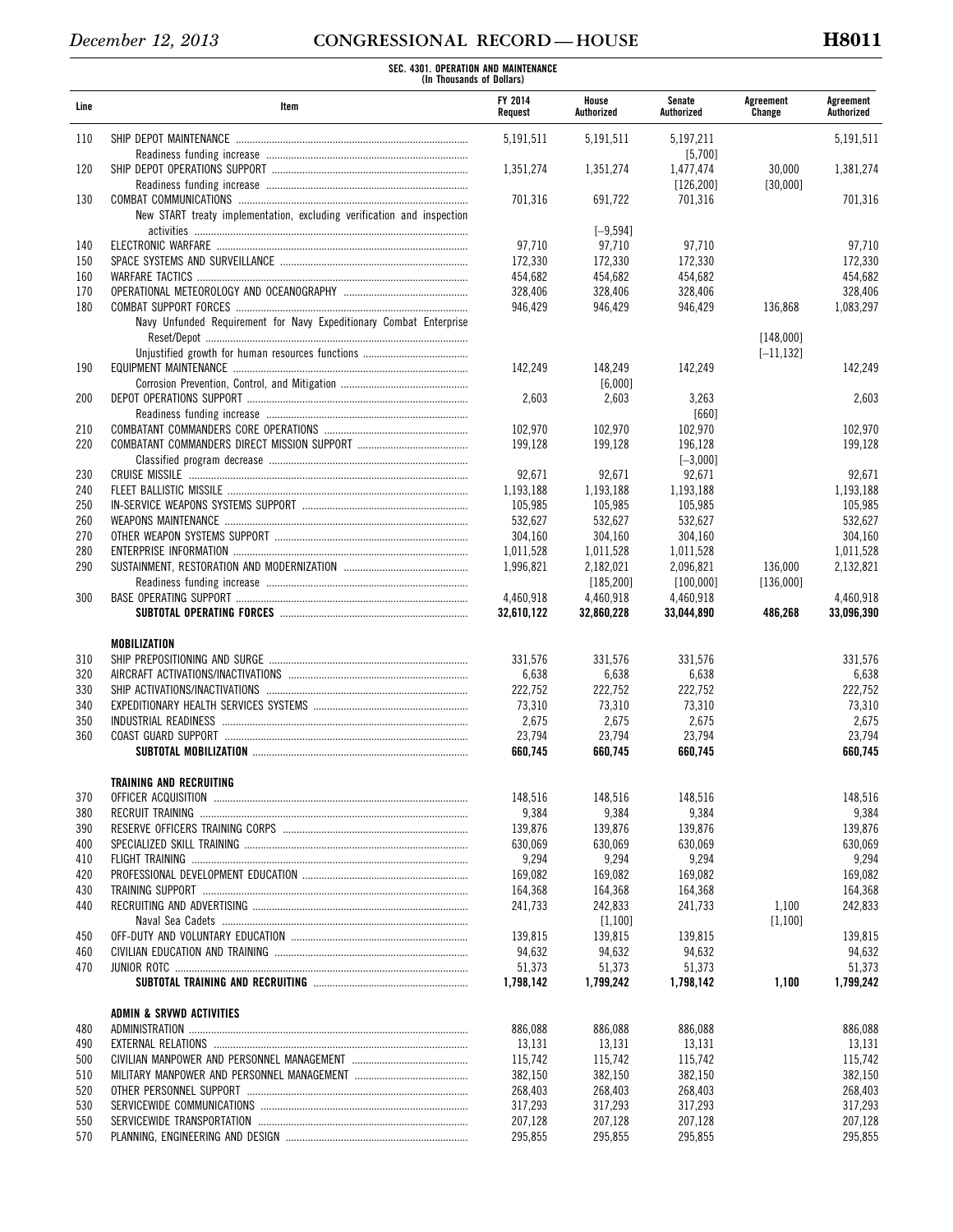# **H8012 CONGRESSIONAL RECORD — HOUSE** *December 12, 2013*

|      | SEC. 4301. OPERATION AND MAINTENANCE<br>(In Thousands of Dollars)           |                           |                     |                      |                     |                         |
|------|-----------------------------------------------------------------------------|---------------------------|---------------------|----------------------|---------------------|-------------------------|
| Line | Item                                                                        | <b>FY 2014</b><br>Request | House<br>Authorized | Senate<br>Authorized | Agreement<br>Change | Agreement<br>Authorized |
| 580  |                                                                             | 1,140,484                 | 1,140,484           | 1,140,484            |                     | 1,140,484               |
| 590  |                                                                             | 52,873                    | 52,873              | 52.873               |                     | 52,873                  |
| 600  |                                                                             | 27,587                    | 27,587              | 27,587               |                     | 27,587                  |
| 610  |                                                                             | 75,728                    | 75,728              | 75,728               |                     | 75,728                  |
| 620  |                                                                             | 543,026                   | 543,026             | 543,026              |                     | 543,026                 |
| 680  |                                                                             | 4,965                     | 4,965               | 4,965                |                     | 4,965                   |
| 705  |                                                                             | 545,775                   | 545,775             | 545,775              |                     | 545,775                 |
|      |                                                                             | 4,876,228                 | 4,876,228           | 4,876,228            |                     | 4,876,228               |
| 710  | <b>UNDISTRIBUTED</b><br>UNDISTRIBUTED                                       |                           | $-278,200$          |                      | $-30,000$           | $-30,000$               |
|      |                                                                             |                           | $[-38, 500]$        |                      | $[-30,000]$         |                         |
|      |                                                                             |                           | $[-239,700]$        |                      |                     |                         |
|      |                                                                             |                           | $-278,200$          |                      | $-30,000$           | $-30,000$               |
|      |                                                                             | 39,945,237                | 39.918.243          | 40,380,005           | 457,368             | 40,402,605              |
|      | <b>OPERATION &amp; MAINTENANCE, MARINE CORPS</b><br><b>OPERATING FORCES</b> |                           |                     |                      |                     |                         |
| 010  |                                                                             | 837.012                   | 926,012             | 837,012              | 75,000              | 912,012                 |
|      |                                                                             |                           | [40,600]            |                      | [40,000]            |                         |
|      |                                                                             |                           | [48, 400]           |                      | [35,000]            |                         |
| 020  |                                                                             | 894,555                   | 898,555             | 894,555              |                     | 894,555                 |
|      |                                                                             |                           | [4,000]             |                      |                     |                         |
| 030  |                                                                             | 223,337                   | 221,337             | 279,337              | 56,000              | 279,337                 |
|      |                                                                             |                           |                     | [56,000]             | [56,000]            |                         |
|      |                                                                             |                           | $[-2,000]$          |                      |                     |                         |
| 040  |                                                                             | 97,878                    | 97,878              | 97,878               |                     | 97,878                  |
| 050  |                                                                             | 774,619                   | 781,719             | 774,619              |                     | 774,619                 |
|      |                                                                             |                           | [7,100]             |                      |                     |                         |
| 060  |                                                                             | 2,166,661                 | 2,166,661           | 2,166,661            |                     | 2,166,661               |
|      |                                                                             | 4,994,062                 | 5,092,162           | 5,050,062            | 131,000             | 5,125,062               |
|      | <b>TRAINING AND RECRUITING</b>                                              |                           |                     |                      |                     |                         |
| 070  |                                                                             | 17,693                    | 17,693              | 17,693               |                     | 17,693                  |
| 080  |                                                                             | 896                       | 896                 | 896                  |                     | 896                     |
| 090  |                                                                             | 100,806                   | 100,806             | 100,806              |                     | 100,806                 |
| 100  |                                                                             | 46,928                    | 46,928              | 46,928               |                     | 46,928                  |
| 110  |                                                                             | 356,426                   | 356,426             | 356,426              |                     | 356,426                 |
| 120  |                                                                             | 179,747                   | 179,747             | 179,747              |                     | 179,747                 |
| 130  |                                                                             | 52,255                    | 52,255              | 52,255               |                     | 52,255                  |
| 140  |                                                                             | 23,138                    | 23,138              | 23,138               |                     | 23,138                  |
|      |                                                                             | 777,889                   | 777,889             | 777.889              |                     | 777,889                 |
|      |                                                                             |                           |                     |                      |                     |                         |
|      | ADMIN & SRVWD ACTIVITIES                                                    |                           |                     |                      |                     |                         |
| 150  |                                                                             | 43,816                    | 43,816              | 43,816               |                     | 43,816                  |
| 160  |                                                                             | 305,107                   | 305,107             | 305,107              |                     | 305,107                 |
| 180  |                                                                             | 87,500                    | 87,500              | 87,500               |                     | 87,500                  |
| 185  |                                                                             | 46,276                    | 46,276              | 46,276               |                     | 46,276                  |
|      |                                                                             | 482,699                   | 482,699             | 482,699              |                     | 482,699                 |
|      | UNDISTRIBUTED                                                               |                           |                     |                      |                     |                         |
| 190  | UNDISTRIBUTED                                                               |                           | $-50,000$           |                      |                     | 0                       |
|      |                                                                             |                           | $[-50,000]$         |                      |                     |                         |
|      |                                                                             |                           | $-50,000$           |                      |                     | 0                       |
|      |                                                                             | 6,254,650                 | 6,302,750           | 6,310,650            | 131,000             | 6,385,650               |
|      | <b>OPERATION &amp; MAINTENANCE, NAVY RES</b>                                |                           |                     |                      |                     |                         |
|      | <b>OPERATING FORCES</b>                                                     |                           |                     |                      |                     |                         |
| 010  |                                                                             | 586,620                   | 586,620             | 588,520              | 1,900               | 588,520                 |
|      |                                                                             |                           |                     | $[1,900]$            | [1,900]             |                         |
| 020  |                                                                             | 7,008                     | 7,008               | 7,008                |                     | 7,008                   |
| 040  |                                                                             | 100,657                   | 100,657             | 109,557              | 8,900               | 109,557                 |
|      |                                                                             |                           |                     | [8,900]              | [8,900]             |                         |
| 050  |                                                                             | 305                       | 305                 | 305                  |                     | 305                     |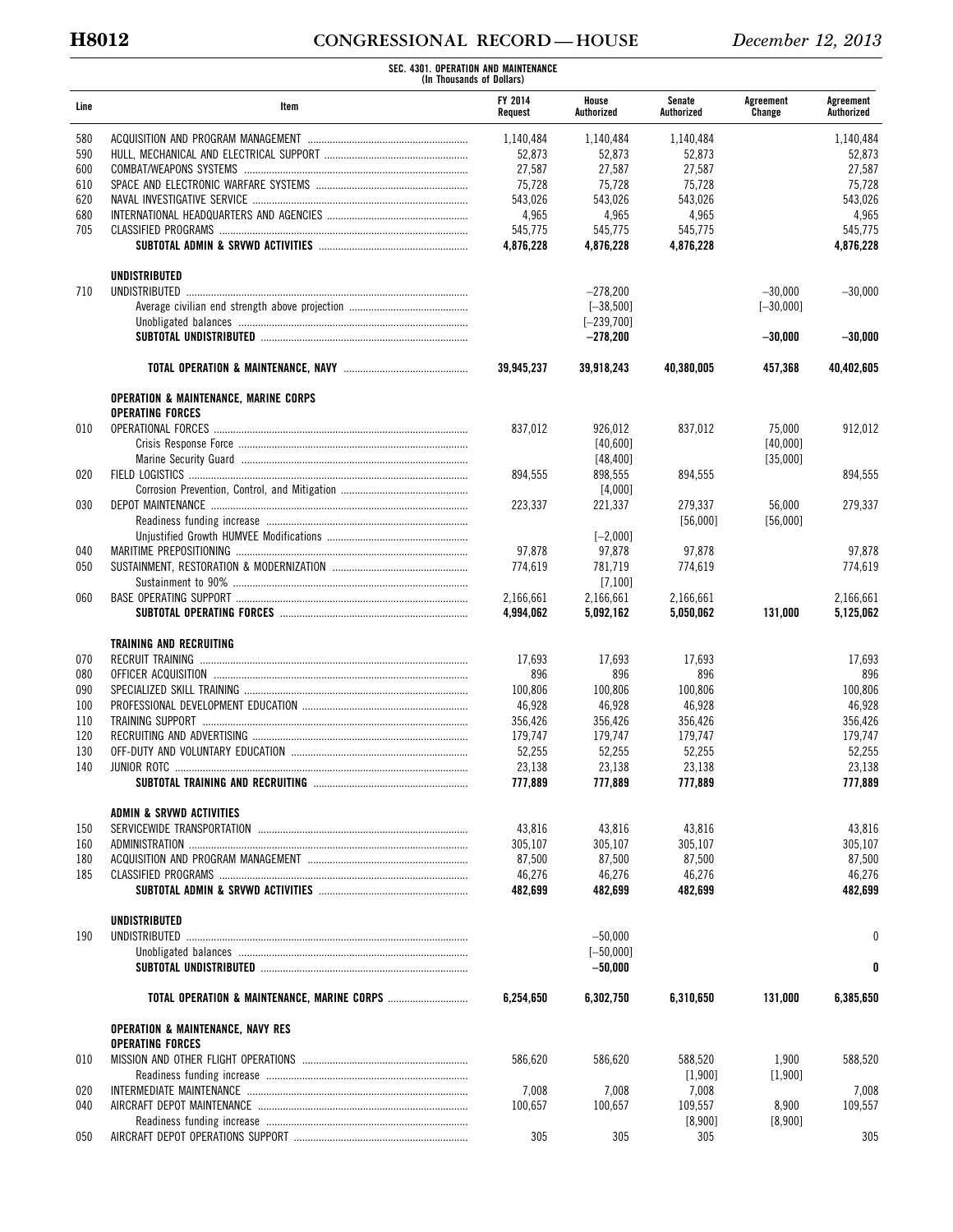|      | SEC. 4301. OPERATION AND MAINTENANCE<br>(In Thousands of Dollars) |                           |                     |                      |                     |                         |  |
|------|-------------------------------------------------------------------|---------------------------|---------------------|----------------------|---------------------|-------------------------|--|
| Line | Item                                                              | <b>FY 2014</b><br>Request | House<br>Authorized | Senate<br>Authorized | Agreement<br>Change | Agreement<br>Authorized |  |
| 060  |                                                                   | 3,927                     | 3,927               | 3,927                |                     | 3,927                   |  |
| 070  |                                                                   | 75,933                    | 75,933              | 75,933               |                     | 75,933                  |  |
| 080  |                                                                   | 601                       | 601                 | 601                  |                     | 601                     |  |
| 090  |                                                                   | 44,364                    | 44,364              | 44,364               |                     | 44,364                  |  |
| 100  |                                                                   | 15,477                    | 15,477              | 15,477               |                     | 15,477                  |  |
| 110  |                                                                   | 115,608                   | 115,608             | 115,608              |                     | 115,608                 |  |
| 120  |                                                                   | 1,967                     | 1,967               | 1,967                |                     | 1,967                   |  |
| 130  |                                                                   | 43,726                    | 43,726              | 43,726               |                     | 43,726                  |  |
| 140  |                                                                   | 69,011                    | 74,011              | 69,011               | 5,000               | 74,011                  |  |
|      |                                                                   |                           | [5,000]             |                      | [5,000]             |                         |  |
| 150  |                                                                   | 109,604                   | 109,604             | 109,604              |                     | 109,604                 |  |
|      |                                                                   | 1,174,808                 | 1,179,808           | 1,185,608            | 15,800              | 1,190,608               |  |
|      |                                                                   |                           |                     |                      |                     |                         |  |
|      | ADMIN & SRVWD ACTIVITIES                                          |                           |                     |                      |                     |                         |  |
| 160  |                                                                   | 2,905                     | 2,905               | 2,905                |                     | 2,905                   |  |
| 170  |                                                                   | 14,425                    | 14,425              | 14,425               |                     | 14,425                  |  |
| 180  |                                                                   | 2,485                     | 2,485               | 2,485                |                     | 2,485                   |  |
| 190  |                                                                   | 3,129                     | 3,129               | 3,129                |                     | 3,129                   |  |
|      |                                                                   | 22,944                    | 22,944              | 22,944               |                     | 22,944                  |  |
|      |                                                                   | 1,197,752                 | 1,202,752           | 1,208,552            | 15,800              | 1.213.552               |  |
|      | <b>OPERATION &amp; MAINTENANCE, MC RESERVE</b>                    |                           |                     |                      |                     |                         |  |
|      | <b>OPERATING FORCES</b>                                           |                           |                     |                      |                     |                         |  |
| 010  | OPERATING FORCES                                                  | 96,244                    | 96,244              | 96,244               |                     | 96,244                  |  |
| 020  |                                                                   | 17,581                    | 19,081              | 17,581               |                     | 17,581                  |  |
|      |                                                                   |                           | $[1,500]$           |                      |                     |                         |  |
| 030  |                                                                   | 32,438                    | 32,738              | 32,438               | 300                 | 32,738                  |  |
|      |                                                                   |                           | $[300]$             |                      | [300]               |                         |  |
| 040  |                                                                   | 95,259                    | 95,259              | 95,259               |                     | 95,259                  |  |
|      |                                                                   | 241,522                   | 243,322             | 241,522              | 300                 | 241,822                 |  |
|      |                                                                   |                           |                     |                      |                     |                         |  |
|      | ADMIN & SRVWD ACTIVITIES                                          |                           |                     |                      |                     |                         |  |
| 050  |                                                                   | 894                       | 894                 | 894                  |                     | 894                     |  |
| 060  |                                                                   | 11,743                    | 11,743              | 11,743               |                     | 11,743                  |  |
| 070  |                                                                   | 9,158                     | 9,158               | 9,158                |                     | 9,158                   |  |
|      |                                                                   | 21,795                    | 21,795              | 21,795               |                     | 21,795                  |  |
|      | <b>TOTAL OPERATION &amp; MAINTENANCE, MC RESERVE </b>             | 263,317                   | 265,117             | 263,317              | 300                 | 263,617                 |  |
|      | <b>OPERATION &amp; MAINTENANCE, AIR FORCE</b>                     |                           |                     |                      |                     |                         |  |
|      | <b>OPERATING FORCES</b>                                           |                           |                     |                      |                     |                         |  |
| 010  |                                                                   | 3,295,814                 | 3,295,814           | 3,515,814            | 146,800             | 3,442,614               |  |
|      |                                                                   |                           |                     | [220,000]            | [146, 800]          |                         |  |
| 020  |                                                                   | 1,875,095                 | 1,875,095           | 1,875,095            |                     | 1,875,095               |  |
| 030  |                                                                   | 1,559,109                 | 1,559,109           | 1,589,109            | 20,000              | 1,579,109               |  |
|      |                                                                   |                           |                     | [30,000]             | [20.000]            |                         |  |
| 040  |                                                                   | 5,956,304                 | 5,961,304           | 6,146,304            | 190,000             | 6,146,304               |  |
|      |                                                                   |                           | [5,000]             |                      |                     |                         |  |
|      |                                                                   |                           |                     | [190.000]            | [190,000]           |                         |  |
| 050  |                                                                   | 1,834,424                 | 2,224,454           | 1,909,424            | 100,314             | 1,934,738               |  |
|      |                                                                   |                           | [219, 500]          | [75,000]             | [100, 314]          |                         |  |
|      | Restoration, Modernization, and Demolition project shortfalls     |                           | [170, 530]          |                      |                     |                         |  |
| 060  |                                                                   | 2,779,811                 | 2,779,811           | 2,779,811            |                     | 2,779,811               |  |
| 070  |                                                                   | 913,841                   | 913,841             | 913,841              | $-2,512$            | 911,329                 |  |
|      | Remove program growth for foreign currency fluctuation            |                           |                     |                      | $[-2, 512]$         |                         |  |
| 080  |                                                                   | 916,837                   | 916,837             | 916,837              |                     | 916,837                 |  |
| 100  |                                                                   | 720,349                   | 720,349             | 720,349              |                     | 720,349                 |  |
| 110  |                                                                   | 305,275                   | 305,275             | 305,275              |                     | 305,275                 |  |
|      |                                                                   |                           |                     |                      |                     |                         |  |
| 120  |                                                                   | 433,658                   | 433,658             | 433,658              |                     | 433,658                 |  |
| 130  |                                                                   | 1,146,016                 | 1,147,116           | 1,123,616            |                     | 1,146,016               |  |
|      |                                                                   |                           |                     | $[-22, 400]$         |                     |                         |  |
|      |                                                                   |                           | [1,100]             |                      |                     |                         |  |
| 140  |                                                                   | 231,830                   | 231,830             | 231,830              |                     | 231,830                 |  |
|      |                                                                   | 21,968,363                | 22,364,493          | 22,460,963           | 454,602             | 22,422,965              |  |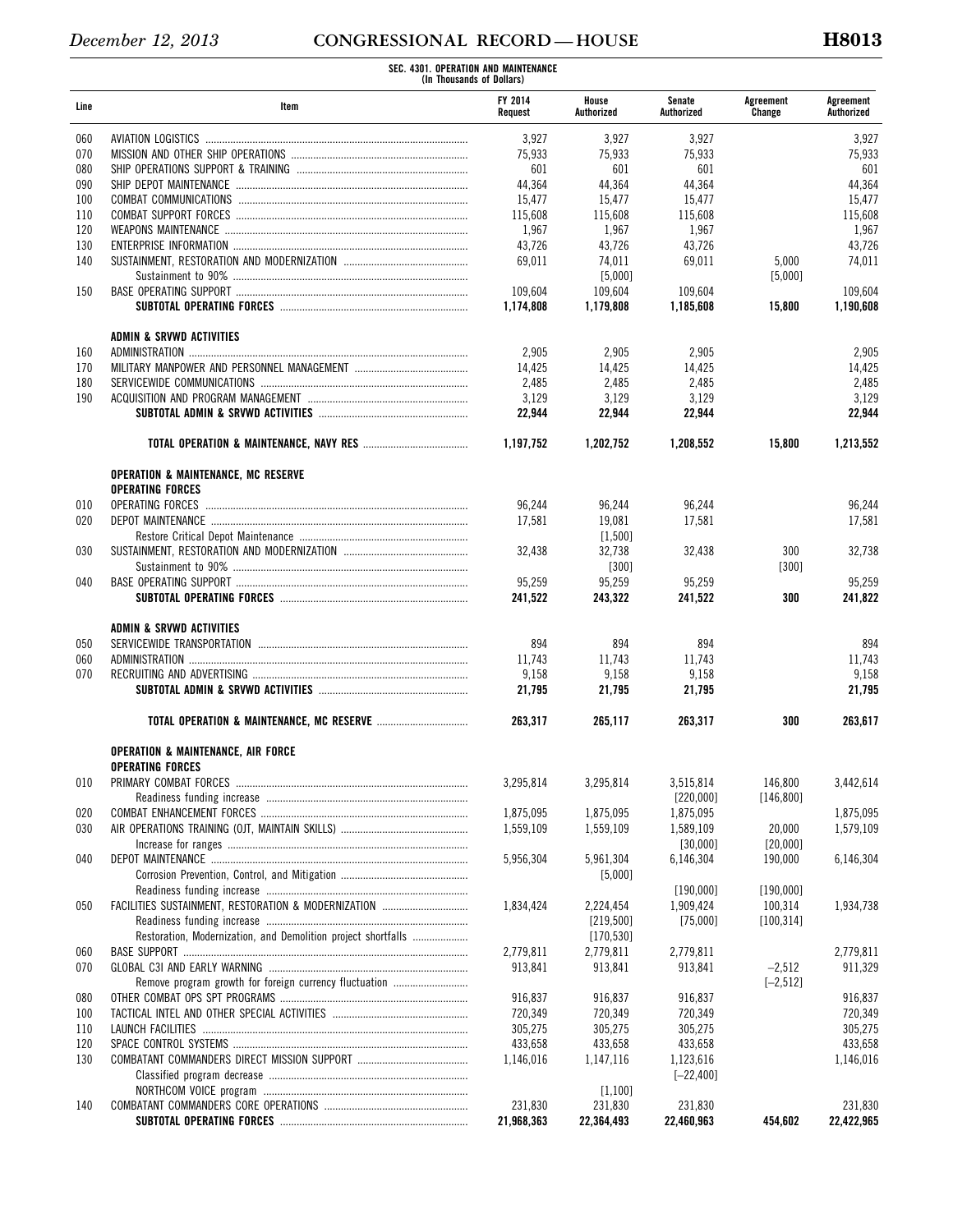# **H8014 CONGRESSIONAL RECORD — HOUSE** *December 12, 2013*

|      | SEC. 4301. OPERATION AND MAINTENANCE<br>(In Thousands of Dollars)     |                           |                     |                      |                     |                         |
|------|-----------------------------------------------------------------------|---------------------------|---------------------|----------------------|---------------------|-------------------------|
| Line | Item                                                                  | <b>FY 2014</b><br>Request | House<br>Authorized | Senate<br>Authorized | Agreement<br>Change | Agreement<br>Authorized |
|      | MOBILIZATION                                                          |                           |                     |                      |                     |                         |
| 150  |                                                                       | 2,015,902                 | 2,015,902           | 2,015,902            |                     | 2,015,902               |
| 160  |                                                                       | 147,216                   | 147.216             | 147,216              |                     | 147,216                 |
| 170  |                                                                       | 1,556,232                 | 1,556,232           | 1,556,232            |                     | 1,556,232               |
| 180  | FACILITIES SUSTAINMENT, RESTORATION & MODERNIZATION                   | 167,402                   | 167,402             | 167,402              |                     | 167,402                 |
| 190  |                                                                       | 707,040                   | 707,040             | 707,040              |                     | 707,040                 |
|      |                                                                       | 4,593,792                 | 4,593,792           | 4,593,792            |                     | 4,593,792               |
|      | <b>TRAINING AND RECRUITING</b>                                        |                           |                     |                      |                     |                         |
| 200  |                                                                       | 102.334                   | 102,334             | 102,334              |                     | 102,334                 |
| 210  |                                                                       | 17,733                    | 17,733              | 17.733               |                     | 17.733                  |
| 220  |                                                                       | 94,600                    | 94,600              | 94,600               |                     | 94,600                  |
| 230  | FACILITIES SUSTAINMENT, RESTORATION & MODERNIZATION                   | 217,011                   | 217,011             | 217,011              |                     | 217,011                 |
| 240  |                                                                       | 800,327                   | 800,327             | 800,327              |                     | 800,327                 |
| 250  |                                                                       | 399,364                   | 399,364             | 399,364              |                     | 399,364                 |
| 260  |                                                                       | 792,275                   | 792,275             | 792,275              |                     | 792,275                 |
| 270  |                                                                       | 248,958                   | 248,958             | 248,958              |                     | 248,958                 |
| 280  |                                                                       | 106,741                   | 106,741             |                      |                     | 106,741                 |
| 290  |                                                                       |                           |                     | 106,741<br>339.331   |                     |                         |
|      |                                                                       | 319,331                   | 319,331             |                      | 20,000              | 339,331                 |
|      |                                                                       |                           |                     | [20,000]             | [20,000]            |                         |
| 300  |                                                                       | 122,736                   | 122,736             | 122,736              |                     | 122.736                 |
| 310  |                                                                       | 3,679                     | 3,679               | 3,679                |                     | 3,679                   |
| 320  |                                                                       | 137,255                   | 137.255             | 137,255              |                     | 137,255                 |
| 330  |                                                                       | 176,153                   | 176,153             | 176.153              |                     | 176,153                 |
| 340  |                                                                       | 67,018                    | 67,018              | 67,018               |                     | 67,018                  |
|      |                                                                       | 3,605,515                 | 3,605,515           | 3,625,515            | 20,000              | 3,625,515               |
|      | ADMIN & SRVWD ACTIVITIES                                              |                           |                     |                      |                     |                         |
| 350  | LOGISTICS OPERATIONS                                                  | 1,103,684                 | 1,103,684           | 1,103,684            |                     | 1,103,684               |
| 360  |                                                                       | 919,923                   | 919,923             | 919,923              |                     | 919,923                 |
| 370  |                                                                       | 56,601                    | 52,601              | 56,601               |                     | 56,601                  |
|      | Heavy bomber eliminations related to New START treaty implementation  |                           | $[-400]$            |                      |                     |                         |
|      | ICBM reductions related to New START implementation                   |                           | $[-3,600]$          |                      |                     |                         |
| 380  | FACILITIES SUSTAINMENT, RESTORATION & MODERNIZATION                   | 281,061                   | 281,061             | 281,061              |                     | 281,061                 |
|      |                                                                       |                           |                     |                      |                     |                         |
| 390  |                                                                       | 1,203,305                 | 1,203,305           | 1,203,305            | $-5,177$            | 1,198,128               |
|      |                                                                       |                           |                     |                      | $[-5, 177]$         |                         |
| 400  |                                                                       | 593,865                   | 593,865             | 593,865              |                     | 593,865                 |
| 410  |                                                                       | 574,609                   | 574,609             | 574,609              |                     | 574,609                 |
| 420  |                                                                       | 1,028,600                 | 1,013,200           | 1,028,600            |                     | 1,028,600               |
|      | De-MIRVing ICBMs related to New START treaty implementation           |                           | $[-700]$            |                      |                     |                         |
|      | ICBM eliminations and Environmental Impact Study related to New START |                           |                     |                      |                     |                         |
|      |                                                                       |                           | $[-14, 700]$        |                      |                     |                         |
| 430  |                                                                       | 24,720                    | 24,720              | 24,720               |                     | 24,720                  |
| 460  |                                                                       | 89,008                    | 89,008              | 89,008               |                     | 89,008                  |
| 465  |                                                                       | 1,227,796                 | 1,222,996           | 1,227,796            |                     | 1,227,796               |
|      |                                                                       |                           | $[-4, 800]$         |                      |                     |                         |
|      |                                                                       | 7,103,172                 | 7,078,972           | 7,103,172            | $-5,177$            | 7,097,995               |
|      |                                                                       |                           |                     |                      |                     |                         |
|      | UNDISTRIBUTED                                                         |                           |                     |                      |                     |                         |
| 470  |                                                                       |                           | $-205,100$          |                      | $-200,000$          | $-200.000$              |
|      |                                                                       |                           | $[-18, 700]$        |                      | $[-200,000]$        |                         |
|      |                                                                       |                           | $[-186, 400]$       |                      |                     |                         |
|      |                                                                       |                           | $-205,100$          |                      | $-200.000$          | $-200,000$              |
|      |                                                                       | 37,270,842                | 37,437,672          | 37,783,442           | 269,425             | 37,540,267              |
|      | <b>OPERATION &amp; MAINTENANCE, AF RESERVE</b>                        |                           |                     |                      |                     |                         |
|      | <b>OPERATING FORCES</b>                                               |                           |                     |                      |                     |                         |
| 010  |                                                                       | 1,857,951                 | 1,857,951           | 1,857,951            |                     | 1,857,951               |
| 020  |                                                                       | 224,462                   | 224,462             | 224,462              | $-4,400$            | 220,062                 |
|      | Unjustified growth in civilian personnel compensation                 |                           |                     |                      | $[-4, 400]$         |                         |
| 030  |                                                                       | 521,182                   | 521,182             | 521,182              |                     | 521,182                 |
|      | FACILITIES SUSTAINMENT, RESTORATION & MODERNIZATION                   |                           |                     |                      |                     |                         |
| 040  |                                                                       | 89,704                    | 98,804              | 98,404               | 8,970               | 98,674                  |
|      |                                                                       |                           | [9,100]             | [8,700]              | [8,970]             |                         |
| 050  |                                                                       | 360,836                   | 360,836             | 360,836              |                     | 360,836                 |
|      |                                                                       | 3,054,135                 | 3,063,235           | 3,062,835            | 4,570               | 3,058,705               |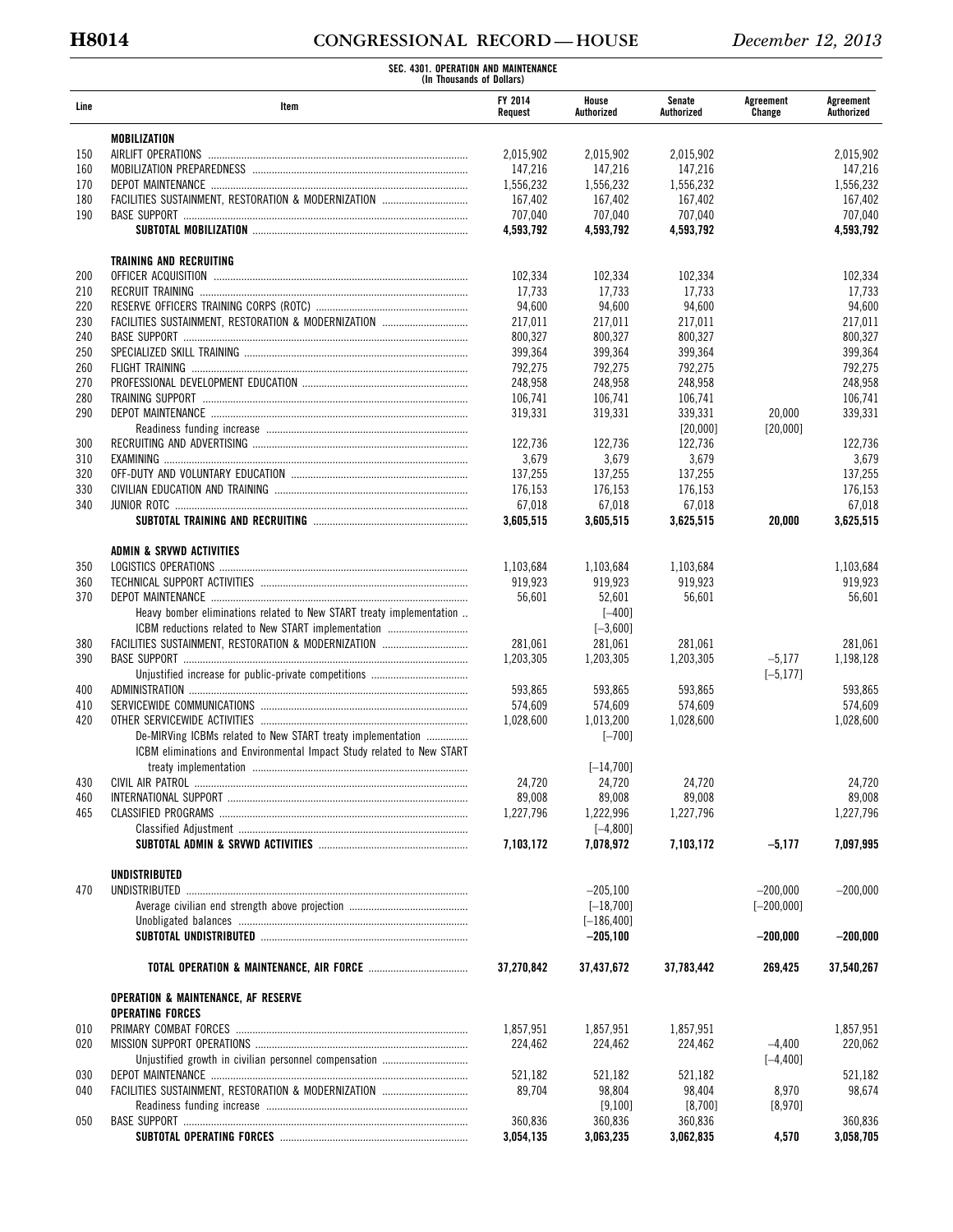|      | SEC. 4301. OPERATION AND MAINTENANCE<br>(In Thousands of Dollars)      |                      |                      |                      |                     |                         |  |
|------|------------------------------------------------------------------------|----------------------|----------------------|----------------------|---------------------|-------------------------|--|
| Line | Item                                                                   | FY 2014<br>Request   | House<br>Authorized  | Senate<br>Authorized | Agreement<br>Change | Agreement<br>Authorized |  |
|      | ADMINISTRATION AND SERVICEWIDE ACTIVITIES                              |                      |                      |                      |                     |                         |  |
| 060  |                                                                        | 64,362               | 64,362               | 64,362               |                     | 64,362                  |  |
| 070  |                                                                        | 15,056               | 15,056               | 15,056               |                     | 15,056                  |  |
| 080  |                                                                        | 23,617               | 23,617               | 23,617               |                     | 23,617                  |  |
| 090  |                                                                        | 6,618                | 6,618                | 6,618                |                     | 6,618                   |  |
| 100  |                                                                        | 819                  | 819                  | 819                  |                     | 819                     |  |
|      | SUBTOTAL ADMINISTRATION AND SERVICEWIDE ACTIVITIES                     | 110,472              | 110,472              | 110,472              |                     | 110,472                 |  |
|      |                                                                        | 3,164,607            | 3,173,707            | 3,173,307            | 4,570               | 3,169,177               |  |
|      | <b>OPERATION &amp; MAINTENANCE, ANG</b>                                |                      |                      |                      |                     |                         |  |
|      | <b>OPERATING FORCES</b>                                                |                      |                      |                      |                     |                         |  |
| 010  |                                                                        | 3,371,871            | 3,371,871            | 3,371,871            |                     | 3,371,871               |  |
| 020  |                                                                        | 720,305              | 720,305              | 720,305              |                     | 720,305                 |  |
| 030  |                                                                        | 1,514,870            | 1,514,870            | 1,514,870            |                     | 1,514,870               |  |
| 040  | FACILITIES SUSTAINMENT, RESTORATION & MODERNIZATION                    | 296,953              | 323,853              | 325,153              | 28,200              | 325,153                 |  |
|      |                                                                        |                      | [26,900]             | [28, 200]            | [28, 200]           |                         |  |
| 050  |                                                                        | 597,303<br>6,501,302 | 597,303<br>6,528,202 | 597,303<br>6,529,502 | 28,200              | 597,303<br>6.529.502    |  |
|      | ADMINISTRATION AND SERVICE-WIDE ACTIVITIES                             |                      |                      |                      |                     |                         |  |
| 060  |                                                                        | 32,117               | 32,117               | 32,117               |                     | 32,117                  |  |
| 070  |                                                                        | 32,585               | 32,585               | 32,585               |                     | 32,585                  |  |
|      | SUBTOTAL ADMINISTRATION AND SERVICE-WIDE ACTIVITIES                    | 64,702               | 64,702               | 64,702               |                     | 64,702                  |  |
|      |                                                                        | 6,566,004            | 6,592,904            | 6,594,204            | 28,200              | 6,594,204               |  |
|      | OPERATION & MAINTENANCE, DEFENSE-WIDE                                  |                      |                      |                      |                     |                         |  |
|      | <b>OPERATING FORCES</b>                                                |                      |                      |                      |                     |                         |  |
| 010  |                                                                        | 472,239              | 472,239              | 472,239              |                     | 472,239                 |  |
| 020  |                                                                        | 5,261,463            | 5,230,711            | 5,239,663            | $-27,852$           | 5,233,611               |  |
|      |                                                                        |                      | [70, 100]            |                      | [70, 100]           |                         |  |
|      |                                                                        |                      | $[-7, 017]$          |                      | $[-7, 017]$         |                         |  |
|      |                                                                        |                      | $[-35, 519]$         |                      | $[-35, 519]$        |                         |  |
|      | Other Operations-military construction collateral equipment non-recur- |                      |                      |                      | $[-5,000]$          |                         |  |
|      |                                                                        |                      | [5,000]              |                      | [5,000]             |                         |  |
|      | Preserve the force and families—human performance program              |                      | $[-16, 605]$         |                      | $[-11, 605]$        |                         |  |
|      |                                                                        |                      | $[-8, 786]$          |                      | $[-8, 786]$         |                         |  |
|      | Realignment of NATO Special Operations Headquarters to O&M, Army       |                      | $[-31, 200]$         |                      | $[-31, 200]$        |                         |  |
|      |                                                                        |                      | $[-14, 725]$         |                      | $[-14, 725]$        |                         |  |
|      |                                                                        |                      | [18,000]             |                      | [18,000]            |                         |  |
|      |                                                                        |                      | $[-10,000]$          | $[-7, 100]$          | $[-7, 100]$         |                         |  |
|      |                                                                        |                      |                      | $[-14, 700]$         |                     |                         |  |
|      |                                                                        | 5,733,702            | 5,702,950            | 5,711,902            | $-27.852$           | 5,705,850               |  |
|      | <b>TRAINING AND RECRUITING</b>                                         |                      |                      |                      |                     |                         |  |
| 040  |                                                                        | 157,397              | 157,397              | 157,397              |                     | 157,397                 |  |
| 050  |                                                                        | 84,899               | 84,899               | 84,899               |                     | 84,899                  |  |
|      |                                                                        | 242,296              | 242,296              | 242,296              |                     | 242,296                 |  |
|      | ADMINISTRATION AND SERVICEWIDE ACTIVITIES                              |                      |                      |                      |                     |                         |  |
| 060  |                                                                        | 144,443              | 165,443              | 166,142              | 21,699              | 166,142                 |  |
|      |                                                                        |                      | [21,000]             | [21, 699]            | [21, 699]           |                         |  |
| 080  |                                                                        | 612,207              | 612,207              | 612,207              | $-29,000$           | 583,207                 |  |
|      |                                                                        |                      |                      |                      | $[-29,000]$         |                         |  |
| 090  |                                                                        | 1,378,606            | 1,378,606            | 1,378,606            | $-59,000$           | 1,319,606               |  |
|      | Overestimation of Civilian Full Time Equivalent Targets                |                      |                      |                      | $[-59,000]$         |                         |  |
| 110  |                                                                        | 763,091              | 763,091              | 763,091              |                     | 763,091                 |  |
| 120  |                                                                        | 1,326,243            | 1,326,243            | 1,326,243            |                     | 1,326,243               |  |
| 140  |                                                                        | 29,933               | 29,933               | 29,933               |                     | 29,933                  |  |
| 150  |                                                                        | 462,545              | 462,545              | 462,545              | $-11,028$           | 451,517                 |  |
|      |                                                                        |                      |                      |                      | $[-11,028]$         |                         |  |
| 160  |                                                                        | 222,979              | 222,979              | 222,979              |                     | 222,979                 |  |
| 170  |                                                                        | 21,594               | 21,594               | 21,594               |                     | 21,594                  |  |
|      |                                                                        |                      |                      |                      |                     |                         |  |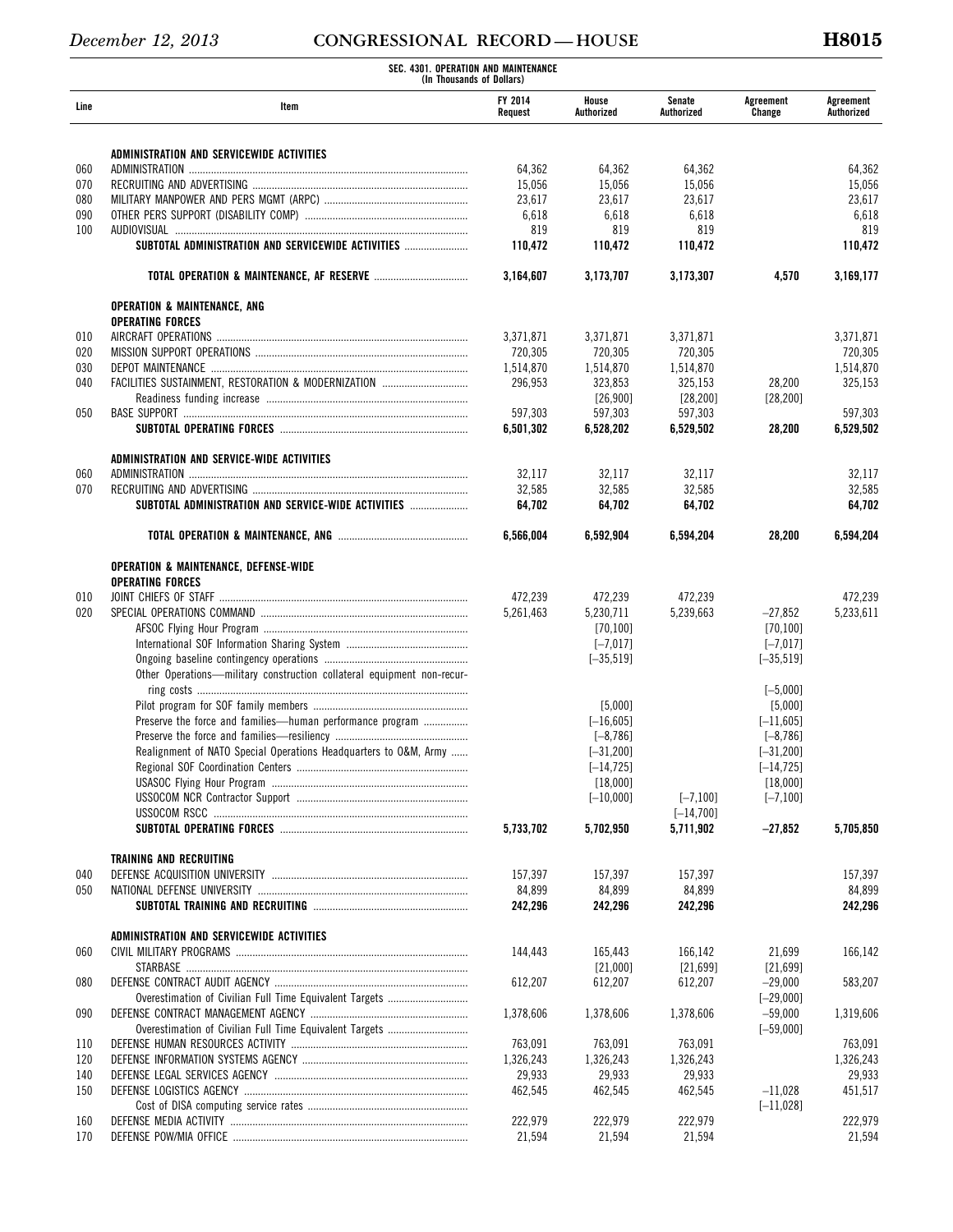# **H8016 CONGRESSIONAL RECORD — HOUSE** *December 12, 2013*

|            | SEC. 4301. OPERATION AND MAINTENANCE<br>(In Thousands of Dollars)  |                           |                     |                      |                      |                         |
|------------|--------------------------------------------------------------------|---------------------------|---------------------|----------------------|----------------------|-------------------------|
| Line       | Item                                                               | <b>FY 2014</b><br>Request | House<br>Authorized | Senate<br>Authorized | Agreement<br>Change  | Agreement<br>Authorized |
| 180        |                                                                    | 788,389                   | 788,389             | 769,389              | $-26,800$            | 761,589                 |
|            |                                                                    |                           |                     | $[-7,000]$           | $[-7,000]$           |                         |
|            |                                                                    |                           |                     |                      | $[-7, 800]$          |                         |
|            | Regional centers for security centers—undistributed decrease       |                           |                     | $[-12,000]$          | $[-12,000]$          |                         |
| 190        |                                                                    | 546,603                   | 546,603             | 546,603              |                      | 546,603                 |
| 210        |                                                                    | 35,151                    | 35,151              | 35,151               |                      | 35,151                  |
| 220        |                                                                    | 438,033                   | 438,033             | 438,033              |                      | 438,033                 |
| 240        |                                                                    | 2,713,756                 | 2,713,756           | 2,743,756            |                      | 2,713,756               |
|            |                                                                    |                           |                     | [5,000]              |                      |                         |
| 250        |                                                                    | 256,201                   | 256,201             | [25,000]<br>256,201  | $-1,400$             | 254,801                 |
|            |                                                                    |                           |                     |                      | $[-1, 400]$          |                         |
| 270        |                                                                    | 371,615                   | 217,715             | 98,315               | $-153,900$           | 217,715                 |
|            |                                                                    |                           |                     | $[-273, 300]$        | $[-273, 300]$        |                         |
|            |                                                                    |                           | $[-153,900]$        |                      |                      |                         |
|            | Rephasing of Guam civilian water and waste water infrastructure    |                           |                     |                      |                      |                         |
|            |                                                                    |                           |                     |                      | [119,400]            |                         |
| 280        |                                                                    | 2,010,176                 | 1,922,676           | 2,003,176            | $-15,000$            | 1,995,176               |
|            |                                                                    |                           | $[-8,000]$          |                      | $[-8,000]$           |                         |
|            | Combatant Commanders Exercise Engagement Training Transformation   |                           | [90, 500]           |                      |                      |                         |
|            |                                                                    |                           | $[-10,000]$         | $[-7,000]$           | $[-7,000]$           |                         |
|            | Procurement Technical Assistance Program-Enhanced Business Support |                           | [10,000]            |                      |                      |                         |
|            |                                                                    |                           | $[-60,000]$         |                      |                      |                         |
|            | Realignment to Building Partnership Capacity authorities           |                           | $[-35,000]$         |                      |                      |                         |
|            |                                                                    |                           | $[-75,000]$         |                      |                      |                         |
| 290        |                                                                    | 616,572                   | 616,572             | 616,572              | $-5,000$             | 611,572                 |
| 295        |                                                                    | 14,283,558                | 14,287,648          |                      | $[-5,000]$<br>40,000 | 14,323,558              |
|            |                                                                    |                           | [4,090]             | 14,308,558           | [10,000]             |                         |
|            |                                                                    |                           |                     | [40,000]             | [30,000]             |                         |
|            |                                                                    |                           |                     | $[-15,000]$          |                      |                         |
|            | SUBTOTAL ADMINISTRATION AND SERVICEWIDE ACTIVITIES                 | 27,021,695                | 26,805,385          | 26,799,094           | $-239,429$           | 26,782,266              |
|            | <b>UNDISTRIBUTED</b>                                               |                           |                     |                      |                      |                         |
| 305        | UNDISTRIBUTED                                                      |                           | $-320,000$          |                      | 30,000               | 30,000                  |
|            |                                                                    |                           | [25,000]            |                      | [25,000]             |                         |
|            |                                                                    |                           | [5,000]             |                      | [5,000]              |                         |
|            | Section 514. Study of Reserve Component General and Flag Officers  |                           | [3,000]             |                      |                      |                         |
|            | Section 621. Expand the victims transitional compensation benefit  |                           | [10,000]            |                      |                      |                         |
|            |                                                                    |                           | $[-363,000]$        |                      |                      |                         |
|            |                                                                    |                           | -320,000            |                      | 30,000               | 30,000                  |
|            |                                                                    | 32,997,693                | 32,430,631          | 32.753.292           | $-237,281$           | 32,760,412              |
|            | <b>MISCELLANEOUS APPROPRIATIONS</b>                                |                           |                     |                      |                      |                         |
| 040        | US COURT OF APPEALS FOR THE ARMED FORCES, DEFENSE                  | 13,606                    | 12,626              | 13,606               |                      | 13,606                  |
|            |                                                                    |                           | $[-980]$            |                      |                      |                         |
| 050        |                                                                    | 109,500                   | 109,500             | 109,500              |                      | 109,500                 |
| 060        |                                                                    | 528,455                   | 528,455             | 528,455              |                      | 528,455                 |
| 080        |                                                                    | 256,031                   | 256,031             | 256,031              | $-124,700$           | 131,331                 |
|            |                                                                    |                           |                     |                      | $[-124, 700]$        |                         |
| 090        |                                                                    | 298,815                   | 298.815             | 298,815              |                      | 298,815                 |
| 100<br>110 |                                                                    | 316,103<br>439,820        | 316,103<br>439,820  | 316,103<br>439,820   |                      | 316,103<br>439,820      |
| 120        |                                                                    | 10,757                    | 10,757              | 10,757               |                      | 10,757                  |
| 130        |                                                                    | 237,443                   | 237,443             | 237,443              |                      | 237,443                 |
| 160        |                                                                    | 5,000                     |                     | 5,000                | $-5,000$             | $\mathbf{0}$            |
|            |                                                                    |                           | $[-5,000]$          |                      | $[-5,000]$           |                         |
|            |                                                                    | 2,215,530                 | 2,209,550           | 2,215,530            | $-129,700$           | 2,085,830               |
|            |                                                                    | 175,097,941               | 174,602,459         | 176,631,808          | 1,322,485            | 176,420,426             |

**SEC. 4302. OPERATION AND MAINTENANCE FOR OVERSEAS CONTINGENCY OPERATIONS.**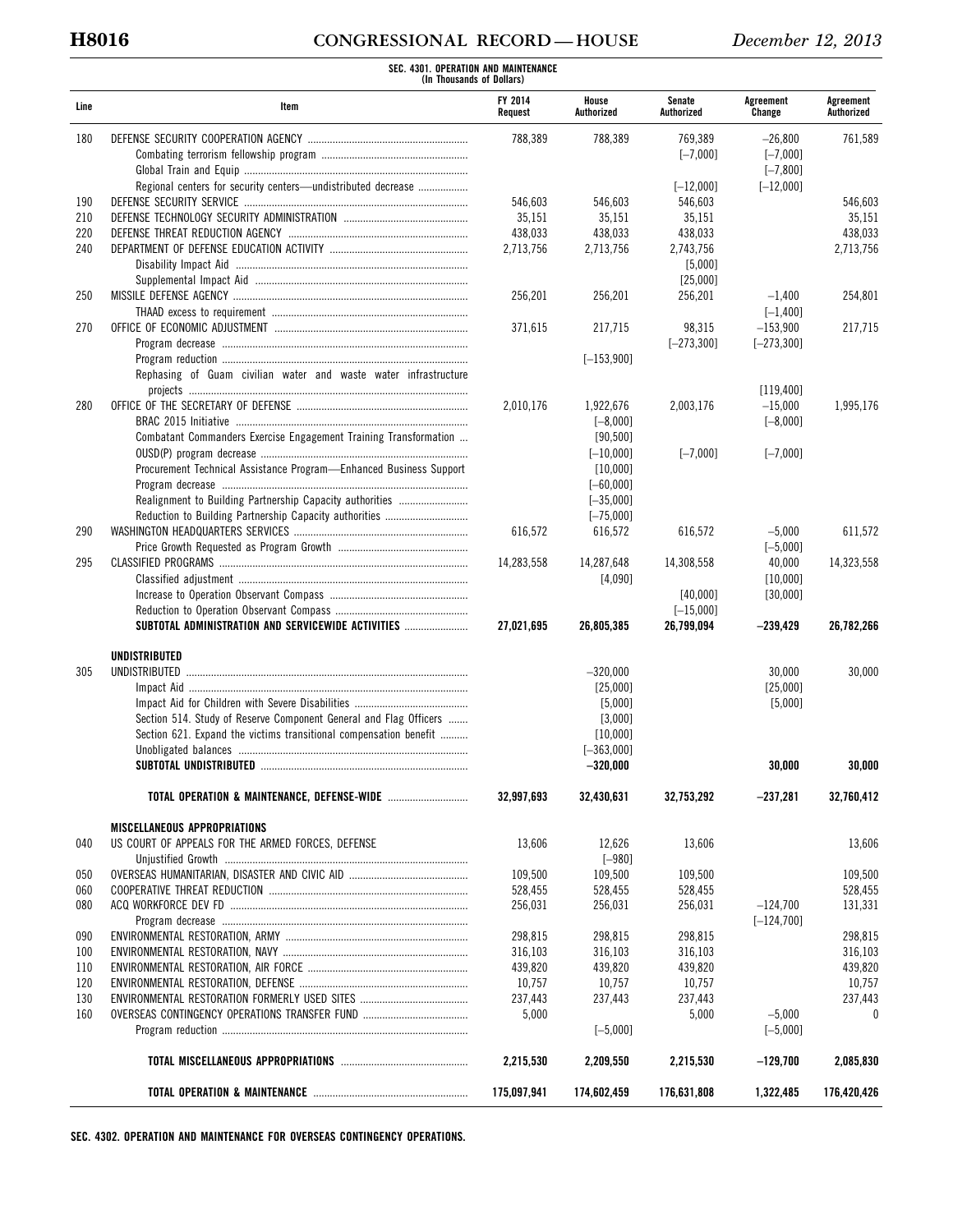**SEC. 4302. OPERATION AND MAINTENANCE FOR OVERSEAS CONTINGENCY OPERATIONS (In Thousands of Dollars)** 

| Line       | ltem                                         | FY 2014<br>Request   | House<br>Authorized  | Senate<br>Authorized  | Agreement<br>Change | Agreement<br>Authorized |
|------------|----------------------------------------------|----------------------|----------------------|-----------------------|---------------------|-------------------------|
|            | <b>OPERATION &amp; MAINTENANCE, ARMY</b>     |                      |                      |                       |                     |                         |
|            | <b>OPERATING FORCES</b>                      |                      |                      |                       |                     |                         |
| 010        | <b>MANEUVER UNITS</b>                        | 217,571              | 247,571              | 217,571               |                     | 217,571                 |
|            |                                              |                      | [15.000]             |                       |                     |                         |
|            |                                              |                      | [15,000]             |                       |                     |                         |
| 020<br>030 |                                              | 8,266                | 8,266                | 8,266                 |                     | 8,266                   |
| 040        |                                              | 56,626               | 56,626               | 56,626<br>4.209.942   |                     | 56,626                  |
| 050        |                                              | 4,209,942<br>950,567 | 4,209,942<br>950,567 | 943,567               |                     | 4,209,942<br>950,567    |
|            |                                              |                      |                      |                       |                     |                         |
| 060        |                                              | 474.288              | 474,288              | $[-7,000]$<br>474,288 |                     |                         |
| 070        |                                              | 1.349.152            | 1.349.152            | 1,485,452             |                     | 474,288                 |
|            |                                              |                      |                      |                       |                     | 1,349,152               |
|            |                                              |                      |                      | [56, 300]<br>[80,000] |                     |                         |
| 080        |                                              | 655,000              | 655,000              | 655,000               |                     | 655,000                 |
| 090        |                                              | 301.563              | 796,563              | 301,563               |                     | 301,563                 |
|            |                                              |                      | [495,000]            |                       |                     |                         |
| 100        |                                              | 706,214              | 706,214              | 706,214               |                     |                         |
| 140        |                                              |                      | 11,519,498           |                       |                     | 706,214                 |
| 150        |                                              | 11,519,498<br>60,000 | 60,000               | 11,519,498<br>60,000  |                     | 11,519,498<br>60,000    |
| 160        |                                              |                      |                      | 2.240.358             |                     | 3.340.358               |
|            |                                              | 2,240,358            | 3,740,358            |                       | 1,100,000           |                         |
|            |                                              | 22.749.045           | [1,500,000]          |                       | [1, 100, 000]       |                         |
|            |                                              |                      | 24,774,045           | 22,878,345            | 1.100.000           | 23,849,045              |
|            | ADMIN & SRVWIDE ACTIVITIES                   |                      |                      |                       |                     |                         |
| 350        |                                              | 4,601,356            | 4,601,356            | 4,601,356             |                     | 4,601,356               |
| 380        |                                              | 17,418               | 17,418               | 17,418                |                     | 17,418                  |
| 400        |                                              | 110,000              | 110,000              | 110,000               |                     | 110,000                 |
| 420        |                                              | 94,820               | 94,820               | 94,820                |                     | 94,820                  |
| 430        |                                              | 54,000               | 54,000               | 54,000                |                     | 54,000                  |
| 450        |                                              | 250,000              | 250,000              | 250,000               |                     | 250,000                 |
| 525        |                                              | 1,402,994            | 1,402,994            | 1,402,994             |                     | 1,402,994               |
|            |                                              | 6,530,588            | 6,530,588            | 6,530,588             |                     | 6,530,588               |
|            | UNDISTRIBUTED                                |                      |                      |                       |                     |                         |
| 530        |                                              |                      | 91,100               |                       |                     |                         |
|            |                                              |                      | [91, 100]            |                       |                     |                         |
|            |                                              |                      | 91,100               |                       |                     |                         |
|            |                                              | 29,279,633           | 31,395,733           | 29,408,933            | 1,100,000           | 30,379,633              |
|            | <b>OPERATION &amp; MAINTENANCE, ARMY RES</b> |                      |                      |                       |                     |                         |
|            | <b>OPERATING FORCES</b>                      |                      |                      |                       |                     |                         |
| 030        |                                              | 6,995                | 6,995                | 6,995                 |                     | 6,995                   |
| 050        |                                              | 2,332                | 2,332                | 2,332                 |                     | 2,332                   |
| 070        |                                              | 608                  | 608                  | 608                   |                     | 608                     |
| 090        |                                              |                      | 75,800               |                       |                     |                         |
|            |                                              |                      | [75, 800]            |                       |                     |                         |
| 100        |                                              | 33,000               | 33,000               | 33,000                |                     | 33,000                  |
|            |                                              | 42,935               | 118,735              | 42,935                |                     | 42,935                  |
|            |                                              | 42,935               | 118,735              | 42,935                |                     | 42,935                  |
|            | <b>OPERATION &amp; MAINTENANCE, ARNG</b>     |                      |                      |                       |                     |                         |
|            | <b>OPERATING FORCES</b>                      |                      |                      |                       |                     |                         |
| 010        |                                              | 29,314               | 29,314               | 29,314                |                     | 29,314                  |
| 020        |                                              | 1,494                | 1,494                | 1,494                 |                     | 1,494                   |
| 030        |                                              | 15,343               | 15,343               | 15,343                |                     | 15,343                  |
| 040        |                                              | 1,549                | 1,549                | 1,549                 |                     | 1,549                   |
| 060        |                                              | 64,504               | 64,504               | 64,504                |                     | 64,504                  |
| 070        |                                              | 31,512               | 31,512               | 31,512                |                     | 31,512                  |
| 100        |                                              | 42,179               | 42,179               | 42,179                |                     | 42,179                  |
| 120        |                                              | 11,996               | 11,996               | 11,996                |                     | 11,996                  |
|            |                                              | 197,891              | 197,891              | 197,891               |                     | 197,891                 |
|            |                                              |                      |                      |                       |                     |                         |

**ADMIN & SRVWD ACTIVITIES**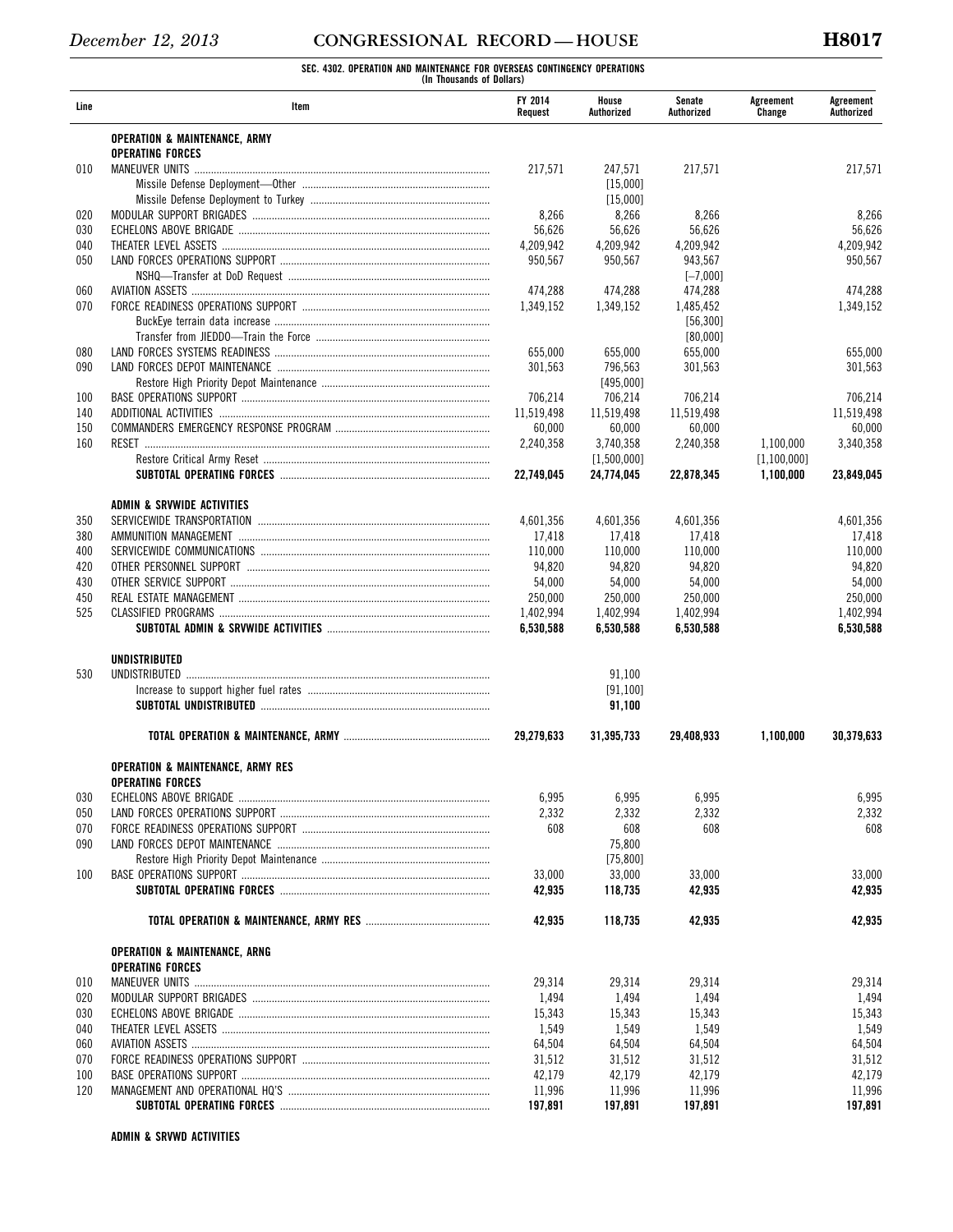# **H8018 CONGRESSIONAL RECORD — HOUSE** *December 12, 2013*

**SEC. 4302. OPERATION AND MAINTENANCE FOR OVERSEAS CONTINGENCY OPERATIONS (In Thousands of Dollars)** 

| Line       | Item                                     | FY 2014<br>Request   | House<br>Authorized  | Senate<br>Authorized   | Agreement<br>Change      | Agreement<br>Authorized |
|------------|------------------------------------------|----------------------|----------------------|------------------------|--------------------------|-------------------------|
| 160        |                                          | 1,480<br>1,480       | 1,480<br>1,480       | 1,480<br>1,480         |                          | 1,480<br>1,480          |
|            |                                          | 199,371              | 199,371              | 199,371                |                          | 199,371                 |
|            | AFGHANISTAN SECURITY FORCES FUND         |                      |                      |                        |                          |                         |
|            | <b>MINISTRY OF DEFENSE</b>               |                      |                      |                        |                          |                         |
| 010        |                                          | 2,735,603            | 2,735,603            | 2,735,603              |                          | 2,735,603<br>278.650    |
| 020<br>030 |                                          | 278,650<br>2,180,382 | 278,650<br>2,180,382 | 278,650<br>2,180,382   |                          | 2,180,382               |
| 040        |                                          | 626,550              | 626,550              | 626,550                |                          | 626,550                 |
|            |                                          | 5,821,185            | 5,821,185            | 5,821,185              |                          | 5,821,185               |
|            | <b>MINISTRY OF INTERIOR</b>              |                      |                      |                        |                          |                         |
| 060        |                                          | 1,214,995            | 1,214,995            | 1,214,995              |                          | 1,214,995               |
| 080        |                                          | 54,696               | 54,696               | 54,696                 |                          | 54,696                  |
| 090        |                                          | 626,119              | 626,119              | 626,119                |                          | 626,119                 |
|            |                                          | 1,895,810            | 1,895,810            | 1,895,810              |                          | 1,895,810               |
| 110        | <b>DETAINEE OPS</b>                      | 7,225                | 7,225                | 7,225                  |                          | 7,225                   |
| 140        |                                          | 2,500                | 2,500                | 2,500                  |                          | 2,500                   |
|            |                                          | 9,725                | 9,725                | 9,725                  |                          | 9,725                   |
|            |                                          |                      |                      |                        |                          |                         |
| 160        | <b>UNDISTRIBUTED</b>                     |                      |                      |                        | $-1,500,000$             | $-1,500,000$            |
|            |                                          |                      |                      |                        | $[-1, 500, 000]$         |                         |
|            |                                          |                      |                      |                        | $-1,500,000$             | $-1,500,000$            |
|            |                                          | 7,726,720            | 7,726,720            | 7,726,720              | $-1,500,000$             | 6,226,720               |
|            | AFGHANISTAN INFRASTRUCTURE FUND          |                      |                      |                        |                          |                         |
|            | AFGHANISTAN INFRASTRUCTURE FUND          |                      |                      |                        |                          |                         |
| 010        |                                          | 279,000              | 279,000              | 250,000                | $-29,000$                | 250,000                 |
|            |                                          | 279,000              | 279,000              | $[-29,000]$<br>250,000 | $[-29,000]$<br>$-29,000$ | 250,000                 |
|            |                                          | 279.000              | 279,000              | 250,000                | $-29,000$                | 250,000                 |
|            | <b>OPERATION &amp; MAINTENANCE, NAVY</b> |                      |                      |                        |                          |                         |
|            | <b>OPERATING FORCES</b>                  |                      |                      |                        |                          |                         |
| 010        |                                          | 845,169              | 845.169              | 845,169                |                          | 845.169                 |
| 030        |                                          | 600                  | 600                  | 600                    |                          | 600                     |
| 040        |                                          | 17,489               | 17,489               | 17,489                 |                          | 17,489                  |
| 050        |                                          | 78,491               | 78,491               | 78,491                 |                          | 78,491                  |
| 060        |                                          | 162,420              | 202,420              | 162,420                |                          | 162,420                 |
|            |                                          |                      | [40,000]             |                        |                          |                         |
| 070        |                                          | 2,700                | 2,700                | 2,700                  |                          | 2,700                   |
| 080        |                                          | 50,130               | 50,130               | 50,130                 |                          | 50,130                  |
| 090        |                                          | 949,539              | 960,939              | 949.539                |                          | 949,539                 |
|            |                                          |                      | [11, 400]            |                        |                          |                         |
| 100        |                                          | 20,226               | 20,226               | 20,226                 |                          | 20,226                  |
| 110        |                                          | 1,679,660            | 1,843,660            | 1,679,660              |                          | 1,679,660               |
|            |                                          |                      | [164,000]            |                        |                          |                         |
| 120        |                                          |                      | 126,000              |                        |                          |                         |
| 130        |                                          | 37,760               | [126,000]<br>37,760  | 37,760                 |                          | 37,760                  |
| 160        |                                          | 25,351               | 25,351               | 25,351                 |                          | 25,351                  |
| 170        |                                          | 20,045               | 20,045               | 20,045                 |                          | 20,045                  |
| 180        |                                          | 1,212,296            | 1,665,296            | 1,212,296              |                          | 1,212,296               |
|            |                                          |                      | [148,000]            |                        |                          |                         |
|            |                                          |                      | [305,000]            |                        |                          |                         |
| 190        |                                          | 10,203               | 10,203               | 10,203                 |                          | 10,203                  |
| 250        |                                          | 127,972              | 127,972              | 127,972                |                          | 127,972                 |
| 260        |                                          | 221,427              | 221,427              | 221,427                |                          | 221,427                 |
| 290        |                                          | 13,386               | 13,386               | 13,386                 |                          | 13,386                  |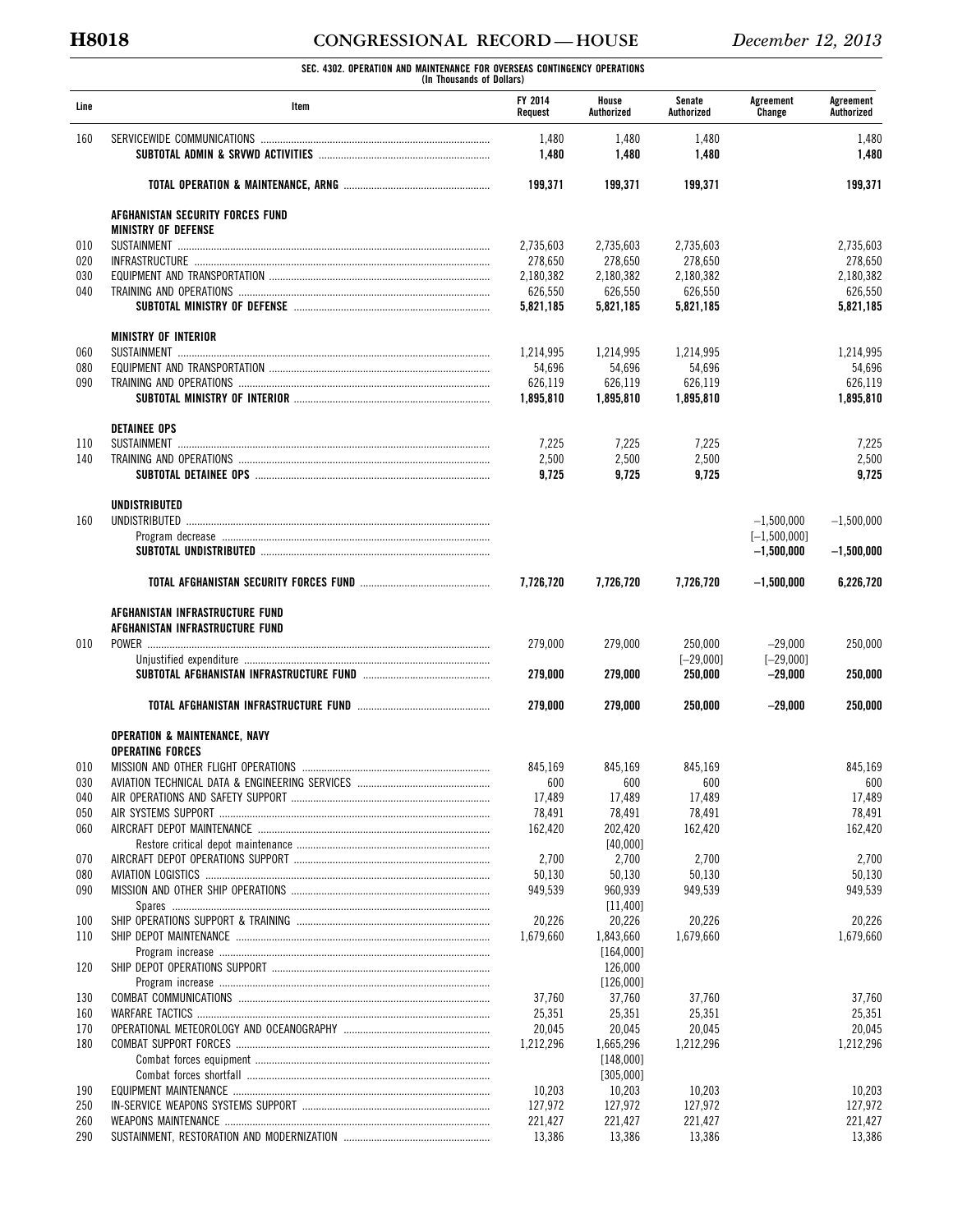**SEC. 4302. OPERATION AND MAINTENANCE FOR OVERSEAS CONTINGENCY OPERATIONS (In Thousands of Dollars)** 

| Line       | Item                                                                    | FY 2014<br>Request   | House<br>Authorized  | Senate<br>Authorized | Agreement<br>Change | Agreement<br>Authorized |
|------------|-------------------------------------------------------------------------|----------------------|----------------------|----------------------|---------------------|-------------------------|
| 300        |                                                                         | 110,940<br>5,585,804 | 110,940<br>6,380,204 | 110,940<br>5,585,804 |                     | 110,940<br>5,585,804    |
|            | <b>MOBILIZATION</b>                                                     |                      |                      |                      |                     |                         |
| 340        |                                                                         | 18,460               | 18,460               | 18,460               |                     | 18,460                  |
| 360        |                                                                         | 227,033              | 227,033              | 227,033              |                     | 227,033                 |
|            |                                                                         | 245,493              | 245,493              | 245,493              |                     | 245,493                 |
|            | TRAINING AND RECRUITING                                                 |                      |                      |                      |                     |                         |
| 400        |                                                                         | 50,269               | 50,269               | 50,269               |                     | 50,269                  |
| 430        |                                                                         | 5,400                | 5,400                | 5,400                |                     | 5,400                   |
|            |                                                                         | 55,669               | 55,669               | 55,669               |                     | 55,669                  |
|            | ADMIN & SRVWD ACTIVITIES                                                |                      |                      |                      |                     |                         |
| 480        |                                                                         | 2,418                | 2,418                | 2,418                |                     | 2,418                   |
| 490        |                                                                         | 516                  | 516                  | 516                  |                     | 516                     |
| 510        |                                                                         | 5,107                | 5,107                | 5,107                |                     | 5,107                   |
| 520<br>530 |                                                                         | 1,411<br>2,545       | 1,411<br>2,545       | 1,411<br>2,545       |                     | 1,411<br>2,545          |
| 550        |                                                                         | 153,427              | 153,427              | 153,427              |                     | 153,427                 |
| 580        |                                                                         | 8,570                | 8,570                | 8,570                |                     | 8,570                   |
| 620        |                                                                         | 1,425                | 1,425                | 1,425                |                     | 1,425                   |
| 705        |                                                                         | 5,608                | 5,608                | 5,608                |                     | 5,608                   |
|            |                                                                         | 181,027              | 181,027              | 181,027              |                     | 181,027                 |
|            | <b>UNDISTRIBUTED</b>                                                    |                      |                      |                      |                     |                         |
| 710        |                                                                         |                      | 155,400              |                      |                     |                         |
|            |                                                                         |                      | [155, 400]           |                      |                     |                         |
|            |                                                                         |                      | 155,400              |                      |                     |                         |
|            |                                                                         | 6.067.993            | 7,017,793            | 6,067,993            |                     | 6,067,993               |
|            | OPERATION & MAINTENANCE, MARINE CORPS                                   |                      |                      |                      |                     |                         |
|            | <b>OPERATING FORCES</b>                                                 |                      |                      |                      |                     |                         |
| 010        |                                                                         | 992,190              | 992,190              | 992,190              |                     | 992,190                 |
| 020        |                                                                         | 559,574              | 559,574              | 559,574              |                     | 559,574                 |
| 030        |                                                                         | 570,000              | 626.000              | 570,000              |                     | 570.000                 |
|            |                                                                         |                      | [56,000]             |                      |                     |                         |
| 060        |                                                                         | 69,726               | 69,726               | 69,726               |                     | 69,726                  |
|            |                                                                         | 2,191,490            | 2,247,490            | 2.191.490            |                     | 2,191,490               |
|            | <b>TRAINING AND RECRUITING</b>                                          |                      |                      |                      |                     |                         |
| 110        |                                                                         | 108,270              | 108,270              | 134,270              |                     | 108,270                 |
|            |                                                                         |                      |                      | [26,000]             |                     |                         |
|            |                                                                         | 108,270              | 108,270              | 134,270              |                     | 108,270                 |
|            | ADMIN & SRVWD ACTIVITIES                                                |                      |                      |                      |                     |                         |
| 150        |                                                                         | 365,555              | 365,555              | 365,555              |                     | 365,555                 |
| 160        |                                                                         | 3,675                | 3,675                | 3,675                |                     | 3,675                   |
| 185        |                                                                         | 825                  | 825<br>370.055       | 825<br>370.055       |                     | 825                     |
|            |                                                                         | 370,055              |                      |                      |                     | 370,055                 |
|            | <b>UNDISTRIBUTED</b>                                                    |                      |                      |                      |                     |                         |
| 190        |                                                                         |                      | 5,400                |                      |                     |                         |
|            |                                                                         |                      | [5,400]<br>5,400     |                      |                     |                         |
|            |                                                                         | 2,669,815            | 2,731,215            | 2,695,815            |                     | 2,669,815               |
|            |                                                                         |                      |                      |                      |                     |                         |
|            | <b>OPERATION &amp; MAINTENANCE, NAVY RES</b><br><b>OPERATING FORCES</b> |                      |                      |                      |                     |                         |
| 010        |                                                                         | 17,196               | 17,196               | 17,196               |                     | 17,196                  |
| 020        |                                                                         | 200                  | 200                  | 200                  |                     | 200                     |
| 040        |                                                                         | 6,000                | 6,000                | 6,000                |                     | 6,000                   |
| 070        |                                                                         | 12,304               | 12,304               | 12,304               |                     | 12,304                  |
| 090        |                                                                         | 6,790                | 6,790                | 6,790                |                     | 6,790                   |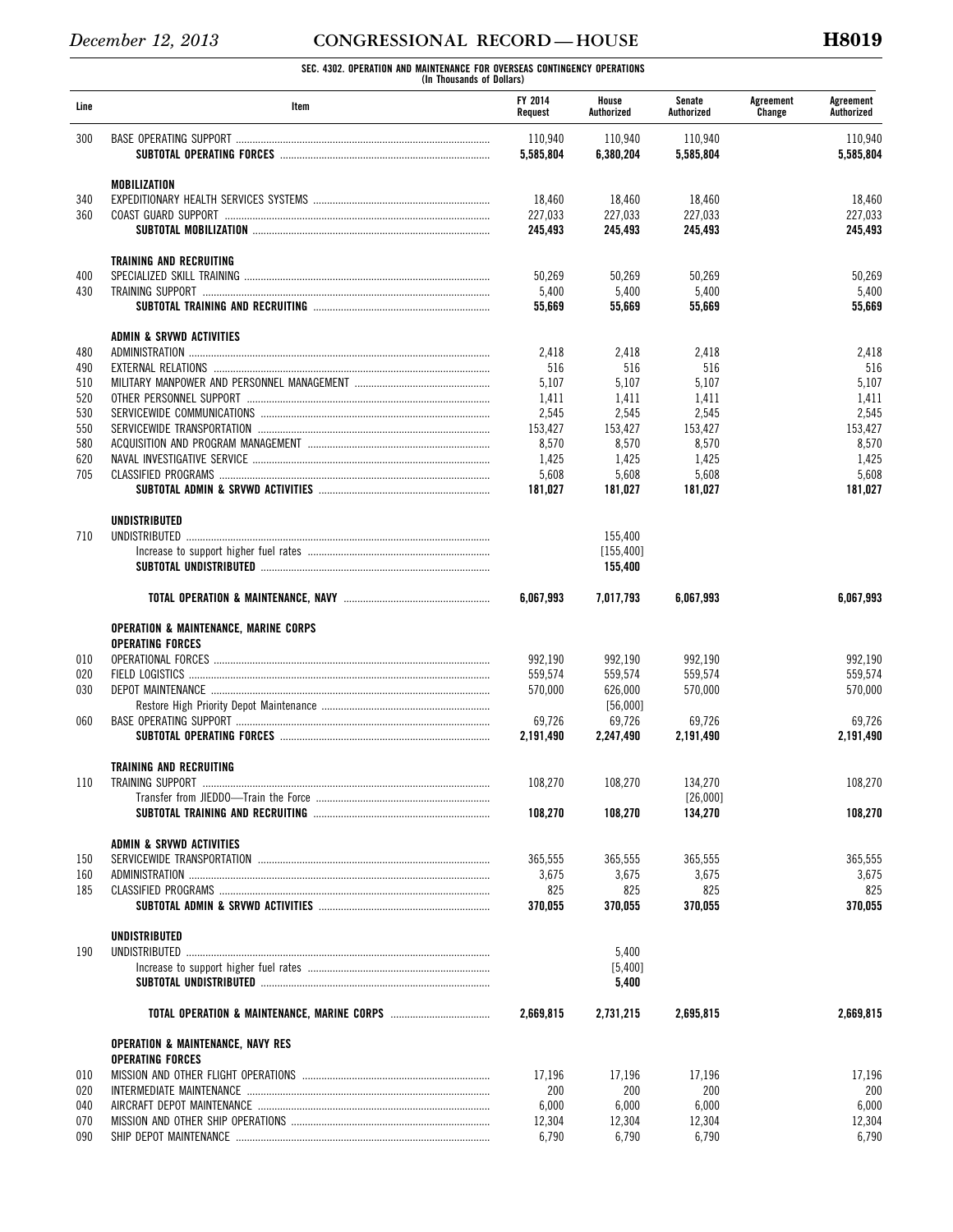**SEC. 4302. OPERATION AND MAINTENANCE FOR OVERSEAS CONTINGENCY OPERATIONS (In Thousands of Dollars)** 

| Line       | Item                                           | FY 2014<br>Request | House<br>Authorized   | Senate<br>Authorized | Agreement<br>Change | Agreement<br>Authorized |
|------------|------------------------------------------------|--------------------|-----------------------|----------------------|---------------------|-------------------------|
| 110        |                                                | 13,210             | 13,210                | 13,210               |                     | 13.210                  |
|            |                                                | 55,700             | 55,700                | 55,700               |                     | 55,700                  |
|            |                                                | 55,700             | 55,700                | 55,700               |                     | 55,700                  |
|            | <b>OPERATION &amp; MAINTENANCE, MC RESERVE</b> |                    |                       |                      |                     |                         |
|            | <b>OPERATING FORCES</b>                        |                    |                       |                      |                     |                         |
| 010<br>040 |                                                | 11,124<br>1,410    | 11,124<br>1,410       | 11,124<br>1,410      |                     | 11,124<br>1,410         |
|            |                                                | 12,534             | 12,534                | 12,534               |                     | 12,534                  |
|            |                                                | 12,534             | 12,534                | 12,534               |                     | 12,534                  |
|            | <b>OPERATION &amp; MAINTENANCE, AIR FORCE</b>  |                    |                       |                      |                     |                         |
|            | <b>OPERATING FORCES</b>                        |                    |                       |                      |                     |                         |
| 010        |                                                | 1,712,393          | 1,782,393<br>[70,000] | 1,712,393            |                     | 1,712,393               |
| 020        |                                                | 836,104            | 836,104               | 836,104              |                     | 836,104                 |
| 030        |                                                | 14,118             | 14,118                | 14,118               |                     | 14,118                  |
| 040        |                                                | 1,373,480          | 1.473.480             | 1,373,480            |                     | 1,373,480               |
|            |                                                |                    | [100,000]             |                      |                     |                         |
| 050        |                                                | 122,712            | 122,712               | 122,712              |                     | 122,712                 |
| 060        |                                                | 1,520,333          | 1,520,333             | 1,520,333            |                     | 1,520,333               |
| 070        |                                                | 31.582             | 31,582                | 31,582               |                     | 31,582                  |
| 080        |                                                | 147,524            | 147,524               | 147,524              |                     | 147,524                 |
| 110        |                                                | 857                | 857                   | 857                  |                     | 857                     |
| 120        |                                                | 8,353              | 8,353                 | 8,353                |                     | 8,353                   |
| 130        |                                                | 50,495             | 50,495                | 50,495               |                     | 50,495                  |
|            |                                                | 5,817,951          | 5,987,951             | 5,817,951            |                     | 5,817,951               |
|            | <b>MOBILIZATION</b>                            |                    |                       |                      |                     |                         |
| 150        |                                                | 3,091,133          | 3,141,133             | 3,091,133            |                     | 3,091,133               |
|            |                                                |                    | [50,000]              |                      |                     |                         |
| 160        |                                                | 47,897             | 47,897                | 47,897               |                     | 47,897                  |
| 170        |                                                | 387,179            | 887,179               | 387,179              | 130,000             | 517,179                 |
|            |                                                |                    | [500,000]             |                      | [130,000]           |                         |
| 180        |                                                | 7,043              | 7,043                 | 7,043                |                     | 7,043                   |
| 190        |                                                | 68,382             | 68,382                | 68,382               |                     | 68,382                  |
|            |                                                | 3.601.634          | 4,151,634             | 3,601,634            | 130,000             | 3,731,634               |
|            | <b>TRAINING AND RECRUITING</b>                 |                    |                       |                      |                     |                         |
| 200        |                                                | 100                | 100                   | 100                  |                     | 100                     |
| 210        | RECRUIT TRAINING                               | 478                | 478                   | 478                  |                     | 478                     |
| 240        |                                                | 19,256             | 19,256                | 19,256               |                     | 19,256                  |
| 250        |                                                | 12,845             | 12,845                | 12,845               |                     | 12,845                  |
| 260        |                                                | 731                | 731                   | 731                  |                     | 731                     |
| 270        |                                                | 607                | 607                   | 607                  |                     | 607                     |
| 280        |                                                | 720                | 720                   | 720                  |                     | 720                     |
| 320        |                                                | 152                | 152                   | 152                  |                     | 152<br>34,889           |
|            |                                                | 34,889             | 34,889                | 34,889               |                     |                         |
|            | ADMIN & SRVWD ACTIVITIES                       |                    |                       |                      |                     |                         |
| 350        |                                                | 86,273             | 86,273                | 86,273               |                     | 86,273                  |
| 360        |                                                | 2,511              | 2,511                 | 2,511                |                     | 2,511                   |
| 390        |                                                | 19,887             | 19,887                | 19,887               |                     | 19,887                  |
| 400        |                                                | 3,493              | 3,493                 | 3,493                |                     | 3,493                   |
| 410        |                                                | 152,086            | 152,086               | 152,086              |                     | 152,086                 |
| 420        |                                                | 269,825            | 269,825               | 269,825              |                     | 269,825                 |
| 460        |                                                | 117                | 117                   | 117                  |                     | 117                     |
| 465        |                                                | 16,558             | 16,558                | 16,558               |                     | 16,558                  |
|            |                                                | 550,750            | 550,750               | 550,750              |                     | 550,750                 |
|            | UNDISTRIBUTED                                  |                    |                       |                      |                     |                         |
| 470        |                                                |                    | 284,000               |                      |                     |                         |
|            |                                                |                    | [284,000]             |                      |                     |                         |
|            |                                                |                    | 284,000               |                      |                     |                         |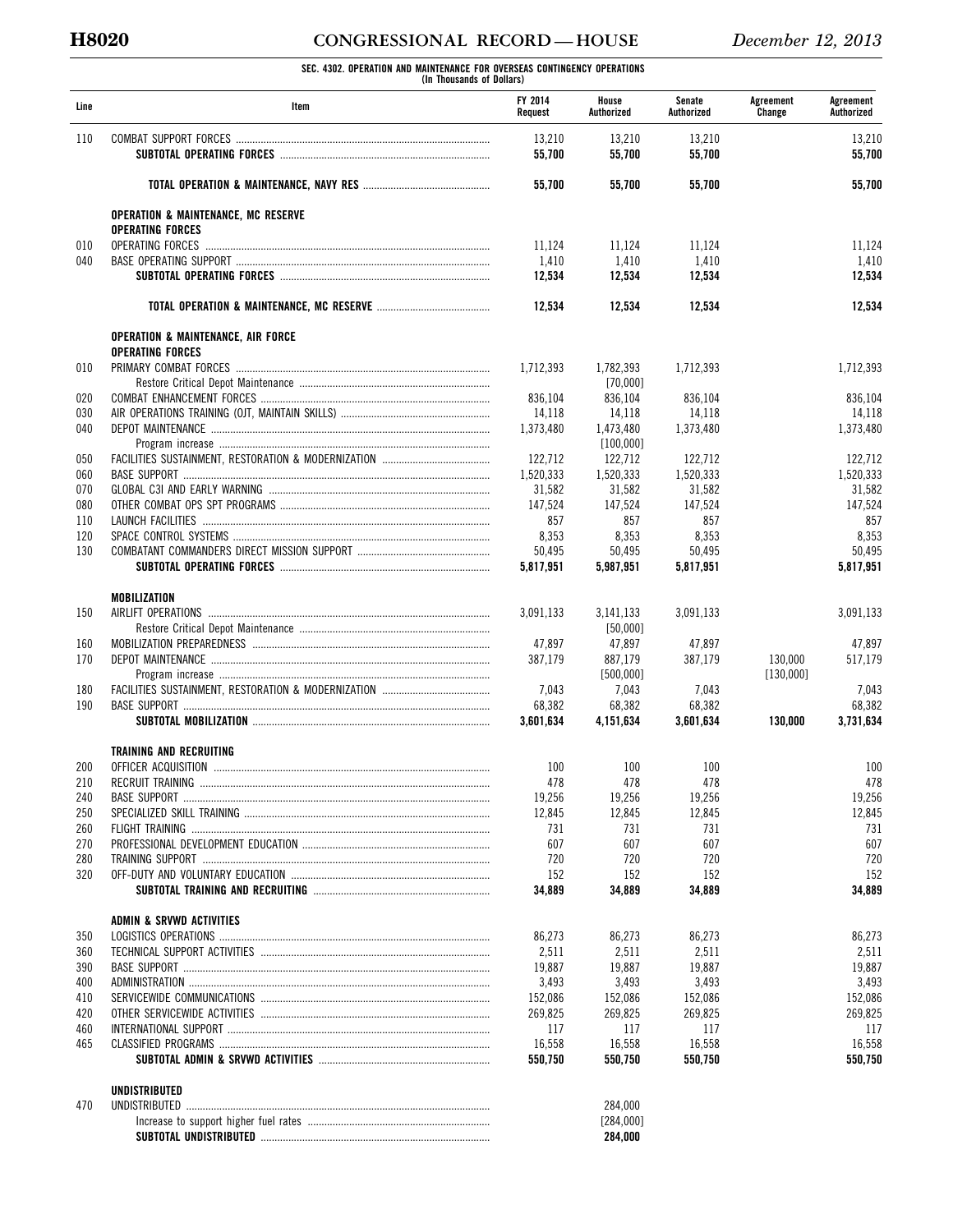**SEC. 4302. OPERATION AND MAINTENANCE FOR OVERSEAS CONTINGENCY OPERATIONS (In Thousands of Dollars)** 

| Line | (III THUUSAHUS UT DUHATS)<br>Item                                         | <b>FY 2014</b><br>Reauest | House<br>Authorized | Senate<br>Authorized | Agreement<br>Change | Agreement<br>Authorized |
|------|---------------------------------------------------------------------------|---------------------------|---------------------|----------------------|---------------------|-------------------------|
|      |                                                                           |                           |                     |                      |                     |                         |
|      |                                                                           | 10.005.224                | 11,009,224          | 10.005.224           | 130.000             | 10,135,224              |
|      | <b>OPERATION &amp; MAINTENANCE, AF RESERVE</b><br><b>OPERATING FORCES</b> |                           |                     |                      |                     |                         |
| 030  |                                                                           | 26,599                    | 26,599              | 26,599               |                     | 26,599                  |
| 050  |                                                                           | 6,250                     | 6,250               | 6,250                |                     | 6,250                   |
|      |                                                                           | 32,849                    | 32.849              | 32,849               |                     | 32,849                  |
|      |                                                                           | 32.849                    | 32,849              | 32,849               |                     | 32,849                  |
|      | OPERATION & MAINTENANCE, ANG                                              |                           |                     |                      |                     |                         |
|      | <b>OPERATING FORCES</b>                                                   |                           |                     |                      |                     |                         |
| 020  |                                                                           | 22,200                    | 22,200              | 22.200               |                     | 22,200                  |
|      |                                                                           | 22.200                    | 22,200              | 22,200               |                     | 22,200                  |
|      |                                                                           | 22.200                    | 22,200              | 22,200               |                     | 22,200                  |
|      | <b>OPERATION &amp; MAINTENANCE, DEFENSE-WIDE</b>                          |                           |                     |                      |                     |                         |
|      | <b>OPERATING FORCES</b>                                                   |                           |                     |                      |                     |                         |
| 020  |                                                                           | 2.222.868                 | 2,222,868           | 2,229,868            |                     | 2.222.868               |
|      |                                                                           |                           |                     | [7,000]              |                     |                         |
|      |                                                                           | 2.222.868                 | 2.222.868           | 2.229.868            |                     | 2.222.868               |
|      | ADMINISTRATION AND SERVICEWIDE ACTIVITIES                                 |                           |                     |                      |                     |                         |
| 080  |                                                                           | 27.781                    | 27,781              | 27,781               |                     | 27,781                  |
| 090  |                                                                           | 45,746                    | 45,746              | 45,746               |                     | 45,746                  |
| 120  |                                                                           | 76.348                    | 76.348              | 76,348               |                     | 76,348                  |
| 140  |                                                                           | 99,538                    | 99,538              | 99,538               |                     | 99,538                  |
| 160  |                                                                           | 9,620                     | 9,620               | 9,620                |                     | 9.620                   |
| 180  |                                                                           | 1,950,000                 | 1,950,000           | 1,950,000            |                     | 1,950,000               |
| 240  |                                                                           | 100,100                   | 100,100             | 100,100              |                     | 100,100                 |
| 280  |                                                                           | 38,227                    | 73,227              | 38,227               |                     | 38,227                  |
|      |                                                                           |                           | [35,000]            |                      |                     |                         |
| 290  |                                                                           | 2,784                     | 2,784               | 2,784                |                     | 2.784                   |
| 295  |                                                                           | 1,862,066                 | 1,862,066           | 1,862,066            |                     | 1,862,066               |
|      | SUBTOTAL ADMINISTRATION AND SERVICEWIDE ACTIVITIES                        | 4.212.210                 | 4.247.210           | 4,212,210            |                     | 4,212,210               |
|      |                                                                           | 6,435,078                 | 6,470,078           | 6,442,078            |                     | 6,435,078               |
|      |                                                                           | 62,829,052                | 67,071,152          | 62,962,352           | $-299,000$          | 62,530,052              |

## **TITLE XLIV—MILITARY PERSONNEL**

### **SEC. 4401. MILITARY PERSONNEL.**

| SEC. 4401. MILITARY PERSONNEL<br>(In Thousands of Dollars) |                    |                     |                      |                                             |                         |  |  |
|------------------------------------------------------------|--------------------|---------------------|----------------------|---------------------------------------------|-------------------------|--|--|
| Item                                                       | FY 2014<br>Request | House<br>Authorized | Senate<br>Authorized | Agreement<br>Change                         | Agreement<br>Authorized |  |  |
|                                                            | 130,399,881        | 130.219.281         | 130.129.881          | $-682,900$<br>$[-38,000]$<br>$[-64.300]$    | 129,716,981             |  |  |
|                                                            |                    | [4.500]<br>[900]    |                      |                                             |                         |  |  |
|                                                            |                    |                     |                      | $[-10,000]$<br>$[-1.000]$                   |                         |  |  |
|                                                            |                    | $[-186,000]$        | $[-150.000]$         | $[-186,000]$<br>$[-150,000]$<br>$[-1, 800]$ |                         |  |  |
|                                                            |                    |                     |                      | $[-68, 300]$<br>$[-7, 750]$                 |                         |  |  |
|                                                            |                    |                     | F-120.0001           | $[-18.000]$<br>$[-137.750]$                 |                         |  |  |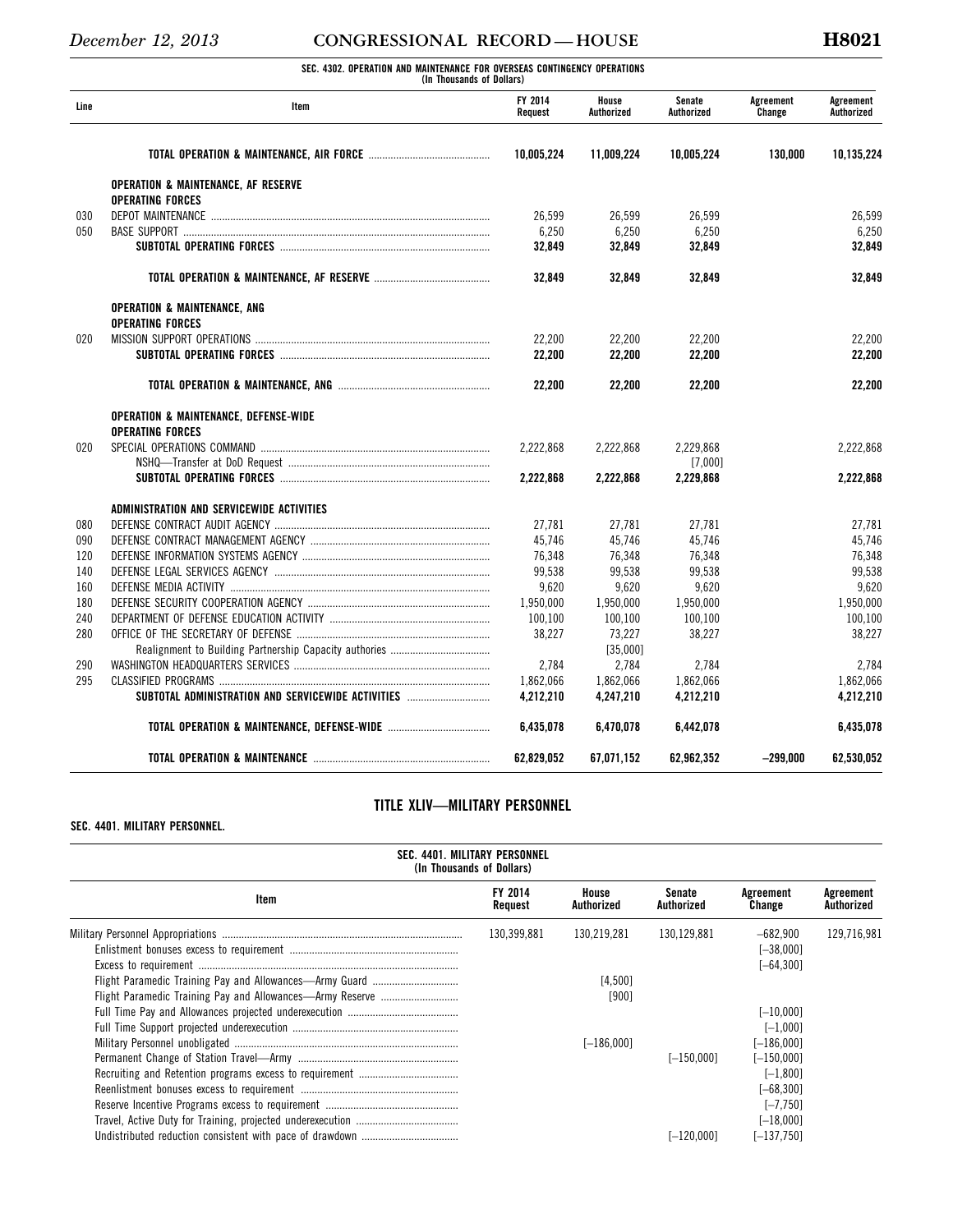## **H8022 CONGRESSIONAL RECORD — HOUSE** *December 12, 2013*

| SEC. 4401. MILITARY PERSONNEL<br>(In Thousands of Dollars) |                           |                     |                      |                     |                         |  |
|------------------------------------------------------------|---------------------------|---------------------|----------------------|---------------------|-------------------------|--|
| ltem                                                       | <b>FY 2014</b><br>Reauest | House<br>Authorized | Senate<br>Authorized | Agreement<br>Change | Agreement<br>Authorized |  |
|                                                            | 6.676.750                 | 6.676.750           | 6.676.750            |                     | 6,676,750               |  |
|                                                            | 137.076.631               | 136.896.031         | 136.806.631          | $-682.900$          | 136,393,731             |  |

## **SEC. 4402. MILITARY PERSONNEL FOR OVERSEAS CONTINGENCY OPERATIONS.**

| SEC. 4402. MILITARY PERSONNEL FOR OVERSEAS CONTINGENCY OPERATIONS<br>(In Thousands of Dollars) |                    |                     |                      |                           |                         |  |  |
|------------------------------------------------------------------------------------------------|--------------------|---------------------|----------------------|---------------------------|-------------------------|--|--|
| Item                                                                                           | FY 2014<br>Reauest | House<br>Authorized | Senate<br>Authorized | Agreement<br>Change       | Agreement<br>Authorized |  |  |
|                                                                                                | 9.689.307          | 9.689.307           | 9.689.307            | $-40.500$<br>$[-40, 500]$ | 9,648,807               |  |  |
|                                                                                                | 164.033            | 164.033             | 164.033              |                           | 164.033                 |  |  |
|                                                                                                | 9.853.340          | 9.853.340           | 9.853.340            | $-40.500$                 | 9.812.840               |  |  |

## **TITLE XLV—OTHER AUTHORIZATIONS**

**SEC. 4501. OTHER AUTHORIZATIONS.** 

| SEC. 4501. OTHER AUTHORIZATIONS<br>(In Thousands of Dollars) |                    |                     |                      |                     |                         |  |  |  |  |  |
|--------------------------------------------------------------|--------------------|---------------------|----------------------|---------------------|-------------------------|--|--|--|--|--|
| <b>Program Title</b>                                         | FY 2014<br>Request | House<br>Authorized | Senate<br>Authorized | Agreement<br>Change | Agreement<br>Authorized |  |  |  |  |  |
| WORKING CAPITAL FUND, ARMY                                   |                    |                     |                      |                     |                         |  |  |  |  |  |
|                                                              | 25,158             | 25,158              | 25,158               |                     | 25,158                  |  |  |  |  |  |
|                                                              | 25.158             | 25.158              | 25.158               |                     | 25.158                  |  |  |  |  |  |
| WORKING CAPITAL FUND, AIR FORCE                              |                    |                     |                      |                     |                         |  |  |  |  |  |
| <b>FUEL COSTS</b>                                            |                    |                     |                      |                     |                         |  |  |  |  |  |
|                                                              | 61.731             | 61.731              | 61.731               |                     | 61,731                  |  |  |  |  |  |
|                                                              | 61,731             | 61,731              | 61,731               |                     | 61,731                  |  |  |  |  |  |
| WORKING CAPITAL FUND, DEFENSE-WIDE                           |                    |                     |                      |                     |                         |  |  |  |  |  |
|                                                              | 46.428             | 46.428              | 46.428               |                     | 46.428                  |  |  |  |  |  |
|                                                              | 46,428             | 46,428              | 46,428               |                     | 46,428                  |  |  |  |  |  |
| WORKING CAPITAL FUND, DECA                                   |                    |                     |                      |                     |                         |  |  |  |  |  |
|                                                              | 1,412,510          | 1,412,510           | 1,412,510            |                     | 1,412,510               |  |  |  |  |  |
|                                                              | 1,412,510          | 1,412,510           | 1,412,510            |                     | 1,412,510               |  |  |  |  |  |
| NATIONAL DEFENSE SEALIFT FUND                                |                    |                     |                      |                     |                         |  |  |  |  |  |
| <b>LMSR</b>                                                  |                    |                     |                      |                     |                         |  |  |  |  |  |
|                                                              | 134.917            | 134,917             | 22,717               | $-112,200$          | 22,717                  |  |  |  |  |  |
|                                                              |                    |                     | $[-112.200]$         | $[-112, 200]$       |                         |  |  |  |  |  |
|                                                              | 43.404             | 43,404              | 43,404               |                     | 43,404                  |  |  |  |  |  |
| NATIONAL DEF SEALIFT VESSEL                                  |                    |                     |                      |                     |                         |  |  |  |  |  |
|                                                              | 116,784            | 116,784             | 116,784              |                     | 116,784                 |  |  |  |  |  |
|                                                              | 60,703             | 60.703              | 60.703               |                     | 60.703                  |  |  |  |  |  |
|                                                              | 19,809             | 19,809              | 19,809               |                     | 19,809                  |  |  |  |  |  |
|                                                              | 56,058             | 56,058              | 56,058               |                     | 56,058                  |  |  |  |  |  |
|                                                              | 299,025            | 299,025             | 299,025              |                     | 299,025                 |  |  |  |  |  |
|                                                              | 730.700            | 730.700             | 618.500              | $-112.200$          | 618.500                 |  |  |  |  |  |
| <b>CHEM AGENTS &amp; MUNITIONS DESTRUCTION</b>               |                    |                     |                      |                     |                         |  |  |  |  |  |
|                                                              | 451.572            | 451.572             | 451.572              |                     | 451,572                 |  |  |  |  |  |
|                                                              | 604,183            | 604,183             | 604,183              |                     | 604,183                 |  |  |  |  |  |
|                                                              | 1,368              | 1,368               | 1,368                |                     | 1,368                   |  |  |  |  |  |
| <b>TOTAL CHEM AGENTS &amp; MUNITIONS DESTRUCTION </b>        | 1.057.123          | 1.057.123           | 1.057.123            |                     | 1,057,123               |  |  |  |  |  |
| DRUG INTERDICTION & CTR-DRUG ACTIVITIES, DEF                 |                    |                     |                      |                     |                         |  |  |  |  |  |
|                                                              | 815,965            | 815,965             | 810,125              |                     | 815,965                 |  |  |  |  |  |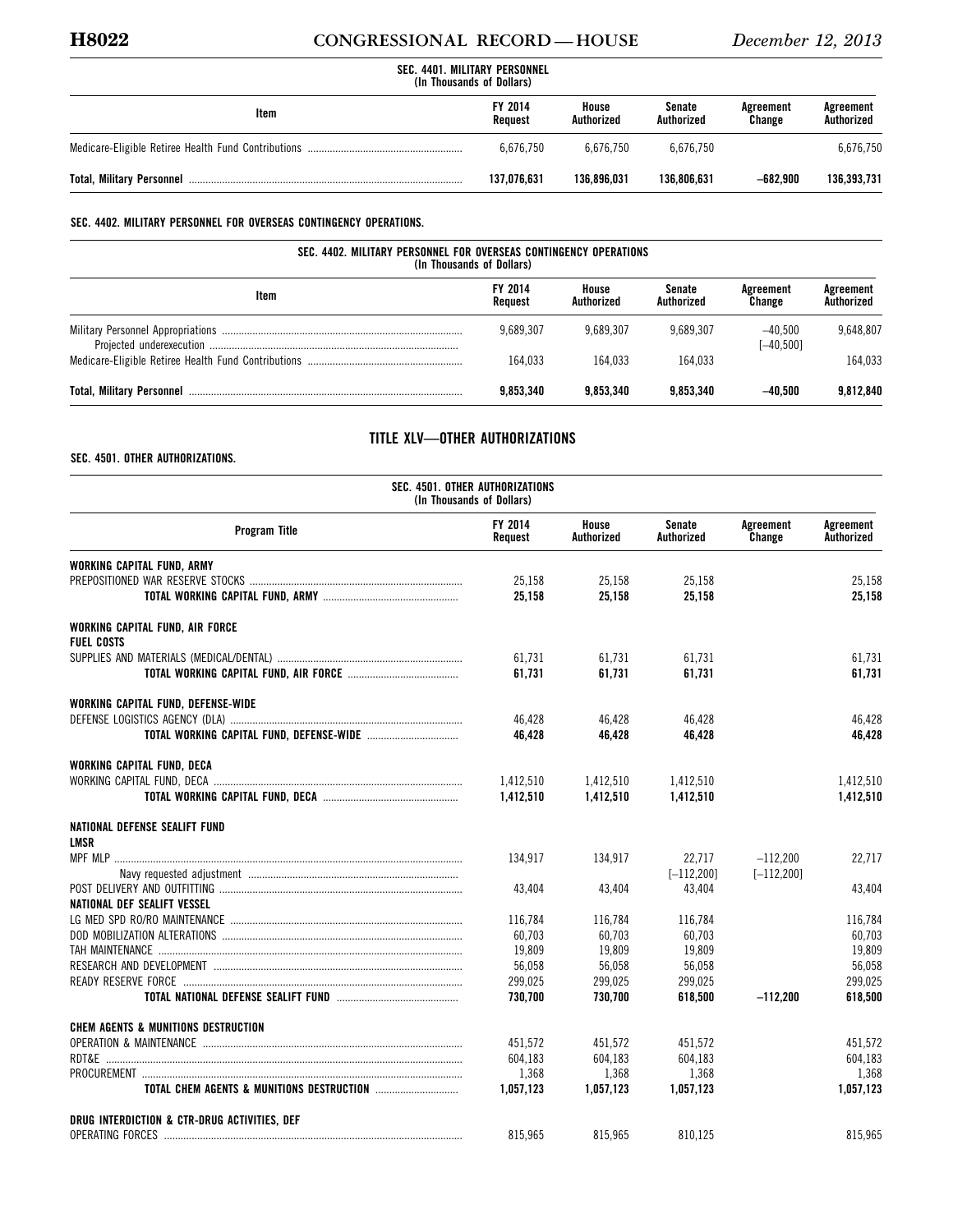# *December 12, 2013* **CONGRESSIONAL RECORD — HOUSE H8023 SEC. 4501. OTHER AUTHORIZATIONS**

| (In Thousands of Dollars)                                           |                    |                     |                             |                     |                         |  |  |  |  |  |
|---------------------------------------------------------------------|--------------------|---------------------|-----------------------------|---------------------|-------------------------|--|--|--|--|--|
| <b>Program Title</b>                                                | FY 2014<br>Request | House<br>Authorized | <b>Senate</b><br>Authorized | Agreement<br>Change | Agreement<br>Authorized |  |  |  |  |  |
|                                                                     |                    |                     | $[-3,000]$                  |                     |                         |  |  |  |  |  |
| U.S. European Comman Counternarcotics Hedguaters Support (PC2346)   |                    |                     | $[-1, 640]$                 |                     |                         |  |  |  |  |  |
| U.S. Special Operations Forces Support to U.S. European Command     |                    |                     |                             |                     |                         |  |  |  |  |  |
|                                                                     |                    |                     | $[-1, 200]$                 |                     |                         |  |  |  |  |  |
|                                                                     | 122,580            | 122,580             | 122,580                     |                     | 122,580                 |  |  |  |  |  |
| TOTAL DRUG INTERDICTION & CTR-DRUG ACTIVITIES, DEF                  | 938,545            | 938.545             | 932.705                     |                     | 938.545                 |  |  |  |  |  |
| OFFICE OF THE INSPECTOR GENERAL                                     |                    |                     |                             |                     |                         |  |  |  |  |  |
|                                                                     | 311,131            | 311,131             | 347,031                     | 34,869              | 346,000                 |  |  |  |  |  |
|                                                                     |                    |                     | [35,900]                    | [34, 869]           |                         |  |  |  |  |  |
| <b>RDT&amp;E</b>                                                    |                    |                     |                             |                     |                         |  |  |  |  |  |
|                                                                     | 1,000              | 1,000               | 1,000                       |                     | 1,000                   |  |  |  |  |  |
|                                                                     | 312,131            | 312,131             | 348,031                     | 34,869              | 347,000                 |  |  |  |  |  |
| <b>DEFENSE HEALTH PROGRAM</b>                                       |                    |                     |                             |                     |                         |  |  |  |  |  |
|                                                                     | 8,880,738          | 8,880,738           | 8,880,738                   |                     | 8.880.738               |  |  |  |  |  |
|                                                                     | 15.842.732         | 15.912.732          | 15.842.732                  | $-67,000$           | 15,775,732              |  |  |  |  |  |
| Behavioral health treatment of developmental disabilities           |                    | [60,000]            |                             |                     |                         |  |  |  |  |  |
|                                                                     |                    |                     |                             | $[-67,000]$         |                         |  |  |  |  |  |
| Pilot program for investigational treatment of members of the Armed |                    | [10,000]            |                             |                     |                         |  |  |  |  |  |
|                                                                     | 2,505,640          | 2,505,640           | 2,505,640                   |                     | 2,505,640               |  |  |  |  |  |
|                                                                     | 1,450,619          | 1,450,619           | 1,450,619                   |                     | 1,450,619               |  |  |  |  |  |
|                                                                     | 368,248            | 368,248             | 368,248                     |                     | 368,248                 |  |  |  |  |  |
|                                                                     | 733,097            | 733,097             | 733,097                     |                     | 733,097                 |  |  |  |  |  |
|                                                                     | 1,872,660          | 1,872,660           | 1.872.660                   |                     | 1,872,660               |  |  |  |  |  |
|                                                                     | 9.162              | 9.162               | 9.162                       |                     | 9.162                   |  |  |  |  |  |
|                                                                     | 47,977             | 47,977              | 47,977                      |                     | 47,977                  |  |  |  |  |  |
|                                                                     | 291,156            | 291,156             | 291,156                     |                     | 291.156                 |  |  |  |  |  |
|                                                                     | 132,430            | 132,430             | 132,430                     |                     | 132,430                 |  |  |  |  |  |
|                                                                     | 161,674            | 161,674             | 161,674                     |                     | 161,674                 |  |  |  |  |  |
|                                                                     | 72,568             | 72,568              | 72,568                      |                     | 72,568                  |  |  |  |  |  |
|                                                                     | 14,646             | 14,646              | 14,646                      |                     | 14,646                  |  |  |  |  |  |
| <b>RDT&amp;E UNDISTRIBUTED</b>                                      |                    |                     |                             |                     |                         |  |  |  |  |  |
| <b>DEFENSE HEALTH PROGRAM</b>                                       |                    |                     |                             |                     |                         |  |  |  |  |  |
| PROC INITIAL OUTFITTING                                             | 89,404             | 89,404              | 89,404                      |                     | 89,404                  |  |  |  |  |  |
|                                                                     | 377.577            | 377.577             | 377.577                     |                     | 377.577                 |  |  |  |  |  |
|                                                                     | 204,200            | 204,200             | 204,200                     |                     | 204,200                 |  |  |  |  |  |
|                                                                     |                    | $-276.800$          | 218.000                     | $-57,000$           | $-57.000$               |  |  |  |  |  |
|                                                                     |                    | $[-440, 800]$       |                             | $[-275,000]$        |                         |  |  |  |  |  |
|                                                                     |                    | [164,000]           | [218,000]                   | [218,000]           |                         |  |  |  |  |  |
|                                                                     | 33,054,528         | 32,847,728          | 33,272,528                  | $-124,000$          | 32,930,528              |  |  |  |  |  |
|                                                                     | 37,638,854         | 37,432,054          | 37,774,714                  | $-201,331$          | 37,437,523              |  |  |  |  |  |

**SEC. 4502. OTHER AUTHORIZATIONS FOR OVERSEAS CONTINGENCY OPERATIONS.** 

| SEC. 4502. OTHER AUTHORIZATIONS FOR OVERSEAS CONTINGENCY OPERATIONS<br>(In Thousands of Dollars) |                    |                     |                      |                     |                         |  |  |  |  |  |
|--------------------------------------------------------------------------------------------------|--------------------|---------------------|----------------------|---------------------|-------------------------|--|--|--|--|--|
| <b>Program Title</b>                                                                             | FY 2014<br>Reauest | House<br>Authorized | Senate<br>Authorized | Agreement<br>Change | Agreement<br>Authorized |  |  |  |  |  |
| WORKING CAPITAL FUND, ARMY                                                                       |                    |                     |                      |                     |                         |  |  |  |  |  |
|                                                                                                  | 44.732             | 44.732              | 44,732               |                     | 44,732                  |  |  |  |  |  |
|                                                                                                  | 44.732             | 44.732              | 44.732               |                     | 44.732                  |  |  |  |  |  |
| WORKING CAPITAL FUND, AIR FORCE                                                                  |                    |                     |                      |                     |                         |  |  |  |  |  |
|                                                                                                  | 78.500             | 78.500              | 78,500               |                     | 78,500                  |  |  |  |  |  |
|                                                                                                  | 10.000             | 10.000              | 10.000               |                     | 10,000                  |  |  |  |  |  |
|                                                                                                  | 88.500             | 88.500              | 88.500               |                     | 88.500                  |  |  |  |  |  |
| WORKING CAPITAL FUND, DEFENSE-WIDE                                                               |                    |                     |                      |                     |                         |  |  |  |  |  |
|                                                                                                  | 131.678            | 131.678             | 131,678              |                     | 131,678                 |  |  |  |  |  |
|                                                                                                  | 131.678            | 131.678             | 131.678              |                     | 131.678                 |  |  |  |  |  |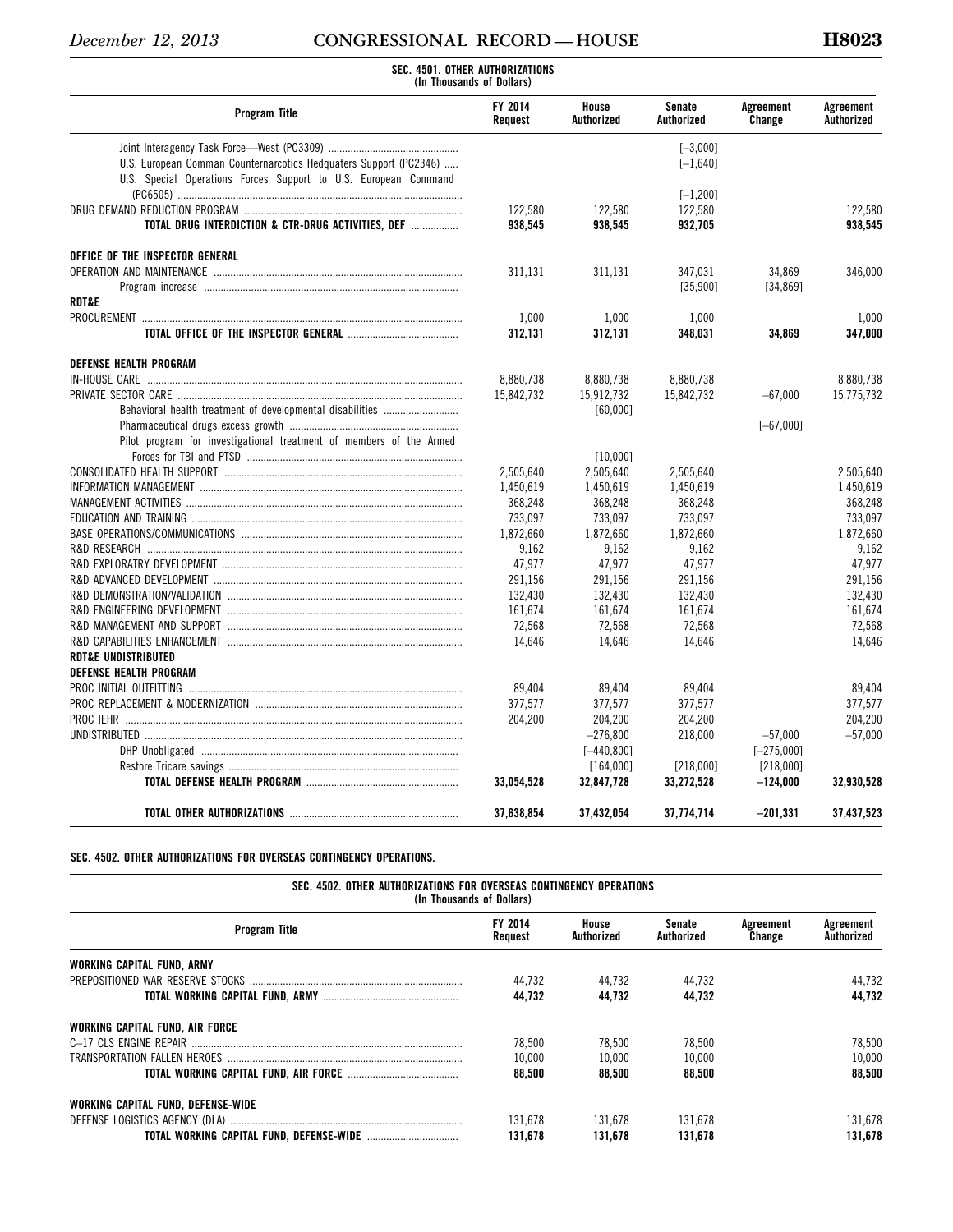## **H8024 CONGRESSIONAL RECORD — HOUSE** *December 12, 2013*

### **SEC. 4502. OTHER AUTHORIZATIONS FOR OVERSEAS CONTINGENCY OPERATIONS (In Thousands of Dollars)**

| <b>Program Title</b>                               | FY 2014<br>Request | House<br>Authorized | Senate<br>Authorized | Agreement<br>Change | Agreement<br>Authorized |
|----------------------------------------------------|--------------------|---------------------|----------------------|---------------------|-------------------------|
| DRUG INTERDICTION & CTR-DRUG ACTIVITIES, DEF       |                    |                     |                      |                     |                         |
|                                                    | 376,305            | 376,305             | 376.305              |                     | 376,305                 |
| TOTAL DRUG INTERDICTION & CTR-DRUG ACTIVITIES, DEF | 376.305            | 376.305             | 376.305              |                     | 376.305                 |
| OFFICE OF THE INSPECTOR GENERAL                    |                    |                     |                      |                     |                         |
| OPERATION AND MAINTENANCE                          | 10.766             | 10,766              | 10.766               |                     | 10,766                  |
|                                                    | 10.766             | 10.766              | 10,766               |                     | 10,766                  |
| <b>DEFENSE HEALTH PROGRAM</b>                      |                    |                     |                      |                     |                         |
| IN-HOUSE CARE                                      | 375,958            | 375,958             | 375,958              |                     | 375,958                 |
|                                                    | 382.560            | 382,560             | 382,560              |                     | 382,560                 |
|                                                    | 132.749            | 132.749             | 132.749              |                     | 132,749                 |
|                                                    | 2,238              | 2,238               | 2,238                |                     | 2,238                   |
|                                                    | 460                | 460                 | 460                  |                     | 460                     |
|                                                    | 10,236             | 10,236              | 10,236               |                     | 10,236                  |
|                                                    | 904.201            | 904.201             | 904.201              |                     | 904.201                 |
|                                                    | 1,556,182          | 1,556,182           | 1,556,182            |                     | 1,556,182               |

## **TITLE XLVI—MILITARY CONSTRUCTION**

## **SEC. 4601. MILITARY CONSTRUCTION.**

|         | SEC. 4601. MILITARY CONSTRUCTION<br>(In Thousands of Dollars) |                               |                                                           |                    |                     |                             |                     |                         |  |  |  |  |
|---------|---------------------------------------------------------------|-------------------------------|-----------------------------------------------------------|--------------------|---------------------|-----------------------------|---------------------|-------------------------|--|--|--|--|
| Account | State/<br>Country                                             | <b>Installation</b>           | <b>Project Title</b>                                      | FY 2014<br>Request | House<br>Authorized | <b>Senate</b><br>Authorized | Agreement<br>Change | Agreement<br>Authorized |  |  |  |  |
| Army    | <b>ALASKA</b>                                                 | Fort Wainwright               | AVIATION BATTALION COMPLEX                                | 45.000             | 45.000              | 45.000                      |                     | 45,000                  |  |  |  |  |
| Army    | ALASKA                                                        | Fort Wainwright               | AVIATION STORAGE HANGAR                                   | 58,000             | 58,000              | 58,000                      |                     | 58,000                  |  |  |  |  |
| Army    | <b>COLORADO</b>                                               | Fort Carson                   | AIRCRAFT MAINTENANCE HANGAR                               | 66,000             | 66,000              | 66,000                      |                     | 66,000                  |  |  |  |  |
| Army    | COLORADO                                                      | Fort Carson                   | AIRCRAFT MAINTENANCE HANGAR                               | 73,000             | 73,000              | 73,000                      |                     | 73,000                  |  |  |  |  |
| Army    | <b>COLORADO</b>                                               | Fort Carson                   | <b>CENTRAL ENERGY PLANT</b>                               | 34,000             | 34,000              | 34,000                      |                     | 34,000                  |  |  |  |  |
| Army    | <b>COLORADO</b>                                               | Fort Carson                   | <b>FIRE STATION</b>                                       | 12,000             | 12,000              | 12,000                      |                     | 12,000                  |  |  |  |  |
| Army    | COLORADO                                                      | Fort Carson                   | HEADQUARTERS BUILDING                                     | 33.000             | 33.000              | 33.000                      |                     | 33,000                  |  |  |  |  |
| Army    | <b>COLORADO</b>                                               | Fort Carson                   | RUNWAY                                                    | 12,000             | 12,000              | 12,000                      |                     | 12,000                  |  |  |  |  |
| Army    | <b>COLORADO</b>                                               | Fort Carson                   | SIMULATOR BUILDING                                        | 12,200             | 12,200              | 12,200                      |                     | 12,200                  |  |  |  |  |
| Army    | <b>FLORIDA</b>                                                | Eglin AFB                     | AUTOMATED SNIPER FIELD FIRE RANGE                         | 4,700              | 4,700               | 4,700                       |                     | 4,700                   |  |  |  |  |
| Army    | GEORGIA                                                       | Fort Gordon                   | ADV INDIVIDUAL TRAINING BARRACKS CPLX,<br>PH <sub>2</sub> | 61,000             | 61,000              | 61,000                      |                     | 61,000                  |  |  |  |  |
| Army    | <b>HAWAII</b>                                                 | Fort Shafter                  | COMMAND AND CONTROL FACILITY-ADMIN                        | 75,000             | 65,000              | 75,000                      | $-5,000$            | 70,000                  |  |  |  |  |
| Army    | KANSAS                                                        | Fort Leavenworth              | SIMULATIONS CENTER                                        | 17,000             | 17.000              | 17,000                      |                     | 17,000                  |  |  |  |  |
| Army    | <b>KENTUCKY</b>                                               | Fort Campbell                 | BATTLEFIELD WEATHER SUPPORT FACILITY                      | 4,800              | 4,800               | 4,800                       |                     | 4,800                   |  |  |  |  |
| Army    | MARYLAND                                                      | Aberdeen Proving<br>Ground    | OPERATIONS AND MAINTENANCE FACILITIES                     | 21,000             | 21,000              | 21,000                      |                     | 21,000                  |  |  |  |  |
| Army    | MARYLAND                                                      | Fort Detrick                  | <b>ENTRY CONTROL POINT</b>                                | 2,500              | 2,500               | 2,500                       |                     | 2,500                   |  |  |  |  |
| Army    | MARYLAND                                                      | <b>Fort Detrick</b>           | HAZARDOUS MATERIAL STORAGE BUILDING                       | 4,600              | 4,600               | 4,600                       |                     | 4,600                   |  |  |  |  |
| Army    | <b>MISSOURI</b>                                               | Fort Leonard Wood             | ADV INDIVIDUAL TRAINING BARRACKS CPLX,<br>PH <sub>1</sub> | 86,000             | 86,000              | 86,000                      |                     | 86,000                  |  |  |  |  |
| Army    | <b>MISSOURI</b>                                               | Fort Leonard Wood             | SIMULATOR BUILDING                                        | 4,700              | 4,700               | 4,700                       |                     | 4,700                   |  |  |  |  |
| Army    | <b>NEW YORK</b>                                               | U.S. Military Academy         | CADET BARRACKS, INCR 2                                    | 42,000             | 42,000              | 42,000                      |                     | 42,000                  |  |  |  |  |
| Army    | <b>NORTH CAROLINA</b>                                         | Fort Bragg                    | COMMAND AND CONTROL FACILITY                              | 5,900              | 5,900               | 5,900                       |                     | 5,900                   |  |  |  |  |
| Army    | <b>TEXAS</b>                                                  | Fort Bliss                    | <b>CONTROL TOWER</b>                                      | 10,800             | 10,800              | 10,800                      |                     | 10,800                  |  |  |  |  |
| Army    | <b>TEXAS</b>                                                  | Fort Bliss                    | UNMANNED AERIAL VEHICLE COMPLEX                           | 36,000             | 36,000              | 36,000                      |                     | 36,000                  |  |  |  |  |
| Army    | VIRGINIA                                                      | Joint Base Langley-<br>Eustis | ADV INDIVIDUAL TRAINING BARRACKS CPLX,<br>PH <sub>3</sub> | 50,000             | 50,000              | 50,000                      |                     | 50,000                  |  |  |  |  |
| Army    | WASHINGTON                                                    | Joint Base Lewis-<br>McChord  | AIRCRAFT MAINTENANCE HANGAR                               | 79,000             | 79,000              | 79,000                      |                     | 79,000                  |  |  |  |  |
| Army    | WASHINGTON                                                    | Joint Base Lewis-<br>McChord  | AIRFIELD OPERATIONS COMPLEX                               | 37,000             | 37,000              | 37,000                      |                     | 37,000                  |  |  |  |  |
| Army    | WASHINGTON                                                    | Joint Base Lewis-<br>McChord  | AVIATION BATTALION COMPLEX                                | 28,000             | 28,000              | 28,000                      |                     | 28,000                  |  |  |  |  |
| Army    | WASHINGTON                                                    | Yakima                        | AUTOMATED MULTIPURPOSE MACHINE<br>GUN<br><b>RANGE</b>     | 9,100              | 9,100               | 9,100                       |                     | 9,100                   |  |  |  |  |
| Army    | <b>WORLDWIDE</b><br>CLASSIFIED                                | <b>Classified Location</b>    | <b>COMPANY OPERATIONS COMPLEX</b>                         | 33,000             | 33,000              | 33,000                      | $-33,000$           | $\theta$                |  |  |  |  |
| Army    | <b>JAPAN</b>                                                  | Kyoga Misaki                  | <b>COMPANY OPERATIONS COMPLEX</b>                         | 0                  | $\theta$            | $\Omega$                    | 33,000              | 33,000                  |  |  |  |  |
| Army    | KWAJALEIN                                                     | Kwajalein Atoll               | PIER                                                      | 63,000             | 63.000              | 63,000                      |                     | 63,000                  |  |  |  |  |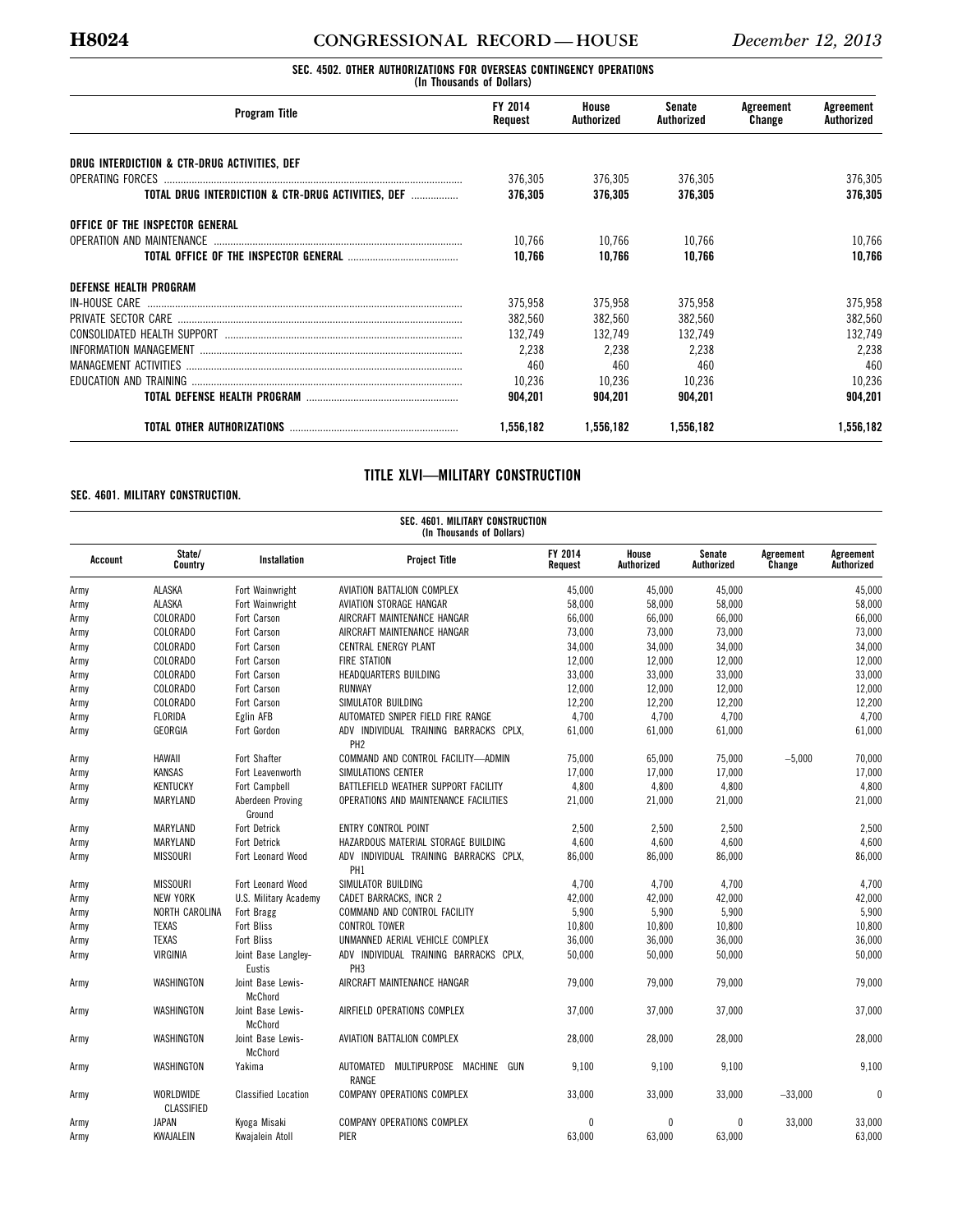| Account      | State/<br>Country                 | Installation                              | <b>Project Title</b>                                                   | FY 2014<br>Request | House<br>Authorized | Senate<br>Authorized | Agreement<br>Change | Agreement<br>Authorized |
|--------------|-----------------------------------|-------------------------------------------|------------------------------------------------------------------------|--------------------|---------------------|----------------------|---------------------|-------------------------|
| Army         | WORLDWIDE UN-<br>SPECIFIED        | <b>Unspecified Worldwide</b><br>Locations | HOST NATION SUPPORT FY14                                               | 33,000             | 23,000              | 33,000               | $-5,000$            | 28,000                  |
| Army         | WORLDWIDE UN-<br><b>SPECIFIED</b> | <b>Unspecified Worldwide</b><br>Locations | MINOR CONSTRUCTION FY14                                                | 25,000             | 25,000              | 25,000               |                     | 25,000                  |
| Army         | WORLDWIDE UN-<br>SPECIFIED        | <b>Unspecified Worldwide</b><br>Locations | PLANNING AND DESIGN FY14                                               | 41,575             | 41,575              | 41,575               |                     | 41,575                  |
|              |                                   |                                           |                                                                        | 1,119,875          | 1,099,875           | 1,119,875            | $-10,000$           | 1,109,875               |
| Navy         | CALIFORNIA                        | Barstow                                   | ENGINE DYNAMOMETER FACILITY                                            | 14,998             | 14,998              | 14,998               |                     | 14,998                  |
| Navy         | CALIFORNIA                        | Camp Pendleton                            | AMMUNITION SUPPLY POINT UPGRADE                                        | 13,124             | 13,124              | 13,124               |                     | 13,124                  |
| Navy         | CALIFORNIA                        | Coronado                                  | H-60 TRAINER FACILITY                                                  | 8,910              | 8,910               | 8,910                |                     | 8,910                   |
| Navy         | CALIFORNIA                        | Point Mugu                                | AIRCRAFT ENGINE TEST PADS                                              | 7,198              | 7,198               | 7,198                |                     | 7,198                   |
| Navy         | CALIFORNIA                        | Point Mugu                                | BAMS CONSOLIDATED MAINTENANCE HANGAR                                   | 17,469             | 17,469              | 17,469               |                     | 17,469                  |
| Navy         | CALIFORNIA<br>CALIFORNIA          | Port Hueneme                              | UNACCOMPANIED HOUSING CONVERSION                                       | 33,600             | 33,600              | 33,600               |                     | 33,600                  |
| Navy         | CALIFORNIA                        | San Diego<br><b>Twentynine Palms</b>      | STEAM PLANT DECENTRALIZATION<br>CAMP WILSON INFRASTRUCTURE UPGRADES    | 34,331<br>33,437   | 34,331<br>33,437    | 34,331<br>33,437     |                     | 34,331<br>33,437        |
| Navy<br>Navy | <b>FLORIDA</b>                    | Jacksonville                              | P-8A TRAINING & PARKING APRON EXPANSION                                | 20,752             | 20,752              | 20,752               |                     | 20,752                  |
| Navy         | <b>FLORIDA</b>                    | Key West                                  | AIRCRAFT CRASH/RESCUE & FIRE HEAD-                                     | 14,001             | 14,001              | 14,001               |                     | 14,001                  |
|              |                                   |                                           | QUARTERS                                                               |                    |                     |                      |                     |                         |
| Navy         | FLORIDA                           | Mayport                                   | LCS LOGISTICS SUPPORT FACILITY                                         | 16,093             | 16,093              | 16,093               |                     | 16,093                  |
| Navy         | GEORGIA                           | Albany                                    | CERS DISPATCH FACILITY                                                 | 1,010              | 1,010               | 1,010                |                     | 1,010                   |
| Navy         | GEORGIA                           | Albany                                    | WEAPONS STORAGE AND INSPECTION FACILITY                                | 15,600             | 15,600              | 15,600               |                     | 15,600                  |
| Navy         | GEORGIA                           | Savannah                                  | TOWNSEND BOMBING RANGE LAND ACQ-<br>PHASE 1                            | 61,717             | 61,717              | 61,717               |                     | 61,717                  |
| Navy         | GUAM                              | Joint Region Marianas                     | AIRCRAFT<br>MAINTENANCE<br>HANGAR—NORTH<br><b>RAMP</b>                 | 85,673             | 85,673              | $\mathbf{0}$         |                     | 85,673                  |
| Navy         | GUAM                              | Joint Region Marianas                     | BAMS FORWARD OPERATIONAL & MAINTE-<br><b>NANCE HANGAR</b>              | 61,702             | 61,702              | 61,702               |                     | 61,702                  |
| Navy         | GUAM                              | Joint Region Marianas                     | DEHUMIDIFIED SUPPLY STORAGE FACILITY                                   | 17,170             | 17,170              | 17,170               |                     | 17,170                  |
| Navy         | GUAM                              | Joint Region Marianas                     | EMERGENT REPAIR FACILITY EXPANSION                                     | 35,860             | 35,860              | 35,860               |                     | 35,860                  |
| Navy         | GUAM                              | Joint Region Marianas                     | MODULAR STORAGE MAGAZINES                                              | 63,382             | 63,382              | 63,382               |                     | 63,382                  |
| Navy         | GUAM                              | Joint Region Marianas                     | SIERRA WHARF IMPROVEMENTS                                              | 1,170              | 1,170               | 1,170                |                     | 1,170                   |
| Navy         | GUAM<br>HAWAII                    | Joint Region Marianas                     | X-RAY WHARF IMPROVEMENTS<br>RADIO BN MAINTENANCE/OPERATIONS<br>3RD     | 53,420             | 53,420              | 53,420               |                     | 53,420                  |
| Navy         |                                   | Kaneohe Bay                               | <b>COMPLEX</b>                                                         | 25,336             | 25,336              | 25,336               |                     | 25,336                  |
| Navy         | HAWAII                            | Kaneohe Bay                               | AIRCRAFT MAINTENANCE EXPANSION                                         | 16,968             | 16,968              | 16,968               |                     | 16,968                  |
| Navy         | HAWAII<br>HAWAII                  | Kaneohe Bay<br>Kaneohe Bay                | AIRCRAFT MAINTENANCE HANGAR UPGRADES<br>ARMORY ADDITION AND RENOVATION | 31,820<br>12,952   | 31,820<br>12,952    | 31,820<br>12,952     |                     | 31,820<br>12,952        |
| Navy<br>Navy | HAWAII                            | Kaneohe Bay                               | AVIATION SIMULATOR MODERNIZATION/ADDI-<br>TION                         | 17,724             | 17,724              | 17,724               |                     | 17,724                  |
| Navy         | HAWAII                            | Kaneohe Bay                               | MV-22 HANGAR                                                           | 57,517             | 57,517              | 57,517               |                     | 57,517                  |
| Navy         | HAWAII                            | Kaneohe Bay                               | MV-22 PARKING APRON AND INFRASTRUCTURE                                 | 74,665             | 74,665              | 74,665               |                     | 74,665                  |
| Navy         | HAWAII                            | Pearl City                                | WATER TRANSMISSION LINE                                                | 30,100             | 30,100              | 30,100               |                     | 30,100                  |
| Navy         | HAWAII                            | Pearl Harbor                              | DRYDOCK WATERFRONT FACILITY                                            | 22,721             | 22,721              | 22,721               |                     | 22,721                  |
| Navy         | HAWAII                            | Pearl Harbor                              | SUBMARINE PRODUCTION SUPPORT FACILITY                                  | 35,277             | 35,277              | 35,277               |                     | 35,277                  |
| Navy         | <b>ILLINOIS</b>                   | <b>Great Lakes</b>                        | UNACCOMPANIED HOUSING                                                  | 35,851             | 35,851              | 35,851               |                     | 35,851                  |
| Navy         | MAINE                             | Bangor                                    | NCTAMS VLF COMMERCIAL POWER CONNEC-<br>TION                            | 13,800             | 13,800              | 13,800               |                     | 13,800                  |
| Navy         | <b>MAINE</b>                      | Kittery                                   | STRUCTURAL SHOPS CONSOLIDATION                                         | 11,522             | 11,522              | 11,522               |                     | 11,522                  |
| Navy         | MARYLAND                          | Fort Meade                                | MARFORCYBERCOM HQ-OPS BUILDING                                         | 83,988             | 83,988              | 83,988               |                     | 83,988                  |
| Navy         | NEVADA                            | Fallon                                    | WASTEWATER TREATMENT PLANT                                             | 11,334             | 11,334              | 11,334               |                     | 11,334                  |
| Navy         | NORTH CAROLINA                    | Camp Lejeune                              | LANDFILL-PHASE 4                                                       | 20,795             | 20,795              | 20,795               |                     | 20,795                  |
| Navy         | NORTH CAROLINA                    | Camp Lejeune                              | OPERATIONS TRAINING COMPLEX<br>STEAM DECENTRALIZATION-BEQ NODES        | 22,515<br>18,679   | 22,515<br>18,679    | 22,515<br>18,679     |                     | 22,515<br>18,679        |
| Navy<br>Navy | NORTH CAROLINA<br>NORTH CAROLINA  | Camp Lejeune<br>Camp Lejeune              | STEAM DECENTRALIZATION-CAMP JOHNSON                                    | 2,620              | 2,620               | 2,620                |                     | 2,620                   |
| Navy         | NORTH CAROLINA                    | Camp Lejeune                              | STEAM DECENTRALIZATION-HADNOT POINT                                    | 13,390             | 13,390              | 13,390               |                     | 13,390                  |
| Navy         | NORTH CAROLINA                    | New River                                 | CH-53K MAINTENANCE TRAINING FACILITY                                   | 13,218             | 13,218              | 13,218               |                     | 13,218                  |
| Navy         | NORTH CAROLINA                    | New River                                 | CORROSION CONTROL HANGAR                                               | 12,547             | 12,547              | 12,547               |                     | 12,547                  |
| Navy         | NORTH CAROLINA                    | New River                                 | REGIONAL COMMUNICATION STATION                                         | 20,098             | 20,098              | 20,098               |                     | 20,098                  |
| Navy         | OKLAHOMA                          | <b>Tinker AFB</b>                         | TACAMO E-6B HANGAR                                                     | 14,144             | 14,144              | 14,144               |                     | 14,144                  |
| Navy         | RHODE ISLAND                      | Newport                                   | HEWITT HALL RESEARCH CENTER                                            | 12,422             | 12,422              | 12,422               |                     | 12,422                  |
| Navy         | SOUTH CAROLINA                    | Charleston                                | NUCLEAR POWER OPERATIONAL TRAINING FA-<br><b>CILITY</b>                | 73,932             | 73,932              | 73,932               |                     | 73,932                  |
| Navy         | VIRGINIA                          | Dam Neck                                  | AERIAL TARGET OPERATION CONSOLIDATION                                  | 10,587             | 10,587              | 10,587               |                     | 10,587                  |
| Navy         | VIRGINIA<br>VIRGINIA              | Norfolk<br>Quantico                       | PIER 11 POWER UPGRADES FOR CVN-78                                      | 3,380<br>25,731    | 3,380               | 3,380                |                     | 3,380<br>25,731         |
| Navy         |                                   |                                           | ACADEMIC INSTRUCTION FACILITY TECOM<br><b>SCHOOLS</b>                  |                    | 25,731              | 25,731               |                     |                         |
| Navy         | VIRGINIA                          | Quantico                                  | ATC TRANSMITTER/RECEIVER RELOCATION                                    | 3,630              | 3,630               | 3,630                |                     | 3,630                   |
| Navy         | VIRGINIA                          | Quantico                                  | FULLER ROAD IMPROVEMENTS                                               | 9,013              | 9,013               | 9,013                |                     | 9,013                   |
| Navy<br>Navy | VIRGINIA<br>WASHINGTON            | Yorktown<br>Bremerton                     | SMALL ARMS RANGES<br>INTEGRATED WATER TREATMENT SYS DRY                | 18,700<br>18,189   | 18,700<br>18,189    | 18,700<br>18,189     |                     | 18,700<br>18,189        |
|              |                                   |                                           | <b>DOCKS 3&amp;4</b>                                                   |                    |                     |                      |                     |                         |
| Navy         | WASHINGTON                        | Kitsap                                    | EXPLOSIVES HANDLING WHARF #2 (INC)                                     | 24,880             | 24,880              | 24,880               |                     | 24,880                  |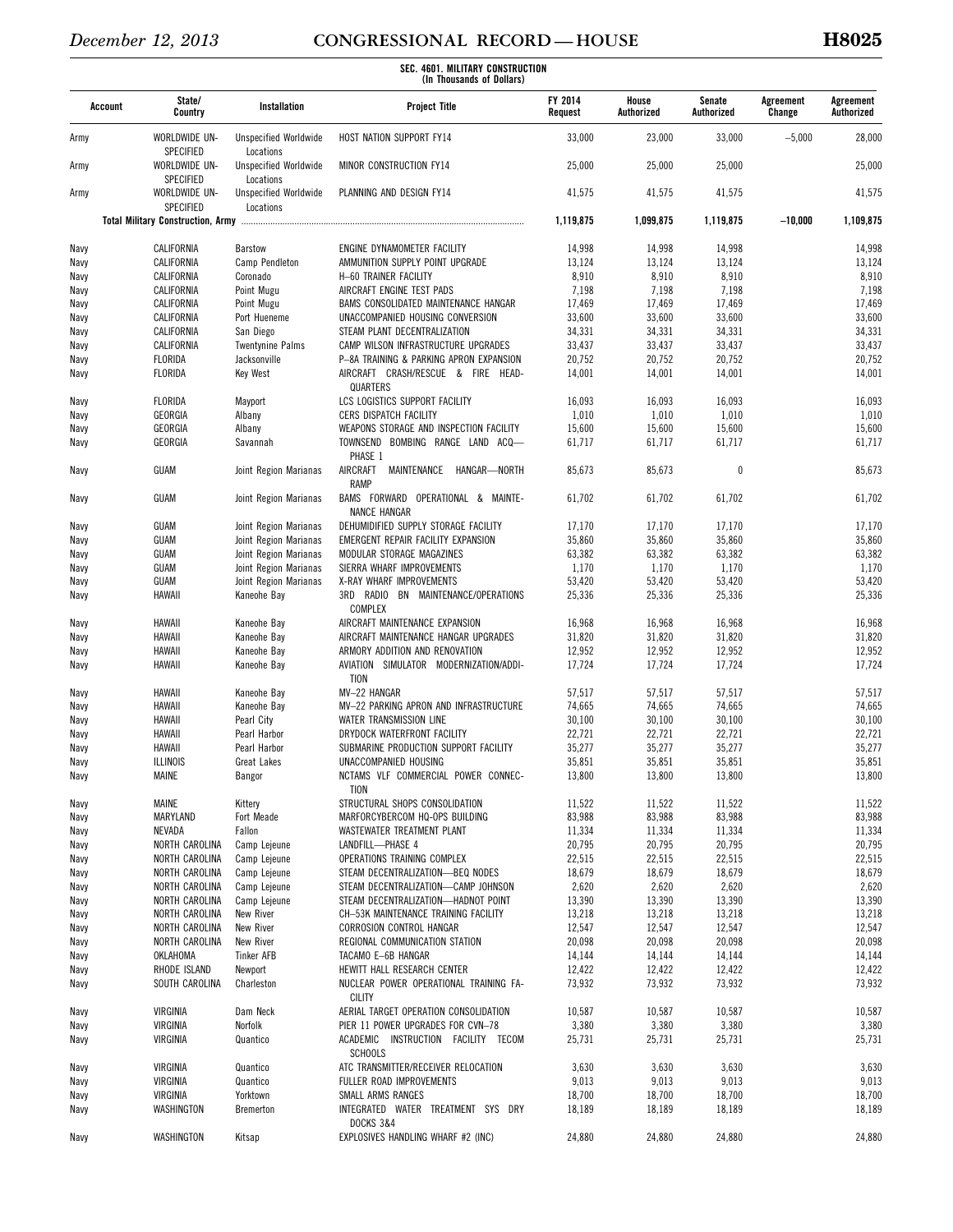# **H8026 CONGRESSIONAL RECORD — HOUSE** *December 12, 2013*

| Account | State/<br>Country                 | Installation                              | <b>Project Title</b>                                             | FY 2014<br>Request | House<br>Authorized | Senate<br>Authorized | Agreement<br>Change | Agreement<br>Authorized |
|---------|-----------------------------------|-------------------------------------------|------------------------------------------------------------------|--------------------|---------------------|----------------------|---------------------|-------------------------|
| Navy    | WASHINGTON                        | Whidbey Island                            | EA-18G FACILITY IMPROVEMENTS                                     | 32,482             | 32,482              | 32,482               |                     | 32,482                  |
| Navy    | WASHINGTON                        | Whidbey Island                            | P-8A HANGAR AND TRAINING FACILITIES                              | 85,167             | 85,167              | 85,167               |                     | 85,167                  |
| Navy    | <b>DJIBOUTI</b>                   | Camp Lemonier                             | ARMORY                                                           | 6,420              | 6,420               | 6,420                |                     | 6,420                   |
| Navy    | <b>DJIBOUTI</b>                   | Camp Lemonier                             | UNACCOMPANIED HOUSING                                            | 22,580             | 22,580              | 22,580               |                     | 22,580                  |
| Navy    | JAPAN                             | Camp Butler                               | AIRFIELD SECURITY UPGRADES                                       | 5,820              | 5,820               | 5,820                |                     | 5,820                   |
| Navy    | <b>JAPAN</b>                      | Yokosuka                                  | COMMUNICATION SYSTEM UPGRADE                                     | 7,568              | 7,568               | 7,568                |                     | 7,568                   |
| Navy    | WORLDWIDE UN-<br>SPECIFIED        | <b>Unspecified Worldwide</b><br>Locations | MCON DESIGN FUNDS                                                | 89,830             | 89,830              | 89,830               |                     | 89,830                  |
| Navy    | WORLDWIDE UN-<br><b>SPECIFIED</b> | <b>Unspecified Worldwide</b><br>Locations | UNSPECIFIED MINOR CONSTRUCTION                                   | 19,740             | 19,740              | 19,740               |                     | 19,740                  |
| Navy    | WORLDWIDE UN-<br>SPECIFIED        | <b>Unspecified Worldwide</b><br>Locations | UNSPECIFIED WORLDWIDE CONSTRUCTION                               | 0                  | $\mathbf{0}$        | $\theta$             |                     | $\theta$                |
|         |                                   |                                           |                                                                  | 1,700,269          | 1,700,269           | 1,614,596            | 0                   | 1,700,269               |
| AF      | ARIZONA                           | Luke AFB                                  | F-35 FIELD TRAINING DETACHMENT                                   | 5,500              | 5,500               | 5,500                |                     | 5,500                   |
| AF      | ARIZONA                           | Luke AFB                                  | F-35 SQ OPS/AIRCRAFT MAINTENANCE UNIT #3                         | 21,400             | 21,400              | 21,400               |                     | 21,400                  |
| AF      | CALIFORNIA                        | Beale AFB                                 | DISTRIBUTED COMMON GROUND STATION OPS<br><b>BLDG</b>             | 62,000             | 62,000              | 62,000               |                     | 62,000                  |
| AF      | FLORIDA                           | <b>Tyndall AFB</b>                        | F-22 MUNITIONS STORAGE COMPLEX                                   | 9,100              | 9,100               | 9,100                |                     | 9,100                   |
| AF      | GUAM                              | Joint Region Marianas                     | PAR-FUEL SYS HARDENED BLDGS                                      | 20,000             | 20,000              | $\Omega$             |                     | 20,000                  |
| AF      | GUAM                              | Joint Region Marianas                     | PAR-STRIKE TACTICAL MISSILE MXS FACILITY                         | 10,530             | 10,530              | 10,530               |                     | 10,530                  |
| AF      | GUAM                              | Joint Region Marianas                     | PAR-TANKER GP MX HANGAR/AMU/SQD OPS                              | 132,600            | 132,600             | $\Omega$             |                     | 132,600                 |
| AF      | GUAM                              | Joint Region Marianas                     | PRTC RED HORSE AIRFIELD OPERATIONS FA-<br><b>CILITY</b>          | 8,500              | 8,500               | 8,500                |                     | 8,500                   |
| AF      | GUAM                              | Joint Region Marianas                     | PRTC SF FIRE RESCUE & EMERGENCY MGT                              | 4,600              | 4,600               | 4,600                |                     | 4,600                   |
| AF      | HAWAII                            | Joint Base Pearl Har-<br>bor-Hickam       | C-17 MODERNIZE HGR 35, DOCKS 1&2                                 | 4,800              | 4,800               | 4,800                |                     | 4,800                   |
| AF      | KANSAS                            | McConnell AFB                             | KC-46A 2-Bay Corrosion Control/Fuel Cell<br>Hangar               | 0                  | 82,000              | 82,000               | 82,000              | 82,000                  |
| AF      | KANSAS                            | McConnell AFB                             | KC-46A 3-Bay General Purpose Maintenance<br>Hangar               | 0                  | 80,000              | 80,000               | 80,000              | 80,000                  |
| AF      | KANSAS                            | McConnell AFB                             | KC-46A Aircraft Parking Apron Alteration                         | 0                  | 2,200               | 2,200                | 2,200               | 2,200                   |
| AF      | KANSAS                            | McConnell AFB                             | KC-46A Aprons Fuels Distribution System                          | $\mathbf{0}$       | 12,800              | 12,800               | 12,800              | 12,800                  |
| AF      | KANSAS                            | McConnell AFB                             | KC-46A Flight Simulator Facility Phase 1                         | $\mathbf{0}$       | 2,150               | 2,150                | 2,150               | 2,150                   |
| AF      | KANSAS                            | McConnell AFB                             | KC-46A General Maintenance Hangar                                | $\mathbf{0}$       | 32,000              | 32,000               | 32,000              | 32,000                  |
| AF      | KANSAS                            | McConnell AFB                             | KC-46A Miscellaneous Facilities Alteration                       | 0                  | 970                 | 970                  | 970                 | 970                     |
| AF      | KANSAS                            | McConnell AFB                             | KC-46A Pipeline Student Dormatory                                | 0                  | 7,000               | 7,000                | 7,000               | 7,000                   |
| AF      | <b>KENTUCKY</b>                   | Fort Campbell                             | 19TH AIR SUPPORT OPERATIONS SQDRN EX-<br><b>PANSION</b>          | 8,000              | 8,000               | 8,000                |                     | 8,000                   |
| AF      | MARYLAND                          | Fort Meade                                | CYBERCOM JOINT OPERATIONS CENTER, IN-<br><b>CREMENT 1</b>        | 85,000             | 85,000              | 85,000               |                     | 85,000                  |
| AF      | MARYLAND                          | Joint Base Andrews                        | HELICOPTER OPERATIONS FACILITY                                   | 30,000             | 30,000              | 30,000               |                     | 30,000                  |
| AF      | <b>MISSOURI</b>                   | Whiteman AFB                              | WSA MOP IGLOOS AND ASSEMBLY FACILITY                             | 5,900              | 5,900               | 5,900                |                     | 5,900                   |
| AF      | NEBRASKA                          | Offutt AFB                                | USSTRATCOM REPLACEMENT FACILITY, INCR 3                          | 136,000            | 136,000             | 136,000              |                     | 136,000                 |
| AF      | NEVADA                            | Nellis AFB                                | ADD RPA WEAPONS SCHOOL FACILITY                                  | 20,000             | 20,000              | 20,000               |                     | 20,000                  |
| AF      | NEVADA                            | <b>Nellis AFB</b>                         | DORMITORY (240 RM)                                               | 35,000             | 35,000              | 35,000               |                     | 35,000                  |
| AF      | NEVADA                            | Nellis AFB                                | F-35 ALT MISSION EQUIP (AME) STORAGE                             | 5,000              | 5,000               | 5,000                |                     | 5,000                   |
| AF      | NEVADA                            | Nellis AFB                                | F-35 FUEL CELL HANGAR                                            | 9,400              | 9,400               | 9,400                |                     | 9,400                   |
| AF      | NEVADA                            | Nellis AFB                                | F-35 PARTS STORE                                                 | 9,100              | 9,100               | 9,100                |                     | 9,100                   |
| AF      | <b>NEW MEXICO</b>                 | Cannon AFB                                | AIRMEN AND FAMILY READINESS CENTER                               | 5,500              | 5,500               | 5,500                |                     | 5,500                   |
| AF      | <b>NEW MEXICO</b>                 | Cannon AFB                                | DORMITORY (144 RM)                                               | 22,000             | 22,000              | 22,000               |                     | 22,000                  |
| AF      | <b>NEW MEXICO</b>                 | Cannon AFB                                | SATELLITE DINING FACILITY                                        | 6,600              | 6,600               | 6,600                |                     | 6,600                   |
| AF      | <b>NEW MEXICO</b>                 | Holloman AFB                              | F-16 AIRCRAFT COVERED WASHRACK AND PAD                           | 2,250              | 2,250               | 2,250                |                     | 2,250                   |
| AF      | <b>NEW MEXICO</b>                 | Kirtland AFB                              | NUCLEAR SYSTEMS WING & SUSTAINMENT<br><b>CENTER (PH</b>          | 30,500             | 30,500              | 30,500               |                     | 30,500                  |
| AF      | NORTH DAKOTA                      | Minot AFB                                 | B-52 ADAL AIRCRAFT MAINTENANCE UNIT                              | 15,530             | 15,530              | 15,530               |                     | 15,530                  |
| AF      | NORTH DAKOTA                      | Minot AFB                                 | B-52 MUNITIONS STORAGE IGLOOS                                    | 8,300              | 8,300               | 8,300                |                     | 8,300                   |
| AF      | OKLAHOMA                          | Altus AFB                                 | KC-46A FTU ADAL Fuel Systems Maintenance<br>Dock                 | $\mathbf{0}$       | 3,350               | 3,350                | 3,350               | 3,350                   |
| AF      | OKLAHOMA                          | Altus AFB                                 | KC-46A FTU ADAL Squad Ops/AMU                                    | 0                  | 7,400               | 7,400                | 7,400               | 7,400                   |
| AF      | OKLAHOMA                          | Altus AFB                                 | KC-46A FTU Flight Training Center Simulators<br>Facility Phase 1 | 0                  | 12,600              | 12,600               | 12,600              | 12,600                  |
| AF      | OKLAHOMA                          | Altus AFB                                 | KC-46A FTU Fuselage Trainer Phase 1                              | 0                  | 6,300               | 6,300                | 6,300               | 6,300                   |
| AF      | OKLAHOMA                          | Altus AFB                                 | KC-46A FTU Renovate Facility                                     | $\mathbf{0}$       | 1,200               | 1,200                | 1,200               | 1,200                   |
| AF      | OKLAHOMA                          | <b>Tinker AFB</b>                         | KC-46A LAND ACQUISITION                                          | 8,600              | 8,600               | 8,600                |                     | 8,600                   |
| AF      | <b>TEXAS</b>                      | Fort Bliss                                | F-16 BAK 12/14 AIRCRAFT ARRESTING SYSTEM                         | 3,350              | 3,350               | 3,350                |                     | 3,350                   |
| AF      | <b>UTAH</b>                       | Hill AFB                                  | F-35 AIRCRAFT MX UNIT HANGAR 45E OPS #1                          | 13,500             | 13,500              | 13,500               |                     | 13,500                  |
| AF      | <b>UTAH</b>                       | Hill AFB                                  | FIRE CRASH RESCUE STATION                                        | 18,500             | 18,500              | 18,500               |                     | 18,500                  |
| AF      | VIRGINIA                          | Joint Base Langley-<br>Eustis             | 4-BAY CONVENTIONAL MUNITIONS INSPECTION<br><b>BLDG</b>           | 4,800              | 4,800               | 4,800                |                     | 4,800                   |
| AF      | GREENLAND                         | Thule AB                                  | THULE CONSOLIDATION, PHASE 2                                     | 43,904             | 43,904              | 43,904               |                     | 43,904                  |
| AF      | MARIANA ISLANDS                   | Saipan                                    | PAR-AIRPORT POL/BULK STORAGE AST                                 | 18,500             | 18,500              | 18,500               |                     | 18,500                  |
| AF      | MARIANA ISLANDS Saipan            |                                           | PAR-HAZARDOUS CARGO PAD                                          | 8,000              | 8,000               | 8,000                |                     | 8,000                   |
|         |                                   |                                           |                                                                  |                    |                     |                      |                     |                         |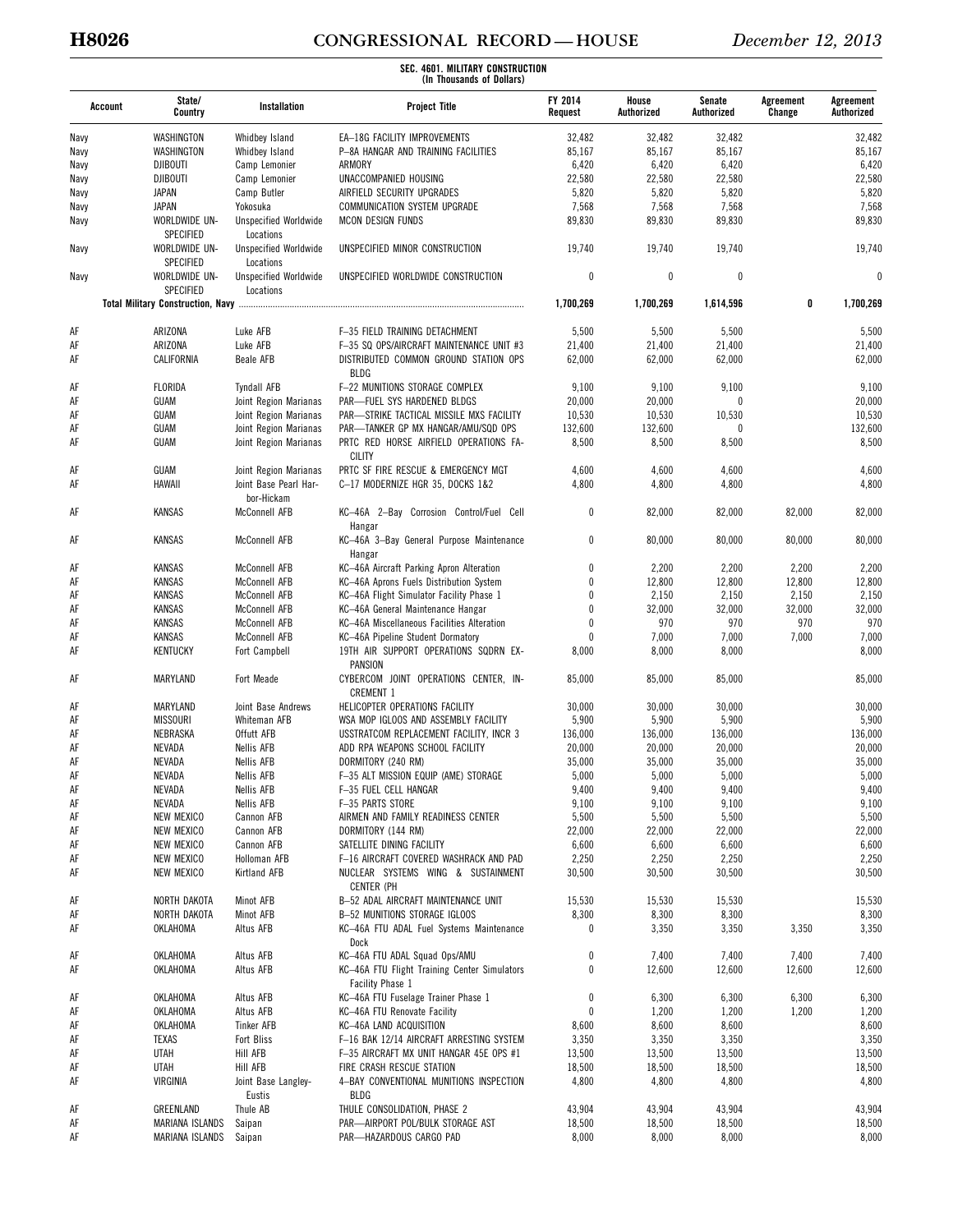| Account              | State/<br>Country                            | Installation                                           | <b>Project Title</b>                                                                        | FY 2014<br>Request | House<br>Authorized | Senate<br>Authorized | Agreement<br>Change | Agreement<br>Authorized |
|----------------------|----------------------------------------------|--------------------------------------------------------|---------------------------------------------------------------------------------------------|--------------------|---------------------|----------------------|---------------------|-------------------------|
| AF                   | <b>MARIANA ISLANDS</b>                       | Saipan                                                 | PAR-MAINTENANCE FACILITY                                                                    | 2,800              | 2,800               | 2,800                |                     | 2,800                   |
| AF                   | UNITED KINGDOM                               | Croughton RAF                                          | MAIN GATE COMPLEX                                                                           | 12,000             | 0                   | $\theta$             | $-12,000$           |                         |
| AF<br>AF             | UNITED KINGDOM<br>WORLDWIDE UN-<br>SPECIFIED | VARLOCS<br><b>Unspecified Worldwide</b>                | GUARDIAN ANGEL OPERATIONS FACILITY<br>KC-46A FTU FACILITY PROJECTS                          | 22,047<br>63,000   | 22,047<br>0         | 0<br>$\theta$        | $-63,000$           | 22,047<br><sup>0</sup>  |
| AF                   | WORLDWIDE UN-<br><b>SPECIFIED</b>            | Locations<br><b>Unspecified Worldwide</b><br>Locations | KC-46A MOB #1 FACILITY PROJECTS                                                             | 192,700            | 0                   | 0                    | $-192,700$          | $\theta$                |
| AF                   | WORLDWIDE UN-<br>SPECIFIED                   | <b>Unspecified Worldwide</b><br>Locations              | PLANNING & DESIGN                                                                           | 11,314             | 11,314              | 11,314               |                     | 11,314                  |
| AF                   | WORLDWIDE UN-<br>SPECIFIED                   | <b>Unspecified Worldwide</b><br>Locations              | UNSPECIFIED MINOR CONSTRUCTION                                                              | 20,448             | 20,448              | 20,448               |                     | 20,448                  |
|                      |                                              |                                                        |                                                                                             | 1.156.573          | 1,138,843           | 964,196              | $-17,730$           | 1,138,843               |
| Def-Wide             | ALASKA                                       | Clear AFS                                              | BMDS UPGRADE EARLY WARNING RADAR                                                            | 17,204             | 17,204              | 17,204               |                     | 17,204                  |
| Def-Wide             | ALASKA                                       | Fort Greely                                            | MECHANICAL-ELECTRICAL BLDG MISSILE FIELD<br>#1                                              | 82,000             | 82,000              | 82,000               |                     | 82,000                  |
| Def-Wide             | CALIFORNIA                                   | Brawley                                                | SOF DESERT WARFARE TRAINING CENTER                                                          | 23,095             | 23,095              | 23,095               |                     | 23,095                  |
| Def-Wide             | CALIFORNIA                                   | Defense Distribution<br>Depot-Tracy                    | GENERAL PURPOSE WAREHOUSE                                                                   | 37,554             | 37,554              | 37,554               |                     | 37,554                  |
| Def-Wide             | CALIFORNIA                                   | Miramar                                                | REPLACE FUEL PIPELINE                                                                       | 6,000              | 6,000               | 6,000                |                     | 6,000                   |
| Def-Wide             | COLORADO                                     | Fort Carson                                            | SOF GROUP SUPPORT BATTALION                                                                 | 22,282             | 22,282              | 22,282               |                     | 22,282                  |
| Def-Wide             | FLORIDA                                      | Hurlburt Field                                         | SOF ADD/ALTER OPERATIONS FACILITY                                                           | 7,900              | 7,900               | 7,900                |                     | 7,900                   |
| Def-Wide             | FLORIDA                                      | Jacksonville                                           | REPLACE FUEL PIPELINE                                                                       | 7,500              | 7,500               | 7,500                |                     | 7,500                   |
| Def-Wide             | FLORIDA                                      | Key West                                               | SOF BOAT DOCKS                                                                              | 3,600              | $\mathbf{0}$        | 3,600                |                     | 3,600                   |
| Def-Wide             | FLORIDA                                      | Panama City                                            | REPLACE GROUND VEHICLE FUELING FACILITY                                                     | 2,600              | 2,600               | 2,600                |                     | 2,600                   |
| Def-Wide             | FLORIDA                                      | <b>Tyndall AFB</b>                                     | REPLACE FUEL PIPELINE                                                                       | 9,500              | 9,500               | 9,500                |                     | 9,500                   |
| Def-Wide             | GEORGIA                                      | Fort Benning                                           | FAITH MIDDLE SCHOOL ADDITION                                                                | 6,031              | 6,031               | 6,031                |                     | 6,031                   |
| Def-Wide             | GEORGIA                                      | Fort Benning                                           | WHITE ELEMTARY SCHOOL REPLACEMENT                                                           | 37,304             | 37,304              | 37,304               |                     | 37,304                  |
| Def-Wide<br>Def-Wide | GEORGIA<br>GEORGIA                           | Fort Stewart<br>Hunter Army Airfield                   | DIAMOND ELEMENTARY SCHOOL REPLACEMENT<br>REPLACE FUEL ISLAND                                | 44,504<br>13,500   | 44,504<br>13,500    | 44,504<br>13,500     |                     | 44,504<br>13,500        |
| Def-Wide             | GEORGIA                                      | Moody AFB                                              | REPLACE GROUND VEHICLE FUELING FACILITY                                                     | 3,800              | 3,800               | 3,800                |                     | 3,800                   |
| Def-Wide             | HAWAII                                       | Ford Island                                            | DISA PACIFIC FACILITY UPGRADES                                                              | 2,615              | 2,615               | 2,615                |                     | 2,615                   |
| Def-Wide             | HAWAII                                       | Joint Base Pearl Har-<br>bor-Hickam                    | ALTER WAREHOUSE SPACE                                                                       | 2,800              | 2,800               | 2,800                |                     | 2,800                   |
| Def-Wide<br>Def-Wide | <b>KENTUCKY</b><br><b>KENTUCKY</b>           | Fort Campbell<br>Fort Campbell                         | FORT CAMPBELL HIGH SCHOOL REPLACEMENT<br>MARSHALL ELEMENTARY SCHOOL REPLACE-<br><b>MENT</b> | 59,278<br>38,591   | 59,278<br>38,591    | 59,278<br>38,591     |                     | 59,278<br>38,591        |
| Def-Wide             | <b>KENTUCKY</b>                              | Fort Campbell                                          | SOF GROUP SPECIAL TROOPS BATTALION                                                          | 26,342             | 26,342              | 26,342               |                     | 26,342                  |
| Def-Wide             | <b>KENTUCKY</b>                              | Fort Knox                                              | AMBULATORY HEALTH CENTER                                                                    | 265,000            | 265,000             | 75,000               | $-120,000$          | 145,000                 |
| Def-Wide             | <b>KENTUCKY</b>                              | Fort Knox                                              | CONSOLIDATE/REPLACE VAN VOORHIS-MUDGE<br>ES                                                 | 38,023             | 38,023              | 38,023               |                     | 38,023                  |
| Def-Wide             | MARYLAND                                     | Aberdeen Proving<br>Ground                             | PUBLIC HEALTH COMMAND LAB REPLACEMENT                                                       | 210,000            | 110,000             | 75,000               | $-135,000$          | 75,000                  |
| Def-Wide             | <b>MARYLAND</b>                              | Bethesda Naval Hos-<br>pital                           | MECH & ELECTRICAL IMPROVEMENTS                                                              | 46,800             | 46,800              | 46,800               |                     | 46,800                  |
| Def-Wide             | MARYLAND                                     | Bethesda Naval Hos-<br>pital                           | PARKING GARAGE                                                                              | 20,000             | 20,000              | 20,000               |                     | 20,000                  |
| Def-Wide             | MARYLAND                                     | Fort Detrick                                           | USAMRIID REPLACEMENT STAGE 1, INCR 8                                                        | 13,000             | 0                   | 13,000               |                     | 13,000                  |
| Def-Wide             | MARYLAND                                     | Fort Meade                                             | HIGH PERFORMANCE COMPUTING CAPACITY<br>INC <sub>3</sub>                                     | 431,000            | 431,000             | 381,000              | $-35,000$           | 396,000                 |
| Def-Wide             | MARYLAND                                     | Fort Meade                                             | NSAW RECAPITALIZE BUILDING #1/SITE M INC<br>2                                               | 58,000             | 58,000              | 58,000               |                     | 58,000                  |
| Def-Wide             | MARYLAND                                     | Joint Base Andrews                                     | AMBULATORY CARE CENTER INC 2                                                                | 76,200             | 63,800              | 38,100               | $-38,100$           | 38,100                  |
| Def-Wide             | MASSACHUSETTS                                | Hanscom AFB                                            | HANSCOM PRIMARY SCHOOL REPLACEMENT                                                          | 36,213             | 36,213              | 36,213               |                     | 36,213                  |
| Def-Wide             | <b>NEW JERSEY</b>                            | Joint Base McGuire-<br>Dix-Lakehurst                   | REPLACE FUEL DISTRIBUTION COMPONENTS                                                        | 10,000             | 10,000              | 10,000               |                     | 10,000                  |
| Def-Wide             | <b>NEW MEXICO</b>                            | Holloman AFB                                           | MEDICAL CLINIC REPLACEMENT                                                                  | 60,000             | 60,000              | 60,000               |                     | 60,000                  |
| Def-Wide             | <b>NEW MEXICO</b>                            | Holloman AFB                                           | REPLACE HYDRANT FUEL SYSTEM                                                                 | 21,400             | 21,400              | 21,400               |                     | 21,400                  |
| Def-Wide             | NORTH CAROLINA                               | Camp Lejeune                                           | SOF PERFORMANCE RESILIENCY CENTER                                                           | 14,400             | 0                   | 14,400               |                     | 14,400                  |
| Def-Wide<br>Def-Wide | NORTH CAROLINA<br>NORTH CAROLINA             | Camp Lejeune<br>Fort Bragg                             | SOF SUSTAINMENT TRAINING COMPLEX<br>CONSOLIDATE/REPLACE POPE HOLBROOK ELE-                  | 28,977<br>37,032   | 28,977<br>37,032    | 28,977<br>37,032     |                     | 28,977<br>37,032        |
| Def-Wide             | NORTH CAROLINA                               | Fort Bragg                                             | <b>MENTARY</b><br>SOF CIVIL AFFAIRS BATTALION ANNEX                                         | 37,689             | 37,689              | 37,689               |                     | 37,689                  |
| Def-Wide             | NORTH CAROLINA                               | Fort Bragg                                             | SOF COMBAT MEDIC SKILLS SUSTAIN. COURSE<br>BLDG                                             | 7,600              | 7,600               | 7,600                |                     | 7,600                   |
| Def-Wide             | NORTH CAROLINA                               | Fort Bragg                                             | SOF ENGINEER TRAINING FACILITY                                                              | 10,419             | 10,419              | 10,419               |                     | 10,419                  |
| Def-Wide             | NORTH CAROLINA                               | Fort Bragg                                             | SOF LANGUAGE AND CULTURAL CENTER                                                            | 64,606             | 64,606              | 64,606               |                     | 64,606                  |
| Def-Wide             | NORTH CAROLINA                               | Fort Bragg                                             | SOF UPGRADE TRAINING FACILITY                                                               | 14,719             | 14,719              | 14,719               |                     | 14,719                  |
| Def-Wide             | NORTH DAKOTA                                 | Minot AFB                                              | REPLACE FUEL PIPELINE                                                                       | 6,400              | 6,400               | 6,400                |                     | 6,400                   |
| Def-Wide             | OKLAHOMA                                     | Altus AFB                                              | REPLACE REFUELER PARKING                                                                    | 2,100              | 2,100               | 2,100                |                     | 2,100                   |
| Def-Wide             | OKLAHOMA                                     | <b>Tinker AFB</b>                                      | REPLACE FUEL DISTRIBUTION FACILITIES                                                        | 36,000             | 36,000              | 36,000               |                     | 36,000                  |
| Def-Wide             | PENNSYLVANIA                                 | Def Distribution Depot<br>New Cumberland               | UPGRADE HAZARDOUS MATERIAL WAREHOUSE                                                        | 3,100              | 3,100               | 3,100                |                     | 3,100                   |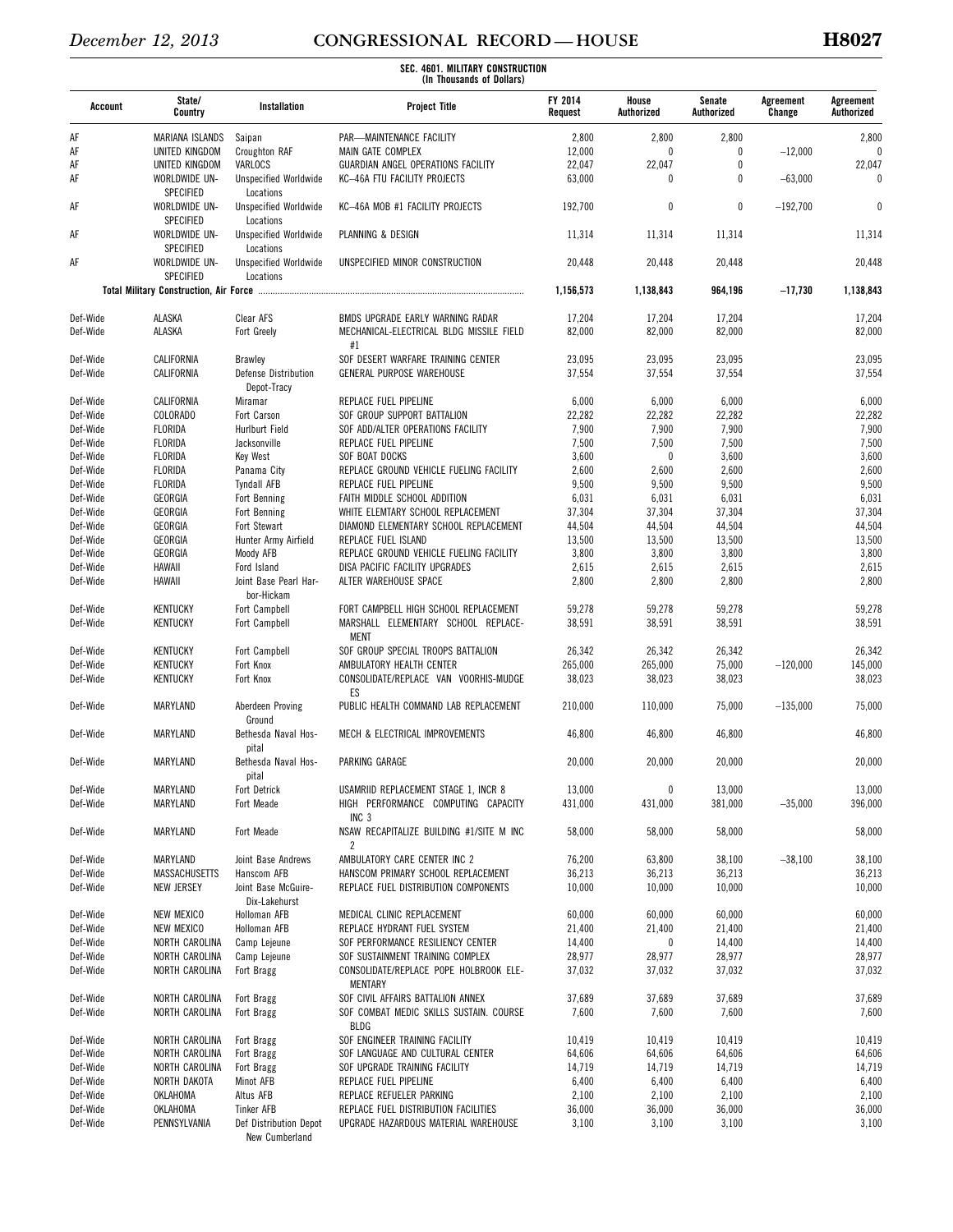# **H8028 CONGRESSIONAL RECORD — HOUSE** *December 12, 2013*

| Account  | State/<br>Country                       | Installation                                           | <b>Project Title</b>                                 | <b>FY 2014</b><br>Request | House<br>Authorized | Senate<br>Authorized | Agreement<br>Change | Agreement<br>Authorized |
|----------|-----------------------------------------|--------------------------------------------------------|------------------------------------------------------|---------------------------|---------------------|----------------------|---------------------|-------------------------|
| Def-Wide | PENNSYLVANIA                            | Def Distribution Depot<br>New Cumberland               | UPGRADE PUBLIC SAFETY FACILITY                       | 5,900                     | 5,900               | 5,900                |                     | 5,900                   |
| Def-Wide | SOUTH CAROLINA                          | Beaufort                                               | BOLDEN ELEMENTARY/MIDDLE SCHOOL RE-<br>PLACEMENT     | 41,324                    | 41,324              | 41,324               |                     | 41,324                  |
| Def-Wide | TENNESSEE                               | Arnold Air Force Base                                  | REPLACE GROUND VEHICLE FUELING FACILITY              | 2,200                     | 2,200               | 2,200                |                     | 2,200                   |
| Def-Wide | <b>TEXAS</b>                            | Fort Bliss                                             | HOSPITAL REPLACEMENT INCR 5                          | 252,100                   | 152,100             | 100,000              | $-152,100$          | 100,000                 |
| Def-Wide | <b>TEXAS</b>                            | Joint Base San Antonio                                 | SAMMC HYPERBARIC FACILITY ADDITION                   | 12,600                    | 12,600              | 12,600               |                     | 12,600                  |
| Def-Wide | VIRGINIA                                | Dam Neck                                               | SOF HUMAN PERFORMANCE CENTER                         | 11,147                    | 0                   | 11,147               |                     | 11,147                  |
| Def-Wide | VIRGINIA                                | Def Distribution Depot<br>Richmond                     | <b>OPERATIONS CENTER PHASE 1</b>                     | 87,000                    | 87,000              | 87,000               |                     | 87,000                  |
| Def-Wide | VIRGINIA                                | Joint Expeditionary<br>Base Little Creek-<br>Story     | SOF LOGSU TWO OPERATIONS FACILITY                    | 30,404                    | 30,404              | 30,404               |                     | 30,404                  |
| Def-Wide | VIRGINIA                                | Pentagon                                               | BOUNDARY CHANNEL ACCESS CONTROL POINT                | 6,700                     | 6,700               | 6,700                |                     | 6,700                   |
| Def-Wide | VIRGINIA                                | Pentagon                                               | ARMY NAVY DRIVE TOUR BUS DROP OFF                    | 1,850                     | 1,850               | $\mathbf{0}$         | $-1,850$            | $\theta$                |
| Def-Wide | VIRGINIA                                | Pentagon                                               | PFPA SUPPORT OPERATIONS CENTER                       | 14,800                    | 14,800              | 14,800               |                     | 14,800                  |
| Def-Wide | VIRGINIA                                | Pentagon                                               | RAVEN ROCK ADMINISTRATIVE FACILITY UP-<br>GRADE      | 32,000                    | 32,000              | 32,000               |                     | 32,000                  |
| Def-Wide | VIRGINIA                                | Pentagon                                               | RAVEN ROCK EXTERIOR COOLING TOWER                    | 4,100                     | 4,100               | 4,100                |                     | 4,100                   |
| Def-Wide | VIRGINIA                                | Quantico                                               | QUANTICO MIDDLE/HIGH SCHOOL REPLACE-<br>MENT         | 40,586                    | 40,586              | 40,586               |                     | 40,586                  |
| Def-Wide | WASHINGTON                              | Whidbey Island                                         | REPLACE FUEL PIER BREAKWATER                         | 10,000                    | 10,000              | 10,000               |                     | 10,000                  |
| Def-Wide | WORLDWIDE<br><b>CLASSIFIED</b>          | <b>Classified Location</b>                             | AN/TPY-2 RADAR SITE                                  | 15,000                    | 15,000              | 15,000               | $-15,000$           | $\theta$                |
| Def-Wide | <b>BAHRAIN ISLAND</b>                   | SW Asia                                                | MEDICAL/DENTAL CLINIC REPLACEMENT                    | 45,400                    | 45,400              | 45,400               |                     | 45,400                  |
| Def-Wide | <b>BELGIUM</b>                          | <b>Brussels</b>                                        | NATO HEADQUARTERS FACILITY                           | 38,513                    | 38,513              | 38,513               |                     | 38,513                  |
| Def-Wide | <b>BELGIUM</b>                          | <b>Brussels</b>                                        | NATO HEADQUARTERS FIT-OUT                            | 29,100                    | 29,100              | 29,100               |                     | 29,100                  |
| Def-Wide | GERMANY                                 | Kaiserlautern AB                                       | KAISERSLAUTERN ELEMENTARY SCHOOL RE-<br>PLACEMENT    | 49,907                    | 49,907              | $\mathbf 0$          |                     | 49,907                  |
| Def-Wide | GERMANY                                 | Ramstein AB                                            | RAMSTEIN HIGH SCHOOL REPLACEMENT                     | 98,762                    | 98,762              | $\mathbf{0}$         |                     | 98,762                  |
| Def-Wide | GERMANY                                 | Rhine Ordnance Bar-<br>racks                           | MEDICAL CENTER REPLACEMENT, INCR 3                   | 151,545                   | 151,545             | 76,545               | $-75,000$           | 76,545                  |
| Def-Wide | <b>GERMANY</b>                          | Weisbaden                                              | HAINERBERG ELEMENTARY SCHOOL REPLACE-<br><b>MENT</b> | 58,899                    | 58,899              | $\mathbf{0}$         |                     | 58,899                  |
| Def-Wide | GERMANY                                 | Weisbaden                                              | WIESBADEN MIDDLE SCHOOL REPLACEMENT                  | 50,756                    | 50,756              | $\mathbf{0}$         |                     | 50,756                  |
| Def-Wide | <b>JAPAN</b>                            | Atsugi                                                 | REPLACE GROUND VEHICLE FUELING FACILITY              | 4,100                     | 4,100               | 4,100                |                     | 4,100                   |
| Def-Wide | JAPAN                                   | lwakuni                                                | CONSTRUCT HYDRANT FUEL SYSTEM                        | 34,000                    | 34,000              | 34,000               |                     | 34,000                  |
| Def-Wide | <b>JAPAN</b>                            | Kadena AB                                              | KADENA MIDDLE SCHOOL ADDITION/RENOVA-<br><b>TION</b> | 38,792                    | 38,792              | 38,792               |                     | 38,792                  |
| Def-Wide | JAPAN                                   | Kyoga Misaki                                           | AN/TPY-2 RADAR SITE                                  | 0                         | 0                   | 0                    | 15,000              | 15,000                  |
| Def-Wide | JAPAN                                   | Torri Commo Station                                    | SOF FACILITY AUGMENTATION                            | 71,451                    | 64,071              | 71,451               |                     | 71,451                  |
| Def-Wide | JAPAN                                   | Yokosuka                                               | UPGRADE FUEL PUMPS                                   | 10,600                    | 10,600              | 10,600               |                     | 10,600                  |
| Def-Wide | KOREA                                   | Camp Walker                                            | DAEGU MIDDLE/HIGH SCHOOL REPLACEMENT                 | 52,164                    | 52,164              | 52,164               |                     | 52,164                  |
| Def-Wide | ROMANIA                                 | Deveselu                                               | AEGIS ASHORE MISSILE DEF SYS CMPLX,<br>INCREM. 2     | 85,000                    | 80,000              | 85,000               | $-5,000$            | 80,000                  |
| Def-Wide | UNITED KINGDOM                          | Raf Mildenhall                                         | REPLACE FUEL STORAGE                                 | 17,732                    | 17,732              |                      |                     | 17,732                  |
| Def-Wide | UNITED KINGDOM                          | Raf Mildenhall                                         | SOF AIRFIELD PAVEMENTS AND HANGAR/AMU                | 0                         | 48,448              | $\bf{0}$             | 48,448              | 48,448                  |
| Def-Wide | UNITED KINGDOM                          | Raf Mildenhall                                         | SOF AIRFILED PAVEMENTS                               | 24,077                    | 0                   | $\mathbf{0}$         | $-24,077$           | 0                       |
| Def-Wide | UNITED KINGDOM                          | Raf Mildenhall                                         | SOF HANGAR/AMU                                       | 24,371                    | $\mathbf{0}$        | $\theta$             | $-24,371$           | $\mathbf{0}$            |
| Def-Wide | UNITED KINGDOM                          | Raf Mildenhall                                         | SOF MRSP AND PARTS STORAGE                           | 6,797                     | 6,797               | $\theta$             |                     | 6,797                   |
| Def-Wide | UNITED KINGDOM                          | Raf Mildenhall                                         | SOF SQUADRON OPERATIONS FACILITY                     | 11,652                    | 11,652              | 0                    |                     | 11,652                  |
| Def-Wide | UNITED KINGDOM                          | Royal Air Force<br>Lakenheath                          | LAKENHEATH HIGH SCHOOL REPLACEMENT                   | 69,638                    | 69,638              | $\mathbf{0}$         |                     | 69,638                  |
| Def-Wide | WORLDWIDE UN-<br>SPECIFIED              | <b>Unspecified Worldwide</b><br>Locations              | CONTINGENCY CONSTRUCTION                             | 10,000                    | 0                   | 10,000               | $-10,000$           | $\bf{0}$                |
| Def-Wide | WORLDWIDE UN-<br><b>SPECIFIED</b>       | <b>Unspecified Worldwide</b><br>Locations              | ENERGY CONSERVATION INVESTMENT PRO-<br>GRAM          | 150,000                   | 150,000             | 150,000              |                     | 150,000                 |
| Def-Wide | WORLDWIDE UN-<br>SPECIFIED              | <b>Unspecified Worldwide</b><br>Locations              | EXERCISE RELATED MINOR CONSTRUCTION                  | 9,730                     | 9,730               | 9,730                |                     | 9,730                   |
| Def-Wide | WORLDWIDE UN-<br>SPECIFIED              | <b>Unspecified Worldwide</b><br>Locations              | PLANNING & DESIGN                                    | 10,891                    | 10,891              | 10,891               |                     | 10,891                  |
| Def-Wide | WORLDWIDE UN-<br>SPECIFIED              | <b>Unspecified Worldwide</b><br>Locations              | PLANNING AND DESIGN                                  | 50,192                    | 50,192              | 50,192               |                     | 50,192                  |
| Def-Wide | WORLDWIDE UN-<br>SPECIFIED              | <b>Unspecified Worldwide</b><br>Locations              | PLANNING AND DESIGN                                  | 75,905                    | 75,905              | 75,905               |                     | 75,905                  |
| Def-Wide | WORLDWIDE UN-<br>SPECIFIED              | <b>Unspecified Worldwide</b><br>Locations              | PLANNING AND DESIGN                                  | 57,053                    | 57,053              | 57,053               |                     | 57,053                  |
| Def-Wide | WORLDWIDE UN-                           | <b>Unspecified Worldwide</b>                           | PLANNING AND DESIGN                                  | 36,866                    | 36,866              | 36,866               |                     | 36,866                  |
| Def-Wide | SPECIFIED<br>WORLDWIDE UN-<br>SPECIFIED | Locations<br><b>Unspecified Worldwide</b><br>Locations | PLANNING AND DESIGN                                  | 6,931                     | 6,931               | 6,931                |                     | 6,931                   |
| Def-Wide | WORLDWIDE UN-<br>SPECIFIED              | <b>Unspecified Worldwide</b><br>Locations              | UNSPECIFIED MINOR CONSTRUCTION                       | 3,000                     | 3,000               | 3,000                |                     | 3,000                   |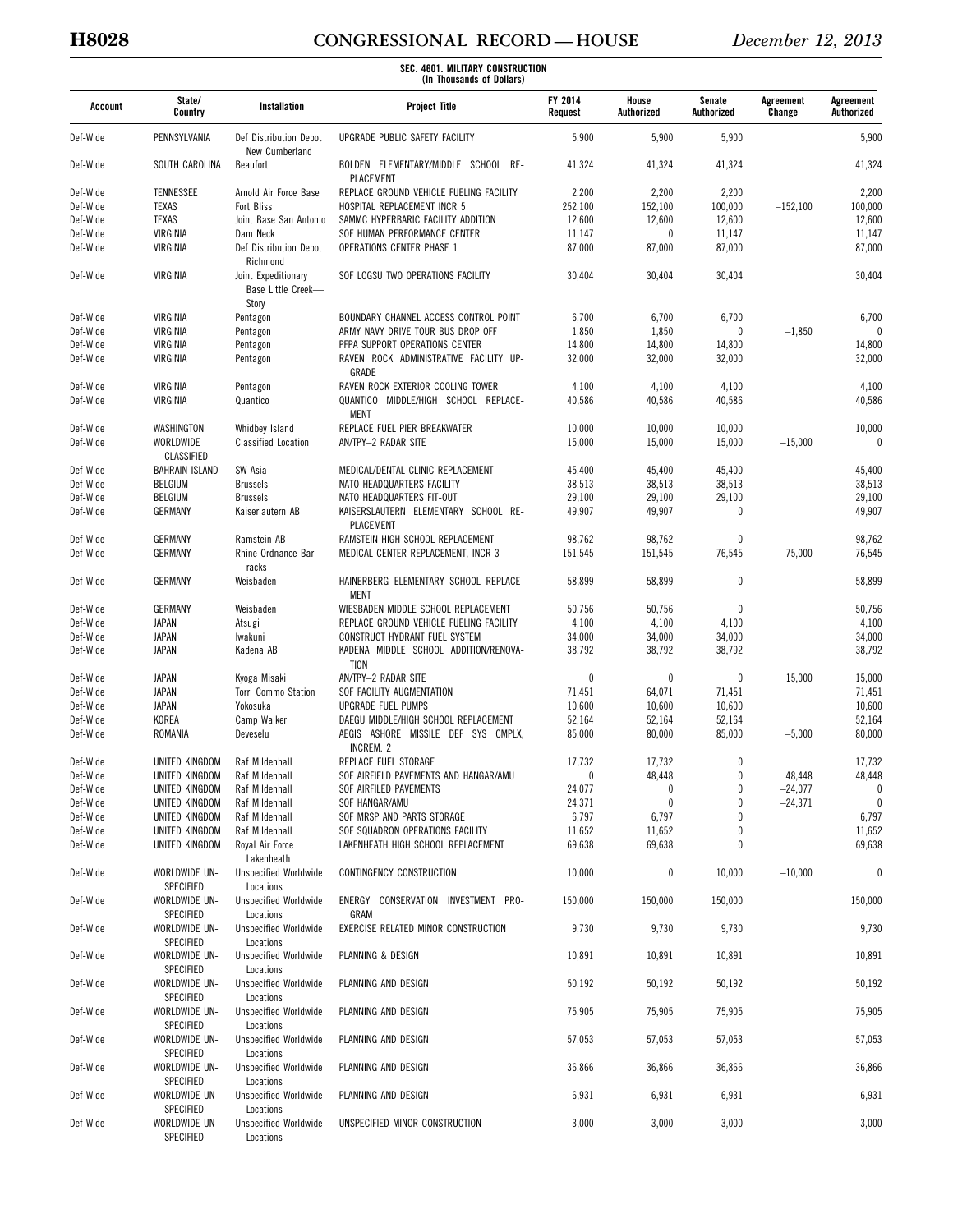| Account            | State/<br>Country                 | Installation                              | <b>Project Title</b>                                        | <b>FY 2014</b><br>Request | House<br>Authorized | Senate<br>Authorized | Agreement<br>Change | Agreement<br>Authorized |
|--------------------|-----------------------------------|-------------------------------------------|-------------------------------------------------------------|---------------------------|---------------------|----------------------|---------------------|-------------------------|
| Def-Wide           | WORLDWIDE UN-<br>SPECIFIED        | <b>Unspecified Worldwide</b><br>Locations | UNSPECIFIED MINOR CONSTRUCTION                              | 7,430                     | 7,430               | 7,430                |                     | 7,430                   |
| Def-Wide           | WORLDWIDE UN-<br>SPECIFIED        | <b>Unspecified Worldwide</b><br>Locations | UNSPECIFIED MINOR CONSTRUCTION                              | 5,409                     | 5,409               | 5,409                |                     | 5,409                   |
| Def-Wide           | WORLDWIDE UN-<br>SPECIFIED        | <b>Unspecified Worldwide</b><br>Locations | UNSPECIFIED MINOR CONSTRUCTION                              | 5,170                     | 5,170               | 5,170                |                     | 5,170                   |
| Def-Wide           | WORLDWIDE UN-<br>SPECIFIED        | <b>Unspecified Worldwide</b><br>Locations | UNSPECIFIED MINOR CONSTRUCTION                              | 9,578                     | 9,578               | 9,578                |                     | 9,578                   |
| Def-Wide           | WORLDWIDE UN-<br>SPECIFIED        | <b>Unspecified Worldwide</b><br>Locations | UNSPECIFIED MINOR CONSTRUCTION                              | 2,000                     | 2,000               | 2,000                |                     | 2,000                   |
| Def-Wide           | WORLDWIDE UN-<br><b>SPECIFIED</b> | <b>Unspecified Worldwide</b><br>Locations | UNSPECIFIED MINOR CONSTRUCTION                              | 1,500                     | 1,500               | 1,500                |                     | 1,500                   |
|                    |                                   |                                           |                                                             | 3,985,300                 | 3,708,373           | 2,930,659            | $-572,050$          | 3,413,250               |
| Chem Demil         | <b>KENTUCKY</b>                   | <b>Blue Grass Army Depot</b>              | AMMUNITION DEMILITARIZATION FACILITY, PH<br>XIV             | 122,536                   | 122,536             | 122,536              |                     | 122,536                 |
|                    |                                   |                                           |                                                             | 122,536                   | 122,536             | 122,536              | 0                   | 122,536                 |
| <b>NATO</b>        | WORLDWIDE UN-<br><b>SPECIFIED</b> | Nato Security Invest-<br>ment Program     | NATO SECURITY INVESTMENT PROGRAM                            | 239,700                   | 199,700             | 239,700              | $-40,000$           | 199,700                 |
|                    |                                   |                                           |                                                             | 239,700                   | 199,700             | 239,700              | $-40,000$           | 199,700                 |
| Army NG            | ALABAMA                           | Decatur                                   | NATIONAL GUARD READINESS CENTER ADD/ALT                     | 4,000                     | 4,000               | 4,000                |                     | 4,000                   |
| Army NG            | ARKANSAS                          | Fort Chaffee                              | SCOUT/RECCE GUNNERY COMPLEX                                 | 21,000                    | 21,000              | 21,000               |                     | 21,000                  |
| Army NG            | FLORIDA                           | Pinellas Park                             | READY BUILDING                                              | 5,700                     | 5,700               | 5,700                |                     | 5,700                   |
| Army NG            | ILLINOIS                          | Kankakee                                  | AIRCRAFT MAINTENANCE HANGAR                                 | 28,000                    | 28,000              | 28,000               |                     | 28,000                  |
| Army NG            | <b>ILLINOIS</b>                   | Kankakee                                  | READINESS CENTER                                            | 14,000                    | 14,000              | 14,000               |                     | 14,000                  |
| Army NG            | MASSACHUSETTS                     | Camp Edwards                              | ENLISTED BARRACKS, TRANSIENT TRAINING<br>ADD                | 19,000                    | 19,000              | 19,000               |                     | 19,000                  |
| Army NG            | MICHIGAN                          | Camp Grayling                             | ENLISTED BARRACKS, TRANSIENT TRAINING                       | 17,000                    | 17,000              | 17,000               |                     | 17,000                  |
| Army NG            | MINNESOTA                         | Stillwater                                | READINESS CENTER                                            | 17,000                    | 17,000              | 17,000               |                     | 17,000                  |
| Army NG            | <b>MISSISSIPPI</b>                | Camp Shelby                               | WATER SUPPLY/TREATMENT BUILDING, POTA-<br>BLE               | 3,000                     | 3,000               | 3,000                |                     | 3,000                   |
| Army NG            | <b>MISSISSIPPI</b>                | Pascagoula                                | READINESS CENTER                                            | 4,500                     | 4,500               | 4,500                |                     | 4,500                   |
| Army NG            | <b>MISSOURI</b>                   | Macon                                     | <b>VEHICLE MAINTENANCE SHOP</b>                             | 9,100                     | 9,100               | 9,100                |                     | 9,100                   |
| Army NG            | <b>MISSOURI</b>                   | Whiteman AFB                              | AIRCRAFT MAINTENANCE HANGAR                                 | 5,000                     | 5,000               | 5,000                |                     | 5,000                   |
| Army NG<br>Army NG | <b>NEW YORK</b><br>OHIO           | New York<br>Ravenna Army Ammu-            | READINESS CENTER ADD/ALT<br>SANITARY SEWER                  | 31,000<br>5,200           | 31,000<br>5,200     | 31,000<br>5,200      |                     | 31,000<br>5,200         |
| Army NG            | PENNSYLVANIA                      | nition Plant<br>Fort Indiantown Gap       | AIRCRAFT<br>MAINTENANCE<br>INSTRUCTIONAL<br><b>BUILDING</b> | 40,000                    | 40,000              | 40,000               |                     | 40,000                  |
| Army NG            | PUERTO RICO                       | Camp Santiago                             | MANEUVER AREA TRAINING & EQUIPMENT SITE<br>ADDIT            | 5,600                     | 5,600               | 5,600                |                     | 5,600                   |
| Army NG            | SOUTH CAROLINA                    | Greenville                                | READINESS CENTER                                            | 13,000                    | 13,000              | 13,000               |                     | 13,000                  |
| Army NG            | SOUTH CAROLINA                    | Greenville                                | <b>VEHICLE MAINTENANCE SHOP</b>                             | 13,000                    | 13,000              | 13,000               |                     | 13,000                  |
| Army NG            | TEXAS                             | Fort Worth                                | ARMED FORCES RESERVE CENTER ADD                             | 14,270                    | 14,270              | 14,270               |                     | 14,270                  |
| Army NG            | WYOMING                           | Afton                                     | NATIONAL GUARD READINESS CENTER                             | 10,200                    | 10,200              | 10,200               |                     | 10,200                  |
| Army NG            | WORLDWIDE UN-<br>SPECIFIED        | <b>Unspecified Worldwide</b><br>Locations | PLANNING AND DESIGN                                         | 29,005                    | 24,005              | 29,005               | $-5,000$            | 24,005                  |
| Army NG            | WORLDWIDE UN-<br>SPECIFIED        | <b>Unspecified Worldwide</b><br>Locations | UNSPECIFIED MINOR CONSTRUCTION                              | 12,240                    | 12,240              | 12,240               |                     | 12,240                  |
|                    |                                   |                                           |                                                             | 320,815                   | 315,815             | 320,815              | $-5,000$            | 315,815                 |
| Army Res           | CALIFORNIA                        | Camp Parks                                | ARMY RESERVE CENTER                                         | 17,500                    | 17,500              | 17,500               |                     | 17,500                  |
| Army Res           | CALIFORNIA                        | Fort Hunter Liggett                       | TASS TRAINING CENTER (TTC)                                  | 16,500                    | 16,500              | 16,500               |                     | 16,500                  |
| Army Res           | MARYLAND                          | Bowie                                     | ARMY RESERVE CENTER                                         | 25,500                    | 25,500              | 25,500               |                     | 25,500                  |
| Army Res           | <b>NEW JERSEY</b>                 | Joint Base McGuire-<br>Dix-Lakehurst      | AUTOMATED MULTIPURPOSE MACHINE GUN<br>(MPMG)                | 9,500                     | 9,500               | 9,500                |                     | 9,500                   |
| Army Res           | <b>NEW JERSEY</b>                 | Joint Base McGuire-<br>Dix-Lakehurst      | CENTRAL ISSUE FACILITY                                      | 7,900                     | 7,900               | 7,900                |                     | 7,900                   |
| Army Res           | <b>NEW JERSEY</b>                 | Joint Base McGuire-<br>Dix-Lakehurst      | CONSOLIDATED DINING FACILITY                                | 13,400                    | 13,400              | 13,400               |                     | 13,400                  |
| Army Res           | <b>NEW JERSEY</b>                 | Joint Base McGuire-<br>Dix-Lakehurst      | MODIFIED RECORD FIRE RANGE                                  | 5,400                     | 5,400               | 5,400                |                     | 5,400                   |
| Army Res           | NEW YORK                          | Bullville                                 | ARMY RESERVE CENTER                                         | 14,500                    | 14,500              | 14,500               |                     | 14,500                  |
| Army Res           | NORTH CAROLINA                    | Fort Bragg                                | ARMY RESERVE CENTER                                         | 24,500                    | 24,500              | 24,500               |                     | 24,500                  |
| Army Res           | WISCONSIN                         | Fort McCoy                                | ACCESS CONTROL POINT/MAIL/FREIGHT CEN-<br>TER               | 17,500                    | 17,500              | 17,500               |                     | 17,500                  |
| Army Res           | WISCONSIN                         | Fort McCoy                                | NCO ACADEMY DINING FACILITY                                 | 5,900                     | 5,900               | 5,900                |                     | 5,900                   |
| Army Res           | WORLDWIDE UN-<br>SPECIFIED        | <b>Unspecified Worldwide</b><br>Locations | PLANNING AND DESIGN                                         | 14,212                    | 14,212              | 14,212               |                     | 14,212                  |
| Army Res           | WORLDWIDE UN-<br>SPECIFIED        | <b>Unspecified Worldwide</b><br>Locations | UNSPECIFIED MINOR CONSTRUCTION                              | 1,748                     | 1,748               | 1,748                |                     | 1,748                   |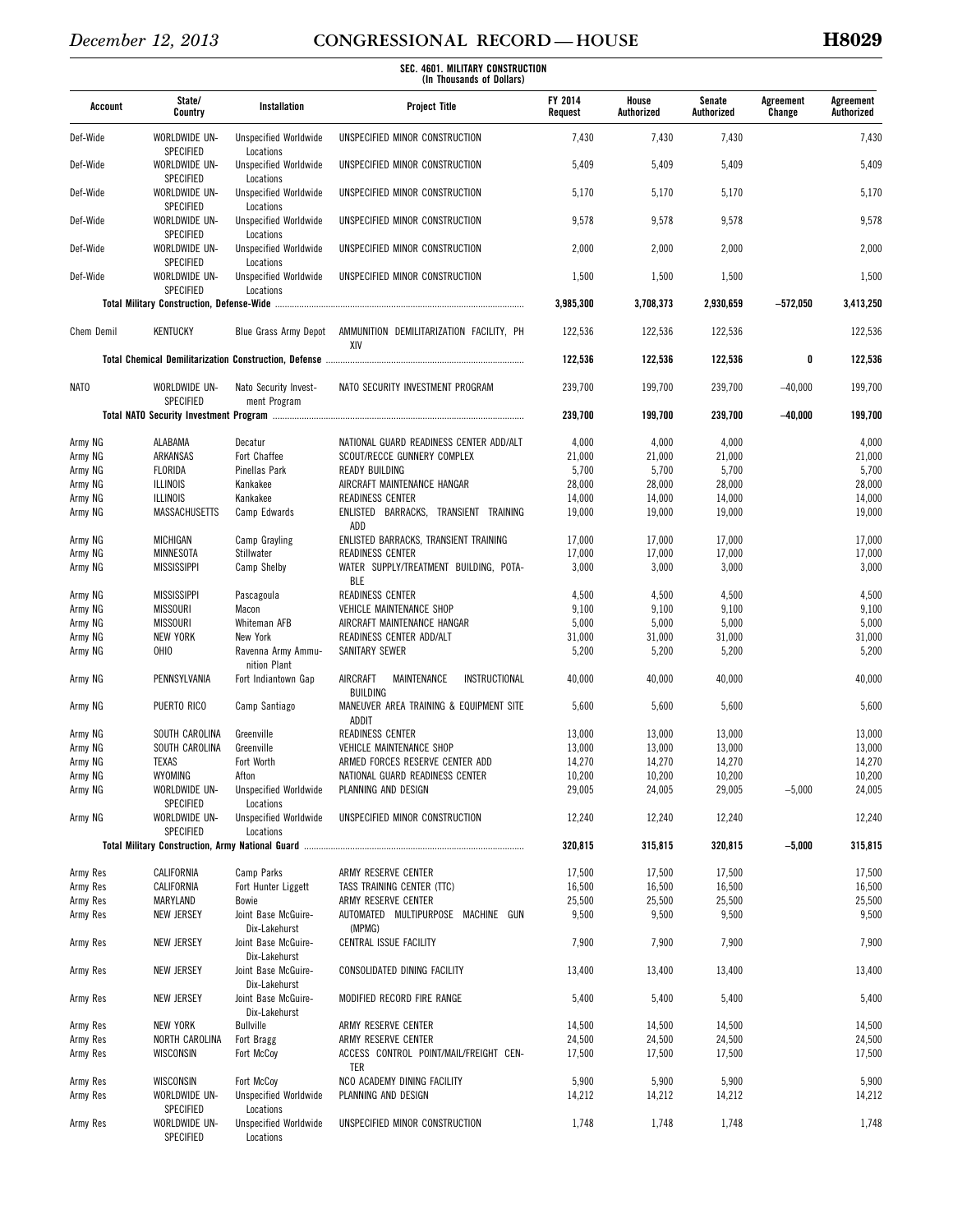# **H8030 CONGRESSIONAL RECORD — HOUSE** *December 12, 2013*

| Account     | State/<br>Country                                     | Installation                                           | <b>Project Title</b>                                                       | FY 2014<br>Request | House<br>Authorized | Senate<br>Authorized | Agreement<br>Change | Agreement<br>Authorized |
|-------------|-------------------------------------------------------|--------------------------------------------------------|----------------------------------------------------------------------------|--------------------|---------------------|----------------------|---------------------|-------------------------|
|             |                                                       |                                                        |                                                                            | 174,060            | 174,060             | 174,060              | 0                   | 174,060                 |
| N/MC Res    | CALIFORNIA                                            | March AFB                                              | NOSC MORENO VALLEY RESERVE TRAINING                                        | 11,086             | 11,086              | 11,086               |                     | 11,086                  |
| N/MC Res    | <b>MISSOURI</b>                                       | Kansas City                                            | <b>CENTER</b><br>RESERVE TRAINING CENTER-BELTON, MIS-                      | 15,020             | 15,020              | 15,020               |                     | 15,020                  |
| N/MC Res    | TENNESSEE                                             | Memphis                                                | <b>SOURI</b><br>RESERVE BOAT MAINTENANCE AND STORAGE                       | 4,330              | 4,330               | 4,330                |                     | 4,330                   |
| N/MC Res    | WORLDWIDE UN-                                         | <b>Unspecified Worldwide</b>                           | <b>FACILITY</b><br>MCNR PLANNING & DESIGN                                  | 1,500              | 1,500               | 1,500                |                     | 1,500                   |
| N/MC Res    | SPECIFIED<br>WORLDWIDE UN-<br>SPECIFIED               | Locations<br><b>Unspecified Worldwide</b><br>Locations | USMCR PLANNING AND DESIGN                                                  | 1,040              | 1,040               | 1,040                |                     | 1,040                   |
|             |                                                       |                                                        |                                                                            | 32,976             | 32,976              | 32,976               | 0                   | 32,976                  |
| Air NG      | ALABAMA                                               | Birmingham IAP                                         | ADD TO AND ALTER DISTRIBUTED GROUND                                        | 8,500              | 8,500               | 8,500                |                     | 8,500                   |
| Air NG      | INDIANA                                               | Hulman Regional Air-                                   | <b>STATION F</b><br>ADD/ALTER BLDG 37 FOR DIST COMMON<br><b>GROUND STA</b> | 7,300              | 7,300               | 7,300                |                     | 7,300                   |
| Air NG      | MARYLAND                                              | port<br>Fort Meade                                     | 175TH NETWORK WARFARE SQUADRON FACIL-<br><b>ITY</b>                        | 4,000              | 0                   | 4,000                |                     | 4,000                   |
| Air NG      | MARYLAND                                              | Martin State Airport                                   | <b>CYBER/ISR FACILITY</b>                                                  | 8,000              | $\mathbf{0}$        | 8,000                |                     | 8,000                   |
| Air NG      | MONTANA                                               | Great Falls IAP                                        | INTRA-THEATER AIRLIFT CONVERSION                                           | 22,000             | 22,000              | 22,000               |                     | 22,000                  |
| Air NG      | <b>NEW YORK</b>                                       | Fort Drum                                              | MQ-9 FLIGHT TRAINING UNIT HANGAR                                           | 4,700              | 4,700               | 4,700                |                     | 4,700                   |
| Air NG      | OHIO                                                  | Springfield Beckley-<br>Map                            | ALTER INTELLIGENCE OPERATIONS FACILITY                                     | 7,200              | 7,200               | 7,200                |                     | 7,200                   |
| Air NG      | PENNSYLVANIA                                          | Fort Indiantown Gap                                    | COMMUNICATIONS OPERATIONS AND TRAINING<br><b>FACILI</b>                    | 7,700              | 7,700               | 7,700                |                     | 7,700                   |
| Air NG      | RHODE ISLAND                                          | Quonset State Airport                                  | C-130J FLIGHT SIMULATOR TRAINING FACILITY                                  | 6,000              | 6,000               | 6,000                |                     | 6,000                   |
| Air NG      | TENNESSEE                                             | McGhee-Tyson Airport                                   | TEC EXPANSION- DORMITORY & CLASSROOM<br><b>FACILITY</b>                    | 18,000             | 18,000              | 18,000               |                     | 18,000                  |
| Air NG      | WORLDWIDE UN-<br><b>SPECIFIED</b>                     | Various Worldwide Lo-<br>cations                       | PLANNING AND DESIGN                                                        | 13,400             | 13,400              | 13,400               |                     | 13,400                  |
| Air NG      | WORLDWIDE UN-<br><b>SPECIFIED</b>                     | Various Worldwide Lo-<br>cations                       | UNSPECIFIED MINOR CONSTRUCTION                                             | 13,000             | 13,000              | 13,000               |                     | 13,000                  |
|             |                                                       |                                                        |                                                                            | 119,800            | 107,800             | 119,800              | 0                   | 119,800                 |
| AF Res      | CALIFORNIA                                            | March AFB                                              | JOINT REGIONAL DEPLOYMENT PROCESSING<br>CENTER,                            | 19,900             | 19,900              | 19,900               |                     | 19,900                  |
| AF Res      | FLORIDA                                               | Homestead AFS                                          | ENTRY CONTROL COMPLEX                                                      | 9,800              | 9,800               | 9,800                |                     | 9,800                   |
| AF Res      | OKLAHOMA                                              | <b>Tinker AFB</b>                                      | AIR CONTROL GROUP SQUADRON OPERATIONS                                      | 12,200             | 12,200              | 12,200               |                     | 12,200                  |
| AF Res      | WORLDWIDE UN-                                         | Various Worldwide Lo-                                  | PLANNING AND DESIGN                                                        | 2,229              | 2,229               | 2,229                |                     | 2,229                   |
| AF Res      | SPECIFIED<br>WORLDWIDE UN-<br>SPECIFIED               | cations<br>Various Worldwide Lo-<br>cations            | UNSPECIFIED MINOR CONSTRUCTION                                             | 1,530              | 1,530               | 1,530                |                     | 1,530                   |
|             | <b>Total Military Construction, Air Force Reserve</b> |                                                        |                                                                            | 45,659             | 45,659              | 45,659               | 0                   | 45,659                  |
| FH Con Army | WISCONSIN                                             | Fort McCoy                                             | FAMILY HOUSING NEW CONSTRUCTION (56                                        | 23,000             | 23,000              | 23,000               |                     | 23,000                  |
| FH Con Army | GERMANY                                               | South Camp Vilseck                                     | UNITS)<br>FAMILY HOUSING NEW CONSTRUCTION (29<br>UNITS)                    | 16,600             | 16,600              | $\mathbf{0}$         |                     | 16,600                  |
| FH Con Army | WORLDWIDE UN-<br>SPECIFIED                            | <b>Unspecified Worldwide</b><br>Locations              | FAMILY HOUSING P & D                                                       | 4,408              | 4,408               | 4,408                |                     | 4,408                   |
|             |                                                       |                                                        |                                                                            | 44,008             | 44,008              | 27,408               | 0                   | 44,008                  |
| FH Ops Army | WORLDWIDE UN-                                         | <b>Unspecified Worldwide</b>                           | <b>FURNISHINGS</b>                                                         | 33,125             | 33,125              | 33,125               |                     | 33,125                  |
| FH Ops Army | SPECIFIED<br>WORLDWIDE UN-                            | Locations<br><b>Unspecified Worldwide</b>              | LEASED HOUSING                                                             | 180,924            | 180,924             | 180,924              |                     | 180,924                 |
| FH Ops Army | <b>SPECIFIED</b><br>WORLDWIDE UN-                     | Locations<br><b>Unspecified Worldwide</b>              | MAINTENANCE OF REAL PROPERTY FACILITIES                                    | 107,639            | 107,639             | 107,639              |                     | 107,639                 |
| FH Ops Army | SPECIFIED<br>WORLDWIDE UN-<br>SPECIFIED               | Locations<br><b>Unspecified Worldwide</b>              | MANAGEMENT ACCOUNT                                                         | 54,433             | 54,433              | 54,433               |                     | 54,433                  |
| FH Ops Army | WORLDWIDE UN-                                         | Locations<br><b>Unspecified Worldwide</b>              | MILITARY HOUSING PRIVITIZATION INITIATIVE                                  | 25,661             | 25,661              | 25,661               |                     | 25,661                  |
| FH Ops Army | SPECIFIED<br>WORLDWIDE UN-<br>SPECIFIED               | Locations<br><b>Unspecified Worldwide</b><br>Locations | MISCELLANEOUS                                                              | 646                | 646                 | 646                  |                     | 646                     |
| FH Ops Army | WORLDWIDE UN-<br>SPECIFIED                            | <b>Unspecified Worldwide</b><br>Locations              | <b>SERVICES</b>                                                            | 13,536             | 13,536              | 13,536               |                     | 13,536                  |
| FH Ops Army | WORLDWIDE UN-<br>SPECIFIED                            | <b>Unspecified Worldwide</b><br>Locations              | UTILITIES                                                                  | 96,907             | 96,907              | 96,907               |                     | 96,907                  |
|             |                                                       |                                                        |                                                                            | 512,871            | 512,871             | 512,871              | 0                   | 512,871                 |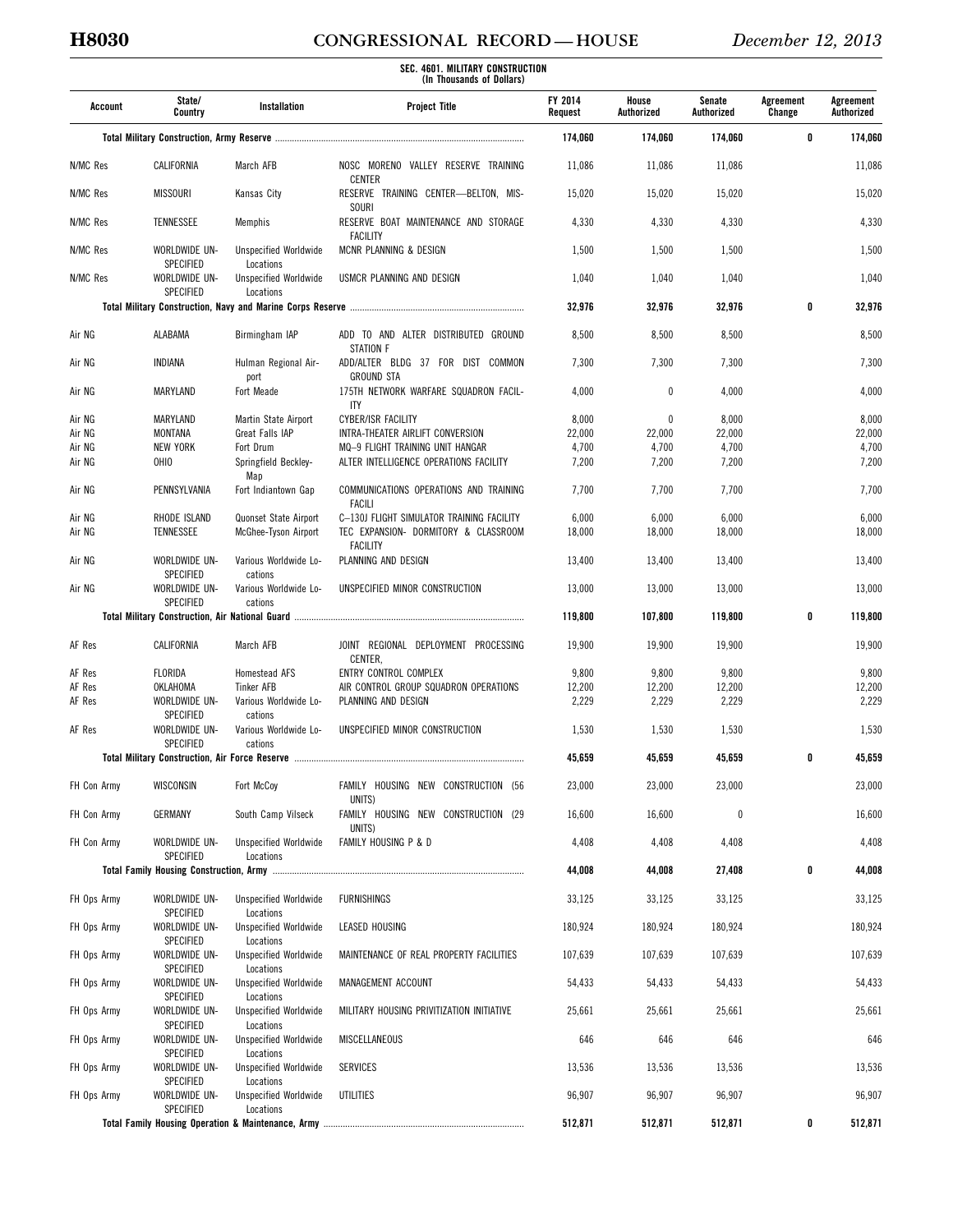| Account     | State/<br>Country                 | Installation                              | <b>Project Title</b>         | <b>FY 2014</b><br>Request | House<br>Authorized | Senate<br>Authorized | Agreement<br>Change | Agreement<br>Authorized |
|-------------|-----------------------------------|-------------------------------------------|------------------------------|---------------------------|---------------------|----------------------|---------------------|-------------------------|
| FH Con AF   | WORLDWIDE UN-<br>SPECIFIED        | <b>Unspecified Worldwide</b><br>Locations | <b>IMPROVEMENTS</b>          | 72,093                    | 72,093              | 72,093               |                     | 72,093                  |
| FH Con AF   | WORLDWIDE UN-                     | <b>Unspecified Worldwide</b>              | PLANNING AND DESIGN          | 4,267                     | 4,267               | 4,267                |                     | 4,267                   |
|             | <b>SPECIFIED</b>                  | Locations                                 |                              | 76,360                    | 76,360              | 76,360               | 0                   | 76,360                  |
| FH Ops AF   | WORLDWIDE UN-<br>SPECIFIED        | <b>Unspecified Worldwide</b><br>Locations | <b>FURNISHINGS ACCOUNT</b>   | 39,470                    | 39,470              | 39,470               |                     | 39,470                  |
| FH Ops AF   | WORLDWIDE UN-                     | <b>Unspecified Worldwide</b>              | HOUSING PRIVATIZATION        | 41,436                    | 41,436              | 41,436               |                     | 41,436                  |
| FH Ops AF   | SPECIFIED<br>WORLDWIDE UN-        | Locations<br><b>Unspecified Worldwide</b> | LEASING                      | 54,514                    | 54,514              | 54,514               |                     | 54,514                  |
| FH Ops AF   | SPECIFIED<br>WORLDWIDE UN-        | Locations<br><b>Unspecified Worldwide</b> | MAINTENANCE (RPMA RPMC)      | 110,786                   | 110,786             | 110,786              |                     | 110,786                 |
| FH Ops AF   | SPECIFIED<br>WORLDWIDE UN-        | Locations<br><b>Unspecified Worldwide</b> | MANAGEMENT ACCOUNT           | 53,044                    | 53,044              | 53,044               |                     | 53,044                  |
| FH Ops AF   | SPECIFIED<br>WORLDWIDE UN-        | Locations<br><b>Unspecified Worldwide</b> | MISCELLANEOUS ACCOUNT        | 1,954                     | 1,954               | 1,954                |                     | 1,954                   |
| FH Ops AF   | SPECIFIED<br>WORLDWIDE UN-        | Locations<br><b>Unspecified Worldwide</b> | SERVICES ACCOUNT             | 16,862                    | 16,862              | 16,862               |                     | 16,862                  |
| FH Ops AF   | SPECIFIED<br>WORLDWIDE UN-        | Locations<br><b>Unspecified Worldwide</b> | UTILITIES ACCOUNT            | 70,532                    | 70,532              | 70,532               |                     | 70,532                  |
|             | SPECIFIED                         | Locations                                 |                              | 388,598                   | 388,598             | 388,598              | 0                   | 388,598                 |
| FH Con Navy | WORLDWIDE UN-                     | <b>Unspecified Worldwide</b>              | DESIGN                       | 4,438                     | 4,438               | 4,438                |                     | 4,438                   |
| FH Con Navy | SPECIFIED<br>WORLDWIDE UN-        | Locations<br><b>Unspecified Worldwide</b> | <b>IMPROVEMENTS</b>          | 68,969                    | 68,969              | 68,969               |                     | 68,969                  |
|             | SPECIFIED                         | Locations                                 |                              | 73,407                    | 73,407              | 73,407               | 0                   | 73,407                  |
| FH Ops Navy | WORLDWIDE UN-                     | <b>Unspecified Worldwide</b>              | FURNISHINGS ACCOUNT          | 21,073                    | 21,073              | 21,073               |                     | 21,073                  |
| FH Ops Navy | SPECIFIED<br>WORLDWIDE UN-        | Locations<br><b>Unspecified Worldwide</b> | LEASING                      | 74,962                    | 74,962              | 74,962               |                     | 74,962                  |
| FH Ops Navy | SPECIFIED<br>WORLDWIDE UN-        | Locations<br><b>Unspecified Worldwide</b> | MAINTENANCE OF REAL PROPERTY | 90,122                    | 90,122              | 90,122               |                     | 90,122                  |
| FH Ops Navy | SPECIFIED<br>WORLDWIDE UN-        | Locations<br><b>Unspecified Worldwide</b> | MANAGEMENT ACCOUNT           | 60,782                    | 60,782              | 60,782               |                     | 60,782                  |
|             | SPECIFIED                         | Locations                                 |                              |                           |                     |                      |                     |                         |
| FH Ops Navy | WORLDWIDE UN-<br>SPECIFIED        | <b>Unspecified Worldwide</b><br>Locations | MISCELLANEOUS ACCOUNT        | 362                       | 362                 | 362                  |                     | 362                     |
| FH Ops Navy | WORLDWIDE UN-<br>SPECIFIED        | <b>Unspecified Worldwide</b><br>Locations | PRIVATIZATION SUPPORT COSTS  | 27,634                    | 27,634              | 27,634               |                     | 27,634                  |
| FH Ops Navy | WORLDWIDE UN-<br><b>SPECIFIED</b> | <b>Unspecified Worldwide</b><br>Locations | SERVICES ACCOUNT             | 20,596                    | 20,596              | 20,596               |                     | 20,596                  |
| FH Ops Navy | WORLDWIDE UN-<br>SPECIFIED        | <b>Unspecified Worldwide</b><br>Locations | UTILITIES ACCOUNT            | 94,313                    | 94,313              | 94,313               |                     | 94,313                  |
|             |                                   |                                           |                              | 389,844                   | 389,844             | 389,844              | 0                   | 389,844                 |
| FH Ops DW   | WORLDWIDE UN-<br>SPECIFIED        | <b>Unspecified Worldwide</b><br>Locations | FURNISHINGS ACCOUNT          | 67                        | 67                  | 67                   |                     | 67                      |
| FH Ops DW   | WORLDWIDE UN-<br>SPECIFIED        | <b>Unspecified Worldwide</b><br>Locations | FURNISHINGS ACCOUNT          | 3,196                     | 3,196               | 3,196                |                     | 3,196                   |
| FH Ops DW   | WORLDWIDE UN-<br>SPECIFIED        | <b>Unspecified Worldwide</b><br>Locations | FURNISHINGS ACCOUNT          | 20                        | 20                  | 20                   |                     | 20                      |
| FH Ops DW   | WORLDWIDE UN-<br>SPECIFIED        | <b>Unspecified Worldwide</b><br>Locations | LEASING                      | 10,994                    | 10,994              | 10,994               |                     | 10,994                  |
| FH Ops DW   | WORLDWIDE UN-<br>SPECIFIED        | <b>Unspecified Worldwide</b>              | LEASING                      | 40,433                    | 40,433              | 40,433               |                     | 40,433                  |
| FH Ops DW   | WORLDWIDE UN-                     | Locations<br><b>Unspecified Worldwide</b> | MAINTENANCE OF REAL PROPERTY | 311                       | 311                 | 311                  |                     | 311                     |
| FH Ops DW   | SPECIFIED<br>WORLDWIDE UN-        | Locations<br><b>Unspecified Worldwide</b> | MAINTENANCE OF REAL PROPERTY | 74                        | 74                  | 74                   |                     | 74                      |
| FH Ops DW   | SPECIFIED<br>WORLDWIDE UN-        | Locations<br><b>Unspecified Worldwide</b> | MANAGEMENT ACCOUNT           | 418                       | 418                 | 418                  |                     | 418                     |
| FH Ops DW   | SPECIFIED<br>WORLDWIDE UN-        | Locations<br><b>Unspecified Worldwide</b> | SERVICES ACCOUNT             | 32                        | 32                  | 32                   |                     | 32                      |
| FH Ops DW   | SPECIFIED<br>WORLDWIDE UN-        | Locations<br><b>Unspecified Worldwide</b> | UTILITIES ACCOUNT            | 12                        | 12                  | 12                   |                     | 12                      |
| FH Ops DW   | SPECIFIED<br>WORLDWIDE UN-        | Locations<br><b>Unspecified Worldwide</b> | UTILITIES ACCOUNT            | 288                       | 288                 | 288                  |                     | 288                     |
|             | SPECIFIED                         | Locations                                 |                              | 55,845                    | 55,845              | 55,845               | 0                   | 55,845                  |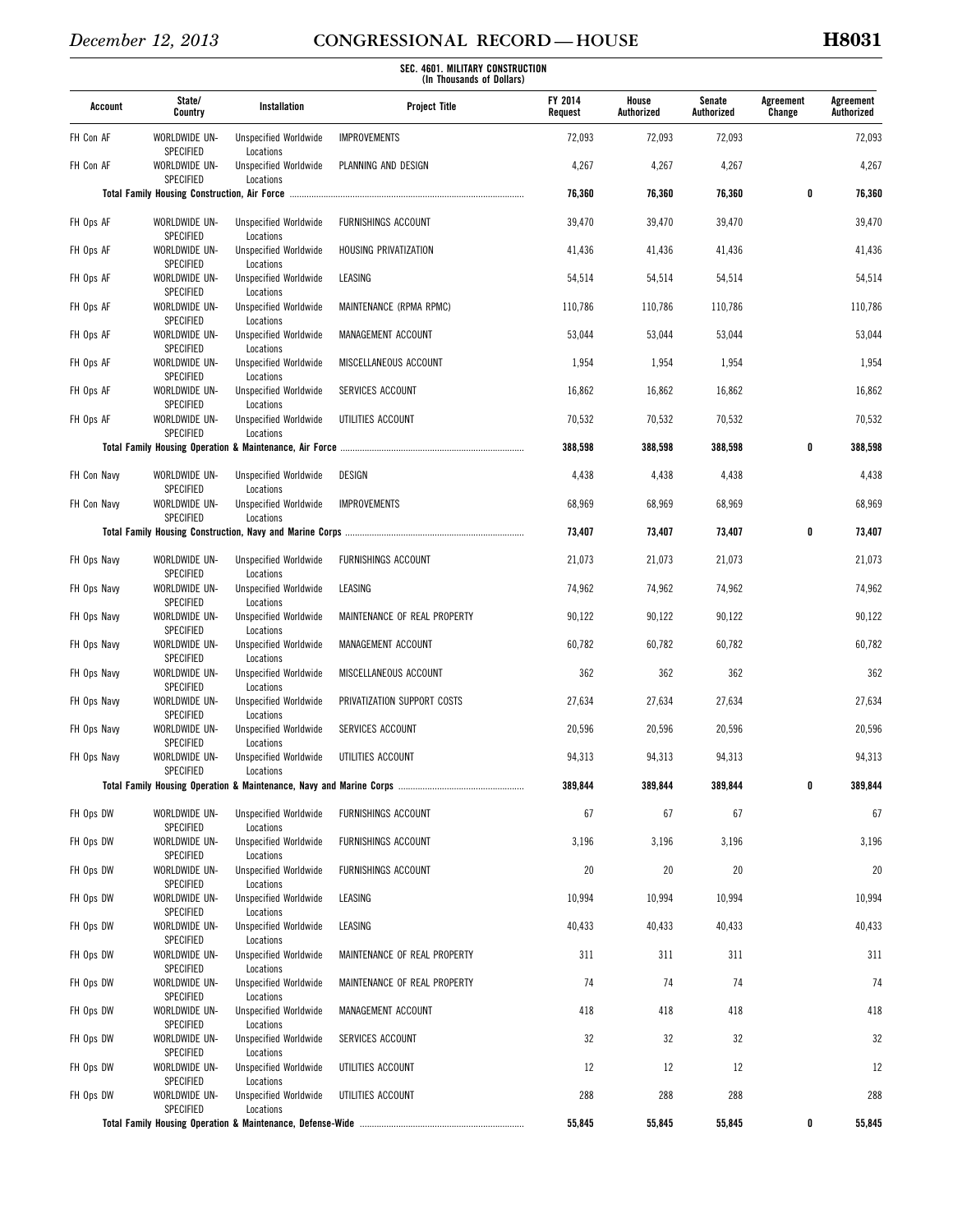## **H8032 CONGRESSIONAL RECORD — HOUSE** *December 12, 2013*

| <b>FHIF</b> | State/<br><b>Installation</b><br>Account<br>Country |                                           | <b>Project Title</b>                                                                                                   | FY 2014<br>Request | House<br>Authorized | Senate<br>Authorized | Agreement<br>Change | Agreement<br>Authorized |
|-------------|-----------------------------------------------------|-------------------------------------------|------------------------------------------------------------------------------------------------------------------------|--------------------|---------------------|----------------------|---------------------|-------------------------|
|             | WORLDWIDE UN-<br><b>SPECIFIED</b>                   | <b>Unspecified Worldwide</b><br>Locations | FAMILY HOUSING IMPROVEMENT FUND                                                                                        | 1,780              | 1,780               | 1,780                |                     | 1,780                   |
|             |                                                     |                                           |                                                                                                                        | 1,780              | 1,780               | 1,780                | 0                   | 1,780                   |
| <b>BRAC</b> | WORLDWIDE UN-<br><b>SPECIFIED</b>                   | Base Realignment &<br>Closure, Army       | BASE REALIGNMENT AND CLOSURE                                                                                           | 180,401            | 180,401             | 180,401              |                     | 180,401                 |
| <b>BRAC</b> | WORLDWIDE UN-<br><b>SPECIFIED</b>                   | Base Realignment &<br>Closure, Navy       | <b>BASE REALIGNMENT &amp; CLOSURE</b>                                                                                  | 108,300            | 108,300             | 108,300              |                     | 108,300                 |
| <b>BRAC</b> | WORLDWIDE UN-<br><b>SPECIFIED</b>                   | <b>Unspecified Worldwide</b><br>Locations | DOD BRAC ACTIVITIES-AIR FORCE                                                                                          | 126.376            | 126.376             | 126,376              |                     | 126,376                 |
| <b>BRAC</b> | WORLDWIDE UN-<br><b>SPECIFIED</b>                   | <b>Unspecified Worldwide</b><br>Locations | DON-100: PLANING, DESIGN AND MANAGE-<br><b>MENT</b>                                                                    | 7,277              | 7,277               | 7,277                |                     | 7,277                   |
| <b>BRAC</b> | WORLDWIDE UN-<br><b>SPECIFIED</b>                   | <b>Unspecified Worldwide</b><br>Locations | DON-101: VARIOUS LOCATIONS                                                                                             | 20,988             | 20,988              | 20,988               |                     | 20,988                  |
| <b>BRAC</b> | WORLDWIDE UN-<br>SPECIFIED                          | <b>Unspecified Worldwide</b><br>Locations | DON-138: NAS BRUNSWICK, ME                                                                                             | 993                | 993                 | 993                  |                     | 993                     |
| <b>BRAC</b> | WORLDWIDE UN-<br><b>SPECIFIED</b>                   | <b>Unspecified Worldwide</b><br>Locations | DON-157: MCSA KANSAS CITY, MO                                                                                          | 40                 | 40                  | 40                   |                     | 40                      |
| <b>BRAC</b> | WORLDWIDE UN-<br><b>SPECIFIED</b>                   | <b>Unspecified Worldwide</b><br>Locations | DON-172: NWS SEAL BEACH, CONCORD, CA                                                                                   | 5.766              | 5,766               | 5.766                |                     | 5.766                   |
| <b>BRAC</b> | WORLDWIDE UN-<br><b>SPECIFIED</b>                   | <b>Unspecified Worldwide</b><br>Locations | DON-84: JRB WILLOW GROVE & CAMBRIA REG<br>AP                                                                           | 1,216              | 1,216               | 1,216                |                     | 1,216                   |
|             |                                                     |                                           |                                                                                                                        | 451,357            | 451,357             | 451,357              | 0                   | 451,357                 |
| <b>PYS</b>  | WORLDWIDE UN-<br><b>SPECIFIED</b>                   | <b>Unspecified Worldwide</b><br>Locations | PRIOR YEAR SAVINGS-ANG UNSPECIFIED<br>MINOR CONSTRUCTION                                                               | $\mathbf{0}$       | $-45.623$           | $\mathbf{0}$         |                     | $\Omega$                |
| <b>PYS</b>  | WORLDWIDE UN-<br><b>SPECIFIED</b>                   | <b>Unspecified Worldwide</b><br>Locations | PRIOR YEAR SAVINGS-ARMY BID SAVINGS                                                                                    | 0                  | $-14,000$           | $\mathbf{0}$         |                     |                         |
| <b>PYS</b>  | WORLDWIDE UN-<br><b>SPECIFIED</b>                   | <b>Unspecified Worldwide</b><br>Locations | PRIOR YEAR SAVINGS-ARMY PLANNING AND<br><b>DESIGN FY12</b>                                                             | $\mathbf{0}$       | $-50.000$           | $\mathbf{0}$         |                     |                         |
| <b>PYS</b>  | WORLDWIDE UN-<br><b>SPECIFIED</b>                   | <b>Unspecified Worldwide</b><br>Locations | PRIOR YEAR SAVINGS-DEFENSE WIDE BID<br>SAVINGS                                                                         | 0                  | $-358,400$          | $\mathbf{0}$         |                     |                         |
| <b>PYS</b>  | WORLDWIDE UN-<br>SPECIFIED                          | <b>Unspecified Worldwide</b><br>Locations | PRIOR YEAR SAVINGS-DEFENSE WIDE UN-<br>SPECIFIED MINOR CONSTRUCTION                                                    | 0                  | $-16,470$           | $\mathbf{0}$         |                     |                         |
| <b>PYS</b>  | WORLDWIDE UN-<br>SPECIFIED                          | <b>Unspecified Worldwide</b><br>Locations | PRIOR YEAR SAVINGS-NAVY BID SAVINGS                                                                                    | $\mathbf{0}$       | $-49,920$           | $\mathbf{0}$         |                     | $\Omega$                |
| <b>PYS</b>  | WORLDWIDE UN-<br><b>SPECIFIED</b>                   | <b>Unspecified Worldwide</b><br>Locations | PRIOR YEAR SAVINGS-SECTION 1013 OF THE<br>DEMONSTRATION CITIES AND METROPOLITAN<br>DEVELOPMENT ACT OF 1966, AS AMENDED | 0                  | $-50,000$           | $\mathbf{0}$         |                     | $\Omega$                |
|             |                                                     |                                           |                                                                                                                        | 0                  | $-584,413$          | 0                    | 0                   |                         |
|             |                                                     |                                           |                                                                                                                        | 11,011,633         | 10,055,563          | 9.662.342            | $-644,780$          | 10.366.853              |

## **TITLE XLVII—DEPARTMENT OF ENERGY NATIONAL SECURITY PROGRAMS**

## **SEC. 4701. DEPARTMENT OF ENERGY NATIONAL SECURITY PROGRAMS.**

| SEC. 4701. DEPARTMENT OF ENERGY NATIONAL SECURITY PROGRAMS<br>(In Thousands of Dollars) |                    |                     |                      |                     |                         |  |  |  |
|-----------------------------------------------------------------------------------------|--------------------|---------------------|----------------------|---------------------|-------------------------|--|--|--|
| Program                                                                                 | FY 2014<br>Request | House<br>Authorized | Senate<br>Authorized | Agreement<br>Change | Agreement<br>Authorized |  |  |  |
| <b>Discretionary Summary By Appropriation</b>                                           |                    |                     |                      |                     |                         |  |  |  |
| Energy And Water Development, And Related Agencies                                      |                    |                     |                      |                     |                         |  |  |  |
| <b>Appropriation Summary:</b>                                                           |                    |                     |                      |                     |                         |  |  |  |
| <b>Energy Programs</b>                                                                  |                    |                     |                      |                     |                         |  |  |  |
|                                                                                         | 16,000             | $-16.000$           | $-16.000$            | $-16.000$           |                         |  |  |  |
|                                                                                         | 94.000             | 0                   | $\Omega$             |                     | 94.000                  |  |  |  |
| <b>Atomic Energy Defense Activities</b>                                                 |                    |                     |                      |                     |                         |  |  |  |
| National nuclear security administration:                                               |                    |                     |                      |                     |                         |  |  |  |
|                                                                                         | 7.868.409          | 220,000             |                      | 40,843              | 7,909,252               |  |  |  |
|                                                                                         | 2,140,142          |                     | 80.000               | 40,000              | 2,180,142               |  |  |  |
|                                                                                         | 1.246.134          |                     |                      | $\bf{0}$            | 1,246,134               |  |  |  |
|                                                                                         | 397.784            | $-8.000$            | $\Omega$             | $-8,000$            | 389.784                 |  |  |  |
|                                                                                         | 11.652.469         | 212,000             | 80,000               | 72,843              | 11,725,312              |  |  |  |
| Environmental and other defense activities:                                             |                    |                     |                      |                     |                         |  |  |  |
|                                                                                         | 5,316,909          | $-358.000$          | $-80.000$            | $-301,500$          | 5,015,409               |  |  |  |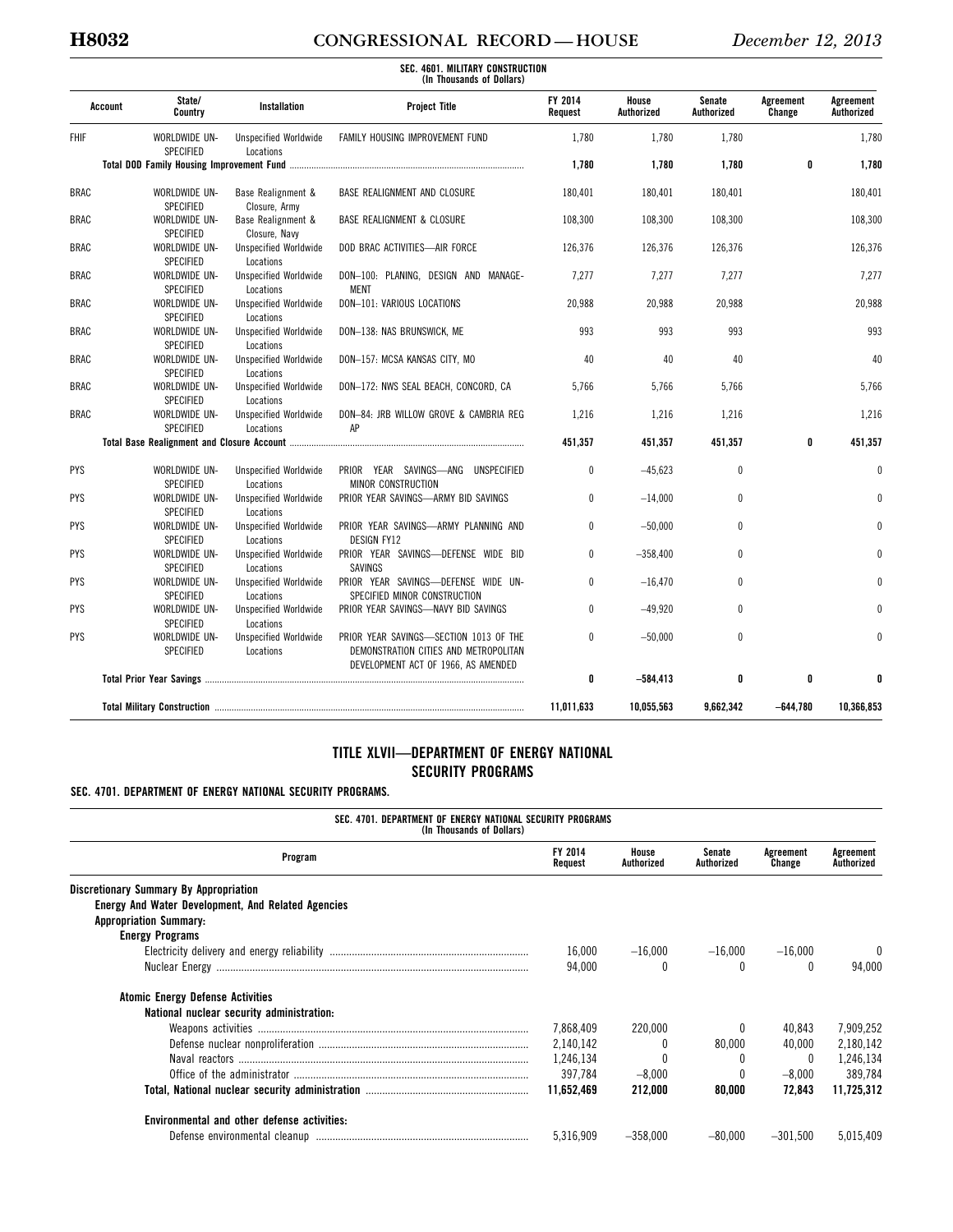**SEC. 4701. DEPARTMENT OF ENERGY NATIONAL SECURITY PROGRAMS (In Thousands of Dollars)** 

| Program                                                      | FY 2014<br>Request                 | House<br>Authorized                  | Senate<br>Authorized | Agreement<br>Change               | Agreement<br>Authorized            |
|--------------------------------------------------------------|------------------------------------|--------------------------------------|----------------------|-----------------------------------|------------------------------------|
|                                                              | 749,080<br>6,065,989<br>17,718,458 | $\theta$<br>$-358,000$<br>$-146,000$ | 0<br>$-80,000$<br>0  | 9,578<br>$-291,922$<br>$-219,079$ | 758,658<br>5,774,067<br>17,499,379 |
|                                                              | 17,828,458                         | $-162,000$                           | $-16,000$            | $-235,079$                        | 17,593,379                         |
| <b>Electricity Delivery &amp; Energy Reliability</b>         |                                    |                                      |                      |                                   |                                    |
| <b>Electricity Delivery &amp; Energy Reliability</b>         |                                    |                                      |                      |                                   |                                    |
|                                                              | 16,000                             | $-16,000$                            | $-16,000$            | $-16,000$                         | 0                                  |
| <b>Nuclear Energy</b>                                        | 94,000                             |                                      |                      |                                   | 94,000                             |
| <b>Weapons Activities</b>                                    |                                    |                                      |                      |                                   |                                    |
| Life extension programs and major alterations                |                                    |                                      |                      |                                   |                                    |
|                                                              | 537,044                            | 44,000                               |                      |                                   | 537,044                            |
|                                                              | 235,382                            | 9,700                                |                      | 9,700                             | 245,082                            |
|                                                              | 72,691                             | 5,600                                |                      |                                   | 72,691                             |
|                                                              | 169,487                            |                                      |                      |                                   | 169,487                            |
|                                                              | 1,014,604                          | 59,300                               | 0                    | 9,700                             | 1,024,304                          |
| Stockpile systems                                            |                                    |                                      |                      |                                   |                                    |
|                                                              | 83,536                             |                                      |                      |                                   | 83,536                             |
|                                                              | 47,187                             |                                      |                      |                                   | 47,187                             |
|                                                              | 54,381                             |                                      |                      |                                   | 54,381                             |
|                                                              | 50,330                             |                                      |                      |                                   | 50,330                             |
|                                                              | 54,948                             | 6,000                                |                      |                                   | 54,948                             |
|                                                              | 101,506                            |                                      |                      |                                   | 101.506                            |
|                                                              | 62,600                             |                                      |                      |                                   | 62,600                             |
| Stockpile systems                                            | 454,488                            | 6,000                                | 0                    | 0                                 | 454,488                            |
| <b>Surveillance</b>                                          |                                    |                                      |                      |                                   |                                    |
|                                                              |                                    |                                      |                      |                                   |                                    |
| Weapons dismantlement and disposition                        | 49,264                             |                                      |                      | 6,000                             | 55,264                             |
| <b>Stockpile services</b>                                    |                                    |                                      |                      |                                   |                                    |
|                                                              | 321.416                            | 29,600                               |                      | 23,584                            | 345,000                            |
|                                                              | 26,349                             | 3,200                                |                      |                                   | 26,349                             |
|                                                              | 191,259                            | 18,300                               |                      |                                   | 191,259                            |
|                                                              | 214,187                            |                                      |                      |                                   | 214.187                            |
|                                                              | 156,949                            | 9,500                                |                      |                                   | 156,949                            |
|                                                              | 910,160                            | 60,600                               |                      | 23,584                            | 933,744                            |
|                                                              | 2,428,516                          | 125,900                              | 0                    | 39,284                            | 2.467.800                          |
| Campaigns:                                                   |                                    |                                      |                      |                                   |                                    |
| Science campaign                                             |                                    |                                      |                      |                                   |                                    |
|                                                              | 54,730                             |                                      |                      |                                   | 54,730                             |
|                                                              | 109,231                            |                                      |                      |                                   | 109,231                            |
|                                                              | 116,965                            |                                      |                      |                                   | 116,965                            |
|                                                              | 30,509                             |                                      |                      |                                   | 30,509                             |
|                                                              | 86,467                             |                                      |                      |                                   | 86,467                             |
|                                                              | 397,902                            | 0                                    | 0                    | 0                                 | 397,902                            |
| <b>Engineering campaign</b>                                  |                                    |                                      |                      |                                   |                                    |
|                                                              | 51,771                             | 2,500                                |                      |                                   | 51,771                             |
|                                                              | 23,727                             |                                      |                      |                                   | 23,727                             |
|                                                              | 19,504                             |                                      |                      |                                   | 19,504                             |
|                                                              | 54,909<br>149,911                  | 4,000<br>6,500                       | 0                    | 0                                 | 54,909<br>149,911                  |
|                                                              |                                    |                                      |                      |                                   |                                    |
| Inertial confinement fusion ignition and high yield campaign | 80,245                             |                                      |                      |                                   | 80,245                             |
|                                                              | 15,001                             |                                      |                      |                                   | 15,001                             |
|                                                              | 59,897                             |                                      |                      |                                   | 59,897                             |
|                                                              | 5,024                              |                                      |                      |                                   | 5,024                              |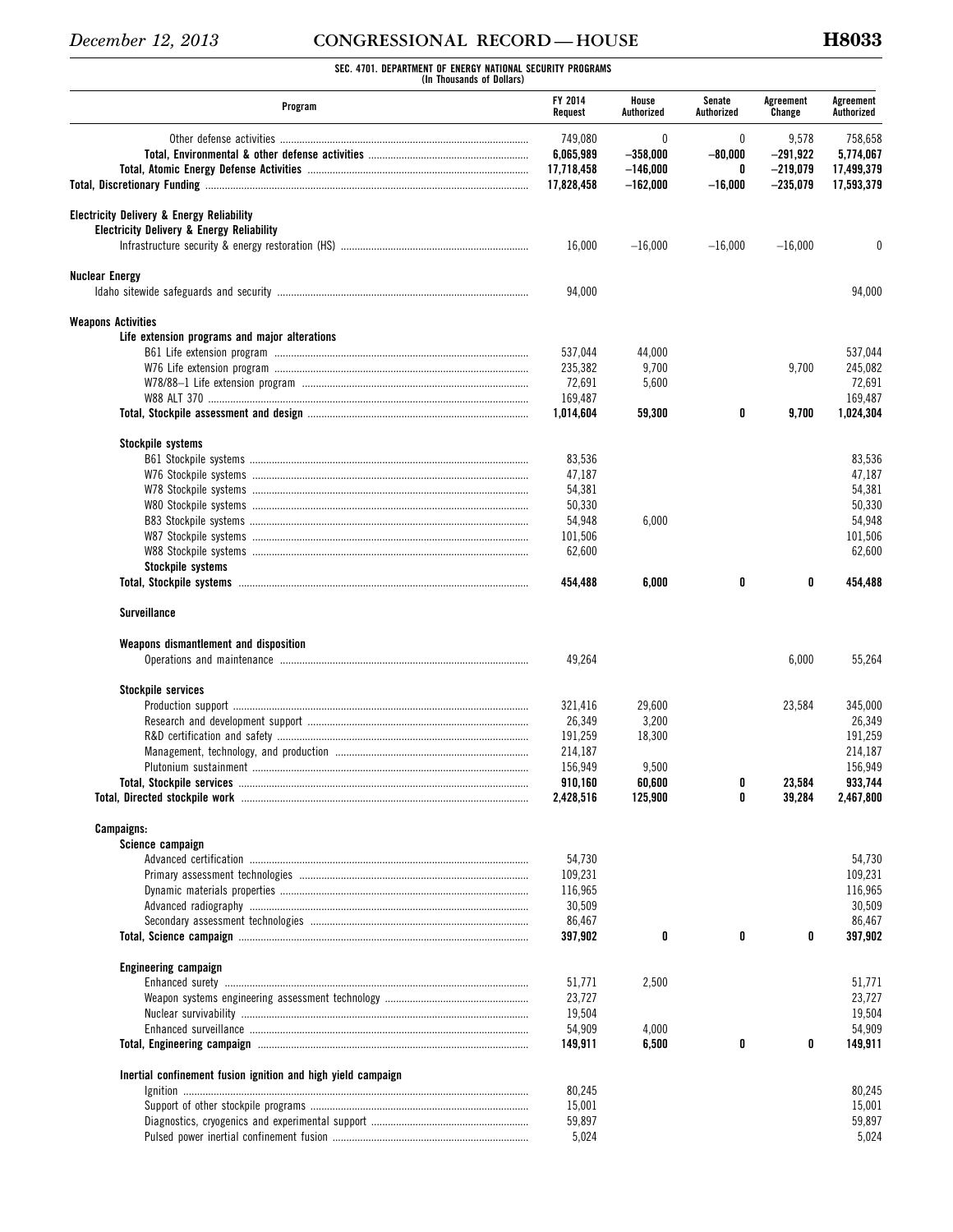# **H8034 CONGRESSIONAL RECORD — HOUSE** *December 12, 2013*

# **SEC. 4701. DEPARTMENT OF ENERGY NATIONAL SECURITY PROGRAMS (In Thousands of Dollars)**

| Program                                                                    | FY 2014<br>Request | House<br>Authorized | Senate<br>Authorized | Agreement<br>Change | Agreement<br>Authorized |  |
|----------------------------------------------------------------------------|--------------------|---------------------|----------------------|---------------------|-------------------------|--|
|                                                                            | 8,198              |                     |                      |                     | 8,198                   |  |
|                                                                            | 232,678            |                     |                      |                     | 232,678                 |  |
|                                                                            | 401,043            | 0                   | 0                    | 0                   | 401,043                 |  |
|                                                                            | 564,329            |                     |                      |                     | 564,329                 |  |
| <b>Technology Maturation Campaign</b>                                      |                    |                     |                      |                     |                         |  |
| <b>Readiness Campaign</b>                                                  |                    |                     |                      |                     |                         |  |
|                                                                            | 106,085            |                     |                      |                     | 106,085                 |  |
|                                                                            | 91,695             |                     |                      |                     | 91,695                  |  |
|                                                                            | 197,780            | 0                   | 0                    | 0                   | 197,780                 |  |
|                                                                            | 1,710,965          | 6,500               | 0                    | 0                   | 1,710,965               |  |
| Nuclear programs                                                           |                    |                     |                      |                     |                         |  |
|                                                                            | 265,937            |                     |                      |                     | 265,937                 |  |
|                                                                            | 39,558             |                     |                      |                     | 39,558                  |  |
| <b>Construction:</b>                                                       |                    |                     |                      |                     |                         |  |
|                                                                            | 26.722             |                     |                      |                     | 26,722                  |  |
|                                                                            | 30,679             |                     |                      |                     | 30,679                  |  |
| 07-D-220 Radioactive liquid waste treatment facility upgrade project, LANL | 55,719             |                     |                      |                     | 55,719                  |  |
| 06-D-141 PED/Construction, Uranium Capabilities Replacement Project Y-12   | 325,835            |                     |                      |                     | 325,835                 |  |
|                                                                            | 438,955            | 0                   | 0                    | 0                   | 438,955                 |  |
|                                                                            | 744,450            | 0                   | 0                    | 0                   | 744,450                 |  |
|                                                                            |                    |                     |                      |                     |                         |  |
| Secure transportation asset                                                |                    |                     |                      |                     |                         |  |
|                                                                            | 122,072            |                     |                      |                     | 122,072                 |  |
|                                                                            | 97,118             |                     |                      |                     | 97,118                  |  |
|                                                                            | 219,190            | 0                   | 0                    | 0                   | 219,190                 |  |
| Site stewardship                                                           |                    |                     |                      |                     |                         |  |
|                                                                            | 17,679             |                     |                      |                     | 17,679                  |  |
|                                                                            | 13,017             |                     |                      |                     | 13,017                  |  |
|                                                                            | 14,531             |                     |                      |                     | 14,531                  |  |
|                                                                            |                    |                     |                      |                     |                         |  |
| Enterprise infrastructure                                                  | 1,112,455          |                     |                      |                     | 1,112,455               |  |
|                                                                            |                    |                     |                      |                     |                         |  |
|                                                                            | 109,561            |                     |                      |                     | 109,561                 |  |
|                                                                            | 433,764            | 65,100              |                      |                     | 433,764                 |  |
|                                                                            | 5,000              |                     |                      |                     | 5,000                   |  |
|                                                                            | 1,660,780          | 65,100              | 0                    | 0                   | 1.660.780               |  |
| Total. Site stewardship                                                    | 1.706.007          | 65.100              | 0                    | 0                   | 1,706,007               |  |
|                                                                            |                    |                     |                      |                     |                         |  |
| Defense nuclear security                                                   |                    |                     |                      |                     | 664,981                 |  |
|                                                                            | 664,981            |                     |                      |                     |                         |  |
| <b>Construction:</b>                                                       |                    |                     |                      |                     |                         |  |
|                                                                            | 14,000<br>678,981  | 0                   | 0                    | 0                   | 678,981                 |  |
|                                                                            |                    |                     |                      |                     |                         |  |
|                                                                            | 148,441            | 22,500              |                      | 1,559               | 150,000                 |  |
|                                                                            | 279,597            |                     |                      |                     | 279,597                 |  |
|                                                                            | 7,916,147          | 220,000             | 0                    | 40,843              | 7,956,990               |  |
| Adjustments                                                                |                    |                     |                      |                     |                         |  |
|                                                                            | $-47,738$          |                     |                      |                     | $-47,738$               |  |
|                                                                            | $-47,738$          | 0                   | 0                    | 0                   | $-47,738$               |  |
|                                                                            | 7,868,409          | 220,000             | 0                    | 40,843              | 7,909,252               |  |
|                                                                            |                    |                     |                      |                     |                         |  |
| <b>Defense Nuclear Nonproliferation</b>                                    |                    |                     |                      |                     |                         |  |
| <b>Defense Nuclear Nonproliferation Programs</b>                           |                    |                     |                      |                     |                         |  |
|                                                                            | 424,487            | 23,000              |                      |                     | 424,487                 |  |
|                                                                            |                    |                     |                      |                     |                         |  |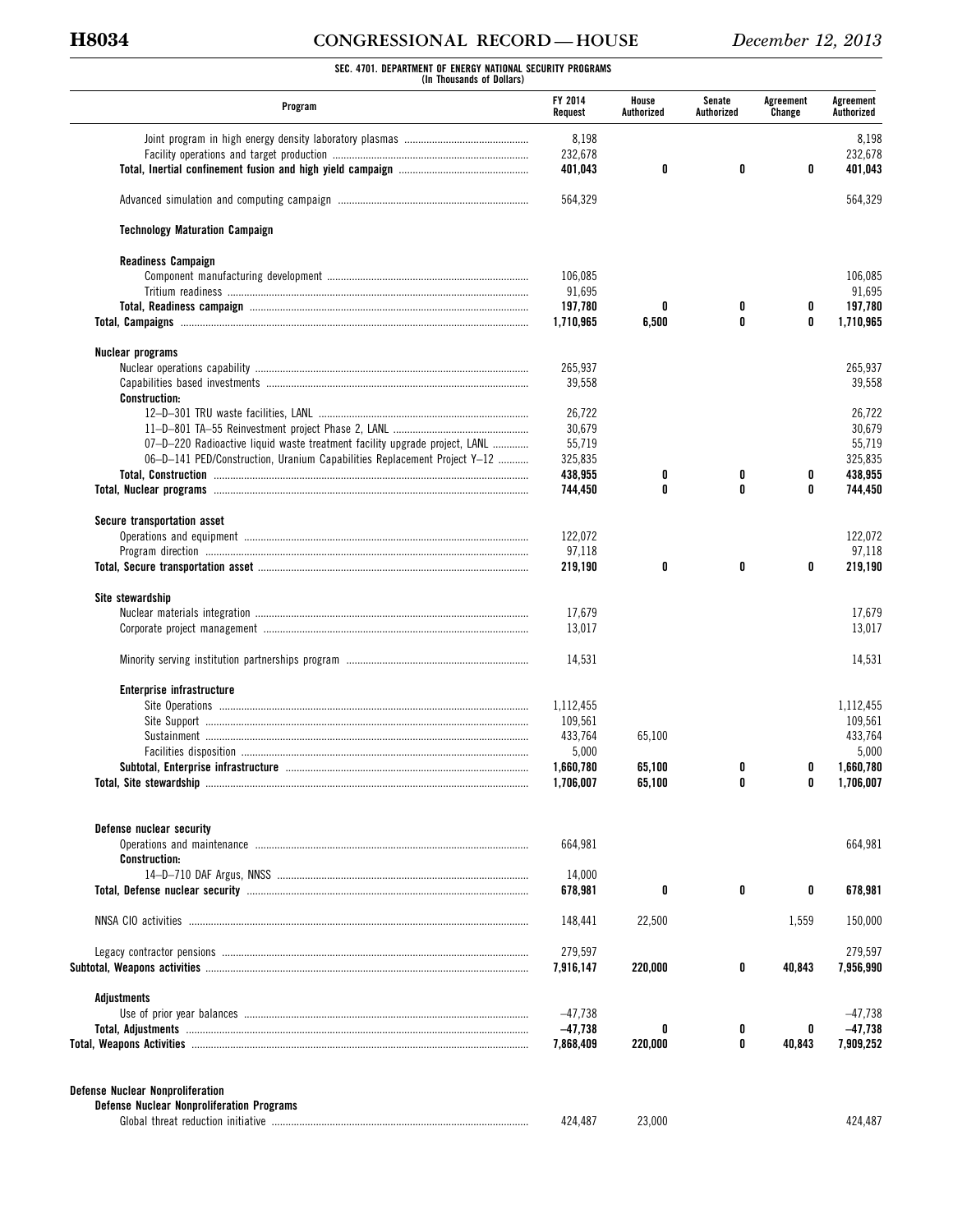# **SEC. 4701. DEPARTMENT OF ENERGY NATIONAL SECURITY PROGRAMS (In Thousands of Dollars)**

| Program                                                            | FY 2014<br>Request     | House<br>Authorized | Senate<br>Authorized | Agreement<br>Change | Agreement<br>Authorized |
|--------------------------------------------------------------------|------------------------|---------------------|----------------------|---------------------|-------------------------|
| Defense Nuclear Nonproliferation R&D                               |                        |                     |                      |                     |                         |
|                                                                    | 388,838                |                     |                      |                     | 388,838                 |
|                                                                    | 141,675                |                     |                      |                     | 141,675                 |
|                                                                    | 369,625                | $-23,000$           |                      |                     | 369,625                 |
| <b>Fissile materials disposition</b>                               |                        |                     |                      |                     |                         |
| U.S. surplus fissile materials disposition                         |                        |                     |                      |                     |                         |
| Operations and maintenance                                         |                        |                     |                      |                     |                         |
|                                                                    | 157,557<br>25,000      |                     |                      |                     | 157,557<br>25,000       |
|                                                                    | 182,557                | 0                   | 0                    | 0                   | 182,557                 |
| <b>Construction:</b>                                               |                        |                     |                      |                     |                         |
| 99-D-143 Mixed oxide fuel fabrication facility, Savannah River, SC | 320,000                |                     | 80,000               | 40,000              | 360,000                 |
|                                                                    | 320,000                | 0                   | 80,000               | 40,000              | 360,000                 |
|                                                                    | 502,557                | 0                   | 80,000               | 40,000              | 542,557                 |
|                                                                    | 502,557                | 0                   | 80,000               | 40,000              | 542,557                 |
|                                                                    | 93,703                 |                     |                      |                     | 93,703                  |
|                                                                    | 1,920,885              | 0                   | 80,000               | 41,559              | 1,962,444               |
|                                                                    |                        |                     |                      |                     |                         |
|                                                                    | 181,293                |                     |                      |                     | 181,293                 |
|                                                                    | 74,666                 |                     |                      |                     | 74,666                  |
|                                                                    | 2,176,844              | 0                   | 80,000               | 40,000              | 2,216,844               |
| Adjustments                                                        |                        |                     |                      |                     |                         |
|                                                                    | $-36,702$              |                     |                      |                     | $-36,702$               |
|                                                                    | $-36,702$<br>2,140,142 | 0<br>0              | 0<br>80,000          | 0<br>40,000         | $-36,702$<br>2,180,142  |
|                                                                    |                        |                     |                      |                     |                         |
| <b>Naval Reactors</b>                                              |                        |                     |                      |                     |                         |
|                                                                    | 455,740                | $-2,000$            | $-2,000$             | $-2,000$            | 453.740                 |
|                                                                    | 419,400                |                     |                      |                     | 419,400                 |
|                                                                    | 126,400<br>144,400     |                     |                      |                     | 126,400<br>144,400      |
|                                                                    | 44,404                 |                     |                      |                     | 44,404                  |
| <b>Construction:</b>                                               |                        |                     |                      |                     |                         |
| 14-D-902 KL Materials characterization laboratory expansion, KAPL  | 1,000                  |                     |                      |                     | 1,000                   |
|                                                                    | 45,400                 |                     |                      |                     | 45,400                  |
|                                                                    | 21,073                 |                     |                      |                     | 21,073                  |
|                                                                    | 600                    | 2,000               | 2,000                | 2,000               | 2,600                   |
|                                                                    | 1,700                  |                     |                      |                     | 1,700                   |
|                                                                    | 69,773                 | 2,000               | 2,000                | 2,000               | 71,773                  |
|                                                                    | 1,260,117              | 0                   | 0                    | 0                   | 1,260,117               |
| Adjustments:                                                       |                        |                     |                      |                     |                         |
|                                                                    | $-13,983$              |                     |                      |                     | $-13,983$               |
|                                                                    | 1,246,134              | 0                   | 0                    | 0                   | 1,246,134               |
| <b>Office Of The Administrator</b>                                 |                        |                     |                      |                     |                         |
|                                                                    | 397,784                | $-8,000$            |                      | $-8,000$            | 389,784                 |
|                                                                    | 397,784                | $-8,000$            | 0                    | $-8,000$            | 389,784                 |
|                                                                    |                        |                     |                      |                     |                         |
| <b>Defense Environmental Cleanup</b>                               |                        |                     |                      |                     |                         |
| <b>Closure sites:</b>                                              | 4,702                  |                     |                      |                     | 4,702                   |
|                                                                    |                        |                     |                      |                     |                         |
| Hanford site:                                                      |                        |                     |                      |                     |                         |
|                                                                    | 393,634                |                     | 20,000               | 15,000              | 408,634                 |
|                                                                    | 513,450                |                     |                      |                     | 513,450                 |
|                                                                    | 14,701                 |                     |                      |                     | 14,701                  |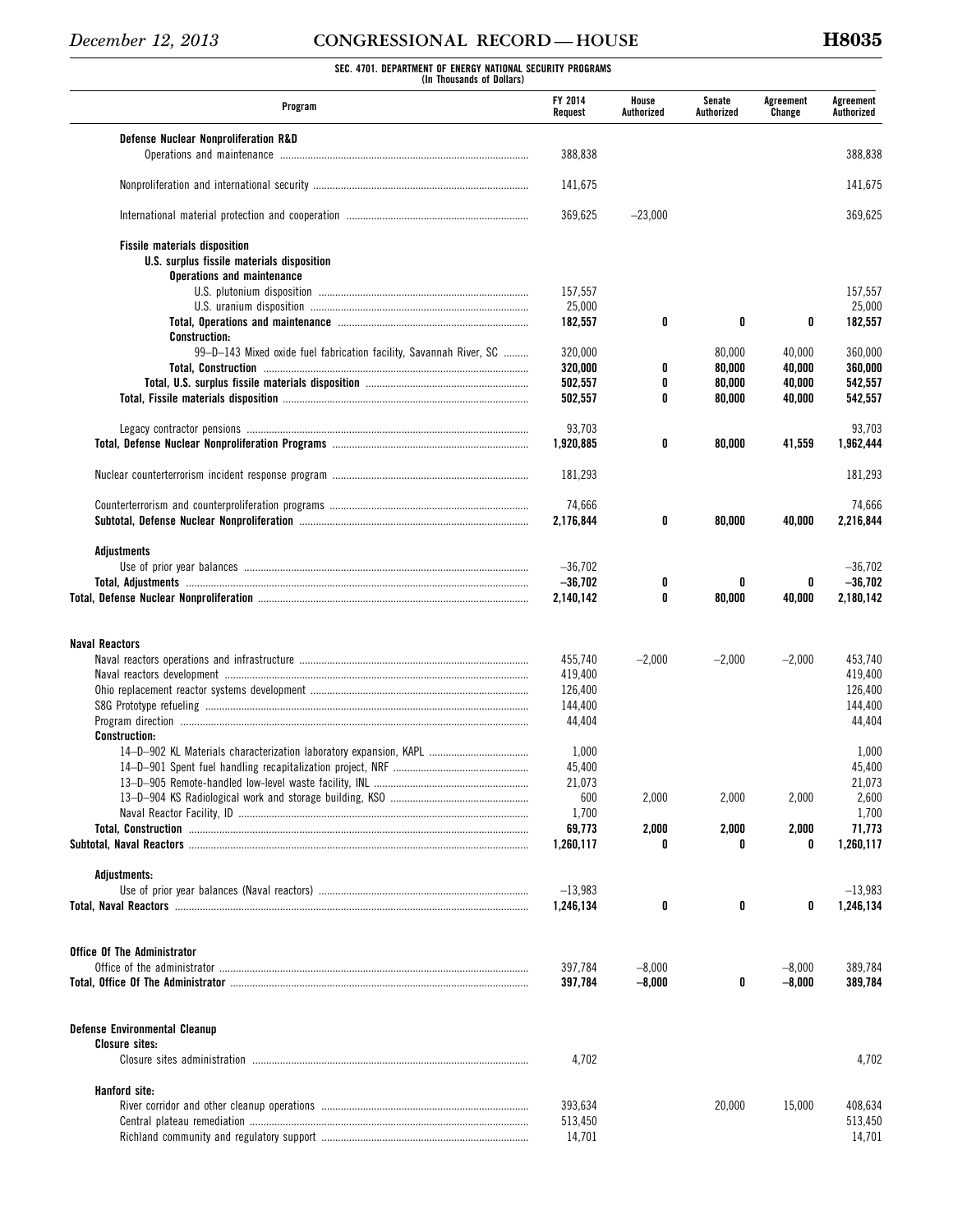# **H8036 CONGRESSIONAL RECORD — HOUSE** *December 12, 2013*

**SEC. 4701. DEPARTMENT OF ENERGY NATIONAL SECURITY PROGRAMS (In Thousands of Dollars)** 

| Program                                  | FY 2014<br>Request | House<br>Authorized | Senate<br>Authorized | Agreement<br>Change | Agreement<br>Authorized |
|------------------------------------------|--------------------|---------------------|----------------------|---------------------|-------------------------|
|                                          | 921,785            | 0                   | 20,000               | 15,000              | 936,785                 |
| <b>Idaho National Laboratory:</b>        |                    |                     |                      |                     |                         |
|                                          | 362,100            |                     | 30,000               | 10,500              | 372,600                 |
|                                          | 2,910              |                     |                      |                     | 2,910                   |
|                                          | 365,010            | 0                   | 30,000               | 10,500              | 375,510                 |
| <b>NNSA sites</b>                        |                    |                     |                      |                     |                         |
|                                          | 1,476              |                     |                      |                     | 1,476                   |
|                                          | 23,700             |                     |                      |                     | 23,700                  |
|                                          | 61,897             |                     |                      |                     | 61,897                  |
|                                          | 2,814              |                     |                      |                     | 2,814                   |
|                                          | 219,789            |                     | 40,000               | 15,000              | 234,789                 |
|                                          | 309,676            | 0                   | 40,000               | 15,000              | 324,676                 |
| <b>Oak Ridge Reservation:</b>            |                    |                     |                      |                     |                         |
|                                          | 73,716             |                     |                      |                     | 73,716                  |
|                                          | 115,855            |                     | 10,000               |                     | 115.855                 |
|                                          | 4,365              |                     |                      |                     | 4,365                   |
|                                          | 193,936            | 0                   | 10,000               | 0                   | 193,936                 |
| <b>Office of River Protection:</b>       |                    |                     |                      |                     |                         |
| Waste treatment and immobilization plant |                    |                     |                      |                     |                         |
|                                          | 690,000            |                     |                      |                     | 690,000                 |
| <b>Tank farm activities</b>              |                    |                     |                      |                     |                         |
|                                          | 520,216            |                     | 50,000               |                     | 520,216                 |
|                                          | 1,210,216          | 0                   | 50,000               | 0                   | 1,210,216               |
| Savannah River sites:                    |                    |                     |                      |                     |                         |
|                                          | 432,491            |                     |                      |                     | 432,491                 |
|                                          | 11,210             |                     |                      |                     | 11,210                  |
| Radioactive liquid tank waste:           |                    |                     |                      |                     |                         |
| <b>Construction:</b>                     | 552,560            | 95,000              | 150,000              | 105,000             | 657,560                 |
|                                          | 92,000             |                     |                      |                     | 92,000                  |
|                                          | 92,000             | 0                   | 0                    | 0                   | 92,000                  |
|                                          | 644.560            | 95,000              | 150,000              | 105,000             | 749,560                 |
|                                          |                    |                     |                      |                     |                         |
|                                          | 1,088,261          | 95,000              | 150,000              | 105,000             | 1,193,261               |
| <b>Waste Isolation Pilot Plant</b>       |                    |                     |                      |                     |                         |
|                                          | 203,390            | 0                   | 33,000               | 16,000              | 219,390                 |
|                                          | 203,390            |                     | 33,000               | 16,000              | 219,390                 |
|                                          | 280,784            |                     | 20,000               |                     | 280,784                 |
|                                          | 17,979             |                     |                      |                     | 17,979                  |
| Safeguards and Security:                 |                    |                     |                      |                     |                         |
|                                          | 18,800             |                     |                      |                     | 18,800                  |
|                                          | 9,435              |                     |                      |                     | 9,435                   |
|                                          | 8,578              |                     |                      |                     | 8,578                   |
|                                          | 69,078             |                     | 10,000               |                     | 69,078                  |
|                                          | 121,196            |                     | 10,000               |                     | 121,196                 |
|                                          | 4,977              |                     |                      |                     | 4,977                   |
|                                          | 2,015              |                     |                      |                     | 2,015                   |
|                                          | 24,091             | 10,000              | 10,000               |                     | 24,091                  |
|                                          | 4,853,909          | 105,000             | 383,000              | 161,500             | 5,015,409               |
|                                          | 463,000            | $-463,000$          | $-463,000$           | $-463,000$          | 0                       |
|                                          | 5,316,909          | $-358,000$          | $-80,000$            | $-301,500$          | 5,015,409               |
|                                          |                    |                     |                      |                     |                         |

**Other Defense Activities Health, safety and security**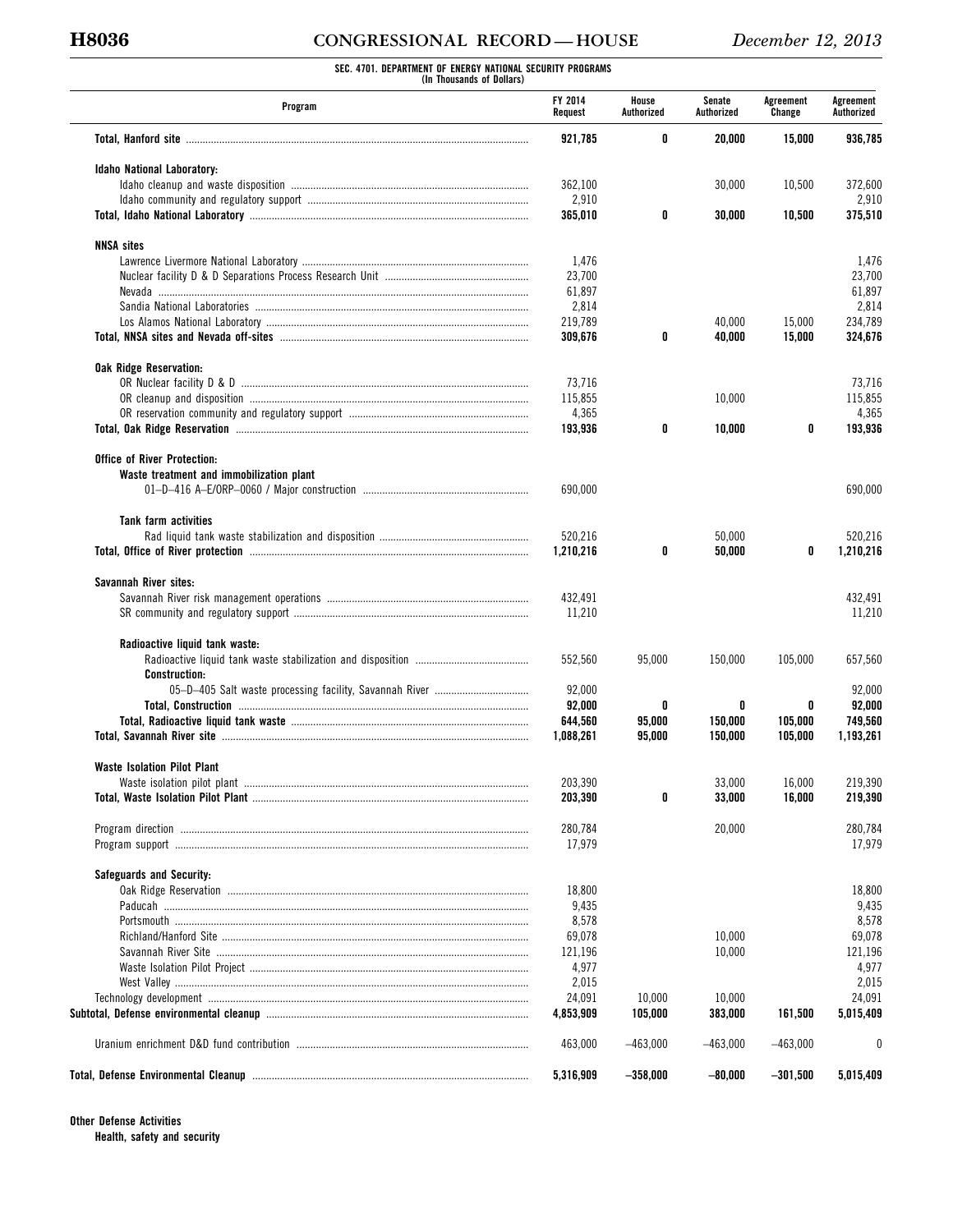|  | SEC. 4701. DEPARTMENT OF ENERGY NATIONAL SECURITY PROGRAMS |  |                           |  |
|--|------------------------------------------------------------|--|---------------------------|--|
|  |                                                            |  | (In Thousands of Dollars) |  |

| Program                                | FY 2014<br>Request | House<br>Authorized | Senate<br>Authorized | Agreement<br>Change | Agreement<br>Authorized |
|----------------------------------------|--------------------|---------------------|----------------------|---------------------|-------------------------|
|                                        | 143,616            |                     |                      |                     | 143,616                 |
|                                        | 108,301            |                     |                      |                     | 108.301                 |
|                                        | 251,917            | 0                   |                      | 0                   | 251,917                 |
|                                        | 196,322            |                     |                      | 9,578               | 205,900                 |
| <b>Office of Legacy Management</b>     |                    |                     |                      |                     |                         |
|                                        | 163,271            |                     |                      |                     | 163,271                 |
|                                        | 13,712             |                     |                      |                     | 13,712                  |
|                                        | 176.983            | 0                   | 0                    | 0                   | 176.983                 |
| Defense-related activities             |                    |                     |                      |                     |                         |
| Defense related administrative support |                    |                     |                      |                     |                         |
|                                        | 38,979             |                     |                      |                     | 38,979                  |
|                                        | 79,857             |                     |                      |                     | 79.857                  |
|                                        | 118,836            | 0                   | 0                    | 0                   | 118,836                 |
|                                        | 5,022              |                     |                      |                     | 5,022                   |
|                                        | 749,080            | 0                   |                      | 9.578               | 758,658                 |
|                                        | 749.080            | 0                   |                      | 9.578               | 758,658                 |

Mr. SMITH of Washington. Mr. Speaker, I yield myself 4 minutes.

I want to thank the chairman and echo his words about how important it is that we pass this piece of legislation. It is critical to our national security and critical to supporting our troops, to make sure they get the pay and the support that they need to do the job that we all have asked them to do.

This is never an easy process. We worked between the two of us and between our committees, and we worked with the Senate, House Republicans, bipartisan and bicameral. I am sure if any one of us were so designated as god of this piece of legislation, there are things we would change about it, but that is the nature of the legislative process. You come together, you compromise, and you put together the best product that all of you can agree on, and that is what we have done.

### $\Box$  1500

To not pass this at this point is to jeopardize our national security and to not support our troops.

I think this is an excellent compromise and something that needs to be passed. I think that we would all agree that we wish we could have done this through the normal conference committee process, but the Senate has their rules, and they had difficulty getting to that point.

I want to assure everybody that this was a fully negotiated piece of legislation. We engaged the Senate, both Republican and Democrat. Chairman MCKEON and I worked very closely together. Our staffs worked very closely together. This is an excellent, important bill that needs to be passed for all of the reasons that Chairman MCKEON mentioned: the steps forward it makes on sexual assault, the support it gives to our troops as they are in battle in Afghanistan in trying to protect our

national security elsewhere. I really want to urge everyone to make sure that they vote for this and support this.

I want to use my remaining time to talk a little bit about the budget resolution, or the budget conference committee, that we are going to talk about later. I completely agree with Chairman MCKEON. In the spirit of what I said about the NDAA about the necessity of getting our job done, we need to pass a budget. I know it impacts all manner of different other pieces of government, but I am most familiar with what it does to the Department of Defense to not have a budget, to not have appropriations bills, to have to go from CR to CR to government shutdown threat to actual government shutdown to another government shutdown threat.

You simply cannot function as well as you should, or as well as you would, if you had a dependable budget that said here is what you have. It will never be what all of us want, but it is better to have the predictability of having an appropriations process.

So it is critical that we pass the National Defense Authorization Act; it is critical that we pass the budget. We have to function as a government. We all know how low our approval ratings are. I think it is great: Democrats take great comfort in the fact that Republicans aren't popular and the Republicans take great comfort in the fact that Democrats aren't popular. But all it means to me is none of us are popular.

We need to get our job done. We have two great opportunities today to do that, to show the American public that this body functions, it works, and it will, in fact, live up to its responsibilities, and in the case of the National Defense Authorization Act, one of the most important responsibilities, and

that is to provide for the common defense.

I urge everyone to vote for this important piece of legislation and to support the budget resolution coming later today.

With that, I reserve the balance of my time.

Mr. MCKEON. Mr. Speaker, I yield 2 minutes to the gentleman from Texas (Mr. THORNBERRY), my friend and colleague, the vice chairman of the Armed Services Committee and chairman of the Intelligence, Emerging Threats, and Capabilities Subcommittee.

Mr. THORNBERRY. Thank you, Mr. Chairman.

First, let me commend the chairman and ranking member of the committee and the staff for getting us to this point.

In all the 52 years of the National Defense Authorization Act, I think this has been one of the most challenging years to get a bill actually passed. Not only have they done that, or are about to do that, get us to this point, but it is a good bill with many significant provisions that enhance our national security.

Among those provisions are those under the purview of the Intelligence, Emerging Threats, and Capabilities Subcommittee that authorizes more than \$85 billion worth of critical national security activities and programs to include cybersecurity and operations, combating weapons of mass destruction, combating terrorism, defense intelligence, and Special Operations Forces, science and technology, and research, and a host of areas.

I want to express my appreciation especially to the subcommittee staff for the work they have done on it.

But as we look ahead to the threats and also the capabilities that are coming before us in the future, we also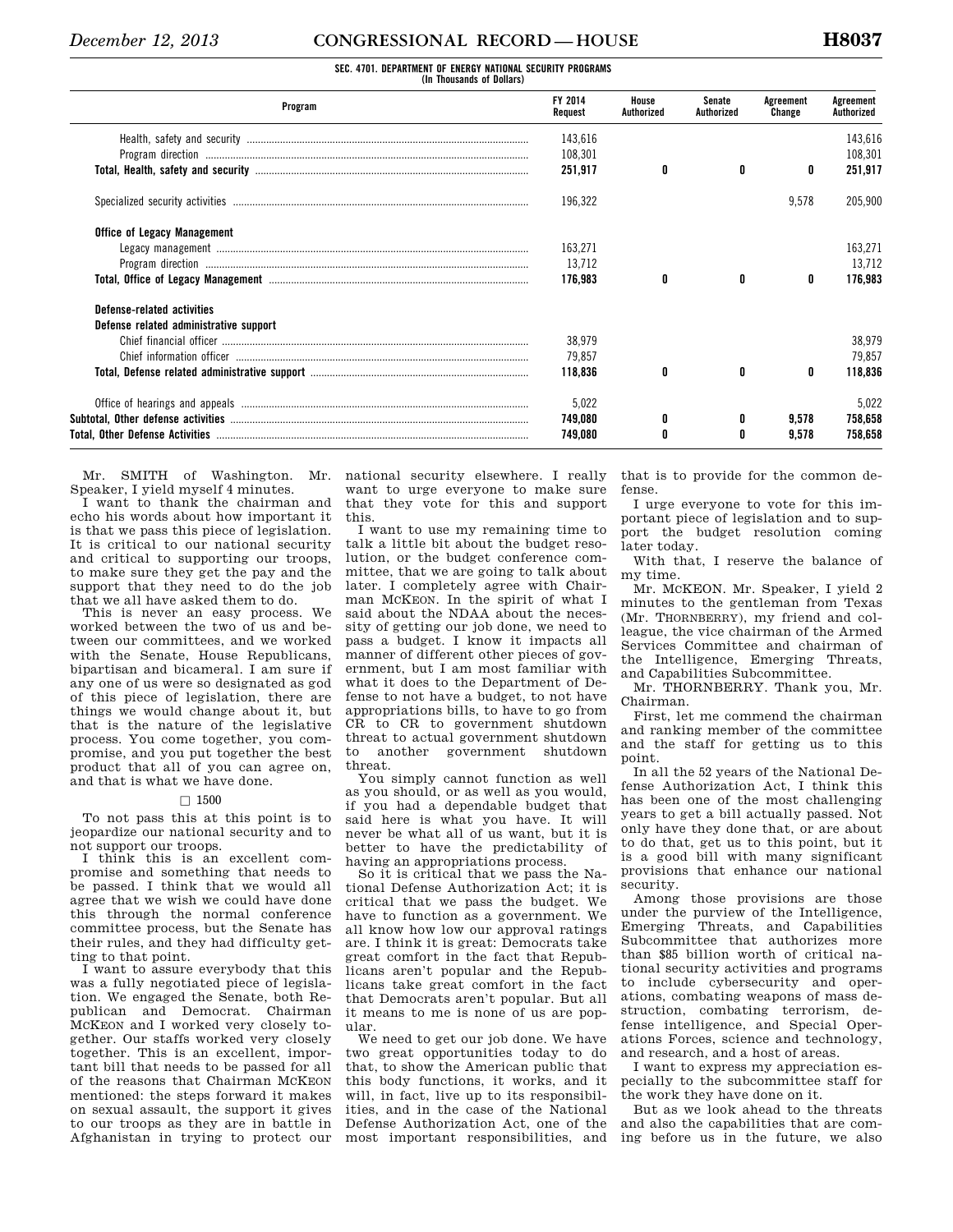have to update our oversight mechanisms here in Congress.

In this bill, there are provisions known as the Oversight of Sensitive Military Operations Act, which is a big advance to make sure that we can conduct the proper oversight, even as activities are conducted by various weapon systems, even as they happen all around the world.

Finally, Mr. Speaker, let me reiterate what the chairman and ranking member have said: this bill, combined with the budget agreement, doesn't solve all our problems in defense, but they provide absolutely needed stability so that we can return to a way where military leaders and private sector leaders can plan for a change. We have not been in that situation in recent years.

So passing this bill and passing the budget bill are significant advances for our country's national security. I hope all my colleagues will agree.

Mr. SMITH of Washington. Mr. Speaker, I yield 2 minutes to the gentlelady from California (Ms. SANCHEZ), the ranking member of the Tactical Air and Land Forces Subcommittee.

Ms. LORETTA SANCHEZ of California. Mr. Speaker, I thank both ADAM SMITH and my fellow Californian, Chairman BUCK MCKEON, for getting us to this point. It was very, very difficult. I know that on the Tactical Air and Land Forces Subcommittee, Chairman MIKE TURNER, his leadership really led us to be able to get our work done.

Our subcommittee looks at equipping our troops in particular, everything from body armor to what types of planes they fly in, how we transport them, et cetera. This NDAA, I believe, reflects the needs of the troops in the field and our high-priority acquisition programs, as reflected in the President's budget.

It authorizes an additional \$400 million for the National Guard and Reserve account and another \$90 million for M1 Abrams tank upgrades for the Army National Guard.

The bill includes \$1.3 billion for the U.S. Marine Corps ground equipment, and we continue to support Global Hawk through 2014.

One of the most important things that we do in our subcommittee is oversight of these very large acquisition programs. In particular, this year, we took a look at the F–35 Joint Strike Fighter and the body armor programs for our troops. How do we have the right body armor for men and women? How do we make sure we are upgrading and keeping it moving forward in a time when we are bringing back troops and we are getting out of two ground wars? And, of course, the F–35, our only protection plane for the next 20 years, which we share with some of our allies. So it is important to make sure that we get that cost down. These are the types of oversight that we have done.

The bill also includes \$746 million in targeted reductions to eliminate wasteful spending at the DOD.

I wish to thank all of the staff who helped us on this bill: in particular, Doug Bush, John Wason, Jesse Tolleson, John Sullivan, and Tim McClees.

I urge a ''yes'' vote on this.

Mr. MCKEON. Mr. Speaker, I yield 2 minutes to the gentleman from Virginia (Mr. FORBES), my friend and colleague, the chairman of the Seapower and Projection Forces Subcommittee.

Mr. FORBES. Mr. Speaker, I rise in support of the National Defense Authorization Act of fiscal year 2014.

With the chairman and ranking member's leadership, I believe that this bipartisan bill supports our men and women in uniform and provides them the necessary authorities and funding levels to defend our national security interests.

As to the Seapower and Projection Forces Subcommittee effort, I continue to be concerned about both the size and composition of our Navy's fleet. I am especially troubled by our physical trend lines that serve to diminish our military capabilities and embolden potential aggressors.<br>In testimony

testimony before our subcommittee, Navy admirals indicated that sequestration may serve to reduce our Navy's force structure to 257 ships by the year 2020. The commandant of the Marine Corps indicated that he sees ''the beginning of a hollow force we have fought hard to avoid.'' This path is simply unacceptable.

I think this bill does a good job of reversing some of these negative trends and moves us in the right direction by authorizing eight combat ships and ensures that we retain and modernize our current fleet proposed for retirement until the end of its designed service life. It also provides surety to the continued construction of our aircraft carrier and attack submarine force structure, while continuing necessary oversight and cost-control efforts to preserve affordability.

The negative fiscal trend lines are not only resident within the naval forces, but are also significantly impairing the ability of our Air Force to project power. The chief of staff of the Air Force indicated that he anticipates an almost 10 percent reduction in the Air Force's force structure. Once again, this is not sustainable and erodes our combat capability.

While I am pleased with the efforts of my subcommittee regarding the projection of global force capabilities, we still have a long way to go. This bill provides strategic Air Force investments in terms of both the KC–46A tanker program and the Long Range Strike Bomber. These are capabilities that need to be nurtured carefully.

This bill also includes important cost-saving initiatives that provide the Navy and Air Force with the ability to procure the E–2D Hawkeye and C–130H Super Hercules aircraft using multiyear procurement authority.

Mr. Speaker, for all of this, I hope that we will support this bill and give the added resources that we need for our men and women in uniform.

Mr. SMITH of Washington. Mr. Speaker, I yield 2 minutes to the gentlelady from California (Mrs. DAVIS), the ranking member on our Military Personnel Subcommittee.

Mrs. DAVIS of California. Mr. Speaker, I rise in support of H.R. 3304, the National Defense Authorization Act of Fiscal Year 2014.

As ranking member of the Military Personnel Subcommittee, I am pleased this bill includes a number of provisions that continue our commitment to our Armed Forces.

I want to thank Chairman JOE WIL-SON for working with me in a bipartisan manner to support our servicemembers and their families.

Mr. Speaker, I also want to recognize the chairman of the House Armed Services Committee, BUCK MCKEON, and ADAM SMITH, the ranking member, for their really excellent, wonderful leadership.

I want to thank the hardworking staff as well on the Military Personnel Subcommittee: Debra, Craig, Dave, Jeanette, Jon, and Colin.

Sexual assault has been a focus of this committee for the last several years, and this bill continues to make significant progress toward increasing victim empowerment and holding commands accountable at all levels. The portions of this bill addressing sexual assault send a clear message: if you can't contribute to a safe and respectful environment, then get out.

Beyond sexual assault, the bill provides additional separation authorities as the services reduce their end strength. These authorities will be crucial to the Department's ability to execute the drawdown in a responsible manner, while ensuring that all serving members and their families who also serve are compensated appropriately.

Additionally, this bill continues our oversight responsibility and commitment to prisoners of war and those missing in action. The bill requires the Deputy Assistant Secretary of Defense for POW and Missing Personnel Affairs to disseminate appropriate information on the status of missing persons to family members. It also requires a report detailing statistical data on the recovery of remains of missing servicemembers from various conflicts. The bill before us continues to recognize the sacrifices of those who serve our Nation in uniform.

During a time when thousands of Americans still remain in combat, we in Congress have an obligation to ensure that these men and women, and their families, are supported, and provide them the resources they need to carry out the mission.

I urge all my colleagues to support this bill.

Mr. MCKEON. Mr. Speaker, I yield 2 minutes to the gentleman from South Carolina (Mr. WILSON), my friend and colleague, chairman of the Military Personnel Subcommittee.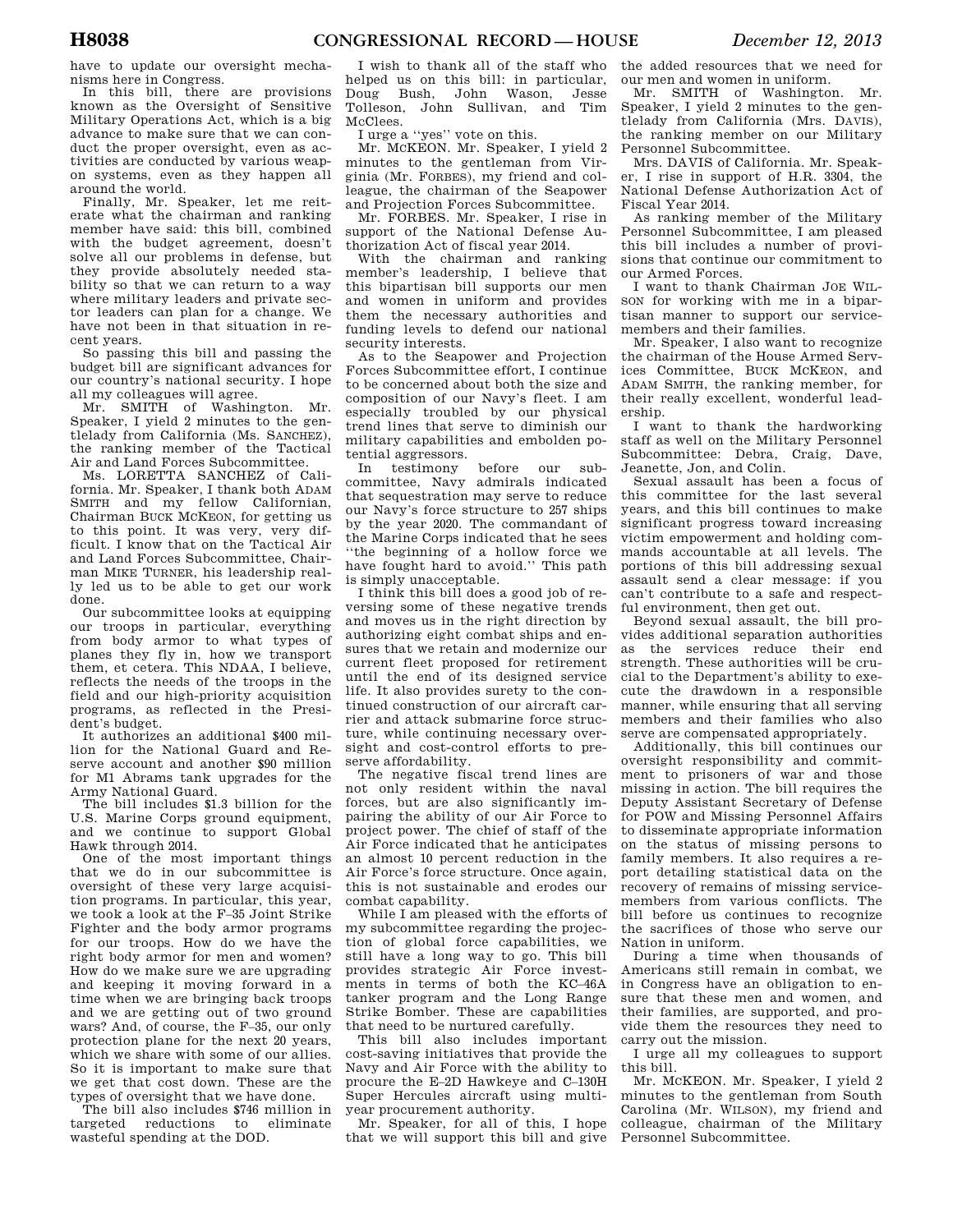Mr. WILSON of South Carolina. Thank you, Chairman MCKEON and Ranking Member SMITH, for your leadership.

Mr. Speaker, the National Defense Authorization Act provides our warfighters, veterans, and military families the support they need, deserve, and have earned. Specifically, this year's legislation includes over 30 reforms related to combating criminal sexual assault in the military.

Reforms initiated by Congressman MIKE TURNER and Congresswoman NIKI TSONGAS include stripping commanders of their authority to dismiss a guilty finding; significantly limiting commanders' ability to modify court-martial sentences; establishing minimum sentences for sexual assault-related offenses; reforming the article 32 process to protect the victim.

Other provisions would reaffirm our commitment to the Reserves by requiring minimum notification before deployment; require the Secretary to improve the Integrated Disability Evaluation System; and reauthorize many special pays and bonuses for our servicemembers.

This bill does not include the administration's request for military retirees to pay more in fees.

From the beginning, the military personnel provisions have been a bipartisan process. I want to commend the ranking member, Congresswoman SUSAN DAVIS of California.

Additionally, I want to express an appreciation for the dedication of our subcommittee staff: John Chapla, who is truly a Virginia gentleman of the VMI tradition, along with Deborah Wada, Jeanette James, Craig Greene, Dave Giachetti, and Colin Bosse, along with Military Legislative Assistant Chad Sydnor and Military Fellow, Marine Master Sergeant Lee Duncan.

I urge my colleagues to support the National Defense Authorization Act for Fiscal Year 2014.

### $\Box$  1515

Mr. SMITH of Washington. Mr. Speaker, I yield 2 minutes to the gentlewoman from Guam (Ms. BORDALLO), the ranking member on the Readiness Subcommittee.

Ms. BORDALLO. Mr. Speaker, I rise in strong support of the defense authorization bill for fiscal year 2014. In a time of tight budgets, it is important that we provide the resources to make sure that our forces are properly trained, equipped, and appropriately manned. That is the essence of military readiness. Our military must maintain a high level of readiness to address a wide range of threats across this globe. This bill helps to achieve that goal. This is all about keeping our Nation secure and safe.

In particular, this bill makes significant progress in advancing our posture in the Asia-Pacific region. The bill upholds the U.S. commitment to modernizing our force posture which is a critical component of the strategic rebal-

ance to the Asia-Pacific region. In particular, Mr. Speaker, freeing up Japanese funds for the realignment of marines from Okinawa is financially prudent and confirms our support of the Guam International Agreement.

I thank Chairman MCKEON; Ranking Member SMITH; my chairman, Mr. WITTMAN; our partners in the Senate; the staff on the committee and in my personal office for their support in developing this important bill.

I urge my colleagues to support this measure and pass it so the Senate can act on this critical measure which is so important to our men and women serving this Nation in defense.

Mr. MCKEON. Mr. Speaker, I yield 2 minutes to the gentleman from Ohio (Mr. TURNER), the chairman of the Tactical Air and Land Forces Subcommittee.

Mr. TURNER. Mr. Speaker, I support the National Defense Authorization Act for fiscal year 2014, the 52nd consecutive National Defense Authorization Act.

I have had the privilege of serving as the chairman of the Tactical Air and Land Forces Subcommittee of our Armed Services Committee. Under the full leadership of Chairman MCKEON and Ranking Member SMITH, the support of LORETTA SANCHEZ, our subcommittee's ranking member, and a superb staff, ours is truly a bipartisan effort.

This year's bill reflects Congress' substantial bipartisan and bicameral efforts to construct meaningful reforms aimed at combating the pervasive issue of sexual assault within our military.

I want to thank Chairman MCKEON and Ranking Member SMITH for their dedication so that this body's solution on these issues has been absolutely bipartisan. These legislative initiatives are unprecedented and the most powerful steps made to date toward the eradication of sexual assault in the military.

Specifically, the bill includes all provisions of the BE SAFE Act and Coast Guard Strong, which were introduced in both the House and Senate by Congresswoman TSONGAS and myself and Senators MCCASKILL and COLLINS, respectively. It includes bipartisan measures introduced by Representatives HECK, WALORSKI, NOEM, CASTRO, DAVIS, SANCHEZ, and DUCKWORTH. Additionally, it includes the significant efforts made by Senator BOXER and Representatives SPEIER, TSONGAS, and myself in the past month to reform the article 32 process and ensure victims are not subjected to unnecessary intimidation tactics.

Instead of searching for ways to remove a commander's authority, this bill establishes systemic process and reforms which will provide military leaders with the tools they need to ensure that victims are cared for, that perpetrators are brought to justice, and that commanders are held accountable for what goes on within their units.

This bill enhances the rights of victims, strengthens military whistleblower protection laws, increases training requirements, and improves the ways the services respond to sexual assault reporting. It ensures that perpetrators are appropriately held accountable for these serious and violent crimes.

In addition to the sexual assault provisions, the bill includes an additional \$90 million for Abrams tank upgrades and \$75 million for heavy improved recovery vehicles that would ensure that our armored vehicle industrial base remains active.

Lastly, the bill strongly supports the Joint Strike Fighter program. I urge Members to support the bill.

Mr. SMITH of Washington. I yield 1 minute to the gentlewoman from Massachusetts (Ms. TSONGAS), ranking member of the Oversight and Investigations Subcommittee.

Ms. TSONGAS. Mr. Speaker, Congress has come together every year for half a century to pass the NDAA and support our servicemembers. This NDAA includes the BE SAFE Act, which it was my honor to work on with Representative MIKE TURNER. It takes significant steps towards combating military sexual assault, an egregious crime that exists across the services. The bill makes historic changes to commander authority, removing the ability to overturn a jury verdict. It mandates a dishonorable discharge for those convicted of sexual assault and makes sure that every victim of military sexual assault gets an attorney.

This NDAA is necessary to require the Pentagon to continue important sexual assault prevention measures, such as the successful Special Victims Counsel program that could fall by the wayside if not mandated by law. It also includes many other reforms advanced on a bipartisan basis by many other members of the committee.

While we have more work to do, I want to thank Chairman MCKEON and Ranking Member SMITH for their dedication in getting an NDAA done, and Representatives TURNER, DAVIS, WIL-SON, and the many others who worked on a bipartisan basis to address the great challenge of sexual assault in the military. I urge the House and Senate to pass this important bill.

Mr. MCKEON. Mr. Speaker, I yield 2 minutes to the gentleman from Alabama (Mr. ROGERS), the chairman of the Strategic Forces Subcommittee.

Mr. ROGERS of Alabama. Mr. Speaker, I rise today in strong support of the FY14 National Defense Authorization Act, and H.R. 3304, the underlying bill that would waive the time limit for the President to consider awarding the Medal of Honor to a handful of American heroes, including Mr. Bennie Adkins of Opelika, Alabama, along with several other deserving veterans. While this honor has long been delayed, we thank them by this action today.

I would also like to thank the hardworking men and women at the Anniston Army Depot and all they do for our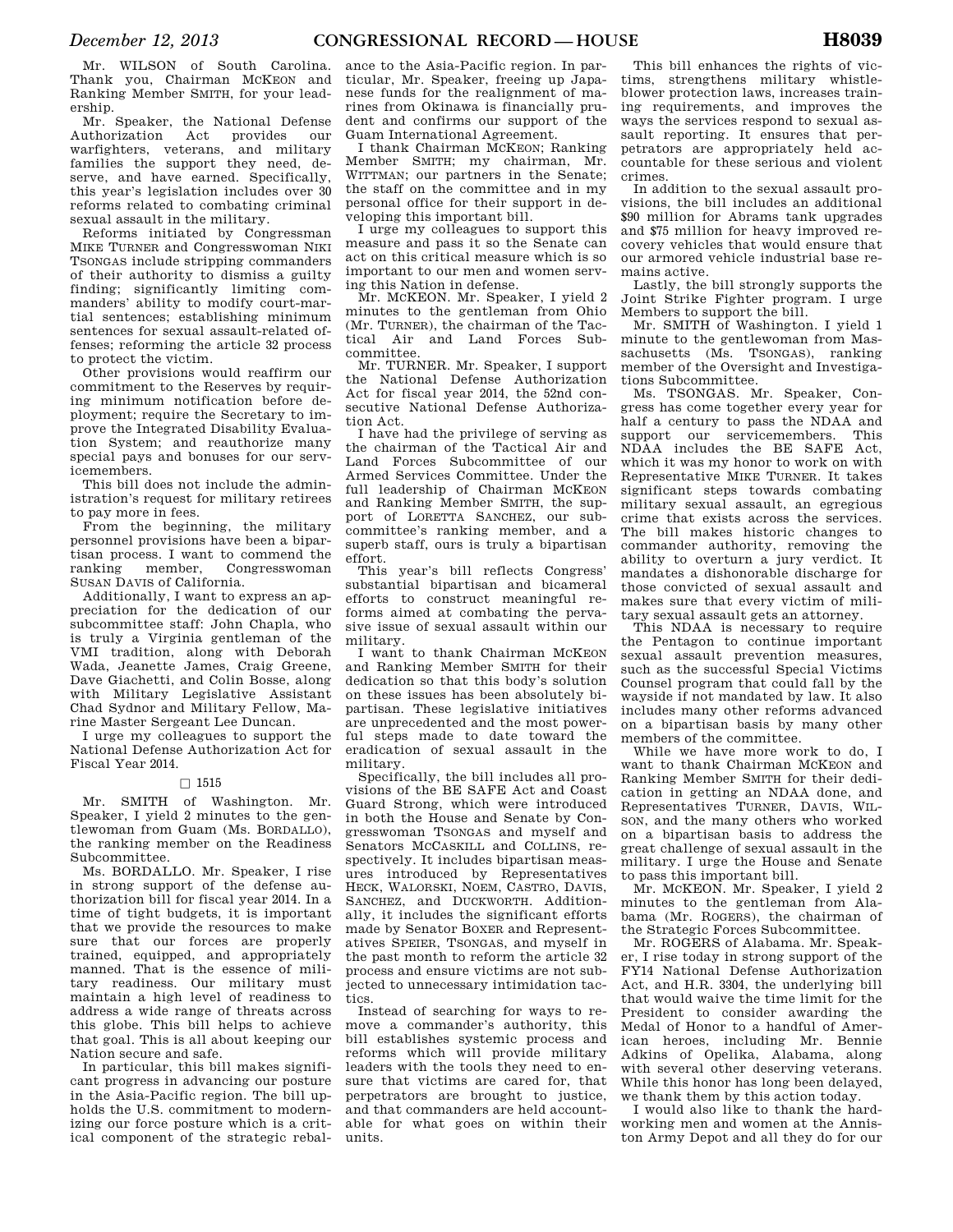men and women in uniform. This bill will help provide them and all of the installations in the Third District with the certainty they need in the coming years.

As chairman of the Strategic Forces Subcommittee, I will highlight some of the important oversight the FY14 NDAA includes.

First, this bill fully funds the B–61 Life Extension program. The bipartisan and bicameral Armed Services Committees agree this program is vital to our national security, our strategic deterrent, and the extended deterrence we provide to our allies in Europe and Asia.

I would also note the agreement makes clear that the Congress will not provide one penny to implement the New START Treaty reductions unless the administration first comes up here and tells us what it plans to do and gives us a chance to say whether or not we agree.

Secondly, this bill provides a \$358 million increase above the President's budget for our missile defenses, including our cooperation with Israel.

This bill also includes important national security space provisions. It ensures the U.S. is not relying on space capabilities of the People's Republic of China, and it promotes more cost-effective procurement of commercial satellite services.

Mr. Speaker, we would not be here today without the leadership of Chairman BUCK MCKEON. I want to thank him for his leadership and all that he does for our men and women in service. I also want to thank my friend and ranking member, JIM COOPER of Tennessee, for his dedication and professionalism this year. With another year, we may even see eye to eye on SEC football; but I doubt it. I ask my colleagues to vote ''yes.''

Mr. Speaker, I rise today to speak in support of the FY14 National Defense Authorization Act, and H.R. 3304, the underlying bill that would waive the time limit for the president to consider awarding the Medal of Honor to a handful of American heroes including Mr. Bennie Adkins of Opelika, AL along with several other deserving veterans. While this honor has been delayed we thank them for their service today.

I would also like to thank the hard working men and women at the Anniston Army Depot and all that they do for our men and women in uniform. This bill will help provide them the certainty needed in the coming years.

As my colleagues before me have made clear, this bill is a vital piece of legislation for the men and women of our military.

General Dempsey warned the Congressional Leadership this past Monday of the consequences for national security if the Senate were to choose not to take up this legislation.

As the Chairman of the Strategic Forces Subcommittee, I would like to highlight the important things this bill does in the areas of missile defense, nuclear weapons, and national security space.

First, this bill fully funds the B61 Life Extension Program (LEP) at NNSA and the associated tail-kit funding at the Air Force.

The bipartisan and bicameral armed services committees agree with the Administration: the B61 LEP is absolutely vital to our national security, our strategic deterrent, and the extended deterrence we provide to allies in Europe and in Asia.

There is simply no good reason to change course in mid-stream on this LEP, and we would incur great risk if a decision was made to do so.

I would also note the agreement makes clear that the Congress will not provide one penny to implement the New START Treaty reductions unless the Administration comes up here first and tells us how it plans to do that and we get a chance to state whether we agree. That is how this process is supposed to work: the President proposes and the Congress disposes.

The NDAA includes several provisions to control costs, improve efficiency, and prioritize nuclear modernization programs at the National Nuclear Security Administration (NNSA).

The Armed Services Committee has been pursuing much-needed reform at the NNSA for several years, and this bill will continue to advance toward the end goal of an effective and efficient nuclear enterprise.

In response to major and repeated security failures at NNSA nuclear facilities, including the shocking incursion by an octogenarian nun at one of the supposedly most secure nuclear sites in the world, the bill contains several measures to improve security at NNSA.

These measures include a requirement for the NNSA Administrator to annually certify the security of nuclear weapons, materials, and classified information and the creation of a new Center for Security Technology, Analysis, Response, and Testing.

We will continue to watch the security issue very carefully, and ensure that those responsible for past failures are held accountable.

This bill takes several important steps to ensure U.S. strategic forces remain a top priority.

It ensures the Air Force will maintain the capability to deploy multiple nuclear warheads on intercontinental ballistic missiles (ICBM), should technical problems or deteriorating international relations require doing so, and restricts efforts to unnecessarily or arbitrarily reduce U.S. ICBM forces.

The bill also requires that the long-range standoff cruise missile currently under development has both nuclear and conventional variants; the bill provides the Air Force the flexibility to develop these variants in a costeffective manner.

I also highlight Section 266 of the bill, which expresses a strong Sense of Congress that the OHIO-class replacement ballistic missile submarine program, in particular the common missile compartment of this program, must remain on track so that it delivers on-schedule to support our British allies.

Britain and the United States have been partners in sea-based strategic deterrence for decades, and we must fulfill our commitment to this essential ally.

Mr. Speaker, I would also like to ensure there is no confusion with respect to Section 3112 of this bill.

This provision would create a Cost Estimating and Program Evaluation office within the National Nuclear Security Administration (NNSA).

This office is intended to bring some rigor to an agency that has regularly seen major nu-

clear facility construction projects hit with major cost increases.

My hope is that the office will lead to more accurate and timely cost estimates, and thereby help restore credibility to the NNSA.

Importantly, the purview of this office is not intended to cover the Naval Reactors program within NNSA.

Naval Reactors has a long history of program management excellence, and this new office is not meant to interfere with this success.

I have spoken to Chairman MARK UDALL of the Senate Armed Services Subcommittee on Strategic Forces and he and I agree that this provision should have no impact at all on the function of the Naval Reactors office.

I will be working with Senator UDALL and the NNSA to ensure there is no uncertainty about section 3112.

We both agree that if there is any such uncertainty, it will be clarified in the FY15 National Defense Authorization Act.

I also note Section 3117 of the bill would authorize the NNSA to carry out a ''modular'' approach to replacing critical plutonium capabilities at the Los Alamos National Laboratory.

The replacement of these capabilities is at the core of President Obama's commitment to build a responsive nuclear infrastructure. Further delay is unacceptable.

The Department of Defense has reviewed the modular approach, and the Nuclear Weap-

ons Council has endorsed it. The NNSA must begin executing this strategy immediately, and the Nuclear Weapons Council must ensure NNSA puts behind the effort the resources needed.

I understand a reprogramming proposal related to the plutonium strategy is still pending, and I will work with Chairman MCKEON to continue to leverage this reprogramming to ensure NNSA begins executing this program immediately.

Second, this bill provides a \$358 million increase above the President's budget for our missile defenses.

These funds are essential to reverse the damage done to our missile defenses under this Administration.

We have included authorization for a new homeland missile defense sensor and a new kill vehicle, as well as \$20 million to continue the planning we started last year for the East Coast missile defense site.

Additionally, this bill includes funding for missile defense cooperation with our allies, including \$188 million on top of the President's budget request for Iron Dome, David's Sling, and Arrow missile defenses.

These increases are a reflection of the commitment of this nation to the security of our ally Israel.

And, it draws a line in the sand when it comes to allies entering into missile defense deals with China or in terms of the Obama Administration's efforts to induce Russia to join a missile defense deal.

The bill also includes important national security space provisions, such as a provision I authored to ensure the United States is not relying on space capabilities of the People's Republic of China; a provision to ensure the State Department is unable to proceed with an agreement to locate Russian satellite ground stations in the United States; and it promotes more cost-effective procurement of commercial satellite services.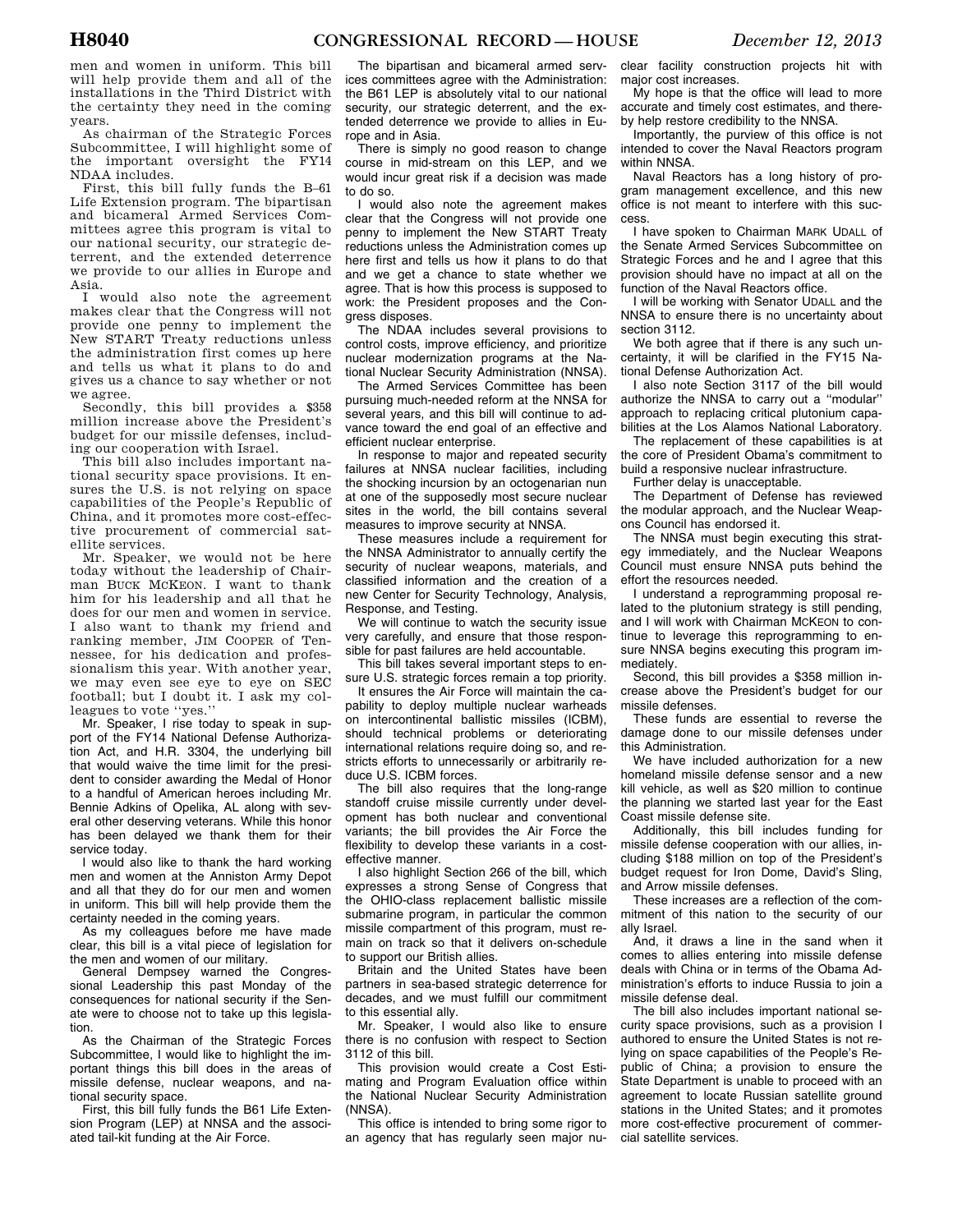This bill provides the continued support and advancement of critical national security space programs.

Our military forces have come to depend on space capabilities, such as missile warning, communications, and GPS.

Potential adversaries have taken note of strategic reliance on these systems, and they are developing a range of weapons to destroy and disable our satellites.

In response to these threats, the bill requires that an independent panel be established to review the U.S. space security and defense efforts, and provide recommended paths forward.

The bill also requires improved information sharing within the United States government concerning any intentional adversary counterspace actions against U.S. national security space systems.

Additionally, Section 220 and Section 915 provide support for the Operationally Responsive Space program, including responsive launch activities, to ensure that the Department is developing capabilities and means to respond to urgent warfighter space needs.

The Department's acquisition of commercial satellite services is in need of reform.

Over one billion dollars a year are spent on these services, and the Department currently procures them in the most inefficient manner possible, through one-year leases.

This year's NDAA directs the DoD to develop a strategy to enable multi-year procurement approaches and encourages the pursuit of a variety of methods to reduce cost and meet military requirements.

And our space capabilities would not be possible without an effective space launch program.

As the Air Force's Evolved Expendable Launch Vehicle program moves into the next phase, which is planned to be competitive, we will maintain close oversight to ensure the taxpayer's and warfighter's interests are protected. We can accept nothing less than the highest mission reliability when it comes to critical, multi-billion dollar national security space payloads.

Mr. Speaker, we would not be here today without the leadership of Chairman BUCK MCKEON.

I would like to thank him for his leadership and all that he does for the men and women of this country's armed services.

I would also like to thank my Ranking Member, JIM COOPER of Tennessee, for his dedication and professionalism this year.

While we may not see eye-to-eye on SEC football, he has been a pleasure to work with and I look forward to working with him to build on our successes this year in next year's bill.

Mr. SMITH of Washington. I yield 1 minute to the gentleman from New Jersey (Mr. ANDREWS).

(Mr. ANDREWS asked and was given permission to revise and extend his remarks.)

Mr. ANDREWS. Mr. Speaker, I would like to thank Chairman MCKEON and Ranking Member SMITH for all their hard work on this bill.

In the spring of 2011, a very brave band of Americans executed a mission that brought the country to its feet in ending the reign of terror of Osama bin Laden. Their heroism on that night is something that makes us proud even

today. That success, though, was rooted in many things that happened many years before that. There were scientists and researchers that made those night vision goggles that made the raid possible. There were engineers and technicians that made the Stealth helicopters so successful; and, most importantly, I think, there were men and women in our intelligence community who helped sift through all the haystacks to find the needles necessary to make the operation happen.

The quiet, methodical work that protects our country is the essence of this bill. It is research and development. It is readiness. It is all the things that are necessary to act, and act decisively in the decisive moments in history. It is important that all Members support this bill because those who raise their right hands and swear allegiance to the country are worthy of this support. I am pleased both Republicans and Democrats will support this bill today. I am happy to join that support.

Mr. MCKEON. Mr. Speaker, I yield 2 minutes to the gentleman from Virginia (Mr. WITTMAN), my friend and colleague, and the chairman of the Readiness Subcommittee.

Mr. WITTMAN. Mr. Speaker, I rise today in strong support of the National Defense Authorization Act. I would like to thank Chairman MCKEON and Ranking Member SMITH for their hard work on this, as well as the ranking member of the Readiness Subcommittee, MADELEINE BORDALLO. This bill addresses the impact of sequestration on our national security and, perhaps most importantly, the most damaging effects on our soldiers, sailors, airmen and marines, over 51,000 of whom are fighting for us today in Afghanistan.

Specifically, this bill allocates nearly \$3 billion readiness dollars across the components—Active, Guard and Reserve—providing needed funds for critical programs, including the flying hour program, facilities maintenance and sustainment, depot maintenance, and combat support.

The bill boosts DOD's ability to respond to crises like Benghazi by adding \$75 million for the expansion of the Marine Security Guard program at our diplomatic posts around the world.

It prohibits DOD from initiating another round of BRAC to ensure appropriate focus on the orderly and secure withdrawal from Afghanistan and a well-informed assessment of our Nation's defense strategy moving forward.

It also provides \$11 million for MILCON projects for urgently needed base infrastructure.

It reauthorizes 1.5 million acres of public land for training range access to ensure our forces have the ability to train the way we expect them to fight.

And it ensures adequate funding for reset and retrograde from our Nation's longest war in Afghanistan.

As we vote, we need to be mindful that our highest duty is to ensure the readiness of our force. This starts with

our men and women who volunteer to wear the uniform with the right training and equipment to do their missions with the advantage of overwhelming military superiority. We must ensure they never enter a fair fight on our behalf, and that they can complete their missions and come home safe.

I would like to thank the HASC staff director, the entire HASC staff, especially the readiness staff—Michele Pearce, Ryan Crumpler, Jamie Lynch, Dave Sienicki and Nicholas Rodman for their diligent and dedicated work to get this bill completed.

Mr. SMITH of Washington. Mr. Speaker, how much time remains?

The SPEAKER pro tempore. The gentleman from Washington has 91⁄2 minutes remaining. The gentleman from California has 5 minutes remaining.

Mr. SMITH of Washington. Mr. Speaker, I yield 1 minute to the gentleman from Connecticut (Mr. COURT-NEY), a member of the committee.

Mr. COURTNEY. Mr. Speaker, I rise in strong support of this bipartisan defense measure which makes an emphatic commitment to America's undersea Naval force. In the last 2 years, we have had the following: the National Security Review in 2011, the Quadrennial Defense Review, and the Nuclear Posture Review; and all of them have had the same consistent theme on this issue, which is that the U.S. Navy's preeminence in the undersea domain must not be neglected, and that sea-based deterrence is a critical insurance policy for our Nation from any emerging nuclear force.

With that in mind, this measure invests \$5.9 billion in the *Virginia* class submarine program. It will fund two submarines in 2014 and advance procurement in 2015. It has \$1 billion for the *Ohio* replacement design work, which is the best guarantee that we will have a cost-effective production of that critical vessel. And finally, the *Virginia* payload module which will increase the missile capacity of the *Virginia* class submarine and allow the Navy to replace the capability of the SSGM force which is going to be going offline over the next 10 years.

The Seapower Subcommittee, led by my friend, Mr. FORBES, has held a number of hearings which again have reemphasized the critical need for this both in our Navy and our national security. I urge a ''yes'' vote on this measure.

Mr. MCKEON. Mr. Speaker, I yield 2 minutes to the gentlewoman from Alabama (Mrs. ROBY), our former chairman of the Oversight and Investigations Subcommittee, who was recently moved from our committee to the Appropriations Committee. She will be sorely missed.

Mrs. ROBY. Mr. Speaker, I rise to express my support for this National Defense Authorization Act. I want to express my gratitude to Chairman MCKEON and the entire Armed Services staff for their hard work and commitment to our men and women in uniform.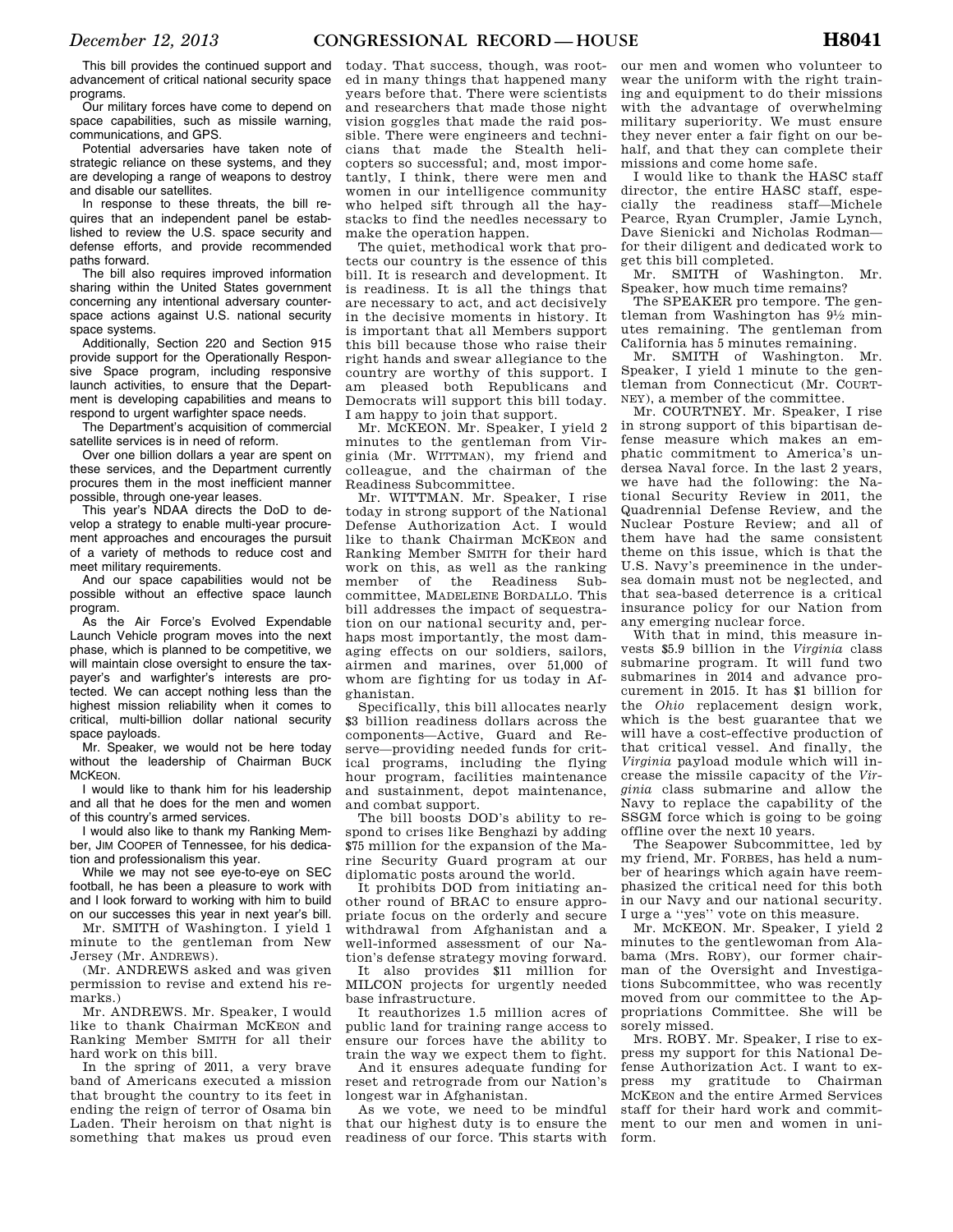While I will no longer be serving on the Armed Services Committee, I know that Chairman MCKEON and his team will continue their good work.

Mr. Speaker, providing for the common defense is one of the fundamental duties of the Congress spelled out in our Constitution, and I am proud to represent two distinguished military installations in Maxwell-Gunter Air Force Base in Montgomery and Fort Rucker-Wiregrass. These installations and others like them around the world will be better able to prepare our men and women thanks to this year's NDAA.

One important part of this bill I want to highlight is its focus on helping our military assets respond to global threats while remaining within our Nation's fiscal constraints. During my time as chairman of the Oversight and Investigations Subcommittee, we focused on the rights of Afghan women and ensuring that our military is better postured to respond to any future attack, like the one on the consulate in Benghazi, Libya, last September.

#### $\Box$  1530

I am pleased that the NDAA provides provisions offering the appropriate guidance on both of these issues.

The bill also addresses the important issue of sexual assault in the military in a responsible and reasonable way, and I know my friend Representative WALORSKI is going to address that in a moment, and I appreciate her and other's leadership on that issue.

I encourage my colleagues in the House to pass this critical measure to ensure that our military men and women receive the resources and policy that they need to do their job.

Thank you again, Mr. Chairman, for your work.

Mr. SMITH of Washington. Mr. Speaker, I yield 2 minutes to the gentleman from Rhode Island (Mr. LAN-GEVIN), the ranking member of the Intelligence, Emerging Threats and Capabilities Subcommittee.

(Mr. LANGEVIN asked and was given permission to address the House for 1 minute and to revise and extend his remarks.)

Mr. LANGEVIN. Mr. Speaker, I thank the gentleman for yielding, and I rise in strong support of the House amendment to H.R. 3304, the National Defense Authorization Act for Fiscal Year 2014.

This legislation represents the best path forward for the work that we must do in order to support our men and women in uniform and our national security, and I applaud Chairman MCKEON and Ranking Member SMITH for their efforts to ensure that it is enacted.

I am pleased that the bill continues the strong support of the Virginia-class submarine, Ohio Replacement Program, and the Virginia Payload Module, all of which are critical to our future capabilities. I am also pleased that this measure improves on several

key aspects of the House-passed defense authorization, including a number of initiatives designed to confront sexual assault in our military, policies making progress towards the administration's goal of closing the detention facility at Guantanamo Bay, and improved provisions relating to the nuclear weapons enterprise and missile defense.

I have been proud to work closely in particular with Chairman MAC THORN-BERRY on the numerous provisions under the jurisdiction of the Subcommittee on Intelligence Emerging Threats and Capabilities, where I am proud to serve as ranking member. We have prioritized resources for our Special Operations Forces and our cybersecurity efforts, as well as investments in advanced technology and research and development.

While more clearly must be done by both DOD and the whole of government to address the challenges our Nation faces in cyberspace, there are many positive steps as well in this legislation, including incentivizing new cybersecurity standards, ensuring U.S. Cyber Command has proper authorities and personnel, and coordinating cybersecurity efforts with related disciplines.

Mr. Speaker, I would like to thank Chairman MCKEON and Ranking Member SMITH and their tireless committee staff for their efforts, and I urge my colleagues to support swift passage of this crucial legislation.

Mr. MCKEON. Mr. Speaker, I yield 1 minute to the gentlewoman from Indiana (Mrs. WALORSKI), my friend and colleague, a member of the Armed Services Committee.

Mrs. WALORSKI. Mr. Speaker, I rise in support of this National Defense Authorization Act.

This year's act includes historic reforms to address the growing epidemic of military sexual assault that is shamefully tarnishing the reputation of our Armed Forces. I want to thank Representative LORETTA SANCHEZ for assisting me with a bipartisan provision that extended whistleblower protections to victims to ensure they cannot be retaliated against for reporting sexual assault. This commonsense measure will create an environment for safe reporting and encourage victims to come forward without fear of retribution within their own ranks.

Passing the NDAA with these critical reforms is a step in the right direction toward eradicating the horrific problem of military sexual assault in the military. I urge my colleagues to support this bill and quickly sign it into law so that our servicemembers have whistleblower protection. I urge my colleagues to vote for this NDAA.

Mr. SMITH of Washington. Mr. Speaker, I yield 1 minute to the gentlewoman from Hawaii (Ms. HANABUSA).

Ms. HANABUSA. Mr. Speaker, I rise in support of this bipartisan legislation.

The NDAA has been approved with bipartisan support for 51 consecutive years, so I am pleased our committee was able to reach an agreement.

The bill includes over \$400 million in important funding for military construction in the State of Hawaii that will solidify our position in support of the Asia-Pacific rebalance. As you know, Hawaii is America's gateway to the Asia-Pacific.

I would like to thank the chair and ranking member for working with me to include critical provisions for Hawaii, and thank my bipartisan colleagues on the committee for helping me authorize new money for the Maritime Guaranteed Loan Program, which will be used to preserve national security and ensure the long-term viability of the American maritime industry.

I am pleased that the bill includes language that will help further critical research objectives in Hawaii for the Office of Naval Research for organizations like the Pacific International Center for High Technology Research. This will allow Hawaii to thrive into the future.

Thank you, everyone, for your hard work on this year's bill, and I call upon my colleagues to vote for this important legislation.

Mr. MCKEON. Mr. Speaker, may I inquire as to the remaining time?

The SPEAKER pro tempore. The gentleman from California has 21⁄2 minutes remaining, and the gentleman from Washington has 51⁄2 minutes remaining.

Mr. MCKEON. Mr. Speaker, I will be the concluding speaker here, so I will reserve the balance of my time.

Mr. SMITH of Washington. Mr. Speaker, I yield 1 minute to the gentleman from Arizona (Mr. BARBER), a member of the committee.

Mr. BARBER. Mr. Speaker, I rise today to urge my colleagues to support this bipartisan National Defense Authorization Act, and I call attention to a provision in the act that will preserve the A–10, a core component of our Nation's combat power and military readiness. This is a national security asset that I have been fighting for even before I became a Member of Congress when I was Congresswoman Giffords' district military affairs lead.

This National Defense Authorization Act states that the Air Force will not be allowed to retire, prepare to retire, or place in storage any additional A–10 aircraft during 2014. A–10 pilots are trained at Davis-Monthan Air Force Base in Tucson, Arizona, to fly a plane that is unsurpassed in its ability to provide support for our troops on the ground. In today's military environment, the A–10 is best suited to continue this very important mission for decades to come. We simply cannot adequately support the warfighter to continue on the ground if we get rid of this proven aircraft.

I am proud to support the NDAA.

Mr. MCKEON. Mr. Speaker, I continue to reserve the balance of my time.

Mr. SMITH of Washington. Mr. Speaker, I yield myself the balance of my time.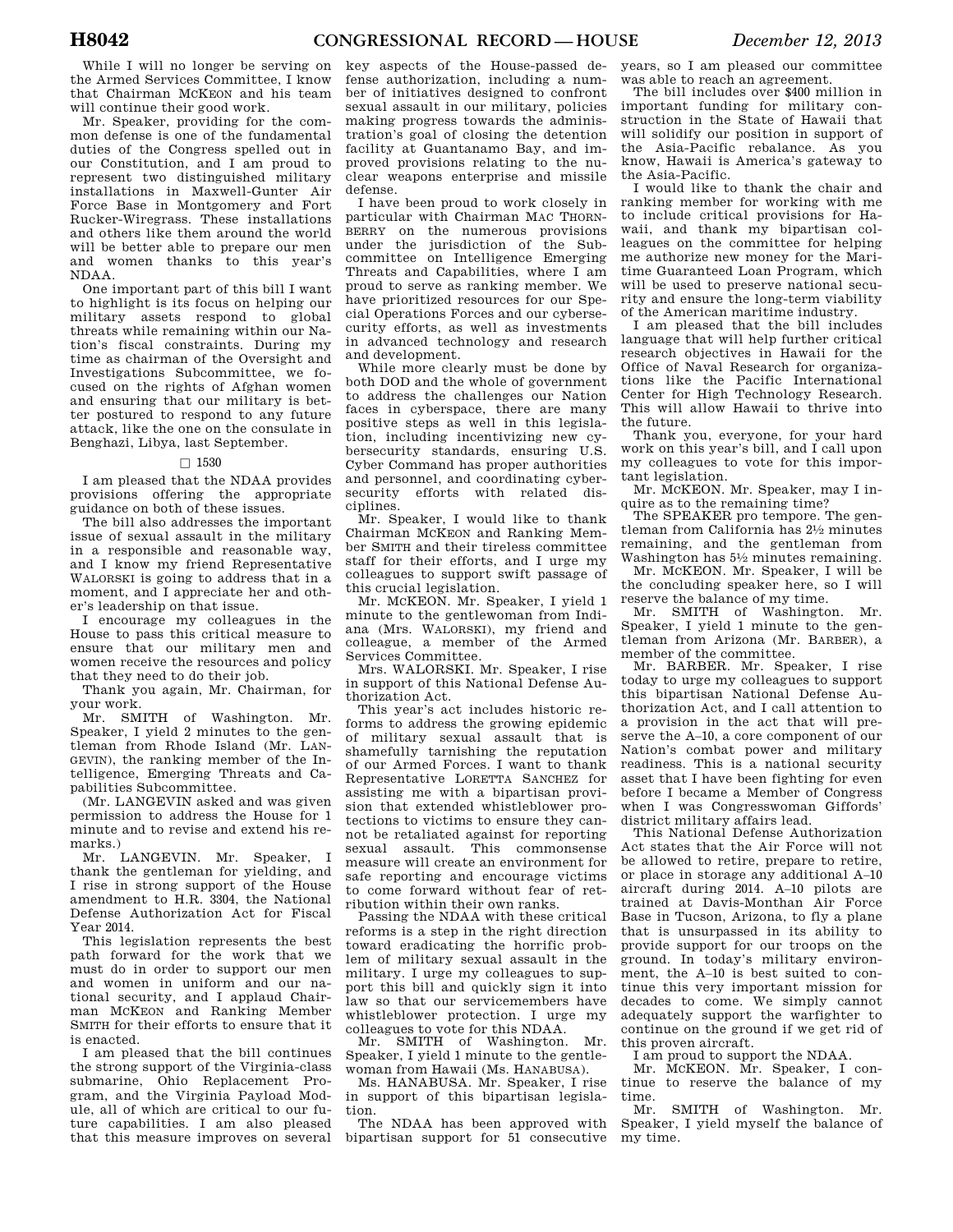I just want to take a quick minute again to thank all the people who worked to make this possible, our staffs on the Armed Services Committee in particular. The bipartisan majority and minority have all done an amazing job over a long period of time, and I really want to thank the chairman, as well, for his determination to get this bill done.

It is never the same path twice, which always makes it interesting, but the one thing that we have very much in common is an absolute determination to get the bill done for the reasons that the chairman and I stated earlier, because of just how important it is that we do our work and make sure we provide for the troops that are serving us. But we could not do it without the incredible expertise and tireless work of our staffs.

I particularly want to thank my staff director, Paul Arcangeli, for pulling all of this together as we bounced back and forth between whether or not we were going to do a formal conference or do this. That work that they have been doing over the last several months was critical in making this possible.

Again, I will close just emphasizing two big points:

We need to do our work as Congress because people depend on it. They depend on the United States Government functioning. Passing the National Defense Authorization Act is a critical piece of that so that we can continue to provide for the common defense as we are constitutionally mandated to do, and I urge everybody to support it.

Every bit as important is the budget agreement that is coming up later on. We have all, to some degree on the Armed Services Committee and elsewhere, railed against sequestration. The vote that is coming up this afternoon is not a choice between this budget agreement and what each one of us individually would like. It is a choice between the budget agreement and sequestration, a CR and further threats of government shutdown. And I will just emphasize that the impact that that would have on the Department of Defense and its ability to do the job that we are asking them to do would be devastating.

I know we have heard everybody claim that sequestration was going to be this big deal and it happened and the sun came up the next morning and everything was fine. Look, there are two things about that.

Number one, it had a profound impact on a lot of people. Not everybody to be sure, but it did have that profound impact.

The second big point is it gets worse. The first year was tough, but there were uncosted balances. There were things you could do. They have kind of been running on fumes for a while, and if we continue with sequestration, those fumes run out and the cuts will be devastating and we will not be able to do what it is that I think we need to do to provide for our national security,

which isn't to say the defense budget can't be cut. It is being cut, and it is going to be cut. There are cuts and then there are the nonsensical cuts of sequestration. The only way out of that right now is the budget agreement.

Lastly, I will say that applies to a lot of other aspects of government: transportation, housing, Head Start. We have heard all the stories about the devastating impact of sequestration on all those programs. Later this afternoon, we will have our first real opportunity to reverse that. It is critically important that we do so.

I urge passage of the National Defense Authorization Act. I again thank the chairman. I very much value our partnership, given the desire for bipartisanship out there today. People always ask me if I have any Republicans that I work with. I do; the chairman of our committee, who has done a great job in that capacity. I very much value our friendship and our partnership. Hopefully, we will get the Senate to get this done and we will make it 52 years in a row.

I yield back the balance of my time. Mr. MCKEON. Mr. Speaker, I yield myself the balance of my time.

I want to thank the other committees who worked closely with us all year and members of the Armed Services Committee once again. Especially I want to thank our staff directors, Bob Simmons and Paul Arcangeli. They have worked tirelessly, as have all of these other people that have been putting in countless hours to get us to this point.

This legislation addresses a wide array of policy issues, including supporting operations in Afghanistan, strengthening our partnerships in the Middle East, reinforcing our capabilities in the Pacific, combating sexual assault in the military, enhancing missile defense, and maintaining this Nation's nuclear deterrent.

Though the significant cuts to the defense budget continue to have a profound effect on readiness, our modernization programs, and the defense industrial base, the bill adequately sustains training, critical assembly lines, shipyards, and manufacturing expertise to keep our wartime military properly prepared, equipped, and supplied. Each of these efforts is important for the security of our homeland and our allies.

We have worked on a bicameral, bipartisan basis to get this legislation done. It is my sincere hope that we can continue working together to limit the damage to our military and their readiness resulting from sequestration.

What we are considering here today is a step in the right direction. It is a solid product thoroughly debated and deliberately considered. I urge my colleagues to support and vote in favor of this legislation.

As Adam said, we have a great partnership. I think the thing that makes our committee work so well together is it is not about jobs. Sometimes people

say, well, we just have a defense so that we can provide jobs. We have a defense because the Constitution says that we provide for the common defense. We have to be kind of the ones that keep the ceilings open, the skies free, this Nation free from terrorism.

I talked to General Odierno, the Chief of our Army last week, and he said in 2008, the budget for the U.S. Army was \$250 billion. This year, it is \$150 billion. For people who are saying we are really not cutting, we are just slowing the growth rate, we are cutting. The thing that has been most affected is our readiness, and that is what causes lives to be lost because our troops aren't getting sufficiently trained before they go to Afghanistan, before they go into harm's way. This budget will help. I talked to General Dempsey yesterday, and this will help them get back on their feet in readiness.

I want to thank Adam for his true friendship and partnership, and I encourage all of our colleagues to vote for this bill, to sustain the efforts of those who are willing to put themselves in harm's way to protect us.

I yield back the balance of my time. Ms. JACKSON LEE. Mr. Speaker, I rise to speak on House consideration of the The National Defense Authorization Act for Fiscal Year 2014.

I thank Chairman MCKEON. Ranking Member SMITH and the Rules Committee, and the Armed Services Committee's for their work on the National Defense Authorization Act for Fiscal Year 2014.

The National Defense Authorization Act's purpose is to address the threats our nation must deal with not just today, but into the future. This makes our work vital to our national interest and it should reflect our strong commitment to ensure that the men and women of our Armed Services receive the benefits and support that they deserve for their faithful service.

This is the 52nd consecutive National Defense Authorization Act, which speaks to the long term commitment of the Congress and successive Administrations to provide for National Defense. This bill encompasses a number of initiatives designed to confront sexual assault in the military, making more efficient the work of protecting America, addresses the mental health needs of men and women in the armed services, and extends economic opportunity to small minority and women owned businesses.

We do live in a dangerous world, where threats are not always easily identifiable, and our enemies are not bound by borders. The resent Boston Terrorist Attack reminds us of how fragile our nation's security could be without a well trained and equipped military.

The definition of war has changed and with it our understanding about what is needed to combat a unique type of enemy that fights under no flag or for any nation.

U.S. Special Operations Command, a vital part of our military, provides much of the special skills needed to defend our nation today. This legislation continues to build on previous efforts to support their important work.

I am still deeply concerned about the President's authority, as stipulated by the 2001 Authorization for the Use of Military Force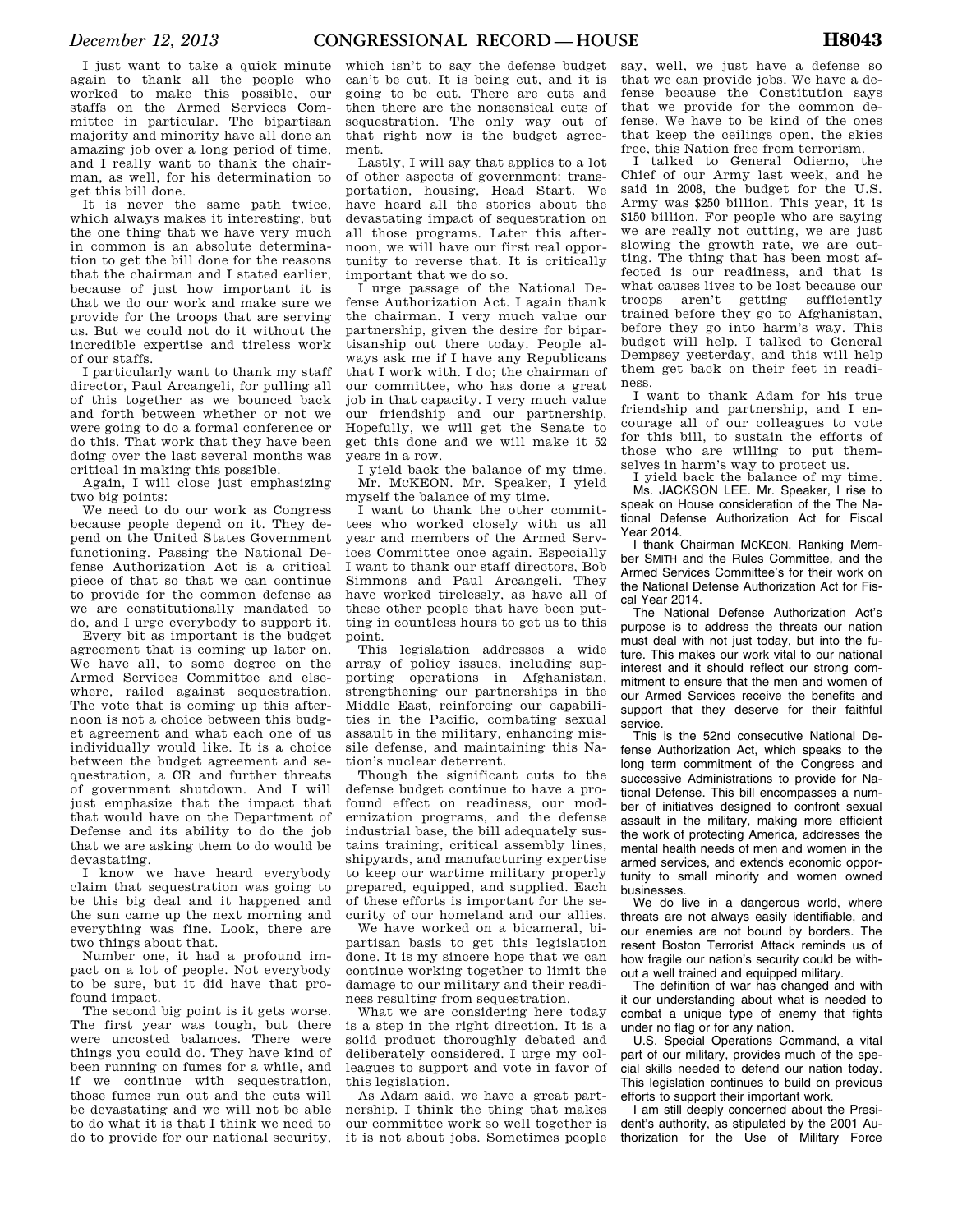The bill includes several provisions that recognize the strain of more than a decade of war has placed on our troops and the equipment, technology, and tools that they use.

It supports a 1.8 percent pay raise. I had wanted a 2 percent raise for our troops.

This Congress must communicate its wholehearted support for the security of the nation by addressing mindless cuts created by sequestration, the \$174.6 billion in operation and maintenance funding the bill provides will help mend some of the damage that has been done to overused equipment and neglected facilities. It also strengthens our ability to confront cyber threats, and provides important authorities to protect vital information. The bill also continues to lay the foundation for enabling competition in military space launch.

I am also pleased that so much has occurred to improve the bill during its consideration on the House Floor, including the adoption of seven amendments that I offered. Combined, these amendments will help our military families have access to mental health counseling when needed and that contracting opportunities with the Department of Defense are extended to women and minority owned businesses. In addition, the bill has been improved to include provisions that are critically important to women, including provisions to prevent and respond to sexual assault and research to combat Triple Negative Breast Cancer.

The bill amended on the House floor now also contains provisions that will help secure our borders and make the defense logistics management system more efficient.

Let me discuss briefly the amendments I offered that were either included in the final bill or strongly supported in the Conference Report.

The Conference Report strongly encourages the DOD and NIH to collaborate in an effort to combat Triple Negative Breast Cancer in identifying specific genetic and molecular targets and biomarkers for TNBC.

Triple Negative Breast Cancer is a term used to describe breast cancers whose cells do not have estrogen receptors and progesterone receptors, and do not have an excess of the ''HER2'' protein on their cell membrane of tumor cells. This makes commonly used test and methods to detect breast cancer not as effective.

This is a serious illness that affects between 10–17 percent of female breast cancer patients and this condition is more likely to cause death than the most common form of breast cancer. Seventy percent of women with metastatic triple negative breast cancer do not live more than five years after being diagnosed.

This Report Language will help to save lives. TNBC disproportionately impacts younger women, African American women, Hispanic/ Latina women, and women with a ''BRCA1'' genetic mutation, which is prevalent in Jewish women. TNBC usually affects women under

50 years of age and makes up more than 30 percent of all breast cancer diagnoses in African American. Black women are far more susceptible to this dangerous subtype than white or Hispanic women

There is also Report Language that will strongly encourage the Department of Defense to post information on sexual assault prevention and response resources online for ease of access by men and women in the armed services.

There is no greater crime that an individual can commit than the crime of sexual molestation and sexual assault.

The perpetrators of these crimes rob victims of their dignity and sense of well-being. Victimization is not easily relieved by treating the immediate physical injuries that may result, but can last for years. Moreover, victims of sexual assault are profoundly affected for the rest of their lives often with PTSD or other medical conditions. As elected officials, we have an obligation to condemn this violence, work for stronger enforcement of laws and provide adequate funding for programs to assist individuals who may have experienced such abuse.

In 2012, we know that victims of sexual violence or abuse among civilians are routinely under reported. The Defense Department report states that of the 26,000 estimated victims only 3,374 crimes were reported and just 302 of the 2,558 incidents pursued by victims were prosecuted.

This Report Language will make sure that information is available and easily accessible to military personnel for the purpose of raising awareness, promoting education and the long term goal of influencing organizational culture around the issue of sexual violence.

Many in the military are just learning that there is a huge difference between sex and sexual violence. This Report Language will help to educate both victims, potential victims, witnesses or victimizers that these are acts of violence and should be treated as such. It may also help influence thinking among military leaders on the nature of these crimes and promote changes in policy to aggressively provide support to victims and judicial remedies to prosecute and punish criminal behavior.

In addition to the amendments I offered that were included in the final bill, in which, I joined my Colleagues on the Committee on Homeland Security in supporting an amendment to promote collaboration and cooperation between the Department of Defense and Department of Homeland Security regarding the identification of equipment, either declared excess, or made available to DHS on a longterm loan basis that will help increase security along the border.

The bill also includes an amendment I cosponsored with Homeland Security Committee Chairman MCCAUL, Ranking Member THOMP-SON, and Border Security and Maritime Subcommittee Chair MILLER which provides for the transfer of technology from DOD to state and local law enforcement. Before the creation of DHS a program was created to facilitate this type of equipment transfer and this amendment adds the Secretary of Homeland Security in a consultative role in the equipment transfer process. This amendment also gives applicants seek DOD equipment for use in border security preference in this statute. This will facilitate expedited transfer of equipment that Federal, state and local first responders can use to strengthen our border security efforts.

I do have grave concerns about some features of the National Defense Authorization Act for Fiscal Year 2014. For example this bill assumes adoption of the House Budget Resolution framework, which would hurt our economy and require draconian cuts to middleclass priorities. This is a serious concern for me because of how it would impact my constituents in the 18th Congressional District.

The Administration has communicated that it would veto this bill in its current form and I hope that the conference process will resolve the issues that are the most troubling like the treatment of the Guantanamo detainees. This issue is a mark against everything the United States stands for and it is damaging our reputation and credibility around the world.

The detentions should end and people properly processed to other facilities or tried in courts of law to address charges or crimes against the United States. My hope is that this provision will be dropped from the bill as the legislative process goes forward.

We must continue to direct our efforts as a body to ensure that our troops remain the best equipped and prepared military force in the world. They are not just soldiers, they are sons and daughters, husbands and wives, brothers and sisters—they are some of the people we represent as members of Congress. Support of them is a sacred obligation of Congress both to those who are at risk on battle fields and serving as the guard against threats around the world, but they are also those who have returned home from war.

I thank Chairman MCKEON and Ranking Member SMITH for their work on this bill.

Ms. BORDALLO. Mr. Speaker, I rise in strong support of the National Defense Authorization Act for Fiscal Year 2014, H. Res. 441 which provides for concurrence in the House to amendments to H.R. 3304 with amendment, the text of the National Defense Authorization Act for Fiscal Year 2014. I appreciate the efforts of Chairman BUCK MCKEON, Ranking Member ADAM SMITH, Chairman CARL LEVIN and Ranking Member JIM INHOFE for their work to ensure we have a compromise package that keeps our 51-year streak of passing defense authorization bills alive. It is unfortunate that the Senate was unable to proceed under regular order in completing a defense bill which would have allowed for a true Conference Committee to negotiate outcomes. Nevertheless, this compromise package is not perfect but has many elements that are critical for supporting our service members and our nation's defense posture.

In particular, I appreciate the provisions in this bill that send a clear signal of the U.S. commitment to the rebalance to the Asia-Pacific region. The most tangible defense component of our rebalance effort is the realignment of Marines from Okinawa, Japan, to Guam. The bill authorizes nearly \$86 million in construction of a U.S. Marine Corps aviation hangar that directly supports the realignment efforts. Most importantly, the bill provides greater exemptions for the use of Government of Japan direct contributions to the realignment. It allows Japanese funds to be used for a \$114 million site improvements project at the North Ramp on Andersen Air Force Base. It also allows does not constrain the use of Japanese or U.S. funds for planning and design for realignment projects. We continue to hold the Department of Defense (DoD) accountable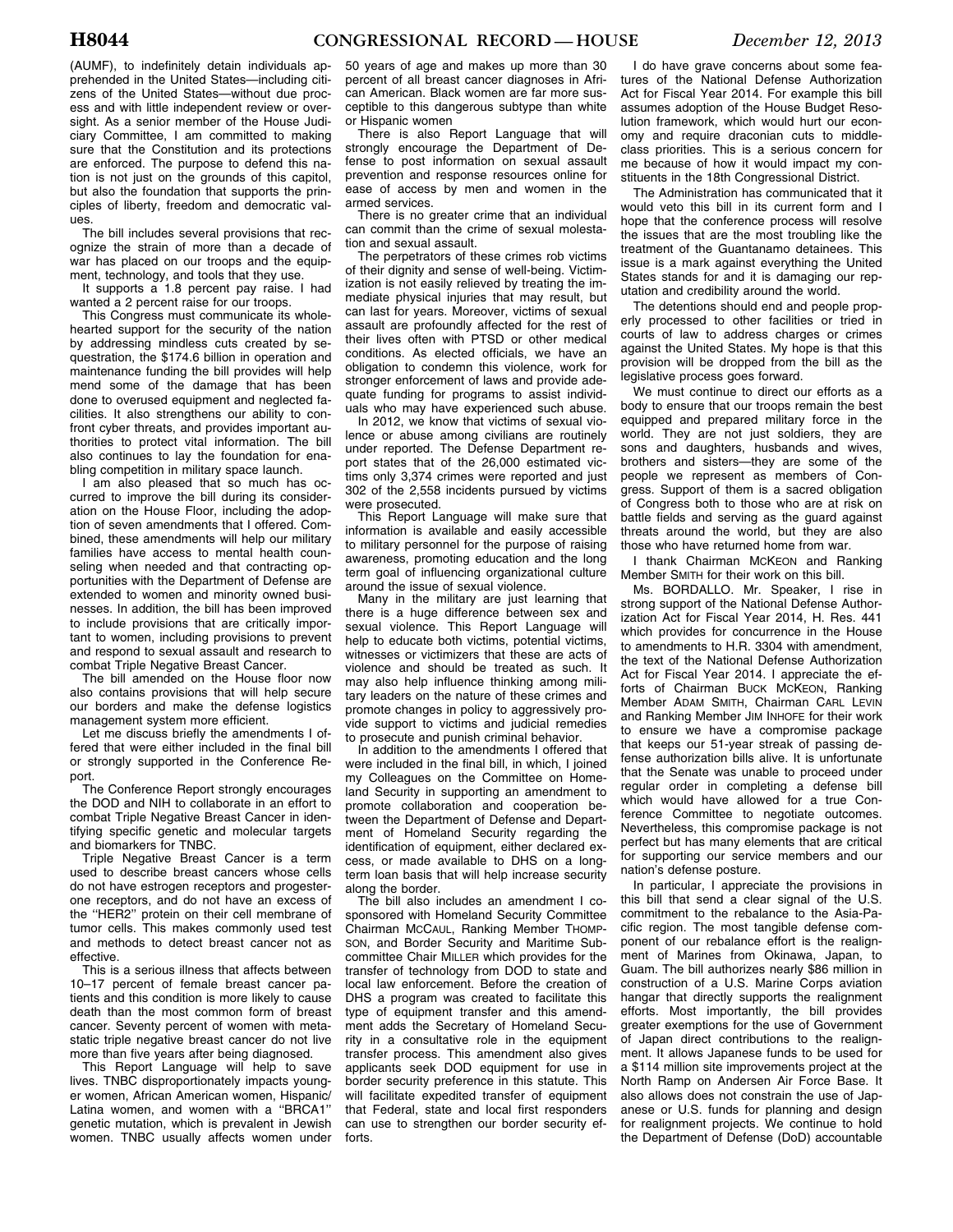for providing Congress with additional cost information about the realignment. The bill authorizes an additional \$233 million in other Navy military construction projects on Guam. One such project is the construction of a hangar for the Broad Area Maritime Surveillance (BAMS) MQ–4C platform on Guam. Guam's strategic location provides significant benefit to stationing unmanned aerial vehicle assets at military installations on-island.

Further, the bill fully authorizes \$176.2 million in authorization of appropriations for Air Force military construction projects at Andersen Air Force Base which support the Air Force's Pacific Airpower Resiliency (PAR) program. Additionally, the bill authorizes \$128 million for the hardening of a fuel cell hangar that was authorized as an unhardened hangar in last year's bill. The PAR program provides for selective hardening and dispersal of Air Force assets and facilities in the Western Pacific. This program is an important component of an overarching strategy to respond to anti-access area of denial capabilities in the region. Some have questioned the cost of this program, but as Air Force Chief of Staff General Mark Welsh stated to the Senate Armed Services Committee on November 7, 2013, ''In this particular case, the hardened facilities on Guam are a response to a combatant commander request to provide more resilient capability on Guam because of an increased threat of surface-to-surface missile attack. He (Admiral Locklear) didn't request that everything be hardened, just those key facilities you couldn't improvise if there was damage—improvise for if there was damage on an air field. And that's what those facilities are based on. So we are trying to support U.S. Pacific Command in that effort to meet his war plan requirements.'' The PAR program provides long-term improvement in our posture and readiness in the Western Pacific for years to come. It is a wise investment for the security of our country and allies.

These actions taken together send a clear message that the United States is committed to our rebalance strategy. Moreover, the bill is a clear indication that the United States is willing to put significant resources to this important national strategic initiative. To be clear, the rebalance strategy is broader and farther ranging than just military construction, but these projects are real, tangible, and immediate evidence of our commitment.

Unfortunately, this bill does not provide authorization of operation and maintenance funds to support civilian infrastructure requirements on Guam. There is a historical context for the Department of Defense providing local governments with support for civilian infrastructure requirements such as at Kings Bay, Georgia, and Bangor, Washington, and I fundamentally disagree with the opposition to this funding because it will support our military servicemembers. However, the bill does provide a compromise that requires the Secretary of Defense to convene a meeting of the Economic Adjustment Committee (EAC) within 90 days of this measure being signed into law. It also requires a report from DoD no later than the signing of a Record of Decision on the realignment of Marines from Okinawa. This provision provides the Government of Guam to reassess their civilian infrastructure requirements in light of recent changes to the size of the Marine realignment yet holds DoD accountable for considering this requirement. Civilian infrastructure improvements on Guam

are needed to support and sustain the current military footprint as well as increased military presence on-island. I look forward to working with the Secretary of Defense, Governor of Guam, and other stakeholders as the EAC process moves forward.

I also strongly support the bill's continued prohibition on the retirement or mothballing of Global Hawk Block 30 unmanned systems through 2014. The Global Hawk is a critical intelligence, surveillance, and reconnaissance asset, and the Air Force's rationale for wanting to retire this aircraft and continue flying an aging aircraft for the foreseeable future remains lacking. In a time of constrained budgets we need to look carefully at what platforms will provide the military with the best capabilities. I strongly believe that the Global Hawk Block 30 program provides the U.S. Air Force with a better capability in the long term. Although not addressed in this bill, I support the Appropriations Committee's effort to provide additional funding to the Air Force to investigate the potential to modify the Global Hawk Block 30 aircraft to adapt to certain sensor programs. The long-term endurance surveillance missions are served well by UAVs, and I believe the Global Hawk supports that mission well.

I also greatly support the additional \$1.1 million in funding for the Sea Cadet Corps program. This funding is in addition to \$1.7 million that was programmed by the U.S. Navy in the Fiscal Year 2014 budget. The Sea Cadet program facilitates professional development for almost 9,000 Sea Cadets ages 11–17, in 387 units nationwide. The Naval Sea Cadet Corps instills in every Cadet a sense of patriotism, courage, and a foundation of personal honor and significantly assists in promoting the Navy and Coast Guard, particularly in those areas of the United States where these Services have little presence.

As Ranking Member of the Readiness Subcommittee, I support this bill which provides the resources to ensure our forces are properly trained, equipped, and manned, all of which are the essence of military readiness. In particular, the bill provides \$176.5 billion in operation and maintenance funding to help mend some of the damage that has been done to overused equipment and neglected facilities. The mindless and arbitrary cuts imposed by sequestration have challenged our operation and maintenance accounts, yet this funding helps mitigate that impact. The bill authorizes \$62.5 billion for operation and maintenance for Overseas Contingency Operations, with \$2.9 billion in additional funding for depot-level maintenance, fuel costs, and equipment spares and reset. As we put these significant resources into accounts that support our readiness, the bill takes steps to strengthen and improve the reports that the House Armed Services Committee receives each quarter detailing readiness metrics. In particular, it enhances the Committee's visibility of geographic and functional combatant commanders' ability to execute the full range of operational and contingency plans to meet worldwide threats. The bill also extends the waiver of limitations on premium pay for federal civilian employees who work overseas in support of contingency operations and allows payment to DoD civilians serving in combat zones of allowances, benefits, and bonuses comparable to members of the foreign service.

Earlier I discussed investment in certain force posture efforts, but this bill takes other

steps that address our ability to react to a wide range of threats worldwide. In particular, it increases funding for Marine security guards at embassies worldwide by \$13.4 million. It also increases, by \$40 million, the funding for special-purpose Marine Air Ground Task Force to respond to security challenges or humanitarian emergencies, such as the recent humanitarian emergency we responded to in the Philippines. It also establishes the requirement for a strategic policy for equipment and materiel prepositioned throughout the world to respond to emerging contingencies to be aligned with defense strategic guidance. This is of particular importance as we demonstrate our commitment to the Asia-Pacific rebalance strategy.

Finally, I do have some concerns about the provision that authorizes the National Guard State Partnership program. The compromise provision included in this bill is significantly different from legislation that I introduced and included in the House-passed measure in June. I appreciate that we finally authorize this program in law but the requirements for how NGB must execute the program deserve greater scrutiny.

The National Guard State Partnership Program supports the geographic Combatant Commanders and U.S. Ambassadors via capacity-building partnerships between NGB units across the United States and partner nations. This program provides a long-term capacity-building mechanism that leverages the unique capabilities of the National Guard. However, the provision, as currently written, does not recognize the unique capabilities of the National Guard and has an arbitrary sunset date. Further, the reporting provisions are onerous and will add unnecessary bureaucratic work instead of focusing on accomplishing broader goals. I look forward to working with my colleagues to improve this provision in next year's bill.

The defense bill is a year-long process and is put together with the help and assistance of our outstanding staff. In particular, I appreciate the hard work and coordination of the entire House and Senate Armed Services staffs, and in particular I want to thank Vickie Plunkett, Brian Garrett, Debra Wada, Leonor Tomero, and Doug Bush of the House minority staff for their work with this effort. I strongly support this bill and urge my colleagues to pass this measure.

Mr. HOLT. Mr. Speaker, I rise in opposition to this bill.

As is the case every year for the past decade, this bill contains many provisions I do support, including two I wrote.

The first is meant to increase suicide prevention and outreach services for key segments of our Guard and Reserve, specifically members of the Individual Ready Reserve and Individual Mobilization Augmentees. These are specific pools of reservists who, when not assigned to active duty units, live and work among us in our communities in their civilian occupations. Accordingly, they do not have ready access to the kinds of mental health resources available to their active duty counterparts. My amendment would allow the Adjutant General of any state to request from the Pentagon address data for IRR/IMA members in his or her state for the purpose of conducting suicide prevention and outreach activities. I am pleased the committee has included this provision, as it gives us one more tool to prevent suicides among our veterans.